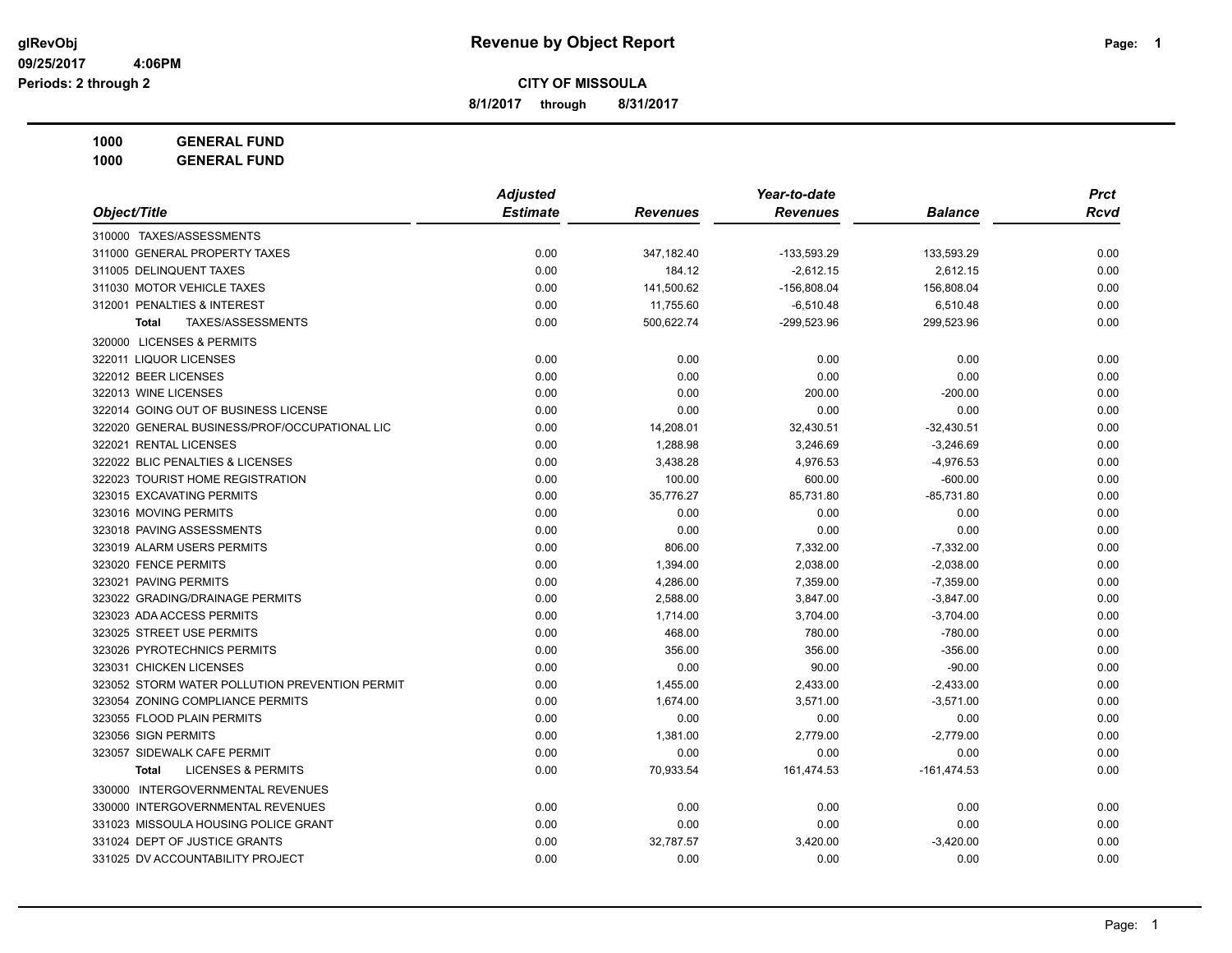**8/1/2017 through 8/31/2017**

**1000 GENERAL FUND**

|                                             | <b>Adjusted</b> |                 | Year-to-date    |                | <b>Prct</b> |
|---------------------------------------------|-----------------|-----------------|-----------------|----------------|-------------|
| Object/Title                                | <b>Estimate</b> | <b>Revenues</b> | <b>Revenues</b> | <b>Balance</b> | <b>Rcvd</b> |
| 331091 US DOT HMEP GRANT                    | 0.00            | 0.00            | 0.00            | 0.00           | 0.00        |
| 334014 *** Title Not Found ***              | 0.00            | 0.00            | 0.00            | 0.00           | 0.00        |
| 334017 SCHOOL RESOURCE OFFICER              | 0.00            | 297,515.00      | 77,515.00       | $-77,515.00$   | 0.00        |
| 335075 STATE GAMBLING/VIDEO/KENO/BINGO FEES | 0.00            | 925.00          | 0.00            | 0.00           | 0.00        |
| 335210 PERSONAL PROPERTY TAX REIMBURSEMENT  | 0.00            | 0.00            | 0.00            | 0.00           | 0.00        |
| 335230 HB 124 REVENUE                       | 0.00            | 0.00            | 0.00            | 0.00           | 0.00        |
| 336001 MDT REIMBURSEMENTS                   | 0.00            | 0.00            | 0.00            | 0.00           | 0.00        |
| 336021 STATE CONTRIB - POLICE RETIREMENT    | 0.00            | 0.00            | 0.00            | 0.00           | 0.00        |
| 336022 STATE CONTRIB. - FIRE RETIREMENT     | 0.00            | 0.00            | 0.00            | 0.00           | 0.00        |
| 336023 STATE CONTRIB. - PERS                | 0.00            | 1,565.87        | 1,565.87        | $-1,565.87$    | 0.00        |
| 337009 *** Title Not Found ***              | 0.00            | 0.00            | 0.00            | 0.00           | 0.00        |
| 337012 LEGAL SERVICES-CONTRACTED/REIMB.     | 0.00            | 7,200.00        | 7,200.00        | $-7,200.00$    | 0.00        |
| 337013 MUTD SIGN MAINTENANCE AGREEMENT      | 0.00            | 0.00            | 0.00            | 0.00           | 0.00        |
| 338100 PLANNING MILLS PASSED THRU COUNTY    | 0.00            | 0.00            | 0.00            | 0.00           | 0.00        |
| 339000 PAYMENT IN LIEU OF TAXES             | 0.00            | 0.00            | 0.00            | 0.00           | 0.00        |
| INTERGOVERNMENTAL REVENUES<br><b>Total</b>  | 0.00            | 339,993.44      | 89,700.87       | $-89,700.87$   | 0.00        |
| 340000 CHARGES FOR SERVICES                 |                 |                 |                 |                |             |
| 341009 BLDG ADMIN FEES                      | 0.00            | 0.00            | 0.00            | 0.00           | 0.00        |
| 341010 MISCELLANEOUS COLLECTIONS            | 0.00            | 0.00            | 31,610.00       | $-31,610.00$   | 0.00        |
| 341011 TRANSPORTATION ADMIN FEES            | 0.00            | 0.00            | 0.00            | 0.00           | 0.00        |
| 341012 MAYORS PROCLAMATION FEES             | 0.00            | 0.00            | 0.00            | 0.00           | 0.00        |
| 341013 AIR FUND FEES                        | 0.00            | 0.00            | 0.00            | 0.00           | 0.00        |
| 341015 SEWER ADMINISTRATION FEES            | 0.00            | 0.00            | 0.00            | 0.00           | 0.00        |
| 341016 MRA ADMINISTRATION FEES              | 0.00            | 0.00            | 0.00            | 0.00           | 0.00        |
| 341017 LIGHTING ADMINISTRATION FEES         | 0.00            | 0.00            | 0.00            | 0.00           | 0.00        |
| 341018 PARKING COMM ADMIN FEES              | 0.00            | 0.00            | 0.00            | 0.00           | 0.00        |
| 341019 *** Title Not Found ***              | 0.00            | 0.00            | 0.00            | 0.00           | 0.00        |
| 341021 SID ADMINISTRATION FEES              | 0.00            | 0.00            | 0.00            | 0.00           | 0.00        |
| 341023 PLANNING ADMIN FEES                  | 0.00            | 0.00            | 0.00            | 0.00           | 0.00        |
| 341024 HOUSING GRANT ADMIN FEES             | 0.00            | 0.00            | 0.00            | 0.00           | 0.00        |
| 341026 WATER ADMINISTRATION FEES            | 0.00            | 0.00            | 0.00            | 0.00           | 0.00        |
| 341027 STORMWATER ADMINISTRATION FEES       | 0.00            | 0.00            | 0.00            | 0.00           | 0.00        |
| 341041 SEWER EXTENSION RECORDING FEES       | 0.00            | 565.00          | 1,078.00        | $-1,078.00$    | 0.00        |
| 341052 MUNICIPAL COURT FILING FEES          | 0.00            | 26,827.98       | 26,827.98       | $-26,827.98$   | 0.00        |
| 341055 CRIME VICTIM SURCHARGE               | 0.00            | 117.00          | 117.00          | $-117.00$      | 0.00        |
| 341067 SUBDIVISION EXEMPTION AFFIDAVITS     | 0.00            | 600.00          | 1,800.00        | $-1,800.00$    | 0.00        |
| 341068 SUBDIVISON FEES                      | 0.00            | 0.00            | 2,085.00        | $-2,085.00$    | 0.00        |
| 341069 REZONING FEES                        | 0.00            | 0.00            | 0.00            | 0.00           | 0.00        |
| 341070 DESIGN REVIEW BOARD                  | 0.00            | 1,567.17        | 1,567.17        | $-1,567.17$    | 0.00        |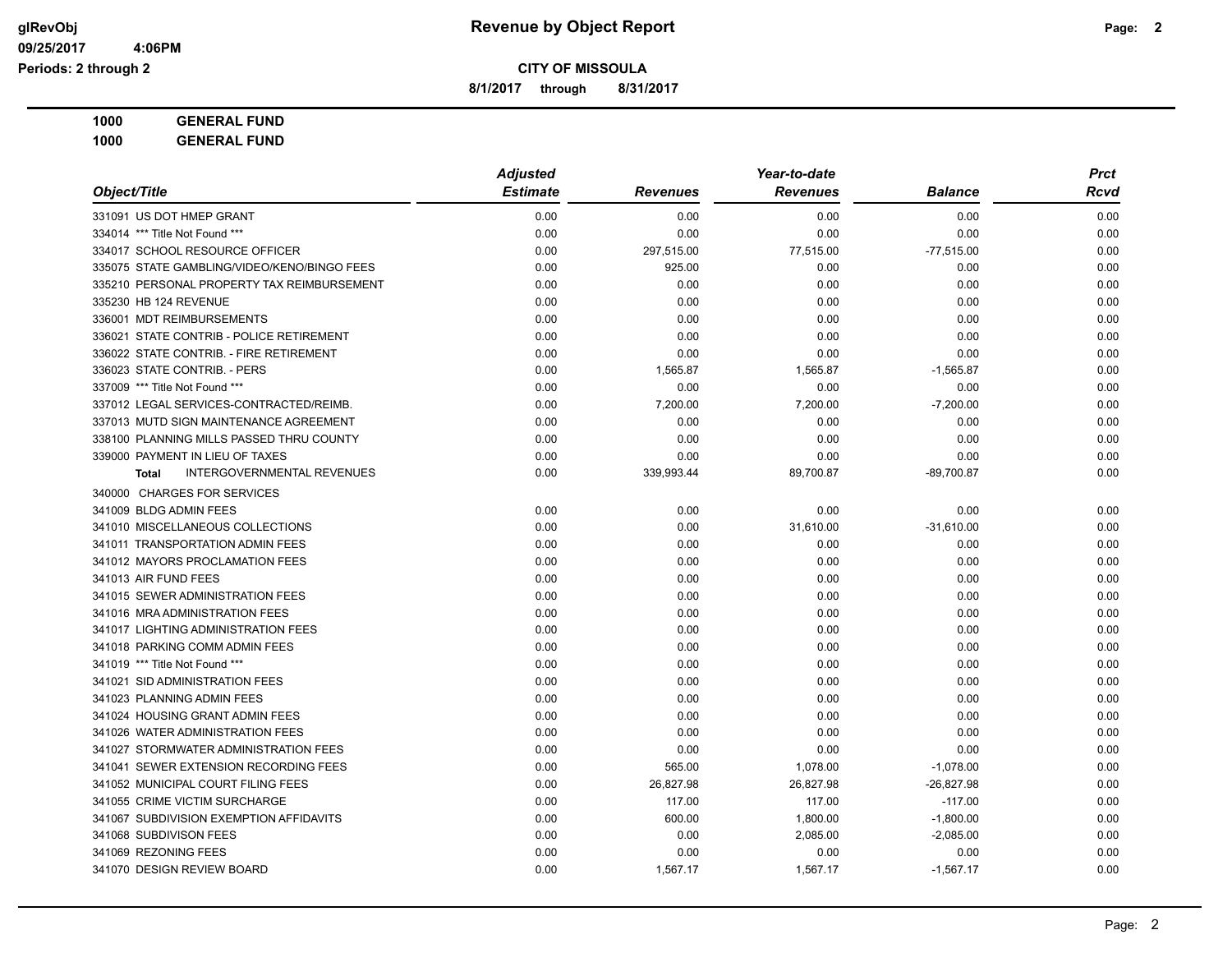**8/1/2017 through 8/31/2017**

**1000 GENERAL FUND**

| Object/Title                              | <b>Adjusted</b> |                 | Year-to-date    |                |      |
|-------------------------------------------|-----------------|-----------------|-----------------|----------------|------|
|                                           | <b>Estimate</b> | <b>Revenues</b> | <b>Revenues</b> | <b>Balance</b> | Rcvd |
| 341073 FIRE PLAN CHECK FEES               | 0.00            | 4,968.00        | 10,825.00       | $-10,825.00$   | 0.00 |
| 341074 FIRE INSPECTION FEES               | 0.00            | 7,708.00        | 18,540.00       | $-18,540.00$   | 0.00 |
| 341076 ENGINEERING PLAN CHECK FEES        | 0.00            | 4,860.00        | 10,561.00       | $-10,561.00$   | 0.00 |
| 341078 ENGINEERING MAP FEES               | 0.00            | 5.00            | 10.00           | $-10.00$       | 0.00 |
| 341079 GREASE INTERCEPTOR APPEAL FEES     | 0.00            | 165.00          | 165.00          | $-165.00$      | 0.00 |
| 341090 STREET VACATION PETITION FEES      | 0.00            | 0.00            | 0.00            | 0.00           | 0.00 |
| 342010 POLICE/BID AGREEMENT               | 0.00            | 24,557.50       | 0.00            | 0.00           | 0.00 |
| 342012 PD REIMBURSABLE SERVICES           | 0.00            | 0.00            | 0.00            | 0.00           | 0.00 |
| 342013 SECURITY INVEST FEES               | 0.00            | 1,046.50        | 2,775.56        | $-2,775.56$    | 0.00 |
| 342014 POLICE DEPARTMENT SERVICE FEES     | 0.00            | 2,002.00        | 2,904.00        | $-2,904.00$    | 0.00 |
| 342015 POLICE OVERTIME FEES               | 0.00            | 8,214.86        | 9,120.37        | $-9,120.37$    | 0.00 |
| 342016 POLICE TRAINING FEES               | 0.00            | 7,574.40        | 13,370.72       | $-13,370.72$   | 0.00 |
| 342017 CATERING FEES                      | 0.00            | 525.00          | 1,645.00        | $-1,645.00$    | 0.00 |
| 342018 DESK REPORTS                       | 0.00            | 2,963.00        | 5,174.00        | $-5,174.00$    | 0.00 |
| 342019 ABANDONED VEHICLE REVENUE FEES     | 0.00            | 455.00          | 600.00          | $-600.00$      | 0.00 |
| 342020 FIRE DEPARTMENT FEES               | 0.00            | 85.00           | 85.00           | $-85.00$       | 0.00 |
| 342021 CPR EDUCATION PROGRAM              | 0.00            | 525.00          | 1,050.00        | $-1,050.00$    | 0.00 |
| 342022 OUTSIDE HIRES                      | 0.00            | 1,304.86        | 1,095.18        | $-1,095.18$    | 0.00 |
| 342060 BIKE PROGRAM SALES & FEES          | 0.00            | 384.99          | 384.99          | $-384.99$      | 0.00 |
| 343000 PW REIMBURSABLE SERVICES           | 0.00            | 132.00          | 2,898.17        | $-2,898.17$    | 0.00 |
| 343001 SIGN FABRICATION & CONTRACTS       | 0.00            | 0.00            | 0.00            | 0.00           | 0.00 |
| 343002 OTHER AGENCIES - VEH MAINT         | 0.00            | 54.40           | 2,510.62        | $-2,510.62$    | 0.00 |
| 343004 SPECIAL STATE CONTRACTS            | 0.00            | 0.00            | 0.00            | 0.00           | 0.00 |
| 343006 OTHER GOVT AGENCY-STREET PROJECTS  | 0.00            | 10,000.00       | 10,000.00       | $-10,000.00$   | 0.00 |
| 343010 STREET DEPT SALES & SERVICES       | 0.00            | 0.00            | 0.00            | 0.00           | 0.00 |
| 343013 SNOW REMOVAL FEES                  | 0.00            | 0.00            | 0.00            | 0.00           | 0.00 |
| 343025 *** Title Not Found ***            | 0.00            | 20,509.00       | 33,000.00       | $-33,000.00$   | 0.00 |
| 343033 *** Title Not Found ***            | 0.00            | 31,398.00       | 57,009.00       | $-57,009.00$   | 0.00 |
| 343080 STATE MAINTENANCE CONTRACT         | 0.00            | 0.00            | 0.00            | 0.00           | 0.00 |
| 343084 STREET MAINTENANCE MATERIALS REIMB | 0.00            | 0.00            | 0.00            | 0.00           | 0.00 |
| 343097 SIDEWALK AND CURB FEES             | 0.00            | 57,031.91       | 99,856.85       | $-99,856.85$   | 0.00 |
| 343311 SALE OF NICHES                     | 0.00            | 0.00            | 0.00            | 0.00           | 0.00 |
| 343320 CEMETERY - SALE OF PLOTS           | 0.00            | 700.00          | 2,450.00        | $-2,450.00$    | 0.00 |
| 343321 CEMETERY FOUNDATIONS               | 0.00            | 360.00          | 720.00          | $-720.00$      | 0.00 |
| 343322 CEMETERY FLOWER CARE               | 0.00            | 0.00            | 0.00            | 0.00           | 0.00 |
| 343323 CEMETERY - LINER INSTALL FEES      | 0.00            | 1,000.00        | 1,800.00        | $-1,800.00$    | 0.00 |
| 343324 OTHER CEMETERY FEES                | 0.00            | 300.00          | 450.00          | $-450.00$      | 0.00 |
| 343325 2ND INTERMENT RIGHT                | 0.00            | 200.00          | 600.00          | $-600.00$      | 0.00 |
| 343340 CEMETERY - OPENINGS & CLOSINGS     | 0.00            | 1,125.00        | 2,075.00        | $-2,075.00$    | 0.00 |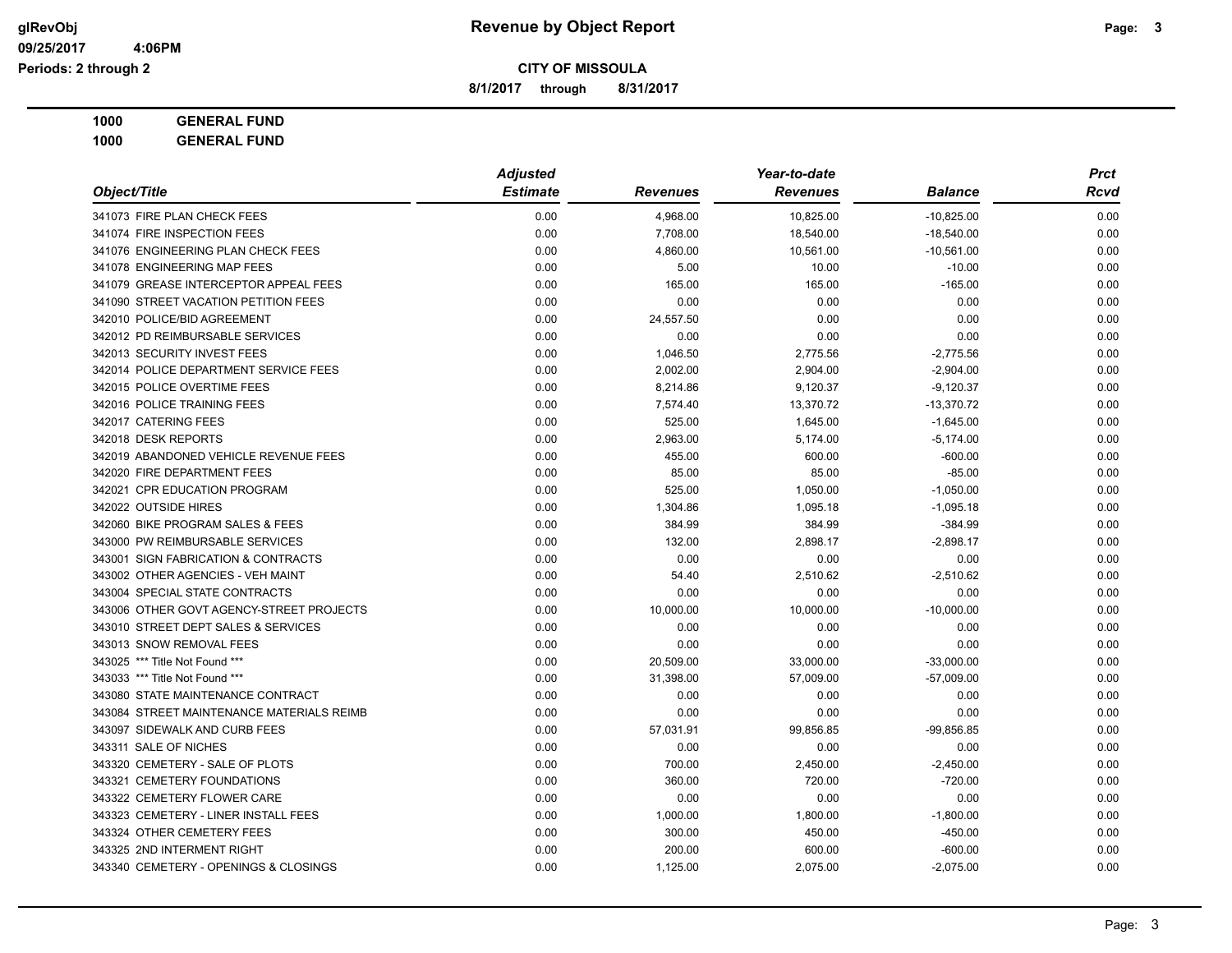**8/1/2017 through 8/31/2017**

## **1000 GENERAL FUND**

|                                                | <b>Adjusted</b> |                 | Year-to-date    |                | <b>Prct</b> |
|------------------------------------------------|-----------------|-----------------|-----------------|----------------|-------------|
| Object/Title                                   | <b>Estimate</b> | <b>Revenues</b> | <b>Revenues</b> | <b>Balance</b> | <b>Rcvd</b> |
| 343350 CEMETERY CARE, FEES                     | 0.00            | 0.00            | 42.50           | $-42.50$       | 0.00        |
| 343360 WEED CONTROL                            | 0.00            | 0.00            | 0.00            | 0.00           | 0.00        |
| 346031 RECREATION FEES                         | 0.00            | 61,722.12       | 80,090.37       | $-80,090.37$   | 0.00        |
| 346033 PARK FEES/FACILITY RENTALS              | 0.00            | 5,177.54        | 13,251.96       | $-13,251.96$   | 0.00        |
| 346034 GROUNDS MAINTENANCE CONTRACT            | 0.00            | 0.00            | 0.00            | 0.00           | 0.00        |
| 346036 PARK CONCESSION FEES                    | 0.00            | 661.50          | 1,008.00        | $-1,008.00$    | 0.00        |
| 346051 MONTANA PARKS/REC CONFERENCE 2012       | 0.00            | 0.00            | 0.00            | 0.00           | 0.00        |
| 346054 PARKS MISC OVERTIME FEES                | 0.00            | 0.00            | 0.00            | 0.00           | 0.00        |
| <b>CHARGES FOR SERVICES</b><br>Total           | 0.00            | 287,392.73      | 451,153.44      | $-451, 153.44$ | 0.00        |
| 350000 FINES & FORFEITURES                     |                 |                 |                 |                |             |
| 351022 LAW ENFORCEMENT ACADEMY SURCHARGE #5    | 0.00            | 4,494.00        | 4,494.00        | $-4,494.00$    | 0.00        |
| 351031 TRAFFIC FINES                           | 0.00            | 78,440.93       | 78,440.93       | $-78,440.93$   | 0.00        |
| 351032 SURCHARGE ON FINES                      | 0.00            | 6,472.06        | 6,472.06        | $-6,472.06$    | 0.00        |
| 351033 PUBLIC DEFENDER FEES                    | 0.00            | 5,704.47        | 5,704.47        | $-5,704.47$    | 0.00        |
| 351034 CELLULAR PHONE FINES                    | 0.00            | 11,437.00       | 11,437.00       | $-11,437.00$   | 0.00        |
| 351035 CELL PHONE FINES: EDUCATION             | 0.00            | 11,437.00       | 11,437.00       | $-11,437.00$   | 0.00        |
| 355000 FALSE ALARM PENALTY                     | 0.00            | 156.00          | 208.00          | $-208.00$      | 0.00        |
| <b>FINES &amp; FORFEITURES</b><br><b>Total</b> | 0.00            | 118,141.46      | 118,193.46      | $-118, 193.46$ | 0.00        |
| 360000 MISCELLANEOUS REVENUES                  |                 |                 |                 |                |             |
| 360001 COPIES                                  | 0.00            | 197.00          | 227.25          | $-227.25$      | 0.00        |
| 360003 MMIA REIMBURSEMENT-ATTORNEY             | 0.00            | 0.00            | 0.00            | 0.00           | 0.00        |
| 360010 MISCELLANEOUS                           | 0.00            | 831.73          | 1,549.54        | $-1,549.54$    | 0.00        |
| 360050 OVER/SHORT                              | 0.00            | 0.00            | 0.00            | 0.00           | 0.00        |
| 360100 REFUNDS                                 | 0.00            | 0.00            | 0.00            | 0.00           | 0.00        |
| 362000 OTHER MISCELLANEOUS REVENUE             | 0.00            | 0.00            | 0.00            | 0.00           | 0.00        |
| 362002 BAD CHECK CHARGES                       | 0.00            | 45.00           | 45.00           | $-45.00$       | 0.00        |
| 362004 URD III FACADE IMPROVEMENT LOAN REC     | 0.00            | 0.00            | 0.00            | 0.00           | 0.00        |
| 362011 SALE OF UNCLAIMED PROPERTY              | 0.00            | 0.00            | 1,991.24        | $-1,991.24$    | 0.00        |
| 362012 REC/GREEN TAG PROGRAM                   | 0.00            | 0.00            | 0.00            | 0.00           | 0.00        |
| 364012 SALE OF SURPLUS PROPERTY                | 0.00            | 0.00            | 0.00            | 0.00           | 0.00        |
| 364040 INSURANCE AND DAMAGE RECOVERY           | 0.00            | 575.00          | 1,183.00        | $-1,183.00$    | 0.00        |
| 364041 WORKERS COMPENSATION REIMBURSEMENT      | 0.00            | 0.00            | 0.00            | 0.00           | 0.00        |
| 364042 EXPENDITURE REIMBURSEMENTS              | 0.00            | 0.00            | 0.00            | 0.00           | 0.00        |
| 364043 RATTLESNAKE CORRIDOR REIMBURSEMENT      | 0.00            | 572.00          | 1,144.00        | $-1,144.00$    | 0.00        |
| 364044 EMERGENCY RESPONSE REIMBURSEMENT        | 0.00            | 0.00            | 0.00            | 0.00           | 0.00        |
| 365000 DONATIONS                               | 0.00            | 0.00            | 0.00            | 0.00           | 0.00        |
| 365001 *** Title Not Found ***                 | 0.00            | 733.56          | 2,741.56        | $-2,741.56$    | 0.00        |
| 365021 PARKS AND RECS GRANTS & CONTRIBUTIONS   | 0.00            | 0.00            | 0.00            | 0.00           | 0.00        |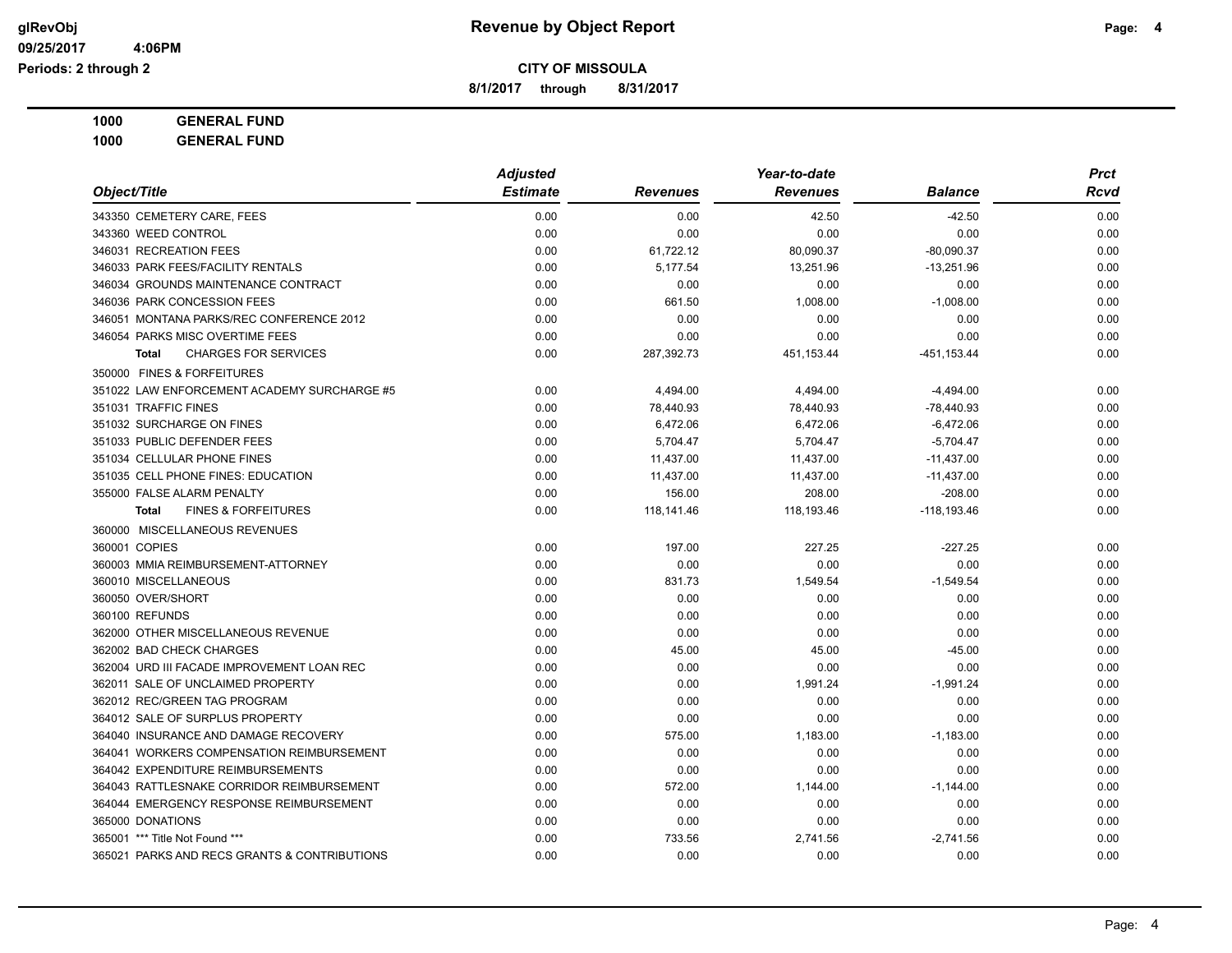**8/1/2017 through 8/31/2017**

**1000 GENERAL FUND**

|                                                     | <b>Adjusted</b> |                 | Year-to-date    |                | <b>Prct</b> |
|-----------------------------------------------------|-----------------|-----------------|-----------------|----------------|-------------|
| Object/Title                                        | <b>Estimate</b> | <b>Revenues</b> | <b>Revenues</b> | <b>Balance</b> | Rcvd        |
| <b>MISCELLANEOUS REVENUES</b><br><b>Total</b>       | 0.00            | 2,954.29        | 8,881.59        | $-8.881.59$    | 0.00        |
| <b>INVESTMENTS &amp; ROYALTY EARNINGS</b><br>370000 |                 |                 |                 |                |             |
| 371010 INTEREST ON INVESTMENTS                      | 0.00            | 0.00            | 137.13          | $-137.13$      | 0.00        |
| 371020 GAIN/LOSS IN MARKET VALUE OF INVESTMENTS     | 0.00            | 0.00            | 0.00            | 0.00           | 0.00        |
| <b>INVESTMENTS &amp; ROYALTY EARNINGS</b><br>Total  | 0.00            | 0.00            | 137.13          | $-137.13$      | 0.00        |
| OTHER FINANCING SOURCES<br>380000                   |                 |                 |                 |                |             |
| 381090 PROCEEDS FROM CAPITAL LEASE                  | 0.00            | 0.00            | 0.00            | 0.00           | 0.00        |
| 382010 SALE OF FIXED ASSETS                         | 0.00            | 0.00            | 0.00            | 0.00           | 0.00        |
| 383000 OPERATING TRANSFERS                          | 0.00            | 0.00            | 0.00            | 0.00           | 0.00        |
| 383001 TRANS FR FLUSHING DISTRICT                   | 0.00            | 0.00            | 0.00            | 0.00           | 0.00        |
| 383002 TRANS FR GAS TAX                             | 0.00            | 0.00            | 0.00            | 0.00           | 0.00        |
| 383004 TRANS FR EMPLOYEE HEALTH INSURANCE LEVY      | 0.00            | 0.00            | 0.00            | 0.00           | 0.00        |
| 383007 TRANS FR CABLE FRANCHISE                     | 0.00            | 0.00            | 0.00            | 0.00           | 0.00        |
| 383011 TRANS FR SID REVOLVING                       | 0.00            | 0.00            | 0.00            | 0.00           | 0.00        |
| 383065 TRANSFER FROM WWTF                           | 0.00            | 0.00            | 0.00            | 0.00           | 0.00        |
| OTHER FINANCING SOURCES<br><b>Total</b>             | 0.00            | 0.00            | 0.00            | 0.00           | 0.00        |
| <b>INTERNAL SERVICES</b><br>390000                  |                 |                 |                 |                |             |
| 399999 NEW REQUESTS FUNDING                         | 0.00            | 0.00            | 0.00            | 0.00           | 0.00        |
| <b>INTERNAL SERVICES</b><br><b>Total</b>            | 0.00            | 0.00            | 0.00            | 0.00           | 0.00        |
| <b>GENERAL FUND</b><br>Total                        | 0.00            | 1,320,038.20    | 530,017.06      | $-530,017.06$  | 0.00        |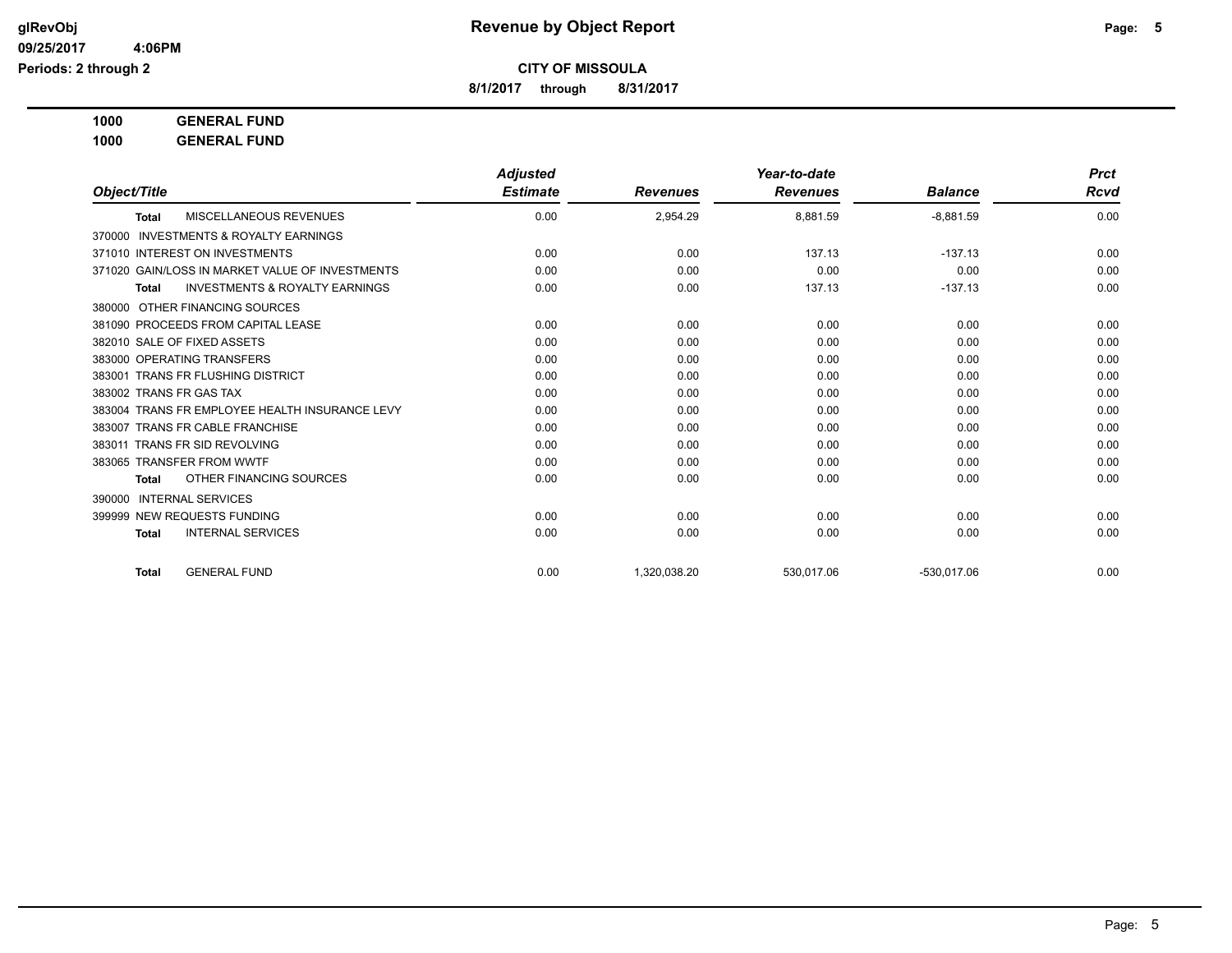**8/1/2017 through 8/31/2017**

| Object/Title                                  | <b>Adjusted</b> |            | Year-to-date    | <b>Prct</b>    |             |
|-----------------------------------------------|-----------------|------------|-----------------|----------------|-------------|
|                                               | <b>Estimate</b> | Revenues   | <b>Revenues</b> | <b>Balance</b> | <b>Rcvd</b> |
| 310000 TAXES/ASSESSMENTS                      |                 |            |                 |                |             |
| 311000 GENERAL PROPERTY TAXES                 | 0.00            | 347,182.40 | -133,593.29     | 133,593.29     | 0.00        |
| 311005 DELINQUENT TAXES                       | 0.00            | 184.12     | $-2.612.15$     | 2.612.15       | 0.00        |
| 311030 MOTOR VEHICLE TAXES                    | 0.00            | 141,500.62 | $-156,808.04$   | 156,808.04     | 0.00        |
| 312001 PENALTIES & INTEREST                   | 0.00            | 11,755.60  | $-6,510.48$     | 6,510.48       | 0.00        |
| TAXES/ASSESSMENTS<br><b>Total</b>             | 0.00            | 500,622.74 | $-299,523.96$   | 299,523.96     | 0.00        |
| 320000 LICENSES & PERMITS                     |                 |            |                 |                |             |
| 322011 LIQUOR LICENSES                        | 0.00            | 0.00       | 0.00            | 0.00           | 0.00        |
| 322012 BEER LICENSES                          | 0.00            | 0.00       | 0.00            | 0.00           | 0.00        |
| 322013 WINE LICENSES                          | 0.00            | 0.00       | 200.00          | $-200.00$      | 0.00        |
| 322014 GOING OUT OF BUSINESS LICENSE          | 0.00            | 0.00       | 0.00            | 0.00           | 0.00        |
| 322020 GENERAL BUSINESS/PROF/OCCUPATIONAL LIC | 0.00            | 14,208.01  | 32,430.51       | $-32,430.51$   | 0.00        |
| 322021 RENTAL LICENSES                        | 0.00            | 1,288.98   | 3,246.69        | $-3,246.69$    | 0.00        |
| 322022 BLIC PENALTIES & LICENSES              | 0.00            | 3,438.28   | 4,976.53        | $-4,976.53$    | 0.00        |
| 322023 TOURIST HOME REGISTRATION              | 0.00            | 100.00     | 600.00          | $-600.00$      | 0.00        |
| 323015 EXCAVATING PERMITS                     | 0.00            | 35,776.27  | 85,731.80       | -85,731.80     | 0.00        |
| 323016 MOVING PERMITS                         | 0.00            | 0.00       | 0.00            | 0.00           | 0.00        |
| 323018 PAVING ASSESSMENTS                     | 0.00            | 0.00       | 0.00            | 0.00           | 0.00        |
| 323019 ALARM USERS PERMITS                    | 0.00            | 806.00     | 7,332.00        | $-7,332.00$    | 0.00        |
| 323020 FENCE PERMITS                          | 0.00            | 1,394.00   | 2,038.00        | $-2,038.00$    | 0.00        |
| 323021 PAVING PERMITS                         | 0.00            | 4,286.00   | 7,359.00        | $-7,359.00$    | 0.00        |
| 323022 GRADING/DRAINAGE PERMITS               | 0.00            | 2,588.00   | 3,847.00        | $-3,847.00$    | 0.00        |
| 323023 ADA ACCESS PERMITS                     | 0.00            | 1,714.00   | 3,704.00        | $-3,704.00$    | 0.00        |
| 323025 STREET USE PERMITS                     | 0.00            | 468.00     | 780.00          | $-780.00$      | 0.00        |
| 323026 PYROTECHNICS PERMITS                   | 0.00            | 356.00     | 356.00          | $-356.00$      | 0.00        |
| 323031 CHICKEN LICENSES                       | 0.00            | 0.00       | 90.00           | $-90.00$       | 0.00        |
| 323052 STORM WATER POLLUTION PREVENTION PERM  | 0.00            | 1,455.00   | 2,433.00        | $-2,433.00$    | 0.00        |
| 323054 ZONING COMPLIANCE PERMITS              | 0.00            | 1,674.00   | 3,571.00        | $-3,571.00$    | 0.00        |
| 323055 FLOOD PLAIN PERMITS                    | 0.00            | 0.00       | 0.00            | 0.00           | 0.00        |
| 323056 SIGN PERMITS                           | 0.00            | 1,381.00   | 2,779.00        | $-2,779.00$    | 0.00        |
| 323057 SIDEWALK CAFE PERMIT                   | 0.00            | 0.00       | 0.00            | 0.00           | 0.00        |
| <b>LICENSES &amp; PERMITS</b><br><b>Total</b> | 0.00            | 70,933.54  | 161,474.53      | $-161,474.53$  | 0.00        |
| 330000 INTERGOVERNMENTAL REVENUES             |                 |            |                 |                |             |
| 330000 INTERGOVERNMENTAL REVENUES             | 0.00            | 0.00       | 0.00            | 0.00           | 0.00        |
| 331023 MISSOULA HOUSING POLICE GRANT          | 0.00            | 0.00       | 0.00            | 0.00           | 0.00        |
| 331024 DEPT OF JUSTICE GRANTS                 | 0.00            | 32,787.57  | 3,420.00        | $-3,420.00$    | 0.00        |
| 331025 DV ACCOUNTABILITY PROJECT              | 0.00            | 0.00       | 0.00            | 0.00           | 0.00        |
| 331091 US DOT HMEP GRANT                      | 0.00            | 0.00       | 0.00            | 0.00           | 0.00        |
| 334014 *** Title Not Found ***                | 0.00            | 0.00       | 0.00            | 0.00           | 0.00        |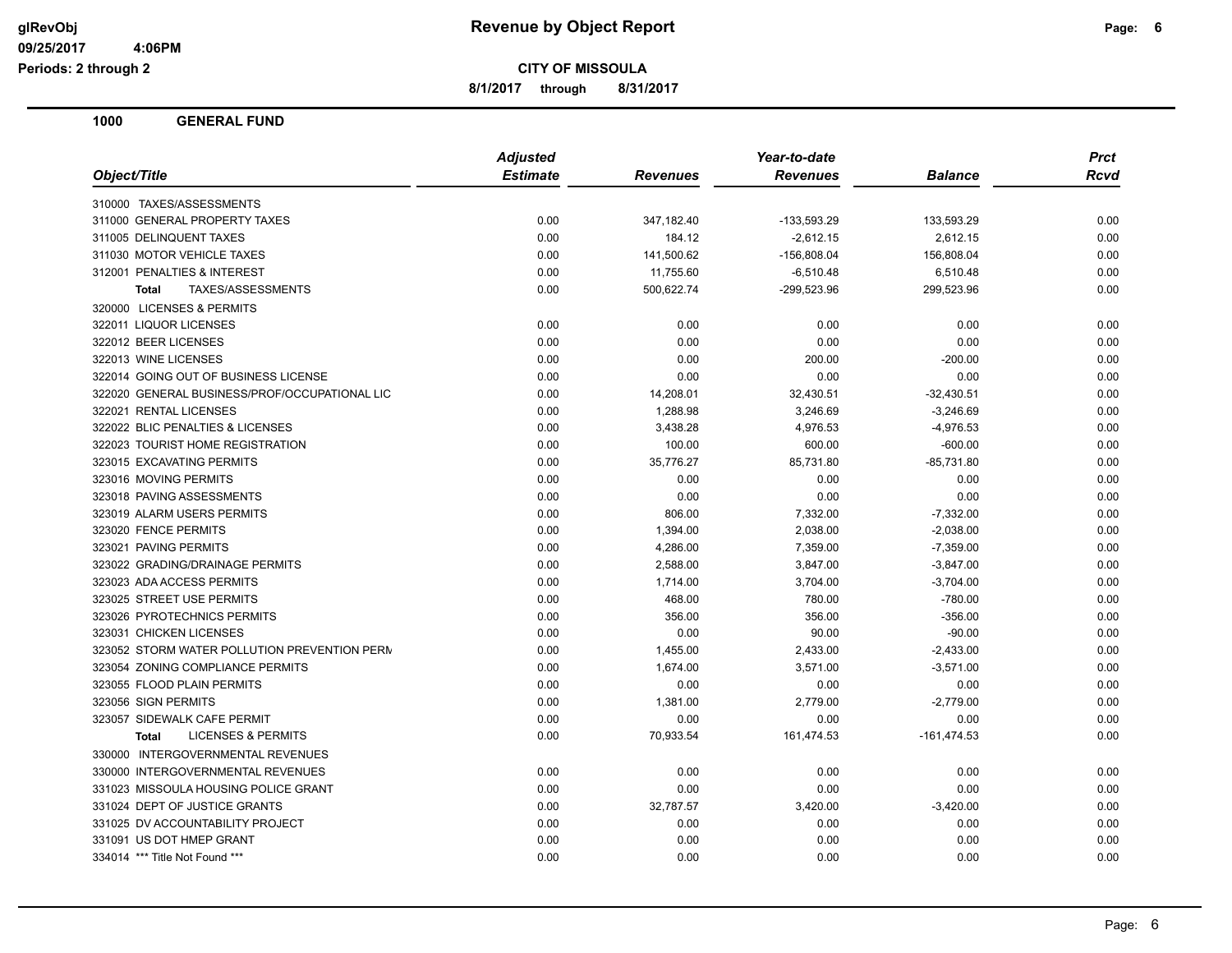**Periods: 2 through 2**

**CITY OF MISSOULA**

**8/1/2017 through 8/31/2017**

# **1000 GENERAL FUND**

 **4:06PM**

| Object/Title                                | <b>Adjusted</b> | Year-to-date    |                 |                | <b>Prct</b> |
|---------------------------------------------|-----------------|-----------------|-----------------|----------------|-------------|
|                                             | <b>Estimate</b> | <b>Revenues</b> | <b>Revenues</b> | <b>Balance</b> | <b>Rcvd</b> |
| 334017 SCHOOL RESOURCE OFFICER              | 0.00            | 297,515.00      | 77,515.00       | $-77,515.00$   | 0.00        |
| 335075 STATE GAMBLING/VIDEO/KENO/BINGO FEES | 0.00            | 925.00          | 0.00            | 0.00           | 0.00        |
| 335210 PERSONAL PROPERTY TAX REIMBURSEMENT  | 0.00            | 0.00            | 0.00            | 0.00           | 0.00        |
| 335230 HB 124 REVENUE                       | 0.00            | 0.00            | 0.00            | 0.00           | 0.00        |
| 336001 MDT REIMBURSEMENTS                   | 0.00            | 0.00            | 0.00            | 0.00           | 0.00        |
| 336021 STATE CONTRIB - POLICE RETIREMENT    | 0.00            | 0.00            | 0.00            | 0.00           | 0.00        |
| 336022 STATE CONTRIB. - FIRE RETIREMENT     | 0.00            | 0.00            | 0.00            | 0.00           | 0.00        |
| 336023 STATE CONTRIB. - PERS                | 0.00            | 1,565.87        | 1,565.87        | $-1,565.87$    | 0.00        |
| 337009 *** Title Not Found ***              | 0.00            | 0.00            | 0.00            | 0.00           | 0.00        |
| 337012 LEGAL SERVICES-CONTRACTED/REIMB.     | 0.00            | 7,200.00        | 7,200.00        | $-7,200.00$    | 0.00        |
| 337013 MUTD SIGN MAINTENANCE AGREEMENT      | 0.00            | 0.00            | 0.00            | 0.00           | 0.00        |
| 338100 PLANNING MILLS PASSED THRU COUNTY    | 0.00            | 0.00            | 0.00            | 0.00           | 0.00        |
| 339000 PAYMENT IN LIEU OF TAXES             | 0.00            | 0.00            | 0.00            | 0.00           | 0.00        |
| INTERGOVERNMENTAL REVENUES<br><b>Total</b>  | 0.00            | 339,993.44      | 89,700.87       | $-89,700.87$   | 0.00        |
| 340000 CHARGES FOR SERVICES                 |                 |                 |                 |                |             |
| 341009 BLDG ADMIN FEES                      | 0.00            | 0.00            | 0.00            | 0.00           | 0.00        |
| 341010 MISCELLANEOUS COLLECTIONS            | 0.00            | 0.00            | 31,610.00       | $-31,610.00$   | 0.00        |
| 341011 TRANSPORTATION ADMIN FEES            | 0.00            | 0.00            | 0.00            | 0.00           | 0.00        |
| 341012 MAYORS PROCLAMATION FEES             | 0.00            | 0.00            | 0.00            | 0.00           | 0.00        |
| 341013 AIR FUND FEES                        | 0.00            | 0.00            | 0.00            | 0.00           | 0.00        |
| 341015 SEWER ADMINISTRATION FEES            | 0.00            | 0.00            | 0.00            | 0.00           | 0.00        |
| 341016 MRA ADMINISTRATION FEES              | 0.00            | 0.00            | 0.00            | 0.00           | 0.00        |
| 341017 LIGHTING ADMINISTRATION FEES         | 0.00            | 0.00            | 0.00            | 0.00           | 0.00        |
| 341018 PARKING COMM ADMIN FEES              | 0.00            | 0.00            | 0.00            | 0.00           | 0.00        |
| 341019 *** Title Not Found ***              | 0.00            | 0.00            | 0.00            | 0.00           | 0.00        |
| 341021 SID ADMINISTRATION FEES              | 0.00            | 0.00            | 0.00            | 0.00           | 0.00        |
| 341023 PLANNING ADMIN FEES                  | 0.00            | 0.00            | 0.00            | 0.00           | 0.00        |
| 341024 HOUSING GRANT ADMIN FEES             | 0.00            | 0.00            | 0.00            | 0.00           | 0.00        |
| 341026 WATER ADMINISTRATION FEES            | 0.00            | 0.00            | 0.00            | 0.00           | 0.00        |
| 341027 STORMWATER ADMINISTRATION FEES       | 0.00            | 0.00            | 0.00            | 0.00           | 0.00        |
| 341041 SEWER EXTENSION RECORDING FEES       | 0.00            | 565.00          | 1,078.00        | $-1,078.00$    | 0.00        |
| 341052 MUNICIPAL COURT FILING FEES          | 0.00            | 26,827.98       | 26,827.98       | $-26,827.98$   | 0.00        |
| 341055 CRIME VICTIM SURCHARGE               | 0.00            | 117.00          | 117.00          | $-117.00$      | 0.00        |
| 341067 SUBDIVISION EXEMPTION AFFIDAVITS     | 0.00            | 600.00          | 1,800.00        | $-1,800.00$    | 0.00        |
| 341068 SUBDIVISON FEES                      | 0.00            | 0.00            | 2,085.00        | $-2,085.00$    | 0.00        |
| 341069 REZONING FEES                        | 0.00            | 0.00            | 0.00            | 0.00           | 0.00        |
| 341070 DESIGN REVIEW BOARD                  | 0.00            | 1,567.17        | 1,567.17        | $-1,567.17$    | 0.00        |
| 341073 FIRE PLAN CHECK FEES                 | 0.00            | 4,968.00        | 10,825.00       | $-10,825.00$   | 0.00        |
| 341074 FIRE INSPECTION FEES                 | 0.00            | 7,708.00        | 18.540.00       | $-18,540.00$   | 0.00        |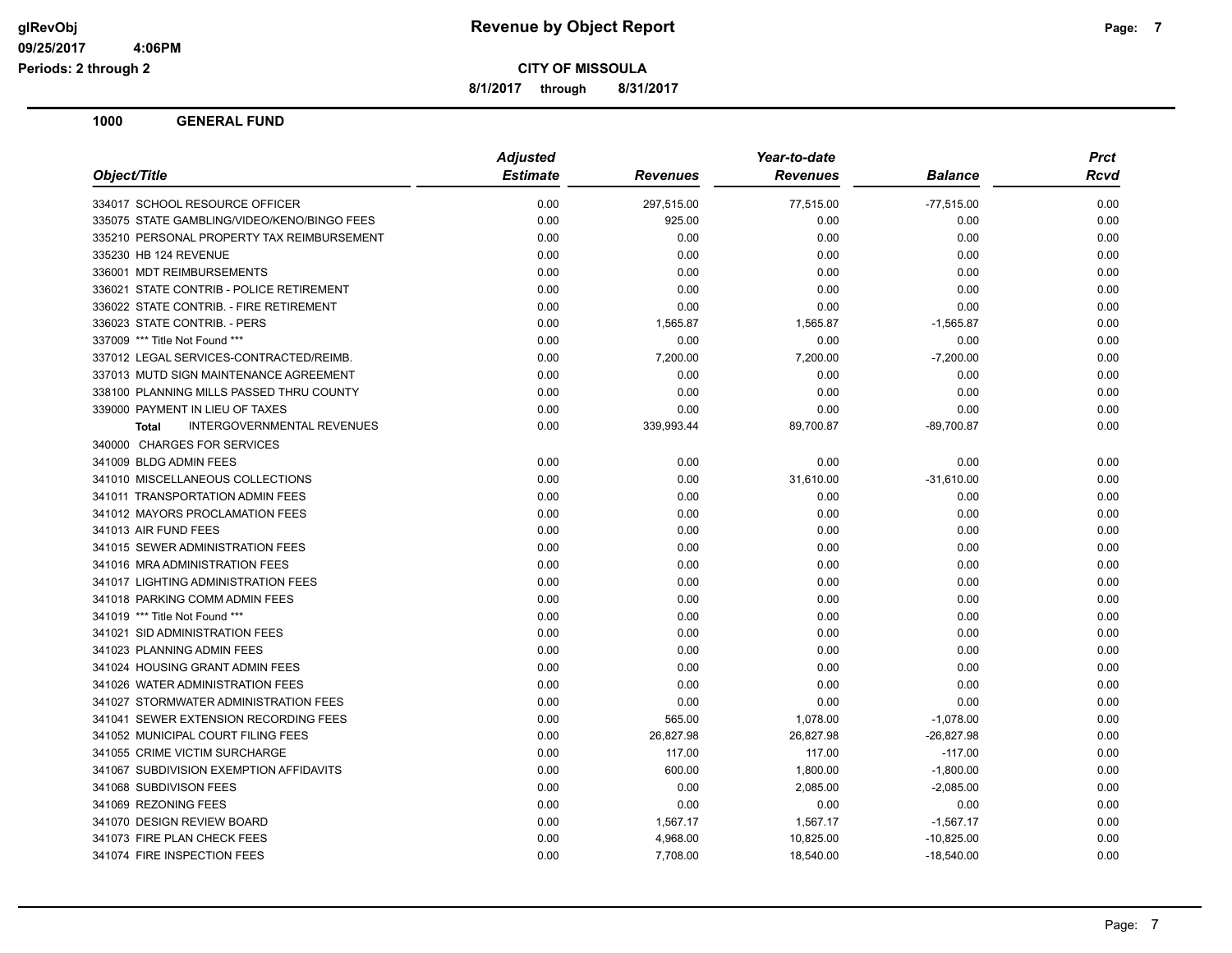**09/25/2017 4:06PM Periods: 2 through 2**

**CITY OF MISSOULA**

**8/1/2017 through 8/31/2017**

| Object/Title                              | <b>Adjusted</b> |                 | Year-to-date    |                | <b>Prct</b> |
|-------------------------------------------|-----------------|-----------------|-----------------|----------------|-------------|
|                                           | <b>Estimate</b> | <b>Revenues</b> | <b>Revenues</b> | <b>Balance</b> | Rcvd        |
| 341076 ENGINEERING PLAN CHECK FEES        | 0.00            | 4,860.00        | 10,561.00       | $-10,561.00$   | 0.00        |
| 341078 ENGINEERING MAP FEES               | 0.00            | 5.00            | 10.00           | $-10.00$       | 0.00        |
| 341079 GREASE INTERCEPTOR APPEAL FEES     | 0.00            | 165.00          | 165.00          | $-165.00$      | 0.00        |
| 341090 STREET VACATION PETITION FEES      | 0.00            | 0.00            | 0.00            | 0.00           | 0.00        |
| 342010 POLICE/BID AGREEMENT               | 0.00            | 24,557.50       | 0.00            | 0.00           | 0.00        |
| 342012 PD REIMBURSABLE SERVICES           | 0.00            | 0.00            | 0.00            | 0.00           | 0.00        |
| 342013 SECURITY INVEST FEES               | 0.00            | 1,046.50        | 2,775.56        | $-2,775.56$    | 0.00        |
| 342014 POLICE DEPARTMENT SERVICE FEES     | 0.00            | 2,002.00        | 2,904.00        | $-2,904.00$    | 0.00        |
| 342015 POLICE OVERTIME FEES               | 0.00            | 8,214.86        | 9,120.37        | $-9,120.37$    | 0.00        |
| 342016 POLICE TRAINING FEES               | 0.00            | 7,574.40        | 13,370.72       | $-13,370.72$   | 0.00        |
| 342017 CATERING FEES                      | 0.00            | 525.00          | 1,645.00        | $-1,645.00$    | 0.00        |
| 342018 DESK REPORTS                       | 0.00            | 2,963.00        | 5,174.00        | $-5,174.00$    | 0.00        |
| 342019 ABANDONED VEHICLE REVENUE FEES     | 0.00            | 455.00          | 600.00          | $-600.00$      | 0.00        |
| 342020 FIRE DEPARTMENT FEES               | 0.00            | 85.00           | 85.00           | $-85.00$       | 0.00        |
| 342021 CPR EDUCATION PROGRAM              | 0.00            | 525.00          | 1,050.00        | $-1,050.00$    | 0.00        |
| 342022 OUTSIDE HIRES                      | 0.00            | 1,304.86        | 1,095.18        | $-1,095.18$    | 0.00        |
| 342060 BIKE PROGRAM SALES & FEES          | 0.00            | 384.99          | 384.99          | $-384.99$      | 0.00        |
| 343000 PW REIMBURSABLE SERVICES           | 0.00            | 132.00          | 2,898.17        | $-2,898.17$    | 0.00        |
| 343001 SIGN FABRICATION & CONTRACTS       | 0.00            | 0.00            | 0.00            | 0.00           | 0.00        |
| 343002 OTHER AGENCIES - VEH MAINT         | 0.00            | 54.40           | 2,510.62        | $-2,510.62$    | 0.00        |
| 343004 SPECIAL STATE CONTRACTS            | 0.00            | 0.00            | 0.00            | 0.00           | 0.00        |
| 343006 OTHER GOVT AGENCY-STREET PROJECTS  | 0.00            | 10,000.00       | 10,000.00       | $-10,000.00$   | 0.00        |
| 343010 STREET DEPT SALES & SERVICES       | 0.00            | 0.00            | 0.00            | 0.00           | 0.00        |
| 343013 SNOW REMOVAL FEES                  | 0.00            | 0.00            | 0.00            | 0.00           | 0.00        |
| 343025 *** Title Not Found ***            | 0.00            | 20,509.00       | 33,000.00       | $-33,000.00$   | 0.00        |
| 343033 *** Title Not Found ***            | 0.00            | 31,398.00       | 57,009.00       | $-57,009.00$   | 0.00        |
| 343080 STATE MAINTENANCE CONTRACT         | 0.00            | 0.00            | 0.00            | 0.00           | 0.00        |
| 343084 STREET MAINTENANCE MATERIALS REIMB | 0.00            | 0.00            | 0.00            | 0.00           | 0.00        |
| 343097 SIDEWALK AND CURB FEES             | 0.00            | 57,031.91       | 99,856.85       | $-99,856.85$   | 0.00        |
| 343311 SALE OF NICHES                     | 0.00            | 0.00            | 0.00            | 0.00           | 0.00        |
| 343320 CEMETERY - SALE OF PLOTS           | 0.00            | 700.00          | 2,450.00        | $-2,450.00$    | 0.00        |
| 343321 CEMETERY FOUNDATIONS               | 0.00            | 360.00          | 720.00          | $-720.00$      | 0.00        |
| 343322 CEMETERY FLOWER CARE               | 0.00            | 0.00            | 0.00            | 0.00           | 0.00        |
| 343323 CEMETERY - LINER INSTALL FEES      | 0.00            | 1,000.00        | 1,800.00        | $-1,800.00$    | 0.00        |
| 343324 OTHER CEMETERY FEES                | 0.00            | 300.00          | 450.00          | $-450.00$      | 0.00        |
| 343325 2ND INTERMENT RIGHT                | 0.00            | 200.00          | 600.00          | $-600.00$      | 0.00        |
| 343340 CEMETERY - OPENINGS & CLOSINGS     | 0.00            | 1,125.00        | 2,075.00        | $-2,075.00$    | 0.00        |
| 343350 CEMETERY CARE, FEES                | 0.00            | 0.00            | 42.50           | $-42.50$       | 0.00        |
| 343360 WEED CONTROL                       | 0.00            | 0.00            | 0.00            | 0.00           | 0.00        |
| 346031 RECREATION FEES                    | 0.00            | 61,722.12       | 80,090.37       | $-80,090.37$   | 0.00        |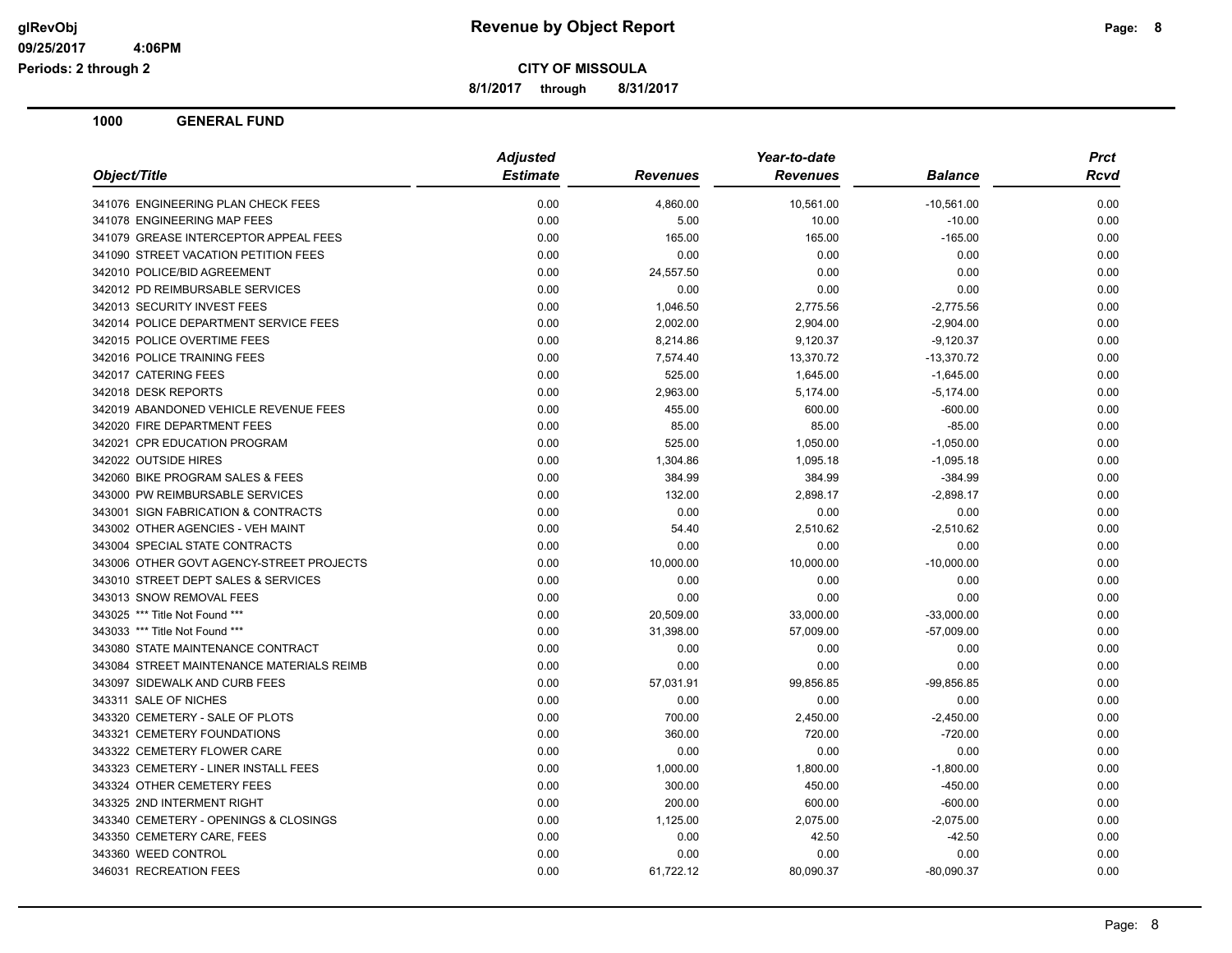**Periods: 2 through 2**

**CITY OF MISSOULA**

**8/1/2017 through 8/31/2017**

#### **1000 GENERAL FUND**

 **4:06PM**

| Object/Title                                   | <b>Adjusted</b><br><b>Estimate</b> | <b>Revenues</b> | Year-to-date<br><b>Revenues</b> | <b>Balance</b> | <b>Prct</b><br><b>Rcvd</b> |
|------------------------------------------------|------------------------------------|-----------------|---------------------------------|----------------|----------------------------|
|                                                |                                    |                 |                                 |                |                            |
| 346033 PARK FEES/FACILITY RENTALS              | 0.00                               | 5,177.54        | 13,251.96                       | $-13,251.96$   | 0.00                       |
| 346034 GROUNDS MAINTENANCE CONTRACT            | 0.00                               | 0.00            | 0.00                            | 0.00           | 0.00                       |
| 346036 PARK CONCESSION FEES                    | 0.00                               | 661.50          | 1,008.00                        | $-1,008.00$    | 0.00                       |
| 346051 MONTANA PARKS/REC CONFERENCE 2012       | 0.00                               | 0.00            | 0.00                            | 0.00           | 0.00                       |
| 346054 PARKS MISC OVERTIME FEES                | 0.00                               | 0.00            | 0.00                            | 0.00           | 0.00                       |
| <b>CHARGES FOR SERVICES</b><br><b>Total</b>    | 0.00                               | 287,392.73      | 451,153.44                      | $-451, 153.44$ | 0.00                       |
| 350000 FINES & FORFEITURES                     |                                    |                 |                                 |                |                            |
| 351022 LAW ENFORCEMENT ACADEMY SURCHARGE #!    | 0.00                               | 4,494.00        | 4,494.00                        | $-4,494.00$    | 0.00                       |
| 351031 TRAFFIC FINES                           | 0.00                               | 78,440.93       | 78,440.93                       | -78,440.93     | 0.00                       |
| 351032 SURCHARGE ON FINES                      | 0.00                               | 6,472.06        | 6,472.06                        | $-6,472.06$    | 0.00                       |
| 351033 PUBLIC DEFENDER FEES                    | 0.00                               | 5,704.47        | 5,704.47                        | $-5,704.47$    | 0.00                       |
| 351034 CELLULAR PHONE FINES                    | 0.00                               | 11,437.00       | 11,437.00                       | $-11,437.00$   | 0.00                       |
| 351035 CELL PHONE FINES: EDUCATION             | 0.00                               | 11,437.00       | 11,437.00                       | $-11,437.00$   | 0.00                       |
| 355000 FALSE ALARM PENALTY                     | 0.00                               | 156.00          | 208.00                          | $-208.00$      | 0.00                       |
| <b>FINES &amp; FORFEITURES</b><br><b>Total</b> | 0.00                               | 118,141.46      | 118,193.46                      | $-118, 193.46$ | 0.00                       |
| 360000 MISCELLANEOUS REVENUES                  |                                    |                 |                                 |                |                            |
| 360001 COPIES                                  | 0.00                               | 197.00          | 227.25                          | $-227.25$      | 0.00                       |
| 360003 MMIA REIMBURSEMENT-ATTORNEY             | 0.00                               | 0.00            | 0.00                            | 0.00           | 0.00                       |
| 360010 MISCELLANEOUS                           | 0.00                               | 831.73          | 1,549.54                        | $-1,549.54$    | 0.00                       |
| 360050 OVER/SHORT                              | 0.00                               | 0.00            | 0.00                            | 0.00           | 0.00                       |
| 360100 REFUNDS                                 | 0.00                               | 0.00            | 0.00                            | 0.00           | 0.00                       |
| 362000 OTHER MISCELLANEOUS REVENUE             | 0.00                               | 0.00            | 0.00                            | 0.00           | 0.00                       |
| 362002 BAD CHECK CHARGES                       | 0.00                               | 45.00           | 45.00                           | $-45.00$       | 0.00                       |
| 362004 URD III FACADE IMPROVEMENT LOAN REC     | 0.00                               | 0.00            | 0.00                            | 0.00           | 0.00                       |
| 362011 SALE OF UNCLAIMED PROPERTY              | 0.00                               | 0.00            | 1,991.24                        | $-1,991.24$    | 0.00                       |
| 362012 REC/GREEN TAG PROGRAM                   | 0.00                               | 0.00            | 0.00                            | 0.00           | 0.00                       |
| 364012 SALE OF SURPLUS PROPERTY                | 0.00                               | 0.00            | 0.00                            | 0.00           | 0.00                       |
| 364040 INSURANCE AND DAMAGE RECOVERY           | 0.00                               | 575.00          | 1,183.00                        | $-1,183.00$    | 0.00                       |
| 364041 WORKERS COMPENSATION REIMBURSEMENT      | 0.00                               | 0.00            | 0.00                            | 0.00           | 0.00                       |
| 364042 EXPENDITURE REIMBURSEMENTS              | 0.00                               | 0.00            | 0.00                            | 0.00           | 0.00                       |
| 364043 RATTLESNAKE CORRIDOR REIMBURSEMENT      | 0.00                               | 572.00          | 1,144.00                        | $-1,144.00$    | 0.00                       |
| 364044 EMERGENCY RESPONSE REIMBURSEMENT        | 0.00                               | 0.00            | 0.00                            | 0.00           | 0.00                       |
| 365000 DONATIONS                               | 0.00                               | 0.00            | 0.00                            | 0.00           | 0.00                       |
| 365001 *** Title Not Found ***                 | 0.00                               | 733.56          | 2,741.56                        | $-2,741.56$    | 0.00                       |
| 365021 PARKS AND RECS GRANTS & CONTRIBUTIONS   | 0.00                               | 0.00            | 0.00                            | 0.00           | 0.00                       |
| MISCELLANEOUS REVENUES<br><b>Total</b>         | 0.00                               | 2,954.29        | 8,881.59                        | $-8,881.59$    | 0.00                       |
| 370000 INVESTMENTS & ROYALTY EARNINGS          |                                    |                 |                                 |                |                            |
| 371010 INTEREST ON INVESTMENTS                 | 0.00                               | 0.00            | 137.13                          | $-137.13$      | 0.00                       |
| 371020 GAIN/LOSS IN MARKET VALUE OF INVESTMENT | 0.00                               | 0.00            | 0.00                            | 0.00           | 0.00                       |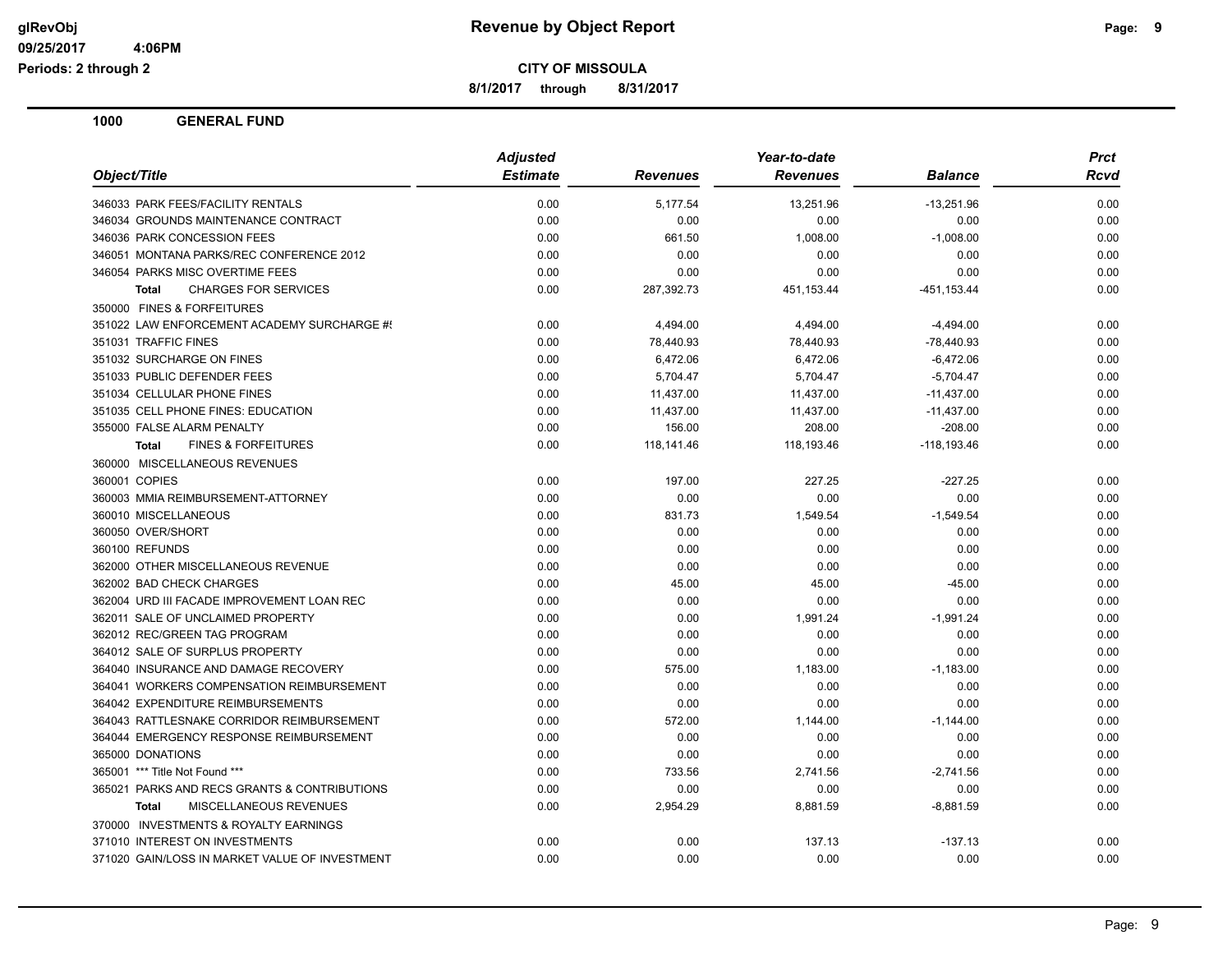**8/1/2017 through 8/31/2017**

| Object/Title                                              | <b>Adjusted</b><br><b>Estimate</b> | <b>Revenues</b> | Year-to-date<br><b>Revenues</b> | <b>Balance</b> | <b>Prct</b><br><b>Rcvd</b> |
|-----------------------------------------------------------|------------------------------------|-----------------|---------------------------------|----------------|----------------------------|
| <b>INVESTMENTS &amp; ROYALTY EARNINGS</b><br><b>Total</b> | 0.00                               | 0.00            | 137.13                          | $-137.13$      | 0.00                       |
| 380000 OTHER FINANCING SOURCES                            |                                    |                 |                                 |                |                            |
| 381090 PROCEEDS FROM CAPITAL LEASE                        | 0.00                               | 0.00            | 0.00                            | 0.00           | 0.00                       |
| 382010 SALE OF FIXED ASSETS                               | 0.00                               | 0.00            | 0.00                            | 0.00           | 0.00                       |
| 383000 OPERATING TRANSFERS                                | 0.00                               | 0.00            | 0.00                            | 0.00           | 0.00                       |
| 383001 TRANS FR FLUSHING DISTRICT                         | 0.00                               | 0.00            | 0.00                            | 0.00           | 0.00                       |
| 383002 TRANS FR GAS TAX                                   | 0.00                               | 0.00            | 0.00                            | 0.00           | 0.00                       |
| 383004 TRANS FR EMPLOYEE HEALTH INSURANCE LEV             | 0.00                               | 0.00            | 0.00                            | 0.00           | 0.00                       |
| 383007 TRANS FR CABLE FRANCHISE                           | 0.00                               | 0.00            | 0.00                            | 0.00           | 0.00                       |
| 383011 TRANS FR SID REVOLVING                             | 0.00                               | 0.00            | 0.00                            | 0.00           | 0.00                       |
| 383065 TRANSFER FROM WWTF                                 | 0.00                               | 0.00            | 0.00                            | 0.00           | 0.00                       |
| OTHER FINANCING SOURCES<br>Total                          | 0.00                               | 0.00            | 0.00                            | 0.00           | 0.00                       |
| <b>INTERNAL SERVICES</b><br>390000                        |                                    |                 |                                 |                |                            |
| 399999 NEW REQUESTS FUNDING                               | 0.00                               | 0.00            | 0.00                            | 0.00           | 0.00                       |
| <b>INTERNAL SERVICES</b><br><b>Total</b>                  | 0.00                               | 0.00            | 0.00                            | 0.00           | 0.00                       |
| <b>GENERAL FUND</b><br>Total                              | 0.00                               | 1,320,038.20    | 530,017.06                      | $-530,017.06$  | 0.00                       |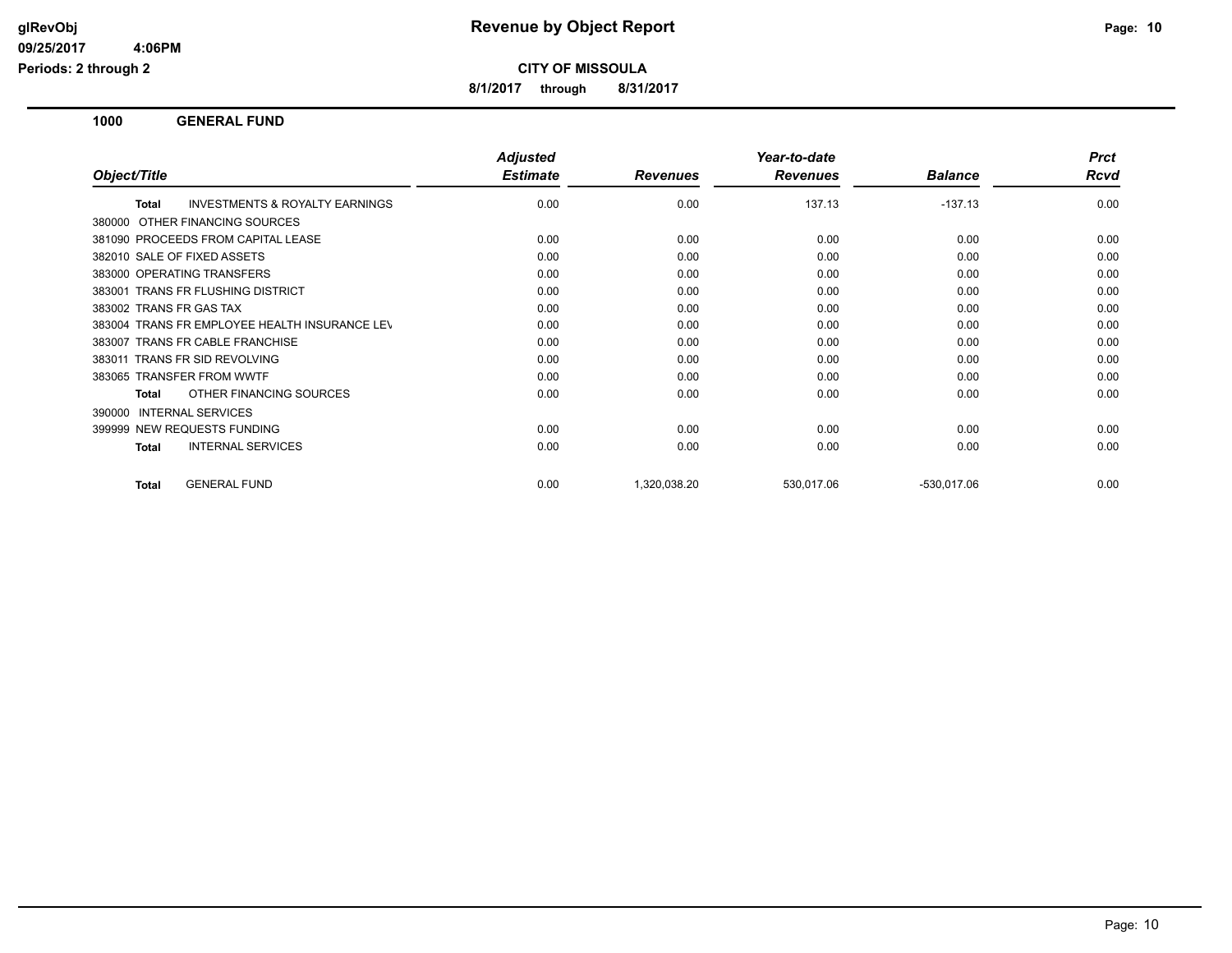**8/1/2017 through 8/31/2017**

# **1211 PARK ACQUISITION & DEVELOPMENT**

#### **1211 PARK ACQUISITION & DEVELOPMENT**

|                                                     | <b>Adjusted</b> |                 | Year-to-date    |                | <b>Prct</b> |
|-----------------------------------------------------|-----------------|-----------------|-----------------|----------------|-------------|
| Object/Title                                        | <b>Estimate</b> | <b>Revenues</b> | <b>Revenues</b> | <b>Balance</b> | Rcvd        |
| 340000 CHARGES FOR SERVICES                         |                 |                 |                 |                |             |
| 346080 PAYMENT IN LIEU OF PARKS                     | 0.00            | 0.00            | 0.00            | 0.00           | 0.00        |
| 346082 HIGH PARK EASEMENT EXCHANGE                  | 0.00            | 0.00            | 0.00            | 0.00           | 0.00        |
| <b>CHARGES FOR SERVICES</b><br><b>Total</b>         | 0.00            | 0.00            | 0.00            | 0.00           | 0.00        |
| 360000 MISCELLANEOUS REVENUES                       |                 |                 |                 |                |             |
| 360010 MISCELLANEOUS                                | 0.00            | 0.00            | 0.00            | 0.00           | 0.00        |
| 360016 LAFRAY PARK DONATIONS                        | 0.00            | 0.00            | 0.00            | 0.00           | 0.00        |
| 360017 PARK PLANS FORFEITURE                        | 0.00            | 0.00            | 0.00            | 0.00           | 0.00        |
| 360020 GREENOUGH PARK ENCROACHMENTS                 | 0.00            | 0.00            | 0.00            | 0.00           | 0.00        |
| 365102 RECREATION YOUTH & ADULT SPORTS              | 0.00            | 0.00            | 0.00            | 0.00           | 0.00        |
| <b>MISCELLANEOUS REVENUES</b><br><b>Total</b>       | 0.00            | 0.00            | 0.00            | 0.00           | 0.00        |
| <b>INVESTMENTS &amp; ROYALTY EARNINGS</b><br>370000 |                 |                 |                 |                |             |
| 371010 INTEREST ON INVESTMENTS                      | 0.00            | 0.00            | 0.00            | 0.00           | 0.00        |
| 371020 GAIN/LOSS IN MARKET VALUE OF INVESTMENTS     | 0.00            | 0.00            | 0.00            | 0.00           | 0.00        |
| <b>INVESTMENTS &amp; ROYALTY EARNINGS</b><br>Total  | 0.00            | 0.00            | 0.00            | 0.00           | 0.00        |
| 380000 OTHER FINANCING SOURCES                      |                 |                 |                 |                |             |
| 383000 OPERATING TRANSFERS                          | 0.00            | 0.00            | 0.00            | 0.00           | 0.00        |
| 383029 TRANS FR GENERAL                             | 0.00            | 0.00            | 0.00            | 0.00           | 0.00        |
| OTHER FINANCING SOURCES<br><b>Total</b>             | 0.00            | 0.00            | 0.00            | 0.00           | 0.00        |
| PARK ACQUISITION & DEVELOPMENT<br>Total             | 0.00            | 0.00            | 0.00            | 0.00           | 0.00        |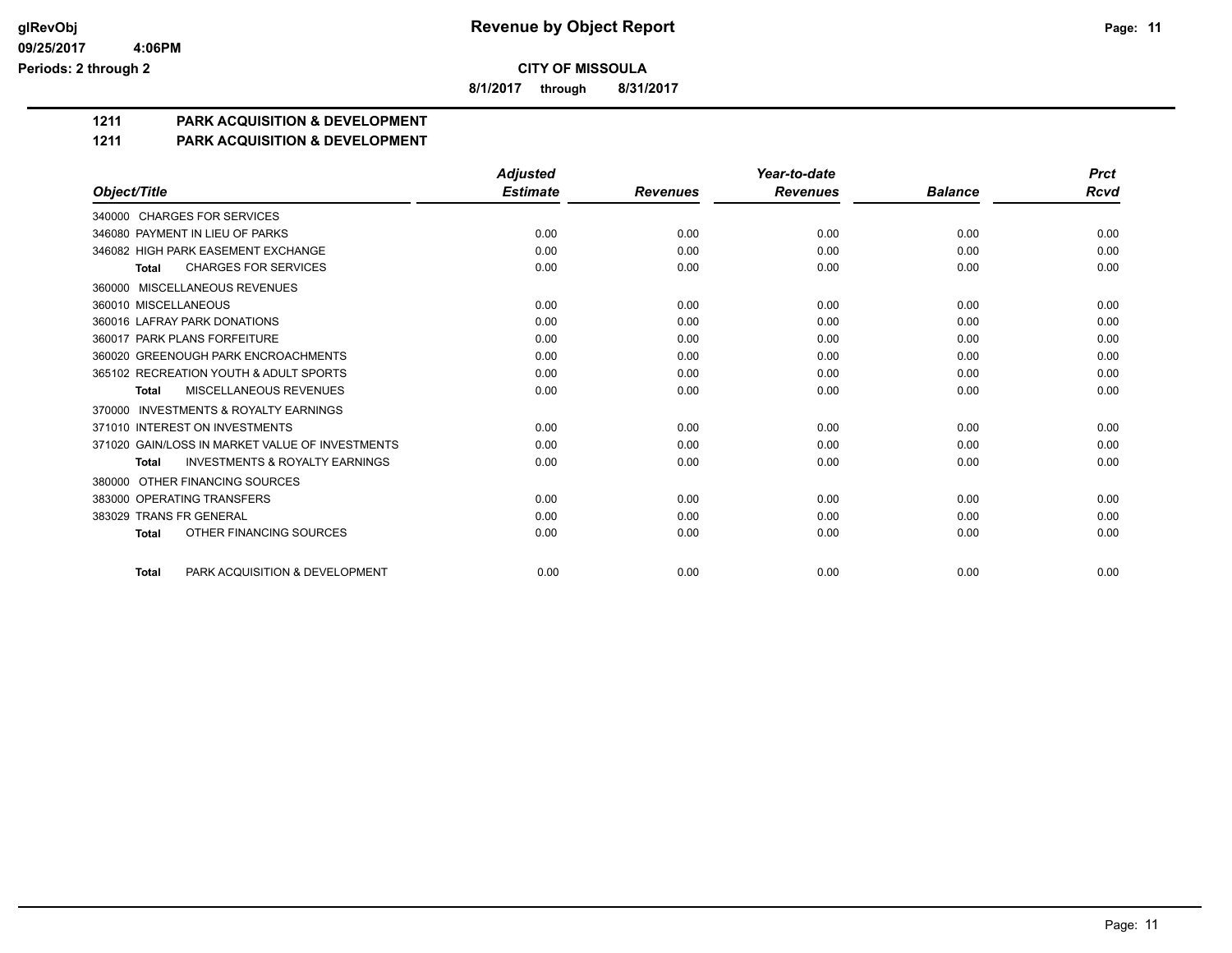**8/1/2017 through 8/31/2017**

## **1211 PARK ACQUISITION & DEVELOPMENT**

|                                                           | <b>Adjusted</b> |                 | Year-to-date    |                | <b>Prct</b> |
|-----------------------------------------------------------|-----------------|-----------------|-----------------|----------------|-------------|
| Object/Title                                              | <b>Estimate</b> | <b>Revenues</b> | <b>Revenues</b> | <b>Balance</b> | Rcvd        |
| 340000 CHARGES FOR SERVICES                               |                 |                 |                 |                |             |
| 346080 PAYMENT IN LIEU OF PARKS                           | 0.00            | 0.00            | 0.00            | 0.00           | 0.00        |
| 346082 HIGH PARK EASEMENT EXCHANGE                        | 0.00            | 0.00            | 0.00            | 0.00           | 0.00        |
| <b>CHARGES FOR SERVICES</b><br><b>Total</b>               | 0.00            | 0.00            | 0.00            | 0.00           | 0.00        |
| 360000 MISCELLANEOUS REVENUES                             |                 |                 |                 |                |             |
| 360010 MISCELLANEOUS                                      | 0.00            | 0.00            | 0.00            | 0.00           | 0.00        |
| 360016 LAFRAY PARK DONATIONS                              | 0.00            | 0.00            | 0.00            | 0.00           | 0.00        |
| 360017 PARK PLANS FORFEITURE                              | 0.00            | 0.00            | 0.00            | 0.00           | 0.00        |
| 360020 GREENOUGH PARK ENCROACHMENTS                       | 0.00            | 0.00            | 0.00            | 0.00           | 0.00        |
| 365102 RECREATION YOUTH & ADULT SPORTS                    | 0.00            | 0.00            | 0.00            | 0.00           | 0.00        |
| <b>MISCELLANEOUS REVENUES</b><br><b>Total</b>             | 0.00            | 0.00            | 0.00            | 0.00           | 0.00        |
| <b>INVESTMENTS &amp; ROYALTY EARNINGS</b><br>370000       |                 |                 |                 |                |             |
| 371010 INTEREST ON INVESTMENTS                            | 0.00            | 0.00            | 0.00            | 0.00           | 0.00        |
| 371020 GAIN/LOSS IN MARKET VALUE OF INVESTMENT            | 0.00            | 0.00            | 0.00            | 0.00           | 0.00        |
| <b>INVESTMENTS &amp; ROYALTY EARNINGS</b><br><b>Total</b> | 0.00            | 0.00            | 0.00            | 0.00           | 0.00        |
| 380000 OTHER FINANCING SOURCES                            |                 |                 |                 |                |             |
| 383000 OPERATING TRANSFERS                                | 0.00            | 0.00            | 0.00            | 0.00           | 0.00        |
| 383029 TRANS FR GENERAL                                   | 0.00            | 0.00            | 0.00            | 0.00           | 0.00        |
| OTHER FINANCING SOURCES<br><b>Total</b>                   | 0.00            | 0.00            | 0.00            | 0.00           | 0.00        |
| PARK ACQUISITION & DEVELOPMENT<br><b>Total</b>            | 0.00            | 0.00            | 0.00            | 0.00           | 0.00        |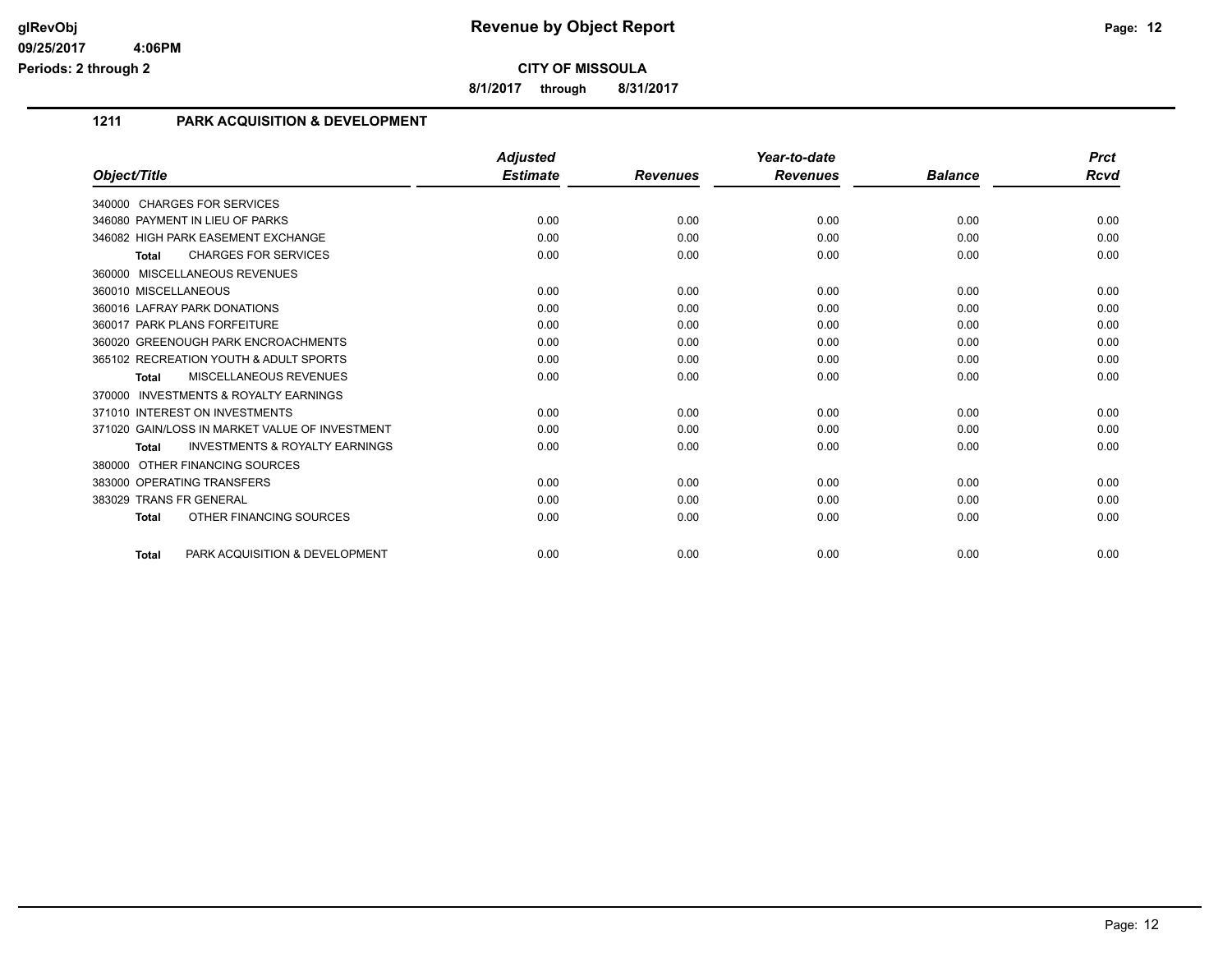**8/1/2017 through 8/31/2017**

**1212 PARK ENTERPRISE FUND**

**1212 PARK ENTERPRISE FUND**

|                                                           | <b>Adjusted</b> |                 | Year-to-date    |                | <b>Prct</b> |
|-----------------------------------------------------------|-----------------|-----------------|-----------------|----------------|-------------|
| Object/Title                                              | <b>Estimate</b> | <b>Revenues</b> | <b>Revenues</b> | <b>Balance</b> | <b>Rcvd</b> |
| 340000 CHARGES FOR SERVICES                               |                 |                 |                 |                |             |
| 346000 FEES                                               | 0.00            | 8,317.60        | 15,884.72       | $-15,884.72$   | 0.00        |
| 346001 TENNIS FEE                                         | 0.00            | 80.00           | 990.00          | $-990.00$      | 0.00        |
| 346030 SWIMMING POOL FEES                                 | 0.00            | 0.00            | 0.00            | 0.00           | 0.00        |
| 346040 MCCORMICK SWIMMING POOL                            | 0.00            | 0.00            | 0.00            | 0.00           | 0.00        |
| 346056 PICNIC SITE FEES                                   | 0.00            | 0.00            | 0.00            | 0.00           | 0.00        |
| 346060 CURRENTS SWIMMING FACILITY                         | 0.00            | 0.00            | 0.00            | 0.00           | 0.00        |
| <b>CHARGES FOR SERVICES</b><br><b>Total</b>               | 0.00            | 8,397.60        | 16,874.72       | $-16,874.72$   | 0.00        |
| MISCELLANEOUS REVENUES<br>360000                          |                 |                 |                 |                |             |
| 360010 MISCELLANEOUS                                      | 0.00            | 0.00            | 0.00            | 0.00           | 0.00        |
| <b>MISCELLANEOUS REVENUES</b><br><b>Total</b>             | 0.00            | 0.00            | 0.00            | 0.00           | 0.00        |
| INVESTMENTS & ROYALTY EARNINGS<br>370000                  |                 |                 |                 |                |             |
| 371010 INTEREST ON INVESTMENTS                            | 0.00            | 0.00            | 0.00            | 0.00           | 0.00        |
| 371020 GAIN/LOSS IN MARKET VALUE OF INVESTMENTS           | 0.00            | 0.00            | 0.00            | 0.00           | 0.00        |
| <b>INVESTMENTS &amp; ROYALTY EARNINGS</b><br><b>Total</b> | 0.00            | 0.00            | 0.00            | 0.00           | 0.00        |
| OTHER FINANCING SOURCES<br>380000                         |                 |                 |                 |                |             |
| 383042 TRANSFERS FROM OTHER FUNDS                         | 0.00            | 0.00            | 0.00            | 0.00           | 0.00        |
| OTHER FINANCING SOURCES<br><b>Total</b>                   | 0.00            | 0.00            | 0.00            | 0.00           | 0.00        |
| PARK ENTERPRISE FUND<br><b>Total</b>                      | 0.00            | 8,397.60        | 16,874.72       | $-16,874.72$   | 0.00        |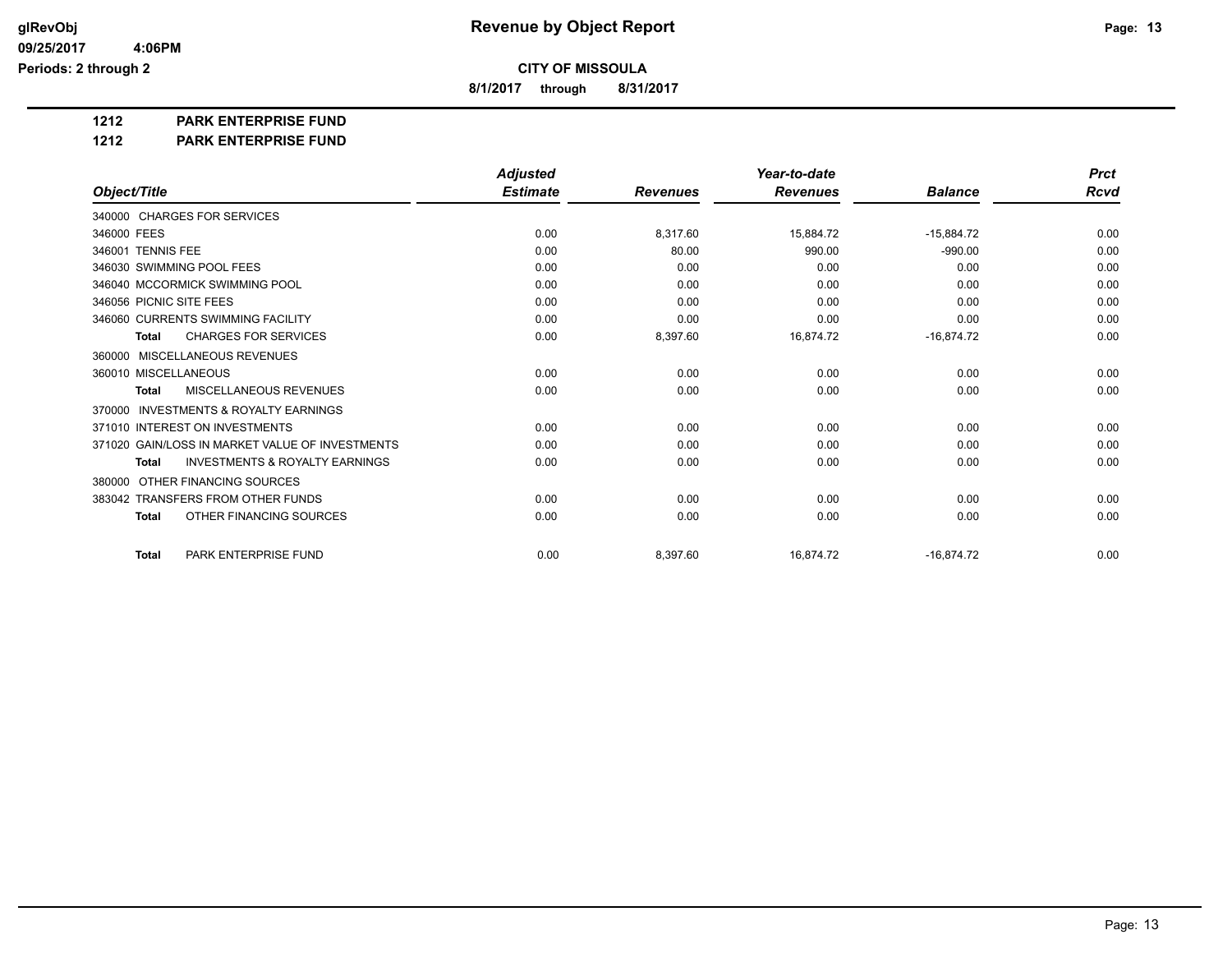**8/1/2017 through 8/31/2017**

#### **1212 PARK ENTERPRISE FUND**

|                                                           | <b>Adjusted</b> |                 | Year-to-date    |                | <b>Prct</b> |
|-----------------------------------------------------------|-----------------|-----------------|-----------------|----------------|-------------|
| Object/Title                                              | <b>Estimate</b> | <b>Revenues</b> | <b>Revenues</b> | <b>Balance</b> | Rcvd        |
| 340000 CHARGES FOR SERVICES                               |                 |                 |                 |                |             |
| 346000 FEES                                               | 0.00            | 8,317.60        | 15,884.72       | $-15,884.72$   | 0.00        |
| 346001 TENNIS FEE                                         | 0.00            | 80.00           | 990.00          | $-990.00$      | 0.00        |
| 346030 SWIMMING POOL FEES                                 | 0.00            | 0.00            | 0.00            | 0.00           | 0.00        |
| 346040 MCCORMICK SWIMMING POOL                            | 0.00            | 0.00            | 0.00            | 0.00           | 0.00        |
| 346056 PICNIC SITE FEES                                   | 0.00            | 0.00            | 0.00            | 0.00           | 0.00        |
| 346060 CURRENTS SWIMMING FACILITY                         | 0.00            | 0.00            | 0.00            | 0.00           | 0.00        |
| <b>CHARGES FOR SERVICES</b><br><b>Total</b>               | 0.00            | 8,397.60        | 16,874.72       | $-16,874.72$   | 0.00        |
| 360000 MISCELLANEOUS REVENUES                             |                 |                 |                 |                |             |
| 360010 MISCELLANEOUS                                      | 0.00            | 0.00            | 0.00            | 0.00           | 0.00        |
| MISCELLANEOUS REVENUES<br><b>Total</b>                    | 0.00            | 0.00            | 0.00            | 0.00           | 0.00        |
| <b>INVESTMENTS &amp; ROYALTY EARNINGS</b><br>370000       |                 |                 |                 |                |             |
| 371010 INTEREST ON INVESTMENTS                            | 0.00            | 0.00            | 0.00            | 0.00           | 0.00        |
| 371020 GAIN/LOSS IN MARKET VALUE OF INVESTMENT            | 0.00            | 0.00            | 0.00            | 0.00           | 0.00        |
| <b>INVESTMENTS &amp; ROYALTY EARNINGS</b><br><b>Total</b> | 0.00            | 0.00            | 0.00            | 0.00           | 0.00        |
| OTHER FINANCING SOURCES<br>380000                         |                 |                 |                 |                |             |
| 383042 TRANSFERS FROM OTHER FUNDS                         | 0.00            | 0.00            | 0.00            | 0.00           | 0.00        |
| OTHER FINANCING SOURCES<br><b>Total</b>                   | 0.00            | 0.00            | 0.00            | 0.00           | 0.00        |
| PARK ENTERPRISE FUND<br><b>Total</b>                      | 0.00            | 8,397.60        | 16.874.72       | $-16.874.72$   | 0.00        |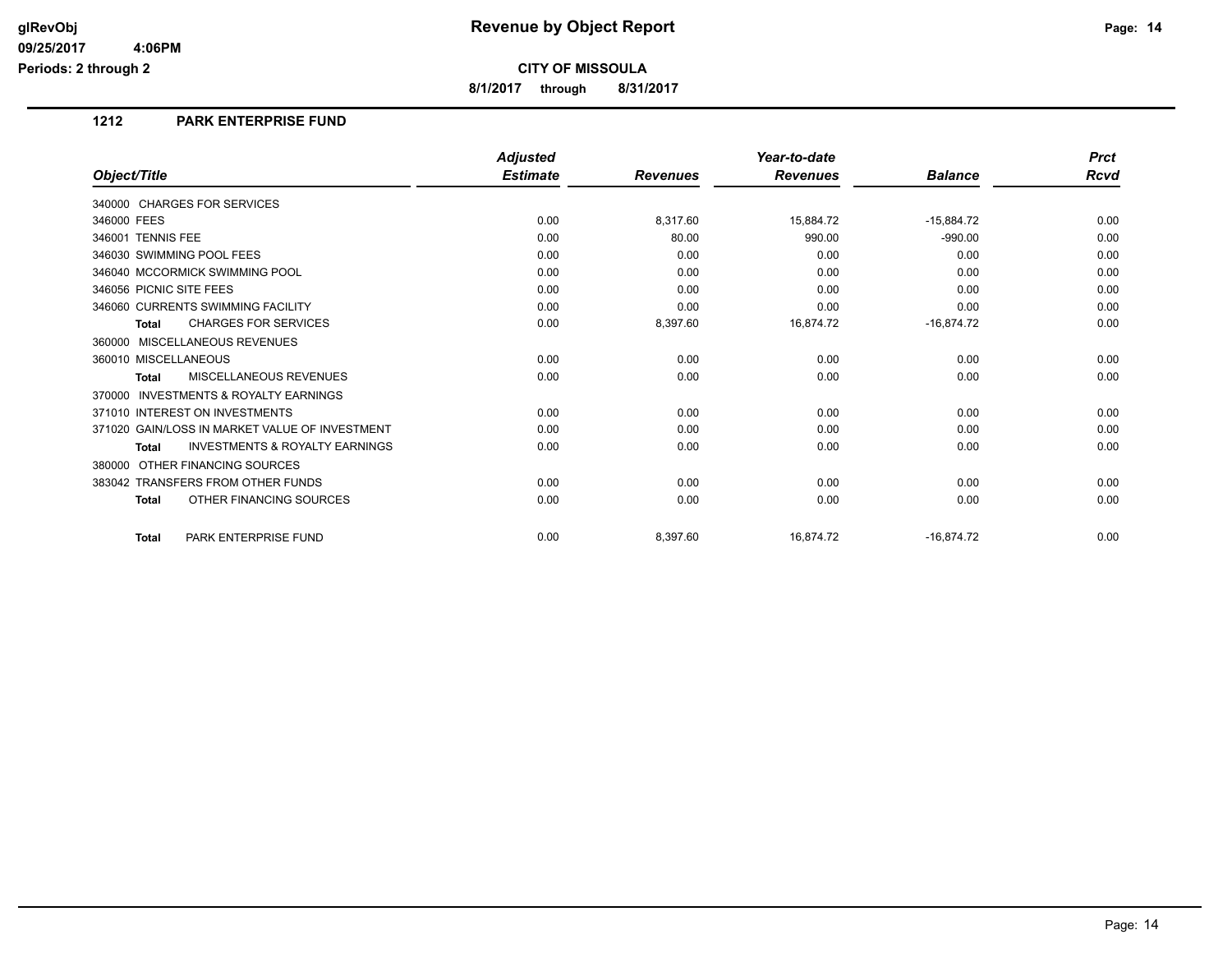**8/1/2017 through 8/31/2017**

**1216 PARKS & REC TRAILS, DEV**

|                                                   | <b>Adjusted</b> |                 | Year-to-date    |                | <b>Prct</b> |
|---------------------------------------------------|-----------------|-----------------|-----------------|----------------|-------------|
| Object/Title                                      | <b>Estimate</b> | <b>Revenues</b> | <b>Revenues</b> | <b>Balance</b> | <b>Rcvd</b> |
| 330000 INTERGOVERNMENTAL REVENUES                 |                 |                 |                 |                |             |
| 331013 NORTHSIDE PED BRIDGE ARRA GRANT            | 0.00            | 0.00            | 0.00            | 0.00           | 0.00        |
| 331014 WHITE PINE PLAYGROUND-CDBG GRANT           | 0.00            | 0.00            | 0.00            | 0.00           | 0.00        |
| 334025 COUNTY WEED                                | 0.00            | 0.00            | 15,000.00       | $-15,000.00$   | 0.00        |
| 334026 FOREST HEALTH GRANT                        | 0.00            | 0.00            | 0.00            | 0.00           | 0.00        |
| 334028 DEPT OF AG INTERN GRANT                    | 0.00            | 0.00            | 0.00            | 0.00           | 0.00        |
| 334121 DNRC GRANT                                 | 0.00            | 0.00            | 0.00            | 0.00           | 0.00        |
| 334122 RENEWABLE RESOURCE GRANTS                  | 0.00            | 0.00            | 0.00            | 0.00           | 0.00        |
| 334125 FWP GRANT                                  | 0.00            | 0.00            | 0.00            | 0.00           | 0.00        |
| 334251 RTP/TAP STATE GRANTS                       | 0.00            | 0.00            | 0.00            | 0.00           | 0.00        |
| 336023 STATE CONTRIB. - PERS                      | 0.00            | 0.00            | 0.00            | 0.00           | 0.00        |
| <b>INTERGOVERNMENTAL REVENUES</b><br><b>Total</b> | 0.00            | 0.00            | 15,000.00       | $-15,000.00$   | 0.00        |
| 340000 CHARGES FOR SERVICES                       |                 |                 |                 |                |             |
| 343036 *** Title Not Found ***                    | 0.00            | 0.00            | 0.00            | 0.00           | 0.00        |
| 343302 PARKS SOIL PROJECT                         | 0.00            | 0.00            | 0.00            | 0.00           | 0.00        |
| 346034 GROUNDS MAINTENANCE CONTRACT               | 0.00            | 0.00            | 0.00            | 0.00           | 0.00        |
| 346052 PLAYGROUND SAFETY TRAINING                 | 0.00            | 600.00          | 4,080.00        | $-4,080.00$    | 0.00        |
| 346055 COUNTY PARK SUPPORT                        | 0.00            | 0.00            | 0.00            | 0.00           | 0.00        |
| <b>CHARGES FOR SERVICES</b><br><b>Total</b>       | 0.00            | 600.00          | 4,080.00        | $-4,080.00$    | 0.00        |
| 360000 MISCELLANEOUS REVENUES                     |                 |                 |                 |                |             |
| 360000 MISCELLANEOUS REVENUES                     | 0.00            | 0.00            | 0.00            | 0.00           | 0.00        |
| 360010 MISCELLANEOUS                              | 0.00            | 0.00            | 0.00            | 0.00           | 0.00        |
| 361000 RATTLESNAKE LAND LEASES                    | 0.00            | 0.00            | 0.00            | 0.00           | 0.00        |
| 361003 CARAS PARK CONCERT REVENUE                 | 0.00            | 0.00            | 0.00            | 0.00           | 0.00        |
| 364040 INSURANCE AND DAMAGE RECOVERY              | 0.00            | 217.78          | 242.78          | $-242.78$      | 0.00        |
| 365000 DONATIONS                                  | 0.00            | 0.00            | 0.00            | 0.00           | 0.00        |
| 365001 *** Title Not Found ***                    | 0.00            | 0.00            | 0.00            | 0.00           | 0.00        |
| 365002 OTHER RECREATION DONATIONS                 | 0.00            | 2,914.00        | 3,241.00        | $-3,241.00$    | 0.00        |
| 365003 DONATIONS - SMOKE ALARMS                   | 0.00            | 0.00            | 0.00            | 0.00           | 0.00        |
| 365004 GRANT CR TRAIL ASSN DONATION               | 0.00            | 0.00            | 0.00            | 0.00           | 0.00        |
| 365005 DONATIONS - ARCO                           | 0.00            | 0.00            | 0.00            | 0.00           | 0.00        |
| 365009 DONATIONS - BASKETBALL/TENNIS COURT        | 0.00            | 0.00            | 0.00            | 0.00           | 0.00        |
| 365019 PARKS DONATIONS                            | 0.00            | 3,757.82        | 9,555.07        | $-9,555.07$    | 0.00        |
| 365020 OPEN SPACE DONATIONS                       | 0.00            | 0.00            | 0.00            | 0.00           | 0.00        |
| 365100 RECREATION OUTDOOR                         | 0.00            | 348.00          | 758.00          | $-758.00$      | 0.00        |
| 365101 RECREATION SCHOLARSHIP                     | 0.00            | $-460.06$       | $-224.04$       | 224.04         | 0.00        |
| 365102 RECREATION YOUTH & ADULT SPORTS            | 0.00            | 400.00          | 400.00          | $-400.00$      | 0.00        |
| 365103 URBAN FORESTRY PROGRAMS                    | 0.00            | 3,450.00        | 3,850.00        | $-3,850.00$    | 0.00        |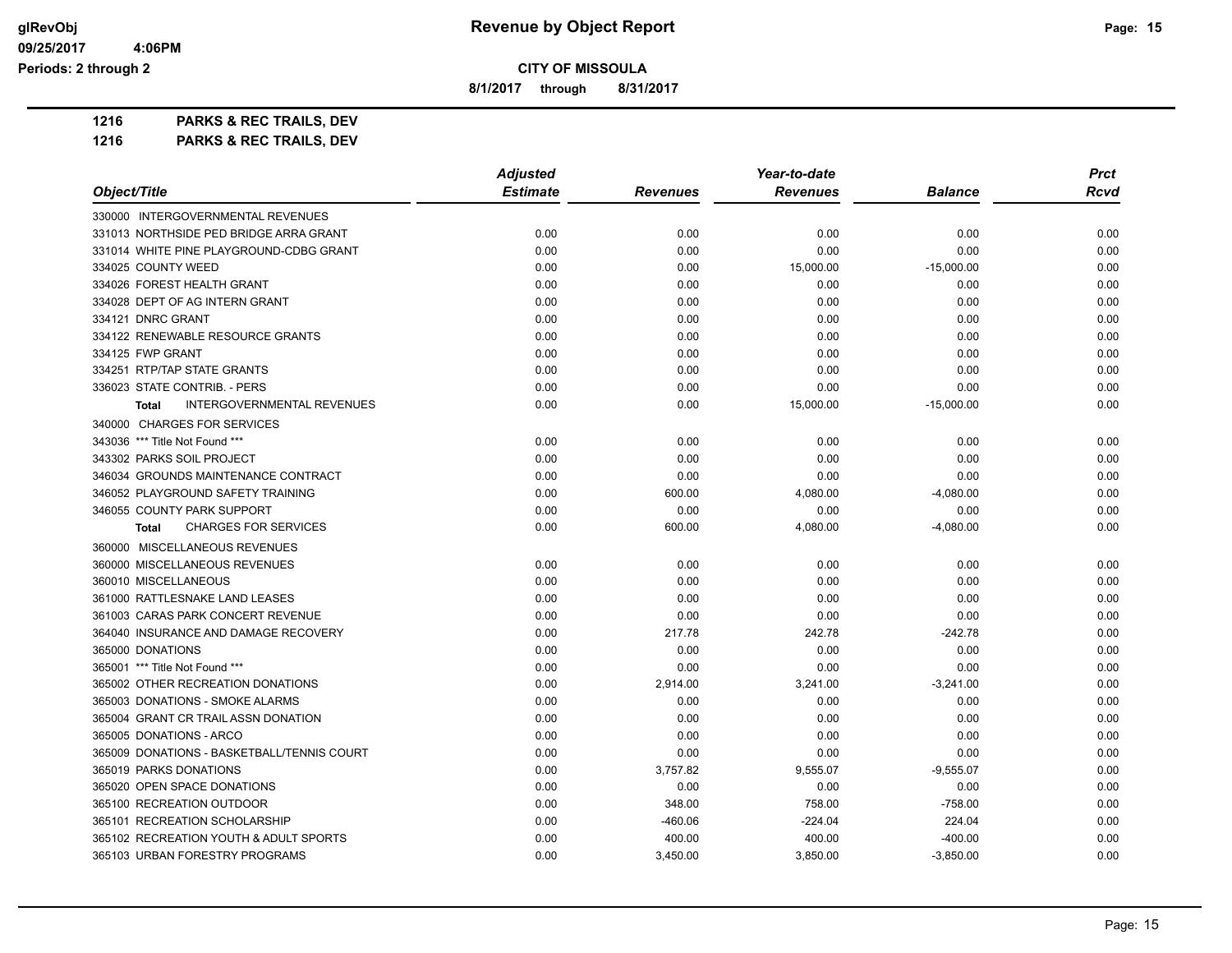**8/1/2017 through 8/31/2017**

**1216 PARKS & REC TRAILS, DEV**

| Object/Title                                              | <b>Adjusted</b> |                 | Year-to-date    |                | <b>Prct</b> |
|-----------------------------------------------------------|-----------------|-----------------|-----------------|----------------|-------------|
|                                                           | <b>Estimate</b> | <b>Revenues</b> | <b>Revenues</b> | <b>Balance</b> | <b>Rcvd</b> |
| 365109 CONSERVATION LANDS DONATIONS                       | 0.00            | 0.00            | 0.00            | 0.00           | 0.00        |
| <b>MISCELLANEOUS REVENUES</b><br><b>Total</b>             | 0.00            | 10,627.54       | 17,822.81       | $-17,822.81$   | 0.00        |
| <b>INVESTMENTS &amp; ROYALTY EARNINGS</b><br>370000       |                 |                 |                 |                |             |
| 371010 INTEREST ON INVESTMENTS                            | 0.00            | 0.00            | 0.00            | 0.00           | 0.00        |
| 371020 GAIN/LOSS IN MARKET VALUE OF INVESTMENTS           | 0.00            | 0.00            | 0.00            | 0.00           | 0.00        |
| <b>INVESTMENTS &amp; ROYALTY EARNINGS</b><br><b>Total</b> | 0.00            | 0.00            | 0.00            | 0.00           | 0.00        |
| 380000 OTHER FINANCING SOURCES                            |                 |                 |                 |                |             |
| 383000 OPERATING TRANSFERS                                | 0.00            | 0.00            | 0.00            | 0.00           | 0.00        |
| 383001 TRANS FR FLUSHING DISTRICT                         | 0.00            | 0.00            | 0.00            | 0.00           | 0.00        |
| 383026 TRANS FR CDBG                                      | 0.00            | 0.00            | 0.00            | 0.00           | 0.00        |
| 383043 TRANSFERS FROM IMPACT FEES                         | 0.00            | 0.00            | 0.00            | 0.00           | 0.00        |
| OTHER FINANCING SOURCES<br><b>Total</b>                   | 0.00            | 0.00            | 0.00            | 0.00           | 0.00        |
| PARKS & REC TRAILS, DEV<br><b>Total</b>                   | 0.00            | 11,227.54       | 36,902.81       | $-36,902.81$   | 0.00        |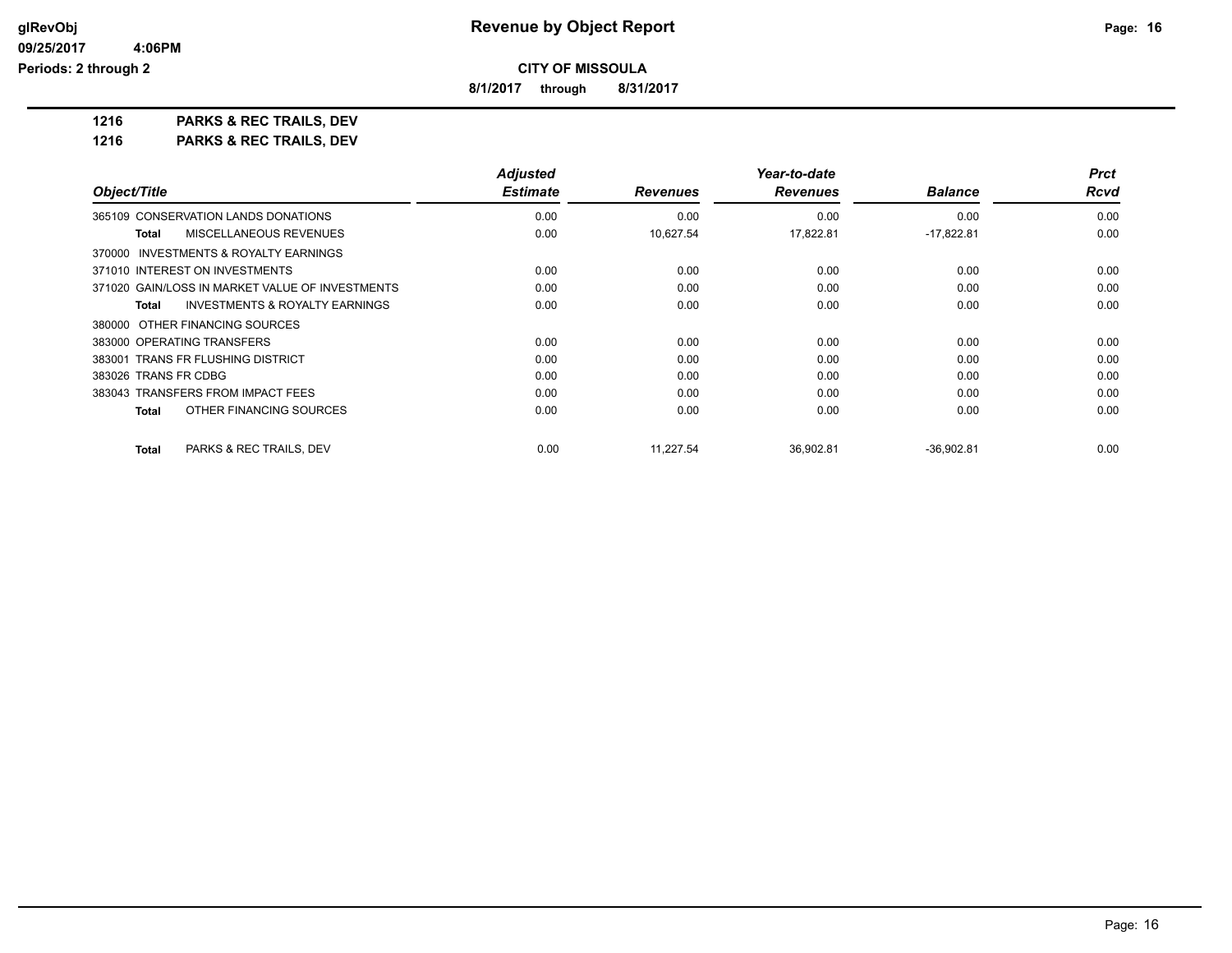**8/1/2017 through 8/31/2017**

| Object/Title                                      | <b>Adjusted</b> |                 | Year-to-date    |                | <b>Prct</b> |
|---------------------------------------------------|-----------------|-----------------|-----------------|----------------|-------------|
|                                                   | <b>Estimate</b> | <b>Revenues</b> | <b>Revenues</b> | <b>Balance</b> | <b>Rcvd</b> |
| 330000 INTERGOVERNMENTAL REVENUES                 |                 |                 |                 |                |             |
| 331013 NORTHSIDE PED BRIDGE ARRA GRANT            | 0.00            | 0.00            | 0.00            | 0.00           | 0.00        |
| 331014 WHITE PINE PLAYGROUND-CDBG GRANT           | 0.00            | 0.00            | 0.00            | 0.00           | 0.00        |
| 334025 COUNTY WEED                                | 0.00            | 0.00            | 15,000.00       | $-15,000.00$   | 0.00        |
| 334026 FOREST HEALTH GRANT                        | 0.00            | 0.00            | 0.00            | 0.00           | 0.00        |
| 334028 DEPT OF AG INTERN GRANT                    | 0.00            | 0.00            | 0.00            | 0.00           | 0.00        |
| 334121 DNRC GRANT                                 | 0.00            | 0.00            | 0.00            | 0.00           | 0.00        |
| 334122 RENEWABLE RESOURCE GRANTS                  | 0.00            | 0.00            | 0.00            | 0.00           | 0.00        |
| 334125 FWP GRANT                                  | 0.00            | 0.00            | 0.00            | 0.00           | 0.00        |
| 334251 RTP/TAP STATE GRANTS                       | 0.00            | 0.00            | 0.00            | 0.00           | 0.00        |
| 336023 STATE CONTRIB. - PERS                      | 0.00            | 0.00            | 0.00            | 0.00           | 0.00        |
| <b>INTERGOVERNMENTAL REVENUES</b><br><b>Total</b> | 0.00            | 0.00            | 15,000.00       | $-15,000.00$   | 0.00        |
| 340000 CHARGES FOR SERVICES                       |                 |                 |                 |                |             |
| 343036 *** Title Not Found ***                    | 0.00            | 0.00            | 0.00            | 0.00           | 0.00        |
| 343302 PARKS SOIL PROJECT                         | 0.00            | 0.00            | 0.00            | 0.00           | 0.00        |
| 346034 GROUNDS MAINTENANCE CONTRACT               | 0.00            | 0.00            | 0.00            | 0.00           | 0.00        |
| 346052 PLAYGROUND SAFETY TRAINING                 | 0.00            | 600.00          | 4,080.00        | -4,080.00      | 0.00        |
| 346055 COUNTY PARK SUPPORT                        | 0.00            | 0.00            | 0.00            | 0.00           | 0.00        |
| <b>CHARGES FOR SERVICES</b><br><b>Total</b>       | 0.00            | 600.00          | 4,080.00        | $-4,080.00$    | 0.00        |
| 360000 MISCELLANEOUS REVENUES                     |                 |                 |                 |                |             |
| 360000 MISCELLANEOUS REVENUES                     | 0.00            | 0.00            | 0.00            | 0.00           | 0.00        |
| 360010 MISCELLANEOUS                              | 0.00            | 0.00            | 0.00            | 0.00           | 0.00        |
| 361000 RATTLESNAKE LAND LEASES                    | 0.00            | 0.00            | 0.00            | 0.00           | 0.00        |
| 361003 CARAS PARK CONCERT REVENUE                 | 0.00            | 0.00            | 0.00            | 0.00           | 0.00        |
| 364040 INSURANCE AND DAMAGE RECOVERY              | 0.00            | 217.78          | 242.78          | $-242.78$      | 0.00        |
| 365000 DONATIONS                                  | 0.00            | 0.00            | 0.00            | 0.00           | 0.00        |
| 365001 *** Title Not Found ***                    | 0.00            | 0.00            | 0.00            | 0.00           | 0.00        |
| 365002 OTHER RECREATION DONATIONS                 | 0.00            | 2,914.00        | 3,241.00        | $-3,241.00$    | 0.00        |
| 365003 DONATIONS - SMOKE ALARMS                   | 0.00            | 0.00            | 0.00            | 0.00           | 0.00        |
| 365004 GRANT CR TRAIL ASSN DONATION               | 0.00            | 0.00            | 0.00            | 0.00           | 0.00        |
| 365005 DONATIONS - ARCO                           | 0.00            | 0.00            | 0.00            | 0.00           | 0.00        |
| 365009 DONATIONS - BASKETBALL/TENNIS COURT        | 0.00            | 0.00            | 0.00            | 0.00           | 0.00        |
| 365019 PARKS DONATIONS                            | 0.00            | 3,757.82        | 9,555.07        | $-9,555.07$    | 0.00        |
| 365020 OPEN SPACE DONATIONS                       | 0.00            | 0.00            | 0.00            | 0.00           | 0.00        |
| 365100 RECREATION OUTDOOR                         | 0.00            | 348.00          | 758.00          | $-758.00$      | 0.00        |
| 365101 RECREATION SCHOLARSHIP                     | 0.00            | $-460.06$       | $-224.04$       | 224.04         | 0.00        |
| 365102 RECREATION YOUTH & ADULT SPORTS            | 0.00            | 400.00          | 400.00          | $-400.00$      | 0.00        |
| 365103 URBAN FORESTRY PROGRAMS                    | 0.00            | 3,450.00        | 3,850.00        | $-3,850.00$    | 0.00        |
| 365109 CONSERVATION LANDS DONATIONS               | 0.00            | 0.00            | 0.00            | 0.00           | 0.00        |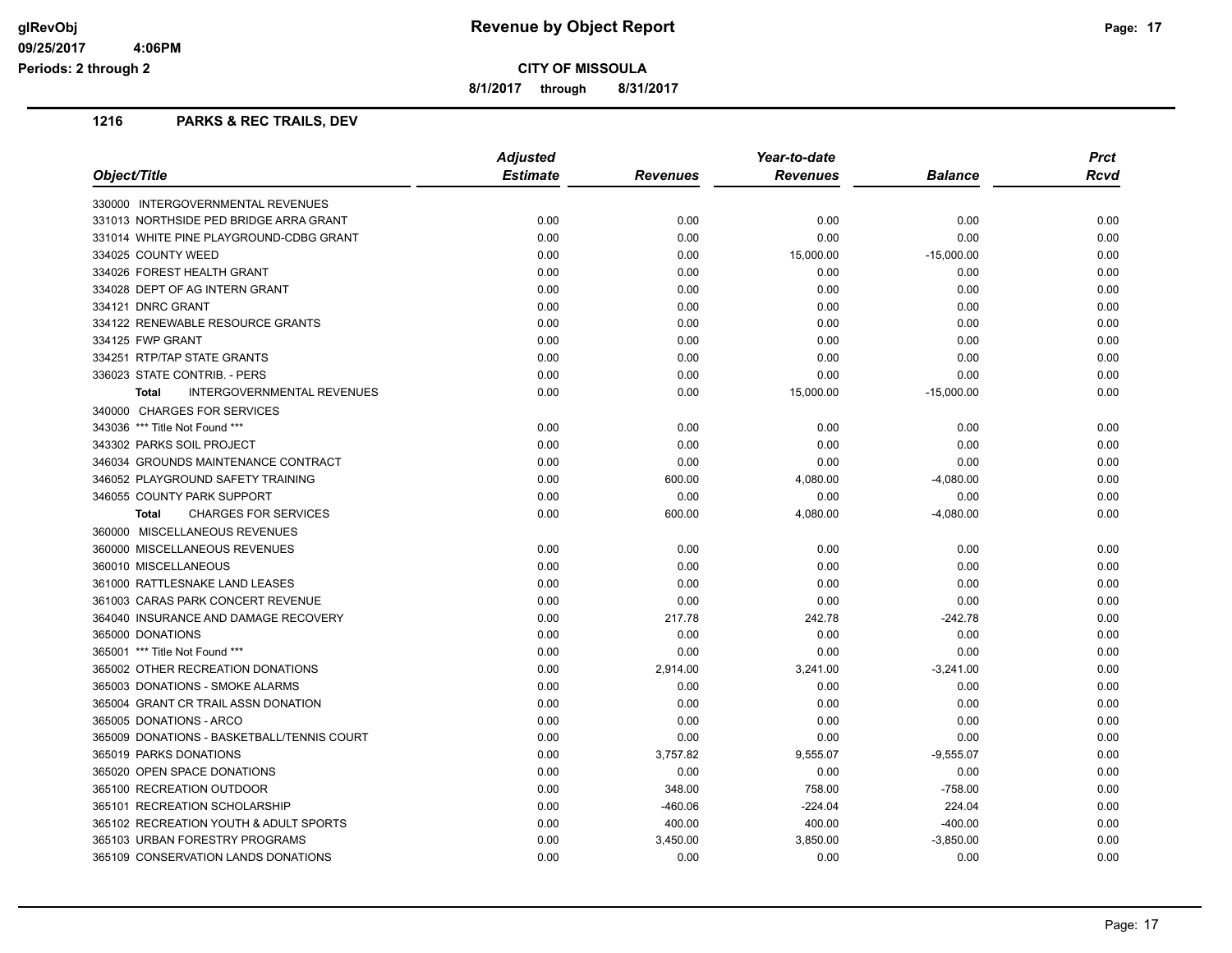**8/1/2017 through 8/31/2017**

| Object/Title                                        | <b>Adjusted</b><br><b>Estimate</b> | <b>Revenues</b> | Year-to-date<br><b>Revenues</b> | <b>Balance</b> | <b>Prct</b><br><b>Rcvd</b> |
|-----------------------------------------------------|------------------------------------|-----------------|---------------------------------|----------------|----------------------------|
|                                                     |                                    |                 |                                 |                |                            |
| MISCELLANEOUS REVENUES<br>Total                     | 0.00                               | 10,627.54       | 17.822.81                       | $-17,822.81$   | 0.00                       |
| <b>INVESTMENTS &amp; ROYALTY EARNINGS</b><br>370000 |                                    |                 |                                 |                |                            |
| 371010 INTEREST ON INVESTMENTS                      | 0.00                               | 0.00            | 0.00                            | 0.00           | 0.00                       |
| 371020 GAIN/LOSS IN MARKET VALUE OF INVESTMENT      | 0.00                               | 0.00            | 0.00                            | 0.00           | 0.00                       |
| <b>INVESTMENTS &amp; ROYALTY EARNINGS</b><br>Total  | 0.00                               | 0.00            | 0.00                            | 0.00           | 0.00                       |
| 380000 OTHER FINANCING SOURCES                      |                                    |                 |                                 |                |                            |
| 383000 OPERATING TRANSFERS                          | 0.00                               | 0.00            | 0.00                            | 0.00           | 0.00                       |
| 383001 TRANS FR FLUSHING DISTRICT                   | 0.00                               | 0.00            | 0.00                            | 0.00           | 0.00                       |
| 383026 TRANS FR CDBG                                | 0.00                               | 0.00            | 0.00                            | 0.00           | 0.00                       |
| 383043 TRANSFERS FROM IMPACT FEES                   | 0.00                               | 0.00            | 0.00                            | 0.00           | 0.00                       |
| OTHER FINANCING SOURCES<br><b>Total</b>             | 0.00                               | 0.00            | 0.00                            | 0.00           | 0.00                       |
| PARKS & REC TRAILS, DEV<br><b>Total</b>             | 0.00                               | 11,227.54       | 36,902.81                       | $-36,902.81$   | 0.00                       |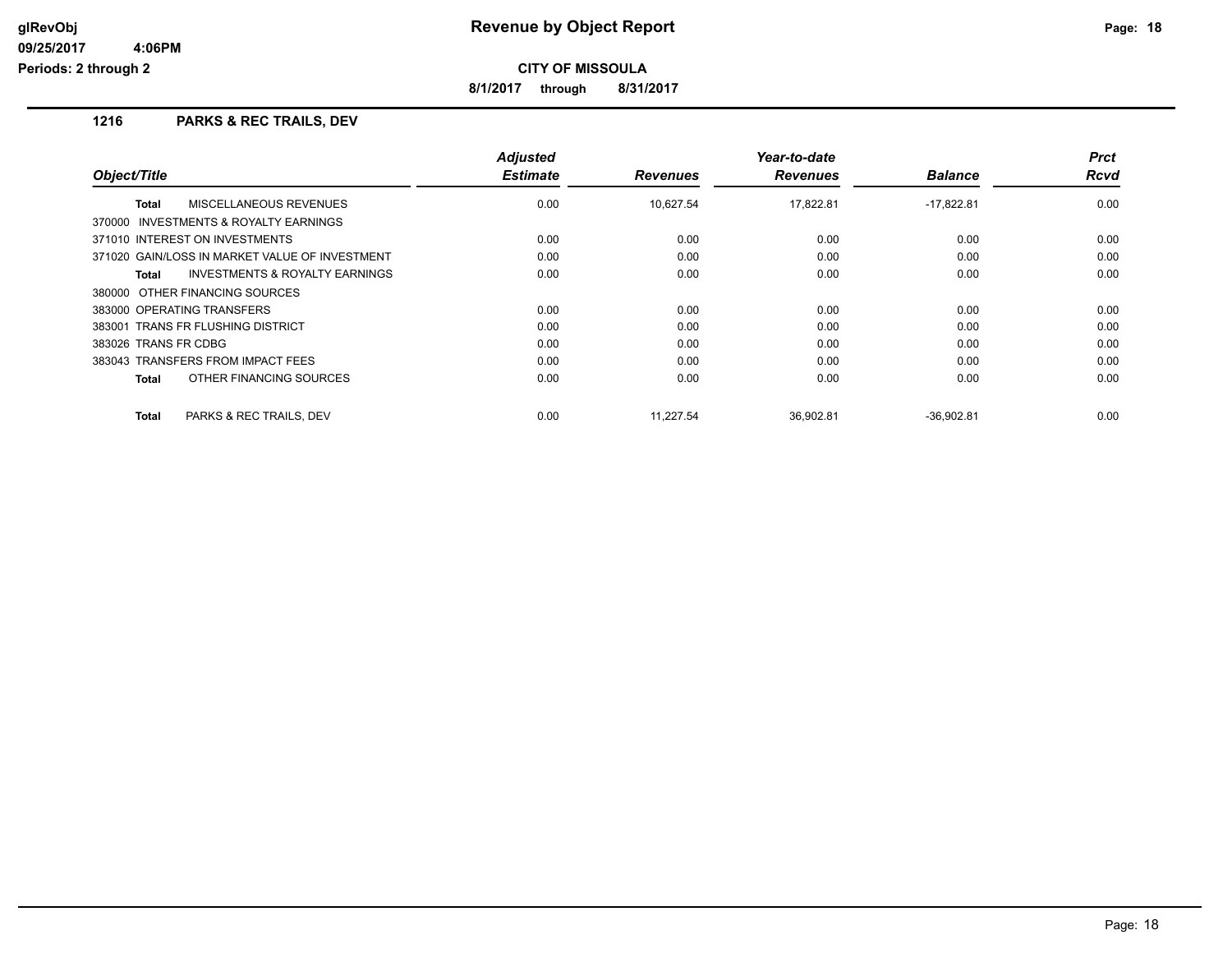**8/1/2017 through 8/31/2017**

## **1217 PARKS CITY LIFE GYM LEASE**

**1217 PARKS CITY LIFE GYM LEASE**

|                                           | <b>Adjusted</b> |                 | Year-to-date    |                | <b>Prct</b> |
|-------------------------------------------|-----------------|-----------------|-----------------|----------------|-------------|
| Object/Title                              | <b>Estimate</b> | <b>Revenues</b> | <b>Revenues</b> | <b>Balance</b> | <b>Rcvd</b> |
| 330000 INTERGOVERNMENTAL REVENUES         |                 |                 |                 |                |             |
| 336023 STATE CONTRIB. - PERS              | 0.00            | 0.00            | 0.00            | 0.00           | 0.00        |
| INTERGOVERNMENTAL REVENUES<br>Total       | 0.00            | 0.00            | 0.00            | 0.00           | 0.00        |
| 340000 CHARGES FOR SERVICES               |                 |                 |                 |                |             |
| 346031 RECREATION FEES                    | 0.00            | 807.50          | 1,095.50        | $-1,095.50$    | 0.00        |
| 346032 PRESCHOOL PROGRAMS                 | 0.00            | 0.00            | 0.00            | 0.00           | 0.00        |
| 346053 CITY LIFE PROGRAMS                 | 0.00            | 0.00            | 40.00           | $-40.00$       | 0.00        |
| <b>CHARGES FOR SERVICES</b><br>Total      | 0.00            | 807.50          | 1,135.50        | $-1,135.50$    | 0.00        |
| 360000 MISCELLANEOUS REVENUES             |                 |                 |                 |                |             |
| 365019 PARKS DONATIONS                    | 0.00            | 0.00            | 0.00            | 0.00           | 0.00        |
| MISCELLANEOUS REVENUES<br><b>Total</b>    | 0.00            | 0.00            | 0.00            | 0.00           | 0.00        |
| PARKS CITY LIFE GYM LEASE<br><b>Total</b> | 0.00            | 807.50          | 1,135.50        | $-1,135.50$    | 0.00        |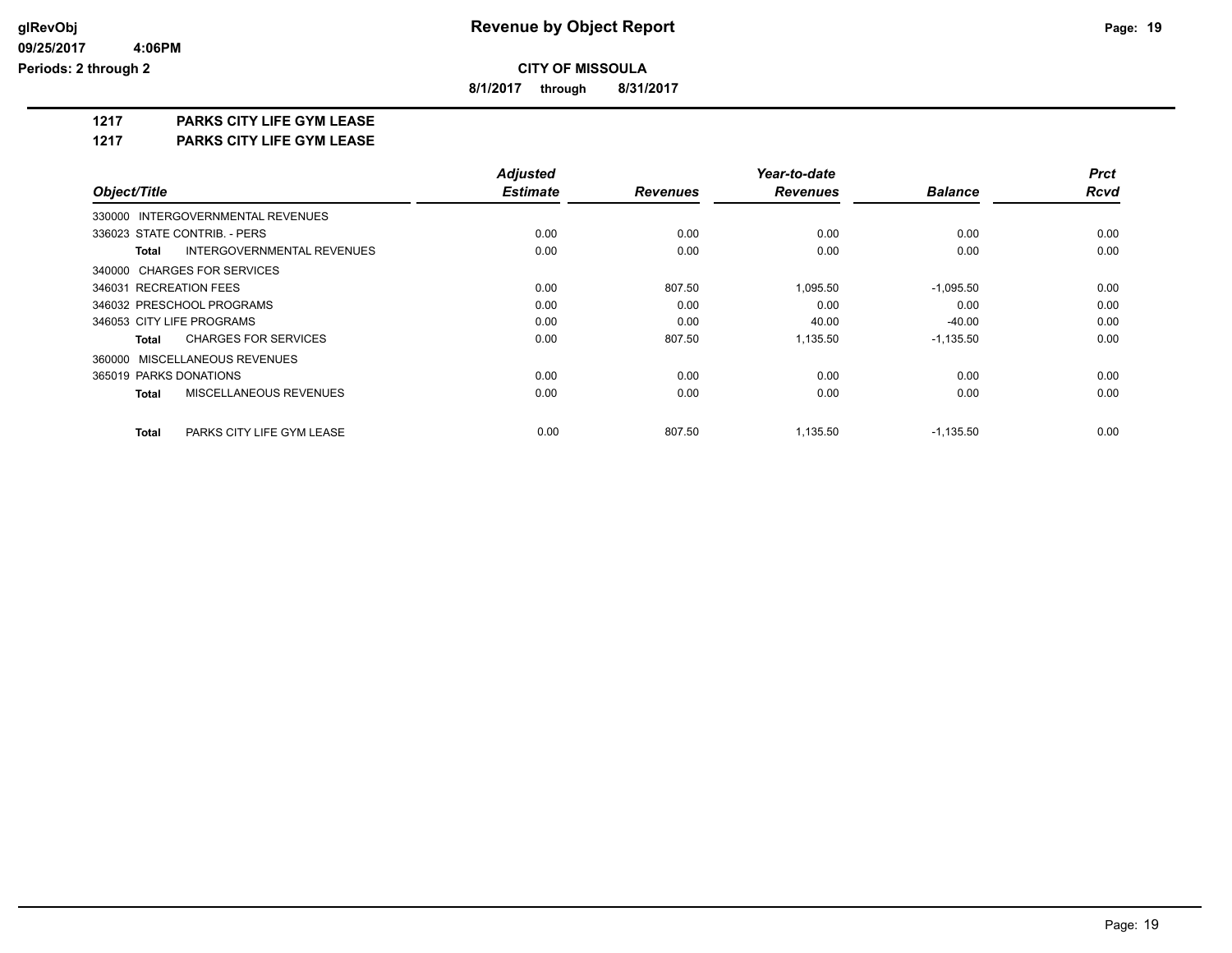**8/1/2017 through 8/31/2017**

## **1217 PARKS CITY LIFE GYM LEASE**

| Object/Title                                | <b>Adjusted</b><br><b>Estimate</b> | <b>Revenues</b> | Year-to-date<br><b>Revenues</b> | <b>Balance</b> | <b>Prct</b><br>Rcvd |
|---------------------------------------------|------------------------------------|-----------------|---------------------------------|----------------|---------------------|
| 330000 INTERGOVERNMENTAL REVENUES           |                                    |                 |                                 |                |                     |
| 336023 STATE CONTRIB. - PERS                | 0.00                               | 0.00            | 0.00                            | 0.00           | 0.00                |
| INTERGOVERNMENTAL REVENUES<br>Total         | 0.00                               | 0.00            | 0.00                            | 0.00           | 0.00                |
| 340000 CHARGES FOR SERVICES                 |                                    |                 |                                 |                |                     |
| 346031 RECREATION FEES                      | 0.00                               | 807.50          | 1.095.50                        | $-1,095.50$    | 0.00                |
| 346032 PRESCHOOL PROGRAMS                   | 0.00                               | 0.00            | 0.00                            | 0.00           | 0.00                |
| 346053 CITY LIFE PROGRAMS                   | 0.00                               | 0.00            | 40.00                           | $-40.00$       | 0.00                |
| <b>CHARGES FOR SERVICES</b><br><b>Total</b> | 0.00                               | 807.50          | 1,135.50                        | $-1,135.50$    | 0.00                |
| 360000 MISCELLANEOUS REVENUES               |                                    |                 |                                 |                |                     |
| 365019 PARKS DONATIONS                      | 0.00                               | 0.00            | 0.00                            | 0.00           | 0.00                |
| MISCELLANEOUS REVENUES<br><b>Total</b>      | 0.00                               | 0.00            | 0.00                            | 0.00           | 0.00                |
| PARKS CITY LIFE GYM LEASE<br><b>Total</b>   | 0.00                               | 807.50          | 1.135.50                        | $-1,135.50$    | 0.00                |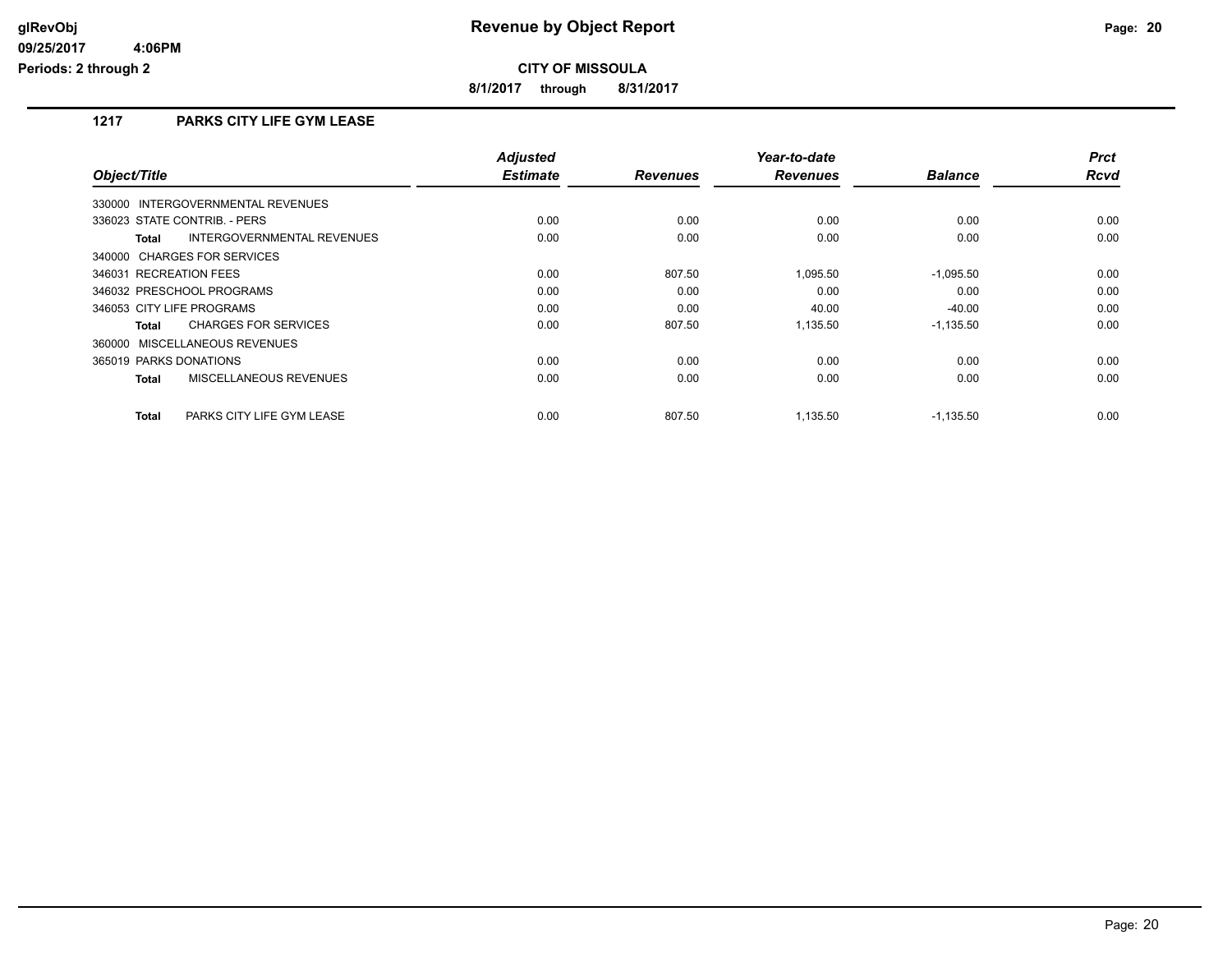**8/1/2017 through 8/31/2017**

**1218 ALL ABILITIES PLAYGROUND**

**1218 ALL ABILITIES PLAYGROUND**

|                                               | <b>Adjusted</b> |                 | Year-to-date    |                | <b>Prct</b> |
|-----------------------------------------------|-----------------|-----------------|-----------------|----------------|-------------|
| Object/Title                                  | <b>Estimate</b> | <b>Revenues</b> | <b>Revenues</b> | <b>Balance</b> | <b>Rcvd</b> |
| 360000 MISCELLANEOUS REVENUES                 |                 |                 |                 |                |             |
| 365019 PARKS DONATIONS                        | 0.00            | 0.00            | 0.00            | 0.00           | 0.00        |
| <b>MISCELLANEOUS REVENUES</b><br><b>Total</b> | 0.00            | 0.00            | 0.00            | 0.00           | 0.00        |
| 380000 OTHER FINANCING SOURCES                |                 |                 |                 |                |             |
| 383010 TRANS FR CIP                           | 0.00            | 0.00            | 0.00            | 0.00           | 0.00        |
| OTHER FINANCING SOURCES<br>Total              | 0.00            | 0.00            | 0.00            | 0.00           | 0.00        |
|                                               |                 |                 |                 |                |             |
| ALL ABILITIES PLAYGROUND<br>Total             | 0.00            | 0.00            | 0.00            | 0.00           | 0.00        |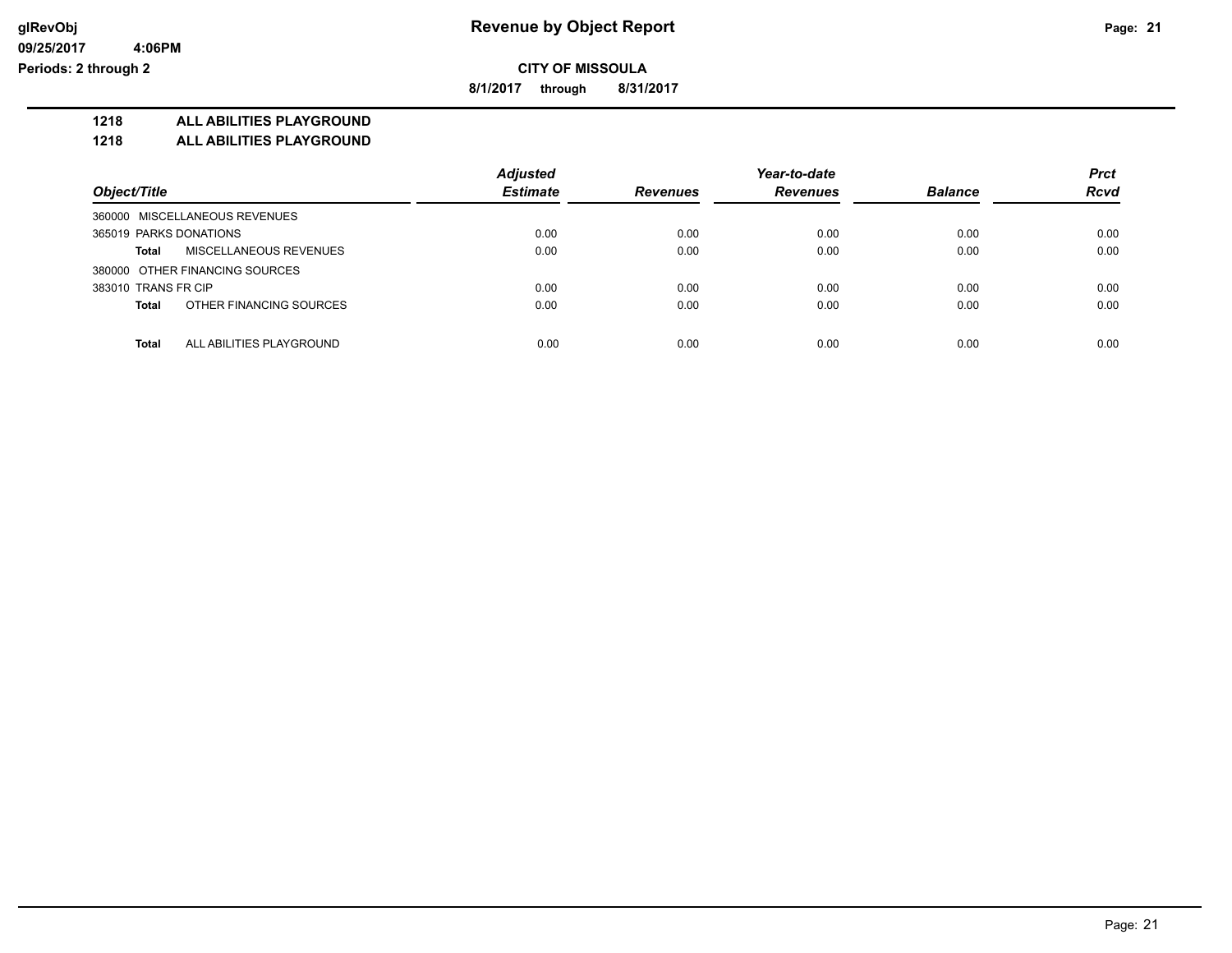**Periods: 2 through 2**

**CITY OF MISSOULA**

**8/1/2017 through 8/31/2017**

#### **1218 ALL ABILITIES PLAYGROUND**

| Object/Title                            | <b>Adjusted</b><br><b>Estimate</b> | <b>Revenues</b> | Year-to-date<br><b>Revenues</b> | <b>Balance</b> | <b>Prct</b><br><b>Rcvd</b> |
|-----------------------------------------|------------------------------------|-----------------|---------------------------------|----------------|----------------------------|
| MISCELLANEOUS REVENUES<br>360000        |                                    |                 |                                 |                |                            |
| 365019 PARKS DONATIONS                  | 0.00                               | 0.00            | 0.00                            | 0.00           | 0.00                       |
| <b>MISCELLANEOUS REVENUES</b><br>Total  | 0.00                               | 0.00            | 0.00                            | 0.00           | 0.00                       |
| 380000 OTHER FINANCING SOURCES          |                                    |                 |                                 |                |                            |
| 383010 TRANS FR CIP                     | 0.00                               | 0.00            | 0.00                            | 0.00           | 0.00                       |
| OTHER FINANCING SOURCES<br><b>Total</b> | 0.00                               | 0.00            | 0.00                            | 0.00           | 0.00                       |
| ALL ABILITIES PLAYGROUND<br>Total       | 0.00                               | 0.00            | 0.00                            | 0.00           | 0.00                       |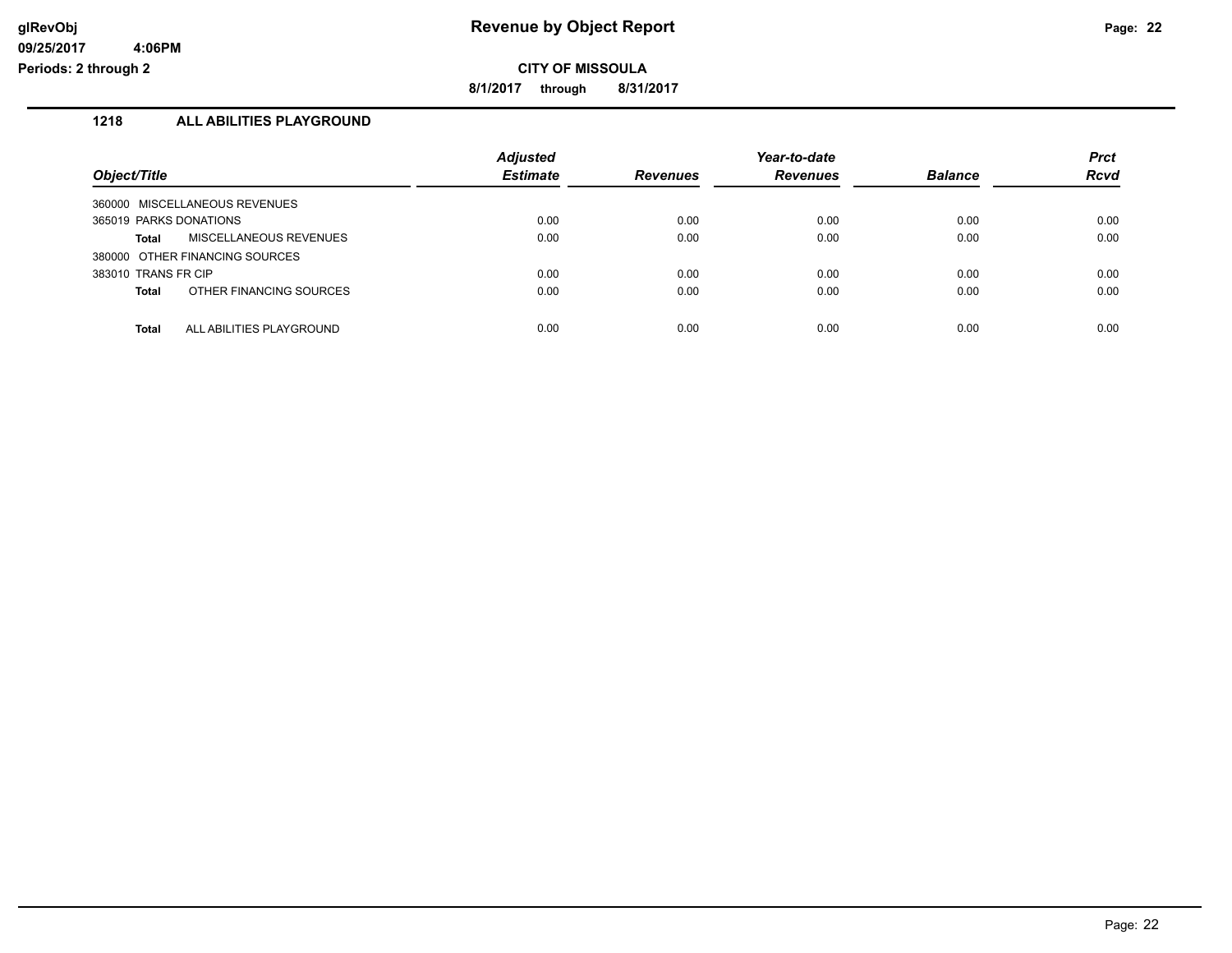**8/1/2017 through 8/31/2017**

## **1219 FT MISSOULA REGIONAL PARK**

#### **1219 FT MISSOULA REGIONAL PARK**

|                                                   | <b>Adjusted</b> |                 | Year-to-date    |                | <b>Prct</b> |
|---------------------------------------------------|-----------------|-----------------|-----------------|----------------|-------------|
| Object/Title                                      | <b>Estimate</b> | <b>Revenues</b> | <b>Revenues</b> | <b>Balance</b> | <b>Rcvd</b> |
| 330000 INTERGOVERNMENTAL REVENUES                 |                 |                 |                 |                |             |
| 330000 INTERGOVERNMENTAL REVENUES                 | 0.00            | 131,324.00      | 0.00            | 0.00           | 0.00        |
| 336023 STATE CONTRIB. - PERS                      | 0.00            | 34.18           | 34.18           | $-34.18$       | 0.00        |
| <b>INTERGOVERNMENTAL REVENUES</b><br><b>Total</b> | 0.00            | 131,358.18      | 34.18           | $-34.18$       | 0.00        |
| 340000 CHARGES FOR SERVICES                       |                 |                 |                 |                |             |
| 346031 RECREATION FEES                            | 0.00            | 356.25          | 1,953.75        | $-1,953.75$    | 0.00        |
| 346033 PARK FEES/FACILITY RENTALS                 | 0.00            | 4,103.66        | 6,396.63        | $-6,396.63$    | 0.00        |
| 346034 GROUNDS MAINTENANCE CONTRACT               | 0.00            | 48,368.00       | 48,368.00       | $-48,368.00$   | 0.00        |
| 346036 PARK CONCESSION FEES                       | 0.00            | 0.00            | 0.00            | 0.00           | 0.00        |
| 346050 COUNTY PLAYGROUND CONTRACT                 | 0.00            | 0.00            | 0.00            | 0.00           | 0.00        |
| <b>CHARGES FOR SERVICES</b><br>Total              | 0.00            | 52,827.91       | 56,718.38       | $-56,718.38$   | 0.00        |
| 360000 MISCELLANEOUS REVENUES                     |                 |                 |                 |                |             |
| 360010 MISCELLANEOUS                              | 0.00            | 0.00            | 0.00            | 0.00           | 0.00        |
| 365000 DONATIONS                                  | 0.00            | 0.00            | 0.00            | 0.00           | 0.00        |
| 365019 PARKS DONATIONS                            | 0.00            | 0.00            | 0.00            | 0.00           | 0.00        |
| <b>MISCELLANEOUS REVENUES</b><br><b>Total</b>     | 0.00            | 0.00            | 0.00            | 0.00           | 0.00        |
| OTHER FINANCING SOURCES<br>380000                 |                 |                 |                 |                |             |
| 381010 BOND PROCEEDS                              | 0.00            | 0.00            | 0.00            | 0.00           | 0.00        |
| 383000 OPERATING TRANSFERS                        | 0.00            | 0.00            | 0.00            | 0.00           | 0.00        |
| 383050 TRANSFER FROM IMPACT FEES                  | 0.00            | 0.00            | 0.00            | 0.00           | 0.00        |
| OTHER FINANCING SOURCES<br><b>Total</b>           | 0.00            | 0.00            | 0.00            | 0.00           | 0.00        |
| FT MISSOULA REGIONAL PARK<br><b>Total</b>         | 0.00            | 184,186.09      | 56,752.56       | $-56,752.56$   | 0.00        |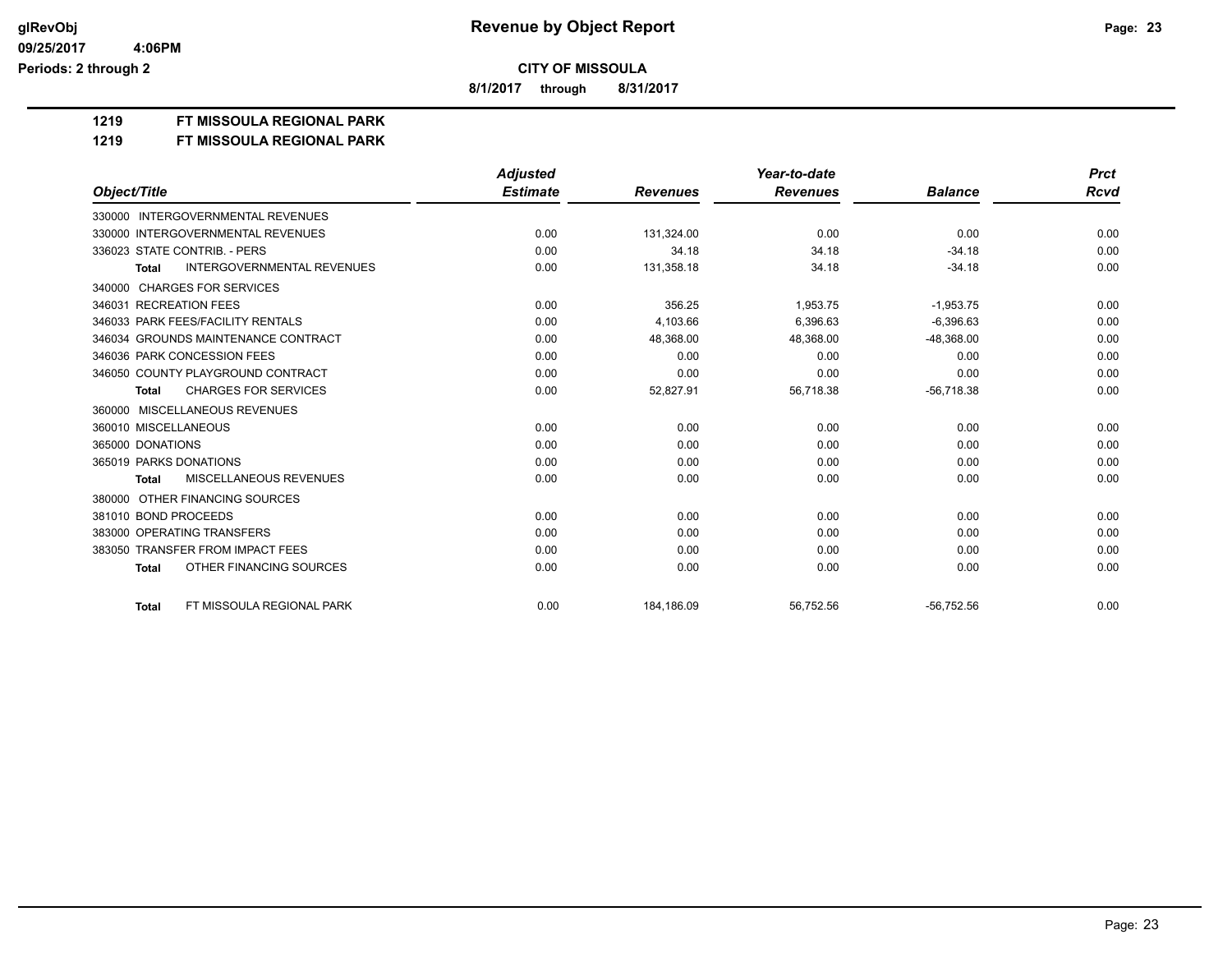**8/1/2017 through 8/31/2017**

## **1219 FT MISSOULA REGIONAL PARK**

|                                                   | <b>Adjusted</b> |                 | Year-to-date    |                | <b>Prct</b> |
|---------------------------------------------------|-----------------|-----------------|-----------------|----------------|-------------|
| Object/Title                                      | <b>Estimate</b> | <b>Revenues</b> | <b>Revenues</b> | <b>Balance</b> | <b>Rcvd</b> |
| 330000 INTERGOVERNMENTAL REVENUES                 |                 |                 |                 |                |             |
| 330000 INTERGOVERNMENTAL REVENUES                 | 0.00            | 131,324.00      | 0.00            | 0.00           | 0.00        |
| 336023 STATE CONTRIB. - PERS                      | 0.00            | 34.18           | 34.18           | $-34.18$       | 0.00        |
| <b>INTERGOVERNMENTAL REVENUES</b><br><b>Total</b> | 0.00            | 131,358.18      | 34.18           | $-34.18$       | 0.00        |
| 340000 CHARGES FOR SERVICES                       |                 |                 |                 |                |             |
| 346031 RECREATION FEES                            | 0.00            | 356.25          | 1,953.75        | $-1,953.75$    | 0.00        |
| 346033 PARK FEES/FACILITY RENTALS                 | 0.00            | 4,103.66        | 6,396.63        | $-6,396.63$    | 0.00        |
| 346034 GROUNDS MAINTENANCE CONTRACT               | 0.00            | 48,368.00       | 48,368.00       | $-48,368.00$   | 0.00        |
| 346036 PARK CONCESSION FEES                       | 0.00            | 0.00            | 0.00            | 0.00           | 0.00        |
| 346050 COUNTY PLAYGROUND CONTRACT                 | 0.00            | 0.00            | 0.00            | 0.00           | 0.00        |
| <b>CHARGES FOR SERVICES</b><br><b>Total</b>       | 0.00            | 52,827.91       | 56,718.38       | $-56,718.38$   | 0.00        |
| 360000 MISCELLANEOUS REVENUES                     |                 |                 |                 |                |             |
| 360010 MISCELLANEOUS                              | 0.00            | 0.00            | 0.00            | 0.00           | 0.00        |
| 365000 DONATIONS                                  | 0.00            | 0.00            | 0.00            | 0.00           | 0.00        |
| 365019 PARKS DONATIONS                            | 0.00            | 0.00            | 0.00            | 0.00           | 0.00        |
| MISCELLANEOUS REVENUES<br><b>Total</b>            | 0.00            | 0.00            | 0.00            | 0.00           | 0.00        |
| OTHER FINANCING SOURCES<br>380000                 |                 |                 |                 |                |             |
| 381010 BOND PROCEEDS                              | 0.00            | 0.00            | 0.00            | 0.00           | 0.00        |
| 383000 OPERATING TRANSFERS                        | 0.00            | 0.00            | 0.00            | 0.00           | 0.00        |
| 383050 TRANSFER FROM IMPACT FEES                  | 0.00            | 0.00            | 0.00            | 0.00           | 0.00        |
| OTHER FINANCING SOURCES<br><b>Total</b>           | 0.00            | 0.00            | 0.00            | 0.00           | 0.00        |
| FT MISSOULA REGIONAL PARK<br><b>Total</b>         | 0.00            | 184.186.09      | 56,752.56       | $-56.752.56$   | 0.00        |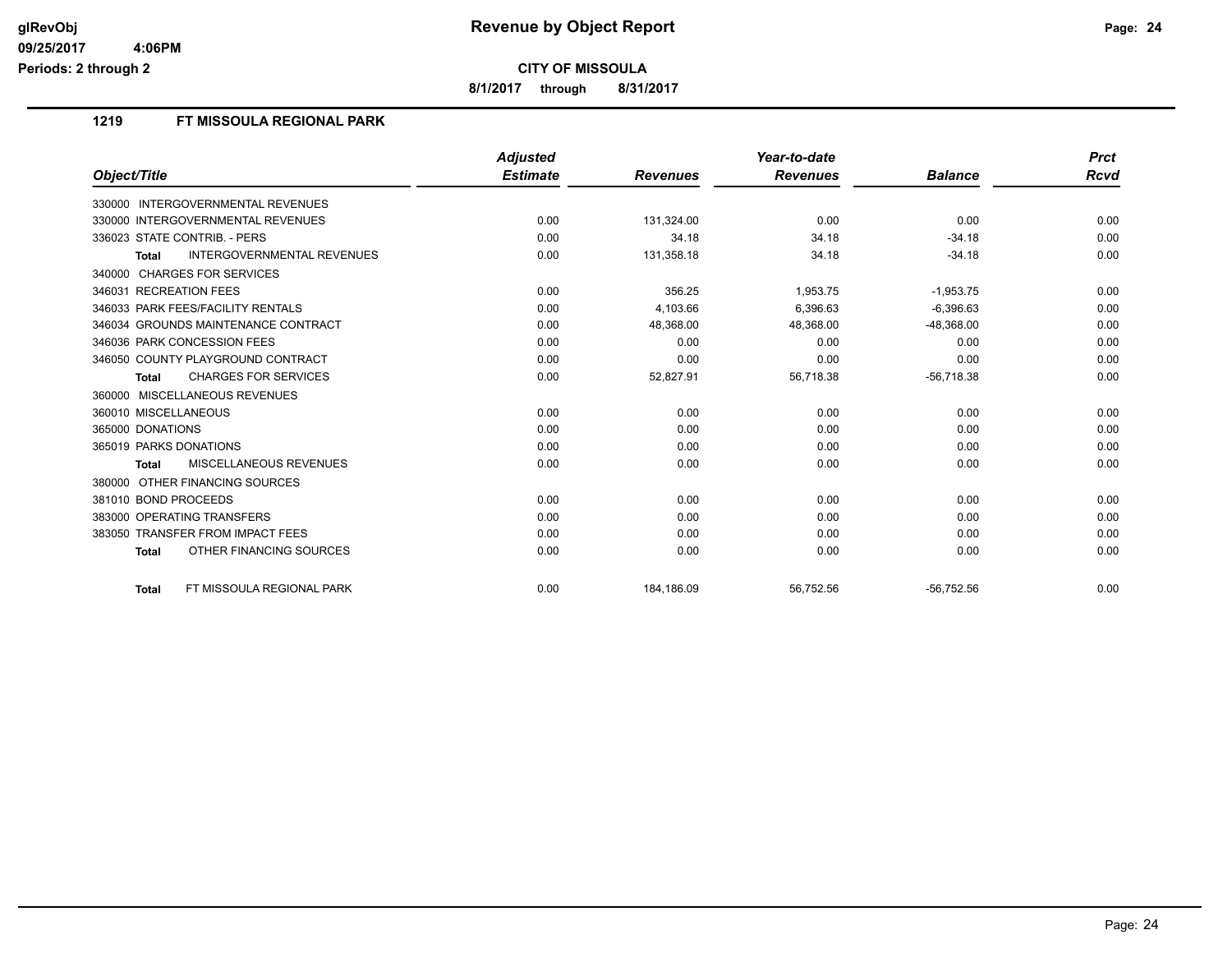**Periods: 2 through 2**

 **4:06PM**

**CITY OF MISSOULA**

**8/1/2017 through 8/31/2017**

# **1241 CREMAIN WALL & CEMETERY DONATIONS FUND**

# **1241 CREMAIN WALL & CEMETERY DONATIONS FUND**

|                                                         | <b>Adjusted</b> |                 | Year-to-date    |                | <b>Prct</b> |
|---------------------------------------------------------|-----------------|-----------------|-----------------|----------------|-------------|
| Object/Title                                            | <b>Estimate</b> | <b>Revenues</b> | <b>Revenues</b> | <b>Balance</b> | <b>Rcvd</b> |
| 340000 CHARGES FOR SERVICES                             |                 |                 |                 |                |             |
| 343310 SALE OF NICHE NAMEPLATES & VASES                 | 0.00            | 700.00          | 1,400.00        | $-1,400.00$    | 0.00        |
| 343311 SALE OF NICHES                                   | 0.00            | 0.00            | 0.00            | 0.00           | 0.00        |
| <b>CHARGES FOR SERVICES</b><br>Total                    | 0.00            | 700.00          | 1,400.00        | $-1,400.00$    | 0.00        |
| 360000 MISCELLANEOUS REVENUES                           |                 |                 |                 |                |             |
| 360010 MISCELLANEOUS                                    | 0.00            | 0.00            | 0.00            | 0.00           | 0.00        |
| 365000 DONATIONS                                        | 0.00            | 0.00            | 0.00            | 0.00           | 0.00        |
| <b>MISCELLANEOUS REVENUES</b><br><b>Total</b>           | 0.00            | 0.00            | 0.00            | 0.00           | 0.00        |
| 370000 INVESTMENTS & ROYALTY EARNINGS                   |                 |                 |                 |                |             |
| 371010 INTEREST ON INVESTMENTS                          | 0.00            | 0.00            | 0.00            | 0.00           | 0.00        |
| 371020 GAIN/LOSS IN MARKET VALUE OF INVESTMENTS         | 0.00            | 0.00            | 0.00            | 0.00           | 0.00        |
| <b>INVESTMENTS &amp; ROYALTY EARNINGS</b><br>Total      | 0.00            | 0.00            | 0.00            | 0.00           | 0.00        |
| <b>CREMAIN WALL &amp; CEMETERY DONATIONS F</b><br>Total | 0.00            | 700.00          | 1,400.00        | $-1,400.00$    | 0.00        |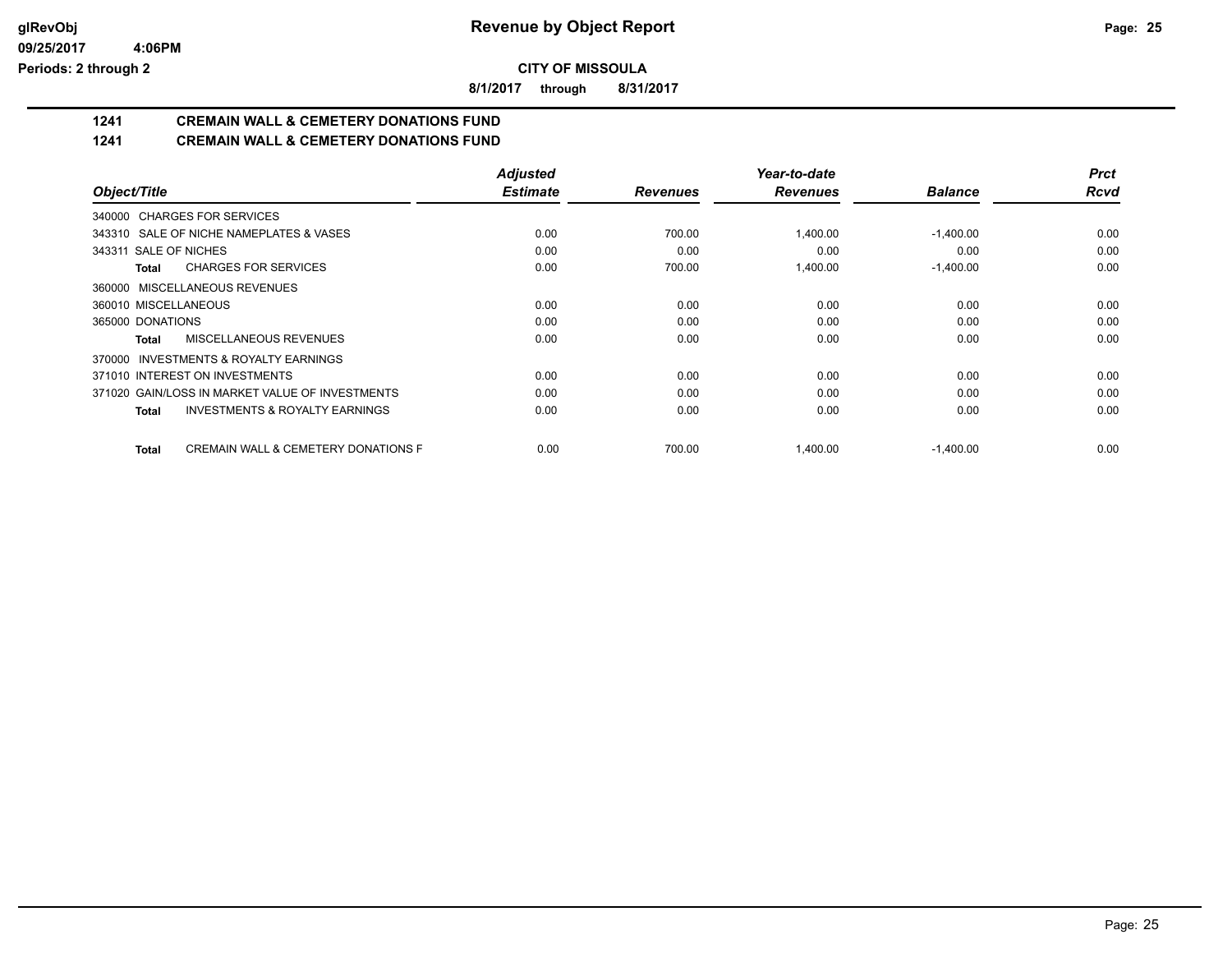**8/1/2017 through 8/31/2017**

#### **1241 CREMAIN WALL & CEMETERY DONATIONS FUND**

|                                                                | <b>Adjusted</b> |                 | Year-to-date    |                | <b>Prct</b> |
|----------------------------------------------------------------|-----------------|-----------------|-----------------|----------------|-------------|
| Object/Title                                                   | <b>Estimate</b> | <b>Revenues</b> | <b>Revenues</b> | <b>Balance</b> | <b>Rcvd</b> |
| 340000 CHARGES FOR SERVICES                                    |                 |                 |                 |                |             |
| 343310 SALE OF NICHE NAMEPLATES & VASES                        | 0.00            | 700.00          | 1,400.00        | $-1,400.00$    | 0.00        |
| 343311 SALE OF NICHES                                          | 0.00            | 0.00            | 0.00            | 0.00           | 0.00        |
| <b>CHARGES FOR SERVICES</b><br>Total                           | 0.00            | 700.00          | 1,400.00        | $-1,400.00$    | 0.00        |
| 360000 MISCELLANEOUS REVENUES                                  |                 |                 |                 |                |             |
| 360010 MISCELLANEOUS                                           | 0.00            | 0.00            | 0.00            | 0.00           | 0.00        |
| 365000 DONATIONS                                               | 0.00            | 0.00            | 0.00            | 0.00           | 0.00        |
| MISCELLANEOUS REVENUES<br>Total                                | 0.00            | 0.00            | 0.00            | 0.00           | 0.00        |
| INVESTMENTS & ROYALTY EARNINGS<br>370000                       |                 |                 |                 |                |             |
| 371010 INTEREST ON INVESTMENTS                                 | 0.00            | 0.00            | 0.00            | 0.00           | 0.00        |
| 371020 GAIN/LOSS IN MARKET VALUE OF INVESTMENT                 | 0.00            | 0.00            | 0.00            | 0.00           | 0.00        |
| <b>INVESTMENTS &amp; ROYALTY EARNINGS</b><br>Total             | 0.00            | 0.00            | 0.00            | 0.00           | 0.00        |
| <b>CREMAIN WALL &amp; CEMETERY DONATIONS F</b><br><b>Total</b> | 0.00            | 700.00          | 1.400.00        | $-1,400.00$    | 0.00        |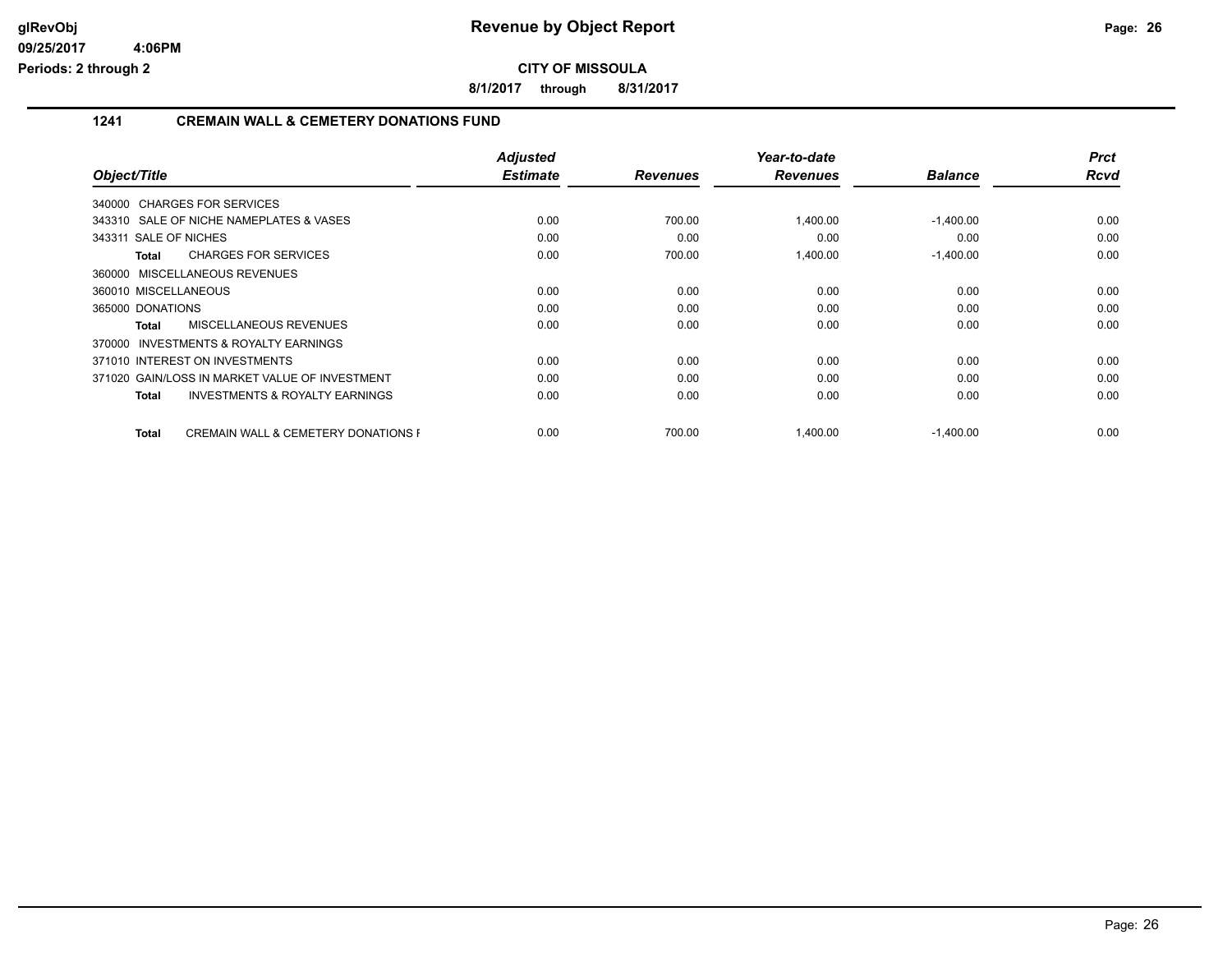**8/1/2017 through 8/31/2017**

#### **1242 CEMETERY CARE FUND**

**1242 CEMETERY CARE FUND**

|                                                           | <b>Adjusted</b> |                 | Year-to-date    |                | <b>Prct</b> |
|-----------------------------------------------------------|-----------------|-----------------|-----------------|----------------|-------------|
| Object/Title                                              | <b>Estimate</b> | <b>Revenues</b> | <b>Revenues</b> | <b>Balance</b> | <b>Rcvd</b> |
| 340000 CHARGES FOR SERVICES                               |                 |                 |                 |                |             |
| 343320 CEMETERY - SALE OF PLOTS                           | 0.00            | 700.00          | 2,450.00        | $-2,450.00$    | 0.00        |
| 343321 CEMETERY FOUNDATIONS                               | 0.00            | 360.00          | 720.00          | $-720.00$      | 0.00        |
| 343322 CEMETERY FLOWER CARE                               | 0.00            | 0.00            | 0.00            | 0.00           | 0.00        |
| 343323 CEMETERY - LINER INSTALL FEES                      | 0.00            | 1,000.00        | 1,800.00        | $-1,800.00$    | 0.00        |
| 343324 OTHER CEMETERY FEES                                | 0.00            | 300.00          | 450.00          | $-450.00$      | 0.00        |
| 343325 2ND INTERMENT RIGHT                                | 0.00            | 200.00          | 600.00          | $-600.00$      | 0.00        |
| 343340 CEMETERY - OPENINGS & CLOSINGS                     | 0.00            | 1,125.00        | 2,075.00        | $-2,075.00$    | 0.00        |
| 343350 CEMETERY CARE, FEES                                | 0.00            | 0.00            | 42.50           | $-42.50$       | 0.00        |
| <b>CHARGES FOR SERVICES</b><br><b>Total</b>               | 0.00            | 3,685.00        | 8,137.50        | $-8,137.50$    | 0.00        |
| 360000 MISCELLANEOUS REVENUES                             |                 |                 |                 |                |             |
| 360010 MISCELLANEOUS                                      | 0.00            | 0.00            | 0.00            | 0.00           | 0.00        |
| <b>MISCELLANEOUS REVENUES</b><br><b>Total</b>             | 0.00            | 0.00            | 0.00            | 0.00           | 0.00        |
| <b>INVESTMENTS &amp; ROYALTY EARNINGS</b><br>370000       |                 |                 |                 |                |             |
| 371010 INTEREST ON INVESTMENTS                            | 0.00            | 0.00            | 0.00            | 0.00           | 0.00        |
| 371020 GAIN/LOSS IN MARKET VALUE OF INVESTMENTS           | 0.00            | 0.00            | 0.00            | 0.00           | 0.00        |
| <b>INVESTMENTS &amp; ROYALTY EARNINGS</b><br><b>Total</b> | 0.00            | 0.00            | 0.00            | 0.00           | 0.00        |
| 380000 OTHER FINANCING SOURCES                            |                 |                 |                 |                |             |
| 382010 SALE OF FIXED ASSETS                               | 0.00            | 0.00            | 0.00            | 0.00           | 0.00        |
| OTHER FINANCING SOURCES<br>Total                          | 0.00            | 0.00            | 0.00            | 0.00           | 0.00        |
| <b>CEMETERY CARE FUND</b><br><b>Total</b>                 | 0.00            | 3.685.00        | 8.137.50        | $-8.137.50$    | 0.00        |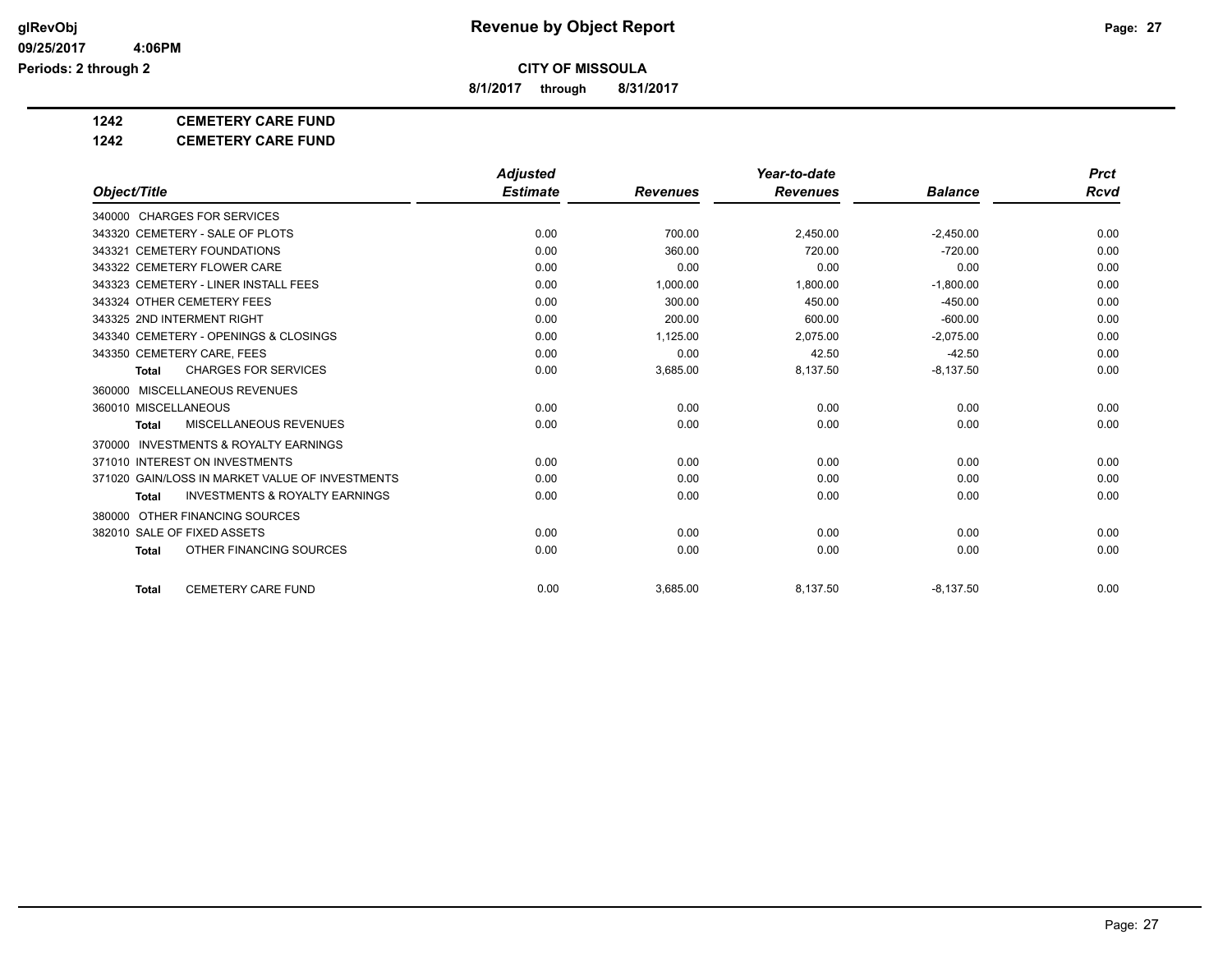**8/1/2017 through 8/31/2017**

#### **1242 CEMETERY CARE FUND**

|                                                           | <b>Adjusted</b> |                 | Year-to-date    |                | <b>Prct</b> |
|-----------------------------------------------------------|-----------------|-----------------|-----------------|----------------|-------------|
| Object/Title                                              | <b>Estimate</b> | <b>Revenues</b> | <b>Revenues</b> | <b>Balance</b> | Rcvd        |
| 340000 CHARGES FOR SERVICES                               |                 |                 |                 |                |             |
| 343320 CEMETERY - SALE OF PLOTS                           | 0.00            | 700.00          | 2,450.00        | $-2,450.00$    | 0.00        |
| 343321 CEMETERY FOUNDATIONS                               | 0.00            | 360.00          | 720.00          | $-720.00$      | 0.00        |
| 343322 CEMETERY FLOWER CARE                               | 0.00            | 0.00            | 0.00            | 0.00           | 0.00        |
| 343323 CEMETERY - LINER INSTALL FEES                      | 0.00            | 1.000.00        | 1,800.00        | $-1,800.00$    | 0.00        |
| 343324 OTHER CEMETERY FEES                                | 0.00            | 300.00          | 450.00          | $-450.00$      | 0.00        |
| 343325 2ND INTERMENT RIGHT                                | 0.00            | 200.00          | 600.00          | $-600.00$      | 0.00        |
| 343340 CEMETERY - OPENINGS & CLOSINGS                     | 0.00            | 1,125.00        | 2,075.00        | $-2,075.00$    | 0.00        |
| 343350 CEMETERY CARE, FEES                                | 0.00            | 0.00            | 42.50           | $-42.50$       | 0.00        |
| <b>CHARGES FOR SERVICES</b><br><b>Total</b>               | 0.00            | 3,685.00        | 8,137.50        | $-8,137.50$    | 0.00        |
| 360000 MISCELLANEOUS REVENUES                             |                 |                 |                 |                |             |
| 360010 MISCELLANEOUS                                      | 0.00            | 0.00            | 0.00            | 0.00           | 0.00        |
| <b>MISCELLANEOUS REVENUES</b><br><b>Total</b>             | 0.00            | 0.00            | 0.00            | 0.00           | 0.00        |
| 370000 INVESTMENTS & ROYALTY EARNINGS                     |                 |                 |                 |                |             |
| 371010 INTEREST ON INVESTMENTS                            | 0.00            | 0.00            | 0.00            | 0.00           | 0.00        |
| 371020 GAIN/LOSS IN MARKET VALUE OF INVESTMENT            | 0.00            | 0.00            | 0.00            | 0.00           | 0.00        |
| <b>INVESTMENTS &amp; ROYALTY EARNINGS</b><br><b>Total</b> | 0.00            | 0.00            | 0.00            | 0.00           | 0.00        |
| 380000 OTHER FINANCING SOURCES                            |                 |                 |                 |                |             |
| 382010 SALE OF FIXED ASSETS                               | 0.00            | 0.00            | 0.00            | 0.00           | 0.00        |
| OTHER FINANCING SOURCES<br><b>Total</b>                   | 0.00            | 0.00            | 0.00            | 0.00           | 0.00        |
| <b>CEMETERY CARE FUND</b><br><b>Total</b>                 | 0.00            | 3,685.00        | 8,137.50        | $-8,137.50$    | 0.00        |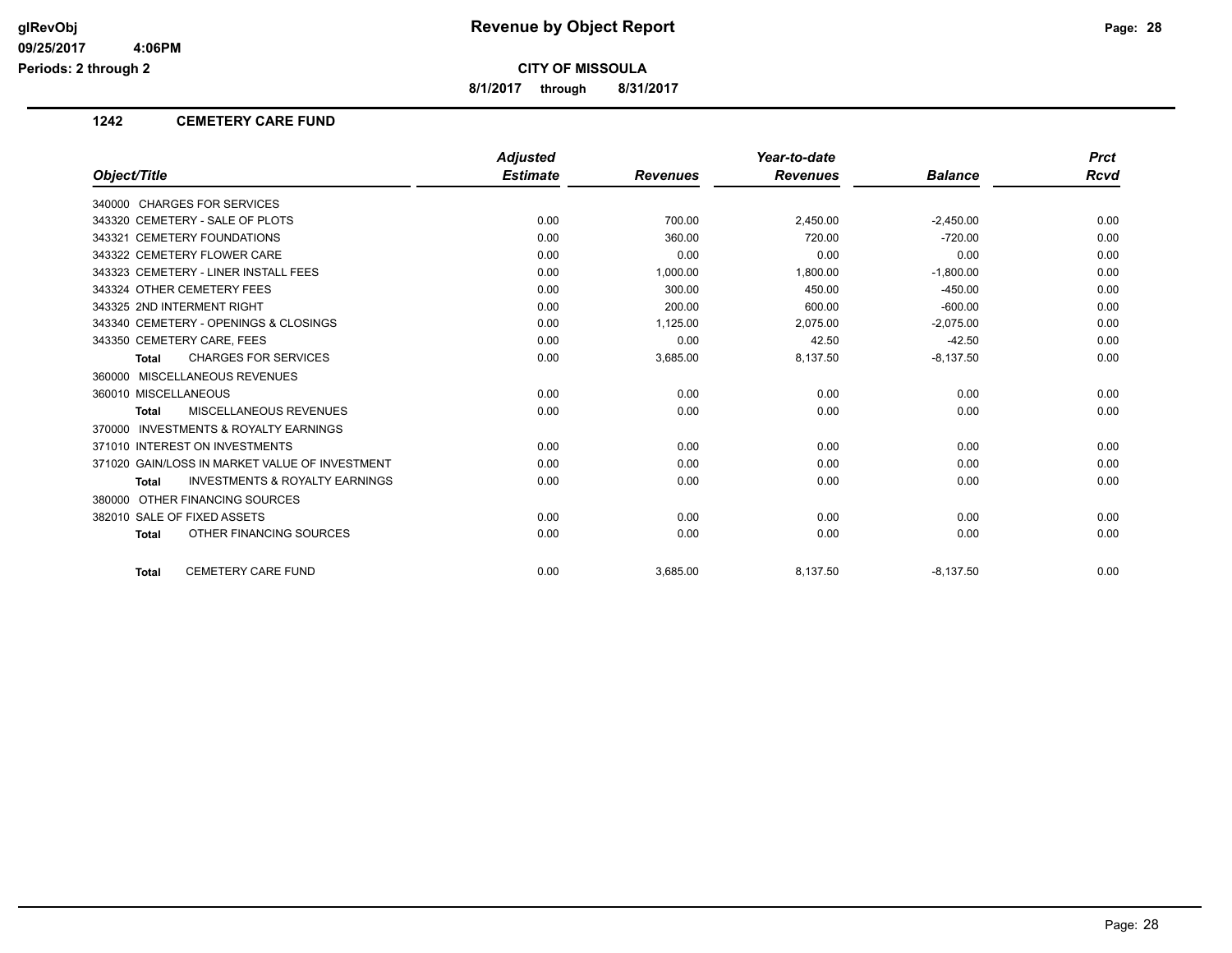**8/1/2017 through 8/31/2017**

**1243 CEMETERY MEMORIAL FUND**

**1243 CEMETERY MEMORIAL FUND**

|                                                    | <b>Adjusted</b> |                 | Year-to-date    |                | <b>Prct</b> |
|----------------------------------------------------|-----------------|-----------------|-----------------|----------------|-------------|
| Object/Title                                       | <b>Estimate</b> | <b>Revenues</b> | <b>Revenues</b> | <b>Balance</b> | <b>Rcvd</b> |
| 360000 MISCELLANEOUS REVENUES                      |                 |                 |                 |                |             |
| 360010 MISCELLANEOUS                               | 0.00            | 0.00            | 0.00            | 0.00           | 0.00        |
| 365000 DONATIONS                                   | 0.00            | 650.00          | 650.00          | $-650.00$      | 0.00        |
| <b>MISCELLANEOUS REVENUES</b><br>Total             | 0.00            | 650.00          | 650.00          | $-650.00$      | 0.00        |
| 370000 INVESTMENTS & ROYALTY EARNINGS              |                 |                 |                 |                |             |
| 371010 INTEREST ON INVESTMENTS                     | 0.00            | 0.00            | 0.00            | 0.00           | 0.00        |
| 371020 GAIN/LOSS IN MARKET VALUE OF INVESTMENTS    | 0.00            | 0.00            | 0.00            | 0.00           | 0.00        |
| <b>INVESTMENTS &amp; ROYALTY EARNINGS</b><br>Total | 0.00            | 0.00            | 0.00            | 0.00           | 0.00        |
| <b>CEMETERY MEMORIAL FUND</b><br>Total             | 0.00            | 650.00          | 650.00          | $-650.00$      | 0.00        |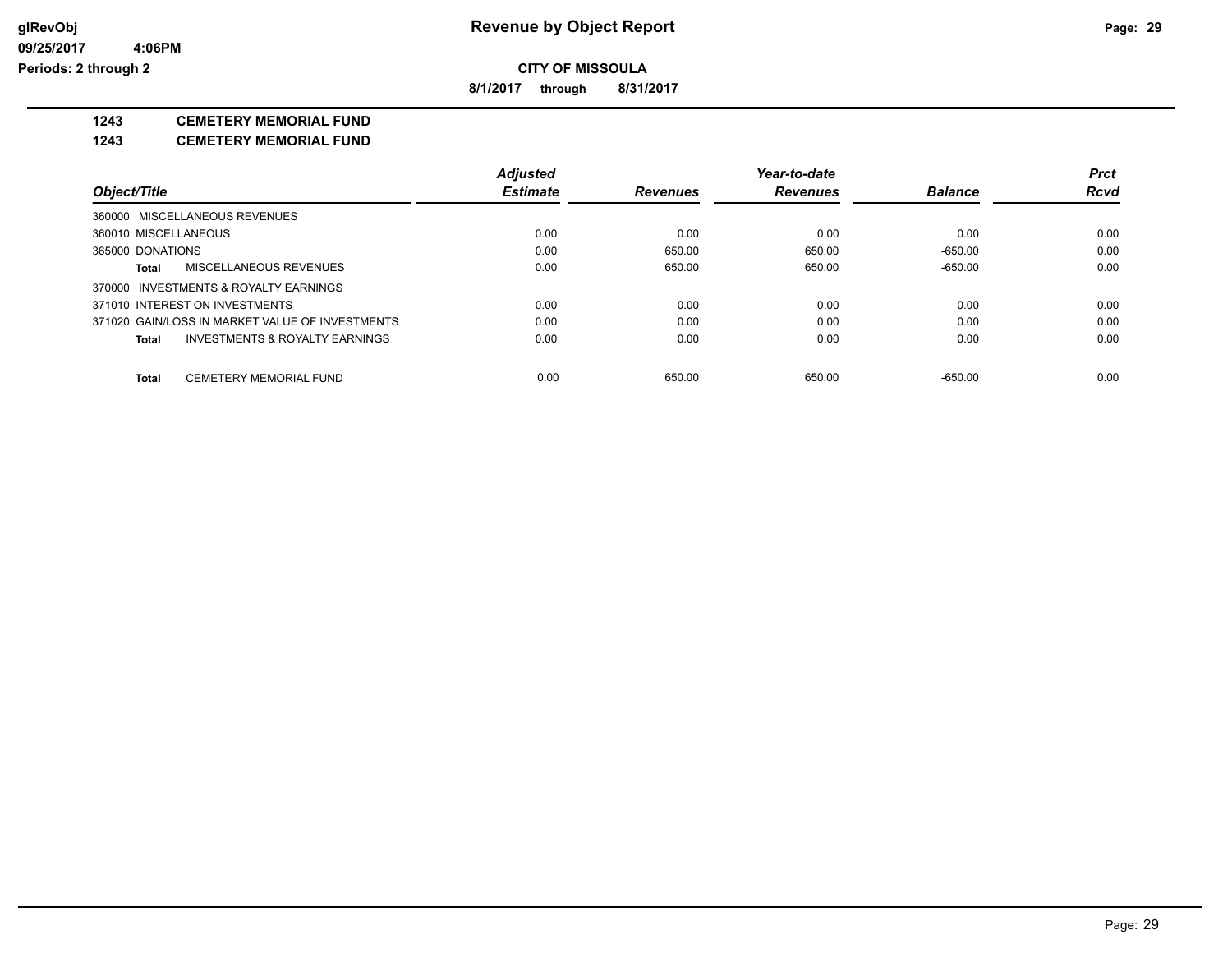**Periods: 2 through 2**

**CITY OF MISSOULA**

**8/1/2017 through 8/31/2017**

## **1243 CEMETERY MEMORIAL FUND**

|                      |                                                | <b>Adiusted</b> |                 | Year-to-date    |                | <b>Prct</b> |
|----------------------|------------------------------------------------|-----------------|-----------------|-----------------|----------------|-------------|
| Object/Title         |                                                | <b>Estimate</b> | <b>Revenues</b> | <b>Revenues</b> | <b>Balance</b> | <b>Rcvd</b> |
|                      | 360000 MISCELLANEOUS REVENUES                  |                 |                 |                 |                |             |
| 360010 MISCELLANEOUS |                                                | 0.00            | 0.00            | 0.00            | 0.00           | 0.00        |
| 365000 DONATIONS     |                                                | 0.00            | 650.00          | 650.00          | $-650.00$      | 0.00        |
| <b>Total</b>         | MISCELLANEOUS REVENUES                         | 0.00            | 650.00          | 650.00          | $-650.00$      | 0.00        |
|                      | 370000 INVESTMENTS & ROYALTY EARNINGS          |                 |                 |                 |                |             |
|                      | 371010 INTEREST ON INVESTMENTS                 | 0.00            | 0.00            | 0.00            | 0.00           | 0.00        |
|                      | 371020 GAIN/LOSS IN MARKET VALUE OF INVESTMENT | 0.00            | 0.00            | 0.00            | 0.00           | 0.00        |
| <b>Total</b>         | INVESTMENTS & ROYALTY EARNINGS                 | 0.00            | 0.00            | 0.00            | 0.00           | 0.00        |
| <b>Total</b>         | <b>CEMETERY MEMORIAL FUND</b>                  | 0.00            | 650.00          | 650.00          | $-650.00$      | 0.00        |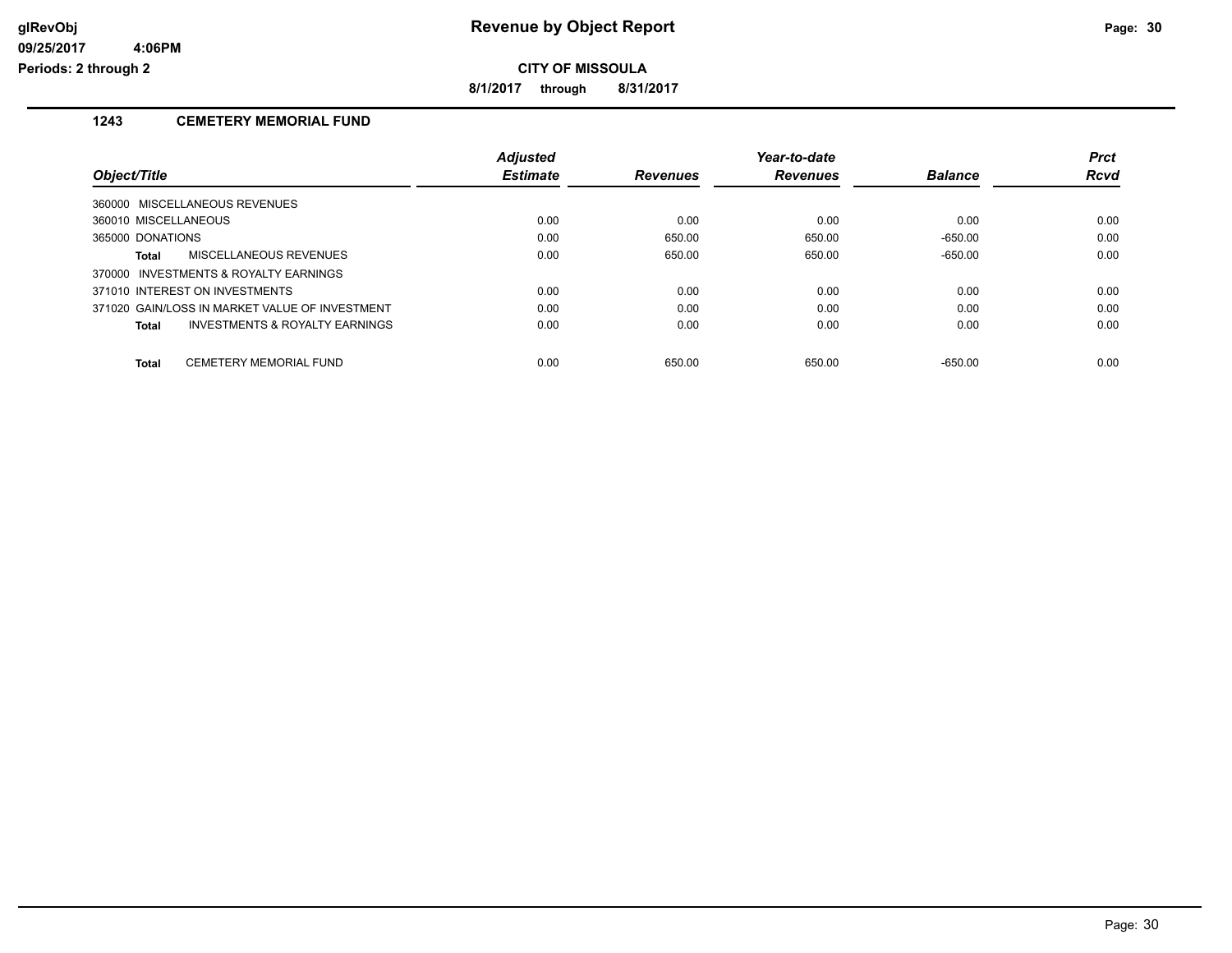**8/1/2017 through 8/31/2017**

**1265 TITLE 1 PROJECTS FUND**

**1265 TITLE 1 PROJECTS FUND**

|                                         | <b>Adjusted</b> |                 | Year-to-date    |                | <b>Prct</b> |
|-----------------------------------------|-----------------|-----------------|-----------------|----------------|-------------|
| Object/Title                            | <b>Estimate</b> | <b>Revenues</b> | <b>Revenues</b> | <b>Balance</b> | Rcvd        |
| 360000 MISCELLANEOUS REVENUES           |                 |                 |                 |                |             |
| 360010 MISCELLANEOUS                    | 0.00            | 0.00            | 0.00            | 0.00           | 0.00        |
| MISCELLANEOUS REVENUES<br>Total         | 0.00            | 0.00            | 0.00            | 0.00           | 0.00        |
| 370000 INVESTMENTS & ROYALTY EARNINGS   |                 |                 |                 |                |             |
| 371010 INTEREST ON INVESTMENTS          | 0.00            | 0.00            | 0.00            | 0.00           | 0.00        |
| 373002 LOAN REPAYMENT - FAMILY SERVICES | 0.00            | 0.00            | 0.00            | 0.00           | 0.00        |
| 373006 BURNS ST COMMONS                 | 0.00            | 0.00            | 0.00            | 0.00           | 0.00        |
| INVESTMENTS & ROYALTY EARNINGS<br>Total | 0.00            | 0.00            | 0.00            | 0.00           | 0.00        |
| <b>TITLE 1 PROJECTS FUND</b><br>Total   | 0.00            | 0.00            | 0.00            | 0.00           | 0.00        |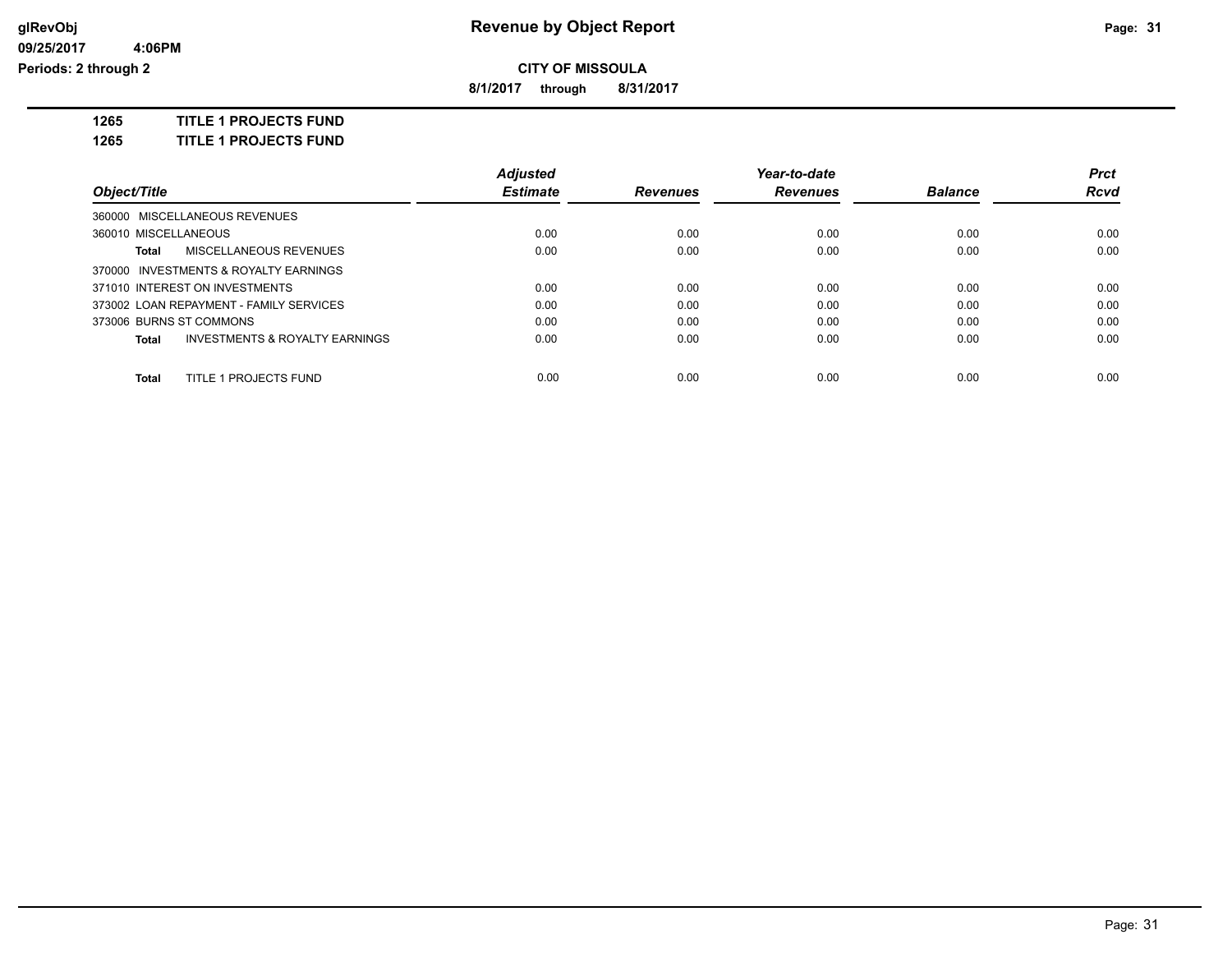**8/1/2017 through 8/31/2017**

## **1265 TITLE 1 PROJECTS FUND**

|                                                    | <b>Adjusted</b> |                 | Year-to-date    |                | <b>Prct</b> |
|----------------------------------------------------|-----------------|-----------------|-----------------|----------------|-------------|
| Object/Title                                       | <b>Estimate</b> | <b>Revenues</b> | <b>Revenues</b> | <b>Balance</b> | <b>Rcvd</b> |
| 360000 MISCELLANEOUS REVENUES                      |                 |                 |                 |                |             |
| 360010 MISCELLANEOUS                               | 0.00            | 0.00            | 0.00            | 0.00           | 0.00        |
| <b>MISCELLANEOUS REVENUES</b><br>Total             | 0.00            | 0.00            | 0.00            | 0.00           | 0.00        |
| 370000 INVESTMENTS & ROYALTY EARNINGS              |                 |                 |                 |                |             |
| 371010 INTEREST ON INVESTMENTS                     | 0.00            | 0.00            | 0.00            | 0.00           | 0.00        |
| 373002 LOAN REPAYMENT - FAMILY SERVICES            | 0.00            | 0.00            | 0.00            | 0.00           | 0.00        |
| 373006 BURNS ST COMMONS                            | 0.00            | 0.00            | 0.00            | 0.00           | 0.00        |
| <b>INVESTMENTS &amp; ROYALTY EARNINGS</b><br>Total | 0.00            | 0.00            | 0.00            | 0.00           | 0.00        |
| TITLE 1 PROJECTS FUND<br>Total                     | 0.00            | 0.00            | 0.00            | 0.00           | 0.00        |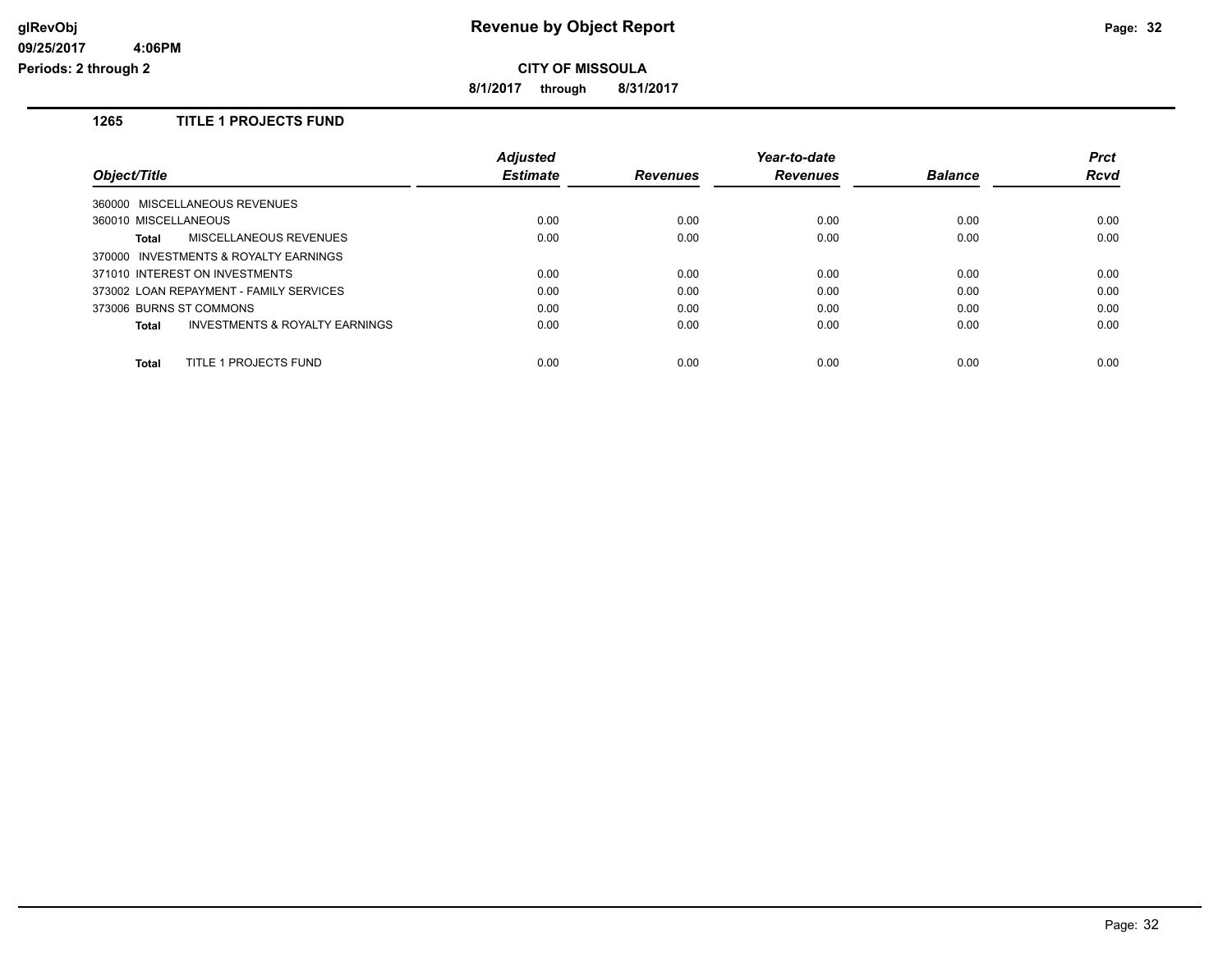**8/1/2017 through 8/31/2017**

#### **1396 PROGRAM INCOME REVOLVING LOAN PROGRAM 1396 PROGRAM INCOME REVOLVING LOAN PROGRAM**

|                                                           | <b>Adjusted</b> |                 | Year-to-date    |                | <b>Prct</b> |
|-----------------------------------------------------------|-----------------|-----------------|-----------------|----------------|-------------|
| Object/Title                                              | <b>Estimate</b> | <b>Revenues</b> | <b>Revenues</b> | <b>Balance</b> | <b>Rcvd</b> |
| <b>INTERGOVERNMENTAL REVENUES</b><br>330000               |                 |                 |                 |                |             |
| 331010 ENTITLEMENT - CDBG                                 | 0.00            | 0.00            | 0.00            | 0.00           | 0.00        |
| <b>INTERGOVERNMENTAL REVENUES</b><br>Total                | 0.00            | 0.00            | 0.00            | 0.00           | 0.00        |
| <b>MISCELLANEOUS REVENUES</b><br>360000                   |                 |                 |                 |                |             |
| 360005 LOAN REPAYMENTS                                    | 0.00            | 0.00            | 0.00            | 0.00           | 0.00        |
| 360010 MISCELLANEOUS                                      | 0.00            | 0.00            | 0.00            | 0.00           | 0.00        |
| 360013 REPAYMENT OF SEWER GRANT                           | 0.00            | 2,815.00        | 2,815.00        | $-2,815.00$    | 0.00        |
| 360014 REPAYMENT OF LOAN/MHA                              | 0.00            | 0.00            | 0.00            | 0.00           | 0.00        |
| 361013 CLOSED GRANT REPAYMENTS                            | 0.00            | 0.00            | 0.00            | 0.00           | 0.00        |
| MISCELLANEOUS REVENUES<br>Total                           | 0.00            | 2,815.00        | 2,815.00        | $-2,815.00$    | 0.00        |
| <b>INVESTMENTS &amp; ROYALTY EARNINGS</b><br>370000       |                 |                 |                 |                |             |
| 371010 INTEREST ON INVESTMENTS                            | 0.00            | 0.00            | 0.00            | 0.00           | 0.00        |
| 371020 GAIN/LOSS IN MARKET VALUE OF INVESTMENTS           | 0.00            | 0.00            | 0.00            | 0.00           | 0.00        |
| <b>INVESTMENTS &amp; ROYALTY EARNINGS</b><br><b>Total</b> | 0.00            | 0.00            | 0.00            | 0.00           | 0.00        |
| OTHER FINANCING SOURCES<br>380000                         |                 |                 |                 |                |             |
| 383026 TRANS FR CDBG                                      | 0.00            | 0.00            | 0.00            | 0.00           | 0.00        |
| OTHER FINANCING SOURCES<br>Total                          | 0.00            | 0.00            | 0.00            | 0.00           | 0.00        |
| PROGRAM INCOME REVOLVING LOAN PRO<br><b>Total</b>         | 0.00            | 2,815.00        | 2,815.00        | $-2,815.00$    | 0.00        |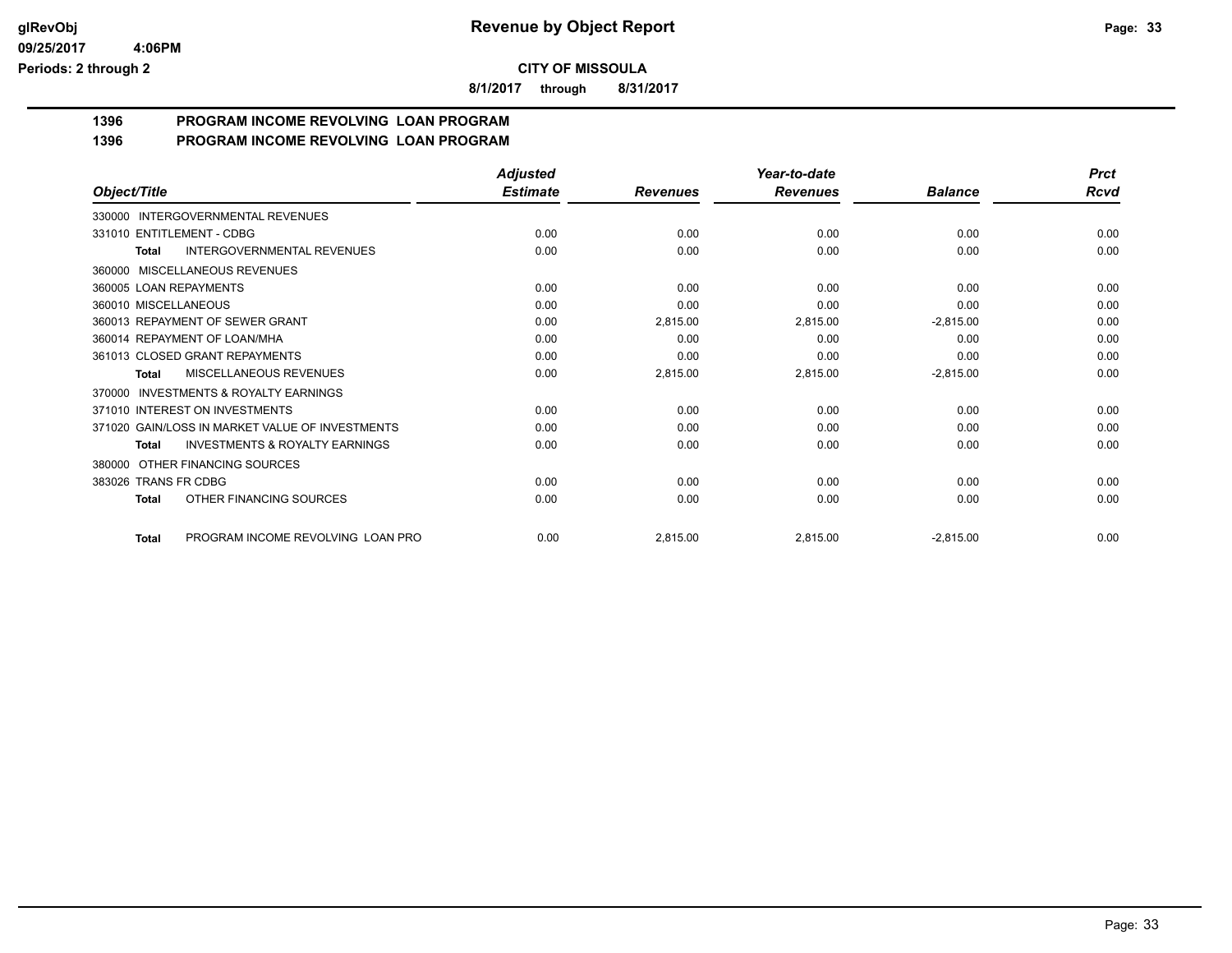**8/1/2017 through 8/31/2017**

#### **1396 PROGRAM INCOME REVOLVING LOAN PROGRAM**

|                                                           | <b>Adjusted</b> |                 | Year-to-date    |                | <b>Prct</b> |
|-----------------------------------------------------------|-----------------|-----------------|-----------------|----------------|-------------|
| Object/Title                                              | <b>Estimate</b> | <b>Revenues</b> | <b>Revenues</b> | <b>Balance</b> | <b>Rcvd</b> |
| 330000 INTERGOVERNMENTAL REVENUES                         |                 |                 |                 |                |             |
| 331010 ENTITLEMENT - CDBG                                 | 0.00            | 0.00            | 0.00            | 0.00           | 0.00        |
| INTERGOVERNMENTAL REVENUES<br><b>Total</b>                | 0.00            | 0.00            | 0.00            | 0.00           | 0.00        |
| MISCELLANEOUS REVENUES<br>360000                          |                 |                 |                 |                |             |
| 360005 LOAN REPAYMENTS                                    | 0.00            | 0.00            | 0.00            | 0.00           | 0.00        |
| 360010 MISCELLANEOUS                                      | 0.00            | 0.00            | 0.00            | 0.00           | 0.00        |
| 360013 REPAYMENT OF SEWER GRANT                           | 0.00            | 2,815.00        | 2,815.00        | $-2,815.00$    | 0.00        |
| 360014 REPAYMENT OF LOAN/MHA                              | 0.00            | 0.00            | 0.00            | 0.00           | 0.00        |
| 361013 CLOSED GRANT REPAYMENTS                            | 0.00            | 0.00            | 0.00            | 0.00           | 0.00        |
| MISCELLANEOUS REVENUES<br>Total                           | 0.00            | 2,815.00        | 2,815.00        | $-2,815.00$    | 0.00        |
| <b>INVESTMENTS &amp; ROYALTY EARNINGS</b><br>370000       |                 |                 |                 |                |             |
| 371010 INTEREST ON INVESTMENTS                            | 0.00            | 0.00            | 0.00            | 0.00           | 0.00        |
| 371020 GAIN/LOSS IN MARKET VALUE OF INVESTMENT            | 0.00            | 0.00            | 0.00            | 0.00           | 0.00        |
| <b>INVESTMENTS &amp; ROYALTY EARNINGS</b><br><b>Total</b> | 0.00            | 0.00            | 0.00            | 0.00           | 0.00        |
| OTHER FINANCING SOURCES<br>380000                         |                 |                 |                 |                |             |
| 383026 TRANS FR CDBG                                      | 0.00            | 0.00            | 0.00            | 0.00           | 0.00        |
| OTHER FINANCING SOURCES<br><b>Total</b>                   | 0.00            | 0.00            | 0.00            | 0.00           | 0.00        |
| PROGRAM INCOME REVOLVING LOAN PRC<br><b>Total</b>         | 0.00            | 2,815.00        | 2,815.00        | $-2,815.00$    | 0.00        |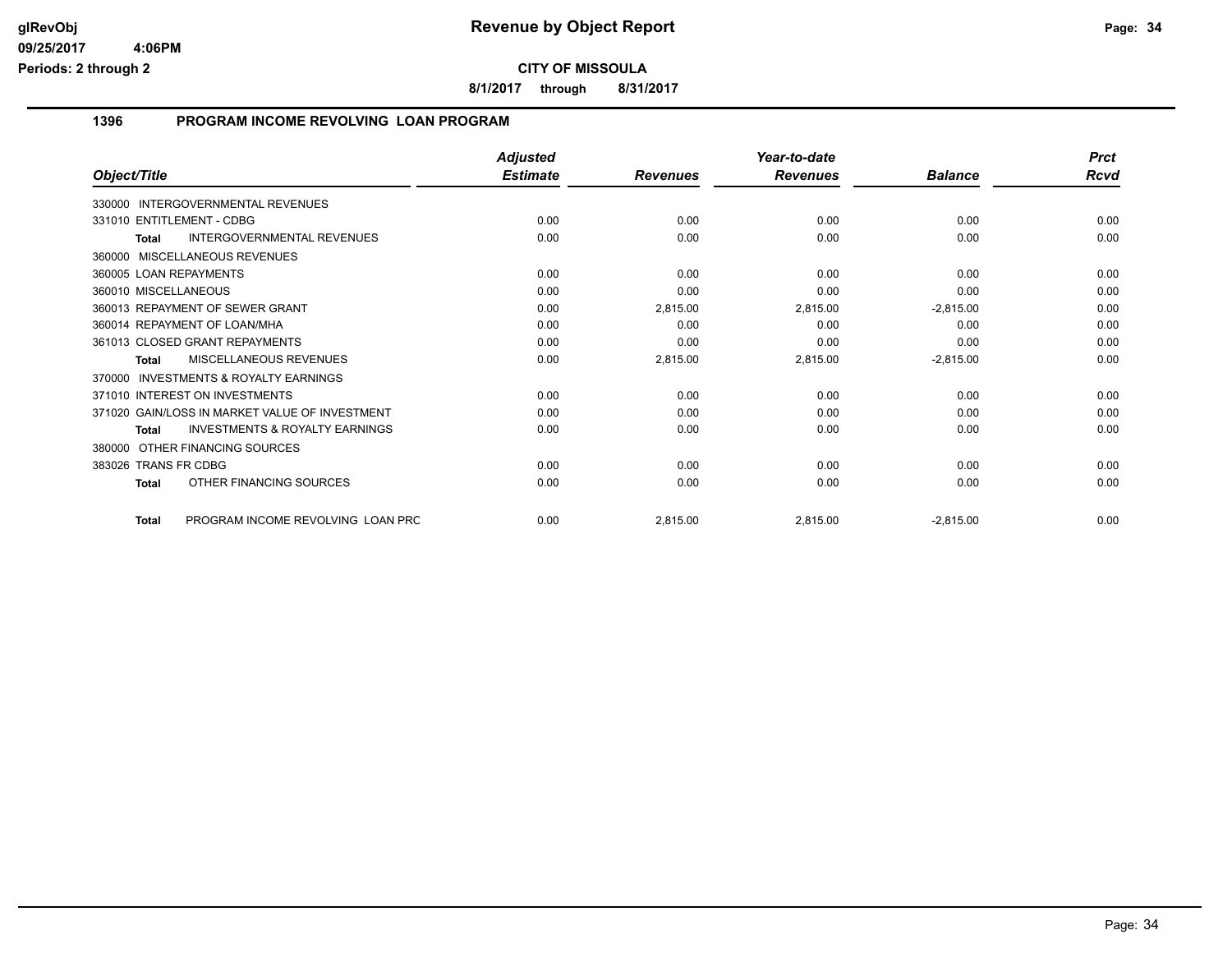**8/1/2017 through 8/31/2017**

#### **1397 STATE HOME PROGRAM INCOME**

#### **1397 STATE HOME PROGRAM INCOME**

|                                                    | <b>Adjusted</b> |                 | Year-to-date    |                | <b>Prct</b> |
|----------------------------------------------------|-----------------|-----------------|-----------------|----------------|-------------|
| Object/Title                                       | <b>Estimate</b> | <b>Revenues</b> | <b>Revenues</b> | <b>Balance</b> | <b>Rcvd</b> |
| 330000 INTERGOVERNMENTAL REVENUES                  |                 |                 |                 |                |             |
| 331003 STATE HOME PROGRAM INCOME                   | 0.00            | 0.00            | 0.00            | 0.00           | 0.00        |
| INTERGOVERNMENTAL REVENUES<br>Total                | 0.00            | 0.00            | 0.00            | 0.00           | 0.00        |
| 360000 MISCELLANEOUS REVENUES                      |                 |                 |                 |                |             |
| 360005 LOAN REPAYMENTS                             | 0.00            | 0.00            | 0.00            | 0.00           | 0.00        |
| MISCELLANEOUS REVENUES<br>Total                    | 0.00            | 0.00            | 0.00            | 0.00           | 0.00        |
| 370000 INVESTMENTS & ROYALTY EARNINGS              |                 |                 |                 |                |             |
| 371010 INTEREST ON INVESTMENTS                     | 0.00            | 0.00            | 0.00            | 0.00           | 0.00        |
| <b>INVESTMENTS &amp; ROYALTY EARNINGS</b><br>Total | 0.00            | 0.00            | 0.00            | 0.00           | 0.00        |
|                                                    |                 |                 |                 |                |             |
| STATE HOME PROGRAM INCOME<br>Total                 | 0.00            | 0.00            | 0.00            | 0.00           | 0.00        |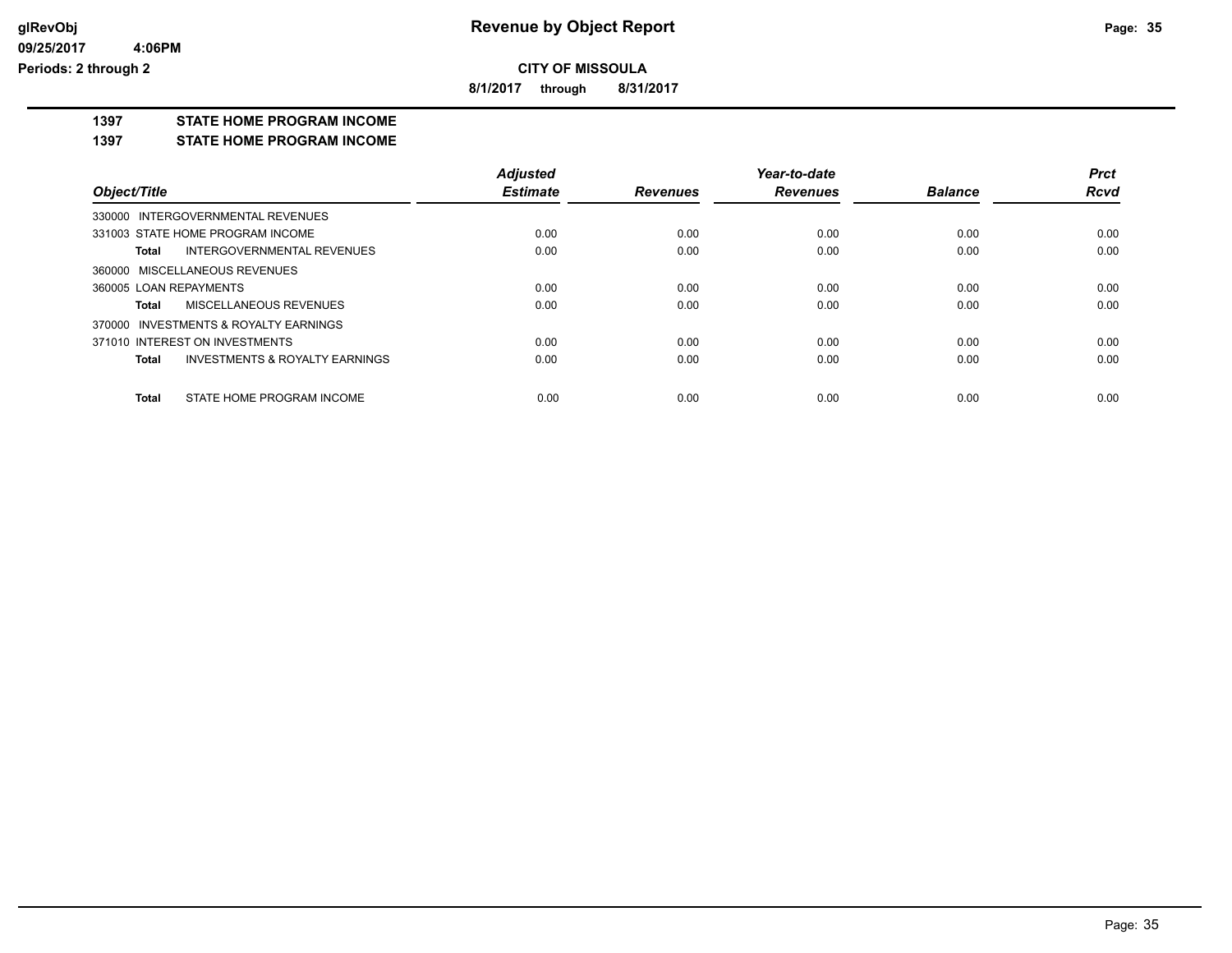**8/1/2017 through 8/31/2017**

## **1397 STATE HOME PROGRAM INCOME**

| Object/Title           |                                           | <b>Adjusted</b><br><b>Estimate</b> | <b>Revenues</b> | Year-to-date<br><b>Revenues</b> | <b>Balance</b> | <b>Prct</b><br><b>Rcvd</b> |
|------------------------|-------------------------------------------|------------------------------------|-----------------|---------------------------------|----------------|----------------------------|
| 330000                 | INTERGOVERNMENTAL REVENUES                |                                    |                 |                                 |                |                            |
|                        | 331003 STATE HOME PROGRAM INCOME          | 0.00                               | 0.00            | 0.00                            | 0.00           | 0.00                       |
| Total                  | INTERGOVERNMENTAL REVENUES                | 0.00                               | 0.00            | 0.00                            | 0.00           | 0.00                       |
| 360000                 | MISCELLANEOUS REVENUES                    |                                    |                 |                                 |                |                            |
| 360005 LOAN REPAYMENTS |                                           | 0.00                               | 0.00            | 0.00                            | 0.00           | 0.00                       |
| <b>Total</b>           | MISCELLANEOUS REVENUES                    | 0.00                               | 0.00            | 0.00                            | 0.00           | 0.00                       |
| 370000                 | INVESTMENTS & ROYALTY EARNINGS            |                                    |                 |                                 |                |                            |
|                        | 371010 INTEREST ON INVESTMENTS            | 0.00                               | 0.00            | 0.00                            | 0.00           | 0.00                       |
| <b>Total</b>           | <b>INVESTMENTS &amp; ROYALTY EARNINGS</b> | 0.00                               | 0.00            | 0.00                            | 0.00           | 0.00                       |
| <b>Total</b>           | STATE HOME PROGRAM INCOME                 | 0.00                               | 0.00            | 0.00                            | 0.00           | 0.00                       |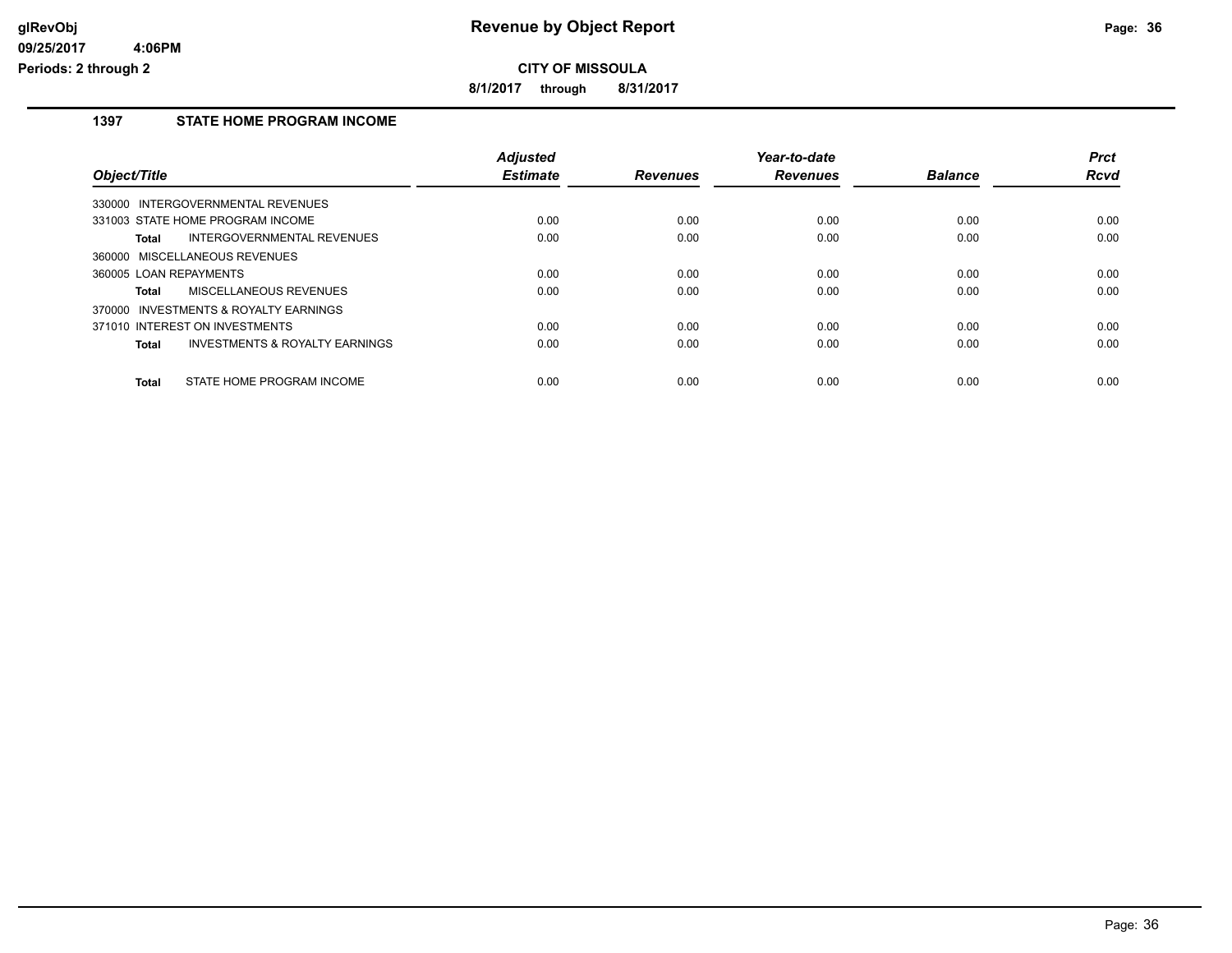**8/1/2017 through 8/31/2017**

**2250 PLANNING FUND**

**2250 PLANNING FUND**

|                                                           | <b>Adjusted</b> |                 | Year-to-date    |                | <b>Prct</b> |
|-----------------------------------------------------------|-----------------|-----------------|-----------------|----------------|-------------|
| Object/Title                                              | <b>Estimate</b> | <b>Revenues</b> | <b>Revenues</b> | <b>Balance</b> | <b>Rcvd</b> |
| 330000 INTERGOVERNMENTAL REVENUES                         |                 |                 |                 |                |             |
| 331055 FTA GRANT                                          | 0.00            | 0.00            | 0.00            | 0.00           | 0.00        |
| 331056 MDT FEDERAL CMAQ                                   | 0.00            | 0.00            | 0.00            | 0.00           | 0.00        |
| 331170 HISTORICAL PRESERVATION GRANT                      | 0.00            | 0.00            | 0.00            | 0.00           | 0.00        |
| 336023 STATE CONTRIB. - PERS                              | 0.00            | 34.96           | 34.96           | $-34.96$       | 0.00        |
| 338100 PLANNING MILLS PASSED THRU COUNTY                  | 0.00            | 29,684.86       | 0.00            | 0.00           | 0.00        |
| <b>INTERGOVERNMENTAL REVENUES</b><br><b>Total</b>         | 0.00            | 29,719.82       | 34.96           | $-34.96$       | 0.00        |
| INVESTMENTS & ROYALTY EARNINGS<br>370000                  |                 |                 |                 |                |             |
| 371010 INTEREST ON INVESTMENTS                            | 0.00            | 0.00            | 0.00            | 0.00           | 0.00        |
| <b>INVESTMENTS &amp; ROYALTY EARNINGS</b><br><b>Total</b> | 0.00            | 0.00            | 0.00            | 0.00           | 0.00        |
| OTHER FINANCING SOURCES<br>380000                         |                 |                 |                 |                |             |
| 383029 TRANS FR GENERAL                                   | 0.00            | 0.00            | 0.00            | 0.00           | 0.00        |
| OTHER FINANCING SOURCES<br><b>Total</b>                   | 0.00            | 0.00            | 0.00            | 0.00           | 0.00        |
|                                                           |                 |                 |                 |                |             |
| <b>PLANNING FUND</b><br><b>Total</b>                      | 0.00            | 29,719.82       | 34.96           | $-34.96$       | 0.00        |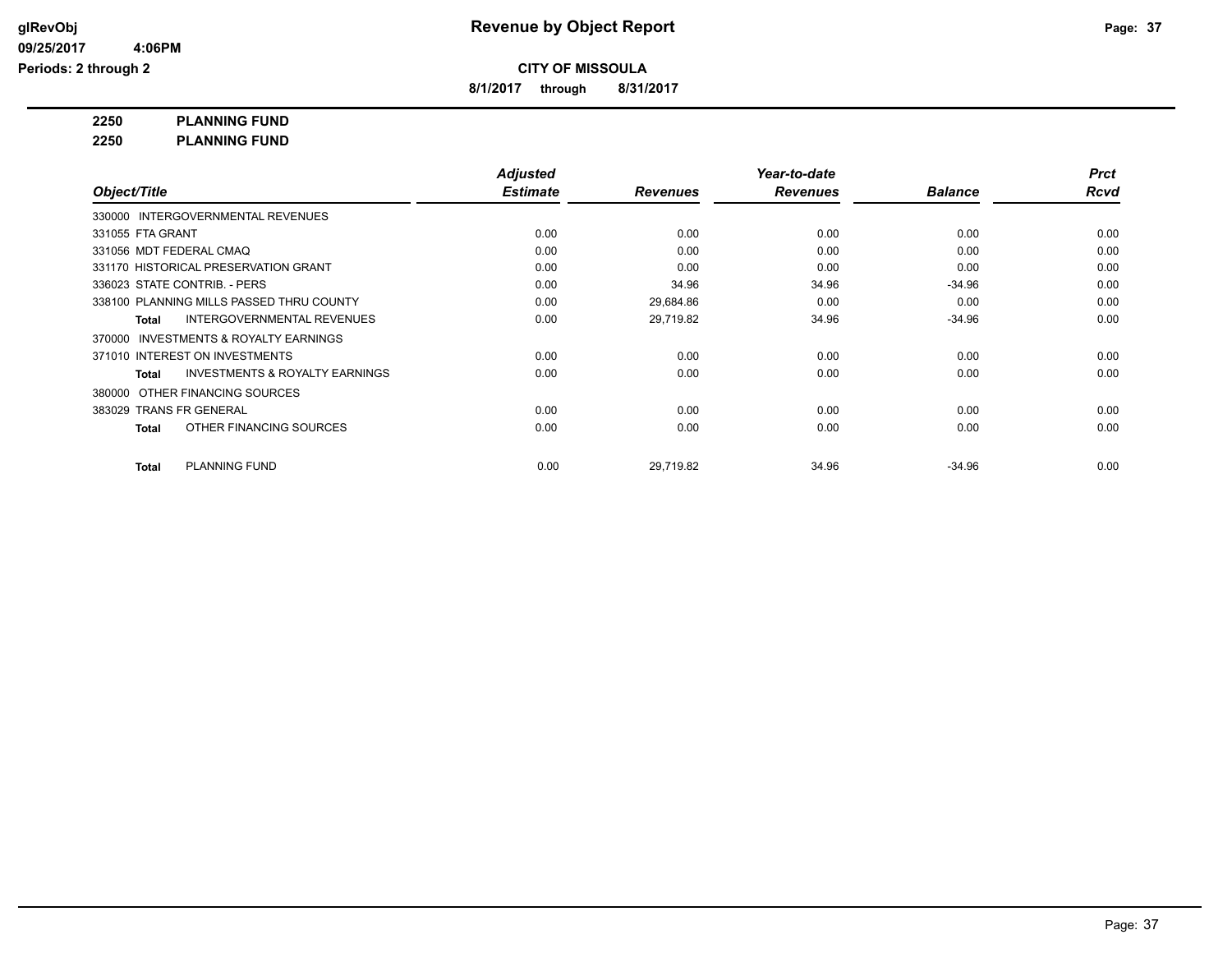**8/1/2017 through 8/31/2017**

# **2250 PLANNING FUND**

| Object/Title                                        | <b>Adjusted</b><br><b>Estimate</b> | <b>Revenues</b> | Year-to-date<br><b>Revenues</b> | <b>Balance</b> | <b>Prct</b><br><b>Rcvd</b> |
|-----------------------------------------------------|------------------------------------|-----------------|---------------------------------|----------------|----------------------------|
| 330000 INTERGOVERNMENTAL REVENUES                   |                                    |                 |                                 |                |                            |
| 331055 FTA GRANT                                    | 0.00                               | 0.00            | 0.00                            | 0.00           | 0.00                       |
| 331056 MDT FEDERAL CMAQ                             | 0.00                               | 0.00            | 0.00                            | 0.00           | 0.00                       |
| 331170 HISTORICAL PRESERVATION GRANT                | 0.00                               | 0.00            | 0.00                            | 0.00           | 0.00                       |
| 336023 STATE CONTRIB. - PERS                        | 0.00                               | 34.96           | 34.96                           | $-34.96$       | 0.00                       |
| 338100 PLANNING MILLS PASSED THRU COUNTY            | 0.00                               | 29,684.86       | 0.00                            | 0.00           | 0.00                       |
| <b>INTERGOVERNMENTAL REVENUES</b><br>Total          | 0.00                               | 29,719.82       | 34.96                           | $-34.96$       | 0.00                       |
| <b>INVESTMENTS &amp; ROYALTY EARNINGS</b><br>370000 |                                    |                 |                                 |                |                            |
| 371010 INTEREST ON INVESTMENTS                      | 0.00                               | 0.00            | 0.00                            | 0.00           | 0.00                       |
| <b>INVESTMENTS &amp; ROYALTY EARNINGS</b><br>Total  | 0.00                               | 0.00            | 0.00                            | 0.00           | 0.00                       |
| 380000 OTHER FINANCING SOURCES                      |                                    |                 |                                 |                |                            |
| 383029 TRANS FR GENERAL                             | 0.00                               | 0.00            | 0.00                            | 0.00           | 0.00                       |
| OTHER FINANCING SOURCES<br>Total                    | 0.00                               | 0.00            | 0.00                            | 0.00           | 0.00                       |
|                                                     |                                    |                 |                                 |                |                            |
| <b>PLANNING FUND</b><br>Total                       | 0.00                               | 29.719.82       | 34.96                           | $-34.96$       | 0.00                       |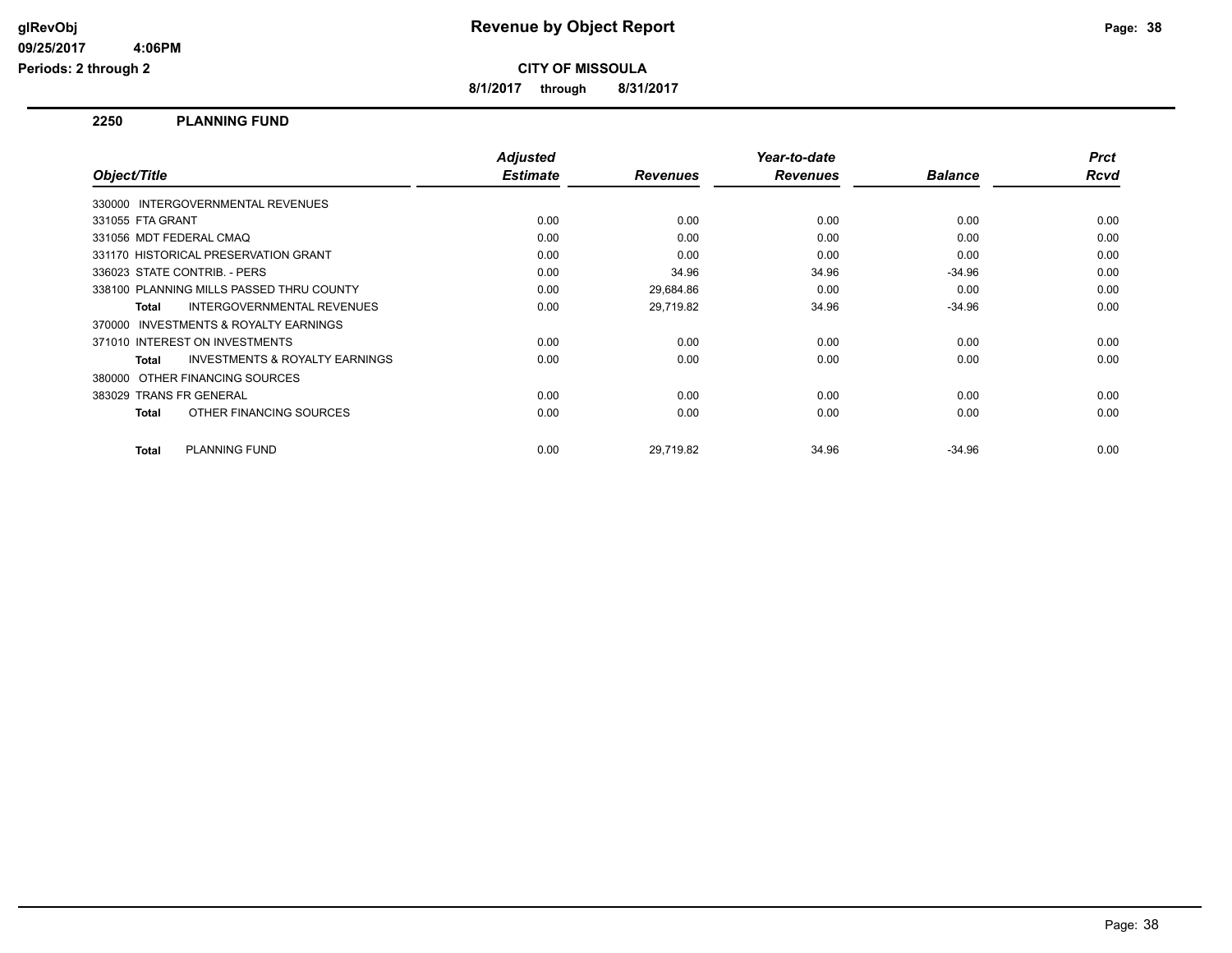**8/1/2017 through 8/31/2017**

# **2310 PUBLIC SAFETY INFORMATION SYSTEMS 2310 PUBLIC SAFETY INFORMATION SYSTEMS**

|                                            | <b>Adjusted</b> |                 | Year-to-date    |                | <b>Prct</b> |
|--------------------------------------------|-----------------|-----------------|-----------------|----------------|-------------|
| Object/Title                               | <b>Estimate</b> | <b>Revenues</b> | <b>Revenues</b> | <b>Balance</b> | Rcvd        |
| 330000 INTERGOVERNMENTAL REVENUES          |                 |                 |                 |                |             |
| 330000 INTERGOVERNMENTAL REVENUES          | 0.00            | 0.00            | 0.00            | 0.00           | 0.00        |
| <b>INTERGOVERNMENTAL REVENUES</b><br>Total | 0.00            | 0.00            | 0.00            | 0.00           | 0.00        |
| 380000 OTHER FINANCING SOURCES             |                 |                 |                 |                |             |
| 383029 TRANS FR GENERAL                    | 0.00            | 0.00            | 0.00            | 0.00           | 0.00        |
| OTHER FINANCING SOURCES<br>Total           | 0.00            | 0.00            | 0.00            | 0.00           | 0.00        |
| PUBLIC SAFETY INFORMATION SYSTEMS<br>Total | 0.00            | 0.00            | 0.00            | 0.00           | 0.00        |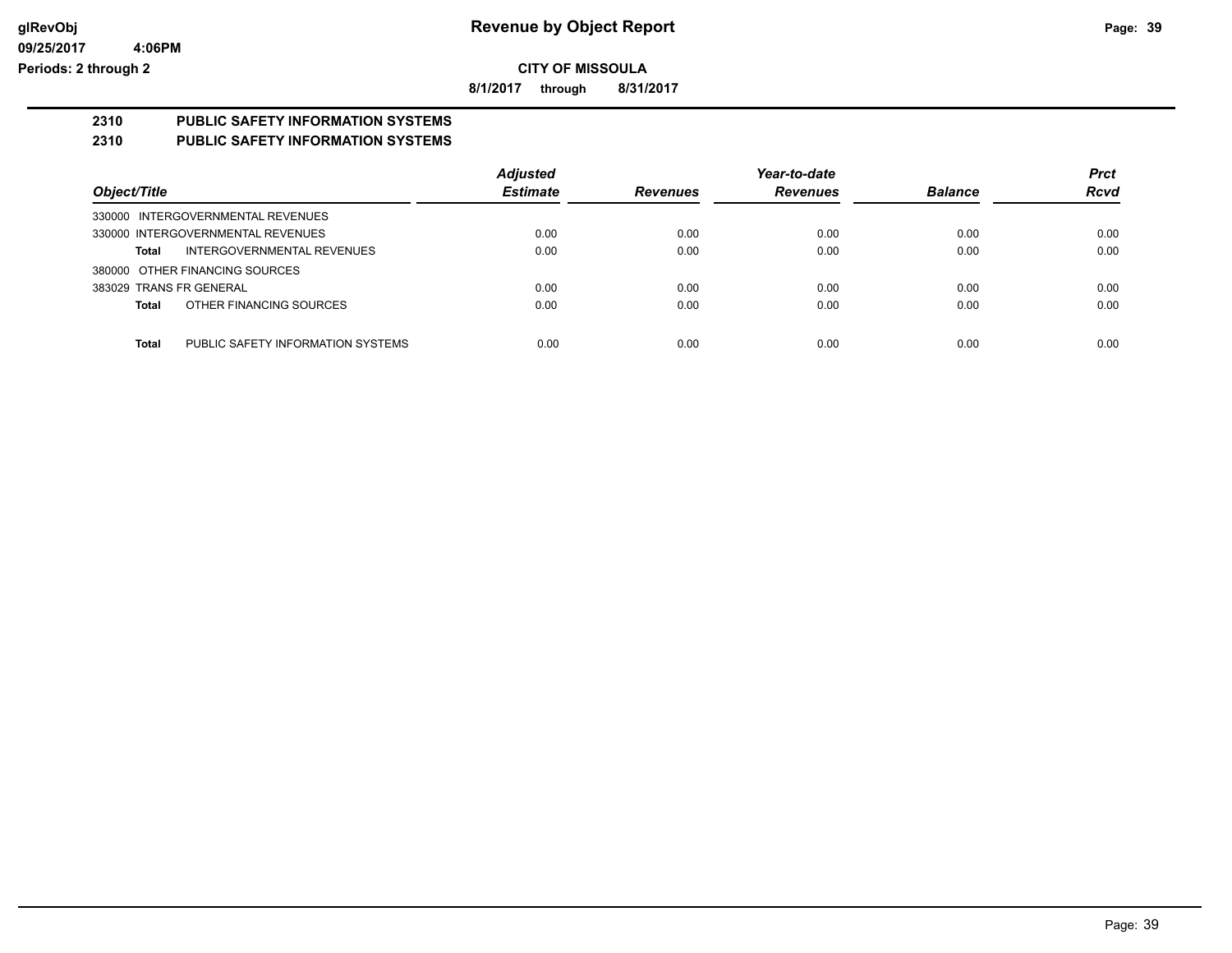**8/1/2017 through 8/31/2017**

# **2310 PUBLIC SAFETY INFORMATION SYSTEMS**

|                                                   | <b>Adjusted</b> |                 | Year-to-date    |                | <b>Prct</b> |
|---------------------------------------------------|-----------------|-----------------|-----------------|----------------|-------------|
| Object/Title                                      | <b>Estimate</b> | <b>Revenues</b> | <b>Revenues</b> | <b>Balance</b> | <b>Rcvd</b> |
| 330000 INTERGOVERNMENTAL REVENUES                 |                 |                 |                 |                |             |
| 330000 INTERGOVERNMENTAL REVENUES                 | 0.00            | 0.00            | 0.00            | 0.00           | 0.00        |
| INTERGOVERNMENTAL REVENUES<br><b>Total</b>        | 0.00            | 0.00            | 0.00            | 0.00           | 0.00        |
| 380000 OTHER FINANCING SOURCES                    |                 |                 |                 |                |             |
| 383029 TRANS FR GENERAL                           | 0.00            | 0.00            | 0.00            | 0.00           | 0.00        |
| OTHER FINANCING SOURCES<br><b>Total</b>           | 0.00            | 0.00            | 0.00            | 0.00           | 0.00        |
|                                                   |                 |                 |                 |                |             |
| PUBLIC SAFETY INFORMATION SYSTEMS<br><b>Total</b> | 0.00            | 0.00            | 0.00            | 0.00           | 0.00        |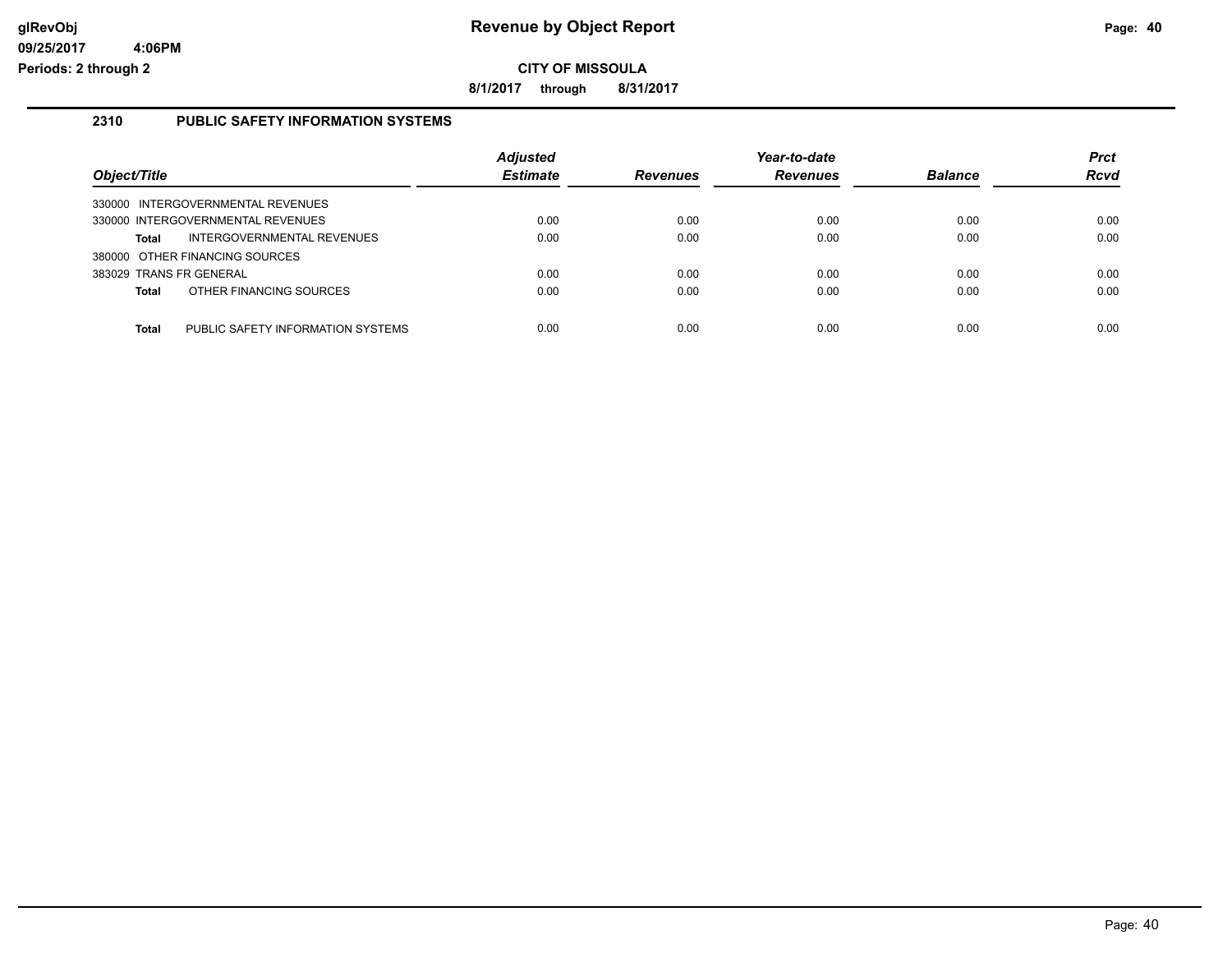**8/1/2017 through 8/31/2017**

**2321 IMPACT FEE FUND**

**2321 IMPACT FEE FUND**

|                                                           | <b>Adjusted</b> |                 | Year-to-date    |                | <b>Prct</b> |
|-----------------------------------------------------------|-----------------|-----------------|-----------------|----------------|-------------|
| Object/Title                                              | <b>Estimate</b> | <b>Revenues</b> | <b>Revenues</b> | <b>Balance</b> | Rcvd        |
| 340000 CHARGES FOR SERVICES                               |                 |                 |                 |                |             |
| 341032 IMPACT FEE CLEARING ACCOUNT                        | 0.00            | 155,332.78      | 336,077.67      | $-336,077.67$  | 0.00        |
| 341033 IMPACT FEES-PARKS SHARE                            | 0.00            | 0.00            | 0.00            | 0.00           | 0.00        |
| 341034 IMPACT FEES-FIRE SHARE                             | 0.00            | 0.00            | 0.00            | 0.00           | 0.00        |
| 341035 IMPACT FEES-POLICE SHARE                           | 0.00            | 0.00            | 0.00            | 0.00           | 0.00        |
| 341036 IMPACT FEES-COMMUNITY SERVICE SHARE                | 0.00            | 0.00            | 0.00            | 0.00           | 0.00        |
| 341037 IMPACT FEE-ROAD SHARE                              | 0.00            | 0.00            | 0.00            | 0.00           | 0.00        |
| <b>CHARGES FOR SERVICES</b><br>Total                      | 0.00            | 155,332.78      | 336,077.67      | $-336,077.67$  | 0.00        |
| 370000 INVESTMENTS & ROYALTY EARNINGS                     |                 |                 |                 |                |             |
| 371010 INTEREST ON INVESTMENTS                            | 0.00            | 0.00            | 0.00            | 0.00           | 0.00        |
| <b>INVESTMENTS &amp; ROYALTY EARNINGS</b><br><b>Total</b> | 0.00            | 0.00            | 0.00            | 0.00           | 0.00        |
| <b>IMPACT FEE FUND</b><br>Total                           | 0.00            | 155.332.78      | 336.077.67      | -336.077.67    | 0.00        |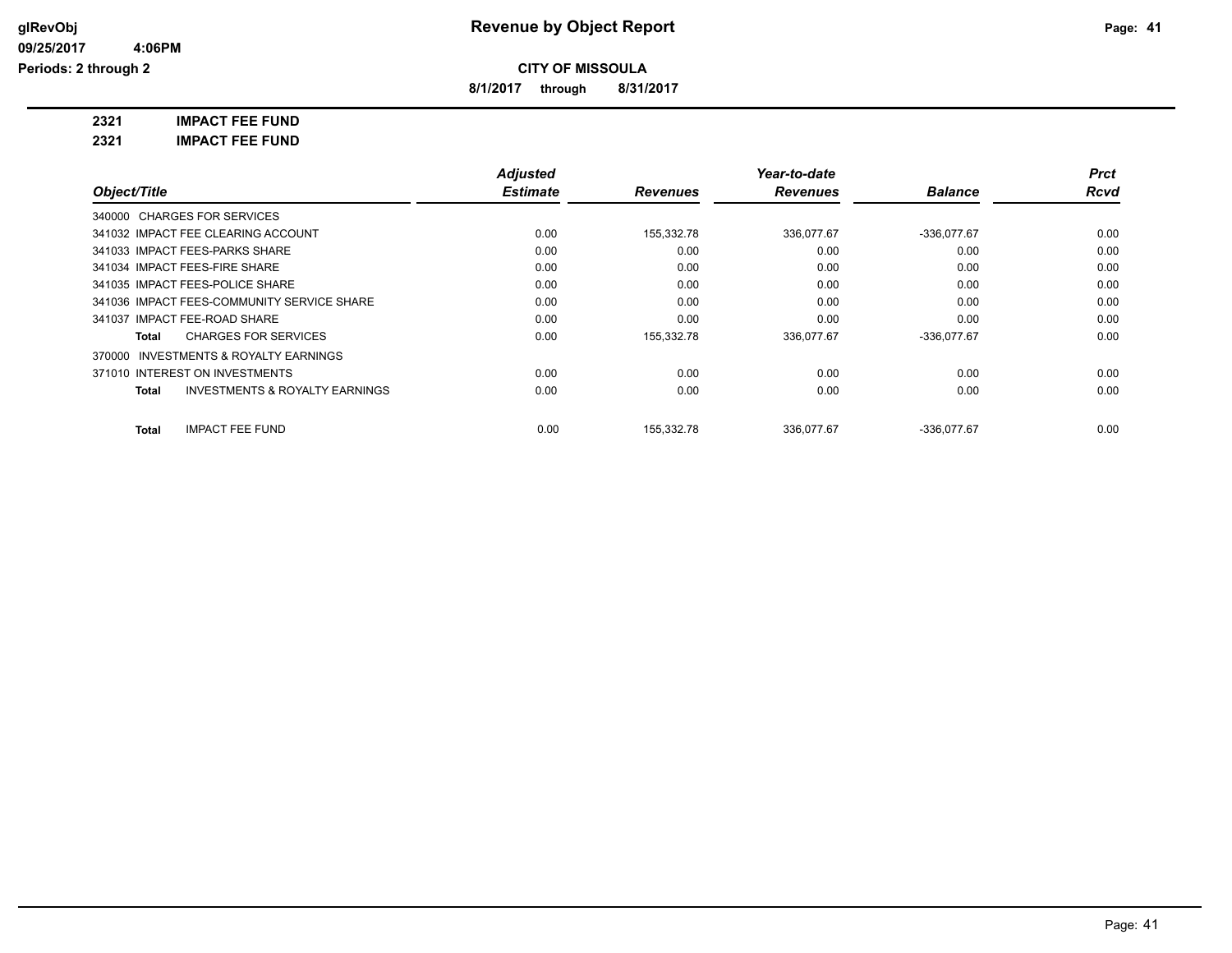**8/1/2017 through 8/31/2017**

# **2321 IMPACT FEE FUND**

|                                                     | <b>Adjusted</b><br><b>Estimate</b> |                 | Year-to-date    |                | <b>Prct</b><br><b>Rcvd</b> |
|-----------------------------------------------------|------------------------------------|-----------------|-----------------|----------------|----------------------------|
| Object/Title                                        |                                    | <b>Revenues</b> | <b>Revenues</b> | <b>Balance</b> |                            |
| 340000 CHARGES FOR SERVICES                         |                                    |                 |                 |                |                            |
| 341032 IMPACT FEE CLEARING ACCOUNT                  | 0.00                               | 155,332.78      | 336,077.67      | $-336,077.67$  | 0.00                       |
| 341033 IMPACT FEES-PARKS SHARE                      | 0.00                               | 0.00            | 0.00            | 0.00           | 0.00                       |
| 341034 IMPACT FEES-FIRE SHARE                       | 0.00                               | 0.00            | 0.00            | 0.00           | 0.00                       |
| 341035 IMPACT FEES-POLICE SHARE                     | 0.00                               | 0.00            | 0.00            | 0.00           | 0.00                       |
| 341036 IMPACT FEES-COMMUNITY SERVICE SHARE          | 0.00                               | 0.00            | 0.00            | 0.00           | 0.00                       |
| 341037 IMPACT FEE-ROAD SHARE                        | 0.00                               | 0.00            | 0.00            | 0.00           | 0.00                       |
| <b>CHARGES FOR SERVICES</b><br>Total                | 0.00                               | 155,332.78      | 336.077.67      | -336.077.67    | 0.00                       |
| <b>INVESTMENTS &amp; ROYALTY EARNINGS</b><br>370000 |                                    |                 |                 |                |                            |
| 371010 INTEREST ON INVESTMENTS                      | 0.00                               | 0.00            | 0.00            | 0.00           | 0.00                       |
| INVESTMENTS & ROYALTY EARNINGS<br>Total             | 0.00                               | 0.00            | 0.00            | 0.00           | 0.00                       |
| <b>IMPACT FEE FUND</b><br><b>Total</b>              | 0.00                               | 155,332.78      | 336,077.67      | $-336,077.67$  | 0.00                       |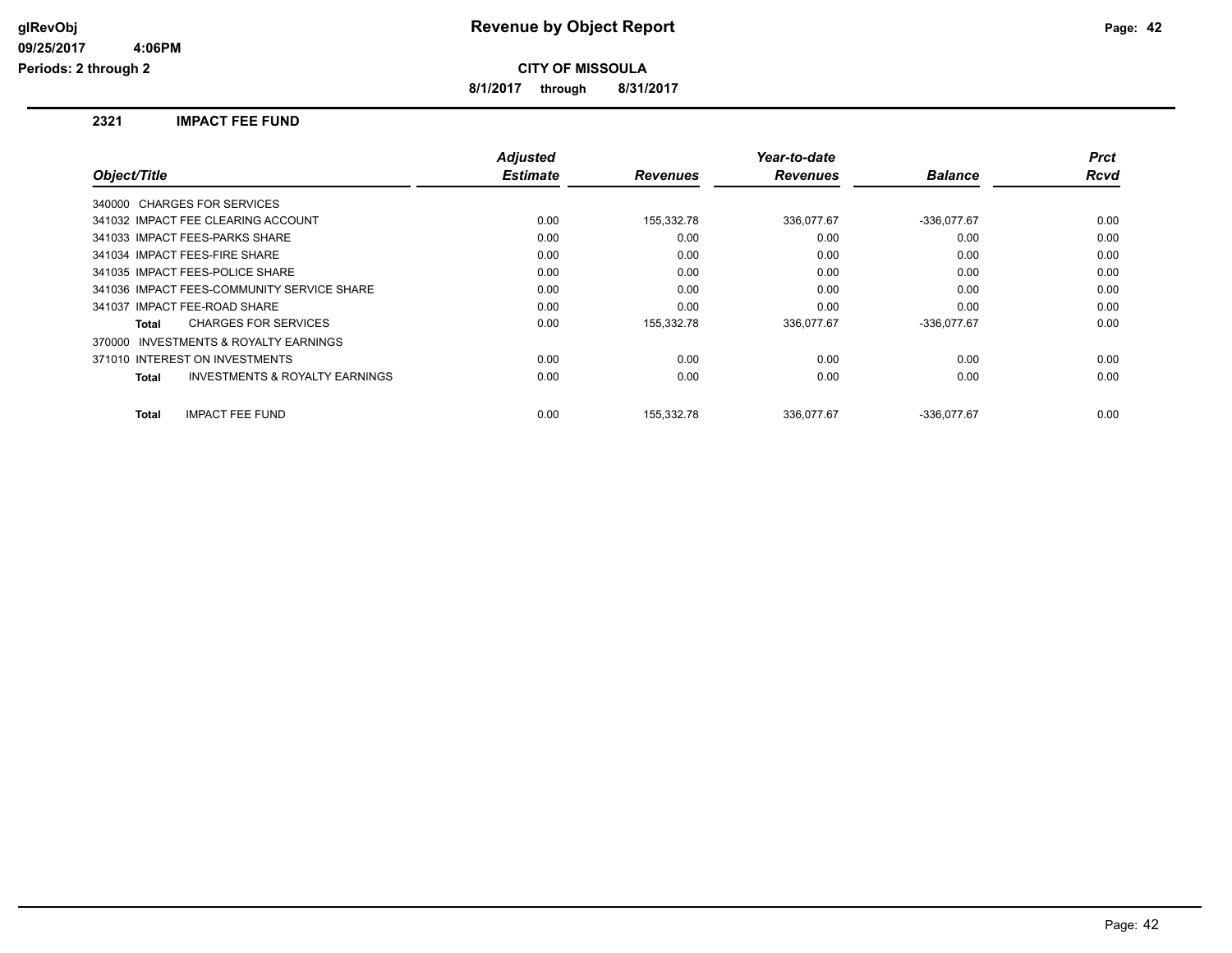# **09/25/2017 4:06PM Periods: 2 through 2**

**CITY OF MISSOULA**

**8/1/2017 through 8/31/2017**

# **2322 GEORGE ELMER/CATTLE DR INTERSECTION 2322 GEORGE ELMER/CATTLE DR INTERSECTION**

|              |                                            | <b>Adjusted</b> |                 | Year-to-date    |                | Prct |
|--------------|--------------------------------------------|-----------------|-----------------|-----------------|----------------|------|
| Object/Title |                                            | <b>Estimate</b> | <b>Revenues</b> | <b>Revenues</b> | <b>Balance</b> | Rcvd |
|              | 360000 MISCELLANEOUS REVENUES              |                 |                 |                 |                |      |
|              | 365000 DEVELOPER CONRIBUTIONS              | 0.00            | 0.00            | 0.00            | 0.00           | 0.00 |
| <b>Total</b> | MISCELLANEOUS REVENUES                     | 0.00            | 0.00            | 0.00            | 0.00           | 0.00 |
| <b>Total</b> | <b>GEORGE ELMER/CATTLE DR INTERSECTION</b> | 0.00            | 0.00            | 0.00            | 0.00           | 0.00 |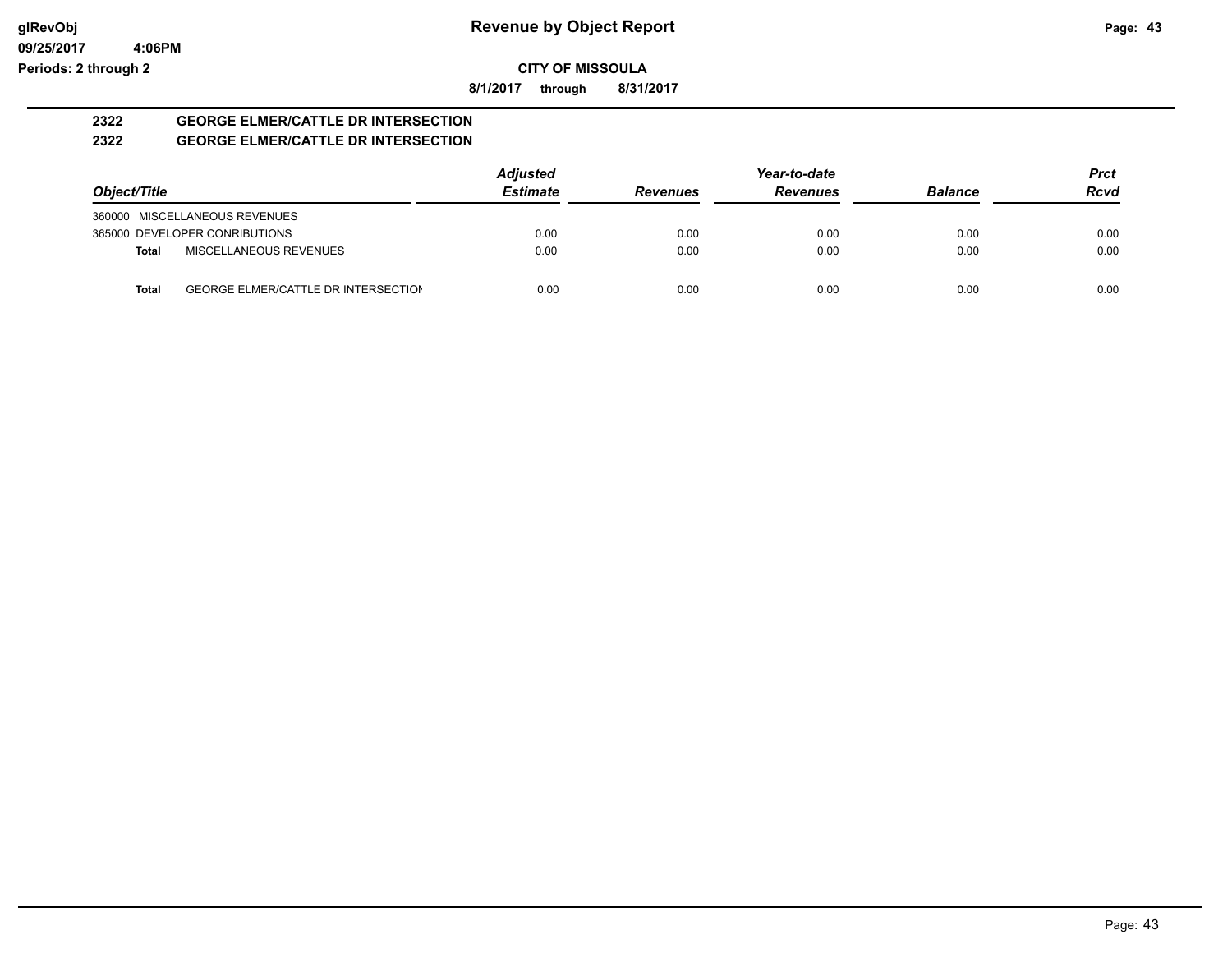**8/1/2017 through 8/31/2017**

# **2322 GEORGE ELMER/CATTLE DR INTERSECTION**

| Object/Title |                                            | <b>Adjusted</b><br><b>Estimate</b> | <b>Revenues</b> | Year-to-date<br><b>Revenues</b> | <b>Balance</b> | <b>Prct</b><br><b>Rcvd</b> |
|--------------|--------------------------------------------|------------------------------------|-----------------|---------------------------------|----------------|----------------------------|
|              | 360000 MISCELLANEOUS REVENUES              |                                    |                 |                                 |                |                            |
|              | 365000 DEVELOPER CONRIBUTIONS              | 0.00                               | 0.00            | 0.00                            | 0.00           | 0.00                       |
| <b>Total</b> | MISCELLANEOUS REVENUES                     | 0.00                               | 0.00            | 0.00                            | 0.00           | 0.00                       |
|              |                                            |                                    |                 |                                 |                |                            |
| <b>Total</b> | <b>GEORGE ELMER/CATTLE DR INTERSECTIOI</b> | 0.00                               | 0.00            | 0.00                            | 0.00           | 0.00                       |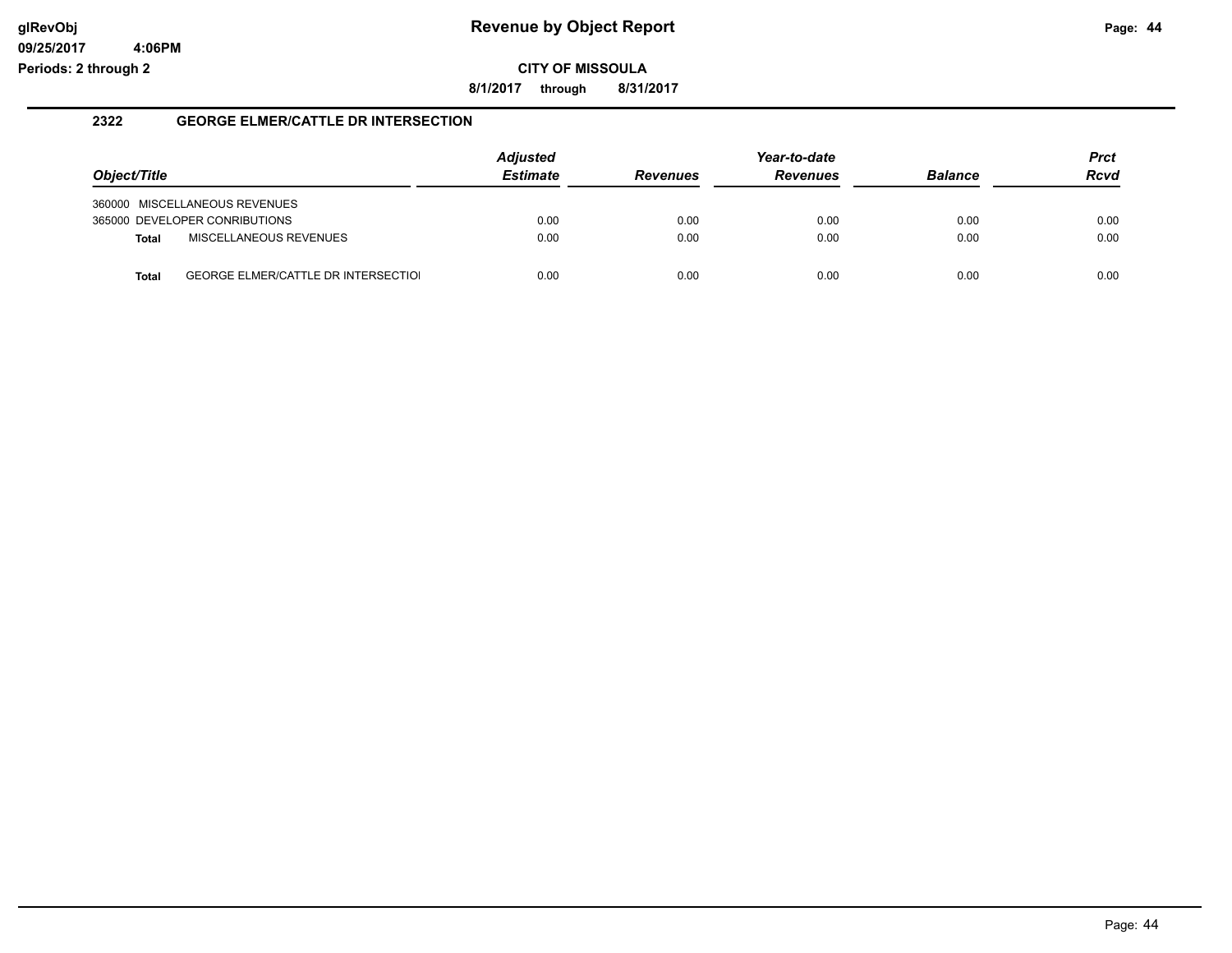**8/1/2017 through 8/31/2017**

**2365 PUBLIC ART FUND**

**2365 PUBLIC ART FUND**

|                                      | <b>Adjusted</b> |                 | Year-to-date    |                | <b>Prct</b> |
|--------------------------------------|-----------------|-----------------|-----------------|----------------|-------------|
| Object/Title                         | <b>Estimate</b> | <b>Revenues</b> | <b>Revenues</b> | <b>Balance</b> | <b>Rcvd</b> |
| 330000 INTERGOVERNMENTAL REVENUES    |                 |                 |                 |                |             |
| 337000 LOCAL GRANTS                  | 0.00            | 0.00            | 0.00            | 0.00           | 0.00        |
| 337002 MRA GRANT                     | 0.00            | 0.00            | 0.00            | 0.00           | 0.00        |
| INTERGOVERNMENTAL REVENUES<br>Total  | 0.00            | 0.00            | 0.00            | 0.00           | 0.00        |
| 360000 MISCELLANEOUS REVENUES        |                 |                 |                 |                |             |
| 360010 MISCELLANEOUS                 | 0.00            | 0.00            | 0.00            | 0.00           | 0.00        |
| 364040 INSURANCE AND DAMAGE RECOVERY | 0.00            | 0.00            | 0.00            | 0.00           | 0.00        |
| 365000 DONATIONS                     | 0.00            | 0.00            | 0.00            | 0.00           | 0.00        |
| MISCELLANEOUS REVENUES<br>Total      | 0.00            | 0.00            | 0.00            | 0.00           | 0.00        |
| 380000 OTHER FINANCING SOURCES       |                 |                 |                 |                |             |
| 383000 OPERATING TRANSFERS           | 0.00            | 0.00            | 0.00            | 0.00           | 0.00        |
| OTHER FINANCING SOURCES<br>Total     | 0.00            | 0.00            | 0.00            | 0.00           | 0.00        |
| PUBLIC ART FUND<br>Total             | 0.00            | 0.00            | 0.00            | 0.00           | 0.00        |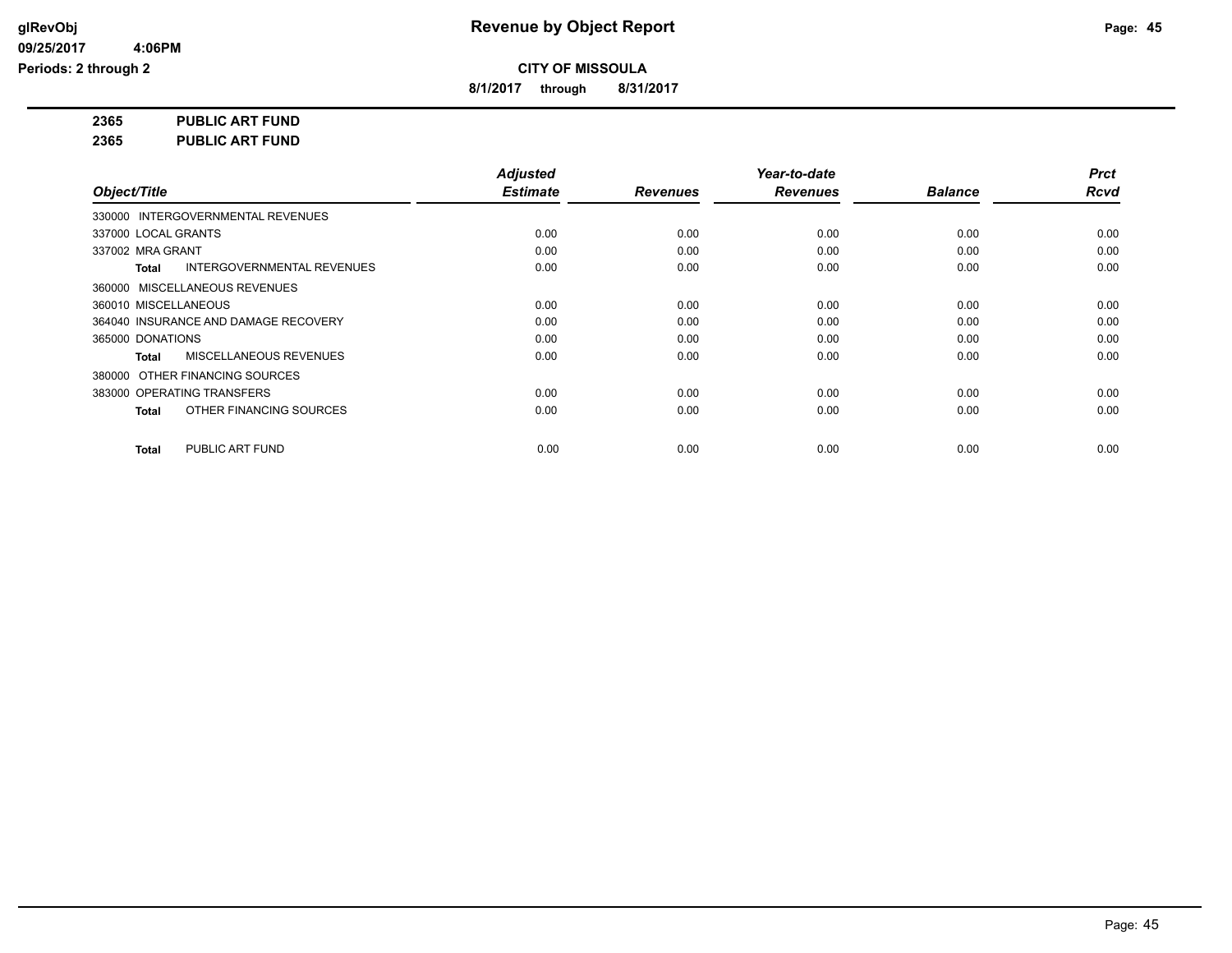**Periods: 2 through 2**

**CITY OF MISSOULA**

**8/1/2017 through 8/31/2017**

# **2365 PUBLIC ART FUND**

 **4:06PM**

| Object/Title                               | <b>Adjusted</b><br><b>Estimate</b> | <b>Revenues</b> | Year-to-date<br><b>Revenues</b> | <b>Balance</b> | <b>Prct</b><br>Rcvd |
|--------------------------------------------|------------------------------------|-----------------|---------------------------------|----------------|---------------------|
| 330000 INTERGOVERNMENTAL REVENUES          |                                    |                 |                                 |                |                     |
| 337000 LOCAL GRANTS                        | 0.00                               | 0.00            | 0.00                            | 0.00           | 0.00                |
| 337002 MRA GRANT                           | 0.00                               | 0.00            | 0.00                            | 0.00           | 0.00                |
| <b>INTERGOVERNMENTAL REVENUES</b><br>Total | 0.00                               | 0.00            | 0.00                            | 0.00           | 0.00                |
| 360000 MISCELLANEOUS REVENUES              |                                    |                 |                                 |                |                     |
| 360010 MISCELLANEOUS                       | 0.00                               | 0.00            | 0.00                            | 0.00           | 0.00                |
| 364040 INSURANCE AND DAMAGE RECOVERY       | 0.00                               | 0.00            | 0.00                            | 0.00           | 0.00                |
| 365000 DONATIONS                           | 0.00                               | 0.00            | 0.00                            | 0.00           | 0.00                |
| <b>MISCELLANEOUS REVENUES</b><br>Total     | 0.00                               | 0.00            | 0.00                            | 0.00           | 0.00                |
| 380000 OTHER FINANCING SOURCES             |                                    |                 |                                 |                |                     |
| 383000 OPERATING TRANSFERS                 | 0.00                               | 0.00            | 0.00                            | 0.00           | 0.00                |
| OTHER FINANCING SOURCES<br>Total           | 0.00                               | 0.00            | 0.00                            | 0.00           | 0.00                |
|                                            |                                    |                 |                                 |                |                     |
| PUBLIC ART FUND<br>Total                   | 0.00                               | 0.00            | 0.00                            | 0.00           | 0.00                |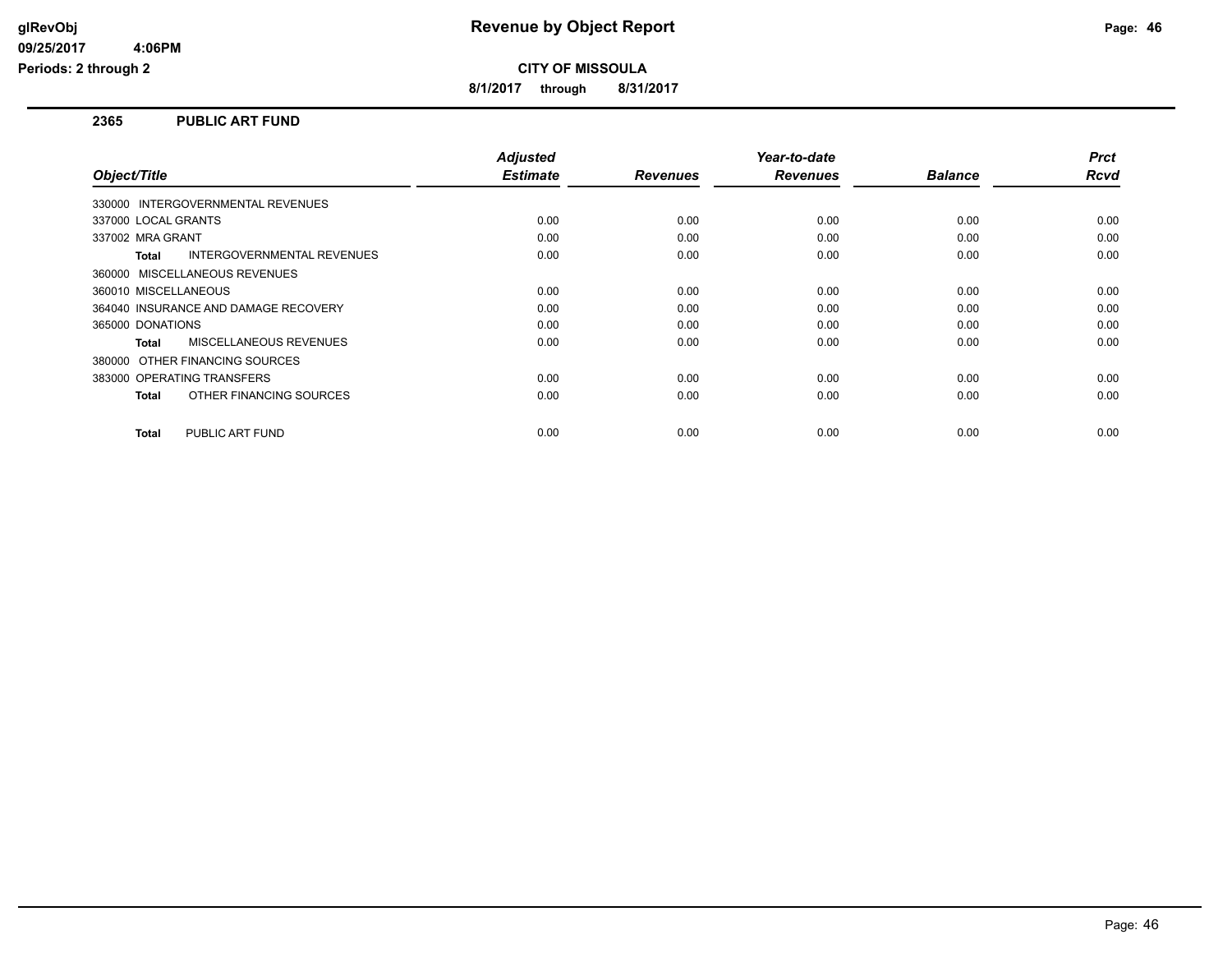**8/1/2017 through 8/31/2017**

# **2371 EMPLOYEE HEALTH INSURANCE LEVY FUND**

# **2371 EMPLOYEE HEALTH INSURANCE LEVY FUND**

|                                                | <b>Adjusted</b> |                 | Year-to-date    |                | <b>Prct</b> |
|------------------------------------------------|-----------------|-----------------|-----------------|----------------|-------------|
| Object/Title                                   | <b>Estimate</b> | <b>Revenues</b> | <b>Revenues</b> | <b>Balance</b> | <b>Rcvd</b> |
| 310000 TAXES/ASSESSMENTS                       |                 |                 |                 |                |             |
| 311000 GENERAL PROPERTY TAXES                  | 0.00            | 67.24           | $-126.01$       | 126.01         | 0.00        |
| 312001 PENALTIES & INTEREST                    | 0.00            | 2.14            | $-49.46$        | 49.46          | 0.00        |
| TAXES/ASSESSMENTS<br>Total                     | 0.00            | 69.38           | $-175.47$       | 175.47         | 0.00        |
| 370000 INVESTMENTS & ROYALTY EARNINGS          |                 |                 |                 |                |             |
| 371010 INTEREST ON INVESTMENTS                 | 0.00            | 0.00            | 0.00            | 0.00           | 0.00        |
| INVESTMENTS & ROYALTY EARNINGS<br><b>Total</b> | 0.00            | 0.00            | 0.00            | 0.00           | 0.00        |
|                                                |                 |                 |                 |                |             |
| EMPLOYEE HEALTH INSURANCE LEVY FUNI<br>Total   | 0.00            | 69.38           | $-175.47$       | 175.47         | 0.00        |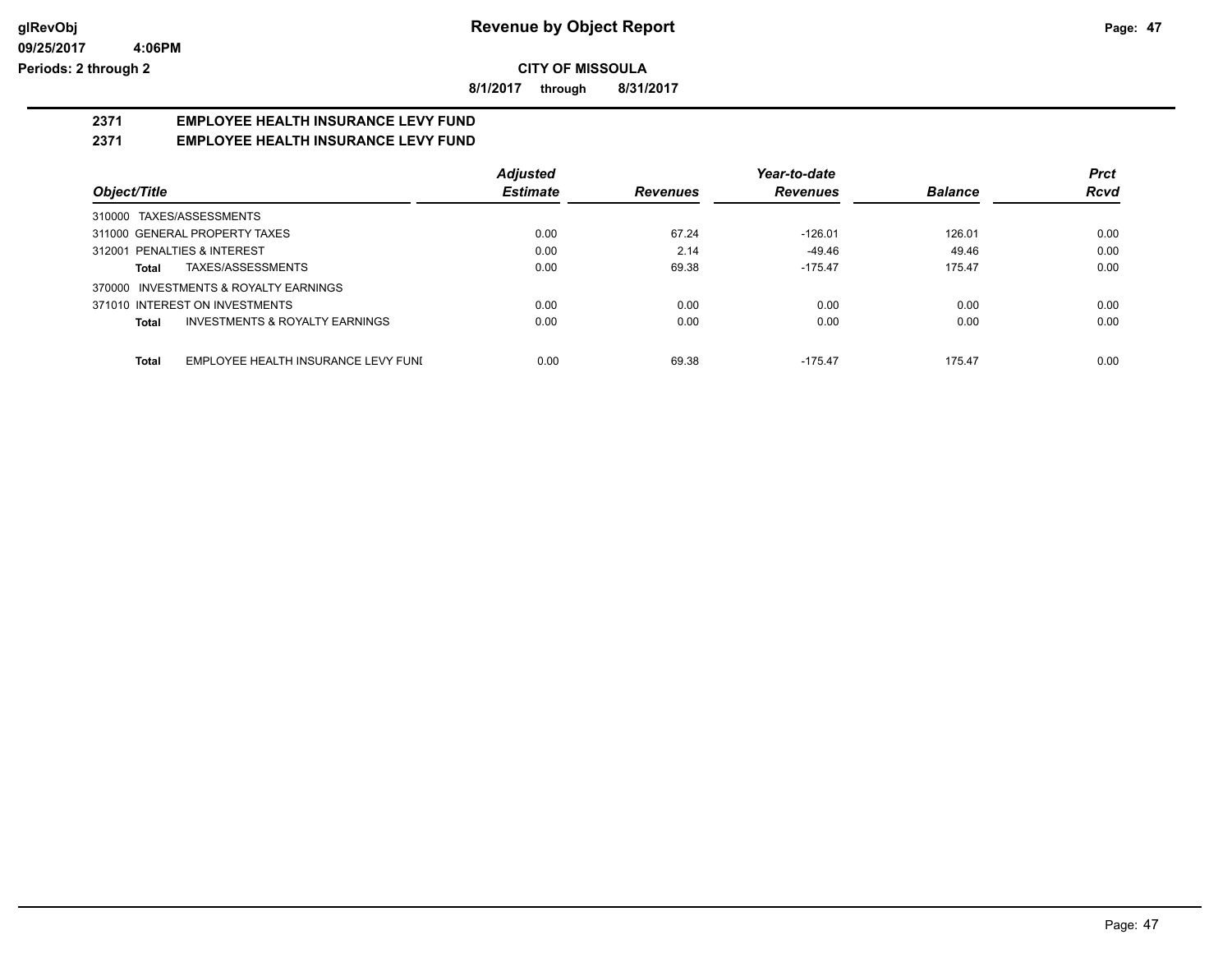**8/1/2017 through 8/31/2017**

# **2371 EMPLOYEE HEALTH INSURANCE LEVY FUND**

|                                                    | <b>Adjusted</b> |                 | Year-to-date    |                | <b>Prct</b> |
|----------------------------------------------------|-----------------|-----------------|-----------------|----------------|-------------|
| Object/Title                                       | <b>Estimate</b> | <b>Revenues</b> | <b>Revenues</b> | <b>Balance</b> | <b>Rcvd</b> |
| 310000 TAXES/ASSESSMENTS                           |                 |                 |                 |                |             |
| 311000 GENERAL PROPERTY TAXES                      | 0.00            | 67.24           | $-126.01$       | 126.01         | 0.00        |
| 312001 PENALTIES & INTEREST                        | 0.00            | 2.14            | $-49.46$        | 49.46          | 0.00        |
| TAXES/ASSESSMENTS<br>Total                         | 0.00            | 69.38           | $-175.47$       | 175.47         | 0.00        |
| 370000 INVESTMENTS & ROYALTY EARNINGS              |                 |                 |                 |                |             |
| 371010 INTEREST ON INVESTMENTS                     | 0.00            | 0.00            | 0.00            | 0.00           | 0.00        |
| <b>INVESTMENTS &amp; ROYALTY EARNINGS</b><br>Total | 0.00            | 0.00            | 0.00            | 0.00           | 0.00        |
|                                                    |                 |                 |                 |                |             |
| Total<br>EMPLOYEE HEALTH INSURANCE LEVY FUN        | 0.00            | 69.38           | $-175.47$       | 175.47         | 0.00        |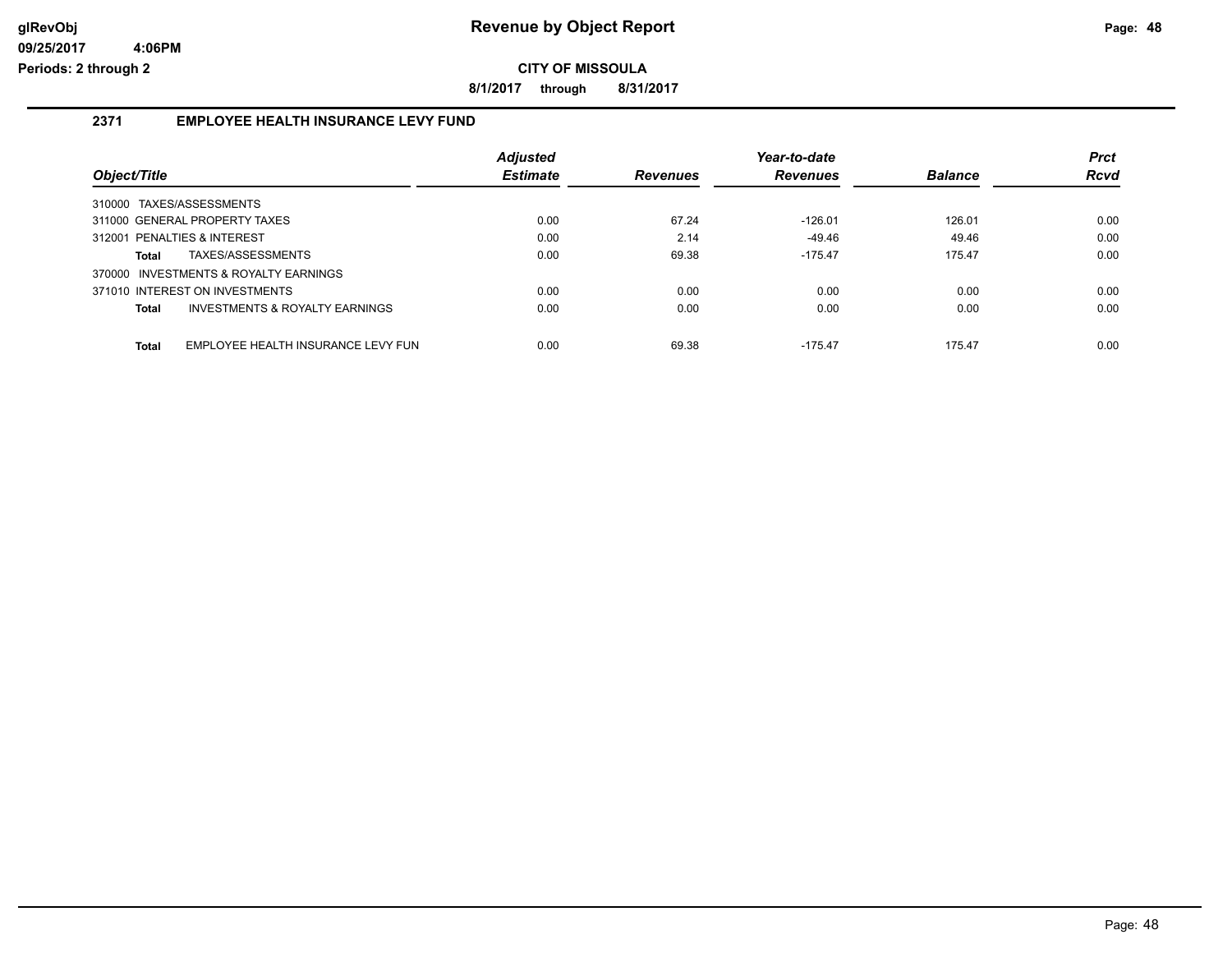**8/1/2017 through 8/31/2017**

**2372 PERMISSIVE MEDICAL LEVY**

**2372 PERMISSIVE MEDICAL LEVY**

|                                                    | <b>Adjusted</b> |                 | Year-to-date    |                | <b>Prct</b> |
|----------------------------------------------------|-----------------|-----------------|-----------------|----------------|-------------|
| Object/Title                                       | <b>Estimate</b> | <b>Revenues</b> | <b>Revenues</b> | <b>Balance</b> | Rcvd        |
| 310000 TAXES/ASSESSMENTS                           |                 |                 |                 |                |             |
| 311000 GENERAL PROPERTY TAXES                      | 0.00            | 70.931.19       | $-27,683.77$    | 27.683.77      | 0.00        |
| 312001 PENALTIES & INTEREST                        | 0.00            | 2.257.85        | $-1.411.78$     | 1.411.78       | 0.00        |
| TAXES/ASSESSMENTS<br>Total                         | 0.00            | 73.189.04       | $-29,095.55$    | 29.095.55      | 0.00        |
| 370000 INVESTMENTS & ROYALTY EARNINGS              |                 |                 |                 |                |             |
| 371010 INTEREST ON INVESTMENTS                     | 0.00            | 0.00            | 0.00            | 0.00           | 0.00        |
| <b>INVESTMENTS &amp; ROYALTY EARNINGS</b><br>Total | 0.00            | 0.00            | 0.00            | 0.00           | 0.00        |
|                                                    |                 |                 |                 |                |             |
| PERMISSIVE MEDICAL LEVY<br>Total                   | 0.00            | 73.189.04       | $-29.095.55$    | 29.095.55      | 0.00        |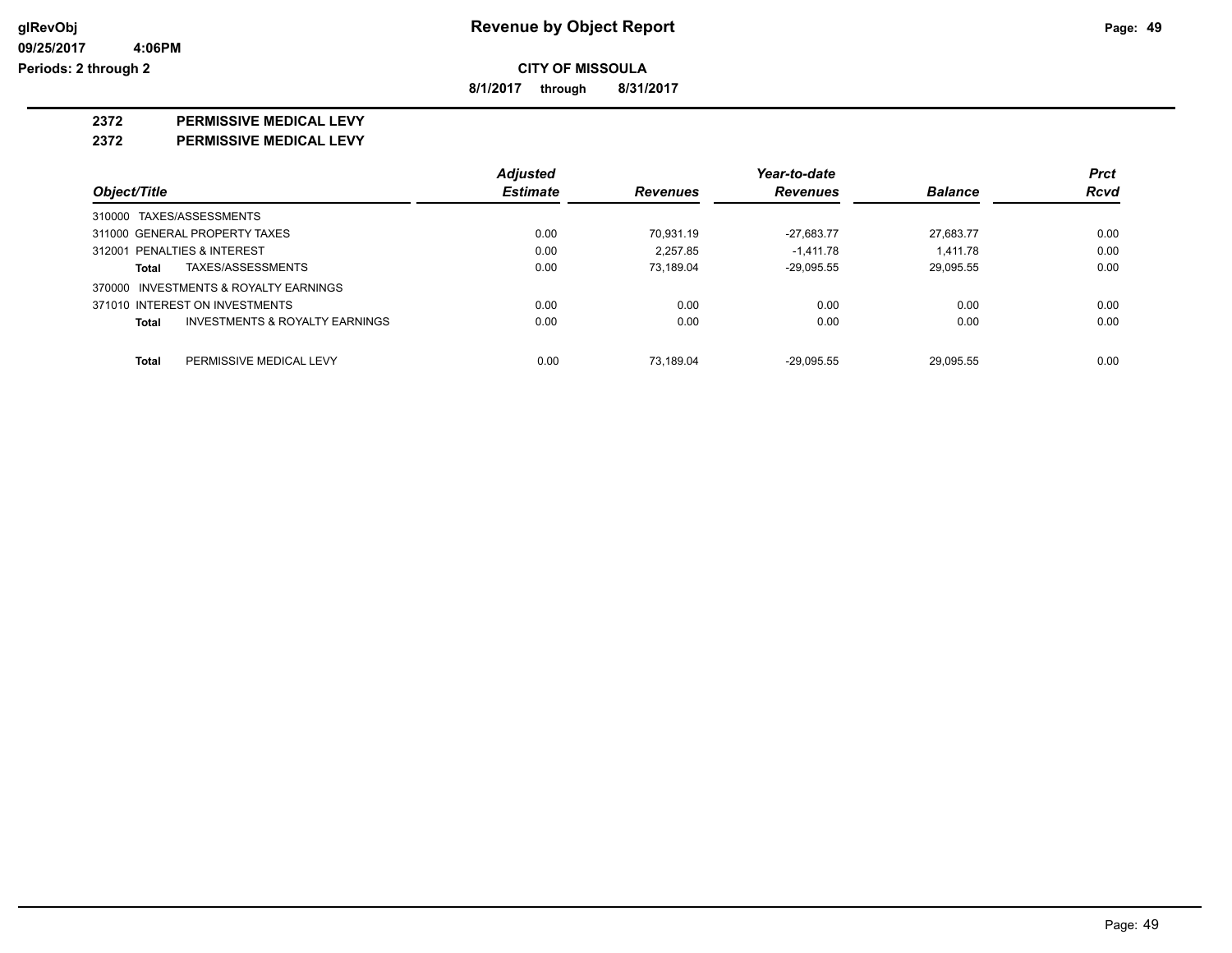**8/1/2017 through 8/31/2017**

# **2372 PERMISSIVE MEDICAL LEVY**

|                                                | <b>Adjusted</b> |                 | Year-to-date    |                | <b>Prct</b> |
|------------------------------------------------|-----------------|-----------------|-----------------|----------------|-------------|
| Object/Title                                   | <b>Estimate</b> | <b>Revenues</b> | <b>Revenues</b> | <b>Balance</b> | <b>Rcvd</b> |
| 310000 TAXES/ASSESSMENTS                       |                 |                 |                 |                |             |
| 311000 GENERAL PROPERTY TAXES                  | 0.00            | 70.931.19       | $-27.683.77$    | 27.683.77      | 0.00        |
| 312001 PENALTIES & INTEREST                    | 0.00            | 2.257.85        | $-1.411.78$     | 1.411.78       | 0.00        |
| TAXES/ASSESSMENTS<br><b>Total</b>              | 0.00            | 73.189.04       | $-29,095.55$    | 29.095.55      | 0.00        |
| 370000 INVESTMENTS & ROYALTY EARNINGS          |                 |                 |                 |                |             |
| 371010 INTEREST ON INVESTMENTS                 | 0.00            | 0.00            | 0.00            | 0.00           | 0.00        |
| INVESTMENTS & ROYALTY EARNINGS<br><b>Total</b> | 0.00            | 0.00            | 0.00            | 0.00           | 0.00        |
| <b>Total</b><br>PERMISSIVE MEDICAL LEVY        | 0.00            | 73.189.04       | $-29.095.55$    | 29.095.55      | 0.00        |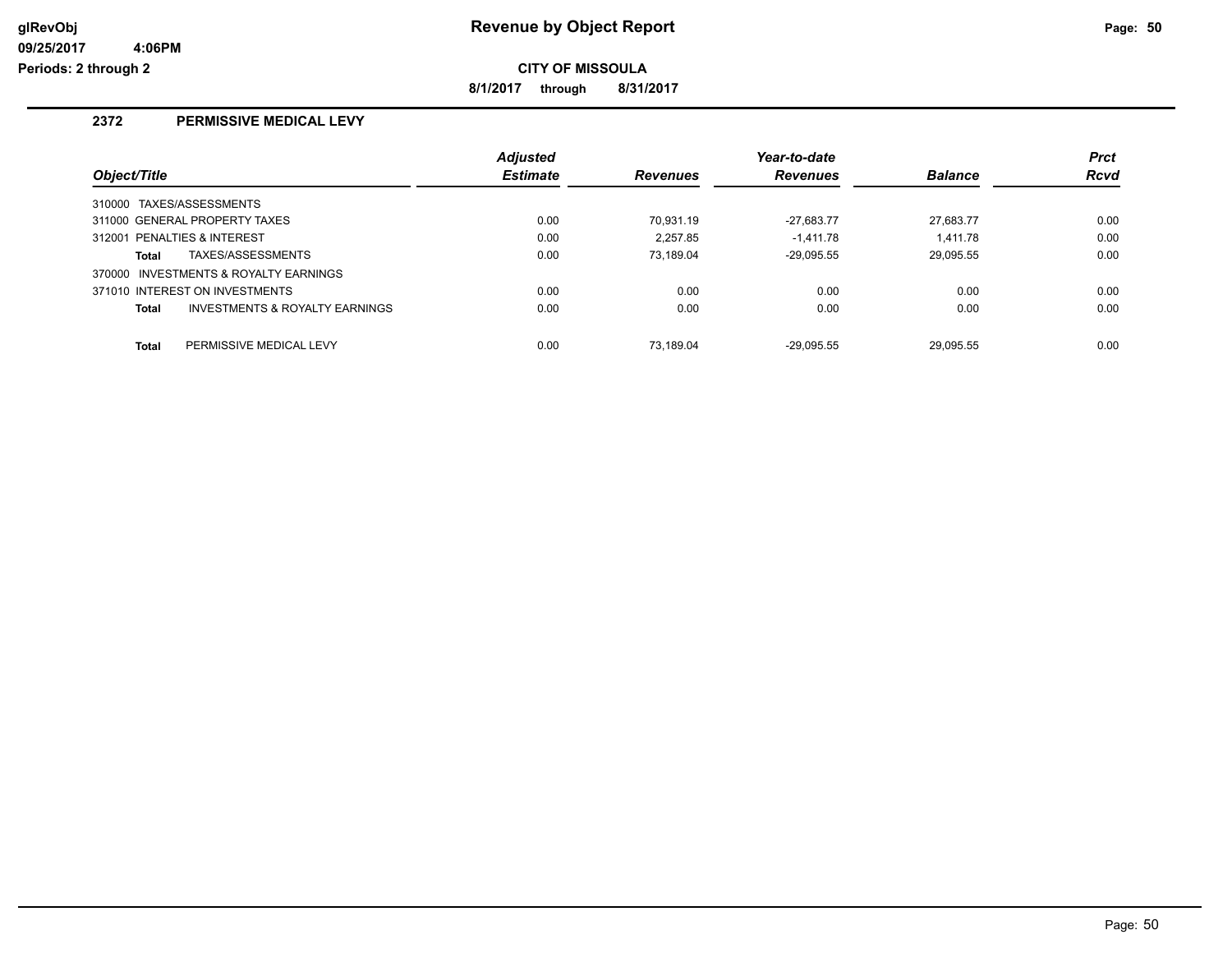**8/1/2017 through 8/31/2017**

# **2389 CABLE TELEVISION FRANCHISE FUND**

# **2389 CABLE TELEVISION FRANCHISE FUND**

|                                          | <b>Adjusted</b> |                 | Year-to-date    |                | <b>Prct</b> |
|------------------------------------------|-----------------|-----------------|-----------------|----------------|-------------|
| Object/Title                             | <b>Estimate</b> | <b>Revenues</b> | <b>Revenues</b> | <b>Balance</b> | <b>Rcvd</b> |
| 320000 LICENSES & PERMITS                |                 |                 |                 |                |             |
| 322031 FRANCHISE FEE - AT&T              | 0.00            | 169,307.64      | 0.00            | 0.00           | 0.00        |
| 322034 PEG ACCESS                        | 0.00            | 9.483.58        | 0.00            | 0.00           | 0.00        |
| <b>LICENSES &amp; PERMITS</b><br>Total   | 0.00            | 178,791.22      | 0.00            | 0.00           | 0.00        |
| 360000 MISCELLANEOUS REVENUES            |                 |                 |                 |                |             |
| 365000 DONATIONS                         | 0.00            | 0.00            | 0.00            | 0.00           | 0.00        |
| MISCELLANEOUS REVENUES<br><b>Total</b>   | 0.00            | 0.00            | 0.00            | 0.00           | 0.00        |
| CABLE TELEVISION FRANCHISE FUND<br>Total | 0.00            | 178.791.22      | 0.00            | 0.00           | 0.00        |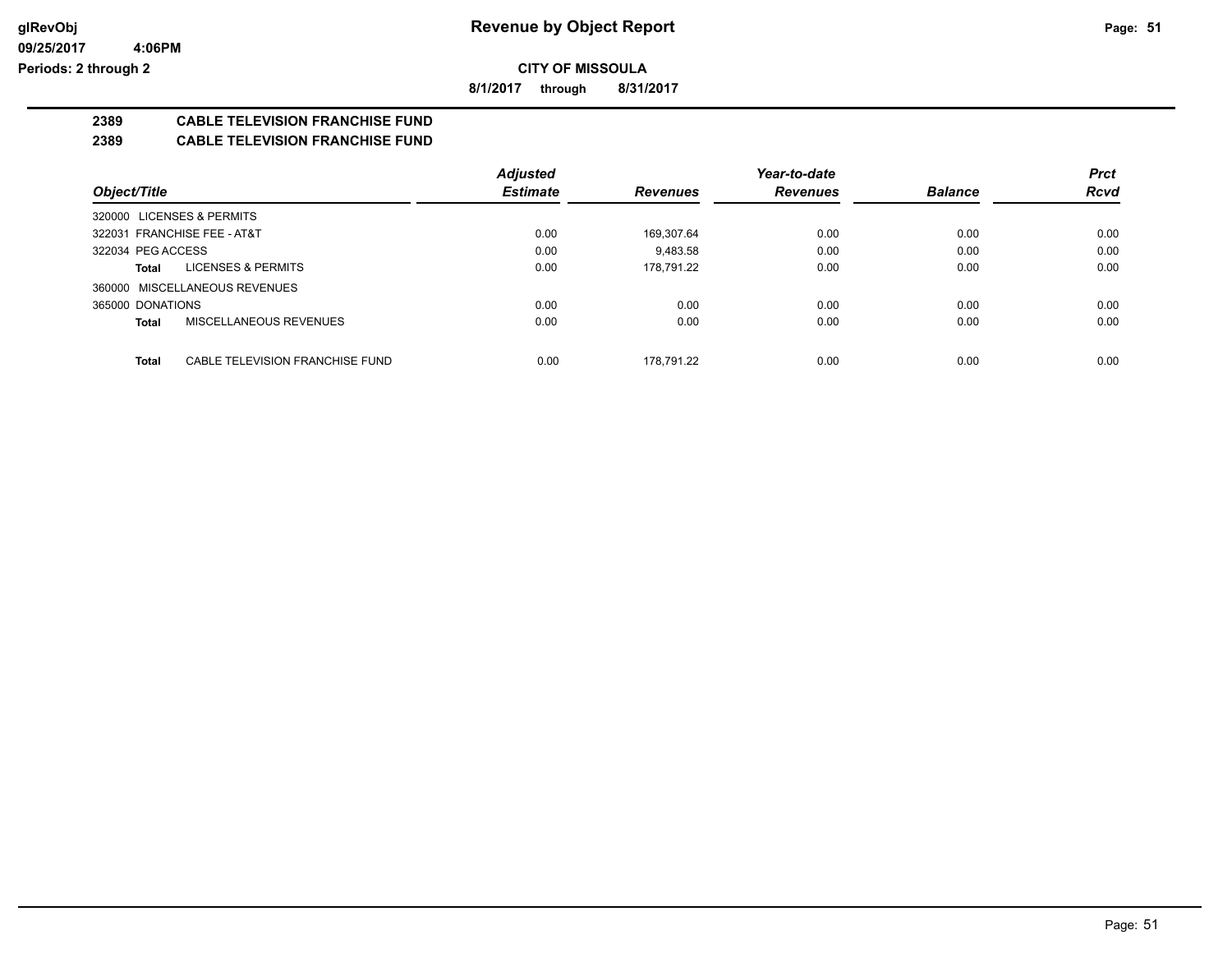**8/1/2017 through 8/31/2017**

# **2389 CABLE TELEVISION FRANCHISE FUND**

|                             |                                 | <b>Adjusted</b> |                 | Year-to-date    |                | <b>Prct</b> |
|-----------------------------|---------------------------------|-----------------|-----------------|-----------------|----------------|-------------|
| Object/Title                |                                 | <b>Estimate</b> | <b>Revenues</b> | <b>Revenues</b> | <b>Balance</b> | <b>Rcvd</b> |
| 320000 LICENSES & PERMITS   |                                 |                 |                 |                 |                |             |
| 322031 FRANCHISE FEE - AT&T |                                 | 0.00            | 169,307.64      | 0.00            | 0.00           | 0.00        |
| 322034 PEG ACCESS           |                                 | 0.00            | 9.483.58        | 0.00            | 0.00           | 0.00        |
| Total                       | <b>LICENSES &amp; PERMITS</b>   | 0.00            | 178.791.22      | 0.00            | 0.00           | 0.00        |
|                             | 360000 MISCELLANEOUS REVENUES   |                 |                 |                 |                |             |
| 365000 DONATIONS            |                                 | 0.00            | 0.00            | 0.00            | 0.00           | 0.00        |
| Total                       | MISCELLANEOUS REVENUES          | 0.00            | 0.00            | 0.00            | 0.00           | 0.00        |
|                             |                                 |                 |                 |                 |                |             |
| Total                       | CABLE TELEVISION FRANCHISE FUND | 0.00            | 178.791.22      | 0.00            | 0.00           | 0.00        |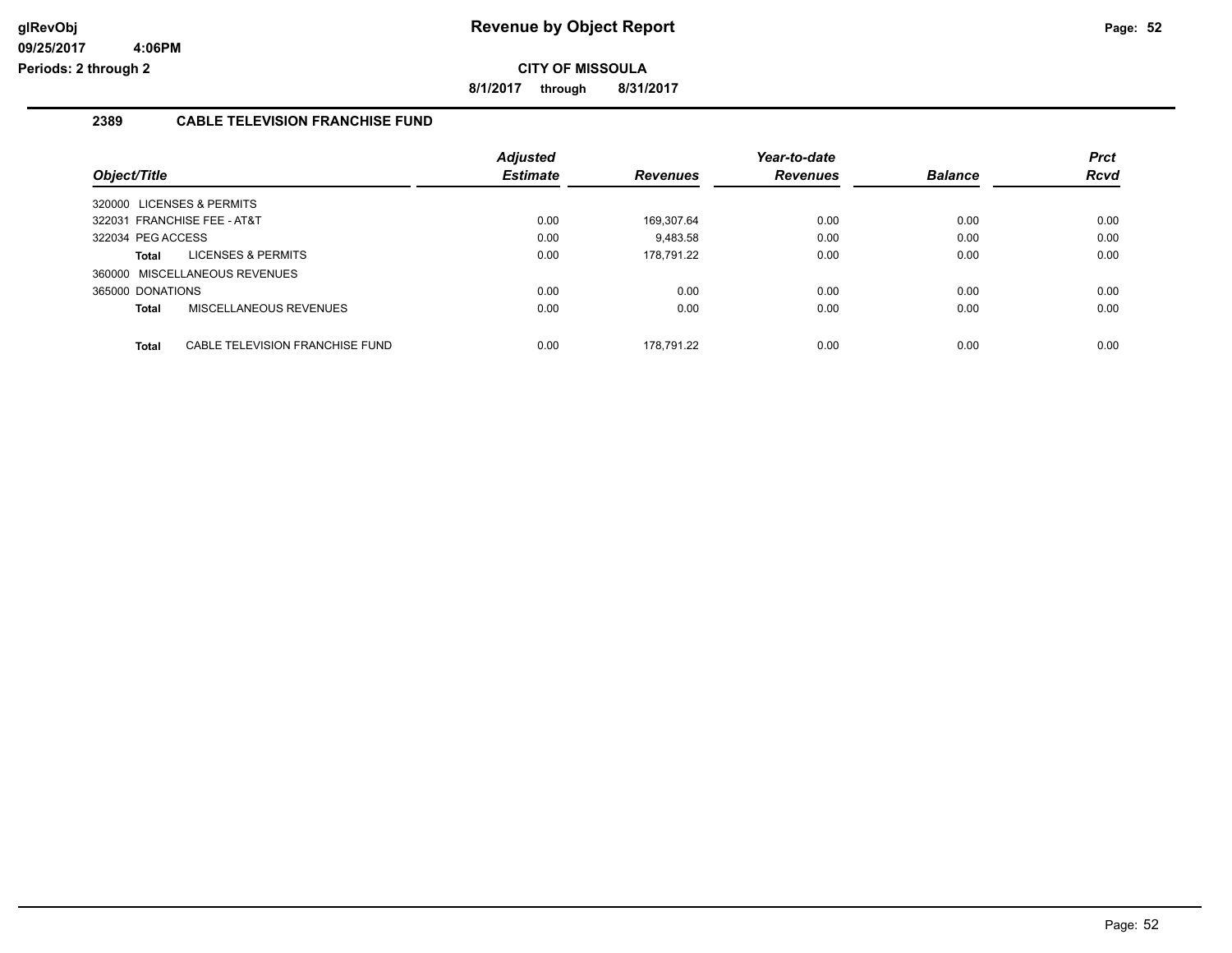**8/1/2017 through 8/31/2017**

**2390 DRUG FORFEITURE FUND**

**2390 DRUG FORFEITURE FUND**

|                                                           | <b>Adjusted</b> |                 | Year-to-date    |                | <b>Prct</b> |
|-----------------------------------------------------------|-----------------|-----------------|-----------------|----------------|-------------|
| Object/Title                                              | <b>Estimate</b> | <b>Revenues</b> | <b>Revenues</b> | <b>Balance</b> | <b>Rcvd</b> |
| 350000 FINES & FORFEITURES                                |                 |                 |                 |                |             |
| 351013 DRUG FORFEITURES                                   | 0.00            | 831.52          | 831.52          | $-831.52$      | 0.00        |
| <b>FINES &amp; FORFEITURES</b><br><b>Total</b>            | 0.00            | 831.52          | 831.52          | $-831.52$      | 0.00        |
| 370000 INVESTMENTS & ROYALTY EARNINGS                     |                 |                 |                 |                |             |
| 371010 INTEREST ON INVESTMENTS                            | 0.00            | 0.00            | 0.00            | 0.00           | 0.00        |
| <b>INVESTMENTS &amp; ROYALTY EARNINGS</b><br><b>Total</b> | 0.00            | 0.00            | 0.00            | 0.00           | 0.00        |
|                                                           |                 |                 |                 |                |             |
| DRUG FORFEITURE FUND<br><b>Total</b>                      | 0.00            | 831.52          | 831.52          | $-831.52$      | 0.00        |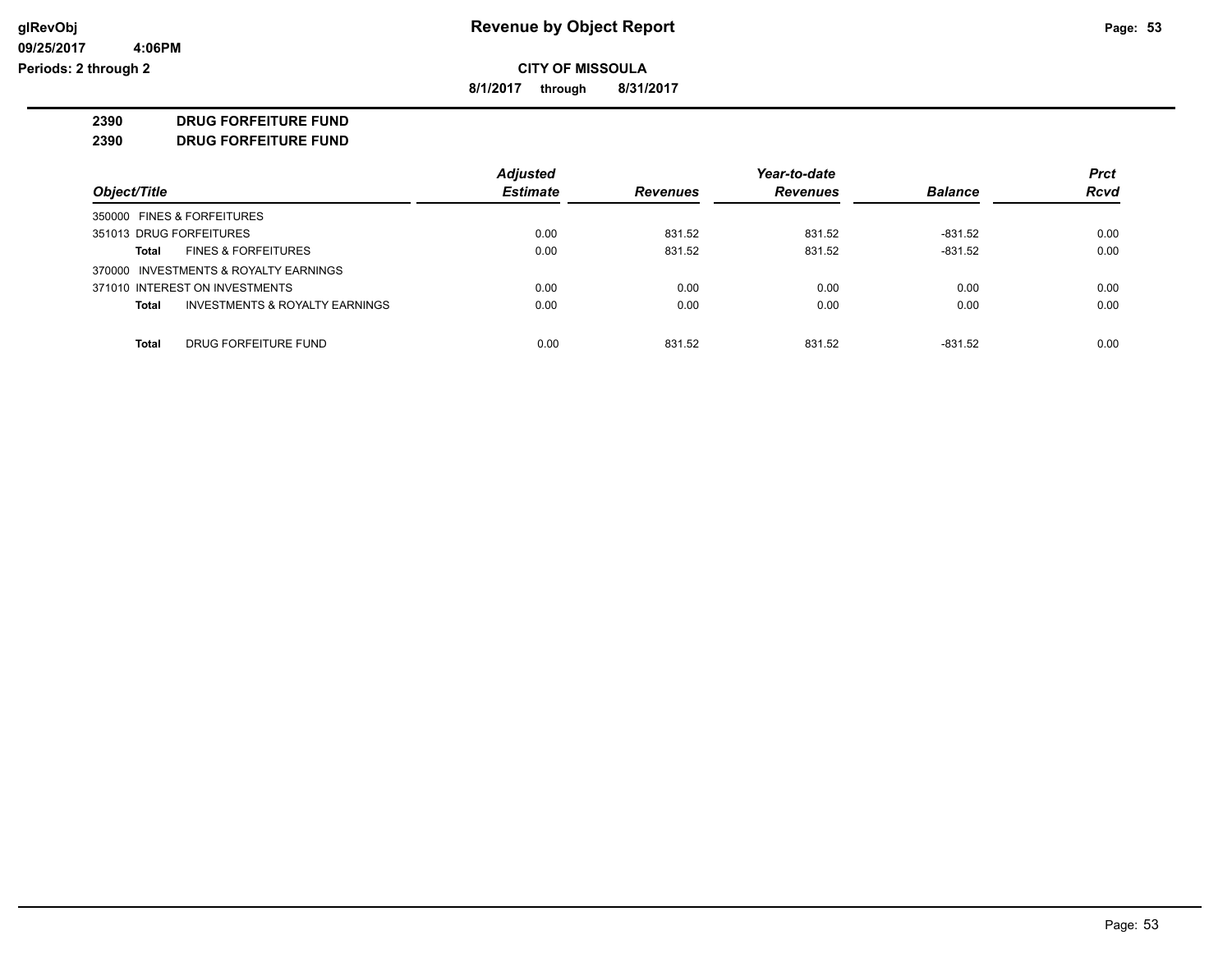**Periods: 2 through 2**

**CITY OF MISSOULA**

**8/1/2017 through 8/31/2017**

# **2390 DRUG FORFEITURE FUND**

 **4:06PM**

|                         |                                       | <b>Adjusted</b> |                 | Year-to-date    |                | <b>Prct</b> |
|-------------------------|---------------------------------------|-----------------|-----------------|-----------------|----------------|-------------|
| Obiect/Title            |                                       | <b>Estimate</b> | <b>Revenues</b> | <b>Revenues</b> | <b>Balance</b> | <b>Rcvd</b> |
|                         | 350000 FINES & FORFEITURES            |                 |                 |                 |                |             |
| 351013 DRUG FORFEITURES |                                       | 0.00            | 831.52          | 831.52          | $-831.52$      | 0.00        |
| <b>Total</b>            | <b>FINES &amp; FORFEITURES</b>        | 0.00            | 831.52          | 831.52          | $-831.52$      | 0.00        |
|                         | 370000 INVESTMENTS & ROYALTY EARNINGS |                 |                 |                 |                |             |
|                         | 371010 INTEREST ON INVESTMENTS        | 0.00            | 0.00            | 0.00            | 0.00           | 0.00        |
| <b>Total</b>            | INVESTMENTS & ROYALTY EARNINGS        | 0.00            | 0.00            | 0.00            | 0.00           | 0.00        |
| <b>Total</b>            | DRUG FORFEITURE FUND                  | 0.00            | 831.52          | 831.52          | $-831.52$      | 0.00        |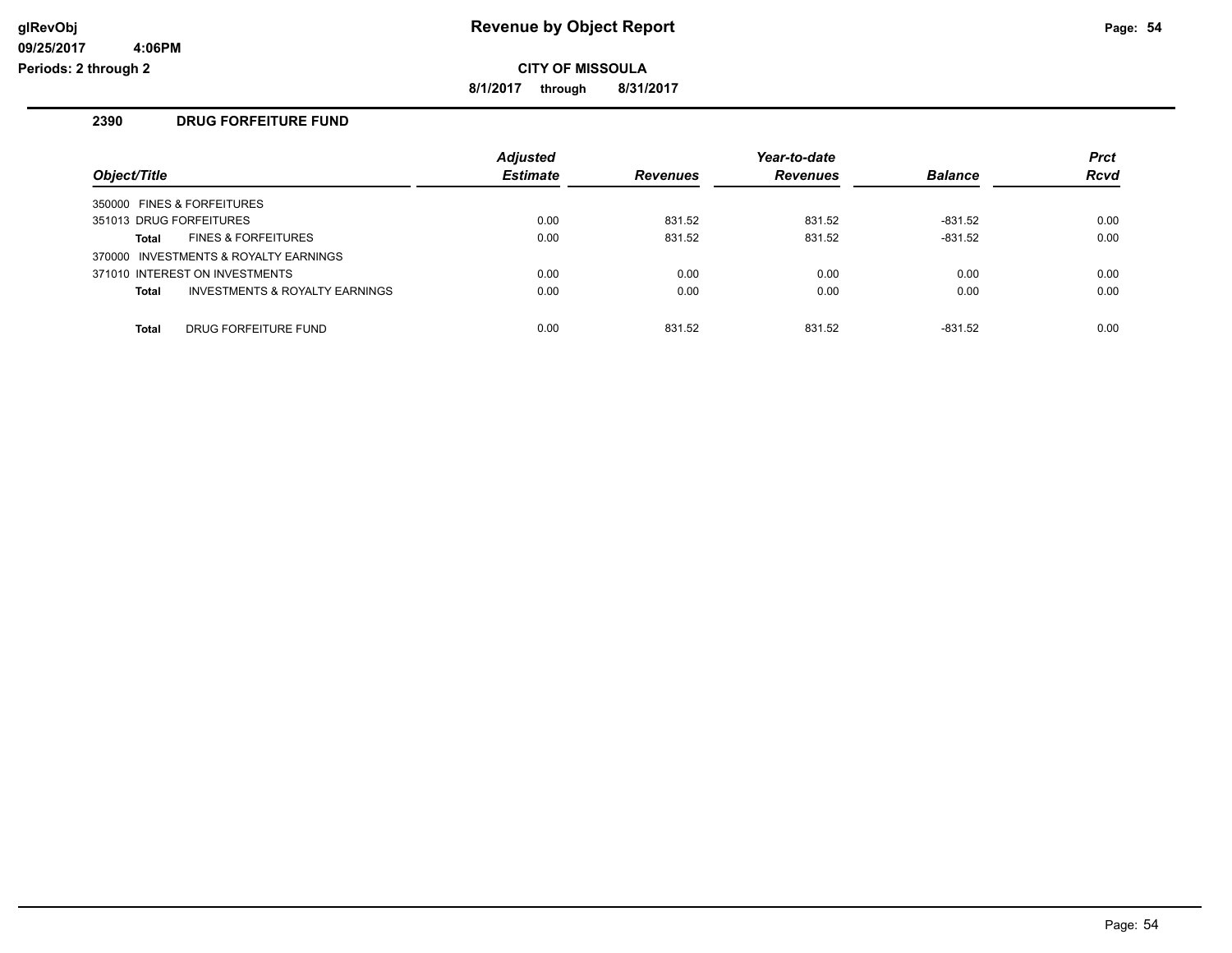**8/1/2017 through 8/31/2017**

**2394 BUILDING INSPECTION FUND**

**2394 BUILDING INSPECTION FUND**

|                                                    | <b>Adjusted</b> |                 | Year-to-date    |                | <b>Prct</b> |
|----------------------------------------------------|-----------------|-----------------|-----------------|----------------|-------------|
| Object/Title                                       | <b>Estimate</b> | <b>Revenues</b> | <b>Revenues</b> | <b>Balance</b> | <b>Rcvd</b> |
| 320000 LICENSES & PERMITS                          |                 |                 |                 |                |             |
| 323011 BUILDING PERMITS                            | 0.00            | 124,268.90      | 298,450.93      | $-298,450.93$  | 0.00        |
| 323012 ELECTRICAL PERMITS                          | 0.00            | 31,109.64       | 57,005.58       | $-57,005.58$   | 0.00        |
| 323013 PLUMBING PERMITS                            | 0.00            | 18,427.00       | 33,698.00       | $-33,698.00$   | 0.00        |
| 323014 BLDG PERMIT REVIEW FEE                      | 0.00            | 0.00            | 0.00            | 0.00           | 0.00        |
| 323017 MECHANICAL PERMITS                          | 0.00            | 13,049.20       | 23,829.20       | $-23.829.20$   | 0.00        |
| <b>LICENSES &amp; PERMITS</b><br><b>Total</b>      | 0.00            | 186,854.74      | 412,983.71      | -412,983.71    | 0.00        |
| 330000 INTERGOVERNMENTAL REVENUES                  |                 |                 |                 |                |             |
| 336023 STATE CONTRIB. - PERS                       | 0.00            | 170.37          | 170.37          | $-170.37$      | 0.00        |
| <b>INTERGOVERNMENTAL REVENUES</b><br><b>Total</b>  | 0.00            | 170.37          | 170.37          | $-170.37$      | 0.00        |
| 340000 CHARGES FOR SERVICES                        |                 |                 |                 |                |             |
| 341091 INSPECTION CODE BOOKS & COPIES              | 0.00            | 39.00           | 78.00           | $-78.00$       | 0.00        |
| <b>CHARGES FOR SERVICES</b><br><b>Total</b>        | 0.00            | 39.00           | 78.00           | $-78.00$       | 0.00        |
| 360000 MISCELLANEOUS REVENUES                      |                 |                 |                 |                |             |
| 360010 MISCELLANEOUS                               | 0.00            | 0.00            | 0.00            | 0.00           | 0.00        |
| 360015 CONFERENCE REVENUES - BUILDING              | 0.00            | 0.00            | 0.00            | 0.00           | 0.00        |
| MISCELLANEOUS REVENUES<br><b>Total</b>             | 0.00            | 0.00            | 0.00            | 0.00           | 0.00        |
| 370000 INVESTMENTS & ROYALTY EARNINGS              |                 |                 |                 |                |             |
| 371010 INTEREST ON INVESTMENTS                     | 0.00            | 0.00            | 0.00            | 0.00           | 0.00        |
| 371020 GAIN/LOSS IN MARKET VALUE OF INVESTMENTS    | 0.00            | 0.00            | 0.00            | 0.00           | 0.00        |
| <b>INVESTMENTS &amp; ROYALTY EARNINGS</b><br>Total | 0.00            | 0.00            | 0.00            | 0.00           | 0.00        |
| OTHER FINANCING SOURCES<br>380000                  |                 |                 |                 |                |             |
| 381090 PROCEEDS FROM CAPITAL LEASE                 | 0.00            | 0.00            | 0.00            | 0.00           | 0.00        |
| 382010 SALE OF FIXED ASSETS                        | 0.00            | 0.00            | 0.00            | 0.00           | 0.00        |
| 383000 OPERATING TRANSFERS                         | 0.00            | 0.00            | 0.00            | 0.00           | 0.00        |
| OTHER FINANCING SOURCES<br><b>Total</b>            | 0.00            | 0.00            | 0.00            | 0.00           | 0.00        |
| <b>BUILDING INSPECTION FUND</b><br><b>Total</b>    | 0.00            | 187,064.11      | 413,232.08      | -413,232.08    | 0.00        |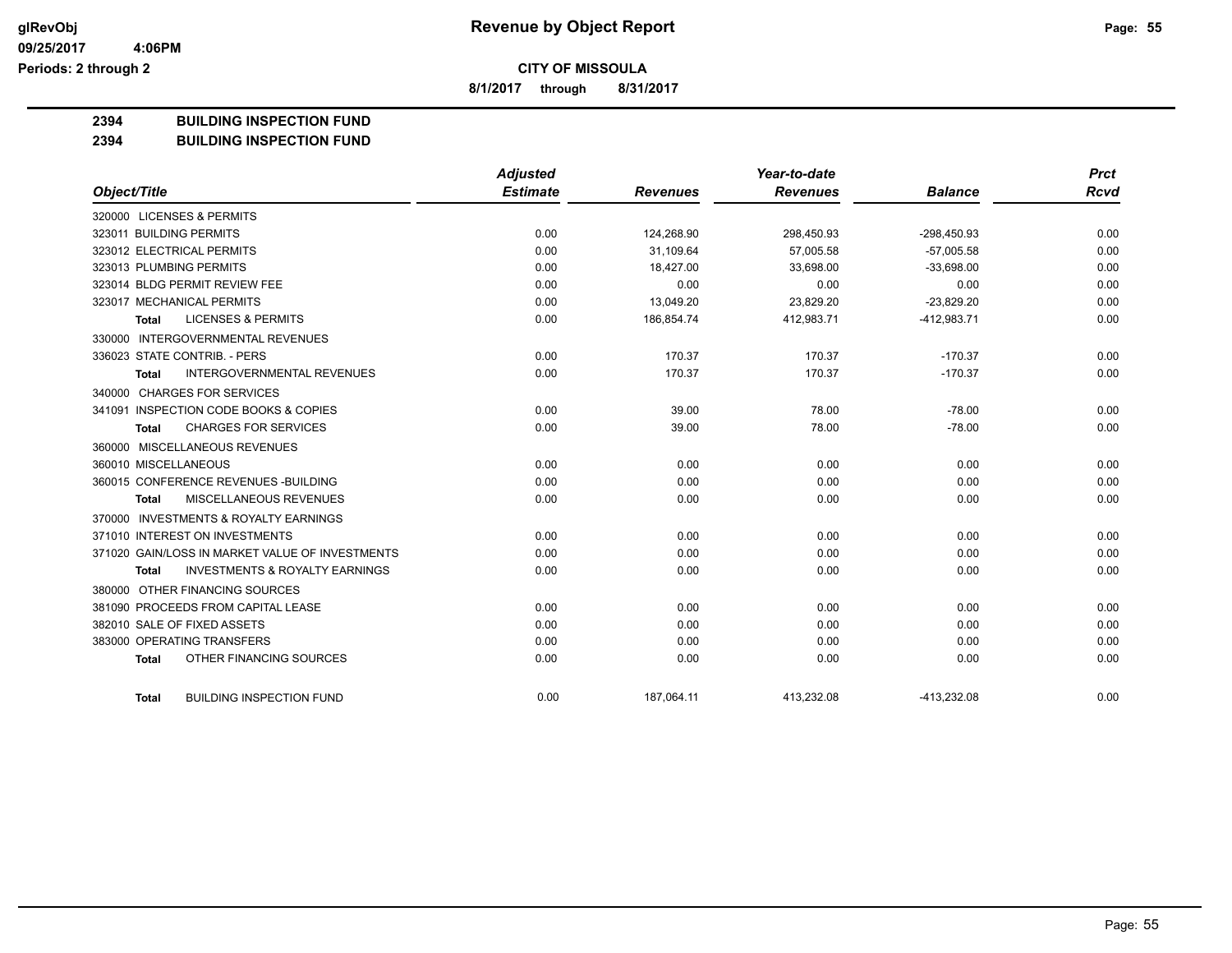**8/1/2017 through 8/31/2017**

# **2394 BUILDING INSPECTION FUND**

|                                                    | <b>Adjusted</b> |                 | Year-to-date    |                | <b>Prct</b> |
|----------------------------------------------------|-----------------|-----------------|-----------------|----------------|-------------|
| Object/Title                                       | <b>Estimate</b> | <b>Revenues</b> | <b>Revenues</b> | <b>Balance</b> | <b>Rcvd</b> |
| 320000 LICENSES & PERMITS                          |                 |                 |                 |                |             |
| 323011 BUILDING PERMITS                            | 0.00            | 124,268.90      | 298,450.93      | $-298,450.93$  | 0.00        |
| 323012 ELECTRICAL PERMITS                          | 0.00            | 31.109.64       | 57.005.58       | $-57.005.58$   | 0.00        |
| 323013 PLUMBING PERMITS                            | 0.00            | 18,427.00       | 33,698.00       | $-33,698.00$   | 0.00        |
| 323014 BLDG PERMIT REVIEW FEE                      | 0.00            | 0.00            | 0.00            | 0.00           | 0.00        |
| 323017 MECHANICAL PERMITS                          | 0.00            | 13,049.20       | 23,829.20       | $-23,829.20$   | 0.00        |
| <b>LICENSES &amp; PERMITS</b><br><b>Total</b>      | 0.00            | 186,854.74      | 412,983.71      | -412,983.71    | 0.00        |
| 330000 INTERGOVERNMENTAL REVENUES                  |                 |                 |                 |                |             |
| 336023 STATE CONTRIB. - PERS                       | 0.00            | 170.37          | 170.37          | $-170.37$      | 0.00        |
| <b>INTERGOVERNMENTAL REVENUES</b><br><b>Total</b>  | 0.00            | 170.37          | 170.37          | $-170.37$      | 0.00        |
| 340000 CHARGES FOR SERVICES                        |                 |                 |                 |                |             |
| 341091 INSPECTION CODE BOOKS & COPIES              | 0.00            | 39.00           | 78.00           | $-78.00$       | 0.00        |
| <b>CHARGES FOR SERVICES</b><br>Total               | 0.00            | 39.00           | 78.00           | $-78.00$       | 0.00        |
| 360000 MISCELLANEOUS REVENUES                      |                 |                 |                 |                |             |
| 360010 MISCELLANEOUS                               | 0.00            | 0.00            | 0.00            | 0.00           | 0.00        |
| 360015 CONFERENCE REVENUES - BUILDING              | 0.00            | 0.00            | 0.00            | 0.00           | 0.00        |
| MISCELLANEOUS REVENUES<br><b>Total</b>             | 0.00            | 0.00            | 0.00            | 0.00           | 0.00        |
| 370000 INVESTMENTS & ROYALTY EARNINGS              |                 |                 |                 |                |             |
| 371010 INTEREST ON INVESTMENTS                     | 0.00            | 0.00            | 0.00            | 0.00           | 0.00        |
| 371020 GAIN/LOSS IN MARKET VALUE OF INVESTMENT     | 0.00            | 0.00            | 0.00            | 0.00           | 0.00        |
| <b>INVESTMENTS &amp; ROYALTY EARNINGS</b><br>Total | 0.00            | 0.00            | 0.00            | 0.00           | 0.00        |
| 380000 OTHER FINANCING SOURCES                     |                 |                 |                 |                |             |
| 381090 PROCEEDS FROM CAPITAL LEASE                 | 0.00            | 0.00            | 0.00            | 0.00           | 0.00        |
| 382010 SALE OF FIXED ASSETS                        | 0.00            | 0.00            | 0.00            | 0.00           | 0.00        |
| 383000 OPERATING TRANSFERS                         | 0.00            | 0.00            | 0.00            | 0.00           | 0.00        |
| OTHER FINANCING SOURCES<br><b>Total</b>            | 0.00            | 0.00            | 0.00            | 0.00           | 0.00        |
| <b>BUILDING INSPECTION FUND</b><br><b>Total</b>    | 0.00            | 187,064.11      | 413,232.08      | -413,232.08    | 0.00        |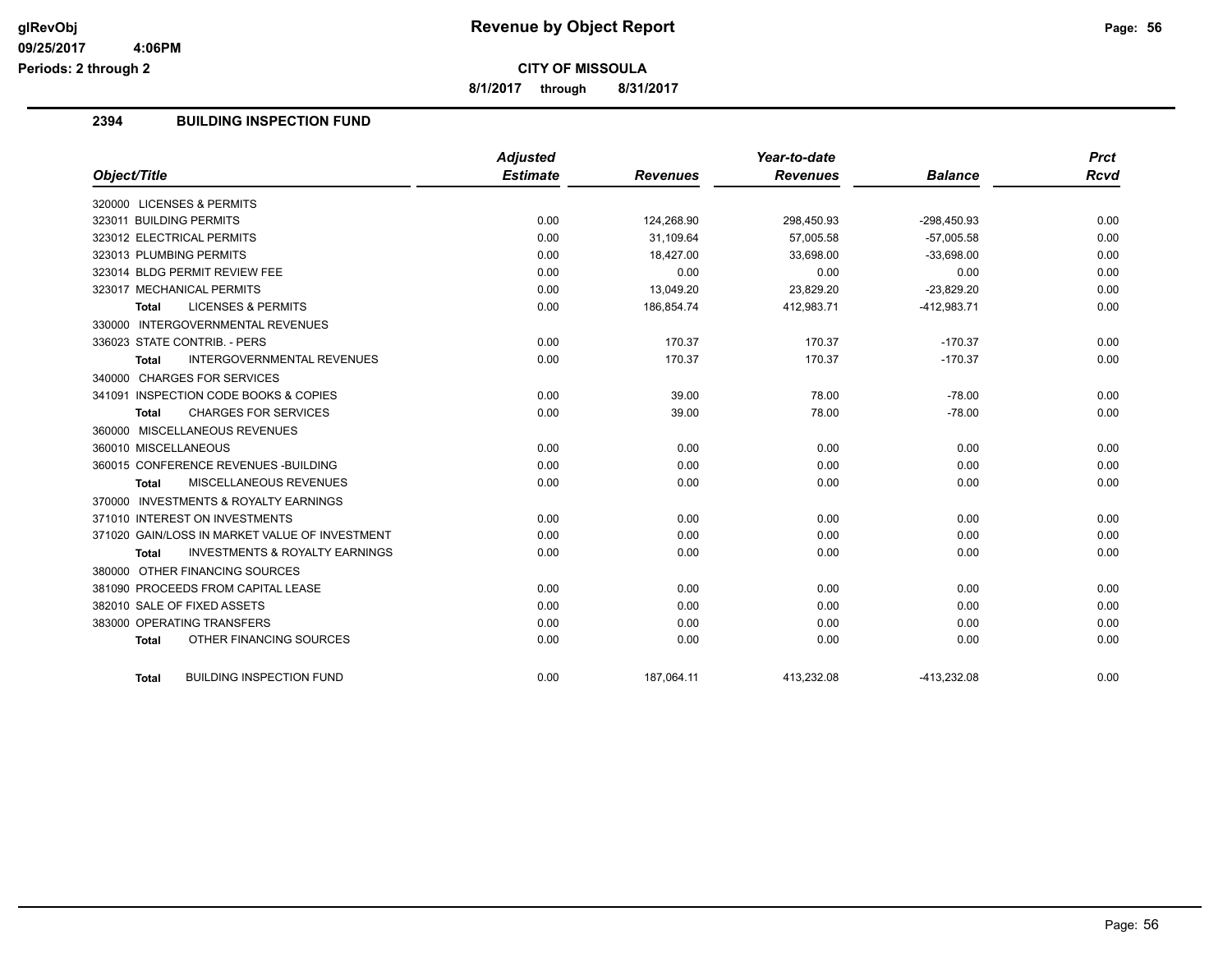**8/1/2017 through 8/31/2017**

# **2395 CITY GRANTS & PROGRAM INCOME FUND**

# **2395 CITY GRANTS & PROGRAM INCOME FUND**

|                                                           | <b>Adjusted</b> |                 | Year-to-date    |                | <b>Prct</b> |
|-----------------------------------------------------------|-----------------|-----------------|-----------------|----------------|-------------|
| Object/Title                                              | <b>Estimate</b> | <b>Revenues</b> | <b>Revenues</b> | <b>Balance</b> | Rcvd        |
| 330000 INTERGOVERNMENTAL REVENUES                         |                 |                 |                 |                |             |
| 331010 ENTITLEMENT - CDBG                                 | 0.00            | 0.00            | 0.00            | 0.00           | 0.00        |
| <b>INTERGOVERNMENTAL REVENUES</b><br>Total                | 0.00            | 0.00            | 0.00            | 0.00           | 0.00        |
| MISCELLANEOUS REVENUES<br>360000                          |                 |                 |                 |                |             |
| 360005 LOAN REPAYMENTS                                    | 0.00            | 0.00            | 0.00            | 0.00           | 0.00        |
| 360010 MISCELLANEOUS                                      | 0.00            | 0.00            | 0.00            | 0.00           | 0.00        |
| 360013 REPAYMENT OF SEWER GRANT                           | 0.00            | 0.00            | 0.00            | 0.00           | 0.00        |
| 360014 REPAYMENT OF LOAN/MHA                              | 0.00            | 0.00            | 0.00            | 0.00           | 0.00        |
| 362000 OTHER MISCELLANEOUS REVENUE                        | 0.00            | 0.00            | 0.00            | 0.00           | 0.00        |
| MISCELLANEOUS REVENUES<br><b>Total</b>                    | 0.00            | 0.00            | 0.00            | 0.00           | 0.00        |
| INVESTMENTS & ROYALTY EARNINGS<br>370000                  |                 |                 |                 |                |             |
| 371010 INTEREST ON INVESTMENTS                            | 0.00            | 0.00            | 0.00            | 0.00           | 0.00        |
| 371020 GAIN/LOSS IN MARKET VALUE OF INVESTMENTS           | 0.00            | 0.00            | 0.00            | 0.00           | 0.00        |
| <b>INVESTMENTS &amp; ROYALTY EARNINGS</b><br><b>Total</b> | 0.00            | 0.00            | 0.00            | 0.00           | 0.00        |
| OTHER FINANCING SOURCES<br>380000                         |                 |                 |                 |                |             |
| 383026 TRANS FR CDBG                                      | 0.00            | 0.00            | 0.00            | 0.00           | 0.00        |
| OTHER FINANCING SOURCES<br><b>Total</b>                   | 0.00            | 0.00            | 0.00            | 0.00           | 0.00        |
| CITY GRANTS & PROGRAM INCOME FUND<br>Total                | 0.00            | 0.00            | 0.00            | 0.00           | 0.00        |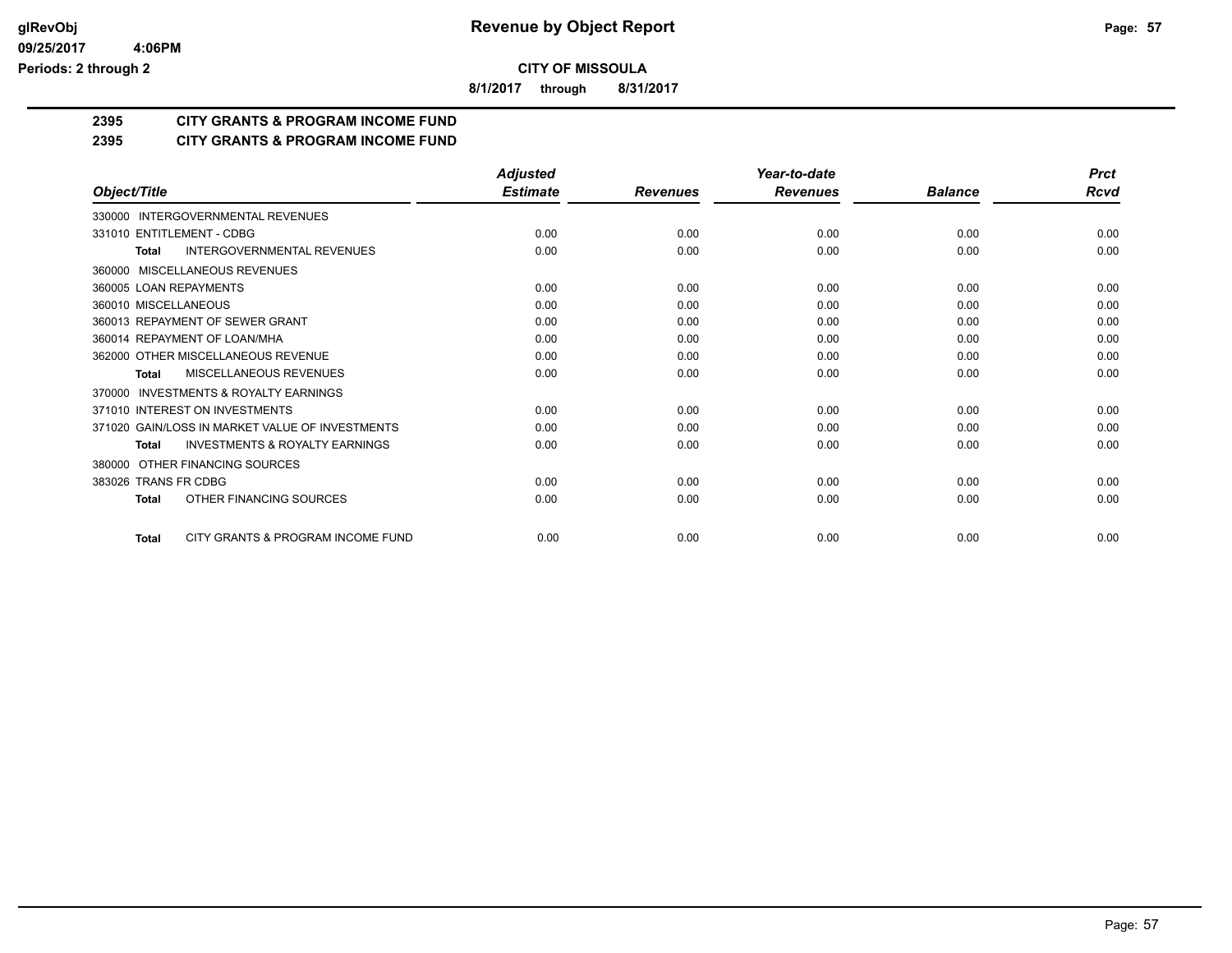**8/1/2017 through 8/31/2017**

# **2395 CITY GRANTS & PROGRAM INCOME FUND**

| <b>Adjusted</b> |                 | Year-to-date    |                | <b>Prct</b> |
|-----------------|-----------------|-----------------|----------------|-------------|
| <b>Estimate</b> | <b>Revenues</b> | <b>Revenues</b> | <b>Balance</b> | <b>Rcvd</b> |
|                 |                 |                 |                |             |
| 0.00            | 0.00            | 0.00            | 0.00           | 0.00        |
| 0.00            | 0.00            | 0.00            | 0.00           | 0.00        |
|                 |                 |                 |                |             |
| 0.00            | 0.00            | 0.00            | 0.00           | 0.00        |
| 0.00            | 0.00            | 0.00            | 0.00           | 0.00        |
| 0.00            | 0.00            | 0.00            | 0.00           | 0.00        |
| 0.00            | 0.00            | 0.00            | 0.00           | 0.00        |
| 0.00            | 0.00            | 0.00            | 0.00           | 0.00        |
| 0.00            | 0.00            | 0.00            | 0.00           | 0.00        |
|                 |                 |                 |                |             |
| 0.00            | 0.00            | 0.00            | 0.00           | 0.00        |
| 0.00            | 0.00            | 0.00            | 0.00           | 0.00        |
| 0.00            | 0.00            | 0.00            | 0.00           | 0.00        |
|                 |                 |                 |                |             |
| 0.00            | 0.00            | 0.00            | 0.00           | 0.00        |
| 0.00            | 0.00            | 0.00            | 0.00           | 0.00        |
|                 |                 |                 |                | 0.00        |
|                 | 0.00            | 0.00            | 0.00           | 0.00        |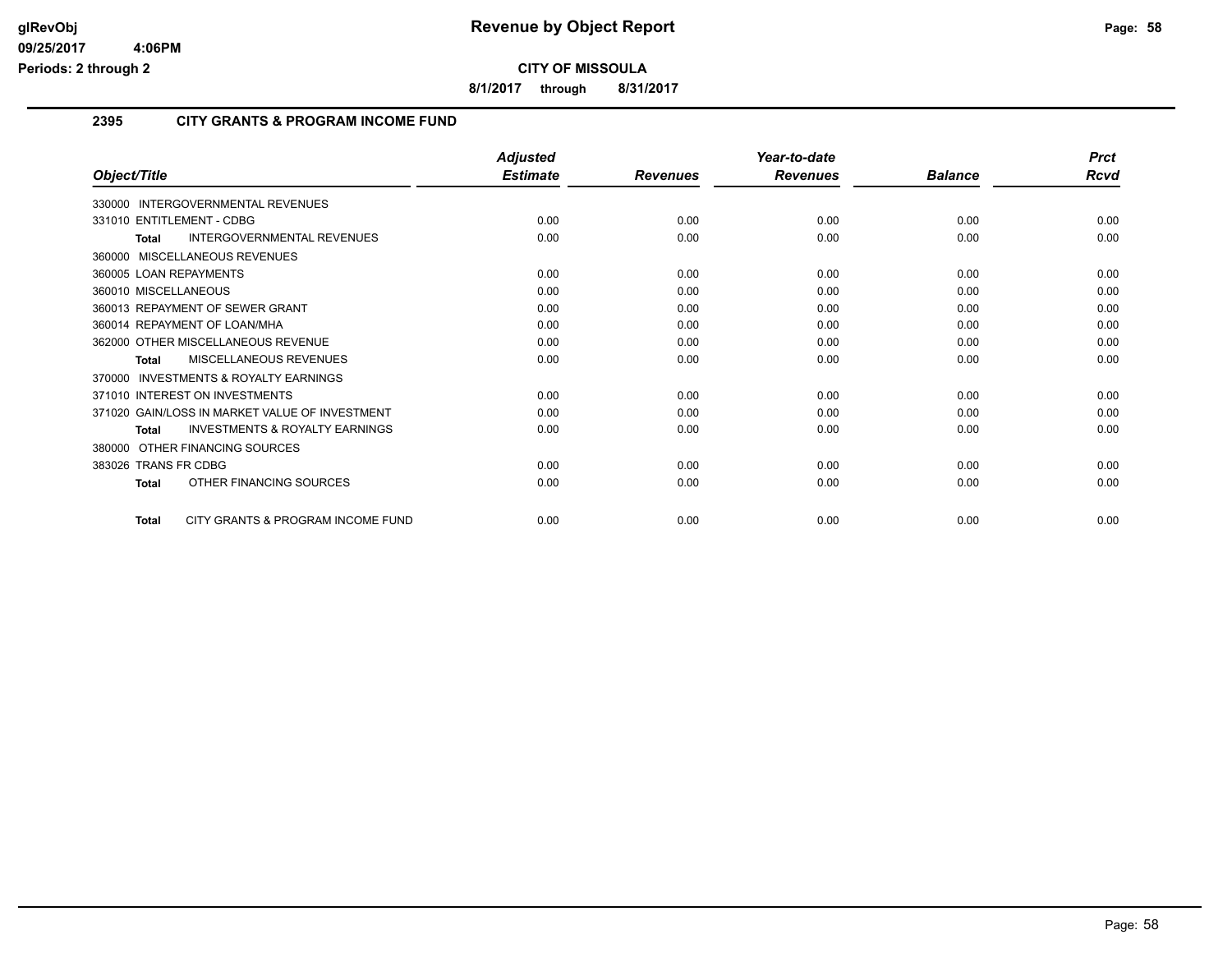**8/1/2017 through 8/31/2017**

# **2399 DANGEROUS BUILDING DEMOLITION & REPAIR F 2399 DANGEROUS BUILDING DEMOLITION & REPAIR F**

|                         |                                      | <b>Adjusted</b> |                 | Year-to-date    |                | <b>Prct</b> |
|-------------------------|--------------------------------------|-----------------|-----------------|-----------------|----------------|-------------|
| Object/Title            |                                      | <b>Estimate</b> | <b>Revenues</b> | <b>Revenues</b> | <b>Balance</b> | <b>Rcvd</b> |
|                         | 360000 MISCELLANEOUS REVENUES        |                 |                 |                 |                |             |
| 363000 ASSESSMENTS PAID |                                      | 0.00            | 0.00            | 0.00            | 0.00           | 0.00        |
| Total                   | MISCELLANEOUS REVENUES               | 0.00            | 0.00            | 0.00            | 0.00           | 0.00        |
| <b>Total</b>            | DANGEROUS BUILDING DEMOLITION & REP. | 0.00            | 0.00            | 0.00            | 0.00           | 0.00        |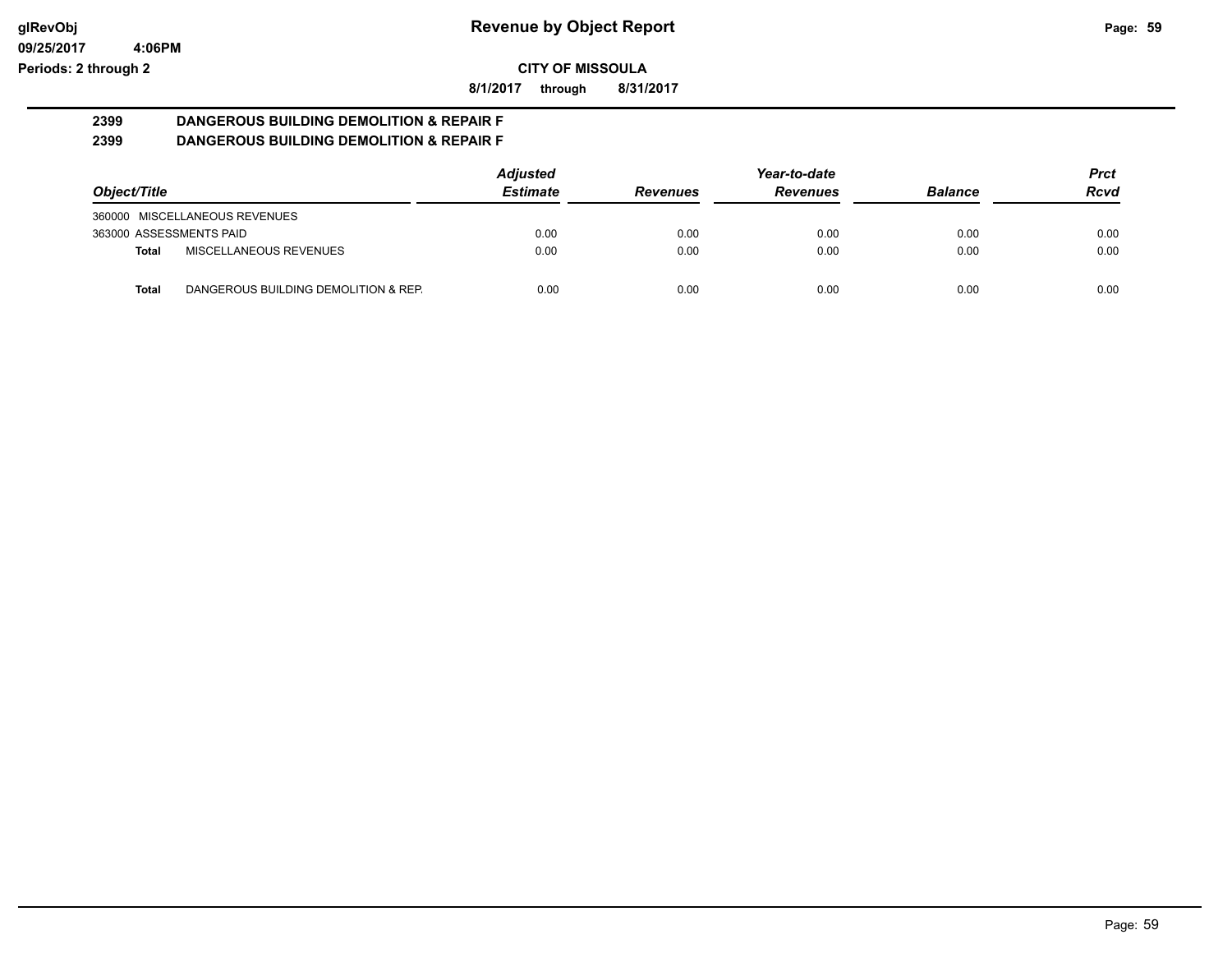**Periods: 2 through 2**

**CITY OF MISSOULA**

**8/1/2017 through 8/31/2017**

# **2399 DANGEROUS BUILDING DEMOLITION & REPAIR F**

| Object/Title            |                                     | <b>Adjusted</b><br><b>Estimate</b> | <b>Revenues</b> | Year-to-date<br><b>Revenues</b> | <b>Balance</b> | <b>Prct</b><br><b>Rcvd</b> |
|-------------------------|-------------------------------------|------------------------------------|-----------------|---------------------------------|----------------|----------------------------|
|                         | 360000 MISCELLANEOUS REVENUES       |                                    |                 |                                 |                |                            |
| 363000 ASSESSMENTS PAID |                                     | 0.00                               | 0.00            | 0.00                            | 0.00           | 0.00                       |
| Total                   | MISCELLANEOUS REVENUES              | 0.00                               | 0.00            | 0.00                            | 0.00           | 0.00                       |
| <b>Total</b>            | DANGEROUS BUILDING DEMOLITION & REF | 0.00                               | 0.00            | 0.00                            | 0.00           | 0.00                       |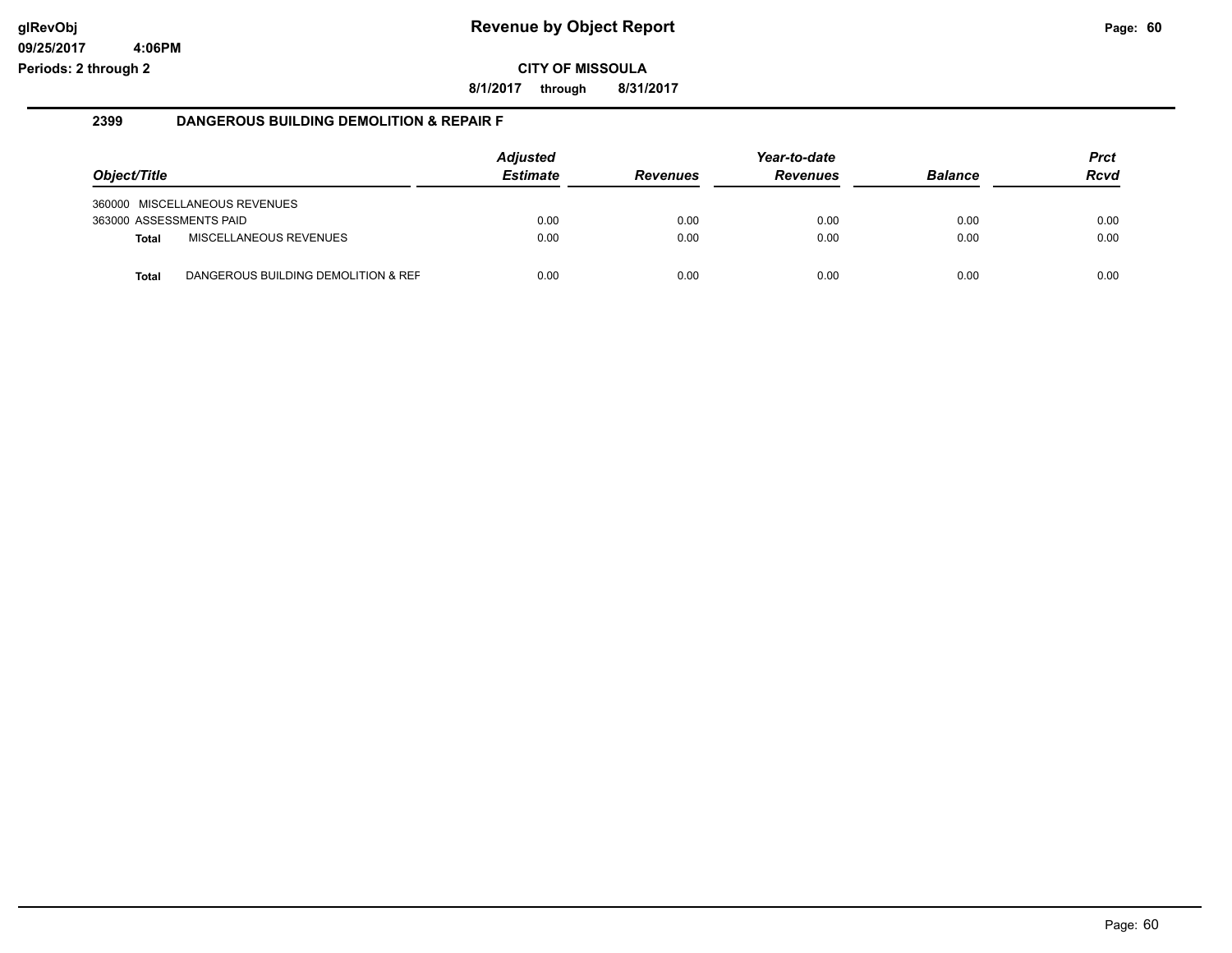**8/1/2017 through 8/31/2017**

# **2400 STREET LIGHTING ASSESSMENTS FUND 2400 STREET LIGHTING ASSESSMENTS FUND**

|                                                    | <b>Adjusted</b> |                 | Year-to-date    |                | <b>Prct</b> |
|----------------------------------------------------|-----------------|-----------------|-----------------|----------------|-------------|
| Object/Title                                       | <b>Estimate</b> | <b>Revenues</b> | <b>Revenues</b> | <b>Balance</b> | <b>Rcvd</b> |
| 360000 MISCELLANEOUS REVENUES                      |                 |                 |                 |                |             |
| 360010 MISCELLANEOUS                               | 0.00            | 0.00            | 0.00            | 0.00           | 0.00        |
| 363010 LIGHTING ASSESSMENTS                        | 0.00            | 1.632.77        | -897.78         | 897.78         | 0.00        |
| 363040 PENALTY AND INTEREST                        | 0.00            | 133.85          | $-83.03$        | 83.03          | 0.00        |
| MISCELLANEOUS REVENUES<br>Total                    | 0.00            | 1.766.62        | $-980.81$       | 980.81         | 0.00        |
| 370000 INVESTMENTS & ROYALTY EARNINGS              |                 |                 |                 |                |             |
| 371010 INTEREST ON INVESTMENTS                     | 0.00            | 0.00            | 0.00            | 0.00           | 0.00        |
| 371020 GAIN/LOSS IN MARKET VALUE OF INVESTMENTS    | 0.00            | 0.00            | 0.00            | 0.00           | 0.00        |
| <b>INVESTMENTS &amp; ROYALTY EARNINGS</b><br>Total | 0.00            | 0.00            | 0.00            | 0.00           | 0.00        |
| STREET LIGHTING ASSESSMENTS FUND<br><b>Total</b>   | 0.00            | 1.766.62        | $-980.81$       | 980.81         | 0.00        |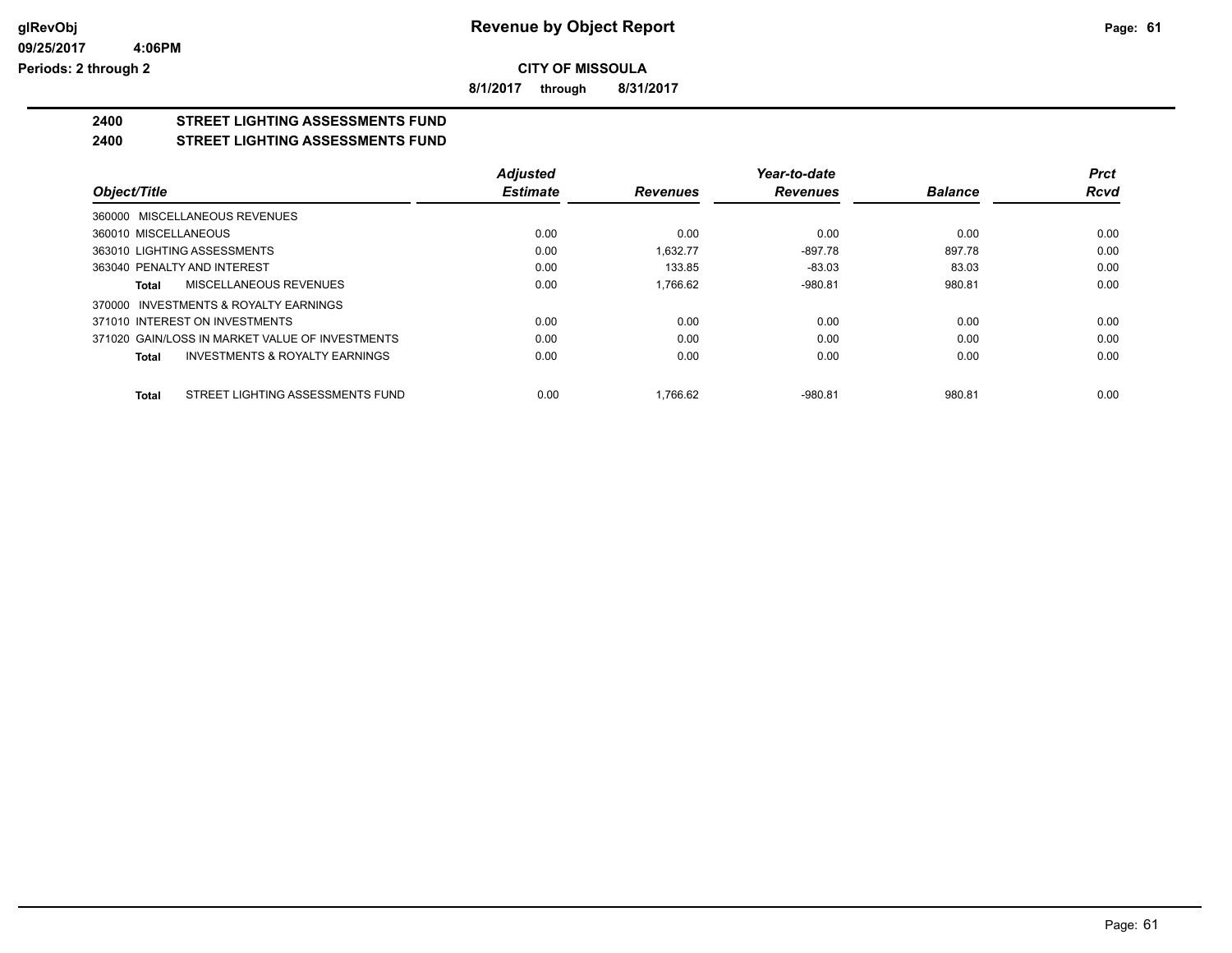**8/1/2017 through 8/31/2017**

# **2400 STREET LIGHTING ASSESSMENTS FUND**

| Object/Title                                   | <b>Adjusted</b><br><b>Estimate</b> | <b>Revenues</b> | Year-to-date<br><b>Revenues</b> | <b>Balance</b> | <b>Prct</b><br><b>Rcvd</b> |
|------------------------------------------------|------------------------------------|-----------------|---------------------------------|----------------|----------------------------|
| 360000 MISCELLANEOUS REVENUES                  |                                    |                 |                                 |                |                            |
| 360010 MISCELLANEOUS                           | 0.00                               | 0.00            | 0.00                            | 0.00           | 0.00                       |
| 363010 LIGHTING ASSESSMENTS                    | 0.00                               | 1.632.77        | $-897.78$                       | 897.78         | 0.00                       |
| 363040 PENALTY AND INTEREST                    | 0.00                               | 133.85          | $-83.03$                        | 83.03          | 0.00                       |
| MISCELLANEOUS REVENUES<br>Total                | 0.00                               | 1.766.62        | $-980.81$                       | 980.81         | 0.00                       |
| 370000 INVESTMENTS & ROYALTY EARNINGS          |                                    |                 |                                 |                |                            |
| 371010 INTEREST ON INVESTMENTS                 | 0.00                               | 0.00            | 0.00                            | 0.00           | 0.00                       |
| 371020 GAIN/LOSS IN MARKET VALUE OF INVESTMENT | 0.00                               | 0.00            | 0.00                            | 0.00           | 0.00                       |
| INVESTMENTS & ROYALTY EARNINGS<br>Total        | 0.00                               | 0.00            | 0.00                            | 0.00           | 0.00                       |
| STREET LIGHTING ASSESSMENTS FUND<br>Total      | 0.00                               | 1.766.62        | $-980.81$                       | 980.81         | 0.00                       |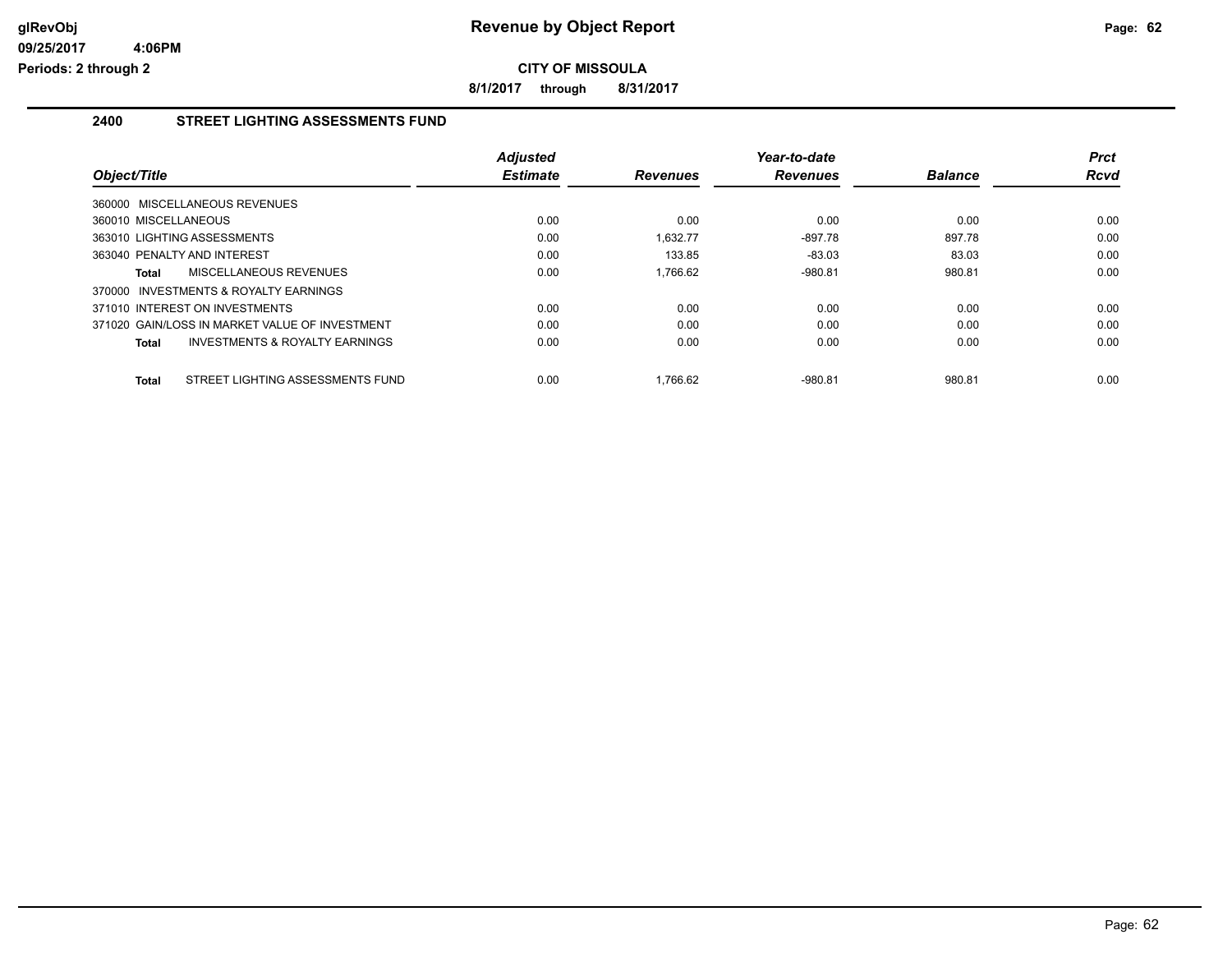**8/1/2017 through 8/31/2017**

# **2500 STREET MAINTENANCE ASSESSMENT FUND**

# **2500 STREET MAINTENANCE ASSESSMENT FUND**

|                                                           | <b>Adjusted</b> |                 | Year-to-date    |                | <b>Prct</b> |
|-----------------------------------------------------------|-----------------|-----------------|-----------------|----------------|-------------|
| Object/Title                                              | <b>Estimate</b> | <b>Revenues</b> | <b>Revenues</b> | <b>Balance</b> | <b>Rcvd</b> |
| 360000 MISCELLANEOUS REVENUES                             |                 |                 |                 |                |             |
| 363010 LIGHTING ASSESSMENTS                               | 0.00            | 808.43          | $-237.57$       | 237.57         | 0.00        |
| 363040 PENALTY AND INTEREST                               | 0.00            | 28.97           | $-10.81$        | 10.81          | 0.00        |
| MISCELLANEOUS REVENUES<br>Total                           | 0.00            | 837.40          | $-248.38$       | 248.38         | 0.00        |
| 370000 INVESTMENTS & ROYALTY EARNINGS                     |                 |                 |                 |                |             |
| 371010 INTEREST ON INVESTMENTS                            | 0.00            | 0.00            | 0.00            | 0.00           | 0.00        |
| 371020 GAIN/LOSS IN MARKET VALUE OF INVESTMENTS           | 0.00            | 0.00            | 0.00            | 0.00           | 0.00        |
| <b>INVESTMENTS &amp; ROYALTY EARNINGS</b><br><b>Total</b> | 0.00            | 0.00            | 0.00            | 0.00           | 0.00        |
| OTHER FINANCING SOURCES<br>380000                         |                 |                 |                 |                |             |
| 383000 OPERATING TRANSFERS                                | 0.00            | 0.00            | 0.00            | 0.00           | 0.00        |
| OTHER FINANCING SOURCES<br><b>Total</b>                   | 0.00            | 0.00            | 0.00            | 0.00           | 0.00        |
| STREET MAINTENANCE ASSESSMENT FUNI<br><b>Total</b>        | 0.00            | 837.40          | $-248.38$       | 248.38         | 0.00        |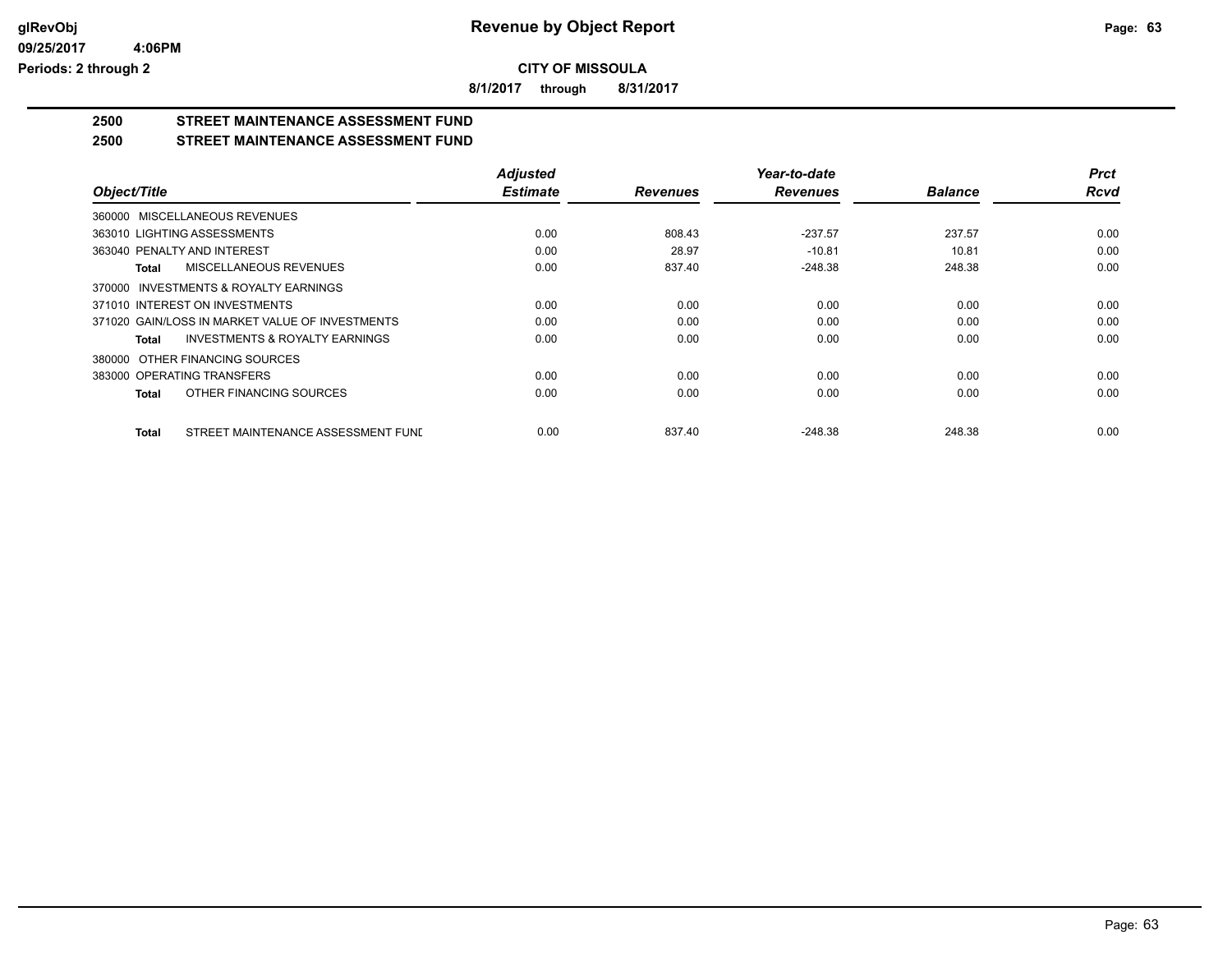**8/1/2017 through 8/31/2017**

# **2500 STREET MAINTENANCE ASSESSMENT FUND**

| Object/Title                                       | <b>Adjusted</b><br><b>Estimate</b> | <b>Revenues</b> | Year-to-date<br><b>Revenues</b> | <b>Balance</b> | <b>Prct</b><br>Rcvd |
|----------------------------------------------------|------------------------------------|-----------------|---------------------------------|----------------|---------------------|
| 360000 MISCELLANEOUS REVENUES                      |                                    |                 |                                 |                |                     |
| 363010 LIGHTING ASSESSMENTS                        | 0.00                               | 808.43          | $-237.57$                       | 237.57         | 0.00                |
| 363040 PENALTY AND INTEREST                        | 0.00                               | 28.97           | $-10.81$                        | 10.81          | 0.00                |
| MISCELLANEOUS REVENUES<br>Total                    | 0.00                               | 837.40          | $-248.38$                       | 248.38         | 0.00                |
| 370000 INVESTMENTS & ROYALTY EARNINGS              |                                    |                 |                                 |                |                     |
| 371010 INTEREST ON INVESTMENTS                     | 0.00                               | 0.00            | 0.00                            | 0.00           | 0.00                |
| 371020 GAIN/LOSS IN MARKET VALUE OF INVESTMENT     | 0.00                               | 0.00            | 0.00                            | 0.00           | 0.00                |
| <b>INVESTMENTS &amp; ROYALTY EARNINGS</b><br>Total | 0.00                               | 0.00            | 0.00                            | 0.00           | 0.00                |
| 380000 OTHER FINANCING SOURCES                     |                                    |                 |                                 |                |                     |
| 383000 OPERATING TRANSFERS                         | 0.00                               | 0.00            | 0.00                            | 0.00           | 0.00                |
| OTHER FINANCING SOURCES<br>Total                   | 0.00                               | 0.00            | 0.00                            | 0.00           | 0.00                |
| STREET MAINTENANCE ASSESSMENT FUNI<br>Total        | 0.00                               | 837.40          | $-248.38$                       | 248.38         | 0.00                |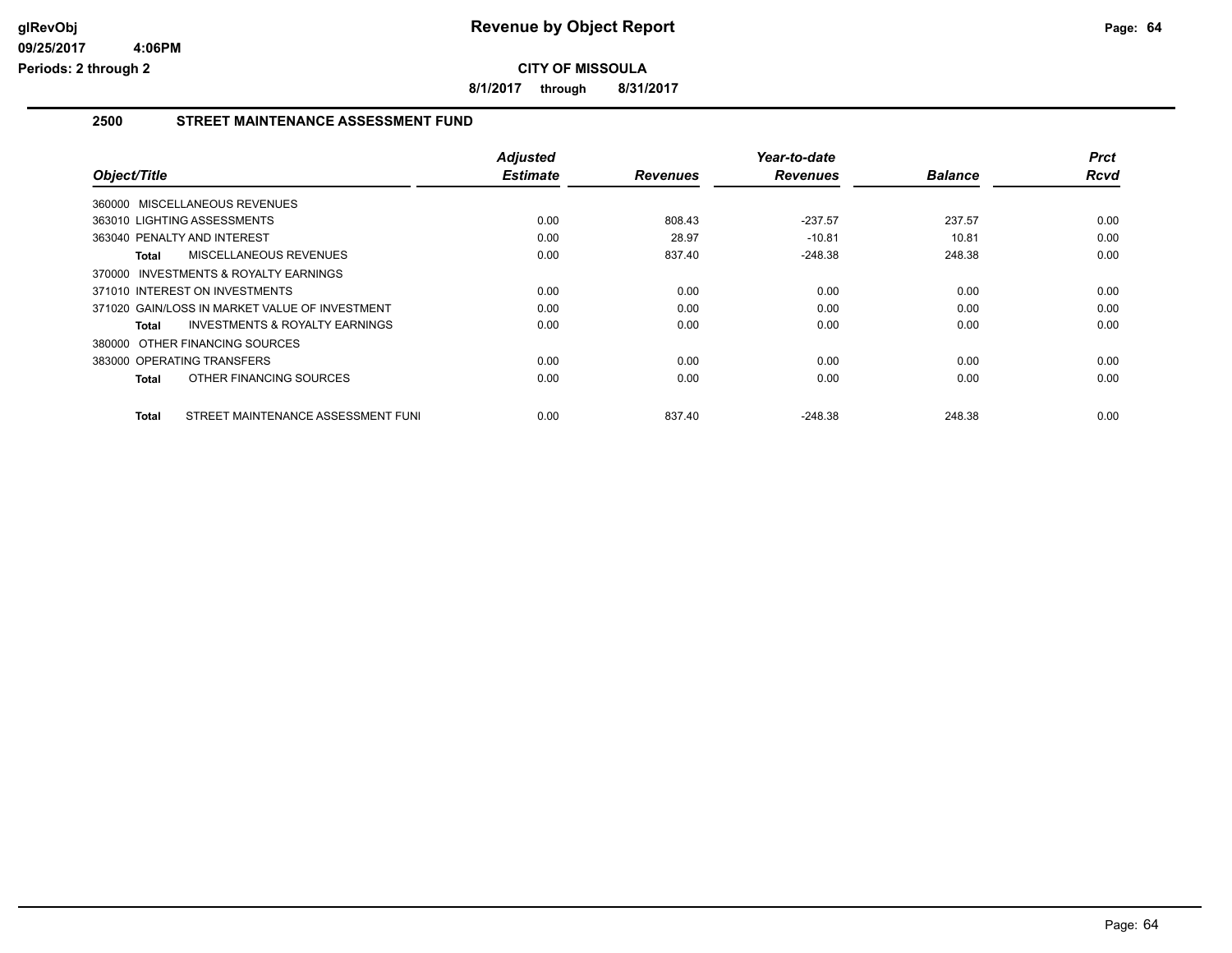# **09/25/2017 4:06PM Periods: 2 through 2**

**CITY OF MISSOULA**

**8/1/2017 through 8/31/2017**

# **2511 WILLOWWOOD PARK MAINTENANCE ASSESSMENT F 2511 WILLOWWOOD PARK MAINTENANCE ASSESSMENT F**

|              |                                           | <b>Adjusted</b> |                 | Year-to-date    |                | Prct |
|--------------|-------------------------------------------|-----------------|-----------------|-----------------|----------------|------|
| Object/Title |                                           | <b>Estimate</b> | <b>Revenues</b> | <b>Revenues</b> | <b>Balance</b> | Rcvd |
|              | 370000 INVESTMENTS & ROYALTY EARNINGS     |                 |                 |                 |                |      |
|              | 371010 INTEREST ON INVESTMENTS            | 0.00            | 0.00            | 0.00            | 0.00           | 0.00 |
| Total        | <b>INVESTMENTS &amp; ROYALTY EARNINGS</b> | 0.00            | 0.00            | 0.00            | 0.00           | 0.00 |
| Total        | WILLOWWOOD PARK MAINTENANCE ASSES         | 0.00            | 0.00            | 0.00            | 0.00           | 0.00 |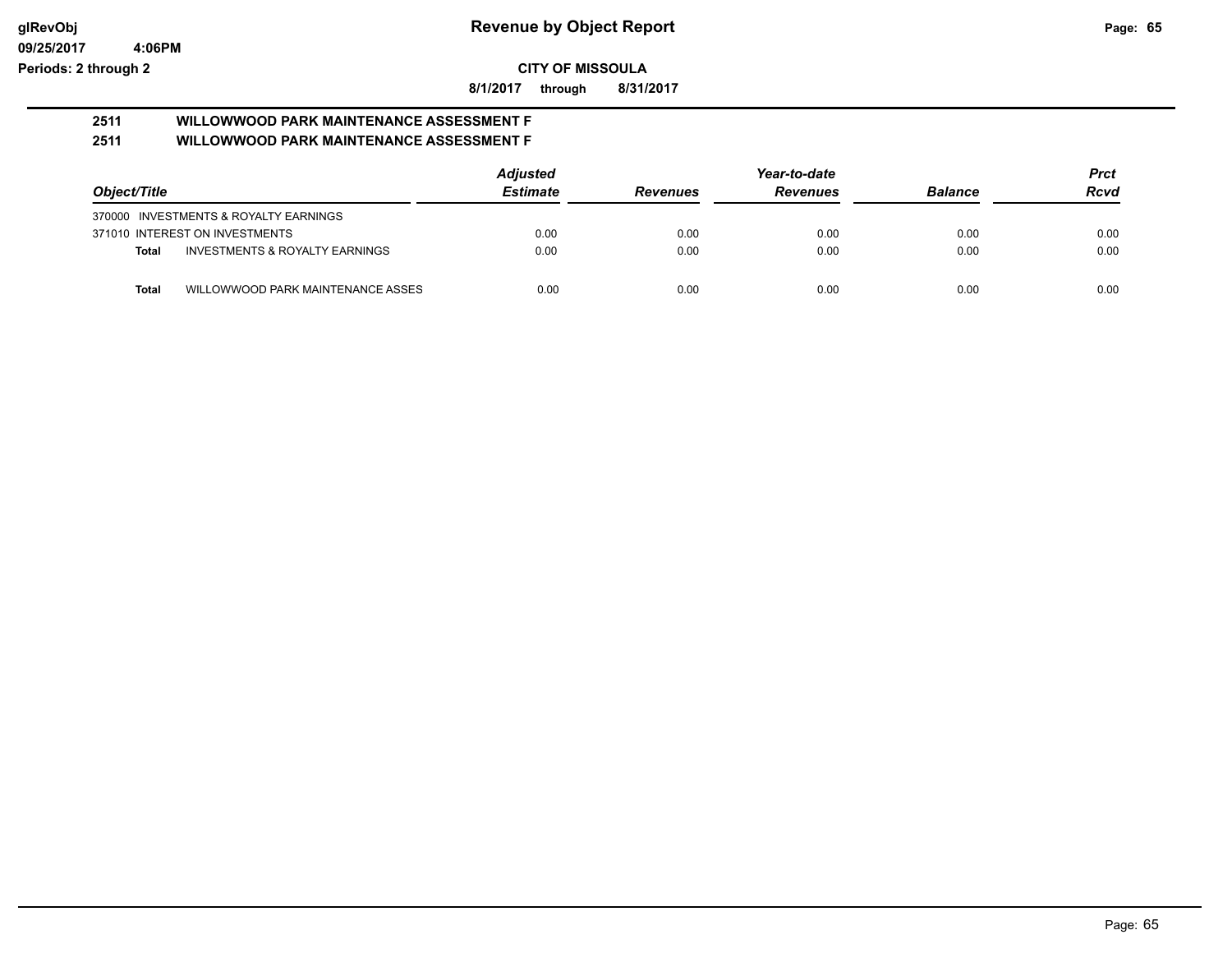**8/1/2017 through 8/31/2017**

# **2511 WILLOWWOOD PARK MAINTENANCE ASSESSMENT F**

| Object/Title |                                       | Adjusted<br><b>Estimate</b> | <b>Revenues</b> | Year-to-date<br><b>Revenues</b> | <b>Balance</b> | <b>Prct</b><br><b>Rcvd</b> |
|--------------|---------------------------------------|-----------------------------|-----------------|---------------------------------|----------------|----------------------------|
|              | 370000 INVESTMENTS & ROYALTY EARNINGS |                             |                 |                                 |                |                            |
|              | 371010 INTEREST ON INVESTMENTS        | 0.00                        | 0.00            | 0.00                            | 0.00           | 0.00                       |
| <b>Total</b> | INVESTMENTS & ROYALTY EARNINGS        | 0.00                        | 0.00            | 0.00                            | 0.00           | 0.00                       |
| <b>Total</b> | WILLOWWOOD PARK MAINTENANCE ASSES     | 0.00                        | 0.00            | 0.00                            | 0.00           | 0.00                       |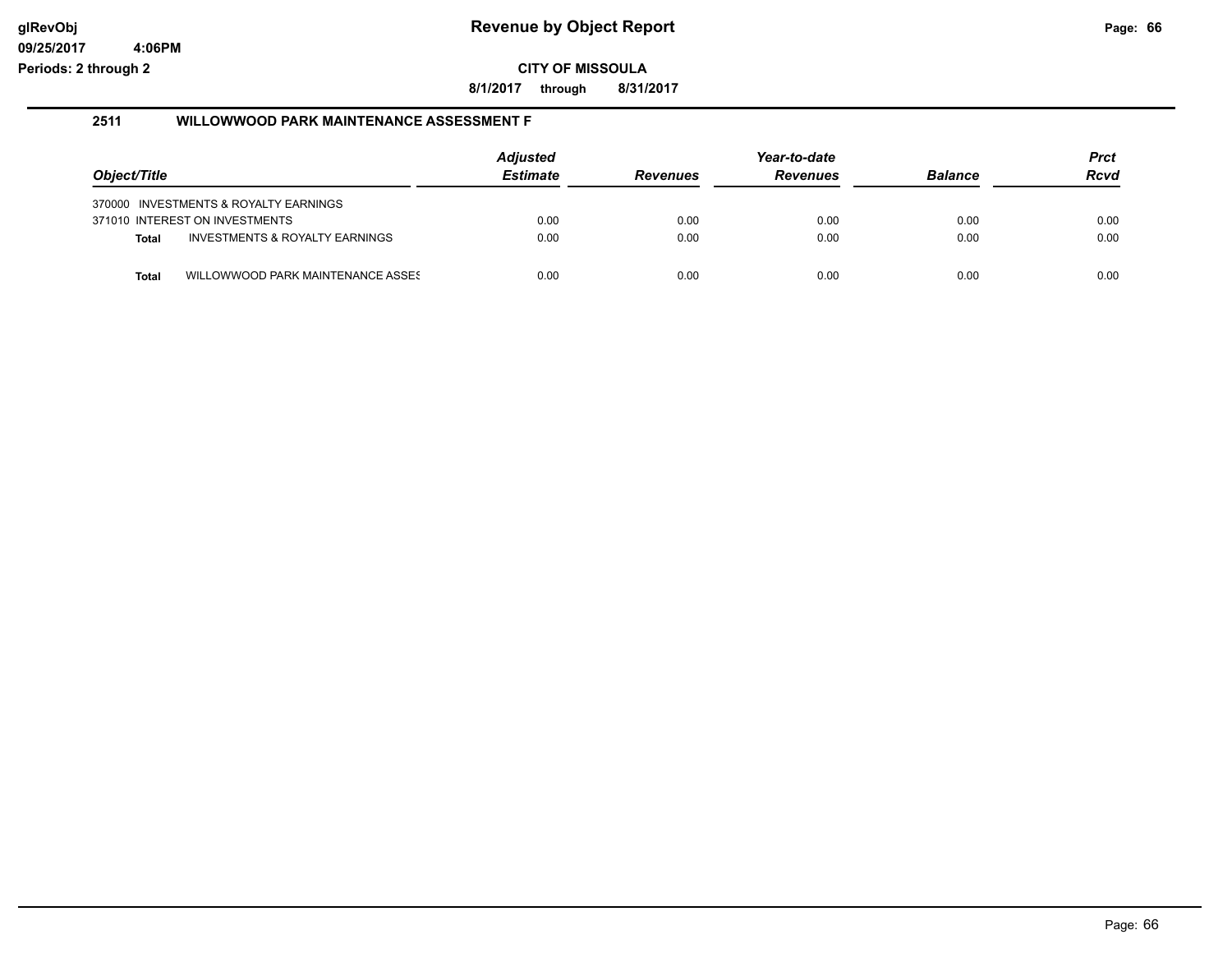**8/1/2017 through 8/31/2017**

**2512 ROAD DISTRICT #1**

**2512 ROAD DISTRICT #1**

|                                                           | <b>Adjusted</b> |                 | Year-to-date    |                | <b>Prct</b> |
|-----------------------------------------------------------|-----------------|-----------------|-----------------|----------------|-------------|
| Object/Title                                              | <b>Estimate</b> | <b>Revenues</b> | <b>Revenues</b> | <b>Balance</b> | <b>Rcvd</b> |
| INTERGOVERNMENTAL REVENUES<br>330000                      |                 |                 |                 |                |             |
| 336023 STATE CONTRIB. - PERS                              | 0.00            | 2.25            | 2.25            | $-2.25$        | 0.00        |
| <b>INTERGOVERNMENTAL REVENUES</b><br><b>Total</b>         | 0.00            | 2.25            | 2.25            | $-2.25$        | 0.00        |
| 360000 MISCELLANEOUS REVENUES                             |                 |                 |                 |                |             |
| 363020 PROPERTY ASSESSMENTS                               | 0.00            | 23,766.50       | $-9,658.42$     | 9,658.42       | 0.00        |
| 363040 PENALTY AND INTEREST                               | 0.00            | 872.14          | $-479.95$       | 479.95         | 0.00        |
| MISCELLANEOUS REVENUES<br>Total                           | 0.00            | 24,638.64       | $-10,138.37$    | 10,138.37      | 0.00        |
| <b>INVESTMENTS &amp; ROYALTY EARNINGS</b><br>370000       |                 |                 |                 |                |             |
| 371010 INTEREST ON INVESTMENTS                            | 0.00            | 0.00            | 0.00            | 0.00           | 0.00        |
| <b>INVESTMENTS &amp; ROYALTY EARNINGS</b><br><b>Total</b> | 0.00            | 0.00            | 0.00            | 0.00           | 0.00        |
| OTHER FINANCING SOURCES<br>380000                         |                 |                 |                 |                |             |
| 381090 PROCEEDS FROM CAPITAL LEASE                        | 0.00            | 0.00            | 0.00            | 0.00           | 0.00        |
| OTHER FINANCING SOURCES<br><b>Total</b>                   | 0.00            | 0.00            | 0.00            | 0.00           | 0.00        |
| <b>ROAD DISTRICT #1</b><br><b>Total</b>                   | 0.00            | 24,640.89       | $-10, 136.12$   | 10,136.12      | 0.00        |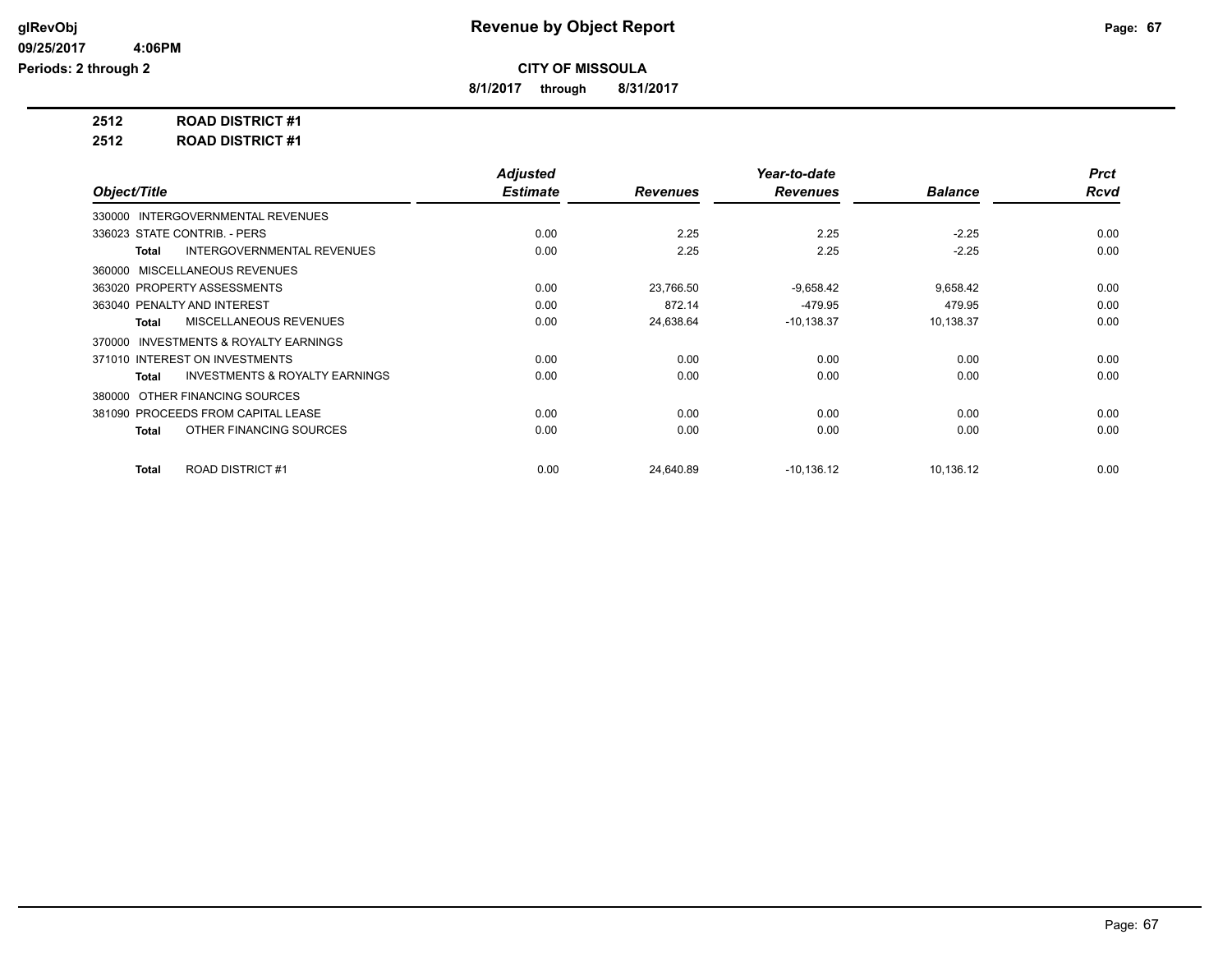**8/1/2017 through 8/31/2017**

# **2512 ROAD DISTRICT #1**

|                                                     | <b>Adjusted</b> |                 | Year-to-date    |                | <b>Prct</b> |
|-----------------------------------------------------|-----------------|-----------------|-----------------|----------------|-------------|
| Object/Title                                        | <b>Estimate</b> | <b>Revenues</b> | <b>Revenues</b> | <b>Balance</b> | <b>Rcvd</b> |
| 330000 INTERGOVERNMENTAL REVENUES                   |                 |                 |                 |                |             |
| 336023 STATE CONTRIB. - PERS                        | 0.00            | 2.25            | 2.25            | $-2.25$        | 0.00        |
| <b>INTERGOVERNMENTAL REVENUES</b><br><b>Total</b>   | 0.00            | 2.25            | 2.25            | $-2.25$        | 0.00        |
| 360000 MISCELLANEOUS REVENUES                       |                 |                 |                 |                |             |
| 363020 PROPERTY ASSESSMENTS                         | 0.00            | 23,766.50       | $-9,658.42$     | 9,658.42       | 0.00        |
| 363040 PENALTY AND INTEREST                         | 0.00            | 872.14          | $-479.95$       | 479.95         | 0.00        |
| MISCELLANEOUS REVENUES<br><b>Total</b>              | 0.00            | 24,638.64       | $-10,138.37$    | 10,138.37      | 0.00        |
| <b>INVESTMENTS &amp; ROYALTY EARNINGS</b><br>370000 |                 |                 |                 |                |             |
| 371010 INTEREST ON INVESTMENTS                      | 0.00            | 0.00            | 0.00            | 0.00           | 0.00        |
| <b>INVESTMENTS &amp; ROYALTY EARNINGS</b><br>Total  | 0.00            | 0.00            | 0.00            | 0.00           | 0.00        |
| 380000 OTHER FINANCING SOURCES                      |                 |                 |                 |                |             |
| 381090 PROCEEDS FROM CAPITAL LEASE                  | 0.00            | 0.00            | 0.00            | 0.00           | 0.00        |
| OTHER FINANCING SOURCES<br><b>Total</b>             | 0.00            | 0.00            | 0.00            | 0.00           | 0.00        |
| ROAD DISTRICT #1<br><b>Total</b>                    | 0.00            | 24,640.89       | $-10,136.12$    | 10,136.12      | 0.00        |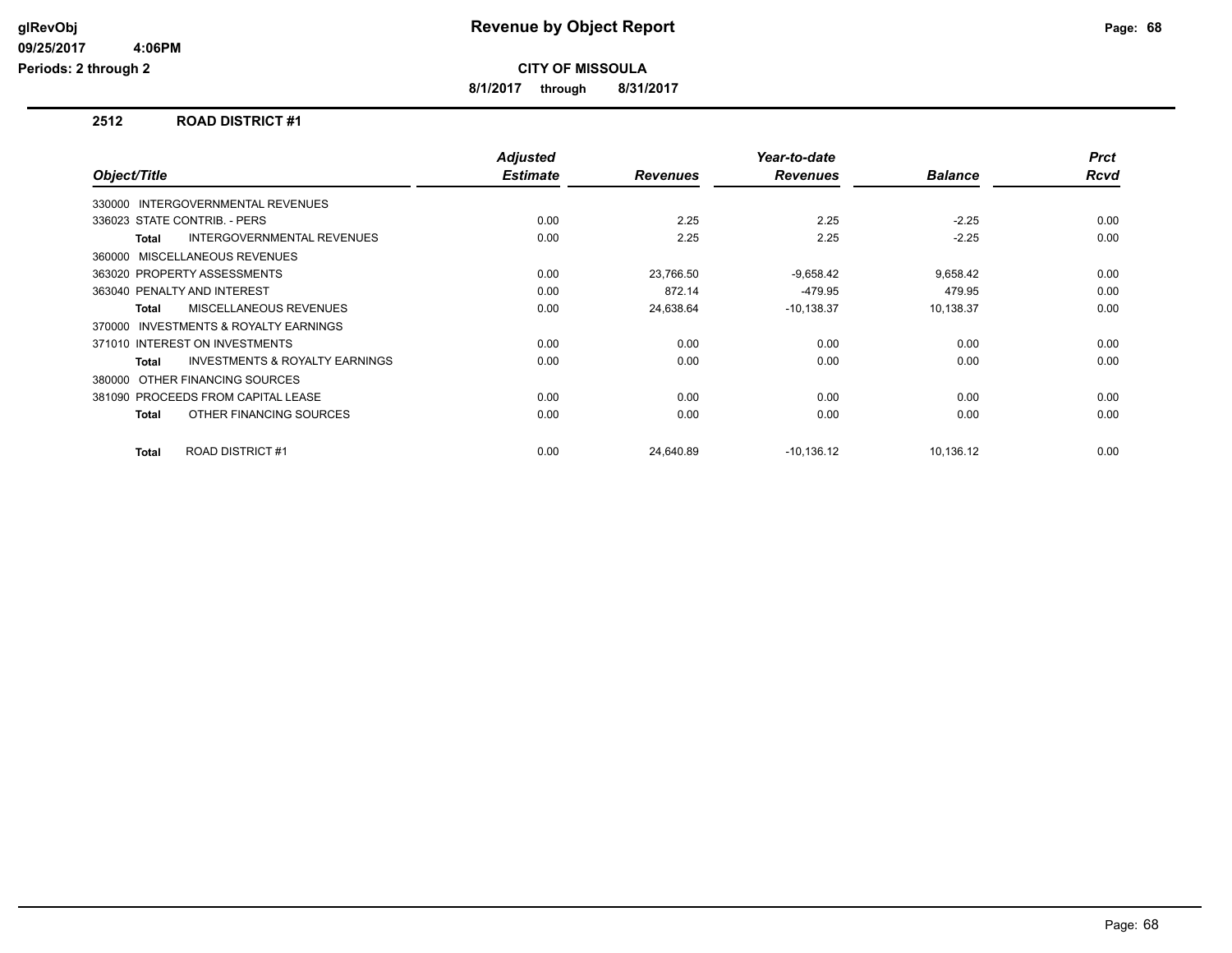**8/1/2017 through 8/31/2017**

**2513 PARK DISTRICT #1**

**2513 PARK DISTRICT #1**

|                                                           | <b>Adjusted</b> |                 | Year-to-date    |                | <b>Prct</b> |
|-----------------------------------------------------------|-----------------|-----------------|-----------------|----------------|-------------|
| Object/Title                                              | <b>Estimate</b> | <b>Revenues</b> | <b>Revenues</b> | <b>Balance</b> | <b>Rcvd</b> |
| 330000 INTERGOVERNMENTAL REVENUES                         |                 |                 |                 |                |             |
| 336023 STATE CONTRIB. - PERS                              | 0.00            | 37.96           | 37.96           | $-37.96$       | 0.00        |
| <b>INTERGOVERNMENTAL REVENUES</b><br><b>Total</b>         | 0.00            | 37.96           | 37.96           | $-37.96$       | 0.00        |
| MISCELLANEOUS REVENUES<br>360000                          |                 |                 |                 |                |             |
| 363020 PROPERTY ASSESSMENTS                               | 0.00            | 18.763.50       | $-7,626.45$     | 7,626.45       | 0.00        |
| 363040 PENALTY AND INTEREST                               | 0.00            | 687.45          | $-378.63$       | 378.63         | 0.00        |
| MISCELLANEOUS REVENUES<br><b>Total</b>                    | 0.00            | 19,450.95       | $-8,005.08$     | 8,005.08       | 0.00        |
| <b>INVESTMENTS &amp; ROYALTY EARNINGS</b><br>370000       |                 |                 |                 |                |             |
| 371010 INTEREST ON INVESTMENTS                            | 0.00            | 0.00            | 0.00            | 0.00           | 0.00        |
| <b>INVESTMENTS &amp; ROYALTY EARNINGS</b><br><b>Total</b> | 0.00            | 0.00            | 0.00            | 0.00           | 0.00        |
| OTHER FINANCING SOURCES<br>380000                         |                 |                 |                 |                |             |
| 381090 PROCEEDS FROM CAPITAL LEASE                        | 0.00            | 0.00            | 0.00            | 0.00           | 0.00        |
| 383000 OPERATING TRANSFERS                                | 0.00            | 0.00            | 0.00            | 0.00           | 0.00        |
| OTHER FINANCING SOURCES<br><b>Total</b>                   | 0.00            | 0.00            | 0.00            | 0.00           | 0.00        |
| <b>PARK DISTRICT #1</b><br>Total                          | 0.00            | 19,488.91       | $-7,967.12$     | 7,967.12       | 0.00        |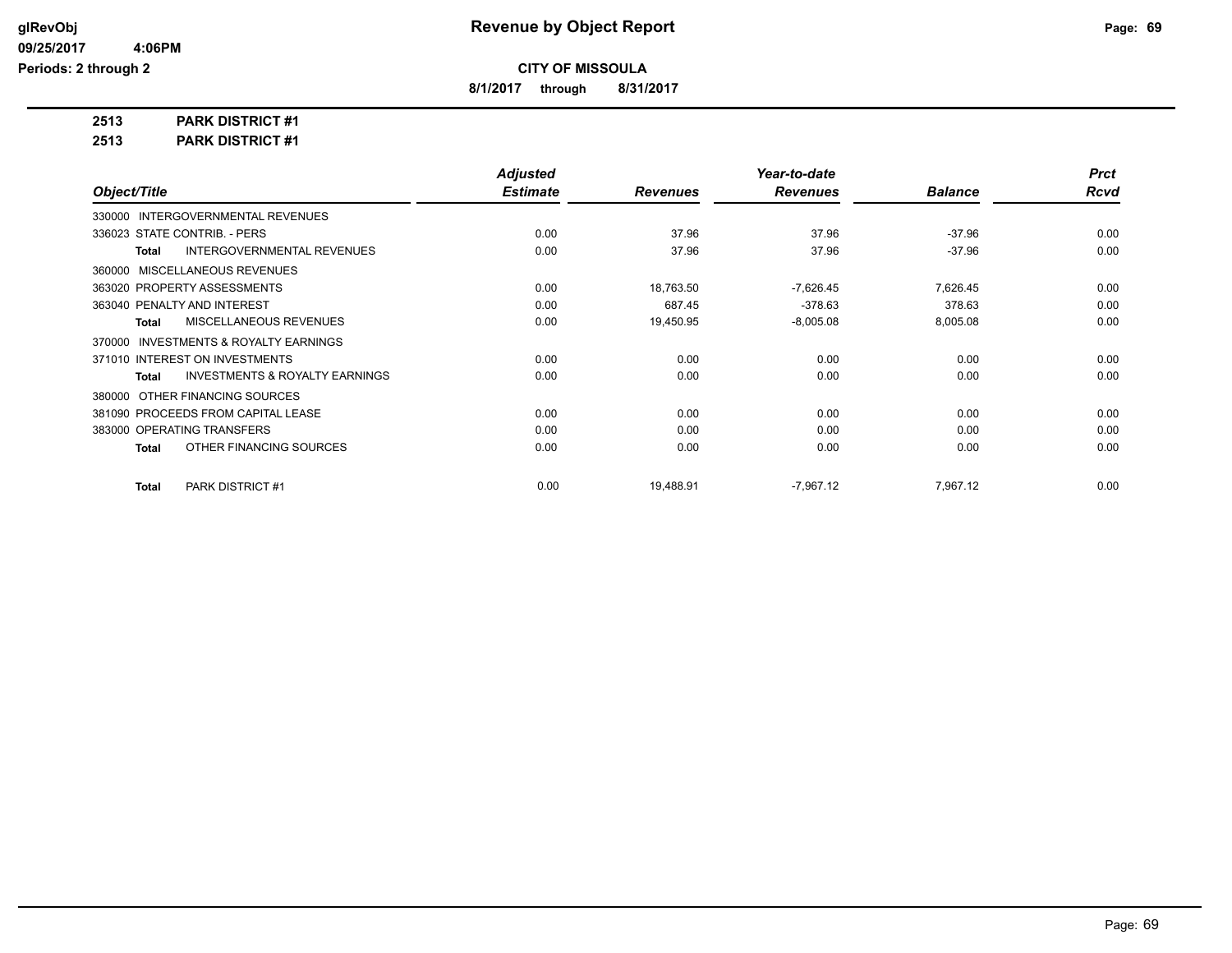**8/1/2017 through 8/31/2017**

# **2513 PARK DISTRICT #1**

|                                                           | Adjusted        |                 | Year-to-date    |                | <b>Prct</b> |
|-----------------------------------------------------------|-----------------|-----------------|-----------------|----------------|-------------|
| Object/Title                                              | <b>Estimate</b> | <b>Revenues</b> | <b>Revenues</b> | <b>Balance</b> | Rcvd        |
| 330000 INTERGOVERNMENTAL REVENUES                         |                 |                 |                 |                |             |
| 336023 STATE CONTRIB. - PERS                              | 0.00            | 37.96           | 37.96           | $-37.96$       | 0.00        |
| <b>INTERGOVERNMENTAL REVENUES</b><br><b>Total</b>         | 0.00            | 37.96           | 37.96           | $-37.96$       | 0.00        |
| 360000 MISCELLANEOUS REVENUES                             |                 |                 |                 |                |             |
| 363020 PROPERTY ASSESSMENTS                               | 0.00            | 18,763.50       | $-7,626.45$     | 7,626.45       | 0.00        |
| 363040 PENALTY AND INTEREST                               | 0.00            | 687.45          | $-378.63$       | 378.63         | 0.00        |
| <b>MISCELLANEOUS REVENUES</b><br><b>Total</b>             | 0.00            | 19,450.95       | $-8,005.08$     | 8,005.08       | 0.00        |
| <b>INVESTMENTS &amp; ROYALTY EARNINGS</b><br>370000       |                 |                 |                 |                |             |
| 371010 INTEREST ON INVESTMENTS                            | 0.00            | 0.00            | 0.00            | 0.00           | 0.00        |
| <b>INVESTMENTS &amp; ROYALTY EARNINGS</b><br><b>Total</b> | 0.00            | 0.00            | 0.00            | 0.00           | 0.00        |
| OTHER FINANCING SOURCES<br>380000                         |                 |                 |                 |                |             |
| 381090 PROCEEDS FROM CAPITAL LEASE                        | 0.00            | 0.00            | 0.00            | 0.00           | 0.00        |
| 383000 OPERATING TRANSFERS                                | 0.00            | 0.00            | 0.00            | 0.00           | 0.00        |
| OTHER FINANCING SOURCES<br><b>Total</b>                   | 0.00            | 0.00            | 0.00            | 0.00           | 0.00        |
| <b>PARK DISTRICT #1</b><br><b>Total</b>                   | 0.00            | 19,488.91       | $-7,967.12$     | 7.967.12       | 0.00        |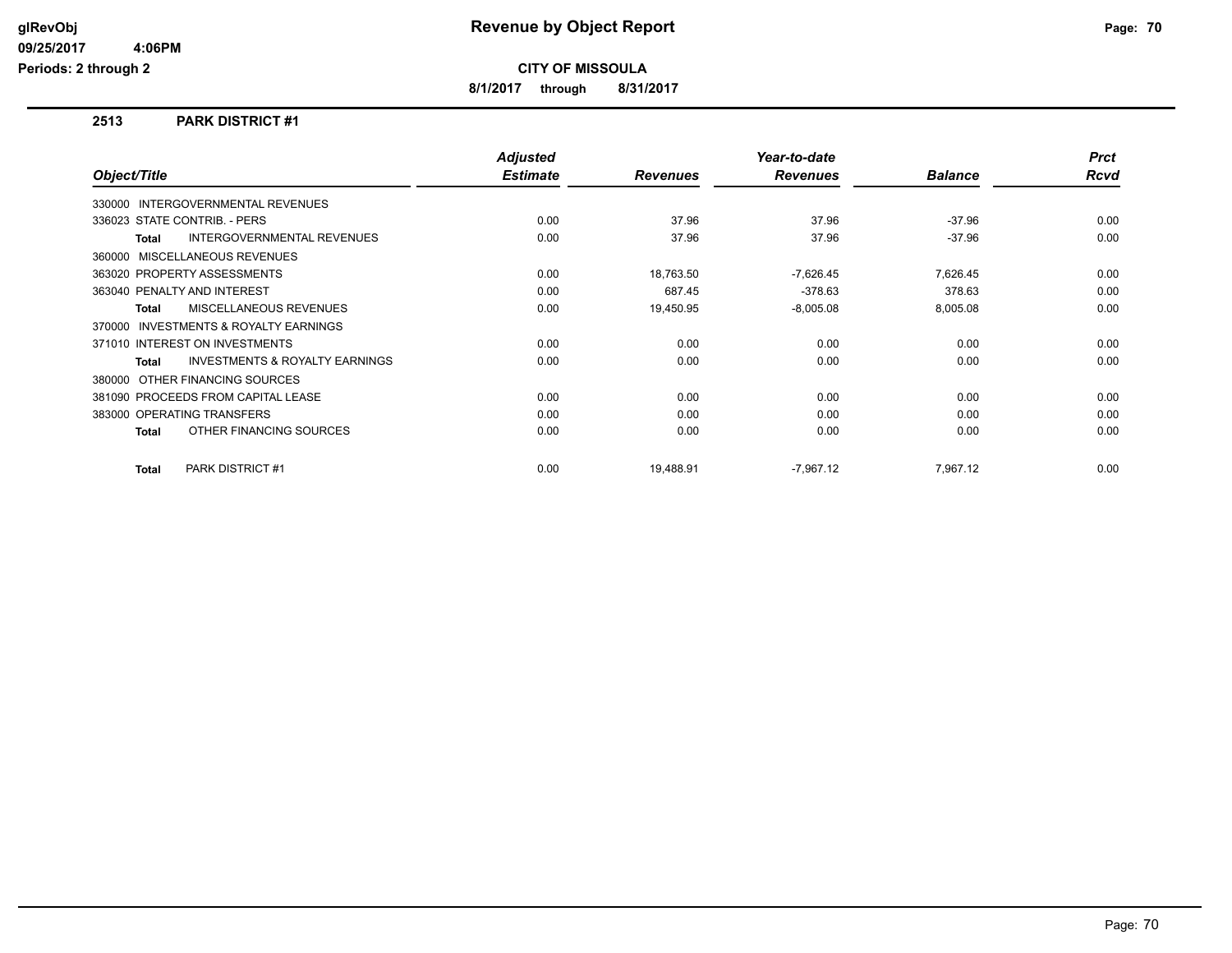**8/1/2017 through 8/31/2017**

**2820 STATE GAS TAX FUND**

**2820 STATE GAS TAX FUND**

|                                     | <b>Adjusted</b> |                 | Year-to-date    |                | <b>Prct</b> |
|-------------------------------------|-----------------|-----------------|-----------------|----------------|-------------|
| Object/Title                        | <b>Estimate</b> | <b>Revenues</b> | <b>Revenues</b> | <b>Balance</b> | <b>Rcvd</b> |
| 330000 INTERGOVERNMENTAL REVENUES   |                 |                 |                 |                |             |
| 331052 MDT CMAQ STRIPING GRANT      | 0.00            | 0.00            | 0.00            | 0.00           | 0.00        |
| 334040 GAS TAX APPORTIONMENT        | 0.00            | 90.638.74       | 181.277.46      | -181.277.46    | 0.00        |
| INTERGOVERNMENTAL REVENUES<br>Total | 0.00            | 90,638.74       | 181,277.46      | -181,277.46    | 0.00        |
| 380000 OTHER FINANCING SOURCES      |                 |                 |                 |                |             |
| 383000 OPERATING TRANSFERS          | 0.00            | 0.00            | 0.00            | 0.00           | 0.00        |
| OTHER FINANCING SOURCES<br>Total    | 0.00            | 0.00            | 0.00            | 0.00           | 0.00        |
|                                     |                 |                 |                 |                |             |
| STATE GAS TAX FUND<br><b>Total</b>  | 0.00            | 90.638.74       | 181.277.46      | $-181.277.46$  | 0.00        |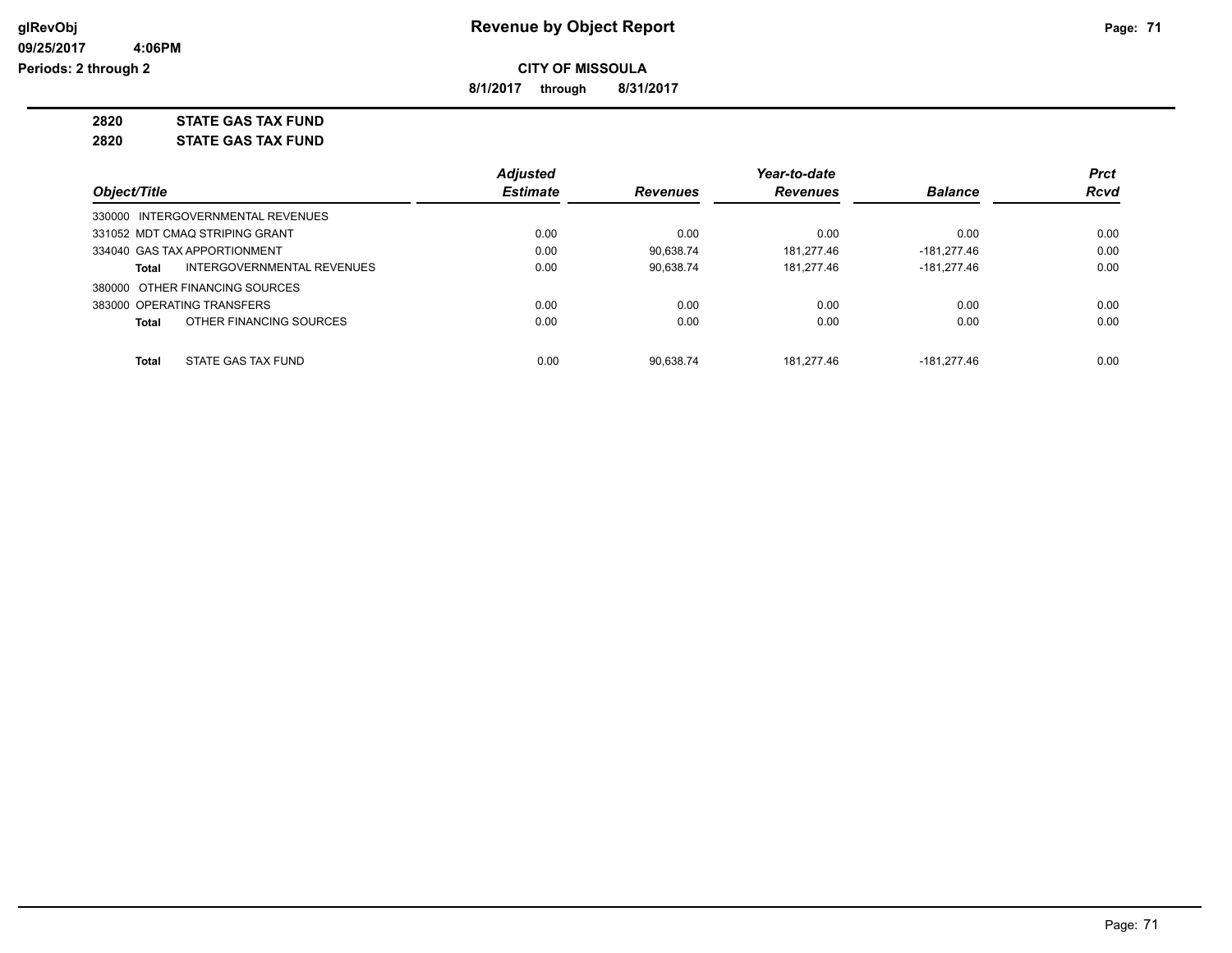**8/1/2017 through 8/31/2017**

# **2820 STATE GAS TAX FUND**

|                                            | <b>Adjusted</b> |                 | Year-to-date    |                | <b>Prct</b> |
|--------------------------------------------|-----------------|-----------------|-----------------|----------------|-------------|
| Object/Title                               | <b>Estimate</b> | <b>Revenues</b> | <b>Revenues</b> | <b>Balance</b> | <b>Rcvd</b> |
| 330000 INTERGOVERNMENTAL REVENUES          |                 |                 |                 |                |             |
| 331052 MDT CMAQ STRIPING GRANT             | 0.00            | 0.00            | 0.00            | 0.00           | 0.00        |
| 334040 GAS TAX APPORTIONMENT               | 0.00            | 90.638.74       | 181.277.46      | $-181.277.46$  | 0.00        |
| INTERGOVERNMENTAL REVENUES<br><b>Total</b> | 0.00            | 90,638.74       | 181.277.46      | $-181.277.46$  | 0.00        |
| 380000 OTHER FINANCING SOURCES             |                 |                 |                 |                |             |
| 383000 OPERATING TRANSFERS                 | 0.00            | 0.00            | 0.00            | 0.00           | 0.00        |
| OTHER FINANCING SOURCES<br><b>Total</b>    | 0.00            | 0.00            | 0.00            | 0.00           | 0.00        |
| <b>Total</b><br>STATE GAS TAX FUND         | 0.00            | 90.638.74       | 181.277.46      | $-181.277.46$  | 0.00        |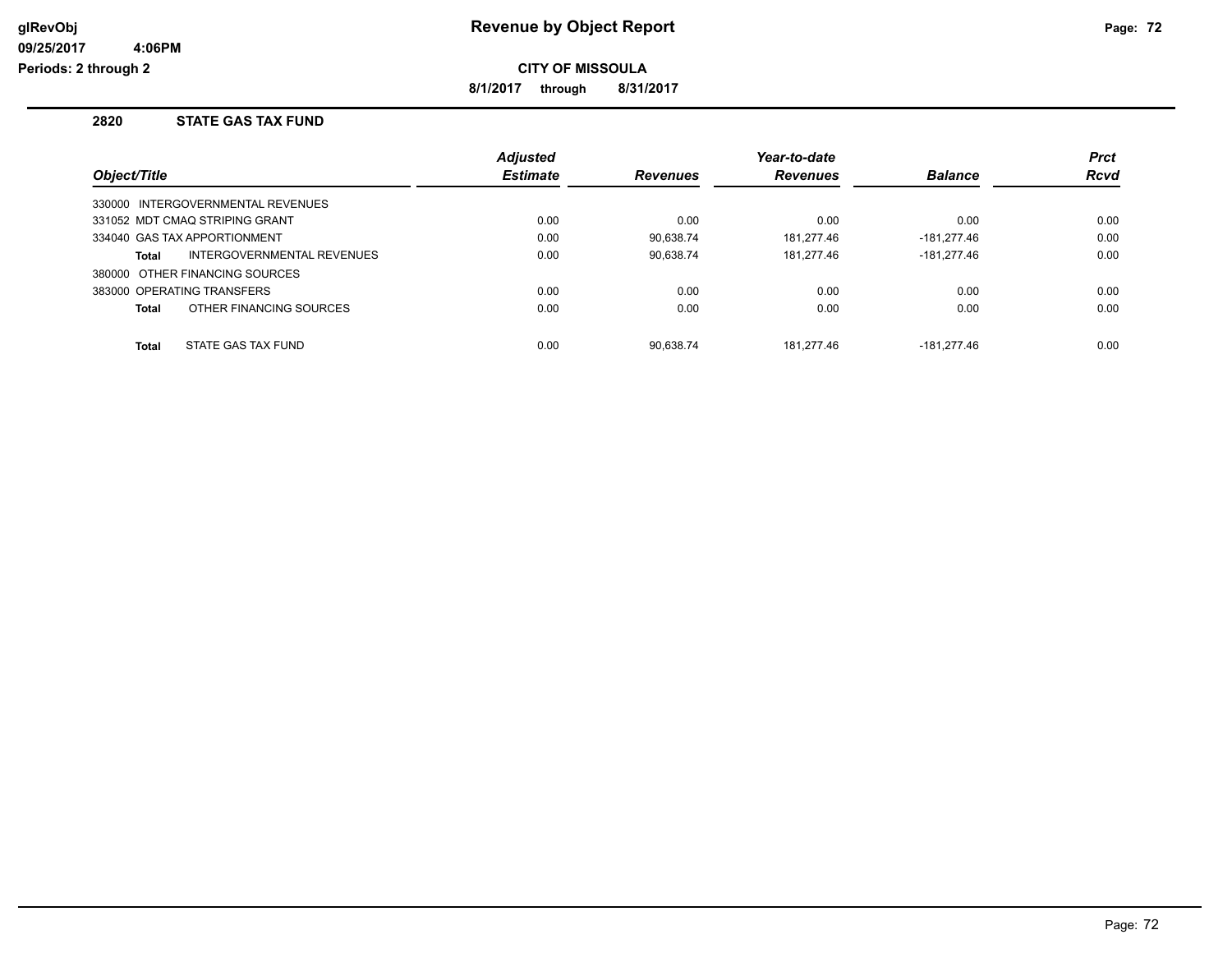**8/1/2017 through 8/31/2017**

#### **2917 CRIME VICTIM SURCHARGE**

**2917 CRIME VICTIM SURCHARGE**

|                                                 | <b>Adjusted</b> |                 | Year-to-date    |                | Prct |  |
|-------------------------------------------------|-----------------|-----------------|-----------------|----------------|------|--|
| Object/Title                                    | <b>Estimate</b> | <b>Revenues</b> | <b>Revenues</b> | <b>Balance</b> | Rcvd |  |
| 370000 INVESTMENTS & ROYALTY EARNINGS           |                 |                 |                 |                |      |  |
| 371010 INTEREST ON INVESTMENTS                  | 0.00            | 0.00            | 0.00            | 0.00           | 0.00 |  |
| 371020 GAIN/LOSS IN MARKET VALUE OF INVESTMENTS | 0.00            | 0.00            | 0.00            | 0.00           | 0.00 |  |
| INVESTMENTS & ROYALTY EARNINGS<br><b>Total</b>  | 0.00            | 0.00            | 0.00            | 0.00           | 0.00 |  |
|                                                 |                 |                 |                 |                |      |  |
| <b>Total</b><br>CRIME VICTIM SURCHARGE          | 0.00            | 0.00            | 0.00            | 0.00           | 0.00 |  |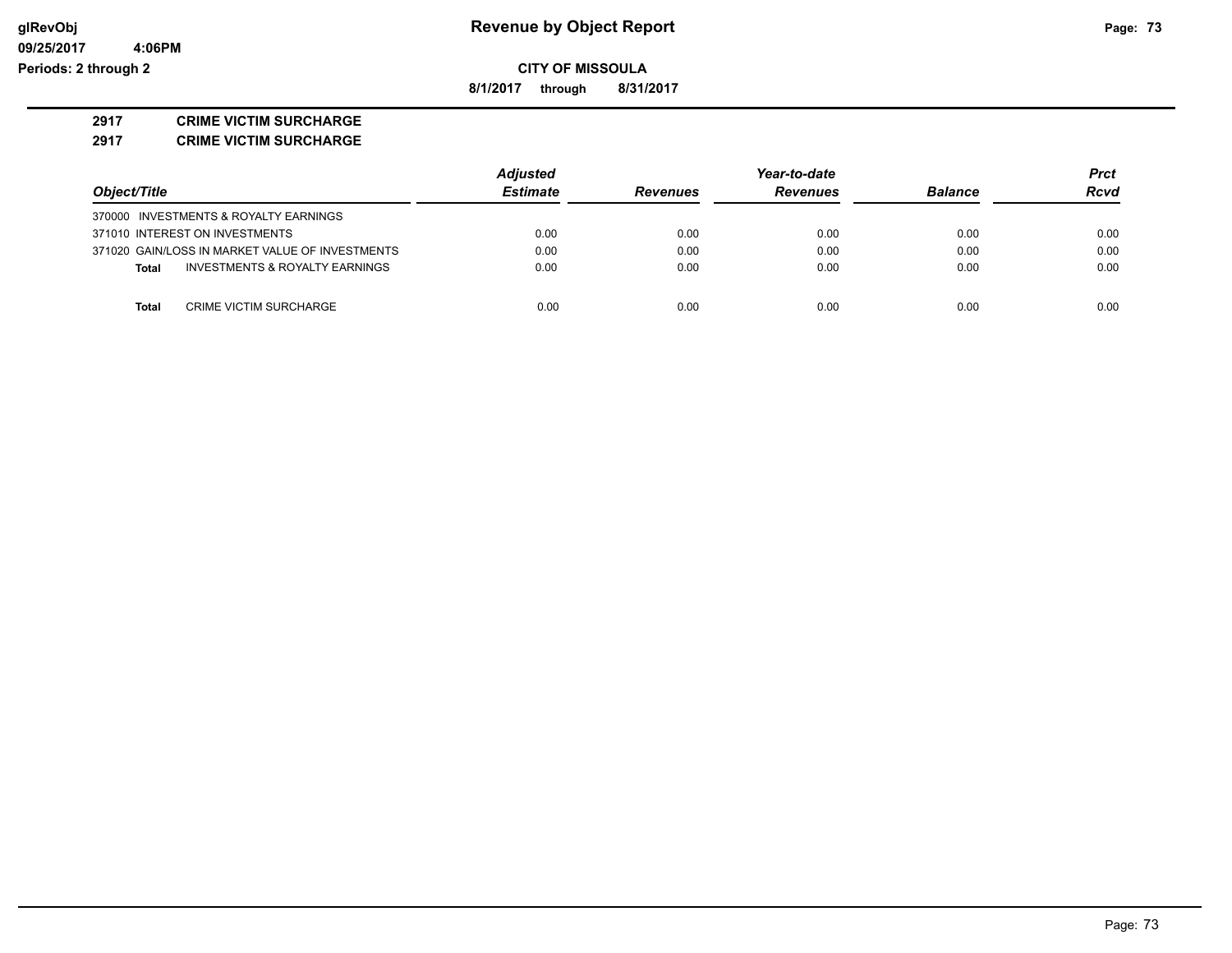**Periods: 2 through 2**

**CITY OF MISSOULA**

**8/1/2017 through 8/31/2017**

#### **2917 CRIME VICTIM SURCHARGE**

 **4:06PM**

| Object/Title                                       | <b>Adjusted</b><br><b>Estimate</b> | <b>Revenues</b> | Year-to-date<br><b>Revenues</b> | <b>Balance</b> | <b>Prct</b><br><b>Rcvd</b> |
|----------------------------------------------------|------------------------------------|-----------------|---------------------------------|----------------|----------------------------|
| 370000 INVESTMENTS & ROYALTY EARNINGS              |                                    |                 |                                 |                |                            |
| 371010 INTEREST ON INVESTMENTS                     | 0.00                               | 0.00            | 0.00                            | 0.00           | 0.00                       |
| 371020 GAIN/LOSS IN MARKET VALUE OF INVESTMENT     | 0.00                               | 0.00            | 0.00                            | 0.00           | 0.00                       |
| <b>INVESTMENTS &amp; ROYALTY EARNINGS</b><br>Total | 0.00                               | 0.00            | 0.00                            | 0.00           | 0.00                       |
|                                                    |                                    |                 |                                 |                |                            |
| CRIME VICTIM SURCHARGE<br>Total                    | 0.00                               | 0.00            | 0.00                            | 0.00           | 0.00                       |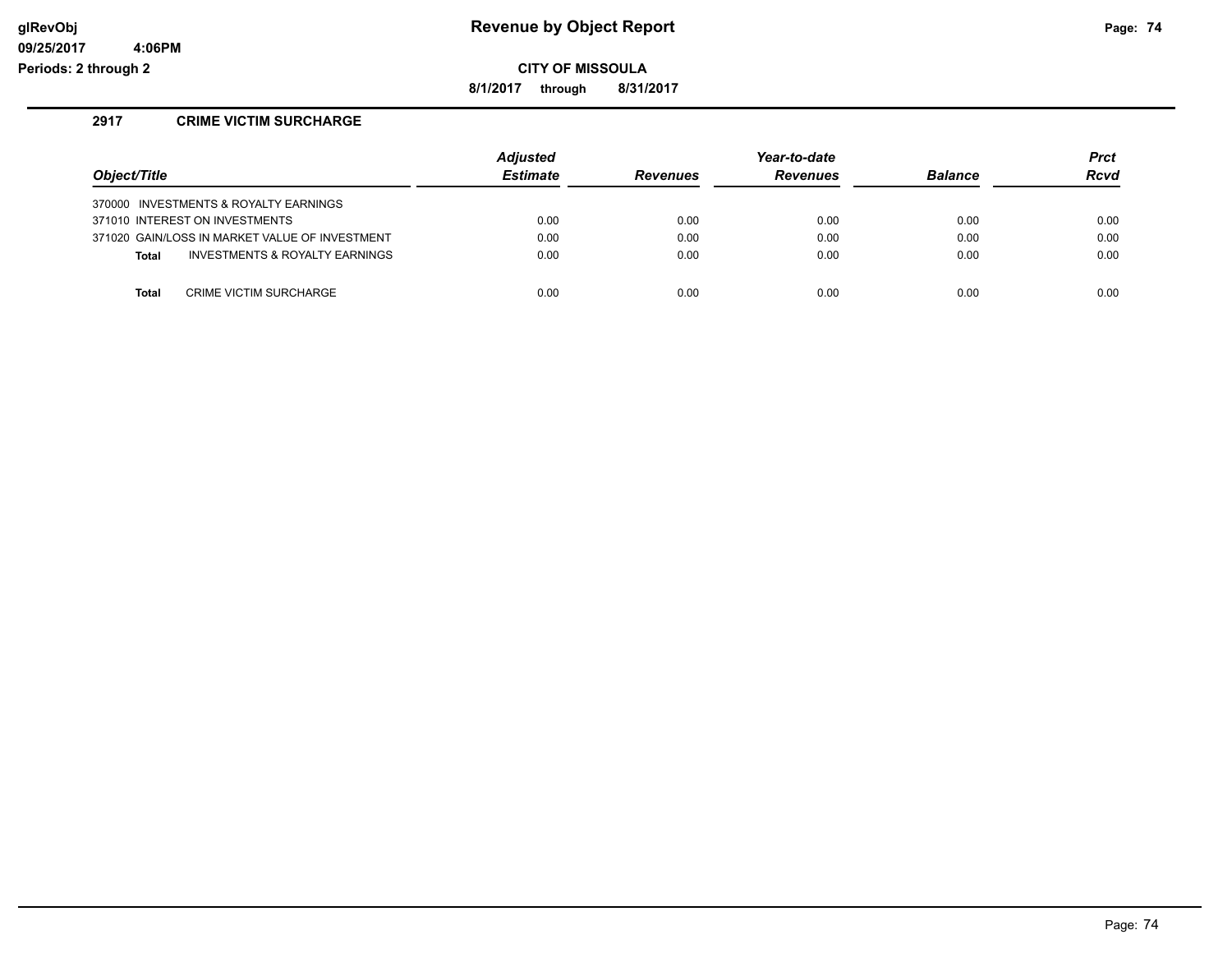**8/1/2017 through 8/31/2017**

# **2918 LAW ENFORCEMENT BLOCK GRANT FUND**

## **2918 LAW ENFORCEMENT BLOCK GRANT FUND**

|                                                           | <b>Adjusted</b> |                 | Year-to-date    |                | <b>Prct</b> |
|-----------------------------------------------------------|-----------------|-----------------|-----------------|----------------|-------------|
| Object/Title                                              | <b>Estimate</b> | <b>Revenues</b> | <b>Revenues</b> | <b>Balance</b> | <b>Rcvd</b> |
| 330000 INTERGOVERNMENTAL REVENUES                         |                 |                 |                 |                |             |
| 331000 FEDERAL GRANTS                                     | 0.00            | 0.00            | 0.00            | 0.00           | 0.00        |
| 331001 BYRNE DISCRETIONARY                                | 0.00            | 0.00            | 0.00            | 0.00           | 0.00        |
| 331022 EQUIPMENT GRANT                                    | 0.00            | 0.00            | 0.00            | 0.00           | 0.00        |
| 331023 COPS HIRING GRANT 2011                             | 0.00            | 0.00            | 0.00            | 0.00           | 0.00        |
| 331024 DEPT OF JUSTICE GRANTS                             | 0.00            | 0.00            | 0.00            | 0.00           | 0.00        |
| 331026 ICAC GRANT                                         | 0.00            | 0.00            | 0.00            | 0.00           | 0.00        |
| 331027 JAG GRANTS REVENUE                                 | 0.00            | 0.00            | 0.00            | 0.00           | 0.00        |
| 336021 STATE CONTRIB - POLICE RETIREMENT                  | 0.00            | 0.00            | 0.00            | 0.00           | 0.00        |
| <b>INTERGOVERNMENTAL REVENUES</b><br><b>Total</b>         | 0.00            | 0.00            | 0.00            | 0.00           | 0.00        |
| 340000 CHARGES FOR SERVICES                               |                 |                 |                 |                |             |
| 342010 POLICE/BID AGREEMENT                               | 0.00            | 0.00            | 0.00            | 0.00           | 0.00        |
| <b>CHARGES FOR SERVICES</b><br><b>Total</b>               | 0.00            | 0.00            | 0.00            | 0.00           | 0.00        |
| 360000 MISCELLANEOUS REVENUES                             |                 |                 |                 |                |             |
| 360010 MISCELLANEOUS                                      | 0.00            | 0.00            | 0.00            | 0.00           | 0.00        |
| MISCELLANEOUS REVENUES<br>Total                           | 0.00            | 0.00            | 0.00            | 0.00           | 0.00        |
| <b>INVESTMENTS &amp; ROYALTY EARNINGS</b><br>370000       |                 |                 |                 |                |             |
| 371010 INTEREST ON INVESTMENTS                            | 0.00            | 0.00            | 0.00            | 0.00           | 0.00        |
| 371020 GAIN/LOSS IN MARKET VALUE OF INVESTMENTS           | 0.00            | 0.00            | 0.00            | 0.00           | 0.00        |
| <b>INVESTMENTS &amp; ROYALTY EARNINGS</b><br><b>Total</b> | 0.00            | 0.00            | 0.00            | 0.00           | 0.00        |
| OTHER FINANCING SOURCES<br>380000                         |                 |                 |                 |                |             |
| 383023 TRANS FR DRUG FORFEITURE                           | 0.00            | 0.00            | 0.00            | 0.00           | 0.00        |
| 383036 TRANSFER - GRANT                                   | 0.00            | 0.00            | 0.00            | 0.00           | 0.00        |
| OTHER FINANCING SOURCES<br><b>Total</b>                   | 0.00            | 0.00            | 0.00            | 0.00           | 0.00        |
|                                                           |                 |                 |                 |                |             |
| LAW ENFORCEMENT BLOCK GRANT FUND<br><b>Total</b>          | 0.00            | 0.00            | 0.00            | 0.00           | 0.00        |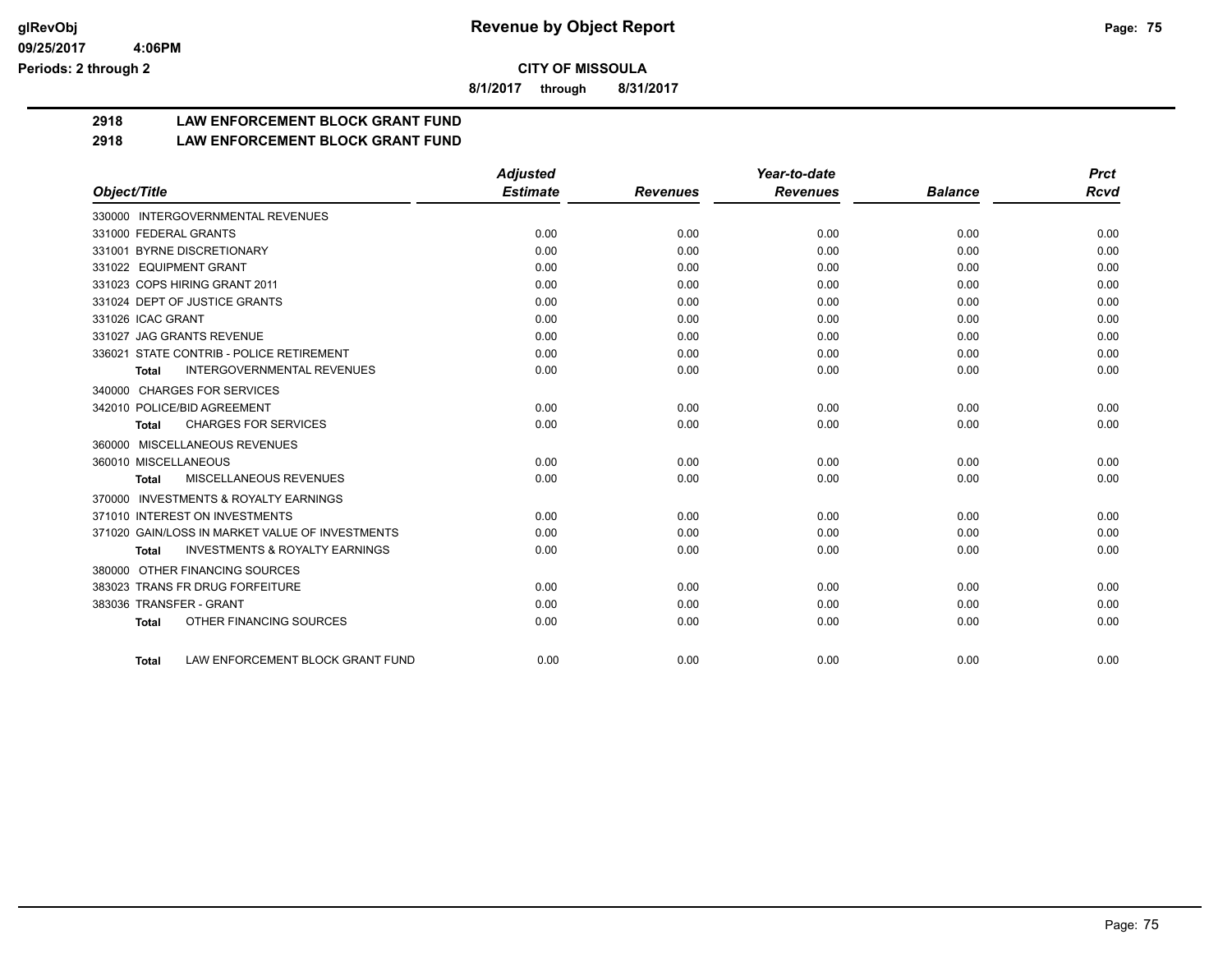**8/1/2017 through 8/31/2017**

## **2918 LAW ENFORCEMENT BLOCK GRANT FUND**

|                                                           | <b>Adjusted</b> |                 | Year-to-date    |                | <b>Prct</b> |
|-----------------------------------------------------------|-----------------|-----------------|-----------------|----------------|-------------|
| Object/Title                                              | <b>Estimate</b> | <b>Revenues</b> | <b>Revenues</b> | <b>Balance</b> | <b>Rcvd</b> |
| 330000 INTERGOVERNMENTAL REVENUES                         |                 |                 |                 |                |             |
| 331000 FEDERAL GRANTS                                     | 0.00            | 0.00            | 0.00            | 0.00           | 0.00        |
| 331001 BYRNE DISCRETIONARY                                | 0.00            | 0.00            | 0.00            | 0.00           | 0.00        |
| 331022 EQUIPMENT GRANT                                    | 0.00            | 0.00            | 0.00            | 0.00           | 0.00        |
| 331023 COPS HIRING GRANT 2011                             | 0.00            | 0.00            | 0.00            | 0.00           | 0.00        |
| 331024 DEPT OF JUSTICE GRANTS                             | 0.00            | 0.00            | 0.00            | 0.00           | 0.00        |
| 331026 ICAC GRANT                                         | 0.00            | 0.00            | 0.00            | 0.00           | 0.00        |
| 331027 JAG GRANTS REVENUE                                 | 0.00            | 0.00            | 0.00            | 0.00           | 0.00        |
| 336021 STATE CONTRIB - POLICE RETIREMENT                  | 0.00            | 0.00            | 0.00            | 0.00           | 0.00        |
| <b>INTERGOVERNMENTAL REVENUES</b><br><b>Total</b>         | 0.00            | 0.00            | 0.00            | 0.00           | 0.00        |
| 340000 CHARGES FOR SERVICES                               |                 |                 |                 |                |             |
| 342010 POLICE/BID AGREEMENT                               | 0.00            | 0.00            | 0.00            | 0.00           | 0.00        |
| <b>CHARGES FOR SERVICES</b><br><b>Total</b>               | 0.00            | 0.00            | 0.00            | 0.00           | 0.00        |
| 360000 MISCELLANEOUS REVENUES                             |                 |                 |                 |                |             |
| 360010 MISCELLANEOUS                                      | 0.00            | 0.00            | 0.00            | 0.00           | 0.00        |
| MISCELLANEOUS REVENUES<br><b>Total</b>                    | 0.00            | 0.00            | 0.00            | 0.00           | 0.00        |
| 370000 INVESTMENTS & ROYALTY EARNINGS                     |                 |                 |                 |                |             |
| 371010 INTEREST ON INVESTMENTS                            | 0.00            | 0.00            | 0.00            | 0.00           | 0.00        |
| 371020 GAIN/LOSS IN MARKET VALUE OF INVESTMENT            | 0.00            | 0.00            | 0.00            | 0.00           | 0.00        |
| <b>INVESTMENTS &amp; ROYALTY EARNINGS</b><br><b>Total</b> | 0.00            | 0.00            | 0.00            | 0.00           | 0.00        |
| 380000 OTHER FINANCING SOURCES                            |                 |                 |                 |                |             |
| 383023 TRANS FR DRUG FORFEITURE                           | 0.00            | 0.00            | 0.00            | 0.00           | 0.00        |
| 383036 TRANSFER - GRANT                                   | 0.00            | 0.00            | 0.00            | 0.00           | 0.00        |
| OTHER FINANCING SOURCES<br><b>Total</b>                   | 0.00            | 0.00            | 0.00            | 0.00           | 0.00        |
| LAW ENFORCEMENT BLOCK GRANT FUND<br>Total                 | 0.00            | 0.00            | 0.00            | 0.00           | 0.00        |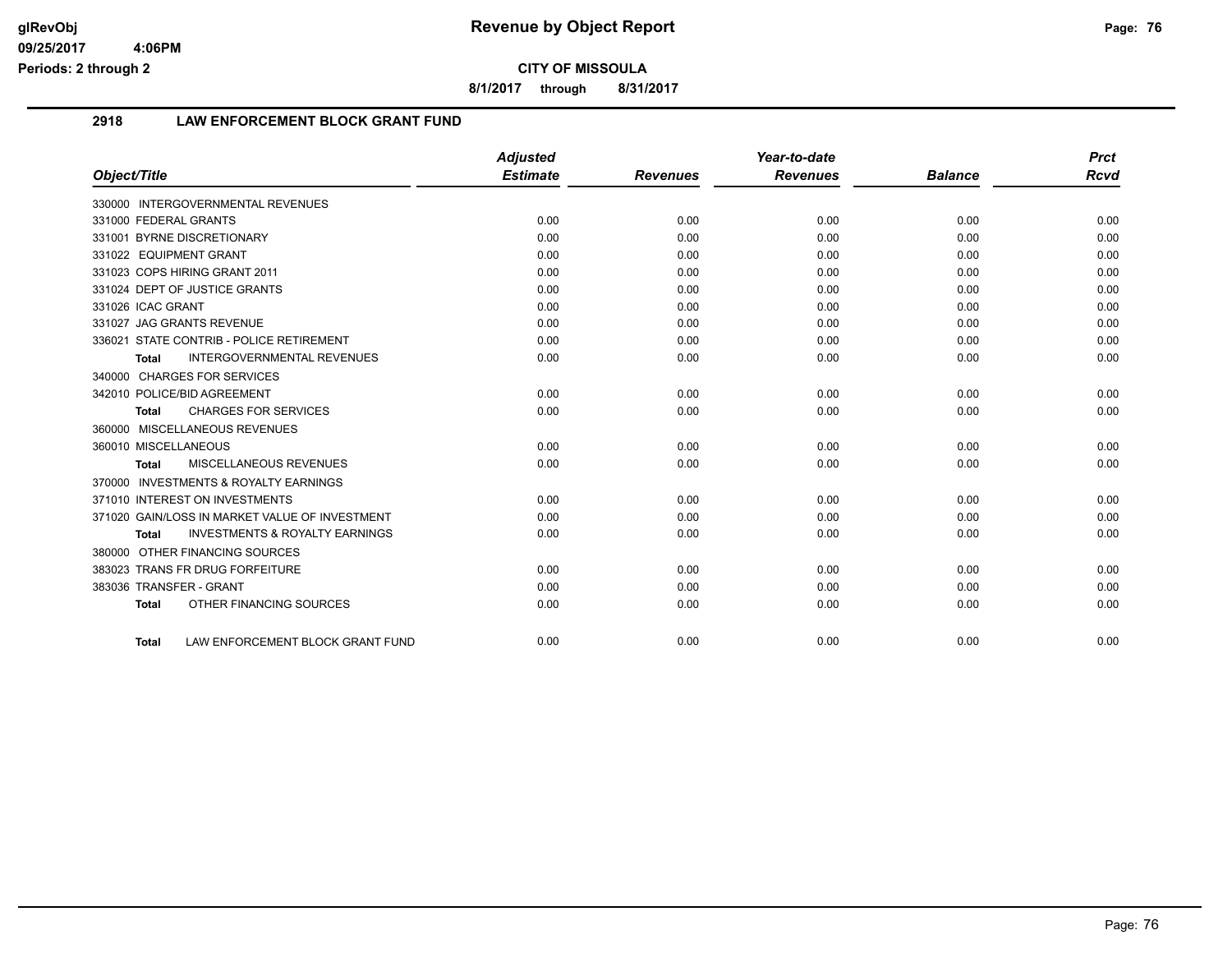**8/1/2017 through 8/31/2017**

## **2919 HIDTA FUND**

**2919 HIDTA FUND**

|                                                    | <b>Adjusted</b> |                 | Year-to-date    |                | <b>Prct</b> |
|----------------------------------------------------|-----------------|-----------------|-----------------|----------------|-------------|
| Object/Title                                       | <b>Estimate</b> | <b>Revenues</b> | <b>Revenues</b> | <b>Balance</b> | <b>Rcvd</b> |
| 340000 CHARGES FOR SERVICES                        |                 |                 |                 |                |             |
| 342013 SECURITY INVEST FEES                        | 0.00            | 108.70          | 333.63          | $-333.63$      | 0.00        |
| 342014 POLICE DEPARTMENT SERVICE FEES              | 0.00            | 0.00            | 0.00            | 0.00           | 0.00        |
| <b>CHARGES FOR SERVICES</b><br>Total               | 0.00            | 108.70          | 333.63          | $-333.63$      | 0.00        |
| 360000 MISCELLANEOUS REVENUES                      |                 |                 |                 |                |             |
| 360010 MISCELLANEOUS                               | 0.00            | 0.00            | 0.00            | 0.00           | 0.00        |
| MISCELLANEOUS REVENUES<br>Total                    | 0.00            | 0.00            | 0.00            | 0.00           | 0.00        |
| 370000 INVESTMENTS & ROYALTY EARNINGS              |                 |                 |                 |                |             |
| 371010 INTEREST ON INVESTMENTS                     | 0.00            | 0.00            | 0.00            | 0.00           | 0.00        |
| <b>INVESTMENTS &amp; ROYALTY EARNINGS</b><br>Total | 0.00            | 0.00            | 0.00            | 0.00           | 0.00        |
| <b>HIDTA FUND</b><br><b>Total</b>                  | 0.00            | 108.70          | 333.63          | $-333.63$      | 0.00        |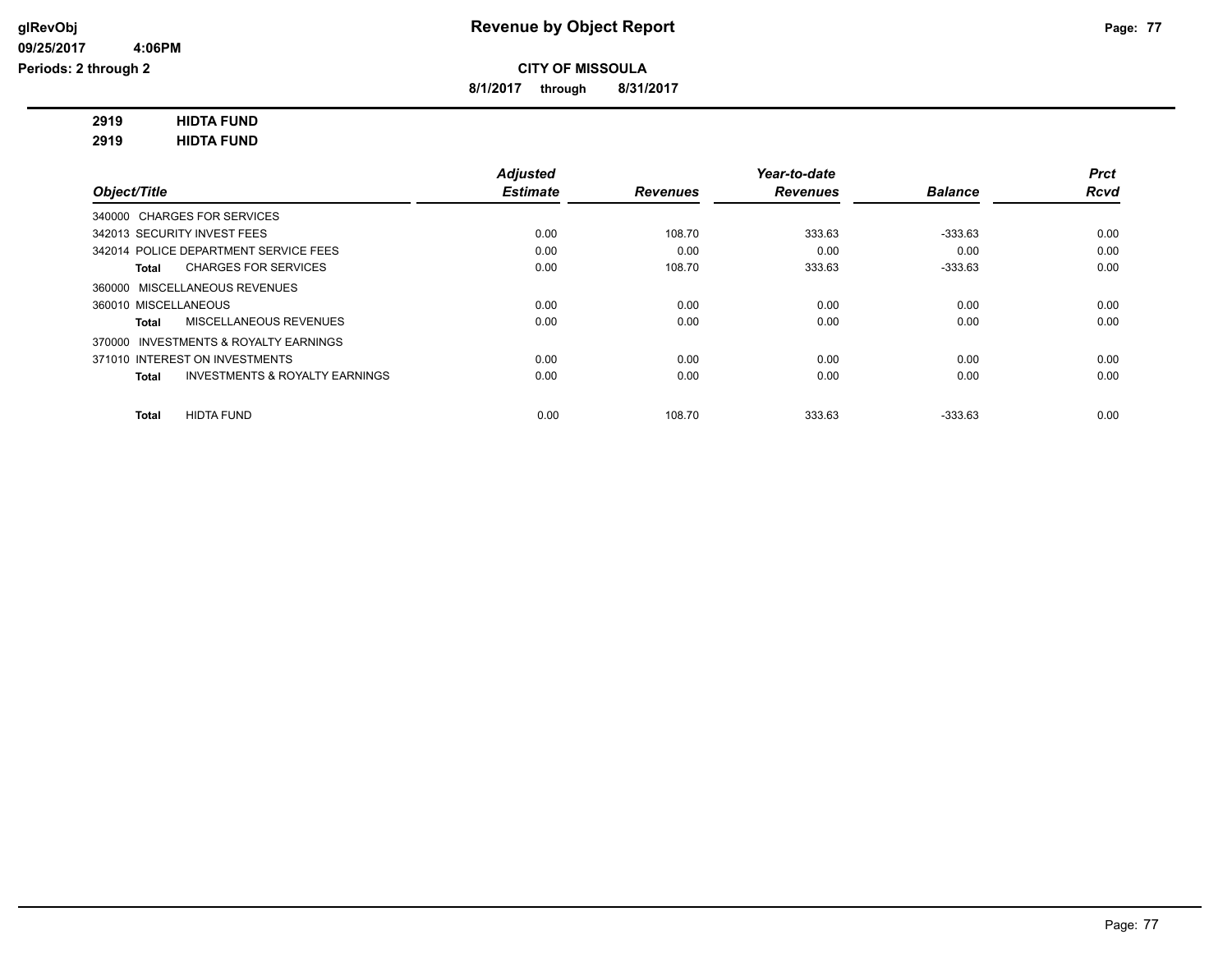**Periods: 2 through 2**

**CITY OF MISSOULA**

**8/1/2017 through 8/31/2017**

**2919 HIDTA FUND**

 **4:06PM**

|                                                    | <b>Adjusted</b> |                 | Year-to-date    |                | <b>Prct</b> |
|----------------------------------------------------|-----------------|-----------------|-----------------|----------------|-------------|
| Object/Title                                       | <b>Estimate</b> | <b>Revenues</b> | <b>Revenues</b> | <b>Balance</b> | Rcvd        |
| 340000 CHARGES FOR SERVICES                        |                 |                 |                 |                |             |
| 342013 SECURITY INVEST FEES                        | 0.00            | 108.70          | 333.63          | $-333.63$      | 0.00        |
| 342014 POLICE DEPARTMENT SERVICE FEES              | 0.00            | 0.00            | 0.00            | 0.00           | 0.00        |
| <b>CHARGES FOR SERVICES</b><br>Total               | 0.00            | 108.70          | 333.63          | $-333.63$      | 0.00        |
| 360000 MISCELLANEOUS REVENUES                      |                 |                 |                 |                |             |
| 360010 MISCELLANEOUS                               | 0.00            | 0.00            | 0.00            | 0.00           | 0.00        |
| MISCELLANEOUS REVENUES<br>Total                    | 0.00            | 0.00            | 0.00            | 0.00           | 0.00        |
| 370000 INVESTMENTS & ROYALTY EARNINGS              |                 |                 |                 |                |             |
| 371010 INTEREST ON INVESTMENTS                     | 0.00            | 0.00            | 0.00            | 0.00           | 0.00        |
| <b>INVESTMENTS &amp; ROYALTY EARNINGS</b><br>Total | 0.00            | 0.00            | 0.00            | 0.00           | 0.00        |
| <b>HIDTA FUND</b><br><b>Total</b>                  | 0.00            | 108.70          | 333.63          | $-333.63$      | 0.00        |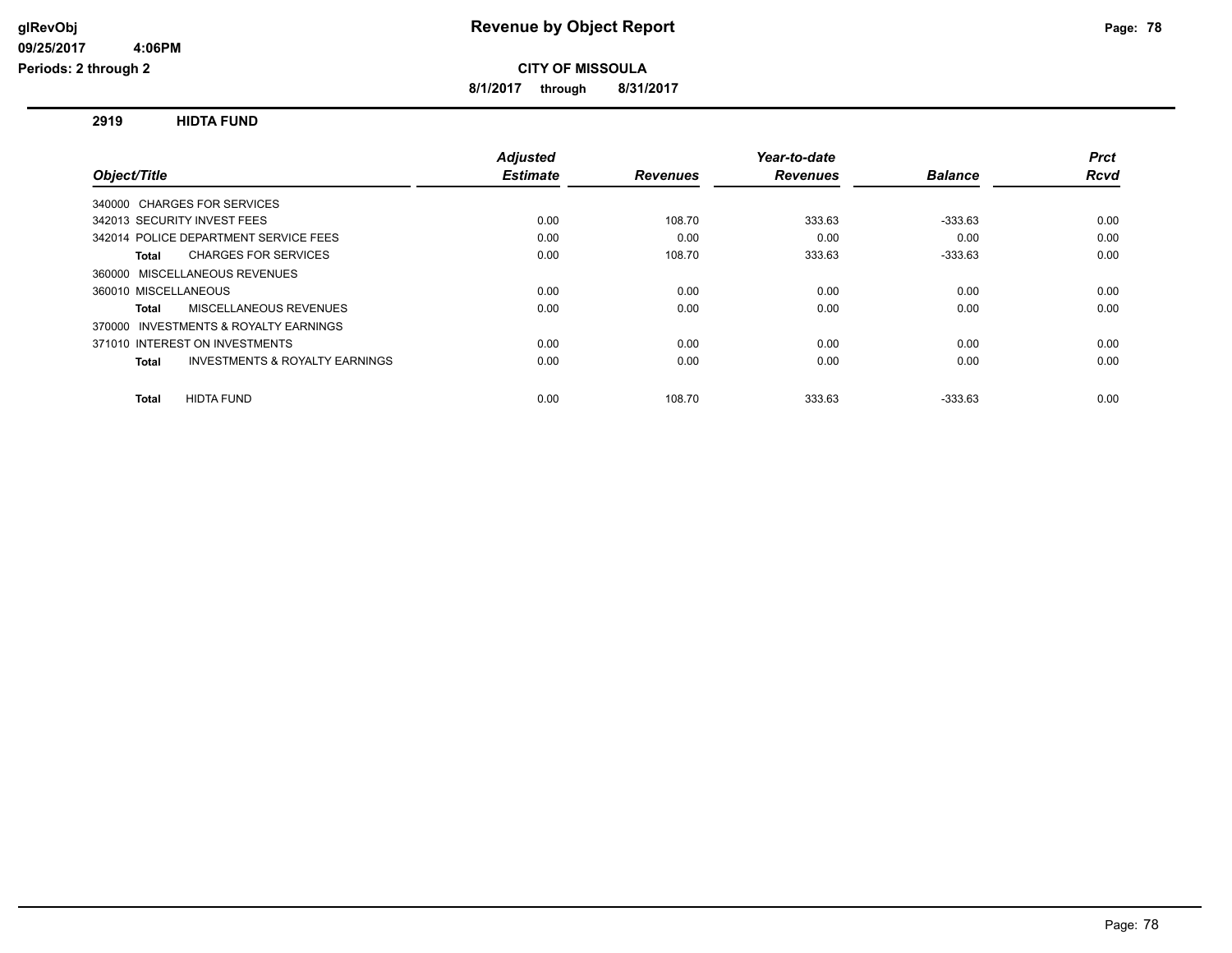**8/1/2017 through 8/31/2017**

## **2939 CDBG PROGRAM INCOME ACCOUNT**

#### **2939 CDBG PROGRAM INCOME ACCOUNT**

|                                                    | <b>Adjusted</b> |                 | Year-to-date    |                | <b>Prct</b> |
|----------------------------------------------------|-----------------|-----------------|-----------------|----------------|-------------|
| Object/Title                                       | <b>Estimate</b> | <b>Revenues</b> | <b>Revenues</b> | <b>Balance</b> | Rcvd        |
| 330000 INTERGOVERNMENTAL REVENUES                  |                 |                 |                 |                |             |
| 331000 FEDERAL GRANTS                              | 0.00            | 0.00            | 0.00            | 0.00           | 0.00        |
| INTERGOVERNMENTAL REVENUES<br><b>Total</b>         | 0.00            | 0.00            | 0.00            | 0.00           | 0.00        |
| 360000 MISCELLANEOUS REVENUES                      |                 |                 |                 |                |             |
| 360010 MISCELLANEOUS                               | 0.00            | 0.00            | 0.00            | 0.00           | 0.00        |
| MISCELLANEOUS REVENUES<br><b>Total</b>             | 0.00            | 0.00            | 0.00            | 0.00           | 0.00        |
| 370000 INVESTMENTS & ROYALTY EARNINGS              |                 |                 |                 |                |             |
| 371010 INTEREST ON INVESTMENTS                     | 0.00            | 0.00            | 0.00            | 0.00           | 0.00        |
| 371020 GAIN/LOSS IN MARKET VALUE OF INVESTMENTS    | 0.00            | 0.00            | 0.00            | 0.00           | 0.00        |
| <b>INVESTMENTS &amp; ROYALTY EARNINGS</b><br>Total | 0.00            | 0.00            | 0.00            | 0.00           | 0.00        |
| 380000 OTHER FINANCING SOURCES                     |                 |                 |                 |                |             |
| 383000 OPERATING TRANSFERS                         | 0.00            | 0.00            | 0.00            | 0.00           | 0.00        |
| 383009 TRANS FR TITLE I                            | 0.00            | 0.00            | 0.00            | 0.00           | 0.00        |
| OTHER FINANCING SOURCES<br><b>Total</b>            | 0.00            | 0.00            | 0.00            | 0.00           | 0.00        |
|                                                    |                 |                 |                 |                |             |
| CDBG PROGRAM INCOME ACCOUNT<br>Total               | 0.00            | 0.00            | 0.00            | 0.00           | 0.00        |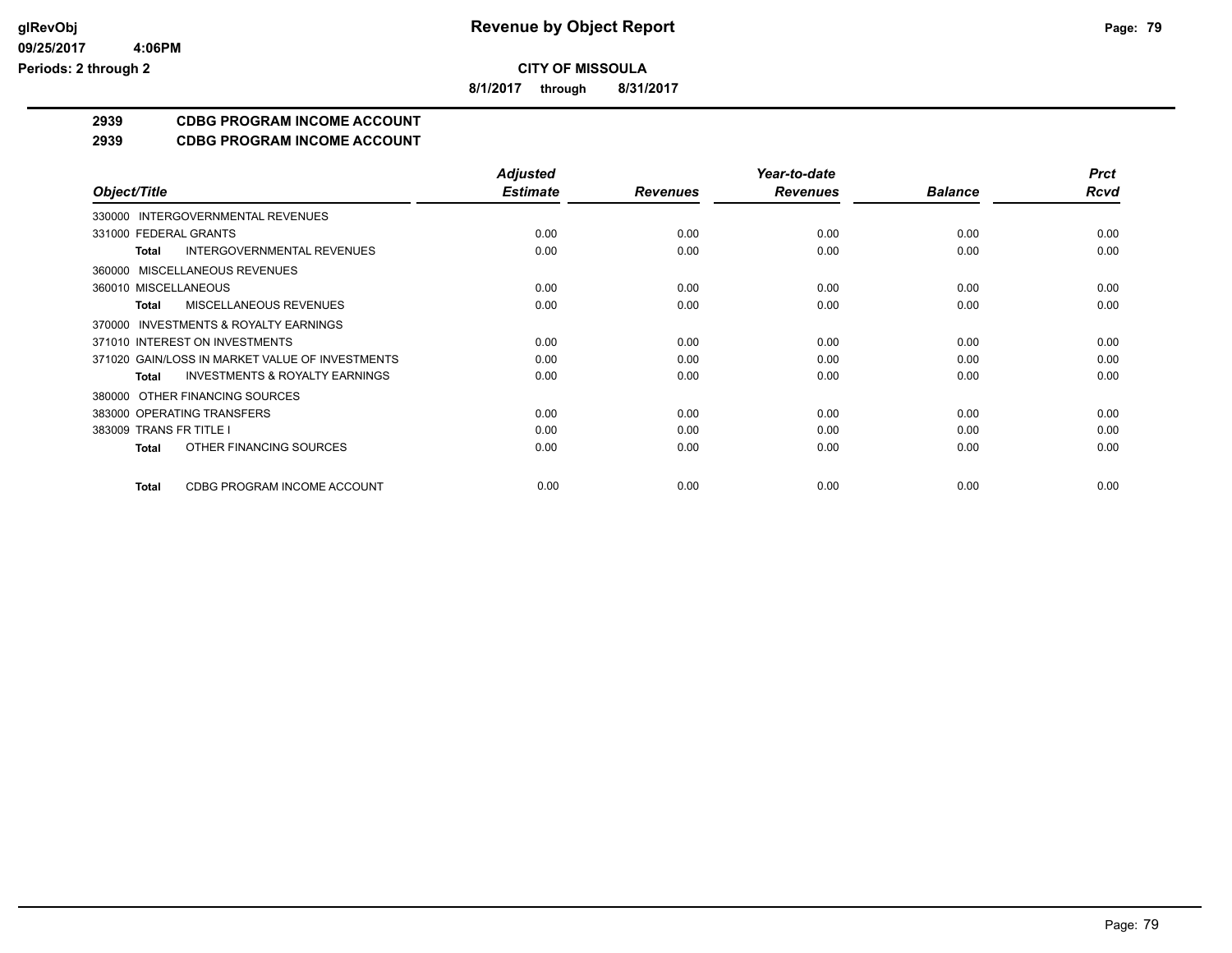**8/1/2017 through 8/31/2017**

## **2939 CDBG PROGRAM INCOME ACCOUNT**

| Object/Title                                              | <b>Adjusted</b><br><b>Estimate</b> | <b>Revenues</b> | Year-to-date<br><b>Revenues</b> | <b>Balance</b> | <b>Prct</b><br><b>Rcvd</b> |
|-----------------------------------------------------------|------------------------------------|-----------------|---------------------------------|----------------|----------------------------|
|                                                           |                                    |                 |                                 |                |                            |
| 330000 INTERGOVERNMENTAL REVENUES                         |                                    |                 |                                 |                |                            |
| 331000 FEDERAL GRANTS                                     | 0.00                               | 0.00            | 0.00                            | 0.00           | 0.00                       |
| INTERGOVERNMENTAL REVENUES<br><b>Total</b>                | 0.00                               | 0.00            | 0.00                            | 0.00           | 0.00                       |
| 360000 MISCELLANEOUS REVENUES                             |                                    |                 |                                 |                |                            |
| 360010 MISCELLANEOUS                                      | 0.00                               | 0.00            | 0.00                            | 0.00           | 0.00                       |
| MISCELLANEOUS REVENUES<br><b>Total</b>                    | 0.00                               | 0.00            | 0.00                            | 0.00           | 0.00                       |
| 370000 INVESTMENTS & ROYALTY EARNINGS                     |                                    |                 |                                 |                |                            |
| 371010 INTEREST ON INVESTMENTS                            | 0.00                               | 0.00            | 0.00                            | 0.00           | 0.00                       |
| 371020 GAIN/LOSS IN MARKET VALUE OF INVESTMENT            | 0.00                               | 0.00            | 0.00                            | 0.00           | 0.00                       |
| <b>INVESTMENTS &amp; ROYALTY EARNINGS</b><br><b>Total</b> | 0.00                               | 0.00            | 0.00                            | 0.00           | 0.00                       |
| 380000 OTHER FINANCING SOURCES                            |                                    |                 |                                 |                |                            |
| 383000 OPERATING TRANSFERS                                | 0.00                               | 0.00            | 0.00                            | 0.00           | 0.00                       |
| 383009 TRANS FR TITLE I                                   | 0.00                               | 0.00            | 0.00                            | 0.00           | 0.00                       |
| OTHER FINANCING SOURCES<br><b>Total</b>                   | 0.00                               | 0.00            | 0.00                            | 0.00           | 0.00                       |
| CDBG PROGRAM INCOME ACCOUNT<br><b>Total</b>               | 0.00                               | 0.00            | 0.00                            | 0.00           | 0.00                       |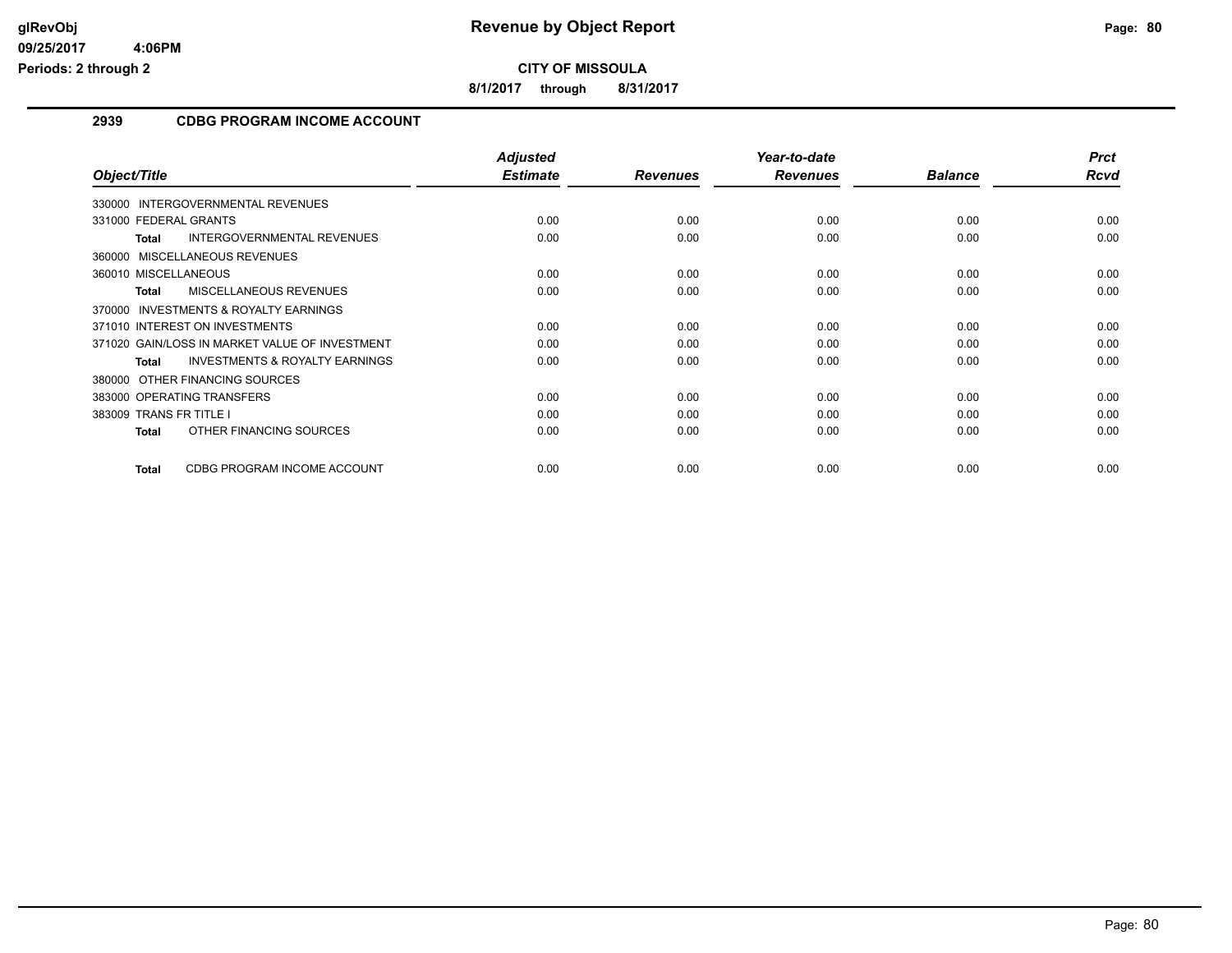**8/1/2017 through 8/31/2017**

## **2940 CDBG FUND**

**2940 CDBG FUND**

|                                                     | <b>Adjusted</b> |                 | Year-to-date    |                | <b>Prct</b> |
|-----------------------------------------------------|-----------------|-----------------|-----------------|----------------|-------------|
| Object/Title                                        | <b>Estimate</b> | <b>Revenues</b> | <b>Revenues</b> | <b>Balance</b> | <b>Rcvd</b> |
| 330000 INTERGOVERNMENTAL REVENUES                   |                 |                 |                 |                |             |
| 331010 ENTITLEMENT - CDBG                           | 0.00            | 13,435.98       | 1,549.57        | $-1,549.57$    | 0.00        |
| 331012 ARRA/CDBG STIMULUS REVENUE                   | 0.00            | 0.00            | 0.00            | 0.00           | 0.00        |
| <b>INTERGOVERNMENTAL REVENUES</b><br>Total          | 0.00            | 13,435.98       | 1,549.57        | $-1,549.57$    | 0.00        |
| 360000 MISCELLANEOUS REVENUES                       |                 |                 |                 |                |             |
| 360010 MISCELLANEOUS                                | 0.00            | 0.00            | 0.00            | 0.00           | 0.00        |
| <b>MISCELLANEOUS REVENUES</b><br>Total              | 0.00            | 0.00            | 0.00            | 0.00           | 0.00        |
| <b>INVESTMENTS &amp; ROYALTY EARNINGS</b><br>370000 |                 |                 |                 |                |             |
| 371010 INTEREST ON INVESTMENTS                      | 0.00            | 0.00            | 0.00            | 0.00           | 0.00        |
| <b>INVESTMENTS &amp; ROYALTY EARNINGS</b><br>Total  | 0.00            | 0.00            | 0.00            | 0.00           | 0.00        |
| OTHER FINANCING SOURCES<br>380000                   |                 |                 |                 |                |             |
| 383000 OPERATING TRANSFERS                          | 0.00            | 0.00            | 0.00            | 0.00           | 0.00        |
| 383009 TRANS FR TITLE I                             | 0.00            | 0.00            | 0.00            | 0.00           | 0.00        |
| OTHER FINANCING SOURCES<br>Total                    | 0.00            | 0.00            | 0.00            | 0.00           | 0.00        |
| <b>CDBG FUND</b><br><b>Total</b>                    | 0.00            | 13,435.98       | 1,549.57        | $-1,549.57$    | 0.00        |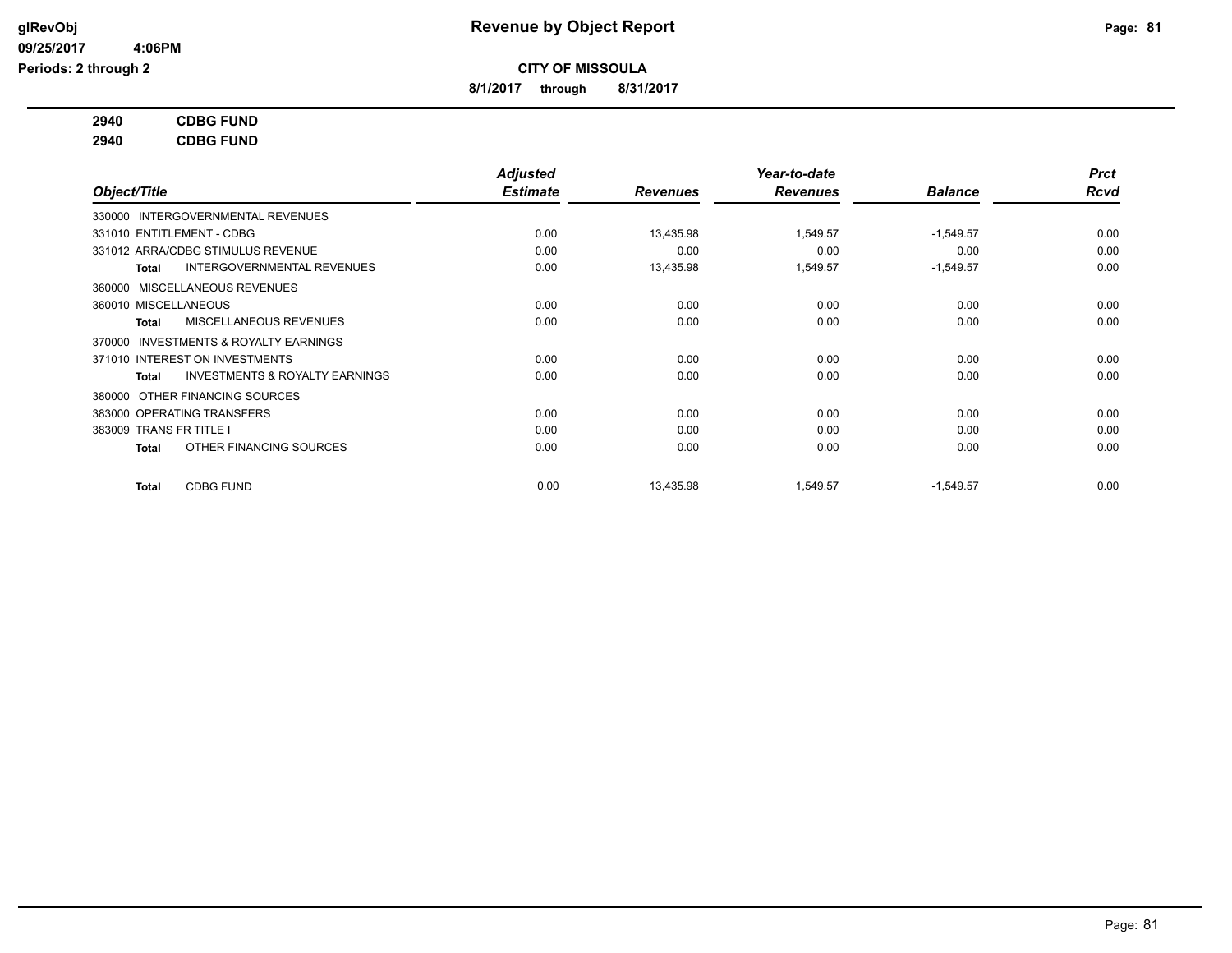**8/1/2017 through 8/31/2017**

**2940 CDBG FUND**

|                                                           | <b>Adjusted</b> |                 | Year-to-date    |                | <b>Prct</b> |
|-----------------------------------------------------------|-----------------|-----------------|-----------------|----------------|-------------|
| Object/Title                                              | <b>Estimate</b> | <b>Revenues</b> | <b>Revenues</b> | <b>Balance</b> | Rcvd        |
| 330000 INTERGOVERNMENTAL REVENUES                         |                 |                 |                 |                |             |
| 331010 ENTITLEMENT - CDBG                                 | 0.00            | 13,435.98       | 1,549.57        | $-1,549.57$    | 0.00        |
| 331012 ARRA/CDBG STIMULUS REVENUE                         | 0.00            | 0.00            | 0.00            | 0.00           | 0.00        |
| <b>INTERGOVERNMENTAL REVENUES</b><br><b>Total</b>         | 0.00            | 13,435.98       | 1,549.57        | $-1,549.57$    | 0.00        |
| MISCELLANEOUS REVENUES<br>360000                          |                 |                 |                 |                |             |
| 360010 MISCELLANEOUS                                      | 0.00            | 0.00            | 0.00            | 0.00           | 0.00        |
| MISCELLANEOUS REVENUES<br><b>Total</b>                    | 0.00            | 0.00            | 0.00            | 0.00           | 0.00        |
| INVESTMENTS & ROYALTY EARNINGS<br>370000                  |                 |                 |                 |                |             |
| 371010 INTEREST ON INVESTMENTS                            | 0.00            | 0.00            | 0.00            | 0.00           | 0.00        |
| <b>INVESTMENTS &amp; ROYALTY EARNINGS</b><br><b>Total</b> | 0.00            | 0.00            | 0.00            | 0.00           | 0.00        |
| OTHER FINANCING SOURCES<br>380000                         |                 |                 |                 |                |             |
| 383000 OPERATING TRANSFERS                                | 0.00            | 0.00            | 0.00            | 0.00           | 0.00        |
| 383009 TRANS FR TITLE I                                   | 0.00            | 0.00            | 0.00            | 0.00           | 0.00        |
| OTHER FINANCING SOURCES<br><b>Total</b>                   | 0.00            | 0.00            | 0.00            | 0.00           | 0.00        |
| <b>CDBG FUND</b><br><b>Total</b>                          | 0.00            | 13,435.98       | 1,549.57        | $-1,549.57$    | 0.00        |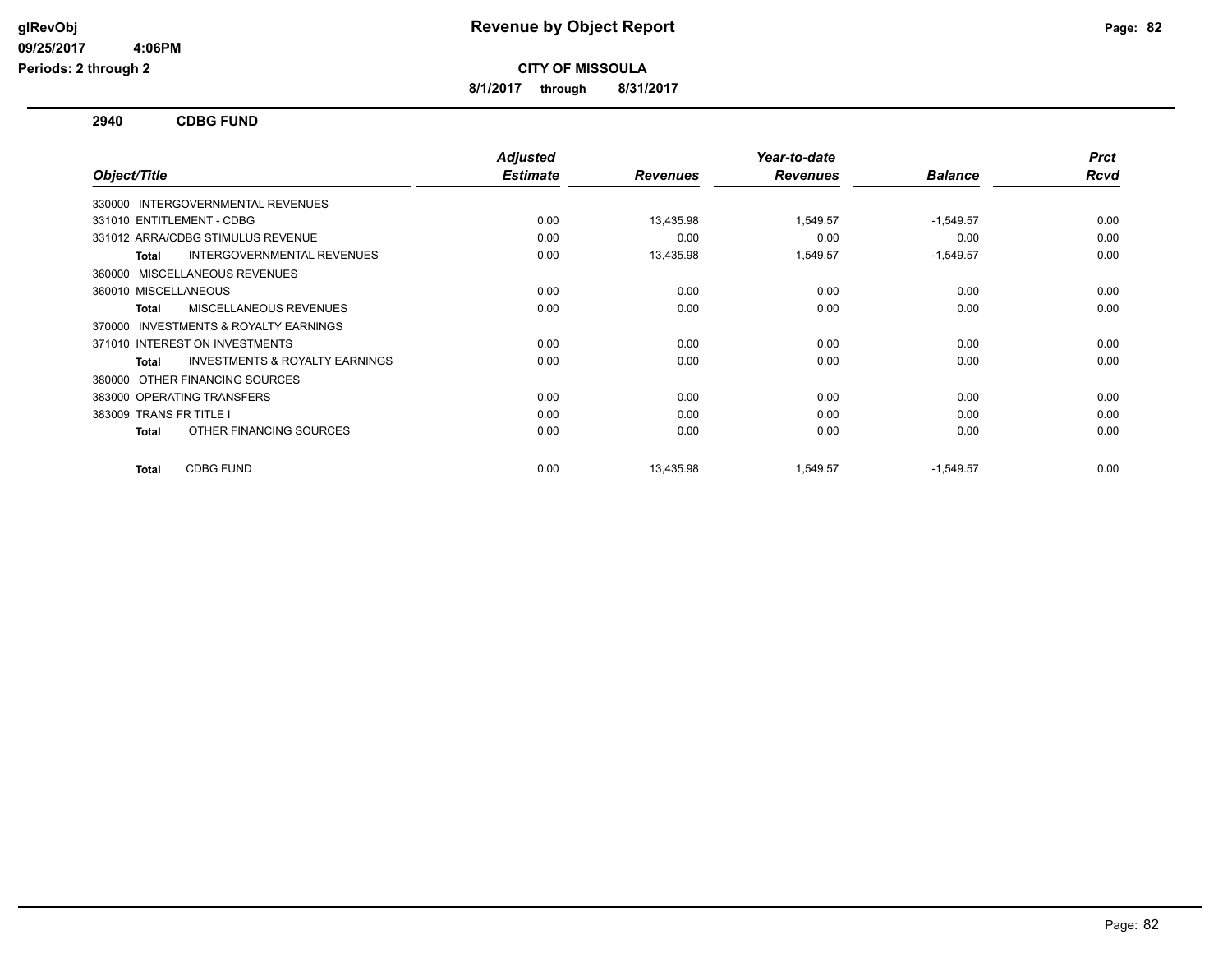**8/1/2017 through 8/31/2017**

## **2941 HOME FUND**

**2941 HOME FUND**

|                                                           | <b>Adjusted</b> |                 | Year-to-date    |                | <b>Prct</b> |
|-----------------------------------------------------------|-----------------|-----------------|-----------------|----------------|-------------|
| Object/Title                                              | <b>Estimate</b> | <b>Revenues</b> | <b>Revenues</b> | <b>Balance</b> | <b>Rcvd</b> |
| 330000 INTERGOVERNMENTAL REVENUES                         |                 |                 |                 |                |             |
| 330000 INTERGOVERNMENTAL REVENUES                         | 0.00            | 0.00            | 0.00            | 0.00           | 0.00        |
| 331016 HOMEWORD 1800 PHILLIPS                             | 0.00            | 0.00            | 0.00            | 0.00           | 0.00        |
| 331033 WORD                                               | 0.00            | 0.00            | 0.00            | 0.00           | 0.00        |
| 334145 WESTERN MT MENTAL HEALTH CTR                       | 0.00            | 0.00            | 0.00            | 0.00           | 0.00        |
| 334149 MISSOULA HOMEOWNERSHIP PROGRAM                     | 0.00            | 0.00            | 0.00            | 0.00           | 0.00        |
| 334153 FY14 DISTRICT XI HRC TBRA                          | 0.00            | 0.00            | 0.00            | 0.00           | 0.00        |
| 334154 HOMEWORD SWEETGRASS                                | 0.00            | 0.00            | 0.00            | 0.00           | 0.00        |
| 334155 FY08 NMCDC                                         | 0.00            | 0.00            | 0.00            | 0.00           | 0.00        |
| 334156 HOME PROGRAM INCOME                                | 0.00            | 0.00            | 0.00            | 0.00           | 0.00        |
| 334157 FY09 MHA                                           | 0.00            | 0.00            | 0.00            | 0.00           | 0.00        |
| 334159 FY09 HOMEWORD                                      | 0.00            | 0.00            | 0.00            | 0.00           | 0.00        |
| 334160 FY09 NMCDC                                         | 0.00            | 0.00            | 0.00            | 0.00           | 0.00        |
| 334161 FY10 DISTRICT XI HRC                               | 0.00            | 0.00            | 0.00            | 0.00           | 0.00        |
| 334163 FY10 homeWORD/SOLSTICE APT                         | 0.00            | 0.00            | 0.00            | 0.00           | 0.00        |
| <b>INTERGOVERNMENTAL REVENUES</b><br><b>Total</b>         | 0.00            | 0.00            | 0.00            | 0.00           | 0.00        |
| 340000 CHARGES FOR SERVICES                               |                 |                 |                 |                |             |
| 341450 *** Title Not Found ***                            | 0.00            | 0.00            | 0.00            | 0.00           | 0.00        |
| <b>CHARGES FOR SERVICES</b><br><b>Total</b>               | 0.00            | 0.00            | 0.00            | 0.00           | 0.00        |
| 360000 MISCELLANEOUS REVENUES                             |                 |                 |                 |                |             |
| 360005 LOAN REPAYMENTS                                    | 0.00            | 0.00            | 0.00            | 0.00           | 0.00        |
| 360010 MISCELLANEOUS                                      | 0.00            | 750.47          | 4,158.73        | $-4,158.73$    | 0.00        |
| MISCELLANEOUS REVENUES<br><b>Total</b>                    | 0.00            | 750.47          | 4,158.73        | $-4,158.73$    | 0.00        |
| 370000 INVESTMENTS & ROYALTY EARNINGS                     |                 |                 |                 |                |             |
| <b>GAIN/LOSS IN MARKET VALUE OF INVESTMENTS</b><br>371020 | 0.00            | 0.00            | 0.00            | 0.00           | 0.00        |
| <b>INVESTMENTS &amp; ROYALTY EARNINGS</b><br><b>Total</b> | 0.00            | 0.00            | 0.00            | 0.00           | 0.00        |
| <b>HOME FUND</b><br><b>Total</b>                          | 0.00            | 750.47          | 4,158.73        | $-4,158.73$    | 0.00        |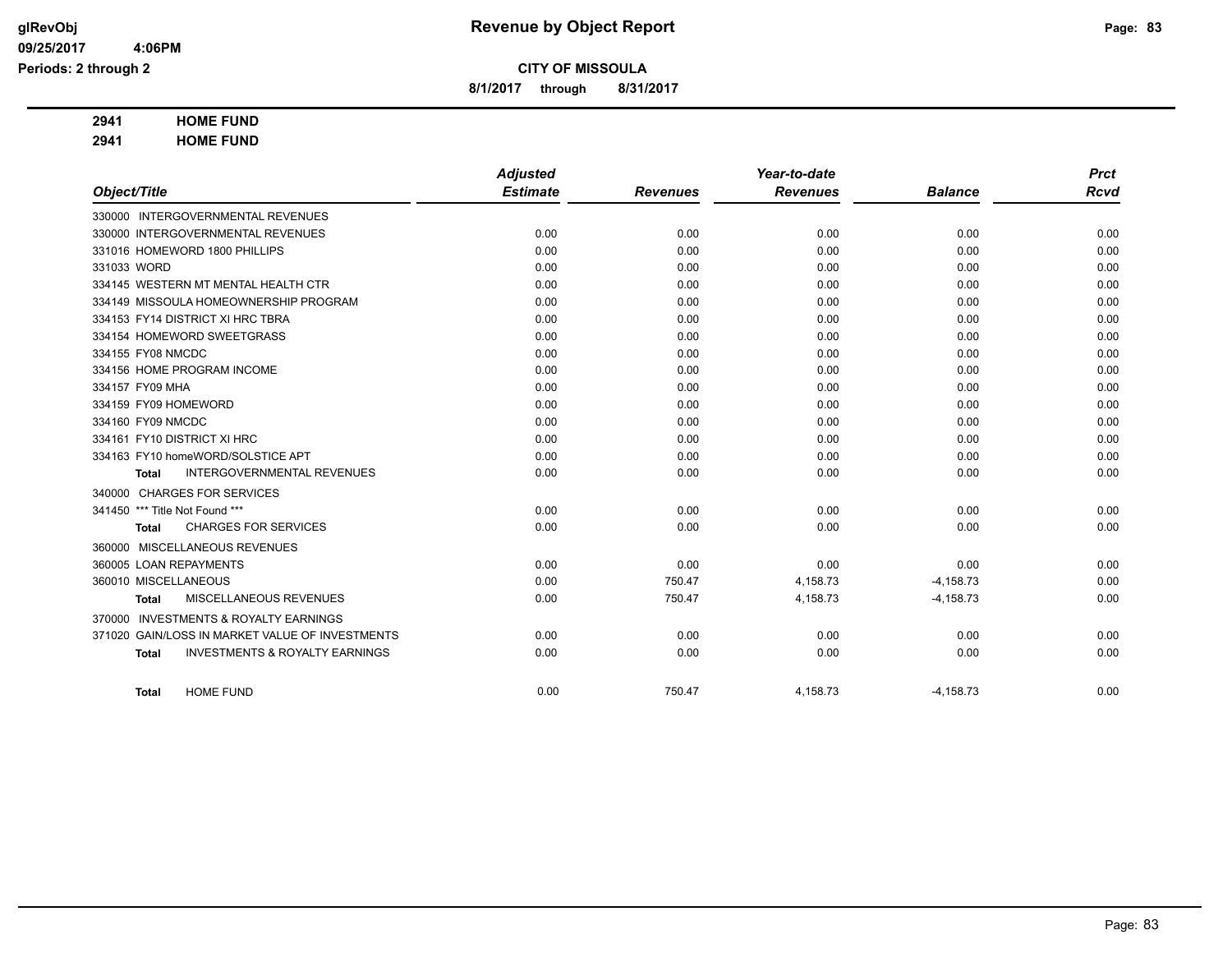**8/1/2017 through 8/31/2017**

**2941 HOME FUND**

|                                                           | <b>Adjusted</b> |                 | Year-to-date    |                | <b>Prct</b> |
|-----------------------------------------------------------|-----------------|-----------------|-----------------|----------------|-------------|
| Object/Title                                              | <b>Estimate</b> | <b>Revenues</b> | <b>Revenues</b> | <b>Balance</b> | <b>Rcvd</b> |
| 330000 INTERGOVERNMENTAL REVENUES                         |                 |                 |                 |                |             |
| 330000 INTERGOVERNMENTAL REVENUES                         | 0.00            | 0.00            | 0.00            | 0.00           | 0.00        |
| 331016 HOMEWORD 1800 PHILLIPS                             | 0.00            | 0.00            | 0.00            | 0.00           | 0.00        |
| 331033 WORD                                               | 0.00            | 0.00            | 0.00            | 0.00           | 0.00        |
| 334145 WESTERN MT MENTAL HEALTH CTR                       | 0.00            | 0.00            | 0.00            | 0.00           | 0.00        |
| 334149 MISSOULA HOMEOWNERSHIP PROGRAM                     | 0.00            | 0.00            | 0.00            | 0.00           | 0.00        |
| 334153 FY14 DISTRICT XI HRC TBRA                          | 0.00            | 0.00            | 0.00            | 0.00           | 0.00        |
| 334154 HOMEWORD SWEETGRASS                                | 0.00            | 0.00            | 0.00            | 0.00           | 0.00        |
| 334155 FY08 NMCDC                                         | 0.00            | 0.00            | 0.00            | 0.00           | 0.00        |
| 334156 HOME PROGRAM INCOME                                | 0.00            | 0.00            | 0.00            | 0.00           | 0.00        |
| 334157 FY09 MHA                                           | 0.00            | 0.00            | 0.00            | 0.00           | 0.00        |
| 334159 FY09 HOMEWORD                                      | 0.00            | 0.00            | 0.00            | 0.00           | 0.00        |
| 334160 FY09 NMCDC                                         | 0.00            | 0.00            | 0.00            | 0.00           | 0.00        |
| 334161 FY10 DISTRICT XI HRC                               | 0.00            | 0.00            | 0.00            | 0.00           | 0.00        |
| 334163 FY10 homeWORD/SOLSTICE APT                         | 0.00            | 0.00            | 0.00            | 0.00           | 0.00        |
| <b>INTERGOVERNMENTAL REVENUES</b><br><b>Total</b>         | 0.00            | 0.00            | 0.00            | 0.00           | 0.00        |
| 340000 CHARGES FOR SERVICES                               |                 |                 |                 |                |             |
| 341450 *** Title Not Found ***                            | 0.00            | 0.00            | 0.00            | 0.00           | 0.00        |
| <b>CHARGES FOR SERVICES</b><br>Total                      | 0.00            | 0.00            | 0.00            | 0.00           | 0.00        |
| 360000 MISCELLANEOUS REVENUES                             |                 |                 |                 |                |             |
| 360005 LOAN REPAYMENTS                                    | 0.00            | 0.00            | 0.00            | 0.00           | 0.00        |
| 360010 MISCELLANEOUS                                      | 0.00            | 750.47          | 4,158.73        | $-4,158.73$    | 0.00        |
| MISCELLANEOUS REVENUES<br><b>Total</b>                    | 0.00            | 750.47          | 4,158.73        | $-4,158.73$    | 0.00        |
| 370000 INVESTMENTS & ROYALTY EARNINGS                     |                 |                 |                 |                |             |
| 371020 GAIN/LOSS IN MARKET VALUE OF INVESTMENT            | 0.00            | 0.00            | 0.00            | 0.00           | 0.00        |
| <b>INVESTMENTS &amp; ROYALTY EARNINGS</b><br><b>Total</b> | 0.00            | 0.00            | 0.00            | 0.00           | 0.00        |
|                                                           |                 |                 |                 |                |             |
| <b>HOME FUND</b><br><b>Total</b>                          | 0.00            | 750.47          | 4,158.73        | $-4,158.73$    | 0.00        |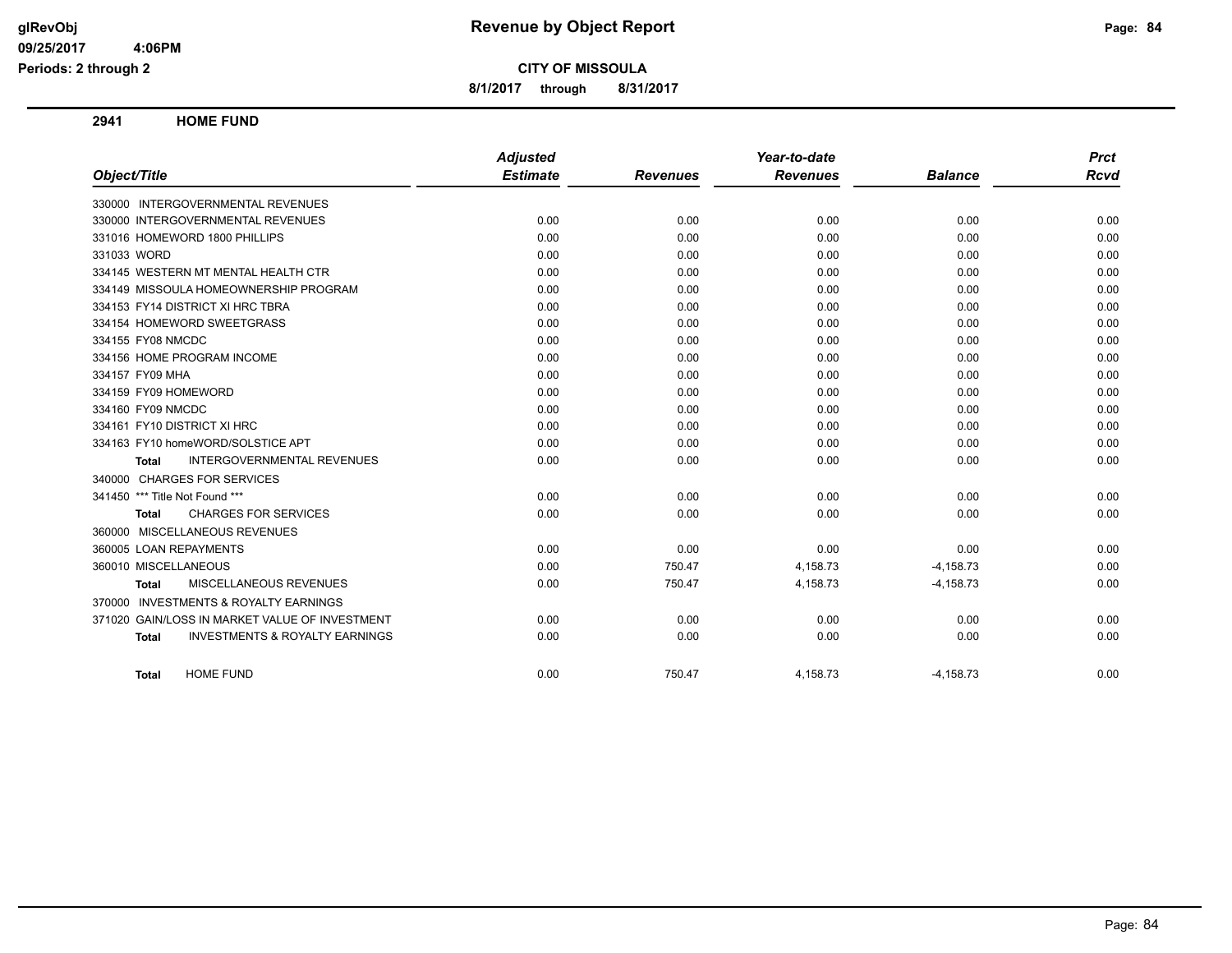**8/1/2017 through 8/31/2017**

**2942 ADDI PROGRAM**

**2942 ADDI PROGRAM**

|                                                    | <b>Adjusted</b> |                 | Year-to-date    |                | <b>Prct</b> |
|----------------------------------------------------|-----------------|-----------------|-----------------|----------------|-------------|
| Object/Title                                       | <b>Estimate</b> | <b>Revenues</b> | <b>Revenues</b> | <b>Balance</b> | <b>Rcvd</b> |
| 330000 INTERGOVERNMENTAL REVENUES                  |                 |                 |                 |                |             |
| 330000 INTERGOVERNMENTAL REVENUES                  | 0.00            | 0.00            | 0.00            | 0.00           | 0.00        |
| 334146 ADDI FUNDS-1ST TIME HOMEBUYERS              | 0.00            | 0.00            | 0.00            | 0.00           | 0.00        |
| INTERGOVERNMENTAL REVENUES<br>Total                | 0.00            | 0.00            | 0.00            | 0.00           | 0.00        |
| 370000 INVESTMENTS & ROYALTY EARNINGS              |                 |                 |                 |                |             |
| 371010 INTEREST ON INVESTMENTS                     | 0.00            | 0.00            | 0.00            | 0.00           | 0.00        |
| 371020 GAIN/LOSS IN MARKET VALUE OF INVESTMENTS    | 0.00            | 0.00            | 0.00            | 0.00           | 0.00        |
| <b>INVESTMENTS &amp; ROYALTY EARNINGS</b><br>Total | 0.00            | 0.00            | 0.00            | 0.00           | 0.00        |
| ADDI PROGRAM<br><b>Total</b>                       | 0.00            | 0.00            | 0.00            | 0.00           | 0.00        |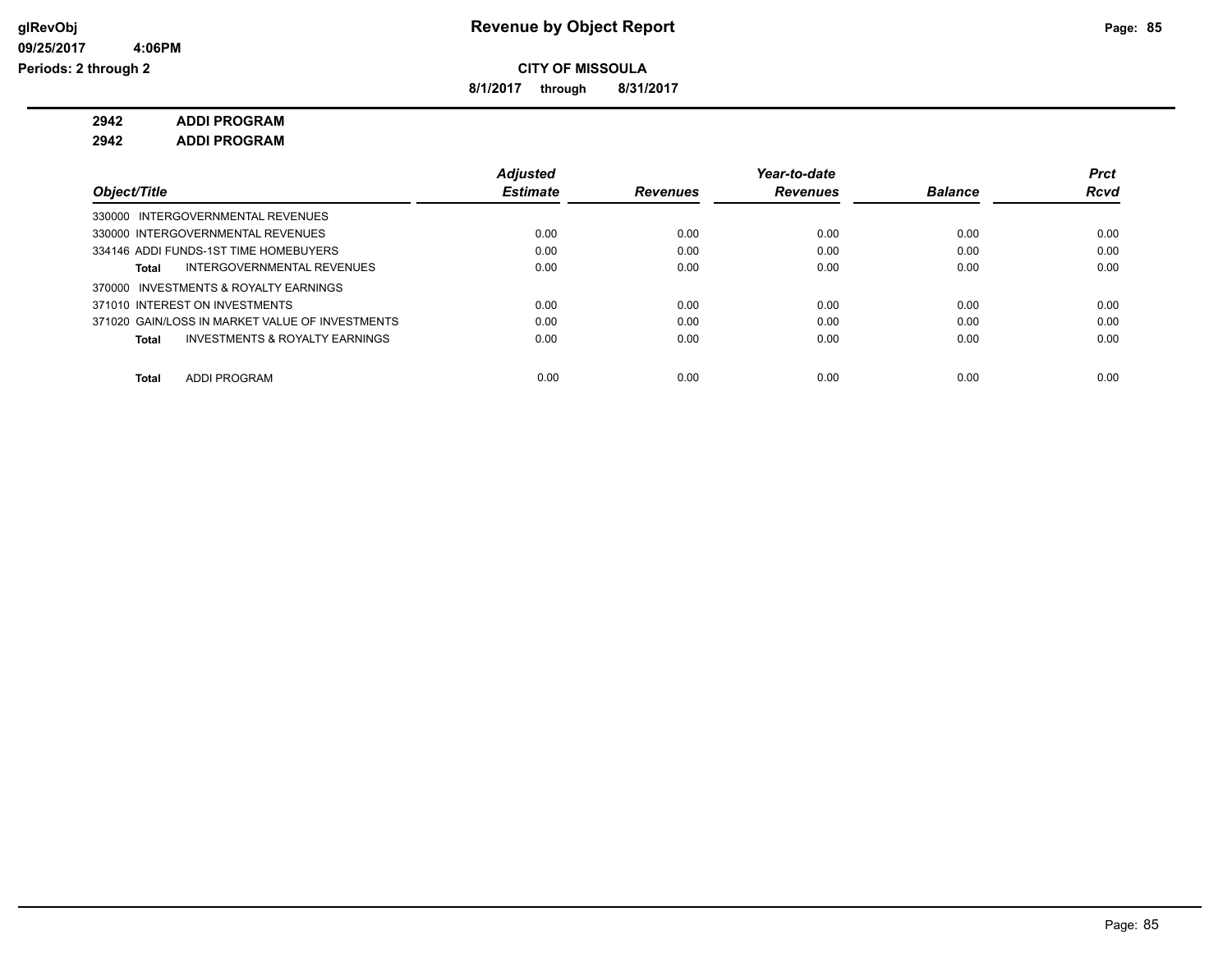**8/1/2017 through 8/31/2017**

#### **2942 ADDI PROGRAM**

|                                                | <b>Adiusted</b> |                 | Year-to-date    |                | <b>Prct</b> |
|------------------------------------------------|-----------------|-----------------|-----------------|----------------|-------------|
| Object/Title                                   | <b>Estimate</b> | <b>Revenues</b> | <b>Revenues</b> | <b>Balance</b> | <b>Rcvd</b> |
| 330000 INTERGOVERNMENTAL REVENUES              |                 |                 |                 |                |             |
| 330000 INTERGOVERNMENTAL REVENUES              | 0.00            | 0.00            | 0.00            | 0.00           | 0.00        |
| 334146 ADDI FUNDS-1ST TIME HOMEBUYERS          | 0.00            | 0.00            | 0.00            | 0.00           | 0.00        |
| INTERGOVERNMENTAL REVENUES<br><b>Total</b>     | 0.00            | 0.00            | 0.00            | 0.00           | 0.00        |
| 370000 INVESTMENTS & ROYALTY EARNINGS          |                 |                 |                 |                |             |
| 371010 INTEREST ON INVESTMENTS                 | 0.00            | 0.00            | 0.00            | 0.00           | 0.00        |
| 371020 GAIN/LOSS IN MARKET VALUE OF INVESTMENT | 0.00            | 0.00            | 0.00            | 0.00           | 0.00        |
| <b>Total</b><br>INVESTMENTS & ROYALTY EARNINGS | 0.00            | 0.00            | 0.00            | 0.00           | 0.00        |
|                                                |                 |                 |                 |                |             |
| <b>ADDI PROGRAM</b><br><b>Total</b>            | 0.00            | 0.00            | 0.00            | 0.00           | 0.00        |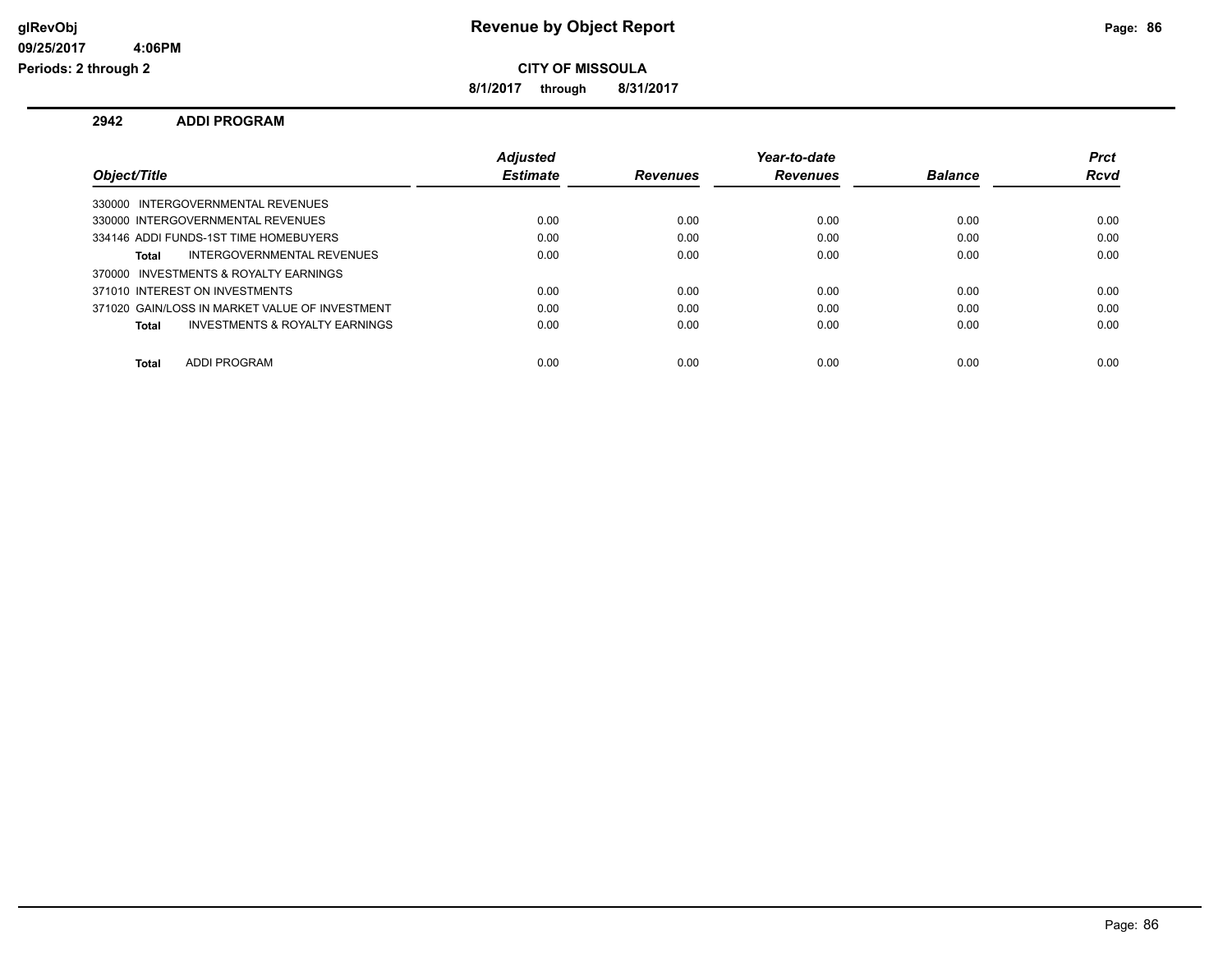**8/1/2017 through 8/31/2017**

#### **2943 CITY HOME PROGRAM INCOME**

#### **2943 CITY HOME PROGRAM INCOME**

|                                     | <b>Adjusted</b> |                 | Year-to-date    |                | <b>Prct</b> |
|-------------------------------------|-----------------|-----------------|-----------------|----------------|-------------|
| Object/Title                        | <b>Estimate</b> | <b>Revenues</b> | <b>Revenues</b> | <b>Balance</b> | <b>Rcvd</b> |
| 330000 INTERGOVERNMENTAL REVENUES   |                 |                 |                 |                |             |
| 334156 *** Title Not Found ***      | 0.00            | 0.00            | 0.00            | 0.00           | 0.00        |
| INTERGOVERNMENTAL REVENUES<br>Total | 0.00            | 0.00            | 0.00            | 0.00           | 0.00        |
| 360000 MISCELLANEOUS REVENUES       |                 |                 |                 |                |             |
| 360005 LOAN REPAYMENTS              | 0.00            | 0.00            | 0.00            | 0.00           | 0.00        |
| 360010 MISCELLANEOUS                | 0.00            | 133.34          | 133.34          | $-133.34$      | 0.00        |
| MISCELLANEOUS REVENUES<br>Total     | 0.00            | 133.34          | 133.34          | $-133.34$      | 0.00        |
| 380000 OTHER FINANCING SOURCES      |                 |                 |                 |                |             |
| 383000 OPERATING TRANSFERS          | 0.00            | 0.00            | 0.00            | 0.00           | 0.00        |
| OTHER FINANCING SOURCES<br>Total    | 0.00            | 0.00            | 0.00            | 0.00           | 0.00        |
| CITY HOME PROGRAM INCOME<br>Total   | 0.00            | 133.34          | 133.34          | $-133.34$      | 0.00        |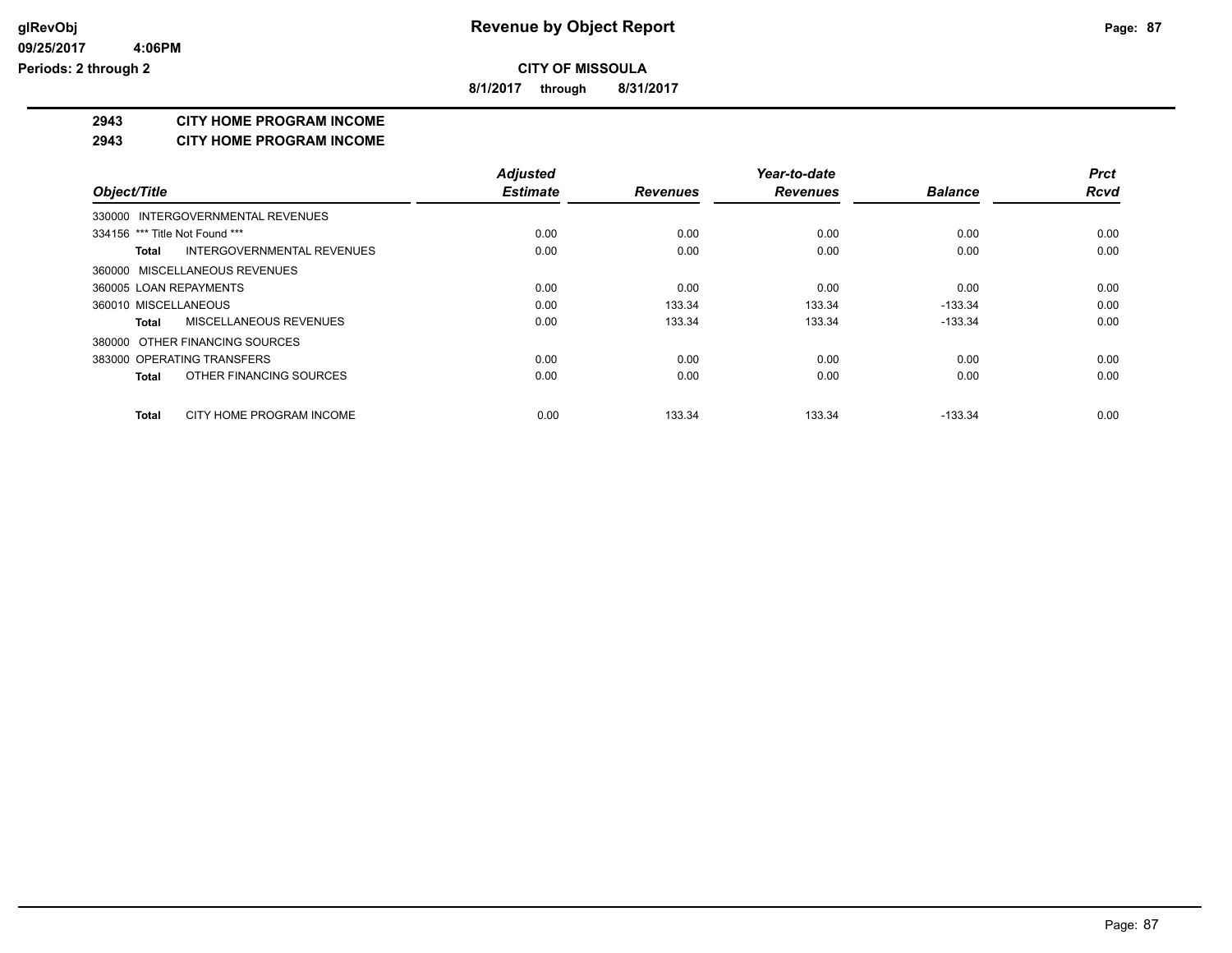**8/1/2017 through 8/31/2017**

## **2943 CITY HOME PROGRAM INCOME**

|                                          | <b>Adjusted</b> |                 | Year-to-date    |                | <b>Prct</b> |
|------------------------------------------|-----------------|-----------------|-----------------|----------------|-------------|
| Object/Title                             | <b>Estimate</b> | <b>Revenues</b> | <b>Revenues</b> | <b>Balance</b> | <b>Rcvd</b> |
| 330000 INTERGOVERNMENTAL REVENUES        |                 |                 |                 |                |             |
| 334156 *** Title Not Found ***           | 0.00            | 0.00            | 0.00            | 0.00           | 0.00        |
| INTERGOVERNMENTAL REVENUES<br>Total      | 0.00            | 0.00            | 0.00            | 0.00           | 0.00        |
| 360000 MISCELLANEOUS REVENUES            |                 |                 |                 |                |             |
| 360005 LOAN REPAYMENTS                   | 0.00            | 0.00            | 0.00            | 0.00           | 0.00        |
| 360010 MISCELLANEOUS                     | 0.00            | 133.34          | 133.34          | $-133.34$      | 0.00        |
| MISCELLANEOUS REVENUES<br>Total          | 0.00            | 133.34          | 133.34          | $-133.34$      | 0.00        |
| 380000 OTHER FINANCING SOURCES           |                 |                 |                 |                |             |
| 383000 OPERATING TRANSFERS               | 0.00            | 0.00            | 0.00            | 0.00           | 0.00        |
| OTHER FINANCING SOURCES<br>Total         | 0.00            | 0.00            | 0.00            | 0.00           | 0.00        |
| CITY HOME PROGRAM INCOME<br><b>Total</b> | 0.00            | 133.34          | 133.34          | $-133.34$      | 0.00        |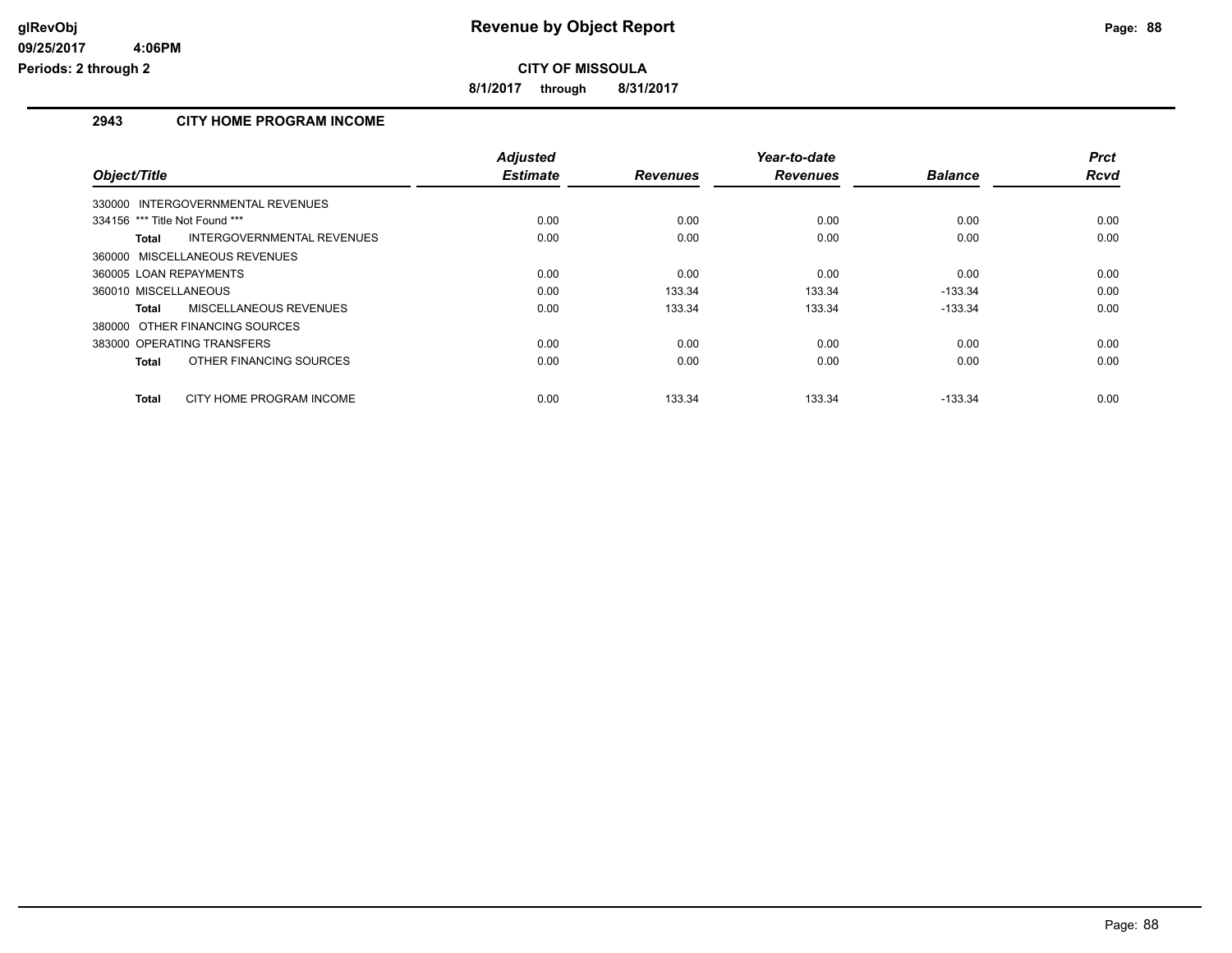**8/1/2017 through 8/31/2017**

# **2944 NEIGHBORHOOD STABILIZATION PROGRAM**

# **2944 NEIGHBORHOOD STABILIZATION PROGRAM**

|                                                    | <b>Adjusted</b> |                 | Year-to-date    |                | Prct |
|----------------------------------------------------|-----------------|-----------------|-----------------|----------------|------|
| Object/Title                                       | <b>Estimate</b> | <b>Revenues</b> | <b>Revenues</b> | <b>Balance</b> | Rcvd |
| 330000 INTERGOVERNMENTAL REVENUES                  |                 |                 |                 |                |      |
| 331011 NSP GRANT/SILVERTIP PROJECT                 | 0.00            | 0.00            | 0.00            | 0.00           | 0.00 |
| 331017 HUD 6.7M/SILVERTIP APTS                     | 0.00            | 0.00            | 0.00            | 0.00           | 0.00 |
| 331018 MHA 1M/SILVERTIP APTS                       | 0.00            | 0.00            | 0.00            | 0.00           | 0.00 |
| INTERGOVERNMENTAL REVENUES<br>Total                | 0.00            | 0.00            | 0.00            | 0.00           | 0.00 |
| NEIGHBORHOOD STABILIZATION PROGRAM<br><b>Total</b> | 0.00            | 0.00            | 0.00            | 0.00           | 0.00 |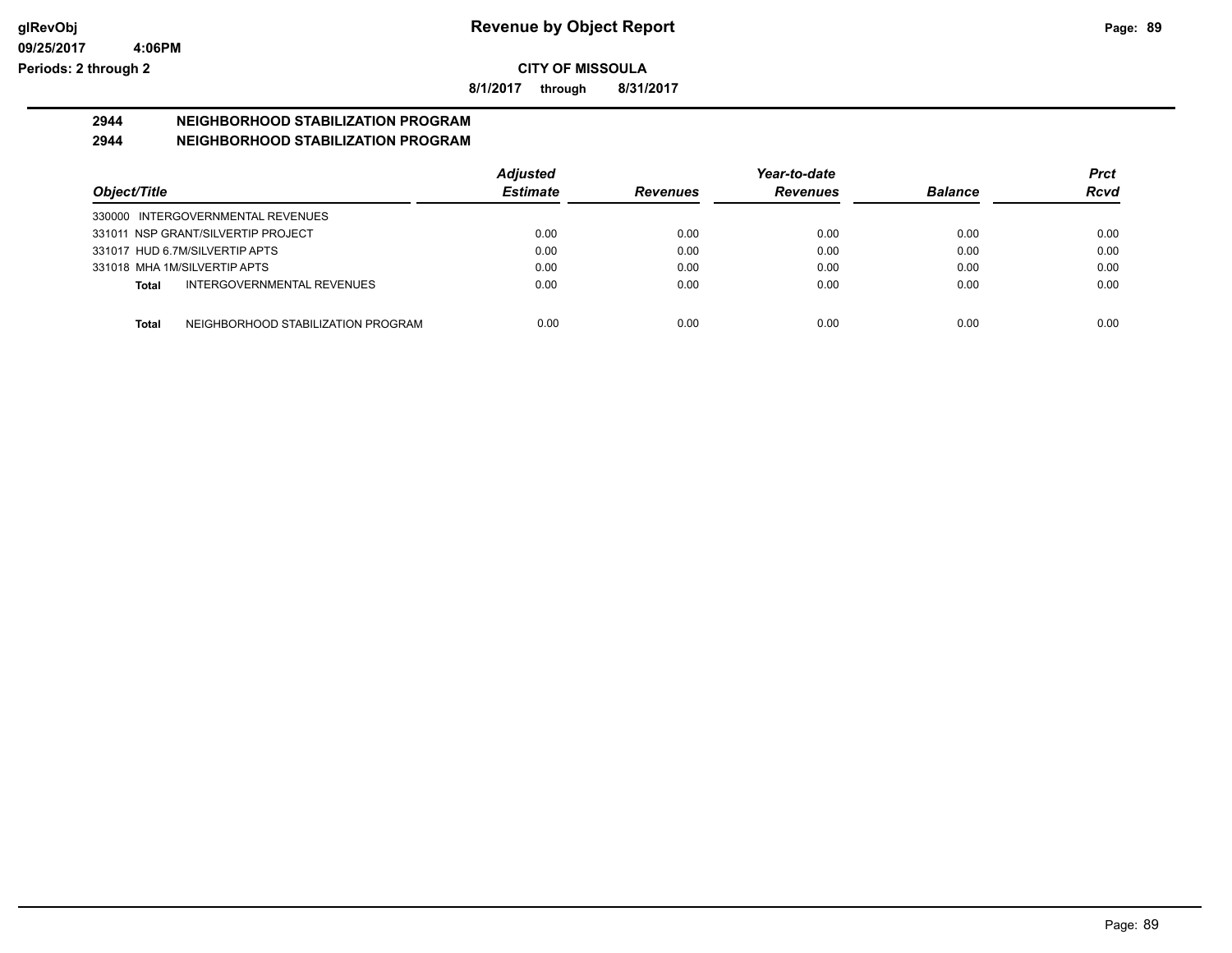**8/1/2017 through 8/31/2017**

#### **2944 NEIGHBORHOOD STABILIZATION PROGRAM**

| Object/Title |                                    | <b>Adjusted</b><br><b>Estimate</b> | <b>Revenues</b> | Year-to-date<br><b>Revenues</b> | <b>Balance</b> | <b>Prct</b><br><b>Rcvd</b> |
|--------------|------------------------------------|------------------------------------|-----------------|---------------------------------|----------------|----------------------------|
|              | 330000 INTERGOVERNMENTAL REVENUES  |                                    |                 |                                 |                |                            |
|              | 331011 NSP GRANT/SILVERTIP PROJECT | 0.00                               | 0.00            | 0.00                            | 0.00           | 0.00                       |
|              | 331017 HUD 6.7M/SILVERTIP APTS     | 0.00                               | 0.00            | 0.00                            | 0.00           | 0.00                       |
|              | 331018 MHA 1M/SILVERTIP APTS       | 0.00                               | 0.00            | 0.00                            | 0.00           | 0.00                       |
| <b>Total</b> | INTERGOVERNMENTAL REVENUES         | 0.00                               | 0.00            | 0.00                            | 0.00           | 0.00                       |
| <b>Total</b> | NEIGHBORHOOD STABILIZATION PROGRAM | 0.00                               | 0.00            | 0.00                            | 0.00           | 0.00                       |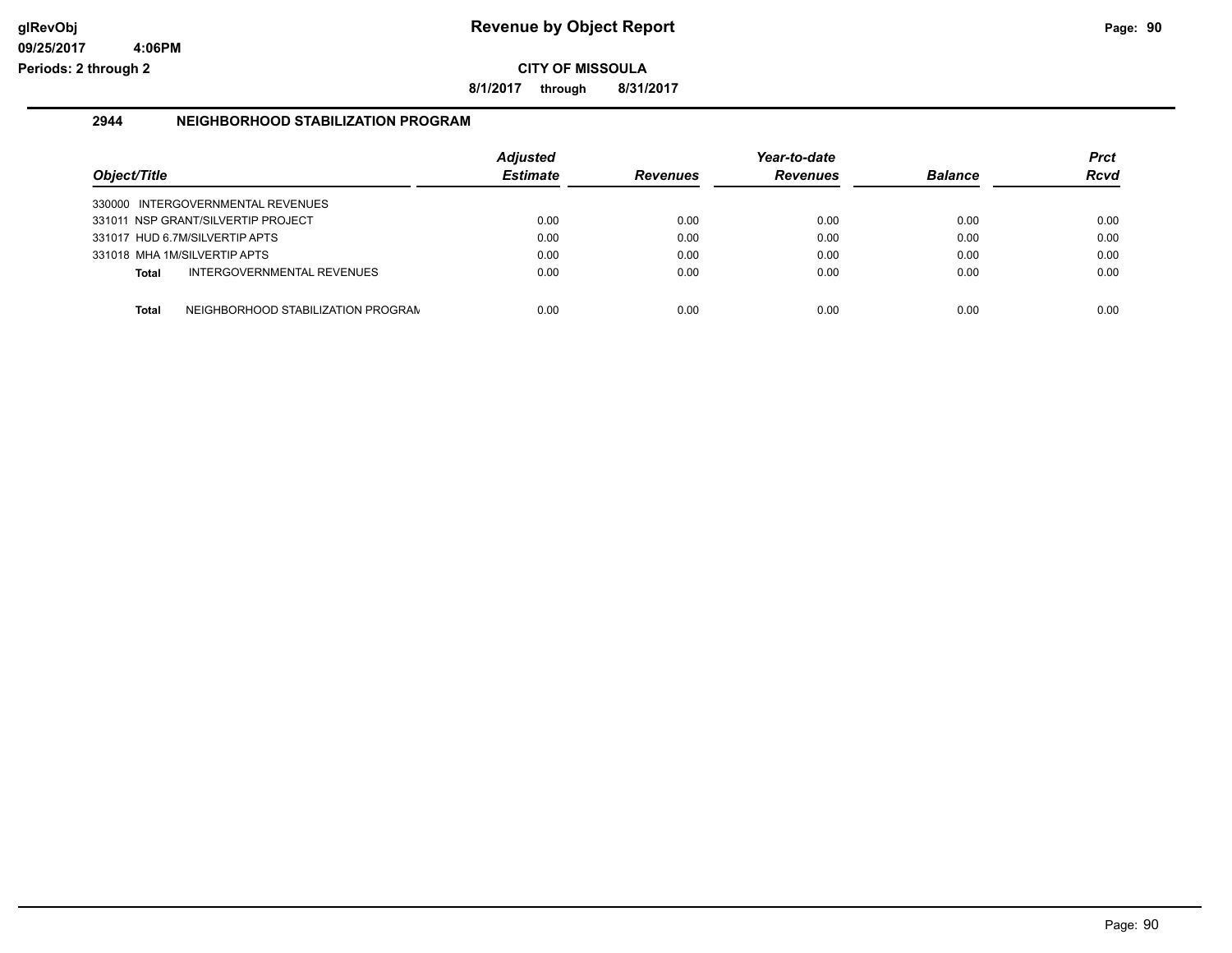**8/1/2017 through 8/31/2017**

**2955 TRANSPORTATION**

**2955 TRANSPORTATION**

|                                                           | <b>Adjusted</b> |                 | Year-to-date    |                | <b>Prct</b> |
|-----------------------------------------------------------|-----------------|-----------------|-----------------|----------------|-------------|
| Object/Title                                              | <b>Estimate</b> | <b>Revenues</b> | <b>Revenues</b> | <b>Balance</b> | Rcvd        |
| 330000 INTERGOVERNMENTAL REVENUES                         |                 |                 |                 |                |             |
| 330000 INTERGOVERNMENTAL REVENUES                         | 0.00            | 0.00            | 0.00            | 0.00           | 0.00        |
| 330005 MUTD GRANT ADMIN FEE                               | 0.00            | 0.00            | 0.00            | 0.00           | 0.00        |
| 331054 FHWA PL GRANT                                      | 0.00            | 124,027.84      | 0.00            | 0.00           | 0.00        |
| 331055 FTA GRANT                                          | 0.00            | 45.187.81       | 0.00            | 0.00           | 0.00        |
| 331056 MDT FEDERAL CMAO                                   | 0.00            | 75,174.68       | 0.00            | 0.00           | 0.00        |
| 336023 STATE CONTRIB. - PERS                              | 0.00            | 59.64           | 59.64           | $-59.64$       | 0.00        |
| 336030 COUNTY CONTRIBUTION                                | 0.00            | 0.00            | 0.00            | 0.00           | 0.00        |
| <b>INTERGOVERNMENTAL REVENUES</b><br><b>Total</b>         | 0.00            | 244,449.97      | 59.64           | $-59.64$       | 0.00        |
| <b>MISCELLANEOUS REVENUES</b><br>360000                   |                 |                 |                 |                |             |
| 362000 OTHER MISCELLANEOUS REVENUE                        | 0.00            | 0.00            | 0.00            | 0.00           | 0.00        |
| 362007 *** Title Not Found ***                            | 0.00            | 0.00            | 0.00            | 0.00           | 0.00        |
| 365016 LOCAL MATCH MDT                                    | 0.00            | 0.00            | 0.00            | 0.00           | 0.00        |
| MISCELLANEOUS REVENUES<br><b>Total</b>                    | 0.00            | 0.00            | 0.00            | 0.00           | 0.00        |
| <b>INVESTMENTS &amp; ROYALTY EARNINGS</b><br>370000       |                 |                 |                 |                |             |
| 371010 INTEREST ON INVESTMENTS                            | 0.00            | 0.00            | 0.00            | 0.00           | 0.00        |
| <b>INVESTMENTS &amp; ROYALTY EARNINGS</b><br><b>Total</b> | 0.00            | 0.00            | 0.00            | 0.00           | 0.00        |
| OTHER FINANCING SOURCES<br>380000                         |                 |                 |                 |                |             |
| 383000 OPERATING TRANSFERS                                | 0.00            | 0.00            | 0.00            | 0.00           | 0.00        |
| 383029 TRANS FR GENERAL                                   | 0.00            | 0.00            | 0.00            | 0.00           | 0.00        |
| OTHER FINANCING SOURCES<br><b>Total</b>                   | 0.00            | 0.00            | 0.00            | 0.00           | 0.00        |
| <b>TRANSPORTATION</b><br><b>Total</b>                     | 0.00            | 244,449.97      | 59.64           | $-59.64$       | 0.00        |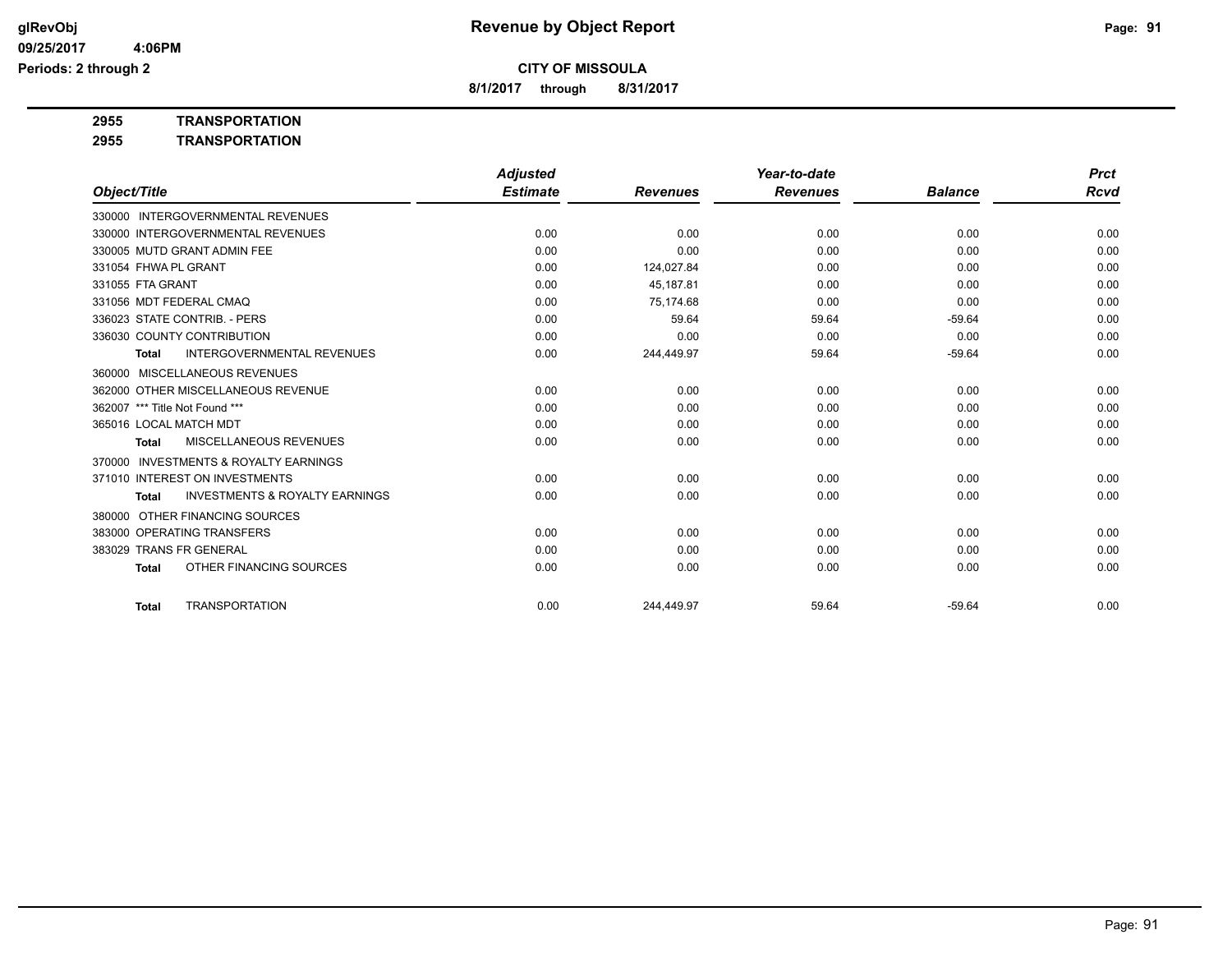**8/1/2017 through 8/31/2017**

#### **2955 TRANSPORTATION**

|                                                           | <b>Adjusted</b> |                 | Year-to-date    |                | <b>Prct</b> |
|-----------------------------------------------------------|-----------------|-----------------|-----------------|----------------|-------------|
| Object/Title                                              | <b>Estimate</b> | <b>Revenues</b> | <b>Revenues</b> | <b>Balance</b> | <b>Rcvd</b> |
| 330000 INTERGOVERNMENTAL REVENUES                         |                 |                 |                 |                |             |
| 330000 INTERGOVERNMENTAL REVENUES                         | 0.00            | 0.00            | 0.00            | 0.00           | 0.00        |
| 330005 MUTD GRANT ADMIN FEE                               | 0.00            | 0.00            | 0.00            | 0.00           | 0.00        |
| 331054 FHWA PL GRANT                                      | 0.00            | 124,027.84      | 0.00            | 0.00           | 0.00        |
| 331055 FTA GRANT                                          | 0.00            | 45,187.81       | 0.00            | 0.00           | 0.00        |
| 331056 MDT FEDERAL CMAQ                                   | 0.00            | 75,174.68       | 0.00            | 0.00           | 0.00        |
| 336023 STATE CONTRIB. - PERS                              | 0.00            | 59.64           | 59.64           | $-59.64$       | 0.00        |
| 336030 COUNTY CONTRIBUTION                                | 0.00            | 0.00            | 0.00            | 0.00           | 0.00        |
| <b>INTERGOVERNMENTAL REVENUES</b><br><b>Total</b>         | 0.00            | 244,449.97      | 59.64           | $-59.64$       | 0.00        |
| 360000 MISCELLANEOUS REVENUES                             |                 |                 |                 |                |             |
| 362000 OTHER MISCELLANEOUS REVENUE                        | 0.00            | 0.00            | 0.00            | 0.00           | 0.00        |
| 362007 *** Title Not Found ***                            | 0.00            | 0.00            | 0.00            | 0.00           | 0.00        |
| 365016 LOCAL MATCH MDT                                    | 0.00            | 0.00            | 0.00            | 0.00           | 0.00        |
| <b>MISCELLANEOUS REVENUES</b><br><b>Total</b>             | 0.00            | 0.00            | 0.00            | 0.00           | 0.00        |
| <b>INVESTMENTS &amp; ROYALTY EARNINGS</b><br>370000       |                 |                 |                 |                |             |
| 371010 INTEREST ON INVESTMENTS                            | 0.00            | 0.00            | 0.00            | 0.00           | 0.00        |
| <b>INVESTMENTS &amp; ROYALTY EARNINGS</b><br><b>Total</b> | 0.00            | 0.00            | 0.00            | 0.00           | 0.00        |
| 380000 OTHER FINANCING SOURCES                            |                 |                 |                 |                |             |
| 383000 OPERATING TRANSFERS                                | 0.00            | 0.00            | 0.00            | 0.00           | 0.00        |
| 383029 TRANS FR GENERAL                                   | 0.00            | 0.00            | 0.00            | 0.00           | 0.00        |
| OTHER FINANCING SOURCES<br><b>Total</b>                   | 0.00            | 0.00            | 0.00            | 0.00           | 0.00        |
| <b>TRANSPORTATION</b><br><b>Total</b>                     | 0.00            | 244.449.97      | 59.64           | $-59.64$       | 0.00        |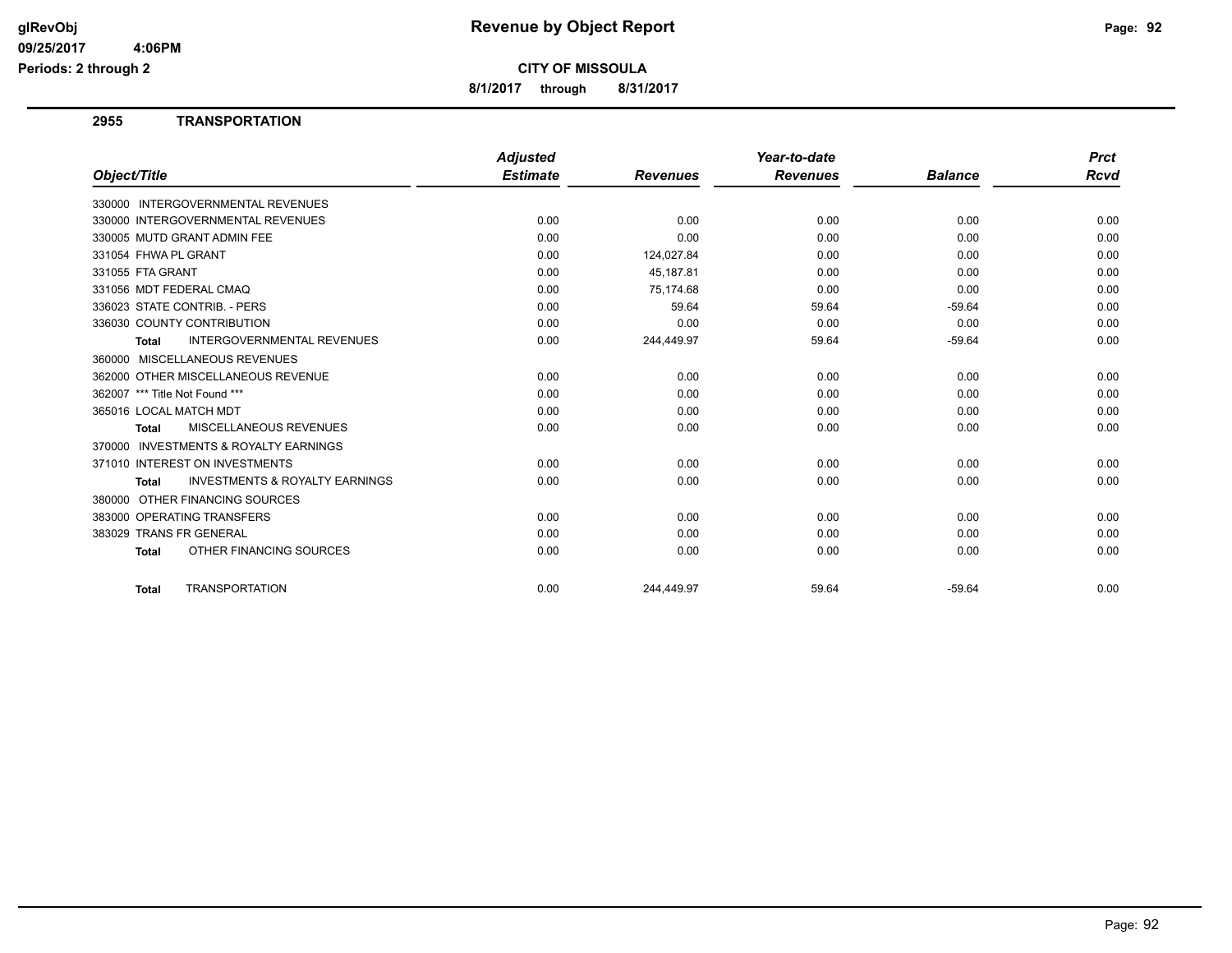| glRevObj<br>09/25/2017<br>4:06PM<br>Periods: 2 through 2 |                                                | <b>Revenue by Object Report</b> |                                 |                |                            |  |  |
|----------------------------------------------------------|------------------------------------------------|---------------------------------|---------------------------------|----------------|----------------------------|--|--|
|                                                          | <b>CITY OF MISSOULA</b><br>8/1/2017<br>through | 8/31/2017                       |                                 |                |                            |  |  |
| Object/Title                                             | <b>Adjusted</b><br><b>Estimate</b>             | <b>Revenues</b>                 | Year-to-date<br><b>Revenues</b> | <b>Balance</b> | <b>Prct</b><br><b>Rcvd</b> |  |  |
| <b>Total</b>                                             |                                                |                                 |                                 |                |                            |  |  |

**Total**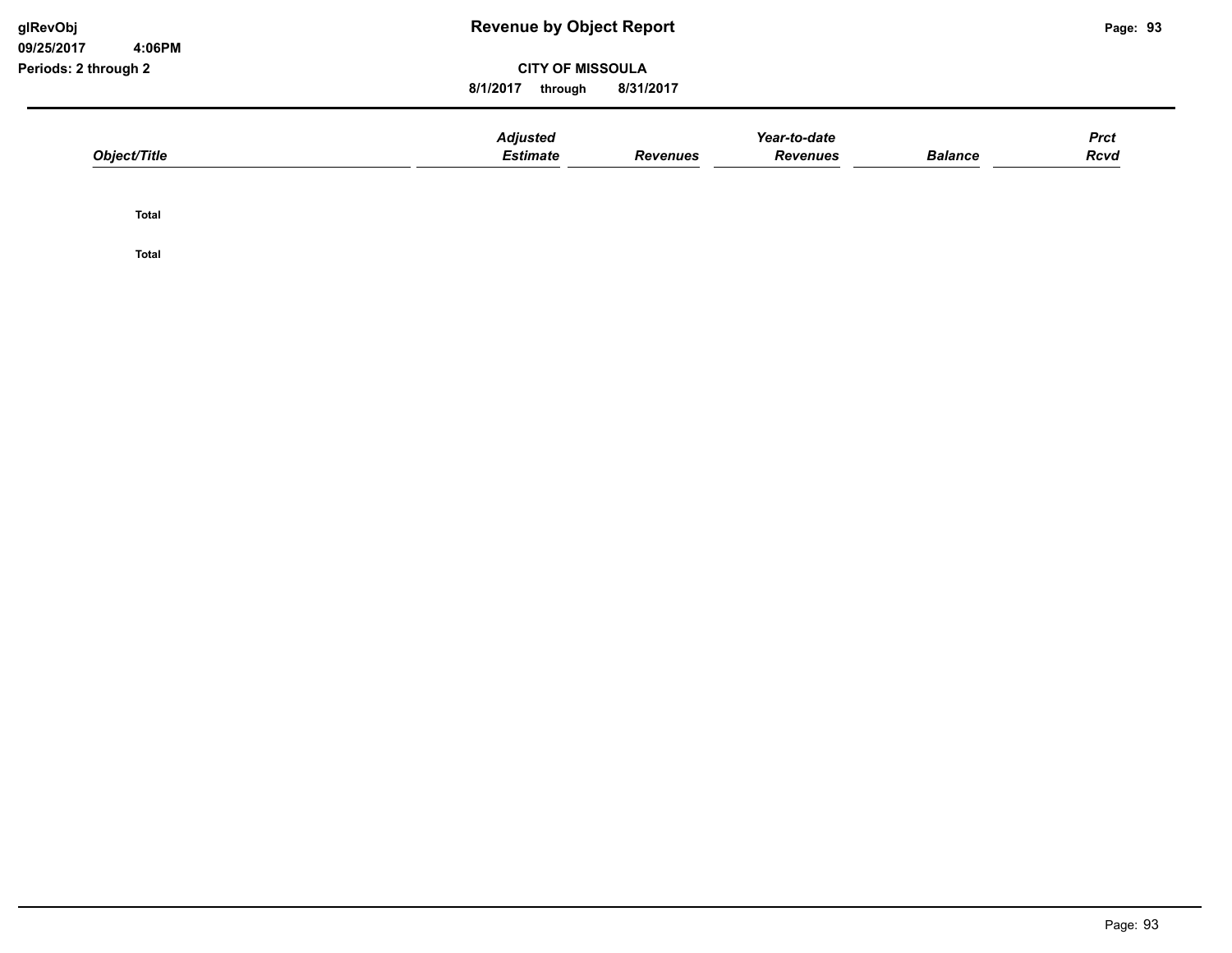**8/1/2017 through 8/31/2017**

**2987 FEDERAL TRANSPORTATION FUND**

**2987 FEDERAL TRANSPORTATION FUND**

|                                                    | <b>Adjusted</b> |                 | Year-to-date    |                | <b>Prct</b> |
|----------------------------------------------------|-----------------|-----------------|-----------------|----------------|-------------|
| Object/Title                                       | <b>Estimate</b> | <b>Revenues</b> | <b>Revenues</b> | <b>Balance</b> | <b>Rcvd</b> |
| 330000 INTERGOVERNMENTAL REVENUES                  |                 |                 |                 |                |             |
| 331053 CTEP PLAYFAIR                               | 0.00            | 0.00            | 0.00            | 0.00           | 0.00        |
| 331180 LIBRARY LITERACY GRANT                      | 0.00            | 0.00            | 0.00            | 0.00           | 0.00        |
| 334045 MONTANA DEPARTMENT TRANSPORTATION           | 0.00            | 0.00            | 0.00            | 0.00           | 0.00        |
| 334251 RTP/TAP STATE GRANTS                        | 0.00            | 0.00            | 0.00            | 0.00           | 0.00        |
| 336023 STATE CONTRIB. - PERS                       | 0.00            | 0.00            | 0.00            | 0.00           | 0.00        |
| <b>INTERGOVERNMENTAL REVENUES</b><br><b>Total</b>  | 0.00            | 0.00            | 0.00            | 0.00           | 0.00        |
| 340000 CHARGES FOR SERVICES                        |                 |                 |                 |                |             |
| 343011 STREET AND ROADWAY REPAIR CHARGES           | 0.00            | 0.00            | 0.00            | 0.00           | 0.00        |
| <b>CHARGES FOR SERVICES</b><br>Total               | 0.00            | 0.00            | 0.00            | 0.00           | 0.00        |
| 360000 MISCELLANEOUS REVENUES                      |                 |                 |                 |                |             |
| 360010 MISCELLANEOUS                               | 0.00            | 0.00            | 0.00            | 0.00           | 0.00        |
| 365000 DONATIONS                                   | 0.00            | 0.00            | 0.00            | 0.00           | 0.00        |
| MISCELLANEOUS REVENUES<br><b>Total</b>             | 0.00            | 0.00            | 0.00            | 0.00           | 0.00        |
| 370000 INVESTMENTS & ROYALTY EARNINGS              |                 |                 |                 |                |             |
| 371010 INTEREST ON INVESTMENTS                     | 0.00            | 0.00            | 0.00            | 0.00           | 0.00        |
| 371020 GAIN/LOSS IN MARKET VALUE OF INVESTMENTS    | 0.00            | 0.00            | 0.00            | 0.00           | 0.00        |
| <b>INVESTMENTS &amp; ROYALTY EARNINGS</b><br>Total | 0.00            | 0.00            | 0.00            | 0.00           | 0.00        |
| OTHER FINANCING SOURCES<br>380000                  |                 |                 |                 |                |             |
| 381009 TRANSFERS IN-OPEN SPACE BOND                | 0.00            | 0.00            | 0.00            | 0.00           | 0.00        |
| 383000 OPERATING TRANSFERS                         | 0.00            | 0.00            | 0.00            | 0.00           | 0.00        |
| 383002 TRANS FR GAS TAX                            | 0.00            | 0.00            | 0.00            | 0.00           | 0.00        |
| 383010 TRANS FR CIP                                | 0.00            | 0.00            | 0.00            | 0.00           | 0.00        |
| 383014 TRANS FR MRA                                | 0.00            | 0.00            | 0.00            | 0.00           | 0.00        |
| 383021 TRANS FR P&R TRAILS DEVLP                   | 0.00            | 0.00            | 0.00            | 0.00           | 0.00        |
| 383043 TRANSFERS FROM IMPACT FEES                  | 0.00            | 0.00            | 0.00            | 0.00           | 0.00        |
| OTHER FINANCING SOURCES<br><b>Total</b>            | 0.00            | 0.00            | 0.00            | 0.00           | 0.00        |
| FEDERAL TRANSPORTATION FUND<br>Total               | 0.00            | 0.00            | 0.00            | 0.00           | 0.00        |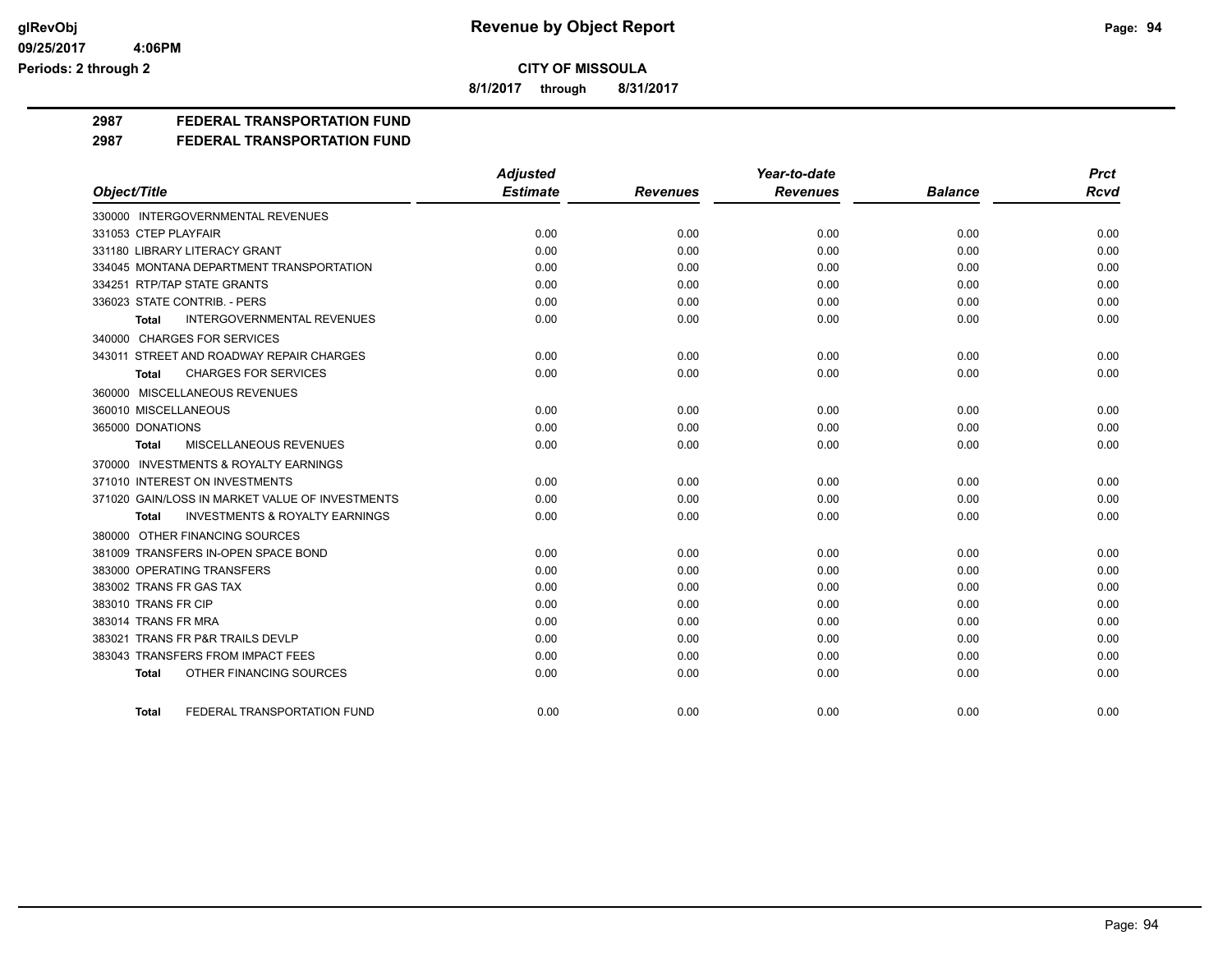**8/1/2017 through 8/31/2017**

**2987**

| Object/Title                                       | <b>Adjusted</b><br><b>Estimate</b> | <b>Revenues</b> | Year-to-date<br><b>Revenues</b> | <b>Balance</b> | <b>Prct</b><br><b>Rcvd</b> |
|----------------------------------------------------|------------------------------------|-----------------|---------------------------------|----------------|----------------------------|
|                                                    |                                    |                 |                                 |                |                            |
| 383044                                             | 0.00                               | 0.00            | 0.00                            | 0.00           | 0.00                       |
| 330000 INTERGOVERNMENTAL REVENUES                  |                                    |                 |                                 |                |                            |
| 331053 CTEP PLAYFAIR                               | 0.00                               | 0.00            | 0.00                            | 0.00           | 0.00                       |
| 331180 LIBRARY LITERACY GRANT                      | 0.00                               | 0.00            | 0.00                            | 0.00           | 0.00                       |
| 334045 MONTANA DEPARTMENT TRANSPORTATION           | 0.00                               | 0.00            | 0.00                            | 0.00           | 0.00                       |
| 334251 RTP/TAP STATE GRANTS                        | 0.00                               | 0.00            | 0.00                            | 0.00           | 0.00                       |
| 336023 STATE CONTRIB. - PERS                       | 0.00                               | 0.00            | 0.00                            | 0.00           | 0.00                       |
| <b>INTERGOVERNMENTAL REVENUES</b><br>Total         | 0.00                               | 0.00            | 0.00                            | 0.00           | 0.00                       |
| 340000 CHARGES FOR SERVICES                        |                                    |                 |                                 |                |                            |
| 343011 STREET AND ROADWAY REPAIR CHARGES           | 0.00                               | 0.00            | 0.00                            | 0.00           | 0.00                       |
| <b>CHARGES FOR SERVICES</b><br>Total               | 0.00                               | 0.00            | 0.00                            | 0.00           | 0.00                       |
| 360000 MISCELLANEOUS REVENUES                      |                                    |                 |                                 |                |                            |
| 360010 MISCELLANEOUS                               | 0.00                               | 0.00            | 0.00                            | 0.00           | 0.00                       |
| 365000 DONATIONS                                   | 0.00                               | 0.00            | 0.00                            | 0.00           | 0.00                       |
| MISCELLANEOUS REVENUES<br>Total                    | 0.00                               | 0.00            | 0.00                            | 0.00           | 0.00                       |
| 370000 INVESTMENTS & ROYALTY EARNINGS              |                                    |                 |                                 |                |                            |
| 371010 INTEREST ON INVESTMENTS                     | 0.00                               | 0.00            | 0.00                            | 0.00           | 0.00                       |
| 371020 GAIN/LOSS IN MARKET VALUE OF INVESTMENT     | 0.00                               | 0.00            | 0.00                            | 0.00           | 0.00                       |
| <b>INVESTMENTS &amp; ROYALTY EARNINGS</b><br>Total | 0.00                               | 0.00            | 0.00                            | 0.00           | 0.00                       |
| 380000 OTHER FINANCING SOURCES                     |                                    |                 |                                 |                |                            |
| 381009 TRANSFERS IN-OPEN SPACE BOND                | 0.00                               | 0.00            | 0.00                            | 0.00           | 0.00                       |
| 383000 OPERATING TRANSFERS                         | 0.00                               | 0.00            | 0.00                            | 0.00           | 0.00                       |
| 383002 TRANS FR GAS TAX                            | 0.00                               | 0.00            | 0.00                            | 0.00           | 0.00                       |
| 383010 TRANS FR CIP                                | 0.00                               | 0.00            | 0.00                            | 0.00           | 0.00                       |
| 383014 TRANS FR MRA                                | 0.00                               | 0.00            | 0.00                            | 0.00           | 0.00                       |
| 383021 TRANS FR P&R TRAILS DEVLP                   | 0.00                               | 0.00            | 0.00                            | 0.00           | 0.00                       |
| 383043 TRANSFERS FROM IMPACT FEES                  | 0.00                               | 0.00            | 0.00                            | 0.00           | 0.00                       |
| OTHER FINANCING SOURCES<br><b>Total</b>            | 0.00                               | 0.00            | 0.00                            | 0.00           | 0.00                       |
|                                                    |                                    |                 |                                 |                |                            |
| FEDERAL TRANSPORTATION FUND<br><b>Total</b>        | 0.00                               | 0.00            | 0.00                            | 0.00           | 0.00                       |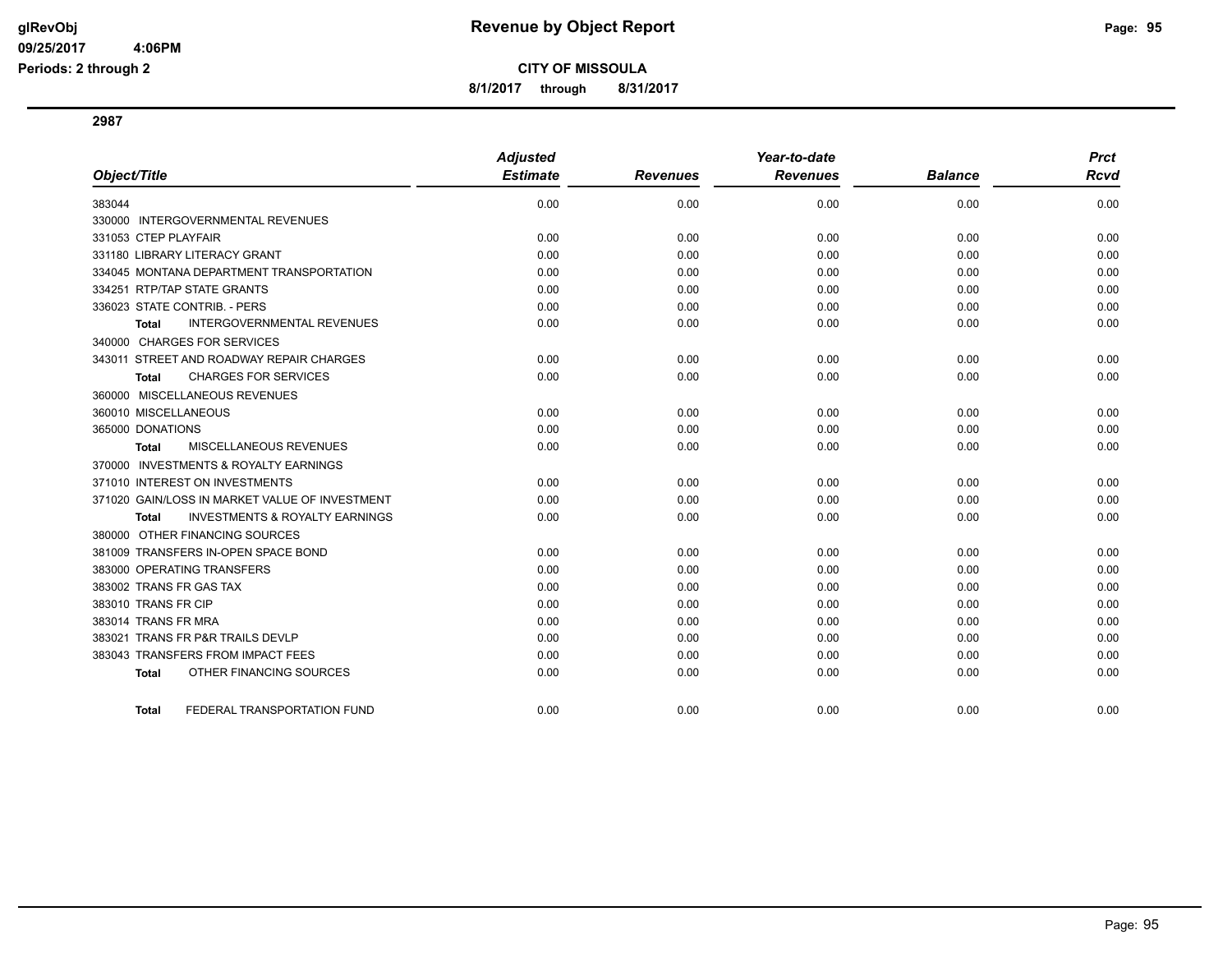**8/1/2017 through 8/31/2017**

**2988 GRANTS & DONATIONS FUND**

|                                              | <b>Adjusted</b> |                 | Year-to-date    |                | <b>Prct</b> |
|----------------------------------------------|-----------------|-----------------|-----------------|----------------|-------------|
| Object/Title                                 | <b>Estimate</b> | <b>Revenues</b> | <b>Revenues</b> | <b>Balance</b> | <b>Rcvd</b> |
| 330000 INTERGOVERNMENTAL REVENUES            |                 |                 |                 |                |             |
| 331013 NORTHSIDE PED BRIDGE/ARRA-CDBG GRANT  | 0.00            | 0.00            | 0.00            | 0.00           | 0.00        |
| 331014 EECBG GRANT                           | 0.00            | 0.00            | 0.00            | 0.00           | 0.00        |
| 331022 EQUIPMENT GRANT                       | 0.00            | 0.00            | 0.00            | 0.00           | 0.00        |
| 331025 DV ACCOUNTABILITY PROJECT             | 0.00            | 0.00            | 0.00            | 0.00           | 0.00        |
| 331026 FY09 POLICE ICAC FEDERAL GRANT        | 0.00            | 0.00            | 0.00            | 0.00           | 0.00        |
| 331028 DUI-COPS IN SHOPS                     | 0.00            | 0.00            | 0.00            | 0.00           | 0.00        |
| 331029 CHRP GRANT                            | 0.00            | 0.00            | 0.00            | 0.00           | 0.00        |
| 331030 COMMUNITY RESOURCE OFFICER/MCPS       | 0.00            | 0.00            | 0.00            | 0.00           | 0.00        |
| 331038 EPA BROWNSFIELD GRANT                 | 0.00            | 0.00            | 0.00            | 0.00           | 0.00        |
| 331090 EPA GRANT                             | 0.00            | 0.00            | 0.00            | 0.00           | 0.00        |
| 331113 *** Title Not Found ***               | 0.00            | 0.00            | 0.00            | 0.00           | 0.00        |
| 331178 DUI TASK FORCE GRANT                  | 0.00            | 0.00            | 0.00            | 0.00           | 0.00        |
| 331181 GRANTS/DONATIONS - FORT MISSOULA      | 0.00            | 0.00            | 0.00            | 0.00           | 0.00        |
| 334013 STATE GRANT - OT SEATBELT             | 0.00            | 0.00            | 0.00            | 0.00           | 0.00        |
| 334014 *** Title Not Found ***               | 0.00            | 0.00            | 0.00            | 0.00           | 0.00        |
| 334015 COPS TECHNOLOGY GRANT                 | 0.00            | 0.00            | 0.00            | 0.00           | 0.00        |
| 334016 BULLETPROOF VEST GRANT                | 0.00            | 0.00            | 0.00            | 0.00           | 0.00        |
| 334018 STATE GRANT - CAPITAL                 | 0.00            | 0.00            | 0.00            | 0.00           | 0.00        |
| 334020 UNDERAGE DRINKING GRANT               | 0.00            | 0.00            | 0.00            | 0.00           | 0.00        |
| 334025 COUNTY WEED                           | 0.00            | 0.00            | 0.00            | 0.00           | 0.00        |
| 334028 DEPT OF AG INTERN GRANT               | 0.00            | 0.00            | 0.00            | 0.00           | 0.00        |
| 334076 BIG SKY TRUST FUND GRANTS             | 0.00            | 0.00            | 0.00            | 0.00           | 0.00        |
| 334121 DNRC-EPA AREA WIDE ASSESSMENT GRANT   | 0.00            | 0.00            | 0.00            | 0.00           | 0.00        |
| 336021 STATE CONTRIB - POLICE RETIREMENT     | 0.00            | 0.00            | 0.00            | 0.00           | 0.00        |
| 336023 STATE CONTRIB. - PERS                 | 0.00            | 0.00            | 0.00            | 0.00           | 0.00        |
| INTERGOVERNMENTAL REVENUES<br><b>Total</b>   | 0.00            | 0.00            | 0.00            | 0.00           | 0.00        |
| 340000 CHARGES FOR SERVICES                  |                 |                 |                 |                |             |
| 342000 ANTI-GRAFFITI PROJECT                 | 0.00            | 0.00            | 0.00            | 0.00           | 0.00        |
| 342013 SECURITY INVEST FEES                  | 0.00            | 0.00            | 0.00            | 0.00           | 0.00        |
| <b>CHARGES FOR SERVICES</b><br>Total         | 0.00            | 0.00            | 0.00            | 0.00           | 0.00        |
| 360000 MISCELLANEOUS REVENUES                |                 |                 |                 |                |             |
| 360010 MISCELLANEOUS                         | 0.00            | 0.00            | 0.00            | 0.00           | 0.00        |
| 365000 DONATIONS                             | 0.00            | 0.00            | 1,250.00        | $-1,250.00$    | 0.00        |
| 365015 GREEN BLOCK PILOT PROJECT             | 0.00            | 0.00            | 0.00            | 0.00           | 0.00        |
| 365021 PARKS AND RECS GRANTS & CONTRIBUTIONS | 0.00            | 0.00            | 0.00            | 0.00           | 0.00        |
| MISCELLANEOUS REVENUES<br><b>Total</b>       | 0.00            | 0.00            | 1,250.00        | $-1,250.00$    | 0.00        |
| 380000 OTHER FINANCING SOURCES               |                 |                 |                 |                |             |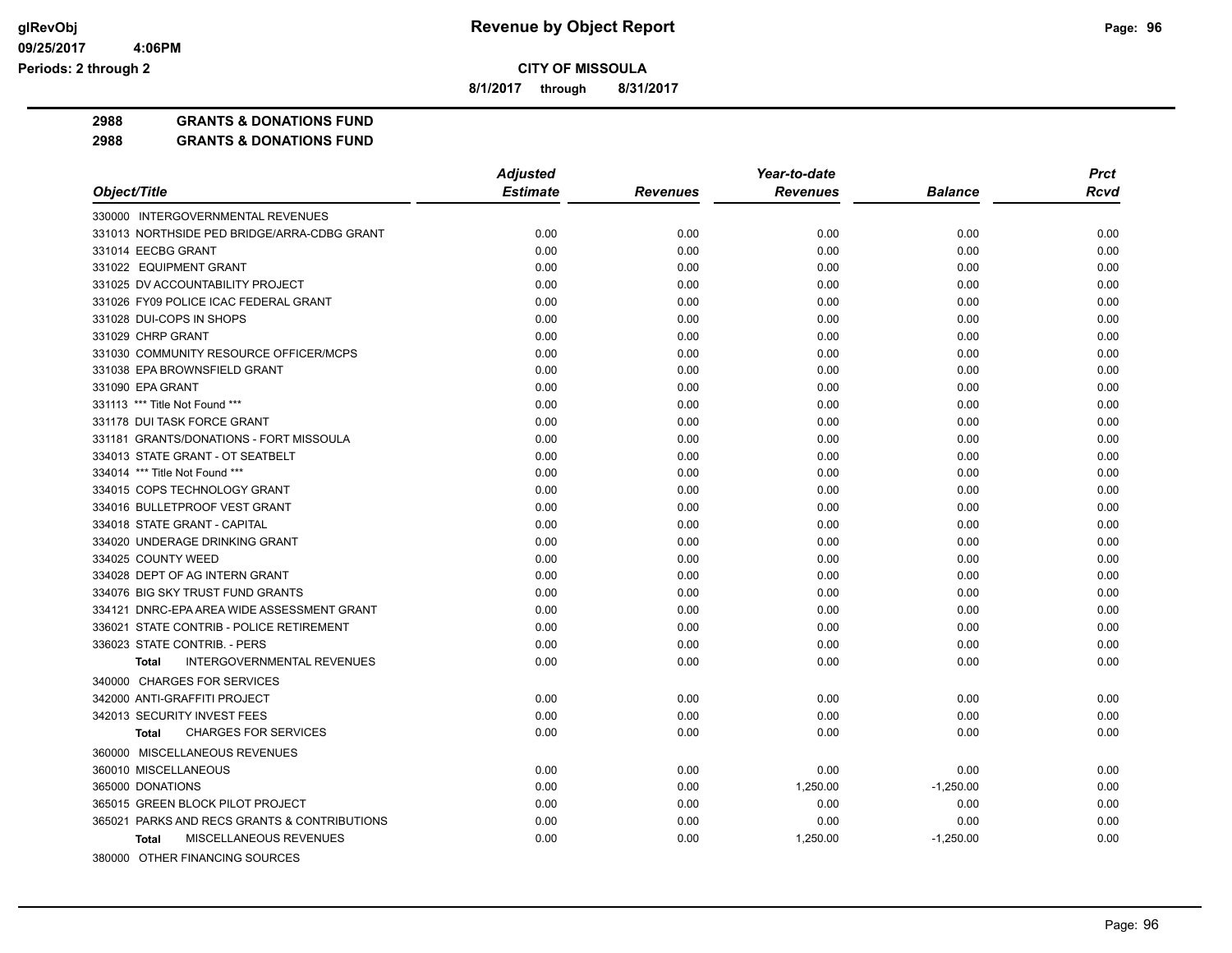**09/25/2017 4:06PM Periods: 2 through 2**

## **CITY OF MISSOULA**

**8/1/2017 through 8/31/2017**

## **2988 GRANTS & DONATIONS FUND**

|                                                    | <b>Adjusted</b> | Year-to-date    |                 |                | Prct |
|----------------------------------------------------|-----------------|-----------------|-----------------|----------------|------|
| Object/Title                                       | <b>Estimate</b> | <b>Revenues</b> | <b>Revenues</b> | <b>Balance</b> | Rcvd |
| 383002 TRANS FR GAS TAX                            | 0.00            | 0.00            | 0.00            | 0.00           | 0.00 |
| 383022 TRANS FR OPEN SPACE BOND                    | 0.00            | 0.00            | 0.00            | 0.00           | 0.00 |
| 383042 TRANSFERS FROM OTHER FUNDS                  | 0.00            | 0.00            | 0.00            | 0.00           | 0.00 |
| OTHER FINANCING SOURCES<br><b>Total</b>            | 0.00            | 0.00            | 0.00            | 0.00           | 0.00 |
| <b>GRANTS &amp; DONATIONS FUND</b><br><b>Total</b> | 0.00            | 0.00            | 1.250.00        | $-1.250.00$    | 0.00 |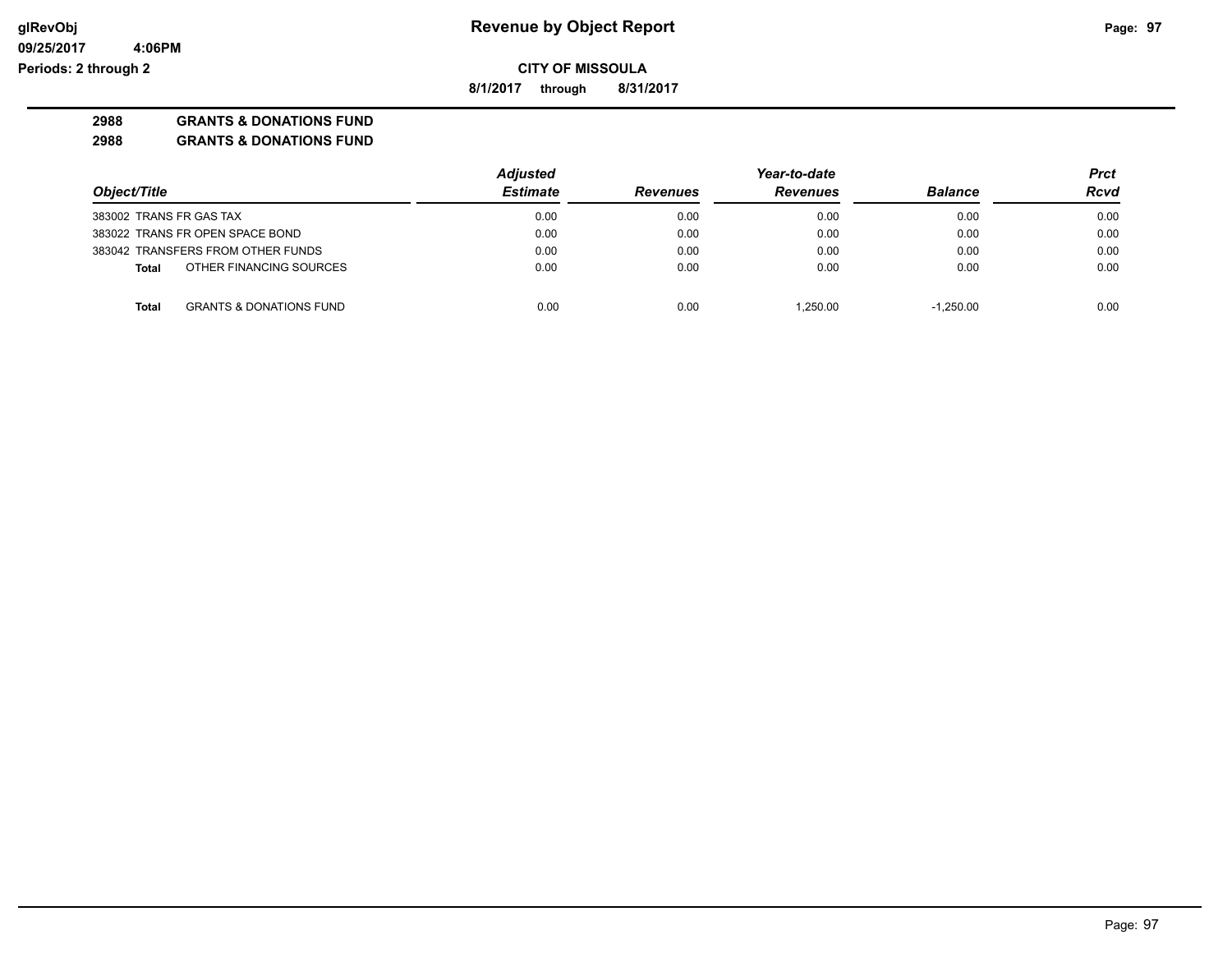**8/1/2017 through 8/31/2017**

|                                                   | <b>Adjusted</b> |                 | Year-to-date    |                | <b>Prct</b> |
|---------------------------------------------------|-----------------|-----------------|-----------------|----------------|-------------|
| Object/Title                                      | <b>Estimate</b> | <b>Revenues</b> | <b>Revenues</b> | <b>Balance</b> | <b>Rcvd</b> |
| 330000 INTERGOVERNMENTAL REVENUES                 |                 |                 |                 |                |             |
| 331013 NORTHSIDE PED BRIDGE/ARRA-CDBG GRANT       | 0.00            | 0.00            | 0.00            | 0.00           | 0.00        |
| 331014 EECBG GRANT                                | 0.00            | 0.00            | 0.00            | 0.00           | 0.00        |
| 331022 EQUIPMENT GRANT                            | 0.00            | 0.00            | 0.00            | 0.00           | 0.00        |
| 331025 DV ACCOUNTABILITY PROJECT                  | 0.00            | 0.00            | 0.00            | 0.00           | 0.00        |
| 331026 FY09 POLICE ICAC FEDERAL GRANT             | 0.00            | 0.00            | 0.00            | 0.00           | 0.00        |
| 331028 DUI-COPS IN SHOPS                          | 0.00            | 0.00            | 0.00            | 0.00           | 0.00        |
| 331029 CHRP GRANT                                 | 0.00            | 0.00            | 0.00            | 0.00           | 0.00        |
| 331030 COMMUNITY RESOURCE OFFICER/MCPS            | 0.00            | 0.00            | 0.00            | 0.00           | 0.00        |
| 331038 EPA BROWNSFIELD GRANT                      | 0.00            | 0.00            | 0.00            | 0.00           | 0.00        |
| 331090 EPA GRANT                                  | 0.00            | 0.00            | 0.00            | 0.00           | 0.00        |
| 331113 *** Title Not Found ***                    | 0.00            | 0.00            | 0.00            | 0.00           | 0.00        |
| 331178 DUI TASK FORCE GRANT                       | 0.00            | 0.00            | 0.00            | 0.00           | 0.00        |
| 331181 GRANTS/DONATIONS - FORT MISSOULA           | 0.00            | 0.00            | 0.00            | 0.00           | 0.00        |
| 334013 STATE GRANT - OT SEATBELT                  | 0.00            | 0.00            | 0.00            | 0.00           | 0.00        |
| 334014 *** Title Not Found ***                    | 0.00            | 0.00            | 0.00            | 0.00           | 0.00        |
| 334015 COPS TECHNOLOGY GRANT                      | 0.00            | 0.00            | 0.00            | 0.00           | 0.00        |
| 334016 BULLETPROOF VEST GRANT                     | 0.00            | 0.00            | 0.00            | 0.00           | 0.00        |
| 334018 STATE GRANT - CAPITAL                      | 0.00            | 0.00            | 0.00            | 0.00           | 0.00        |
| 334020 UNDERAGE DRINKING GRANT                    | 0.00            | 0.00            | 0.00            | 0.00           | 0.00        |
| 334025 COUNTY WEED                                | 0.00            | 0.00            | 0.00            | 0.00           | 0.00        |
| 334028 DEPT OF AG INTERN GRANT                    | 0.00            | 0.00            | 0.00            | 0.00           | 0.00        |
| 334076 BIG SKY TRUST FUND GRANTS                  | 0.00            | 0.00            | 0.00            | 0.00           | 0.00        |
| 334121 DNRC-EPA AREA WIDE ASSESSMENT GRANT        | 0.00            | 0.00            | 0.00            | 0.00           | 0.00        |
| 336021 STATE CONTRIB - POLICE RETIREMENT          | 0.00            | 0.00            | 0.00            | 0.00           | 0.00        |
| 336023 STATE CONTRIB. - PERS                      | 0.00            | 0.00            | 0.00            | 0.00           | 0.00        |
| <b>INTERGOVERNMENTAL REVENUES</b><br><b>Total</b> | 0.00            | 0.00            | 0.00            | 0.00           | 0.00        |
| 340000 CHARGES FOR SERVICES                       |                 |                 |                 |                |             |
| 342000 ANTI-GRAFFITI PROJECT                      | 0.00            | 0.00            | 0.00            | 0.00           | 0.00        |
| 342013 SECURITY INVEST FEES                       | 0.00            | 0.00            | 0.00            | 0.00           | 0.00        |
| <b>CHARGES FOR SERVICES</b><br><b>Total</b>       | 0.00            | 0.00            | 0.00            | 0.00           | 0.00        |
| 360000 MISCELLANEOUS REVENUES                     |                 |                 |                 |                |             |
| 360010 MISCELLANEOUS                              | 0.00            | 0.00            | 0.00            | 0.00           | 0.00        |
| 365000 DONATIONS                                  | 0.00            | 0.00            | 1,250.00        | $-1,250.00$    | 0.00        |
| 365015 GREEN BLOCK PILOT PROJECT                  | 0.00            | 0.00            | 0.00            | 0.00           | 0.00        |
| 365021 PARKS AND RECS GRANTS & CONTRIBUTIONS      | 0.00            | 0.00            | 0.00            | 0.00           | 0.00        |
| MISCELLANEOUS REVENUES<br>Total                   | 0.00            | 0.00            | 1,250.00        | $-1,250.00$    | 0.00        |
| 380000 OTHER FINANCING SOURCES                    |                 |                 |                 |                |             |
| 383002 TRANS FR GAS TAX                           | 0.00            | 0.00            | 0.00            | 0.00           | 0.00        |
|                                                   |                 |                 |                 |                |             |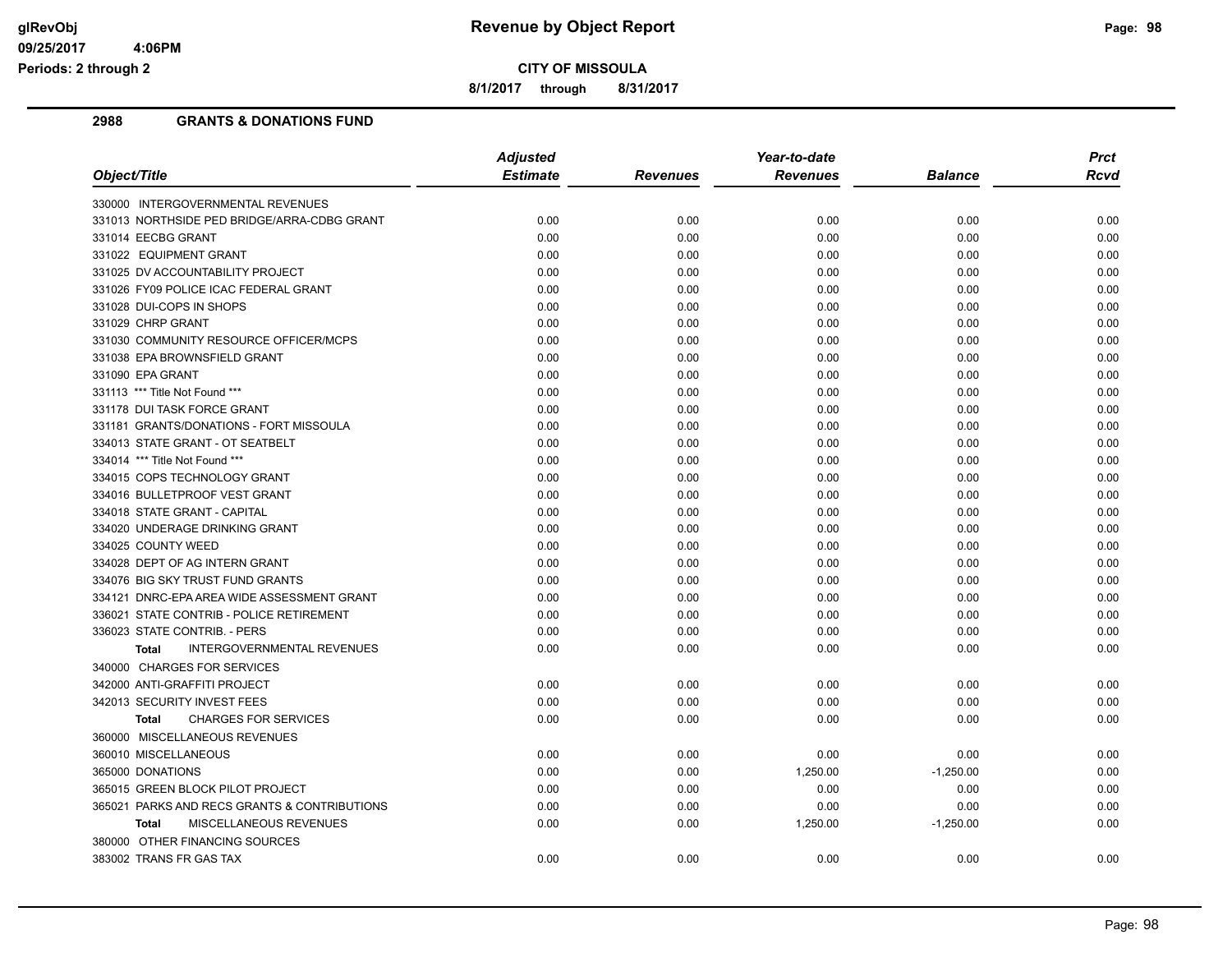**8/1/2017 through 8/31/2017**

| <b>Object/Title</b>                                | <b>Adjusted</b><br><b>Estimate</b> | <b>Revenues</b> | Year-to-date<br><b>Revenues</b> | <b>Balance</b> | <b>Prct</b><br><b>Rcvd</b> |
|----------------------------------------------------|------------------------------------|-----------------|---------------------------------|----------------|----------------------------|
| 383022 TRANS FR OPEN SPACE BOND                    | 0.00                               | 0.00            | 0.00                            | 0.00           | 0.00                       |
| 383042 TRANSFERS FROM OTHER FUNDS                  | 0.00                               | 0.00            | 0.00                            | 0.00           | 0.00                       |
| OTHER FINANCING SOURCES<br><b>Total</b>            | 0.00                               | 0.00            | 0.00                            | 0.00           | 0.00                       |
| <b>Total</b><br><b>GRANTS &amp; DONATIONS FUND</b> | 0.00                               | 0.00            | 1.250.00                        | $-1.250.00$    | 0.00                       |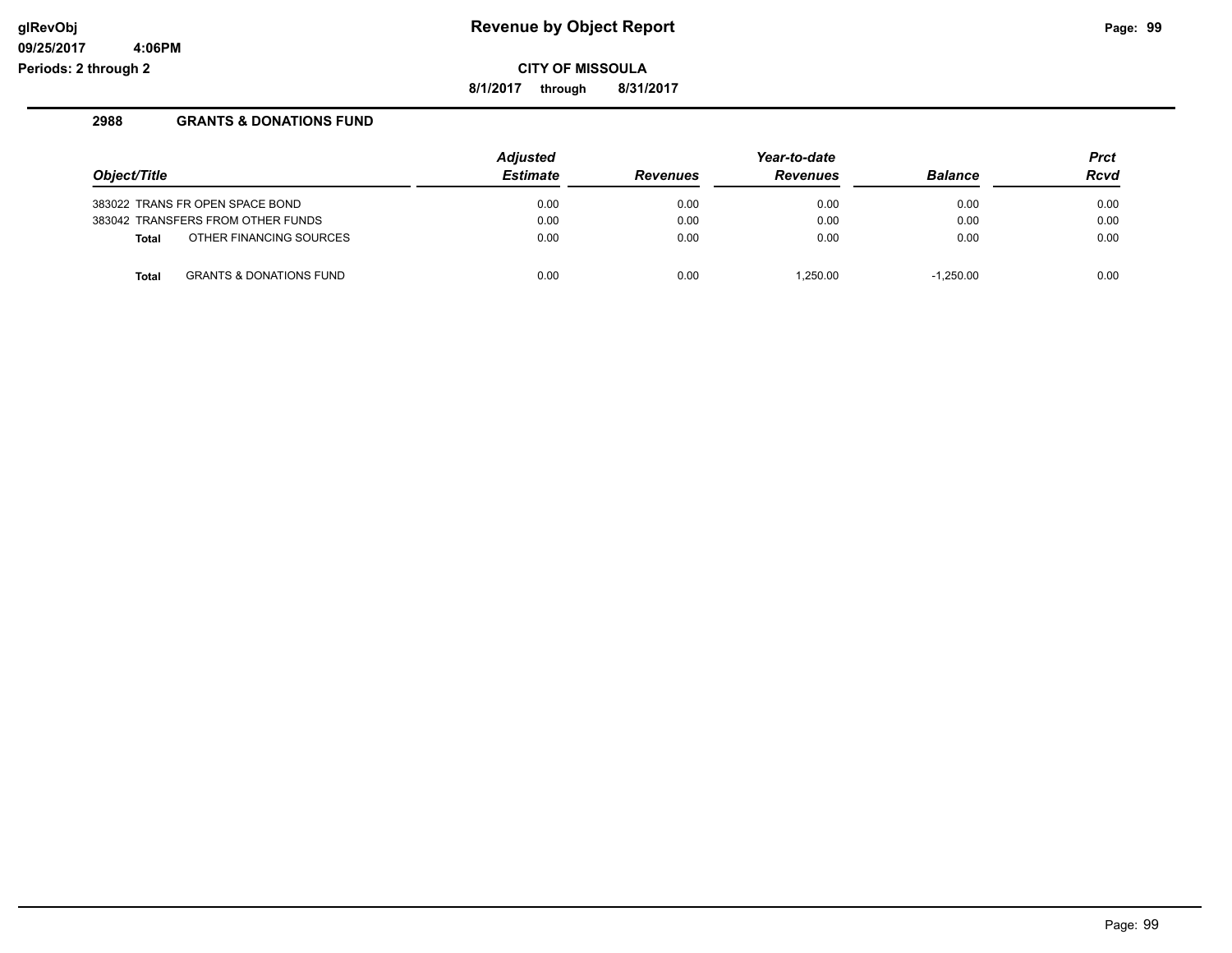**8/1/2017 through 8/31/2017**

## **2989 POLICE GRANTS & DONATIONS**

#### **2989 POLICE GRANTS & DONATIONS**

|                                                   | <b>Adjusted</b> |                 | Year-to-date    |                | <b>Prct</b> |
|---------------------------------------------------|-----------------|-----------------|-----------------|----------------|-------------|
| Object/Title                                      | <b>Estimate</b> | <b>Revenues</b> | <b>Revenues</b> | <b>Balance</b> | <b>Rcvd</b> |
| 330000 INTERGOVERNMENTAL REVENUES                 |                 |                 |                 |                |             |
| 331022 EQUIPMENT GRANT                            | 0.00            | 0.00            | 0.00            | 0.00           | 0.00        |
| 331026 ICAC GRANT                                 | 0.00            | 21,716.13       | 0.00            | 0.00           | 0.00        |
| 331028 JAG VII                                    | 0.00            | 0.00            | 0.00            | 0.00           | 0.00        |
| 334013 STATE GRANT - OT SEATBELT                  | 0.00            | 0.00            | 0.00            | 0.00           | 0.00        |
| 334015 COPS TECHNOLOGY GRANT                      | 0.00            | 25,938.20       | 25,938.20       | $-25,938.20$   | 0.00        |
| 334016 BULLETPROOF VEST GRANT                     | 0.00            | 0.00            | 0.00            | 0.00           | 0.00        |
| 334020 UNDERAGE DRINKING GRANT                    | 0.00            | 0.00            | 0.00            | 0.00           | 0.00        |
| 336021 STATE CONTRIB - POLICE RETIREMENT          | 0.00            | 0.00            | 0.00            | 0.00           | 0.00        |
| <b>INTERGOVERNMENTAL REVENUES</b><br><b>Total</b> | 0.00            | 47,654.33       | 25,938.20       | $-25,938.20$   | 0.00        |
| <b>CHARGES FOR SERVICES</b><br>340000             |                 |                 |                 |                |             |
| 342000 *** Title Not Found ***                    | 0.00            | 0.00            | 0.00            | 0.00           | 0.00        |
| <b>CHARGES FOR SERVICES</b><br><b>Total</b>       | 0.00            | 0.00            | 0.00            | 0.00           | 0.00        |
| MISCELLANEOUS REVENUES<br>360000                  |                 |                 |                 |                |             |
| 365000 DONATIONS                                  | 0.00            | 0.00            | 0.00            | 0.00           | 0.00        |
| MISCELLANEOUS REVENUES<br><b>Total</b>            | 0.00            | 0.00            | 0.00            | 0.00           | 0.00        |
| POLICE GRANTS & DONATIONS<br><b>Total</b>         | 0.00            | 47,654.33       | 25,938.20       | $-25,938.20$   | 0.00        |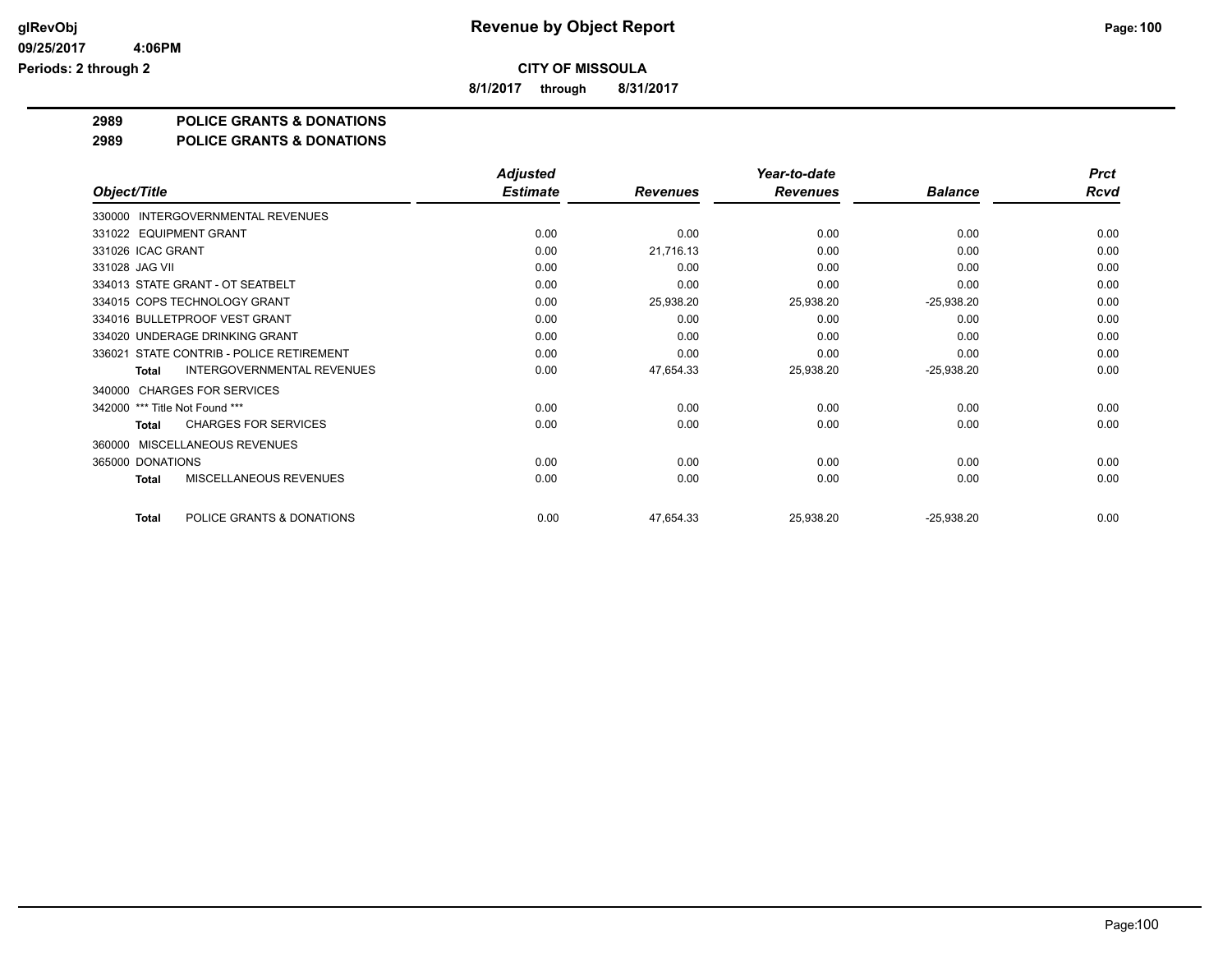**8/1/2017 through 8/31/2017**

## **2989 POLICE GRANTS & DONATIONS**

|                                                   | <b>Adjusted</b> |                 | Year-to-date    |                | <b>Prct</b> |
|---------------------------------------------------|-----------------|-----------------|-----------------|----------------|-------------|
| Object/Title                                      | <b>Estimate</b> | <b>Revenues</b> | <b>Revenues</b> | <b>Balance</b> | <b>Rcvd</b> |
| INTERGOVERNMENTAL REVENUES<br>330000              |                 |                 |                 |                |             |
| 331022 EQUIPMENT GRANT                            | 0.00            | 0.00            | 0.00            | 0.00           | 0.00        |
| 331026 ICAC GRANT                                 | 0.00            | 21,716.13       | 0.00            | 0.00           | 0.00        |
| 331028 JAG VII                                    | 0.00            | 0.00            | 0.00            | 0.00           | 0.00        |
| 334013 STATE GRANT - OT SEATBELT                  | 0.00            | 0.00            | 0.00            | 0.00           | 0.00        |
| 334015 COPS TECHNOLOGY GRANT                      | 0.00            | 25,938.20       | 25,938.20       | $-25,938.20$   | 0.00        |
| 334016 BULLETPROOF VEST GRANT                     | 0.00            | 0.00            | 0.00            | 0.00           | 0.00        |
| 334020 UNDERAGE DRINKING GRANT                    | 0.00            | 0.00            | 0.00            | 0.00           | 0.00        |
| 336021 STATE CONTRIB - POLICE RETIREMENT          | 0.00            | 0.00            | 0.00            | 0.00           | 0.00        |
| <b>INTERGOVERNMENTAL REVENUES</b><br><b>Total</b> | 0.00            | 47,654.33       | 25,938.20       | $-25,938.20$   | 0.00        |
| 340000 CHARGES FOR SERVICES                       |                 |                 |                 |                |             |
| 342000 *** Title Not Found ***                    | 0.00            | 0.00            | 0.00            | 0.00           | 0.00        |
| <b>CHARGES FOR SERVICES</b><br><b>Total</b>       | 0.00            | 0.00            | 0.00            | 0.00           | 0.00        |
| MISCELLANEOUS REVENUES<br>360000                  |                 |                 |                 |                |             |
| 365000 DONATIONS                                  | 0.00            | 0.00            | 0.00            | 0.00           | 0.00        |
| <b>MISCELLANEOUS REVENUES</b><br><b>Total</b>     | 0.00            | 0.00            | 0.00            | 0.00           | 0.00        |
| POLICE GRANTS & DONATIONS<br><b>Total</b>         | 0.00            | 47,654.33       | 25,938.20       | $-25,938.20$   | 0.00        |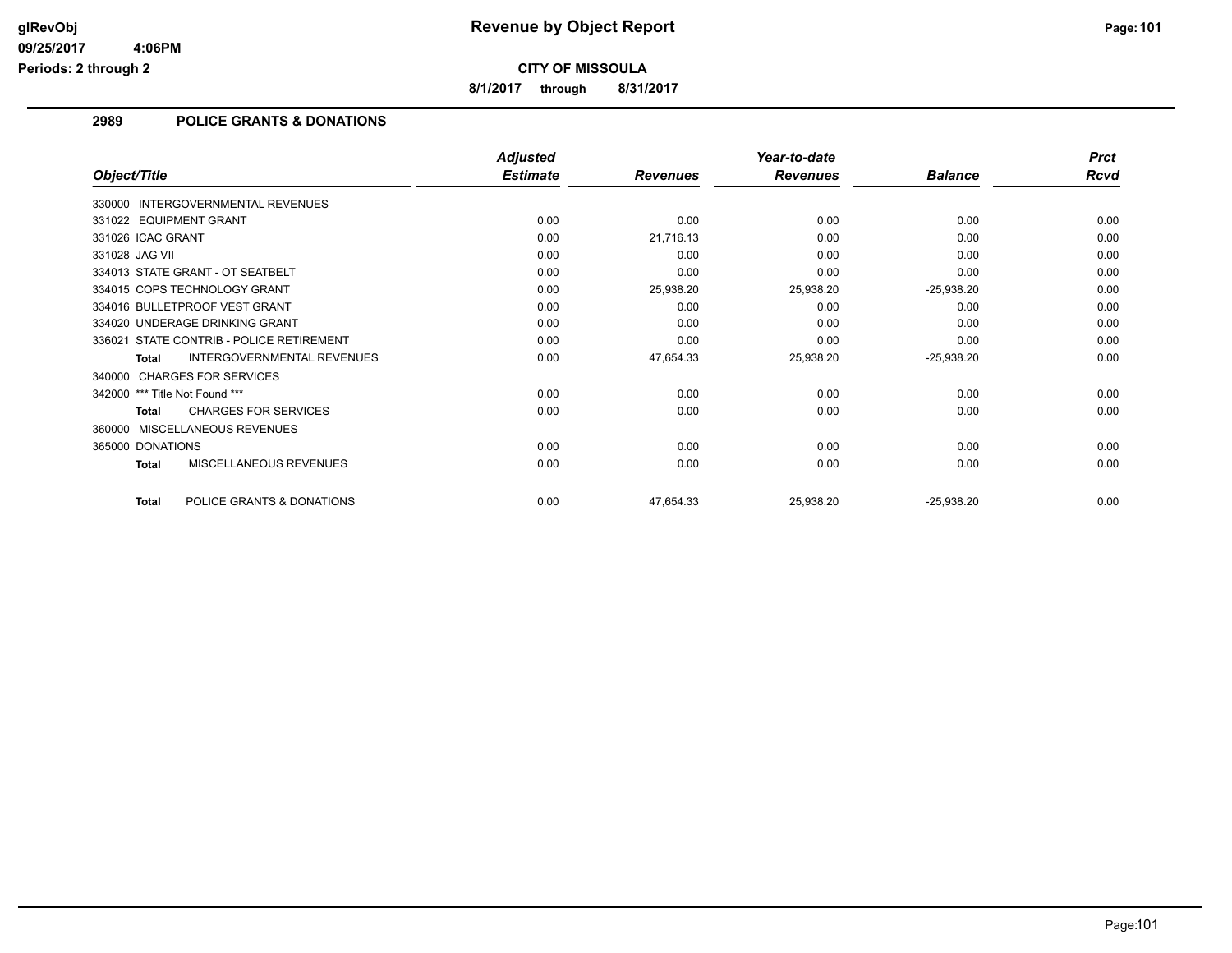**8/1/2017 through 8/31/2017**

**3000 SID REVOLVING FUND**

**3000 SID REVOLVING FUND**

|                                                     | <b>Adjusted</b> |                 | Year-to-date    |                | <b>Prct</b> |
|-----------------------------------------------------|-----------------|-----------------|-----------------|----------------|-------------|
| Object/Title                                        | <b>Estimate</b> | <b>Revenues</b> | <b>Revenues</b> | <b>Balance</b> | Rcvd        |
| 360000 MISCELLANEOUS REVENUES                       |                 |                 |                 |                |             |
| 360000 MISCELLANEOUS REVENUES                       | 0.00            | 0.00            | 0.00            | 0.00           | 0.00        |
| 360010 MISCELLANEOUS                                | 0.00            | 0.00            | 0.00            | 0.00           | 0.00        |
| 362000 OTHER MISCELLANEOUS REVENUE                  | 0.00            | 0.00            | 0.00            | 0.00           | 0.00        |
| MISCELLANEOUS REVENUES<br>Total                     | 0.00            | 0.00            | 0.00            | 0.00           | 0.00        |
| <b>INVESTMENTS &amp; ROYALTY EARNINGS</b><br>370000 |                 |                 |                 |                |             |
| 371010 INTEREST ON INVESTMENTS                      | 0.00            | 0.00            | 0.00            | 0.00           | 0.00        |
| 371020 GAIN/LOSS IN MARKET VALUE OF INVESTMENTS     | 0.00            | 0.00            | 0.00            | 0.00           | 0.00        |
| <b>INVESTMENTS &amp; ROYALTY EARNINGS</b><br>Total  | 0.00            | 0.00            | 0.00            | 0.00           | 0.00        |
| OTHER FINANCING SOURCES<br>380000                   |                 |                 |                 |                |             |
| 380000 OTHER FINANCING SOURCES                      | 0.00            | 0.00            | 0.00            | 0.00           | 0.00        |
| 381002 SRF LOAN                                     | 0.00            | 0.00            | 0.00            | 0.00           | 0.00        |
| 381009 TRANSFERS IN                                 | 0.00            | 0.00            | 0.00            | 0.00           | 0.00        |
| 381030 SID BONDS PROCEEDS                           | 0.00            | 0.00            | 0.00            | 0.00           | 0.00        |
| 383000 OPERATING TRANSFERS                          | 0.00            | 0.00            | 0.00            | 0.00           | 0.00        |
| 383039 FROM SID TRANSFERS                           | 0.00            | 0.00            | 0.00            | 0.00           | 0.00        |
| OTHER FINANCING SOURCES<br><b>Total</b>             | 0.00            | 0.00            | 0.00            | 0.00           | 0.00        |
| SID REVOLVING FUND<br><b>Total</b>                  | 0.00            | 0.00            | 0.00            | 0.00           | 0.00        |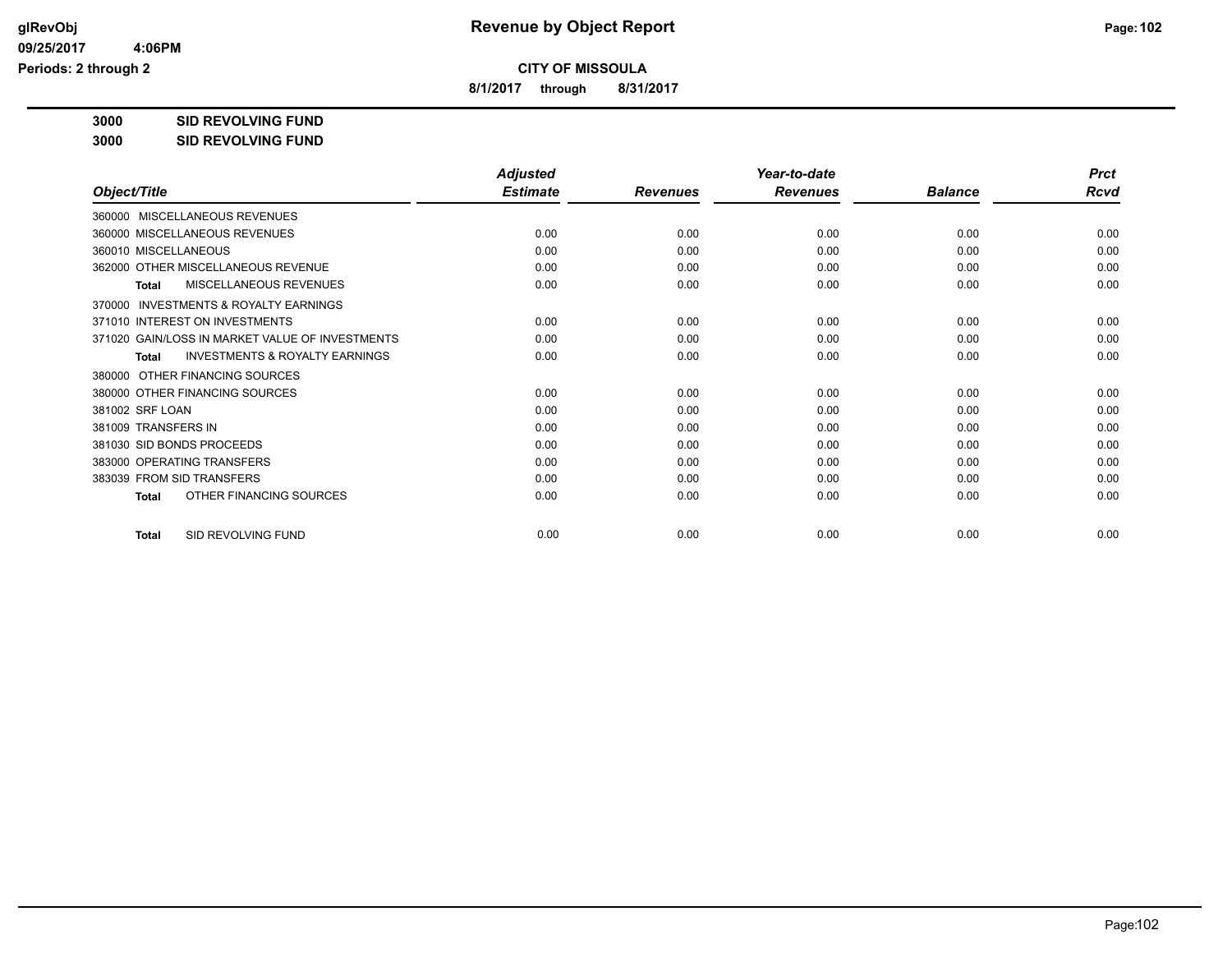**8/1/2017 through 8/31/2017**

#### **3000 SID REVOLVING FUND**

|                                                           | <b>Adjusted</b> |                 | Year-to-date    |                | <b>Prct</b> |
|-----------------------------------------------------------|-----------------|-----------------|-----------------|----------------|-------------|
| Object/Title                                              | <b>Estimate</b> | <b>Revenues</b> | <b>Revenues</b> | <b>Balance</b> | Rcvd        |
| 360000 MISCELLANEOUS REVENUES                             |                 |                 |                 |                |             |
| 360000 MISCELLANEOUS REVENUES                             | 0.00            | 0.00            | 0.00            | 0.00           | 0.00        |
| 360010 MISCELLANEOUS                                      | 0.00            | 0.00            | 0.00            | 0.00           | 0.00        |
| 362000 OTHER MISCELLANEOUS REVENUE                        | 0.00            | 0.00            | 0.00            | 0.00           | 0.00        |
| <b>MISCELLANEOUS REVENUES</b><br><b>Total</b>             | 0.00            | 0.00            | 0.00            | 0.00           | 0.00        |
| <b>INVESTMENTS &amp; ROYALTY EARNINGS</b><br>370000       |                 |                 |                 |                |             |
| 371010 INTEREST ON INVESTMENTS                            | 0.00            | 0.00            | 0.00            | 0.00           | 0.00        |
| 371020 GAIN/LOSS IN MARKET VALUE OF INVESTMENT            | 0.00            | 0.00            | 0.00            | 0.00           | 0.00        |
| <b>INVESTMENTS &amp; ROYALTY EARNINGS</b><br><b>Total</b> | 0.00            | 0.00            | 0.00            | 0.00           | 0.00        |
| 380000 OTHER FINANCING SOURCES                            |                 |                 |                 |                |             |
| 380000 OTHER FINANCING SOURCES                            | 0.00            | 0.00            | 0.00            | 0.00           | 0.00        |
| 381002 SRF LOAN                                           | 0.00            | 0.00            | 0.00            | 0.00           | 0.00        |
| 381009 TRANSFERS IN                                       | 0.00            | 0.00            | 0.00            | 0.00           | 0.00        |
| 381030 SID BONDS PROCEEDS                                 | 0.00            | 0.00            | 0.00            | 0.00           | 0.00        |
| 383000 OPERATING TRANSFERS                                | 0.00            | 0.00            | 0.00            | 0.00           | 0.00        |
| 383039 FROM SID TRANSFERS                                 | 0.00            | 0.00            | 0.00            | 0.00           | 0.00        |
| OTHER FINANCING SOURCES<br><b>Total</b>                   | 0.00            | 0.00            | 0.00            | 0.00           | 0.00        |
| SID REVOLVING FUND<br><b>Total</b>                        | 0.00            | 0.00            | 0.00            | 0.00           | 0.00        |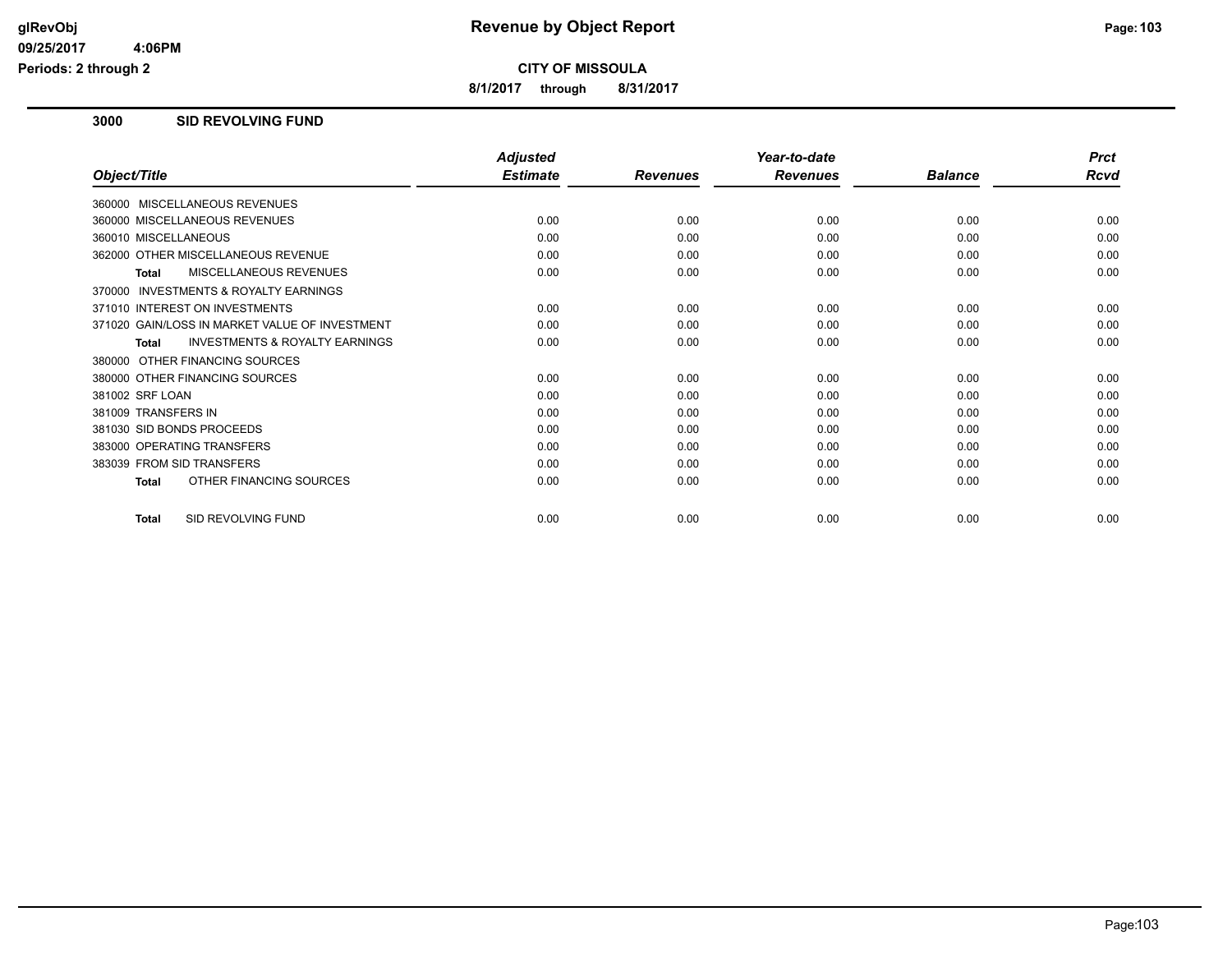**8/1/2017 through 8/31/2017**

## **3065 1998 PUBLIC SAFETY G O BONDS FUND**

**3065 1998 PUBLIC SAFETY G O BONDS FUND**

|                                                    | <b>Adjusted</b> |                 | Year-to-date    |                | <b>Prct</b> |
|----------------------------------------------------|-----------------|-----------------|-----------------|----------------|-------------|
| Object/Title                                       | <b>Estimate</b> | <b>Revenues</b> | <b>Revenues</b> | <b>Balance</b> | <b>Rcvd</b> |
| 310000 TAXES/ASSESSMENTS                           |                 |                 |                 |                |             |
| 310000 TAXES/ASSESSMENTS                           | 0.00            | 0.00            | 0.00            | 0.00           | 0.00        |
| 311000 GENERAL PROPERTY TAXES                      | 0.00            | 0.00            | 0.00            | 0.00           | 0.00        |
| 311001 CURRENT TAXES                               | 0.00            | 0.00            | 0.00            | 0.00           | 0.00        |
| 311030 MOTOR VEHICLE TAXES                         | 0.00            | 0.00            | 0.00            | 0.00           | 0.00        |
| 312000 PENALTIES & INTEREST - DELINQUENT TAXES     | 0.00            | 0.00            | 0.00            | 0.00           | 0.00        |
| 312001 PENALTIES & INTEREST                        | 0.00            | 0.00            | 0.00            | 0.00           | 0.00        |
| 314000 PROP TAX - OTHER THAN ASSESSED VAL          | 0.00            | 0.00            | 0.00            | 0.00           | 0.00        |
| 314001 LIGHT VEHICLE TAX                           | 0.00            | 0.00            | 0.00            | 0.00           | 0.00        |
| TAXES/ASSESSMENTS<br>Total                         | 0.00            | 0.00            | 0.00            | 0.00           | 0.00        |
| 330000 INTERGOVERNMENTAL REVENUES                  |                 |                 |                 |                |             |
| 334056 BANK CORP. LIC. TAX - (PREVIOUS YEARS)      | 0.00            | 0.00            | 0.00            | 0.00           | 0.00        |
| 335210 PERSONAL PROPERTY TAX REIMBURSEMENT         | 0.00            | 0.00            | 0.00            | 0.00           | 0.00        |
| 335230 HB 124 REVENUE                              | 0.00            | 0.00            | 0.00            | 0.00           | 0.00        |
| 335250 STATE REIMB - SB #184                       | 0.00            | 0.00            | 0.00            | 0.00           | 0.00        |
| <b>INTERGOVERNMENTAL REVENUES</b><br>Total         | 0.00            | 0.00            | 0.00            | 0.00           | 0.00        |
| 360000 MISCELLANEOUS REVENUES                      |                 |                 |                 |                |             |
| 360010 MISCELLANEOUS                               | 0.00            | 0.00            | 0.00            | 0.00           | 0.00        |
| <b>MISCELLANEOUS REVENUES</b><br>Total             | 0.00            | 0.00            | 0.00            | 0.00           | 0.00        |
| 370000 INVESTMENTS & ROYALTY EARNINGS              |                 |                 |                 |                |             |
| 371010 INTEREST ON INVESTMENTS                     | 0.00            | 0.00            | 0.00            | 0.00           | 0.00        |
| 371020 GAIN/LOSS IN MARKET VALUE OF INVESTMENTS    | 0.00            | 0.00            | 0.00            | 0.00           | 0.00        |
| <b>INVESTMENTS &amp; ROYALTY EARNINGS</b><br>Total | 0.00            | 0.00            | 0.00            | 0.00           | 0.00        |
| 380000 OTHER FINANCING SOURCES                     |                 |                 |                 |                |             |
| 381010 BOND PROCEEDS                               | 0.00            | 0.00            | 0.00            | 0.00           | 0.00        |
| 383042 TRANSFERS FROM OTHER FUNDS                  | 0.00            | 0.00            | 0.00            | 0.00           | 0.00        |
| OTHER FINANCING SOURCES<br><b>Total</b>            | 0.00            | 0.00            | 0.00            | 0.00           | 0.00        |
| 1998 PUBLIC SAFETY G O BONDS FUND<br>Total         | 0.00            | 0.00            | 0.00            | 0.00           | 0.00        |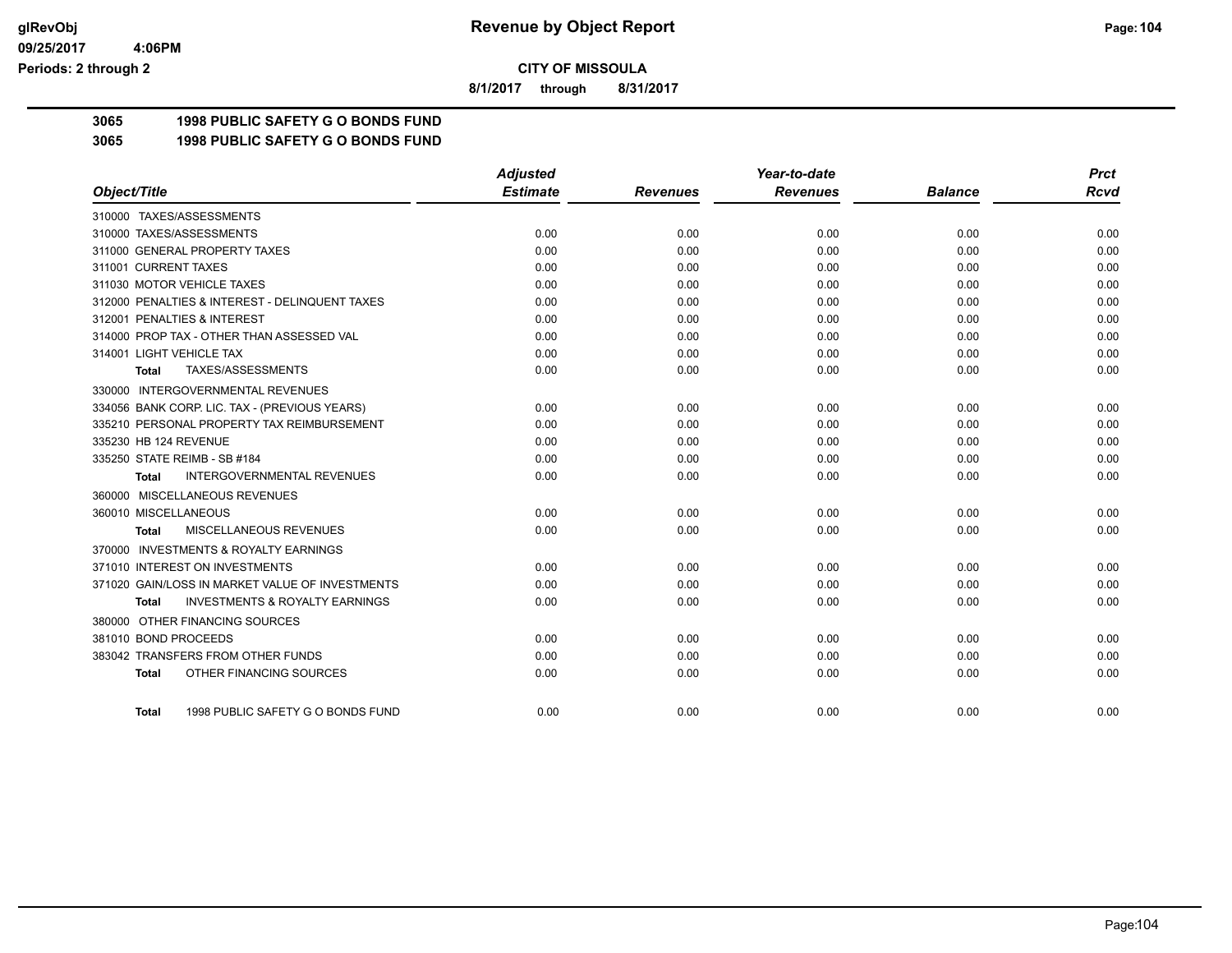**8/1/2017 through 8/31/2017**

## **3065 1998 PUBLIC SAFETY G O BONDS FUND**

| Object/Title                                              | <b>Adjusted</b><br><b>Estimate</b> | <b>Revenues</b> | Year-to-date<br><b>Revenues</b> | <b>Balance</b> | <b>Prct</b><br>Rcvd |
|-----------------------------------------------------------|------------------------------------|-----------------|---------------------------------|----------------|---------------------|
|                                                           |                                    |                 |                                 |                |                     |
| 310000 TAXES/ASSESSMENTS                                  |                                    |                 |                                 |                |                     |
| 310000 TAXES/ASSESSMENTS                                  | 0.00                               | 0.00            | 0.00                            | 0.00           | 0.00                |
| 311000 GENERAL PROPERTY TAXES                             | 0.00                               | 0.00            | 0.00                            | 0.00           | 0.00                |
| 311001 CURRENT TAXES                                      | 0.00                               | 0.00            | 0.00                            | 0.00           | 0.00                |
| 311030 MOTOR VEHICLE TAXES                                | 0.00                               | 0.00            | 0.00                            | 0.00           | 0.00                |
| 312000 PENALTIES & INTEREST - DELINQUENT TAXES            | 0.00                               | 0.00            | 0.00                            | 0.00           | 0.00                |
| 312001 PENALTIES & INTEREST                               | 0.00                               | 0.00            | 0.00                            | 0.00           | 0.00                |
| 314000 PROP TAX - OTHER THAN ASSESSED VAL                 | 0.00                               | 0.00            | 0.00                            | 0.00           | 0.00                |
| 314001 LIGHT VEHICLE TAX                                  | 0.00                               | 0.00            | 0.00                            | 0.00           | 0.00                |
| TAXES/ASSESSMENTS<br><b>Total</b>                         | 0.00                               | 0.00            | 0.00                            | 0.00           | 0.00                |
| 330000 INTERGOVERNMENTAL REVENUES                         |                                    |                 |                                 |                |                     |
| 334056 BANK CORP. LIC. TAX - (PREVIOUS YEARS)             | 0.00                               | 0.00            | 0.00                            | 0.00           | 0.00                |
| 335210 PERSONAL PROPERTY TAX REIMBURSEMENT                | 0.00                               | 0.00            | 0.00                            | 0.00           | 0.00                |
| 335230 HB 124 REVENUE                                     | 0.00                               | 0.00            | 0.00                            | 0.00           | 0.00                |
| 335250 STATE REIMB - SB #184                              | 0.00                               | 0.00            | 0.00                            | 0.00           | 0.00                |
| <b>INTERGOVERNMENTAL REVENUES</b><br><b>Total</b>         | 0.00                               | 0.00            | 0.00                            | 0.00           | 0.00                |
| 360000 MISCELLANEOUS REVENUES                             |                                    |                 |                                 |                |                     |
| 360010 MISCELLANEOUS                                      | 0.00                               | 0.00            | 0.00                            | 0.00           | 0.00                |
| MISCELLANEOUS REVENUES<br><b>Total</b>                    | 0.00                               | 0.00            | 0.00                            | 0.00           | 0.00                |
| 370000 INVESTMENTS & ROYALTY EARNINGS                     |                                    |                 |                                 |                |                     |
| 371010 INTEREST ON INVESTMENTS                            | 0.00                               | 0.00            | 0.00                            | 0.00           | 0.00                |
| 371020 GAIN/LOSS IN MARKET VALUE OF INVESTMENT            | 0.00                               | 0.00            | 0.00                            | 0.00           | 0.00                |
| <b>INVESTMENTS &amp; ROYALTY EARNINGS</b><br><b>Total</b> | 0.00                               | 0.00            | 0.00                            | 0.00           | 0.00                |
| 380000 OTHER FINANCING SOURCES                            |                                    |                 |                                 |                |                     |
| 381010 BOND PROCEEDS                                      | 0.00                               | 0.00            | 0.00                            | 0.00           | 0.00                |
| 383042 TRANSFERS FROM OTHER FUNDS                         | 0.00                               | 0.00            | 0.00                            | 0.00           | 0.00                |
| OTHER FINANCING SOURCES<br><b>Total</b>                   | 0.00                               | 0.00            | 0.00                            | 0.00           | 0.00                |
|                                                           |                                    |                 |                                 |                |                     |
| 1998 PUBLIC SAFETY G O BONDS FUND<br>Total                | 0.00                               | 0.00            | 0.00                            | 0.00           | 0.00                |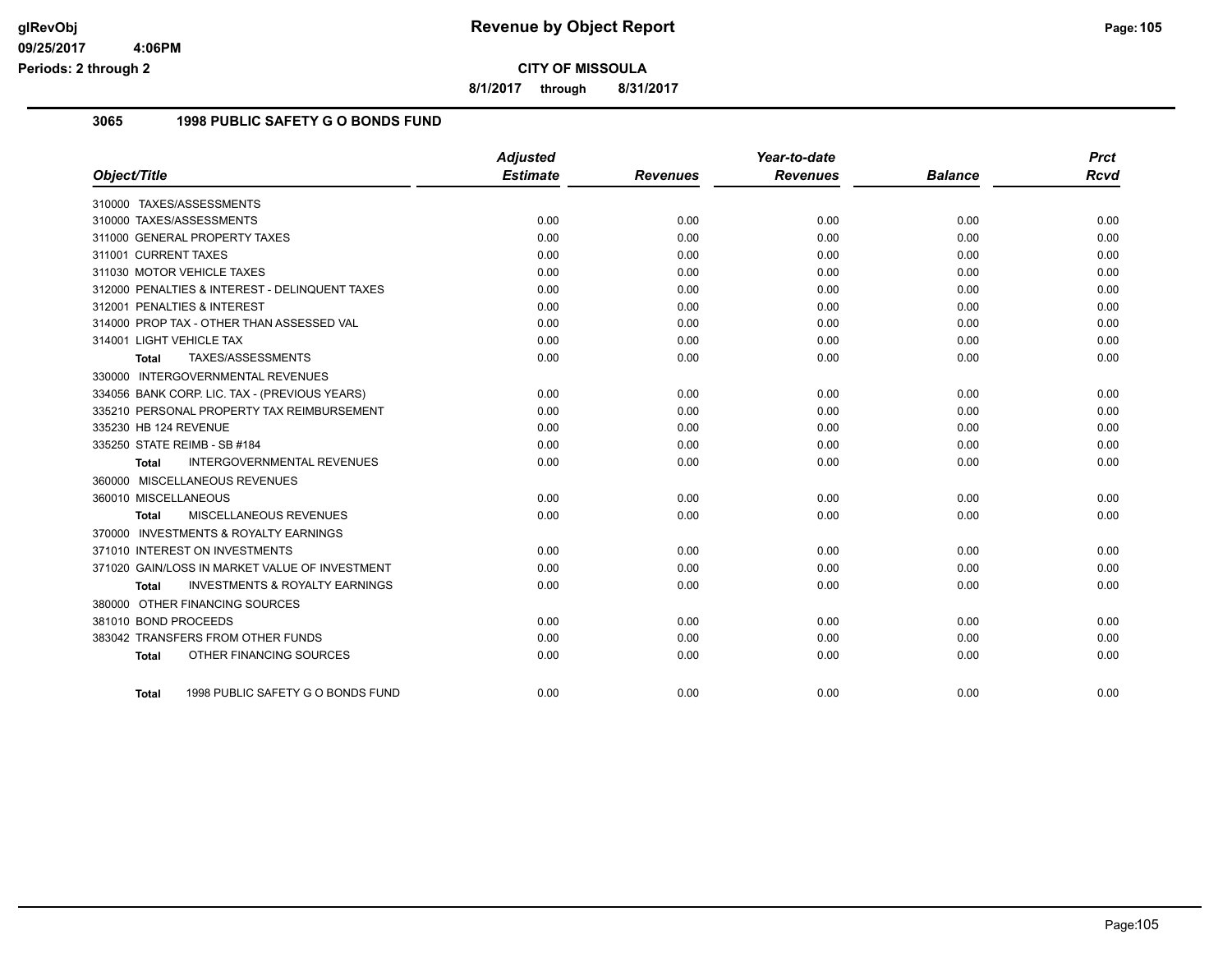**8/1/2017 through 8/31/2017**

**3070 1996 OPEN SPACE GO BONDS**

**3070 1996 OPEN SPACE GO BONDS**

|                                                    | <b>Adjusted</b> |                 | Year-to-date    |                | <b>Prct</b> |
|----------------------------------------------------|-----------------|-----------------|-----------------|----------------|-------------|
| Object/Title                                       | <b>Estimate</b> | <b>Revenues</b> | <b>Revenues</b> | <b>Balance</b> | <b>Rcvd</b> |
| 310000 TAXES/ASSESSMENTS                           |                 |                 |                 |                |             |
| 310000 TAXES/ASSESSMENTS                           | 0.00            | 0.00            | 0.00            | 0.00           | 0.00        |
| 311000 GENERAL PROPERTY TAXES                      | 0.00            | 0.00            | 0.00            | 0.00           | 0.00        |
| 311030 MOTOR VEHICLE TAXES                         | 0.00            | 0.00            | 0.00            | 0.00           | 0.00        |
| 312000 PENALTIES & INTEREST - DELINQUENT TAXES     | 0.00            | 0.00            | 0.00            | 0.00           | 0.00        |
| 312001 PENALTIES & INTEREST                        | 0.00            | 0.00            | 0.00            | 0.00           | 0.00        |
| 314000 PROP TAX - OTHER THAN ASSESSED VAL          | 0.00            | 0.00            | 0.00            | 0.00           | 0.00        |
| 314001 LIGHT VEHICLE TAX                           | 0.00            | 0.00            | 0.00            | 0.00           | 0.00        |
| TAXES/ASSESSMENTS<br><b>Total</b>                  | 0.00            | 0.00            | 0.00            | 0.00           | 0.00        |
| <b>INTERGOVERNMENTAL REVENUES</b><br>330000        |                 |                 |                 |                |             |
| 334056 BANK CORP. LIC. TAX - (PREVIOUS YEARS)      | 0.00            | 0.00            | 0.00            | 0.00           | 0.00        |
| 335210 PERSONAL PROPERTY TAX REIMBURSEMENT         | 0.00            | 0.00            | 0.00            | 0.00           | 0.00        |
| 335250 STATE REIMB - SB #184                       | 0.00            | 0.00            | 0.00            | 0.00           | 0.00        |
| <b>INTERGOVERNMENTAL REVENUES</b><br><b>Total</b>  | 0.00            | 0.00            | 0.00            | 0.00           | 0.00        |
| 370000 INVESTMENTS & ROYALTY EARNINGS              |                 |                 |                 |                |             |
| 371010 INTEREST ON INVESTMENTS                     | 0.00            | 0.00            | 0.00            | 0.00           | 0.00        |
| 371020 GAIN/LOSS IN MARKET VALUE OF INVESTMENTS    | 0.00            | 0.00            | 0.00            | 0.00           | 0.00        |
| <b>INVESTMENTS &amp; ROYALTY EARNINGS</b><br>Total | 0.00            | 0.00            | 0.00            | 0.00           | 0.00        |
| OTHER FINANCING SOURCES<br>380000                  |                 |                 |                 |                |             |
| 381010 BOND PROCEEDS                               | 0.00            | 0.00            | 0.00            | 0.00           | 0.00        |
| OTHER FINANCING SOURCES<br><b>Total</b>            | 0.00            | 0.00            | 0.00            | 0.00           | 0.00        |
| 1996 OPEN SPACE GO BONDS<br>Total                  | 0.00            | 0.00            | 0.00            | 0.00           | 0.00        |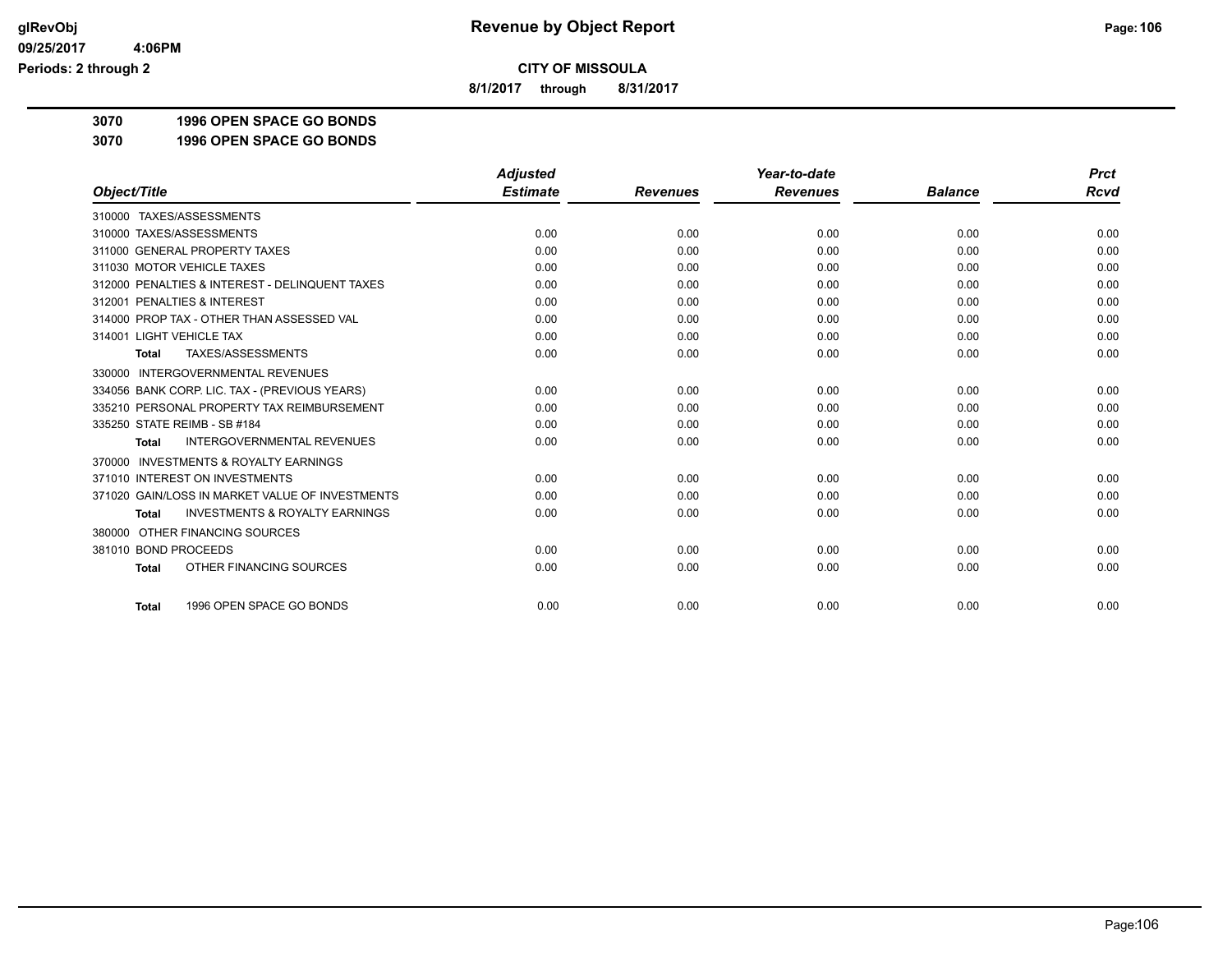**8/1/2017 through 8/31/2017**

## **3070 1996 OPEN SPACE GO BONDS**

|                                                           | <b>Adjusted</b> |                 | Year-to-date    |                | <b>Prct</b> |
|-----------------------------------------------------------|-----------------|-----------------|-----------------|----------------|-------------|
| Object/Title                                              | <b>Estimate</b> | <b>Revenues</b> | <b>Revenues</b> | <b>Balance</b> | Rcvd        |
| 310000 TAXES/ASSESSMENTS                                  |                 |                 |                 |                |             |
| 310000 TAXES/ASSESSMENTS                                  | 0.00            | 0.00            | 0.00            | 0.00           | 0.00        |
| 311000 GENERAL PROPERTY TAXES                             | 0.00            | 0.00            | 0.00            | 0.00           | 0.00        |
| 311030 MOTOR VEHICLE TAXES                                | 0.00            | 0.00            | 0.00            | 0.00           | 0.00        |
| 312000 PENALTIES & INTEREST - DELINQUENT TAXES            | 0.00            | 0.00            | 0.00            | 0.00           | 0.00        |
| 312001 PENALTIES & INTEREST                               | 0.00            | 0.00            | 0.00            | 0.00           | 0.00        |
| 314000 PROP TAX - OTHER THAN ASSESSED VAL                 | 0.00            | 0.00            | 0.00            | 0.00           | 0.00        |
| 314001 LIGHT VEHICLE TAX                                  | 0.00            | 0.00            | 0.00            | 0.00           | 0.00        |
| TAXES/ASSESSMENTS<br><b>Total</b>                         | 0.00            | 0.00            | 0.00            | 0.00           | 0.00        |
| 330000 INTERGOVERNMENTAL REVENUES                         |                 |                 |                 |                |             |
| 334056 BANK CORP. LIC. TAX - (PREVIOUS YEARS)             | 0.00            | 0.00            | 0.00            | 0.00           | 0.00        |
| 335210 PERSONAL PROPERTY TAX REIMBURSEMENT                | 0.00            | 0.00            | 0.00            | 0.00           | 0.00        |
| 335250 STATE REIMB - SB #184                              | 0.00            | 0.00            | 0.00            | 0.00           | 0.00        |
| INTERGOVERNMENTAL REVENUES<br>Total                       | 0.00            | 0.00            | 0.00            | 0.00           | 0.00        |
| 370000 INVESTMENTS & ROYALTY EARNINGS                     |                 |                 |                 |                |             |
| 371010 INTEREST ON INVESTMENTS                            | 0.00            | 0.00            | 0.00            | 0.00           | 0.00        |
| 371020 GAIN/LOSS IN MARKET VALUE OF INVESTMENT            | 0.00            | 0.00            | 0.00            | 0.00           | 0.00        |
| <b>INVESTMENTS &amp; ROYALTY EARNINGS</b><br><b>Total</b> | 0.00            | 0.00            | 0.00            | 0.00           | 0.00        |
| 380000 OTHER FINANCING SOURCES                            |                 |                 |                 |                |             |
| 381010 BOND PROCEEDS                                      | 0.00            | 0.00            | 0.00            | 0.00           | 0.00        |
| OTHER FINANCING SOURCES<br>Total                          | 0.00            | 0.00            | 0.00            | 0.00           | 0.00        |
| 1996 OPEN SPACE GO BONDS<br>Total                         | 0.00            | 0.00            | 0.00            | 0.00           | 0.00        |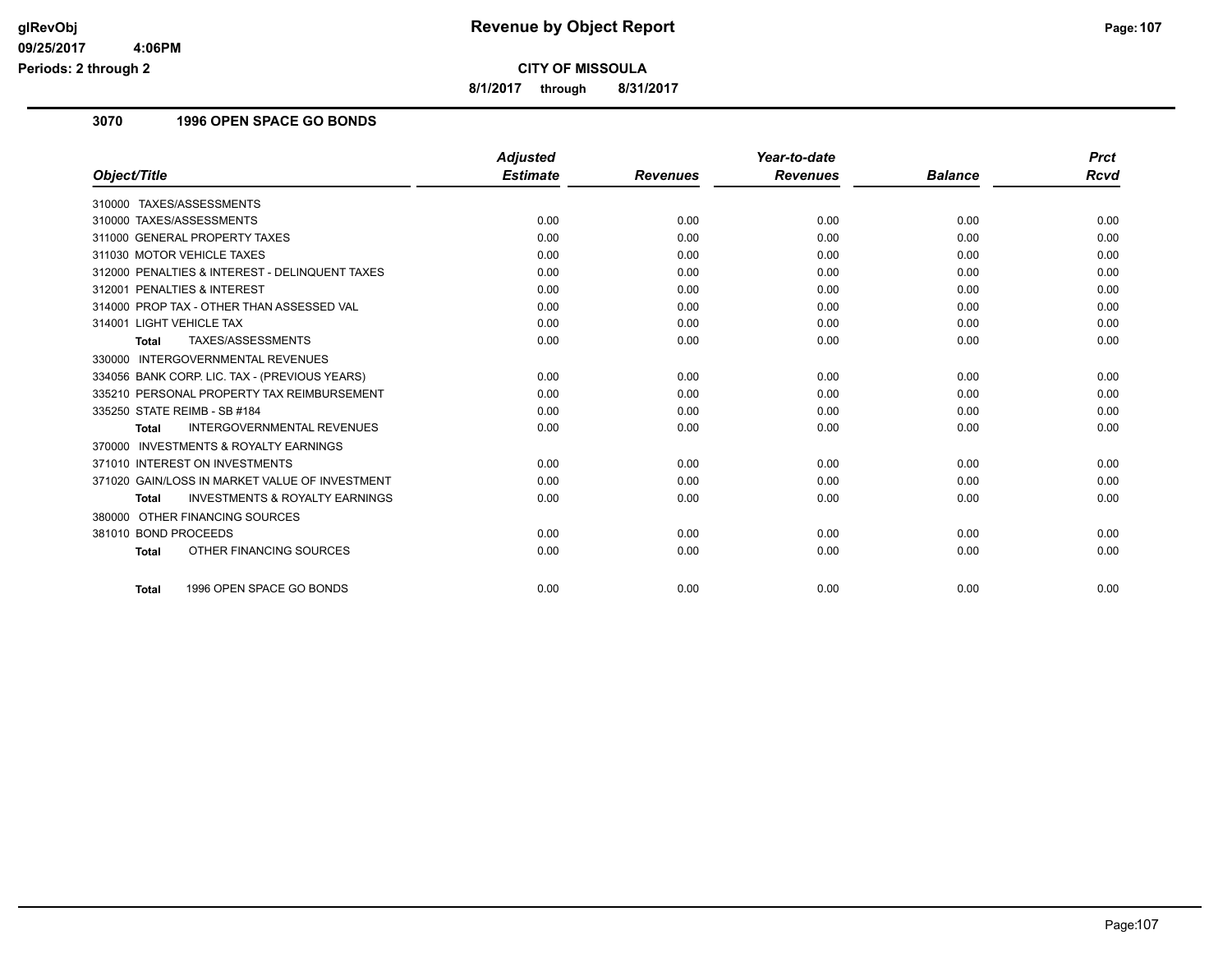**8/1/2017 through 8/31/2017**

## **3075 1997 OPEN SPACE G O BOND FUND**

#### **3075 1997 OPEN SPACE G O BOND FUND**

|                                |                                                 | <b>Adjusted</b> |                 | Year-to-date    |                | <b>Prct</b> |
|--------------------------------|-------------------------------------------------|-----------------|-----------------|-----------------|----------------|-------------|
| Object/Title                   |                                                 | <b>Estimate</b> | <b>Revenues</b> | <b>Revenues</b> | <b>Balance</b> | Rcvd        |
| 310000 TAXES/ASSESSMENTS       |                                                 |                 |                 |                 |                |             |
| 310000 TAXES/ASSESSMENTS       |                                                 | 0.00            | 0.00            | 0.00            | 0.00           | 0.00        |
| 311000 GENERAL PROPERTY TAXES  |                                                 | 0.00            | 0.00            | 0.00            | 0.00           | 0.00        |
| 311030 MOTOR VEHICLE TAXES     |                                                 | 0.00            | 0.00            | 0.00            | 0.00           | 0.00        |
|                                | 312000 PENALTIES & INTEREST - DELINQUENT TAXES  | 0.00            | 0.00            | 0.00            | 0.00           | 0.00        |
| 312001 PENALTIES & INTEREST    |                                                 | 0.00            | 0.00            | 0.00            | 0.00           | 0.00        |
|                                | 314000 PROP TAX - OTHER THAN ASSESSED VAL       | 0.00            | 0.00            | 0.00            | 0.00           | 0.00        |
| 314001 LIGHT VEHICLE TAX       |                                                 | 0.00            | 0.00            | 0.00            | 0.00           | 0.00        |
| Total                          | TAXES/ASSESSMENTS                               | 0.00            | 0.00            | 0.00            | 0.00           | 0.00        |
|                                | 330000 INTERGOVERNMENTAL REVENUES               |                 |                 |                 |                |             |
|                                | 334056 BANK CORP. LIC. TAX - (PREVIOUS YEARS)   | 0.00            | 0.00            | 0.00            | 0.00           | 0.00        |
|                                | 335210 PERSONAL PROPERTY TAX REIMBURSEMENT      | 0.00            | 0.00            | 0.00            | 0.00           | 0.00        |
| 335250 STATE REIMB - SB #184   |                                                 | 0.00            | 0.00            | 0.00            | 0.00           | 0.00        |
| <b>Total</b>                   | <b>INTERGOVERNMENTAL REVENUES</b>               | 0.00            | 0.00            | 0.00            | 0.00           | 0.00        |
| 360000 MISCELLANEOUS REVENUES  |                                                 |                 |                 |                 |                |             |
| 360010 MISCELLANEOUS           |                                                 | 0.00            | 0.00            | 0.00            | 0.00           | 0.00        |
| Total                          | <b>MISCELLANEOUS REVENUES</b>                   | 0.00            | 0.00            | 0.00            | 0.00           | 0.00        |
|                                | 370000 INVESTMENTS & ROYALTY EARNINGS           |                 |                 |                 |                |             |
| 371010 INTEREST ON INVESTMENTS |                                                 | 0.00            | 0.00            | 0.00            | 0.00           | 0.00        |
|                                | 371020 GAIN/LOSS IN MARKET VALUE OF INVESTMENTS | 0.00            | 0.00            | 0.00            | 0.00           | 0.00        |
| Total                          | <b>INVESTMENTS &amp; ROYALTY EARNINGS</b>       | 0.00            | 0.00            | 0.00            | 0.00           | 0.00        |
| 380000 OTHER FINANCING SOURCES |                                                 |                 |                 |                 |                |             |
| 380000 OTHER FINANCING SOURCES |                                                 | 0.00            | 0.00            | 0.00            | 0.00           | 0.00        |
| 381010 BOND PROCEEDS           |                                                 | 0.00            | 0.00            | 0.00            | 0.00           | 0.00        |
| <b>Total</b>                   | OTHER FINANCING SOURCES                         | 0.00            | 0.00            | 0.00            | 0.00           | 0.00        |
|                                |                                                 |                 |                 |                 |                |             |
| <b>Total</b>                   | 1997 OPEN SPACE G O BOND FUND                   | 0.00            | 0.00            | 0.00            | 0.00           | 0.00        |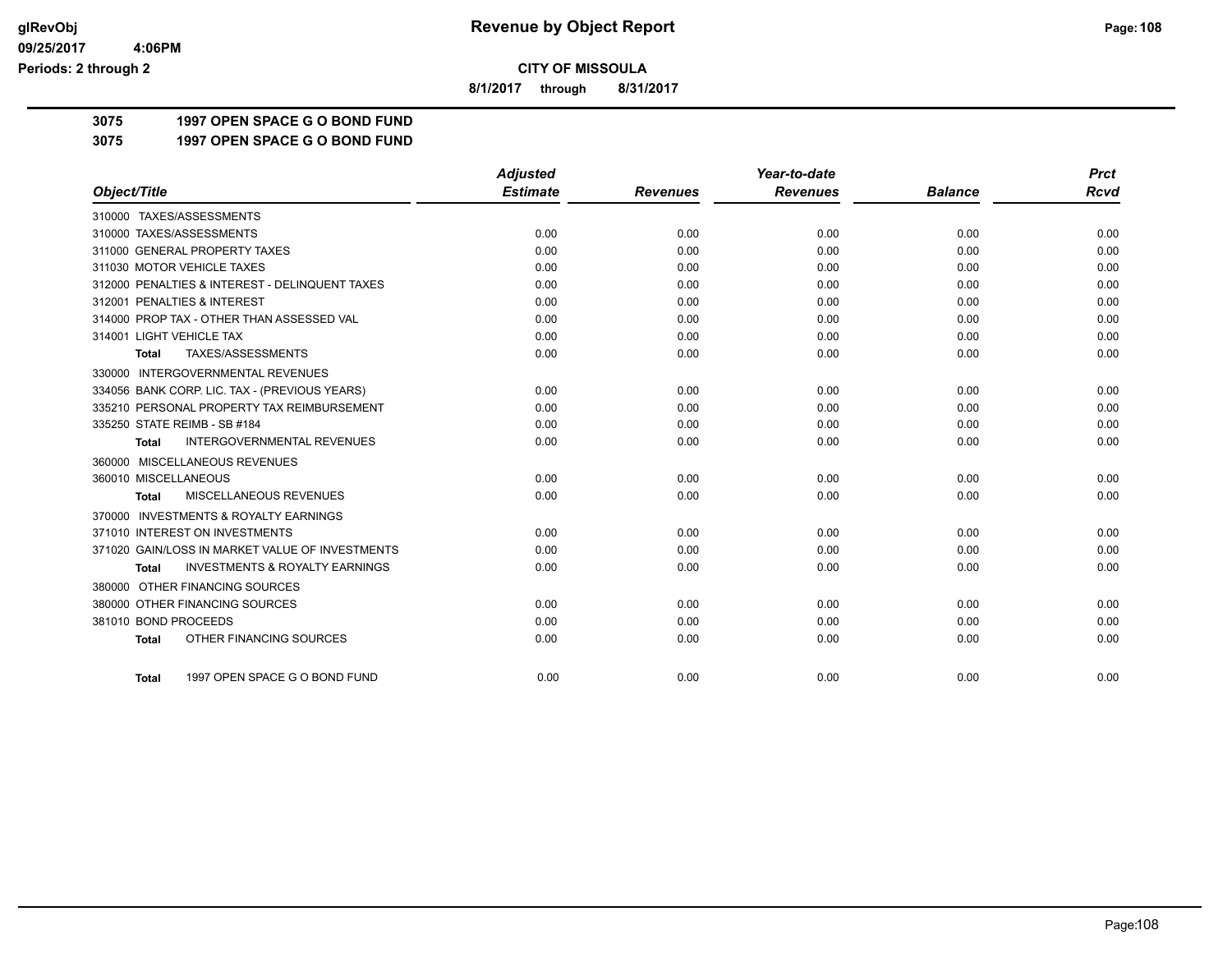**8/1/2017 through 8/31/2017**

# **3075 1997 OPEN SPACE G O BOND FUND**

|                                                           | <b>Adjusted</b> |                 | Year-to-date    |                | <b>Prct</b> |
|-----------------------------------------------------------|-----------------|-----------------|-----------------|----------------|-------------|
| Object/Title                                              | <b>Estimate</b> | <b>Revenues</b> | <b>Revenues</b> | <b>Balance</b> | Rcvd        |
| 310000 TAXES/ASSESSMENTS                                  |                 |                 |                 |                |             |
| 310000 TAXES/ASSESSMENTS                                  | 0.00            | 0.00            | 0.00            | 0.00           | 0.00        |
| 311000 GENERAL PROPERTY TAXES                             | 0.00            | 0.00            | 0.00            | 0.00           | 0.00        |
| 311030 MOTOR VEHICLE TAXES                                | 0.00            | 0.00            | 0.00            | 0.00           | 0.00        |
| 312000 PENALTIES & INTEREST - DELINQUENT TAXES            | 0.00            | 0.00            | 0.00            | 0.00           | 0.00        |
| 312001 PENALTIES & INTEREST                               | 0.00            | 0.00            | 0.00            | 0.00           | 0.00        |
| 314000 PROP TAX - OTHER THAN ASSESSED VAL                 | 0.00            | 0.00            | 0.00            | 0.00           | 0.00        |
| 314001 LIGHT VEHICLE TAX                                  | 0.00            | 0.00            | 0.00            | 0.00           | 0.00        |
| TAXES/ASSESSMENTS<br><b>Total</b>                         | 0.00            | 0.00            | 0.00            | 0.00           | 0.00        |
| 330000 INTERGOVERNMENTAL REVENUES                         |                 |                 |                 |                |             |
| 334056 BANK CORP. LIC. TAX - (PREVIOUS YEARS)             | 0.00            | 0.00            | 0.00            | 0.00           | 0.00        |
| 335210 PERSONAL PROPERTY TAX REIMBURSEMENT                | 0.00            | 0.00            | 0.00            | 0.00           | 0.00        |
| 335250 STATE REIMB - SB #184                              | 0.00            | 0.00            | 0.00            | 0.00           | 0.00        |
| <b>INTERGOVERNMENTAL REVENUES</b><br><b>Total</b>         | 0.00            | 0.00            | 0.00            | 0.00           | 0.00        |
| 360000 MISCELLANEOUS REVENUES                             |                 |                 |                 |                |             |
| 360010 MISCELLANEOUS                                      | 0.00            | 0.00            | 0.00            | 0.00           | 0.00        |
| MISCELLANEOUS REVENUES<br><b>Total</b>                    | 0.00            | 0.00            | 0.00            | 0.00           | 0.00        |
| 370000 INVESTMENTS & ROYALTY EARNINGS                     |                 |                 |                 |                |             |
| 371010 INTEREST ON INVESTMENTS                            | 0.00            | 0.00            | 0.00            | 0.00           | 0.00        |
| 371020 GAIN/LOSS IN MARKET VALUE OF INVESTMENT            | 0.00            | 0.00            | 0.00            | 0.00           | 0.00        |
| <b>INVESTMENTS &amp; ROYALTY EARNINGS</b><br><b>Total</b> | 0.00            | 0.00            | 0.00            | 0.00           | 0.00        |
| 380000 OTHER FINANCING SOURCES                            |                 |                 |                 |                |             |
| 380000 OTHER FINANCING SOURCES                            | 0.00            | 0.00            | 0.00            | 0.00           | 0.00        |
| 381010 BOND PROCEEDS                                      | 0.00            | 0.00            | 0.00            | 0.00           | 0.00        |
| OTHER FINANCING SOURCES<br><b>Total</b>                   | 0.00            | 0.00            | 0.00            | 0.00           | 0.00        |
| 1997 OPEN SPACE G O BOND FUND<br><b>Total</b>             | 0.00            | 0.00            | 0.00            | 0.00           | 0.00        |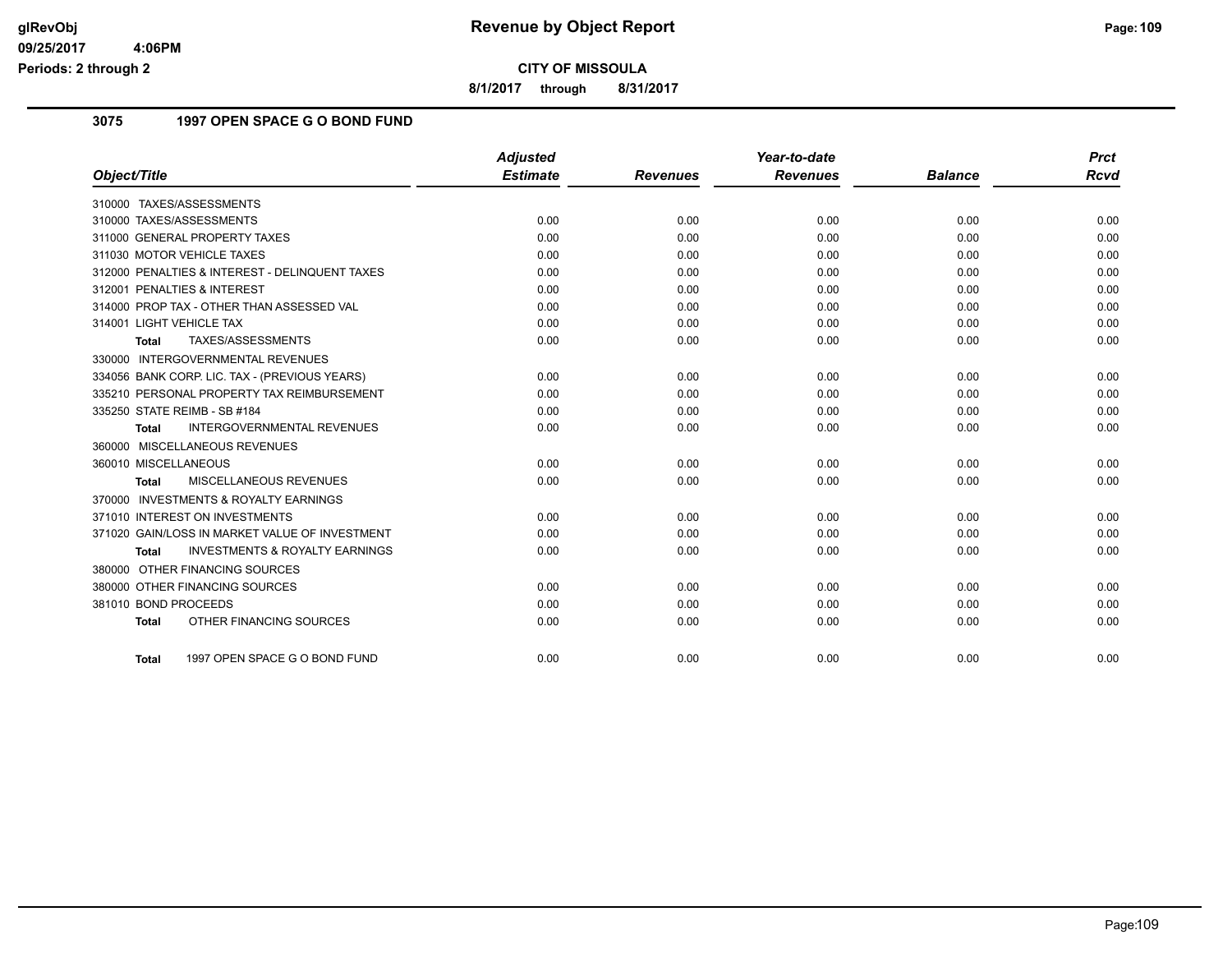**Periods: 2 through 2**

**CITY OF MISSOULA**

**8/1/2017 through 8/31/2017**

# **3080 1994 FIRE EQUIP/CITY HALLS REFUND BOND F**

**3080 1994 FIRE EQUIP/CITY HALLS REFUND BOND F**

|                              |                                                 | <b>Adjusted</b> |                 | Year-to-date    |                | <b>Prct</b> |
|------------------------------|-------------------------------------------------|-----------------|-----------------|-----------------|----------------|-------------|
| Object/Title                 |                                                 | <b>Estimate</b> | <b>Revenues</b> | <b>Revenues</b> | <b>Balance</b> | <b>Rcvd</b> |
| 310000 TAXES/ASSESSMENTS     |                                                 |                 |                 |                 |                |             |
| 310000 TAXES/ASSESSMENTS     |                                                 | 0.00            | 0.00            | 0.00            | 0.00           | 0.00        |
|                              | 311000 GENERAL PROPERTY TAXES                   | 0.00            | 0.00            | 0.00            | 0.00           | 0.00        |
| 311030 MOTOR VEHICLE TAXES   |                                                 | 0.00            | 0.00            | 0.00            | 0.00           | 0.00        |
|                              | 312000 PENALTIES & INTEREST - DELINQUENT TAXES  | 0.00            | 0.00            | 0.00            | 0.00           | 0.00        |
| 312001 PENALTIES & INTEREST  |                                                 | 0.00            | 0.00            | 0.00            | 0.00           | 0.00        |
|                              | 314000 PROP TAX - OTHER THAN ASSESSED VAL       | 0.00            | 0.00            | 0.00            | 0.00           | 0.00        |
| 314001 LIGHT VEHICLE TAX     |                                                 | 0.00            | 0.00            | 0.00            | 0.00           | 0.00        |
| Total                        | TAXES/ASSESSMENTS                               | 0.00            | 0.00            | 0.00            | 0.00           | 0.00        |
|                              | 330000 INTERGOVERNMENTAL REVENUES               |                 |                 |                 |                |             |
|                              | 334056 BANK CORP. LIC. TAX - (PREVIOUS YEARS)   | 0.00            | 0.00            | 0.00            | 0.00           | 0.00        |
|                              | 335210 PERSONAL PROPERTY TAX REIMBURSEMENT      | 0.00            | 0.00            | 0.00            | 0.00           | 0.00        |
| 335250 STATE REIMB - SB #184 |                                                 | 0.00            | 0.00            | 0.00            | 0.00           | 0.00        |
| <b>Total</b>                 | <b>INTERGOVERNMENTAL REVENUES</b>               | 0.00            | 0.00            | 0.00            | 0.00           | 0.00        |
|                              | 360000 MISCELLANEOUS REVENUES                   |                 |                 |                 |                |             |
| 360010 MISCELLANEOUS         |                                                 | 0.00            | 0.00            | 0.00            | 0.00           | 0.00        |
| Total                        | <b>MISCELLANEOUS REVENUES</b>                   | 0.00            | 0.00            | 0.00            | 0.00           | 0.00        |
| 370000                       | <b>INVESTMENTS &amp; ROYALTY EARNINGS</b>       |                 |                 |                 |                |             |
|                              | 371010 INTEREST ON INVESTMENTS                  | 0.00            | 0.00            | 0.00            | 0.00           | 0.00        |
|                              | 371020 GAIN/LOSS IN MARKET VALUE OF INVESTMENTS | 0.00            | 0.00            | 0.00            | 0.00           | 0.00        |
| Total                        | <b>INVESTMENTS &amp; ROYALTY EARNINGS</b>       | 0.00            | 0.00            | 0.00            | 0.00           | 0.00        |
|                              | 380000 OTHER FINANCING SOURCES                  |                 |                 |                 |                |             |
|                              | 380000 OTHER FINANCING SOURCES                  | 0.00            | 0.00            | 0.00            | 0.00           | 0.00        |
| 381010 BOND PROCEEDS         |                                                 | 0.00            | 0.00            | 0.00            | 0.00           | 0.00        |
| <b>Total</b>                 | OTHER FINANCING SOURCES                         | 0.00            | 0.00            | 0.00            | 0.00           | 0.00        |
|                              |                                                 |                 |                 |                 |                |             |
| <b>Total</b>                 | 1994 FIRE EQUIP/CITY HALLS REFUND BONI          | 0.00            | 0.00            | 0.00            | 0.00           | 0.00        |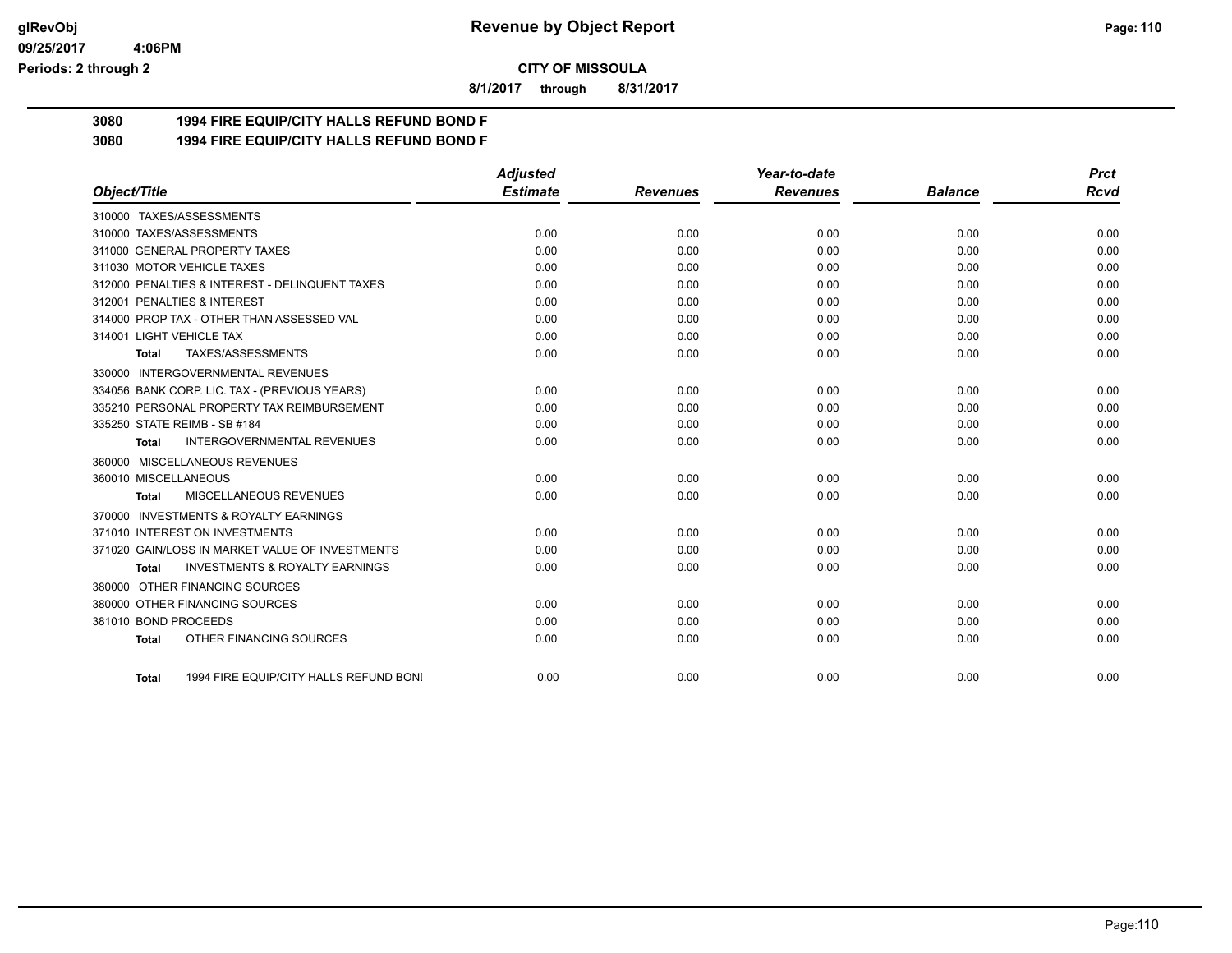**8/1/2017 through 8/31/2017**

# **3080 1994 FIRE EQUIP/CITY HALLS REFUND BOND F**

|                              |                                                | <b>Adjusted</b> |                 | Year-to-date    |                | <b>Prct</b> |
|------------------------------|------------------------------------------------|-----------------|-----------------|-----------------|----------------|-------------|
| Object/Title                 |                                                | <b>Estimate</b> | <b>Revenues</b> | <b>Revenues</b> | <b>Balance</b> | Rcvd        |
| 310000 TAXES/ASSESSMENTS     |                                                |                 |                 |                 |                |             |
| 310000 TAXES/ASSESSMENTS     |                                                | 0.00            | 0.00            | 0.00            | 0.00           | 0.00        |
|                              | 311000 GENERAL PROPERTY TAXES                  | 0.00            | 0.00            | 0.00            | 0.00           | 0.00        |
| 311030 MOTOR VEHICLE TAXES   |                                                | 0.00            | 0.00            | 0.00            | 0.00           | 0.00        |
|                              | 312000 PENALTIES & INTEREST - DELINQUENT TAXES | 0.00            | 0.00            | 0.00            | 0.00           | 0.00        |
| 312001 PENALTIES & INTEREST  |                                                | 0.00            | 0.00            | 0.00            | 0.00           | 0.00        |
|                              | 314000 PROP TAX - OTHER THAN ASSESSED VAL      | 0.00            | 0.00            | 0.00            | 0.00           | 0.00        |
| 314001 LIGHT VEHICLE TAX     |                                                | 0.00            | 0.00            | 0.00            | 0.00           | 0.00        |
| <b>Total</b>                 | TAXES/ASSESSMENTS                              | 0.00            | 0.00            | 0.00            | 0.00           | 0.00        |
|                              | 330000 INTERGOVERNMENTAL REVENUES              |                 |                 |                 |                |             |
|                              | 334056 BANK CORP. LIC. TAX - (PREVIOUS YEARS)  | 0.00            | 0.00            | 0.00            | 0.00           | 0.00        |
|                              | 335210 PERSONAL PROPERTY TAX REIMBURSEMENT     | 0.00            | 0.00            | 0.00            | 0.00           | 0.00        |
| 335250 STATE REIMB - SB #184 |                                                | 0.00            | 0.00            | 0.00            | 0.00           | 0.00        |
| <b>Total</b>                 | <b>INTERGOVERNMENTAL REVENUES</b>              | 0.00            | 0.00            | 0.00            | 0.00           | 0.00        |
|                              | 360000 MISCELLANEOUS REVENUES                  |                 |                 |                 |                |             |
| 360010 MISCELLANEOUS         |                                                | 0.00            | 0.00            | 0.00            | 0.00           | 0.00        |
| <b>Total</b>                 | <b>MISCELLANEOUS REVENUES</b>                  | 0.00            | 0.00            | 0.00            | 0.00           | 0.00        |
|                              | 370000 INVESTMENTS & ROYALTY EARNINGS          |                 |                 |                 |                |             |
|                              | 371010 INTEREST ON INVESTMENTS                 | 0.00            | 0.00            | 0.00            | 0.00           | 0.00        |
|                              | 371020 GAIN/LOSS IN MARKET VALUE OF INVESTMENT | 0.00            | 0.00            | 0.00            | 0.00           | 0.00        |
| <b>Total</b>                 | <b>INVESTMENTS &amp; ROYALTY EARNINGS</b>      | 0.00            | 0.00            | 0.00            | 0.00           | 0.00        |
|                              | 380000 OTHER FINANCING SOURCES                 |                 |                 |                 |                |             |
|                              | 380000 OTHER FINANCING SOURCES                 | 0.00            | 0.00            | 0.00            | 0.00           | 0.00        |
| 381010 BOND PROCEEDS         |                                                | 0.00            | 0.00            | 0.00            | 0.00           | 0.00        |
| <b>Total</b>                 | OTHER FINANCING SOURCES                        | 0.00            | 0.00            | 0.00            | 0.00           | 0.00        |
|                              |                                                |                 |                 |                 |                |             |
| Total                        | 1994 FIRE EQUIP/CITY HALLS REFUND BON          | 0.00            | 0.00            | 0.00            | 0.00           | 0.00        |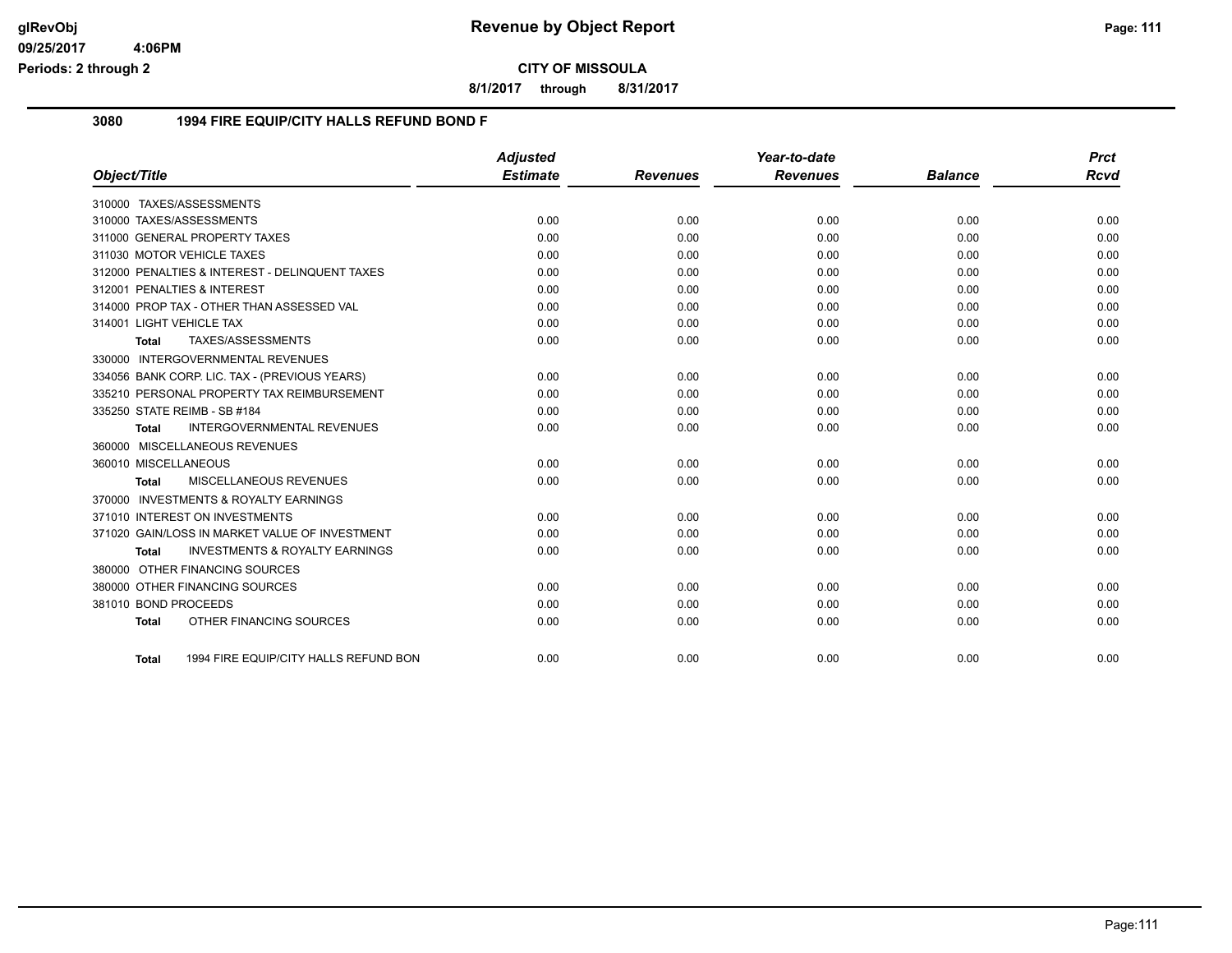**8/1/2017 through 8/31/2017**

# **3085 1993 FIRE STATION G O BOND FUND**

**3085 1993 FIRE STATION G O BOND FUND**

|                                                           | <b>Adjusted</b> |                 | Year-to-date    |                | <b>Prct</b> |
|-----------------------------------------------------------|-----------------|-----------------|-----------------|----------------|-------------|
| Object/Title                                              | <b>Estimate</b> | <b>Revenues</b> | <b>Revenues</b> | <b>Balance</b> | <b>Rcvd</b> |
| 310000 TAXES/ASSESSMENTS                                  |                 |                 |                 |                |             |
| 310000 TAXES/ASSESSMENTS                                  | 0.00            | 0.00            | 0.00            | 0.00           | 0.00        |
| 311000 GENERAL PROPERTY TAXES                             | 0.00            | 0.00            | 0.00            | 0.00           | 0.00        |
| 311030 MOTOR VEHICLE TAXES                                | 0.00            | 0.00            | 0.00            | 0.00           | 0.00        |
| 312000 PENALTIES & INTEREST - DELINQUENT TAXES            | 0.00            | 0.00            | 0.00            | 0.00           | 0.00        |
| 312001 PENALTIES & INTEREST                               | 0.00            | 0.00            | 0.00            | 0.00           | 0.00        |
| 314000 PROP TAX - OTHER THAN ASSESSED VAL                 | 0.00            | 0.00            | 0.00            | 0.00           | 0.00        |
| 314001 LIGHT VEHICLE TAX                                  | 0.00            | 0.00            | 0.00            | 0.00           | 0.00        |
| TAXES/ASSESSMENTS<br><b>Total</b>                         | 0.00            | 0.00            | 0.00            | 0.00           | 0.00        |
| <b>INTERGOVERNMENTAL REVENUES</b><br>330000               |                 |                 |                 |                |             |
| 334056 BANK CORP. LIC. TAX - (PREVIOUS YEARS)             | 0.00            | 0.00            | 0.00            | 0.00           | 0.00        |
| 335210 PERSONAL PROPERTY TAX REIMBURSEMENT                | 0.00            | 0.00            | 0.00            | 0.00           | 0.00        |
| 335250 STATE REIMB - SB #184                              | 0.00            | 0.00            | 0.00            | 0.00           | 0.00        |
| <b>INTERGOVERNMENTAL REVENUES</b><br><b>Total</b>         | 0.00            | 0.00            | 0.00            | 0.00           | 0.00        |
| MISCELLANEOUS REVENUES<br>360000                          |                 |                 |                 |                |             |
| 360010 MISCELLANEOUS                                      | 0.00            | 0.00            | 0.00            | 0.00           | 0.00        |
| MISCELLANEOUS REVENUES<br><b>Total</b>                    | 0.00            | 0.00            | 0.00            | 0.00           | 0.00        |
| <b>INVESTMENTS &amp; ROYALTY EARNINGS</b><br>370000       |                 |                 |                 |                |             |
| 371010 INTEREST ON INVESTMENTS                            | 0.00            | 0.00            | 0.00            | 0.00           | 0.00        |
| 371020 GAIN/LOSS IN MARKET VALUE OF INVESTMENTS           | 0.00            | 0.00            | 0.00            | 0.00           | 0.00        |
| <b>INVESTMENTS &amp; ROYALTY EARNINGS</b><br><b>Total</b> | 0.00            | 0.00            | 0.00            | 0.00           | 0.00        |
| 1993 FIRE STATION G O BOND FUND<br><b>Total</b>           | 0.00            | 0.00            | 0.00            | 0.00           | 0.00        |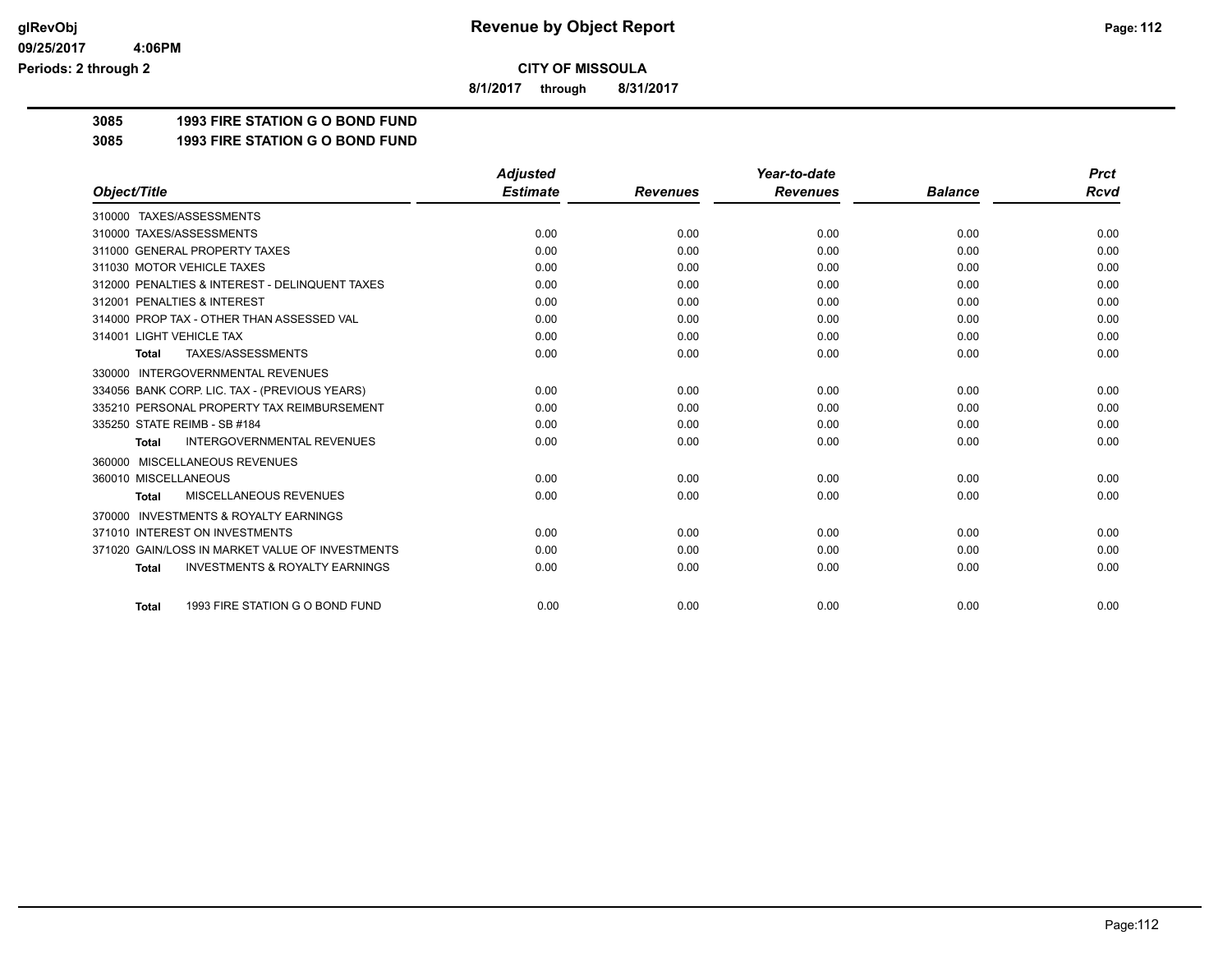**8/1/2017 through 8/31/2017**

# **3085 1993 FIRE STATION G O BOND FUND**

|                                                           | <b>Adjusted</b> |                 | Year-to-date    |                | <b>Prct</b> |
|-----------------------------------------------------------|-----------------|-----------------|-----------------|----------------|-------------|
| Object/Title                                              | <b>Estimate</b> | <b>Revenues</b> | <b>Revenues</b> | <b>Balance</b> | Rcvd        |
| 310000 TAXES/ASSESSMENTS                                  |                 |                 |                 |                |             |
| 310000 TAXES/ASSESSMENTS                                  | 0.00            | 0.00            | 0.00            | 0.00           | 0.00        |
| 311000 GENERAL PROPERTY TAXES                             | 0.00            | 0.00            | 0.00            | 0.00           | 0.00        |
| 311030 MOTOR VEHICLE TAXES                                | 0.00            | 0.00            | 0.00            | 0.00           | 0.00        |
| 312000 PENALTIES & INTEREST - DELINQUENT TAXES            | 0.00            | 0.00            | 0.00            | 0.00           | 0.00        |
| 312001 PENALTIES & INTEREST                               | 0.00            | 0.00            | 0.00            | 0.00           | 0.00        |
| 314000 PROP TAX - OTHER THAN ASSESSED VAL                 | 0.00            | 0.00            | 0.00            | 0.00           | 0.00        |
| 314001 LIGHT VEHICLE TAX                                  | 0.00            | 0.00            | 0.00            | 0.00           | 0.00        |
| <b>TAXES/ASSESSMENTS</b><br>Total                         | 0.00            | 0.00            | 0.00            | 0.00           | 0.00        |
| 330000 INTERGOVERNMENTAL REVENUES                         |                 |                 |                 |                |             |
| 334056 BANK CORP. LIC. TAX - (PREVIOUS YEARS)             | 0.00            | 0.00            | 0.00            | 0.00           | 0.00        |
| 335210 PERSONAL PROPERTY TAX REIMBURSEMENT                | 0.00            | 0.00            | 0.00            | 0.00           | 0.00        |
| 335250 STATE REIMB - SB #184                              | 0.00            | 0.00            | 0.00            | 0.00           | 0.00        |
| <b>INTERGOVERNMENTAL REVENUES</b><br><b>Total</b>         | 0.00            | 0.00            | 0.00            | 0.00           | 0.00        |
| 360000 MISCELLANEOUS REVENUES                             |                 |                 |                 |                |             |
| 360010 MISCELLANEOUS                                      | 0.00            | 0.00            | 0.00            | 0.00           | 0.00        |
| MISCELLANEOUS REVENUES<br><b>Total</b>                    | 0.00            | 0.00            | 0.00            | 0.00           | 0.00        |
| 370000 INVESTMENTS & ROYALTY EARNINGS                     |                 |                 |                 |                |             |
| 371010 INTEREST ON INVESTMENTS                            | 0.00            | 0.00            | 0.00            | 0.00           | 0.00        |
| 371020 GAIN/LOSS IN MARKET VALUE OF INVESTMENT            | 0.00            | 0.00            | 0.00            | 0.00           | 0.00        |
| <b>INVESTMENTS &amp; ROYALTY EARNINGS</b><br><b>Total</b> | 0.00            | 0.00            | 0.00            | 0.00           | 0.00        |
| 1993 FIRE STATION G O BOND FUND<br>Total                  | 0.00            | 0.00            | 0.00            | 0.00           | 0.00        |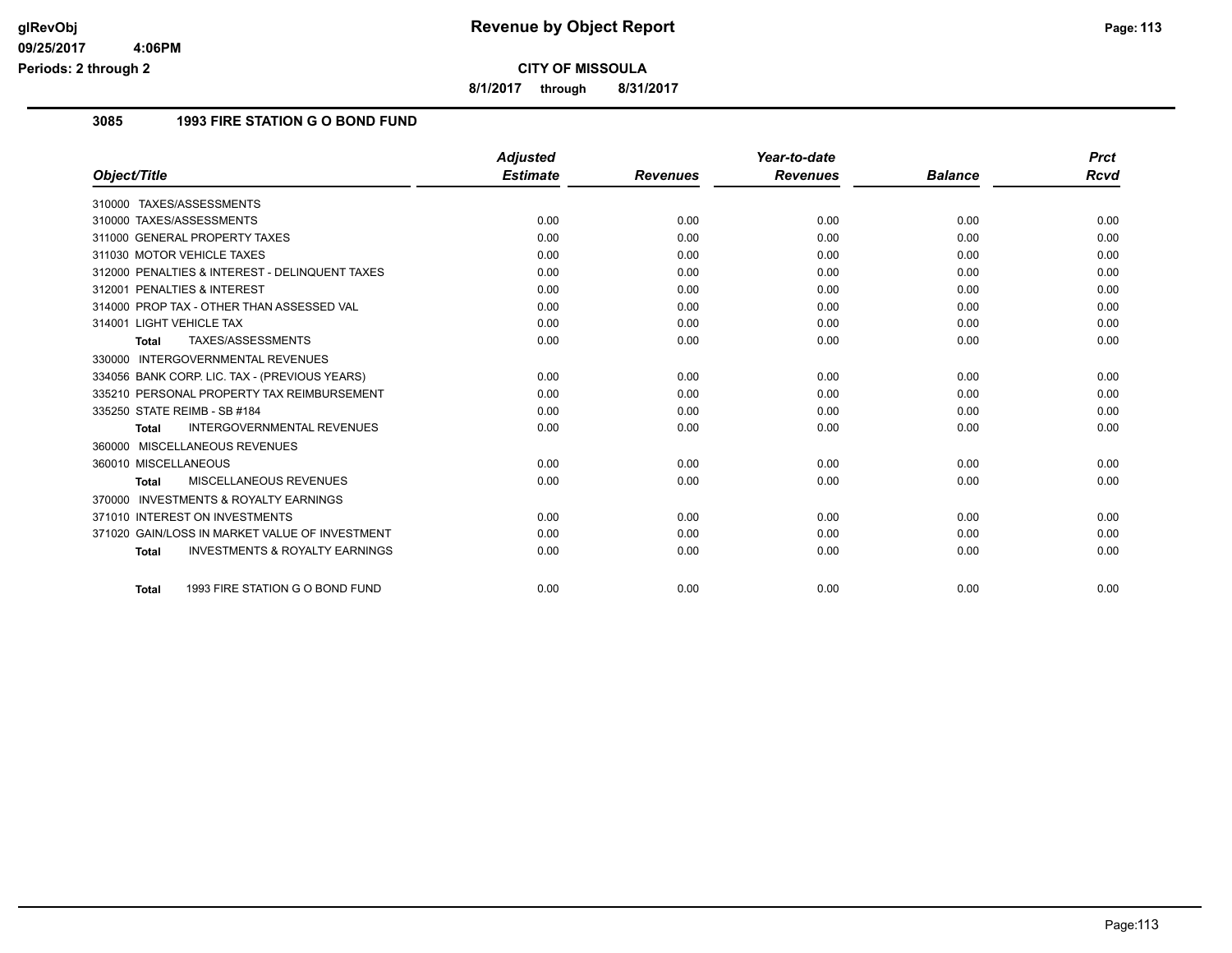**8/1/2017 through 8/31/2017**

**3090 2004 AQUATICS BOND**

**3090 2004 AQUATICS BOND**

|                                                           | <b>Adjusted</b> |                 | Year-to-date    |                | <b>Prct</b> |
|-----------------------------------------------------------|-----------------|-----------------|-----------------|----------------|-------------|
| Object/Title                                              | <b>Estimate</b> | <b>Revenues</b> | <b>Revenues</b> | <b>Balance</b> | <b>Rcvd</b> |
| 310000 TAXES/ASSESSMENTS                                  |                 |                 |                 |                |             |
| 310000 TAXES/ASSESSMENTS                                  | 0.00            | 0.00            | 0.00            | 0.00           | 0.00        |
| 311000 GENERAL PROPERTY TAXES                             | 0.00            | 0.00            | 0.00            | 0.00           | 0.00        |
| 311030 MOTOR VEHICLE TAXES                                | 0.00            | 0.00            | 0.00            | 0.00           | 0.00        |
| 312000 PENALTIES & INTEREST - DELINQUENT TAXES            | 0.00            | 0.00            | 0.00            | 0.00           | 0.00        |
| 312001 PENALTIES & INTEREST                               | 0.00            | 0.00            | 0.00            | 0.00           | 0.00        |
| 314000 PROP TAX - OTHER THAN ASSESSED VAL                 | 0.00            | 0.00            | 0.00            | 0.00           | 0.00        |
| 314001 LIGHT VEHICLE TAX                                  | 0.00            | 0.00            | 0.00            | 0.00           | 0.00        |
| TAXES/ASSESSMENTS<br><b>Total</b>                         | 0.00            | 0.00            | 0.00            | 0.00           | 0.00        |
| 330000 INTERGOVERNMENTAL REVENUES                         |                 |                 |                 |                |             |
| 334056 BANK CORP. LIC. TAX - (PREVIOUS YEARS)             | 0.00            | 0.00            | 0.00            | 0.00           | 0.00        |
| 335210 PERSONAL PROPERTY TAX REIMBURSEMENT                | 0.00            | 0.00            | 0.00            | 0.00           | 0.00        |
| 335250 STATE REIMB - SB #184                              | 0.00            | 0.00            | 0.00            | 0.00           | 0.00        |
| <b>INTERGOVERNMENTAL REVENUES</b><br><b>Total</b>         | 0.00            | 0.00            | 0.00            | 0.00           | 0.00        |
| MISCELLANEOUS REVENUES<br>360000                          |                 |                 |                 |                |             |
| 360010 MISCELLANEOUS                                      | 0.00            | 0.00            | 0.00            | 0.00           | 0.00        |
| <b>MISCELLANEOUS REVENUES</b><br><b>Total</b>             | 0.00            | 0.00            | 0.00            | 0.00           | 0.00        |
| <b>INVESTMENTS &amp; ROYALTY EARNINGS</b><br>370000       |                 |                 |                 |                |             |
| 371010 INTEREST ON INVESTMENTS                            | 0.00            | 0.00            | 0.00            | 0.00           | 0.00        |
| 371020 GAIN/LOSS IN MARKET VALUE OF INVESTMENTS           | 0.00            | 0.00            | 0.00            | 0.00           | 0.00        |
| <b>INVESTMENTS &amp; ROYALTY EARNINGS</b><br><b>Total</b> | 0.00            | 0.00            | 0.00            | 0.00           | 0.00        |
| OTHER FINANCING SOURCES<br>380000                         |                 |                 |                 |                |             |
| 383043 TRANSFERS FROM IMPACT FEES                         | 0.00            | 0.00            | 0.00            | 0.00           | 0.00        |
| OTHER FINANCING SOURCES<br><b>Total</b>                   | 0.00            | 0.00            | 0.00            | 0.00           | 0.00        |
| 2004 AQUATICS BOND                                        |                 |                 |                 |                |             |
| <b>Total</b>                                              | 0.00            | 0.00            | 0.00            | 0.00           | 0.00        |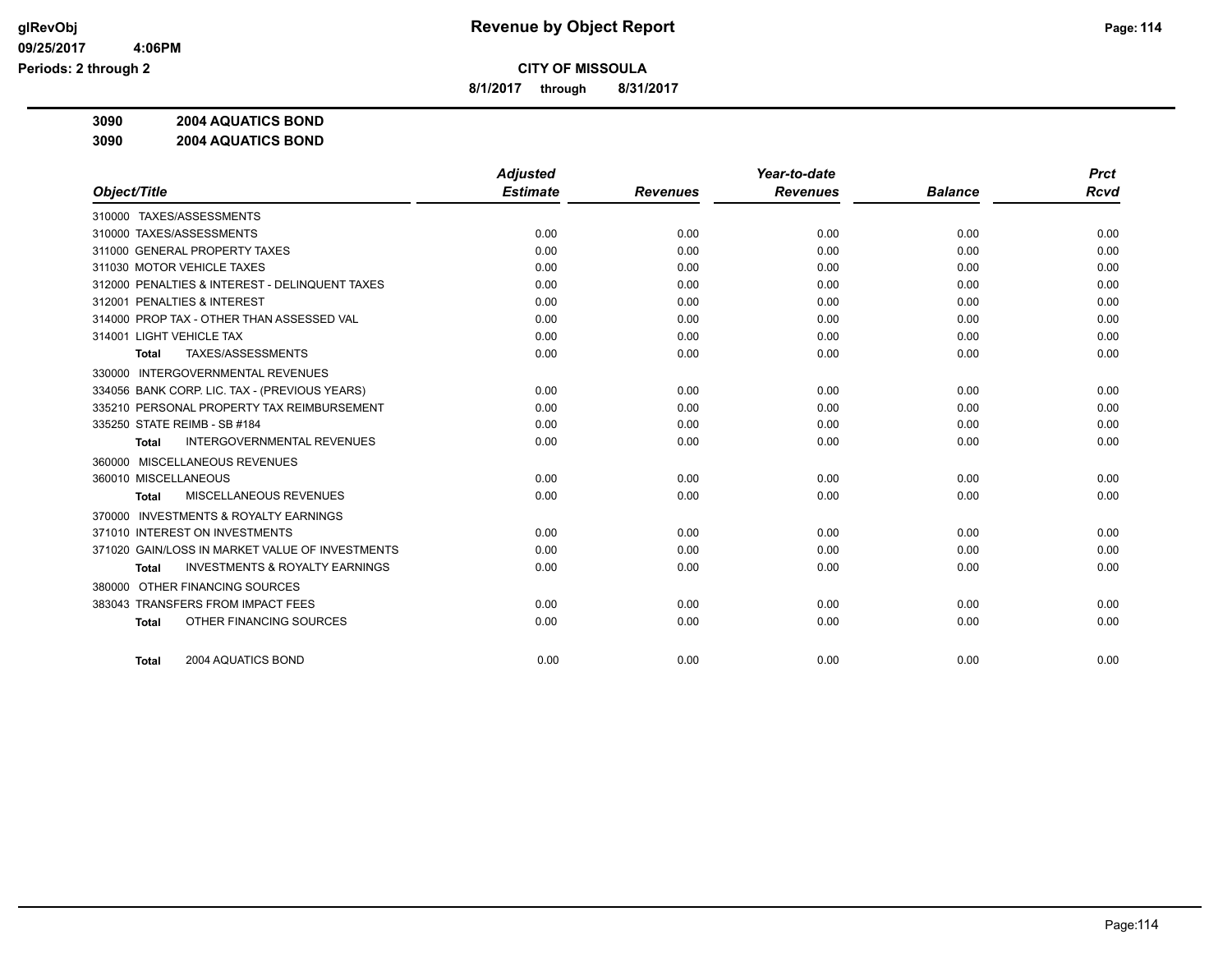**8/1/2017 through 8/31/2017**

# **3090 2004 AQUATICS BOND**

|                                                           | <b>Adjusted</b> |                 | Year-to-date    |                | <b>Prct</b> |
|-----------------------------------------------------------|-----------------|-----------------|-----------------|----------------|-------------|
| Object/Title                                              | <b>Estimate</b> | <b>Revenues</b> | <b>Revenues</b> | <b>Balance</b> | <b>Rcvd</b> |
| 310000 TAXES/ASSESSMENTS                                  |                 |                 |                 |                |             |
| 310000 TAXES/ASSESSMENTS                                  | 0.00            | 0.00            | 0.00            | 0.00           | 0.00        |
| 311000 GENERAL PROPERTY TAXES                             | 0.00            | 0.00            | 0.00            | 0.00           | 0.00        |
| 311030 MOTOR VEHICLE TAXES                                | 0.00            | 0.00            | 0.00            | 0.00           | 0.00        |
| 312000 PENALTIES & INTEREST - DELINQUENT TAXES            | 0.00            | 0.00            | 0.00            | 0.00           | 0.00        |
| 312001 PENALTIES & INTEREST                               | 0.00            | 0.00            | 0.00            | 0.00           | 0.00        |
| 314000 PROP TAX - OTHER THAN ASSESSED VAL                 | 0.00            | 0.00            | 0.00            | 0.00           | 0.00        |
| 314001 LIGHT VEHICLE TAX                                  | 0.00            | 0.00            | 0.00            | 0.00           | 0.00        |
| TAXES/ASSESSMENTS<br><b>Total</b>                         | 0.00            | 0.00            | 0.00            | 0.00           | 0.00        |
| 330000 INTERGOVERNMENTAL REVENUES                         |                 |                 |                 |                |             |
| 334056 BANK CORP. LIC. TAX - (PREVIOUS YEARS)             | 0.00            | 0.00            | 0.00            | 0.00           | 0.00        |
| 335210 PERSONAL PROPERTY TAX REIMBURSEMENT                | 0.00            | 0.00            | 0.00            | 0.00           | 0.00        |
| 335250 STATE REIMB - SB #184                              | 0.00            | 0.00            | 0.00            | 0.00           | 0.00        |
| <b>INTERGOVERNMENTAL REVENUES</b><br><b>Total</b>         | 0.00            | 0.00            | 0.00            | 0.00           | 0.00        |
| 360000 MISCELLANEOUS REVENUES                             |                 |                 |                 |                |             |
| 360010 MISCELLANEOUS                                      | 0.00            | 0.00            | 0.00            | 0.00           | 0.00        |
| <b>MISCELLANEOUS REVENUES</b><br>Total                    | 0.00            | 0.00            | 0.00            | 0.00           | 0.00        |
| 370000 INVESTMENTS & ROYALTY EARNINGS                     |                 |                 |                 |                |             |
| 371010 INTEREST ON INVESTMENTS                            | 0.00            | 0.00            | 0.00            | 0.00           | 0.00        |
| 371020 GAIN/LOSS IN MARKET VALUE OF INVESTMENT            | 0.00            | 0.00            | 0.00            | 0.00           | 0.00        |
| <b>INVESTMENTS &amp; ROYALTY EARNINGS</b><br><b>Total</b> | 0.00            | 0.00            | 0.00            | 0.00           | 0.00        |
| 380000 OTHER FINANCING SOURCES                            |                 |                 |                 |                |             |
| 383043 TRANSFERS FROM IMPACT FEES                         | 0.00            | 0.00            | 0.00            | 0.00           | 0.00        |
| OTHER FINANCING SOURCES<br><b>Total</b>                   | 0.00            | 0.00            | 0.00            | 0.00           | 0.00        |
|                                                           |                 |                 |                 |                |             |
| 2004 AQUATICS BOND<br><b>Total</b>                        | 0.00            | 0.00            | 0.00            | 0.00           | 0.00        |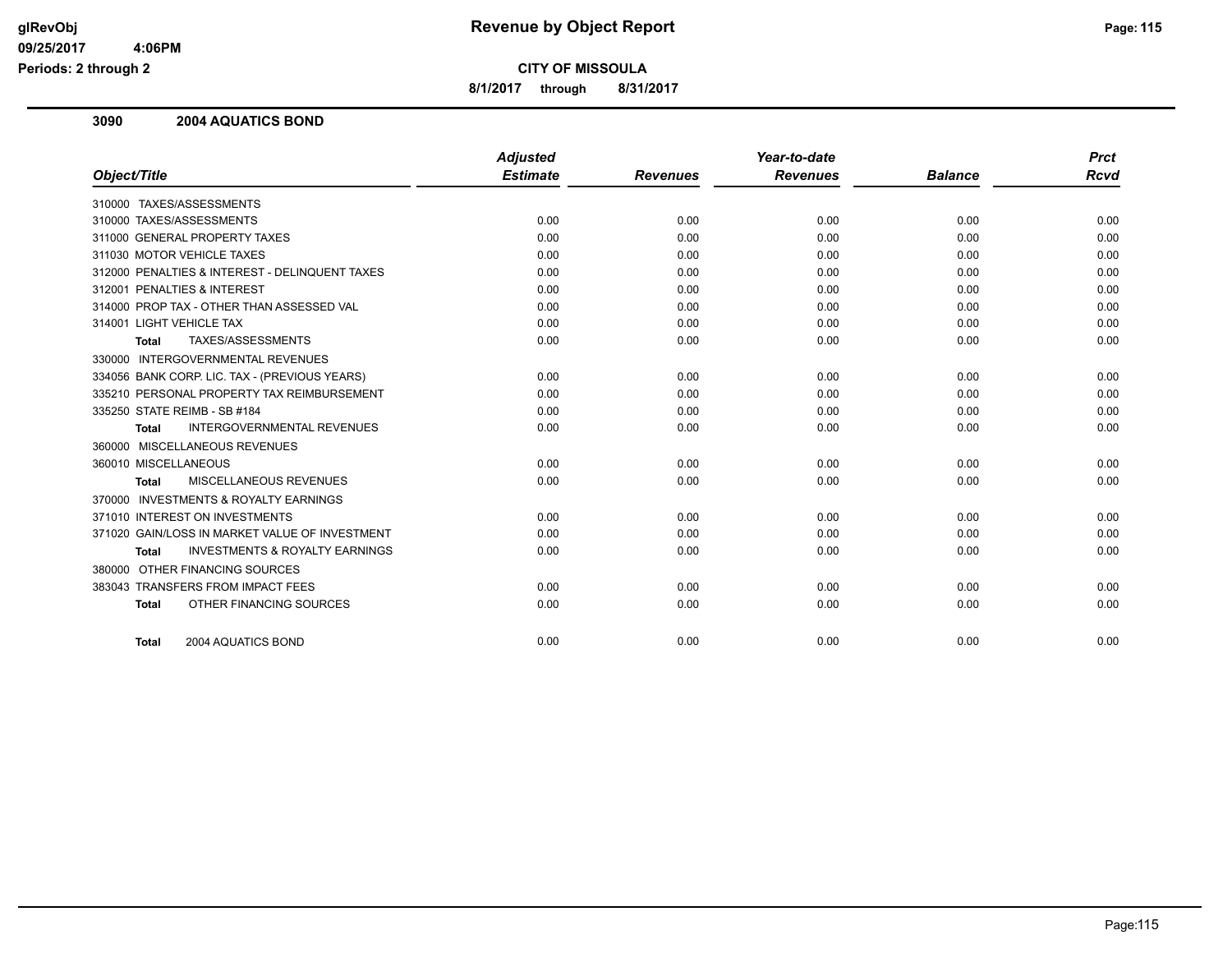**8/1/2017 through 8/31/2017**

# **3091 SERIES 2012A AQUATICS REFUNDING BOND**

# **3091 SERIES 2012A AQUATICS REFUNDING BOND**

|                                                      | <b>Adjusted</b> |                 | Year-to-date    |                | <b>Prct</b> |
|------------------------------------------------------|-----------------|-----------------|-----------------|----------------|-------------|
| Object/Title                                         | <b>Estimate</b> | <b>Revenues</b> | <b>Revenues</b> | <b>Balance</b> | <b>Rcvd</b> |
| 310000 TAXES/ASSESSMENTS                             |                 |                 |                 |                |             |
| 310000 TAXES/ASSESSMENTS                             | 0.00            | 0.00            | 0.00            | 0.00           | 0.00        |
| 311000 GENERAL PROPERTY TAXES                        | 0.00            | 8,824.76        | $-3,468.41$     | 3,468.41       | 0.00        |
| 312000 PENALTIES & INTEREST - DELINQUENT TAXES       | 0.00            | 0.00            | 0.00            | 0.00           | 0.00        |
| 312001 PENALTIES & INTEREST                          | 0.00            | 280.94          | $-186.57$       | 186.57         | 0.00        |
| 314000 PROP TAX - OTHER THAN ASSESSED VAL            | 0.00            | 0.00            | 0.00            | 0.00           | 0.00        |
| TAXES/ASSESSMENTS<br>Total                           | 0.00            | 9,105.70        | $-3,654.98$     | 3,654.98       | 0.00        |
| 360000 MISCELLANEOUS REVENUES                        |                 |                 |                 |                |             |
| 360010 MISCELLANEOUS                                 | 0.00            | 0.00            | 0.00            | 0.00           | 0.00        |
| <b>MISCELLANEOUS REVENUES</b><br>Total               | 0.00            | 0.00            | 0.00            | 0.00           | 0.00        |
| <b>INVESTMENTS &amp; ROYALTY EARNINGS</b><br>370000  |                 |                 |                 |                |             |
| 371010 INTEREST ON INVESTMENTS                       | 0.00            | 0.00            | 0.00            | 0.00           | 0.00        |
| 371020 GAIN/LOSS IN MARKET VALUE OF INVESTMENTS      | 0.00            | 0.00            | 0.00            | 0.00           | 0.00        |
| <b>INVESTMENTS &amp; ROYALTY EARNINGS</b><br>Total   | 0.00            | 0.00            | 0.00            | 0.00           | 0.00        |
| OTHER FINANCING SOURCES<br>380000                    |                 |                 |                 |                |             |
| 381010 BOND PROCEEDS                                 | 0.00            | 0.00            | 0.00            | 0.00           | 0.00        |
| OTHER FINANCING SOURCES<br>Total                     | 0.00            | 0.00            | 0.00            | 0.00           | 0.00        |
| SERIES 2012A AQUATICS REFUNDING BONI<br><b>Total</b> | 0.00            | 9,105.70        | $-3,654.98$     | 3,654.98       | 0.00        |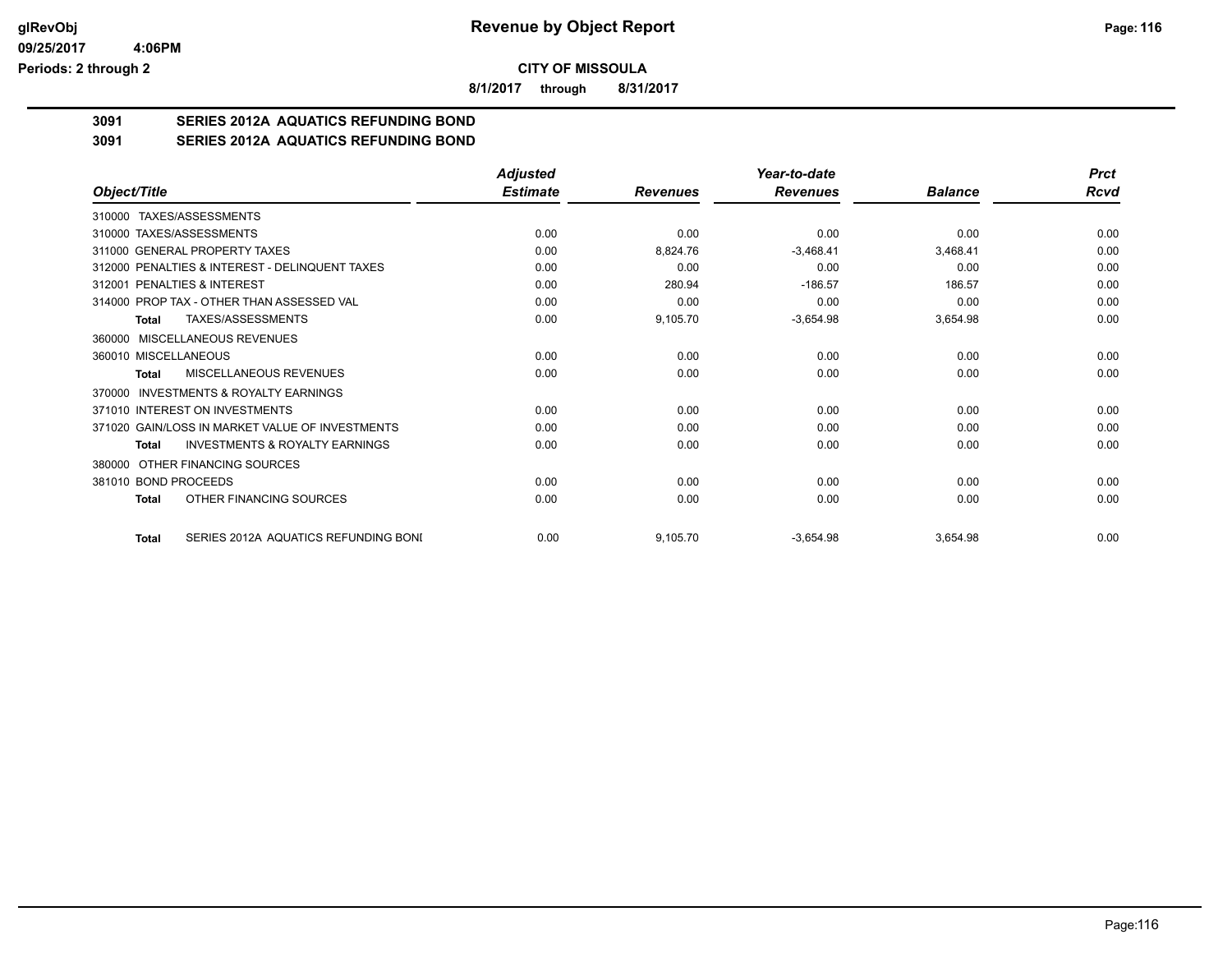**8/1/2017 through 8/31/2017**

# **3091 SERIES 2012A AQUATICS REFUNDING BOND**

|                                                           | <b>Adjusted</b> |                 | Year-to-date    |                | <b>Prct</b> |
|-----------------------------------------------------------|-----------------|-----------------|-----------------|----------------|-------------|
| Object/Title                                              | <b>Estimate</b> | <b>Revenues</b> | <b>Revenues</b> | <b>Balance</b> | <b>Rcvd</b> |
| 310000 TAXES/ASSESSMENTS                                  |                 |                 |                 |                |             |
| 310000 TAXES/ASSESSMENTS                                  | 0.00            | 0.00            | 0.00            | 0.00           | 0.00        |
| 311000 GENERAL PROPERTY TAXES                             | 0.00            | 8,824.76        | $-3,468.41$     | 3,468.41       | 0.00        |
| 312000 PENALTIES & INTEREST - DELINQUENT TAXES            | 0.00            | 0.00            | 0.00            | 0.00           | 0.00        |
| 312001 PENALTIES & INTEREST                               | 0.00            | 280.94          | $-186.57$       | 186.57         | 0.00        |
| 314000 PROP TAX - OTHER THAN ASSESSED VAL                 | 0.00            | 0.00            | 0.00            | 0.00           | 0.00        |
| TAXES/ASSESSMENTS<br><b>Total</b>                         | 0.00            | 9,105.70        | $-3,654.98$     | 3,654.98       | 0.00        |
| 360000 MISCELLANEOUS REVENUES                             |                 |                 |                 |                |             |
| 360010 MISCELLANEOUS                                      | 0.00            | 0.00            | 0.00            | 0.00           | 0.00        |
| <b>MISCELLANEOUS REVENUES</b><br><b>Total</b>             | 0.00            | 0.00            | 0.00            | 0.00           | 0.00        |
| INVESTMENTS & ROYALTY EARNINGS<br>370000                  |                 |                 |                 |                |             |
| 371010 INTEREST ON INVESTMENTS                            | 0.00            | 0.00            | 0.00            | 0.00           | 0.00        |
| 371020 GAIN/LOSS IN MARKET VALUE OF INVESTMENT            | 0.00            | 0.00            | 0.00            | 0.00           | 0.00        |
| <b>INVESTMENTS &amp; ROYALTY EARNINGS</b><br><b>Total</b> | 0.00            | 0.00            | 0.00            | 0.00           | 0.00        |
| OTHER FINANCING SOURCES<br>380000                         |                 |                 |                 |                |             |
| 381010 BOND PROCEEDS                                      | 0.00            | 0.00            | 0.00            | 0.00           | 0.00        |
| OTHER FINANCING SOURCES<br><b>Total</b>                   | 0.00            | 0.00            | 0.00            | 0.00           | 0.00        |
| SERIES 2012A AQUATICS REFUNDING BON<br><b>Total</b>       | 0.00            | 9,105.70        | $-3,654.98$     | 3,654.98       | 0.00        |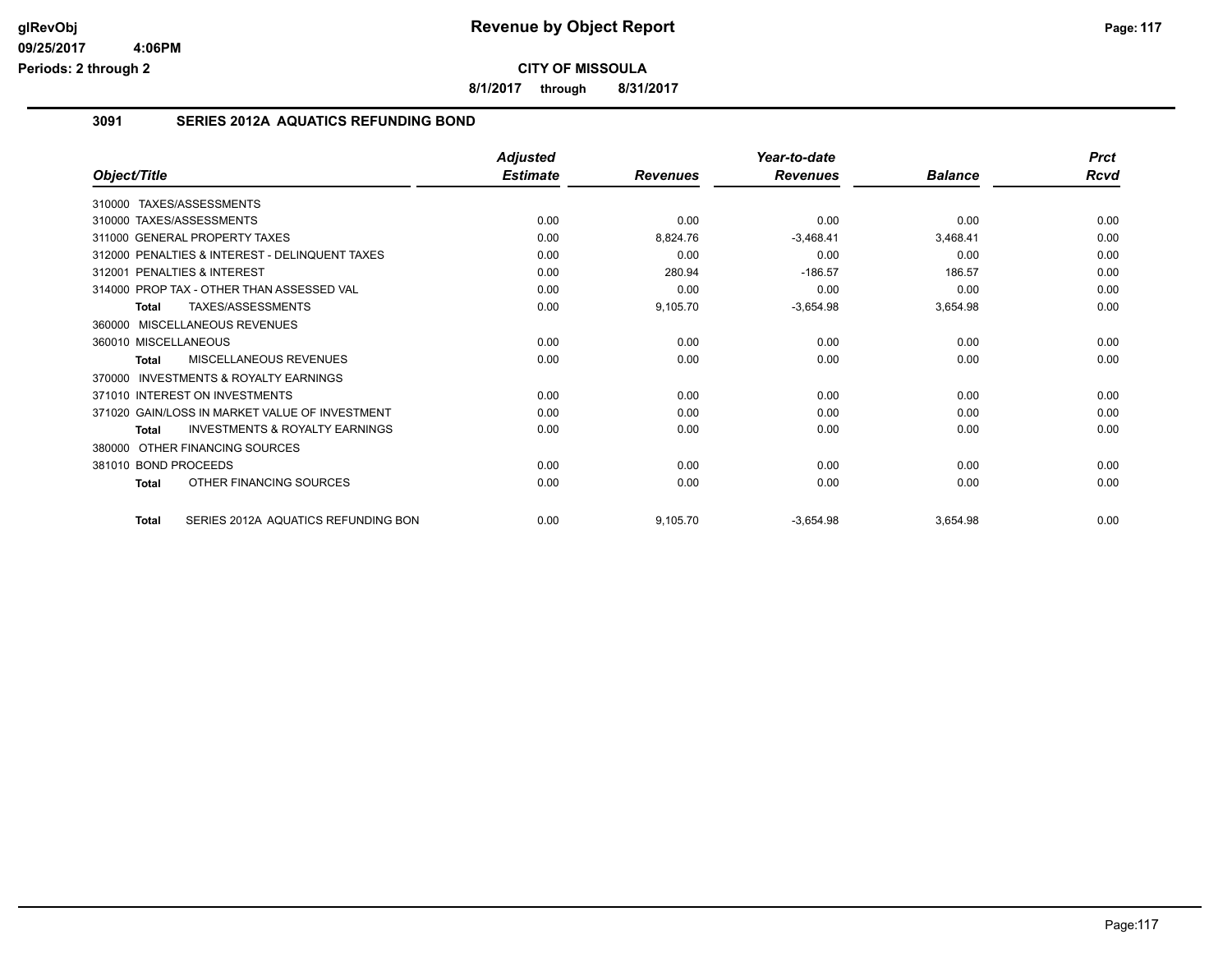**8/1/2017 through 8/31/2017**

# **3092 Series 2013A GO REFUNDING BONDS**

# **3092 Series 2013A GO REFUNDING BONDS**

|                                                     | Adjusted        |                 | Year-to-date    |                | <b>Prct</b> |
|-----------------------------------------------------|-----------------|-----------------|-----------------|----------------|-------------|
| Object/Title                                        | <b>Estimate</b> | <b>Revenues</b> | <b>Revenues</b> | <b>Balance</b> | <b>Rcvd</b> |
| 310000 TAXES/ASSESSMENTS                            |                 |                 |                 |                |             |
| 310000 TAXES/ASSESSMENTS                            | 0.00            | 0.00            | 0.00            | 0.00           | 0.00        |
| 311000 GENERAL PROPERTY TAXES                       | 0.00            | 9,967.93        | $-3,909.19$     | 3,909.19       | 0.00        |
| 312000 PENALTIES & INTEREST - DELINQUENT TAXES      | 0.00            | 0.00            | 0.00            | 0.00           | 0.00        |
| 312001 PENALTIES & INTEREST                         | 0.00            | 317.35          | $-205.99$       | 205.99         | 0.00        |
| <b>TAXES/ASSESSMENTS</b><br>Total                   | 0.00            | 10,285.28       | $-4, 115.18$    | 4,115.18       | 0.00        |
| <b>INVESTMENTS &amp; ROYALTY EARNINGS</b><br>370000 |                 |                 |                 |                |             |
| 371010 INTEREST ON INVESTMENTS                      | 0.00            | 0.00            | 0.00            | 0.00           | 0.00        |
| 371020 GAIN/LOSS IN MARKET VALUE OF INVESTMENTS     | 0.00            | 0.00            | 0.00            | 0.00           | 0.00        |
| <b>INVESTMENTS &amp; ROYALTY EARNINGS</b><br>Total  | 0.00            | 0.00            | 0.00            | 0.00           | 0.00        |
| OTHER FINANCING SOURCES<br>380000                   |                 |                 |                 |                |             |
| 381010 BOND PROCEEDS                                | 0.00            | 0.00            | 0.00            | 0.00           | 0.00        |
| OTHER FINANCING SOURCES<br>Total                    | 0.00            | 0.00            | 0.00            | 0.00           | 0.00        |
| Series 2013A GO REFUNDING BONDS<br>Total            | 0.00            | 10,285.28       | $-4, 115.18$    | 4,115.18       | 0.00        |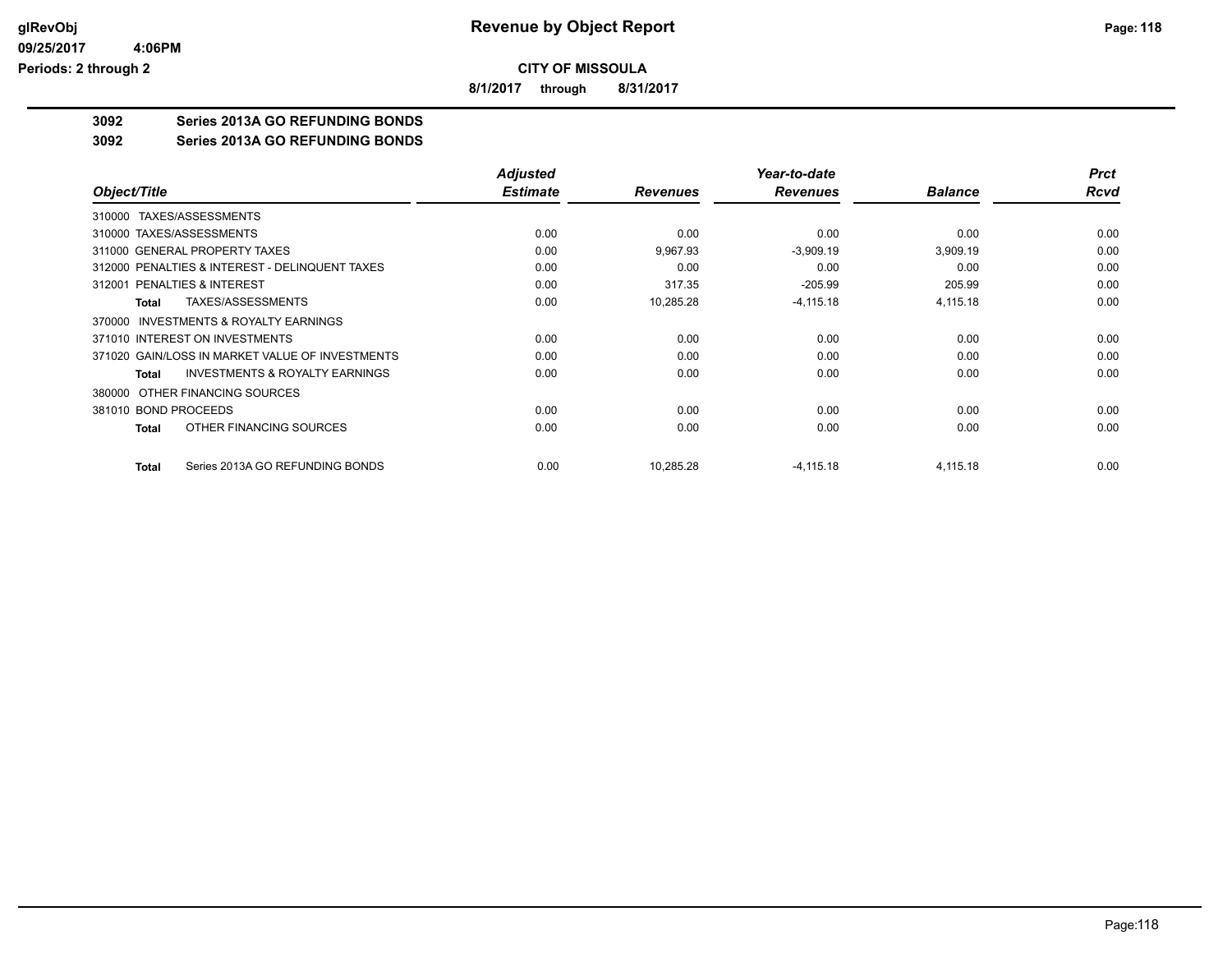**8/1/2017 through 8/31/2017**

# **3092 Series 2013A GO REFUNDING BONDS**

| Object/Title                                        | <b>Adjusted</b><br><b>Estimate</b> | <b>Revenues</b> | Year-to-date<br><b>Revenues</b> | <b>Balance</b> | <b>Prct</b><br><b>Rcvd</b> |
|-----------------------------------------------------|------------------------------------|-----------------|---------------------------------|----------------|----------------------------|
| 310000 TAXES/ASSESSMENTS                            |                                    |                 |                                 |                |                            |
| 310000 TAXES/ASSESSMENTS                            | 0.00                               | 0.00            | 0.00                            | 0.00           | 0.00                       |
| 311000 GENERAL PROPERTY TAXES                       | 0.00                               | 9,967.93        | $-3,909.19$                     | 3,909.19       | 0.00                       |
| 312000 PENALTIES & INTEREST - DELINQUENT TAXES      | 0.00                               | 0.00            | 0.00                            | 0.00           | 0.00                       |
| <b>PENALTIES &amp; INTEREST</b><br>312001           | 0.00                               | 317.35          | $-205.99$                       | 205.99         | 0.00                       |
| TAXES/ASSESSMENTS<br>Total                          | 0.00                               | 10,285.28       | $-4, 115.18$                    | 4,115.18       | 0.00                       |
| <b>INVESTMENTS &amp; ROYALTY EARNINGS</b><br>370000 |                                    |                 |                                 |                |                            |
| 371010 INTEREST ON INVESTMENTS                      | 0.00                               | 0.00            | 0.00                            | 0.00           | 0.00                       |
| 371020 GAIN/LOSS IN MARKET VALUE OF INVESTMENT      | 0.00                               | 0.00            | 0.00                            | 0.00           | 0.00                       |
| <b>INVESTMENTS &amp; ROYALTY EARNINGS</b><br>Total  | 0.00                               | 0.00            | 0.00                            | 0.00           | 0.00                       |
| 380000 OTHER FINANCING SOURCES                      |                                    |                 |                                 |                |                            |
| 381010 BOND PROCEEDS                                | 0.00                               | 0.00            | 0.00                            | 0.00           | 0.00                       |
| OTHER FINANCING SOURCES<br>Total                    | 0.00                               | 0.00            | 0.00                            | 0.00           | 0.00                       |
| Series 2013A GO REFUNDING BONDS<br>Total            | 0.00                               | 10.285.28       | $-4,115.18$                     | 4,115.18       | 0.00                       |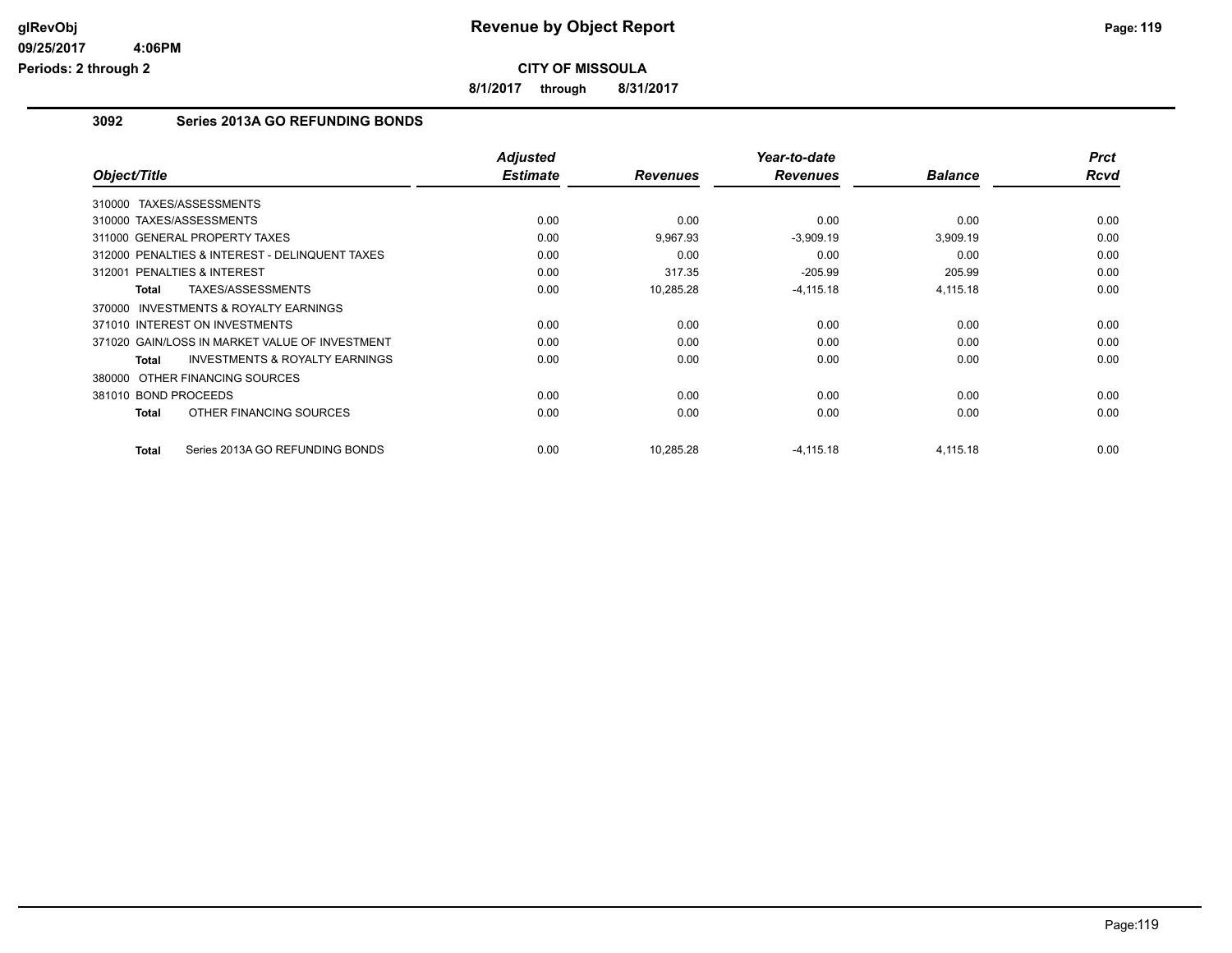**8/1/2017 through 8/31/2017**

# **3095 2004 REFUNDING BONDS DEBT SERVICE**

# **3095 2004 REFUNDING BONDS DEBT SERVICE**

|                                                    | <b>Adjusted</b> |                 | Year-to-date    |                | <b>Prct</b> |
|----------------------------------------------------|-----------------|-----------------|-----------------|----------------|-------------|
| Object/Title                                       | <b>Estimate</b> | <b>Revenues</b> | <b>Revenues</b> | <b>Balance</b> | Rcvd        |
| 310000 TAXES/ASSESSMENTS                           |                 |                 |                 |                |             |
| 310000 TAXES/ASSESSMENTS                           | 0.00            | 0.00            | 0.00            | 0.00           | 0.00        |
| 311000 GENERAL PROPERTY TAXES                      | 0.00            | 0.00            | $-17.70$        | 17.70          | 0.00        |
| 311030 MOTOR VEHICLE TAXES                         | 0.00            | 0.00            | 0.00            | 0.00           | 0.00        |
| 312000 PENALTIES & INTEREST - DELINQUENT TAXES     | 0.00            | 0.00            | 0.00            | 0.00           | 0.00        |
| 312001 PENALTIES & INTEREST                        | 0.00            | 0.00            | $-8.85$         | 8.85           | 0.00        |
| 314000 PROP TAX - OTHER THAN ASSESSED VAL          | 0.00            | 0.00            | 0.00            | 0.00           | 0.00        |
| 314001 LIGHT VEHICLE TAX                           | 0.00            | 0.00            | 0.00            | 0.00           | 0.00        |
| TAXES/ASSESSMENTS<br>Total                         | 0.00            | 0.00            | $-26.55$        | 26.55          | 0.00        |
| 330000 INTERGOVERNMENTAL REVENUES                  |                 |                 |                 |                |             |
| 334056 BANK CORP. LIC. TAX - (PREVIOUS YEARS)      | 0.00            | 0.00            | 0.00            | 0.00           | 0.00        |
| 335210 PERSONAL PROPERTY TAX REIMBURSEMENT         | 0.00            | 0.00            | 0.00            | 0.00           | 0.00        |
| 335250 STATE REIMB - SB #184                       | 0.00            | 0.00            | 0.00            | 0.00           | 0.00        |
| <b>INTERGOVERNMENTAL REVENUES</b><br>Total         | 0.00            | 0.00            | 0.00            | 0.00           | 0.00        |
| 360000 MISCELLANEOUS REVENUES                      |                 |                 |                 |                |             |
| 360010 MISCELLANEOUS                               | 0.00            | 0.00            | 0.00            | 0.00           | 0.00        |
| MISCELLANEOUS REVENUES<br>Total                    | 0.00            | 0.00            | 0.00            | 0.00           | 0.00        |
| 370000 INVESTMENTS & ROYALTY EARNINGS              |                 |                 |                 |                |             |
| 371010 INTEREST ON INVESTMENTS                     | 0.00            | 0.00            | 0.00            | 0.00           | 0.00        |
| 371020 GAIN/LOSS IN MARKET VALUE OF INVESTMENTS    | 0.00            | 0.00            | 0.00            | 0.00           | 0.00        |
| <b>INVESTMENTS &amp; ROYALTY EARNINGS</b><br>Total | 0.00            | 0.00            | 0.00            | 0.00           | 0.00        |
| 380000 OTHER FINANCING SOURCES                     |                 |                 |                 |                |             |
| 380000 OTHER FINANCING SOURCES                     | 0.00            | 0.00            | 0.00            | 0.00           | 0.00        |
| 381009 TRANSFERS IN                                | 0.00            | 0.00            | 0.00            | 0.00           | 0.00        |
| 381010 BOND PROCEEDS                               | 0.00            | 0.00            | 0.00            | 0.00           | 0.00        |
| 383043 TRANSFERS FROM IMPACT FEES                  | 0.00            | 0.00            | 0.00            | 0.00           | 0.00        |
| OTHER FINANCING SOURCES<br><b>Total</b>            | 0.00            | 0.00            | 0.00            | 0.00           | 0.00        |
| 2004 REFUNDING BONDS DEBT SERVICE<br>Total         | 0.00            | 0.00            | $-26.55$        | 26.55          | 0.00        |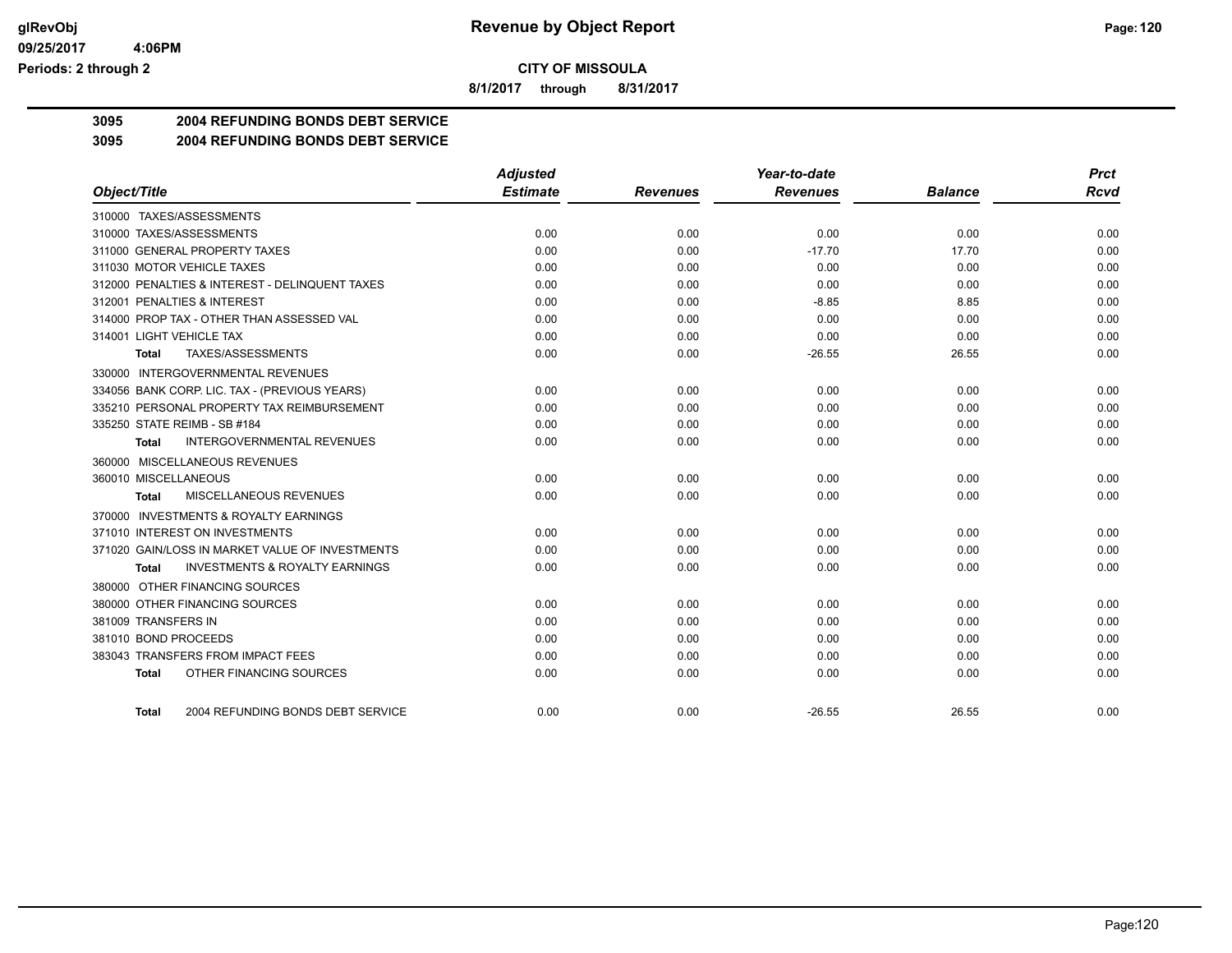**8/1/2017 through 8/31/2017**

# **3095 2004 REFUNDING BONDS DEBT SERVICE**

|                                                           | <b>Adjusted</b> |                 | Year-to-date    |                | <b>Prct</b> |
|-----------------------------------------------------------|-----------------|-----------------|-----------------|----------------|-------------|
| Object/Title                                              | <b>Estimate</b> | <b>Revenues</b> | <b>Revenues</b> | <b>Balance</b> | <b>Rcvd</b> |
| 310000 TAXES/ASSESSMENTS                                  |                 |                 |                 |                |             |
| 310000 TAXES/ASSESSMENTS                                  | 0.00            | 0.00            | 0.00            | 0.00           | 0.00        |
| 311000 GENERAL PROPERTY TAXES                             | 0.00            | 0.00            | $-17.70$        | 17.70          | 0.00        |
| 311030 MOTOR VEHICLE TAXES                                | 0.00            | 0.00            | 0.00            | 0.00           | 0.00        |
| 312000 PENALTIES & INTEREST - DELINQUENT TAXES            | 0.00            | 0.00            | 0.00            | 0.00           | 0.00        |
| 312001 PENALTIES & INTEREST                               | 0.00            | 0.00            | $-8.85$         | 8.85           | 0.00        |
| 314000 PROP TAX - OTHER THAN ASSESSED VAL                 | 0.00            | 0.00            | 0.00            | 0.00           | 0.00        |
| 314001 LIGHT VEHICLE TAX                                  | 0.00            | 0.00            | 0.00            | 0.00           | 0.00        |
| TAXES/ASSESSMENTS<br>Total                                | 0.00            | 0.00            | $-26.55$        | 26.55          | 0.00        |
| 330000 INTERGOVERNMENTAL REVENUES                         |                 |                 |                 |                |             |
| 334056 BANK CORP. LIC. TAX - (PREVIOUS YEARS)             | 0.00            | 0.00            | 0.00            | 0.00           | 0.00        |
| 335210 PERSONAL PROPERTY TAX REIMBURSEMENT                | 0.00            | 0.00            | 0.00            | 0.00           | 0.00        |
| 335250 STATE REIMB - SB #184                              | 0.00            | 0.00            | 0.00            | 0.00           | 0.00        |
| <b>INTERGOVERNMENTAL REVENUES</b><br><b>Total</b>         | 0.00            | 0.00            | 0.00            | 0.00           | 0.00        |
| 360000 MISCELLANEOUS REVENUES                             |                 |                 |                 |                |             |
| 360010 MISCELLANEOUS                                      | 0.00            | 0.00            | 0.00            | 0.00           | 0.00        |
| MISCELLANEOUS REVENUES<br>Total                           | 0.00            | 0.00            | 0.00            | 0.00           | 0.00        |
| 370000 INVESTMENTS & ROYALTY EARNINGS                     |                 |                 |                 |                |             |
| 371010 INTEREST ON INVESTMENTS                            | 0.00            | 0.00            | 0.00            | 0.00           | 0.00        |
| 371020 GAIN/LOSS IN MARKET VALUE OF INVESTMENT            | 0.00            | 0.00            | 0.00            | 0.00           | 0.00        |
| <b>INVESTMENTS &amp; ROYALTY EARNINGS</b><br><b>Total</b> | 0.00            | 0.00            | 0.00            | 0.00           | 0.00        |
| 380000 OTHER FINANCING SOURCES                            |                 |                 |                 |                |             |
| 380000 OTHER FINANCING SOURCES                            | 0.00            | 0.00            | 0.00            | 0.00           | 0.00        |
| 381009 TRANSFERS IN                                       | 0.00            | 0.00            | 0.00            | 0.00           | 0.00        |
| 381010 BOND PROCEEDS                                      | 0.00            | 0.00            | 0.00            | 0.00           | 0.00        |
| 383043 TRANSFERS FROM IMPACT FEES                         | 0.00            | 0.00            | 0.00            | 0.00           | 0.00        |
| OTHER FINANCING SOURCES<br><b>Total</b>                   | 0.00            | 0.00            | 0.00            | 0.00           | 0.00        |
| 2004 REFUNDING BONDS DEBT SERVICE<br>Total                | 0.00            | 0.00            | $-26.55$        | 26.55          | 0.00        |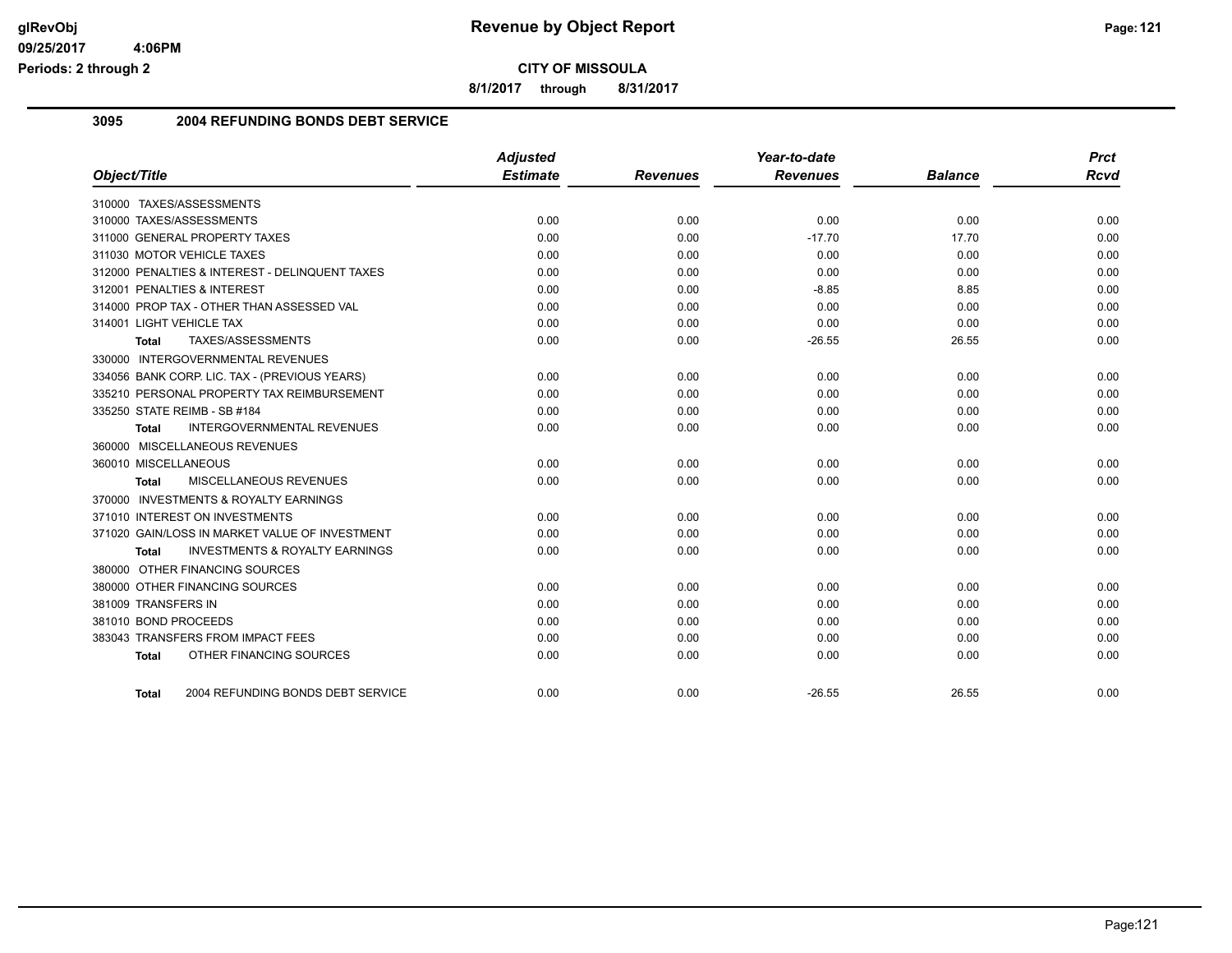**8/1/2017 through 8/31/2017**

**3096 NEW FIRE STATION GO BOND**

**3096 NEW FIRE STATION GO BOND**

|                                                    | <b>Adjusted</b> |                 | Year-to-date    |                | <b>Prct</b> |
|----------------------------------------------------|-----------------|-----------------|-----------------|----------------|-------------|
| Object/Title                                       | <b>Estimate</b> | <b>Revenues</b> | <b>Revenues</b> | <b>Balance</b> | <b>Rcvd</b> |
| 310000 TAXES/ASSESSMENTS                           |                 |                 |                 |                |             |
| 310000 TAXES/ASSESSMENTS                           | 0.00            | 0.00            | 0.00            | 0.00           | 0.00        |
| 311000 GENERAL PROPERTY TAXES                      | 0.00            | 2.32            | $-43.49$        | 43.49          | 0.00        |
| 311030 MOTOR VEHICLE TAXES                         | 0.00            | 0.00            | 0.00            | 0.00           | 0.00        |
| PENALTIES & INTEREST<br>312001                     | 0.00            | 0.29            | $-15.29$        | 15.29          | 0.00        |
| TAXES/ASSESSMENTS<br>Total                         | 0.00            | 2.61            | $-58.78$        | 58.78          | 0.00        |
| 370000 INVESTMENTS & ROYALTY EARNINGS              |                 |                 |                 |                |             |
| 371010 INTEREST ON INVESTMENTS                     | 0.00            | 0.00            | 0.00            | 0.00           | 0.00        |
| 371020 GAIN/LOSS IN MARKET VALUE OF INVESTMENTS    | 0.00            | 0.00            | 0.00            | 0.00           | 0.00        |
| <b>INVESTMENTS &amp; ROYALTY EARNINGS</b><br>Total | 0.00            | 0.00            | 0.00            | 0.00           | 0.00        |
| OTHER FINANCING SOURCES<br>380000                  |                 |                 |                 |                |             |
| 383000 OPERATING TRANSFERS                         | 0.00            | 0.00            | 0.00            | 0.00           | 0.00        |
| OTHER FINANCING SOURCES<br>Total                   | 0.00            | 0.00            | 0.00            | 0.00           | 0.00        |
| NEW FIRE STATION GO BOND<br><b>Total</b>           | 0.00            | 2.61            | $-58.78$        | 58.78          | 0.00        |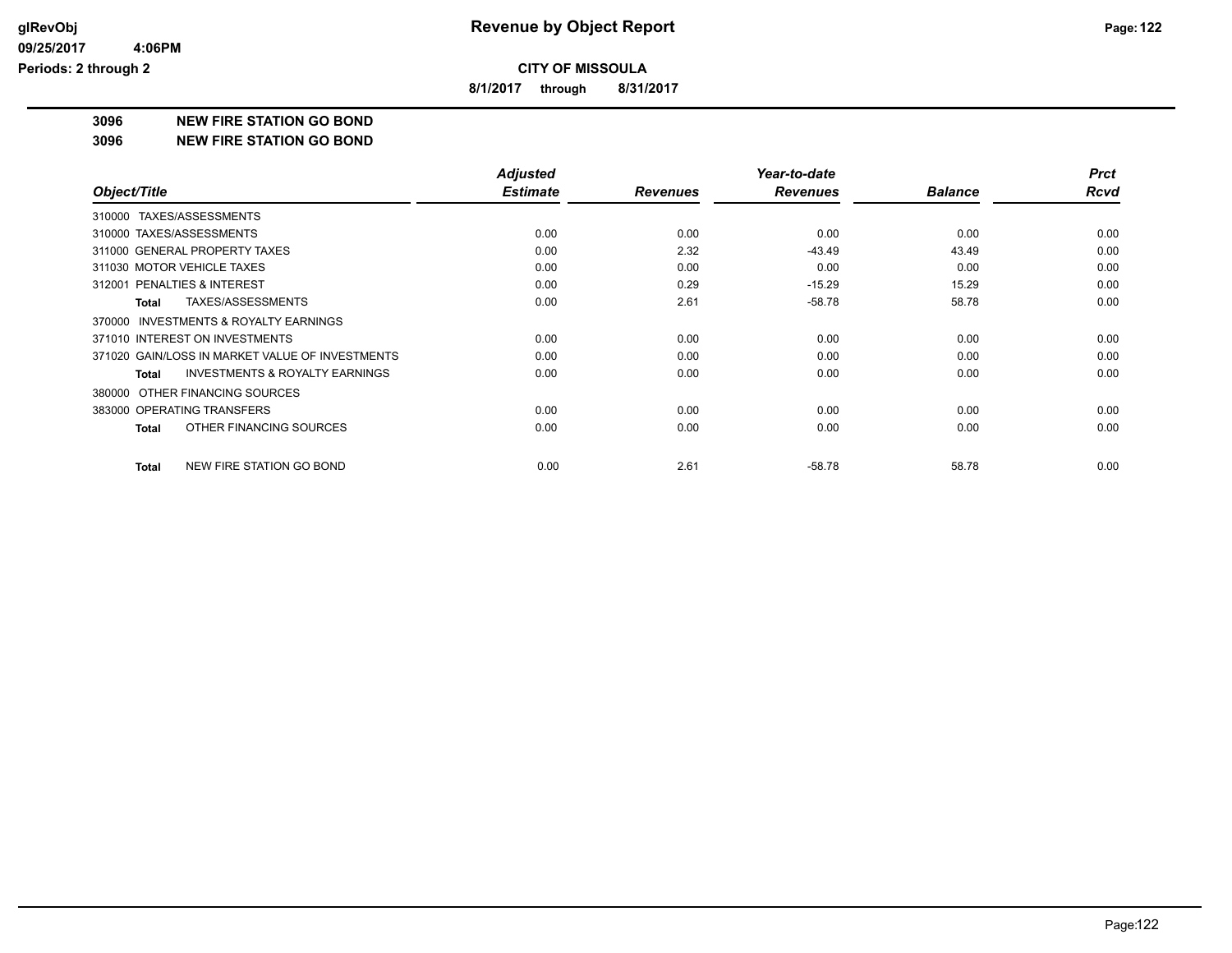**8/1/2017 through 8/31/2017**

# **3096 NEW FIRE STATION GO BOND**

|                                                    | <b>Adjusted</b> |                 | Year-to-date    |                | <b>Prct</b> |
|----------------------------------------------------|-----------------|-----------------|-----------------|----------------|-------------|
| Object/Title                                       | <b>Estimate</b> | <b>Revenues</b> | <b>Revenues</b> | <b>Balance</b> | <b>Rcvd</b> |
| 310000 TAXES/ASSESSMENTS                           |                 |                 |                 |                |             |
| 310000 TAXES/ASSESSMENTS                           | 0.00            | 0.00            | 0.00            | 0.00           | 0.00        |
| 311000 GENERAL PROPERTY TAXES                      | 0.00            | 2.32            | $-43.49$        | 43.49          | 0.00        |
| 311030 MOTOR VEHICLE TAXES                         | 0.00            | 0.00            | 0.00            | 0.00           | 0.00        |
| 312001 PENALTIES & INTEREST                        | 0.00            | 0.29            | $-15.29$        | 15.29          | 0.00        |
| TAXES/ASSESSMENTS<br><b>Total</b>                  | 0.00            | 2.61            | $-58.78$        | 58.78          | 0.00        |
| 370000 INVESTMENTS & ROYALTY EARNINGS              |                 |                 |                 |                |             |
| 371010 INTEREST ON INVESTMENTS                     | 0.00            | 0.00            | 0.00            | 0.00           | 0.00        |
| 371020 GAIN/LOSS IN MARKET VALUE OF INVESTMENT     | 0.00            | 0.00            | 0.00            | 0.00           | 0.00        |
| <b>INVESTMENTS &amp; ROYALTY EARNINGS</b><br>Total | 0.00            | 0.00            | 0.00            | 0.00           | 0.00        |
| 380000 OTHER FINANCING SOURCES                     |                 |                 |                 |                |             |
| 383000 OPERATING TRANSFERS                         | 0.00            | 0.00            | 0.00            | 0.00           | 0.00        |
| OTHER FINANCING SOURCES<br>Total                   | 0.00            | 0.00            | 0.00            | 0.00           | 0.00        |
| NEW FIRE STATION GO BOND<br>Total                  | 0.00            | 2.61            | $-58.78$        | 58.78          | 0.00        |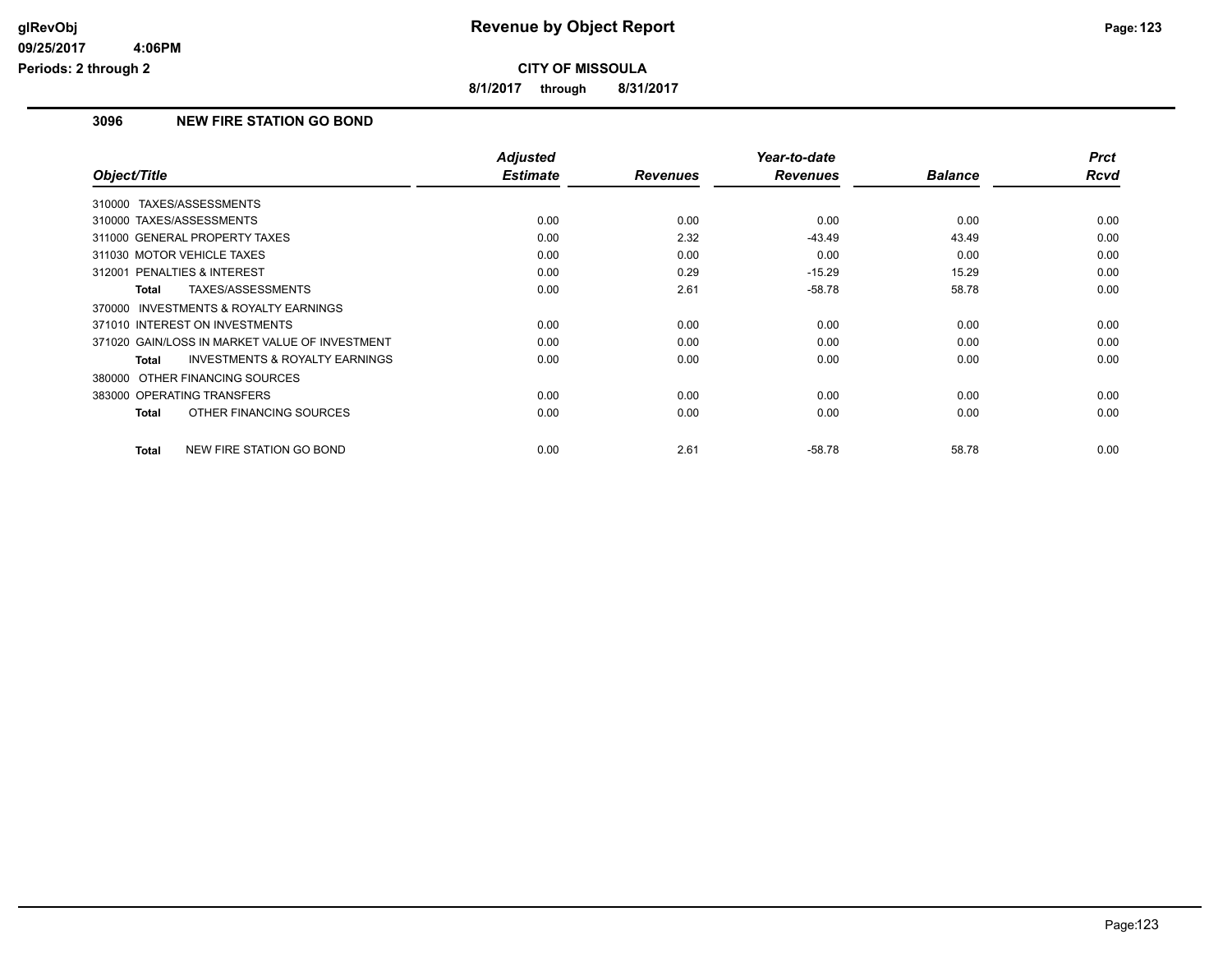**8/1/2017 through 8/31/2017**

**3097 2007 REFUNDING BONDS**

**3097 2007 REFUNDING BONDS**

|                                                     | <b>Adjusted</b> |                 | Year-to-date    |                | <b>Prct</b> |
|-----------------------------------------------------|-----------------|-----------------|-----------------|----------------|-------------|
| Object/Title                                        | <b>Estimate</b> | <b>Revenues</b> | <b>Revenues</b> | <b>Balance</b> | <b>Rcvd</b> |
| 310000 TAXES/ASSESSMENTS                            |                 |                 |                 |                |             |
| 310000 TAXES/ASSESSMENTS                            | 0.00            | 0.00            | 0.00            | 0.00           | 0.00        |
| 311000 GENERAL PROPERTY TAXES                       | 0.00            | 0.00            | 0.00            | 0.00           | 0.00        |
| 311030 MOTOR VEHICLE TAXES                          | 0.00            | 0.00            | 0.00            | 0.00           | 0.00        |
| PENALTIES & INTEREST<br>312001                      | 0.00            | 0.00            | 0.00            | 0.00           | 0.00        |
| TAXES/ASSESSMENTS<br>Total                          | 0.00            | 0.00            | 0.00            | 0.00           | 0.00        |
| <b>INVESTMENTS &amp; ROYALTY EARNINGS</b><br>370000 |                 |                 |                 |                |             |
| 371010 INTEREST ON INVESTMENTS                      | 0.00            | 0.00            | 0.00            | 0.00           | 0.00        |
| 371020 GAIN/LOSS IN MARKET VALUE OF INVESTMENTS     | 0.00            | 0.00            | 0.00            | 0.00           | 0.00        |
| <b>INVESTMENTS &amp; ROYALTY EARNINGS</b><br>Total  | 0.00            | 0.00            | 0.00            | 0.00           | 0.00        |
| OTHER FINANCING SOURCES<br>380000                   |                 |                 |                 |                |             |
| 381010 BOND PROCEEDS                                | 0.00            | 0.00            | 0.00            | 0.00           | 0.00        |
| 383042 TRANSFERS FROM OTHER FUNDS                   | 0.00            | 0.00            | 0.00            | 0.00           | 0.00        |
| 383043 TRANSFERS FROM IMPACT FEES                   | 0.00            | 0.00            | 0.00            | 0.00           | 0.00        |
| OTHER FINANCING SOURCES<br><b>Total</b>             | 0.00            | 0.00            | 0.00            | 0.00           | 0.00        |
| 2007 REFUNDING BONDS<br>Total                       | 0.00            | 0.00            | 0.00            | 0.00           | 0.00        |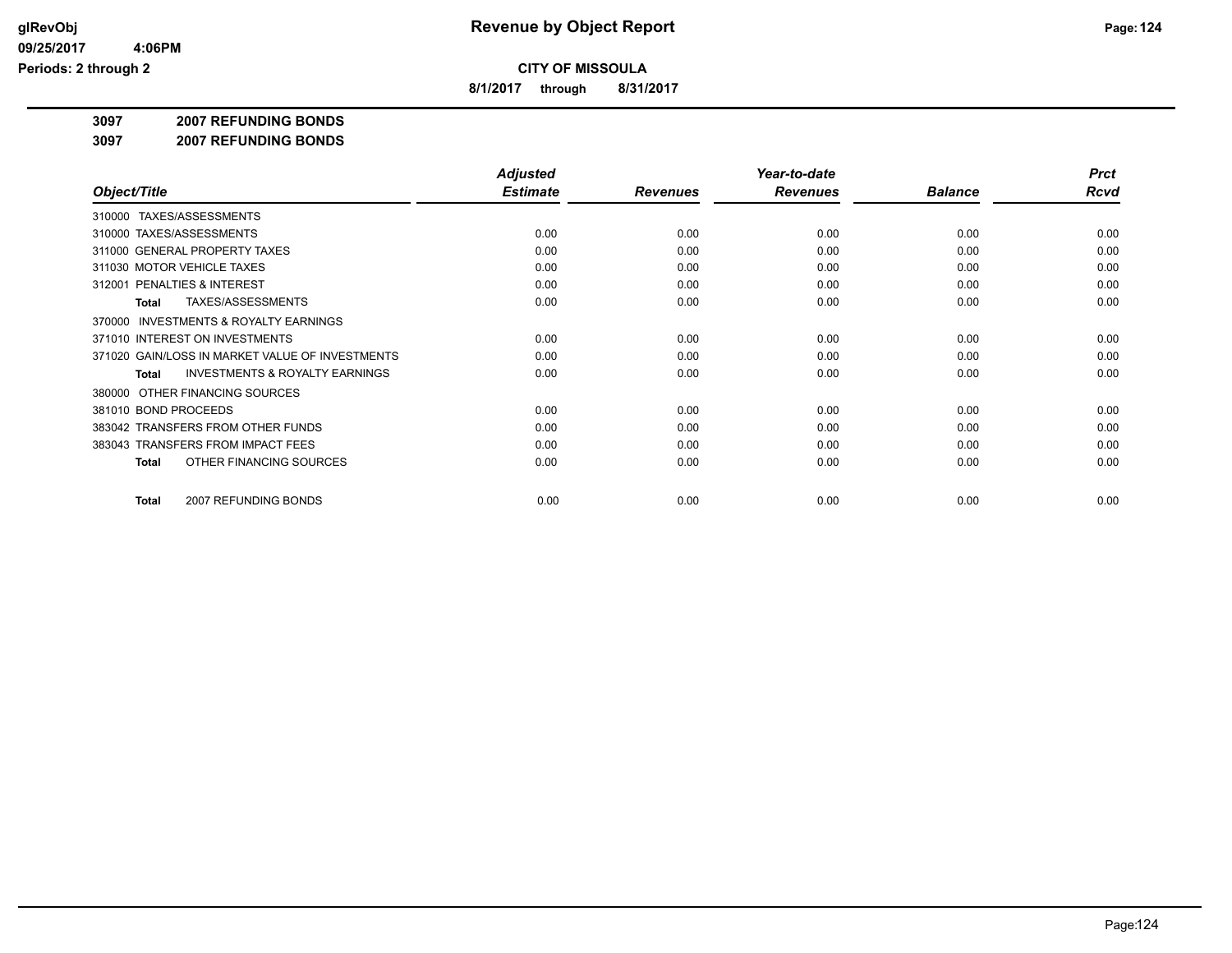**8/1/2017 through 8/31/2017**

# **3097 2007 REFUNDING BONDS**

|                                                     | <b>Adjusted</b> |                 | Year-to-date    |                | <b>Prct</b> |
|-----------------------------------------------------|-----------------|-----------------|-----------------|----------------|-------------|
| Object/Title                                        | <b>Estimate</b> | <b>Revenues</b> | <b>Revenues</b> | <b>Balance</b> | <b>Rcvd</b> |
| 310000 TAXES/ASSESSMENTS                            |                 |                 |                 |                |             |
| 310000 TAXES/ASSESSMENTS                            | 0.00            | 0.00            | 0.00            | 0.00           | 0.00        |
| 311000 GENERAL PROPERTY TAXES                       | 0.00            | 0.00            | 0.00            | 0.00           | 0.00        |
| 311030 MOTOR VEHICLE TAXES                          | 0.00            | 0.00            | 0.00            | 0.00           | 0.00        |
| 312001 PENALTIES & INTEREST                         | 0.00            | 0.00            | 0.00            | 0.00           | 0.00        |
| TAXES/ASSESSMENTS<br><b>Total</b>                   | 0.00            | 0.00            | 0.00            | 0.00           | 0.00        |
| <b>INVESTMENTS &amp; ROYALTY EARNINGS</b><br>370000 |                 |                 |                 |                |             |
| 371010 INTEREST ON INVESTMENTS                      | 0.00            | 0.00            | 0.00            | 0.00           | 0.00        |
| 371020 GAIN/LOSS IN MARKET VALUE OF INVESTMENT      | 0.00            | 0.00            | 0.00            | 0.00           | 0.00        |
| <b>INVESTMENTS &amp; ROYALTY EARNINGS</b><br>Total  | 0.00            | 0.00            | 0.00            | 0.00           | 0.00        |
| 380000 OTHER FINANCING SOURCES                      |                 |                 |                 |                |             |
| 381010 BOND PROCEEDS                                | 0.00            | 0.00            | 0.00            | 0.00           | 0.00        |
| 383042 TRANSFERS FROM OTHER FUNDS                   | 0.00            | 0.00            | 0.00            | 0.00           | 0.00        |
| 383043 TRANSFERS FROM IMPACT FEES                   | 0.00            | 0.00            | 0.00            | 0.00           | 0.00        |
| OTHER FINANCING SOURCES<br><b>Total</b>             | 0.00            | 0.00            | 0.00            | 0.00           | 0.00        |
| 2007 REFUNDING BONDS<br>Total                       | 0.00            | 0.00            | 0.00            | 0.00           | 0.00        |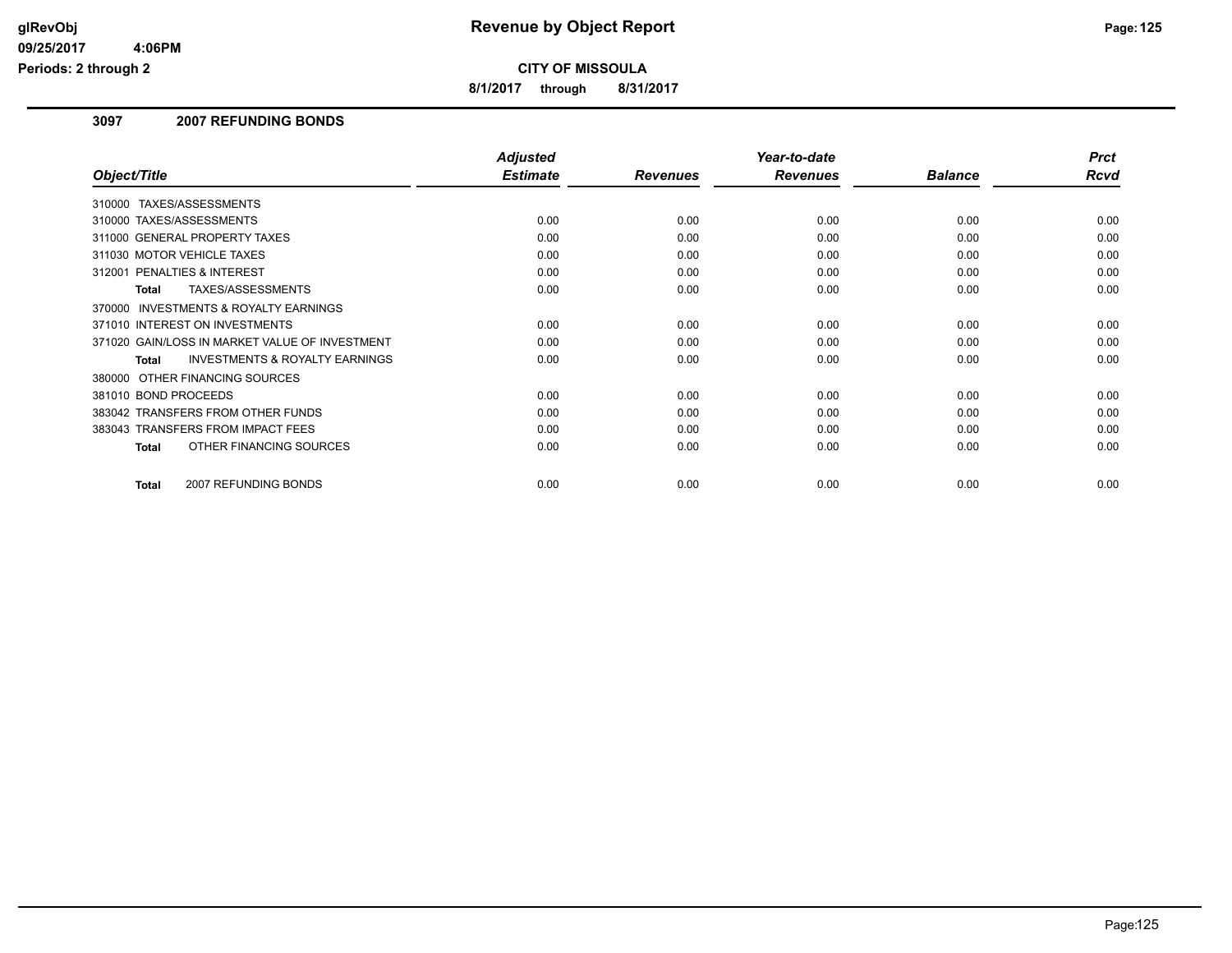**8/1/2017 through 8/31/2017**

# **3100 SIDEWALK & CURB WARRANTS FUND**

# **3100 SIDEWALK & CURB WARRANTS FUND**

|                                                           | <b>Adjusted</b> |                 | Year-to-date    |                | <b>Prct</b> |
|-----------------------------------------------------------|-----------------|-----------------|-----------------|----------------|-------------|
| Object/Title                                              | <b>Estimate</b> | <b>Revenues</b> | <b>Revenues</b> | <b>Balance</b> | <b>Rcvd</b> |
| TAXES/ASSESSMENTS<br>310000                               |                 |                 |                 |                |             |
| PENALTIES & INTEREST<br>312001                            | 0.00            | 0.00            | 0.00            | 0.00           | 0.00        |
| <b>TAXES/ASSESSMENTS</b><br><b>Total</b>                  | 0.00            | 0.00            | 0.00            | 0.00           | 0.00        |
| MISCELLANEOUS REVENUES<br>360000                          |                 |                 |                 |                |             |
| 360010 MISCELLANEOUS                                      | 0.00            | 0.00            | 0.00            | 0.00           | 0.00        |
| 363020 PROPERTY ASSESSMENTS                               | 0.00            | 0.00            | 0.00            | 0.00           | 0.00        |
| 363021 PAYOFF PRINCIPAL ASSESSMENTS                       | 0.00            | 0.00            | 0.00            | 0.00           | 0.00        |
| 363022 BOND INTEREST ASSESSMENTS                          | 0.00            | 0.00            | 0.00            | 0.00           | 0.00        |
| 363030 SIDEWALK AND CURB ASSESSMENTS                      | 0.00            | 0.00            | 0.00            | 0.00           | 0.00        |
| 363040 PENALTY AND INTEREST                               | 0.00            | 0.00            | 0.00            | 0.00           | 0.00        |
| MISCELLANEOUS REVENUES<br><b>Total</b>                    | 0.00            | 0.00            | 0.00            | 0.00           | 0.00        |
| <b>INVESTMENTS &amp; ROYALTY EARNINGS</b><br>370000       |                 |                 |                 |                |             |
| 371010 INTEREST ON INVESTMENTS                            | 0.00            | 0.00            | 0.00            | 0.00           | 0.00        |
| 371020 GAIN/LOSS IN MARKET VALUE OF INVESTMENTS           | 0.00            | 0.00            | 0.00            | 0.00           | 0.00        |
| <b>INVESTMENTS &amp; ROYALTY EARNINGS</b><br><b>Total</b> | 0.00            | 0.00            | 0.00            | 0.00           | 0.00        |
| OTHER FINANCING SOURCES<br>380000                         |                 |                 |                 |                |             |
| 383042 TRANSFERS FROM OTHER FUNDS                         | 0.00            | 0.00            | 0.00            | 0.00           | 0.00        |
| OTHER FINANCING SOURCES<br><b>Total</b>                   | 0.00            | 0.00            | 0.00            | 0.00           | 0.00        |
| SIDEWALK & CURB WARRANTS FUND                             |                 | 0.00            | 0.00            |                |             |
| <b>Total</b>                                              | 0.00            |                 |                 | 0.00           | 0.00        |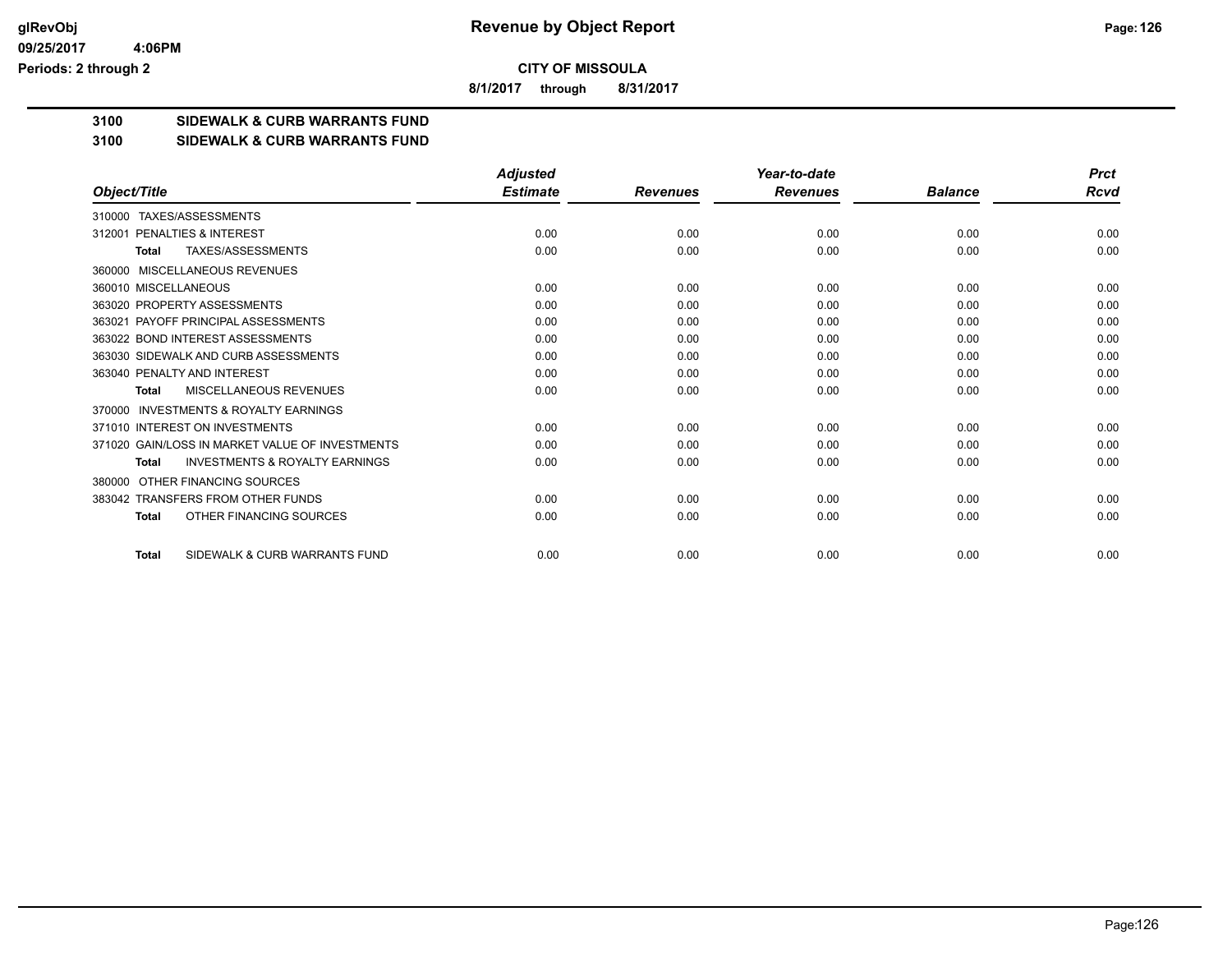**8/1/2017 through 8/31/2017**

# **3100 SIDEWALK & CURB WARRANTS FUND**

|                                                           | <b>Adjusted</b> |                 | Year-to-date    |                | <b>Prct</b> |
|-----------------------------------------------------------|-----------------|-----------------|-----------------|----------------|-------------|
| Object/Title                                              | <b>Estimate</b> | <b>Revenues</b> | <b>Revenues</b> | <b>Balance</b> | Rcvd        |
| TAXES/ASSESSMENTS<br>310000                               |                 |                 |                 |                |             |
| <b>PENALTIES &amp; INTEREST</b><br>312001                 | 0.00            | 0.00            | 0.00            | 0.00           | 0.00        |
| TAXES/ASSESSMENTS<br>Total                                | 0.00            | 0.00            | 0.00            | 0.00           | 0.00        |
| 360000 MISCELLANEOUS REVENUES                             |                 |                 |                 |                |             |
| 360010 MISCELLANEOUS                                      | 0.00            | 0.00            | 0.00            | 0.00           | 0.00        |
| 363020 PROPERTY ASSESSMENTS                               | 0.00            | 0.00            | 0.00            | 0.00           | 0.00        |
| 363021 PAYOFF PRINCIPAL ASSESSMENTS                       | 0.00            | 0.00            | 0.00            | 0.00           | 0.00        |
| 363022 BOND INTEREST ASSESSMENTS                          | 0.00            | 0.00            | 0.00            | 0.00           | 0.00        |
| 363030 SIDEWALK AND CURB ASSESSMENTS                      | 0.00            | 0.00            | 0.00            | 0.00           | 0.00        |
| 363040 PENALTY AND INTEREST                               | 0.00            | 0.00            | 0.00            | 0.00           | 0.00        |
| MISCELLANEOUS REVENUES<br>Total                           | 0.00            | 0.00            | 0.00            | 0.00           | 0.00        |
| <b>INVESTMENTS &amp; ROYALTY EARNINGS</b><br>370000       |                 |                 |                 |                |             |
| 371010 INTEREST ON INVESTMENTS                            | 0.00            | 0.00            | 0.00            | 0.00           | 0.00        |
| 371020 GAIN/LOSS IN MARKET VALUE OF INVESTMENT            | 0.00            | 0.00            | 0.00            | 0.00           | 0.00        |
| <b>INVESTMENTS &amp; ROYALTY EARNINGS</b><br><b>Total</b> | 0.00            | 0.00            | 0.00            | 0.00           | 0.00        |
| OTHER FINANCING SOURCES<br>380000                         |                 |                 |                 |                |             |
| 383042 TRANSFERS FROM OTHER FUNDS                         | 0.00            | 0.00            | 0.00            | 0.00           | 0.00        |
| OTHER FINANCING SOURCES<br><b>Total</b>                   | 0.00            | 0.00            | 0.00            | 0.00           | 0.00        |
| SIDEWALK & CURB WARRANTS FUND<br><b>Total</b>             | 0.00            | 0.00            | 0.00            | 0.00           | 0.00        |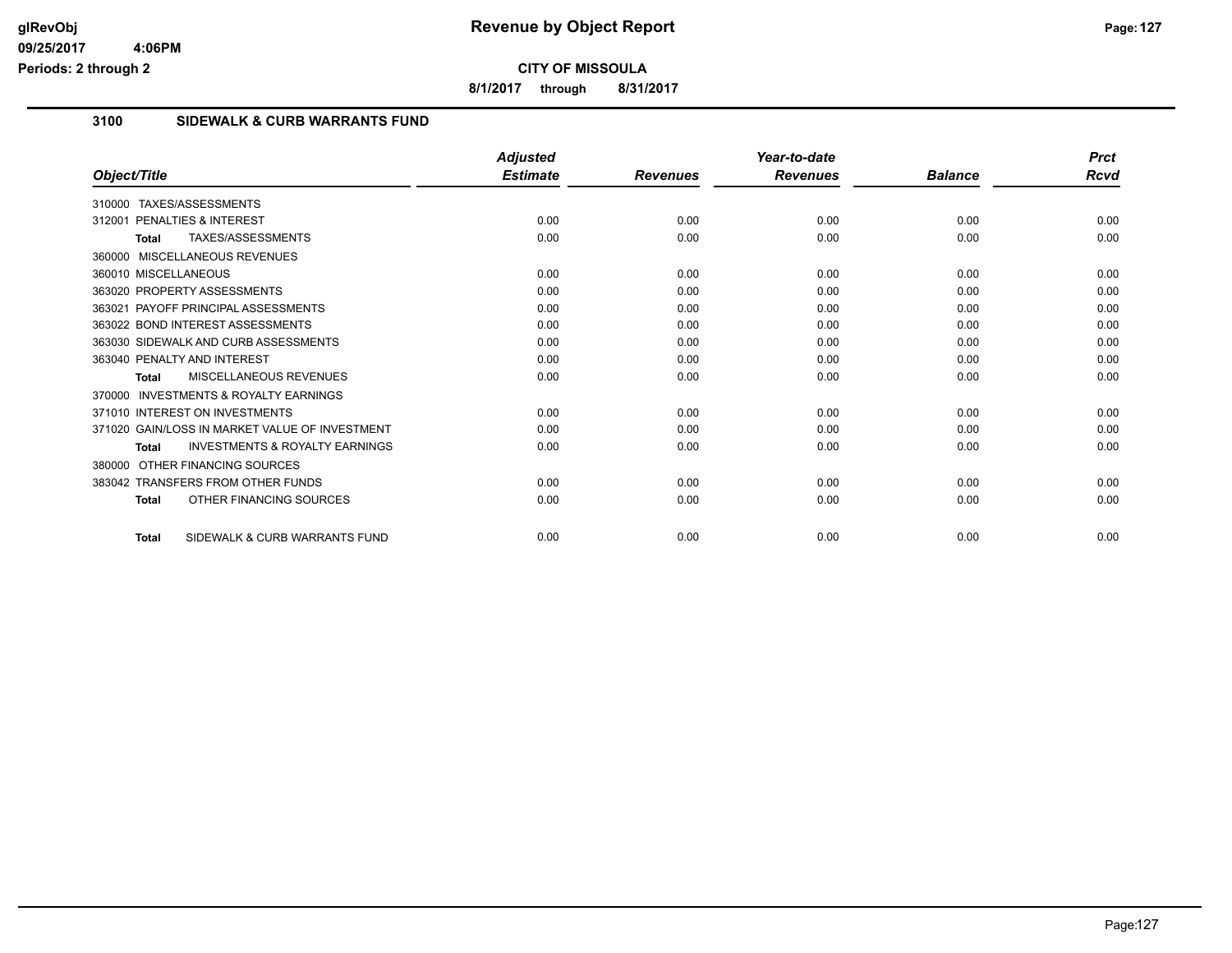# **09/25/2017**

**Periods: 2 through 2**

 **4:06PM**

**CITY OF MISSOULA**

**8/1/2017 through 8/31/2017**

# **3200 FY99 SIDEWALK & CURB DEBT SERVICE FUND**

# **3200 FY99 SIDEWALK & CURB DEBT SERVICE FUND**

|                                                                  | <b>Adjusted</b> |                 | Year-to-date    |                | <b>Prct</b> |
|------------------------------------------------------------------|-----------------|-----------------|-----------------|----------------|-------------|
| Object/Title                                                     | <b>Estimate</b> | <b>Revenues</b> | <b>Revenues</b> | <b>Balance</b> | Rcvd        |
| TAXES/ASSESSMENTS<br>310000                                      |                 |                 |                 |                |             |
| <b>PENALTIES &amp; INTEREST</b><br>312001                        | 0.00            | 0.00            | 0.00            | 0.00           | 0.00        |
| TAXES/ASSESSMENTS<br>Total                                       | 0.00            | 0.00            | 0.00            | 0.00           | 0.00        |
| MISCELLANEOUS REVENUES<br>360000                                 |                 |                 |                 |                |             |
| 363020 PROPERTY ASSESSMENTS                                      | 0.00            | 0.00            | 0.00            | 0.00           | 0.00        |
| 363021 PAYOFF PRINCIPAL ASSESSMENTS                              | 0.00            | 0.00            | 0.00            | 0.00           | 0.00        |
| 363022 BOND INTEREST ASSESSMENTS                                 | 0.00            | 0.00            | 0.00            | 0.00           | 0.00        |
| 363040 PENALTY AND INTEREST                                      | 0.00            | 0.00            | 0.00            | 0.00           | 0.00        |
| <b>MISCELLANEOUS REVENUES</b><br><b>Total</b>                    | 0.00            | 0.00            | 0.00            | 0.00           | 0.00        |
| <b>INVESTMENTS &amp; ROYALTY EARNINGS</b><br>370000              |                 |                 |                 |                |             |
| 371010 INTEREST ON INVESTMENTS                                   | 0.00            | 0.00            | 0.00            | 0.00           | 0.00        |
| 371020 GAIN/LOSS IN MARKET VALUE OF INVESTMENTS                  | 0.00            | 0.00            | 0.00            | 0.00           | 0.00        |
| <b>INVESTMENTS &amp; ROYALTY EARNINGS</b><br>Total               | 0.00            | 0.00            | 0.00            | 0.00           | 0.00        |
| OTHER FINANCING SOURCES<br>380000                                |                 |                 |                 |                |             |
| 381009 TRANSFERS IN                                              | 0.00            | 0.00            | 0.00            | 0.00           | 0.00        |
| OTHER FINANCING SOURCES<br><b>Total</b>                          | 0.00            | 0.00            | 0.00            | 0.00           | 0.00        |
|                                                                  |                 |                 |                 |                |             |
| <b>FY99 SIDEWALK &amp; CURB DEBT SERVICE FUI</b><br><b>Total</b> | 0.00            | 0.00            | 0.00            | 0.00           | 0.00        |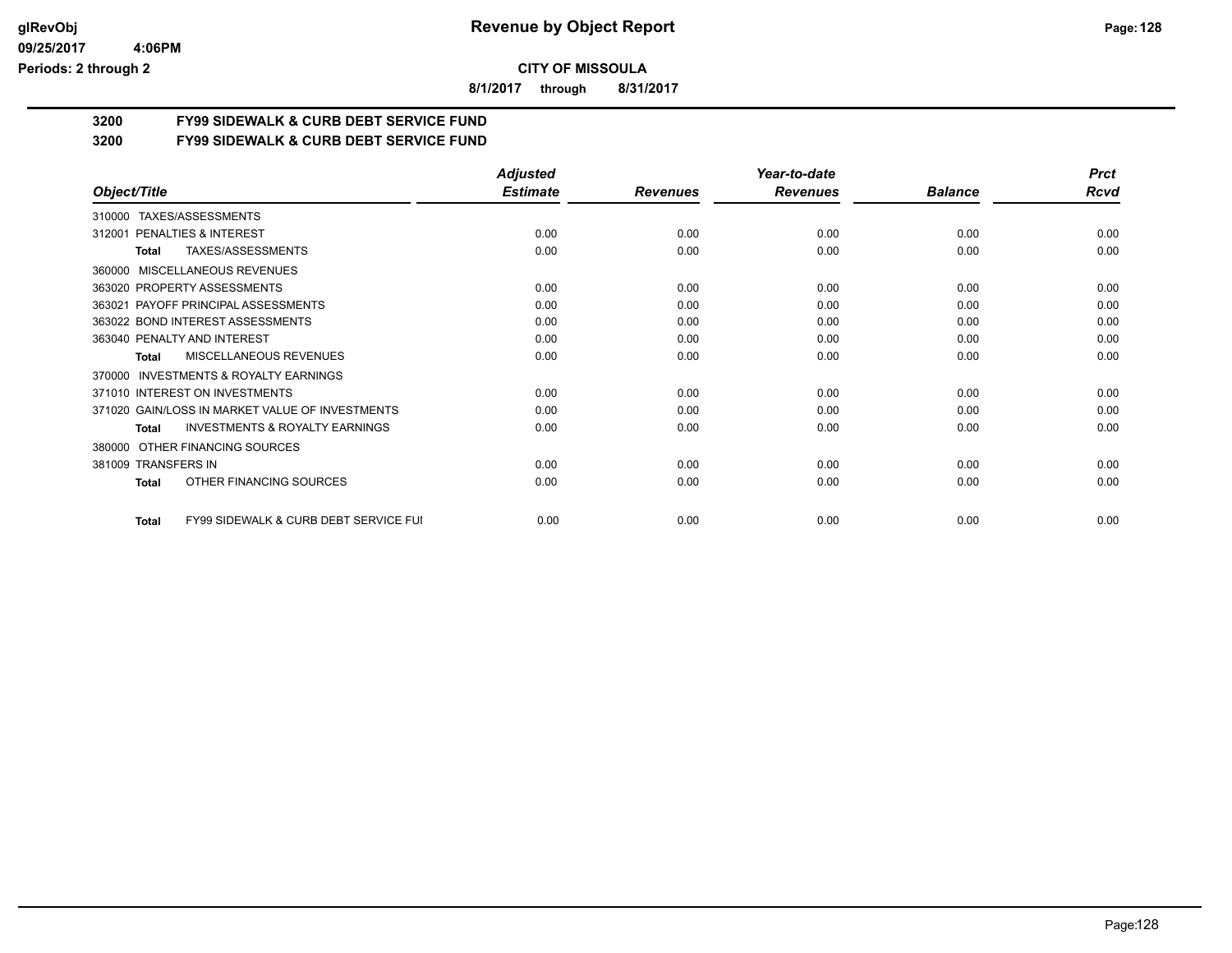**8/1/2017 through 8/31/2017**

# **3200 FY99 SIDEWALK & CURB DEBT SERVICE FUND**

|                                                           | <b>Adjusted</b> |                 | Year-to-date    |                | <b>Prct</b> |
|-----------------------------------------------------------|-----------------|-----------------|-----------------|----------------|-------------|
| Object/Title                                              | <b>Estimate</b> | <b>Revenues</b> | <b>Revenues</b> | <b>Balance</b> | <b>Rcvd</b> |
| TAXES/ASSESSMENTS<br>310000                               |                 |                 |                 |                |             |
| PENALTIES & INTEREST<br>312001                            | 0.00            | 0.00            | 0.00            | 0.00           | 0.00        |
| TAXES/ASSESSMENTS<br>Total                                | 0.00            | 0.00            | 0.00            | 0.00           | 0.00        |
| MISCELLANEOUS REVENUES<br>360000                          |                 |                 |                 |                |             |
| 363020 PROPERTY ASSESSMENTS                               | 0.00            | 0.00            | 0.00            | 0.00           | 0.00        |
| PAYOFF PRINCIPAL ASSESSMENTS<br>363021                    | 0.00            | 0.00            | 0.00            | 0.00           | 0.00        |
| 363022 BOND INTEREST ASSESSMENTS                          | 0.00            | 0.00            | 0.00            | 0.00           | 0.00        |
| 363040 PENALTY AND INTEREST                               | 0.00            | 0.00            | 0.00            | 0.00           | 0.00        |
| <b>MISCELLANEOUS REVENUES</b><br>Total                    | 0.00            | 0.00            | 0.00            | 0.00           | 0.00        |
| INVESTMENTS & ROYALTY EARNINGS<br>370000                  |                 |                 |                 |                |             |
| 371010 INTEREST ON INVESTMENTS                            | 0.00            | 0.00            | 0.00            | 0.00           | 0.00        |
| 371020 GAIN/LOSS IN MARKET VALUE OF INVESTMENT            | 0.00            | 0.00            | 0.00            | 0.00           | 0.00        |
| <b>INVESTMENTS &amp; ROYALTY EARNINGS</b><br><b>Total</b> | 0.00            | 0.00            | 0.00            | 0.00           | 0.00        |
| OTHER FINANCING SOURCES<br>380000                         |                 |                 |                 |                |             |
| 381009 TRANSFERS IN                                       | 0.00            | 0.00            | 0.00            | 0.00           | 0.00        |
| OTHER FINANCING SOURCES<br>Total                          | 0.00            | 0.00            | 0.00            | 0.00           | 0.00        |
| FY99 SIDEWALK & CURB DEBT SERVICE FU<br><b>Total</b>      | 0.00            | 0.00            | 0.00            | 0.00           | 0.00        |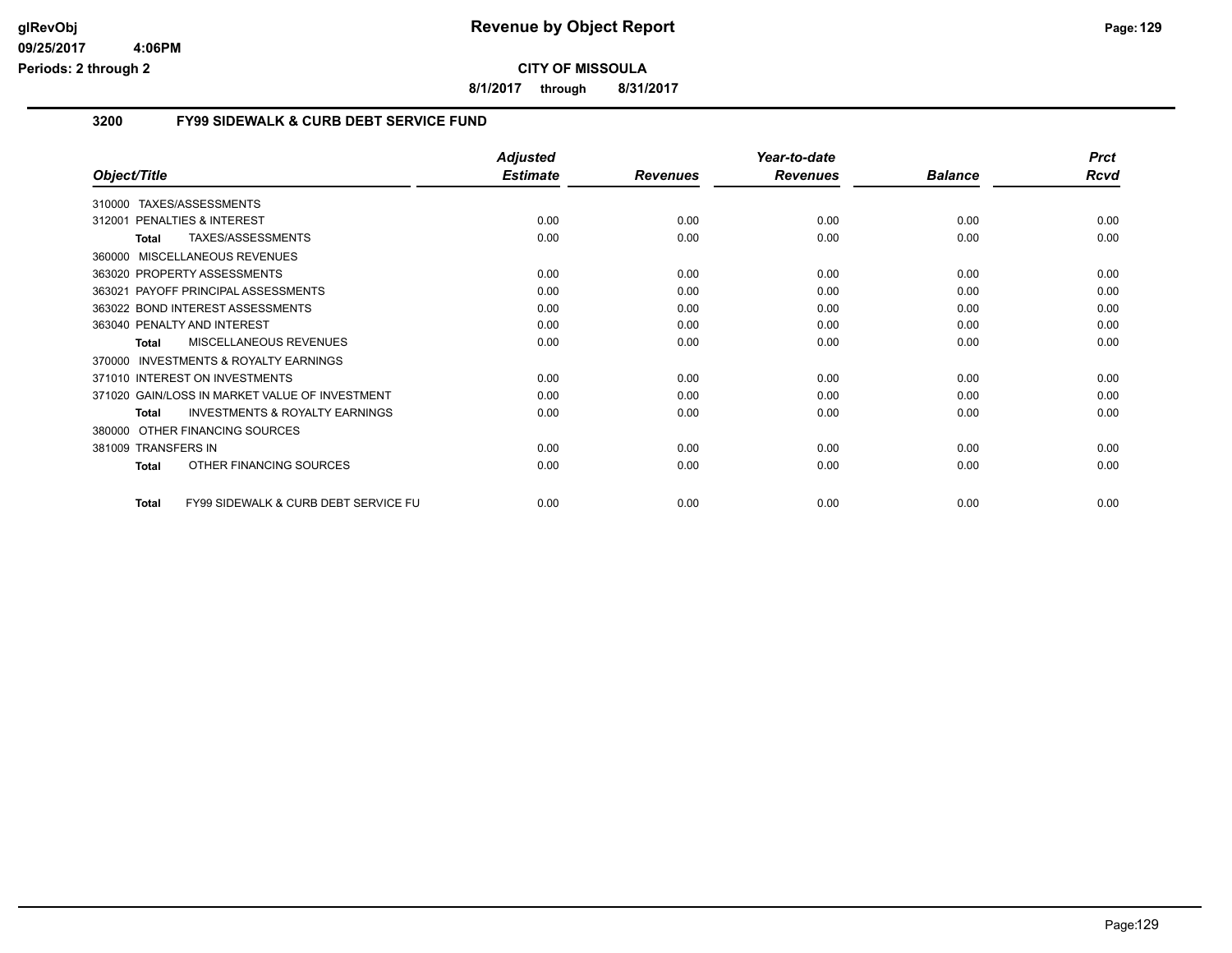# **09/25/2017 4:06PM Periods: 2 through 2**

**CITY OF MISSOULA**

**8/1/2017 through 8/31/2017**

# **3300 FY00 SIDEWALK & CURB DEBT SERVICE FUND**

# **3300 FY00 SIDEWALK & CURB DEBT SERVICE FUND**

|                                                       | <b>Adjusted</b> |                 | Year-to-date    |                | <b>Prct</b> |
|-------------------------------------------------------|-----------------|-----------------|-----------------|----------------|-------------|
| Object/Title                                          | <b>Estimate</b> | <b>Revenues</b> | <b>Revenues</b> | <b>Balance</b> | <b>Rcvd</b> |
| 360000 MISCELLANEOUS REVENUES                         |                 |                 |                 |                |             |
| 363020 PROPERTY ASSESSMENTS                           | 0.00            | 0.00            | 0.00            | 0.00           | 0.00        |
| 363021 PAYOFF PRINCIPAL ASSESSMENTS                   | 0.00            | 0.00            | 0.00            | 0.00           | 0.00        |
| 363022 BOND INTEREST ASSESSMENTS                      | 0.00            | 0.00            | 0.00            | 0.00           | 0.00        |
| 363040 PENALTY AND INTEREST                           | 0.00            | 0.00            | 0.00            | 0.00           | 0.00        |
| MISCELLANEOUS REVENUES<br>Total                       | 0.00            | 0.00            | 0.00            | 0.00           | 0.00        |
| INVESTMENTS & ROYALTY EARNINGS<br>370000              |                 |                 |                 |                |             |
| 371010 INTEREST ON INVESTMENTS                        | 0.00            | 0.00            | 0.00            | 0.00           | 0.00        |
| 371020 GAIN/LOSS IN MARKET VALUE OF INVESTMENTS       | 0.00            | 0.00            | 0.00            | 0.00           | 0.00        |
| <b>INVESTMENTS &amp; ROYALTY EARNINGS</b><br>Total    | 0.00            | 0.00            | 0.00            | 0.00           | 0.00        |
| FY00 SIDEWALK & CURB DEBT SERVICE FUI<br><b>Total</b> | 0.00            | 0.00            | 0.00            | 0.00           | 0.00        |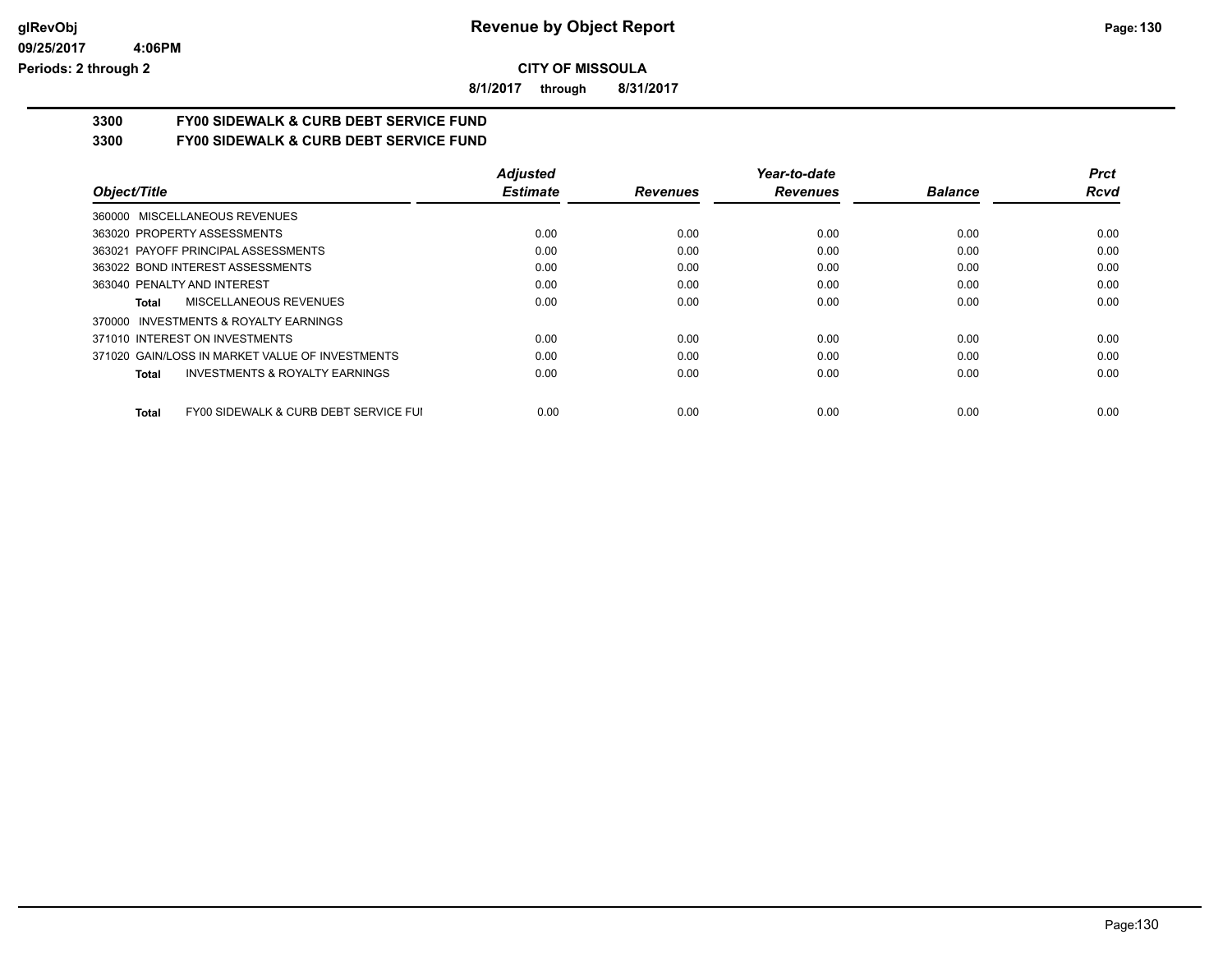**8/1/2017 through 8/31/2017**

# **3300 FY00 SIDEWALK & CURB DEBT SERVICE FUND**

|                                                      | <b>Adjusted</b> |                 | Year-to-date    |                | <b>Prct</b> |
|------------------------------------------------------|-----------------|-----------------|-----------------|----------------|-------------|
| Object/Title                                         | <b>Estimate</b> | <b>Revenues</b> | <b>Revenues</b> | <b>Balance</b> | Rcvd        |
| 360000 MISCELLANEOUS REVENUES                        |                 |                 |                 |                |             |
| 363020 PROPERTY ASSESSMENTS                          | 0.00            | 0.00            | 0.00            | 0.00           | 0.00        |
| 363021 PAYOFF PRINCIPAL ASSESSMENTS                  | 0.00            | 0.00            | 0.00            | 0.00           | 0.00        |
| 363022 BOND INTEREST ASSESSMENTS                     | 0.00            | 0.00            | 0.00            | 0.00           | 0.00        |
| 363040 PENALTY AND INTEREST                          | 0.00            | 0.00            | 0.00            | 0.00           | 0.00        |
| <b>MISCELLANEOUS REVENUES</b><br>Total               | 0.00            | 0.00            | 0.00            | 0.00           | 0.00        |
| 370000 INVESTMENTS & ROYALTY EARNINGS                |                 |                 |                 |                |             |
| 371010 INTEREST ON INVESTMENTS                       | 0.00            | 0.00            | 0.00            | 0.00           | 0.00        |
| 371020 GAIN/LOSS IN MARKET VALUE OF INVESTMENT       | 0.00            | 0.00            | 0.00            | 0.00           | 0.00        |
| <b>INVESTMENTS &amp; ROYALTY EARNINGS</b><br>Total   | 0.00            | 0.00            | 0.00            | 0.00           | 0.00        |
| FY00 SIDEWALK & CURB DEBT SERVICE FU<br><b>Total</b> | 0.00            | 0.00            | 0.00            | 0.00           | 0.00        |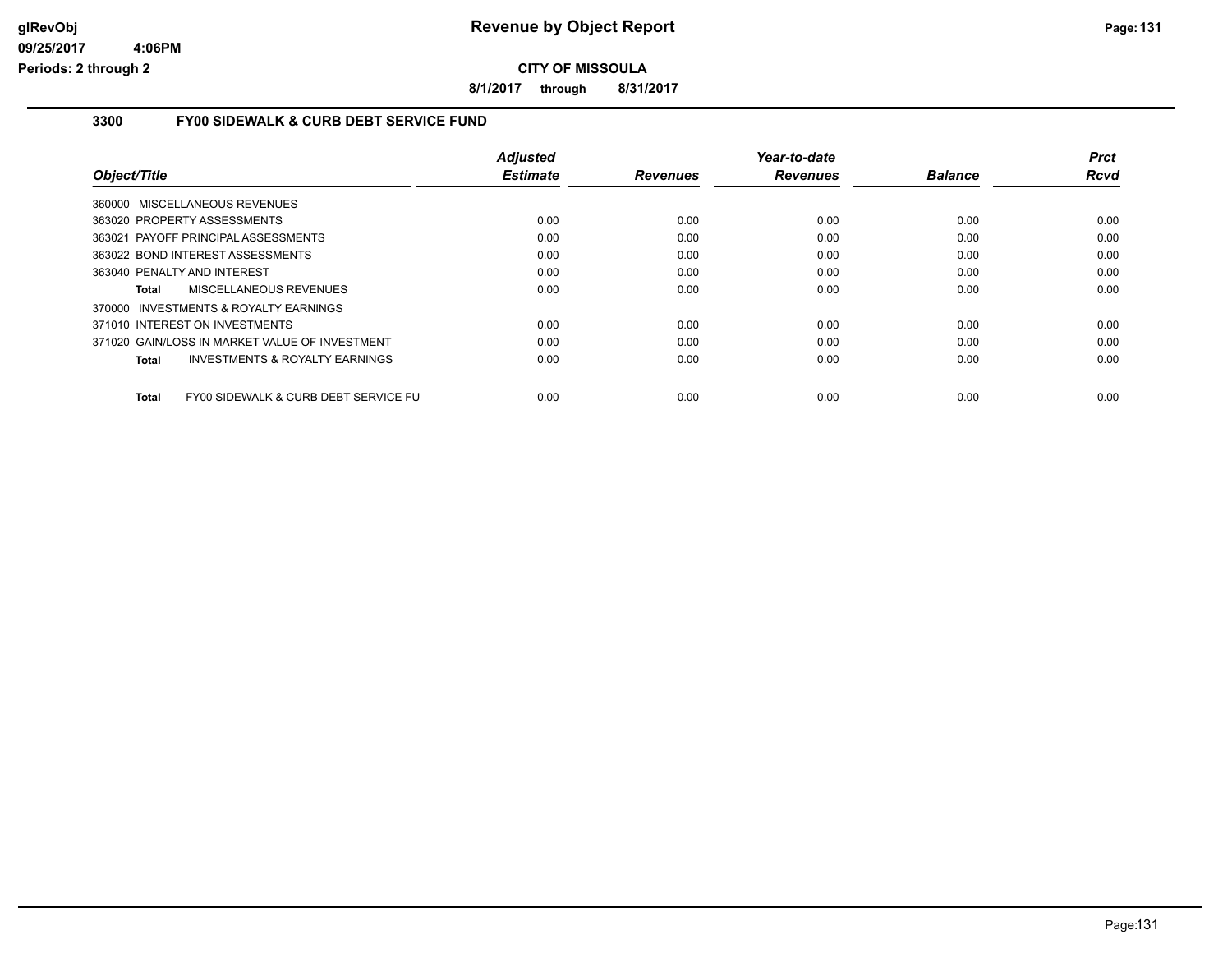**8/1/2017 through 8/31/2017**

**3305 JUDGMENT LEVIES**

**3305 JUDGMENT LEVIES**

|                                 | <b>Adjusted</b> |                 | Year-to-date    |                | <b>Prct</b> |
|---------------------------------|-----------------|-----------------|-----------------|----------------|-------------|
| Object/Title                    | <b>Estimate</b> | <b>Revenues</b> | <b>Revenues</b> | <b>Balance</b> | <b>Rcvd</b> |
| 310000 TAXES/ASSESSMENTS        |                 |                 |                 |                |             |
| 311000 GENERAL PROPERTY TAXES   | 0.00            | 0.00            | $-0.45$         | 0.45           | 0.00        |
| 312001 PENALTIES & INTEREST     | 0.00            | 0.00            | $-0.10$         | 0.10           | 0.00        |
| TAXES/ASSESSMENTS<br>Total      | 0.00            | 0.00            | $-0.55$         | 0.55           | 0.00        |
| <b>JUDGMENT LEVIES</b><br>Total | 0.00            | 0.00            | $-0.55$         | 0.55           | 0.00        |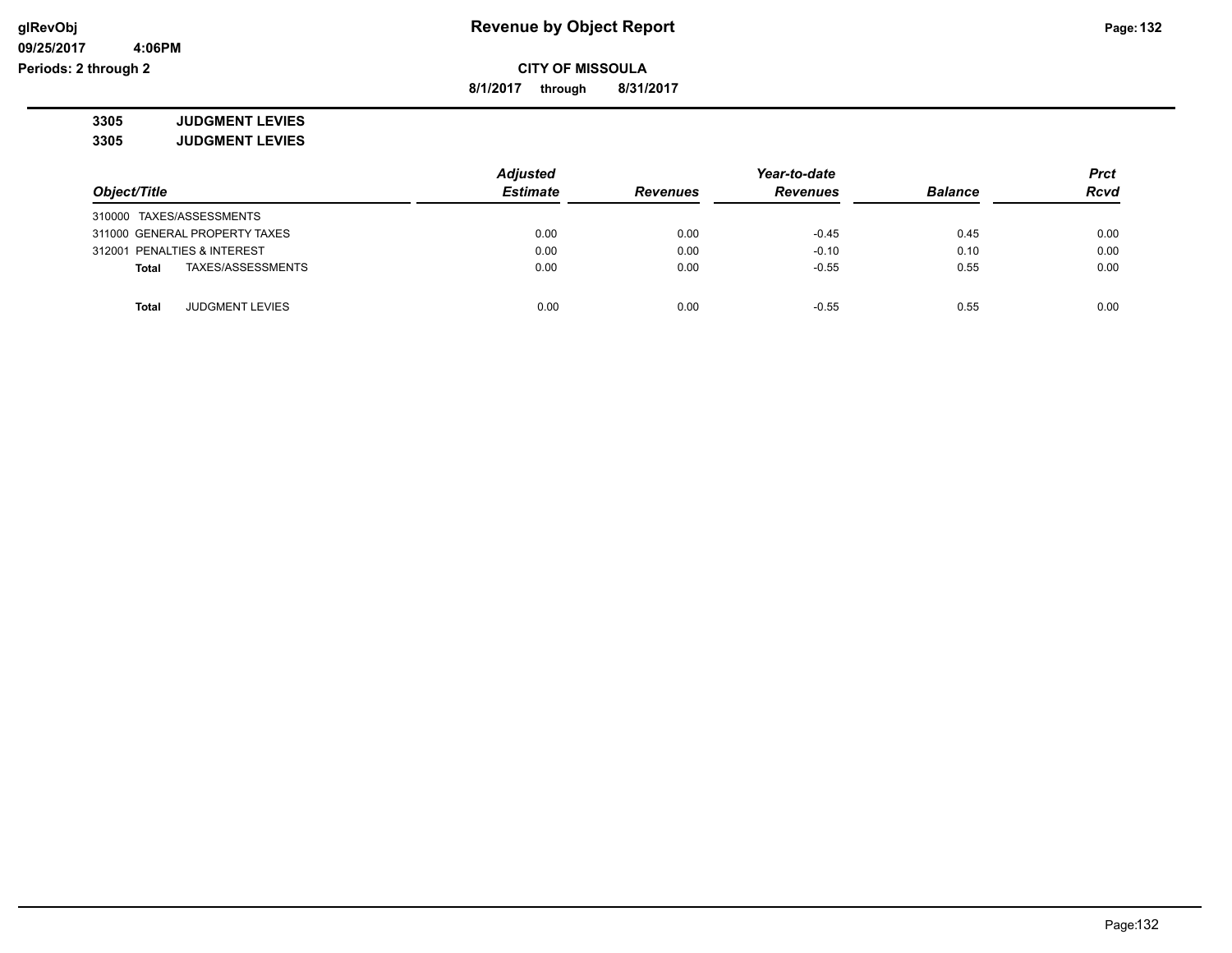**Periods: 2 through 2**

**CITY OF MISSOULA**

**8/1/2017 through 8/31/2017**

# **3305 JUDGMENT LEVIES**

 **4:06PM**

|                                        | Adjusted        |                 | Year-to-date    |                | <b>Prct</b> |
|----------------------------------------|-----------------|-----------------|-----------------|----------------|-------------|
| Object/Title                           | <b>Estimate</b> | <b>Revenues</b> | <b>Revenues</b> | <b>Balance</b> | <b>Rcvd</b> |
| 310000 TAXES/ASSESSMENTS               |                 |                 |                 |                |             |
| 311000 GENERAL PROPERTY TAXES          | 0.00            | 0.00            | $-0.45$         | 0.45           | 0.00        |
| 312001 PENALTIES & INTEREST            | 0.00            | 0.00            | $-0.10$         | 0.10           | 0.00        |
| TAXES/ASSESSMENTS<br><b>Total</b>      | 0.00            | 0.00            | $-0.55$         | 0.55           | 0.00        |
|                                        |                 |                 |                 |                |             |
| <b>JUDGMENT LEVIES</b><br><b>Total</b> | 0.00            | 0.00            | $-0.55$         | 0.55           | 0.00        |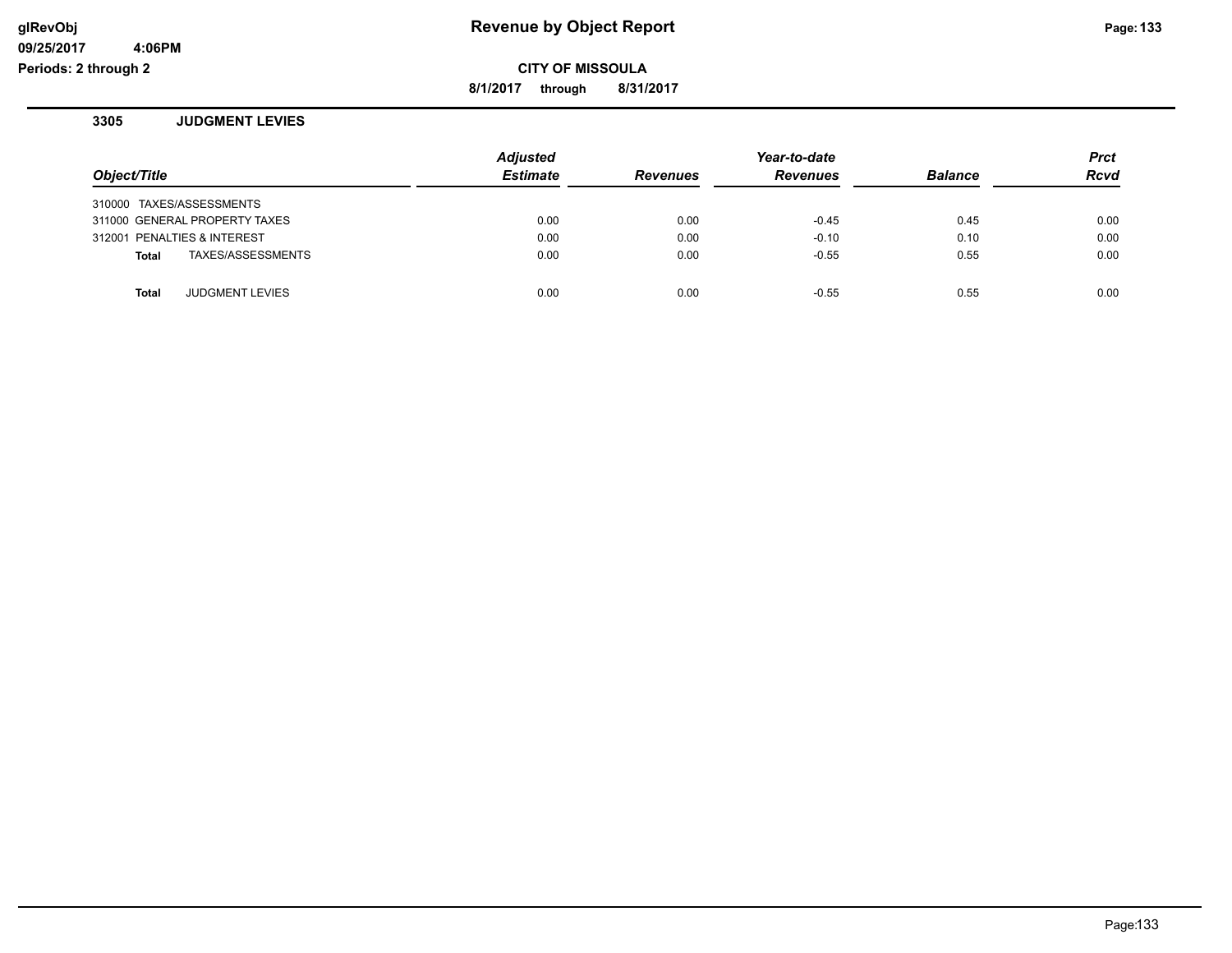**09/25/2017 4:06PM Periods: 2 through 2**

**CITY OF MISSOULA**

**8/1/2017 through 8/31/2017**

# **3400 FY01 SIDEWALK & CURB DEBT SERVICE FUND**

# **3400 FY01 SIDEWALK & CURB DEBT SERVICE FUND**

|                                                    | <b>Adjusted</b> |                 | Year-to-date    |                | <b>Prct</b> |
|----------------------------------------------------|-----------------|-----------------|-----------------|----------------|-------------|
| Object/Title                                       | <b>Estimate</b> | <b>Revenues</b> | <b>Revenues</b> | <b>Balance</b> | <b>Rcvd</b> |
| TAXES/ASSESSMENTS<br>310000                        |                 |                 |                 |                |             |
| 312001 PENALTIES & INTEREST                        | 0.00            | 0.00            | 0.00            | 0.00           | 0.00        |
| TAXES/ASSESSMENTS<br>Total                         | 0.00            | 0.00            | 0.00            | 0.00           | 0.00        |
| MISCELLANEOUS REVENUES<br>360000                   |                 |                 |                 |                |             |
| 360010 MISCELLANEOUS                               | 0.00            | 0.00            | 0.00            | 0.00           | 0.00        |
| 363020 PROPERTY ASSESSMENTS                        | 0.00            | 0.00            | 0.00            | 0.00           | 0.00        |
| 363021 PAYOFF PRINCIPAL ASSESSMENTS                | 0.00            | 0.00            | 0.00            | 0.00           | 0.00        |
| 363022 BOND INTEREST ASSESSMENTS                   | 0.00            | 0.00            | 0.00            | 0.00           | 0.00        |
| 363040 PENALTY AND INTEREST                        | 0.00            | 0.00            | 0.00            | 0.00           | 0.00        |
| <b>MISCELLANEOUS REVENUES</b><br>Total             | 0.00            | 0.00            | 0.00            | 0.00           | 0.00        |
| INVESTMENTS & ROYALTY EARNINGS<br>370000           |                 |                 |                 |                |             |
| 371010 INTEREST ON INVESTMENTS                     | 0.00            | 0.00            | 0.00            | 0.00           | 0.00        |
| 371020 GAIN/LOSS IN MARKET VALUE OF INVESTMENTS    | 0.00            | 0.00            | 0.00            | 0.00           | 0.00        |
| <b>INVESTMENTS &amp; ROYALTY EARNINGS</b><br>Total | 0.00            | 0.00            | 0.00            | 0.00           | 0.00        |
| FY01 SIDEWALK & CURB DEBT SERVICE FUI<br>Total     | 0.00            | 0.00            | 0.00            | 0.00           | 0.00        |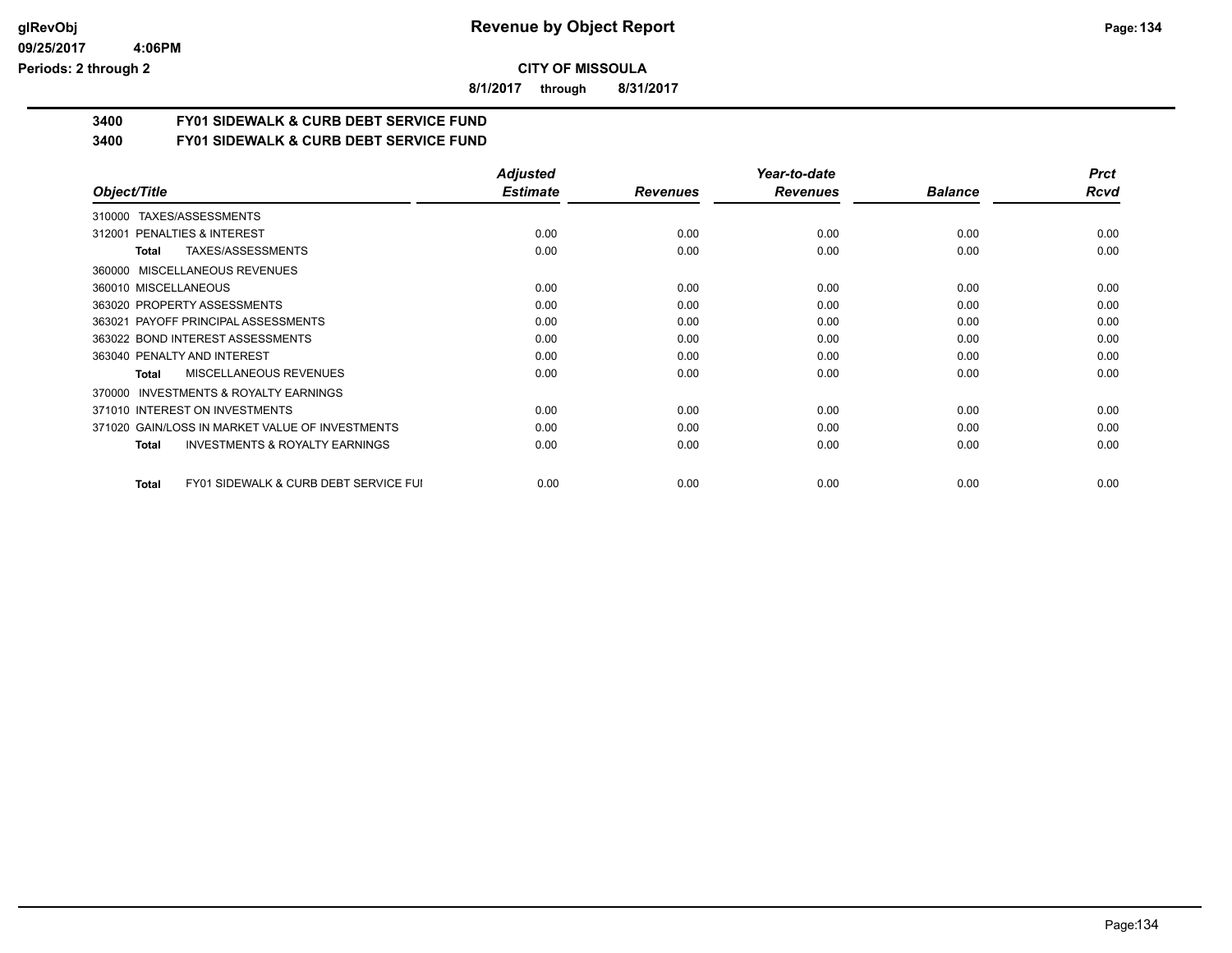**8/1/2017 through 8/31/2017**

# **3400 FY01 SIDEWALK & CURB DEBT SERVICE FUND**

| Object/Title                                              | <b>Adjusted</b><br><b>Estimate</b> |                 | Year-to-date    | <b>Balance</b> | <b>Prct</b> |
|-----------------------------------------------------------|------------------------------------|-----------------|-----------------|----------------|-------------|
|                                                           |                                    | <b>Revenues</b> | <b>Revenues</b> |                | Rcvd        |
| 310000 TAXES/ASSESSMENTS                                  |                                    |                 |                 |                |             |
| <b>PENALTIES &amp; INTEREST</b><br>312001                 | 0.00                               | 0.00            | 0.00            | 0.00           | 0.00        |
| TAXES/ASSESSMENTS<br><b>Total</b>                         | 0.00                               | 0.00            | 0.00            | 0.00           | 0.00        |
| 360000 MISCELLANEOUS REVENUES                             |                                    |                 |                 |                |             |
| 360010 MISCELLANEOUS                                      | 0.00                               | 0.00            | 0.00            | 0.00           | 0.00        |
| 363020 PROPERTY ASSESSMENTS                               | 0.00                               | 0.00            | 0.00            | 0.00           | 0.00        |
| PAYOFF PRINCIPAL ASSESSMENTS<br>363021                    | 0.00                               | 0.00            | 0.00            | 0.00           | 0.00        |
| 363022 BOND INTEREST ASSESSMENTS                          | 0.00                               | 0.00            | 0.00            | 0.00           | 0.00        |
| 363040 PENALTY AND INTEREST                               | 0.00                               | 0.00            | 0.00            | 0.00           | 0.00        |
| <b>MISCELLANEOUS REVENUES</b><br>Total                    | 0.00                               | 0.00            | 0.00            | 0.00           | 0.00        |
| INVESTMENTS & ROYALTY EARNINGS<br>370000                  |                                    |                 |                 |                |             |
| 371010 INTEREST ON INVESTMENTS                            | 0.00                               | 0.00            | 0.00            | 0.00           | 0.00        |
| 371020 GAIN/LOSS IN MARKET VALUE OF INVESTMENT            | 0.00                               | 0.00            | 0.00            | 0.00           | 0.00        |
| <b>INVESTMENTS &amp; ROYALTY EARNINGS</b><br><b>Total</b> | 0.00                               | 0.00            | 0.00            | 0.00           | 0.00        |
| FY01 SIDEWALK & CURB DEBT SERVICE FU<br><b>Total</b>      | 0.00                               | 0.00            | 0.00            | 0.00           | 0.00        |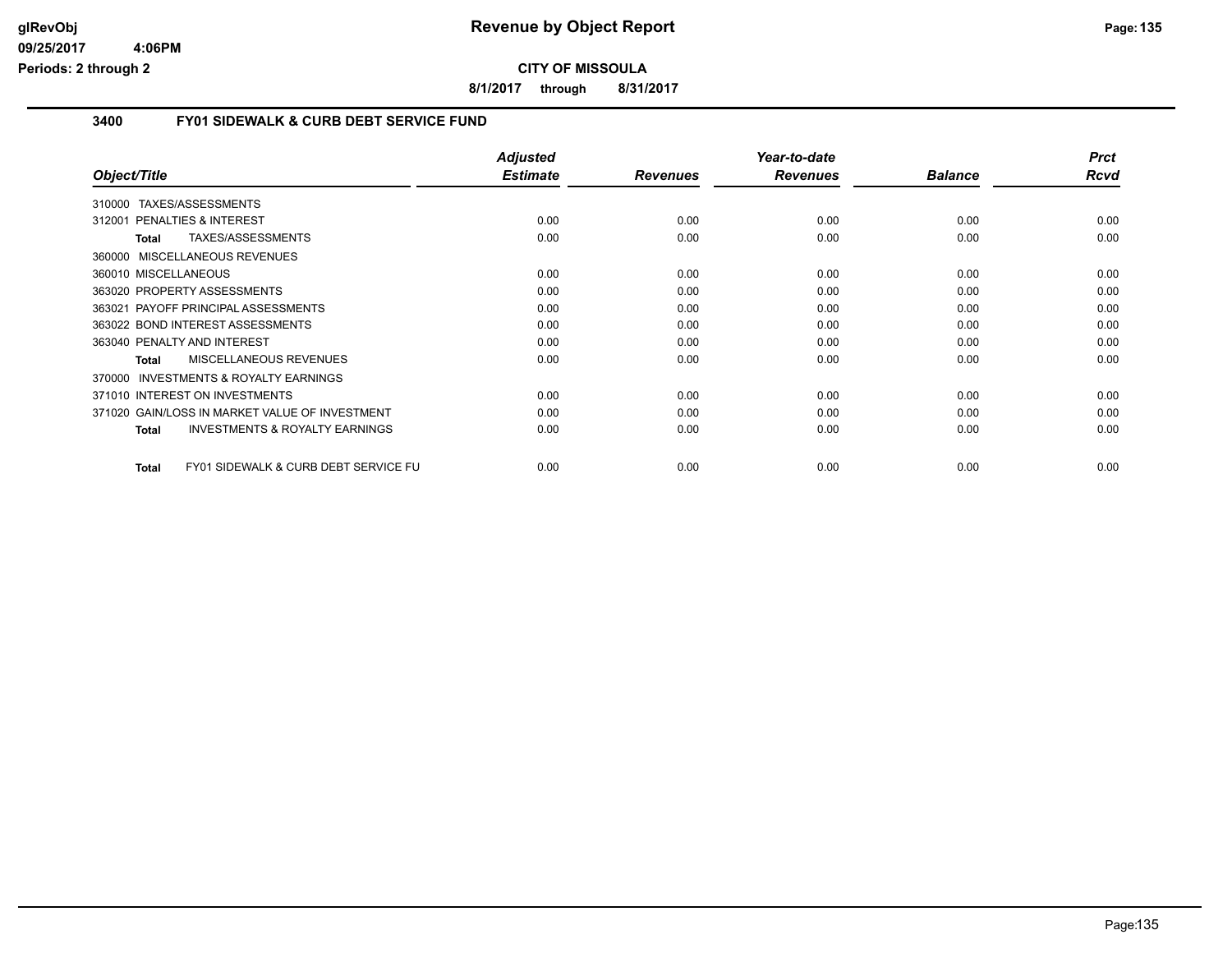# **09/25/2017 4:06PM Periods: 2 through 2**

**CITY OF MISSOULA**

**8/1/2017 through 8/31/2017**

# **3410 FY02 SIDEWALK & CURB DEBT SERVICE FUND**

# **3410 FY02 SIDEWALK & CURB DEBT SERVICE FUND**

|                                                                   | Adjusted        |                 | Year-to-date    |                | <b>Prct</b> |
|-------------------------------------------------------------------|-----------------|-----------------|-----------------|----------------|-------------|
| Object/Title                                                      | <b>Estimate</b> | <b>Revenues</b> | <b>Revenues</b> | <b>Balance</b> | <b>Rcvd</b> |
| 360000 MISCELLANEOUS REVENUES                                     |                 |                 |                 |                |             |
| 363020 PROPERTY ASSESSMENTS                                       | 0.00            | 0.00            | 0.00            | 0.00           | 0.00        |
| 363021 PAYOFF PRINCIPAL ASSESSMENTS                               | 0.00            | 0.00            | 0.00            | 0.00           | 0.00        |
| 363022 BOND INTEREST ASSESSMENTS                                  | 0.00            | 0.00            | 0.00            | 0.00           | 0.00        |
| 363040 PENALTY AND INTEREST                                       | 0.00            | 0.00            | 0.00            | 0.00           | 0.00        |
| MISCELLANEOUS REVENUES<br>Total                                   | 0.00            | 0.00            | 0.00            | 0.00           | 0.00        |
| 370000 INVESTMENTS & ROYALTY EARNINGS                             |                 |                 |                 |                |             |
| 371010 INTEREST ON INVESTMENTS                                    | 0.00            | 0.00            | 0.00            | 0.00           | 0.00        |
| 371020 GAIN/LOSS IN MARKET VALUE OF INVESTMENTS                   | 0.00            | 0.00            | 0.00            | 0.00           | 0.00        |
| <b>INVESTMENTS &amp; ROYALTY EARNINGS</b><br>Total                | 0.00            | 0.00            | 0.00            | 0.00           | 0.00        |
| <b>FY02 SIDEWALK &amp; CURB DEBT SERVICE FULL</b><br><b>Total</b> | 0.00            | 0.00            | 0.00            | 0.00           | 0.00        |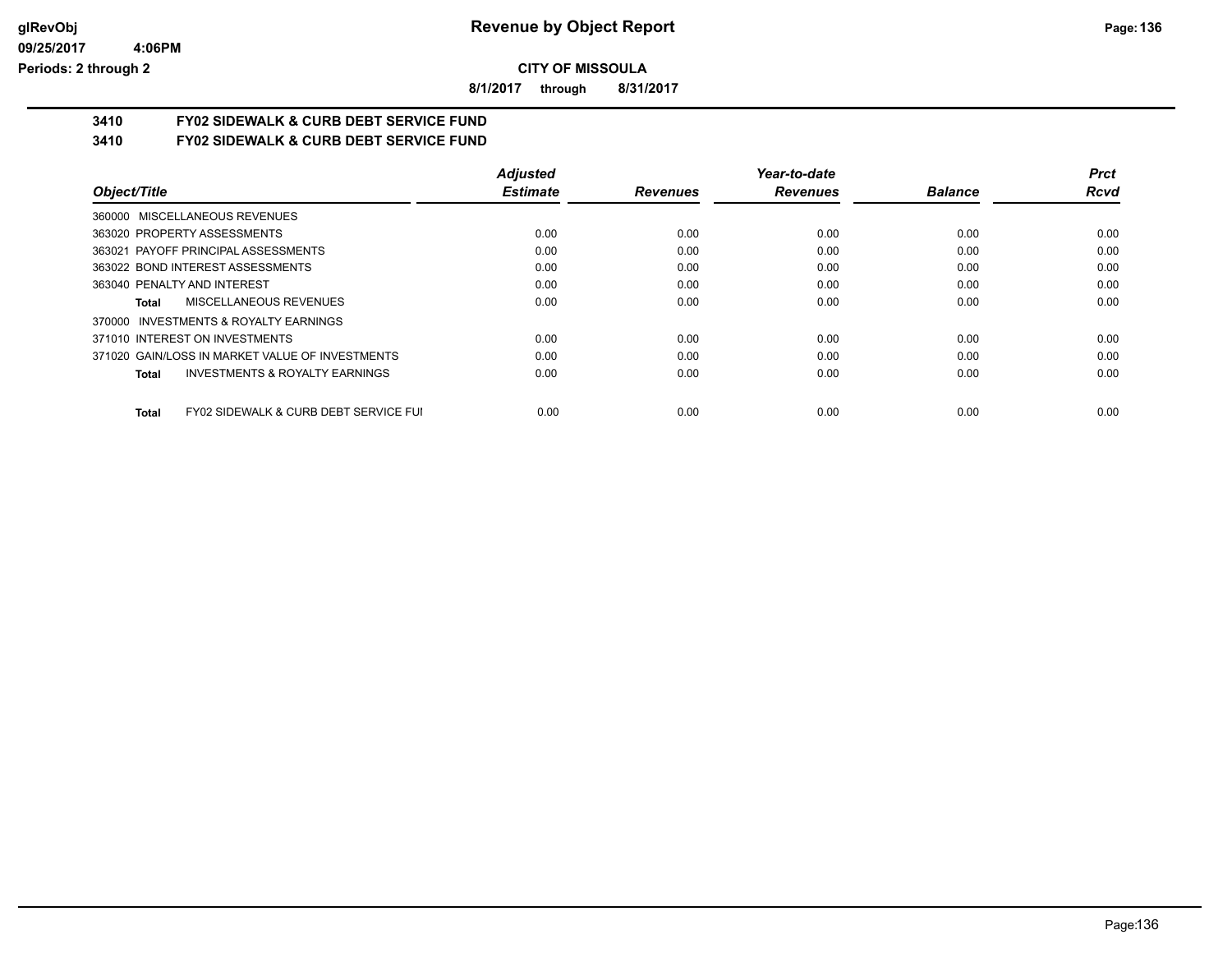**8/1/2017 through 8/31/2017**

# **3410 FY02 SIDEWALK & CURB DEBT SERVICE FUND**

|                                                      | <b>Adjusted</b> |                 | Year-to-date    |                | <b>Prct</b> |
|------------------------------------------------------|-----------------|-----------------|-----------------|----------------|-------------|
| Object/Title                                         | <b>Estimate</b> | <b>Revenues</b> | <b>Revenues</b> | <b>Balance</b> | <b>Rcvd</b> |
| 360000 MISCELLANEOUS REVENUES                        |                 |                 |                 |                |             |
| 363020 PROPERTY ASSESSMENTS                          | 0.00            | 0.00            | 0.00            | 0.00           | 0.00        |
| 363021 PAYOFF PRINCIPAL ASSESSMENTS                  | 0.00            | 0.00            | 0.00            | 0.00           | 0.00        |
| 363022 BOND INTEREST ASSESSMENTS                     | 0.00            | 0.00            | 0.00            | 0.00           | 0.00        |
| 363040 PENALTY AND INTEREST                          | 0.00            | 0.00            | 0.00            | 0.00           | 0.00        |
| MISCELLANEOUS REVENUES<br>Total                      | 0.00            | 0.00            | 0.00            | 0.00           | 0.00        |
| <b>INVESTMENTS &amp; ROYALTY EARNINGS</b><br>370000  |                 |                 |                 |                |             |
| 371010 INTEREST ON INVESTMENTS                       | 0.00            | 0.00            | 0.00            | 0.00           | 0.00        |
| 371020 GAIN/LOSS IN MARKET VALUE OF INVESTMENT       | 0.00            | 0.00            | 0.00            | 0.00           | 0.00        |
| <b>INVESTMENTS &amp; ROYALTY EARNINGS</b><br>Total   | 0.00            | 0.00            | 0.00            | 0.00           | 0.00        |
| FY02 SIDEWALK & CURB DEBT SERVICE FU<br><b>Total</b> | 0.00            | 0.00            | 0.00            | 0.00           | 0.00        |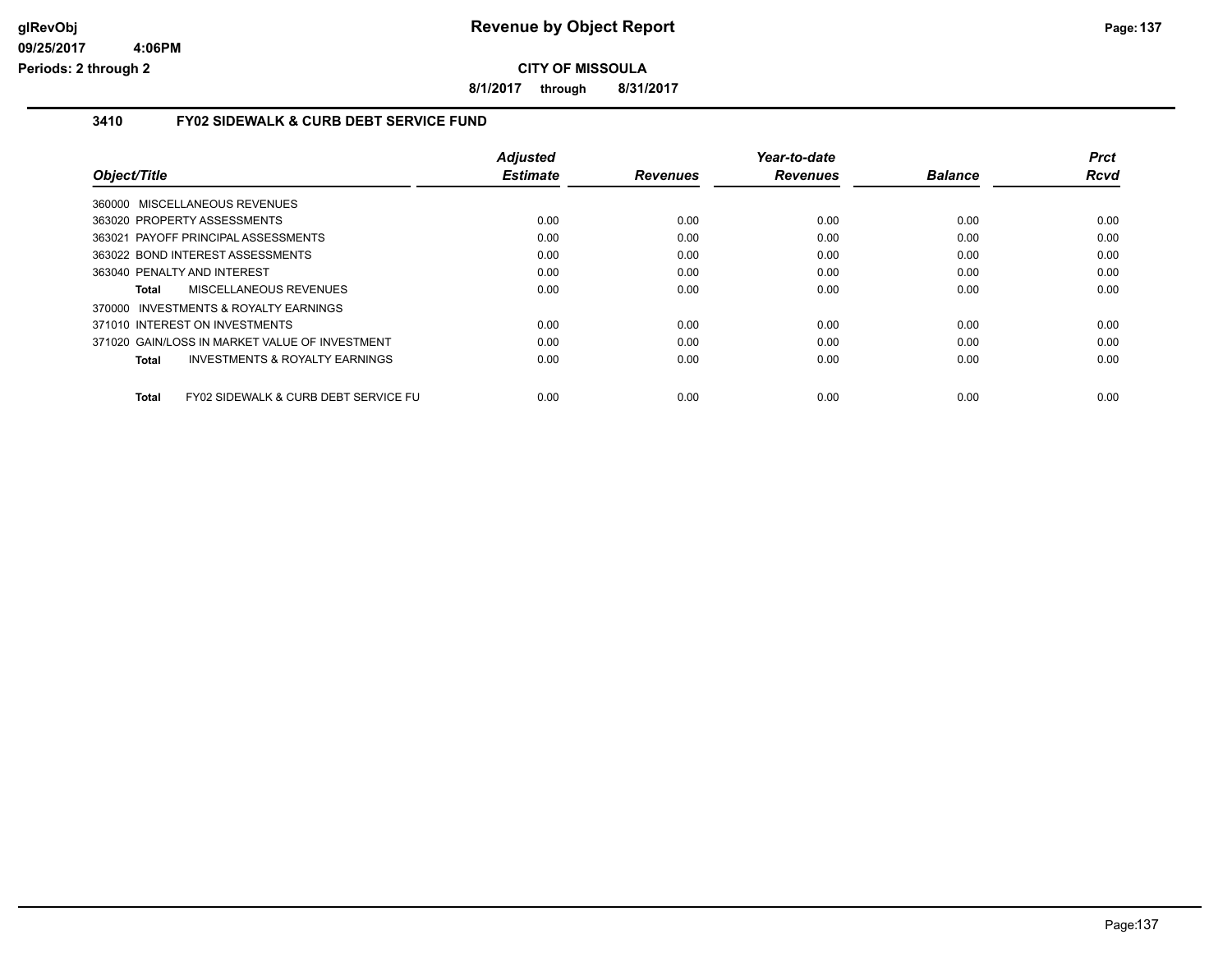**8/1/2017 through 8/31/2017**

# **3420 FY03 SIDEWALK & CURB DEBT SERVICE**

# **3420 FY03 SIDEWALK & CURB DEBT SERVICE**

|                                                     | <b>Adjusted</b> |                 | Year-to-date    |                | <b>Prct</b> |
|-----------------------------------------------------|-----------------|-----------------|-----------------|----------------|-------------|
| Object/Title                                        | <b>Estimate</b> | <b>Revenues</b> | <b>Revenues</b> | <b>Balance</b> | Rcvd        |
| MISCELLANEOUS REVENUES<br>360000                    |                 |                 |                 |                |             |
| 363020 PROPERTY ASSESSMENTS                         | 0.00            | 0.00            | 0.00            | 0.00           | 0.00        |
| 363021 PAYOFF PRINCIPAL ASSESSMENTS                 | 0.00            | 0.00            | 0.00            | 0.00           | 0.00        |
| 363022 BOND INTEREST ASSESSMENTS                    | 0.00            | 0.00            | 0.00            | 0.00           | 0.00        |
| 363040 PENALTY AND INTEREST                         | 0.00            | 0.00            | 0.00            | 0.00           | 0.00        |
| MISCELLANEOUS REVENUES<br><b>Total</b>              | 0.00            | 0.00            | 0.00            | 0.00           | 0.00        |
| <b>INVESTMENTS &amp; ROYALTY EARNINGS</b><br>370000 |                 |                 |                 |                |             |
| 371010 INTEREST ON INVESTMENTS                      | 0.00            | 0.00            | 0.00            | 0.00           | 0.00        |
| 371020 GAIN/LOSS IN MARKET VALUE OF INVESTMENTS     | 0.00            | 0.00            | 0.00            | 0.00           | 0.00        |
| <b>INVESTMENTS &amp; ROYALTY EARNINGS</b><br>Total  | 0.00            | 0.00            | 0.00            | 0.00           | 0.00        |
| OTHER FINANCING SOURCES<br>380000                   |                 |                 |                 |                |             |
| 381009 TRANSFERS IN                                 | 0.00            | 0.00            | 0.00            | 0.00           | 0.00        |
| OTHER FINANCING SOURCES<br><b>Total</b>             | 0.00            | 0.00            | 0.00            | 0.00           | 0.00        |
| FY03 SIDEWALK & CURB DEBT SERVICE<br><b>Total</b>   | 0.00            | 0.00            | 0.00            | 0.00           | 0.00        |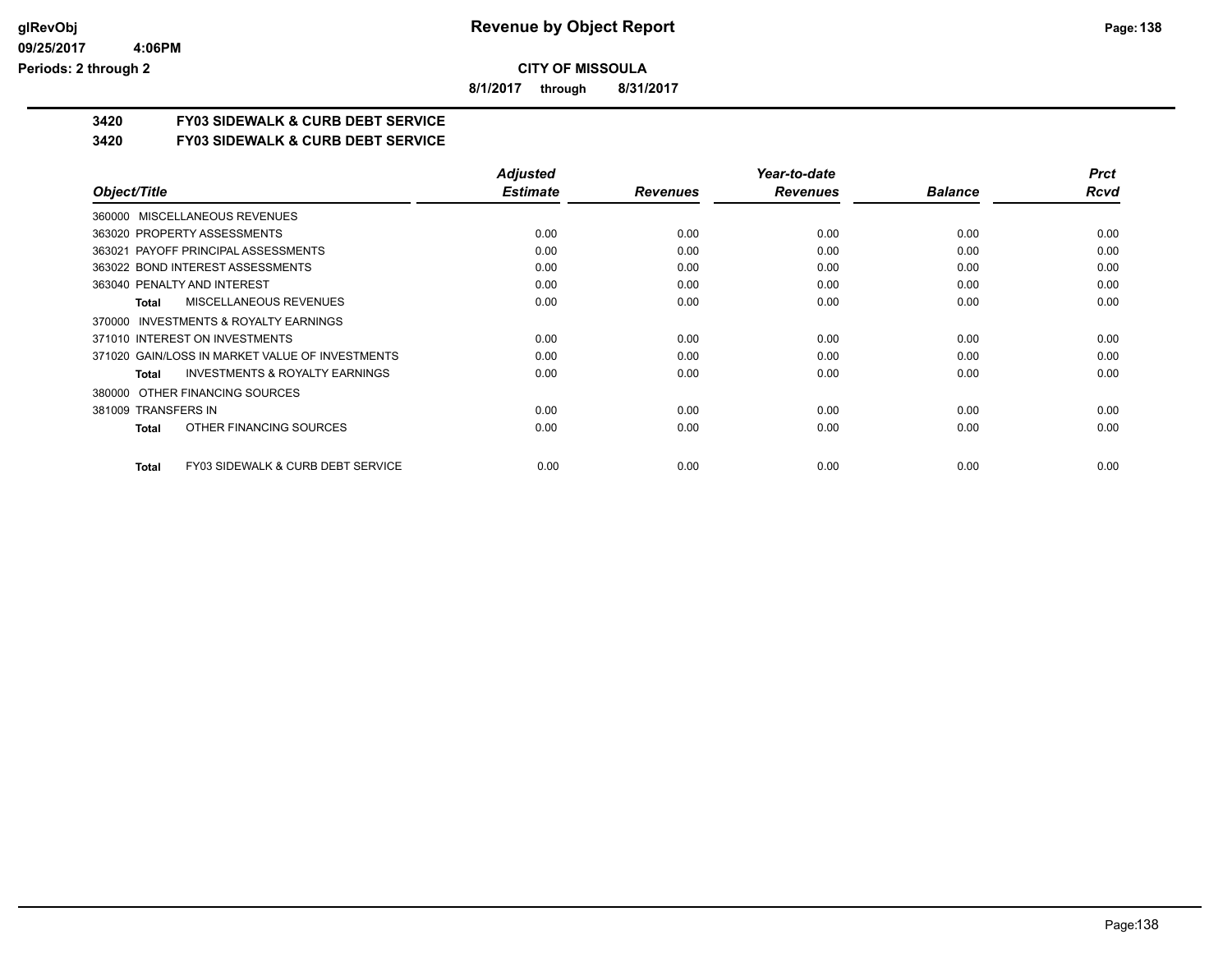**8/1/2017 through 8/31/2017**

# **3420 FY03 SIDEWALK & CURB DEBT SERVICE**

| Object/Title                                       | <b>Adjusted</b><br><b>Estimate</b> | <b>Revenues</b> | Year-to-date<br><b>Revenues</b> | <b>Balance</b> | <b>Prct</b><br>Rcvd |
|----------------------------------------------------|------------------------------------|-----------------|---------------------------------|----------------|---------------------|
| 360000 MISCELLANEOUS REVENUES                      |                                    |                 |                                 |                |                     |
|                                                    |                                    |                 |                                 |                |                     |
| 363020 PROPERTY ASSESSMENTS                        | 0.00                               | 0.00            | 0.00                            | 0.00           | 0.00                |
| 363021 PAYOFF PRINCIPAL ASSESSMENTS                | 0.00                               | 0.00            | 0.00                            | 0.00           | 0.00                |
| 363022 BOND INTEREST ASSESSMENTS                   | 0.00                               | 0.00            | 0.00                            | 0.00           | 0.00                |
| 363040 PENALTY AND INTEREST                        | 0.00                               | 0.00            | 0.00                            | 0.00           | 0.00                |
| MISCELLANEOUS REVENUES<br>Total                    | 0.00                               | 0.00            | 0.00                            | 0.00           | 0.00                |
| 370000 INVESTMENTS & ROYALTY EARNINGS              |                                    |                 |                                 |                |                     |
| 371010 INTEREST ON INVESTMENTS                     | 0.00                               | 0.00            | 0.00                            | 0.00           | 0.00                |
| 371020 GAIN/LOSS IN MARKET VALUE OF INVESTMENT     | 0.00                               | 0.00            | 0.00                            | 0.00           | 0.00                |
| <b>INVESTMENTS &amp; ROYALTY EARNINGS</b><br>Total | 0.00                               | 0.00            | 0.00                            | 0.00           | 0.00                |
| 380000 OTHER FINANCING SOURCES                     |                                    |                 |                                 |                |                     |
| 381009 TRANSFERS IN                                | 0.00                               | 0.00            | 0.00                            | 0.00           | 0.00                |
| OTHER FINANCING SOURCES<br>Total                   | 0.00                               | 0.00            | 0.00                            | 0.00           | 0.00                |
| FY03 SIDEWALK & CURB DEBT SERVICE<br>Total         | 0.00                               | 0.00            | 0.00                            | 0.00           | 0.00                |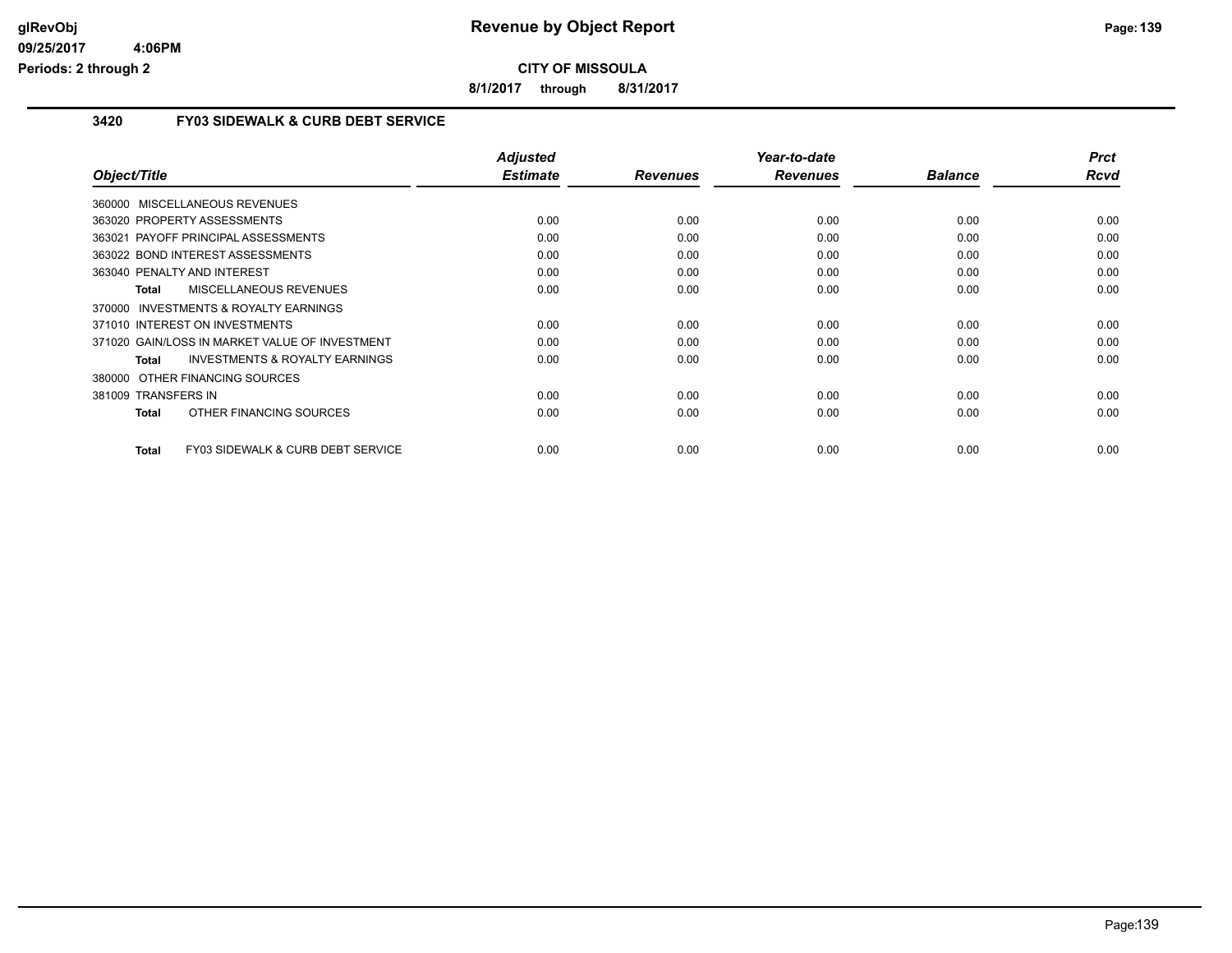**8/1/2017 through 8/31/2017**

# **3430 FY04 SIDEWALK CURB DEBT SERVICE**

# **3430 FY04 SIDEWALK CURB DEBT SERVICE**

|                                                    | <b>Adjusted</b> |                 | Year-to-date    |                | <b>Prct</b> |
|----------------------------------------------------|-----------------|-----------------|-----------------|----------------|-------------|
| Object/Title                                       | <b>Estimate</b> | <b>Revenues</b> | <b>Revenues</b> | <b>Balance</b> | <b>Rcvd</b> |
| 360000 MISCELLANEOUS REVENUES                      |                 |                 |                 |                |             |
| 363020 PROPERTY ASSESSMENTS                        | 0.00            | 0.00            | 0.00            | 0.00           | 0.00        |
| 363021 PAYOFF PRINCIPAL ASSESSMENTS                | 0.00            | 0.00            | 0.00            | 0.00           | 0.00        |
| 363022 BOND INTEREST ASSESSMENTS                   | 0.00            | 0.00            | 0.00            | 0.00           | 0.00        |
| 363040 PENALTY AND INTEREST                        | 0.00            | 0.00            | 0.00            | 0.00           | 0.00        |
| MISCELLANEOUS REVENUES<br>Total                    | 0.00            | 0.00            | 0.00            | 0.00           | 0.00        |
| 370000 INVESTMENTS & ROYALTY EARNINGS              |                 |                 |                 |                |             |
| 371010 INTEREST ON INVESTMENTS                     | 0.00            | 0.00            | 0.00            | 0.00           | 0.00        |
| 371020 GAIN/LOSS IN MARKET VALUE OF INVESTMENTS    | 0.00            | 0.00            | 0.00            | 0.00           | 0.00        |
| <b>INVESTMENTS &amp; ROYALTY EARNINGS</b><br>Total | 0.00            | 0.00            | 0.00            | 0.00           | 0.00        |
| OTHER FINANCING SOURCES<br>380000                  |                 |                 |                 |                |             |
| 381030 SID BOND PROCEEDS                           | 0.00            | 0.00            | 0.00            | 0.00           | 0.00        |
| OTHER FINANCING SOURCES<br>Total                   | 0.00            | 0.00            | 0.00            | 0.00           | 0.00        |
| FY04 SIDEWALK CURB DEBT SERVICE<br><b>Total</b>    | 0.00            | 0.00            | 0.00            | 0.00           | 0.00        |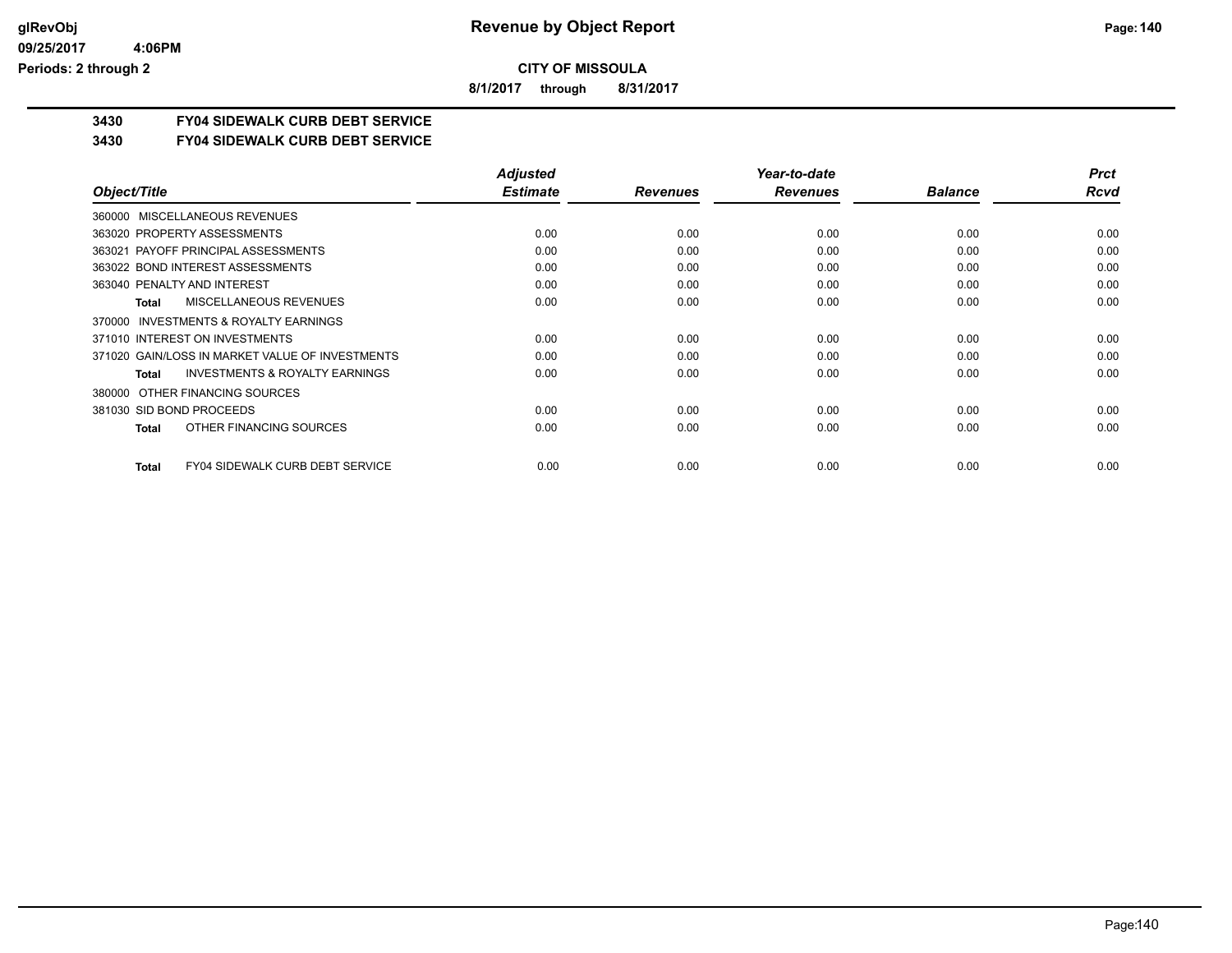**8/1/2017 through 8/31/2017**

# **3430 FY04 SIDEWALK CURB DEBT SERVICE**

| Object/Title                                       | <b>Adjusted</b><br><b>Estimate</b> | <b>Revenues</b> | Year-to-date<br><b>Revenues</b> | <b>Balance</b> | <b>Prct</b><br>Rcvd |
|----------------------------------------------------|------------------------------------|-----------------|---------------------------------|----------------|---------------------|
| 360000 MISCELLANEOUS REVENUES                      |                                    |                 |                                 |                |                     |
| 363020 PROPERTY ASSESSMENTS                        | 0.00                               | 0.00            | 0.00                            | 0.00           | 0.00                |
|                                                    |                                    |                 |                                 |                |                     |
| 363021 PAYOFF PRINCIPAL ASSESSMENTS                | 0.00                               | 0.00            | 0.00                            | 0.00           | 0.00                |
| 363022 BOND INTEREST ASSESSMENTS                   | 0.00                               | 0.00            | 0.00                            | 0.00           | 0.00                |
| 363040 PENALTY AND INTEREST                        | 0.00                               | 0.00            | 0.00                            | 0.00           | 0.00                |
| MISCELLANEOUS REVENUES<br>Total                    | 0.00                               | 0.00            | 0.00                            | 0.00           | 0.00                |
| 370000 INVESTMENTS & ROYALTY EARNINGS              |                                    |                 |                                 |                |                     |
| 371010 INTEREST ON INVESTMENTS                     | 0.00                               | 0.00            | 0.00                            | 0.00           | 0.00                |
| 371020 GAIN/LOSS IN MARKET VALUE OF INVESTMENT     | 0.00                               | 0.00            | 0.00                            | 0.00           | 0.00                |
| <b>INVESTMENTS &amp; ROYALTY EARNINGS</b><br>Total | 0.00                               | 0.00            | 0.00                            | 0.00           | 0.00                |
| 380000 OTHER FINANCING SOURCES                     |                                    |                 |                                 |                |                     |
| 381030 SID BOND PROCEEDS                           | 0.00                               | 0.00            | 0.00                            | 0.00           | 0.00                |
| OTHER FINANCING SOURCES<br>Total                   | 0.00                               | 0.00            | 0.00                            | 0.00           | 0.00                |
|                                                    |                                    |                 |                                 |                |                     |
| FY04 SIDEWALK CURB DEBT SERVICE<br>Total           | 0.00                               | 0.00            | 0.00                            | 0.00           | 0.00                |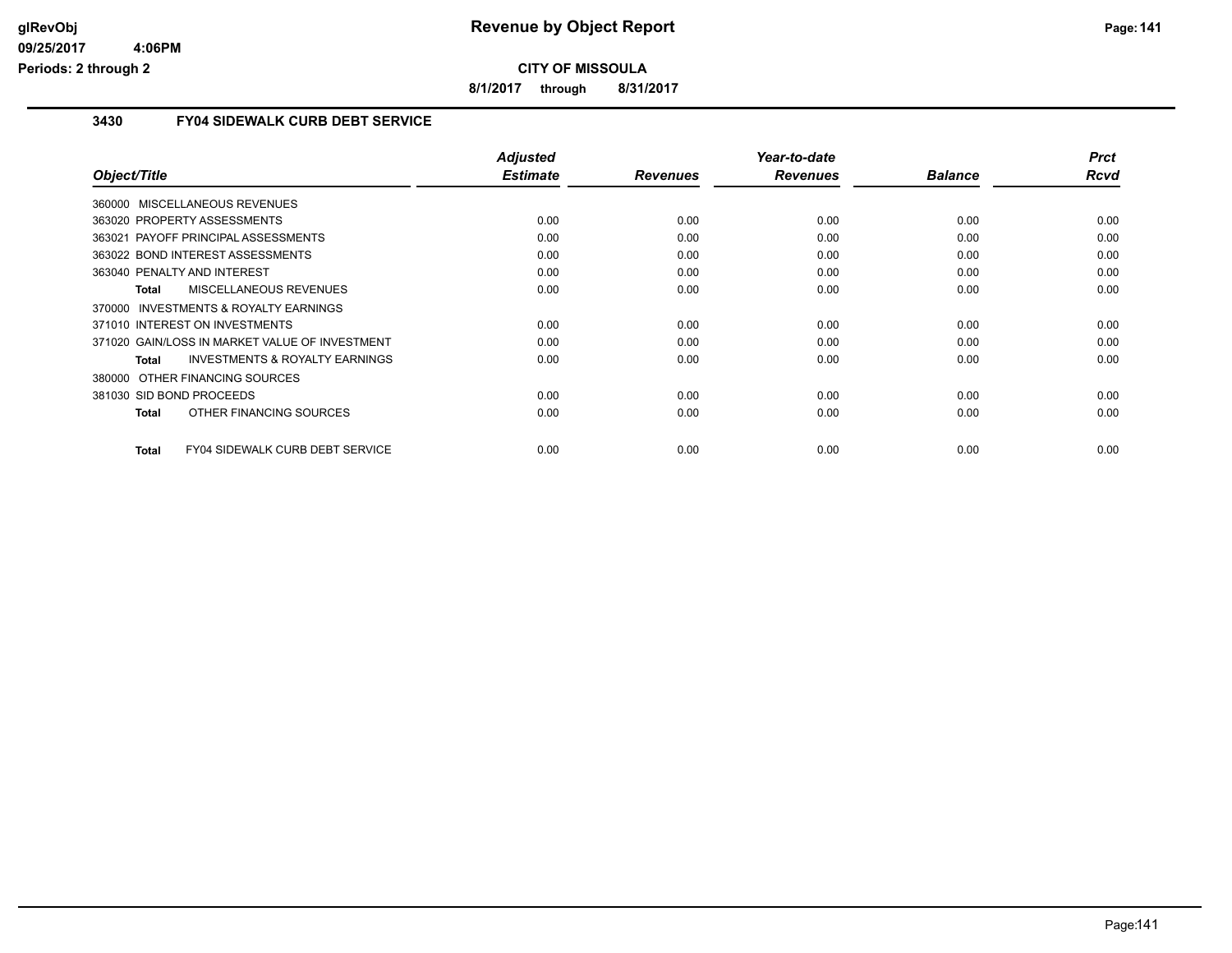**8/1/2017 through 8/31/2017**

**3433 SID 433 DEBT SERVICE**

**3433 SID 433 DEBT SERVICE**

|                                                 | <b>Adiusted</b> |                 | Year-to-date    |                | <b>Prct</b> |
|-------------------------------------------------|-----------------|-----------------|-----------------|----------------|-------------|
| Object/Title                                    | <b>Estimate</b> | <b>Revenues</b> | <b>Revenues</b> | <b>Balance</b> | <b>Rcvd</b> |
| 360000 MISCELLANEOUS REVENUES                   |                 |                 |                 |                |             |
| 363020 PROPERTY ASSESSMENTS                     | 0.00            | 0.00            | 0.00            | 0.00           | 0.00        |
| 363021 PAYOFF PRINCIPAL ASSESSMENTS             | 0.00            | 0.00            | 0.00            | 0.00           | 0.00        |
| 363022 BOND INTEREST ASSESSMENTS                | 0.00            | 0.00            | 0.00            | 0.00           | 0.00        |
| 363040 PENALTY AND INTEREST                     | 0.00            | 0.00            | 0.00            | 0.00           | 0.00        |
| MISCELLANEOUS REVENUES<br>Total                 | 0.00            | 0.00            | 0.00            | 0.00           | 0.00        |
| 370000 INVESTMENTS & ROYALTY EARNINGS           |                 |                 |                 |                |             |
| 371010 INTEREST ON INVESTMENTS                  | 0.00            | 0.00            | 0.00            | 0.00           | 0.00        |
| 371020 GAIN/LOSS IN MARKET VALUE OF INVESTMENTS | 0.00            | 0.00            | 0.00            | 0.00           | 0.00        |
| INVESTMENTS & ROYALTY EARNINGS<br><b>Total</b>  | 0.00            | 0.00            | 0.00            | 0.00           | 0.00        |
| SID 433 DEBT SERVICE<br>Total                   | 0.00            | 0.00            | 0.00            | 0.00           | 0.00        |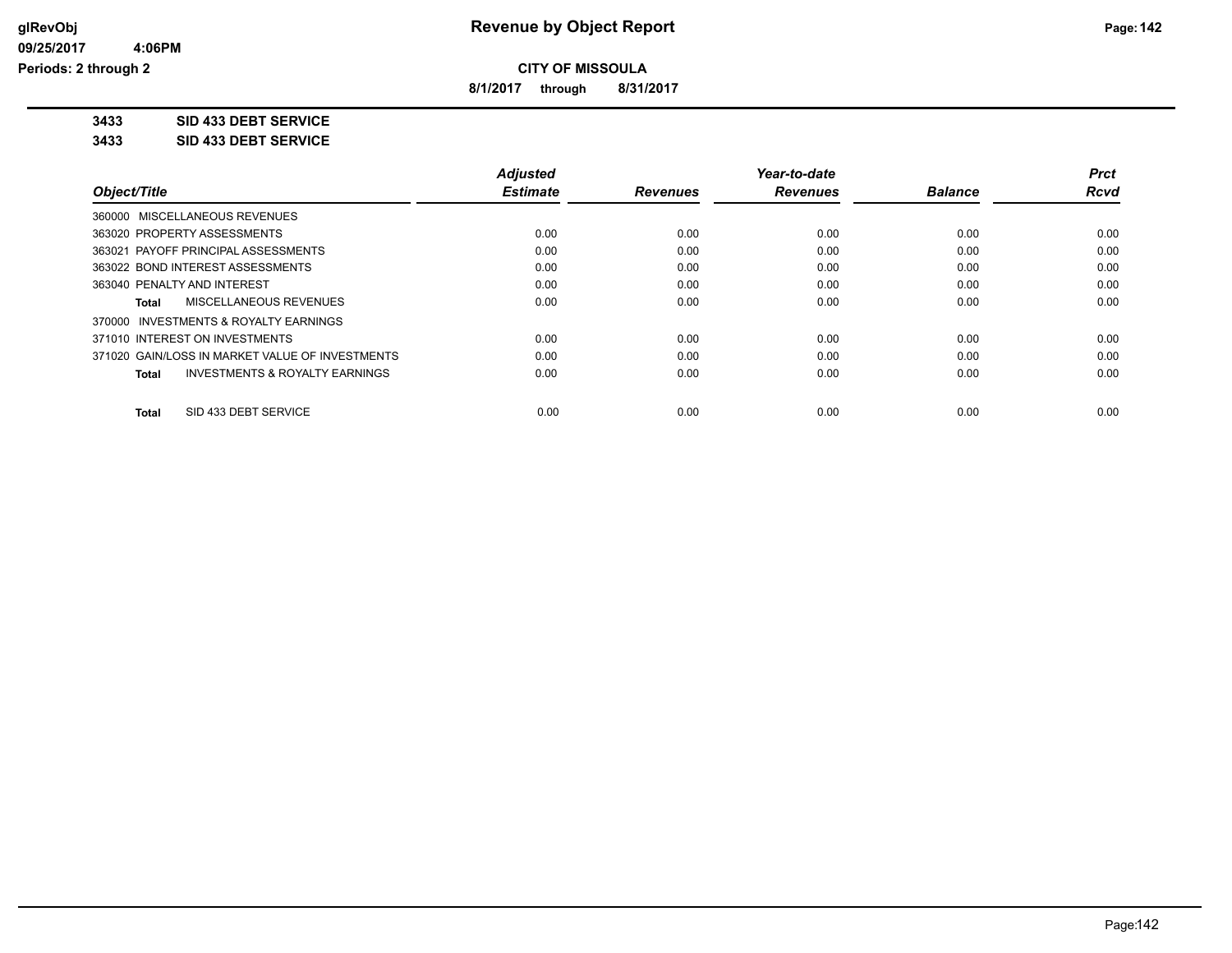**8/1/2017 through 8/31/2017**

# **3433 SID 433 DEBT SERVICE**

|                                                     | <b>Adjusted</b> |                 | Year-to-date    |                | <b>Prct</b> |
|-----------------------------------------------------|-----------------|-----------------|-----------------|----------------|-------------|
| Object/Title                                        | <b>Estimate</b> | <b>Revenues</b> | <b>Revenues</b> | <b>Balance</b> | <b>Rcvd</b> |
| 360000 MISCELLANEOUS REVENUES                       |                 |                 |                 |                |             |
| 363020 PROPERTY ASSESSMENTS                         | 0.00            | 0.00            | 0.00            | 0.00           | 0.00        |
| 363021 PAYOFF PRINCIPAL ASSESSMENTS                 | 0.00            | 0.00            | 0.00            | 0.00           | 0.00        |
| 363022 BOND INTEREST ASSESSMENTS                    | 0.00            | 0.00            | 0.00            | 0.00           | 0.00        |
| 363040 PENALTY AND INTEREST                         | 0.00            | 0.00            | 0.00            | 0.00           | 0.00        |
| MISCELLANEOUS REVENUES<br>Total                     | 0.00            | 0.00            | 0.00            | 0.00           | 0.00        |
| <b>INVESTMENTS &amp; ROYALTY EARNINGS</b><br>370000 |                 |                 |                 |                |             |
| 371010 INTEREST ON INVESTMENTS                      | 0.00            | 0.00            | 0.00            | 0.00           | 0.00        |
| 371020 GAIN/LOSS IN MARKET VALUE OF INVESTMENT      | 0.00            | 0.00            | 0.00            | 0.00           | 0.00        |
| <b>INVESTMENTS &amp; ROYALTY EARNINGS</b><br>Total  | 0.00            | 0.00            | 0.00            | 0.00           | 0.00        |
|                                                     |                 |                 |                 |                |             |
| SID 433 DEBT SERVICE<br>Total                       | 0.00            | 0.00            | 0.00            | 0.00           | 0.00        |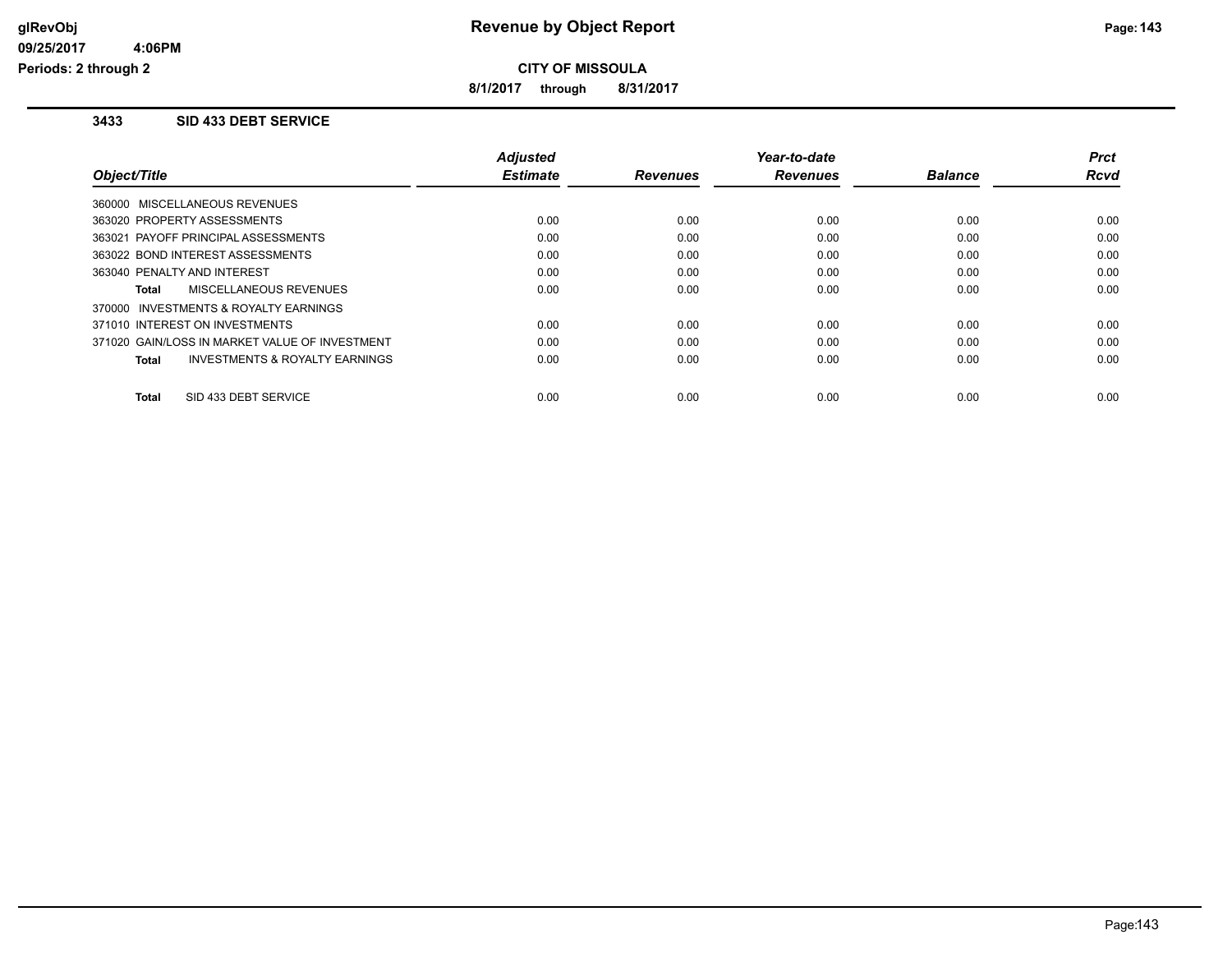**8/1/2017 through 8/31/2017**

**3440 FY05 SIDEWALK AND CURB**

**3440 FY05 SIDEWALK AND CURB**

|                                                           | <b>Adjusted</b> |                 | Year-to-date    |                | <b>Prct</b> |
|-----------------------------------------------------------|-----------------|-----------------|-----------------|----------------|-------------|
| Object/Title                                              | <b>Estimate</b> | <b>Revenues</b> | <b>Revenues</b> | <b>Balance</b> | Rcvd        |
| 360000 MISCELLANEOUS REVENUES                             |                 |                 |                 |                |             |
| 363020 PROPERTY ASSESSMENTS                               | 0.00            | 55.89           | $-1,243.44$     | 1,243.44       | 0.00        |
| 363021 PAYOFF PRINCIPAL ASSESSMENTS                       | 0.00            | 0.00            | 0.00            | 0.00           | 0.00        |
| 363022 BOND INTEREST ASSESSMENTS                          | 0.00            | 0.00            | 0.00            | 0.00           | 0.00        |
| 363040 PENALTY AND INTEREST                               | 0.00            | 1.98            | $-79.02$        | 79.02          | 0.00        |
| <b>MISCELLANEOUS REVENUES</b><br><b>Total</b>             | 0.00            | 57.87           | $-1,322.46$     | 1,322.46       | 0.00        |
| INVESTMENTS & ROYALTY EARNINGS<br>370000                  |                 |                 |                 |                |             |
| 371010 INTEREST ON INVESTMENTS                            | 0.00            | 0.00            | 0.00            | 0.00           | 0.00        |
| 371020 GAIN/LOSS IN MARKET VALUE OF INVESTMENTS           | 0.00            | 0.00            | 0.00            | 0.00           | 0.00        |
| 371500 INTEREST ON INTERFUND LOAN                         | 0.00            | 0.00            | 0.00            | 0.00           | 0.00        |
| <b>INVESTMENTS &amp; ROYALTY EARNINGS</b><br><b>Total</b> | 0.00            | 0.00            | 0.00            | 0.00           | 0.00        |
| OTHER FINANCING SOURCES<br>380000                         |                 |                 |                 |                |             |
| 381030 SID BONDS PROCEEDS                                 | 0.00            | 0.00            | 0.00            | 0.00           | 0.00        |
| OTHER FINANCING SOURCES<br>Total                          | 0.00            | 0.00            | 0.00            | 0.00           | 0.00        |
| <b>FY05 SIDEWALK AND CURB</b><br><b>Total</b>             | 0.00            | 57.87           | $-1,322.46$     | 1,322.46       | 0.00        |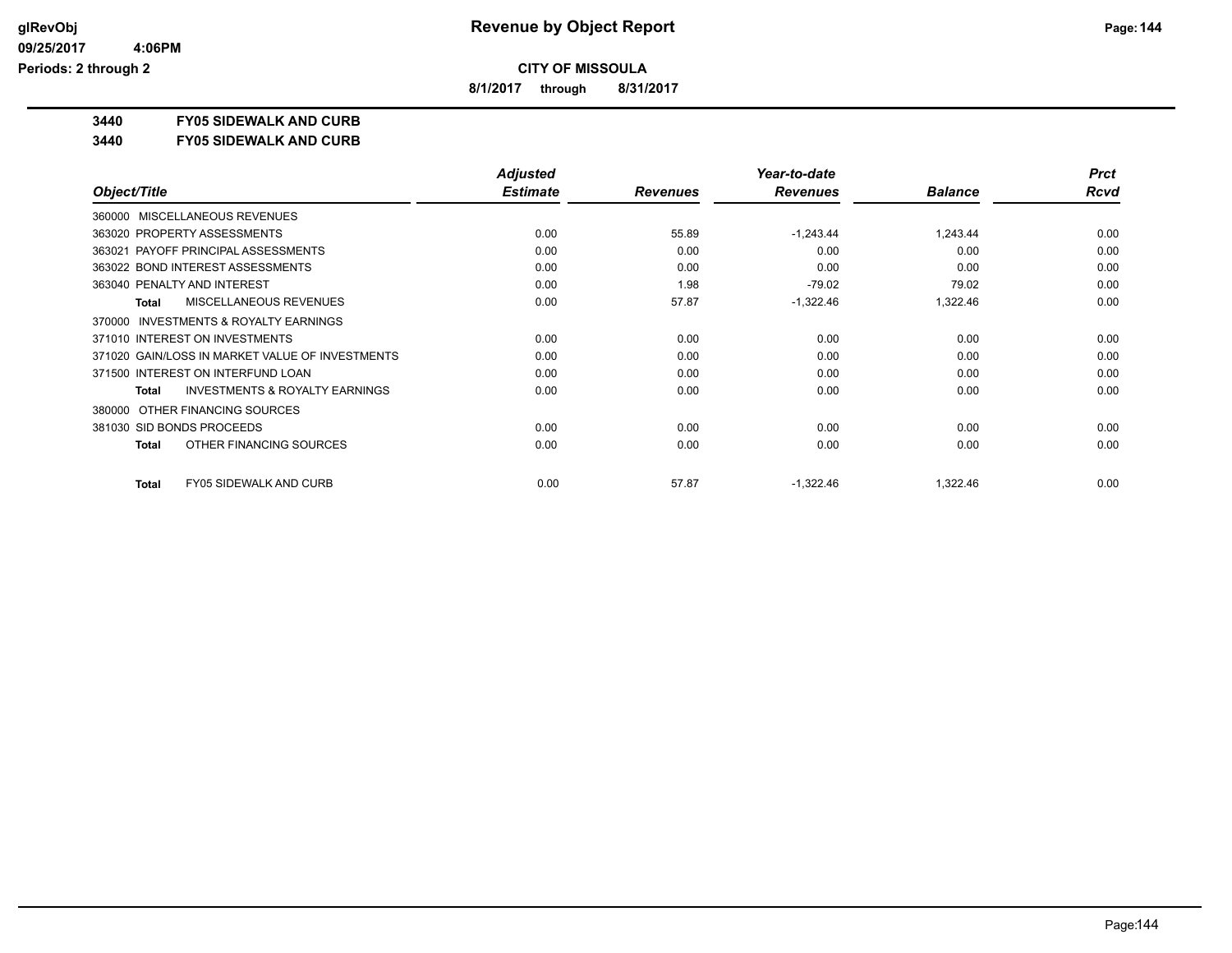**8/1/2017 through 8/31/2017**

## **3440 FY05 SIDEWALK AND CURB**

|                                                     | <b>Adjusted</b> |                 | Year-to-date    |                | <b>Prct</b> |
|-----------------------------------------------------|-----------------|-----------------|-----------------|----------------|-------------|
| Object/Title                                        | <b>Estimate</b> | <b>Revenues</b> | <b>Revenues</b> | <b>Balance</b> | <b>Rcvd</b> |
| 360000 MISCELLANEOUS REVENUES                       |                 |                 |                 |                |             |
| 363020 PROPERTY ASSESSMENTS                         | 0.00            | 55.89           | $-1,243.44$     | 1,243.44       | 0.00        |
| 363021 PAYOFF PRINCIPAL ASSESSMENTS                 | 0.00            | 0.00            | 0.00            | 0.00           | 0.00        |
| 363022 BOND INTEREST ASSESSMENTS                    | 0.00            | 0.00            | 0.00            | 0.00           | 0.00        |
| 363040 PENALTY AND INTEREST                         | 0.00            | 1.98            | $-79.02$        | 79.02          | 0.00        |
| <b>MISCELLANEOUS REVENUES</b><br><b>Total</b>       | 0.00            | 57.87           | $-1,322.46$     | 1,322.46       | 0.00        |
| <b>INVESTMENTS &amp; ROYALTY EARNINGS</b><br>370000 |                 |                 |                 |                |             |
| 371010 INTEREST ON INVESTMENTS                      | 0.00            | 0.00            | 0.00            | 0.00           | 0.00        |
| 371020 GAIN/LOSS IN MARKET VALUE OF INVESTMENT      | 0.00            | 0.00            | 0.00            | 0.00           | 0.00        |
| 371500 INTEREST ON INTERFUND LOAN                   | 0.00            | 0.00            | 0.00            | 0.00           | 0.00        |
| <b>INVESTMENTS &amp; ROYALTY EARNINGS</b><br>Total  | 0.00            | 0.00            | 0.00            | 0.00           | 0.00        |
| 380000 OTHER FINANCING SOURCES                      |                 |                 |                 |                |             |
| 381030 SID BONDS PROCEEDS                           | 0.00            | 0.00            | 0.00            | 0.00           | 0.00        |
| OTHER FINANCING SOURCES<br>Total                    | 0.00            | 0.00            | 0.00            | 0.00           | 0.00        |
| <b>FY05 SIDEWALK AND CURB</b><br>Total              | 0.00            | 57.87           | $-1,322.46$     | 1,322.46       | 0.00        |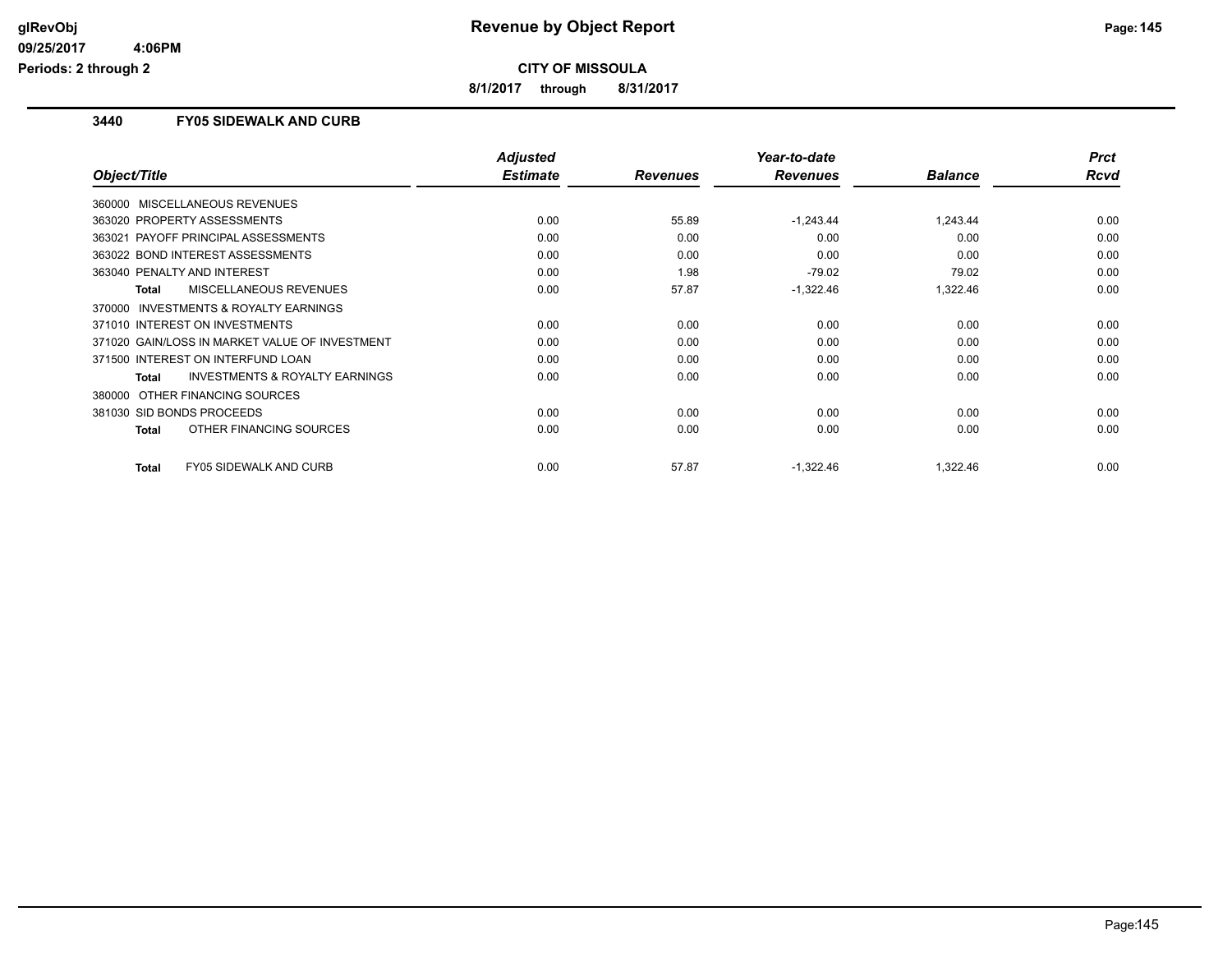**8/1/2017 through 8/31/2017**

**3441 FY06 SIDEWALK & CURB DEBT**

**3441 FY06 SIDEWALK & CURB DEBT**

|                                                 | <b>Adjusted</b> |                 | Year-to-date    |                | <b>Prct</b> |
|-------------------------------------------------|-----------------|-----------------|-----------------|----------------|-------------|
| Object/Title                                    | <b>Estimate</b> | <b>Revenues</b> | <b>Revenues</b> | <b>Balance</b> | <b>Rcvd</b> |
| 360000 MISCELLANEOUS REVENUES                   |                 |                 |                 |                |             |
| 363020 PROPERTY ASSESSMENTS                     | 0.00            | 0.00            | 0.00            | 0.00           | 0.00        |
| MISCELLANEOUS REVENUES<br>Total                 | 0.00            | 0.00            | 0.00            | 0.00           | 0.00        |
| 370000 INVESTMENTS & ROYALTY EARNINGS           |                 |                 |                 |                |             |
| 371010 INTEREST ON INVESTMENTS                  | 0.00            | 0.00            | 0.00            | 0.00           | 0.00        |
| 371020 GAIN/LOSS IN MARKET VALUE OF INVESTMENTS | 0.00            | 0.00            | 0.00            | 0.00           | 0.00        |
| INVESTMENTS & ROYALTY EARNINGS<br>Total         | 0.00            | 0.00            | 0.00            | 0.00           | 0.00        |
|                                                 |                 |                 |                 |                |             |
| <b>FY06 SIDEWALK &amp; CURB DEBT</b><br>Total   | 0.00            | 0.00            | 0.00            | 0.00           | 0.00        |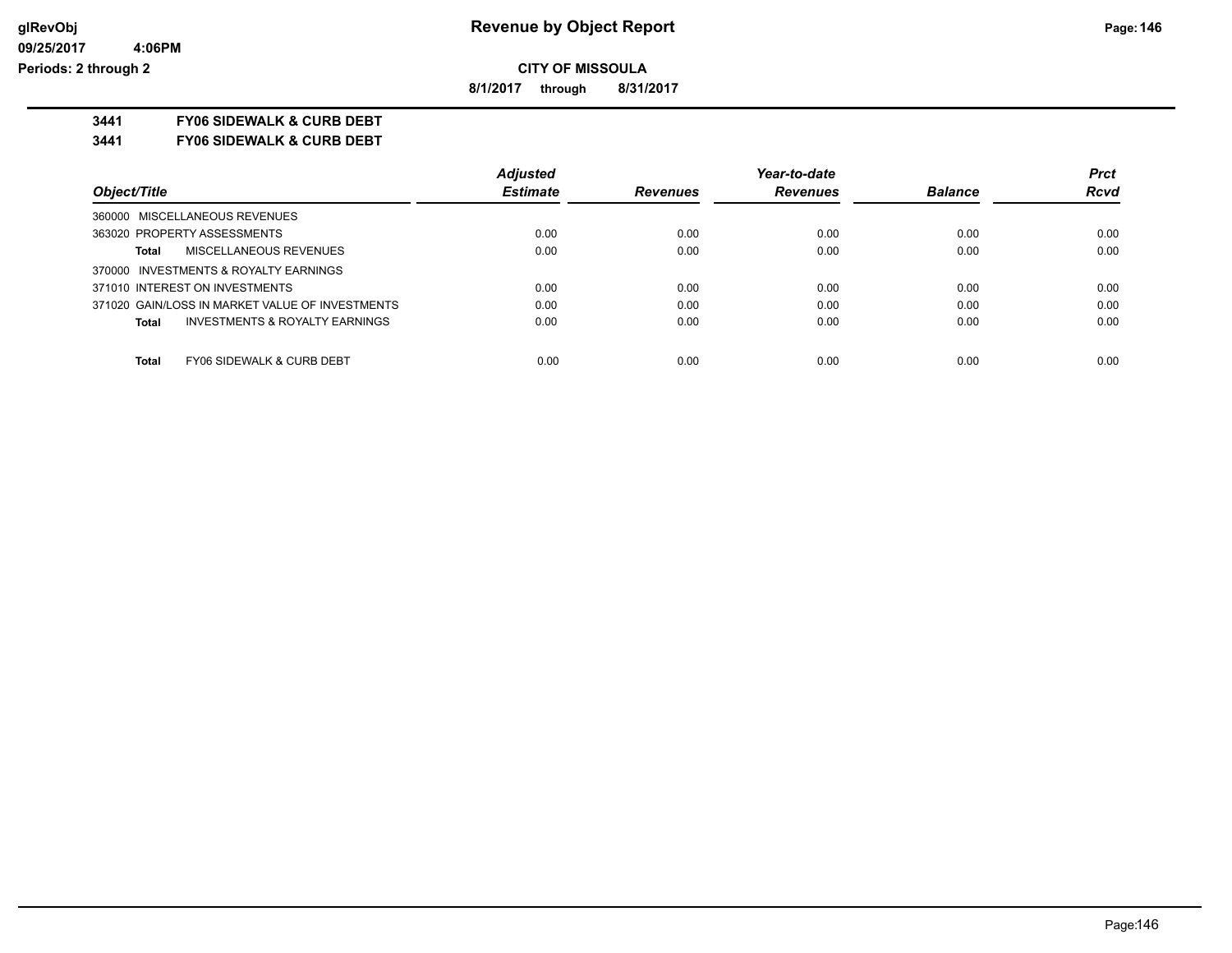**Periods: 2 through 2**

**CITY OF MISSOULA**

**8/1/2017 through 8/31/2017**

# **3441 FY06 SIDEWALK & CURB DEBT**

|                                                | <b>Adjusted</b> |                 | Year-to-date    |                | <b>Prct</b> |
|------------------------------------------------|-----------------|-----------------|-----------------|----------------|-------------|
| Object/Title                                   | <b>Estimate</b> | <b>Revenues</b> | <b>Revenues</b> | <b>Balance</b> | <b>Rcvd</b> |
| 360000 MISCELLANEOUS REVENUES                  |                 |                 |                 |                |             |
| 363020 PROPERTY ASSESSMENTS                    | 0.00            | 0.00            | 0.00            | 0.00           | 0.00        |
| MISCELLANEOUS REVENUES<br>Total                | 0.00            | 0.00            | 0.00            | 0.00           | 0.00        |
| 370000 INVESTMENTS & ROYALTY EARNINGS          |                 |                 |                 |                |             |
| 371010 INTEREST ON INVESTMENTS                 | 0.00            | 0.00            | 0.00            | 0.00           | 0.00        |
| 371020 GAIN/LOSS IN MARKET VALUE OF INVESTMENT | 0.00            | 0.00            | 0.00            | 0.00           | 0.00        |
| INVESTMENTS & ROYALTY EARNINGS<br>Total        | 0.00            | 0.00            | 0.00            | 0.00           | 0.00        |
| Total<br><b>FY06 SIDEWALK &amp; CURB DEBT</b>  | 0.00            | 0.00            | 0.00            | 0.00           | 0.00        |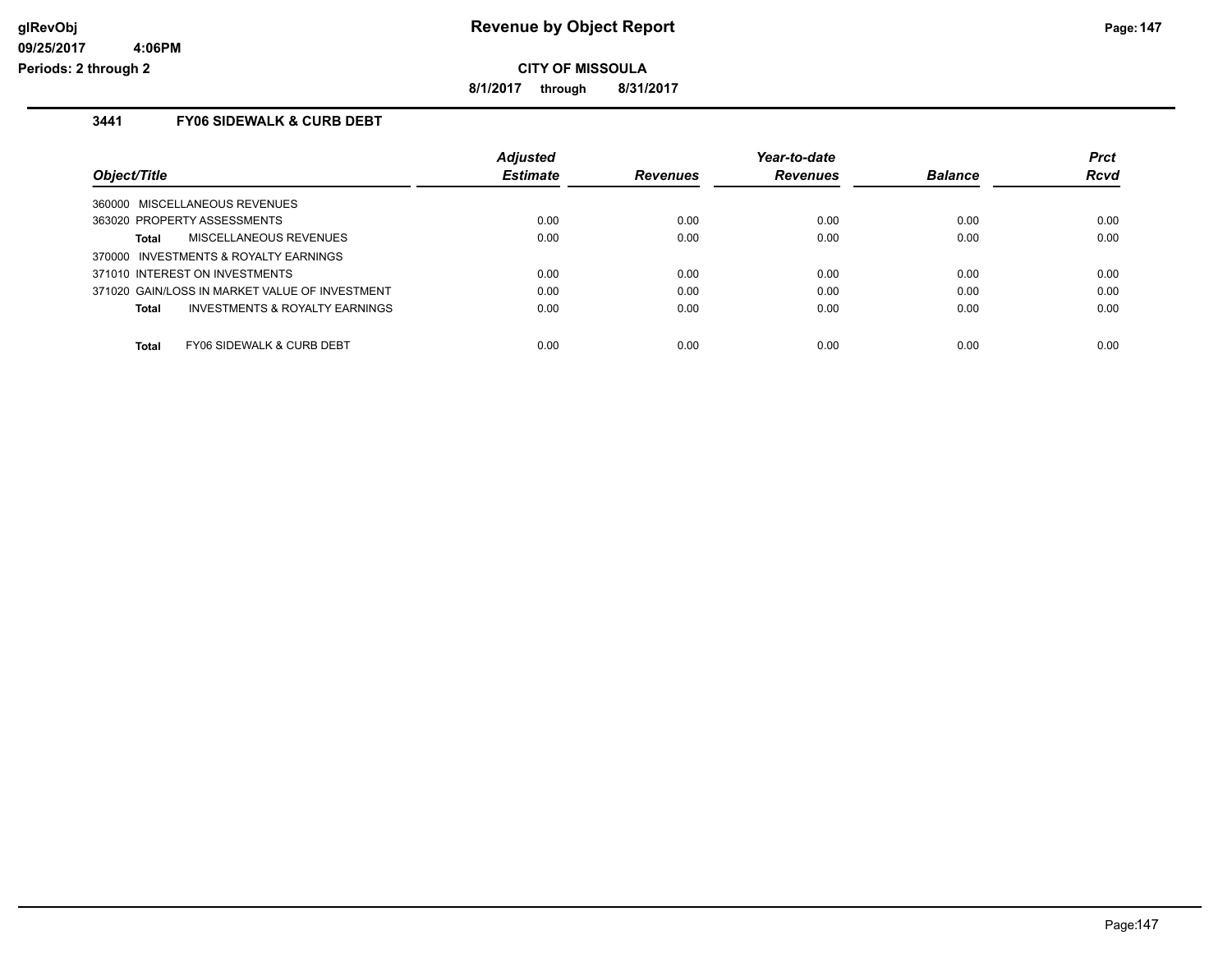**8/1/2017 through 8/31/2017**

**3449 SID 449 DEBT SERVICE**

**3449 SID 449 DEBT SERVICE**

|                                                           | <b>Adjusted</b> |                 | Year-to-date    |                | <b>Prct</b> |
|-----------------------------------------------------------|-----------------|-----------------|-----------------|----------------|-------------|
| Object/Title                                              | <b>Estimate</b> | <b>Revenues</b> | <b>Revenues</b> | <b>Balance</b> | Rcvd        |
| 360000 MISCELLANEOUS REVENUES                             |                 |                 |                 |                |             |
| 363020 PROPERTY ASSESSMENTS                               | 0.00            | 0.00            | 0.00            | 0.00           | 0.00        |
| 363021 PAYOFF PRINCIPAL ASSESSMENTS                       | 0.00            | 0.00            | 0.00            | 0.00           | 0.00        |
| 363022 BOND INTEREST ASSESSMENTS                          | 0.00            | 0.00            | 0.00            | 0.00           | 0.00        |
| 363040 PENALTY AND INTEREST                               | 0.00            | 0.00            | 0.00            | 0.00           | 0.00        |
| MISCELLANEOUS REVENUES<br>Total                           | 0.00            | 0.00            | 0.00            | 0.00           | 0.00        |
| 370000 INVESTMENTS & ROYALTY EARNINGS                     |                 |                 |                 |                |             |
| 371010 INTEREST ON INVESTMENTS                            | 0.00            | 0.00            | 0.00            | 0.00           | 0.00        |
| 371020 GAIN/LOSS IN MARKET VALUE OF INVESTMENTS           | 0.00            | 0.00            | 0.00            | 0.00           | 0.00        |
| <b>INVESTMENTS &amp; ROYALTY EARNINGS</b><br><b>Total</b> | 0.00            | 0.00            | 0.00            | 0.00           | 0.00        |
| SID 449 DEBT SERVICE<br><b>Total</b>                      | 0.00            | 0.00            | 0.00            | 0.00           | 0.00        |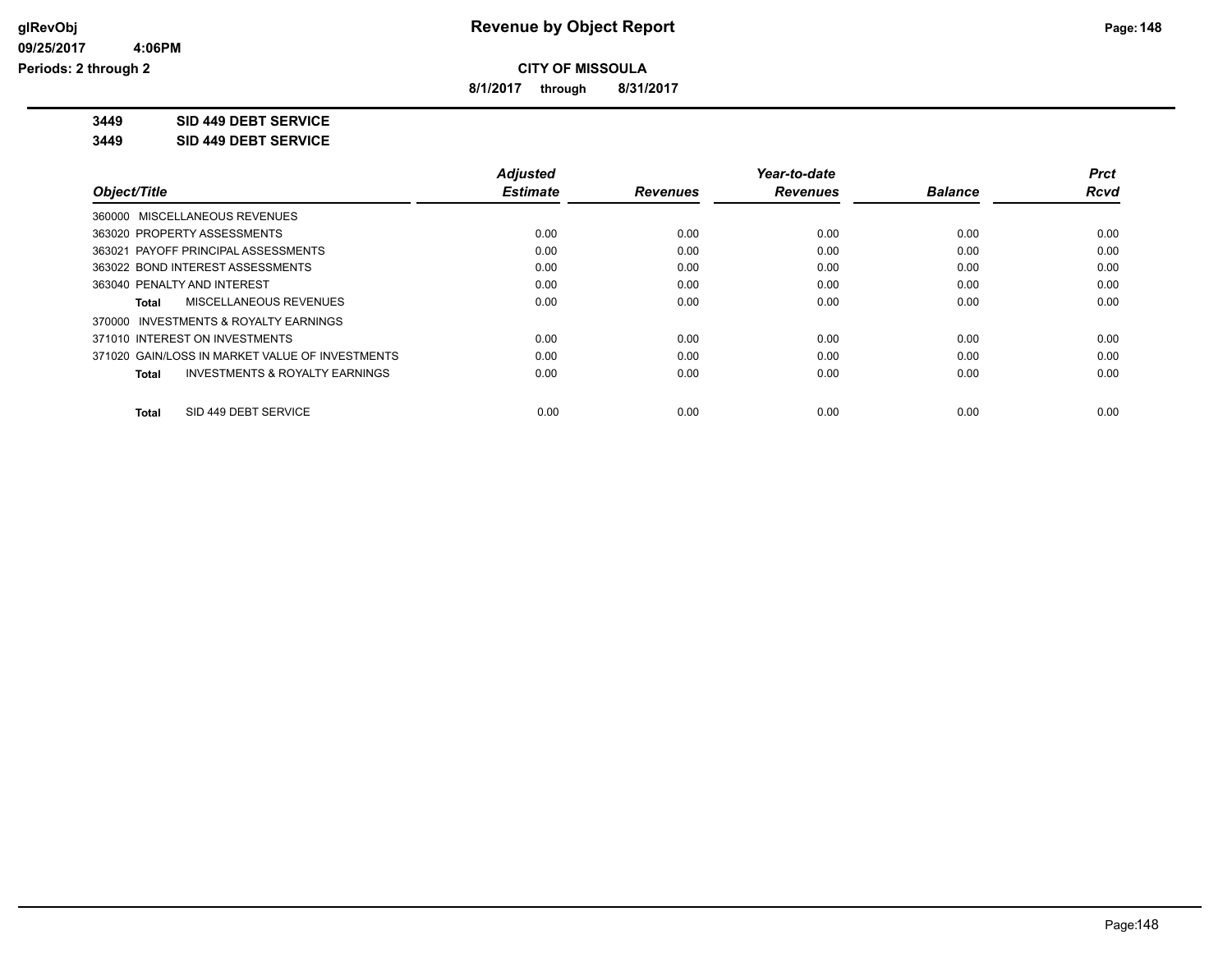**8/1/2017 through 8/31/2017**

### **3449 SID 449 DEBT SERVICE**

|                                                     | <b>Adjusted</b> |                 | Year-to-date    |                | <b>Prct</b> |
|-----------------------------------------------------|-----------------|-----------------|-----------------|----------------|-------------|
| Object/Title                                        | <b>Estimate</b> | <b>Revenues</b> | <b>Revenues</b> | <b>Balance</b> | <b>Rcvd</b> |
| 360000 MISCELLANEOUS REVENUES                       |                 |                 |                 |                |             |
| 363020 PROPERTY ASSESSMENTS                         | 0.00            | 0.00            | 0.00            | 0.00           | 0.00        |
| 363021 PAYOFF PRINCIPAL ASSESSMENTS                 | 0.00            | 0.00            | 0.00            | 0.00           | 0.00        |
| 363022 BOND INTEREST ASSESSMENTS                    | 0.00            | 0.00            | 0.00            | 0.00           | 0.00        |
| 363040 PENALTY AND INTEREST                         | 0.00            | 0.00            | 0.00            | 0.00           | 0.00        |
| <b>MISCELLANEOUS REVENUES</b><br>Total              | 0.00            | 0.00            | 0.00            | 0.00           | 0.00        |
| <b>INVESTMENTS &amp; ROYALTY EARNINGS</b><br>370000 |                 |                 |                 |                |             |
| 371010 INTEREST ON INVESTMENTS                      | 0.00            | 0.00            | 0.00            | 0.00           | 0.00        |
| 371020 GAIN/LOSS IN MARKET VALUE OF INVESTMENT      | 0.00            | 0.00            | 0.00            | 0.00           | 0.00        |
| <b>INVESTMENTS &amp; ROYALTY EARNINGS</b><br>Total  | 0.00            | 0.00            | 0.00            | 0.00           | 0.00        |
|                                                     |                 |                 |                 |                |             |
| SID 449 DEBT SERVICE<br>Total                       | 0.00            | 0.00            | 0.00            | 0.00           | 0.00        |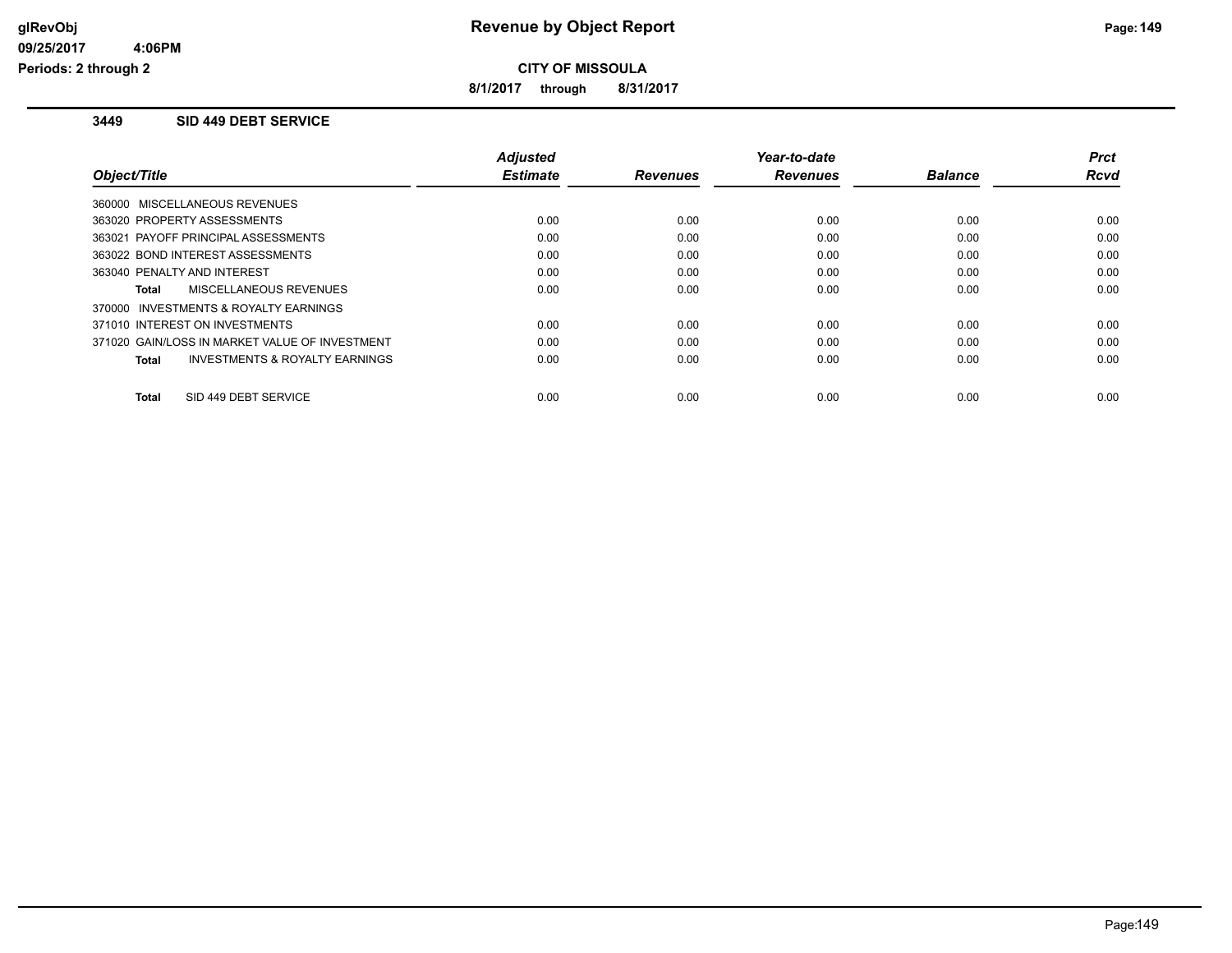**8/1/2017 through 8/31/2017**

**3450 FY06 SIDEWALK AND CURB**

**3450 FY06 SIDEWALK AND CURB**

|                                                    | <b>Adjusted</b> |                 | Year-to-date    |                | <b>Prct</b> |
|----------------------------------------------------|-----------------|-----------------|-----------------|----------------|-------------|
| Object/Title                                       | <b>Estimate</b> | <b>Revenues</b> | <b>Revenues</b> | <b>Balance</b> | <b>Rcvd</b> |
| 360000 MISCELLANEOUS REVENUES                      |                 |                 |                 |                |             |
| 363020 PROPERTY ASSESSMENTS                        | 0.00            | 323.54          | 0.00            | 0.00           | 0.00        |
| PAYOFF PRINCIPAL ASSESSMENTS<br>363021             | 0.00            | 0.00            | 0.00            | 0.00           | 0.00        |
| 363022 BOND INTEREST ASSESSMENTS                   | 0.00            | 0.00            | 0.00            | 0.00           | 0.00        |
| 363040 PENALTY AND INTEREST                        | 0.00            | 11.61           | 0.00            | 0.00           | 0.00        |
| MISCELLANEOUS REVENUES<br><b>Total</b>             | 0.00            | 335.15          | 0.00            | 0.00           | 0.00        |
| INVESTMENTS & ROYALTY EARNINGS<br>370000           |                 |                 |                 |                |             |
| 371010 INTEREST ON INVESTMENTS                     | 0.00            | 0.00            | 0.00            | 0.00           | 0.00        |
| 371020 GAIN/LOSS IN MARKET VALUE OF INVESTMENTS    | 0.00            | 0.00            | 0.00            | 0.00           | 0.00        |
| 371500 INTEREST ON INTERFUND LOAN                  | 0.00            | 0.00            | 0.00            | 0.00           | 0.00        |
| <b>INVESTMENTS &amp; ROYALTY EARNINGS</b><br>Total | 0.00            | 0.00            | 0.00            | 0.00           | 0.00        |
| OTHER FINANCING SOURCES<br>380000                  |                 |                 |                 |                |             |
| 381030 SID BONDS PROCEEDS                          | 0.00            | 0.00            | 0.00            | 0.00           | 0.00        |
| 383042 TRANSFERS FROM OTHER FUNDS                  | 0.00            | 0.00            | 0.00            | 0.00           | 0.00        |
| OTHER FINANCING SOURCES<br><b>Total</b>            | 0.00            | 0.00            | 0.00            | 0.00           | 0.00        |
| FY06 SIDEWALK AND CURB<br>Total                    | 0.00            | 335.15          | 0.00            | 0.00           | 0.00        |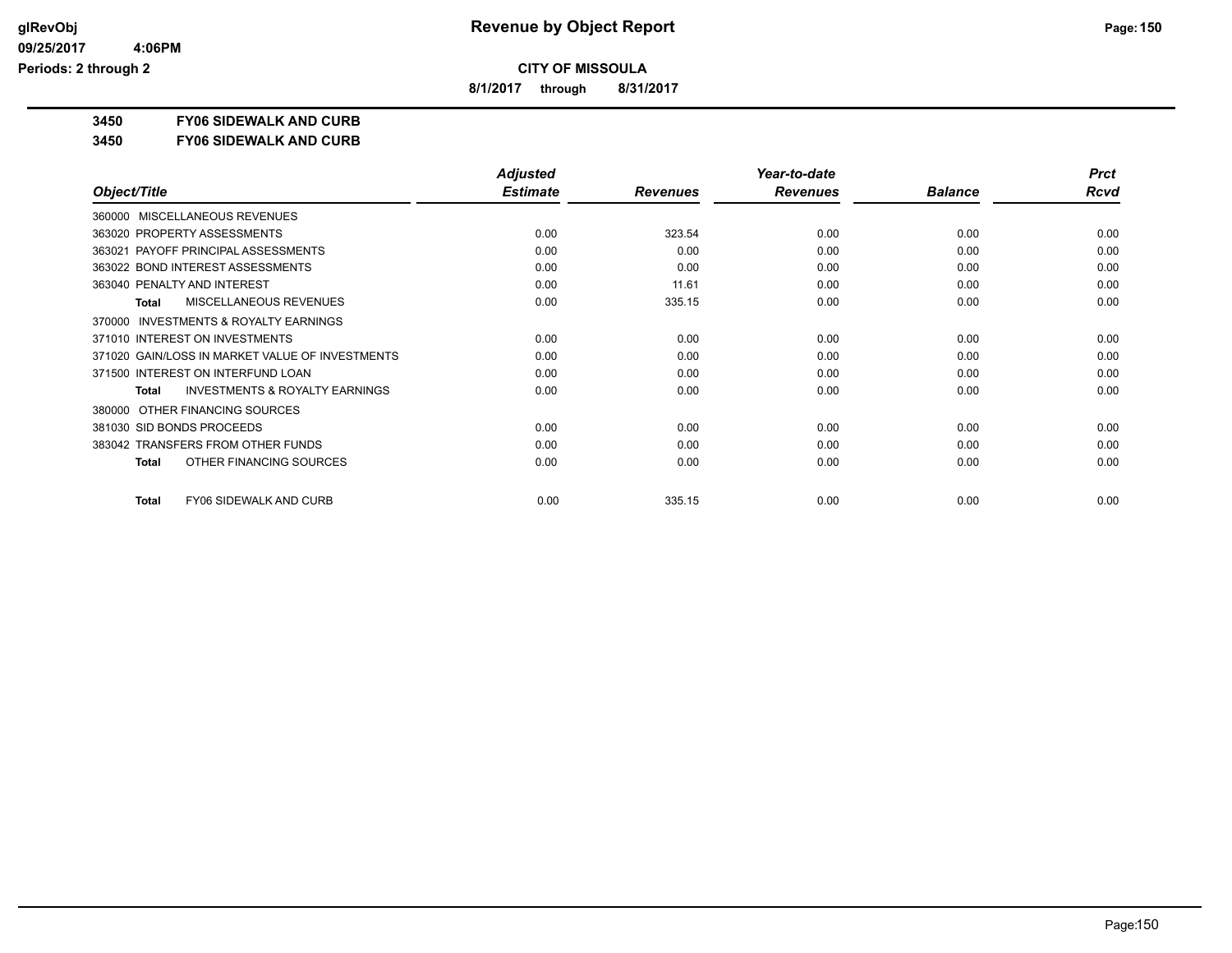**8/1/2017 through 8/31/2017**

## **3450 FY06 SIDEWALK AND CURB**

|                                                    | <b>Adjusted</b> |                 | Year-to-date    |                | <b>Prct</b> |
|----------------------------------------------------|-----------------|-----------------|-----------------|----------------|-------------|
| Object/Title                                       | <b>Estimate</b> | <b>Revenues</b> | <b>Revenues</b> | <b>Balance</b> | <b>Rcvd</b> |
| 360000 MISCELLANEOUS REVENUES                      |                 |                 |                 |                |             |
| 363020 PROPERTY ASSESSMENTS                        | 0.00            | 323.54          | 0.00            | 0.00           | 0.00        |
| PAYOFF PRINCIPAL ASSESSMENTS<br>363021             | 0.00            | 0.00            | 0.00            | 0.00           | 0.00        |
| 363022 BOND INTEREST ASSESSMENTS                   | 0.00            | 0.00            | 0.00            | 0.00           | 0.00        |
| 363040 PENALTY AND INTEREST                        | 0.00            | 11.61           | 0.00            | 0.00           | 0.00        |
| <b>MISCELLANEOUS REVENUES</b><br>Total             | 0.00            | 335.15          | 0.00            | 0.00           | 0.00        |
| 370000 INVESTMENTS & ROYALTY EARNINGS              |                 |                 |                 |                |             |
| 371010 INTEREST ON INVESTMENTS                     | 0.00            | 0.00            | 0.00            | 0.00           | 0.00        |
| 371020 GAIN/LOSS IN MARKET VALUE OF INVESTMENT     | 0.00            | 0.00            | 0.00            | 0.00           | 0.00        |
| 371500 INTEREST ON INTERFUND LOAN                  | 0.00            | 0.00            | 0.00            | 0.00           | 0.00        |
| <b>INVESTMENTS &amp; ROYALTY EARNINGS</b><br>Total | 0.00            | 0.00            | 0.00            | 0.00           | 0.00        |
| OTHER FINANCING SOURCES<br>380000                  |                 |                 |                 |                |             |
| 381030 SID BONDS PROCEEDS                          | 0.00            | 0.00            | 0.00            | 0.00           | 0.00        |
| 383042 TRANSFERS FROM OTHER FUNDS                  | 0.00            | 0.00            | 0.00            | 0.00           | 0.00        |
| OTHER FINANCING SOURCES<br>Total                   | 0.00            | 0.00            | 0.00            | 0.00           | 0.00        |
| FY06 SIDEWALK AND CURB<br><b>Total</b>             | 0.00            | 335.15          | 0.00            | 0.00           | 0.00        |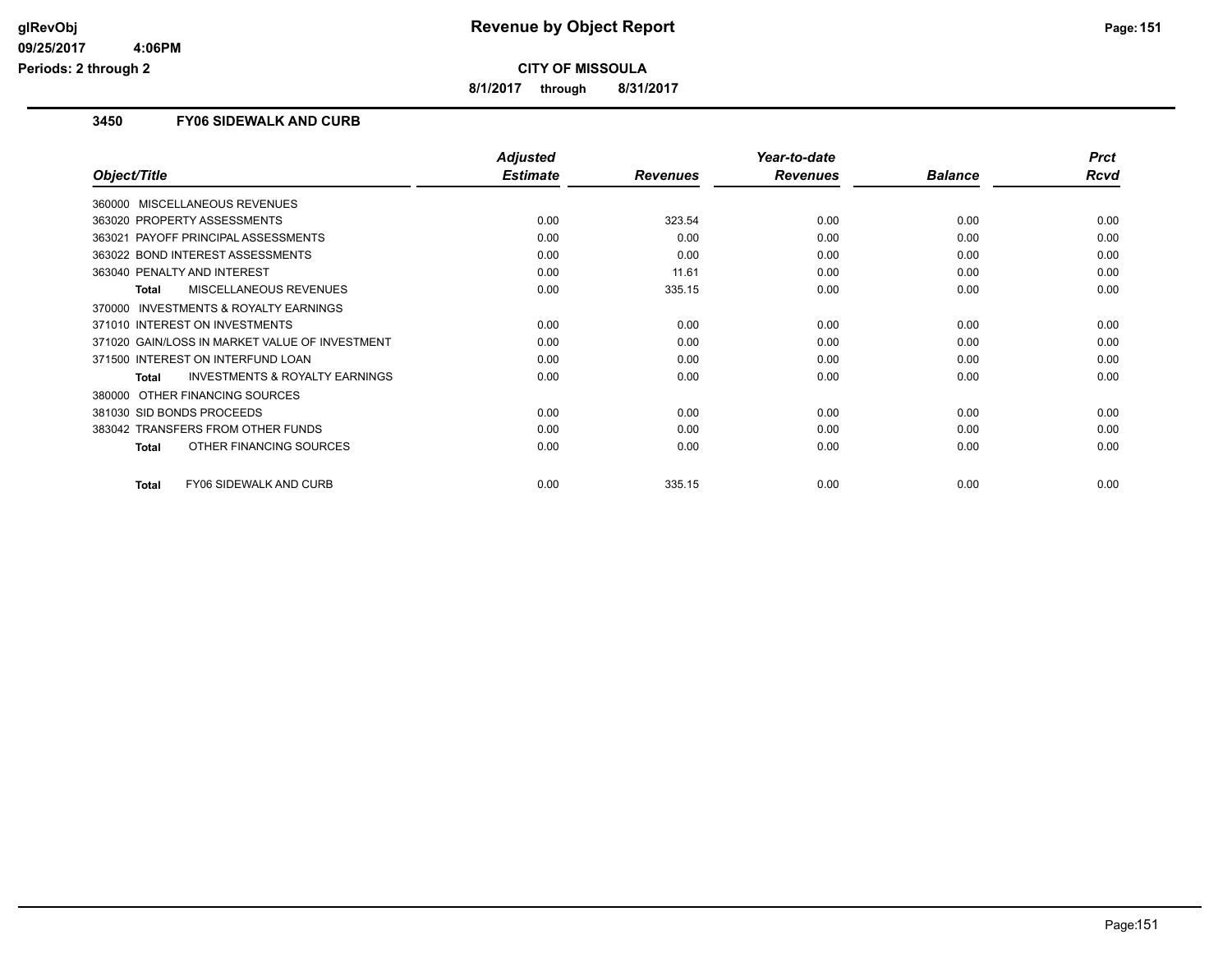**8/1/2017 through 8/31/2017**

**3460 FY07 SIDEWALK AND CURB DEBT**

#### **3460 FY07 SIDEWALK AND CURB DEBT**

|                                                           | <b>Adjusted</b> |                 | Year-to-date    |                | <b>Prct</b> |
|-----------------------------------------------------------|-----------------|-----------------|-----------------|----------------|-------------|
| Object/Title                                              | <b>Estimate</b> | <b>Revenues</b> | <b>Revenues</b> | <b>Balance</b> | Rcvd        |
| MISCELLANEOUS REVENUES<br>360000                          |                 |                 |                 |                |             |
| 363020 PROPERTY ASSESSMENTS                               | 0.00            | 2,089.03        | 0.00            | 0.00           | 0.00        |
| 363021 PAYOFF PRINCIPAL ASSESSMENTS                       | 0.00            | 0.00            | 0.00            | 0.00           | 0.00        |
| 363022 BOND INTEREST ASSESSMENTS                          | 0.00            | 0.00            | 0.00            | 0.00           | 0.00        |
| 363040 PENALTY AND INTEREST                               | 0.00            | 64.70           | 0.00            | 0.00           | 0.00        |
| <b>MISCELLANEOUS REVENUES</b><br>Total                    | 0.00            | 2,153.73        | 0.00            | 0.00           | 0.00        |
| <b>INVESTMENTS &amp; ROYALTY EARNINGS</b><br>370000       |                 |                 |                 |                |             |
| 371010 INTEREST ON INVESTMENTS                            | 0.00            | 0.00            | 0.00            | 0.00           | 0.00        |
| 371020 GAIN/LOSS IN MARKET VALUE OF INVESTMENTS           | 0.00            | 0.00            | 0.00            | 0.00           | 0.00        |
| 371500 INTEREST ON INTERFUND LOAN                         | 0.00            | 0.00            | 0.00            | 0.00           | 0.00        |
| <b>INVESTMENTS &amp; ROYALTY EARNINGS</b><br><b>Total</b> | 0.00            | 0.00            | 0.00            | 0.00           | 0.00        |
| OTHER FINANCING SOURCES<br>380000                         |                 |                 |                 |                |             |
| 381030 SID BONDS PROCEEDS                                 | 0.00            | 0.00            | 0.00            | 0.00           | 0.00        |
| 383042 TRANSFERS FROM OTHER FUNDS                         | 0.00            | 0.00            | 0.00            | 0.00           | 0.00        |
| OTHER FINANCING SOURCES<br><b>Total</b>                   | 0.00            | 0.00            | 0.00            | 0.00           | 0.00        |
| <b>FY07 SIDEWALK AND CURB DEBT</b><br><b>Total</b>        | 0.00            | 2,153.73        | 0.00            | 0.00           | 0.00        |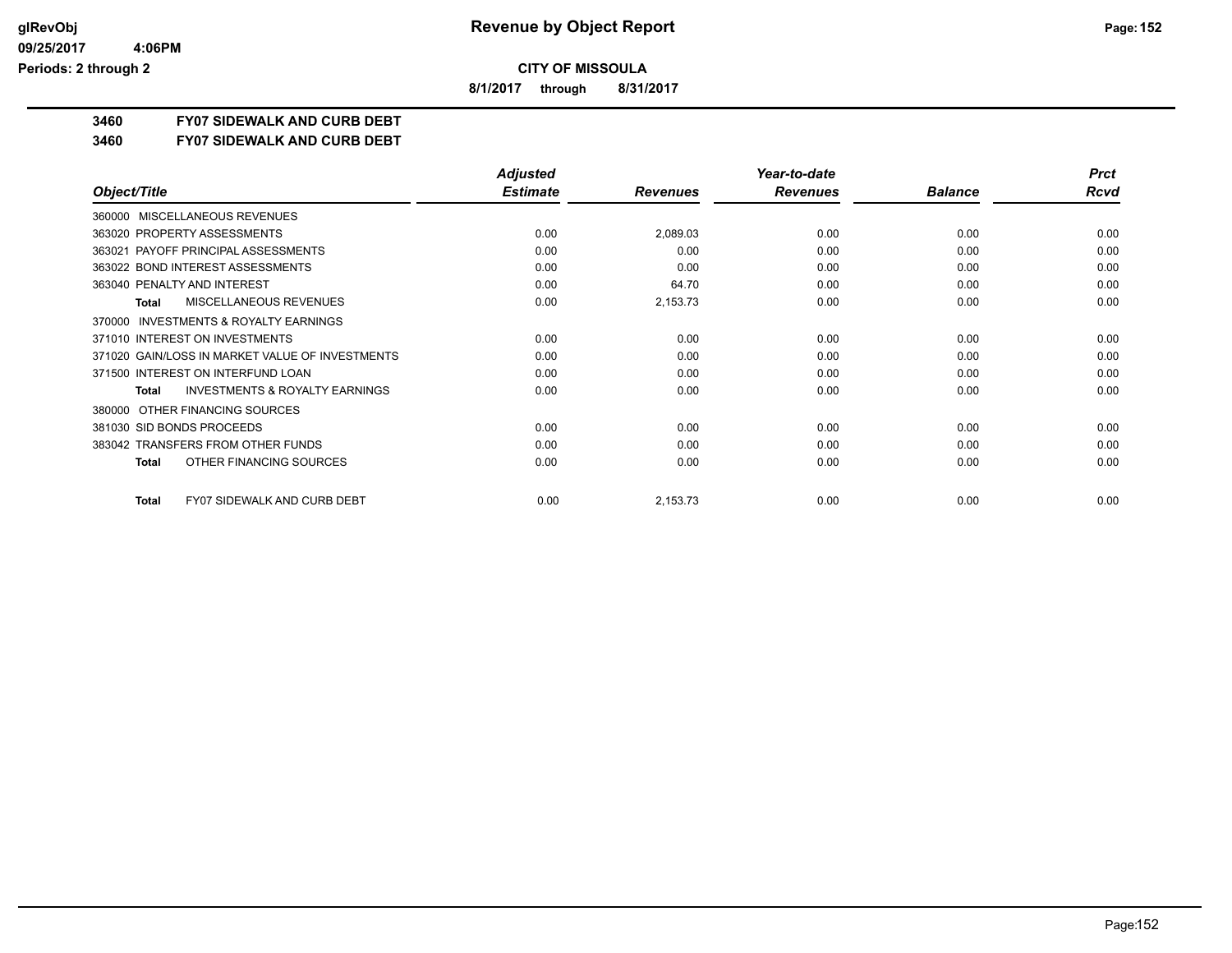**8/1/2017 through 8/31/2017**

# **3460 FY07 SIDEWALK AND CURB DEBT**

|                                                           | <b>Adjusted</b> |                 | Year-to-date    |                | <b>Prct</b> |
|-----------------------------------------------------------|-----------------|-----------------|-----------------|----------------|-------------|
| Object/Title                                              | <b>Estimate</b> | <b>Revenues</b> | <b>Revenues</b> | <b>Balance</b> | Rcvd        |
| 360000 MISCELLANEOUS REVENUES                             |                 |                 |                 |                |             |
| 363020 PROPERTY ASSESSMENTS                               | 0.00            | 2,089.03        | 0.00            | 0.00           | 0.00        |
| 363021 PAYOFF PRINCIPAL ASSESSMENTS                       | 0.00            | 0.00            | 0.00            | 0.00           | 0.00        |
| 363022 BOND INTEREST ASSESSMENTS                          | 0.00            | 0.00            | 0.00            | 0.00           | 0.00        |
| 363040 PENALTY AND INTEREST                               | 0.00            | 64.70           | 0.00            | 0.00           | 0.00        |
| <b>MISCELLANEOUS REVENUES</b><br><b>Total</b>             | 0.00            | 2,153.73        | 0.00            | 0.00           | 0.00        |
| 370000 INVESTMENTS & ROYALTY EARNINGS                     |                 |                 |                 |                |             |
| 371010 INTEREST ON INVESTMENTS                            | 0.00            | 0.00            | 0.00            | 0.00           | 0.00        |
| 371020 GAIN/LOSS IN MARKET VALUE OF INVESTMENT            | 0.00            | 0.00            | 0.00            | 0.00           | 0.00        |
| 371500 INTEREST ON INTERFUND LOAN                         | 0.00            | 0.00            | 0.00            | 0.00           | 0.00        |
| <b>INVESTMENTS &amp; ROYALTY EARNINGS</b><br><b>Total</b> | 0.00            | 0.00            | 0.00            | 0.00           | 0.00        |
| 380000 OTHER FINANCING SOURCES                            |                 |                 |                 |                |             |
| 381030 SID BONDS PROCEEDS                                 | 0.00            | 0.00            | 0.00            | 0.00           | 0.00        |
| 383042 TRANSFERS FROM OTHER FUNDS                         | 0.00            | 0.00            | 0.00            | 0.00           | 0.00        |
| OTHER FINANCING SOURCES<br><b>Total</b>                   | 0.00            | 0.00            | 0.00            | 0.00           | 0.00        |
| <b>FY07 SIDEWALK AND CURB DEBT</b><br>Total               | 0.00            | 2,153.73        | 0.00            | 0.00           | 0.00        |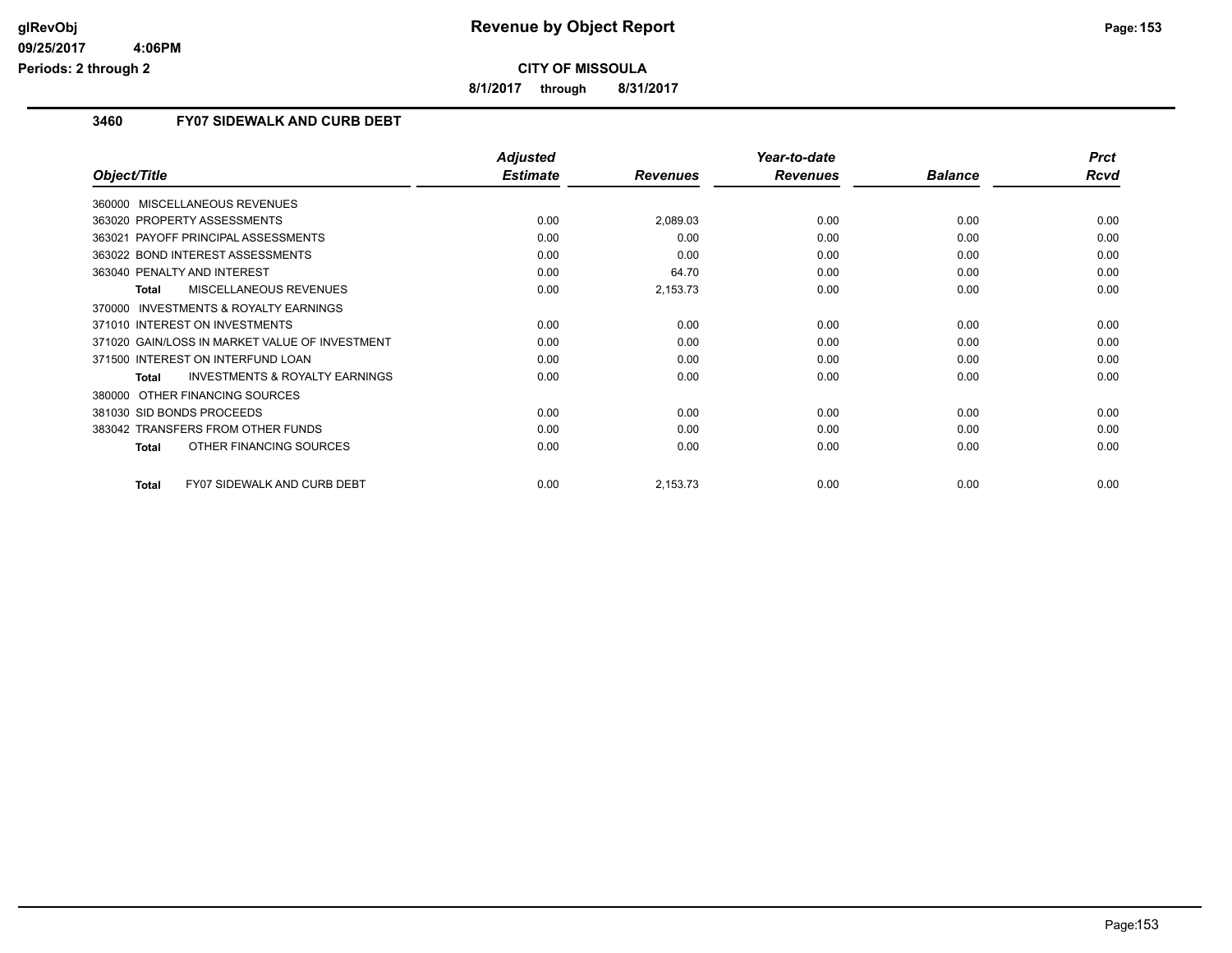**8/1/2017 through 8/31/2017**

# **3461 SERIES 2008A SIDEWALK AND CURB**

## **3461 SERIES 2008A SIDEWALK AND CURB**

|                                                           | <b>Adjusted</b> |                 | Year-to-date    |                | <b>Prct</b> |
|-----------------------------------------------------------|-----------------|-----------------|-----------------|----------------|-------------|
| Object/Title                                              | <b>Estimate</b> | <b>Revenues</b> | <b>Revenues</b> | <b>Balance</b> | <b>Rcvd</b> |
| MISCELLANEOUS REVENUES<br>360000                          |                 |                 |                 |                |             |
| 363020 PROPERTY ASSESSMENTS                               | 0.00            | 0.00            | 0.00            | 0.00           | 0.00        |
| 363021 PAYOFF PRINCIPAL ASSESSMENTS                       | 0.00            | 0.00            | 0.00            | 0.00           | 0.00        |
| 363022 BOND INTEREST ASSESSMENTS                          | 0.00            | 0.00            | 0.00            | 0.00           | 0.00        |
| 363040 PENALTY AND INTEREST                               | 0.00            | 0.00            | 0.00            | 0.00           | 0.00        |
| MISCELLANEOUS REVENUES<br><b>Total</b>                    | 0.00            | 0.00            | 0.00            | 0.00           | 0.00        |
| <b>INVESTMENTS &amp; ROYALTY EARNINGS</b><br>370000       |                 |                 |                 |                |             |
| 371010 INTEREST ON INVESTMENTS                            | 0.00            | 0.00            | 0.00            | 0.00           | 0.00        |
| 371020 GAIN/LOSS IN MARKET VALUE OF INVESTMENTS           | 0.00            | 0.00            | 0.00            | 0.00           | 0.00        |
| <b>INVESTMENTS &amp; ROYALTY EARNINGS</b><br><b>Total</b> | 0.00            | 0.00            | 0.00            | 0.00           | 0.00        |
| OTHER FINANCING SOURCES<br>380000                         |                 |                 |                 |                |             |
| 381030 SID BONDS PROCEEDS                                 | 0.00            | 0.00            | 0.00            | 0.00           | 0.00        |
| OTHER FINANCING SOURCES<br><b>Total</b>                   | 0.00            | 0.00            | 0.00            | 0.00           | 0.00        |
| SERIES 2008A SIDEWALK AND CURB<br><b>Total</b>            | 0.00            | 0.00            | 0.00            | 0.00           | 0.00        |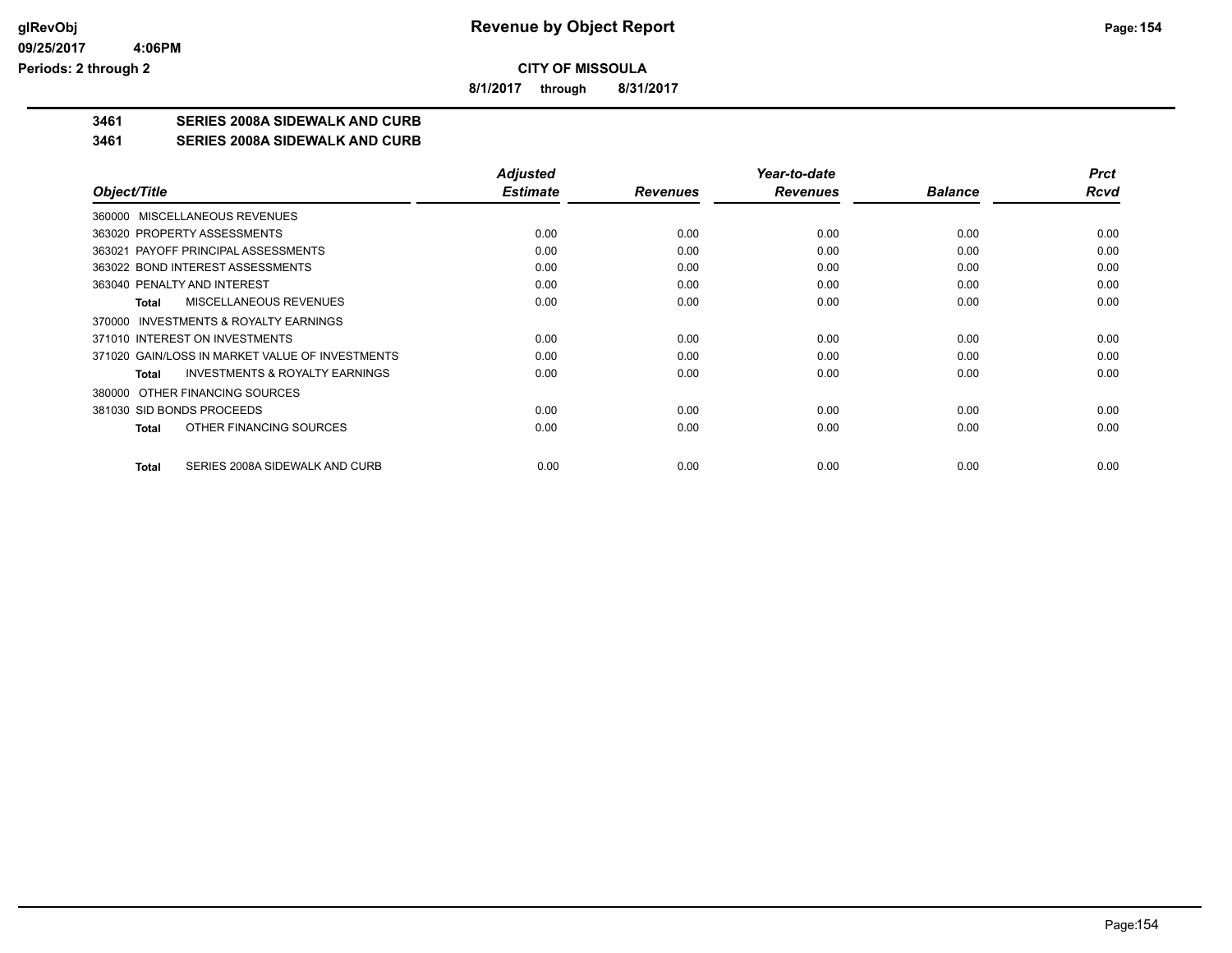**8/1/2017 through 8/31/2017**

## **3461 SERIES 2008A SIDEWALK AND CURB**

| Object/Title                                       | <b>Adjusted</b><br><b>Estimate</b> | <b>Revenues</b> | Year-to-date<br><b>Revenues</b> | <b>Balance</b> | <b>Prct</b><br><b>Rcvd</b> |
|----------------------------------------------------|------------------------------------|-----------------|---------------------------------|----------------|----------------------------|
|                                                    |                                    |                 |                                 |                |                            |
| 360000 MISCELLANEOUS REVENUES                      |                                    |                 |                                 |                |                            |
| 363020 PROPERTY ASSESSMENTS                        | 0.00                               | 0.00            | 0.00                            | 0.00           | 0.00                       |
| 363021 PAYOFF PRINCIPAL ASSESSMENTS                | 0.00                               | 0.00            | 0.00                            | 0.00           | 0.00                       |
| 363022 BOND INTEREST ASSESSMENTS                   | 0.00                               | 0.00            | 0.00                            | 0.00           | 0.00                       |
| 363040 PENALTY AND INTEREST                        | 0.00                               | 0.00            | 0.00                            | 0.00           | 0.00                       |
| <b>MISCELLANEOUS REVENUES</b><br>Total             | 0.00                               | 0.00            | 0.00                            | 0.00           | 0.00                       |
| 370000 INVESTMENTS & ROYALTY EARNINGS              |                                    |                 |                                 |                |                            |
| 371010 INTEREST ON INVESTMENTS                     | 0.00                               | 0.00            | 0.00                            | 0.00           | 0.00                       |
| 371020 GAIN/LOSS IN MARKET VALUE OF INVESTMENT     | 0.00                               | 0.00            | 0.00                            | 0.00           | 0.00                       |
| <b>INVESTMENTS &amp; ROYALTY EARNINGS</b><br>Total | 0.00                               | 0.00            | 0.00                            | 0.00           | 0.00                       |
| 380000 OTHER FINANCING SOURCES                     |                                    |                 |                                 |                |                            |
| 381030 SID BONDS PROCEEDS                          | 0.00                               | 0.00            | 0.00                            | 0.00           | 0.00                       |
| OTHER FINANCING SOURCES<br><b>Total</b>            | 0.00                               | 0.00            | 0.00                            | 0.00           | 0.00                       |
|                                                    |                                    |                 |                                 |                |                            |
| SERIES 2008A SIDEWALK AND CURB<br><b>Total</b>     | 0.00                               | 0.00            | 0.00                            | 0.00           | 0.00                       |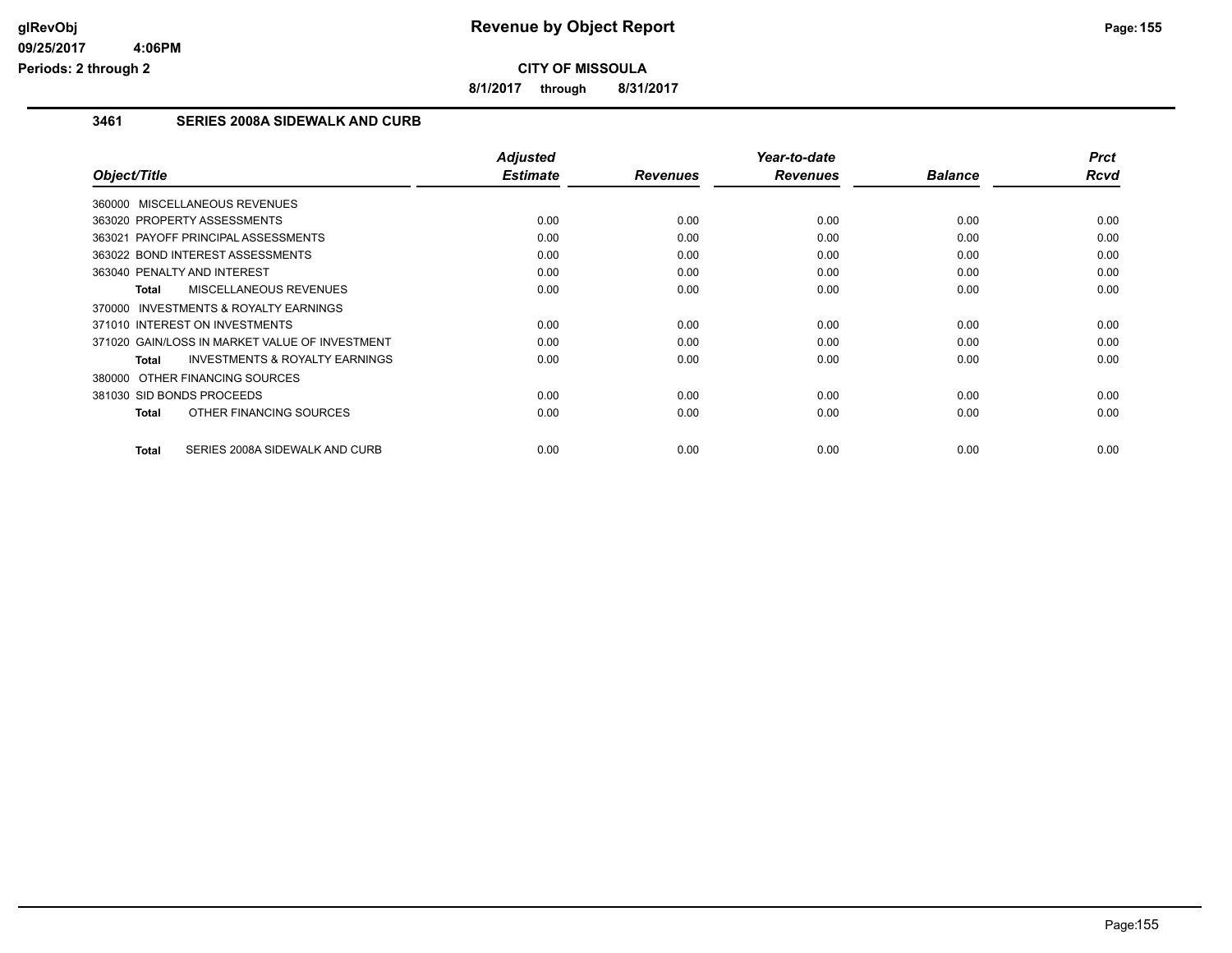**8/1/2017 through 8/31/2017**

# **3462 SERIES 2009 SIDEWALK AND CURB**

## **3462 SERIES 2009 SIDEWALK AND CURB**

|                                                           | <b>Adjusted</b> |                 | Year-to-date    |                | <b>Prct</b> |
|-----------------------------------------------------------|-----------------|-----------------|-----------------|----------------|-------------|
| Object/Title                                              | <b>Estimate</b> | <b>Revenues</b> | <b>Revenues</b> | <b>Balance</b> | Rcvd        |
| MISCELLANEOUS REVENUES<br>360000                          |                 |                 |                 |                |             |
| 363020 PROPERTY ASSESSMENTS                               | 0.00            | 577.12          | $-1,373.93$     | 1,373.93       | 0.00        |
| 363021 PAYOFF PRINCIPAL ASSESSMENTS                       | 0.00            | 0.00            | 0.00            | 0.00           | 0.00        |
| 363022 BOND INTEREST ASSESSMENTS                          | 0.00            | 0.00            | 0.00            | 0.00           | 0.00        |
| 363040 PENALTY AND INTEREST                               | 0.00            | 19.13           | $-54.49$        | 54.49          | 0.00        |
| <b>MISCELLANEOUS REVENUES</b><br><b>Total</b>             | 0.00            | 596.25          | $-1,428.42$     | 1,428.42       | 0.00        |
| INVESTMENTS & ROYALTY EARNINGS<br>370000                  |                 |                 |                 |                |             |
| 371010 INTEREST ON INVESTMENTS                            | 0.00            | 0.00            | 0.00            | 0.00           | 0.00        |
| 371020 GAIN/LOSS IN MARKET VALUE OF INVESTMENTS           | 0.00            | 0.00            | 0.00            | 0.00           | 0.00        |
| <b>INVESTMENTS &amp; ROYALTY EARNINGS</b><br><b>Total</b> | 0.00            | 0.00            | 0.00            | 0.00           | 0.00        |
| OTHER FINANCING SOURCES<br>380000                         |                 |                 |                 |                |             |
| 381030 SID BONDS PROCEEDS                                 | 0.00            | 0.00            | 0.00            | 0.00           | 0.00        |
| 383042 TRANSFERS FROM OTHER FUNDS                         | 0.00            | 0.00            | 0.00            | 0.00           | 0.00        |
| OTHER FINANCING SOURCES<br><b>Total</b>                   | 0.00            | 0.00            | 0.00            | 0.00           | 0.00        |
| SERIES 2009 SIDEWALK AND CURB<br><b>Total</b>             | 0.00            | 596.25          | $-1,428.42$     | 1,428.42       | 0.00        |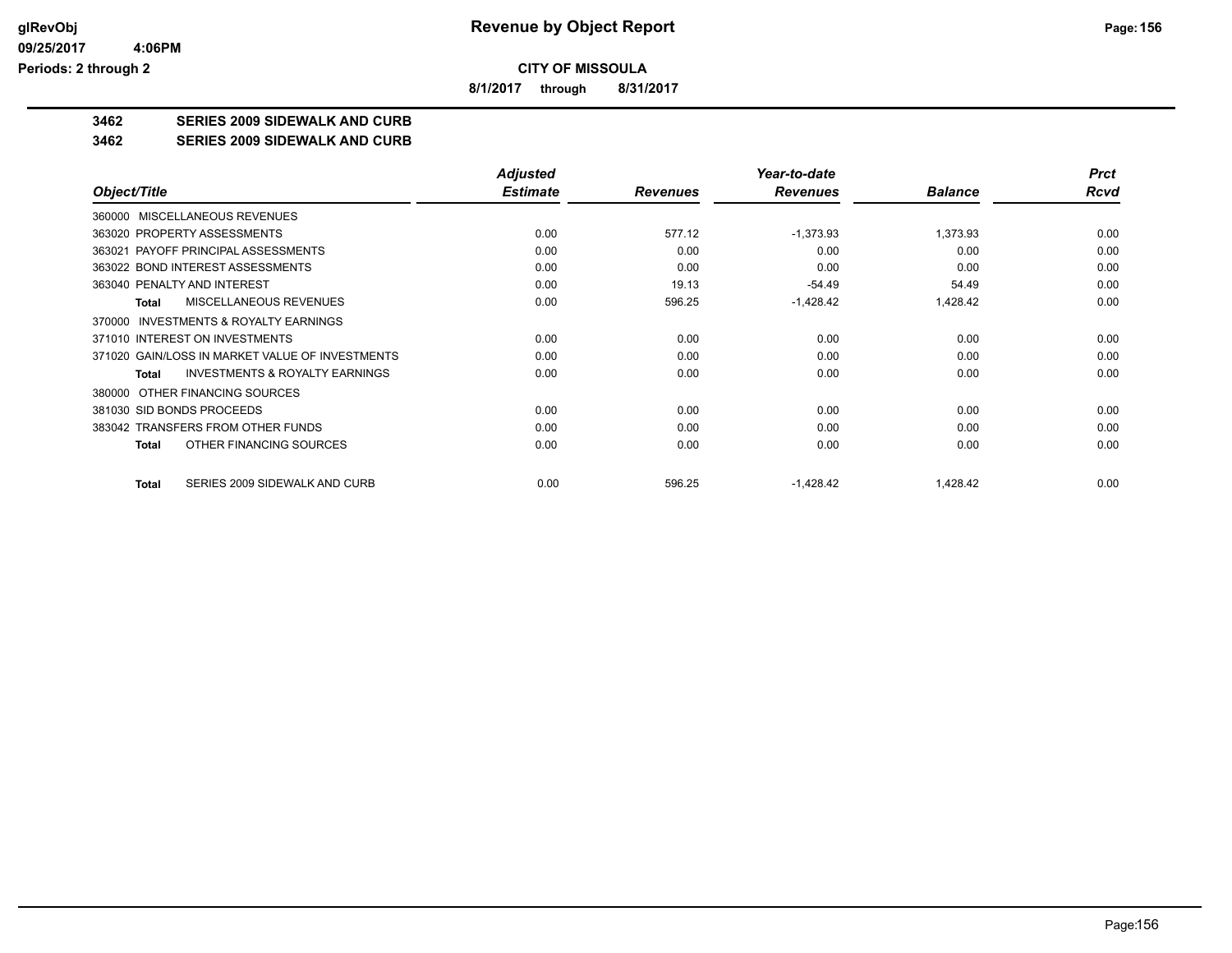**8/1/2017 through 8/31/2017**

# **3462 SERIES 2009 SIDEWALK AND CURB**

|                                                     | <b>Adjusted</b> |                 | Year-to-date    |                | <b>Prct</b> |
|-----------------------------------------------------|-----------------|-----------------|-----------------|----------------|-------------|
| Object/Title                                        | <b>Estimate</b> | <b>Revenues</b> | <b>Revenues</b> | <b>Balance</b> | <b>Rcvd</b> |
| 360000 MISCELLANEOUS REVENUES                       |                 |                 |                 |                |             |
| 363020 PROPERTY ASSESSMENTS                         | 0.00            | 577.12          | $-1,373.93$     | 1,373.93       | 0.00        |
| 363021 PAYOFF PRINCIPAL ASSESSMENTS                 | 0.00            | 0.00            | 0.00            | 0.00           | 0.00        |
| 363022 BOND INTEREST ASSESSMENTS                    | 0.00            | 0.00            | 0.00            | 0.00           | 0.00        |
| 363040 PENALTY AND INTEREST                         | 0.00            | 19.13           | $-54.49$        | 54.49          | 0.00        |
| <b>MISCELLANEOUS REVENUES</b><br>Total              | 0.00            | 596.25          | $-1,428.42$     | 1,428.42       | 0.00        |
| <b>INVESTMENTS &amp; ROYALTY EARNINGS</b><br>370000 |                 |                 |                 |                |             |
| 371010 INTEREST ON INVESTMENTS                      | 0.00            | 0.00            | 0.00            | 0.00           | 0.00        |
| 371020 GAIN/LOSS IN MARKET VALUE OF INVESTMENT      | 0.00            | 0.00            | 0.00            | 0.00           | 0.00        |
| <b>INVESTMENTS &amp; ROYALTY EARNINGS</b><br>Total  | 0.00            | 0.00            | 0.00            | 0.00           | 0.00        |
| OTHER FINANCING SOURCES<br>380000                   |                 |                 |                 |                |             |
| 381030 SID BONDS PROCEEDS                           | 0.00            | 0.00            | 0.00            | 0.00           | 0.00        |
| 383042 TRANSFERS FROM OTHER FUNDS                   | 0.00            | 0.00            | 0.00            | 0.00           | 0.00        |
| OTHER FINANCING SOURCES<br><b>Total</b>             | 0.00            | 0.00            | 0.00            | 0.00           | 0.00        |
| SERIES 2009 SIDEWALK AND CURB<br><b>Total</b>       | 0.00            | 596.25          | $-1,428.42$     | 1,428.42       | 0.00        |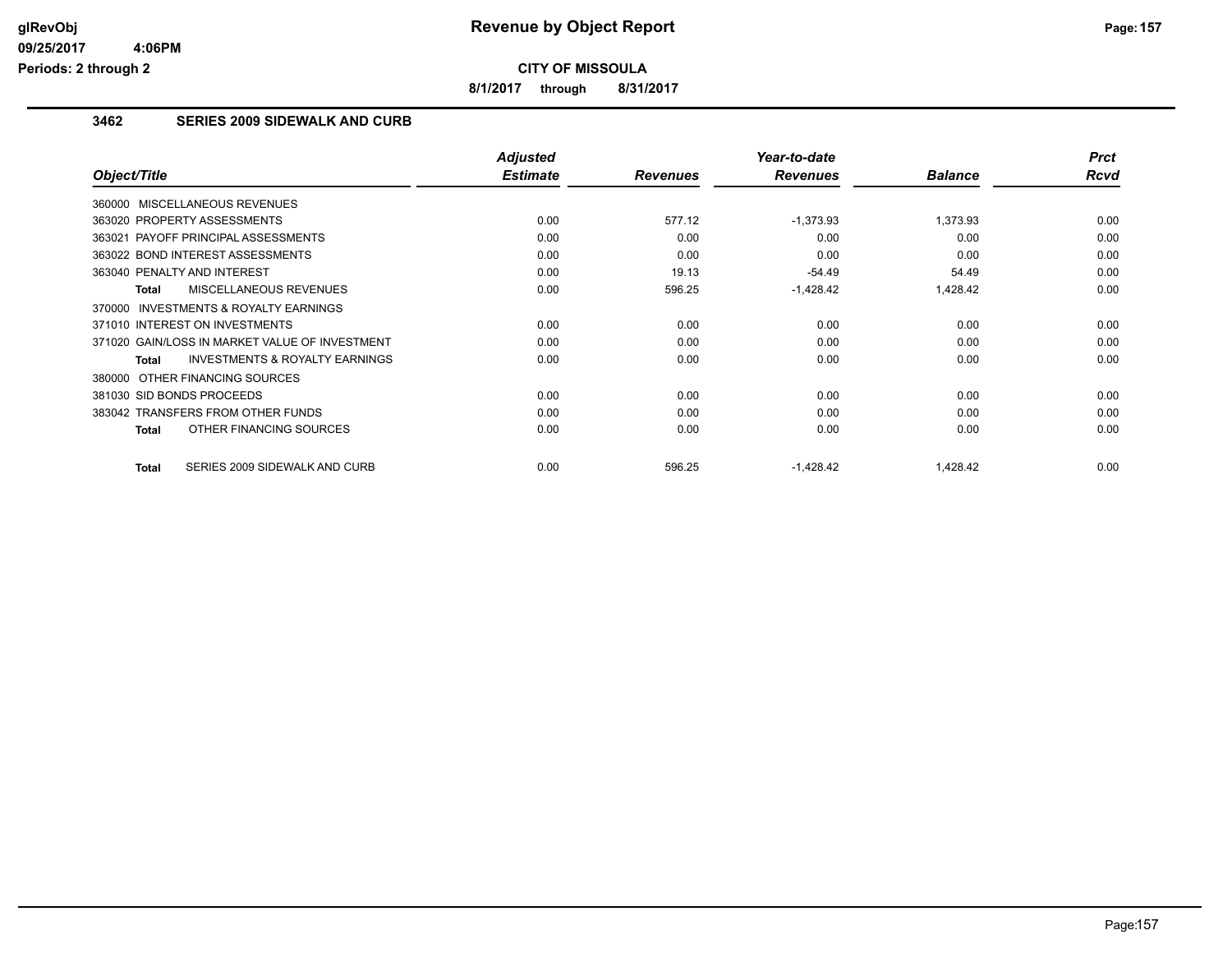**8/1/2017 through 8/31/2017**

# **3463 SERIES 2010 SIDEWALK AND CURB**

### **3463 SERIES 2010 SIDEWALK AND CURB**

|                                                    | <b>Adjusted</b> |                 | Year-to-date    |                | <b>Prct</b> |
|----------------------------------------------------|-----------------|-----------------|-----------------|----------------|-------------|
| Object/Title                                       | <b>Estimate</b> | <b>Revenues</b> | <b>Revenues</b> | <b>Balance</b> | Rcvd        |
| 360000 MISCELLANEOUS REVENUES                      |                 |                 |                 |                |             |
| 363020 PROPERTY ASSESSMENTS                        | 0.00            | 591.75          | $-918.72$       | 918.72         | 0.00        |
| 363021 PAYOFF PRINCIPAL ASSESSMENTS                | 0.00            | 0.00            | 5,887.36        | $-5,887.36$    | 0.00        |
| 363022 BOND INTEREST ASSESSMENTS                   | 0.00            | 0.00            | 0.00            | 0.00           | 0.00        |
| 363040 PENALTY AND INTEREST                        | 0.00            | 15.57           | $-63.27$        | 63.27          | 0.00        |
| MISCELLANEOUS REVENUES<br>Total                    | 0.00            | 607.32          | 4,905.37        | $-4,905.37$    | 0.00        |
| INVESTMENTS & ROYALTY EARNINGS<br>370000           |                 |                 |                 |                |             |
| 371010 INTEREST ON INVESTMENTS                     | 0.00            | 0.00            | 0.00            | 0.00           | 0.00        |
| 371020 GAIN/LOSS IN MARKET VALUE OF INVESTMENTS    | 0.00            | 0.00            | 0.00            | 0.00           | 0.00        |
| <b>INVESTMENTS &amp; ROYALTY EARNINGS</b><br>Total | 0.00            | 0.00            | 0.00            | 0.00           | 0.00        |
| 380000 OTHER FINANCING SOURCES                     |                 |                 |                 |                |             |
| 381030 SID BONDS PROCEEDS                          | 0.00            | 0.00            | 0.00            | 0.00           | 0.00        |
| 383042 TRANSFERS FROM OTHER FUNDS                  | 0.00            | 0.00            | 0.00            | 0.00           | 0.00        |
| OTHER FINANCING SOURCES<br>Total                   | 0.00            | 0.00            | 0.00            | 0.00           | 0.00        |
| SERIES 2010 SIDEWALK AND CURB<br><b>Total</b>      | 0.00            | 607.32          | 4,905.37        | $-4,905.37$    | 0.00        |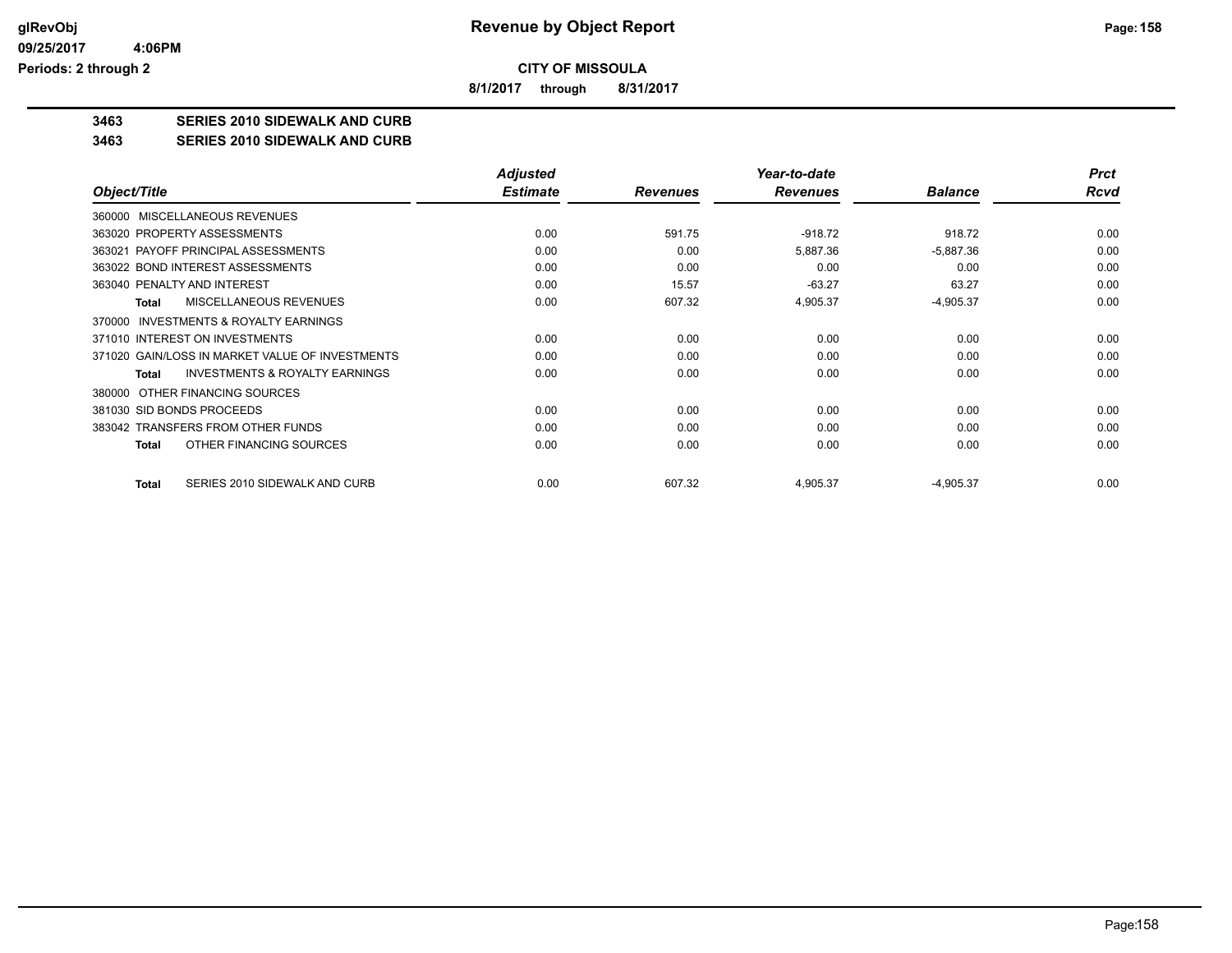**8/1/2017 through 8/31/2017**

# **3463 SERIES 2010 SIDEWALK AND CURB**

|                                                    | <b>Adjusted</b> |                 | Year-to-date    |                | <b>Prct</b> |
|----------------------------------------------------|-----------------|-----------------|-----------------|----------------|-------------|
| Object/Title                                       | <b>Estimate</b> | <b>Revenues</b> | <b>Revenues</b> | <b>Balance</b> | Rcvd        |
| 360000 MISCELLANEOUS REVENUES                      |                 |                 |                 |                |             |
| 363020 PROPERTY ASSESSMENTS                        | 0.00            | 591.75          | $-918.72$       | 918.72         | 0.00        |
| 363021 PAYOFF PRINCIPAL ASSESSMENTS                | 0.00            | 0.00            | 5,887.36        | $-5,887.36$    | 0.00        |
| 363022 BOND INTEREST ASSESSMENTS                   | 0.00            | 0.00            | 0.00            | 0.00           | 0.00        |
| 363040 PENALTY AND INTEREST                        | 0.00            | 15.57           | $-63.27$        | 63.27          | 0.00        |
| MISCELLANEOUS REVENUES<br><b>Total</b>             | 0.00            | 607.32          | 4,905.37        | $-4,905.37$    | 0.00        |
| INVESTMENTS & ROYALTY EARNINGS<br>370000           |                 |                 |                 |                |             |
| 371010 INTEREST ON INVESTMENTS                     | 0.00            | 0.00            | 0.00            | 0.00           | 0.00        |
| 371020 GAIN/LOSS IN MARKET VALUE OF INVESTMENT     | 0.00            | 0.00            | 0.00            | 0.00           | 0.00        |
| <b>INVESTMENTS &amp; ROYALTY EARNINGS</b><br>Total | 0.00            | 0.00            | 0.00            | 0.00           | 0.00        |
| OTHER FINANCING SOURCES<br>380000                  |                 |                 |                 |                |             |
| 381030 SID BONDS PROCEEDS                          | 0.00            | 0.00            | 0.00            | 0.00           | 0.00        |
| 383042 TRANSFERS FROM OTHER FUNDS                  | 0.00            | 0.00            | 0.00            | 0.00           | 0.00        |
| OTHER FINANCING SOURCES<br><b>Total</b>            | 0.00            | 0.00            | 0.00            | 0.00           | 0.00        |
| SERIES 2010 SIDEWALK AND CURB<br><b>Total</b>      | 0.00            | 607.32          | 4,905.37        | $-4,905.37$    | 0.00        |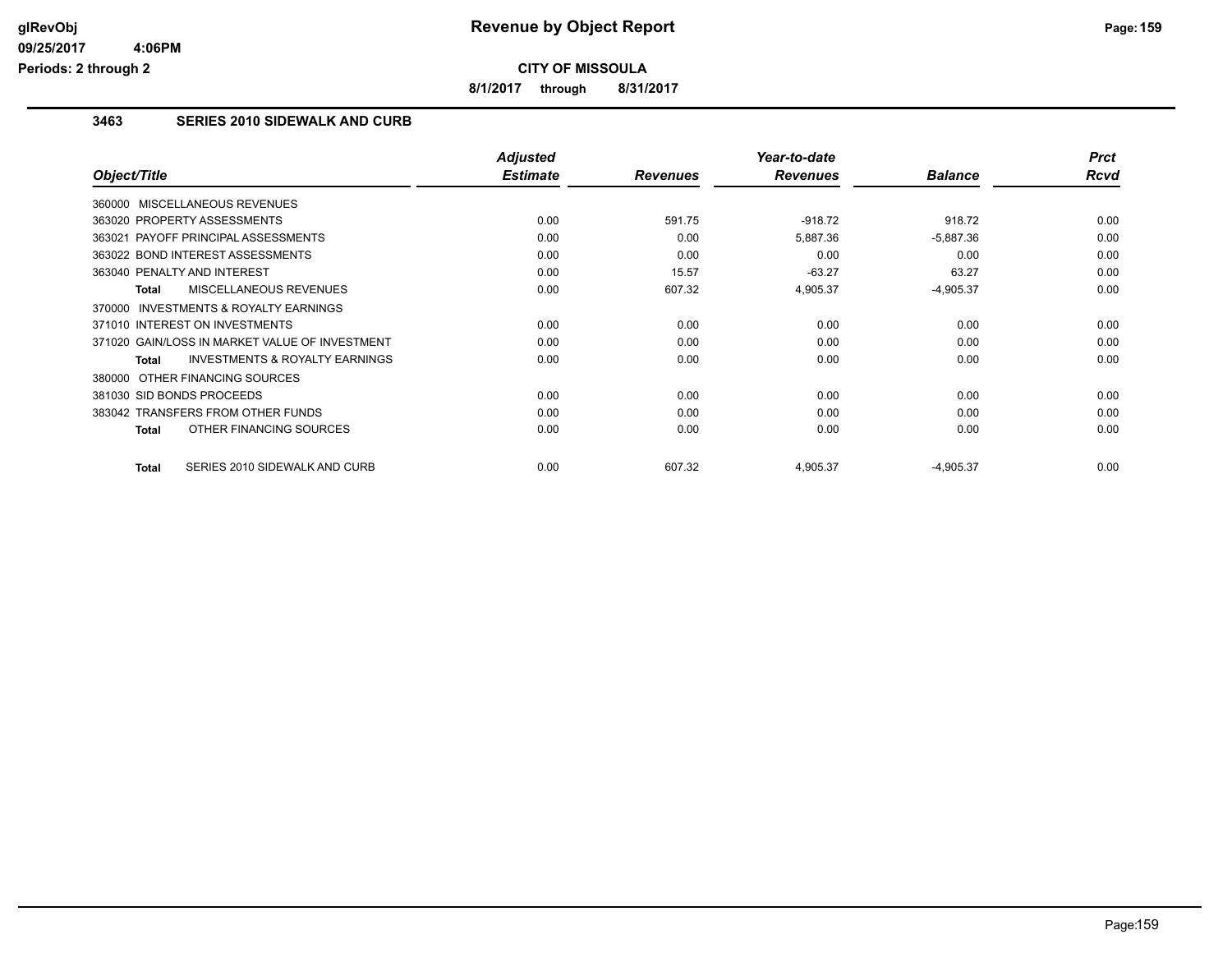**8/1/2017 through 8/31/2017**

**3464 FY12 S/C DEBT SERVICE**

**3464 FY12 S/C DEBT SERVICE**

|                                                           | <b>Adjusted</b> |                 | Year-to-date    |                | <b>Prct</b> |
|-----------------------------------------------------------|-----------------|-----------------|-----------------|----------------|-------------|
| Object/Title                                              | <b>Estimate</b> | <b>Revenues</b> | <b>Revenues</b> | <b>Balance</b> | Rcvd        |
| MISCELLANEOUS REVENUES<br>360000                          |                 |                 |                 |                |             |
| 363020 PROPERTY ASSESSMENTS                               | 0.00            | 2,121.81        | $-1,414.62$     | 1,414.62       | 0.00        |
| 363021 PAYOFF PRINCIPAL ASSESSMENTS                       | 0.00            | 0.00            | 0.00            | 0.00           | 0.00        |
| 363022 BOND INTEREST ASSESSMENTS                          | 0.00            | 0.00            | 0.00            | 0.00           | 0.00        |
| 363040 PENALTY AND INTEREST                               | 0.00            | 66.30           | $-53.38$        | 53.38          | 0.00        |
| <b>MISCELLANEOUS REVENUES</b><br><b>Total</b>             | 0.00            | 2,188.11        | $-1,468.00$     | 1,468.00       | 0.00        |
| INVESTMENTS & ROYALTY EARNINGS<br>370000                  |                 |                 |                 |                |             |
| 371010 INTEREST ON INVESTMENTS                            | 0.00            | 0.00            | 0.00            | 0.00           | 0.00        |
| 371020 GAIN/LOSS IN MARKET VALUE OF INVESTMENTS           | 0.00            | 0.00            | 0.00            | 0.00           | 0.00        |
| <b>INVESTMENTS &amp; ROYALTY EARNINGS</b><br><b>Total</b> | 0.00            | 0.00            | 0.00            | 0.00           | 0.00        |
| OTHER FINANCING SOURCES<br>380000                         |                 |                 |                 |                |             |
| 381030 SID BONDS PROCEEDS                                 | 0.00            | 0.00            | 0.00            | 0.00           | 0.00        |
| 383042 TRANSFERS FROM OTHER FUNDS                         | 0.00            | 0.00            | 0.00            | 0.00           | 0.00        |
| OTHER FINANCING SOURCES<br><b>Total</b>                   | 0.00            | 0.00            | 0.00            | 0.00           | 0.00        |
| FY12 S/C DEBT SERVICE<br><b>Total</b>                     | 0.00            | 2,188.11        | $-1,468.00$     | 1,468.00       | 0.00        |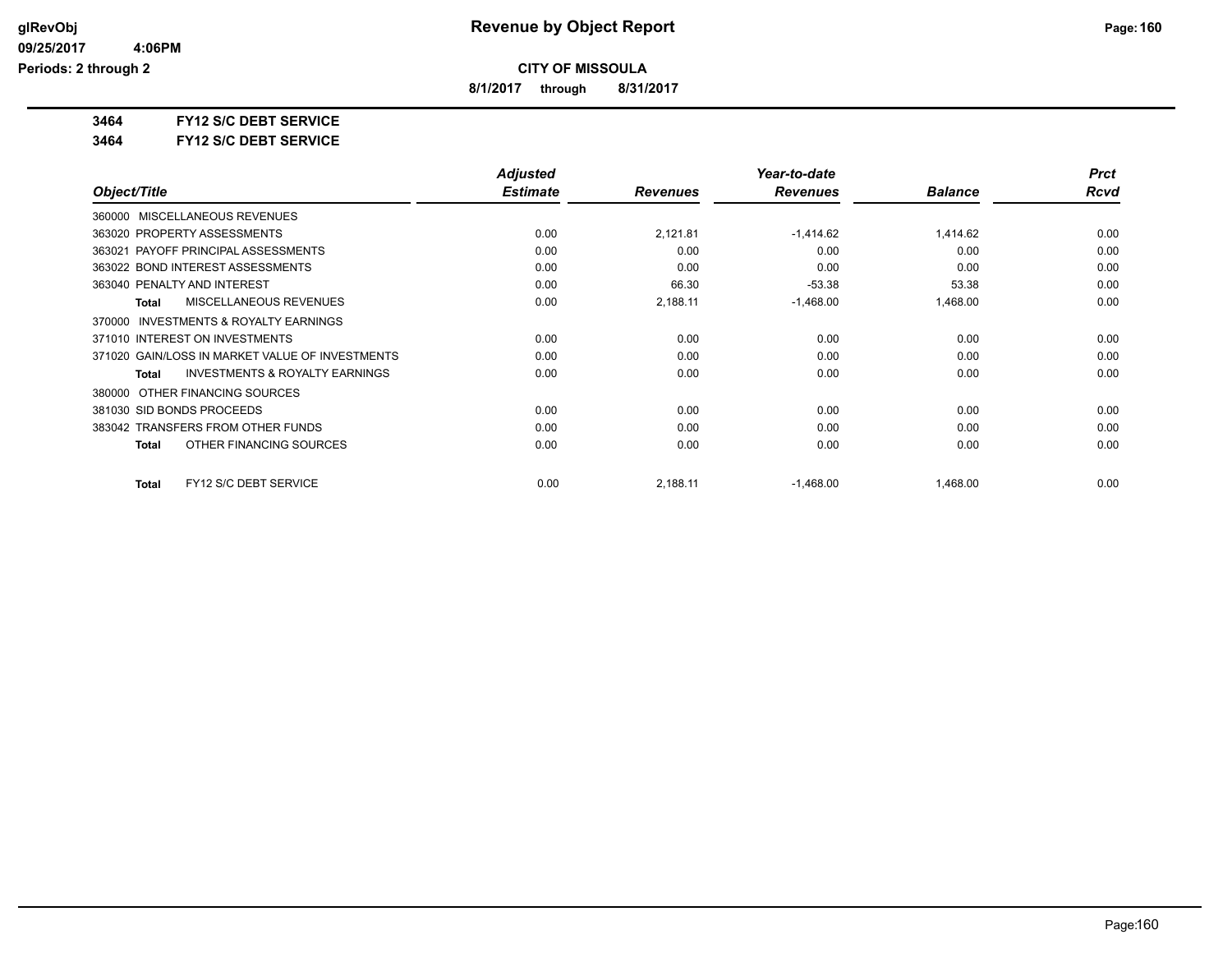**8/1/2017 through 8/31/2017**

## **3464 FY12 S/C DEBT SERVICE**

|                                                           | <b>Adjusted</b> |                 | Year-to-date    |                | <b>Prct</b> |
|-----------------------------------------------------------|-----------------|-----------------|-----------------|----------------|-------------|
| Object/Title                                              | <b>Estimate</b> | <b>Revenues</b> | <b>Revenues</b> | <b>Balance</b> | Rcvd        |
| 360000 MISCELLANEOUS REVENUES                             |                 |                 |                 |                |             |
| 363020 PROPERTY ASSESSMENTS                               | 0.00            | 2,121.81        | $-1,414.62$     | 1,414.62       | 0.00        |
| PAYOFF PRINCIPAL ASSESSMENTS<br>363021                    | 0.00            | 0.00            | 0.00            | 0.00           | 0.00        |
| 363022 BOND INTEREST ASSESSMENTS                          | 0.00            | 0.00            | 0.00            | 0.00           | 0.00        |
| 363040 PENALTY AND INTEREST                               | 0.00            | 66.30           | $-53.38$        | 53.38          | 0.00        |
| MISCELLANEOUS REVENUES<br>Total                           | 0.00            | 2,188.11        | $-1,468.00$     | 1,468.00       | 0.00        |
| INVESTMENTS & ROYALTY EARNINGS<br>370000                  |                 |                 |                 |                |             |
| 371010 INTEREST ON INVESTMENTS                            | 0.00            | 0.00            | 0.00            | 0.00           | 0.00        |
| 371020 GAIN/LOSS IN MARKET VALUE OF INVESTMENT            | 0.00            | 0.00            | 0.00            | 0.00           | 0.00        |
| <b>INVESTMENTS &amp; ROYALTY EARNINGS</b><br><b>Total</b> | 0.00            | 0.00            | 0.00            | 0.00           | 0.00        |
| OTHER FINANCING SOURCES<br>380000                         |                 |                 |                 |                |             |
| 381030 SID BONDS PROCEEDS                                 | 0.00            | 0.00            | 0.00            | 0.00           | 0.00        |
| 383042 TRANSFERS FROM OTHER FUNDS                         | 0.00            | 0.00            | 0.00            | 0.00           | 0.00        |
| OTHER FINANCING SOURCES<br><b>Total</b>                   | 0.00            | 0.00            | 0.00            | 0.00           | 0.00        |
| FY12 S/C DEBT SERVICE<br><b>Total</b>                     | 0.00            | 2,188.11        | $-1,468.00$     | 1,468.00       | 0.00        |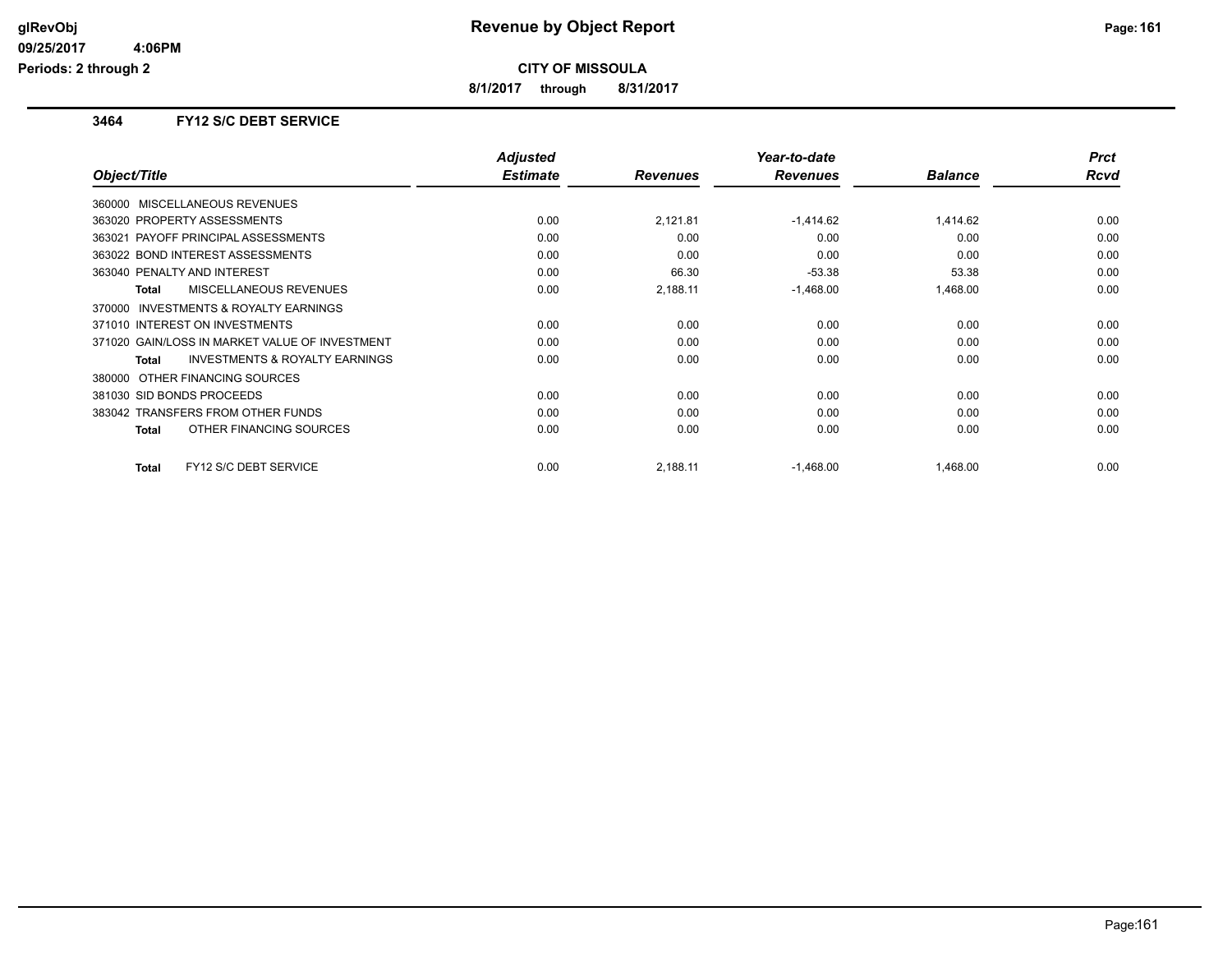**8/1/2017 through 8/31/2017**

# **3465 FY13 SIDEWALK/CURB DEBT SERVICE**

## **3465 FY13 SIDEWALK/CURB DEBT SERVICE**

|                                                    | <b>Adjusted</b> |                 | Year-to-date    |                | <b>Prct</b> |
|----------------------------------------------------|-----------------|-----------------|-----------------|----------------|-------------|
| Object/Title                                       | <b>Estimate</b> | <b>Revenues</b> | <b>Revenues</b> | <b>Balance</b> | Rcvd        |
| MISCELLANEOUS REVENUES<br>360000                   |                 |                 |                 |                |             |
| 363020 PROPERTY ASSESSMENTS                        | 0.00            | 411.09          | 0.00            | 0.00           | 0.00        |
| 363021 PAYOFF PRINCIPAL ASSESSMENTS                | 0.00            | 0.00            | 0.00            | 0.00           | 0.00        |
| 363022 BOND INTEREST ASSESSMENTS                   | 0.00            | 0.00            | 0.00            | 0.00           | 0.00        |
| 363040 PENALTY AND INTEREST                        | 0.00            | 27.10           | 0.00            | 0.00           | 0.00        |
| <b>MISCELLANEOUS REVENUES</b><br>Total             | 0.00            | 438.19          | 0.00            | 0.00           | 0.00        |
| INVESTMENTS & ROYALTY EARNINGS<br>370000           |                 |                 |                 |                |             |
| 371010 INTEREST ON INVESTMENTS                     | 0.00            | 0.00            | 0.00            | 0.00           | 0.00        |
| 371020 GAIN/LOSS IN MARKET VALUE OF INVESTMENTS    | 0.00            | 0.00            | 0.00            | 0.00           | 0.00        |
| <b>INVESTMENTS &amp; ROYALTY EARNINGS</b><br>Total | 0.00            | 0.00            | 0.00            | 0.00           | 0.00        |
| 380000 OTHER FINANCING SOURCES                     |                 |                 |                 |                |             |
| 381030 SID BONDS PROCEEDS                          | 0.00            | 0.00            | 0.00            | 0.00           | 0.00        |
| 383042 TRANSFERS FROM OTHER FUNDS                  | 0.00            | 0.00            | 0.00            | 0.00           | 0.00        |
| OTHER FINANCING SOURCES<br>Total                   | 0.00            | 0.00            | 0.00            | 0.00           | 0.00        |
| <b>FY13 SIDEWALK/CURB DEBT SERVICE</b><br>Total    | 0.00            | 438.19          | 0.00            | 0.00           | 0.00        |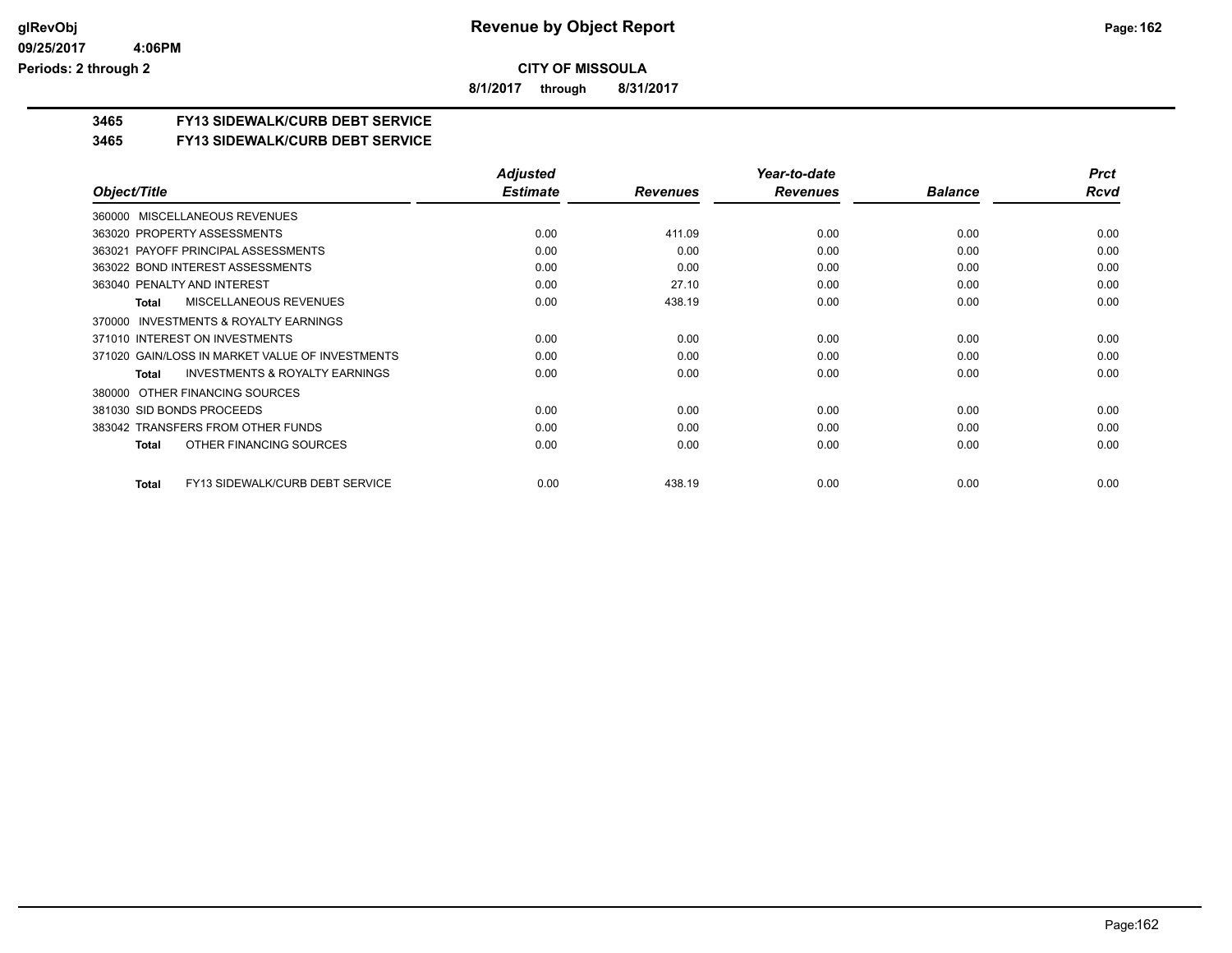**8/1/2017 through 8/31/2017**

# **3465 FY13 SIDEWALK/CURB DEBT SERVICE**

|                                                    | <b>Adjusted</b> |                 | Year-to-date    |                | <b>Prct</b> |
|----------------------------------------------------|-----------------|-----------------|-----------------|----------------|-------------|
| Object/Title                                       | <b>Estimate</b> | <b>Revenues</b> | <b>Revenues</b> | <b>Balance</b> | Rcvd        |
| 360000 MISCELLANEOUS REVENUES                      |                 |                 |                 |                |             |
| 363020 PROPERTY ASSESSMENTS                        | 0.00            | 411.09          | 0.00            | 0.00           | 0.00        |
| PAYOFF PRINCIPAL ASSESSMENTS<br>363021             | 0.00            | 0.00            | 0.00            | 0.00           | 0.00        |
| 363022 BOND INTEREST ASSESSMENTS                   | 0.00            | 0.00            | 0.00            | 0.00           | 0.00        |
| 363040 PENALTY AND INTEREST                        | 0.00            | 27.10           | 0.00            | 0.00           | 0.00        |
| <b>MISCELLANEOUS REVENUES</b><br>Total             | 0.00            | 438.19          | 0.00            | 0.00           | 0.00        |
| 370000 INVESTMENTS & ROYALTY EARNINGS              |                 |                 |                 |                |             |
| 371010 INTEREST ON INVESTMENTS                     | 0.00            | 0.00            | 0.00            | 0.00           | 0.00        |
| 371020 GAIN/LOSS IN MARKET VALUE OF INVESTMENT     | 0.00            | 0.00            | 0.00            | 0.00           | 0.00        |
| <b>INVESTMENTS &amp; ROYALTY EARNINGS</b><br>Total | 0.00            | 0.00            | 0.00            | 0.00           | 0.00        |
| OTHER FINANCING SOURCES<br>380000                  |                 |                 |                 |                |             |
| 381030 SID BONDS PROCEEDS                          | 0.00            | 0.00            | 0.00            | 0.00           | 0.00        |
| 383042 TRANSFERS FROM OTHER FUNDS                  | 0.00            | 0.00            | 0.00            | 0.00           | 0.00        |
| OTHER FINANCING SOURCES<br><b>Total</b>            | 0.00            | 0.00            | 0.00            | 0.00           | 0.00        |
|                                                    |                 |                 |                 |                |             |
| FY13 SIDEWALK/CURB DEBT SERVICE<br><b>Total</b>    | 0.00            | 438.19          | 0.00            | 0.00           | 0.00        |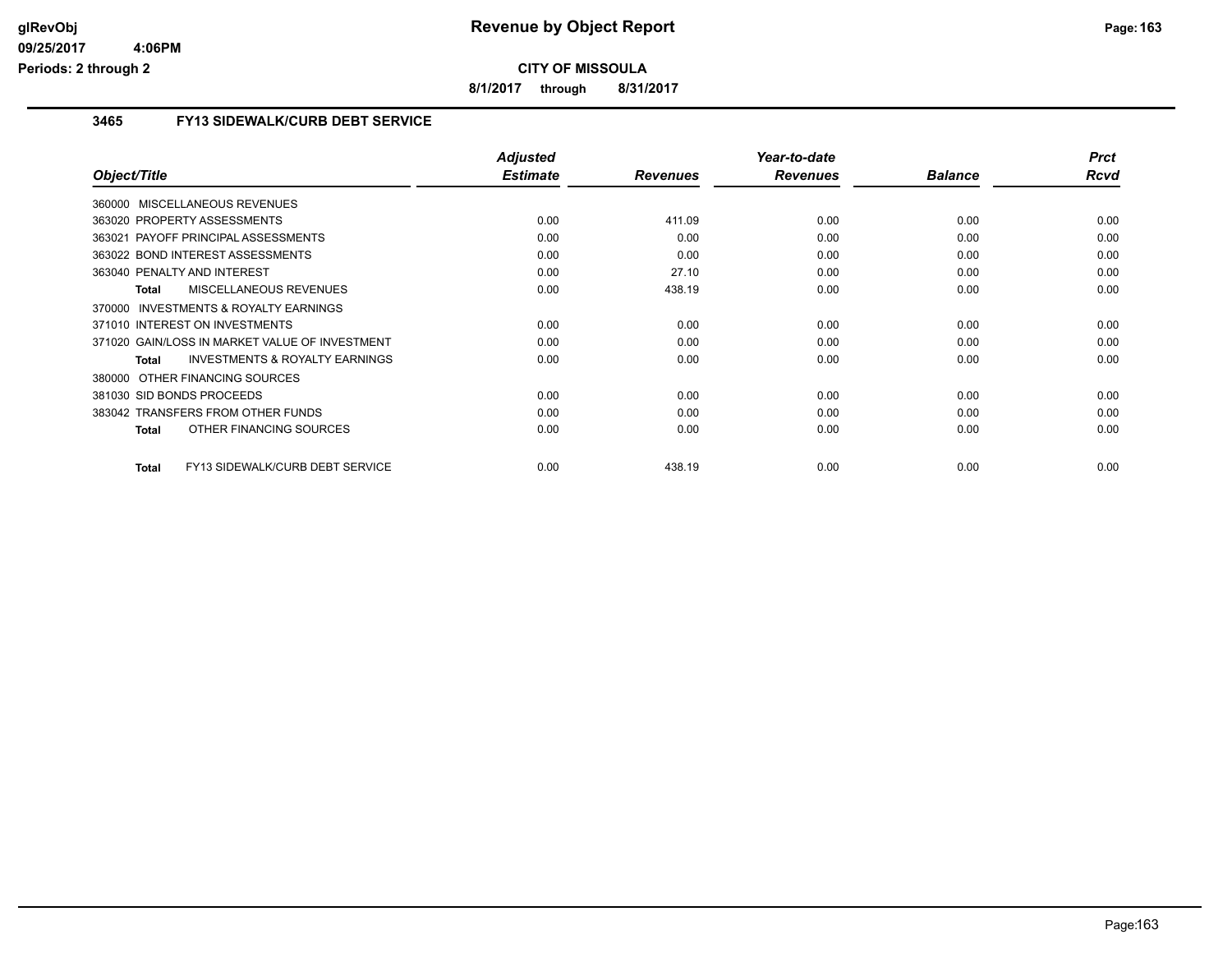**8/1/2017 through 8/31/2017**

# **3466 FY15 SIDEWALK/CURB DEBT SERVICE**

## **3466 FY15 SIDEWALK/CURB DEBT SERVICE**

|                                                    | <b>Adjusted</b> |                 | Year-to-date    |                | <b>Prct</b> |
|----------------------------------------------------|-----------------|-----------------|-----------------|----------------|-------------|
| Object/Title                                       | <b>Estimate</b> | <b>Revenues</b> | <b>Revenues</b> | <b>Balance</b> | Rcvd        |
| MISCELLANEOUS REVENUES<br>360000                   |                 |                 |                 |                |             |
| 363020 PROPERTY ASSESSMENTS                        | 0.00            | 773.32          | 0.00            | 0.00           | 0.00        |
| 363021 PAYOFF PRINCIPAL ASSESSMENTS                | 0.00            | 0.00            | 0.00            | 0.00           | 0.00        |
| 363022 BOND INTEREST ASSESSMENTS                   | 0.00            | 0.00            | 0.00            | 0.00           | 0.00        |
| 363040 PENALTY AND INTEREST                        | 0.00            | 36.09           | 0.00            | 0.00           | 0.00        |
| MISCELLANEOUS REVENUES<br><b>Total</b>             | 0.00            | 809.41          | 0.00            | 0.00           | 0.00        |
| INVESTMENTS & ROYALTY EARNINGS<br>370000           |                 |                 |                 |                |             |
| 371010 INTEREST ON INVESTMENTS                     | 0.00            | 0.00            | 0.00            | 0.00           | 0.00        |
| 371020 GAIN/LOSS IN MARKET VALUE OF INVESTMENTS    | 0.00            | 0.00            | 0.00            | 0.00           | 0.00        |
| <b>INVESTMENTS &amp; ROYALTY EARNINGS</b><br>Total | 0.00            | 0.00            | 0.00            | 0.00           | 0.00        |
| OTHER FINANCING SOURCES<br>380000                  |                 |                 |                 |                |             |
| 381030 SID BONDS PROCEEDS                          | 0.00            | 0.00            | 0.00            | 0.00           | 0.00        |
| 383042 TRANSFERS FROM OTHER FUNDS                  | 0.00            | 0.00            | 0.00            | 0.00           | 0.00        |
| OTHER FINANCING SOURCES<br>Total                   | 0.00            | 0.00            | 0.00            | 0.00           | 0.00        |
|                                                    |                 |                 |                 |                |             |
| FY15 SIDEWALK/CURB DEBT SERVICE<br>Total           | 0.00            | 809.41          | 0.00            | 0.00           | 0.00        |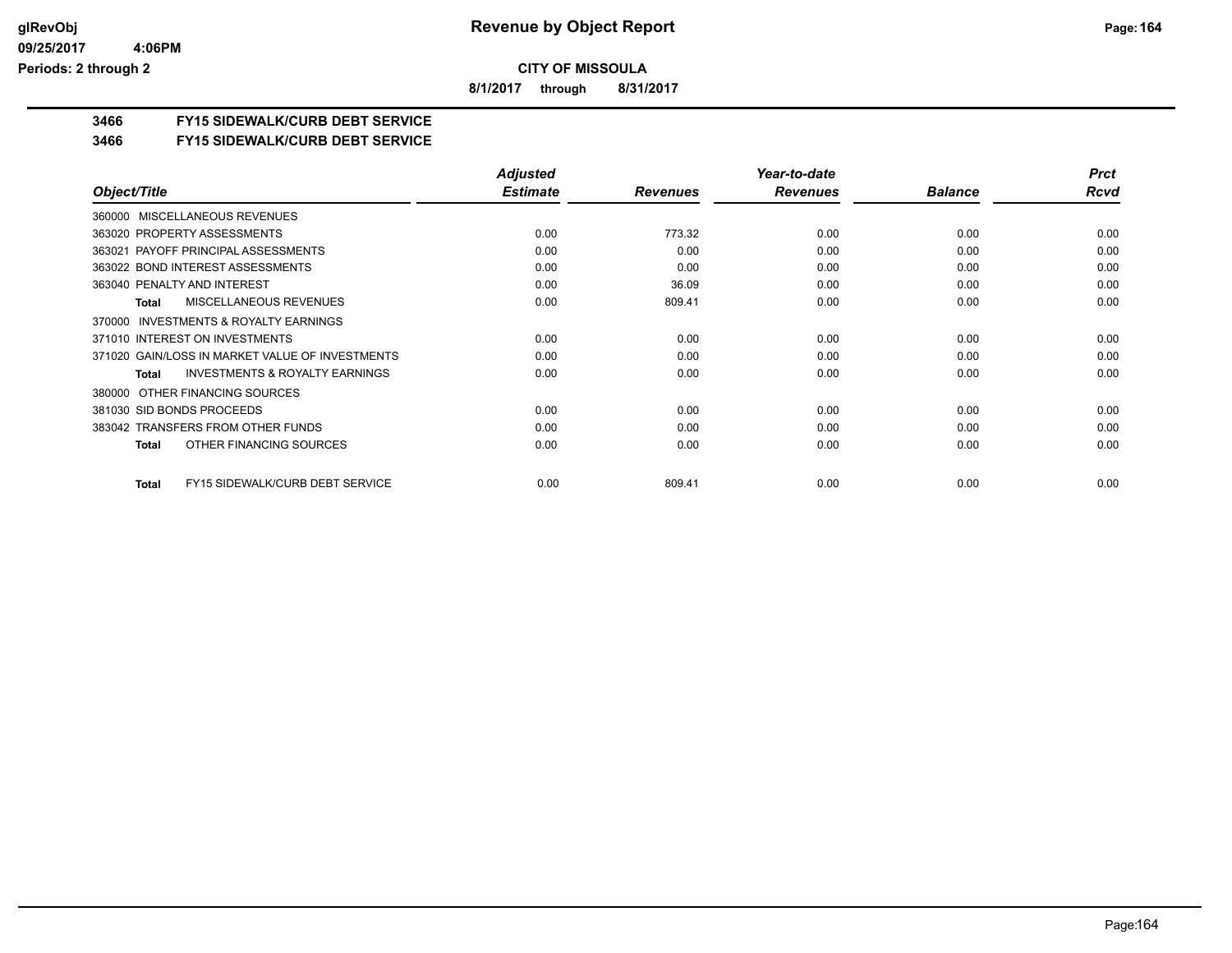**8/1/2017 through 8/31/2017**

## **3466 FY15 SIDEWALK/CURB DEBT SERVICE**

|                                                    | <b>Adjusted</b> |                 | Year-to-date    |                | <b>Prct</b> |
|----------------------------------------------------|-----------------|-----------------|-----------------|----------------|-------------|
| Object/Title                                       | <b>Estimate</b> | <b>Revenues</b> | <b>Revenues</b> | <b>Balance</b> | Rcvd        |
| 360000 MISCELLANEOUS REVENUES                      |                 |                 |                 |                |             |
| 363020 PROPERTY ASSESSMENTS                        | 0.00            | 773.32          | 0.00            | 0.00           | 0.00        |
| 363021 PAYOFF PRINCIPAL ASSESSMENTS                | 0.00            | 0.00            | 0.00            | 0.00           | 0.00        |
| 363022 BOND INTEREST ASSESSMENTS                   | 0.00            | 0.00            | 0.00            | 0.00           | 0.00        |
| 363040 PENALTY AND INTEREST                        | 0.00            | 36.09           | 0.00            | 0.00           | 0.00        |
| <b>MISCELLANEOUS REVENUES</b><br><b>Total</b>      | 0.00            | 809.41          | 0.00            | 0.00           | 0.00        |
| INVESTMENTS & ROYALTY EARNINGS<br>370000           |                 |                 |                 |                |             |
| 371010 INTEREST ON INVESTMENTS                     | 0.00            | 0.00            | 0.00            | 0.00           | 0.00        |
| 371020 GAIN/LOSS IN MARKET VALUE OF INVESTMENT     | 0.00            | 0.00            | 0.00            | 0.00           | 0.00        |
| <b>INVESTMENTS &amp; ROYALTY EARNINGS</b><br>Total | 0.00            | 0.00            | 0.00            | 0.00           | 0.00        |
| OTHER FINANCING SOURCES<br>380000                  |                 |                 |                 |                |             |
| 381030 SID BONDS PROCEEDS                          | 0.00            | 0.00            | 0.00            | 0.00           | 0.00        |
| 383042 TRANSFERS FROM OTHER FUNDS                  | 0.00            | 0.00            | 0.00            | 0.00           | 0.00        |
| OTHER FINANCING SOURCES<br><b>Total</b>            | 0.00            | 0.00            | 0.00            | 0.00           | 0.00        |
| FY15 SIDEWALK/CURB DEBT SERVICE<br><b>Total</b>    | 0.00            | 809.41          | 0.00            | 0.00           | 0.00        |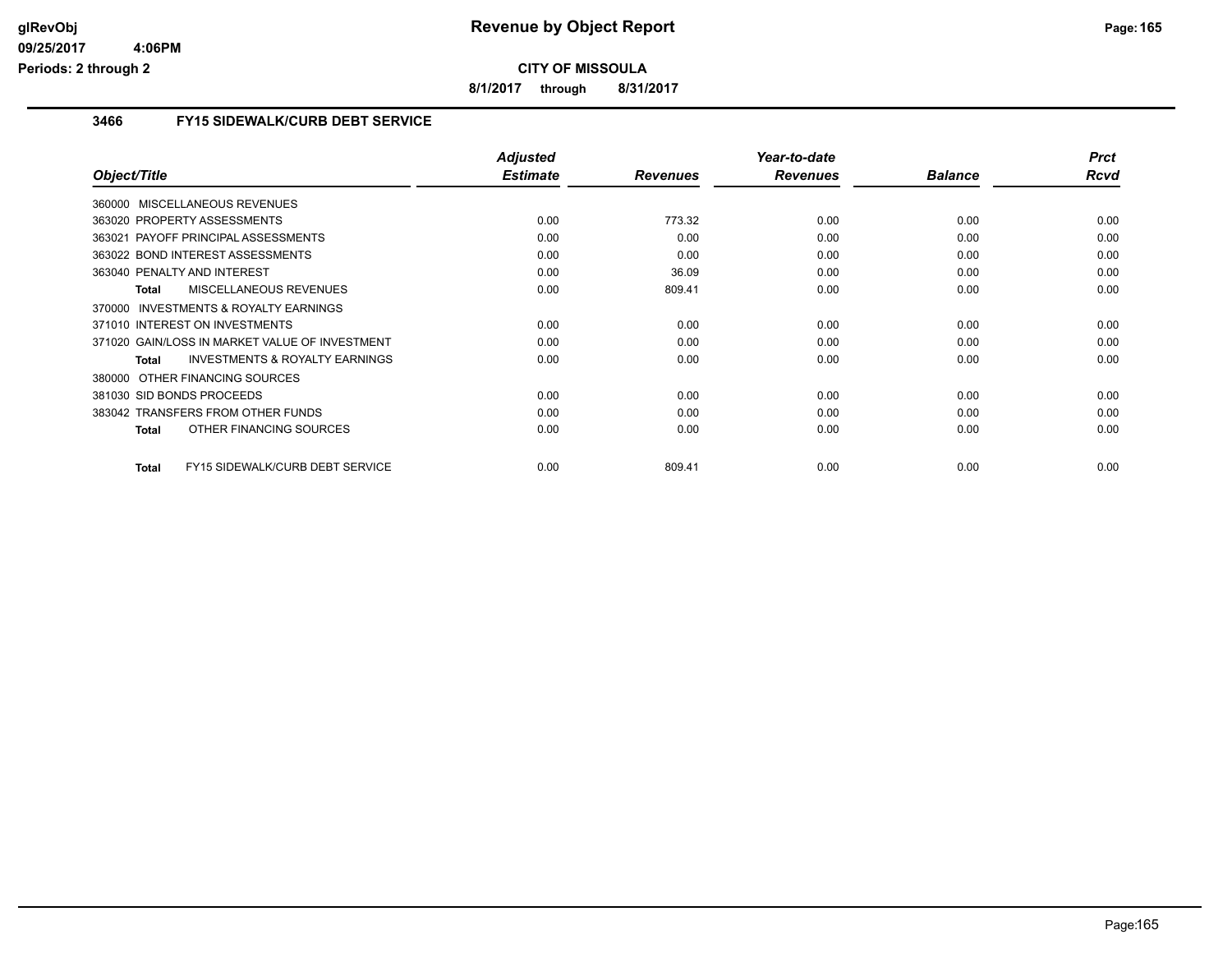**8/1/2017 through 8/31/2017**

# **3467 FY16 SIDEWALK/CURB DEBT SERVICE**

## **3467 FY16 SIDEWALK/CURB DEBT SERVICE**

|                                                           | <b>Adjusted</b> |                 | Year-to-date    |                | <b>Prct</b> |
|-----------------------------------------------------------|-----------------|-----------------|-----------------|----------------|-------------|
| Object/Title                                              | <b>Estimate</b> | <b>Revenues</b> | <b>Revenues</b> | <b>Balance</b> | Rcvd        |
| MISCELLANEOUS REVENUES<br>360000                          |                 |                 |                 |                |             |
| 363020 PROPERTY ASSESSMENTS                               | 0.00            | 656.03          | $-775.55$       | 775.55         | 0.00        |
| 363021 PAYOFF PRINCIPAL ASSESSMENTS                       | 0.00            | 0.00            | 0.00            | 0.00           | 0.00        |
| 363022 BOND INTEREST ASSESSMENTS                          | 0.00            | 0.00            | 0.00            | 0.00           | 0.00        |
| 363040 PENALTY AND INTEREST                               | 0.00            | 37.14           | $-34.17$        | 34.17          | 0.00        |
| MISCELLANEOUS REVENUES<br>Total                           | 0.00            | 693.17          | $-809.72$       | 809.72         | 0.00        |
| <b>INVESTMENTS &amp; ROYALTY EARNINGS</b><br>370000       |                 |                 |                 |                |             |
| 371010 INTEREST ON INVESTMENTS                            | 0.00            | 0.00            | 0.00            | 0.00           | 0.00        |
| 371020 GAIN/LOSS IN MARKET VALUE OF INVESTMENTS           | 0.00            | 0.00            | 0.00            | 0.00           | 0.00        |
| <b>INVESTMENTS &amp; ROYALTY EARNINGS</b><br><b>Total</b> | 0.00            | 0.00            | 0.00            | 0.00           | 0.00        |
| 380000 OTHER FINANCING SOURCES                            |                 |                 |                 |                |             |
| 381030 SID BONDS PROCEEDS                                 | 0.00            | 0.00            | 0.00            | 0.00           | 0.00        |
| 383042 TRANSFERS FROM OTHER FUNDS                         | 0.00            | 0.00            | 0.00            | 0.00           | 0.00        |
| OTHER FINANCING SOURCES<br>Total                          | 0.00            | 0.00            | 0.00            | 0.00           | 0.00        |
| FY16 SIDEWALK/CURB DEBT SERVICE<br>Total                  | 0.00            | 693.17          | $-809.72$       | 809.72         | 0.00        |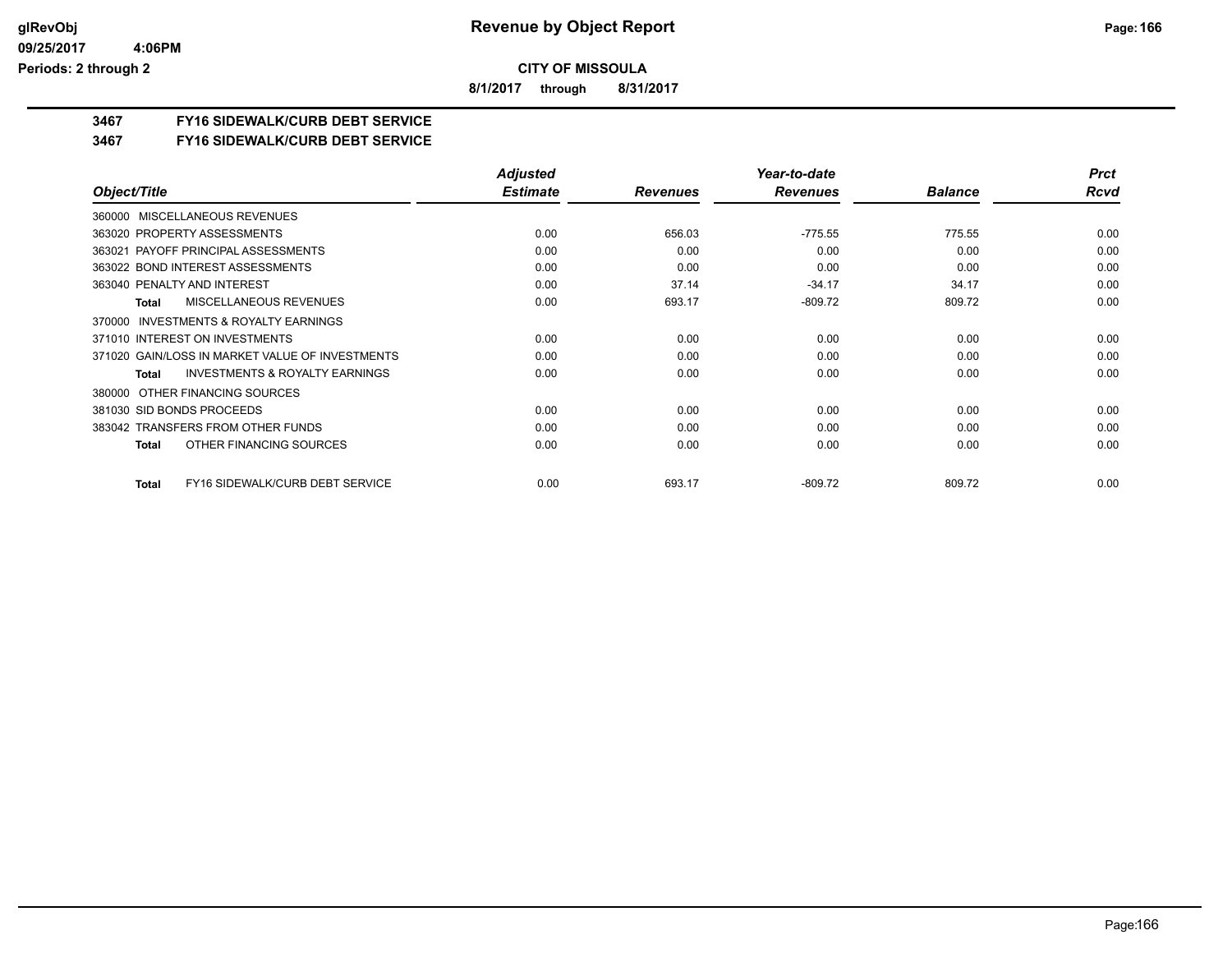**8/1/2017 through 8/31/2017**

## **3467 FY16 SIDEWALK/CURB DEBT SERVICE**

|                                                           | <b>Adjusted</b> |                 | Year-to-date    |                | <b>Prct</b> |
|-----------------------------------------------------------|-----------------|-----------------|-----------------|----------------|-------------|
| Object/Title                                              | <b>Estimate</b> | <b>Revenues</b> | <b>Revenues</b> | <b>Balance</b> | Rcvd        |
| 360000 MISCELLANEOUS REVENUES                             |                 |                 |                 |                |             |
| 363020 PROPERTY ASSESSMENTS                               | 0.00            | 656.03          | $-775.55$       | 775.55         | 0.00        |
| 363021 PAYOFF PRINCIPAL ASSESSMENTS                       | 0.00            | 0.00            | 0.00            | 0.00           | 0.00        |
| 363022 BOND INTEREST ASSESSMENTS                          | 0.00            | 0.00            | 0.00            | 0.00           | 0.00        |
| 363040 PENALTY AND INTEREST                               | 0.00            | 37.14           | $-34.17$        | 34.17          | 0.00        |
| <b>MISCELLANEOUS REVENUES</b><br><b>Total</b>             | 0.00            | 693.17          | $-809.72$       | 809.72         | 0.00        |
| INVESTMENTS & ROYALTY EARNINGS<br>370000                  |                 |                 |                 |                |             |
| 371010 INTEREST ON INVESTMENTS                            | 0.00            | 0.00            | 0.00            | 0.00           | 0.00        |
| 371020 GAIN/LOSS IN MARKET VALUE OF INVESTMENT            | 0.00            | 0.00            | 0.00            | 0.00           | 0.00        |
| <b>INVESTMENTS &amp; ROYALTY EARNINGS</b><br><b>Total</b> | 0.00            | 0.00            | 0.00            | 0.00           | 0.00        |
| OTHER FINANCING SOURCES<br>380000                         |                 |                 |                 |                |             |
| 381030 SID BONDS PROCEEDS                                 | 0.00            | 0.00            | 0.00            | 0.00           | 0.00        |
| 383042 TRANSFERS FROM OTHER FUNDS                         | 0.00            | 0.00            | 0.00            | 0.00           | 0.00        |
| OTHER FINANCING SOURCES<br><b>Total</b>                   | 0.00            | 0.00            | 0.00            | 0.00           | 0.00        |
| FY16 SIDEWALK/CURB DEBT SERVICE<br><b>Total</b>           | 0.00            | 693.17          | $-809.72$       | 809.72         | 0.00        |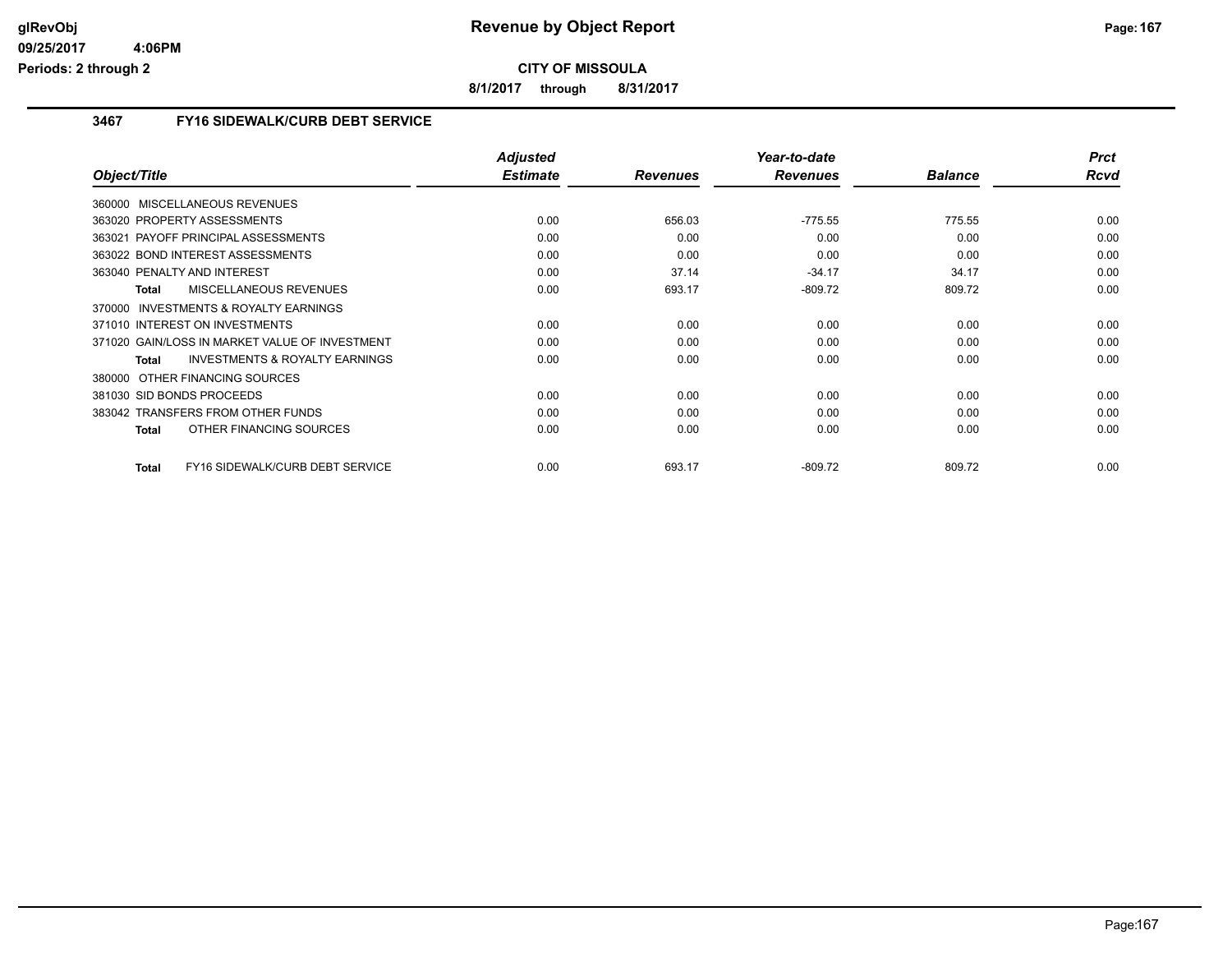| glRevObj<br>09/25/2017<br>4:06PM<br>Periods: 2 through 2 |                                                | <b>Revenue by Object Report</b> |                                 |                |                            |  |
|----------------------------------------------------------|------------------------------------------------|---------------------------------|---------------------------------|----------------|----------------------------|--|
|                                                          | <b>CITY OF MISSOULA</b><br>8/1/2017<br>through | 8/31/2017                       |                                 |                |                            |  |
| Object/Title                                             | <b>Adjusted</b><br><b>Estimate</b>             | <b>Revenues</b>                 | Year-to-date<br><b>Revenues</b> | <b>Balance</b> | <b>Prct</b><br><b>Rcvd</b> |  |
| <b>Total</b>                                             |                                                |                                 |                                 |                |                            |  |

**Total**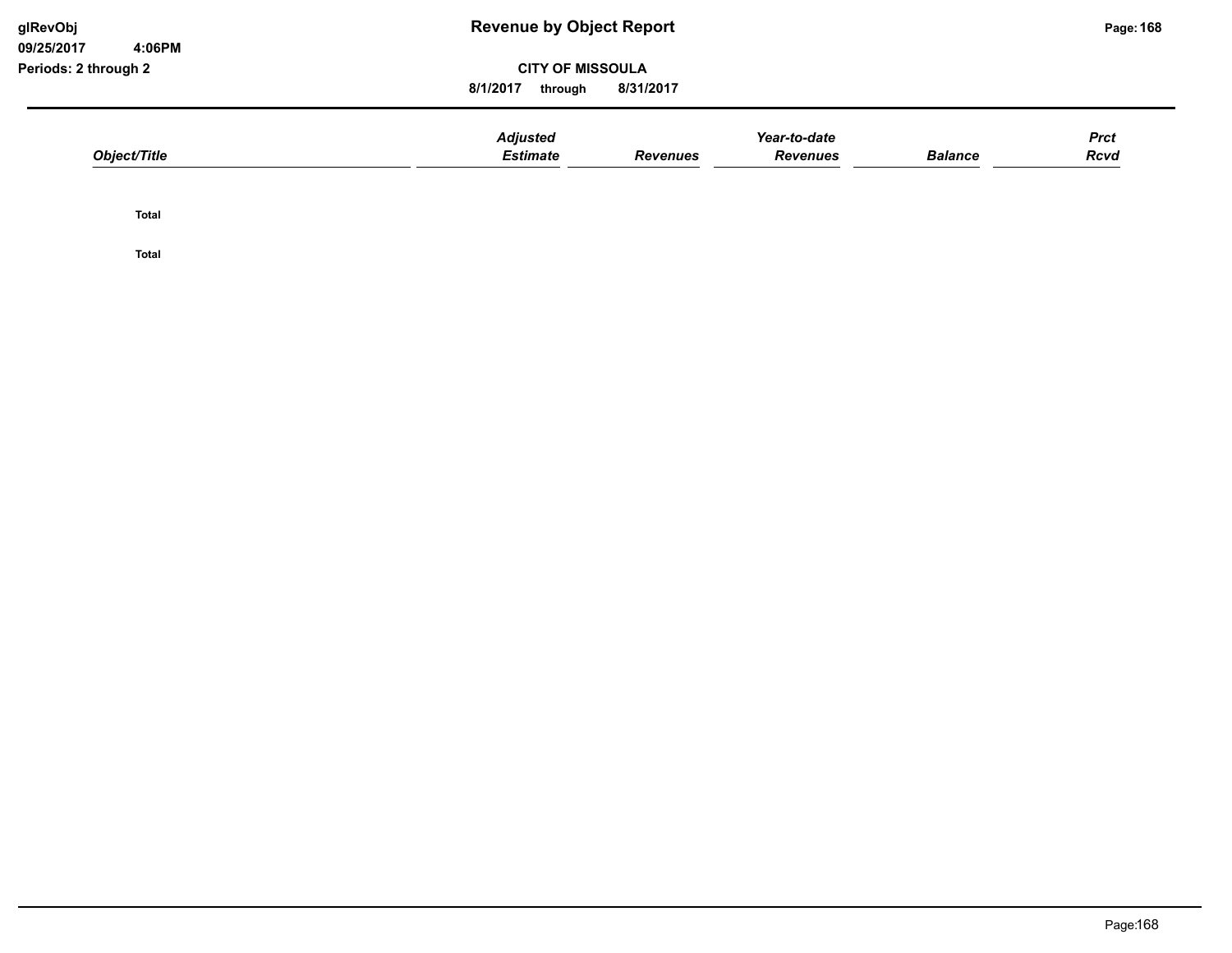**09/25/2017 4:06PM Periods: 2 through 2**

**CITY OF MISSOULA**

**8/1/2017 through 8/31/2017**

**3468**

|              | <b>Adjusted</b> |                 | Year-to-date    |                |             |
|--------------|-----------------|-----------------|-----------------|----------------|-------------|
| Object/Title | <b>Estimate</b> | <b>Revenues</b> | <b>Revenues</b> | <b>Balance</b> | <b>Rcvd</b> |
| 363021       | 0.00            | 0.00            | 0.00            | 0.00           | 0.00        |
| <b>Total</b> | 0.00            | 0.00            | 0.00            | 0.00           | 0.00        |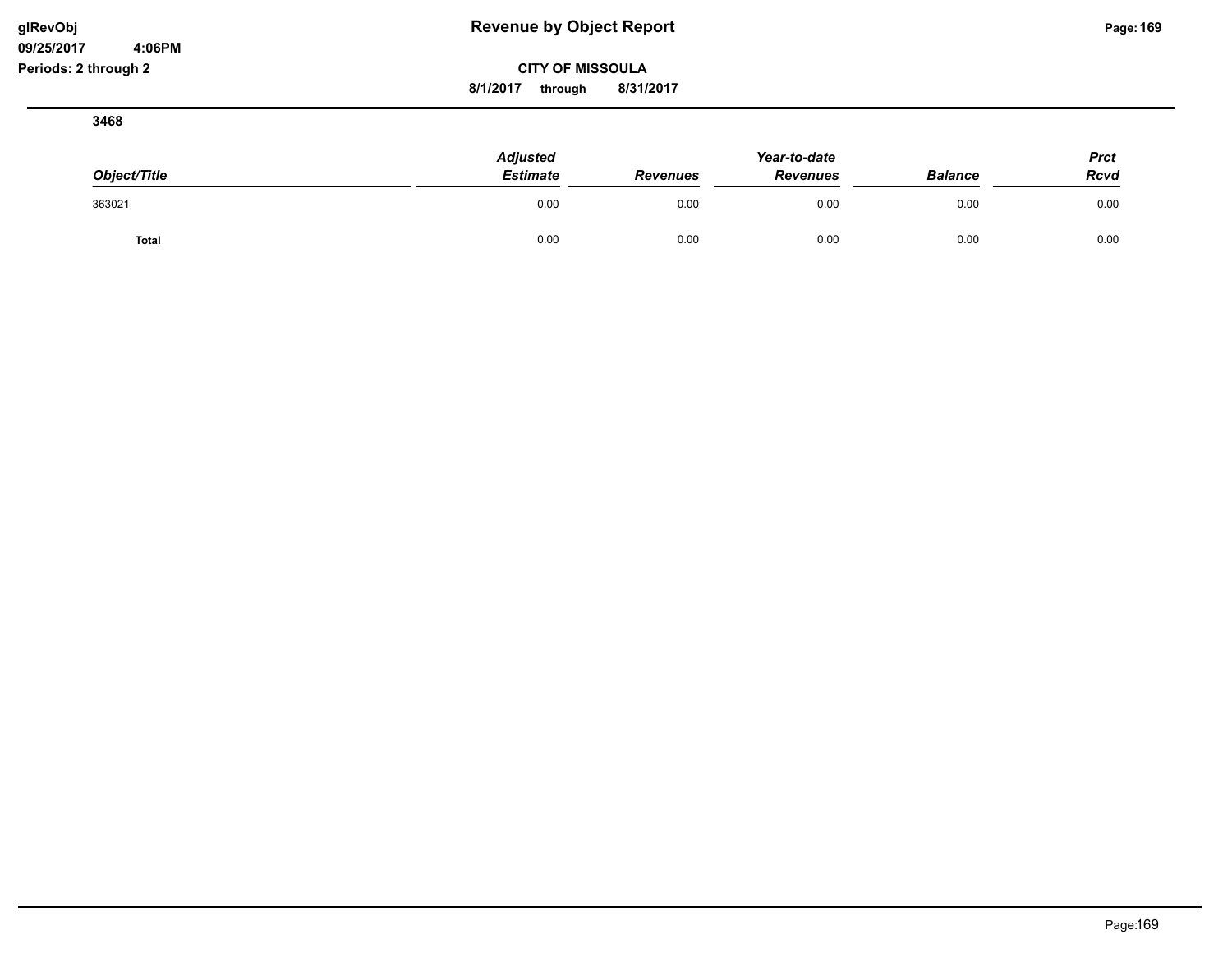**8/1/2017 through 8/31/2017**

**3470 SID 470 DEBT SERVICE FUND**

**3470 SID 470 DEBT SERVICE FUND**

|                                                           | <b>Adjusted</b> |                 | Year-to-date    |                | <b>Prct</b> |
|-----------------------------------------------------------|-----------------|-----------------|-----------------|----------------|-------------|
| Object/Title                                              | <b>Estimate</b> | <b>Revenues</b> | <b>Revenues</b> | <b>Balance</b> | <b>Rcvd</b> |
| TAXES/ASSESSMENTS<br>310000                               |                 |                 |                 |                |             |
| PENALTIES & INTEREST<br>312001                            | 0.00            | 0.00            | 0.00            | 0.00           | 0.00        |
| TAXES/ASSESSMENTS<br><b>Total</b>                         | 0.00            | 0.00            | 0.00            | 0.00           | 0.00        |
| MISCELLANEOUS REVENUES<br>360000                          |                 |                 |                 |                |             |
| 363020 PROPERTY ASSESSMENTS                               | 0.00            | 0.00            | 0.00            | 0.00           | 0.00        |
| 363021 PAYOFF PRINCIPAL ASSESSMENTS                       | 0.00            | 0.00            | 0.00            | 0.00           | 0.00        |
| 363022 BOND INTEREST ASSESSMENTS                          | 0.00            | 0.00            | 0.00            | 0.00           | 0.00        |
| 363040 PENALTY AND INTEREST                               | 0.00            | 0.00            | 0.00            | 0.00           | 0.00        |
| MISCELLANEOUS REVENUES<br><b>Total</b>                    | 0.00            | 0.00            | 0.00            | 0.00           | 0.00        |
| <b>INVESTMENTS &amp; ROYALTY EARNINGS</b><br>370000       |                 |                 |                 |                |             |
| 371010 INTEREST ON INVESTMENTS                            | 0.00            | 0.00            | 0.00            | 0.00           | 0.00        |
| 371020 GAIN/LOSS IN MARKET VALUE OF INVESTMENTS           | 0.00            | 0.00            | 0.00            | 0.00           | 0.00        |
| <b>INVESTMENTS &amp; ROYALTY EARNINGS</b><br><b>Total</b> | 0.00            | 0.00            | 0.00            | 0.00           | 0.00        |
| OTHER FINANCING SOURCES<br>380000                         |                 |                 |                 |                |             |
| 381009 TRANSFERS IN                                       | 0.00            | 0.00            | 0.00            | 0.00           | 0.00        |
| OTHER FINANCING SOURCES<br><b>Total</b>                   | 0.00            | 0.00            | 0.00            | 0.00           | 0.00        |
| SID 470 DEBT SERVICE FUND<br><b>Total</b>                 | 0.00            | 0.00            | 0.00            | 0.00           | 0.00        |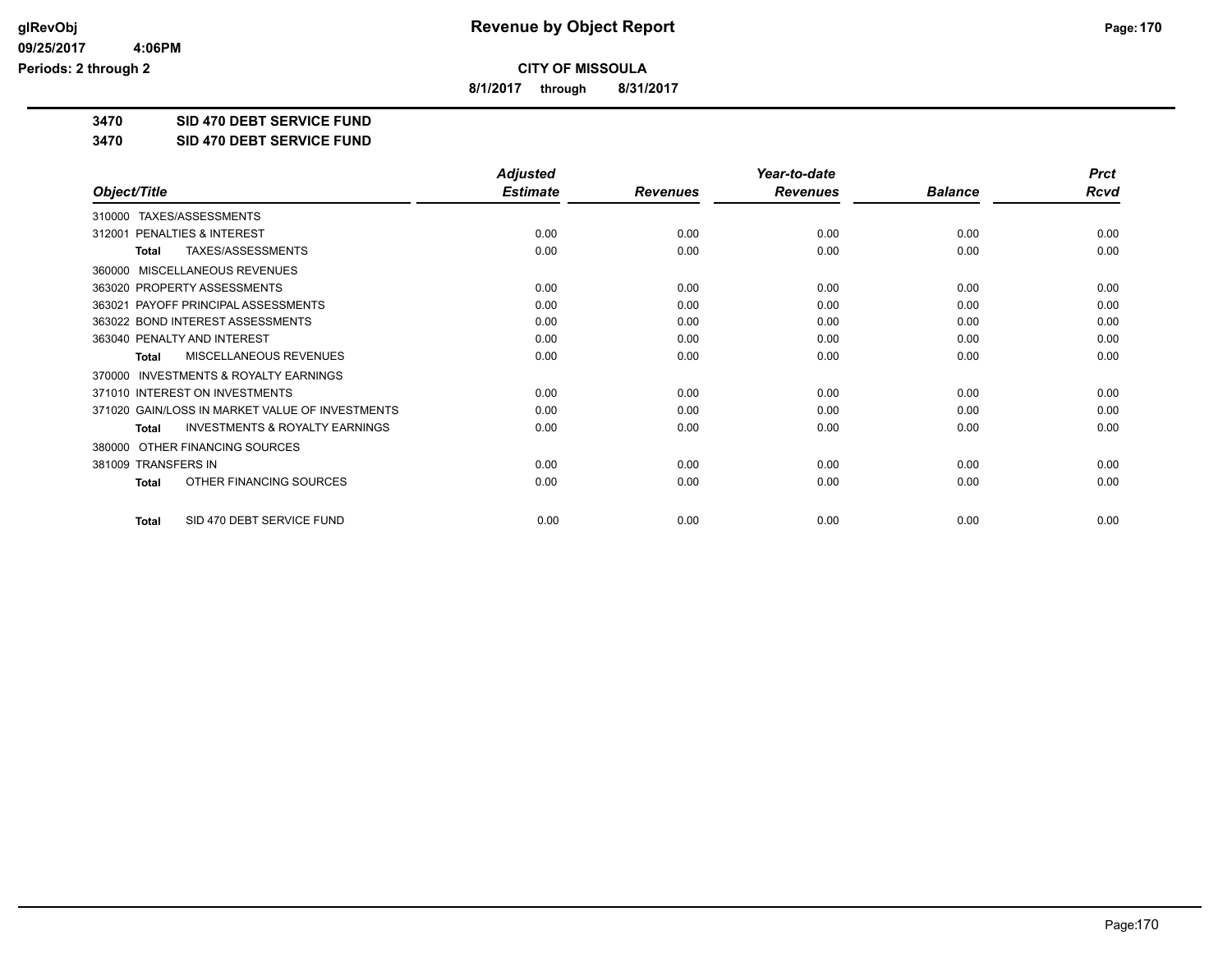**8/1/2017 through 8/31/2017**

# **3470 SID 470 DEBT SERVICE FUND**

|                                                           | <b>Adjusted</b> |                 | Year-to-date    |                | <b>Prct</b> |
|-----------------------------------------------------------|-----------------|-----------------|-----------------|----------------|-------------|
| Object/Title                                              | <b>Estimate</b> | <b>Revenues</b> | <b>Revenues</b> | <b>Balance</b> | <b>Rcvd</b> |
| TAXES/ASSESSMENTS<br>310000                               |                 |                 |                 |                |             |
| 312001 PENALTIES & INTEREST                               | 0.00            | 0.00            | 0.00            | 0.00           | 0.00        |
| TAXES/ASSESSMENTS<br><b>Total</b>                         | 0.00            | 0.00            | 0.00            | 0.00           | 0.00        |
| MISCELLANEOUS REVENUES<br>360000                          |                 |                 |                 |                |             |
| 363020 PROPERTY ASSESSMENTS                               | 0.00            | 0.00            | 0.00            | 0.00           | 0.00        |
| 363021 PAYOFF PRINCIPAL ASSESSMENTS                       | 0.00            | 0.00            | 0.00            | 0.00           | 0.00        |
| 363022 BOND INTEREST ASSESSMENTS                          | 0.00            | 0.00            | 0.00            | 0.00           | 0.00        |
| 363040 PENALTY AND INTEREST                               | 0.00            | 0.00            | 0.00            | 0.00           | 0.00        |
| <b>MISCELLANEOUS REVENUES</b><br><b>Total</b>             | 0.00            | 0.00            | 0.00            | 0.00           | 0.00        |
| <b>INVESTMENTS &amp; ROYALTY EARNINGS</b><br>370000       |                 |                 |                 |                |             |
| 371010 INTEREST ON INVESTMENTS                            | 0.00            | 0.00            | 0.00            | 0.00           | 0.00        |
| 371020 GAIN/LOSS IN MARKET VALUE OF INVESTMENT            | 0.00            | 0.00            | 0.00            | 0.00           | 0.00        |
| <b>INVESTMENTS &amp; ROYALTY EARNINGS</b><br><b>Total</b> | 0.00            | 0.00            | 0.00            | 0.00           | 0.00        |
| OTHER FINANCING SOURCES<br>380000                         |                 |                 |                 |                |             |
| 381009 TRANSFERS IN                                       | 0.00            | 0.00            | 0.00            | 0.00           | 0.00        |
| OTHER FINANCING SOURCES<br><b>Total</b>                   | 0.00            | 0.00            | 0.00            | 0.00           | 0.00        |
| SID 470 DEBT SERVICE FUND<br><b>Total</b>                 | 0.00            | 0.00            | 0.00            | 0.00           | 0.00        |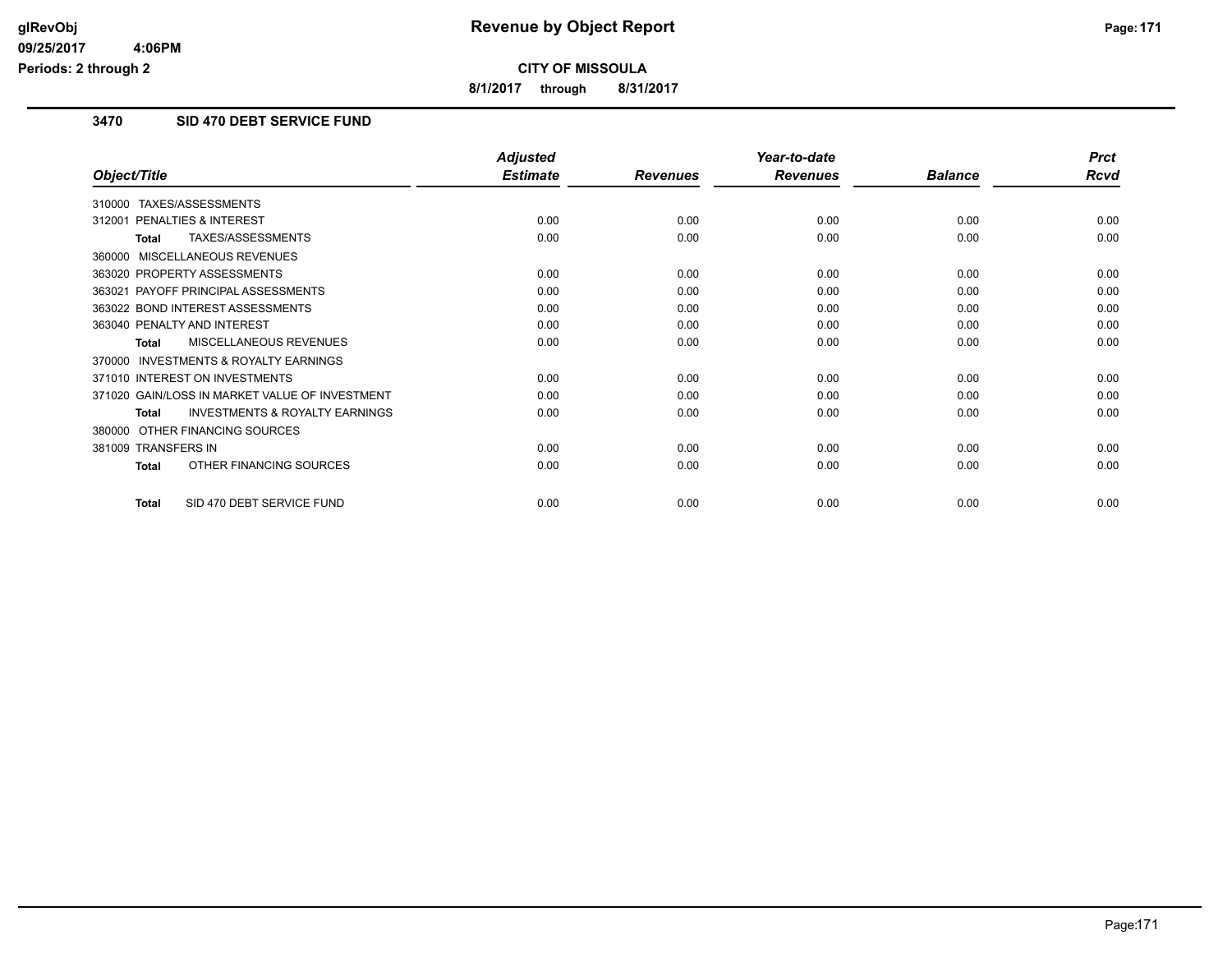**8/1/2017 through 8/31/2017**

**3491 SID 491 DEBT SERVICE FUND**

**3491 SID 491 DEBT SERVICE FUND**

|                                                           | <b>Adjusted</b> |                 | Year-to-date    |                | <b>Prct</b> |
|-----------------------------------------------------------|-----------------|-----------------|-----------------|----------------|-------------|
| Object/Title                                              | <b>Estimate</b> | <b>Revenues</b> | <b>Revenues</b> | <b>Balance</b> | <b>Rcvd</b> |
| 310000 TAXES/ASSESSMENTS                                  |                 |                 |                 |                |             |
| PENALTIES & INTEREST<br>312001                            | 0.00            | 0.00            | 0.00            | 0.00           | 0.00        |
| <b>TAXES/ASSESSMENTS</b><br>Total                         | 0.00            | 0.00            | 0.00            | 0.00           | 0.00        |
| MISCELLANEOUS REVENUES<br>360000                          |                 |                 |                 |                |             |
| 360010 MISCELLANEOUS                                      | 0.00            | 0.00            | 0.00            | 0.00           | 0.00        |
| 363020 PROPERTY ASSESSMENTS                               | 0.00            | 0.00            | 0.00            | 0.00           | 0.00        |
| 363021 PAYOFF PRINCIPAL ASSESSMENTS                       | 0.00            | 0.00            | 0.00            | 0.00           | 0.00        |
| 363022 BOND INTEREST ASSESSMENTS                          | 0.00            | 0.00            | 0.00            | 0.00           | 0.00        |
| 363040 PENALTY AND INTEREST                               | 0.00            | 0.00            | 0.00            | 0.00           | 0.00        |
| MISCELLANEOUS REVENUES<br>Total                           | 0.00            | 0.00            | 0.00            | 0.00           | 0.00        |
| INVESTMENTS & ROYALTY EARNINGS<br>370000                  |                 |                 |                 |                |             |
| 371010 INTEREST ON INVESTMENTS                            | 0.00            | 0.00            | 0.00            | 0.00           | 0.00        |
| 371020 GAIN/LOSS IN MARKET VALUE OF INVESTMENTS           | 0.00            | 0.00            | 0.00            | 0.00           | 0.00        |
| <b>INVESTMENTS &amp; ROYALTY EARNINGS</b><br><b>Total</b> | 0.00            | 0.00            | 0.00            | 0.00           | 0.00        |
| OTHER FINANCING SOURCES<br>380000                         |                 |                 |                 |                |             |
| 381009 TRANSFERS IN                                       | 0.00            | 0.00            | 0.00            | 0.00           | 0.00        |
| OTHER FINANCING SOURCES<br>Total                          | 0.00            | 0.00            | 0.00            | 0.00           | 0.00        |
| SID 491 DEBT SERVICE FUND<br><b>Total</b>                 | 0.00            | 0.00            | 0.00            | 0.00           | 0.00        |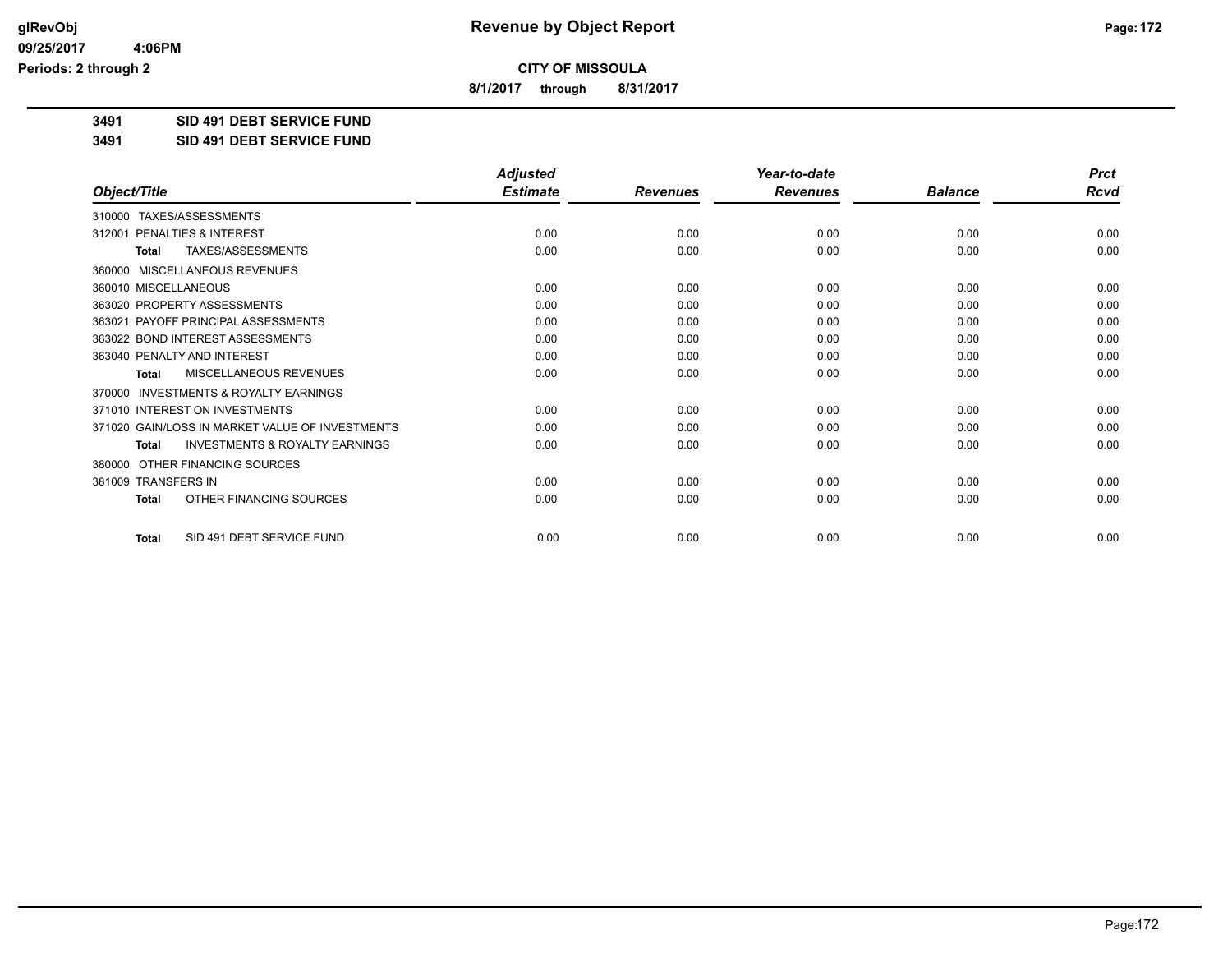**Periods: 2 through 2**

**CITY OF MISSOULA**

**8/1/2017 through 8/31/2017**

# **3491 SID 491 DEBT SERVICE FUND**

|                                                           | <b>Adjusted</b> |                 | Year-to-date    |                | <b>Prct</b> |
|-----------------------------------------------------------|-----------------|-----------------|-----------------|----------------|-------------|
| Object/Title                                              | <b>Estimate</b> | <b>Revenues</b> | <b>Revenues</b> | <b>Balance</b> | <b>Rcvd</b> |
| 310000 TAXES/ASSESSMENTS                                  |                 |                 |                 |                |             |
| 312001 PENALTIES & INTEREST                               | 0.00            | 0.00            | 0.00            | 0.00           | 0.00        |
| TAXES/ASSESSMENTS<br><b>Total</b>                         | 0.00            | 0.00            | 0.00            | 0.00           | 0.00        |
| 360000 MISCELLANEOUS REVENUES                             |                 |                 |                 |                |             |
| 360010 MISCELLANEOUS                                      | 0.00            | 0.00            | 0.00            | 0.00           | 0.00        |
| 363020 PROPERTY ASSESSMENTS                               | 0.00            | 0.00            | 0.00            | 0.00           | 0.00        |
| 363021 PAYOFF PRINCIPAL ASSESSMENTS                       | 0.00            | 0.00            | 0.00            | 0.00           | 0.00        |
| 363022 BOND INTEREST ASSESSMENTS                          | 0.00            | 0.00            | 0.00            | 0.00           | 0.00        |
| 363040 PENALTY AND INTEREST                               | 0.00            | 0.00            | 0.00            | 0.00           | 0.00        |
| MISCELLANEOUS REVENUES<br><b>Total</b>                    | 0.00            | 0.00            | 0.00            | 0.00           | 0.00        |
| INVESTMENTS & ROYALTY EARNINGS<br>370000                  |                 |                 |                 |                |             |
| 371010 INTEREST ON INVESTMENTS                            | 0.00            | 0.00            | 0.00            | 0.00           | 0.00        |
| 371020 GAIN/LOSS IN MARKET VALUE OF INVESTMENT            | 0.00            | 0.00            | 0.00            | 0.00           | 0.00        |
| <b>INVESTMENTS &amp; ROYALTY EARNINGS</b><br><b>Total</b> | 0.00            | 0.00            | 0.00            | 0.00           | 0.00        |
| 380000 OTHER FINANCING SOURCES                            |                 |                 |                 |                |             |
| 381009 TRANSFERS IN                                       | 0.00            | 0.00            | 0.00            | 0.00           | 0.00        |
| OTHER FINANCING SOURCES<br><b>Total</b>                   | 0.00            | 0.00            | 0.00            | 0.00           | 0.00        |
| SID 491 DEBT SERVICE FUND<br><b>Total</b>                 | 0.00            | 0.00            | 0.00            | 0.00           | 0.00        |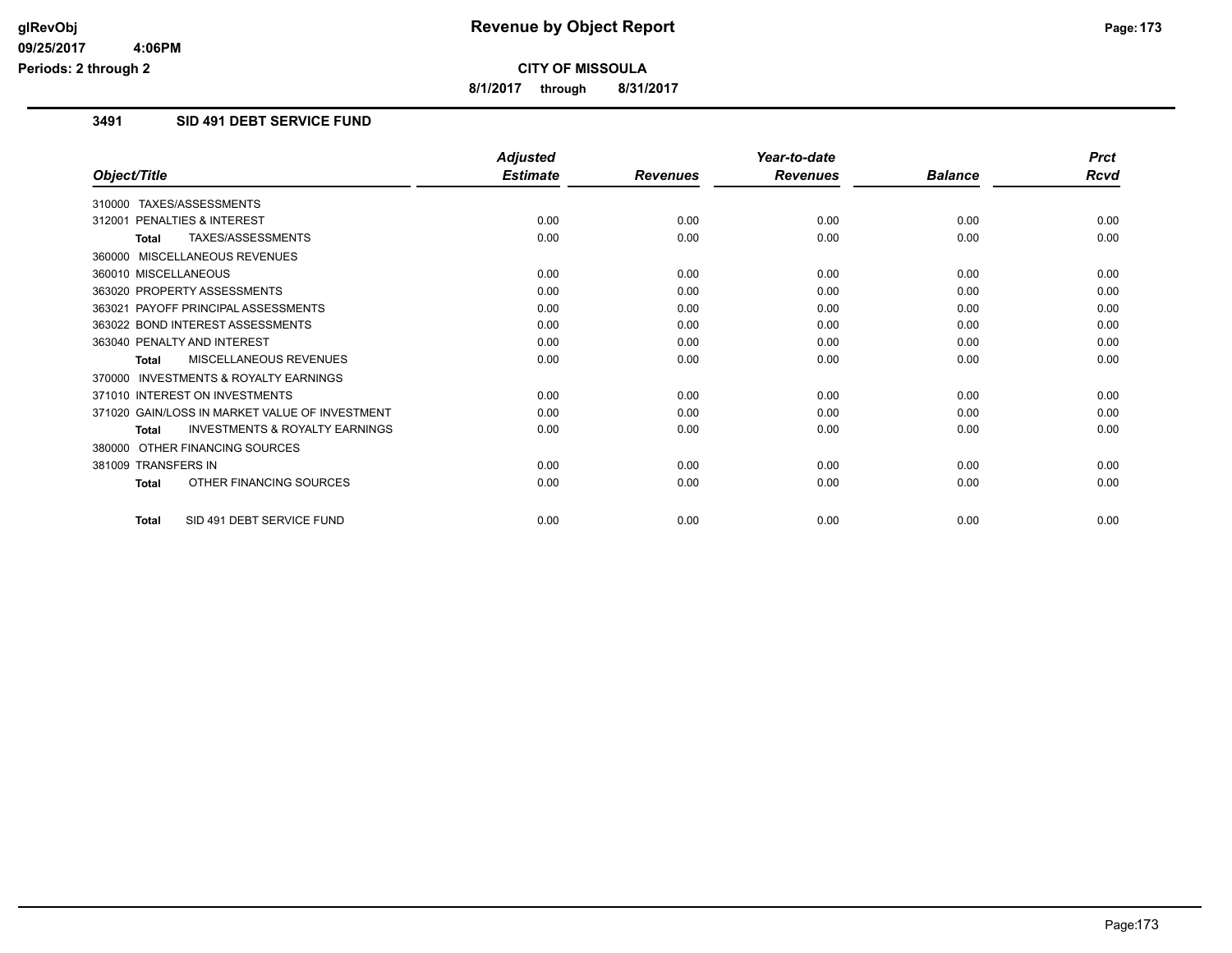**8/1/2017 through 8/31/2017**

**3492 SID 492/499 DEBT SERVICE FUND**

**3492 SID 492/499 DEBT SERVICE FUND**

|                                                    | <b>Adjusted</b> |                 | Year-to-date    |                | <b>Prct</b> |
|----------------------------------------------------|-----------------|-----------------|-----------------|----------------|-------------|
| Object/Title                                       | <b>Estimate</b> | <b>Revenues</b> | <b>Revenues</b> | <b>Balance</b> | <b>Rcvd</b> |
| 360000 MISCELLANEOUS REVENUES                      |                 |                 |                 |                |             |
| 360010 MISCELLANEOUS                               | 0.00            | 0.00            | 0.00            | 0.00           | 0.00        |
| 363040 PENALTY AND INTEREST                        | 0.00            | 0.00            | 0.00            | 0.00           | 0.00        |
| <b>MISCELLANEOUS REVENUES</b><br>Total             | 0.00            | 0.00            | 0.00            | 0.00           | 0.00        |
| 370000 INVESTMENTS & ROYALTY EARNINGS              |                 |                 |                 |                |             |
| 371010 INTEREST ON INVESTMENTS                     | 0.00            | 0.00            | 0.00            | 0.00           | 0.00        |
| 371020 GAIN/LOSS IN MARKET VALUE OF INVESTMENTS    | 0.00            | 0.00            | 0.00            | 0.00           | 0.00        |
| <b>INVESTMENTS &amp; ROYALTY EARNINGS</b><br>Total | 0.00            | 0.00            | 0.00            | 0.00           | 0.00        |
| 380000 OTHER FINANCING SOURCES                     |                 |                 |                 |                |             |
| 381009 TRANSFERS IN                                | 0.00            | 0.00            | 0.00            | 0.00           | 0.00        |
| OTHER FINANCING SOURCES<br><b>Total</b>            | 0.00            | 0.00            | 0.00            | 0.00           | 0.00        |
| SID 492/499 DEBT SERVICE FUND<br><b>Total</b>      | 0.00            | 0.00            | 0.00            | 0.00           | 0.00        |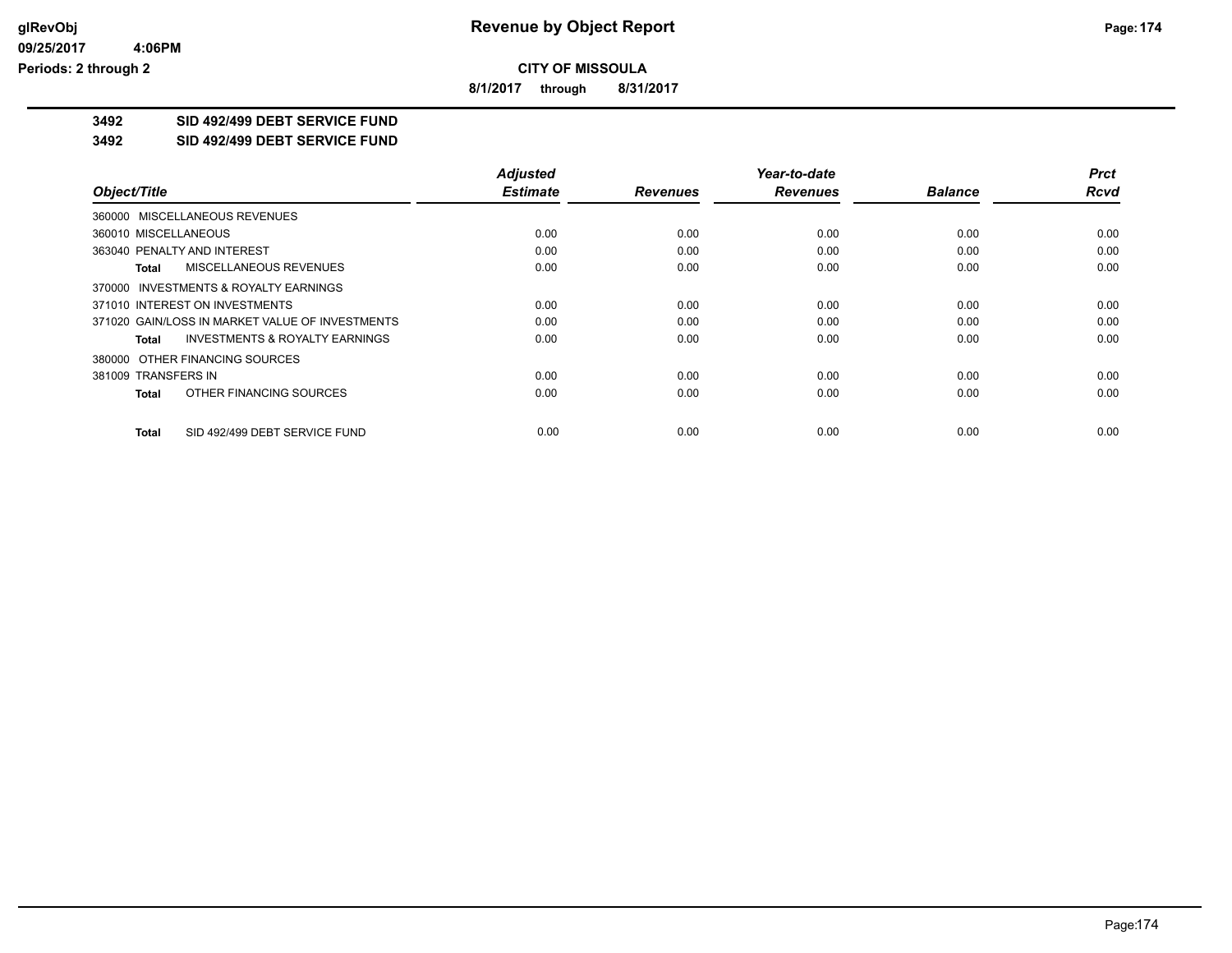**8/1/2017 through 8/31/2017**

# **3492 SID 492/499 DEBT SERVICE FUND**

| Object/Title                                   | <b>Adjusted</b><br><b>Estimate</b> | <b>Revenues</b> | Year-to-date<br><b>Revenues</b> | <b>Balance</b> | <b>Prct</b><br><b>Rcvd</b> |
|------------------------------------------------|------------------------------------|-----------------|---------------------------------|----------------|----------------------------|
| 360000 MISCELLANEOUS REVENUES                  |                                    |                 |                                 |                |                            |
| 360010 MISCELLANEOUS                           | 0.00                               | 0.00            | 0.00                            | 0.00           | 0.00                       |
| 363040 PENALTY AND INTEREST                    | 0.00                               | 0.00            | 0.00                            | 0.00           | 0.00                       |
| MISCELLANEOUS REVENUES<br>Total                | 0.00                               | 0.00            | 0.00                            | 0.00           | 0.00                       |
| 370000 INVESTMENTS & ROYALTY EARNINGS          |                                    |                 |                                 |                |                            |
| 371010 INTEREST ON INVESTMENTS                 | 0.00                               | 0.00            | 0.00                            | 0.00           | 0.00                       |
| 371020 GAIN/LOSS IN MARKET VALUE OF INVESTMENT | 0.00                               | 0.00            | 0.00                            | 0.00           | 0.00                       |
| INVESTMENTS & ROYALTY EARNINGS<br>Total        | 0.00                               | 0.00            | 0.00                            | 0.00           | 0.00                       |
| 380000 OTHER FINANCING SOURCES                 |                                    |                 |                                 |                |                            |
| 381009 TRANSFERS IN                            | 0.00                               | 0.00            | 0.00                            | 0.00           | 0.00                       |
| OTHER FINANCING SOURCES<br><b>Total</b>        | 0.00                               | 0.00            | 0.00                            | 0.00           | 0.00                       |
| SID 492/499 DEBT SERVICE FUND<br><b>Total</b>  | 0.00                               | 0.00            | 0.00                            | 0.00           | 0.00                       |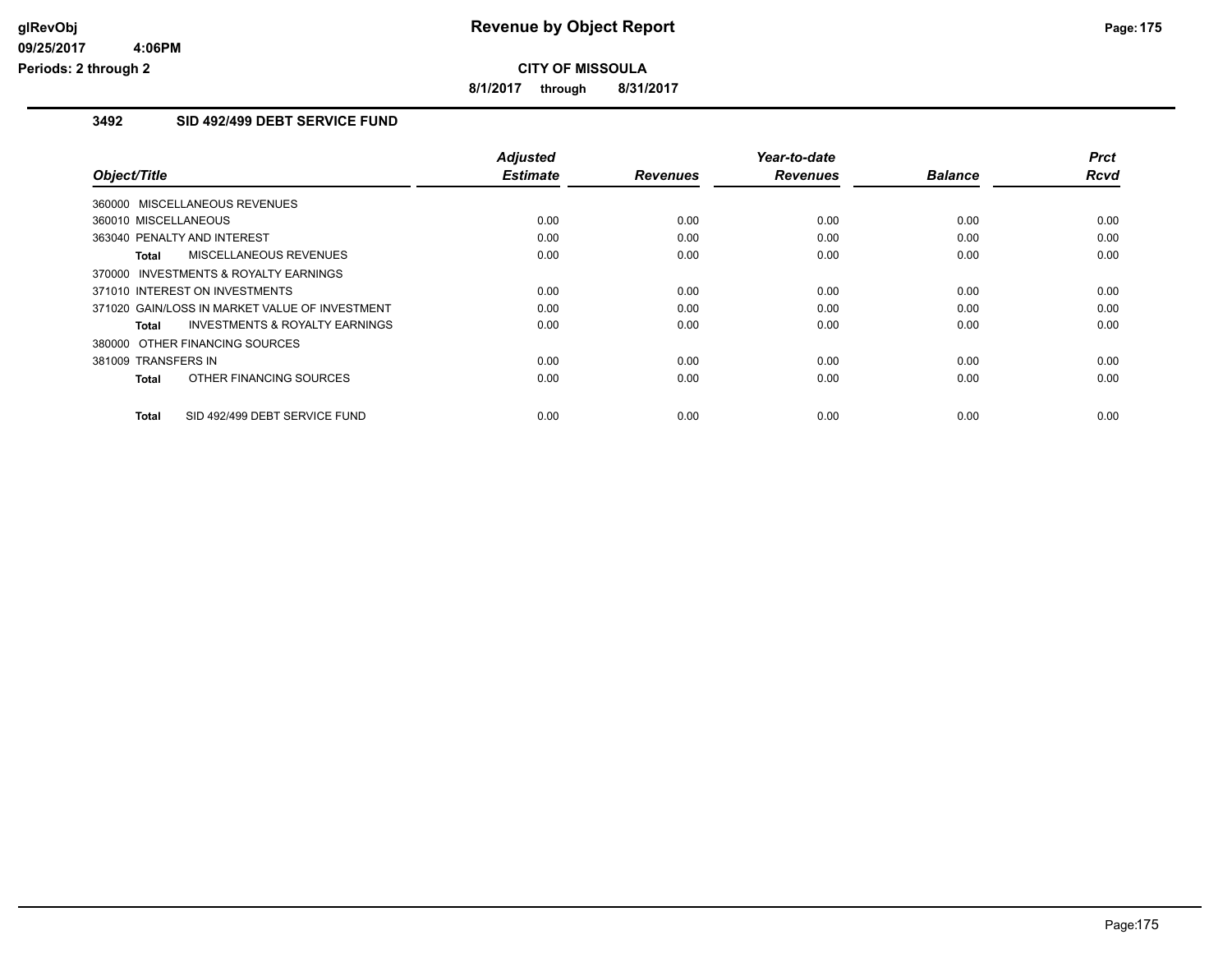**8/1/2017 through 8/31/2017**

**3494 SID 494 DEBT SERVICE**

**3494 SID 494 DEBT SERVICE**

|                                                           | <b>Adjusted</b> |                 | Year-to-date    |                | <b>Prct</b> |
|-----------------------------------------------------------|-----------------|-----------------|-----------------|----------------|-------------|
| Object/Title                                              | <b>Estimate</b> | <b>Revenues</b> | <b>Revenues</b> | <b>Balance</b> | <b>Rcvd</b> |
| TAXES/ASSESSMENTS<br>310000                               |                 |                 |                 |                |             |
| PENALTIES & INTEREST<br>312001                            | 0.00            | 0.00            | 0.00            | 0.00           | 0.00        |
| TAXES/ASSESSMENTS<br><b>Total</b>                         | 0.00            | 0.00            | 0.00            | 0.00           | 0.00        |
| MISCELLANEOUS REVENUES<br>360000                          |                 |                 |                 |                |             |
| 360010 MISCELLANEOUS                                      | 0.00            | 0.00            | 0.00            | 0.00           | 0.00        |
| 363020 PROPERTY ASSESSMENTS                               | 0.00            | 0.00            | 0.00            | 0.00           | 0.00        |
| 363021 PAYOFF PRINCIPAL ASSESSMENTS                       | 0.00            | 0.00            | 0.00            | 0.00           | 0.00        |
| 363022 BOND INTEREST ASSESSMENTS                          | 0.00            | 0.00            | 0.00            | 0.00           | 0.00        |
| 363040 PENALTY AND INTEREST                               | 0.00            | 0.00            | 0.00            | 0.00           | 0.00        |
| MISCELLANEOUS REVENUES<br>Total                           | 0.00            | 0.00            | 0.00            | 0.00           | 0.00        |
| <b>INVESTMENTS &amp; ROYALTY EARNINGS</b><br>370000       |                 |                 |                 |                |             |
| 371010 INTEREST ON INVESTMENTS                            | 0.00            | 0.00            | 0.00            | 0.00           | 0.00        |
| 371020 GAIN/LOSS IN MARKET VALUE OF INVESTMENTS           | 0.00            | 0.00            | 0.00            | 0.00           | 0.00        |
| <b>INVESTMENTS &amp; ROYALTY EARNINGS</b><br><b>Total</b> | 0.00            | 0.00            | 0.00            | 0.00           | 0.00        |
| OTHER FINANCING SOURCES<br>380000                         |                 |                 |                 |                |             |
| 381009 TRANSFERS IN                                       | 0.00            | 0.00            | 0.00            | 0.00           | 0.00        |
| OTHER FINANCING SOURCES<br><b>Total</b>                   | 0.00            | 0.00            | 0.00            | 0.00           | 0.00        |
| SID 494 DEBT SERVICE<br><b>Total</b>                      | 0.00            | 0.00            | 0.00            | 0.00           | 0.00        |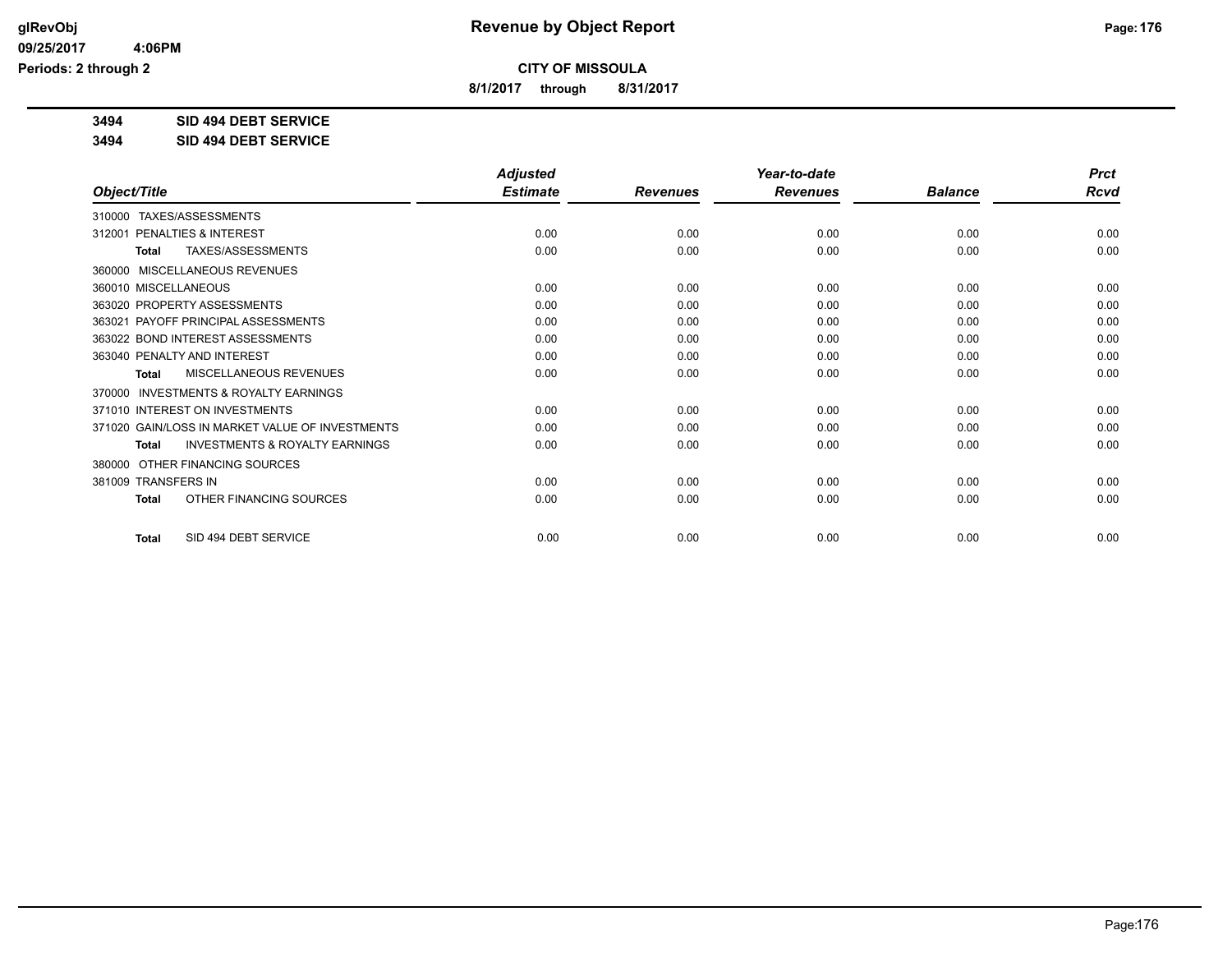**8/1/2017 through 8/31/2017**

## **3494 SID 494 DEBT SERVICE**

|                                                    | <b>Adjusted</b> |                 | Year-to-date    |                | <b>Prct</b> |
|----------------------------------------------------|-----------------|-----------------|-----------------|----------------|-------------|
| Object/Title                                       | <b>Estimate</b> | <b>Revenues</b> | <b>Revenues</b> | <b>Balance</b> | <b>Rcvd</b> |
| 310000 TAXES/ASSESSMENTS                           |                 |                 |                 |                |             |
| PENALTIES & INTEREST<br>312001                     | 0.00            | 0.00            | 0.00            | 0.00           | 0.00        |
| TAXES/ASSESSMENTS<br>Total                         | 0.00            | 0.00            | 0.00            | 0.00           | 0.00        |
| 360000 MISCELLANEOUS REVENUES                      |                 |                 |                 |                |             |
| 360010 MISCELLANEOUS                               | 0.00            | 0.00            | 0.00            | 0.00           | 0.00        |
| 363020 PROPERTY ASSESSMENTS                        | 0.00            | 0.00            | 0.00            | 0.00           | 0.00        |
| 363021 PAYOFF PRINCIPAL ASSESSMENTS                | 0.00            | 0.00            | 0.00            | 0.00           | 0.00        |
| 363022 BOND INTEREST ASSESSMENTS                   | 0.00            | 0.00            | 0.00            | 0.00           | 0.00        |
| 363040 PENALTY AND INTEREST                        | 0.00            | 0.00            | 0.00            | 0.00           | 0.00        |
| MISCELLANEOUS REVENUES<br><b>Total</b>             | 0.00            | 0.00            | 0.00            | 0.00           | 0.00        |
| 370000 INVESTMENTS & ROYALTY EARNINGS              |                 |                 |                 |                |             |
| 371010 INTEREST ON INVESTMENTS                     | 0.00            | 0.00            | 0.00            | 0.00           | 0.00        |
| 371020 GAIN/LOSS IN MARKET VALUE OF INVESTMENT     | 0.00            | 0.00            | 0.00            | 0.00           | 0.00        |
| <b>INVESTMENTS &amp; ROYALTY EARNINGS</b><br>Total | 0.00            | 0.00            | 0.00            | 0.00           | 0.00        |
| 380000 OTHER FINANCING SOURCES                     |                 |                 |                 |                |             |
| 381009 TRANSFERS IN                                | 0.00            | 0.00            | 0.00            | 0.00           | 0.00        |
| OTHER FINANCING SOURCES<br>Total                   | 0.00            | 0.00            | 0.00            | 0.00           | 0.00        |
| SID 494 DEBT SERVICE<br><b>Total</b>               | 0.00            | 0.00            | 0.00            | 0.00           | 0.00        |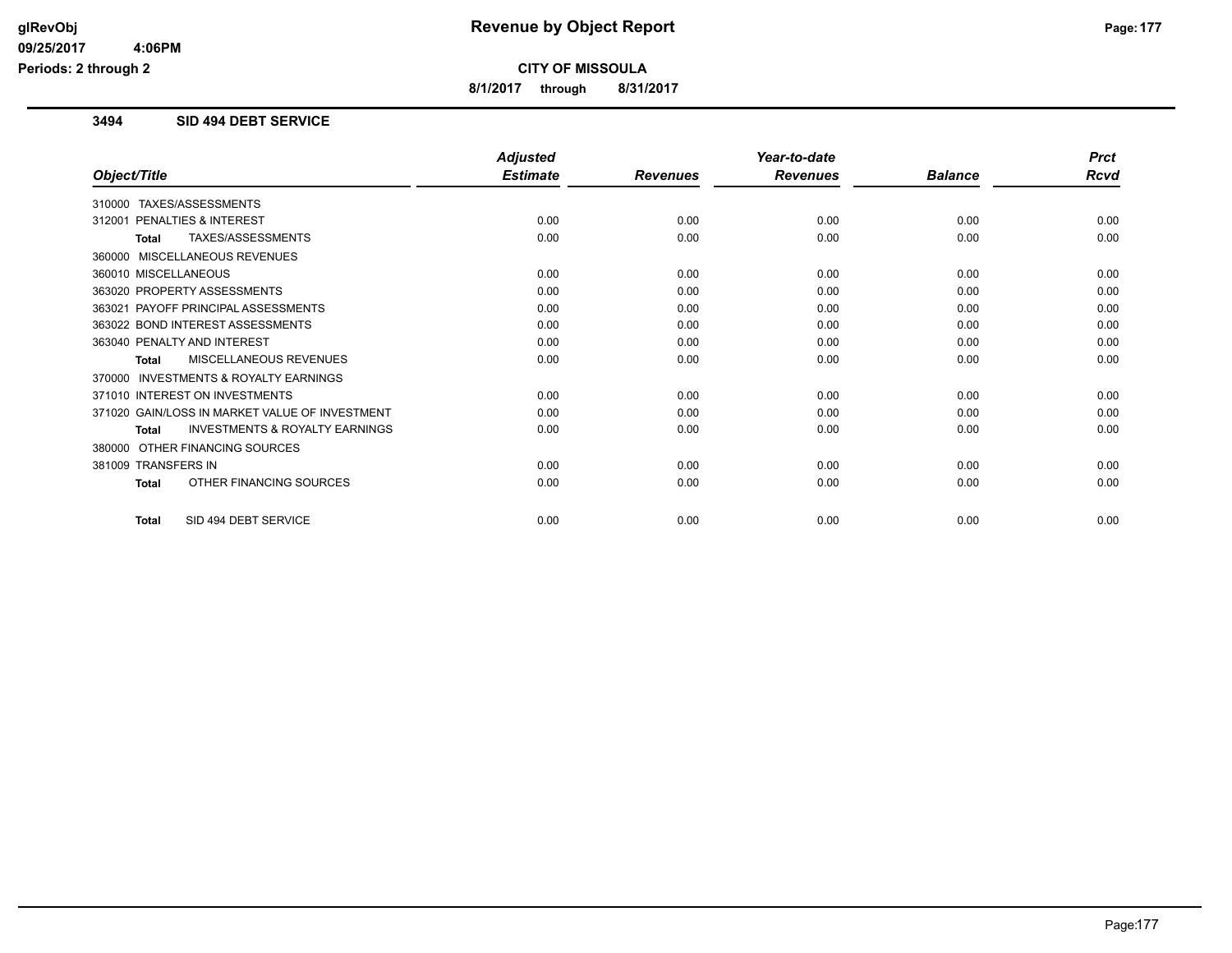**8/1/2017 through 8/31/2017**

**3495 SID 495 DEBT SERVICE FUND**

**3495 SID 495 DEBT SERVICE FUND**

|                                                     | <b>Adjusted</b> |                 | Year-to-date    |                | <b>Prct</b> |
|-----------------------------------------------------|-----------------|-----------------|-----------------|----------------|-------------|
| Object/Title                                        | <b>Estimate</b> | <b>Revenues</b> | <b>Revenues</b> | <b>Balance</b> | <b>Rcvd</b> |
| 310000 TAXES/ASSESSMENTS                            |                 |                 |                 |                |             |
| 312001 PENALTIES & INTEREST                         | 0.00            | 0.00            | 0.00            | 0.00           | 0.00        |
| TAXES/ASSESSMENTS<br><b>Total</b>                   | 0.00            | 0.00            | 0.00            | 0.00           | 0.00        |
| <b>MISCELLANEOUS REVENUES</b><br>360000             |                 |                 |                 |                |             |
| 360010 MISCELLANEOUS                                | 0.00            | 0.00            | 0.00            | 0.00           | 0.00        |
| 363020 PROPERTY ASSESSMENTS                         | 0.00            | 0.00            | 0.00            | 0.00           | 0.00        |
| 363021 PAYOFF PRINCIPAL ASSESSMENTS                 | 0.00            | 0.00            | 0.00            | 0.00           | 0.00        |
| 363022 BOND INTEREST ASSESSMENTS                    | 0.00            | 0.00            | 0.00            | 0.00           | 0.00        |
| 363040 PENALTY AND INTEREST                         | 0.00            | 0.00            | 0.00            | 0.00           | 0.00        |
| MISCELLANEOUS REVENUES<br>Total                     | 0.00            | 0.00            | 0.00            | 0.00           | 0.00        |
| <b>INVESTMENTS &amp; ROYALTY EARNINGS</b><br>370000 |                 |                 |                 |                |             |
| 371010 INTEREST ON INVESTMENTS                      | 0.00            | 0.00            | 0.00            | 0.00           | 0.00        |
| 371020 GAIN/LOSS IN MARKET VALUE OF INVESTMENTS     | 0.00            | 0.00            | 0.00            | 0.00           | 0.00        |
| <b>INVESTMENTS &amp; ROYALTY EARNINGS</b><br>Total  | 0.00            | 0.00            | 0.00            | 0.00           | 0.00        |
| OTHER FINANCING SOURCES<br>380000                   |                 |                 |                 |                |             |
| 381009 TRANSFERS IN                                 | 0.00            | 0.00            | 0.00            | 0.00           | 0.00        |
| OTHER FINANCING SOURCES<br><b>Total</b>             | 0.00            | 0.00            | 0.00            | 0.00           | 0.00        |
| SID 495 DEBT SERVICE FUND<br><b>Total</b>           | 0.00            | 0.00            | 0.00            | 0.00           | 0.00        |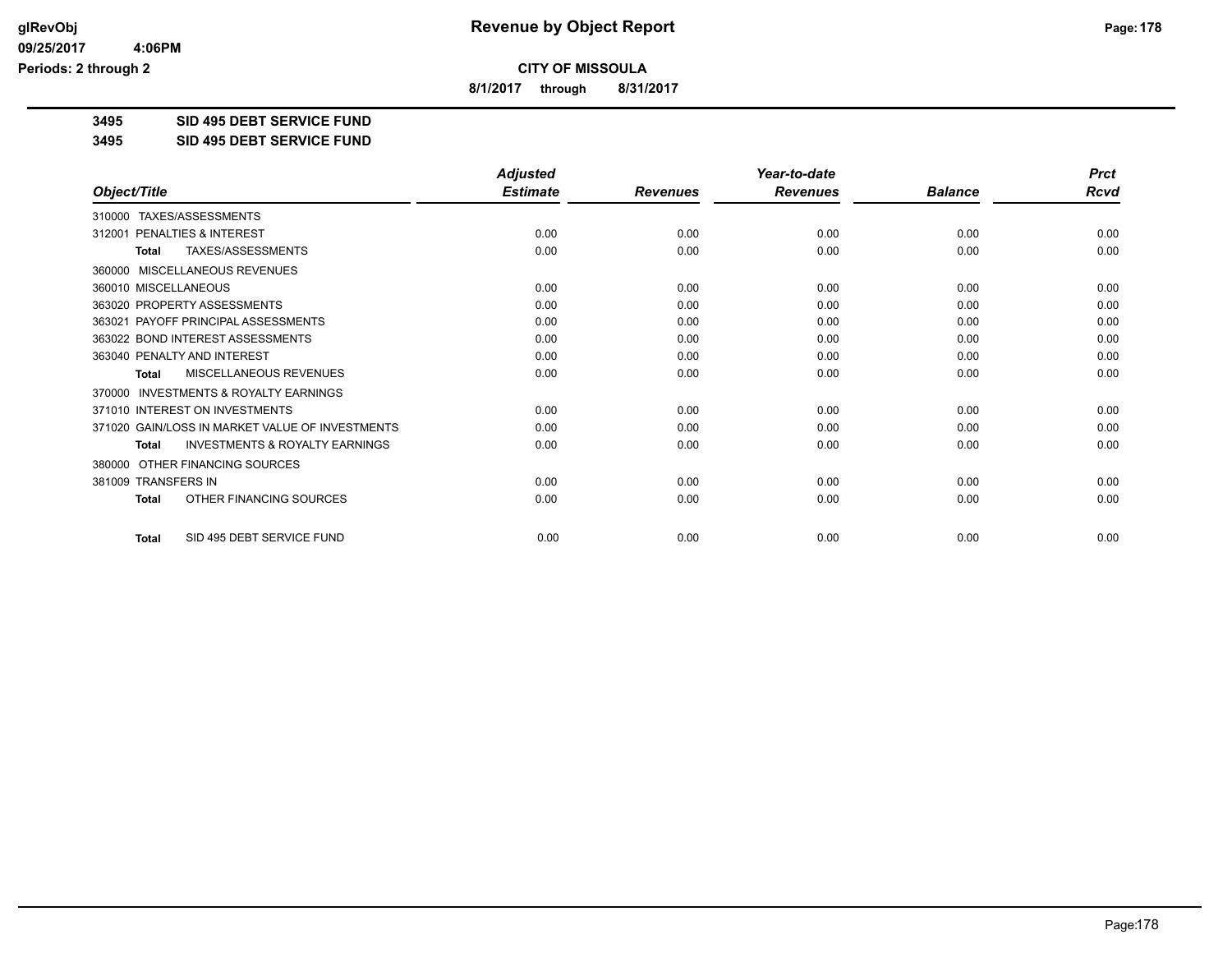**Periods: 2 through 2**

 **4:06PM**

**CITY OF MISSOULA**

**8/1/2017 through 8/31/2017**

# **3495 SID 495 DEBT SERVICE FUND**

|                                                           | <b>Adjusted</b> |                 | Year-to-date    |                | <b>Prct</b> |
|-----------------------------------------------------------|-----------------|-----------------|-----------------|----------------|-------------|
| Object/Title                                              | <b>Estimate</b> | <b>Revenues</b> | <b>Revenues</b> | <b>Balance</b> | <b>Rcvd</b> |
| 310000 TAXES/ASSESSMENTS                                  |                 |                 |                 |                |             |
| 312001 PENALTIES & INTEREST                               | 0.00            | 0.00            | 0.00            | 0.00           | 0.00        |
| TAXES/ASSESSMENTS<br><b>Total</b>                         | 0.00            | 0.00            | 0.00            | 0.00           | 0.00        |
| 360000 MISCELLANEOUS REVENUES                             |                 |                 |                 |                |             |
| 360010 MISCELLANEOUS                                      | 0.00            | 0.00            | 0.00            | 0.00           | 0.00        |
| 363020 PROPERTY ASSESSMENTS                               | 0.00            | 0.00            | 0.00            | 0.00           | 0.00        |
| 363021 PAYOFF PRINCIPAL ASSESSMENTS                       | 0.00            | 0.00            | 0.00            | 0.00           | 0.00        |
| 363022 BOND INTEREST ASSESSMENTS                          | 0.00            | 0.00            | 0.00            | 0.00           | 0.00        |
| 363040 PENALTY AND INTEREST                               | 0.00            | 0.00            | 0.00            | 0.00           | 0.00        |
| MISCELLANEOUS REVENUES<br><b>Total</b>                    | 0.00            | 0.00            | 0.00            | 0.00           | 0.00        |
| INVESTMENTS & ROYALTY EARNINGS<br>370000                  |                 |                 |                 |                |             |
| 371010 INTEREST ON INVESTMENTS                            | 0.00            | 0.00            | 0.00            | 0.00           | 0.00        |
| 371020 GAIN/LOSS IN MARKET VALUE OF INVESTMENT            | 0.00            | 0.00            | 0.00            | 0.00           | 0.00        |
| <b>INVESTMENTS &amp; ROYALTY EARNINGS</b><br><b>Total</b> | 0.00            | 0.00            | 0.00            | 0.00           | 0.00        |
| 380000 OTHER FINANCING SOURCES                            |                 |                 |                 |                |             |
| 381009 TRANSFERS IN                                       | 0.00            | 0.00            | 0.00            | 0.00           | 0.00        |
| OTHER FINANCING SOURCES<br><b>Total</b>                   | 0.00            | 0.00            | 0.00            | 0.00           | 0.00        |
| SID 495 DEBT SERVICE FUND<br><b>Total</b>                 | 0.00            | 0.00            | 0.00            | 0.00           | 0.00        |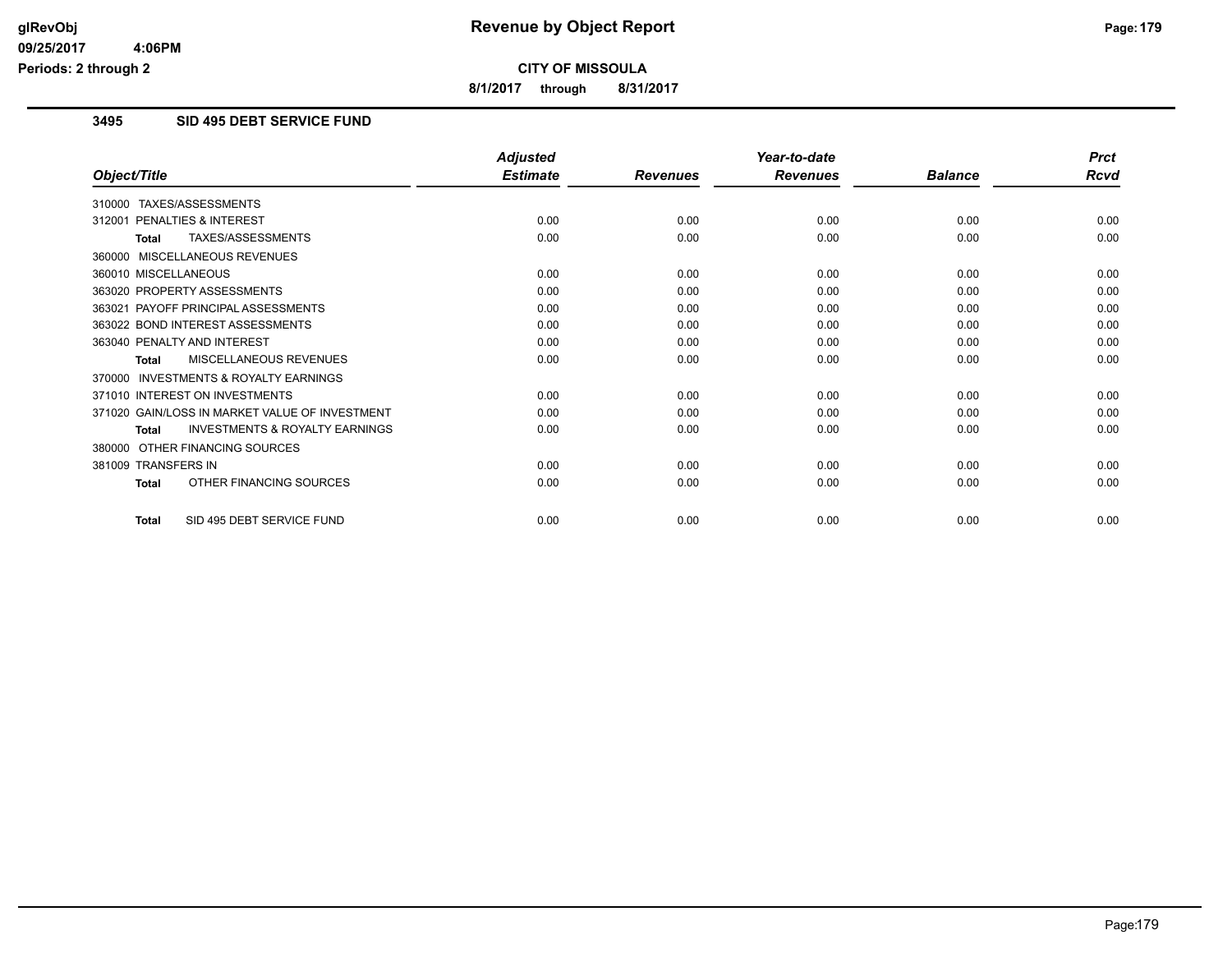**8/1/2017 through 8/31/2017**

**3496 SID 496 DEBT SERVICE FUND**

**3496 SID 496 DEBT SERVICE FUND**

|                                                           | <b>Adjusted</b> |                 | Year-to-date    |                | <b>Prct</b> |
|-----------------------------------------------------------|-----------------|-----------------|-----------------|----------------|-------------|
| Object/Title                                              | <b>Estimate</b> | <b>Revenues</b> | <b>Revenues</b> | <b>Balance</b> | <b>Rcvd</b> |
| TAXES/ASSESSMENTS<br>310000                               |                 |                 |                 |                |             |
| PENALTIES & INTEREST<br>312001                            | 0.00            | 0.00            | 0.00            | 0.00           | 0.00        |
| TAXES/ASSESSMENTS<br>Total                                | 0.00            | 0.00            | 0.00            | 0.00           | 0.00        |
| MISCELLANEOUS REVENUES<br>360000                          |                 |                 |                 |                |             |
| 360010 MISCELLANEOUS                                      | 0.00            | 0.00            | 0.00            | 0.00           | 0.00        |
| 363020 PROPERTY ASSESSMENTS                               | 0.00            | 0.00            | 0.00            | 0.00           | 0.00        |
| 363021 PAYOFF PRINCIPAL ASSESSMENTS                       | 0.00            | 0.00            | 0.00            | 0.00           | 0.00        |
| 363022 BOND INTEREST ASSESSMENTS                          | 0.00            | 0.00            | 0.00            | 0.00           | 0.00        |
| 363040 PENALTY AND INTEREST                               | 0.00            | 0.00            | 0.00            | 0.00           | 0.00        |
| MISCELLANEOUS REVENUES<br><b>Total</b>                    | 0.00            | 0.00            | 0.00            | 0.00           | 0.00        |
| <b>INVESTMENTS &amp; ROYALTY EARNINGS</b><br>370000       |                 |                 |                 |                |             |
| 371010 INTEREST ON INVESTMENTS                            | 0.00            | 0.00            | 0.00            | 0.00           | 0.00        |
| 371020 GAIN/LOSS IN MARKET VALUE OF INVESTMENTS           | 0.00            | 0.00            | 0.00            | 0.00           | 0.00        |
| <b>INVESTMENTS &amp; ROYALTY EARNINGS</b><br><b>Total</b> | 0.00            | 0.00            | 0.00            | 0.00           | 0.00        |
| OTHER FINANCING SOURCES<br>380000                         |                 |                 |                 |                |             |
| 381009 TRANSFERS IN                                       | 0.00            | 0.00            | 0.00            | 0.00           | 0.00        |
| OTHER FINANCING SOURCES<br>Total                          | 0.00            | 0.00            | 0.00            | 0.00           | 0.00        |
| SID 496 DEBT SERVICE FUND<br><b>Total</b>                 | 0.00            | 0.00            | 0.00            | 0.00           | 0.00        |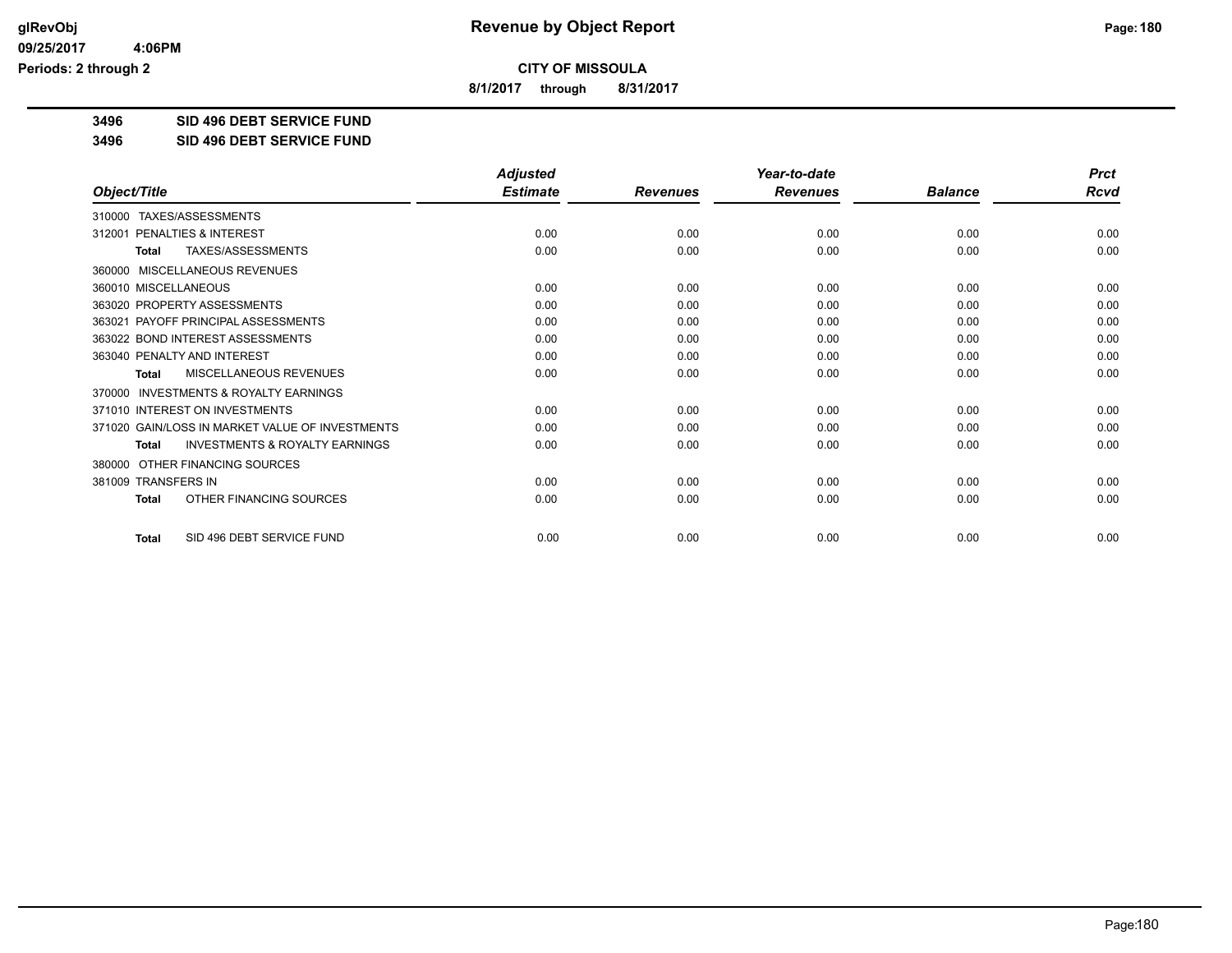**CITY OF MISSOULA**

**8/1/2017 through 8/31/2017**

## **3496 SID 496 DEBT SERVICE FUND**

 **4:06PM**

|                                                           | <b>Adjusted</b> |                 | Year-to-date    |                | <b>Prct</b> |
|-----------------------------------------------------------|-----------------|-----------------|-----------------|----------------|-------------|
| Object/Title                                              | <b>Estimate</b> | <b>Revenues</b> | <b>Revenues</b> | <b>Balance</b> | <b>Rcvd</b> |
| 310000 TAXES/ASSESSMENTS                                  |                 |                 |                 |                |             |
| PENALTIES & INTEREST<br>312001                            | 0.00            | 0.00            | 0.00            | 0.00           | 0.00        |
| <b>TAXES/ASSESSMENTS</b><br><b>Total</b>                  | 0.00            | 0.00            | 0.00            | 0.00           | 0.00        |
| 360000 MISCELLANEOUS REVENUES                             |                 |                 |                 |                |             |
| 360010 MISCELLANEOUS                                      | 0.00            | 0.00            | 0.00            | 0.00           | 0.00        |
| 363020 PROPERTY ASSESSMENTS                               | 0.00            | 0.00            | 0.00            | 0.00           | 0.00        |
| 363021 PAYOFF PRINCIPAL ASSESSMENTS                       | 0.00            | 0.00            | 0.00            | 0.00           | 0.00        |
| 363022 BOND INTEREST ASSESSMENTS                          | 0.00            | 0.00            | 0.00            | 0.00           | 0.00        |
| 363040 PENALTY AND INTEREST                               | 0.00            | 0.00            | 0.00            | 0.00           | 0.00        |
| MISCELLANEOUS REVENUES<br><b>Total</b>                    | 0.00            | 0.00            | 0.00            | 0.00           | 0.00        |
| INVESTMENTS & ROYALTY EARNINGS<br>370000                  |                 |                 |                 |                |             |
| 371010 INTEREST ON INVESTMENTS                            | 0.00            | 0.00            | 0.00            | 0.00           | 0.00        |
| 371020 GAIN/LOSS IN MARKET VALUE OF INVESTMENT            | 0.00            | 0.00            | 0.00            | 0.00           | 0.00        |
| <b>INVESTMENTS &amp; ROYALTY EARNINGS</b><br><b>Total</b> | 0.00            | 0.00            | 0.00            | 0.00           | 0.00        |
| OTHER FINANCING SOURCES<br>380000                         |                 |                 |                 |                |             |
| 381009 TRANSFERS IN                                       | 0.00            | 0.00            | 0.00            | 0.00           | 0.00        |
| OTHER FINANCING SOURCES<br><b>Total</b>                   | 0.00            | 0.00            | 0.00            | 0.00           | 0.00        |
| SID 496 DEBT SERVICE FUND<br><b>Total</b>                 | 0.00            | 0.00            | 0.00            | 0.00           | 0.00        |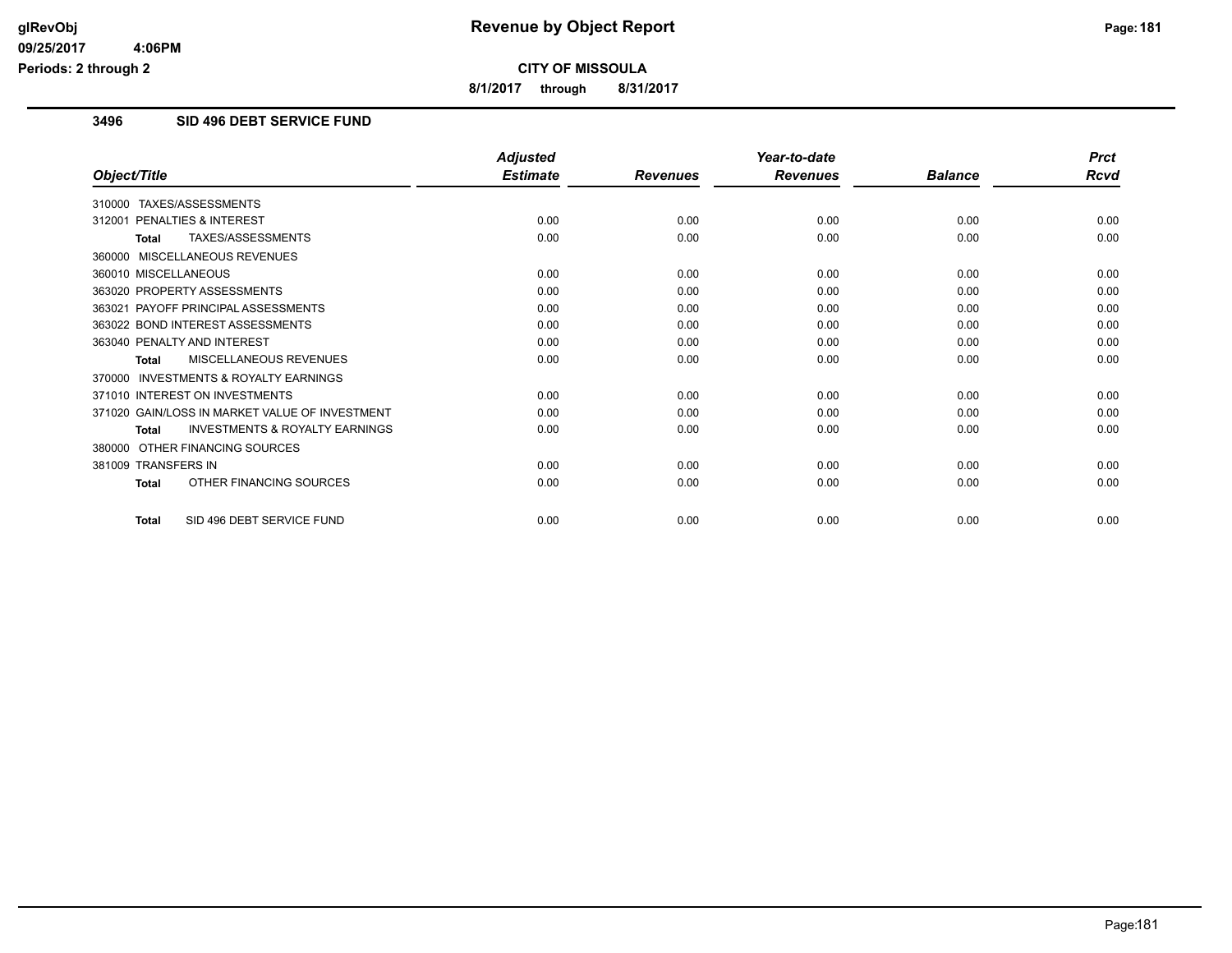**8/1/2017 through 8/31/2017**

**3497 SID 497 DEBT SERVICE FUND**

**3497 SID 497 DEBT SERVICE FUND**

|                                                     | <b>Adjusted</b> |                 | Year-to-date    |                | <b>Prct</b> |
|-----------------------------------------------------|-----------------|-----------------|-----------------|----------------|-------------|
| Object/Title                                        | <b>Estimate</b> | <b>Revenues</b> | <b>Revenues</b> | <b>Balance</b> | <b>Rcvd</b> |
| 310000 TAXES/ASSESSMENTS                            |                 |                 |                 |                |             |
| 312001 PENALTIES & INTEREST                         | 0.00            | 0.00            | 0.00            | 0.00           | 0.00        |
| TAXES/ASSESSMENTS<br>Total                          | 0.00            | 0.00            | 0.00            | 0.00           | 0.00        |
| 360000 MISCELLANEOUS REVENUES                       |                 |                 |                 |                |             |
| 360010 MISCELLANEOUS                                | 0.00            | 0.00            | 0.00            | 0.00           | 0.00        |
| 363020 PROPERTY ASSESSMENTS                         | 0.00            | 0.00            | 0.00            | 0.00           | 0.00        |
| 363021 PAYOFF PRINCIPAL ASSESSMENTS                 | 0.00            | 0.00            | 0.00            | 0.00           | 0.00        |
| 363022 BOND INTEREST ASSESSMENTS                    | 0.00            | 0.00            | 0.00            | 0.00           | 0.00        |
| 363040 PENALTY AND INTEREST                         | 0.00            | 0.00            | 0.00            | 0.00           | 0.00        |
| <b>MISCELLANEOUS REVENUES</b><br>Total              | 0.00            | 0.00            | 0.00            | 0.00           | 0.00        |
| <b>INVESTMENTS &amp; ROYALTY EARNINGS</b><br>370000 |                 |                 |                 |                |             |
| 371010 INTEREST ON INVESTMENTS                      | 0.00            | 0.00            | 0.00            | 0.00           | 0.00        |
| 371020 GAIN/LOSS IN MARKET VALUE OF INVESTMENTS     | 0.00            | 0.00            | 0.00            | 0.00           | 0.00        |
| <b>INVESTMENTS &amp; ROYALTY EARNINGS</b><br>Total  | 0.00            | 0.00            | 0.00            | 0.00           | 0.00        |
| SID 497 DEBT SERVICE FUND<br><b>Total</b>           | 0.00            | 0.00            | 0.00            | 0.00           | 0.00        |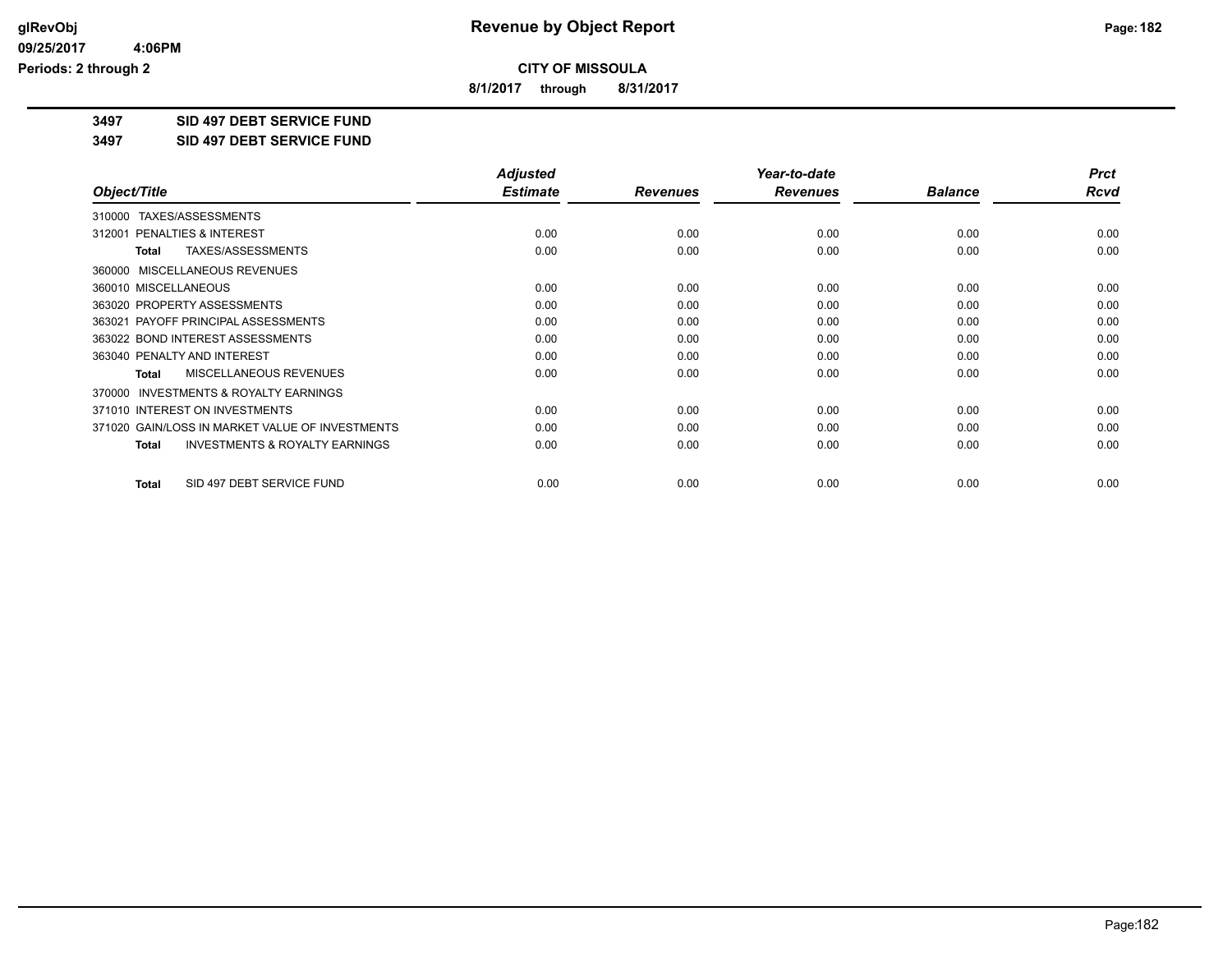**CITY OF MISSOULA**

**8/1/2017 through 8/31/2017**

## **3497 SID 497 DEBT SERVICE FUND**

|                                                     | <b>Adjusted</b> |                 | Year-to-date    |                | <b>Prct</b> |
|-----------------------------------------------------|-----------------|-----------------|-----------------|----------------|-------------|
| Object/Title                                        | <b>Estimate</b> | <b>Revenues</b> | <b>Revenues</b> | <b>Balance</b> | Rcvd        |
| 310000 TAXES/ASSESSMENTS                            |                 |                 |                 |                |             |
| 312001 PENALTIES & INTEREST                         | 0.00            | 0.00            | 0.00            | 0.00           | 0.00        |
| TAXES/ASSESSMENTS<br>Total                          | 0.00            | 0.00            | 0.00            | 0.00           | 0.00        |
| 360000 MISCELLANEOUS REVENUES                       |                 |                 |                 |                |             |
| 360010 MISCELLANEOUS                                | 0.00            | 0.00            | 0.00            | 0.00           | 0.00        |
| 363020 PROPERTY ASSESSMENTS                         | 0.00            | 0.00            | 0.00            | 0.00           | 0.00        |
| 363021 PAYOFF PRINCIPAL ASSESSMENTS                 | 0.00            | 0.00            | 0.00            | 0.00           | 0.00        |
| 363022 BOND INTEREST ASSESSMENTS                    | 0.00            | 0.00            | 0.00            | 0.00           | 0.00        |
| 363040 PENALTY AND INTEREST                         | 0.00            | 0.00            | 0.00            | 0.00           | 0.00        |
| MISCELLANEOUS REVENUES<br>Total                     | 0.00            | 0.00            | 0.00            | 0.00           | 0.00        |
| <b>INVESTMENTS &amp; ROYALTY EARNINGS</b><br>370000 |                 |                 |                 |                |             |
| 371010 INTEREST ON INVESTMENTS                      | 0.00            | 0.00            | 0.00            | 0.00           | 0.00        |
| 371020 GAIN/LOSS IN MARKET VALUE OF INVESTMENT      | 0.00            | 0.00            | 0.00            | 0.00           | 0.00        |
| <b>INVESTMENTS &amp; ROYALTY EARNINGS</b><br>Total  | 0.00            | 0.00            | 0.00            | 0.00           | 0.00        |
| SID 497 DEBT SERVICE FUND<br><b>Total</b>           | 0.00            | 0.00            | 0.00            | 0.00           | 0.00        |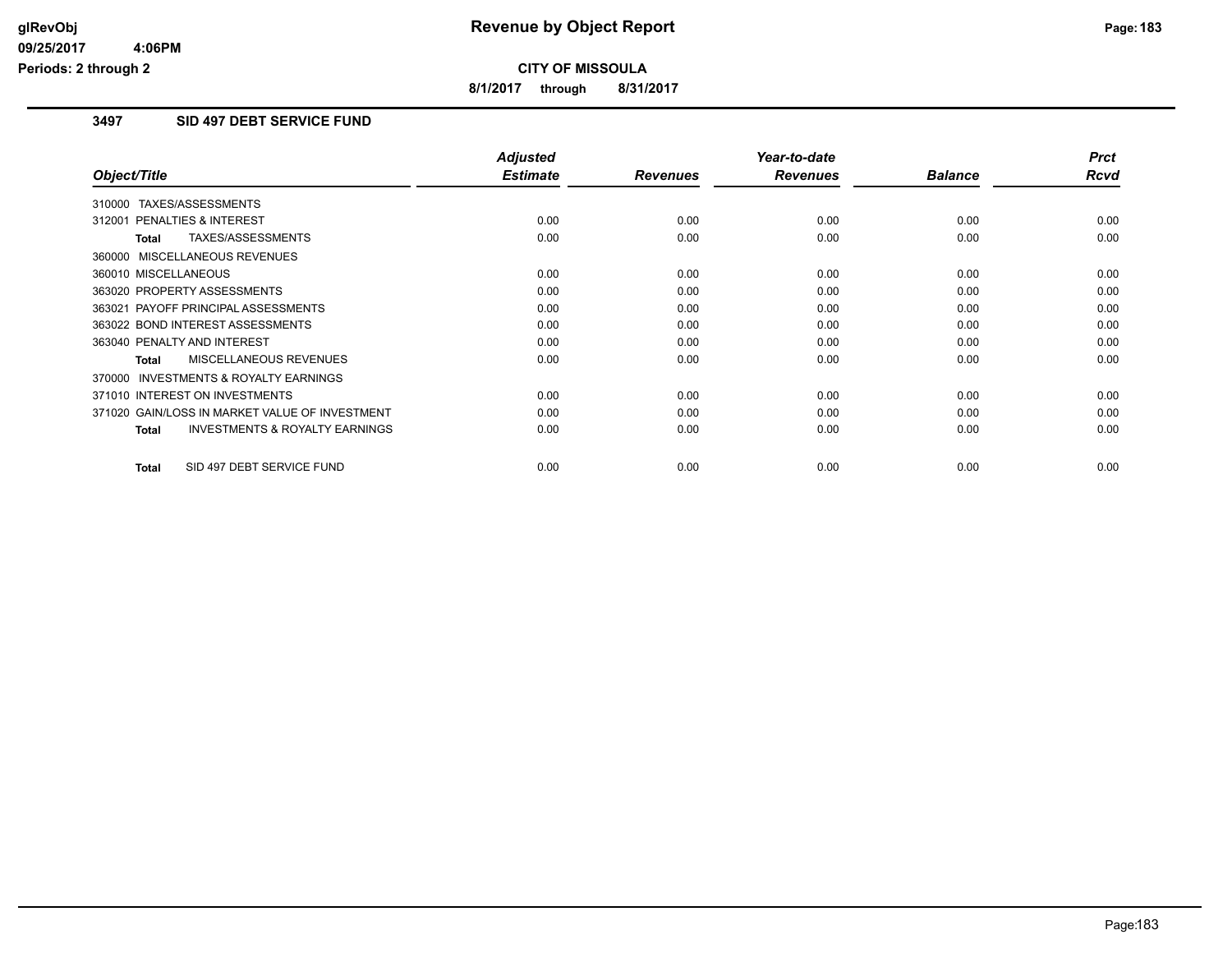**8/1/2017 through 8/31/2017**

**3498 SID 498 DEBT SERVICE FUND**

**3498 SID 498 DEBT SERVICE FUND**

|                                                    | <b>Adjusted</b> |                 | Year-to-date    |                |      |
|----------------------------------------------------|-----------------|-----------------|-----------------|----------------|------|
| Object/Title                                       | <b>Estimate</b> | <b>Revenues</b> | <b>Revenues</b> | <b>Balance</b> | Rcvd |
| TAXES/ASSESSMENTS<br>310000                        |                 |                 |                 |                |      |
| 312001 PENALTIES & INTEREST                        | 0.00            | 0.00            | 0.00            | 0.00           | 0.00 |
| <b>TAXES/ASSESSMENTS</b><br><b>Total</b>           | 0.00            | 0.00            | 0.00            | 0.00           | 0.00 |
| MISCELLANEOUS REVENUES<br>360000                   |                 |                 |                 |                |      |
| 360010 MISCELLANEOUS                               | 0.00            | 0.00            | 0.00            | 0.00           | 0.00 |
| 363020 PROPERTY ASSESSMENTS                        | 0.00            | 0.00            | 0.00            | 0.00           | 0.00 |
| 363021 PAYOFF PRINCIPAL ASSESSMENTS                | 0.00            | 0.00            | 0.00            | 0.00           | 0.00 |
| 363022 BOND INTEREST ASSESSMENTS                   | 0.00            | 0.00            | 0.00            | 0.00           | 0.00 |
| 363040 PENALTY AND INTEREST                        | 0.00            | 0.00            | 0.00            | 0.00           | 0.00 |
| <b>MISCELLANEOUS REVENUES</b><br><b>Total</b>      | 0.00            | 0.00            | 0.00            | 0.00           | 0.00 |
| 370000 INVESTMENTS & ROYALTY EARNINGS              |                 |                 |                 |                |      |
| 371010 INTEREST ON INVESTMENTS                     | 0.00            | 0.00            | 0.00            | 0.00           | 0.00 |
| 371020 GAIN/LOSS IN MARKET VALUE OF INVESTMENTS    | 0.00            | 0.00            | 0.00            | 0.00           | 0.00 |
| 371500 INTEREST ON INTERFUND LOAN                  | 0.00            | 0.00            | 0.00            | 0.00           | 0.00 |
| <b>INVESTMENTS &amp; ROYALTY EARNINGS</b><br>Total | 0.00            | 0.00            | 0.00            | 0.00           | 0.00 |
| OTHER FINANCING SOURCES<br>380000                  |                 |                 |                 |                |      |
| 381009 TRANSFERS IN                                | 0.00            | 0.00            | 0.00            | 0.00           | 0.00 |
| OTHER FINANCING SOURCES<br><b>Total</b>            | 0.00            | 0.00            | 0.00            | 0.00           | 0.00 |
| SID 498 DEBT SERVICE FUND<br><b>Total</b>          | 0.00            | 0.00            | 0.00            | 0.00           | 0.00 |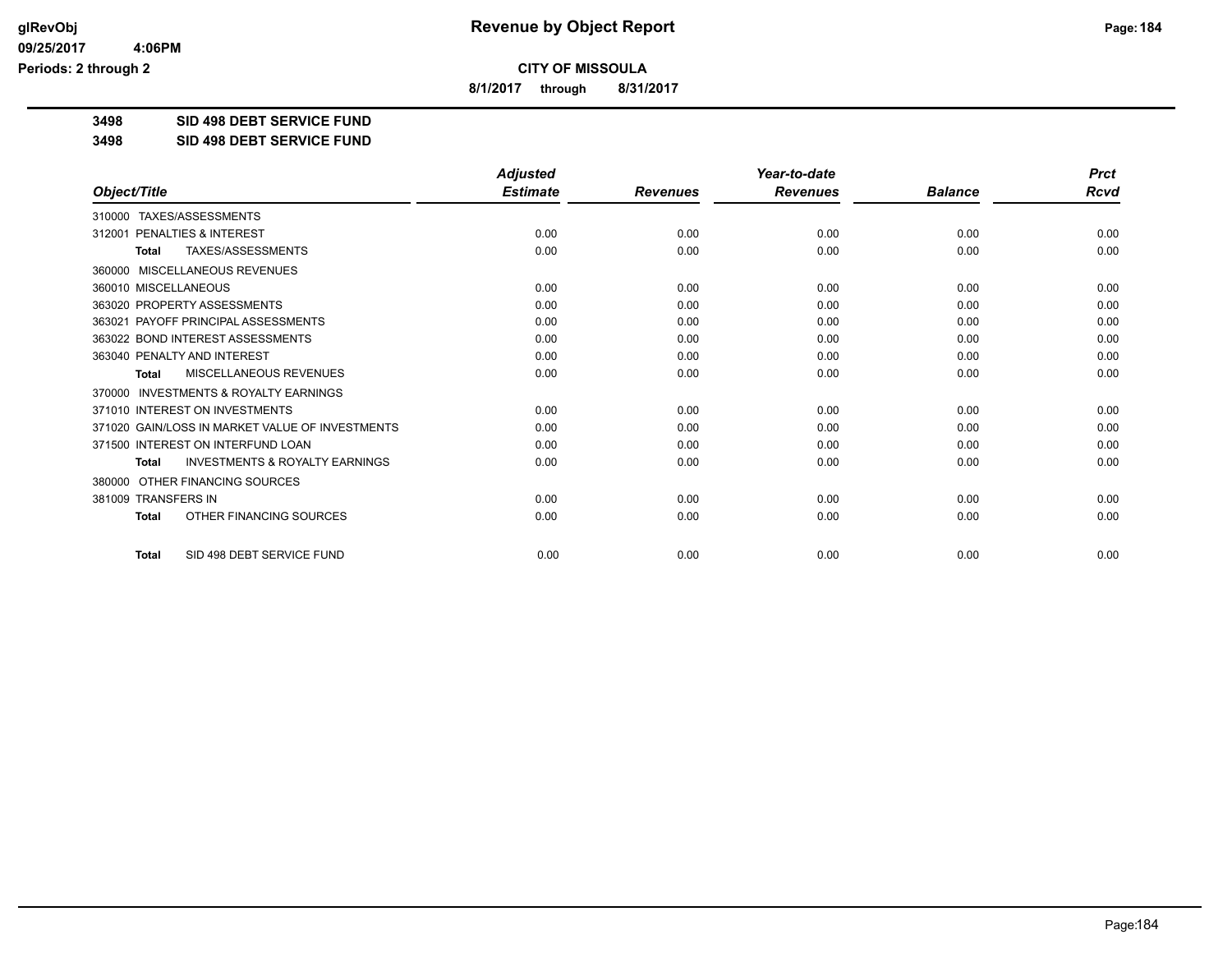**4:06PM**

**CITY OF MISSOULA**

**8/1/2017 through 8/31/2017**

# **3498 SID 498 DEBT SERVICE FUND**

|                                                           | <b>Adjusted</b> |                 | Year-to-date    |                | <b>Prct</b> |
|-----------------------------------------------------------|-----------------|-----------------|-----------------|----------------|-------------|
| Object/Title                                              | <b>Estimate</b> | <b>Revenues</b> | <b>Revenues</b> | <b>Balance</b> | <b>Rcvd</b> |
| TAXES/ASSESSMENTS<br>310000                               |                 |                 |                 |                |             |
| 312001 PENALTIES & INTEREST                               | 0.00            | 0.00            | 0.00            | 0.00           | 0.00        |
| TAXES/ASSESSMENTS<br><b>Total</b>                         | 0.00            | 0.00            | 0.00            | 0.00           | 0.00        |
| 360000 MISCELLANEOUS REVENUES                             |                 |                 |                 |                |             |
| 360010 MISCELLANEOUS                                      | 0.00            | 0.00            | 0.00            | 0.00           | 0.00        |
| 363020 PROPERTY ASSESSMENTS                               | 0.00            | 0.00            | 0.00            | 0.00           | 0.00        |
| 363021 PAYOFF PRINCIPAL ASSESSMENTS                       | 0.00            | 0.00            | 0.00            | 0.00           | 0.00        |
| 363022 BOND INTEREST ASSESSMENTS                          | 0.00            | 0.00            | 0.00            | 0.00           | 0.00        |
| 363040 PENALTY AND INTEREST                               | 0.00            | 0.00            | 0.00            | 0.00           | 0.00        |
| MISCELLANEOUS REVENUES<br><b>Total</b>                    | 0.00            | 0.00            | 0.00            | 0.00           | 0.00        |
| 370000 INVESTMENTS & ROYALTY EARNINGS                     |                 |                 |                 |                |             |
| 371010 INTEREST ON INVESTMENTS                            | 0.00            | 0.00            | 0.00            | 0.00           | 0.00        |
| 371020 GAIN/LOSS IN MARKET VALUE OF INVESTMENT            | 0.00            | 0.00            | 0.00            | 0.00           | 0.00        |
| 371500 INTEREST ON INTERFUND LOAN                         | 0.00            | 0.00            | 0.00            | 0.00           | 0.00        |
| <b>INVESTMENTS &amp; ROYALTY EARNINGS</b><br><b>Total</b> | 0.00            | 0.00            | 0.00            | 0.00           | 0.00        |
| OTHER FINANCING SOURCES<br>380000                         |                 |                 |                 |                |             |
| 381009 TRANSFERS IN                                       | 0.00            | 0.00            | 0.00            | 0.00           | 0.00        |
| OTHER FINANCING SOURCES<br><b>Total</b>                   | 0.00            | 0.00            | 0.00            | 0.00           | 0.00        |
| SID 498 DEBT SERVICE FUND<br><b>Total</b>                 | 0.00            | 0.00            | 0.00            | 0.00           | 0.00        |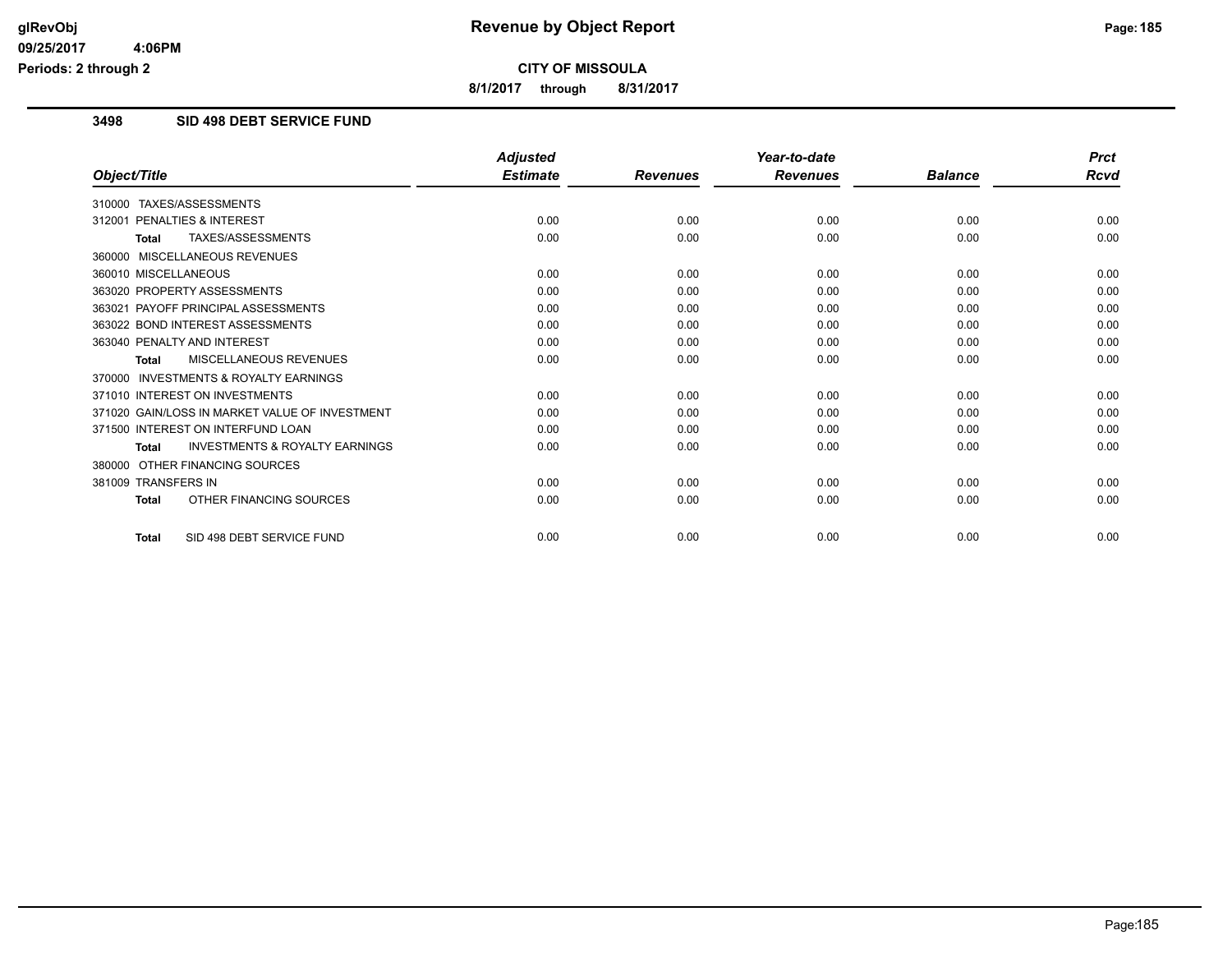**8/1/2017 through 8/31/2017**

**3500 SID 500 DEBT SERVICE FUND**

**3500 SID 500 DEBT SERVICE FUND**

|                                                           | <b>Adjusted</b> |                 | Year-to-date    |                | <b>Prct</b> |
|-----------------------------------------------------------|-----------------|-----------------|-----------------|----------------|-------------|
| Object/Title                                              | <b>Estimate</b> | <b>Revenues</b> | <b>Revenues</b> | <b>Balance</b> | Rcvd        |
| 310000 TAXES/ASSESSMENTS                                  |                 |                 |                 |                |             |
| 312001 PENALTIES & INTEREST                               | 0.00            | 0.00            | 0.00            | 0.00           | 0.00        |
| TAXES/ASSESSMENTS<br><b>Total</b>                         | 0.00            | 0.00            | 0.00            | 0.00           | 0.00        |
| MISCELLANEOUS REVENUES<br>360000                          |                 |                 |                 |                |             |
| 360010 MISCELLANEOUS                                      | 0.00            | 0.00            | 0.00            | 0.00           | 0.00        |
| 363020 PROPERTY ASSESSMENTS                               | 0.00            | 0.00            | 0.00            | 0.00           | 0.00        |
| 363021 PAYOFF PRINCIPAL ASSESSMENTS                       | 0.00            | 0.00            | 0.00            | 0.00           | 0.00        |
| 363022 BOND INTEREST ASSESSMENTS                          | 0.00            | 0.00            | 0.00            | 0.00           | 0.00        |
| 363040 PENALTY AND INTEREST                               | 0.00            | 0.00            | 0.00            | 0.00           | 0.00        |
| <b>MISCELLANEOUS REVENUES</b><br><b>Total</b>             | 0.00            | 0.00            | 0.00            | 0.00           | 0.00        |
| 370000 INVESTMENTS & ROYALTY EARNINGS                     |                 |                 |                 |                |             |
| 371010 INTEREST ON INVESTMENTS                            | 0.00            | 0.00            | 0.00            | 0.00           | 0.00        |
| 371020 GAIN/LOSS IN MARKET VALUE OF INVESTMENTS           | 0.00            | 0.00            | 0.00            | 0.00           | 0.00        |
| <b>INVESTMENTS &amp; ROYALTY EARNINGS</b><br><b>Total</b> | 0.00            | 0.00            | 0.00            | 0.00           | 0.00        |
| SID 500 DEBT SERVICE FUND<br><b>Total</b>                 | 0.00            | 0.00            | 0.00            | 0.00           | 0.00        |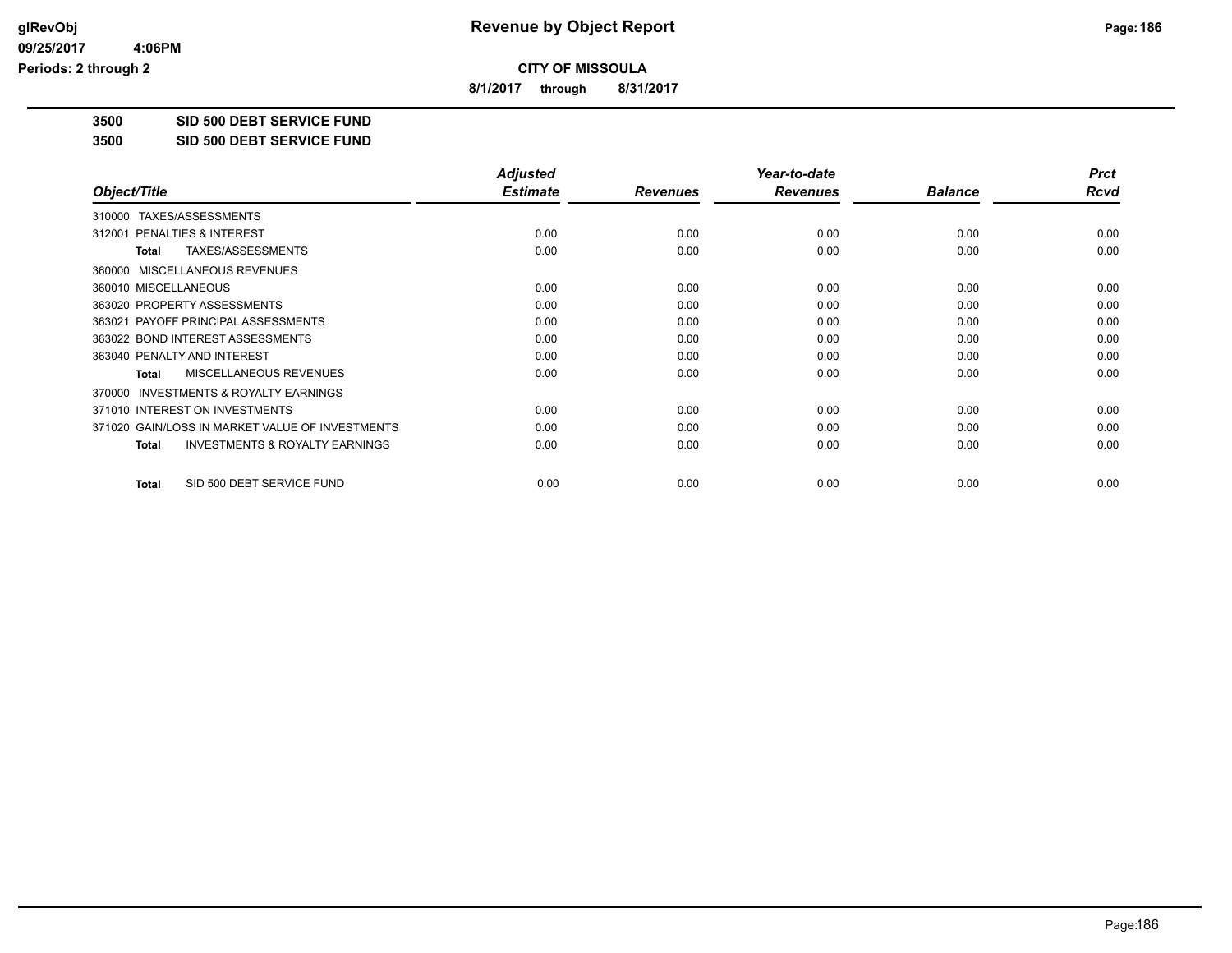**CITY OF MISSOULA**

**8/1/2017 through 8/31/2017**

# **3500 SID 500 DEBT SERVICE FUND**

|                                                    | <b>Adjusted</b> |                 | Year-to-date    |                | <b>Prct</b> |
|----------------------------------------------------|-----------------|-----------------|-----------------|----------------|-------------|
| Object/Title                                       | <b>Estimate</b> | <b>Revenues</b> | <b>Revenues</b> | <b>Balance</b> | <b>Rcvd</b> |
| 310000 TAXES/ASSESSMENTS                           |                 |                 |                 |                |             |
| 312001 PENALTIES & INTEREST                        | 0.00            | 0.00            | 0.00            | 0.00           | 0.00        |
| TAXES/ASSESSMENTS<br>Total                         | 0.00            | 0.00            | 0.00            | 0.00           | 0.00        |
| 360000 MISCELLANEOUS REVENUES                      |                 |                 |                 |                |             |
| 360010 MISCELLANEOUS                               | 0.00            | 0.00            | 0.00            | 0.00           | 0.00        |
| 363020 PROPERTY ASSESSMENTS                        | 0.00            | 0.00            | 0.00            | 0.00           | 0.00        |
| 363021 PAYOFF PRINCIPAL ASSESSMENTS                | 0.00            | 0.00            | 0.00            | 0.00           | 0.00        |
| 363022 BOND INTEREST ASSESSMENTS                   | 0.00            | 0.00            | 0.00            | 0.00           | 0.00        |
| 363040 PENALTY AND INTEREST                        | 0.00            | 0.00            | 0.00            | 0.00           | 0.00        |
| MISCELLANEOUS REVENUES<br>Total                    | 0.00            | 0.00            | 0.00            | 0.00           | 0.00        |
| 370000 INVESTMENTS & ROYALTY EARNINGS              |                 |                 |                 |                |             |
| 371010 INTEREST ON INVESTMENTS                     | 0.00            | 0.00            | 0.00            | 0.00           | 0.00        |
| 371020 GAIN/LOSS IN MARKET VALUE OF INVESTMENT     | 0.00            | 0.00            | 0.00            | 0.00           | 0.00        |
| <b>INVESTMENTS &amp; ROYALTY EARNINGS</b><br>Total | 0.00            | 0.00            | 0.00            | 0.00           | 0.00        |
| SID 500 DEBT SERVICE FUND<br>Total                 | 0.00            | 0.00            | 0.00            | 0.00           | 0.00        |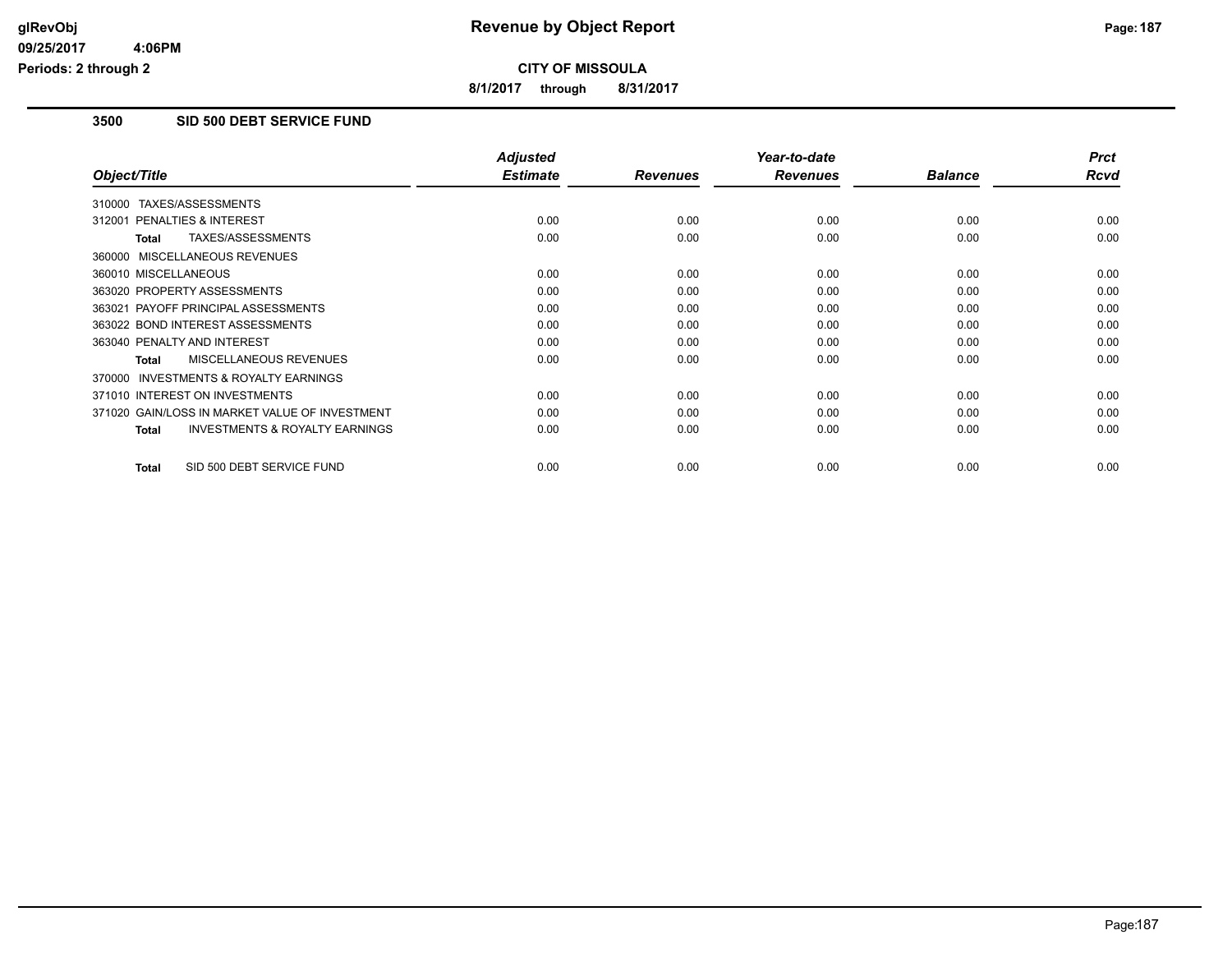**8/1/2017 through 8/31/2017**

**3501 SID 501 DEBT SERVICE FUND**

**3501 SID 501 DEBT SERVICE FUND**

|                                                           | <b>Adjusted</b> |                 | Year-to-date    |                | <b>Prct</b> |
|-----------------------------------------------------------|-----------------|-----------------|-----------------|----------------|-------------|
| Object/Title                                              | <b>Estimate</b> | <b>Revenues</b> | <b>Revenues</b> | <b>Balance</b> | Rcvd        |
| TAXES/ASSESSMENTS<br>310000                               |                 |                 |                 |                |             |
| 312001 PENALTIES & INTEREST                               | 0.00            | 0.00            | 0.00            | 0.00           | 0.00        |
| TAXES/ASSESSMENTS<br><b>Total</b>                         | 0.00            | 0.00            | 0.00            | 0.00           | 0.00        |
| MISCELLANEOUS REVENUES<br>360000                          |                 |                 |                 |                |             |
| 360010 MISCELLANEOUS                                      | 0.00            | 0.00            | 0.00            | 0.00           | 0.00        |
| 363020 PROPERTY ASSESSMENTS                               | 0.00            | 0.00            | 0.00            | 0.00           | 0.00        |
| 363021 PAYOFF PRINCIPAL ASSESSMENTS                       | 0.00            | 0.00            | 0.00            | 0.00           | 0.00        |
| 363022 BOND INTEREST ASSESSMENTS                          | 0.00            | 0.00            | 0.00            | 0.00           | 0.00        |
| 363040 PENALTY AND INTEREST                               | 0.00            | 0.00            | 0.00            | 0.00           | 0.00        |
| <b>MISCELLANEOUS REVENUES</b><br><b>Total</b>             | 0.00            | 0.00            | 0.00            | 0.00           | 0.00        |
| 370000 INVESTMENTS & ROYALTY EARNINGS                     |                 |                 |                 |                |             |
| 371010 INTEREST ON INVESTMENTS                            | 0.00            | 0.00            | 0.00            | 0.00           | 0.00        |
| 371020 GAIN/LOSS IN MARKET VALUE OF INVESTMENTS           | 0.00            | 0.00            | 0.00            | 0.00           | 0.00        |
| <b>INVESTMENTS &amp; ROYALTY EARNINGS</b><br><b>Total</b> | 0.00            | 0.00            | 0.00            | 0.00           | 0.00        |
| SID 501 DEBT SERVICE FUND<br><b>Total</b>                 | 0.00            | 0.00            | 0.00            | 0.00           | 0.00        |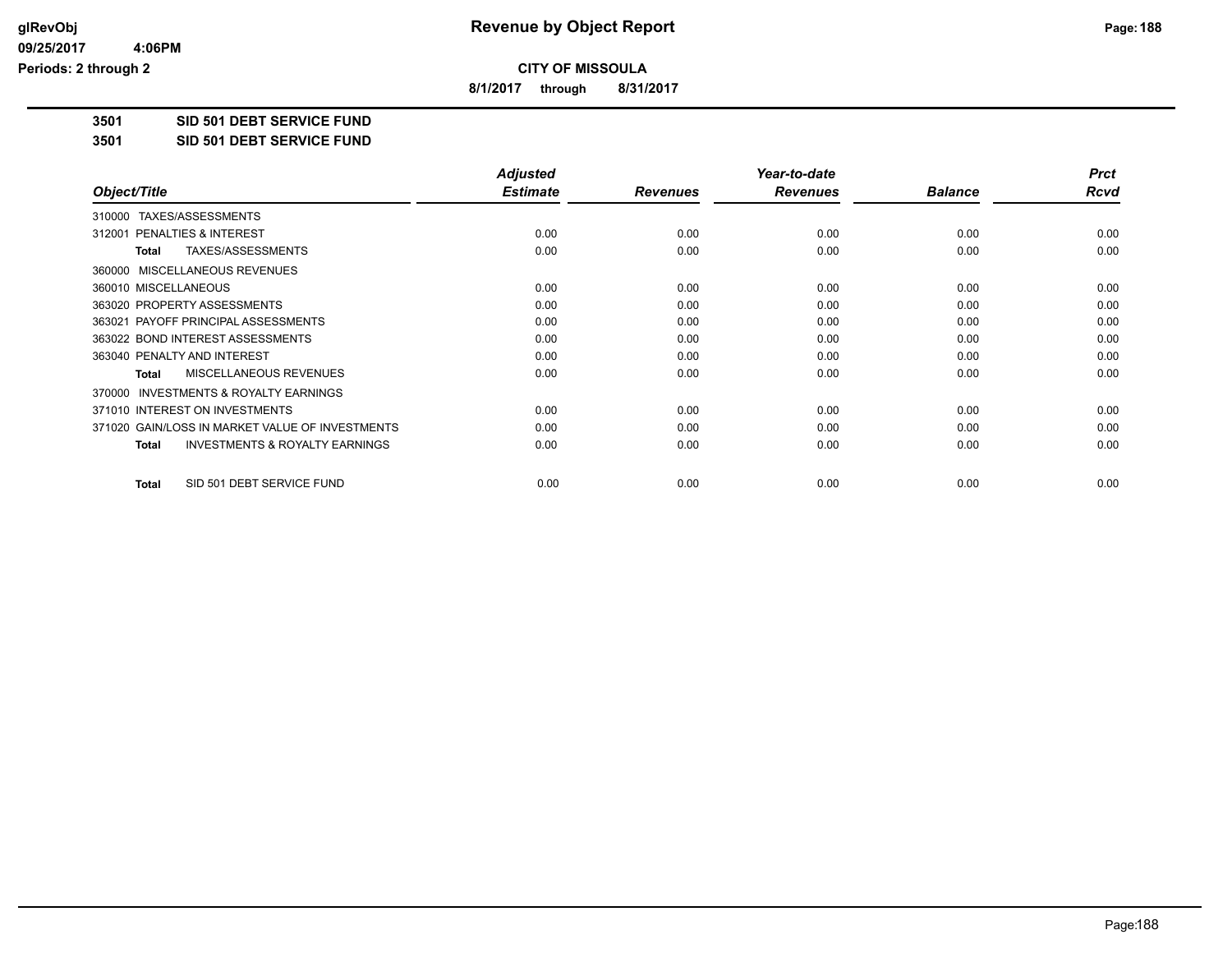**8/1/2017 through 8/31/2017**

# **3501 SID 501 DEBT SERVICE FUND**

|                                                           | <b>Adjusted</b> |                 | Year-to-date    |                | <b>Prct</b> |
|-----------------------------------------------------------|-----------------|-----------------|-----------------|----------------|-------------|
| Object/Title                                              | <b>Estimate</b> | <b>Revenues</b> | <b>Revenues</b> | <b>Balance</b> | <b>Rcvd</b> |
| 310000 TAXES/ASSESSMENTS                                  |                 |                 |                 |                |             |
| 312001 PENALTIES & INTEREST                               | 0.00            | 0.00            | 0.00            | 0.00           | 0.00        |
| TAXES/ASSESSMENTS<br><b>Total</b>                         | 0.00            | 0.00            | 0.00            | 0.00           | 0.00        |
| 360000 MISCELLANEOUS REVENUES                             |                 |                 |                 |                |             |
| 360010 MISCELLANEOUS                                      | 0.00            | 0.00            | 0.00            | 0.00           | 0.00        |
| 363020 PROPERTY ASSESSMENTS                               | 0.00            | 0.00            | 0.00            | 0.00           | 0.00        |
| 363021 PAYOFF PRINCIPAL ASSESSMENTS                       | 0.00            | 0.00            | 0.00            | 0.00           | 0.00        |
| 363022 BOND INTEREST ASSESSMENTS                          | 0.00            | 0.00            | 0.00            | 0.00           | 0.00        |
| 363040 PENALTY AND INTEREST                               | 0.00            | 0.00            | 0.00            | 0.00           | 0.00        |
| MISCELLANEOUS REVENUES<br>Total                           | 0.00            | 0.00            | 0.00            | 0.00           | 0.00        |
| <b>INVESTMENTS &amp; ROYALTY EARNINGS</b><br>370000       |                 |                 |                 |                |             |
| 371010 INTEREST ON INVESTMENTS                            | 0.00            | 0.00            | 0.00            | 0.00           | 0.00        |
| 371020 GAIN/LOSS IN MARKET VALUE OF INVESTMENT            | 0.00            | 0.00            | 0.00            | 0.00           | 0.00        |
| <b>INVESTMENTS &amp; ROYALTY EARNINGS</b><br><b>Total</b> | 0.00            | 0.00            | 0.00            | 0.00           | 0.00        |
|                                                           |                 |                 |                 |                |             |
| SID 501 DEBT SERVICE FUND<br>Total                        | 0.00            | 0.00            | 0.00            | 0.00           | 0.00        |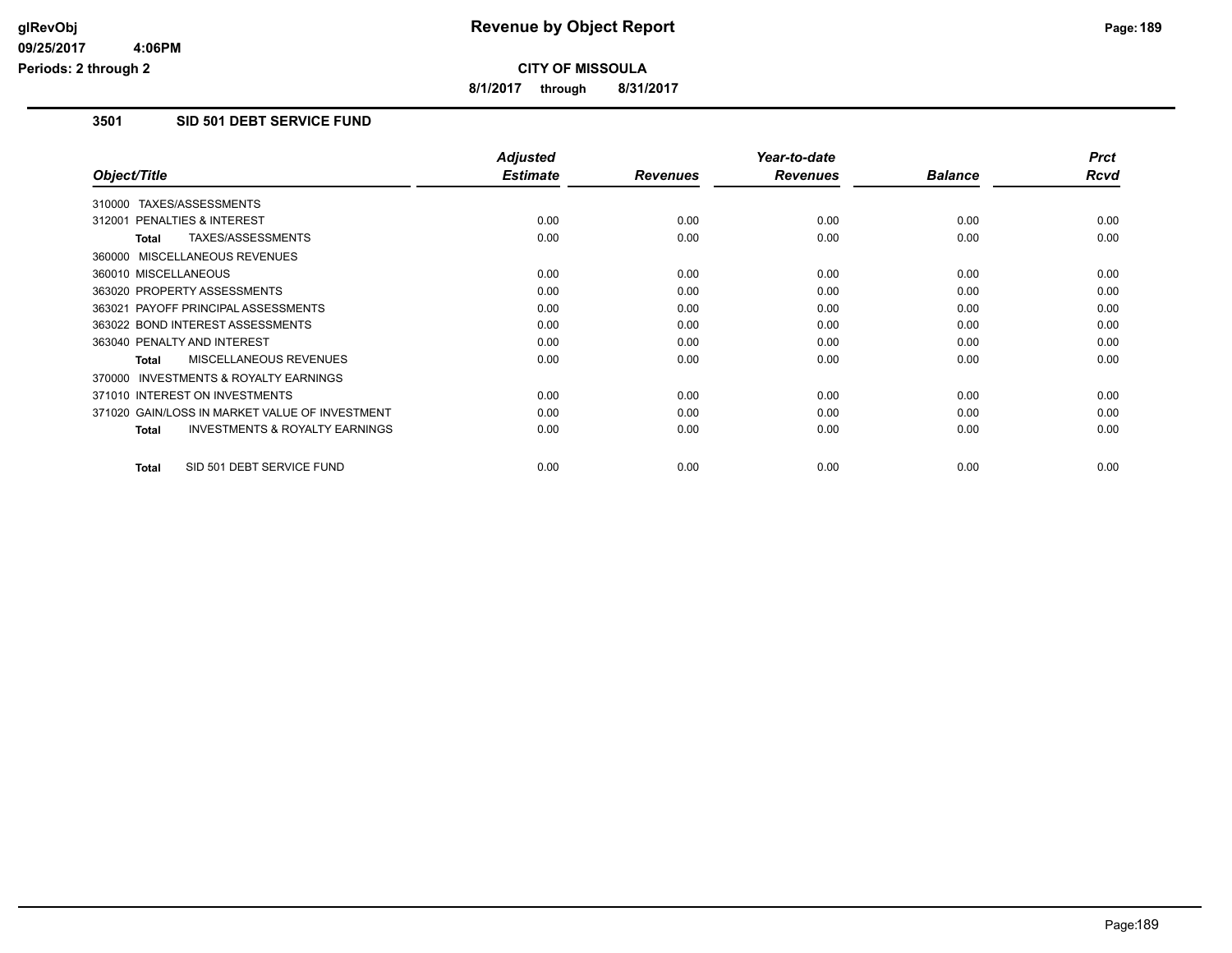**8/1/2017 through 8/31/2017**

**3502 SID 502 DEBT SERVICE FUND**

**3502 SID 502 DEBT SERVICE FUND**

|                                                           | <b>Adjusted</b> |                 | Year-to-date    |                | <b>Prct</b> |
|-----------------------------------------------------------|-----------------|-----------------|-----------------|----------------|-------------|
| Object/Title                                              | <b>Estimate</b> | <b>Revenues</b> | <b>Revenues</b> | <b>Balance</b> | Rcvd        |
| 310000 TAXES/ASSESSMENTS                                  |                 |                 |                 |                |             |
| <b>PENALTIES &amp; INTEREST</b><br>312001                 | 0.00            | 0.00            | 0.00            | 0.00           | 0.00        |
| TAXES/ASSESSMENTS<br>Total                                | 0.00            | 0.00            | 0.00            | 0.00           | 0.00        |
| 360000 MISCELLANEOUS REVENUES                             |                 |                 |                 |                |             |
| 360010 MISCELLANEOUS                                      | 0.00            | 0.00            | 0.00            | 0.00           | 0.00        |
| 363020 PROPERTY ASSESSMENTS                               | 0.00            | 0.00            | 0.00            | 0.00           | 0.00        |
| 363021 PAYOFF PRINCIPAL ASSESSMENTS                       | 0.00            | 0.00            | 0.00            | 0.00           | 0.00        |
| 363022 BOND INTEREST ASSESSMENTS                          | 0.00            | 0.00            | 0.00            | 0.00           | 0.00        |
| 363040 PENALTY AND INTEREST                               | 0.00            | 0.00            | 0.00            | 0.00           | 0.00        |
| <b>MISCELLANEOUS REVENUES</b><br>Total                    | 0.00            | 0.00            | 0.00            | 0.00           | 0.00        |
| <b>INVESTMENTS &amp; ROYALTY EARNINGS</b><br>370000       |                 |                 |                 |                |             |
| 371010 INTEREST ON INVESTMENTS                            | 0.00            | 0.00            | 0.00            | 0.00           | 0.00        |
| 371020 GAIN/LOSS IN MARKET VALUE OF INVESTMENTS           | 0.00            | 0.00            | 0.00            | 0.00           | 0.00        |
| <b>INVESTMENTS &amp; ROYALTY EARNINGS</b><br><b>Total</b> | 0.00            | 0.00            | 0.00            | 0.00           | 0.00        |
| SID 502 DEBT SERVICE FUND<br><b>Total</b>                 | 0.00            | 0.00            | 0.00            | 0.00           | 0.00        |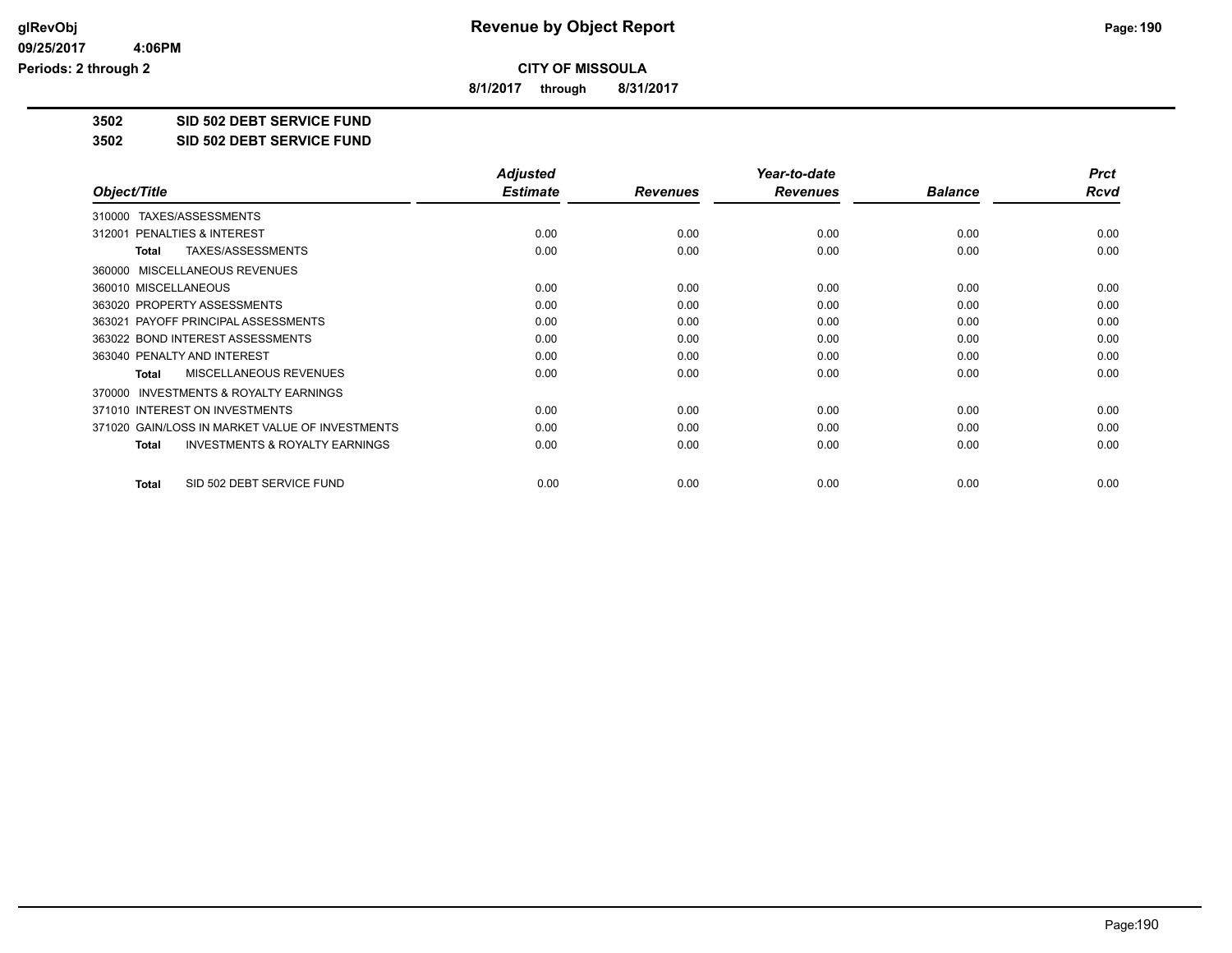**8/1/2017 through 8/31/2017**

## **3502 SID 502 DEBT SERVICE FUND**

|                                                    | <b>Adjusted</b> |                 | Year-to-date    |                | <b>Prct</b> |
|----------------------------------------------------|-----------------|-----------------|-----------------|----------------|-------------|
| Object/Title                                       | <b>Estimate</b> | <b>Revenues</b> | <b>Revenues</b> | <b>Balance</b> | Rcvd        |
| 310000 TAXES/ASSESSMENTS                           |                 |                 |                 |                |             |
| 312001 PENALTIES & INTEREST                        | 0.00            | 0.00            | 0.00            | 0.00           | 0.00        |
| TAXES/ASSESSMENTS<br>Total                         | 0.00            | 0.00            | 0.00            | 0.00           | 0.00        |
| 360000 MISCELLANEOUS REVENUES                      |                 |                 |                 |                |             |
| 360010 MISCELLANEOUS                               | 0.00            | 0.00            | 0.00            | 0.00           | 0.00        |
| 363020 PROPERTY ASSESSMENTS                        | 0.00            | 0.00            | 0.00            | 0.00           | 0.00        |
| 363021 PAYOFF PRINCIPAL ASSESSMENTS                | 0.00            | 0.00            | 0.00            | 0.00           | 0.00        |
| 363022 BOND INTEREST ASSESSMENTS                   | 0.00            | 0.00            | 0.00            | 0.00           | 0.00        |
| 363040 PENALTY AND INTEREST                        | 0.00            | 0.00            | 0.00            | 0.00           | 0.00        |
| MISCELLANEOUS REVENUES<br>Total                    | 0.00            | 0.00            | 0.00            | 0.00           | 0.00        |
| 370000 INVESTMENTS & ROYALTY EARNINGS              |                 |                 |                 |                |             |
| 371010 INTEREST ON INVESTMENTS                     | 0.00            | 0.00            | 0.00            | 0.00           | 0.00        |
| 371020 GAIN/LOSS IN MARKET VALUE OF INVESTMENT     | 0.00            | 0.00            | 0.00            | 0.00           | 0.00        |
| <b>INVESTMENTS &amp; ROYALTY EARNINGS</b><br>Total | 0.00            | 0.00            | 0.00            | 0.00           | 0.00        |
| SID 502 DEBT SERVICE FUND<br>Total                 | 0.00            | 0.00            | 0.00            | 0.00           | 0.00        |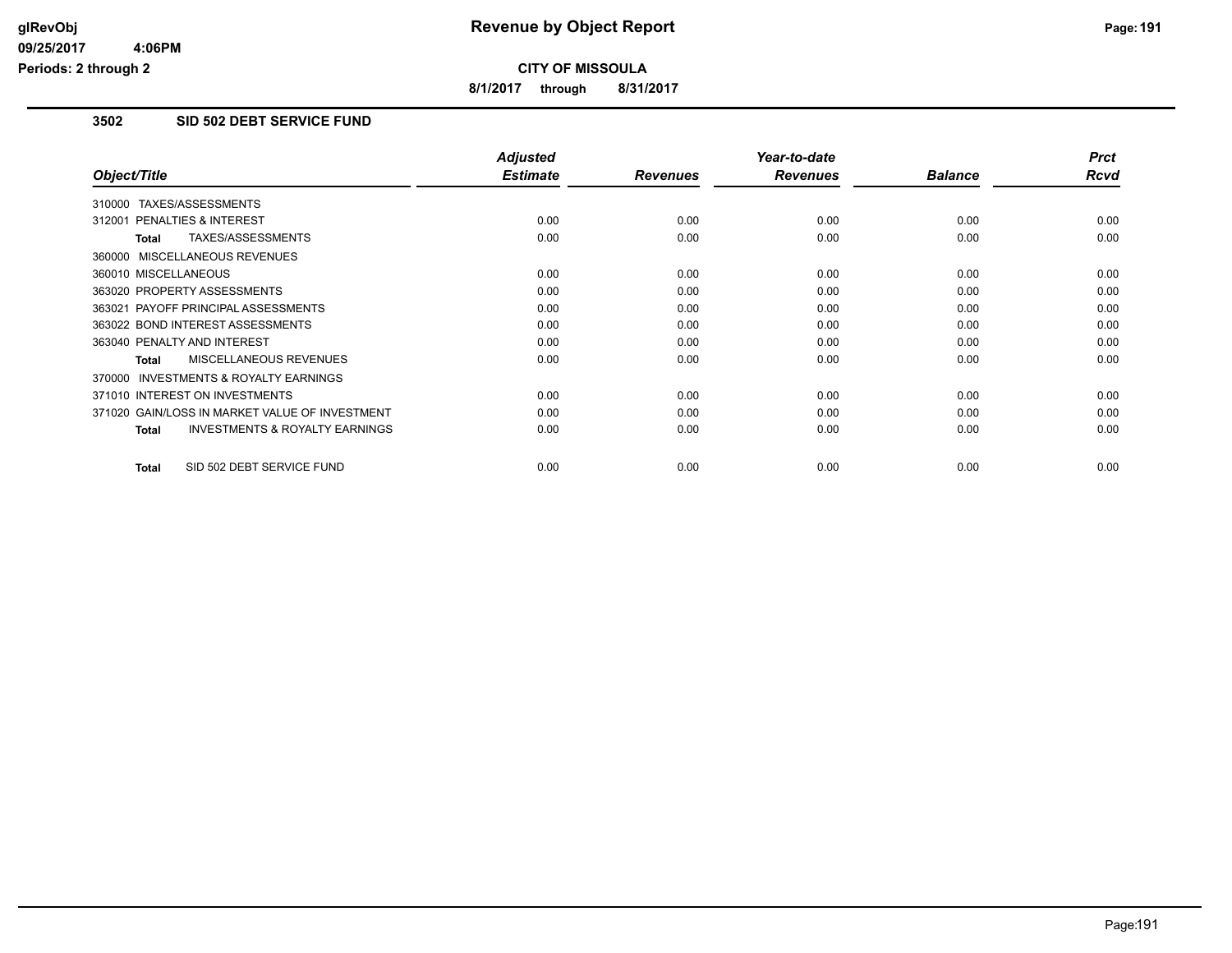**8/1/2017 through 8/31/2017**

**3503 SID 503 DEBT SERVICE FUND**

**3503 SID 503 DEBT SERVICE FUND**

|                                                           | <b>Adjusted</b> |                 | Year-to-date    |                | <b>Prct</b> |
|-----------------------------------------------------------|-----------------|-----------------|-----------------|----------------|-------------|
| Object/Title                                              | <b>Estimate</b> | <b>Revenues</b> | <b>Revenues</b> | <b>Balance</b> | Rcvd        |
| 310000 TAXES/ASSESSMENTS                                  |                 |                 |                 |                |             |
| <b>PENALTIES &amp; INTEREST</b><br>312001                 | 0.00            | 0.00            | 0.00            | 0.00           | 0.00        |
| TAXES/ASSESSMENTS<br>Total                                | 0.00            | 0.00            | 0.00            | 0.00           | 0.00        |
| 360000 MISCELLANEOUS REVENUES                             |                 |                 |                 |                |             |
| 360010 MISCELLANEOUS                                      | 0.00            | 0.00            | 0.00            | 0.00           | 0.00        |
| 363020 PROPERTY ASSESSMENTS                               | 0.00            | 0.00            | 0.00            | 0.00           | 0.00        |
| 363021 PAYOFF PRINCIPAL ASSESSMENTS                       | 0.00            | 0.00            | 0.00            | 0.00           | 0.00        |
| 363022 BOND INTEREST ASSESSMENTS                          | 0.00            | 0.00            | 0.00            | 0.00           | 0.00        |
| 363040 PENALTY AND INTEREST                               | 0.00            | 0.00            | 0.00            | 0.00           | 0.00        |
| <b>MISCELLANEOUS REVENUES</b><br>Total                    | 0.00            | 0.00            | 0.00            | 0.00           | 0.00        |
| <b>INVESTMENTS &amp; ROYALTY EARNINGS</b><br>370000       |                 |                 |                 |                |             |
| 371010 INTEREST ON INVESTMENTS                            | 0.00            | 0.00            | 0.00            | 0.00           | 0.00        |
| 371020 GAIN/LOSS IN MARKET VALUE OF INVESTMENTS           | 0.00            | 0.00            | 0.00            | 0.00           | 0.00        |
| <b>INVESTMENTS &amp; ROYALTY EARNINGS</b><br><b>Total</b> | 0.00            | 0.00            | 0.00            | 0.00           | 0.00        |
| SID 503 DEBT SERVICE FUND<br><b>Total</b>                 | 0.00            | 0.00            | 0.00            | 0.00           | 0.00        |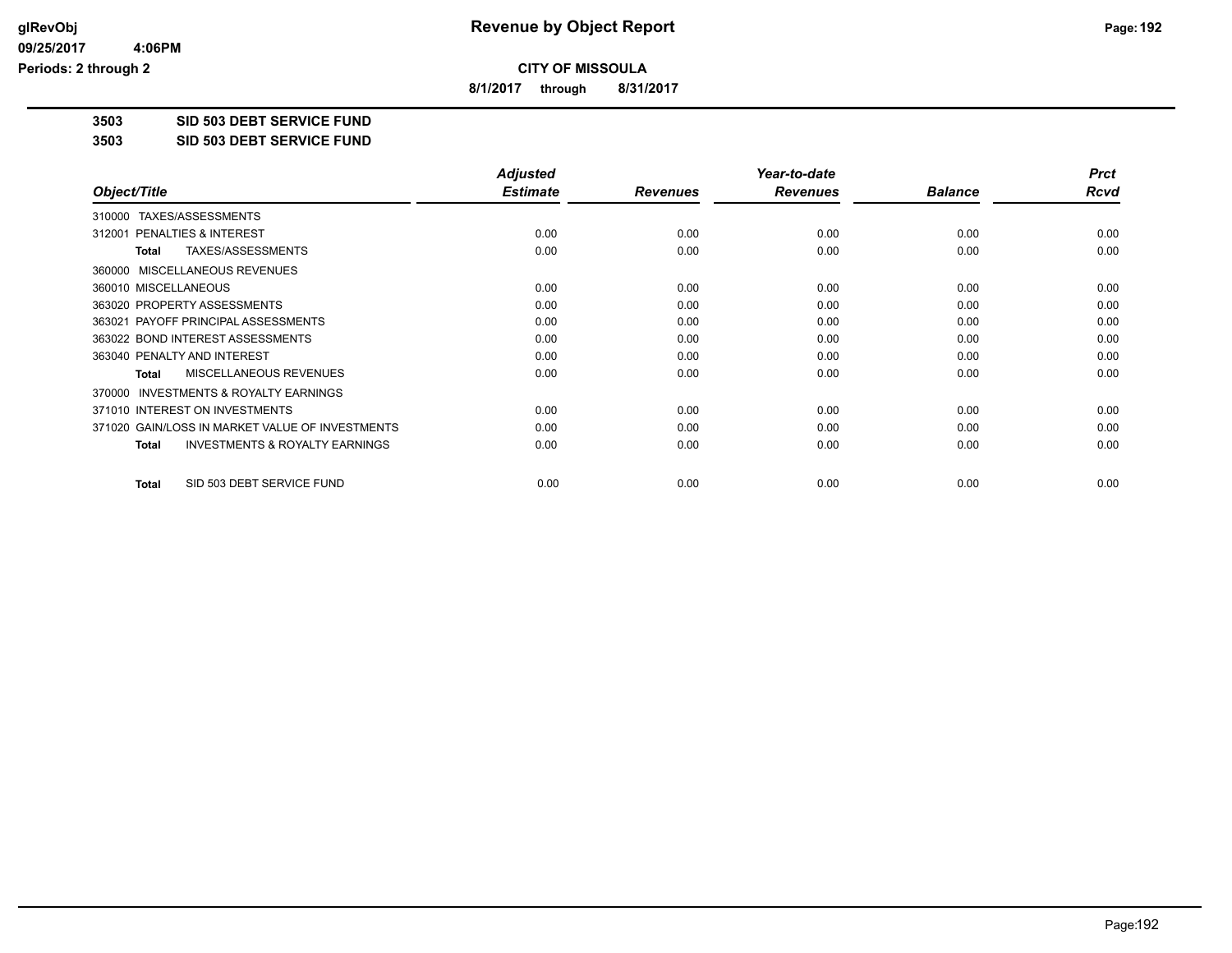**8/1/2017 through 8/31/2017**

## **3503 SID 503 DEBT SERVICE FUND**

|                                                           | <b>Adjusted</b> |                 | Year-to-date    |                | <b>Prct</b> |
|-----------------------------------------------------------|-----------------|-----------------|-----------------|----------------|-------------|
| Object/Title                                              | <b>Estimate</b> | <b>Revenues</b> | <b>Revenues</b> | <b>Balance</b> | <b>Rcvd</b> |
| 310000 TAXES/ASSESSMENTS                                  |                 |                 |                 |                |             |
| 312001 PENALTIES & INTEREST                               | 0.00            | 0.00            | 0.00            | 0.00           | 0.00        |
| TAXES/ASSESSMENTS<br><b>Total</b>                         | 0.00            | 0.00            | 0.00            | 0.00           | 0.00        |
| 360000 MISCELLANEOUS REVENUES                             |                 |                 |                 |                |             |
| 360010 MISCELLANEOUS                                      | 0.00            | 0.00            | 0.00            | 0.00           | 0.00        |
| 363020 PROPERTY ASSESSMENTS                               | 0.00            | 0.00            | 0.00            | 0.00           | 0.00        |
| 363021 PAYOFF PRINCIPAL ASSESSMENTS                       | 0.00            | 0.00            | 0.00            | 0.00           | 0.00        |
| 363022 BOND INTEREST ASSESSMENTS                          | 0.00            | 0.00            | 0.00            | 0.00           | 0.00        |
| 363040 PENALTY AND INTEREST                               | 0.00            | 0.00            | 0.00            | 0.00           | 0.00        |
| <b>MISCELLANEOUS REVENUES</b><br><b>Total</b>             | 0.00            | 0.00            | 0.00            | 0.00           | 0.00        |
| INVESTMENTS & ROYALTY EARNINGS<br>370000                  |                 |                 |                 |                |             |
| 371010 INTEREST ON INVESTMENTS                            | 0.00            | 0.00            | 0.00            | 0.00           | 0.00        |
| 371020 GAIN/LOSS IN MARKET VALUE OF INVESTMENT            | 0.00            | 0.00            | 0.00            | 0.00           | 0.00        |
| <b>INVESTMENTS &amp; ROYALTY EARNINGS</b><br><b>Total</b> | 0.00            | 0.00            | 0.00            | 0.00           | 0.00        |
| SID 503 DEBT SERVICE FUND<br><b>Total</b>                 | 0.00            | 0.00            | 0.00            | 0.00           | 0.00        |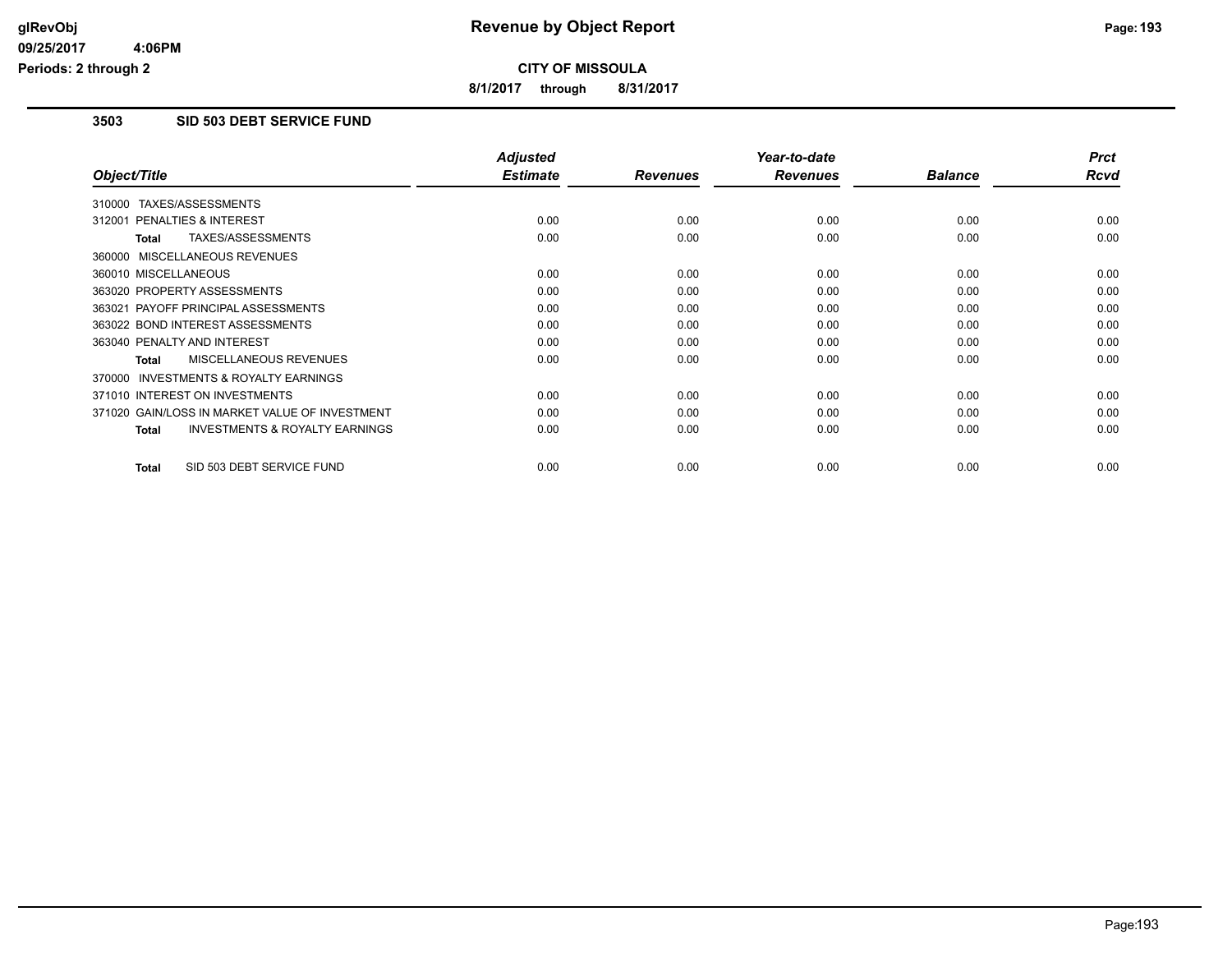**8/1/2017 through 8/31/2017**

**3504 SID 504 DEBT SERVICE FUND**

**3504 SID 504 DEBT SERVICE FUND**

|                                                           | <b>Adjusted</b> |                 | Year-to-date    |                | <b>Prct</b> |
|-----------------------------------------------------------|-----------------|-----------------|-----------------|----------------|-------------|
| Object/Title                                              | <b>Estimate</b> | <b>Revenues</b> | <b>Revenues</b> | <b>Balance</b> | <b>Rcvd</b> |
| 310000 TAXES/ASSESSMENTS                                  |                 |                 |                 |                |             |
| PENALTIES & INTEREST<br>312001                            | 0.00            | 0.00            | 0.00            | 0.00           | 0.00        |
| <b>TAXES/ASSESSMENTS</b><br>Total                         | 0.00            | 0.00            | 0.00            | 0.00           | 0.00        |
| MISCELLANEOUS REVENUES<br>360000                          |                 |                 |                 |                |             |
| 360010 MISCELLANEOUS                                      | 0.00            | 0.00            | 0.00            | 0.00           | 0.00        |
| 363020 PROPERTY ASSESSMENTS                               | 0.00            | 0.00            | 0.00            | 0.00           | 0.00        |
| 363021 PAYOFF PRINCIPAL ASSESSMENTS                       | 0.00            | 0.00            | 0.00            | 0.00           | 0.00        |
| 363022 BOND INTEREST ASSESSMENTS                          | 0.00            | 0.00            | 0.00            | 0.00           | 0.00        |
| 363040 PENALTY AND INTEREST                               | 0.00            | 0.00            | 0.00            | 0.00           | 0.00        |
| MISCELLANEOUS REVENUES<br>Total                           | 0.00            | 0.00            | 0.00            | 0.00           | 0.00        |
| INVESTMENTS & ROYALTY EARNINGS<br>370000                  |                 |                 |                 |                |             |
| 371010 INTEREST ON INVESTMENTS                            | 0.00            | 0.00            | 0.00            | 0.00           | 0.00        |
| 371020 GAIN/LOSS IN MARKET VALUE OF INVESTMENTS           | 0.00            | 0.00            | 0.00            | 0.00           | 0.00        |
| <b>INVESTMENTS &amp; ROYALTY EARNINGS</b><br><b>Total</b> | 0.00            | 0.00            | 0.00            | 0.00           | 0.00        |
| OTHER FINANCING SOURCES<br>380000                         |                 |                 |                 |                |             |
| 381009 TRANSFERS IN                                       | 0.00            | 0.00            | 0.00            | 0.00           | 0.00        |
| OTHER FINANCING SOURCES<br>Total                          | 0.00            | 0.00            | 0.00            | 0.00           | 0.00        |
| SID 504 DEBT SERVICE FUND<br><b>Total</b>                 | 0.00            | 0.00            | 0.00            | 0.00           | 0.00        |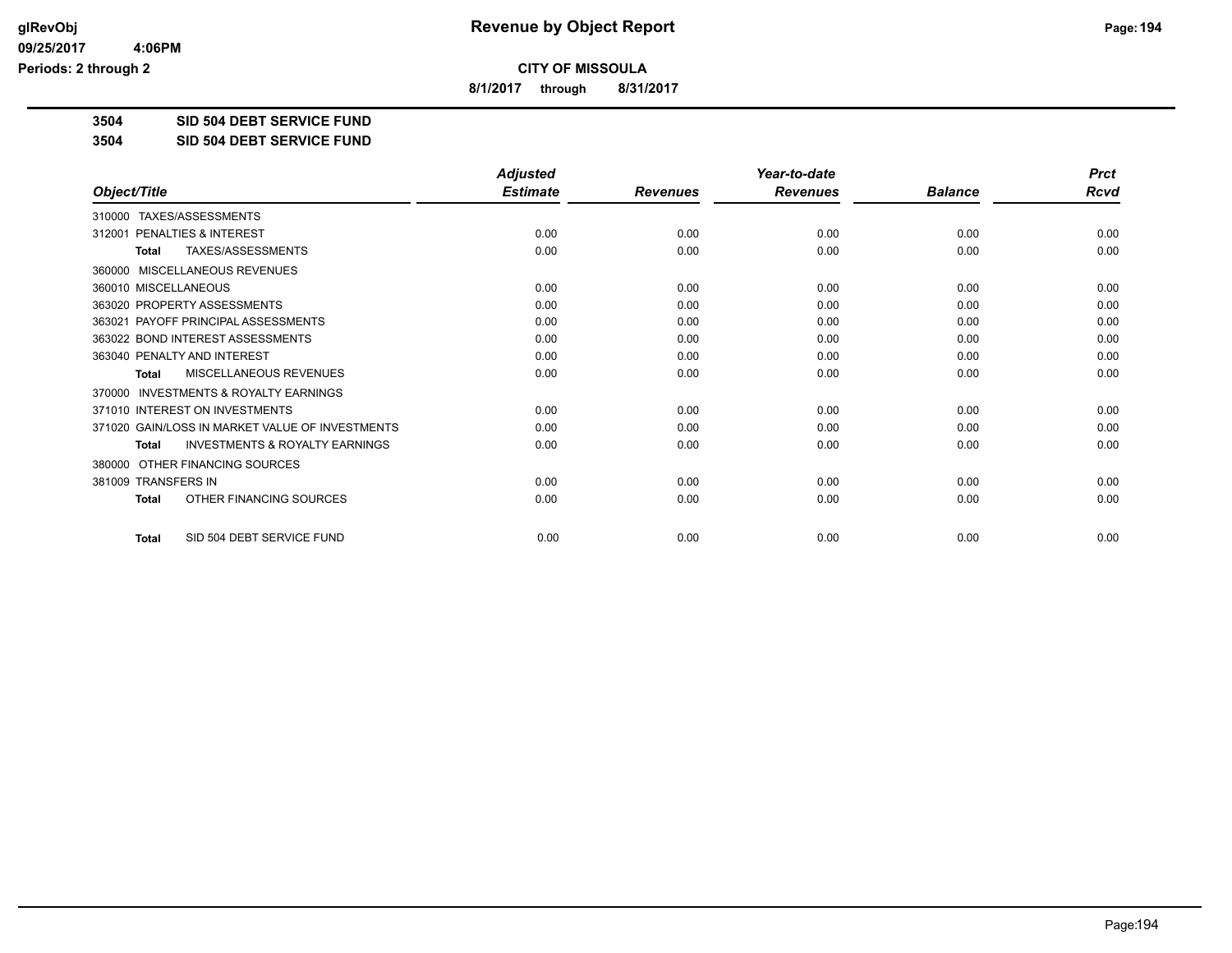**CITY OF MISSOULA**

**8/1/2017 through 8/31/2017**

# **3504 SID 504 DEBT SERVICE FUND**

|                                                           | <b>Adjusted</b> |                 | Year-to-date    |                | <b>Prct</b> |
|-----------------------------------------------------------|-----------------|-----------------|-----------------|----------------|-------------|
| Object/Title                                              | <b>Estimate</b> | <b>Revenues</b> | <b>Revenues</b> | <b>Balance</b> | Rcvd        |
| 310000 TAXES/ASSESSMENTS                                  |                 |                 |                 |                |             |
| 312001 PENALTIES & INTEREST                               | 0.00            | 0.00            | 0.00            | 0.00           | 0.00        |
| TAXES/ASSESSMENTS<br>Total                                | 0.00            | 0.00            | 0.00            | 0.00           | 0.00        |
| 360000 MISCELLANEOUS REVENUES                             |                 |                 |                 |                |             |
| 360010 MISCELLANEOUS                                      | 0.00            | 0.00            | 0.00            | 0.00           | 0.00        |
| 363020 PROPERTY ASSESSMENTS                               | 0.00            | 0.00            | 0.00            | 0.00           | 0.00        |
| 363021 PAYOFF PRINCIPAL ASSESSMENTS                       | 0.00            | 0.00            | 0.00            | 0.00           | 0.00        |
| 363022 BOND INTEREST ASSESSMENTS                          | 0.00            | 0.00            | 0.00            | 0.00           | 0.00        |
| 363040 PENALTY AND INTEREST                               | 0.00            | 0.00            | 0.00            | 0.00           | 0.00        |
| MISCELLANEOUS REVENUES<br>Total                           | 0.00            | 0.00            | 0.00            | 0.00           | 0.00        |
| 370000 INVESTMENTS & ROYALTY EARNINGS                     |                 |                 |                 |                |             |
| 371010 INTEREST ON INVESTMENTS                            | 0.00            | 0.00            | 0.00            | 0.00           | 0.00        |
| 371020 GAIN/LOSS IN MARKET VALUE OF INVESTMENT            | 0.00            | 0.00            | 0.00            | 0.00           | 0.00        |
| <b>INVESTMENTS &amp; ROYALTY EARNINGS</b><br><b>Total</b> | 0.00            | 0.00            | 0.00            | 0.00           | 0.00        |
| 380000 OTHER FINANCING SOURCES                            |                 |                 |                 |                |             |
| 381009 TRANSFERS IN                                       | 0.00            | 0.00            | 0.00            | 0.00           | 0.00        |
| OTHER FINANCING SOURCES<br>Total                          | 0.00            | 0.00            | 0.00            | 0.00           | 0.00        |
| SID 504 DEBT SERVICE FUND<br><b>Total</b>                 | 0.00            | 0.00            | 0.00            | 0.00           | 0.00        |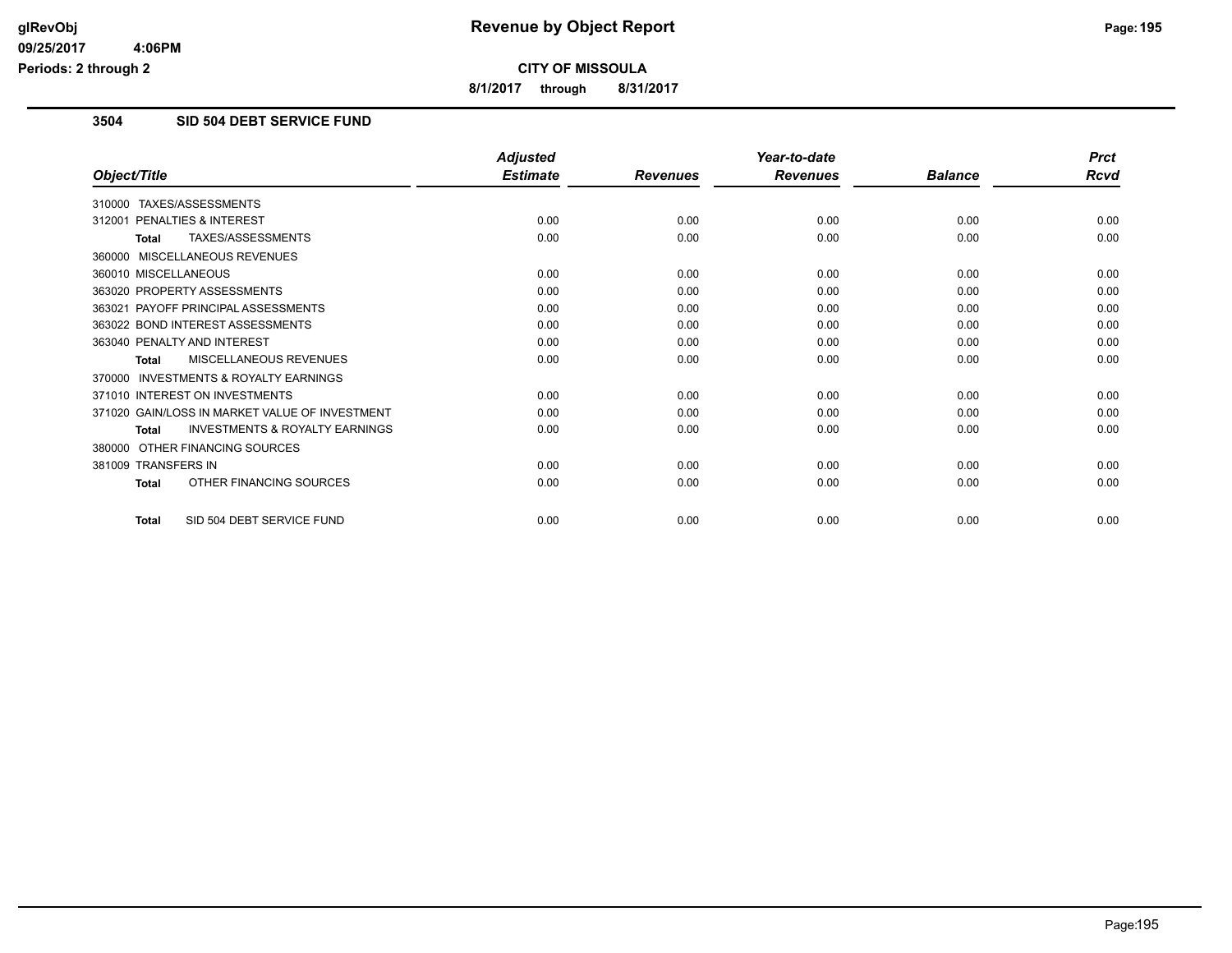**8/1/2017 through 8/31/2017**

**3505 SID 505 DEBT SERVICE FUND**

**3505 SID 505 DEBT SERVICE FUND**

|                                                           | <b>Adjusted</b> |                 | Year-to-date    |                | <b>Prct</b> |
|-----------------------------------------------------------|-----------------|-----------------|-----------------|----------------|-------------|
| Object/Title                                              | <b>Estimate</b> | <b>Revenues</b> | <b>Revenues</b> | <b>Balance</b> | Rcvd        |
| TAXES/ASSESSMENTS<br>310000                               |                 |                 |                 |                |             |
| 312001 PENALTIES & INTEREST                               | 0.00            | 0.00            | 0.00            | 0.00           | 0.00        |
| TAXES/ASSESSMENTS<br><b>Total</b>                         | 0.00            | 0.00            | 0.00            | 0.00           | 0.00        |
| MISCELLANEOUS REVENUES<br>360000                          |                 |                 |                 |                |             |
| 360010 MISCELLANEOUS                                      | 0.00            | 0.00            | 0.00            | 0.00           | 0.00        |
| 363020 PROPERTY ASSESSMENTS                               | 0.00            | 0.00            | 0.00            | 0.00           | 0.00        |
| 363021 PAYOFF PRINCIPAL ASSESSMENTS                       | 0.00            | 0.00            | 0.00            | 0.00           | 0.00        |
| 363022 BOND INTEREST ASSESSMENTS                          | 0.00            | 0.00            | 0.00            | 0.00           | 0.00        |
| 363040 PENALTY AND INTEREST                               | 0.00            | 0.00            | 0.00            | 0.00           | 0.00        |
| <b>MISCELLANEOUS REVENUES</b><br><b>Total</b>             | 0.00            | 0.00            | 0.00            | 0.00           | 0.00        |
| 370000 INVESTMENTS & ROYALTY EARNINGS                     |                 |                 |                 |                |             |
| 371010 INTEREST ON INVESTMENTS                            | 0.00            | 0.00            | 0.00            | 0.00           | 0.00        |
| 371020 GAIN/LOSS IN MARKET VALUE OF INVESTMENTS           | 0.00            | 0.00            | 0.00            | 0.00           | 0.00        |
| <b>INVESTMENTS &amp; ROYALTY EARNINGS</b><br><b>Total</b> | 0.00            | 0.00            | 0.00            | 0.00           | 0.00        |
| SID 505 DEBT SERVICE FUND<br><b>Total</b>                 | 0.00            | 0.00            | 0.00            | 0.00           | 0.00        |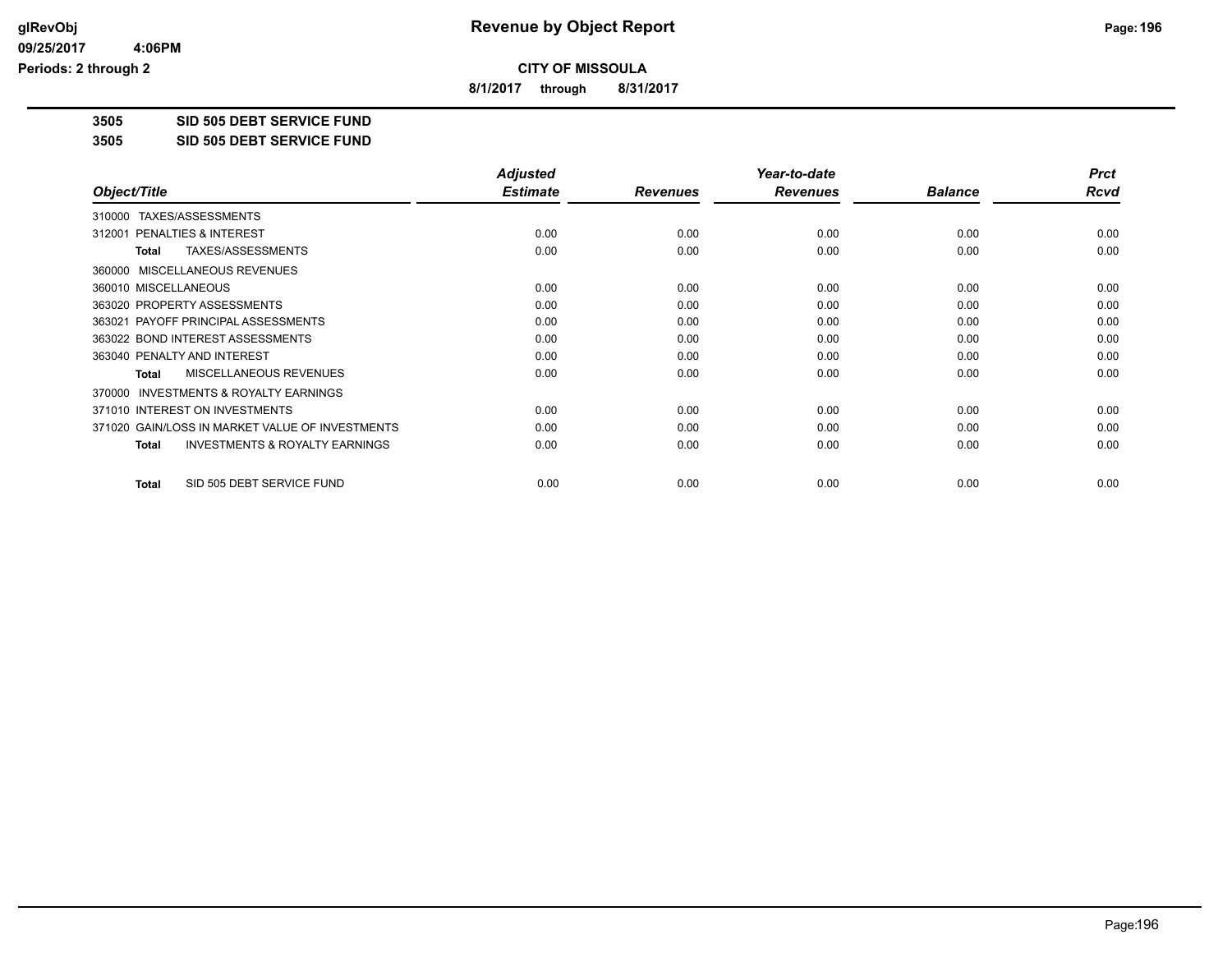**CITY OF MISSOULA**

**8/1/2017 through 8/31/2017**

# **3505 SID 505 DEBT SERVICE FUND**

|                                                           | <b>Adjusted</b> |                 | Year-to-date    |                | <b>Prct</b> |
|-----------------------------------------------------------|-----------------|-----------------|-----------------|----------------|-------------|
| Object/Title                                              | <b>Estimate</b> | <b>Revenues</b> | <b>Revenues</b> | <b>Balance</b> | Rcvd        |
| 310000 TAXES/ASSESSMENTS                                  |                 |                 |                 |                |             |
| 312001 PENALTIES & INTEREST                               | 0.00            | 0.00            | 0.00            | 0.00           | 0.00        |
| TAXES/ASSESSMENTS<br>Total                                | 0.00            | 0.00            | 0.00            | 0.00           | 0.00        |
| 360000 MISCELLANEOUS REVENUES                             |                 |                 |                 |                |             |
| 360010 MISCELLANEOUS                                      | 0.00            | 0.00            | 0.00            | 0.00           | 0.00        |
| 363020 PROPERTY ASSESSMENTS                               | 0.00            | 0.00            | 0.00            | 0.00           | 0.00        |
| 363021 PAYOFF PRINCIPAL ASSESSMENTS                       | 0.00            | 0.00            | 0.00            | 0.00           | 0.00        |
| 363022 BOND INTEREST ASSESSMENTS                          | 0.00            | 0.00            | 0.00            | 0.00           | 0.00        |
| 363040 PENALTY AND INTEREST                               | 0.00            | 0.00            | 0.00            | 0.00           | 0.00        |
| MISCELLANEOUS REVENUES<br>Total                           | 0.00            | 0.00            | 0.00            | 0.00           | 0.00        |
| <b>INVESTMENTS &amp; ROYALTY EARNINGS</b><br>370000       |                 |                 |                 |                |             |
| 371010 INTEREST ON INVESTMENTS                            | 0.00            | 0.00            | 0.00            | 0.00           | 0.00        |
| 371020 GAIN/LOSS IN MARKET VALUE OF INVESTMENT            | 0.00            | 0.00            | 0.00            | 0.00           | 0.00        |
| <b>INVESTMENTS &amp; ROYALTY EARNINGS</b><br><b>Total</b> | 0.00            | 0.00            | 0.00            | 0.00           | 0.00        |
| SID 505 DEBT SERVICE FUND<br><b>Total</b>                 | 0.00            | 0.00            | 0.00            | 0.00           | 0.00        |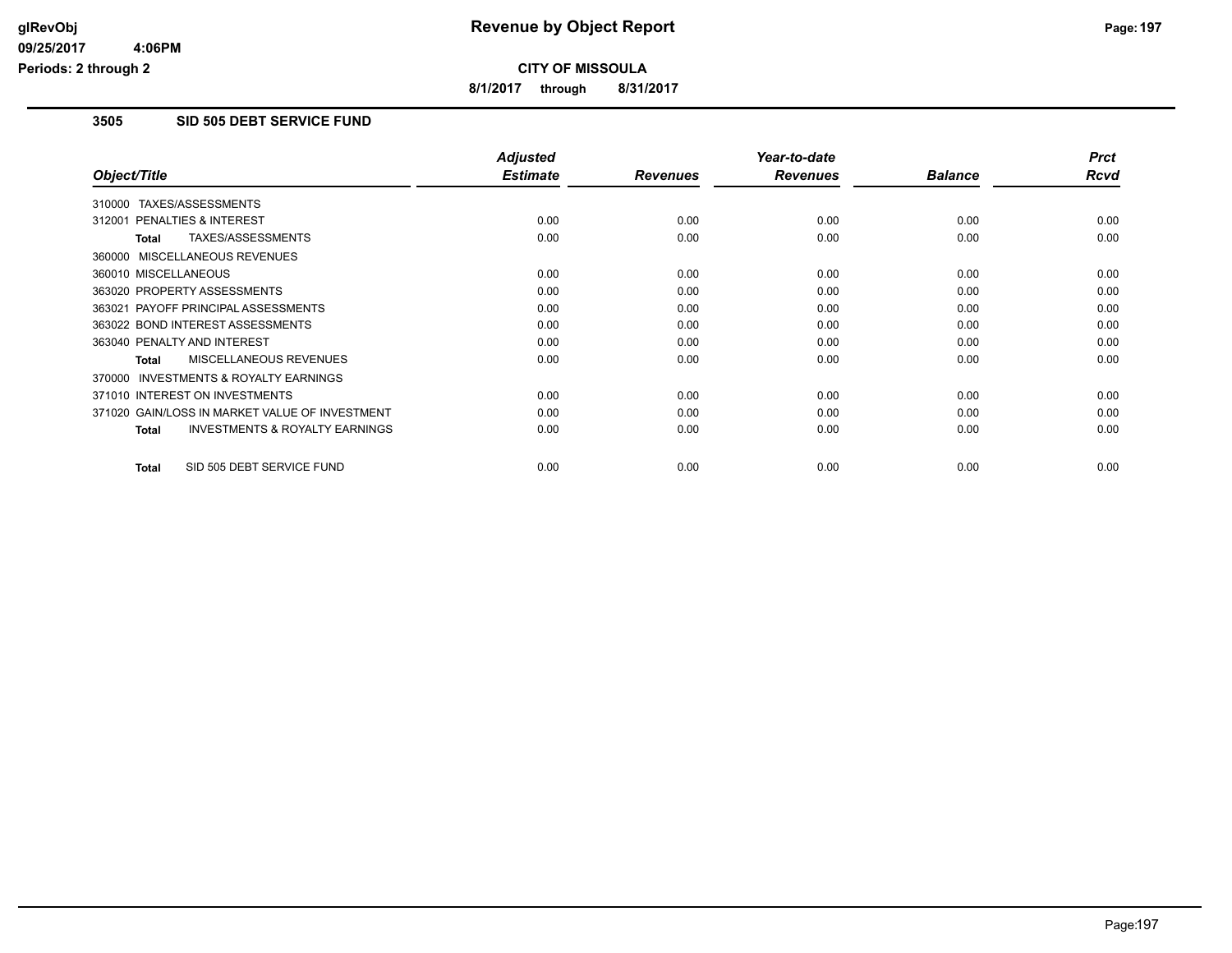**8/1/2017 through 8/31/2017**

**3506 SID 506 DEBT SERVICE FUND**

**3506 SID 506 DEBT SERVICE FUND**

|                                                           | <b>Adjusted</b> |                 | Year-to-date    |                | <b>Prct</b> |
|-----------------------------------------------------------|-----------------|-----------------|-----------------|----------------|-------------|
| Object/Title                                              | <b>Estimate</b> | <b>Revenues</b> | <b>Revenues</b> | <b>Balance</b> | <b>Rcvd</b> |
| TAXES/ASSESSMENTS<br>310000                               |                 |                 |                 |                |             |
| PENALTIES & INTEREST<br>312001                            | 0.00            | 0.00            | 0.00            | 0.00           | 0.00        |
| <b>TAXES/ASSESSMENTS</b><br>Total                         | 0.00            | 0.00            | 0.00            | 0.00           | 0.00        |
| MISCELLANEOUS REVENUES<br>360000                          |                 |                 |                 |                |             |
| 360010 MISCELLANEOUS                                      | 0.00            | 0.00            | 0.00            | 0.00           | 0.00        |
| 363020 PROPERTY ASSESSMENTS                               | 0.00            | 0.00            | 0.00            | 0.00           | 0.00        |
| 363021 PAYOFF PRINCIPAL ASSESSMENTS                       | 0.00            | 0.00            | 0.00            | 0.00           | 0.00        |
| 363022 BOND INTEREST ASSESSMENTS                          | 0.00            | 0.00            | 0.00            | 0.00           | 0.00        |
| 363040 PENALTY AND INTEREST                               | 0.00            | 0.00            | 0.00            | 0.00           | 0.00        |
| MISCELLANEOUS REVENUES<br>Total                           | 0.00            | 0.00            | 0.00            | 0.00           | 0.00        |
| <b>INVESTMENTS &amp; ROYALTY EARNINGS</b><br>370000       |                 |                 |                 |                |             |
| 371010 INTEREST ON INVESTMENTS                            | 0.00            | 0.00            | 0.00            | 0.00           | 0.00        |
| 371020 GAIN/LOSS IN MARKET VALUE OF INVESTMENTS           | 0.00            | 0.00            | 0.00            | 0.00           | 0.00        |
| <b>INVESTMENTS &amp; ROYALTY EARNINGS</b><br><b>Total</b> | 0.00            | 0.00            | 0.00            | 0.00           | 0.00        |
| OTHER FINANCING SOURCES<br>380000                         |                 |                 |                 |                |             |
| 381009 TRANSFERS IN                                       | 0.00            | 0.00            | 0.00            | 0.00           | 0.00        |
| OTHER FINANCING SOURCES<br><b>Total</b>                   | 0.00            | 0.00            | 0.00            | 0.00           | 0.00        |
| SID 506 DEBT SERVICE FUND<br><b>Total</b>                 | 0.00            | 0.00            | 0.00            | 0.00           | 0.00        |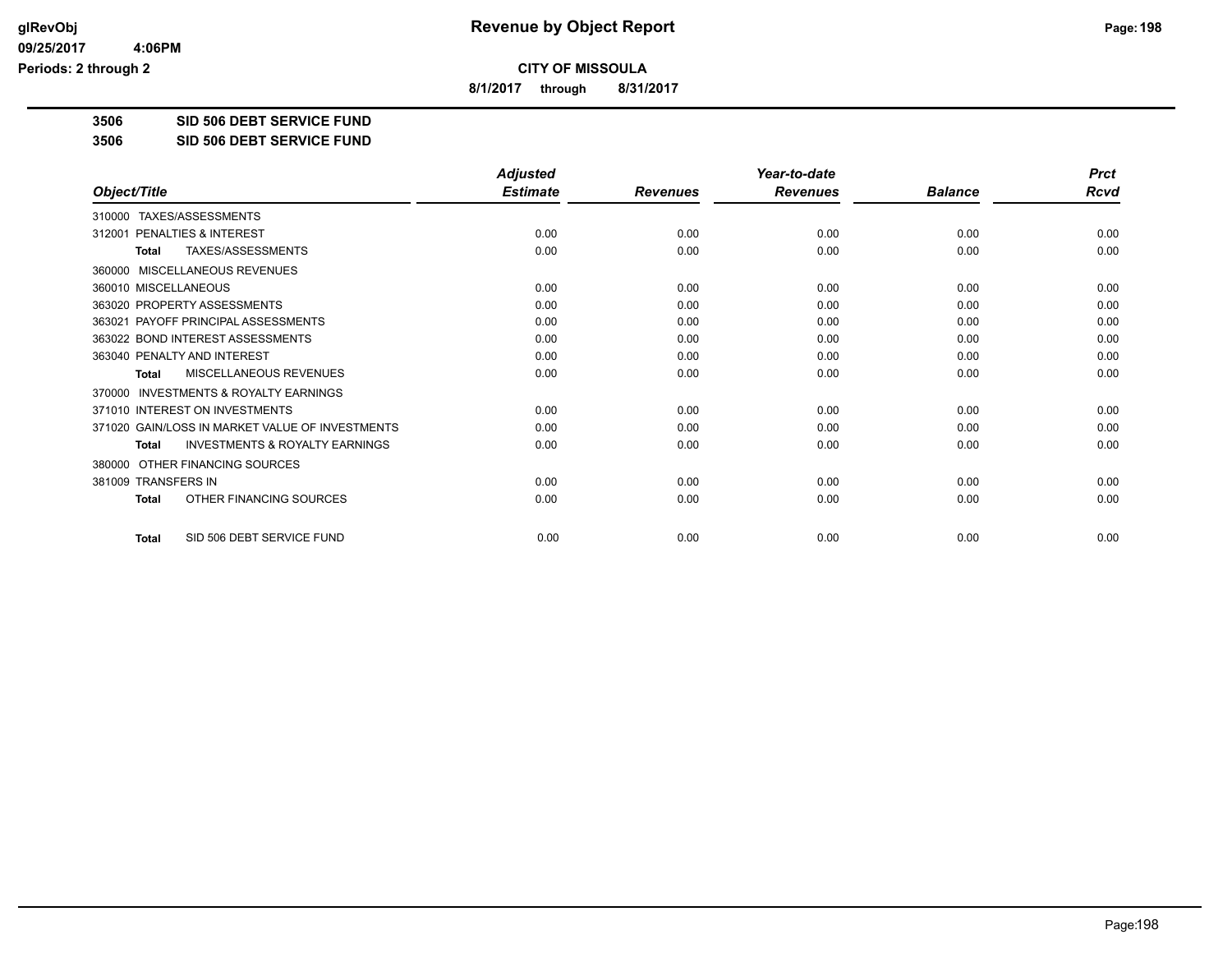**CITY OF MISSOULA**

**8/1/2017 through 8/31/2017**

## **3506 SID 506 DEBT SERVICE FUND**

|                                                           | <b>Adjusted</b> |                 | Year-to-date    |                | <b>Prct</b> |
|-----------------------------------------------------------|-----------------|-----------------|-----------------|----------------|-------------|
| Object/Title                                              | <b>Estimate</b> | <b>Revenues</b> | <b>Revenues</b> | <b>Balance</b> | <b>Rcvd</b> |
| 310000 TAXES/ASSESSMENTS                                  |                 |                 |                 |                |             |
| PENALTIES & INTEREST<br>312001                            | 0.00            | 0.00            | 0.00            | 0.00           | 0.00        |
| TAXES/ASSESSMENTS<br><b>Total</b>                         | 0.00            | 0.00            | 0.00            | 0.00           | 0.00        |
| 360000 MISCELLANEOUS REVENUES                             |                 |                 |                 |                |             |
| 360010 MISCELLANEOUS                                      | 0.00            | 0.00            | 0.00            | 0.00           | 0.00        |
| 363020 PROPERTY ASSESSMENTS                               | 0.00            | 0.00            | 0.00            | 0.00           | 0.00        |
| 363021 PAYOFF PRINCIPAL ASSESSMENTS                       | 0.00            | 0.00            | 0.00            | 0.00           | 0.00        |
| 363022 BOND INTEREST ASSESSMENTS                          | 0.00            | 0.00            | 0.00            | 0.00           | 0.00        |
| 363040 PENALTY AND INTEREST                               | 0.00            | 0.00            | 0.00            | 0.00           | 0.00        |
| MISCELLANEOUS REVENUES<br><b>Total</b>                    | 0.00            | 0.00            | 0.00            | 0.00           | 0.00        |
| <b>INVESTMENTS &amp; ROYALTY EARNINGS</b><br>370000       |                 |                 |                 |                |             |
| 371010 INTEREST ON INVESTMENTS                            | 0.00            | 0.00            | 0.00            | 0.00           | 0.00        |
| 371020 GAIN/LOSS IN MARKET VALUE OF INVESTMENT            | 0.00            | 0.00            | 0.00            | 0.00           | 0.00        |
| <b>INVESTMENTS &amp; ROYALTY EARNINGS</b><br><b>Total</b> | 0.00            | 0.00            | 0.00            | 0.00           | 0.00        |
| OTHER FINANCING SOURCES<br>380000                         |                 |                 |                 |                |             |
| 381009 TRANSFERS IN                                       | 0.00            | 0.00            | 0.00            | 0.00           | 0.00        |
| OTHER FINANCING SOURCES<br><b>Total</b>                   | 0.00            | 0.00            | 0.00            | 0.00           | 0.00        |
| SID 506 DEBT SERVICE FUND<br><b>Total</b>                 | 0.00            | 0.00            | 0.00            | 0.00           | 0.00        |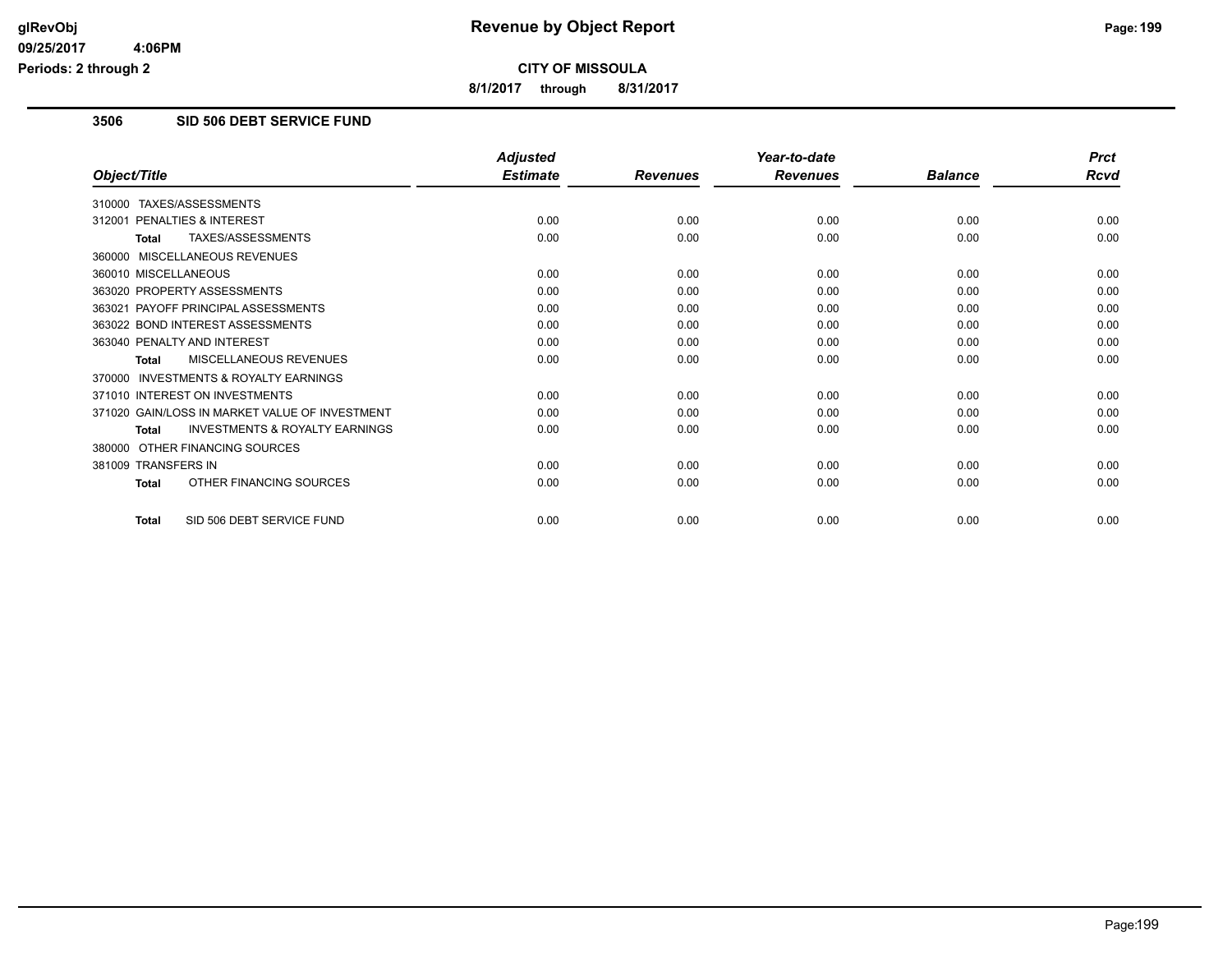**8/1/2017 through 8/31/2017**

**3507 SID 507 DEBT SERVICE FUND**

**3507 SID 507 DEBT SERVICE FUND**

|                                                           | <b>Adjusted</b> |                 | Year-to-date    |                | <b>Prct</b> |
|-----------------------------------------------------------|-----------------|-----------------|-----------------|----------------|-------------|
| Object/Title                                              | <b>Estimate</b> | <b>Revenues</b> | <b>Revenues</b> | <b>Balance</b> | <b>Rcvd</b> |
| TAXES/ASSESSMENTS<br>310000                               |                 |                 |                 |                |             |
| PENALTIES & INTEREST<br>312001                            | 0.00            | 0.00            | 0.00            | 0.00           | 0.00        |
| TAXES/ASSESSMENTS<br>Total                                | 0.00            | 0.00            | 0.00            | 0.00           | 0.00        |
| MISCELLANEOUS REVENUES<br>360000                          |                 |                 |                 |                |             |
| 360010 MISCELLANEOUS                                      | 0.00            | 0.00            | 0.00            | 0.00           | 0.00        |
| 363020 PROPERTY ASSESSMENTS                               | 0.00            | 0.00            | 0.00            | 0.00           | 0.00        |
| 363021 PAYOFF PRINCIPAL ASSESSMENTS                       | 0.00            | 0.00            | 0.00            | 0.00           | 0.00        |
| 363022 BOND INTEREST ASSESSMENTS                          | 0.00            | 0.00            | 0.00            | 0.00           | 0.00        |
| 363040 PENALTY AND INTEREST                               | 0.00            | 0.00            | 0.00            | 0.00           | 0.00        |
| MISCELLANEOUS REVENUES<br>Total                           | 0.00            | 0.00            | 0.00            | 0.00           | 0.00        |
| <b>INVESTMENTS &amp; ROYALTY EARNINGS</b><br>370000       |                 |                 |                 |                |             |
| 371010 INTEREST ON INVESTMENTS                            | 0.00            | 0.00            | 0.00            | 0.00           | 0.00        |
| 371020 GAIN/LOSS IN MARKET VALUE OF INVESTMENTS           | 0.00            | 0.00            | 0.00            | 0.00           | 0.00        |
| <b>INVESTMENTS &amp; ROYALTY EARNINGS</b><br><b>Total</b> | 0.00            | 0.00            | 0.00            | 0.00           | 0.00        |
| OTHER FINANCING SOURCES<br>380000                         |                 |                 |                 |                |             |
| 381009 TRANSFERS IN                                       | 0.00            | 0.00            | 0.00            | 0.00           | 0.00        |
| OTHER FINANCING SOURCES<br><b>Total</b>                   | 0.00            | 0.00            | 0.00            | 0.00           | 0.00        |
| SID 507 DEBT SERVICE FUND<br><b>Total</b>                 | 0.00            | 0.00            | 0.00            | 0.00           | 0.00        |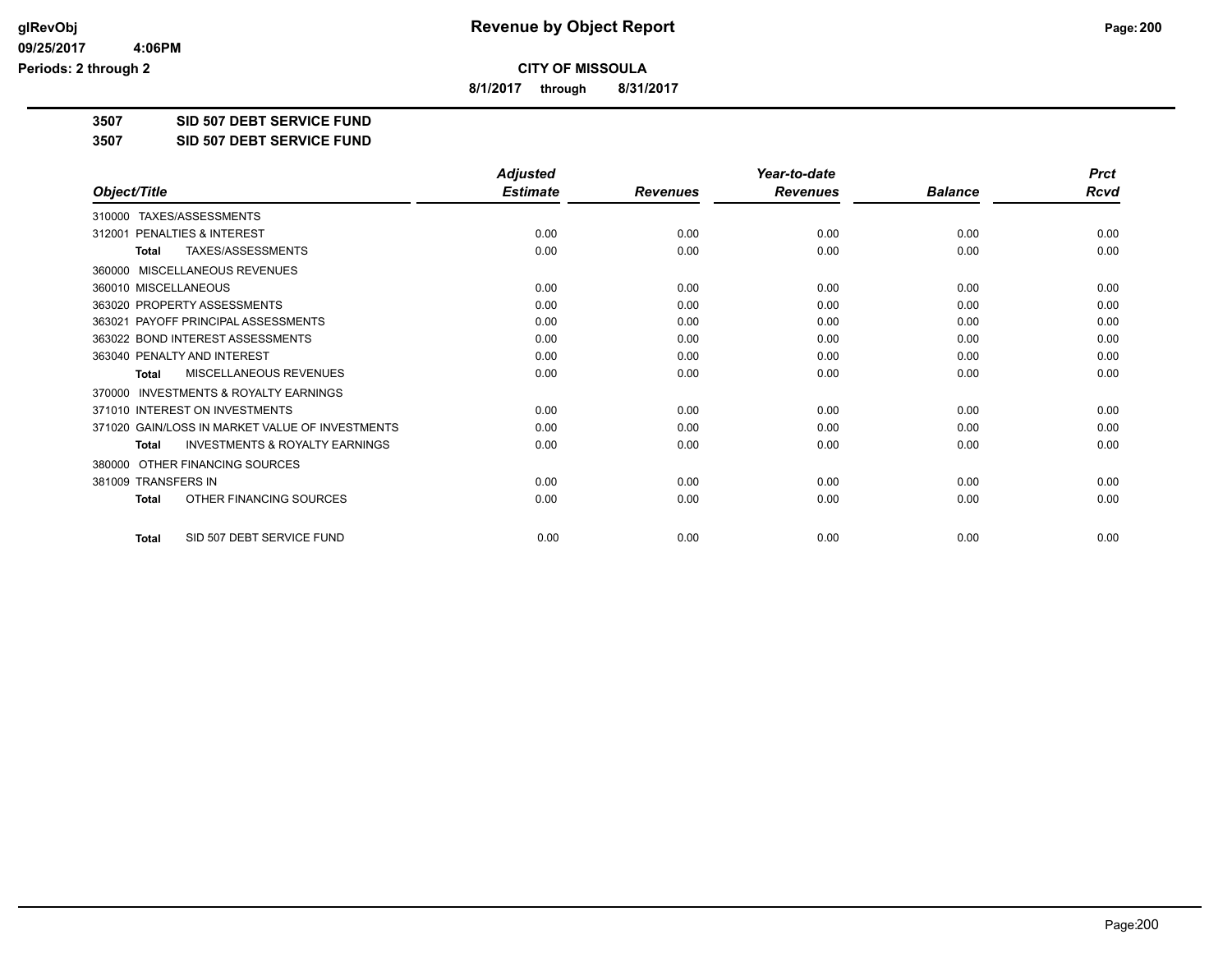**CITY OF MISSOULA**

**8/1/2017 through 8/31/2017**

# **3507 SID 507 DEBT SERVICE FUND**

|                                                           | <b>Adjusted</b> |                 | Year-to-date    |                | <b>Prct</b> |
|-----------------------------------------------------------|-----------------|-----------------|-----------------|----------------|-------------|
| Object/Title                                              | <b>Estimate</b> | <b>Revenues</b> | <b>Revenues</b> | <b>Balance</b> | <b>Rcvd</b> |
| 310000 TAXES/ASSESSMENTS                                  |                 |                 |                 |                |             |
| PENALTIES & INTEREST<br>312001                            | 0.00            | 0.00            | 0.00            | 0.00           | 0.00        |
| TAXES/ASSESSMENTS<br><b>Total</b>                         | 0.00            | 0.00            | 0.00            | 0.00           | 0.00        |
| 360000 MISCELLANEOUS REVENUES                             |                 |                 |                 |                |             |
| 360010 MISCELLANEOUS                                      | 0.00            | 0.00            | 0.00            | 0.00           | 0.00        |
| 363020 PROPERTY ASSESSMENTS                               | 0.00            | 0.00            | 0.00            | 0.00           | 0.00        |
| 363021 PAYOFF PRINCIPAL ASSESSMENTS                       | 0.00            | 0.00            | 0.00            | 0.00           | 0.00        |
| 363022 BOND INTEREST ASSESSMENTS                          | 0.00            | 0.00            | 0.00            | 0.00           | 0.00        |
| 363040 PENALTY AND INTEREST                               | 0.00            | 0.00            | 0.00            | 0.00           | 0.00        |
| MISCELLANEOUS REVENUES<br><b>Total</b>                    | 0.00            | 0.00            | 0.00            | 0.00           | 0.00        |
| <b>INVESTMENTS &amp; ROYALTY EARNINGS</b><br>370000       |                 |                 |                 |                |             |
| 371010 INTEREST ON INVESTMENTS                            | 0.00            | 0.00            | 0.00            | 0.00           | 0.00        |
| 371020 GAIN/LOSS IN MARKET VALUE OF INVESTMENT            | 0.00            | 0.00            | 0.00            | 0.00           | 0.00        |
| <b>INVESTMENTS &amp; ROYALTY EARNINGS</b><br><b>Total</b> | 0.00            | 0.00            | 0.00            | 0.00           | 0.00        |
| OTHER FINANCING SOURCES<br>380000                         |                 |                 |                 |                |             |
| 381009 TRANSFERS IN                                       | 0.00            | 0.00            | 0.00            | 0.00           | 0.00        |
| OTHER FINANCING SOURCES<br><b>Total</b>                   | 0.00            | 0.00            | 0.00            | 0.00           | 0.00        |
| SID 507 DEBT SERVICE FUND<br><b>Total</b>                 | 0.00            | 0.00            | 0.00            | 0.00           | 0.00        |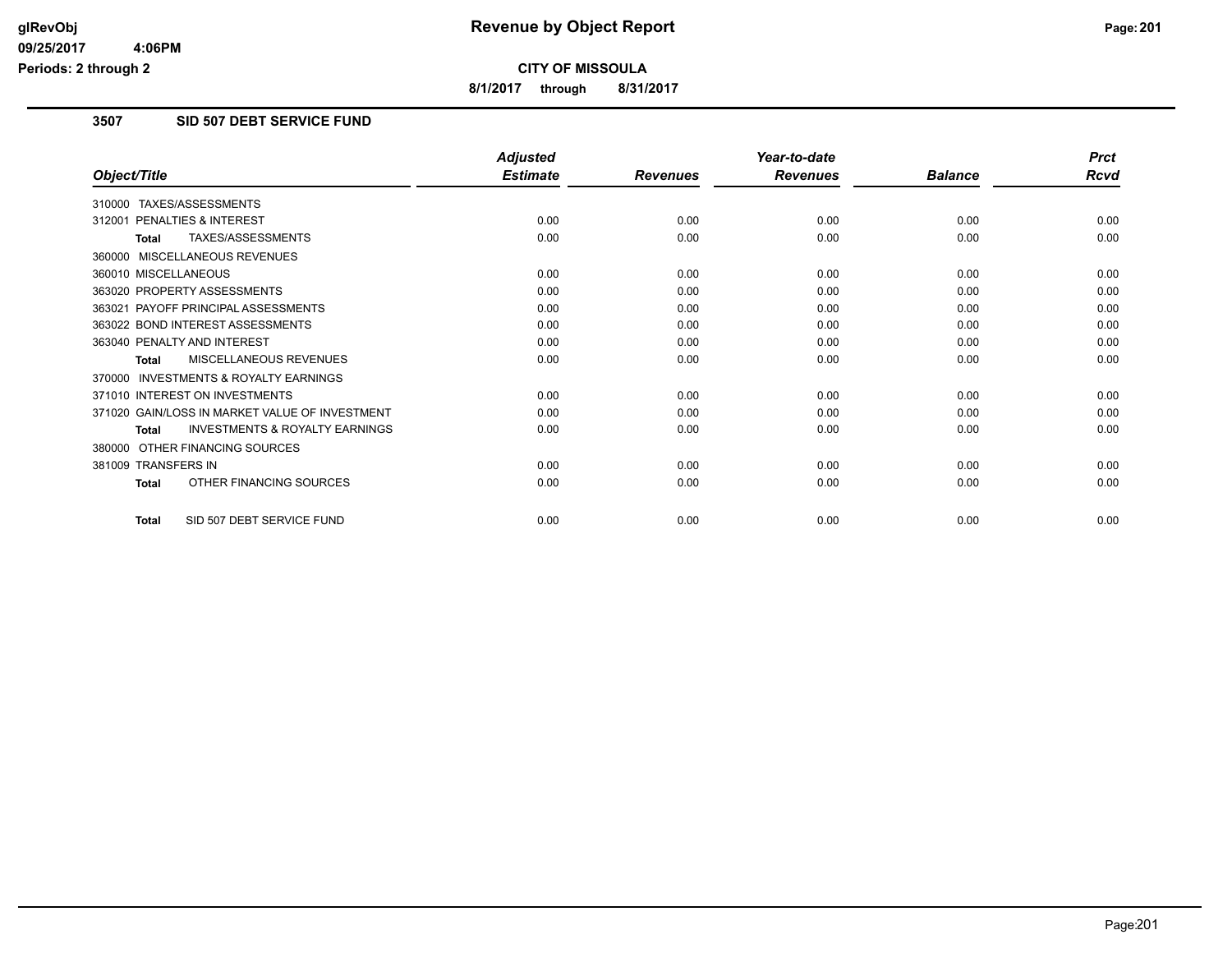**8/1/2017 through 8/31/2017**

**3508 SID 508 DEBT SERVICE FUND**

**3508 SID 508 DEBT SERVICE FUND**

|                                                           | <b>Adjusted</b> |                 | Year-to-date    |                | <b>Prct</b> |
|-----------------------------------------------------------|-----------------|-----------------|-----------------|----------------|-------------|
| Object/Title                                              | <b>Estimate</b> | <b>Revenues</b> | <b>Revenues</b> | <b>Balance</b> | <b>Rcvd</b> |
| TAXES/ASSESSMENTS<br>310000                               |                 |                 |                 |                |             |
| PENALTIES & INTEREST<br>312001                            | 0.00            | 0.00            | 0.00            | 0.00           | 0.00        |
| TAXES/ASSESSMENTS<br>Total                                | 0.00            | 0.00            | 0.00            | 0.00           | 0.00        |
| MISCELLANEOUS REVENUES<br>360000                          |                 |                 |                 |                |             |
| 360010 MISCELLANEOUS                                      | 0.00            | 0.00            | 0.00            | 0.00           | 0.00        |
| 363020 PROPERTY ASSESSMENTS                               | 0.00            | 0.00            | 0.00            | 0.00           | 0.00        |
| 363021 PAYOFF PRINCIPAL ASSESSMENTS                       | 0.00            | 0.00            | 0.00            | 0.00           | 0.00        |
| 363022 BOND INTEREST ASSESSMENTS                          | 0.00            | 0.00            | 0.00            | 0.00           | 0.00        |
| 363040 PENALTY AND INTEREST                               | 0.00            | 0.00            | 0.00            | 0.00           | 0.00        |
| MISCELLANEOUS REVENUES<br>Total                           | 0.00            | 0.00            | 0.00            | 0.00           | 0.00        |
| <b>INVESTMENTS &amp; ROYALTY EARNINGS</b><br>370000       |                 |                 |                 |                |             |
| 371010 INTEREST ON INVESTMENTS                            | 0.00            | 0.00            | 0.00            | 0.00           | 0.00        |
| 371020 GAIN/LOSS IN MARKET VALUE OF INVESTMENTS           | 0.00            | 0.00            | 0.00            | 0.00           | 0.00        |
| <b>INVESTMENTS &amp; ROYALTY EARNINGS</b><br><b>Total</b> | 0.00            | 0.00            | 0.00            | 0.00           | 0.00        |
| OTHER FINANCING SOURCES<br>380000                         |                 |                 |                 |                |             |
| 381009 TRANSFERS IN                                       | 0.00            | 0.00            | 0.00            | 0.00           | 0.00        |
| OTHER FINANCING SOURCES<br><b>Total</b>                   | 0.00            | 0.00            | 0.00            | 0.00           | 0.00        |
| SID 508 DEBT SERVICE FUND<br><b>Total</b>                 | 0.00            | 0.00            | 0.00            | 0.00           | 0.00        |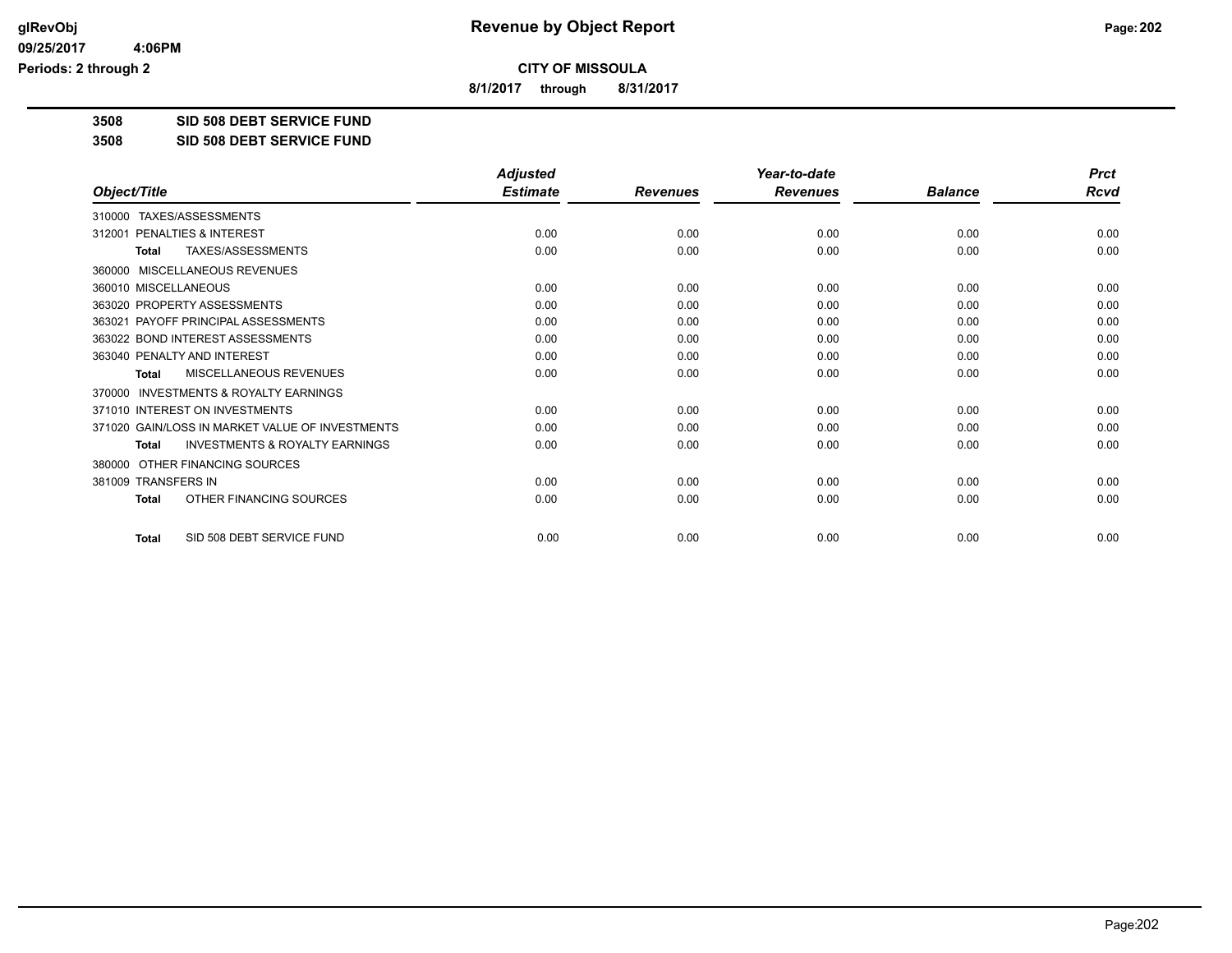**CITY OF MISSOULA**

**8/1/2017 through 8/31/2017**

## **3508 SID 508 DEBT SERVICE FUND**

|                                                    | <b>Adjusted</b> |                 | Year-to-date    |                | <b>Prct</b> |
|----------------------------------------------------|-----------------|-----------------|-----------------|----------------|-------------|
| Object/Title                                       | <b>Estimate</b> | <b>Revenues</b> | <b>Revenues</b> | <b>Balance</b> | <b>Rcvd</b> |
| 310000 TAXES/ASSESSMENTS                           |                 |                 |                 |                |             |
| 312001 PENALTIES & INTEREST                        | 0.00            | 0.00            | 0.00            | 0.00           | 0.00        |
| TAXES/ASSESSMENTS<br>Total                         | 0.00            | 0.00            | 0.00            | 0.00           | 0.00        |
| 360000 MISCELLANEOUS REVENUES                      |                 |                 |                 |                |             |
| 360010 MISCELLANEOUS                               | 0.00            | 0.00            | 0.00            | 0.00           | 0.00        |
| 363020 PROPERTY ASSESSMENTS                        | 0.00            | 0.00            | 0.00            | 0.00           | 0.00        |
| 363021 PAYOFF PRINCIPAL ASSESSMENTS                | 0.00            | 0.00            | 0.00            | 0.00           | 0.00        |
| 363022 BOND INTEREST ASSESSMENTS                   | 0.00            | 0.00            | 0.00            | 0.00           | 0.00        |
| 363040 PENALTY AND INTEREST                        | 0.00            | 0.00            | 0.00            | 0.00           | 0.00        |
| MISCELLANEOUS REVENUES<br>Total                    | 0.00            | 0.00            | 0.00            | 0.00           | 0.00        |
| 370000 INVESTMENTS & ROYALTY EARNINGS              |                 |                 |                 |                |             |
| 371010 INTEREST ON INVESTMENTS                     | 0.00            | 0.00            | 0.00            | 0.00           | 0.00        |
| 371020 GAIN/LOSS IN MARKET VALUE OF INVESTMENT     | 0.00            | 0.00            | 0.00            | 0.00           | 0.00        |
| <b>INVESTMENTS &amp; ROYALTY EARNINGS</b><br>Total | 0.00            | 0.00            | 0.00            | 0.00           | 0.00        |
| 380000 OTHER FINANCING SOURCES                     |                 |                 |                 |                |             |
| 381009 TRANSFERS IN                                | 0.00            | 0.00            | 0.00            | 0.00           | 0.00        |
| OTHER FINANCING SOURCES<br>Total                   | 0.00            | 0.00            | 0.00            | 0.00           | 0.00        |
| SID 508 DEBT SERVICE FUND<br><b>Total</b>          | 0.00            | 0.00            | 0.00            | 0.00           | 0.00        |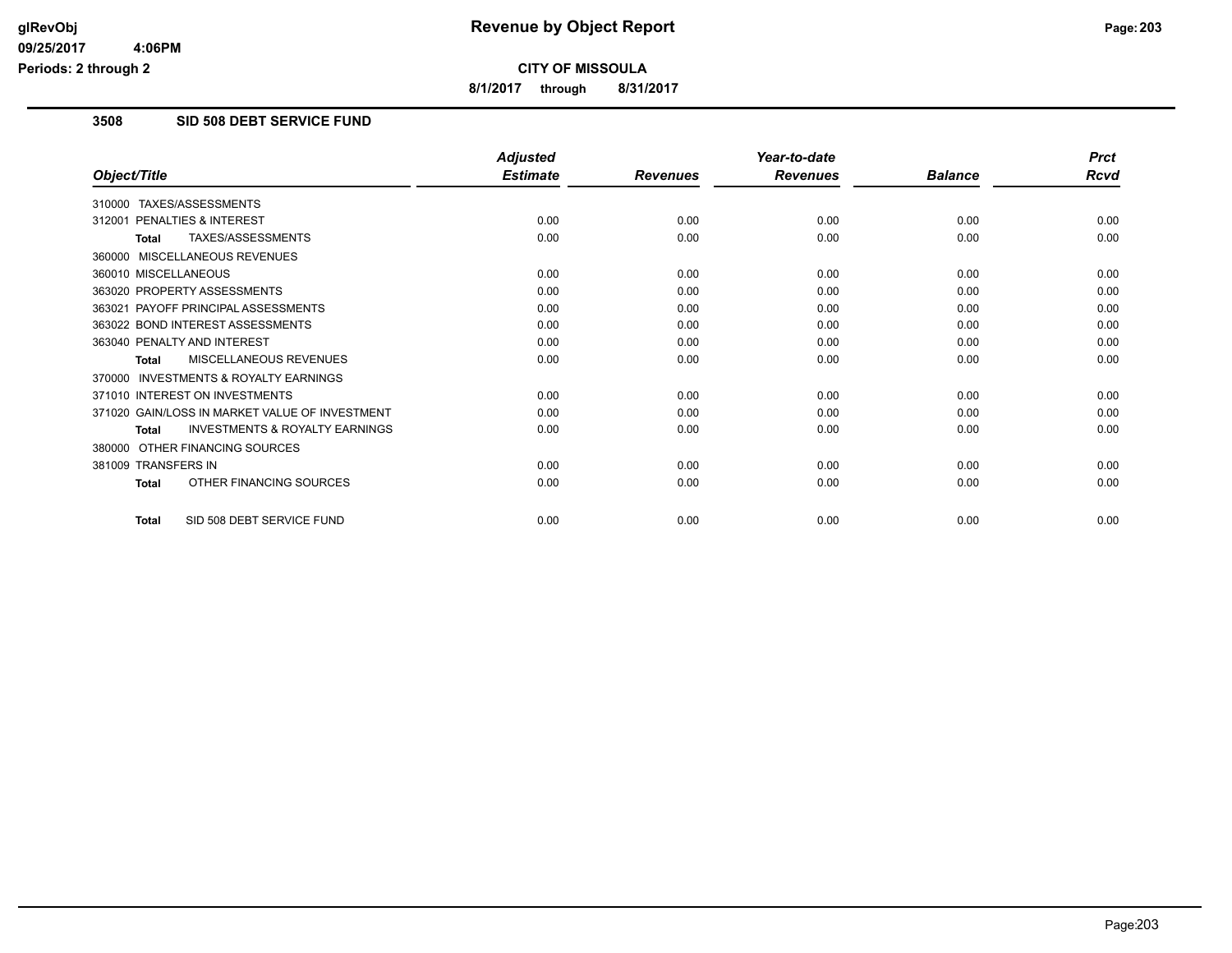**8/1/2017 through 8/31/2017**

**3510 SID 510 DEBT SERVICE FUND**

**3510 SID 510 DEBT SERVICE FUND**

|                                                           | <b>Adjusted</b> |                 | Year-to-date    |                | <b>Prct</b> |
|-----------------------------------------------------------|-----------------|-----------------|-----------------|----------------|-------------|
| Object/Title                                              | <b>Estimate</b> | <b>Revenues</b> | <b>Revenues</b> | <b>Balance</b> | <b>Rcvd</b> |
| TAXES/ASSESSMENTS<br>310000                               |                 |                 |                 |                |             |
| PENALTIES & INTEREST<br>312001                            | 0.00            | 0.00            | 0.00            | 0.00           | 0.00        |
| TAXES/ASSESSMENTS<br><b>Total</b>                         | 0.00            | 0.00            | 0.00            | 0.00           | 0.00        |
| MISCELLANEOUS REVENUES<br>360000                          |                 |                 |                 |                |             |
| 360010 MISCELLANEOUS                                      | 0.00            | 0.00            | 0.00            | 0.00           | 0.00        |
| 363020 PROPERTY ASSESSMENTS                               | 0.00            | 0.00            | 0.00            | 0.00           | 0.00        |
| 363021 PAYOFF PRINCIPAL ASSESSMENTS                       | 0.00            | 0.00            | 0.00            | 0.00           | 0.00        |
| 363022 BOND INTEREST ASSESSMENTS                          | 0.00            | 0.00            | 0.00            | 0.00           | 0.00        |
| 363040 PENALTY AND INTEREST                               | 0.00            | 0.00            | 0.00            | 0.00           | 0.00        |
| <b>MISCELLANEOUS REVENUES</b><br>Total                    | 0.00            | 0.00            | 0.00            | 0.00           | 0.00        |
| <b>INVESTMENTS &amp; ROYALTY EARNINGS</b><br>370000       |                 |                 |                 |                |             |
| 371010 INTEREST ON INVESTMENTS                            | 0.00            | 0.00            | 0.00            | 0.00           | 0.00        |
| 371020 GAIN/LOSS IN MARKET VALUE OF INVESTMENTS           | 0.00            | 0.00            | 0.00            | 0.00           | 0.00        |
| 371500 INTEREST ON INTERFUND LOAN                         | 0.00            | 0.00            | 0.00            | 0.00           | 0.00        |
| <b>INVESTMENTS &amp; ROYALTY EARNINGS</b><br><b>Total</b> | 0.00            | 0.00            | 0.00            | 0.00           | 0.00        |
| SID 510 DEBT SERVICE FUND<br><b>Total</b>                 | 0.00            | 0.00            | 0.00            | 0.00           | 0.00        |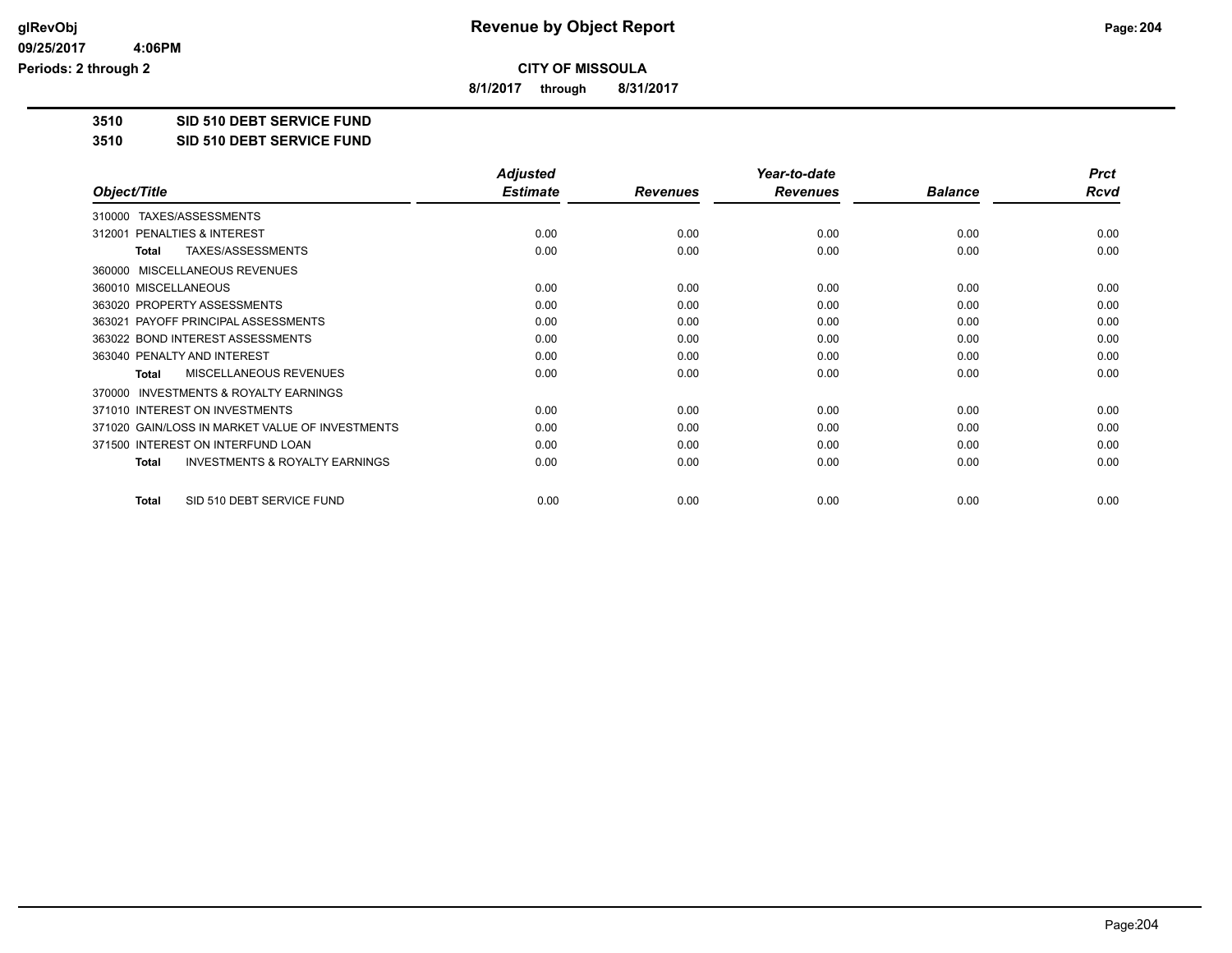**8/1/2017 through 8/31/2017**

# **3510 SID 510 DEBT SERVICE FUND**

|                                                           | <b>Adjusted</b> |                 | Year-to-date    |                | <b>Prct</b> |
|-----------------------------------------------------------|-----------------|-----------------|-----------------|----------------|-------------|
| Object/Title                                              | <b>Estimate</b> | <b>Revenues</b> | <b>Revenues</b> | <b>Balance</b> | <b>Rcvd</b> |
| TAXES/ASSESSMENTS<br>310000                               |                 |                 |                 |                |             |
| 312001 PENALTIES & INTEREST                               | 0.00            | 0.00            | 0.00            | 0.00           | 0.00        |
| TAXES/ASSESSMENTS<br><b>Total</b>                         | 0.00            | 0.00            | 0.00            | 0.00           | 0.00        |
| 360000 MISCELLANEOUS REVENUES                             |                 |                 |                 |                |             |
| 360010 MISCELLANEOUS                                      | 0.00            | 0.00            | 0.00            | 0.00           | 0.00        |
| 363020 PROPERTY ASSESSMENTS                               | 0.00            | 0.00            | 0.00            | 0.00           | 0.00        |
| 363021 PAYOFF PRINCIPAL ASSESSMENTS                       | 0.00            | 0.00            | 0.00            | 0.00           | 0.00        |
| 363022 BOND INTEREST ASSESSMENTS                          | 0.00            | 0.00            | 0.00            | 0.00           | 0.00        |
| 363040 PENALTY AND INTEREST                               | 0.00            | 0.00            | 0.00            | 0.00           | 0.00        |
| MISCELLANEOUS REVENUES<br><b>Total</b>                    | 0.00            | 0.00            | 0.00            | 0.00           | 0.00        |
| 370000 INVESTMENTS & ROYALTY EARNINGS                     |                 |                 |                 |                |             |
| 371010 INTEREST ON INVESTMENTS                            | 0.00            | 0.00            | 0.00            | 0.00           | 0.00        |
| 371020 GAIN/LOSS IN MARKET VALUE OF INVESTMENT            | 0.00            | 0.00            | 0.00            | 0.00           | 0.00        |
| 371500 INTEREST ON INTERFUND LOAN                         | 0.00            | 0.00            | 0.00            | 0.00           | 0.00        |
| <b>INVESTMENTS &amp; ROYALTY EARNINGS</b><br><b>Total</b> | 0.00            | 0.00            | 0.00            | 0.00           | 0.00        |
| SID 510 DEBT SERVICE FUND<br><b>Total</b>                 | 0.00            | 0.00            | 0.00            | 0.00           | 0.00        |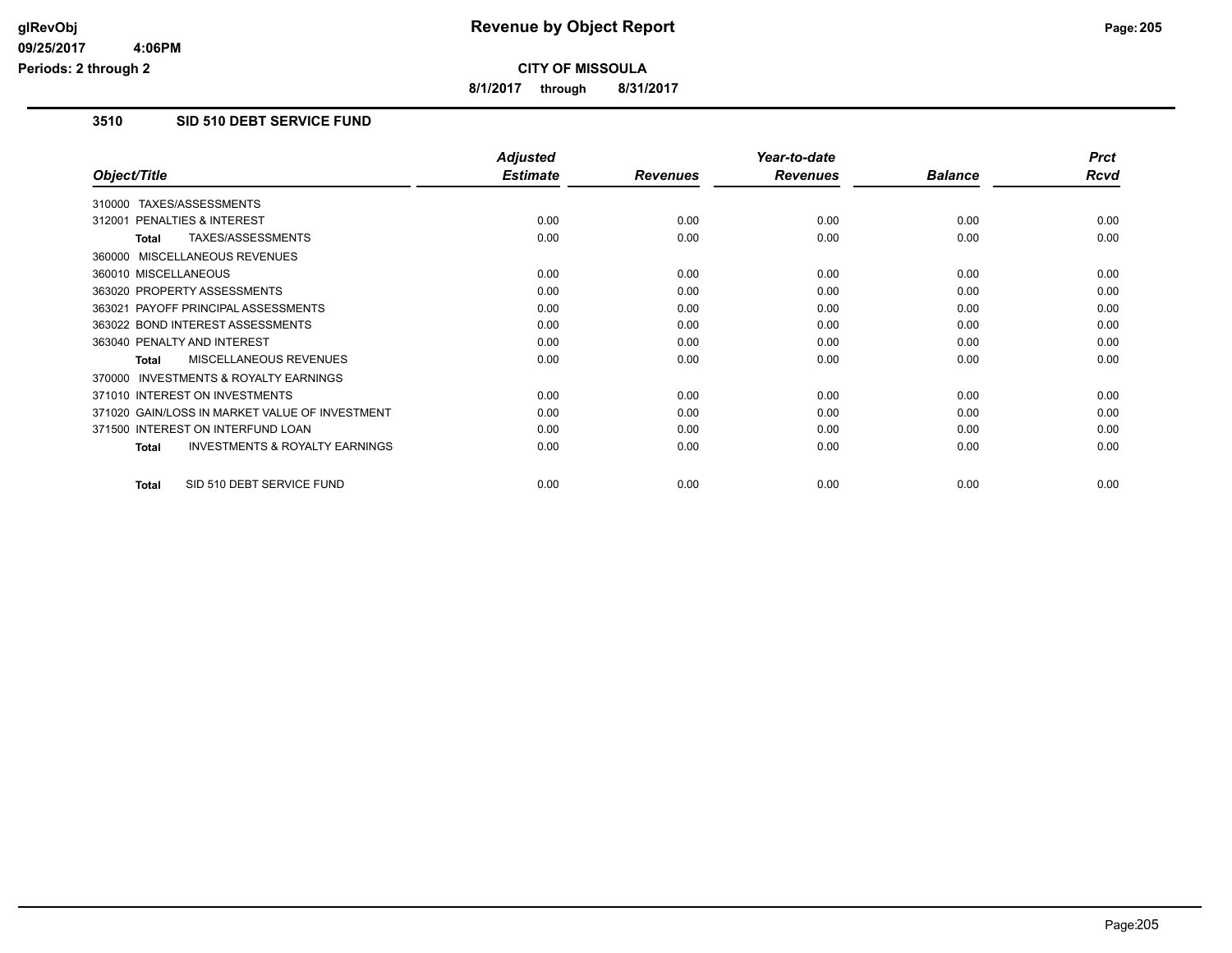**8/1/2017 through 8/31/2017**

**3511 SID 511 DEBT SERVICE FUND**

**3511 SID 511 DEBT SERVICE FUND**

|                                                           | <b>Adjusted</b> |                 | Year-to-date    |                | <b>Prct</b> |
|-----------------------------------------------------------|-----------------|-----------------|-----------------|----------------|-------------|
| Object/Title                                              | <b>Estimate</b> | <b>Revenues</b> | <b>Revenues</b> | <b>Balance</b> | Rcvd        |
| TAXES/ASSESSMENTS<br>310000                               |                 |                 |                 |                |             |
| <b>PENALTIES &amp; INTEREST</b><br>312001                 | 0.00            | 0.00            | 0.00            | 0.00           | 0.00        |
| TAXES/ASSESSMENTS<br><b>Total</b>                         | 0.00            | 0.00            | 0.00            | 0.00           | 0.00        |
| 360000 MISCELLANEOUS REVENUES                             |                 |                 |                 |                |             |
| 360010 MISCELLANEOUS                                      | 0.00            | 0.00            | 0.00            | 0.00           | 0.00        |
| 363020 PROPERTY ASSESSMENTS                               | 0.00            | 0.00            | 0.00            | 0.00           | 0.00        |
| 363021 PAYOFF PRINCIPAL ASSESSMENTS                       | 0.00            | 0.00            | 0.00            | 0.00           | 0.00        |
| 363022 BOND INTEREST ASSESSMENTS                          | 0.00            | 0.00            | 0.00            | 0.00           | 0.00        |
| 363040 PENALTY AND INTEREST                               | 0.00            | 0.00            | 0.00            | 0.00           | 0.00        |
| MISCELLANEOUS REVENUES<br><b>Total</b>                    | 0.00            | 0.00            | 0.00            | 0.00           | 0.00        |
| 370000 INVESTMENTS & ROYALTY EARNINGS                     |                 |                 |                 |                |             |
| 371010 INTEREST ON INVESTMENTS                            | 0.00            | 0.00            | 0.00            | 0.00           | 0.00        |
| 371020 GAIN/LOSS IN MARKET VALUE OF INVESTMENTS           | 0.00            | 0.00            | 0.00            | 0.00           | 0.00        |
| <b>INVESTMENTS &amp; ROYALTY EARNINGS</b><br><b>Total</b> | 0.00            | 0.00            | 0.00            | 0.00           | 0.00        |
| SID 511 DEBT SERVICE FUND<br><b>Total</b>                 | 0.00            | 0.00            | 0.00            | 0.00           | 0.00        |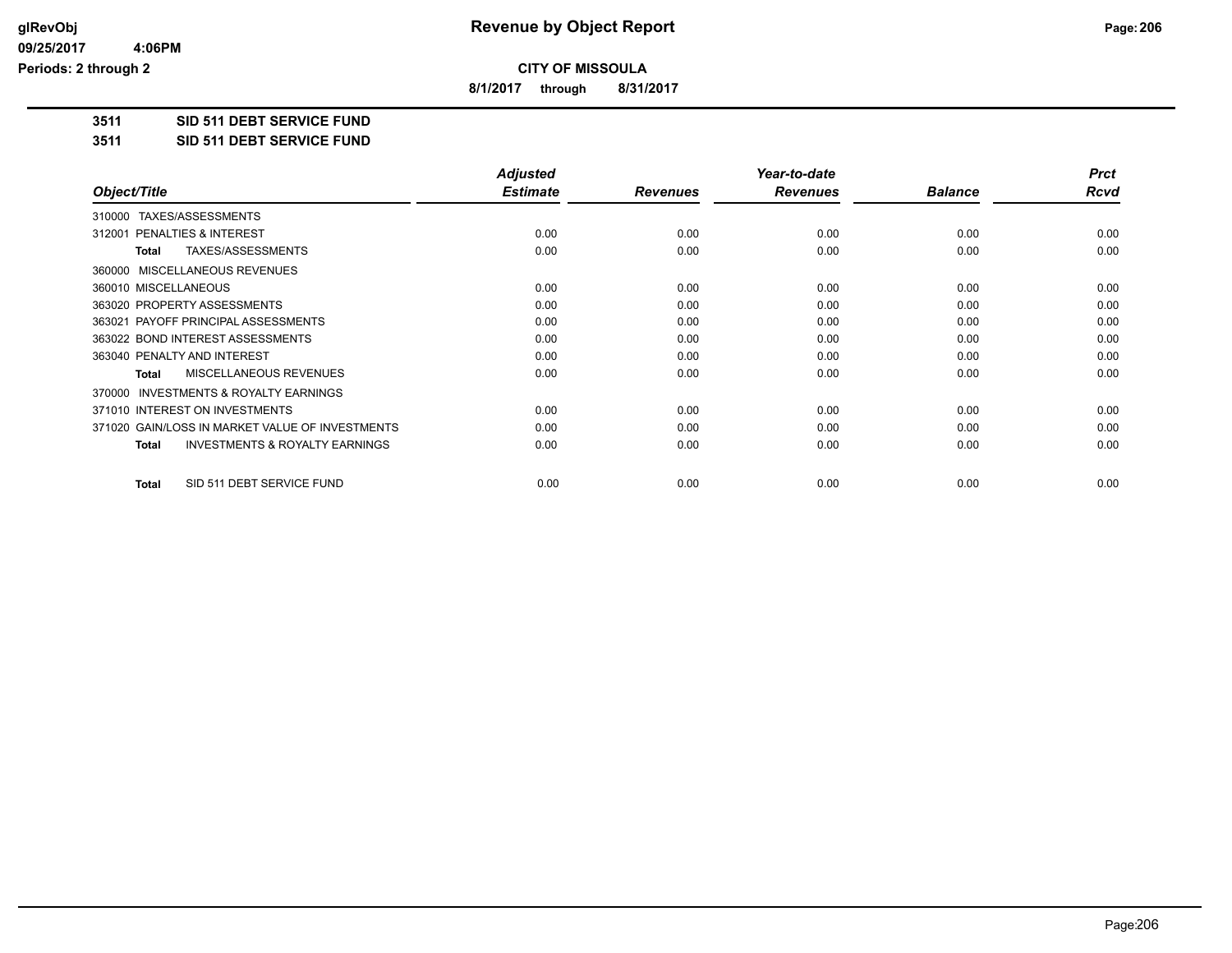**8/1/2017 through 8/31/2017**

# **3511 SID 511 DEBT SERVICE FUND**

|                                                           | <b>Adjusted</b> |                 | Year-to-date    |                | <b>Prct</b> |
|-----------------------------------------------------------|-----------------|-----------------|-----------------|----------------|-------------|
| Object/Title                                              | <b>Estimate</b> | <b>Revenues</b> | <b>Revenues</b> | <b>Balance</b> | Rcvd        |
| 310000 TAXES/ASSESSMENTS                                  |                 |                 |                 |                |             |
| 312001 PENALTIES & INTEREST                               | 0.00            | 0.00            | 0.00            | 0.00           | 0.00        |
| TAXES/ASSESSMENTS<br><b>Total</b>                         | 0.00            | 0.00            | 0.00            | 0.00           | 0.00        |
| 360000 MISCELLANEOUS REVENUES                             |                 |                 |                 |                |             |
| 360010 MISCELLANEOUS                                      | 0.00            | 0.00            | 0.00            | 0.00           | 0.00        |
| 363020 PROPERTY ASSESSMENTS                               | 0.00            | 0.00            | 0.00            | 0.00           | 0.00        |
| 363021 PAYOFF PRINCIPAL ASSESSMENTS                       | 0.00            | 0.00            | 0.00            | 0.00           | 0.00        |
| 363022 BOND INTEREST ASSESSMENTS                          | 0.00            | 0.00            | 0.00            | 0.00           | 0.00        |
| 363040 PENALTY AND INTEREST                               | 0.00            | 0.00            | 0.00            | 0.00           | 0.00        |
| MISCELLANEOUS REVENUES<br>Total                           | 0.00            | 0.00            | 0.00            | 0.00           | 0.00        |
| INVESTMENTS & ROYALTY EARNINGS<br>370000                  |                 |                 |                 |                |             |
| 371010 INTEREST ON INVESTMENTS                            | 0.00            | 0.00            | 0.00            | 0.00           | 0.00        |
| 371020 GAIN/LOSS IN MARKET VALUE OF INVESTMENT            | 0.00            | 0.00            | 0.00            | 0.00           | 0.00        |
| <b>INVESTMENTS &amp; ROYALTY EARNINGS</b><br><b>Total</b> | 0.00            | 0.00            | 0.00            | 0.00           | 0.00        |
| SID 511 DEBT SERVICE FUND<br><b>Total</b>                 | 0.00            | 0.00            | 0.00            | 0.00           | 0.00        |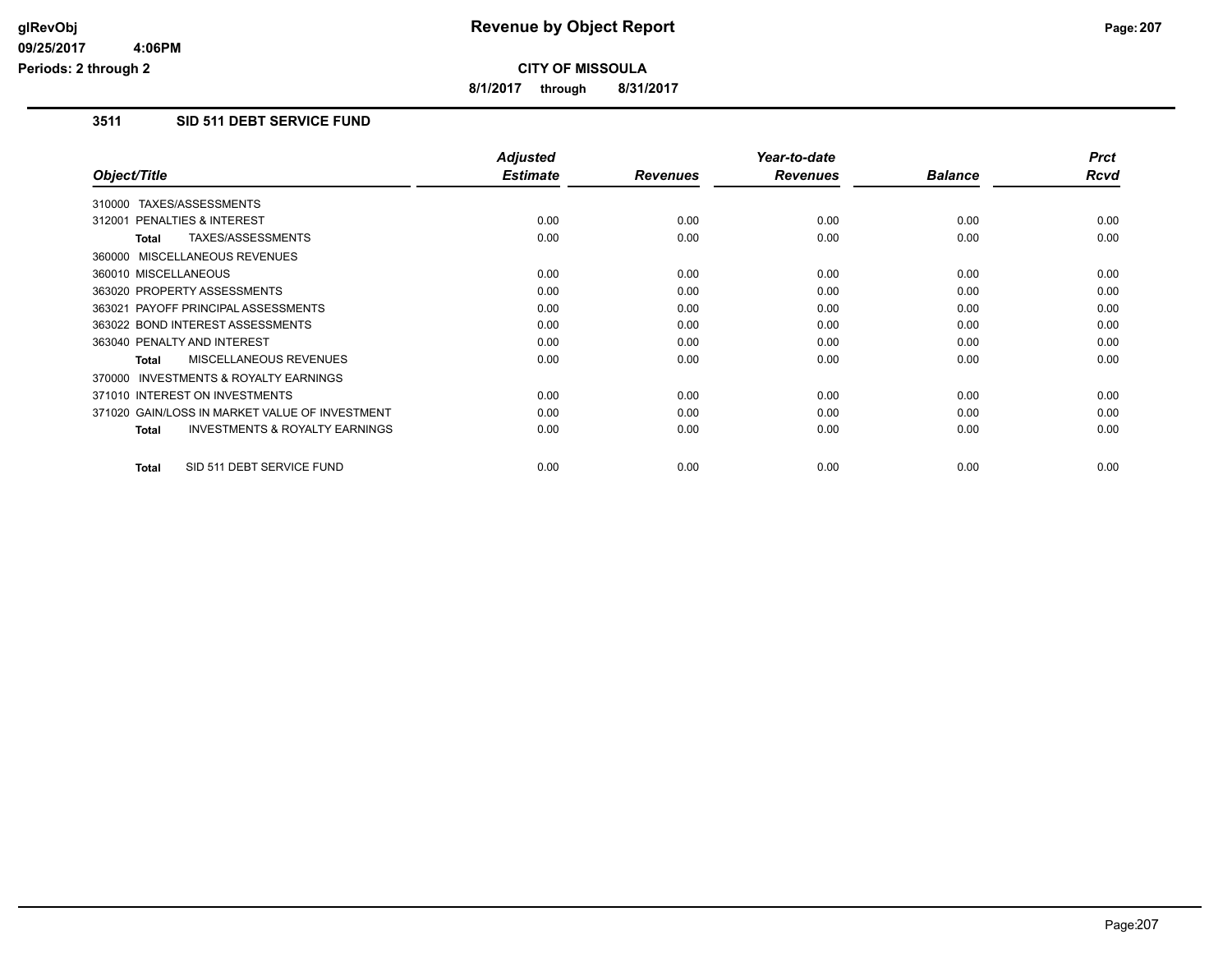**8/1/2017 through 8/31/2017**

**3512 SID 512 DEBT SERVICE FUND**

**3512 SID 512 DEBT SERVICE FUND**

|                                                           | <b>Adjusted</b> |                 | Year-to-date    |                | <b>Prct</b> |
|-----------------------------------------------------------|-----------------|-----------------|-----------------|----------------|-------------|
| Object/Title                                              | <b>Estimate</b> | <b>Revenues</b> | <b>Revenues</b> | <b>Balance</b> | <b>Rcvd</b> |
| TAXES/ASSESSMENTS<br>310000                               |                 |                 |                 |                |             |
| PENALTIES & INTEREST<br>312001                            | 0.00            | 0.00            | 0.00            | 0.00           | 0.00        |
| TAXES/ASSESSMENTS<br><b>Total</b>                         | 0.00            | 0.00            | 0.00            | 0.00           | 0.00        |
| 360000 MISCELLANEOUS REVENUES                             |                 |                 |                 |                |             |
| 360010 MISCELLANEOUS                                      | 0.00            | 0.00            | 0.00            | 0.00           | 0.00        |
| 363020 PROPERTY ASSESSMENTS                               | 0.00            | 60.84           | $-359.51$       | 359.51         | 0.00        |
| 363021 PAYOFF PRINCIPAL ASSESSMENTS                       | 0.00            | 0.00            | 0.00            | 0.00           | 0.00        |
| 363022 BOND INTEREST ASSESSMENTS                          | 0.00            | 0.00            | 0.00            | 0.00           | 0.00        |
| 363040 PENALTY AND INTEREST                               | 0.00            | 2.09            | $-14.94$        | 14.94          | 0.00        |
| <b>MISCELLANEOUS REVENUES</b><br><b>Total</b>             | 0.00            | 62.93           | $-374.45$       | 374.45         | 0.00        |
| <b>INVESTMENTS &amp; ROYALTY EARNINGS</b><br>370000       |                 |                 |                 |                |             |
| 371010 INTEREST ON INVESTMENTS                            | 0.00            | 0.00            | 0.00            | 0.00           | 0.00        |
| 371020 GAIN/LOSS IN MARKET VALUE OF INVESTMENTS           | 0.00            | 0.00            | 0.00            | 0.00           | 0.00        |
| 371500 INTEREST ON INTERFUND LOAN                         | 0.00            | 0.00            | 0.00            | 0.00           | 0.00        |
| <b>INVESTMENTS &amp; ROYALTY EARNINGS</b><br><b>Total</b> | 0.00            | 0.00            | 0.00            | 0.00           | 0.00        |
| SID 512 DEBT SERVICE FUND<br><b>Total</b>                 | 0.00            | 62.93           | $-374.45$       | 374.45         | 0.00        |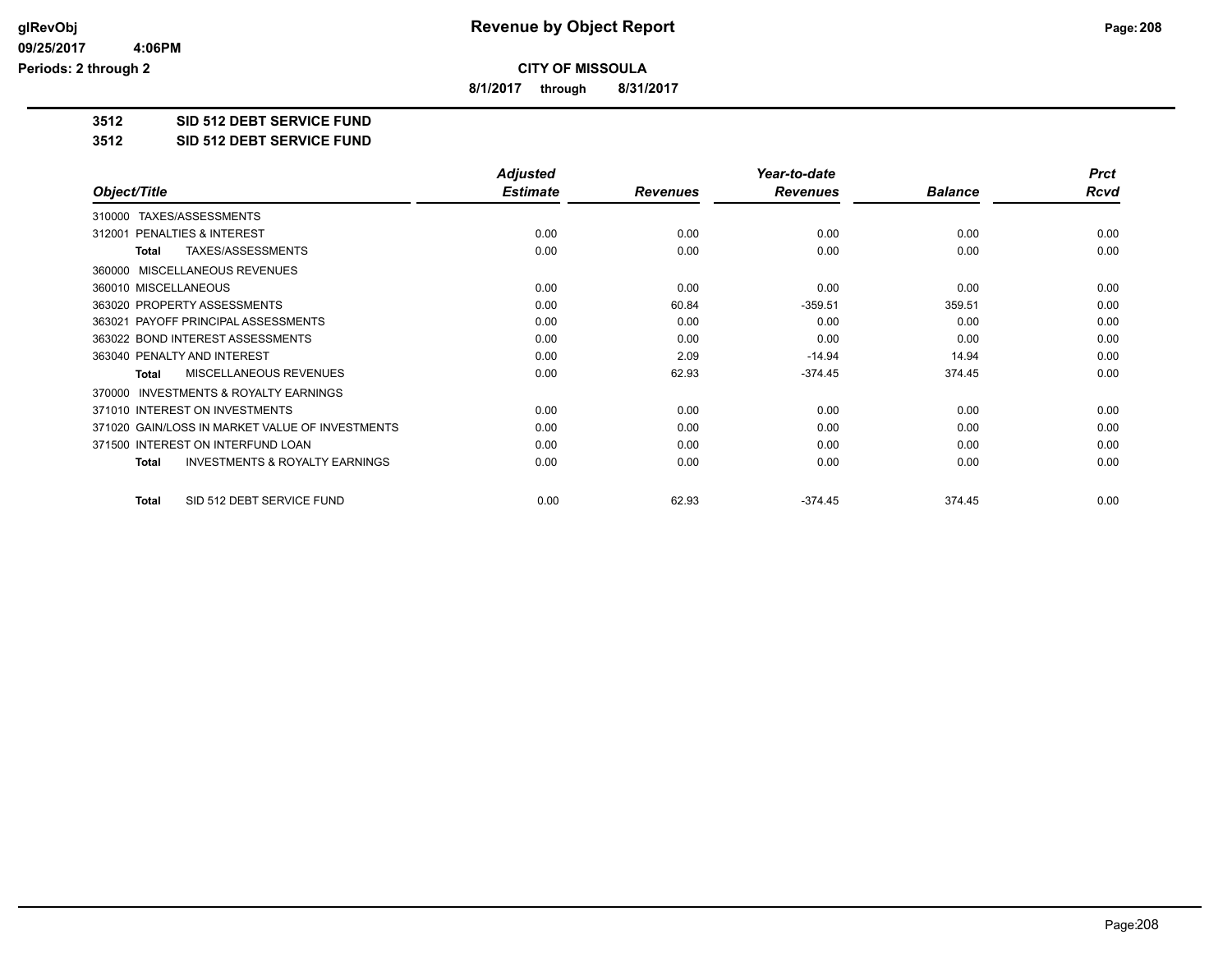**8/1/2017 through 8/31/2017**

# **3512 SID 512 DEBT SERVICE FUND**

|                                                           | <b>Adjusted</b> |                 | Year-to-date    |                | <b>Prct</b> |
|-----------------------------------------------------------|-----------------|-----------------|-----------------|----------------|-------------|
| Object/Title                                              | <b>Estimate</b> | <b>Revenues</b> | <b>Revenues</b> | <b>Balance</b> | Rcvd        |
| TAXES/ASSESSMENTS<br>310000                               |                 |                 |                 |                |             |
| PENALTIES & INTEREST<br>312001                            | 0.00            | 0.00            | 0.00            | 0.00           | 0.00        |
| TAXES/ASSESSMENTS<br><b>Total</b>                         | 0.00            | 0.00            | 0.00            | 0.00           | 0.00        |
| 360000 MISCELLANEOUS REVENUES                             |                 |                 |                 |                |             |
| 360010 MISCELLANEOUS                                      | 0.00            | 0.00            | 0.00            | 0.00           | 0.00        |
| 363020 PROPERTY ASSESSMENTS                               | 0.00            | 60.84           | $-359.51$       | 359.51         | 0.00        |
| 363021 PAYOFF PRINCIPAL ASSESSMENTS                       | 0.00            | 0.00            | 0.00            | 0.00           | 0.00        |
| 363022 BOND INTEREST ASSESSMENTS                          | 0.00            | 0.00            | 0.00            | 0.00           | 0.00        |
| 363040 PENALTY AND INTEREST                               | 0.00            | 2.09            | $-14.94$        | 14.94          | 0.00        |
| <b>MISCELLANEOUS REVENUES</b><br><b>Total</b>             | 0.00            | 62.93           | $-374.45$       | 374.45         | 0.00        |
| <b>INVESTMENTS &amp; ROYALTY EARNINGS</b><br>370000       |                 |                 |                 |                |             |
| 371010 INTEREST ON INVESTMENTS                            | 0.00            | 0.00            | 0.00            | 0.00           | 0.00        |
| 371020 GAIN/LOSS IN MARKET VALUE OF INVESTMENT            | 0.00            | 0.00            | 0.00            | 0.00           | 0.00        |
| 371500 INTEREST ON INTERFUND LOAN                         | 0.00            | 0.00            | 0.00            | 0.00           | 0.00        |
| <b>INVESTMENTS &amp; ROYALTY EARNINGS</b><br><b>Total</b> | 0.00            | 0.00            | 0.00            | 0.00           | 0.00        |
| SID 512 DEBT SERVICE FUND<br><b>Total</b>                 | 0.00            | 62.93           | $-374.45$       | 374.45         | 0.00        |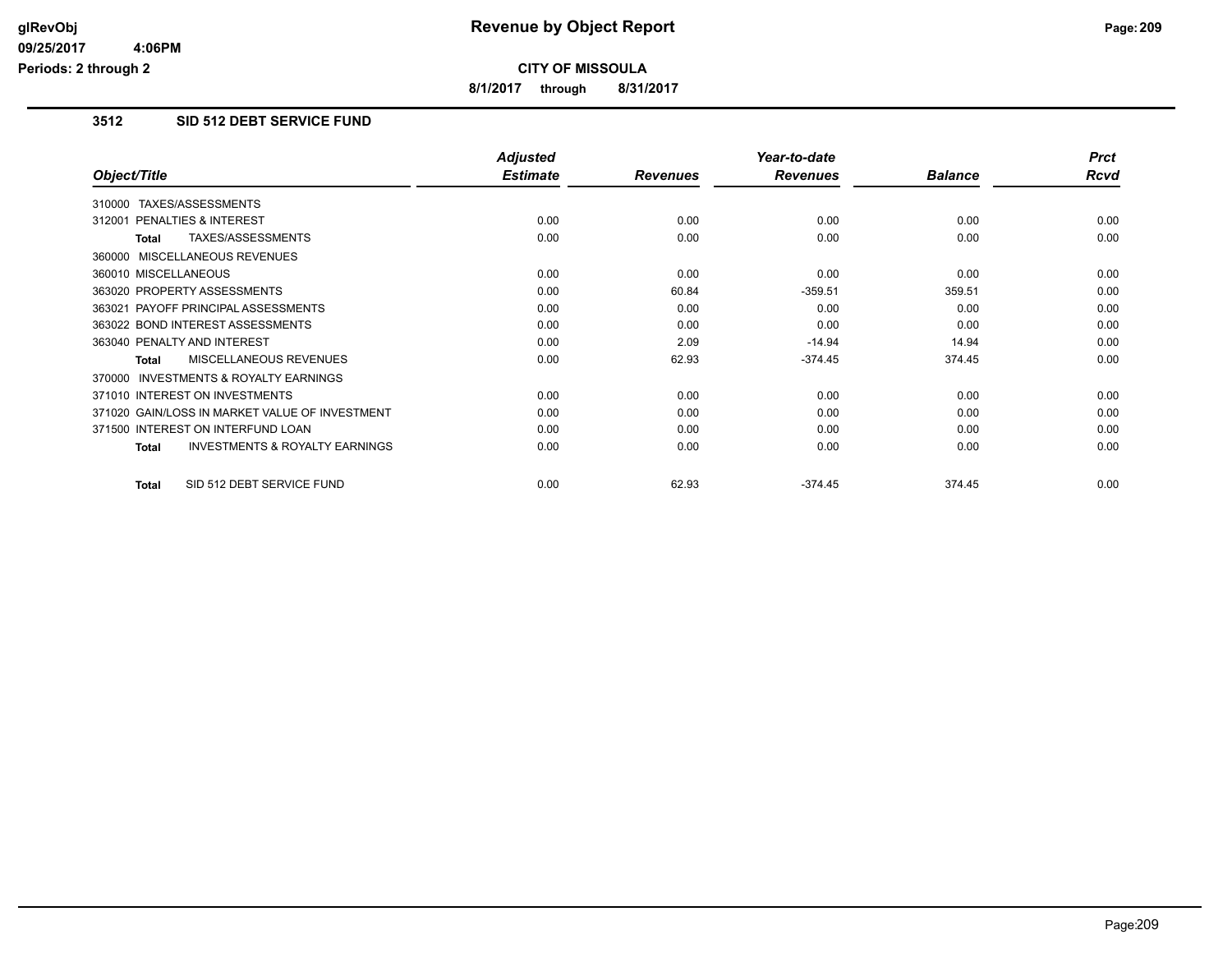**8/1/2017 through 8/31/2017**

**3513 SID 513 DEBT SERVICE FUND**

**3513 SID 513 DEBT SERVICE FUND**

|                                                     | <b>Adjusted</b> |                 | Year-to-date    |                | <b>Prct</b> |
|-----------------------------------------------------|-----------------|-----------------|-----------------|----------------|-------------|
| Object/Title                                        | <b>Estimate</b> | <b>Revenues</b> | <b>Revenues</b> | <b>Balance</b> | <b>Rcvd</b> |
| 310000 TAXES/ASSESSMENTS                            |                 |                 |                 |                |             |
| PENALTIES & INTEREST<br>312001                      | 0.00            | 0.00            | 0.00            | 0.00           | 0.00        |
| <b>TAXES/ASSESSMENTS</b><br><b>Total</b>            | 0.00            | 0.00            | 0.00            | 0.00           | 0.00        |
| MISCELLANEOUS REVENUES<br>360000                    |                 |                 |                 |                |             |
| 360010 MISCELLANEOUS                                | 0.00            | 0.00            | 0.00            | 0.00           | 0.00        |
| 363020 PROPERTY ASSESSMENTS                         | 0.00            | 0.00            | 0.00            | 0.00           | 0.00        |
| 363021 PAYOFF PRINCIPAL ASSESSMENTS                 | 0.00            | 0.00            | 0.00            | 0.00           | 0.00        |
| 363022 BOND INTEREST ASSESSMENTS                    | 0.00            | 0.00            | 0.00            | 0.00           | 0.00        |
| 363040 PENALTY AND INTEREST                         | 0.00            | 0.00            | 0.00            | 0.00           | 0.00        |
| MISCELLANEOUS REVENUES<br>Total                     | 0.00            | 0.00            | 0.00            | 0.00           | 0.00        |
| <b>INVESTMENTS &amp; ROYALTY EARNINGS</b><br>370000 |                 |                 |                 |                |             |
| 371010 INTEREST ON INVESTMENTS                      | 0.00            | 0.00            | 0.00            | 0.00           | 0.00        |
| 371020 GAIN/LOSS IN MARKET VALUE OF INVESTMENTS     | 0.00            | 0.00            | 0.00            | 0.00           | 0.00        |
| <b>INVESTMENTS &amp; ROYALTY EARNINGS</b><br>Total  | 0.00            | 0.00            | 0.00            | 0.00           | 0.00        |
| OTHER FINANCING SOURCES<br>380000                   |                 |                 |                 |                |             |
| 381009 TRANSFERS IN                                 | 0.00            | 0.00            | 0.00            | 0.00           | 0.00        |
| OTHER FINANCING SOURCES<br><b>Total</b>             | 0.00            | 0.00            | 0.00            | 0.00           | 0.00        |
| SID 513 DEBT SERVICE FUND<br><b>Total</b>           | 0.00            | 0.00            | 0.00            | 0.00           | 0.00        |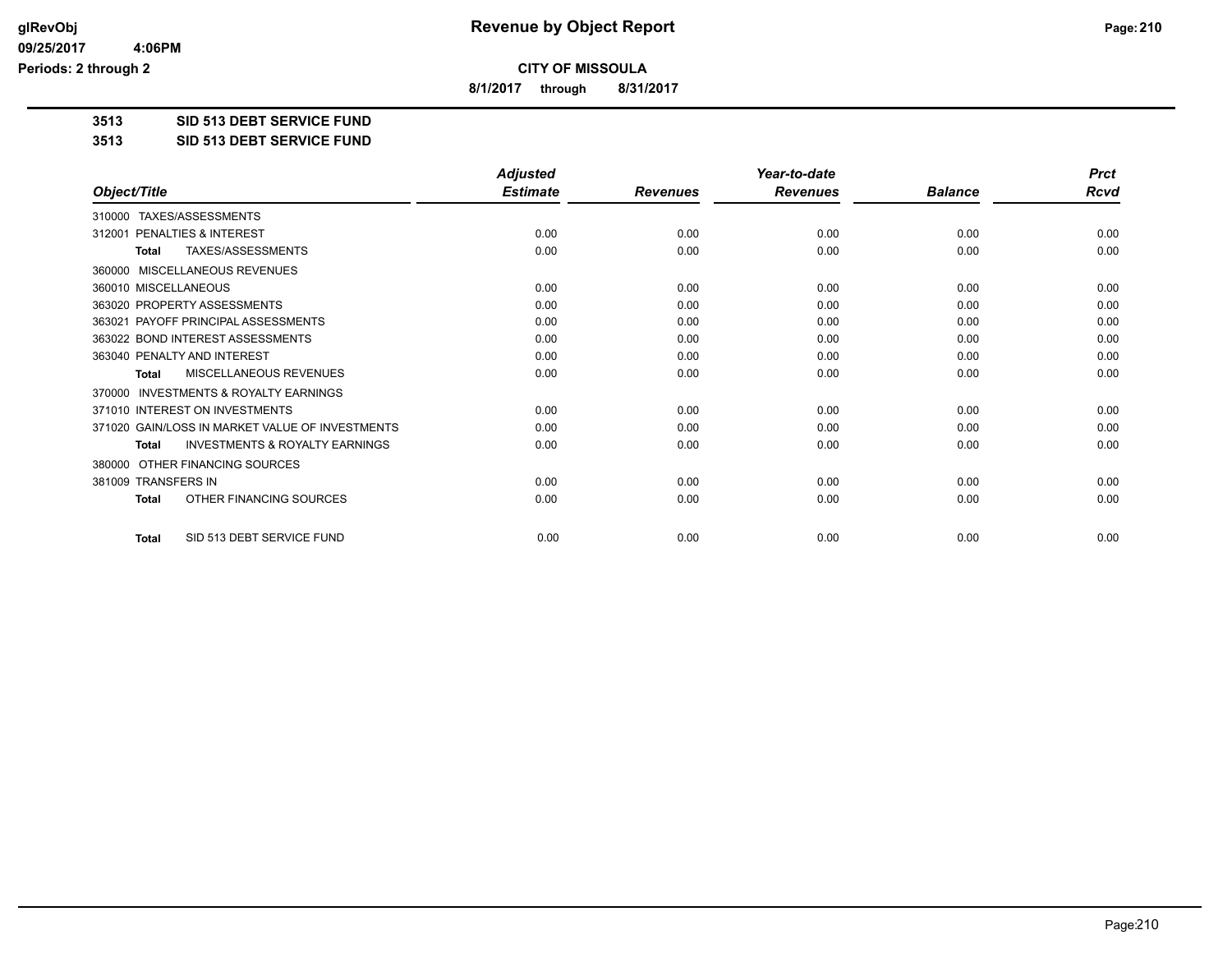**8/1/2017 through 8/31/2017**

## **3513 SID 513 DEBT SERVICE FUND**

|                                                           | <b>Adjusted</b> |                 | Year-to-date    |                | <b>Prct</b> |
|-----------------------------------------------------------|-----------------|-----------------|-----------------|----------------|-------------|
| Object/Title                                              | <b>Estimate</b> | <b>Revenues</b> | <b>Revenues</b> | <b>Balance</b> | <b>Rcvd</b> |
| 310000 TAXES/ASSESSMENTS                                  |                 |                 |                 |                |             |
| PENALTIES & INTEREST<br>312001                            | 0.00            | 0.00            | 0.00            | 0.00           | 0.00        |
| TAXES/ASSESSMENTS<br><b>Total</b>                         | 0.00            | 0.00            | 0.00            | 0.00           | 0.00        |
| 360000 MISCELLANEOUS REVENUES                             |                 |                 |                 |                |             |
| 360010 MISCELLANEOUS                                      | 0.00            | 0.00            | 0.00            | 0.00           | 0.00        |
| 363020 PROPERTY ASSESSMENTS                               | 0.00            | 0.00            | 0.00            | 0.00           | 0.00        |
| 363021 PAYOFF PRINCIPAL ASSESSMENTS                       | 0.00            | 0.00            | 0.00            | 0.00           | 0.00        |
| 363022 BOND INTEREST ASSESSMENTS                          | 0.00            | 0.00            | 0.00            | 0.00           | 0.00        |
| 363040 PENALTY AND INTEREST                               | 0.00            | 0.00            | 0.00            | 0.00           | 0.00        |
| MISCELLANEOUS REVENUES<br><b>Total</b>                    | 0.00            | 0.00            | 0.00            | 0.00           | 0.00        |
| INVESTMENTS & ROYALTY EARNINGS<br>370000                  |                 |                 |                 |                |             |
| 371010 INTEREST ON INVESTMENTS                            | 0.00            | 0.00            | 0.00            | 0.00           | 0.00        |
| 371020 GAIN/LOSS IN MARKET VALUE OF INVESTMENT            | 0.00            | 0.00            | 0.00            | 0.00           | 0.00        |
| <b>INVESTMENTS &amp; ROYALTY EARNINGS</b><br><b>Total</b> | 0.00            | 0.00            | 0.00            | 0.00           | 0.00        |
| 380000 OTHER FINANCING SOURCES                            |                 |                 |                 |                |             |
| 381009 TRANSFERS IN                                       | 0.00            | 0.00            | 0.00            | 0.00           | 0.00        |
| OTHER FINANCING SOURCES<br><b>Total</b>                   | 0.00            | 0.00            | 0.00            | 0.00           | 0.00        |
| SID 513 DEBT SERVICE FUND<br><b>Total</b>                 | 0.00            | 0.00            | 0.00            | 0.00           | 0.00        |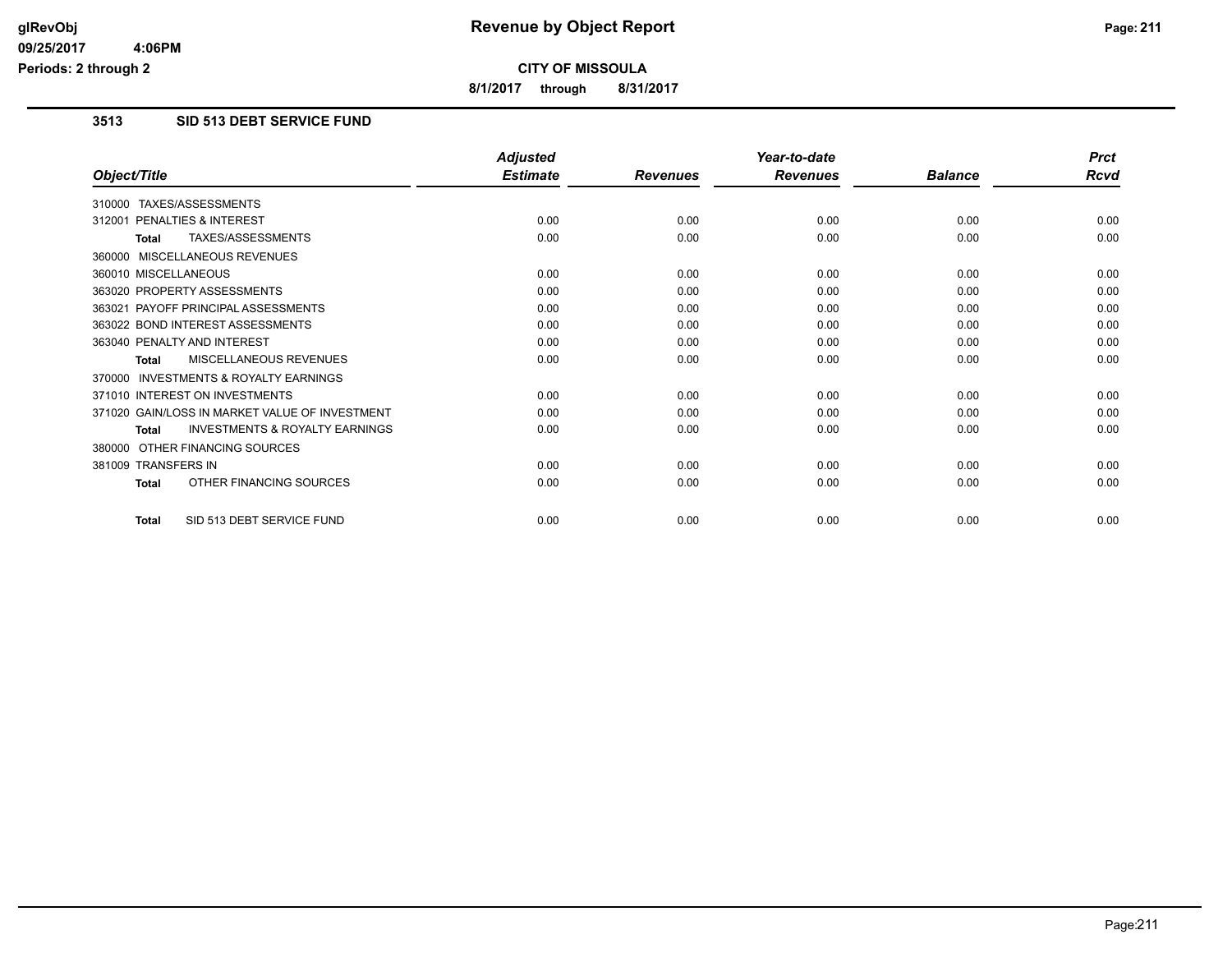**8/1/2017 through 8/31/2017**

**3514 SID 514 DEBT SERVICE FUND**

**3514 SID 514 DEBT SERVICE FUND**

|                                                     | <b>Adjusted</b> |                 | Year-to-date    |                | <b>Prct</b> |
|-----------------------------------------------------|-----------------|-----------------|-----------------|----------------|-------------|
| Object/Title                                        | <b>Estimate</b> | <b>Revenues</b> | <b>Revenues</b> | <b>Balance</b> | <b>Rcvd</b> |
| TAXES/ASSESSMENTS<br>310000                         |                 |                 |                 |                |             |
| PENALTIES & INTEREST<br>312001                      | 0.00            | 0.00            | 0.00            | 0.00           | 0.00        |
| <b>TAXES/ASSESSMENTS</b><br>Total                   | 0.00            | 0.00            | 0.00            | 0.00           | 0.00        |
| <b>MISCELLANEOUS REVENUES</b><br>360000             |                 |                 |                 |                |             |
| 360010 MISCELLANEOUS                                | 0.00            | 0.00            | 0.00            | 0.00           | 0.00        |
| 363020 PROPERTY ASSESSMENTS                         | 0.00            | 0.00            | 0.00            | 0.00           | 0.00        |
| 363021 PAYOFF PRINCIPAL ASSESSMENTS                 | 0.00            | 0.00            | 0.00            | 0.00           | 0.00        |
| 363022 BOND INTEREST ASSESSMENTS                    | 0.00            | 0.00            | 0.00            | 0.00           | 0.00        |
| 363040 PENALTY AND INTEREST                         | 0.00            | 0.00            | 0.00            | 0.00           | 0.00        |
| MISCELLANEOUS REVENUES<br>Total                     | 0.00            | 0.00            | 0.00            | 0.00           | 0.00        |
| <b>INVESTMENTS &amp; ROYALTY EARNINGS</b><br>370000 |                 |                 |                 |                |             |
| 371010 INTEREST ON INVESTMENTS                      | 0.00            | 0.00            | 0.00            | 0.00           | 0.00        |
| 371020 GAIN/LOSS IN MARKET VALUE OF INVESTMENTS     | 0.00            | 0.00            | 0.00            | 0.00           | 0.00        |
| <b>INVESTMENTS &amp; ROYALTY EARNINGS</b><br>Total  | 0.00            | 0.00            | 0.00            | 0.00           | 0.00        |
| OTHER FINANCING SOURCES<br>380000                   |                 |                 |                 |                |             |
| 383042 TRANSFERS FROM OTHER FUNDS                   | 0.00            | 0.00            | 0.00            | 0.00           | 0.00        |
| OTHER FINANCING SOURCES<br><b>Total</b>             | 0.00            | 0.00            | 0.00            | 0.00           | 0.00        |
| SID 514 DEBT SERVICE FUND<br><b>Total</b>           | 0.00            | 0.00            | 0.00            | 0.00           | 0.00        |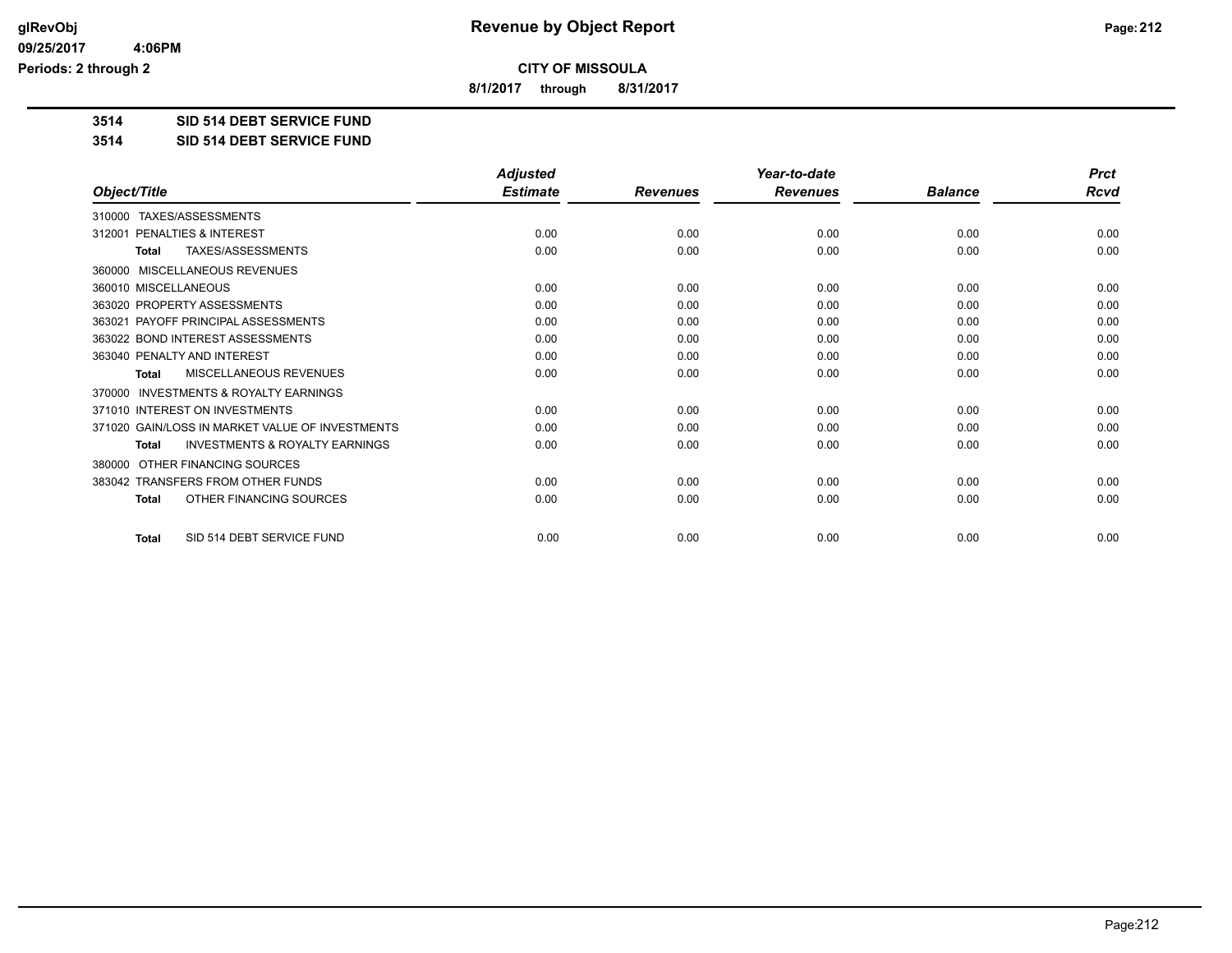**8/1/2017 through 8/31/2017**

# **3514 SID 514 DEBT SERVICE FUND**

|                                                           | <b>Adjusted</b> |                 | Year-to-date    |                | <b>Prct</b> |
|-----------------------------------------------------------|-----------------|-----------------|-----------------|----------------|-------------|
| Object/Title                                              | <b>Estimate</b> | <b>Revenues</b> | <b>Revenues</b> | <b>Balance</b> | <b>Rcvd</b> |
| 310000 TAXES/ASSESSMENTS                                  |                 |                 |                 |                |             |
| PENALTIES & INTEREST<br>312001                            | 0.00            | 0.00            | 0.00            | 0.00           | 0.00        |
| TAXES/ASSESSMENTS<br><b>Total</b>                         | 0.00            | 0.00            | 0.00            | 0.00           | 0.00        |
| 360000 MISCELLANEOUS REVENUES                             |                 |                 |                 |                |             |
| 360010 MISCELLANEOUS                                      | 0.00            | 0.00            | 0.00            | 0.00           | 0.00        |
| 363020 PROPERTY ASSESSMENTS                               | 0.00            | 0.00            | 0.00            | 0.00           | 0.00        |
| 363021 PAYOFF PRINCIPAL ASSESSMENTS                       | 0.00            | 0.00            | 0.00            | 0.00           | 0.00        |
| 363022 BOND INTEREST ASSESSMENTS                          | 0.00            | 0.00            | 0.00            | 0.00           | 0.00        |
| 363040 PENALTY AND INTEREST                               | 0.00            | 0.00            | 0.00            | 0.00           | 0.00        |
| <b>MISCELLANEOUS REVENUES</b><br><b>Total</b>             | 0.00            | 0.00            | 0.00            | 0.00           | 0.00        |
| 370000 INVESTMENTS & ROYALTY EARNINGS                     |                 |                 |                 |                |             |
| 371010 INTEREST ON INVESTMENTS                            | 0.00            | 0.00            | 0.00            | 0.00           | 0.00        |
| 371020 GAIN/LOSS IN MARKET VALUE OF INVESTMENT            | 0.00            | 0.00            | 0.00            | 0.00           | 0.00        |
| <b>INVESTMENTS &amp; ROYALTY EARNINGS</b><br><b>Total</b> | 0.00            | 0.00            | 0.00            | 0.00           | 0.00        |
| 380000 OTHER FINANCING SOURCES                            |                 |                 |                 |                |             |
| 383042 TRANSFERS FROM OTHER FUNDS                         | 0.00            | 0.00            | 0.00            | 0.00           | 0.00        |
| OTHER FINANCING SOURCES<br><b>Total</b>                   | 0.00            | 0.00            | 0.00            | 0.00           | 0.00        |
| SID 514 DEBT SERVICE FUND<br><b>Total</b>                 | 0.00            | 0.00            | 0.00            | 0.00           | 0.00        |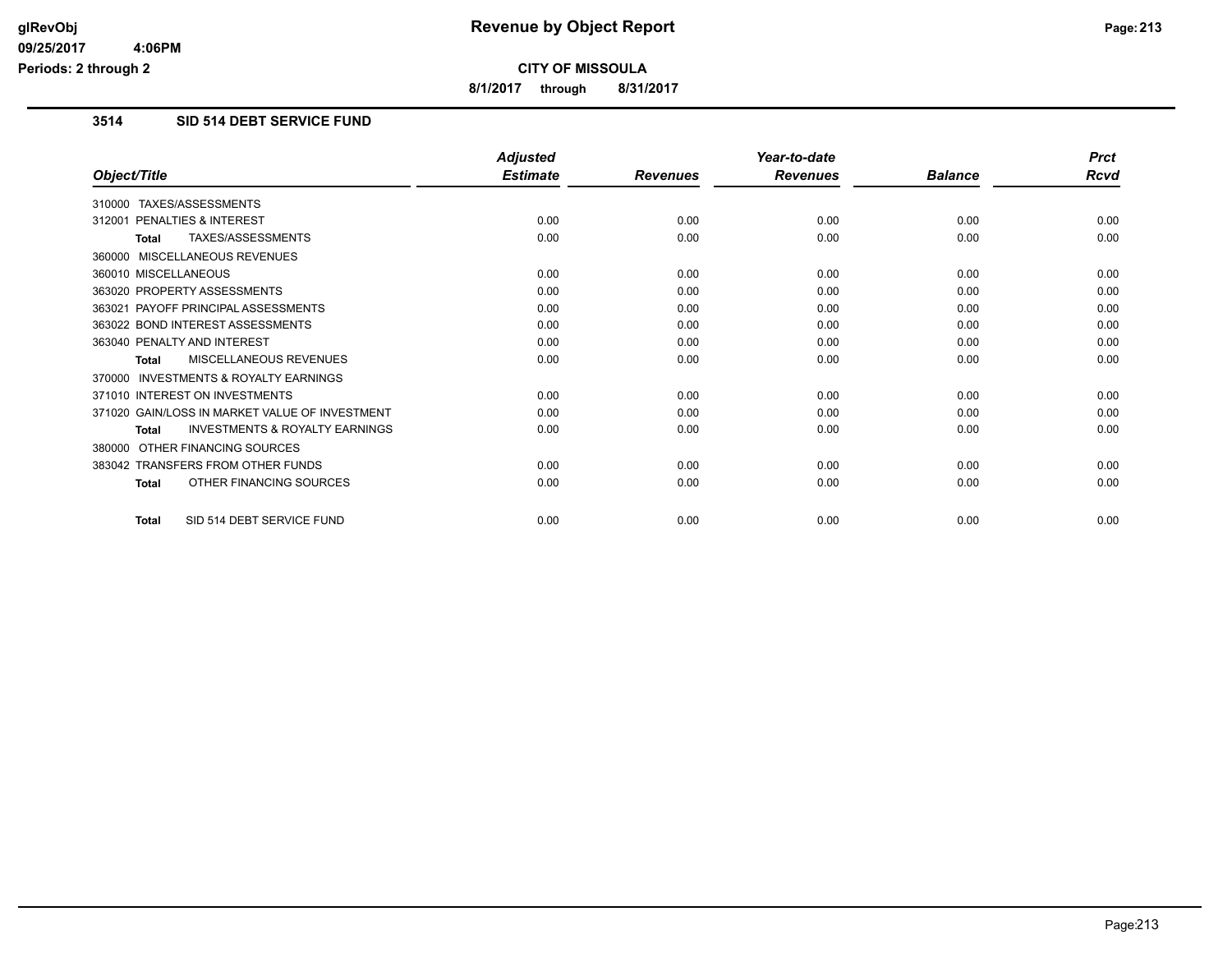**8/1/2017 through 8/31/2017**

**3515 SID 515 DEBT SERVICE FUND**

**3515 SID 515 DEBT SERVICE FUND**

|                                                           | <b>Adjusted</b> |                 | Year-to-date    |                | <b>Prct</b> |
|-----------------------------------------------------------|-----------------|-----------------|-----------------|----------------|-------------|
| Object/Title                                              | <b>Estimate</b> | <b>Revenues</b> | <b>Revenues</b> | <b>Balance</b> | <b>Rcvd</b> |
| TAXES/ASSESSMENTS<br>310000                               |                 |                 |                 |                |             |
| PENALTIES & INTEREST<br>312001                            | 0.00            | 0.00            | 0.00            | 0.00           | 0.00        |
| TAXES/ASSESSMENTS<br><b>Total</b>                         | 0.00            | 0.00            | 0.00            | 0.00           | 0.00        |
| MISCELLANEOUS REVENUES<br>360000                          |                 |                 |                 |                |             |
| 363020 PROPERTY ASSESSMENTS                               | 0.00            | 0.00            | 0.00            | 0.00           | 0.00        |
| 363021 PAYOFF PRINCIPAL ASSESSMENTS                       | 0.00            | 0.00            | 0.00            | 0.00           | 0.00        |
| 363022 BOND INTEREST ASSESSMENTS                          | 0.00            | 0.00            | 0.00            | 0.00           | 0.00        |
| 363040 PENALTY AND INTEREST                               | 0.00            | 0.00            | 0.00            | 0.00           | 0.00        |
| MISCELLANEOUS REVENUES<br><b>Total</b>                    | 0.00            | 0.00            | 0.00            | 0.00           | 0.00        |
| <b>INVESTMENTS &amp; ROYALTY EARNINGS</b><br>370000       |                 |                 |                 |                |             |
| 371010 INTEREST ON INVESTMENTS                            | 0.00            | 0.00            | 0.00            | 0.00           | 0.00        |
| 371020 GAIN/LOSS IN MARKET VALUE OF INVESTMENTS           | 0.00            | 0.00            | 0.00            | 0.00           | 0.00        |
| <b>INVESTMENTS &amp; ROYALTY EARNINGS</b><br><b>Total</b> | 0.00            | 0.00            | 0.00            | 0.00           | 0.00        |
| OTHER FINANCING SOURCES<br>380000                         |                 |                 |                 |                |             |
| 383042 TRANSFERS FROM OTHER FUNDS                         | 0.00            | 0.00            | 0.00            | 0.00           | 0.00        |
| OTHER FINANCING SOURCES<br><b>Total</b>                   | 0.00            | 0.00            | 0.00            | 0.00           | 0.00        |
| SID 515 DEBT SERVICE FUND<br><b>Total</b>                 | 0.00            | 0.00            | 0.00            | 0.00           | 0.00        |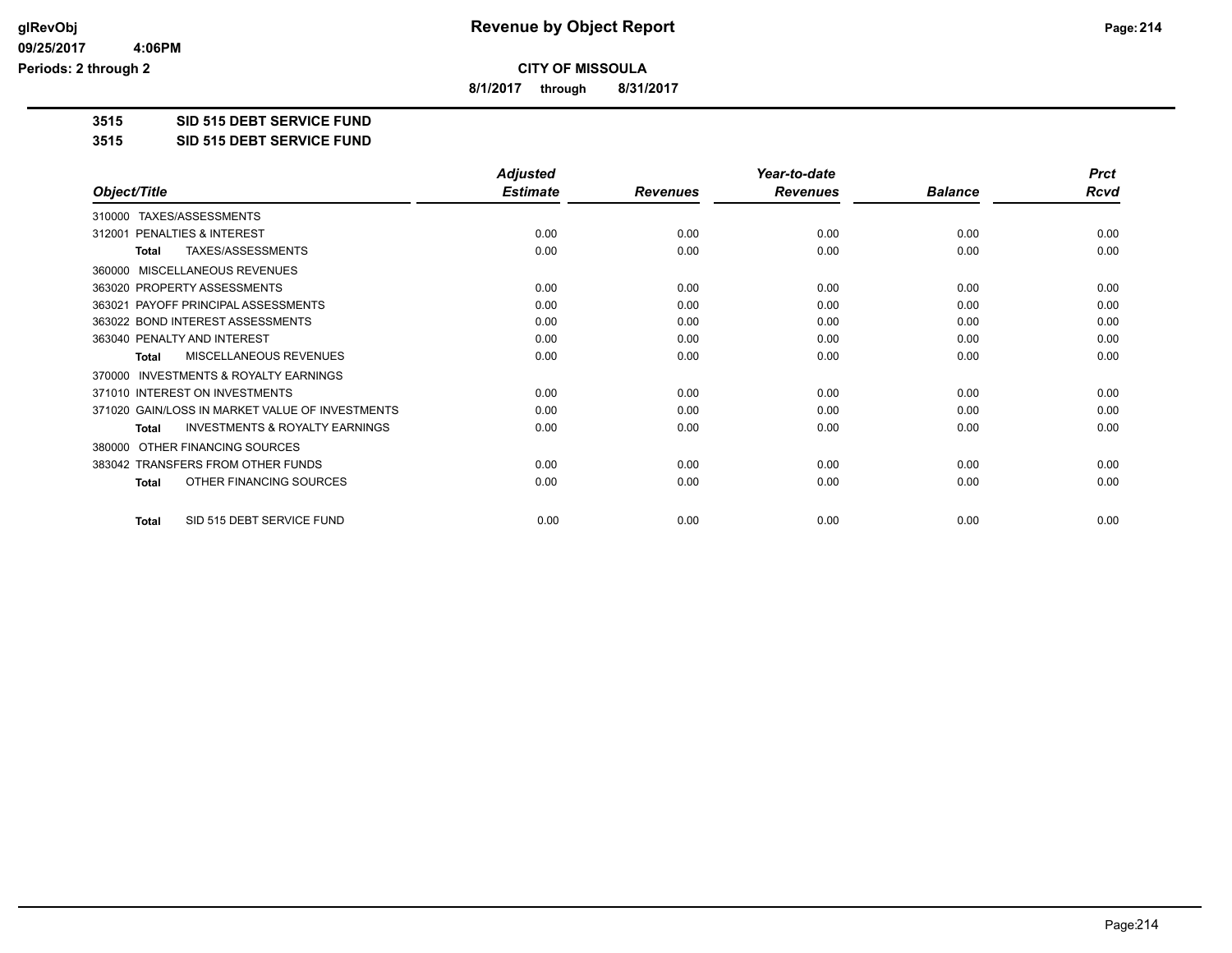**8/1/2017 through 8/31/2017**

# **3515 SID 515 DEBT SERVICE FUND**

|                                                           | <b>Adjusted</b> |                 | Year-to-date    |                | <b>Prct</b> |
|-----------------------------------------------------------|-----------------|-----------------|-----------------|----------------|-------------|
| Object/Title                                              | <b>Estimate</b> | <b>Revenues</b> | <b>Revenues</b> | <b>Balance</b> | <b>Rcvd</b> |
| TAXES/ASSESSMENTS<br>310000                               |                 |                 |                 |                |             |
| 312001 PENALTIES & INTEREST                               | 0.00            | 0.00            | 0.00            | 0.00           | 0.00        |
| TAXES/ASSESSMENTS<br><b>Total</b>                         | 0.00            | 0.00            | 0.00            | 0.00           | 0.00        |
| MISCELLANEOUS REVENUES<br>360000                          |                 |                 |                 |                |             |
| 363020 PROPERTY ASSESSMENTS                               | 0.00            | 0.00            | 0.00            | 0.00           | 0.00        |
| 363021 PAYOFF PRINCIPAL ASSESSMENTS                       | 0.00            | 0.00            | 0.00            | 0.00           | 0.00        |
| 363022 BOND INTEREST ASSESSMENTS                          | 0.00            | 0.00            | 0.00            | 0.00           | 0.00        |
| 363040 PENALTY AND INTEREST                               | 0.00            | 0.00            | 0.00            | 0.00           | 0.00        |
| MISCELLANEOUS REVENUES<br><b>Total</b>                    | 0.00            | 0.00            | 0.00            | 0.00           | 0.00        |
| <b>INVESTMENTS &amp; ROYALTY EARNINGS</b><br>370000       |                 |                 |                 |                |             |
| 371010 INTEREST ON INVESTMENTS                            | 0.00            | 0.00            | 0.00            | 0.00           | 0.00        |
| 371020 GAIN/LOSS IN MARKET VALUE OF INVESTMENT            | 0.00            | 0.00            | 0.00            | 0.00           | 0.00        |
| <b>INVESTMENTS &amp; ROYALTY EARNINGS</b><br><b>Total</b> | 0.00            | 0.00            | 0.00            | 0.00           | 0.00        |
| OTHER FINANCING SOURCES<br>380000                         |                 |                 |                 |                |             |
| 383042 TRANSFERS FROM OTHER FUNDS                         | 0.00            | 0.00            | 0.00            | 0.00           | 0.00        |
| OTHER FINANCING SOURCES<br>Total                          | 0.00            | 0.00            | 0.00            | 0.00           | 0.00        |
| SID 515 DEBT SERVICE FUND<br><b>Total</b>                 | 0.00            | 0.00            | 0.00            | 0.00           | 0.00        |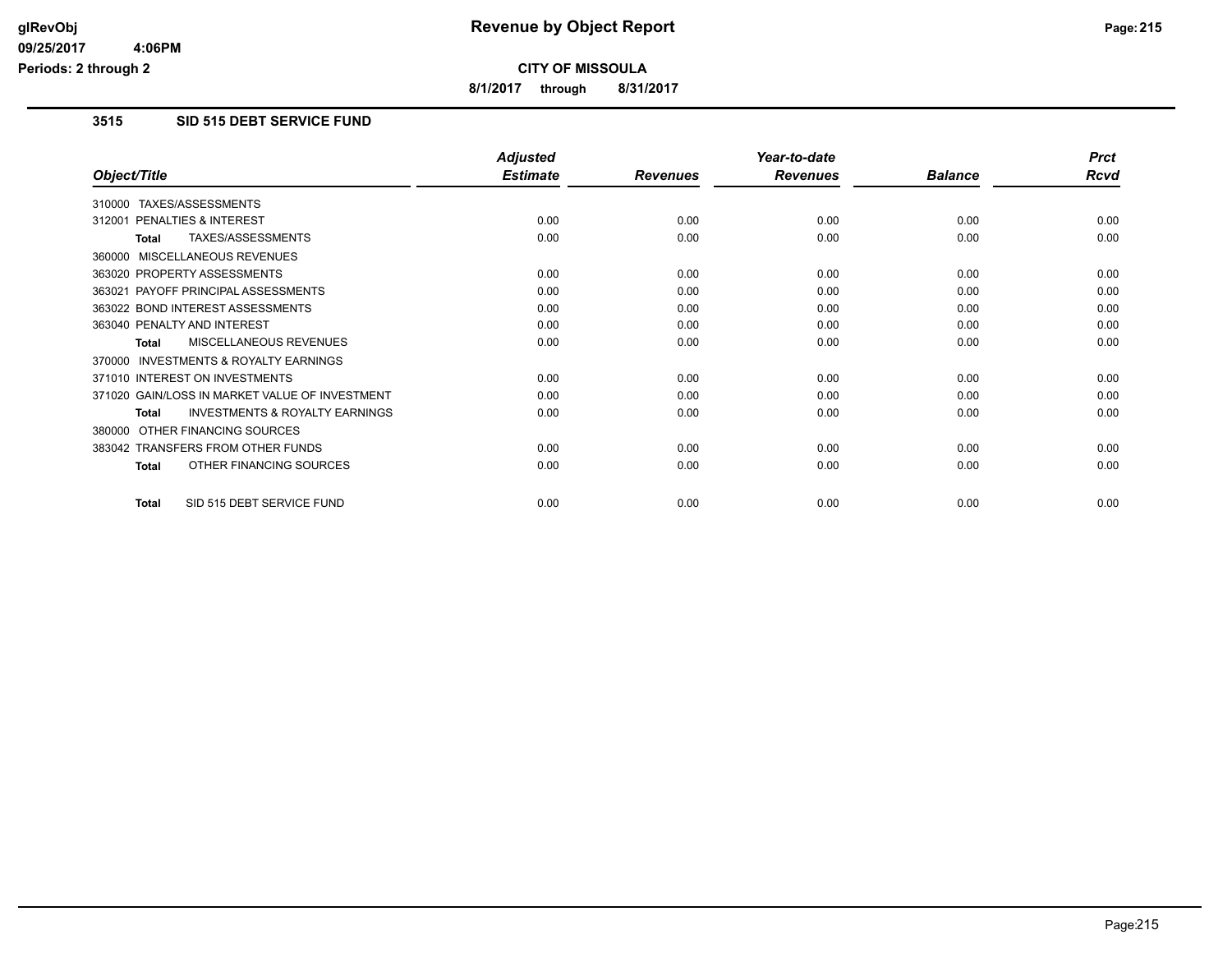**8/1/2017 through 8/31/2017**

**3517 SID 517 DEBT SERVICE FUND**

**3517 SID 517 DEBT SERVICE FUND**

|                                                           | <b>Adjusted</b> |                 | Year-to-date    |                | <b>Prct</b> |
|-----------------------------------------------------------|-----------------|-----------------|-----------------|----------------|-------------|
| Object/Title                                              | <b>Estimate</b> | <b>Revenues</b> | <b>Revenues</b> | <b>Balance</b> | <b>Rcvd</b> |
| TAXES/ASSESSMENTS<br>310000                               |                 |                 |                 |                |             |
| PENALTIES & INTEREST<br>312001                            | 0.00            | 0.00            | 0.00            | 0.00           | 0.00        |
| TAXES/ASSESSMENTS<br>Total                                | 0.00            | 0.00            | 0.00            | 0.00           | 0.00        |
| MISCELLANEOUS REVENUES<br>360000                          |                 |                 |                 |                |             |
| 360010 MISCELLANEOUS                                      | 0.00            | 0.00            | 0.00            | 0.00           | 0.00        |
| 363020 PROPERTY ASSESSMENTS                               | 0.00            | 0.00            | 0.00            | 0.00           | 0.00        |
| 363021 PAYOFF PRINCIPAL ASSESSMENTS                       | 0.00            | 0.00            | 0.00            | 0.00           | 0.00        |
| 363022 BOND INTEREST ASSESSMENTS                          | 0.00            | 0.00            | 0.00            | 0.00           | 0.00        |
| 363040 PENALTY AND INTEREST                               | 0.00            | 0.00            | 0.00            | 0.00           | 0.00        |
| <b>MISCELLANEOUS REVENUES</b><br><b>Total</b>             | 0.00            | 0.00            | 0.00            | 0.00           | 0.00        |
| INVESTMENTS & ROYALTY EARNINGS<br>370000                  |                 |                 |                 |                |             |
| 371010 INTEREST ON INVESTMENTS                            | 0.00            | 0.00            | 0.00            | 0.00           | 0.00        |
| 371020 GAIN/LOSS IN MARKET VALUE OF INVESTMENTS           | 0.00            | 0.00            | 0.00            | 0.00           | 0.00        |
| <b>INVESTMENTS &amp; ROYALTY EARNINGS</b><br><b>Total</b> | 0.00            | 0.00            | 0.00            | 0.00           | 0.00        |
| OTHER FINANCING SOURCES<br>380000                         |                 |                 |                 |                |             |
| 381009 TRANSFERS IN                                       | 0.00            | 0.00            | 0.00            | 0.00           | 0.00        |
| OTHER FINANCING SOURCES<br><b>Total</b>                   | 0.00            | 0.00            | 0.00            | 0.00           | 0.00        |
| SID 517 DEBT SERVICE FUND<br><b>Total</b>                 | 0.00            | 0.00            | 0.00            | 0.00           | 0.00        |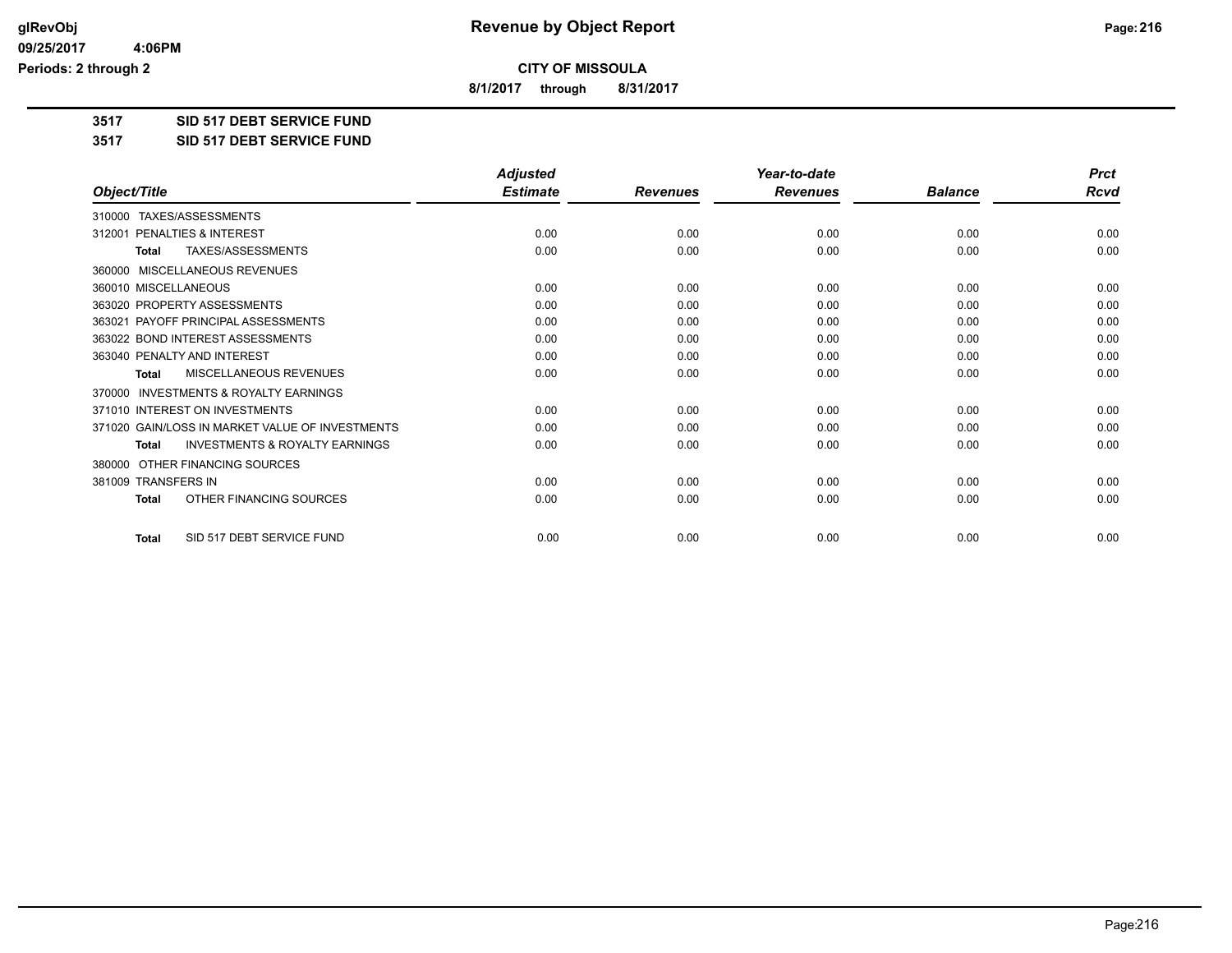**8/1/2017 through 8/31/2017**

## **3517 SID 517 DEBT SERVICE FUND**

|                                                    | <b>Adjusted</b> |                 | Year-to-date    |                | <b>Prct</b> |
|----------------------------------------------------|-----------------|-----------------|-----------------|----------------|-------------|
| Object/Title                                       | <b>Estimate</b> | <b>Revenues</b> | <b>Revenues</b> | <b>Balance</b> | <b>Rcvd</b> |
| 310000 TAXES/ASSESSMENTS                           |                 |                 |                 |                |             |
| PENALTIES & INTEREST<br>312001                     | 0.00            | 0.00            | 0.00            | 0.00           | 0.00        |
| TAXES/ASSESSMENTS<br>Total                         | 0.00            | 0.00            | 0.00            | 0.00           | 0.00        |
| 360000 MISCELLANEOUS REVENUES                      |                 |                 |                 |                |             |
| 360010 MISCELLANEOUS                               | 0.00            | 0.00            | 0.00            | 0.00           | 0.00        |
| 363020 PROPERTY ASSESSMENTS                        | 0.00            | 0.00            | 0.00            | 0.00           | 0.00        |
| 363021 PAYOFF PRINCIPAL ASSESSMENTS                | 0.00            | 0.00            | 0.00            | 0.00           | 0.00        |
| 363022 BOND INTEREST ASSESSMENTS                   | 0.00            | 0.00            | 0.00            | 0.00           | 0.00        |
| 363040 PENALTY AND INTEREST                        | 0.00            | 0.00            | 0.00            | 0.00           | 0.00        |
| MISCELLANEOUS REVENUES<br><b>Total</b>             | 0.00            | 0.00            | 0.00            | 0.00           | 0.00        |
| 370000 INVESTMENTS & ROYALTY EARNINGS              |                 |                 |                 |                |             |
| 371010 INTEREST ON INVESTMENTS                     | 0.00            | 0.00            | 0.00            | 0.00           | 0.00        |
| 371020 GAIN/LOSS IN MARKET VALUE OF INVESTMENT     | 0.00            | 0.00            | 0.00            | 0.00           | 0.00        |
| <b>INVESTMENTS &amp; ROYALTY EARNINGS</b><br>Total | 0.00            | 0.00            | 0.00            | 0.00           | 0.00        |
| 380000 OTHER FINANCING SOURCES                     |                 |                 |                 |                |             |
| 381009 TRANSFERS IN                                | 0.00            | 0.00            | 0.00            | 0.00           | 0.00        |
| OTHER FINANCING SOURCES<br>Total                   | 0.00            | 0.00            | 0.00            | 0.00           | 0.00        |
| SID 517 DEBT SERVICE FUND<br><b>Total</b>          | 0.00            | 0.00            | 0.00            | 0.00           | 0.00        |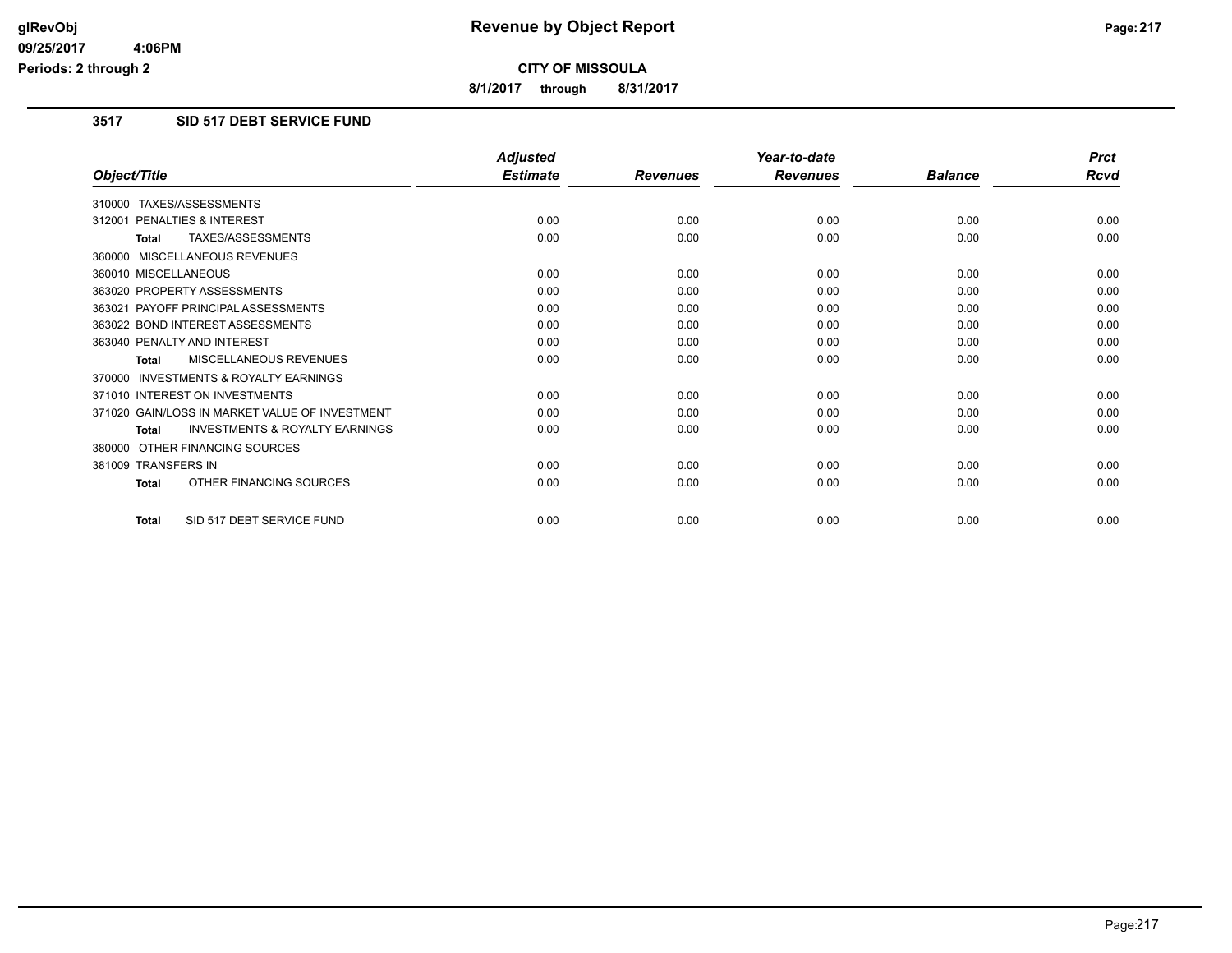**8/1/2017 through 8/31/2017**

**3518 SID 518 DEBT SERVICE FUND**

**3518 SID 518 DEBT SERVICE FUND**

|                                                           | <b>Adjusted</b> |                 | Year-to-date    |                | <b>Prct</b> |
|-----------------------------------------------------------|-----------------|-----------------|-----------------|----------------|-------------|
| Object/Title                                              | <b>Estimate</b> | <b>Revenues</b> | <b>Revenues</b> | <b>Balance</b> | <b>Rcvd</b> |
| TAXES/ASSESSMENTS<br>310000                               |                 |                 |                 |                |             |
| PENALTIES & INTEREST<br>312001                            | 0.00            | 0.00            | 0.00            | 0.00           | 0.00        |
| TAXES/ASSESSMENTS<br><b>Total</b>                         | 0.00            | 0.00            | 0.00            | 0.00           | 0.00        |
| MISCELLANEOUS REVENUES<br>360000                          |                 |                 |                 |                |             |
| 363020 PROPERTY ASSESSMENTS                               | 0.00            | 0.00            | 0.00            | 0.00           | 0.00        |
| 363021 PAYOFF PRINCIPAL ASSESSMENTS                       | 0.00            | 0.00            | 0.00            | 0.00           | 0.00        |
| 363022 BOND INTEREST ASSESSMENTS                          | 0.00            | 0.00            | 0.00            | 0.00           | 0.00        |
| 363040 PENALTY AND INTEREST                               | 0.00            | 0.00            | 0.00            | 0.00           | 0.00        |
| MISCELLANEOUS REVENUES<br><b>Total</b>                    | 0.00            | 0.00            | 0.00            | 0.00           | 0.00        |
| <b>INVESTMENTS &amp; ROYALTY EARNINGS</b><br>370000       |                 |                 |                 |                |             |
| 371010 INTEREST ON INVESTMENTS                            | 0.00            | 0.00            | 0.00            | 0.00           | 0.00        |
| 371020 GAIN/LOSS IN MARKET VALUE OF INVESTMENTS           | 0.00            | 0.00            | 0.00            | 0.00           | 0.00        |
| <b>INVESTMENTS &amp; ROYALTY EARNINGS</b><br><b>Total</b> | 0.00            | 0.00            | 0.00            | 0.00           | 0.00        |
| OTHER FINANCING SOURCES<br>380000                         |                 |                 |                 |                |             |
| 381009 TRANSFERS IN                                       | 0.00            | 0.00            | 0.00            | 0.00           | 0.00        |
| 383000 OPERATING TRANSFERS                                | 0.00            | 0.00            | 0.00            | 0.00           | 0.00        |
| OTHER FINANCING SOURCES<br><b>Total</b>                   | 0.00            | 0.00            | 0.00            | 0.00           | 0.00        |
| SID 518 DEBT SERVICE FUND<br><b>Total</b>                 | 0.00            | 0.00            | 0.00            | 0.00           | 0.00        |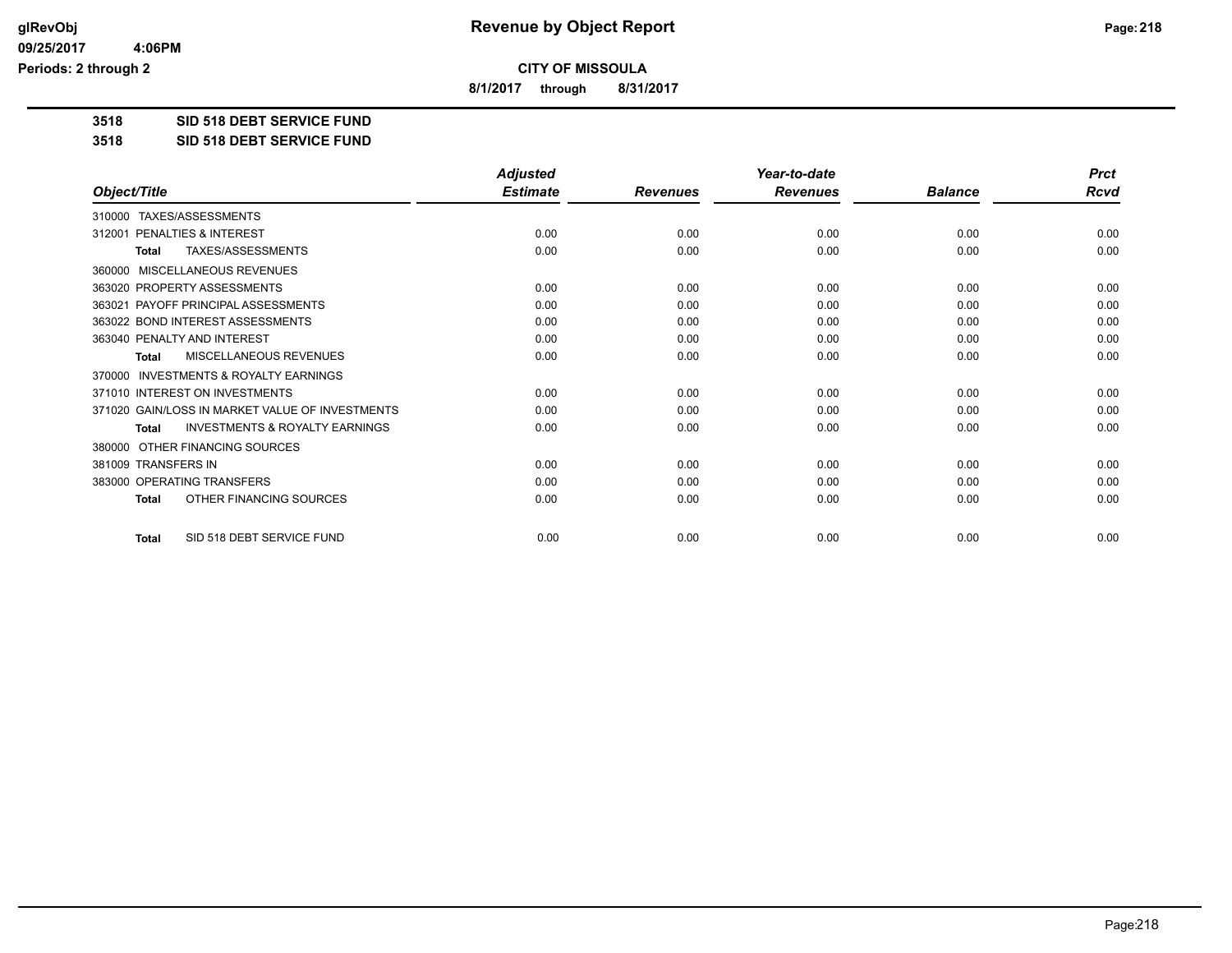**8/1/2017 through 8/31/2017**

## **3518 SID 518 DEBT SERVICE FUND**

|                                                           | <b>Adjusted</b> |                 | Year-to-date    |                | <b>Prct</b> |
|-----------------------------------------------------------|-----------------|-----------------|-----------------|----------------|-------------|
| Object/Title                                              | <b>Estimate</b> | <b>Revenues</b> | <b>Revenues</b> | <b>Balance</b> | <b>Rcvd</b> |
| 310000 TAXES/ASSESSMENTS                                  |                 |                 |                 |                |             |
| 312001 PENALTIES & INTEREST                               | 0.00            | 0.00            | 0.00            | 0.00           | 0.00        |
| TAXES/ASSESSMENTS<br><b>Total</b>                         | 0.00            | 0.00            | 0.00            | 0.00           | 0.00        |
| 360000 MISCELLANEOUS REVENUES                             |                 |                 |                 |                |             |
| 363020 PROPERTY ASSESSMENTS                               | 0.00            | 0.00            | 0.00            | 0.00           | 0.00        |
| 363021 PAYOFF PRINCIPAL ASSESSMENTS                       | 0.00            | 0.00            | 0.00            | 0.00           | 0.00        |
| 363022 BOND INTEREST ASSESSMENTS                          | 0.00            | 0.00            | 0.00            | 0.00           | 0.00        |
| 363040 PENALTY AND INTEREST                               | 0.00            | 0.00            | 0.00            | 0.00           | 0.00        |
| MISCELLANEOUS REVENUES<br><b>Total</b>                    | 0.00            | 0.00            | 0.00            | 0.00           | 0.00        |
| <b>INVESTMENTS &amp; ROYALTY EARNINGS</b><br>370000       |                 |                 |                 |                |             |
| 371010 INTEREST ON INVESTMENTS                            | 0.00            | 0.00            | 0.00            | 0.00           | 0.00        |
| 371020 GAIN/LOSS IN MARKET VALUE OF INVESTMENT            | 0.00            | 0.00            | 0.00            | 0.00           | 0.00        |
| <b>INVESTMENTS &amp; ROYALTY EARNINGS</b><br><b>Total</b> | 0.00            | 0.00            | 0.00            | 0.00           | 0.00        |
| 380000 OTHER FINANCING SOURCES                            |                 |                 |                 |                |             |
| 381009 TRANSFERS IN                                       | 0.00            | 0.00            | 0.00            | 0.00           | 0.00        |
| 383000 OPERATING TRANSFERS                                | 0.00            | 0.00            | 0.00            | 0.00           | 0.00        |
| OTHER FINANCING SOURCES<br><b>Total</b>                   | 0.00            | 0.00            | 0.00            | 0.00           | 0.00        |
| SID 518 DEBT SERVICE FUND<br><b>Total</b>                 | 0.00            | 0.00            | 0.00            | 0.00           | 0.00        |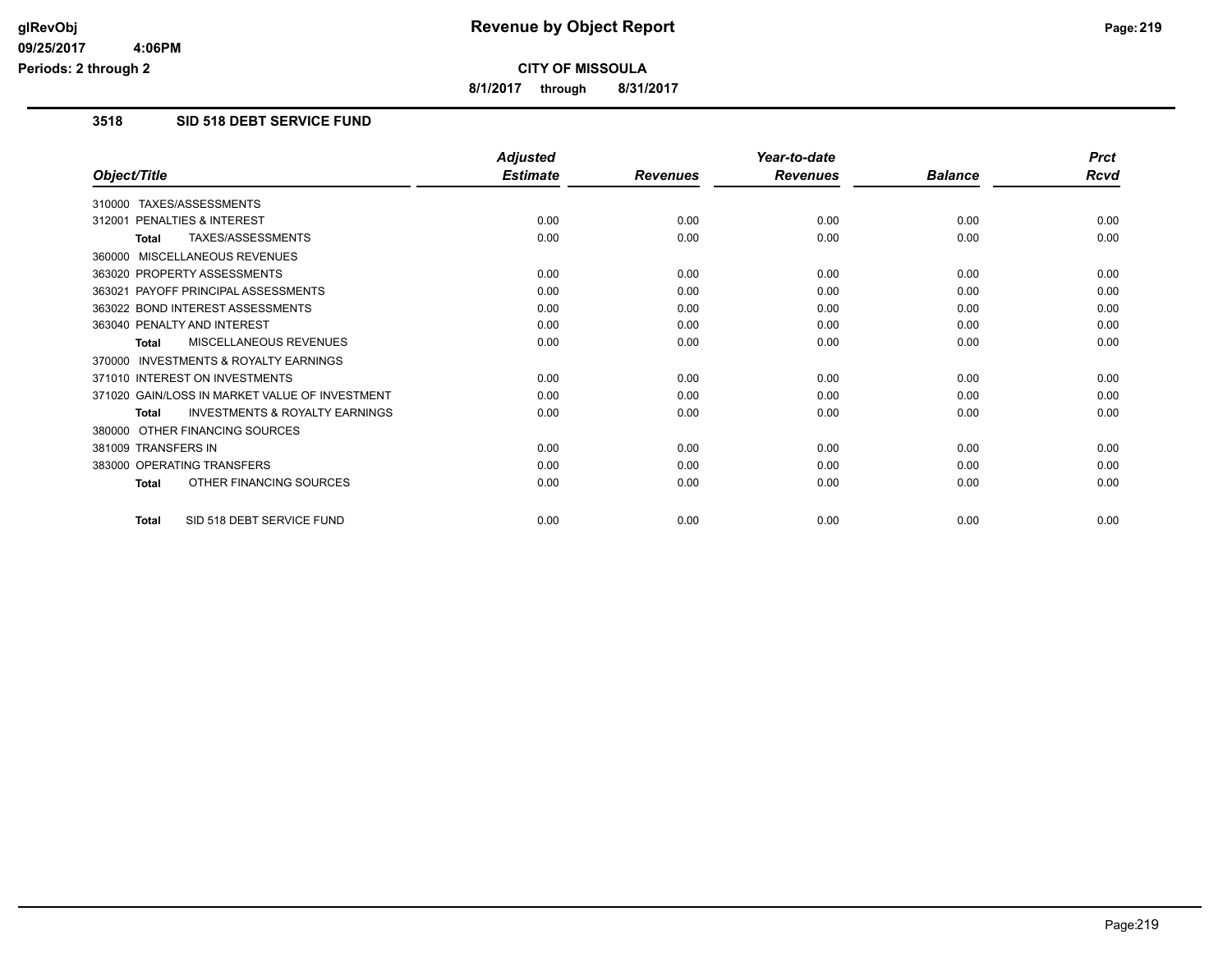**8/1/2017 through 8/31/2017**

**3519 SID 519 DEBT SERVICE FUND**

**3519 SID 519 DEBT SERVICE FUND**

|                                                           | <b>Adjusted</b> |                 | Year-to-date    |                | <b>Prct</b> |
|-----------------------------------------------------------|-----------------|-----------------|-----------------|----------------|-------------|
| Object/Title                                              | <b>Estimate</b> | <b>Revenues</b> | <b>Revenues</b> | <b>Balance</b> | <b>Rcvd</b> |
| TAXES/ASSESSMENTS<br>310000                               |                 |                 |                 |                |             |
| PENALTIES & INTEREST<br>312001                            | 0.00            | 0.00            | 0.00            | 0.00           | 0.00        |
| TAXES/ASSESSMENTS<br>Total                                | 0.00            | 0.00            | 0.00            | 0.00           | 0.00        |
| MISCELLANEOUS REVENUES<br>360000                          |                 |                 |                 |                |             |
| 360010 MISCELLANEOUS                                      | 0.00            | 0.00            | 0.00            | 0.00           | 0.00        |
| 363020 PROPERTY ASSESSMENTS                               | 0.00            | 0.00            | 0.00            | 0.00           | 0.00        |
| 363021 PAYOFF PRINCIPAL ASSESSMENTS                       | 0.00            | 0.00            | 0.00            | 0.00           | 0.00        |
| 363022 BOND INTEREST ASSESSMENTS                          | 0.00            | 0.00            | 0.00            | 0.00           | 0.00        |
| 363040 PENALTY AND INTEREST                               | 0.00            | 0.00            | 0.00            | 0.00           | 0.00        |
| MISCELLANEOUS REVENUES<br><b>Total</b>                    | 0.00            | 0.00            | 0.00            | 0.00           | 0.00        |
| <b>INVESTMENTS &amp; ROYALTY EARNINGS</b><br>370000       |                 |                 |                 |                |             |
| 371010 INTEREST ON INVESTMENTS                            | 0.00            | 0.00            | 0.00            | 0.00           | 0.00        |
| 371020 GAIN/LOSS IN MARKET VALUE OF INVESTMENTS           | 0.00            | 0.00            | 0.00            | 0.00           | 0.00        |
| <b>INVESTMENTS &amp; ROYALTY EARNINGS</b><br><b>Total</b> | 0.00            | 0.00            | 0.00            | 0.00           | 0.00        |
| OTHER FINANCING SOURCES<br>380000                         |                 |                 |                 |                |             |
| 381009 TRANSFERS IN                                       | 0.00            | 0.00            | 0.00            | 0.00           | 0.00        |
| OTHER FINANCING SOURCES<br>Total                          | 0.00            | 0.00            | 0.00            | 0.00           | 0.00        |
| SID 519 DEBT SERVICE FUND<br><b>Total</b>                 | 0.00            | 0.00            | 0.00            | 0.00           | 0.00        |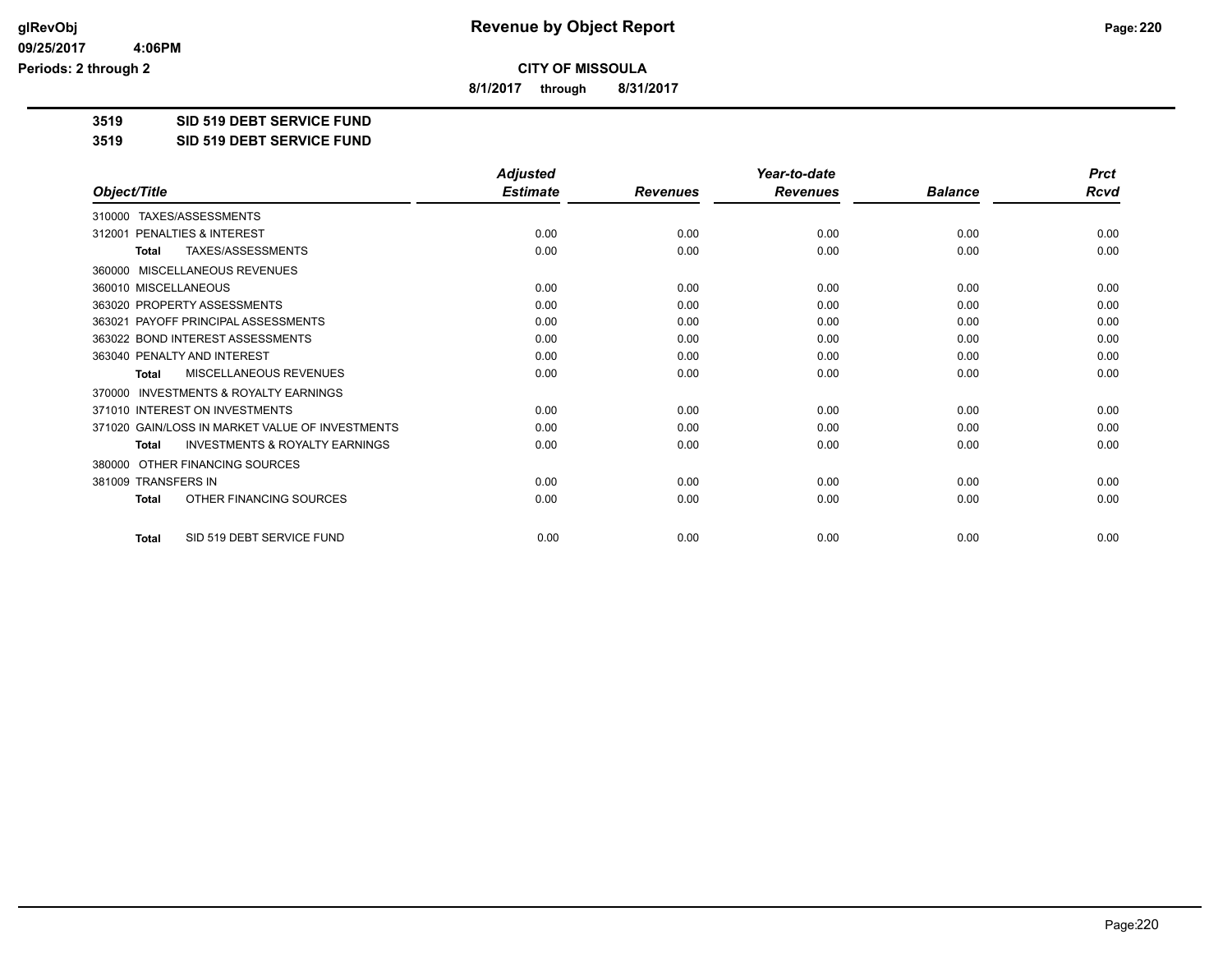**8/1/2017 through 8/31/2017**

## **3519 SID 519 DEBT SERVICE FUND**

|                                                           | <b>Adjusted</b> |                 | Year-to-date    |                | <b>Prct</b> |
|-----------------------------------------------------------|-----------------|-----------------|-----------------|----------------|-------------|
| Object/Title                                              | <b>Estimate</b> | <b>Revenues</b> | <b>Revenues</b> | <b>Balance</b> | <b>Rcvd</b> |
| 310000 TAXES/ASSESSMENTS                                  |                 |                 |                 |                |             |
| 312001 PENALTIES & INTEREST                               | 0.00            | 0.00            | 0.00            | 0.00           | 0.00        |
| TAXES/ASSESSMENTS<br><b>Total</b>                         | 0.00            | 0.00            | 0.00            | 0.00           | 0.00        |
| 360000 MISCELLANEOUS REVENUES                             |                 |                 |                 |                |             |
| 360010 MISCELLANEOUS                                      | 0.00            | 0.00            | 0.00            | 0.00           | 0.00        |
| 363020 PROPERTY ASSESSMENTS                               | 0.00            | 0.00            | 0.00            | 0.00           | 0.00        |
| 363021 PAYOFF PRINCIPAL ASSESSMENTS                       | 0.00            | 0.00            | 0.00            | 0.00           | 0.00        |
| 363022 BOND INTEREST ASSESSMENTS                          | 0.00            | 0.00            | 0.00            | 0.00           | 0.00        |
| 363040 PENALTY AND INTEREST                               | 0.00            | 0.00            | 0.00            | 0.00           | 0.00        |
| MISCELLANEOUS REVENUES<br><b>Total</b>                    | 0.00            | 0.00            | 0.00            | 0.00           | 0.00        |
| INVESTMENTS & ROYALTY EARNINGS<br>370000                  |                 |                 |                 |                |             |
| 371010 INTEREST ON INVESTMENTS                            | 0.00            | 0.00            | 0.00            | 0.00           | 0.00        |
| 371020 GAIN/LOSS IN MARKET VALUE OF INVESTMENT            | 0.00            | 0.00            | 0.00            | 0.00           | 0.00        |
| <b>INVESTMENTS &amp; ROYALTY EARNINGS</b><br><b>Total</b> | 0.00            | 0.00            | 0.00            | 0.00           | 0.00        |
| 380000 OTHER FINANCING SOURCES                            |                 |                 |                 |                |             |
| 381009 TRANSFERS IN                                       | 0.00            | 0.00            | 0.00            | 0.00           | 0.00        |
| OTHER FINANCING SOURCES<br><b>Total</b>                   | 0.00            | 0.00            | 0.00            | 0.00           | 0.00        |
| SID 519 DEBT SERVICE FUND<br><b>Total</b>                 | 0.00            | 0.00            | 0.00            | 0.00           | 0.00        |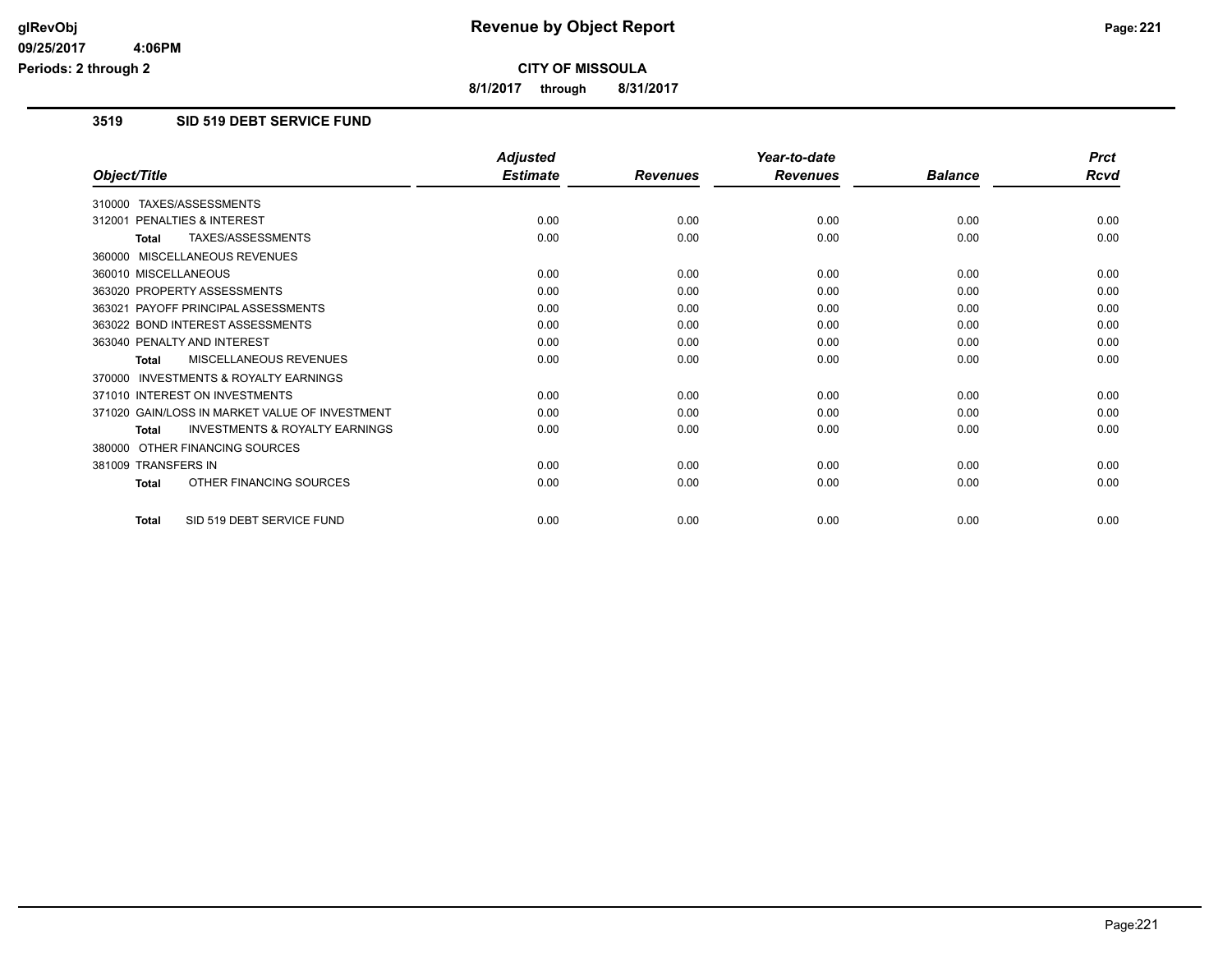**8/1/2017 through 8/31/2017**

**3520 SID 520 DEBT SERVICE FUND**

**3520 SID 520 DEBT SERVICE FUND**

|                                                     | <b>Adjusted</b> |                 | Year-to-date    |                | <b>Prct</b> |
|-----------------------------------------------------|-----------------|-----------------|-----------------|----------------|-------------|
| Object/Title                                        | <b>Estimate</b> | <b>Revenues</b> | <b>Revenues</b> | <b>Balance</b> | Rcvd        |
| TAXES/ASSESSMENTS<br>310000                         |                 |                 |                 |                |             |
| PENALTIES & INTEREST<br>312001                      | 0.00            | 0.00            | 0.00            | 0.00           | 0.00        |
| TAXES/ASSESSMENTS<br><b>Total</b>                   | 0.00            | 0.00            | 0.00            | 0.00           | 0.00        |
| MISCELLANEOUS REVENUES<br>360000                    |                 |                 |                 |                |             |
| 360010 MISCELLANEOUS                                | 0.00            | 0.00            | 0.00            | 0.00           | 0.00        |
| 363020 PROPERTY ASSESSMENTS                         | 0.00            | 3,183.35        | $-1,690.42$     | 1,690.42       | 0.00        |
| PAYOFF PRINCIPAL ASSESSMENTS<br>363021              | 0.00            | 0.00            | 0.00            | 0.00           | 0.00        |
| 363022 BOND INTEREST ASSESSMENTS                    | 0.00            | 0.00            | 0.00            | 0.00           | 0.00        |
| 363040 PENALTY AND INTEREST                         | 0.00            | 132.36          | $-113.55$       | 113.55         | 0.00        |
| MISCELLANEOUS REVENUES<br>Total                     | 0.00            | 3,315.71        | $-1,803.97$     | 1,803.97       | 0.00        |
| <b>INVESTMENTS &amp; ROYALTY EARNINGS</b><br>370000 |                 |                 |                 |                |             |
| 371010 INTEREST ON INVESTMENTS                      | 0.00            | 0.00            | 0.00            | 0.00           | 0.00        |
| 371020 GAIN/LOSS IN MARKET VALUE OF INVESTMENTS     | 0.00            | 0.00            | 0.00            | 0.00           | 0.00        |
| <b>INVESTMENTS &amp; ROYALTY EARNINGS</b><br>Total  | 0.00            | 0.00            | 0.00            | 0.00           | 0.00        |
| OTHER FINANCING SOURCES<br>380000                   |                 |                 |                 |                |             |
| 383000 OPERATING TRANSFERS                          | 0.00            | 0.00            | 0.00            | 0.00           | 0.00        |
| OTHER FINANCING SOURCES<br><b>Total</b>             | 0.00            | 0.00            | 0.00            | 0.00           | 0.00        |
| SID 520 DEBT SERVICE FUND<br><b>Total</b>           | 0.00            | 3,315.71        | $-1,803.97$     | 1,803.97       | 0.00        |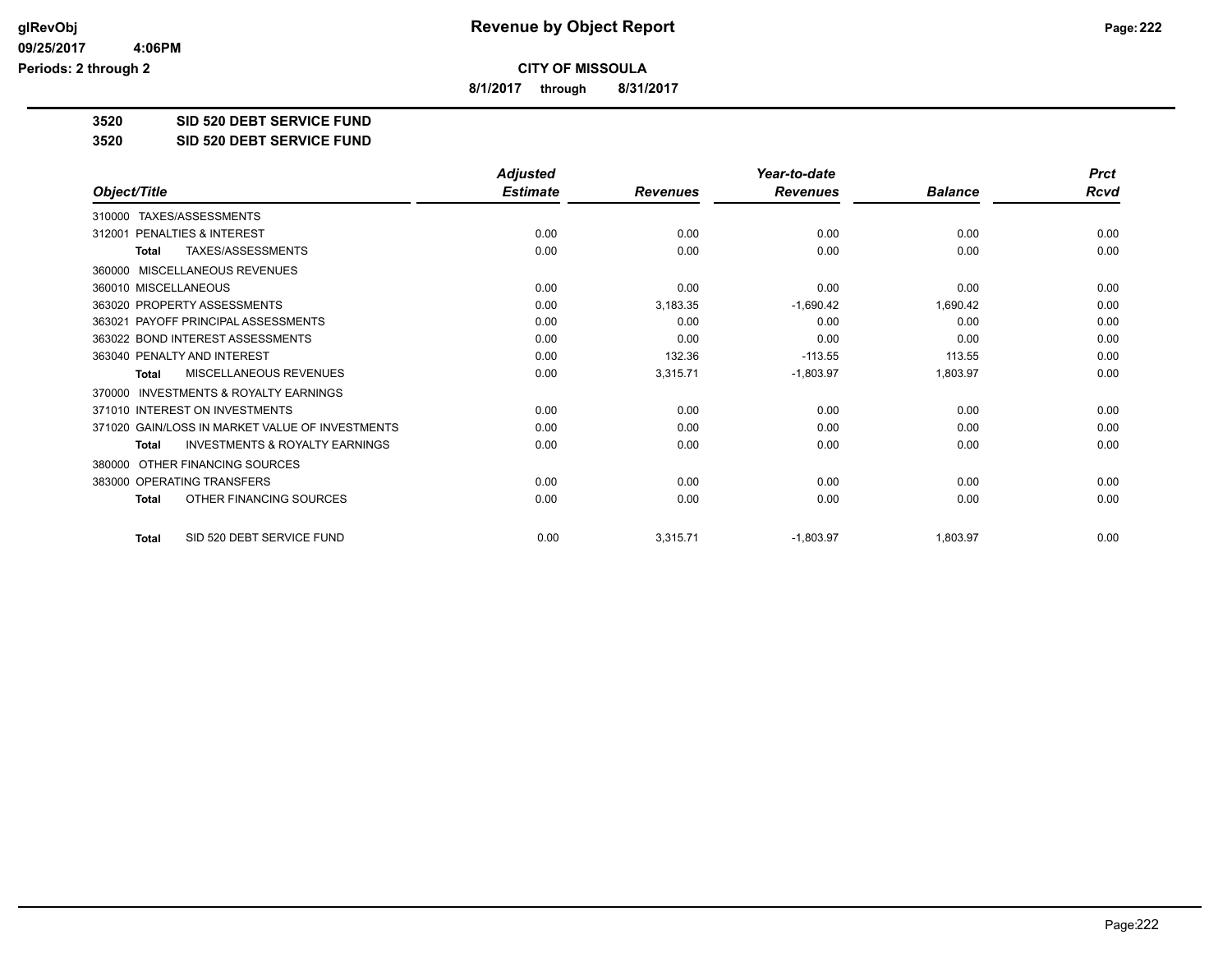**8/1/2017 through 8/31/2017**

## **3520 SID 520 DEBT SERVICE FUND**

|                                                           | <b>Adjusted</b> |                 | Year-to-date    |                | <b>Prct</b> |
|-----------------------------------------------------------|-----------------|-----------------|-----------------|----------------|-------------|
| Object/Title                                              | <b>Estimate</b> | <b>Revenues</b> | <b>Revenues</b> | <b>Balance</b> | Rcvd        |
| 310000 TAXES/ASSESSMENTS                                  |                 |                 |                 |                |             |
| PENALTIES & INTEREST<br>312001                            | 0.00            | 0.00            | 0.00            | 0.00           | 0.00        |
| TAXES/ASSESSMENTS<br><b>Total</b>                         | 0.00            | 0.00            | 0.00            | 0.00           | 0.00        |
| 360000 MISCELLANEOUS REVENUES                             |                 |                 |                 |                |             |
| 360010 MISCELLANEOUS                                      | 0.00            | 0.00            | 0.00            | 0.00           | 0.00        |
| 363020 PROPERTY ASSESSMENTS                               | 0.00            | 3,183.35        | $-1,690.42$     | 1,690.42       | 0.00        |
| 363021 PAYOFF PRINCIPAL ASSESSMENTS                       | 0.00            | 0.00            | 0.00            | 0.00           | 0.00        |
| 363022 BOND INTEREST ASSESSMENTS                          | 0.00            | 0.00            | 0.00            | 0.00           | 0.00        |
| 363040 PENALTY AND INTEREST                               | 0.00            | 132.36          | $-113.55$       | 113.55         | 0.00        |
| MISCELLANEOUS REVENUES<br><b>Total</b>                    | 0.00            | 3,315.71        | $-1,803.97$     | 1,803.97       | 0.00        |
| <b>INVESTMENTS &amp; ROYALTY EARNINGS</b><br>370000       |                 |                 |                 |                |             |
| 371010 INTEREST ON INVESTMENTS                            | 0.00            | 0.00            | 0.00            | 0.00           | 0.00        |
| 371020 GAIN/LOSS IN MARKET VALUE OF INVESTMENT            | 0.00            | 0.00            | 0.00            | 0.00           | 0.00        |
| <b>INVESTMENTS &amp; ROYALTY EARNINGS</b><br><b>Total</b> | 0.00            | 0.00            | 0.00            | 0.00           | 0.00        |
| OTHER FINANCING SOURCES<br>380000                         |                 |                 |                 |                |             |
| 383000 OPERATING TRANSFERS                                | 0.00            | 0.00            | 0.00            | 0.00           | 0.00        |
| OTHER FINANCING SOURCES<br><b>Total</b>                   | 0.00            | 0.00            | 0.00            | 0.00           | 0.00        |
| SID 520 DEBT SERVICE FUND<br><b>Total</b>                 | 0.00            | 3,315.71        | $-1,803.97$     | 1,803.97       | 0.00        |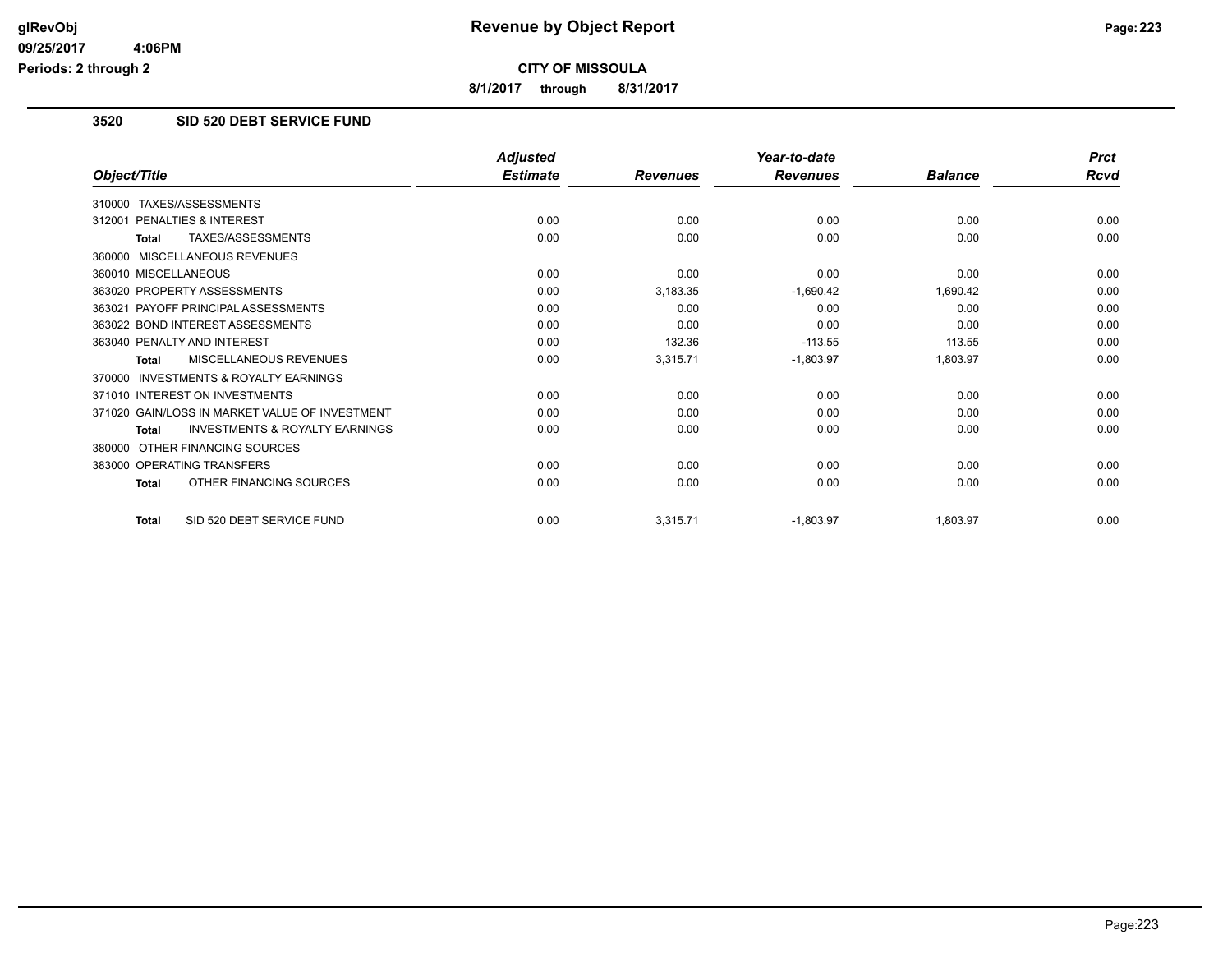**8/1/2017 through 8/31/2017**

**3521 SID 521 DEBT SERVICE FUND**

**3521 SID 521 DEBT SERVICE FUND**

|                                                           | <b>Adjusted</b> |                 | Year-to-date    |                | <b>Prct</b> |
|-----------------------------------------------------------|-----------------|-----------------|-----------------|----------------|-------------|
| Object/Title                                              | <b>Estimate</b> | <b>Revenues</b> | <b>Revenues</b> | <b>Balance</b> | <b>Rcvd</b> |
| TAXES/ASSESSMENTS<br>310000                               |                 |                 |                 |                |             |
| PENALTIES & INTEREST<br>312001                            | 0.00            | 0.00            | 0.00            | 0.00           | 0.00        |
| TAXES/ASSESSMENTS<br>Total                                | 0.00            | 0.00            | 0.00            | 0.00           | 0.00        |
| MISCELLANEOUS REVENUES<br>360000                          |                 |                 |                 |                |             |
| 360010 MISCELLANEOUS                                      | 0.00            | 0.00            | 0.00            | 0.00           | 0.00        |
| 363020 PROPERTY ASSESSMENTS                               | 0.00            | 0.00            | 0.00            | 0.00           | 0.00        |
| 363021 PAYOFF PRINCIPAL ASSESSMENTS                       | 0.00            | 0.00            | 0.00            | 0.00           | 0.00        |
| 363022 BOND INTEREST ASSESSMENTS                          | 0.00            | 0.00            | 0.00            | 0.00           | 0.00        |
| 363040 PENALTY AND INTEREST                               | 0.00            | 0.00            | 0.00            | 0.00           | 0.00        |
| MISCELLANEOUS REVENUES<br>Total                           | 0.00            | 0.00            | 0.00            | 0.00           | 0.00        |
| <b>INVESTMENTS &amp; ROYALTY EARNINGS</b><br>370000       |                 |                 |                 |                |             |
| 371010 INTEREST ON INVESTMENTS                            | 0.00            | 0.00            | 0.00            | 0.00           | 0.00        |
| 371020 GAIN/LOSS IN MARKET VALUE OF INVESTMENTS           | 0.00            | 0.00            | 0.00            | 0.00           | 0.00        |
| <b>INVESTMENTS &amp; ROYALTY EARNINGS</b><br><b>Total</b> | 0.00            | 0.00            | 0.00            | 0.00           | 0.00        |
| OTHER FINANCING SOURCES<br>380000                         |                 |                 |                 |                |             |
| 381009 TRANSFERS IN                                       | 0.00            | 0.00            | 0.00            | 0.00           | 0.00        |
| OTHER FINANCING SOURCES<br><b>Total</b>                   | 0.00            | 0.00            | 0.00            | 0.00           | 0.00        |
| SID 521 DEBT SERVICE FUND<br><b>Total</b>                 | 0.00            | 0.00            | 0.00            | 0.00           | 0.00        |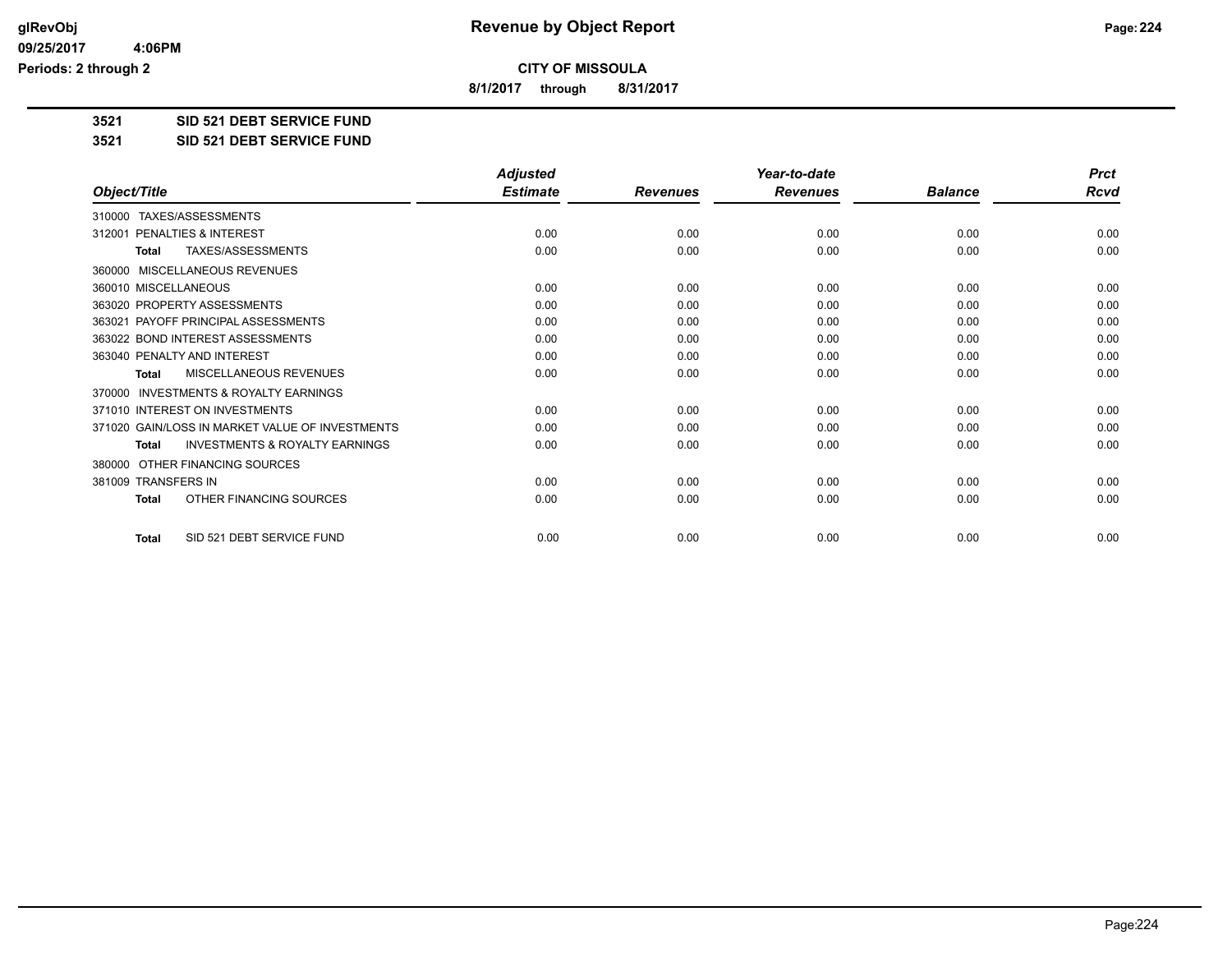**8/1/2017 through 8/31/2017**

## **3521 SID 521 DEBT SERVICE FUND**

|                                                           | <b>Adjusted</b> |                 | Year-to-date    |                | <b>Prct</b> |
|-----------------------------------------------------------|-----------------|-----------------|-----------------|----------------|-------------|
| Object/Title                                              | <b>Estimate</b> | <b>Revenues</b> | <b>Revenues</b> | <b>Balance</b> | <b>Rcvd</b> |
| 310000 TAXES/ASSESSMENTS                                  |                 |                 |                 |                |             |
| PENALTIES & INTEREST<br>312001                            | 0.00            | 0.00            | 0.00            | 0.00           | 0.00        |
| TAXES/ASSESSMENTS<br><b>Total</b>                         | 0.00            | 0.00            | 0.00            | 0.00           | 0.00        |
| 360000 MISCELLANEOUS REVENUES                             |                 |                 |                 |                |             |
| 360010 MISCELLANEOUS                                      | 0.00            | 0.00            | 0.00            | 0.00           | 0.00        |
| 363020 PROPERTY ASSESSMENTS                               | 0.00            | 0.00            | 0.00            | 0.00           | 0.00        |
| 363021 PAYOFF PRINCIPAL ASSESSMENTS                       | 0.00            | 0.00            | 0.00            | 0.00           | 0.00        |
| 363022 BOND INTEREST ASSESSMENTS                          | 0.00            | 0.00            | 0.00            | 0.00           | 0.00        |
| 363040 PENALTY AND INTEREST                               | 0.00            | 0.00            | 0.00            | 0.00           | 0.00        |
| MISCELLANEOUS REVENUES<br><b>Total</b>                    | 0.00            | 0.00            | 0.00            | 0.00           | 0.00        |
| <b>INVESTMENTS &amp; ROYALTY EARNINGS</b><br>370000       |                 |                 |                 |                |             |
| 371010 INTEREST ON INVESTMENTS                            | 0.00            | 0.00            | 0.00            | 0.00           | 0.00        |
| 371020 GAIN/LOSS IN MARKET VALUE OF INVESTMENT            | 0.00            | 0.00            | 0.00            | 0.00           | 0.00        |
| <b>INVESTMENTS &amp; ROYALTY EARNINGS</b><br><b>Total</b> | 0.00            | 0.00            | 0.00            | 0.00           | 0.00        |
| OTHER FINANCING SOURCES<br>380000                         |                 |                 |                 |                |             |
| 381009 TRANSFERS IN                                       | 0.00            | 0.00            | 0.00            | 0.00           | 0.00        |
| OTHER FINANCING SOURCES<br><b>Total</b>                   | 0.00            | 0.00            | 0.00            | 0.00           | 0.00        |
| SID 521 DEBT SERVICE FUND<br><b>Total</b>                 | 0.00            | 0.00            | 0.00            | 0.00           | 0.00        |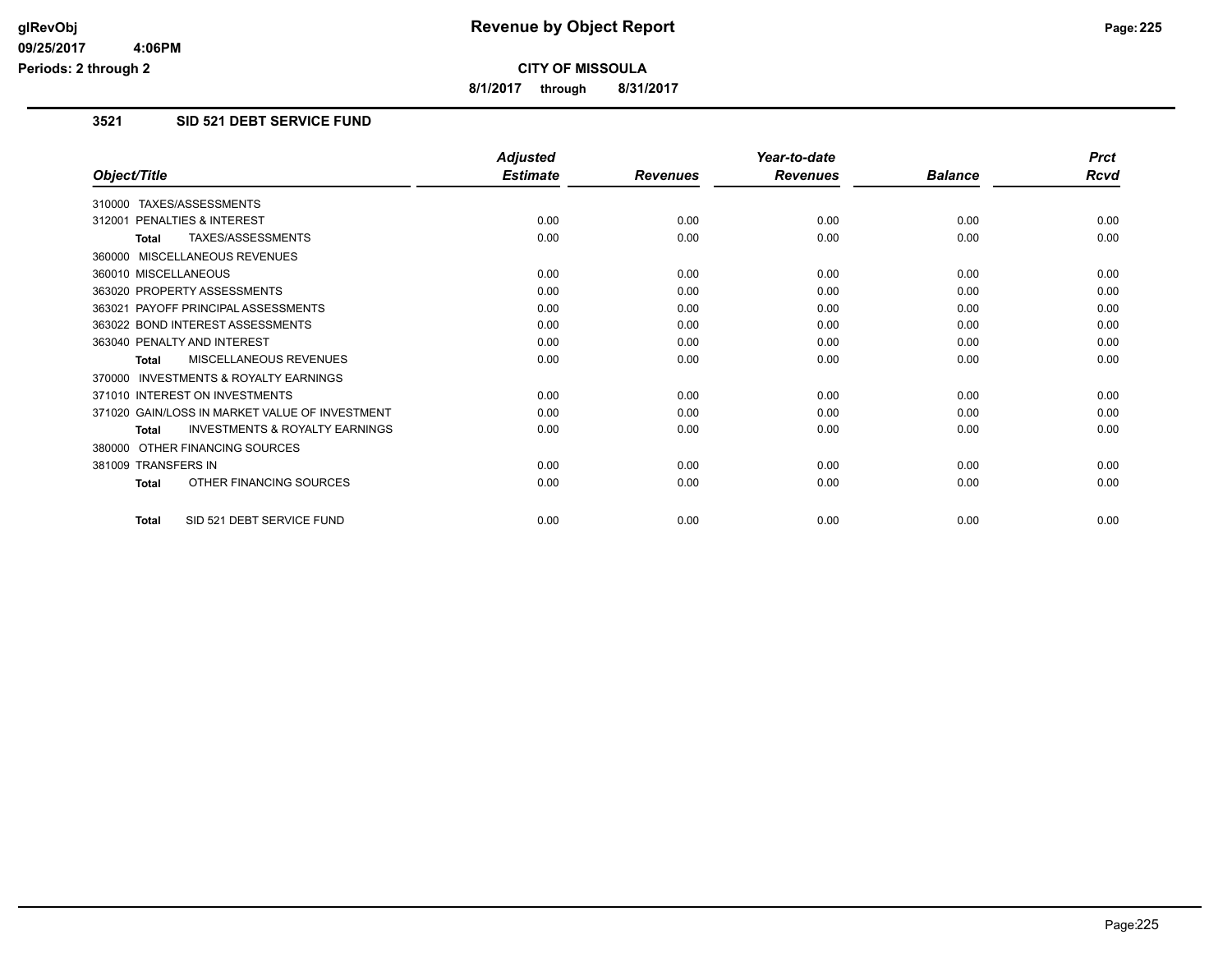**8/1/2017 through 8/31/2017**

**3522 SID 522 DEBT SERVICE FUND**

**3522 SID 522 DEBT SERVICE FUND**

|                                                    | <b>Adjusted</b> |                 | Year-to-date    |                | <b>Prct</b> |
|----------------------------------------------------|-----------------|-----------------|-----------------|----------------|-------------|
| Object/Title                                       | <b>Estimate</b> | <b>Revenues</b> | <b>Revenues</b> | <b>Balance</b> | Rcvd        |
| 310000 TAXES/ASSESSMENTS                           |                 |                 |                 |                |             |
| PENALTIES & INTEREST<br>312001                     | 0.00            | 0.00            | 0.00            | 0.00           | 0.00        |
| TAXES/ASSESSMENTS<br>Total                         | 0.00            | 0.00            | 0.00            | 0.00           | 0.00        |
| 360000 MISCELLANEOUS REVENUES                      |                 |                 |                 |                |             |
| 360010 MISCELLANEOUS                               | 0.00            | 0.00            | 0.00            | 0.00           | 0.00        |
| 363020 PROPERTY ASSESSMENTS                        | 0.00            | 0.00            | 0.00            | 0.00           | 0.00        |
| 363021 PAYOFF PRINCIPAL ASSESSMENTS                | 0.00            | 0.00            | 0.00            | 0.00           | 0.00        |
| 363022 BOND INTEREST ASSESSMENTS                   | 0.00            | 0.00            | 0.00            | 0.00           | 0.00        |
| 363040 PENALTY AND INTEREST                        | 0.00            | 0.00            | 0.00            | 0.00           | 0.00        |
| <b>MISCELLANEOUS REVENUES</b><br>Total             | 0.00            | 0.00            | 0.00            | 0.00           | 0.00        |
| INVESTMENTS & ROYALTY EARNINGS<br>370000           |                 |                 |                 |                |             |
| 371010 INTEREST ON INVESTMENTS                     | 0.00            | 0.00            | 0.00            | 0.00           | 0.00        |
| 371020 GAIN/LOSS IN MARKET VALUE OF INVESTMENTS    | 0.00            | 0.00            | 0.00            | 0.00           | 0.00        |
| <b>INVESTMENTS &amp; ROYALTY EARNINGS</b><br>Total | 0.00            | 0.00            | 0.00            | 0.00           | 0.00        |
| SID 522 DEBT SERVICE FUND<br><b>Total</b>          | 0.00            | 0.00            | 0.00            | 0.00           | 0.00        |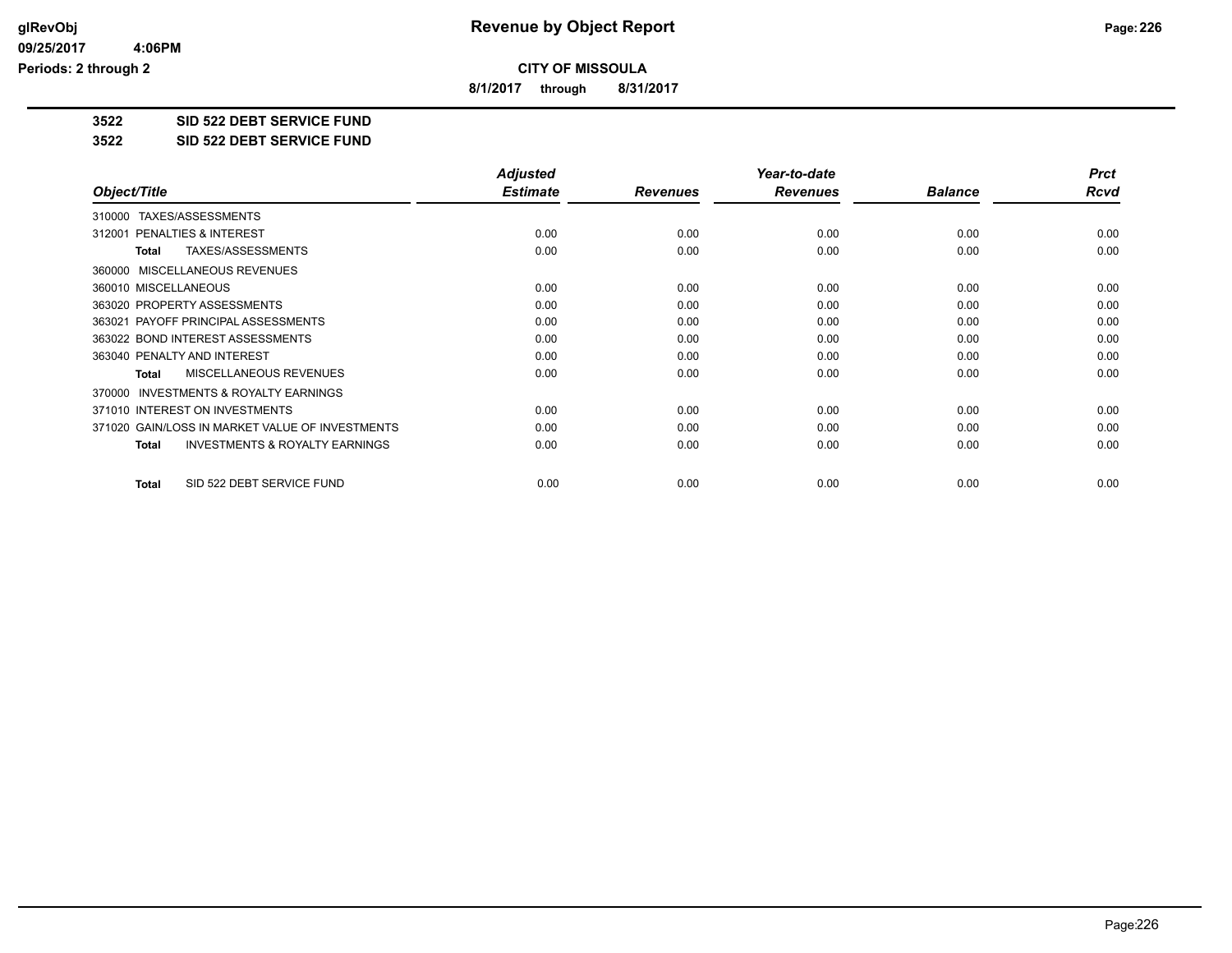**8/1/2017 through 8/31/2017**

## **3522 SID 522 DEBT SERVICE FUND**

|                                                           | <b>Adjusted</b> |                 | Year-to-date    |                | <b>Prct</b> |
|-----------------------------------------------------------|-----------------|-----------------|-----------------|----------------|-------------|
| Object/Title                                              | <b>Estimate</b> | <b>Revenues</b> | <b>Revenues</b> | <b>Balance</b> | Rcvd        |
| 310000 TAXES/ASSESSMENTS                                  |                 |                 |                 |                |             |
| 312001 PENALTIES & INTEREST                               | 0.00            | 0.00            | 0.00            | 0.00           | 0.00        |
| TAXES/ASSESSMENTS<br>Total                                | 0.00            | 0.00            | 0.00            | 0.00           | 0.00        |
| 360000 MISCELLANEOUS REVENUES                             |                 |                 |                 |                |             |
| 360010 MISCELLANEOUS                                      | 0.00            | 0.00            | 0.00            | 0.00           | 0.00        |
| 363020 PROPERTY ASSESSMENTS                               | 0.00            | 0.00            | 0.00            | 0.00           | 0.00        |
| 363021 PAYOFF PRINCIPAL ASSESSMENTS                       | 0.00            | 0.00            | 0.00            | 0.00           | 0.00        |
| 363022 BOND INTEREST ASSESSMENTS                          | 0.00            | 0.00            | 0.00            | 0.00           | 0.00        |
| 363040 PENALTY AND INTEREST                               | 0.00            | 0.00            | 0.00            | 0.00           | 0.00        |
| <b>MISCELLANEOUS REVENUES</b><br><b>Total</b>             | 0.00            | 0.00            | 0.00            | 0.00           | 0.00        |
| INVESTMENTS & ROYALTY EARNINGS<br>370000                  |                 |                 |                 |                |             |
| 371010 INTEREST ON INVESTMENTS                            | 0.00            | 0.00            | 0.00            | 0.00           | 0.00        |
| 371020 GAIN/LOSS IN MARKET VALUE OF INVESTMENT            | 0.00            | 0.00            | 0.00            | 0.00           | 0.00        |
| <b>INVESTMENTS &amp; ROYALTY EARNINGS</b><br><b>Total</b> | 0.00            | 0.00            | 0.00            | 0.00           | 0.00        |
| SID 522 DEBT SERVICE FUND<br><b>Total</b>                 | 0.00            | 0.00            | 0.00            | 0.00           | 0.00        |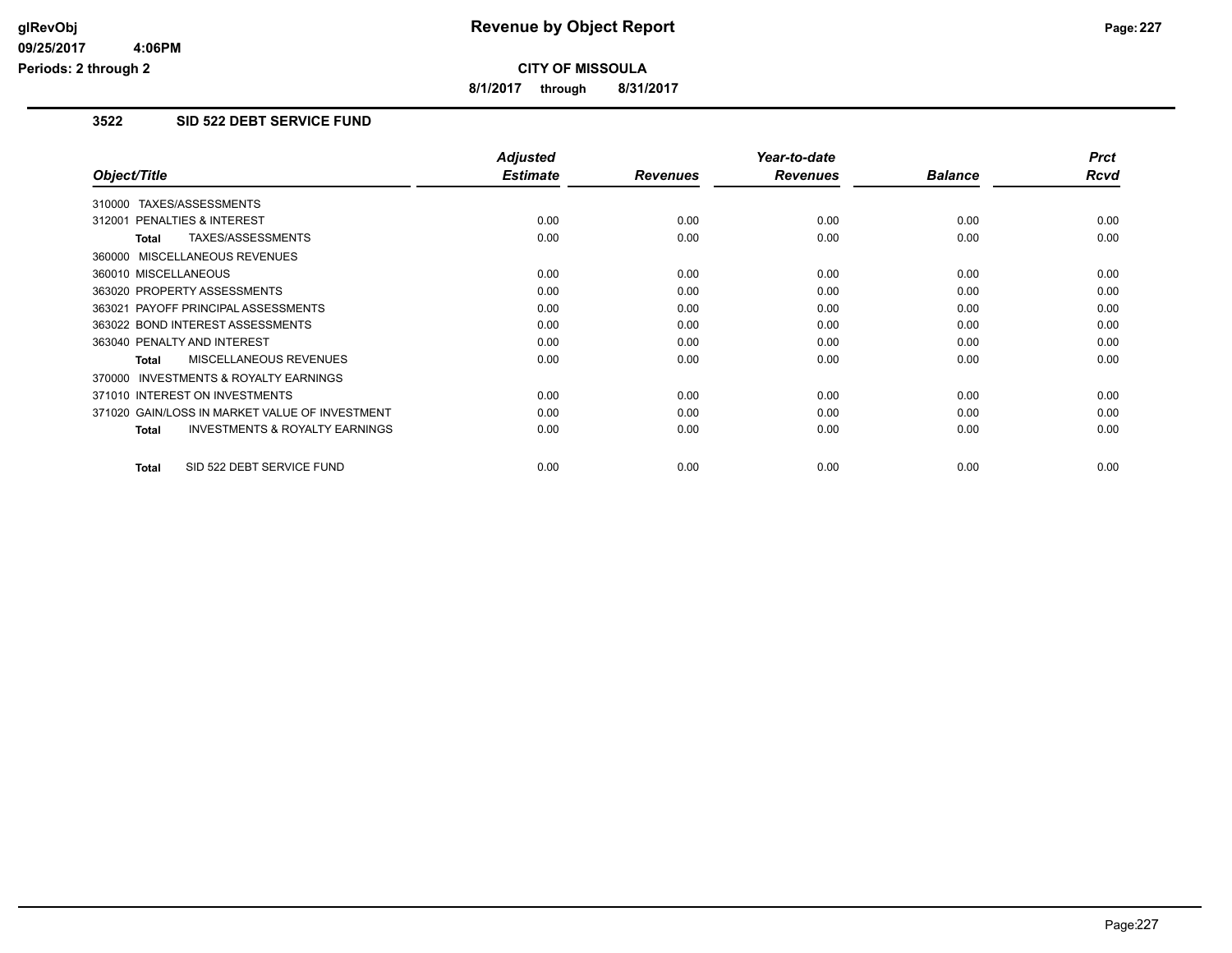**8/1/2017 through 8/31/2017**

**3524 SID 524 DEBT SERVICE FUND**

**3524 SID 524 DEBT SERVICE FUND**

|                                                    | <b>Adjusted</b> |                 | Year-to-date    |                | <b>Prct</b> |
|----------------------------------------------------|-----------------|-----------------|-----------------|----------------|-------------|
| Object/Title                                       | <b>Estimate</b> | <b>Revenues</b> | <b>Revenues</b> | <b>Balance</b> | <b>Rcvd</b> |
| 310000 TAXES/ASSESSMENTS                           |                 |                 |                 |                |             |
| PENALTIES & INTEREST<br>312001                     | 0.00            | 0.00            | 0.00            | 0.00           | 0.00        |
| <b>TAXES/ASSESSMENTS</b><br>Total                  | 0.00            | 0.00            | 0.00            | 0.00           | 0.00        |
| MISCELLANEOUS REVENUES<br>360000                   |                 |                 |                 |                |             |
| 363020 PROPERTY ASSESSMENTS                        | 0.00            | 2,934.51        | $-1,016.05$     | 1,016.05       | 0.00        |
| 363021 PAYOFF PRINCIPAL ASSESSMENTS                | 0.00            | 901.93          | 2,752.71        | $-2,752.71$    | 0.00        |
| 363022 BOND INTEREST ASSESSMENTS                   | 0.00            | 0.00            | 0.00            | 0.00           | 0.00        |
| 363040 PENALTY AND INTEREST                        | 0.00            | 101.10          | $-56.56$        | 56.56          | 0.00        |
| MISCELLANEOUS REVENUES<br>Total                    | 0.00            | 3,937.54        | 1,680.10        | $-1,680.10$    | 0.00        |
| INVESTMENTS & ROYALTY EARNINGS<br>370000           |                 |                 |                 |                |             |
| 371010 INTEREST ON INVESTMENTS                     | 0.00            | 0.00            | 0.00            | 0.00           | 0.00        |
| 371020 GAIN/LOSS IN MARKET VALUE OF INVESTMENTS    | 0.00            | 0.00            | 0.00            | 0.00           | 0.00        |
| 371500 INTEREST ON INTERFUND LOAN                  | 0.00            | 0.00            | 0.00            | 0.00           | 0.00        |
| <b>INVESTMENTS &amp; ROYALTY EARNINGS</b><br>Total | 0.00            | 0.00            | 0.00            | 0.00           | 0.00        |
| SID 524 DEBT SERVICE FUND<br>Total                 | 0.00            | 3,937.54        | 1,680.10        | $-1,680.10$    | 0.00        |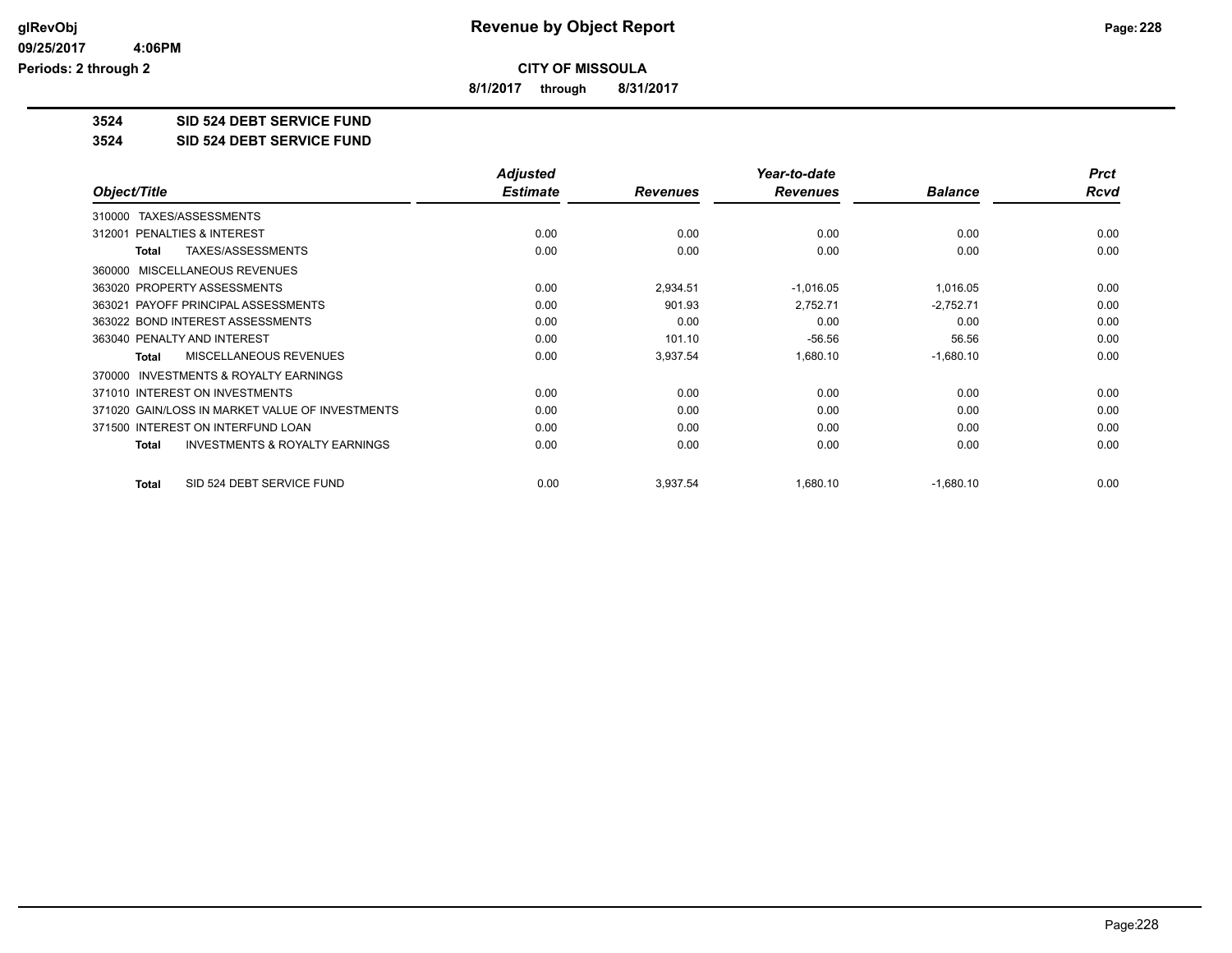**8/1/2017 through 8/31/2017**

## **3524 SID 524 DEBT SERVICE FUND**

|                                                    | <b>Adjusted</b> |                 | Year-to-date    |                | <b>Prct</b> |
|----------------------------------------------------|-----------------|-----------------|-----------------|----------------|-------------|
| Object/Title                                       | <b>Estimate</b> | <b>Revenues</b> | <b>Revenues</b> | <b>Balance</b> | Rcvd        |
| 310000 TAXES/ASSESSMENTS                           |                 |                 |                 |                |             |
| 312001 PENALTIES & INTEREST                        | 0.00            | 0.00            | 0.00            | 0.00           | 0.00        |
| TAXES/ASSESSMENTS<br>Total                         | 0.00            | 0.00            | 0.00            | 0.00           | 0.00        |
| 360000 MISCELLANEOUS REVENUES                      |                 |                 |                 |                |             |
| 363020 PROPERTY ASSESSMENTS                        | 0.00            | 2,934.51        | $-1,016.05$     | 1,016.05       | 0.00        |
| 363021 PAYOFF PRINCIPAL ASSESSMENTS                | 0.00            | 901.93          | 2,752.71        | $-2,752.71$    | 0.00        |
| 363022 BOND INTEREST ASSESSMENTS                   | 0.00            | 0.00            | 0.00            | 0.00           | 0.00        |
| 363040 PENALTY AND INTEREST                        | 0.00            | 101.10          | $-56.56$        | 56.56          | 0.00        |
| <b>MISCELLANEOUS REVENUES</b><br>Total             | 0.00            | 3,937.54        | 1,680.10        | $-1,680.10$    | 0.00        |
| INVESTMENTS & ROYALTY EARNINGS<br>370000           |                 |                 |                 |                |             |
| 371010 INTEREST ON INVESTMENTS                     | 0.00            | 0.00            | 0.00            | 0.00           | 0.00        |
| 371020 GAIN/LOSS IN MARKET VALUE OF INVESTMENT     | 0.00            | 0.00            | 0.00            | 0.00           | 0.00        |
| 371500 INTEREST ON INTERFUND LOAN                  | 0.00            | 0.00            | 0.00            | 0.00           | 0.00        |
| <b>INVESTMENTS &amp; ROYALTY EARNINGS</b><br>Total | 0.00            | 0.00            | 0.00            | 0.00           | 0.00        |
| SID 524 DEBT SERVICE FUND<br>Total                 | 0.00            | 3,937.54        | 1,680.10        | $-1,680.10$    | 0.00        |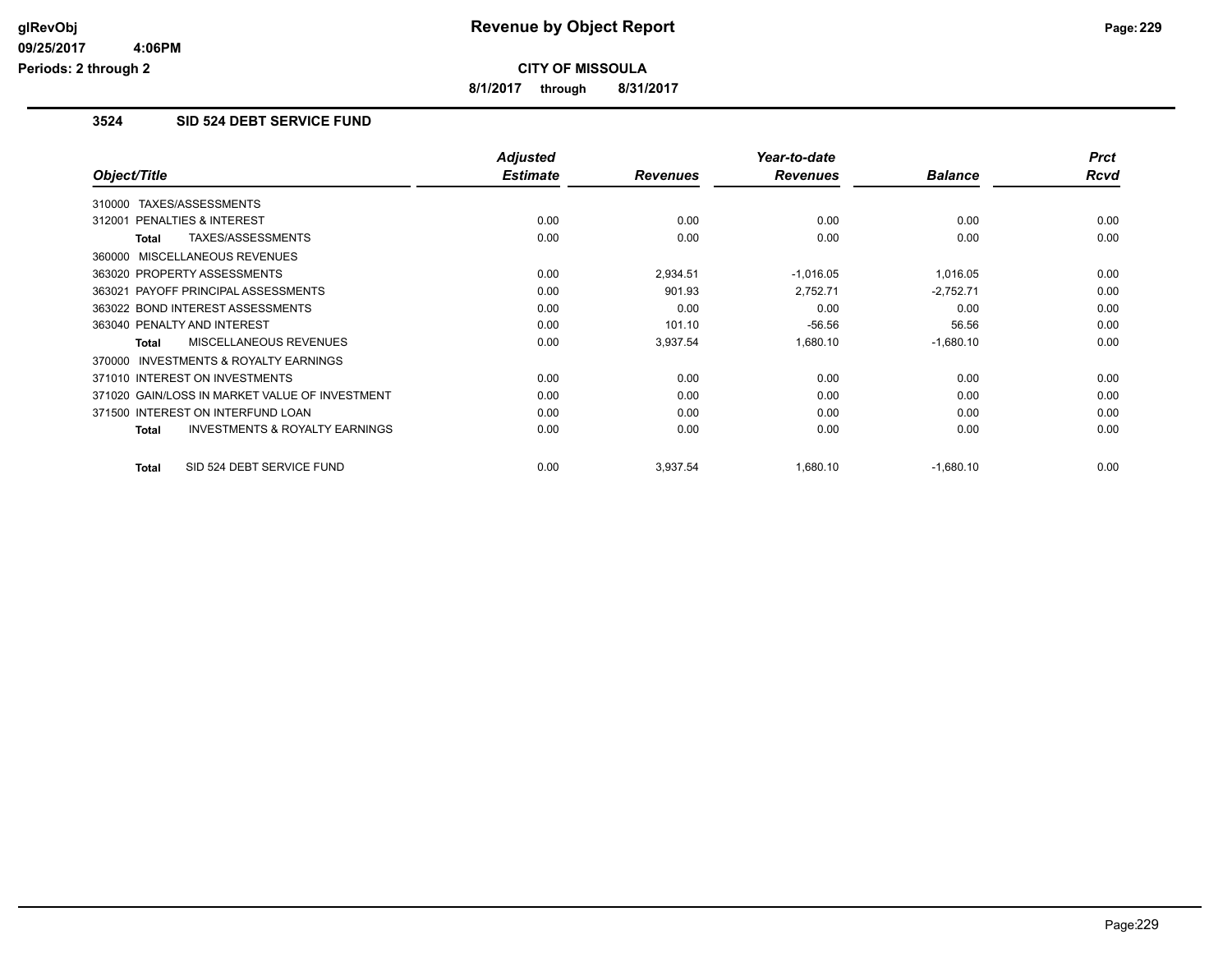**8/1/2017 through 8/31/2017**

**3525 SID 525 DEBT SERVICE FUND**

**3525 SID 525 DEBT SERVICE FUND**

|                                                           | <b>Adjusted</b> |                 | Year-to-date    |                | <b>Prct</b> |
|-----------------------------------------------------------|-----------------|-----------------|-----------------|----------------|-------------|
| Object/Title                                              | <b>Estimate</b> | <b>Revenues</b> | <b>Revenues</b> | <b>Balance</b> | <b>Rcvd</b> |
| 310000 TAXES/ASSESSMENTS                                  |                 |                 |                 |                |             |
| <b>PENALTIES &amp; INTEREST</b><br>312001                 | 0.00            | 0.00            | 0.00            | 0.00           | 0.00        |
| TAXES/ASSESSMENTS<br><b>Total</b>                         | 0.00            | 0.00            | 0.00            | 0.00           | 0.00        |
| MISCELLANEOUS REVENUES<br>360000                          |                 |                 |                 |                |             |
| 360010 MISCELLANEOUS                                      | 0.00            | 0.00            | 0.00            | 0.00           | 0.00        |
| 363020 PROPERTY ASSESSMENTS                               | 0.00            | 757.06          | $-160.73$       | 160.73         | 0.00        |
| 363021 PAYOFF PRINCIPAL ASSESSMENTS                       | 0.00            | 0.00            | 0.00            | 0.00           | 0.00        |
| 363022 BOND INTEREST ASSESSMENTS                          | 0.00            | 0.00            | 0.00            | 0.00           | 0.00        |
| 363040 PENALTY AND INTEREST                               | 0.00            | 21.98           | $-5.94$         | 5.94           | 0.00        |
| <b>MISCELLANEOUS REVENUES</b><br><b>Total</b>             | 0.00            | 779.04          | $-166.67$       | 166.67         | 0.00        |
| <b>INVESTMENTS &amp; ROYALTY EARNINGS</b><br>370000       |                 |                 |                 |                |             |
| 371010 INTEREST ON INVESTMENTS                            | 0.00            | 0.00            | 0.00            | 0.00           | 0.00        |
| 371020 GAIN/LOSS IN MARKET VALUE OF INVESTMENTS           | 0.00            | 0.00            | 0.00            | 0.00           | 0.00        |
| 371500 INTEREST ON INTERFUND LOAN                         | 0.00            | 0.00            | 0.00            | 0.00           | 0.00        |
| <b>INVESTMENTS &amp; ROYALTY EARNINGS</b><br><b>Total</b> | 0.00            | 0.00            | 0.00            | 0.00           | 0.00        |
| SID 525 DEBT SERVICE FUND<br><b>Total</b>                 | 0.00            | 779.04          | $-166.67$       | 166.67         | 0.00        |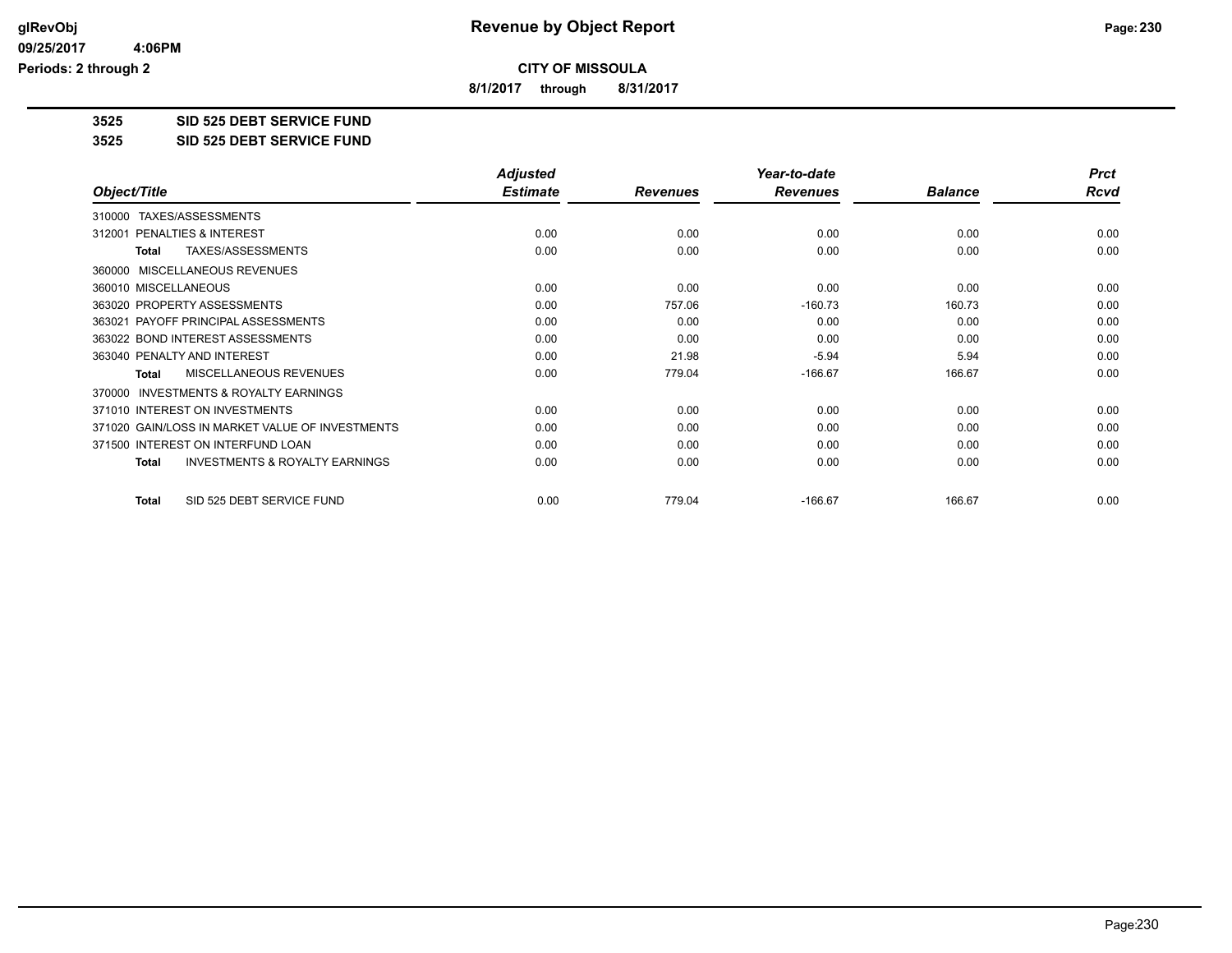**8/1/2017 through 8/31/2017**

## **3525 SID 525 DEBT SERVICE FUND**

|                                                           | <b>Adjusted</b> |                 | Year-to-date    |                | <b>Prct</b> |
|-----------------------------------------------------------|-----------------|-----------------|-----------------|----------------|-------------|
| Object/Title                                              | <b>Estimate</b> | <b>Revenues</b> | <b>Revenues</b> | <b>Balance</b> | Rcvd        |
| TAXES/ASSESSMENTS<br>310000                               |                 |                 |                 |                |             |
| PENALTIES & INTEREST<br>312001                            | 0.00            | 0.00            | 0.00            | 0.00           | 0.00        |
| TAXES/ASSESSMENTS<br><b>Total</b>                         | 0.00            | 0.00            | 0.00            | 0.00           | 0.00        |
| 360000 MISCELLANEOUS REVENUES                             |                 |                 |                 |                |             |
| 360010 MISCELLANEOUS                                      | 0.00            | 0.00            | 0.00            | 0.00           | 0.00        |
| 363020 PROPERTY ASSESSMENTS                               | 0.00            | 757.06          | $-160.73$       | 160.73         | 0.00        |
| 363021 PAYOFF PRINCIPAL ASSESSMENTS                       | 0.00            | 0.00            | 0.00            | 0.00           | 0.00        |
| 363022 BOND INTEREST ASSESSMENTS                          | 0.00            | 0.00            | 0.00            | 0.00           | 0.00        |
| 363040 PENALTY AND INTEREST                               | 0.00            | 21.98           | $-5.94$         | 5.94           | 0.00        |
| <b>MISCELLANEOUS REVENUES</b><br><b>Total</b>             | 0.00            | 779.04          | $-166.67$       | 166.67         | 0.00        |
| <b>INVESTMENTS &amp; ROYALTY EARNINGS</b><br>370000       |                 |                 |                 |                |             |
| 371010 INTEREST ON INVESTMENTS                            | 0.00            | 0.00            | 0.00            | 0.00           | 0.00        |
| 371020 GAIN/LOSS IN MARKET VALUE OF INVESTMENT            | 0.00            | 0.00            | 0.00            | 0.00           | 0.00        |
| 371500 INTEREST ON INTERFUND LOAN                         | 0.00            | 0.00            | 0.00            | 0.00           | 0.00        |
| <b>INVESTMENTS &amp; ROYALTY EARNINGS</b><br><b>Total</b> | 0.00            | 0.00            | 0.00            | 0.00           | 0.00        |
| SID 525 DEBT SERVICE FUND<br><b>Total</b>                 | 0.00            | 779.04          | $-166.67$       | 166.67         | 0.00        |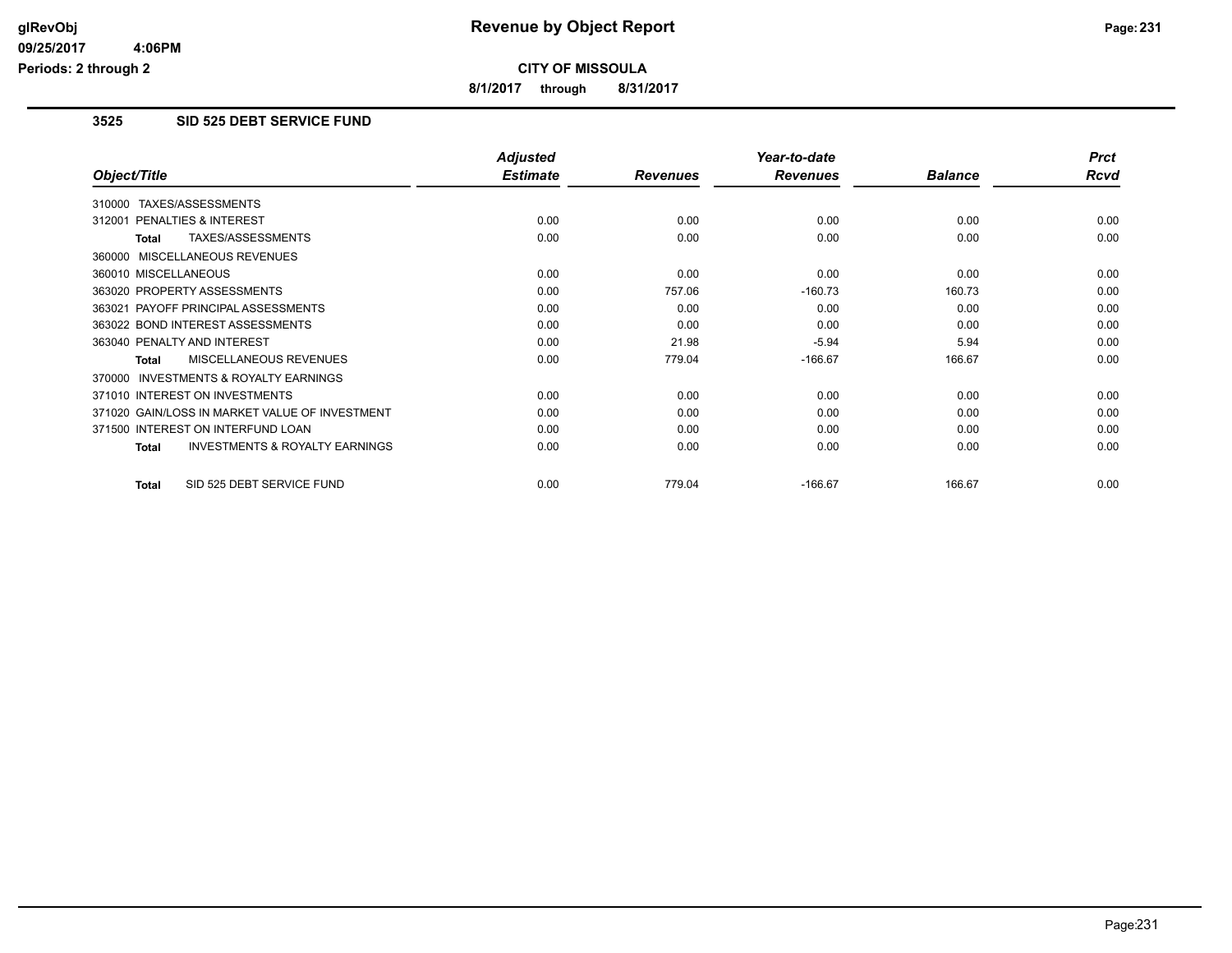**8/1/2017 through 8/31/2017**

**3526 SID 526 DEBT SERVICE FUND**

**3526 SID 526 DEBT SERVICE FUND**

|                                                           | <b>Adjusted</b> |                 | Year-to-date    |                | <b>Prct</b> |
|-----------------------------------------------------------|-----------------|-----------------|-----------------|----------------|-------------|
| Object/Title                                              | <b>Estimate</b> | <b>Revenues</b> | <b>Revenues</b> | <b>Balance</b> | <b>Rcvd</b> |
| TAXES/ASSESSMENTS<br>310000                               |                 |                 |                 |                |             |
| <b>PENALTIES &amp; INTEREST</b><br>312001                 | 0.00            | 0.00            | 0.00            | 0.00           | 0.00        |
| TAXES/ASSESSMENTS<br>Total                                | 0.00            | 0.00            | 0.00            | 0.00           | 0.00        |
| MISCELLANEOUS REVENUES<br>360000                          |                 |                 |                 |                |             |
| 360010 MISCELLANEOUS                                      | 0.00            | 0.00            | 0.00            | 0.00           | 0.00        |
| 363020 PROPERTY ASSESSMENTS                               | 0.00            | 5,288.58        | $-1,214.12$     | 1,214.12       | 0.00        |
| 363021 PAYOFF PRINCIPAL ASSESSMENTS                       | 0.00            | 6,677.50        | 6,677.50        | $-6,677.50$    | 0.00        |
| 363022 BOND INTEREST ASSESSMENTS                          | 0.00            | 0.00            | 0.00            | 0.00           | 0.00        |
| 363040 PENALTY AND INTEREST                               | 0.00            | 207.70          | $-66.20$        | 66.20          | 0.00        |
| <b>MISCELLANEOUS REVENUES</b><br><b>Total</b>             | 0.00            | 12,173.78       | 5,397.18        | $-5,397.18$    | 0.00        |
| <b>INVESTMENTS &amp; ROYALTY EARNINGS</b><br>370000       |                 |                 |                 |                |             |
| 371010 INTEREST ON INVESTMENTS                            | 0.00            | 0.00            | 0.00            | 0.00           | 0.00        |
| 371020 GAIN/LOSS IN MARKET VALUE OF INVESTMENTS           | 0.00            | 0.00            | 0.00            | 0.00           | 0.00        |
| 371500 INTEREST ON INTERFUND LOAN                         | 0.00            | 0.00            | 0.00            | 0.00           | 0.00        |
| <b>INVESTMENTS &amp; ROYALTY EARNINGS</b><br><b>Total</b> | 0.00            | 0.00            | 0.00            | 0.00           | 0.00        |
| SID 526 DEBT SERVICE FUND<br><b>Total</b>                 | 0.00            | 12,173.78       | 5,397.18        | $-5,397.18$    | 0.00        |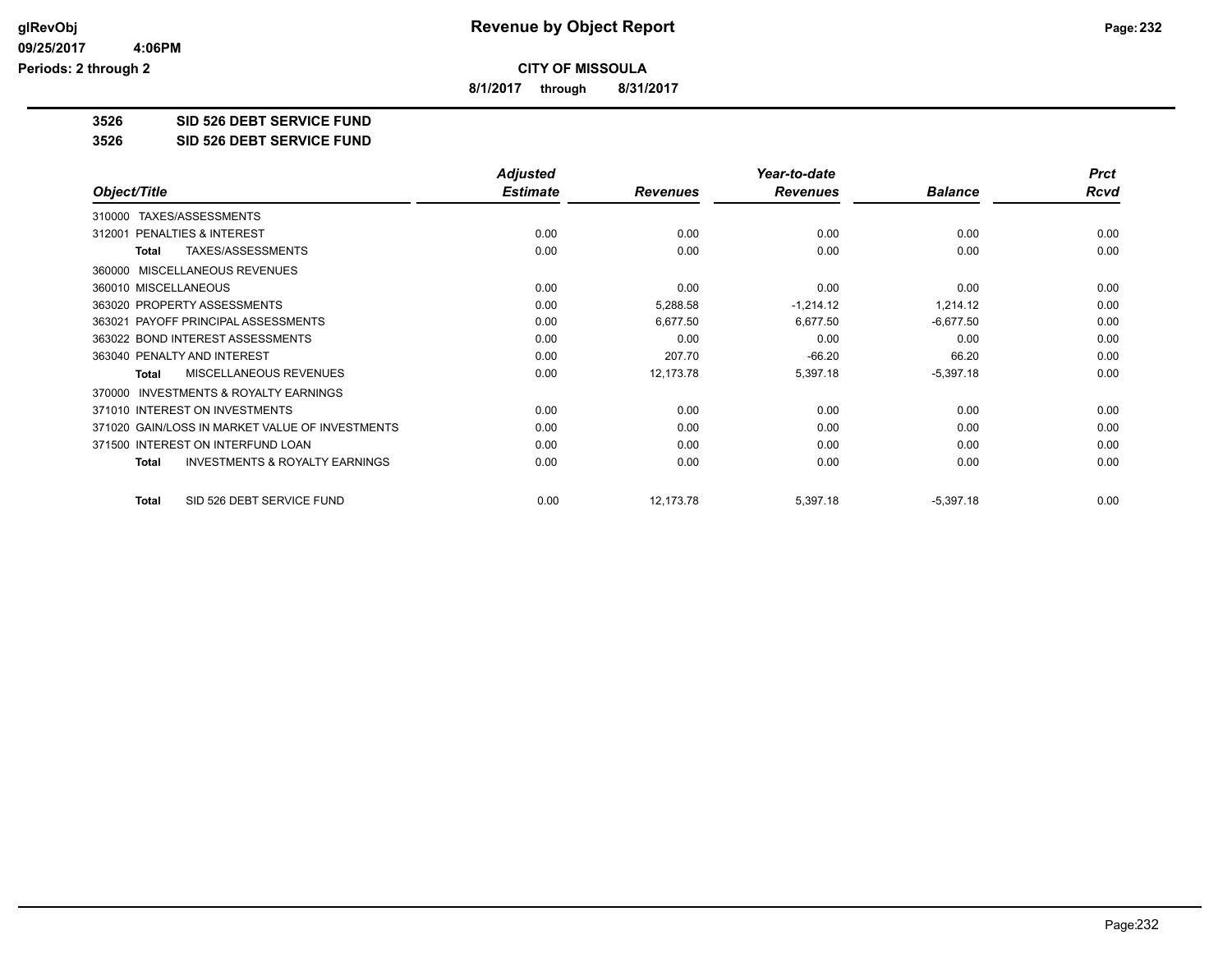**8/1/2017 through 8/31/2017**

## **3526 SID 526 DEBT SERVICE FUND**

|                                                           | <b>Adjusted</b> |                 | Year-to-date    |                | <b>Prct</b> |
|-----------------------------------------------------------|-----------------|-----------------|-----------------|----------------|-------------|
| Object/Title                                              | <b>Estimate</b> | <b>Revenues</b> | <b>Revenues</b> | <b>Balance</b> | Rcvd        |
| TAXES/ASSESSMENTS<br>310000                               |                 |                 |                 |                |             |
| <b>PENALTIES &amp; INTEREST</b><br>312001                 | 0.00            | 0.00            | 0.00            | 0.00           | 0.00        |
| TAXES/ASSESSMENTS<br>Total                                | 0.00            | 0.00            | 0.00            | 0.00           | 0.00        |
| 360000 MISCELLANEOUS REVENUES                             |                 |                 |                 |                |             |
| 360010 MISCELLANEOUS                                      | 0.00            | 0.00            | 0.00            | 0.00           | 0.00        |
| 363020 PROPERTY ASSESSMENTS                               | 0.00            | 5,288.58        | $-1,214.12$     | 1,214.12       | 0.00        |
| 363021 PAYOFF PRINCIPAL ASSESSMENTS                       | 0.00            | 6,677.50        | 6,677.50        | $-6,677.50$    | 0.00        |
| 363022 BOND INTEREST ASSESSMENTS                          | 0.00            | 0.00            | 0.00            | 0.00           | 0.00        |
| 363040 PENALTY AND INTEREST                               | 0.00            | 207.70          | $-66.20$        | 66.20          | 0.00        |
| <b>MISCELLANEOUS REVENUES</b><br><b>Total</b>             | 0.00            | 12,173.78       | 5,397.18        | $-5,397.18$    | 0.00        |
| <b>INVESTMENTS &amp; ROYALTY EARNINGS</b><br>370000       |                 |                 |                 |                |             |
| 371010 INTEREST ON INVESTMENTS                            | 0.00            | 0.00            | 0.00            | 0.00           | 0.00        |
| 371020 GAIN/LOSS IN MARKET VALUE OF INVESTMENT            | 0.00            | 0.00            | 0.00            | 0.00           | 0.00        |
| 371500 INTEREST ON INTERFUND LOAN                         | 0.00            | 0.00            | 0.00            | 0.00           | 0.00        |
| <b>INVESTMENTS &amp; ROYALTY EARNINGS</b><br><b>Total</b> | 0.00            | 0.00            | 0.00            | 0.00           | 0.00        |
| SID 526 DEBT SERVICE FUND<br><b>Total</b>                 | 0.00            | 12,173.78       | 5,397.18        | $-5,397.18$    | 0.00        |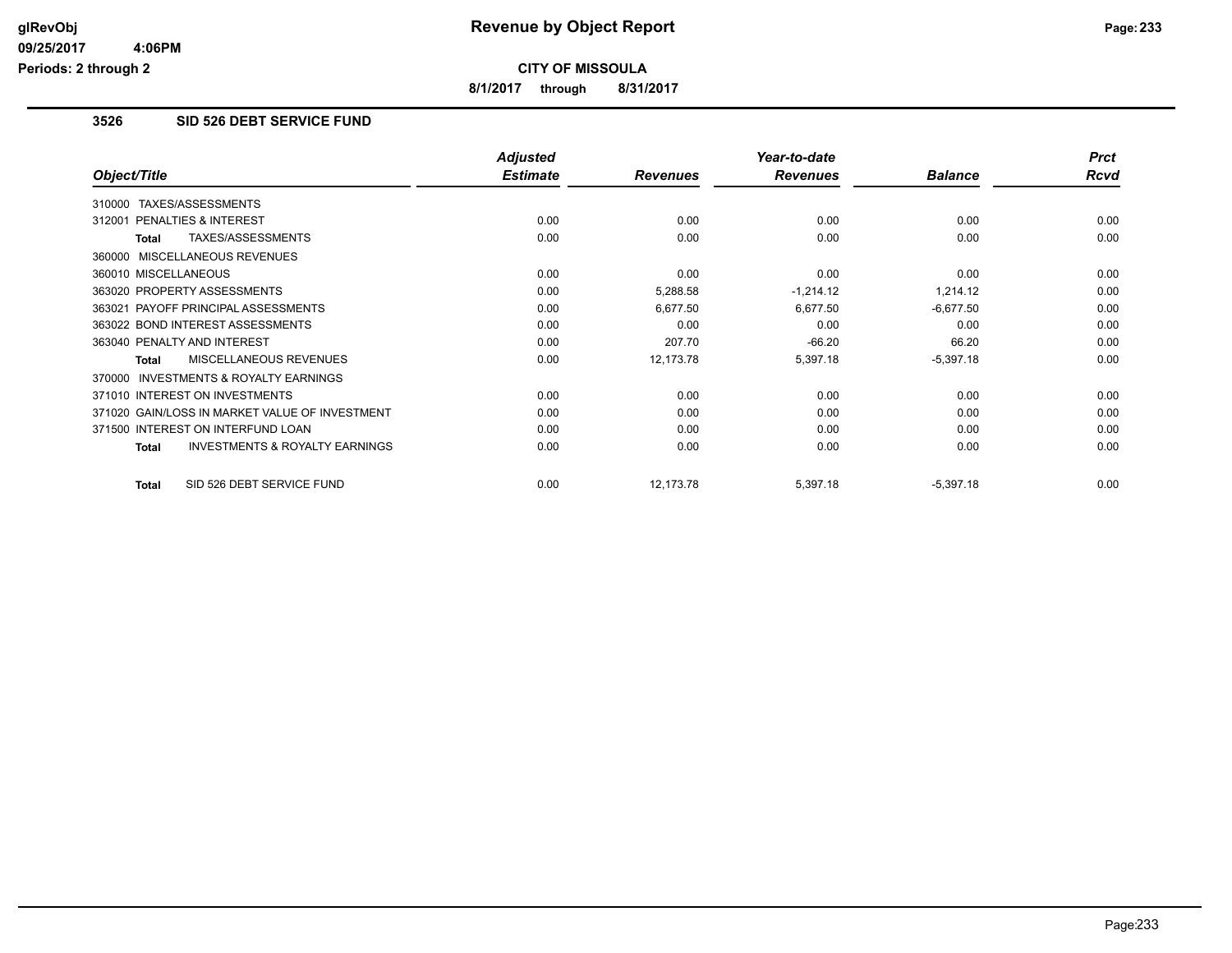**8/1/2017 through 8/31/2017**

**3527 SID 527 DEBT SERVICE FUND**

**3527 SID 527 DEBT SERVICE FUND**

|                                                           | <b>Adjusted</b> |                 | Year-to-date    |                | <b>Prct</b> |
|-----------------------------------------------------------|-----------------|-----------------|-----------------|----------------|-------------|
| Object/Title                                              | <b>Estimate</b> | <b>Revenues</b> | <b>Revenues</b> | <b>Balance</b> | <b>Rcvd</b> |
| TAXES/ASSESSMENTS<br>310000                               |                 |                 |                 |                |             |
| PENALTIES & INTEREST<br>312001                            | 0.00            | 0.00            | 0.00            | 0.00           | 0.00        |
| TAXES/ASSESSMENTS<br>Total                                | 0.00            | 0.00            | 0.00            | 0.00           | 0.00        |
| MISCELLANEOUS REVENUES<br>360000                          |                 |                 |                 |                |             |
| 360010 MISCELLANEOUS                                      | 0.00            | 0.00            | 0.00            | 0.00           | 0.00        |
| 363020 PROPERTY ASSESSMENTS                               | 0.00            | 0.00            | 0.00            | 0.00           | 0.00        |
| 363021 PAYOFF PRINCIPAL ASSESSMENTS                       | 0.00            | 0.00            | 0.00            | 0.00           | 0.00        |
| 363022 BOND INTEREST ASSESSMENTS                          | 0.00            | 0.00            | 0.00            | 0.00           | 0.00        |
| 363040 PENALTY AND INTEREST                               | 0.00            | 0.00            | 0.00            | 0.00           | 0.00        |
| MISCELLANEOUS REVENUES<br>Total                           | 0.00            | 0.00            | 0.00            | 0.00           | 0.00        |
| <b>INVESTMENTS &amp; ROYALTY EARNINGS</b><br>370000       |                 |                 |                 |                |             |
| 371010 INTEREST ON INVESTMENTS                            | 0.00            | 0.00            | 0.00            | 0.00           | 0.00        |
| 371020 GAIN/LOSS IN MARKET VALUE OF INVESTMENTS           | 0.00            | 0.00            | 0.00            | 0.00           | 0.00        |
| <b>INVESTMENTS &amp; ROYALTY EARNINGS</b><br><b>Total</b> | 0.00            | 0.00            | 0.00            | 0.00           | 0.00        |
| OTHER FINANCING SOURCES<br>380000                         |                 |                 |                 |                |             |
| 381030 SID BONDS PROCEEDS                                 | 0.00            | 0.00            | 0.00            | 0.00           | 0.00        |
| OTHER FINANCING SOURCES<br><b>Total</b>                   | 0.00            | 0.00            | 0.00            | 0.00           | 0.00        |
| SID 527 DEBT SERVICE FUND<br><b>Total</b>                 | 0.00            | 0.00            | 0.00            | 0.00           | 0.00        |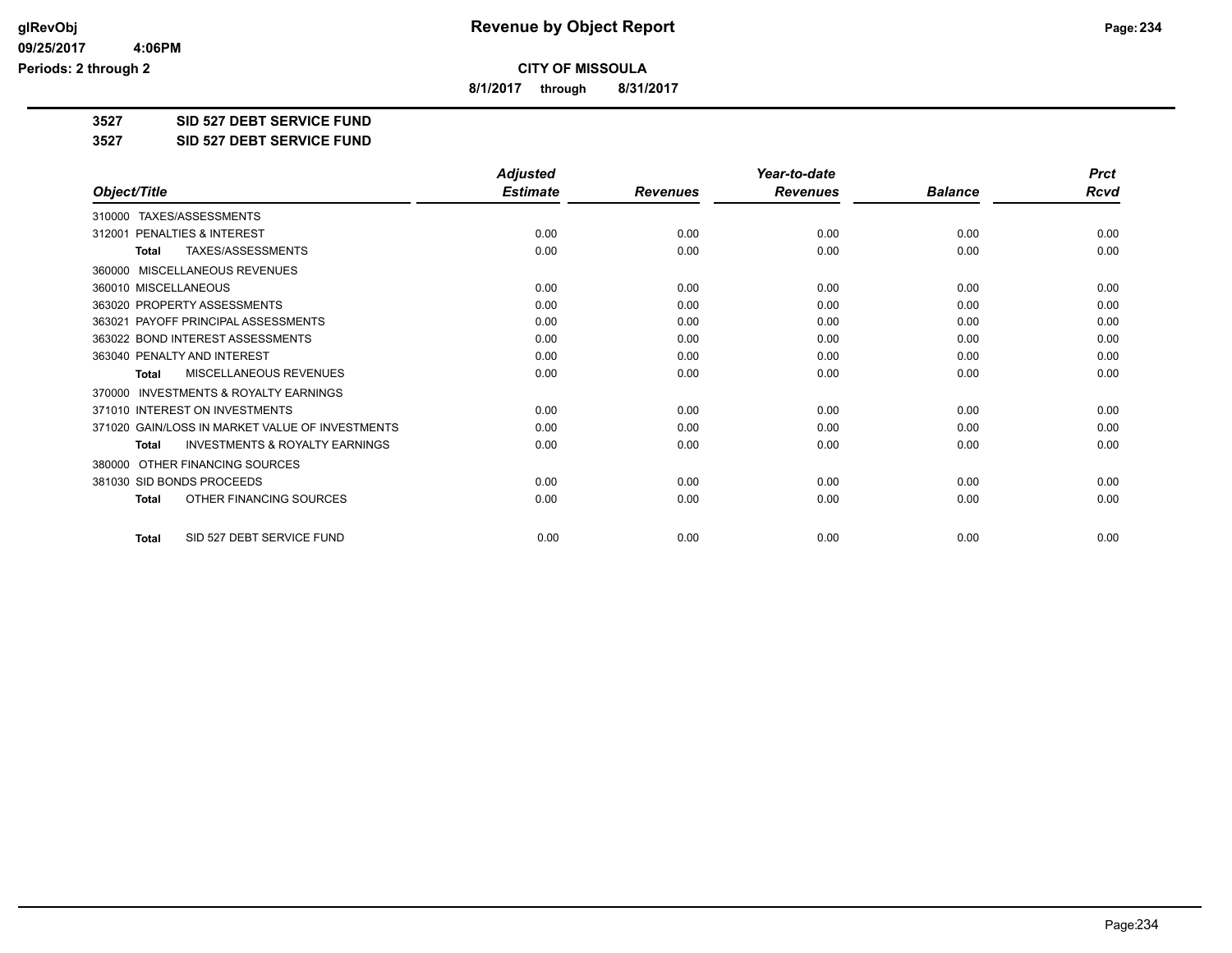**8/1/2017 through 8/31/2017**

## **3527 SID 527 DEBT SERVICE FUND**

|                                                           | <b>Adjusted</b> |                 | Year-to-date    |                | <b>Prct</b> |
|-----------------------------------------------------------|-----------------|-----------------|-----------------|----------------|-------------|
| Object/Title                                              | <b>Estimate</b> | <b>Revenues</b> | <b>Revenues</b> | <b>Balance</b> | <b>Rcvd</b> |
| 310000 TAXES/ASSESSMENTS                                  |                 |                 |                 |                |             |
| 312001 PENALTIES & INTEREST                               | 0.00            | 0.00            | 0.00            | 0.00           | 0.00        |
| TAXES/ASSESSMENTS<br><b>Total</b>                         | 0.00            | 0.00            | 0.00            | 0.00           | 0.00        |
| 360000 MISCELLANEOUS REVENUES                             |                 |                 |                 |                |             |
| 360010 MISCELLANEOUS                                      | 0.00            | 0.00            | 0.00            | 0.00           | 0.00        |
| 363020 PROPERTY ASSESSMENTS                               | 0.00            | 0.00            | 0.00            | 0.00           | 0.00        |
| 363021 PAYOFF PRINCIPAL ASSESSMENTS                       | 0.00            | 0.00            | 0.00            | 0.00           | 0.00        |
| 363022 BOND INTEREST ASSESSMENTS                          | 0.00            | 0.00            | 0.00            | 0.00           | 0.00        |
| 363040 PENALTY AND INTEREST                               | 0.00            | 0.00            | 0.00            | 0.00           | 0.00        |
| MISCELLANEOUS REVENUES<br><b>Total</b>                    | 0.00            | 0.00            | 0.00            | 0.00           | 0.00        |
| <b>INVESTMENTS &amp; ROYALTY EARNINGS</b><br>370000       |                 |                 |                 |                |             |
| 371010 INTEREST ON INVESTMENTS                            | 0.00            | 0.00            | 0.00            | 0.00           | 0.00        |
| 371020 GAIN/LOSS IN MARKET VALUE OF INVESTMENT            | 0.00            | 0.00            | 0.00            | 0.00           | 0.00        |
| <b>INVESTMENTS &amp; ROYALTY EARNINGS</b><br><b>Total</b> | 0.00            | 0.00            | 0.00            | 0.00           | 0.00        |
| OTHER FINANCING SOURCES<br>380000                         |                 |                 |                 |                |             |
| 381030 SID BONDS PROCEEDS                                 | 0.00            | 0.00            | 0.00            | 0.00           | 0.00        |
| OTHER FINANCING SOURCES<br>Total                          | 0.00            | 0.00            | 0.00            | 0.00           | 0.00        |
| SID 527 DEBT SERVICE FUND<br><b>Total</b>                 | 0.00            | 0.00            | 0.00            | 0.00           | 0.00        |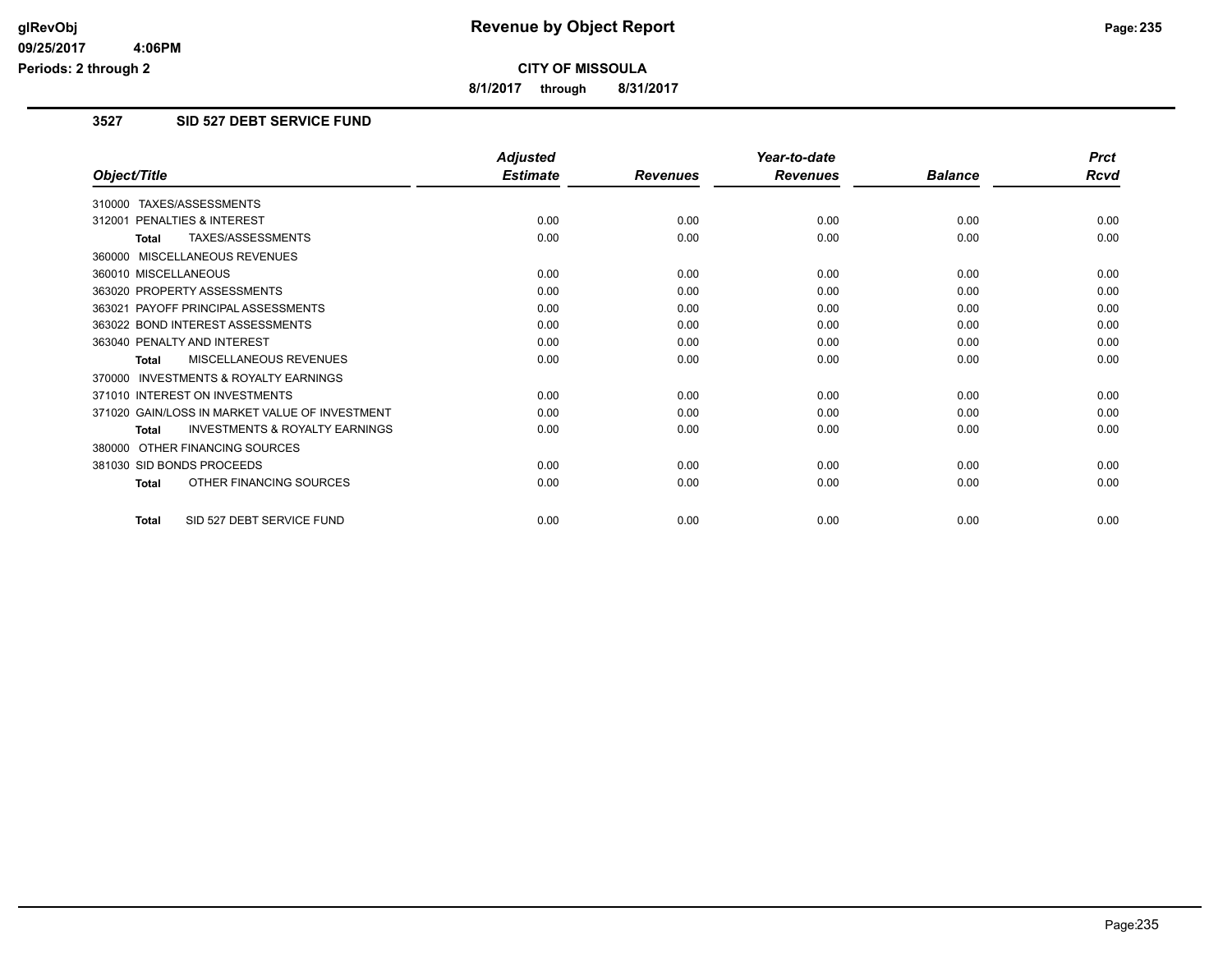**8/1/2017 through 8/31/2017**

**3530 SID 530 DEBT SERVICE FUND**

**3530 SID 530 DEBT SERVICE FUND**

|                                                    | <b>Adjusted</b> |                 | Year-to-date    |                | <b>Prct</b> |
|----------------------------------------------------|-----------------|-----------------|-----------------|----------------|-------------|
| Object/Title                                       | <b>Estimate</b> | <b>Revenues</b> | <b>Revenues</b> | <b>Balance</b> | Rcvd        |
| TAXES/ASSESSMENTS<br>310000                        |                 |                 |                 |                |             |
| <b>PENALTIES &amp; INTEREST</b><br>312001          | 0.00            | 0.00            | 0.00            | 0.00           | 0.00        |
| TAXES/ASSESSMENTS<br>Total                         | 0.00            | 0.00            | 0.00            | 0.00           | 0.00        |
| 360000 MISCELLANEOUS REVENUES                      |                 |                 |                 |                |             |
| 360010 MISCELLANEOUS                               | 0.00            | 0.00            | 0.00            | 0.00           | 0.00        |
| 363020 PROPERTY ASSESSMENTS                        | 0.00            | 0.00            | 0.00            | 0.00           | 0.00        |
| 363021 PAYOFF PRINCIPAL ASSESSMENTS                | 0.00            | 0.00            | 0.00            | 0.00           | 0.00        |
| 363022 BOND INTEREST ASSESSMENTS                   | 0.00            | 0.00            | 0.00            | 0.00           | 0.00        |
| 363040 PENALTY AND INTEREST                        | 0.00            | 0.00            | 0.00            | 0.00           | 0.00        |
| MISCELLANEOUS REVENUES<br>Total                    | 0.00            | 0.00            | 0.00            | 0.00           | 0.00        |
| 370000 INVESTMENTS & ROYALTY EARNINGS              |                 |                 |                 |                |             |
| 371010 INTEREST ON INVESTMENTS                     | 0.00            | 0.00            | 0.00            | 0.00           | 0.00        |
| 371020 GAIN/LOSS IN MARKET VALUE OF INVESTMENTS    | 0.00            | 0.00            | 0.00            | 0.00           | 0.00        |
| <b>INVESTMENTS &amp; ROYALTY EARNINGS</b><br>Total | 0.00            | 0.00            | 0.00            | 0.00           | 0.00        |
| SID 530 DEBT SERVICE FUND<br>Total                 | 0.00            | 0.00            | 0.00            | 0.00           | 0.00        |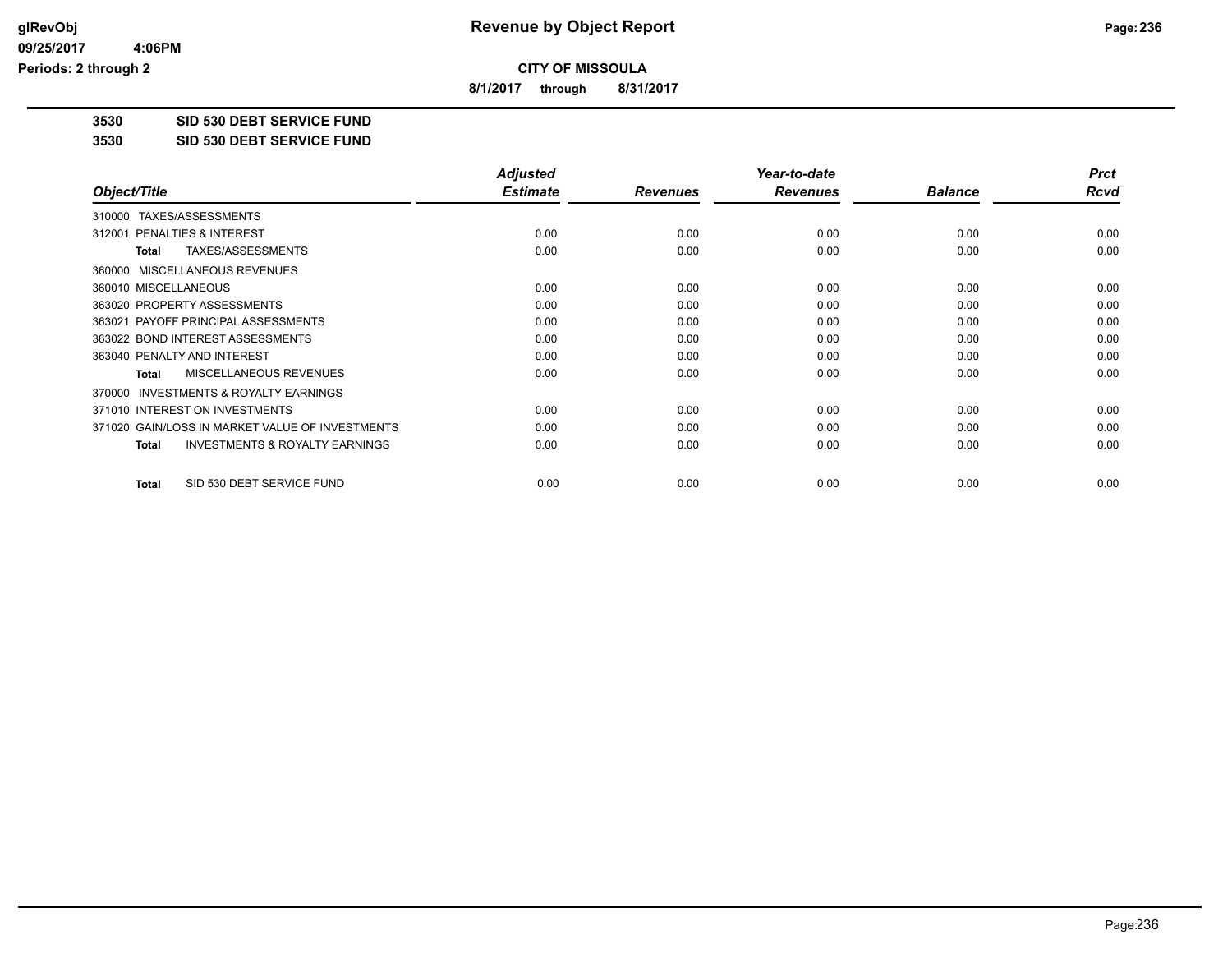**8/1/2017 through 8/31/2017**

## **3530 SID 530 DEBT SERVICE FUND**

|                                                     | <b>Adjusted</b> |                 | Year-to-date    |                | <b>Prct</b> |
|-----------------------------------------------------|-----------------|-----------------|-----------------|----------------|-------------|
| Object/Title                                        | <b>Estimate</b> | <b>Revenues</b> | <b>Revenues</b> | <b>Balance</b> | Rcvd        |
| TAXES/ASSESSMENTS<br>310000                         |                 |                 |                 |                |             |
| 312001 PENALTIES & INTEREST                         | 0.00            | 0.00            | 0.00            | 0.00           | 0.00        |
| TAXES/ASSESSMENTS<br><b>Total</b>                   | 0.00            | 0.00            | 0.00            | 0.00           | 0.00        |
| 360000 MISCELLANEOUS REVENUES                       |                 |                 |                 |                |             |
| 360010 MISCELLANEOUS                                | 0.00            | 0.00            | 0.00            | 0.00           | 0.00        |
| 363020 PROPERTY ASSESSMENTS                         | 0.00            | 0.00            | 0.00            | 0.00           | 0.00        |
| 363021 PAYOFF PRINCIPAL ASSESSMENTS                 | 0.00            | 0.00            | 0.00            | 0.00           | 0.00        |
| 363022 BOND INTEREST ASSESSMENTS                    | 0.00            | 0.00            | 0.00            | 0.00           | 0.00        |
| 363040 PENALTY AND INTEREST                         | 0.00            | 0.00            | 0.00            | 0.00           | 0.00        |
| <b>MISCELLANEOUS REVENUES</b><br>Total              | 0.00            | 0.00            | 0.00            | 0.00           | 0.00        |
| <b>INVESTMENTS &amp; ROYALTY EARNINGS</b><br>370000 |                 |                 |                 |                |             |
| 371010 INTEREST ON INVESTMENTS                      | 0.00            | 0.00            | 0.00            | 0.00           | 0.00        |
| 371020 GAIN/LOSS IN MARKET VALUE OF INVESTMENT      | 0.00            | 0.00            | 0.00            | 0.00           | 0.00        |
| <b>INVESTMENTS &amp; ROYALTY EARNINGS</b><br>Total  | 0.00            | 0.00            | 0.00            | 0.00           | 0.00        |
| SID 530 DEBT SERVICE FUND<br><b>Total</b>           | 0.00            | 0.00            | 0.00            | 0.00           | 0.00        |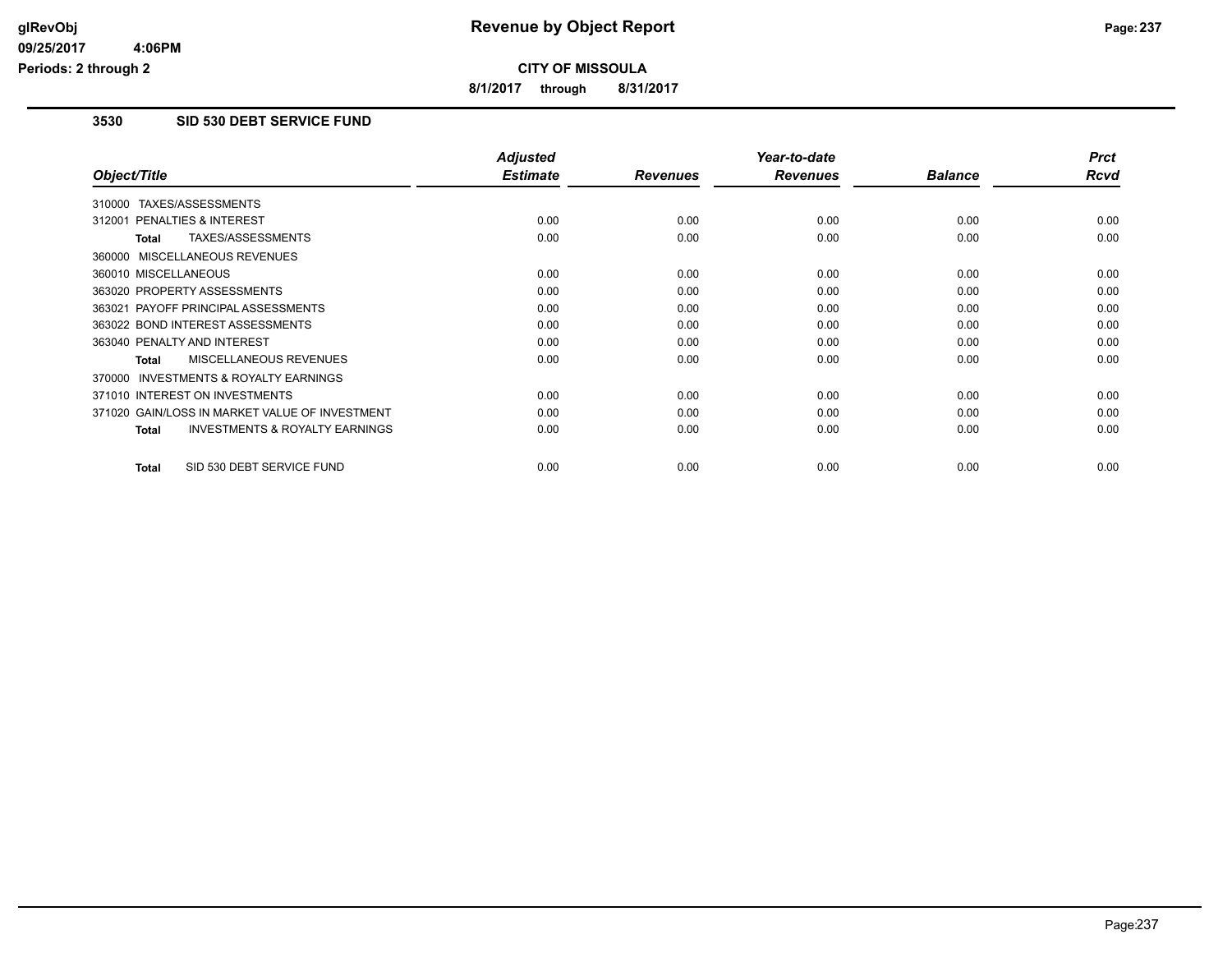**8/1/2017 through 8/31/2017**

**3531 SID 531 HICKORY ST CALMING**

**3531 SID 531 HICKORY ST CALMING**

|                                                           | <b>Adjusted</b> |                 | Year-to-date    |                | <b>Prct</b> |
|-----------------------------------------------------------|-----------------|-----------------|-----------------|----------------|-------------|
| Object/Title                                              | <b>Estimate</b> | <b>Revenues</b> | <b>Revenues</b> | <b>Balance</b> | Rcvd        |
| 310000 TAXES/ASSESSMENTS                                  |                 |                 |                 |                |             |
| PENALTIES & INTEREST<br>312001                            | 0.00            | 0.00            | 0.00            | 0.00           | 0.00        |
| TAXES/ASSESSMENTS<br><b>Total</b>                         | 0.00            | 0.00            | 0.00            | 0.00           | 0.00        |
| MISCELLANEOUS REVENUES<br>360000                          |                 |                 |                 |                |             |
| 360010 MISCELLANEOUS                                      | 0.00            | 0.00            | 0.00            | 0.00           | 0.00        |
| 363020 PROPERTY ASSESSMENTS                               | 0.00            | 0.00            | 0.00            | 0.00           | 0.00        |
| PAYOFF PRINCIPAL ASSESSMENTS<br>363021                    | 0.00            | 0.00            | 0.00            | 0.00           | 0.00        |
| 363022 BOND INTEREST ASSESSMENTS                          | 0.00            | 0.00            | 0.00            | 0.00           | 0.00        |
| 363040 PENALTY AND INTEREST                               | 0.00            | 0.00            | 0.00            | 0.00           | 0.00        |
| MISCELLANEOUS REVENUES<br><b>Total</b>                    | 0.00            | 0.00            | 0.00            | 0.00           | 0.00        |
| <b>INVESTMENTS &amp; ROYALTY EARNINGS</b><br>370000       |                 |                 |                 |                |             |
| 371010 INTEREST ON INVESTMENTS                            | 0.00            | 0.00            | 0.00            | 0.00           | 0.00        |
| 371020 GAIN/LOSS IN MARKET VALUE OF INVESTMENTS           | 0.00            | 0.00            | 0.00            | 0.00           | 0.00        |
| <b>INVESTMENTS &amp; ROYALTY EARNINGS</b><br><b>Total</b> | 0.00            | 0.00            | 0.00            | 0.00           | 0.00        |
| OTHER FINANCING SOURCES<br>380000                         |                 |                 |                 |                |             |
| 383000 OPERATING TRANSFERS                                | 0.00            | 0.00            | 0.00            | 0.00           | 0.00        |
| OTHER FINANCING SOURCES<br><b>Total</b>                   | 0.00            | 0.00            | 0.00            | 0.00           | 0.00        |
| SID 531 HICKORY ST CALMING<br><b>Total</b>                | 0.00            | 0.00            | 0.00            | 0.00           | 0.00        |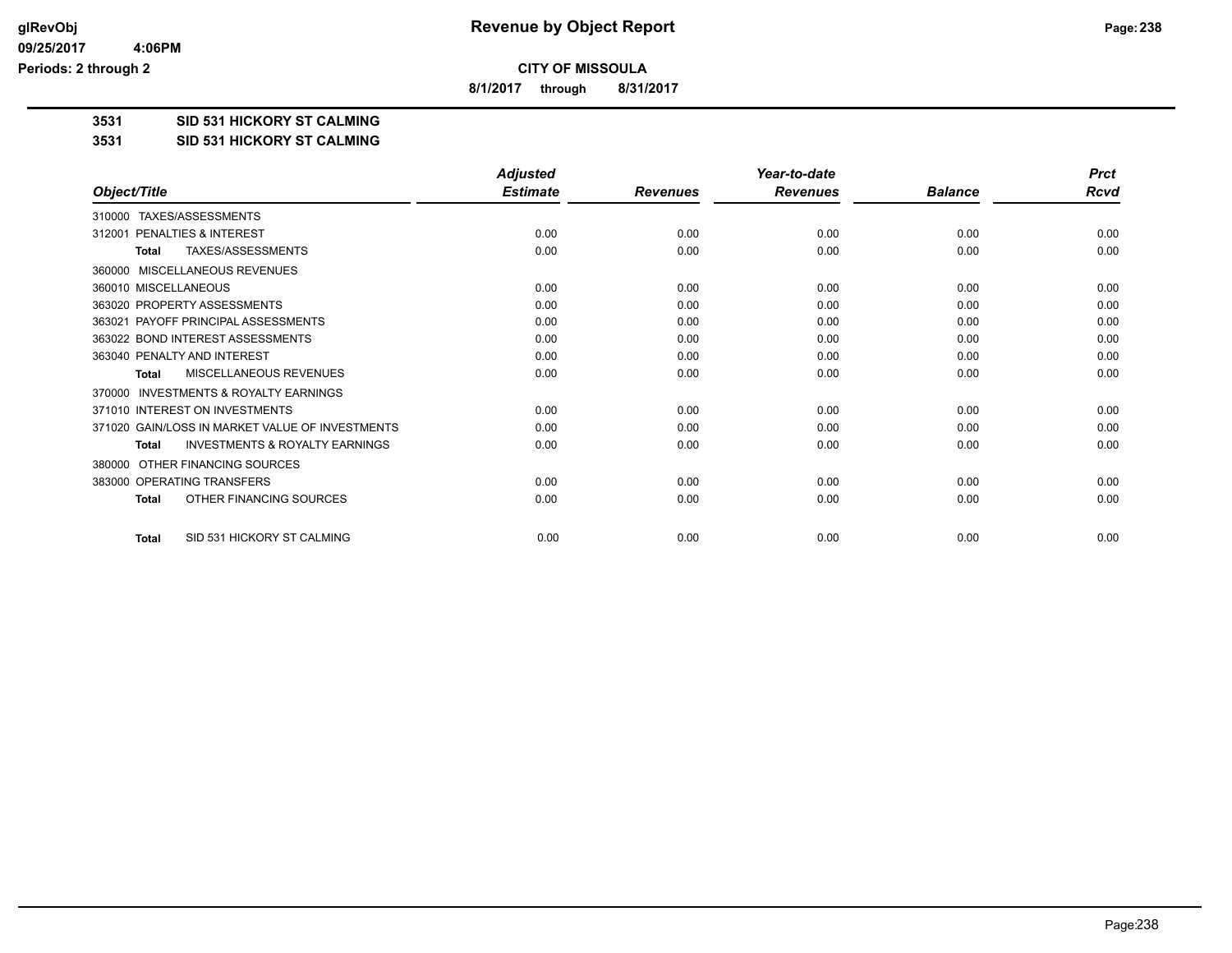**8/1/2017 through 8/31/2017**

## **3531 SID 531 HICKORY ST CALMING**

|                                                           | <b>Adjusted</b> |                 | Year-to-date    |                | <b>Prct</b> |
|-----------------------------------------------------------|-----------------|-----------------|-----------------|----------------|-------------|
| Object/Title                                              | <b>Estimate</b> | <b>Revenues</b> | <b>Revenues</b> | <b>Balance</b> | Rcvd        |
| 310000 TAXES/ASSESSMENTS                                  |                 |                 |                 |                |             |
| PENALTIES & INTEREST<br>312001                            | 0.00            | 0.00            | 0.00            | 0.00           | 0.00        |
| TAXES/ASSESSMENTS<br><b>Total</b>                         | 0.00            | 0.00            | 0.00            | 0.00           | 0.00        |
| 360000 MISCELLANEOUS REVENUES                             |                 |                 |                 |                |             |
| 360010 MISCELLANEOUS                                      | 0.00            | 0.00            | 0.00            | 0.00           | 0.00        |
| 363020 PROPERTY ASSESSMENTS                               | 0.00            | 0.00            | 0.00            | 0.00           | 0.00        |
| 363021 PAYOFF PRINCIPAL ASSESSMENTS                       | 0.00            | 0.00            | 0.00            | 0.00           | 0.00        |
| 363022 BOND INTEREST ASSESSMENTS                          | 0.00            | 0.00            | 0.00            | 0.00           | 0.00        |
| 363040 PENALTY AND INTEREST                               | 0.00            | 0.00            | 0.00            | 0.00           | 0.00        |
| MISCELLANEOUS REVENUES<br><b>Total</b>                    | 0.00            | 0.00            | 0.00            | 0.00           | 0.00        |
| 370000 INVESTMENTS & ROYALTY EARNINGS                     |                 |                 |                 |                |             |
| 371010 INTEREST ON INVESTMENTS                            | 0.00            | 0.00            | 0.00            | 0.00           | 0.00        |
| 371020 GAIN/LOSS IN MARKET VALUE OF INVESTMENT            | 0.00            | 0.00            | 0.00            | 0.00           | 0.00        |
| <b>INVESTMENTS &amp; ROYALTY EARNINGS</b><br><b>Total</b> | 0.00            | 0.00            | 0.00            | 0.00           | 0.00        |
| 380000 OTHER FINANCING SOURCES                            |                 |                 |                 |                |             |
| 383000 OPERATING TRANSFERS                                | 0.00            | 0.00            | 0.00            | 0.00           | 0.00        |
| OTHER FINANCING SOURCES<br><b>Total</b>                   | 0.00            | 0.00            | 0.00            | 0.00           | 0.00        |
| SID 531 HICKORY ST CALMING<br><b>Total</b>                | 0.00            | 0.00            | 0.00            | 0.00           | 0.00        |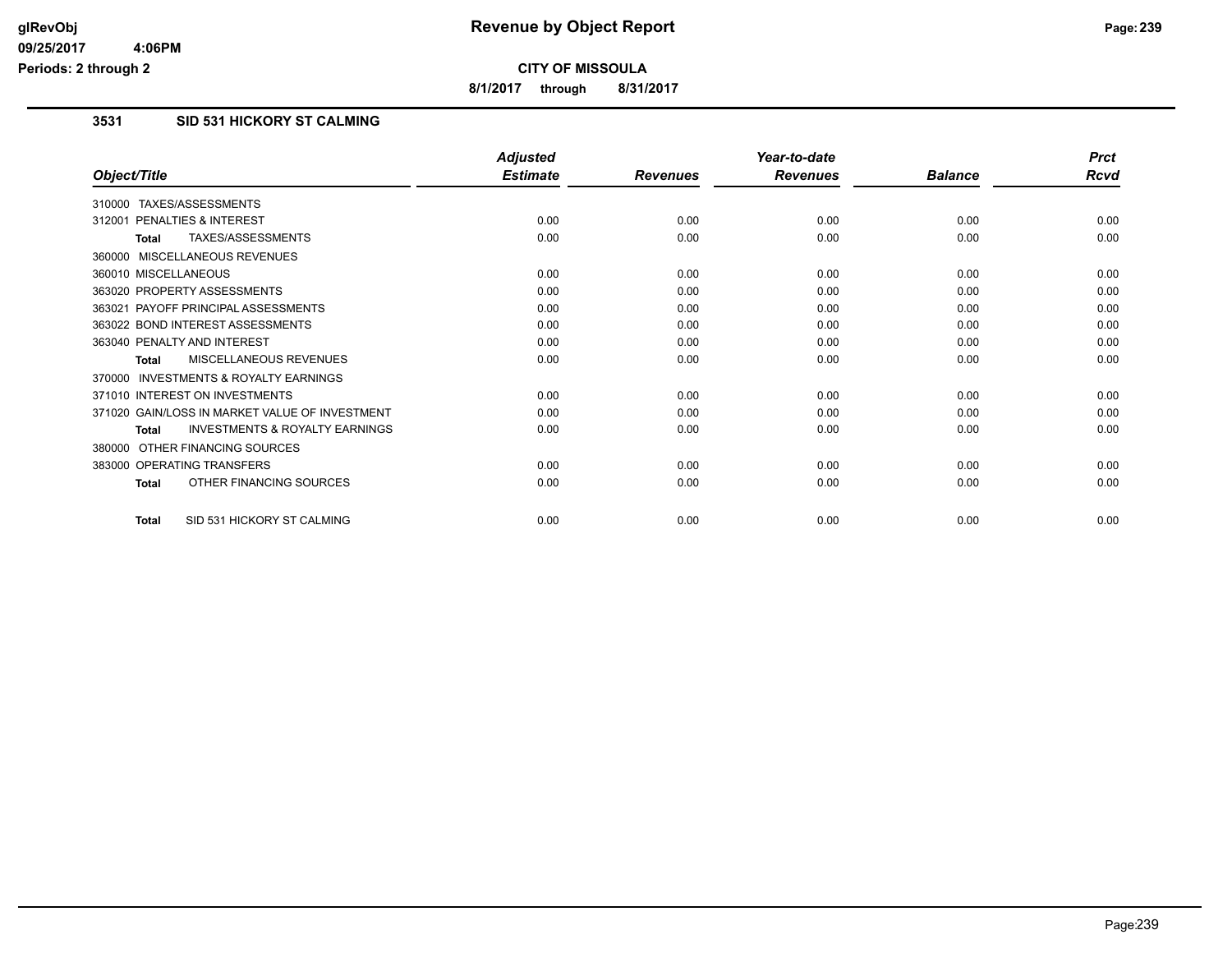**8/1/2017 through 8/31/2017**

**3532 SID 532 DEBT SERVICE FUND**

**3532 SID 532 DEBT SERVICE FUND**

|                                                 | <b>Adjusted</b> |                 | Year-to-date    |                | <b>Prct</b> |
|-------------------------------------------------|-----------------|-----------------|-----------------|----------------|-------------|
| Object/Title                                    | <b>Estimate</b> | <b>Revenues</b> | <b>Revenues</b> | <b>Balance</b> | Rcvd        |
| 360000 MISCELLANEOUS REVENUES                   |                 |                 |                 |                |             |
| 363020 PROPERTY ASSESSMENTS                     | 0.00            | 432.35          | 0.00            | 0.00           | 0.00        |
| 363021 PAYOFF PRINCIPAL ASSESSMENTS             | 0.00            | 0.00            | 0.00            | 0.00           | 0.00        |
| 363022 BOND INTEREST ASSESSMENTS                | 0.00            | 0.00            | 0.00            | 0.00           | 0.00        |
| 363040 PENALTY AND INTEREST                     | 0.00            | 18.67           | 0.00            | 0.00           | 0.00        |
| MISCELLANEOUS REVENUES<br>Total                 | 0.00            | 451.02          | 0.00            | 0.00           | 0.00        |
| 370000 INVESTMENTS & ROYALTY EARNINGS           |                 |                 |                 |                |             |
| 371010 INTEREST ON INVESTMENTS                  | 0.00            | 0.00            | 0.00            | 0.00           | 0.00        |
| 371020 GAIN/LOSS IN MARKET VALUE OF INVESTMENTS | 0.00            | 0.00            | 0.00            | 0.00           | 0.00        |
| INVESTMENTS & ROYALTY EARNINGS<br><b>Total</b>  | 0.00            | 0.00            | 0.00            | 0.00           | 0.00        |
| SID 532 DEBT SERVICE FUND<br>Total              | 0.00            | 451.02          | 0.00            | 0.00           | 0.00        |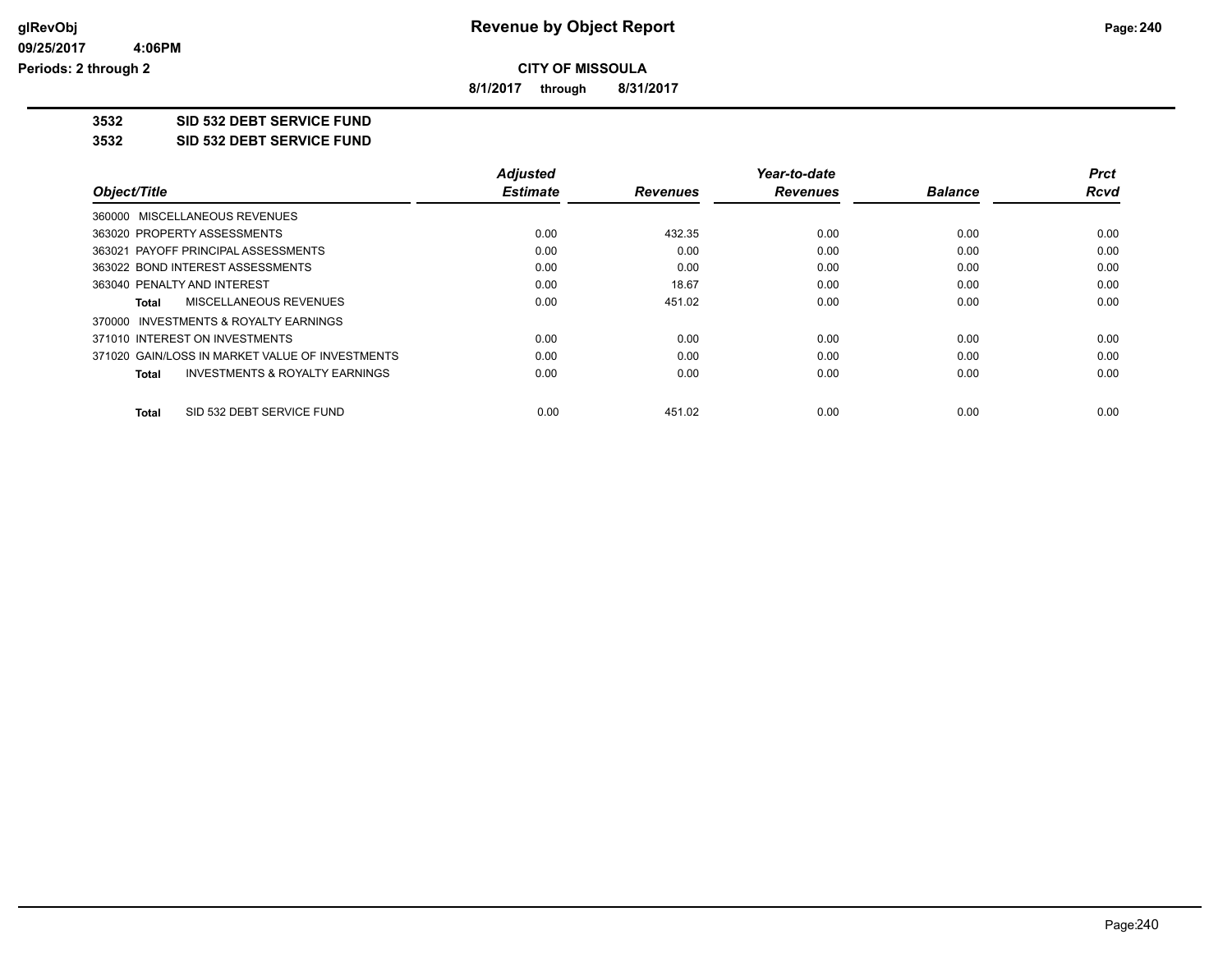**8/1/2017 through 8/31/2017**

#### **3532 SID 532 DEBT SERVICE FUND**

|                                                           | <b>Adjusted</b> |                 | Year-to-date    |                | <b>Prct</b> |
|-----------------------------------------------------------|-----------------|-----------------|-----------------|----------------|-------------|
| Object/Title                                              | <b>Estimate</b> | <b>Revenues</b> | <b>Revenues</b> | <b>Balance</b> | <b>Rcvd</b> |
| 360000 MISCELLANEOUS REVENUES                             |                 |                 |                 |                |             |
| 363020 PROPERTY ASSESSMENTS                               | 0.00            | 432.35          | 0.00            | 0.00           | 0.00        |
| 363021 PAYOFF PRINCIPAL ASSESSMENTS                       | 0.00            | 0.00            | 0.00            | 0.00           | 0.00        |
| 363022 BOND INTEREST ASSESSMENTS                          | 0.00            | 0.00            | 0.00            | 0.00           | 0.00        |
| 363040 PENALTY AND INTEREST                               | 0.00            | 18.67           | 0.00            | 0.00           | 0.00        |
| MISCELLANEOUS REVENUES<br><b>Total</b>                    | 0.00            | 451.02          | 0.00            | 0.00           | 0.00        |
| <b>INVESTMENTS &amp; ROYALTY EARNINGS</b><br>370000       |                 |                 |                 |                |             |
| 371010 INTEREST ON INVESTMENTS                            | 0.00            | 0.00            | 0.00            | 0.00           | 0.00        |
| 371020 GAIN/LOSS IN MARKET VALUE OF INVESTMENT            | 0.00            | 0.00            | 0.00            | 0.00           | 0.00        |
| <b>INVESTMENTS &amp; ROYALTY EARNINGS</b><br><b>Total</b> | 0.00            | 0.00            | 0.00            | 0.00           | 0.00        |
| SID 532 DEBT SERVICE FUND<br><b>Total</b>                 | 0.00            | 451.02          | 0.00            | 0.00           | 0.00        |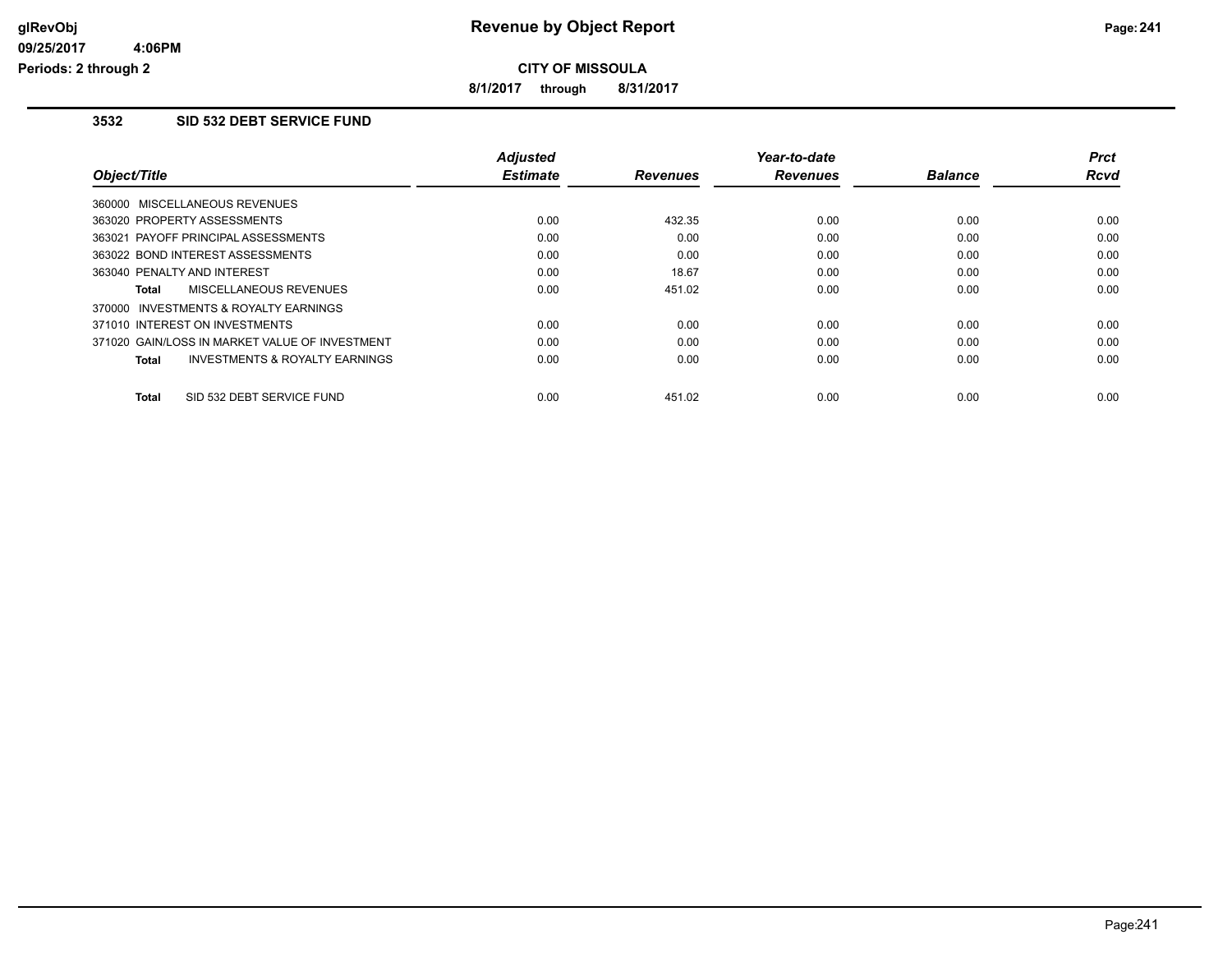**8/1/2017 through 8/31/2017**

# **3533 GILBERT ST SEWER SID DEBT FUND**

#### **3533 GILBERT ST SEWER SID DEBT FUND**

|                                                     | <b>Adjusted</b> |                 | Year-to-date    |                |             |  |
|-----------------------------------------------------|-----------------|-----------------|-----------------|----------------|-------------|--|
| Object/Title                                        | <b>Estimate</b> | <b>Revenues</b> | <b>Revenues</b> | <b>Balance</b> | <b>Rcvd</b> |  |
| TAXES/ASSESSMENTS<br>310000                         |                 |                 |                 |                |             |  |
| PENALTIES & INTEREST<br>312001                      | 0.00            | 0.00            | 0.00            | 0.00           | 0.00        |  |
| TAXES/ASSESSMENTS<br>Total                          | 0.00            | 0.00            | 0.00            | 0.00           | 0.00        |  |
| MISCELLANEOUS REVENUES<br>360000                    |                 |                 |                 |                |             |  |
| 363020 PROPERTY ASSESSMENTS                         | 0.00            | 560.42          | 0.00            | 0.00           | 0.00        |  |
| 363021 PAYOFF PRINCIPAL ASSESSMENTS                 | 0.00            | 0.00            | 0.00            | 0.00           | 0.00        |  |
| 363022 BOND INTEREST ASSESSMENTS                    | 0.00            | 0.00            | 0.00            | 0.00           | 0.00        |  |
| 363040 PENALTY AND INTEREST                         | 0.00            | 32.05           | 0.00            | 0.00           | 0.00        |  |
| <b>MISCELLANEOUS REVENUES</b><br><b>Total</b>       | 0.00            | 592.47          | 0.00            | 0.00           | 0.00        |  |
| <b>INVESTMENTS &amp; ROYALTY EARNINGS</b><br>370000 |                 |                 |                 |                |             |  |
| 371010 INTEREST ON INVESTMENTS                      | 0.00            | 0.00            | 0.00            | 0.00           | 0.00        |  |
| 371020 GAIN/LOSS IN MARKET VALUE OF INVESTMENTS     | 0.00            | 0.00            | 0.00            | 0.00           | 0.00        |  |
| <b>INVESTMENTS &amp; ROYALTY EARNINGS</b><br>Total  | 0.00            | 0.00            | 0.00            | 0.00           | 0.00        |  |
| OTHER FINANCING SOURCES<br>380000                   |                 |                 |                 |                |             |  |
| 381009 TRANSFERS IN                                 | 0.00            | 0.00            | 0.00            | 0.00           | 0.00        |  |
| OTHER FINANCING SOURCES<br><b>Total</b>             | 0.00            | 0.00            | 0.00            | 0.00           | 0.00        |  |
| GILBERT ST SEWER SID DEBT FUND<br><b>Total</b>      | 0.00            | 592.47          | 0.00            | 0.00           | 0.00        |  |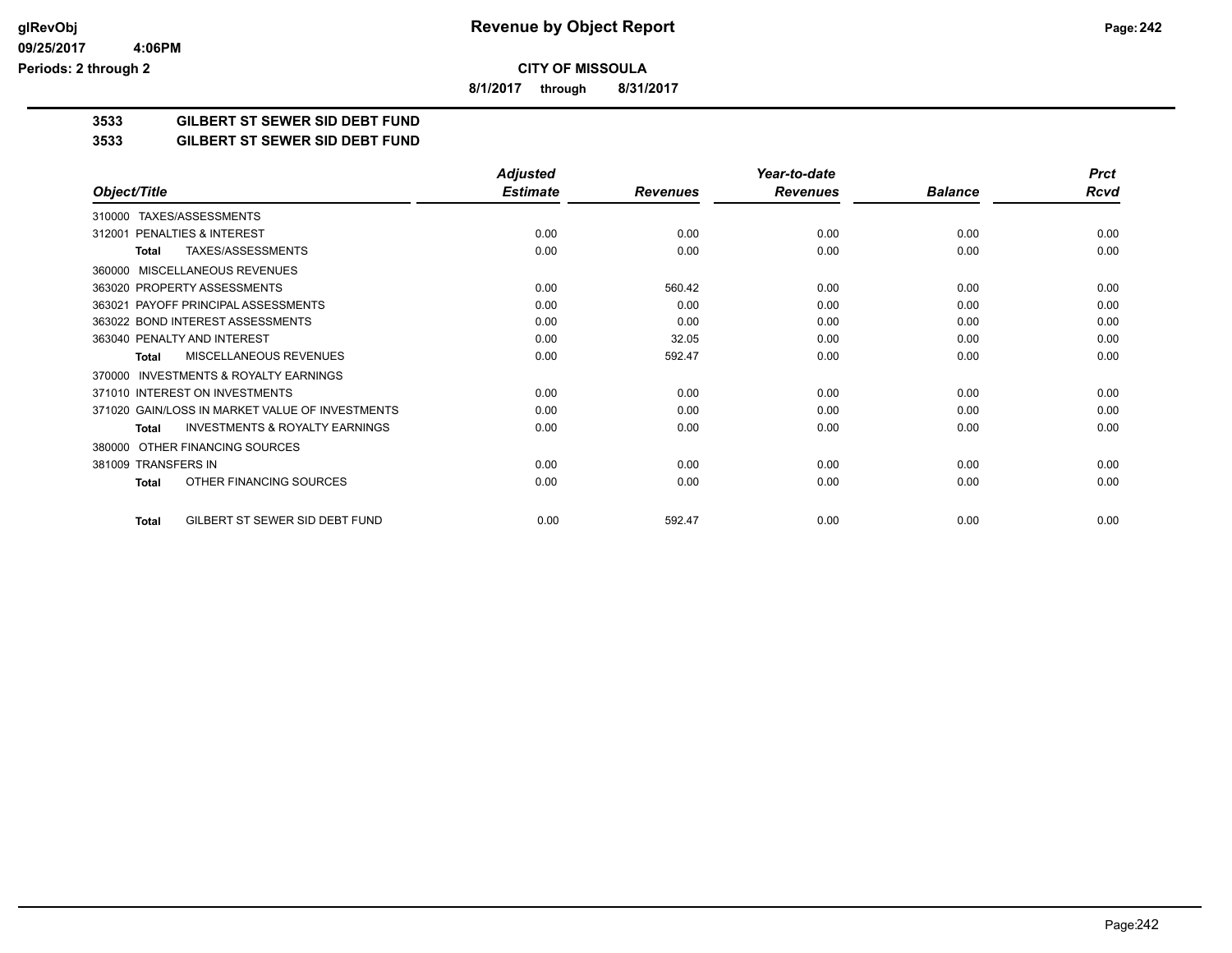**8/1/2017 through 8/31/2017**

## **3533 GILBERT ST SEWER SID DEBT FUND**

|                                                     | <b>Adjusted</b> |                 | Year-to-date    |                | <b>Prct</b> |
|-----------------------------------------------------|-----------------|-----------------|-----------------|----------------|-------------|
| Object/Title                                        | <b>Estimate</b> | <b>Revenues</b> | <b>Revenues</b> | <b>Balance</b> | <b>Rcvd</b> |
| <b>TAXES/ASSESSMENTS</b><br>310000                  |                 |                 |                 |                |             |
| 312001 PENALTIES & INTEREST                         | 0.00            | 0.00            | 0.00            | 0.00           | 0.00        |
| TAXES/ASSESSMENTS<br><b>Total</b>                   | 0.00            | 0.00            | 0.00            | 0.00           | 0.00        |
| 360000 MISCELLANEOUS REVENUES                       |                 |                 |                 |                |             |
| 363020 PROPERTY ASSESSMENTS                         | 0.00            | 560.42          | 0.00            | 0.00           | 0.00        |
| 363021 PAYOFF PRINCIPAL ASSESSMENTS                 | 0.00            | 0.00            | 0.00            | 0.00           | 0.00        |
| 363022 BOND INTEREST ASSESSMENTS                    | 0.00            | 0.00            | 0.00            | 0.00           | 0.00        |
| 363040 PENALTY AND INTEREST                         | 0.00            | 32.05           | 0.00            | 0.00           | 0.00        |
| <b>MISCELLANEOUS REVENUES</b><br>Total              | 0.00            | 592.47          | 0.00            | 0.00           | 0.00        |
| <b>INVESTMENTS &amp; ROYALTY EARNINGS</b><br>370000 |                 |                 |                 |                |             |
| 371010 INTEREST ON INVESTMENTS                      | 0.00            | 0.00            | 0.00            | 0.00           | 0.00        |
| 371020 GAIN/LOSS IN MARKET VALUE OF INVESTMENT      | 0.00            | 0.00            | 0.00            | 0.00           | 0.00        |
| <b>INVESTMENTS &amp; ROYALTY EARNINGS</b><br>Total  | 0.00            | 0.00            | 0.00            | 0.00           | 0.00        |
| OTHER FINANCING SOURCES<br>380000                   |                 |                 |                 |                |             |
| 381009 TRANSFERS IN                                 | 0.00            | 0.00            | 0.00            | 0.00           | 0.00        |
| OTHER FINANCING SOURCES<br><b>Total</b>             | 0.00            | 0.00            | 0.00            | 0.00           | 0.00        |
| GILBERT ST SEWER SID DEBT FUND<br><b>Total</b>      | 0.00            | 592.47          | 0.00            | 0.00           | 0.00        |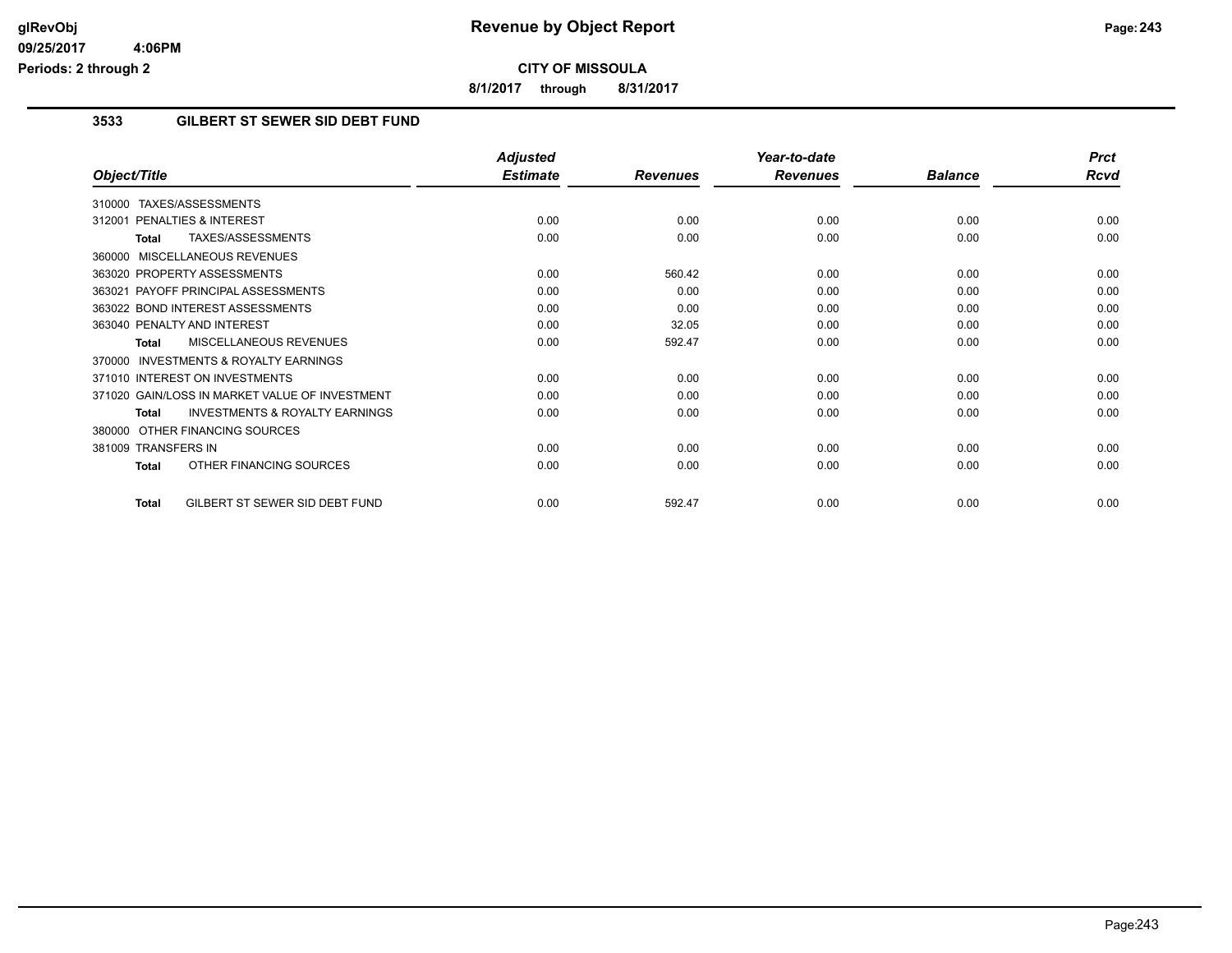**8/1/2017 through 8/31/2017**

## **3534 LINCOLNWOOD SEWER PHASE I**

#### **3534 LINCOLNWOOD SEWER PHASE I**

|                                                           | <b>Adjusted</b> |                 | Year-to-date    |                | <b>Prct</b> |
|-----------------------------------------------------------|-----------------|-----------------|-----------------|----------------|-------------|
| Object/Title                                              | <b>Estimate</b> | <b>Revenues</b> | <b>Revenues</b> | <b>Balance</b> | <b>Rcvd</b> |
| TAXES/ASSESSMENTS<br>310000                               |                 |                 |                 |                |             |
| PENALTIES & INTEREST<br>312001                            | 0.00            | 0.00            | 0.00            | 0.00           | 0.00        |
| TAXES/ASSESSMENTS<br>Total                                | 0.00            | 0.00            | 0.00            | 0.00           | 0.00        |
| MISCELLANEOUS REVENUES<br>360000                          |                 |                 |                 |                |             |
| 363020 PROPERTY ASSESSMENTS                               | 0.00            | 0.00            | $-392.05$       | 392.05         | 0.00        |
| 363021 PAYOFF PRINCIPAL ASSESSMENTS                       | 0.00            | 0.00            | 0.00            | 0.00           | 0.00        |
| 363022 BOND INTEREST ASSESSMENTS                          | 0.00            | 0.00            | 0.00            | 0.00           | 0.00        |
| 363040 PENALTY AND INTEREST                               | 0.00            | 0.00            | $-24.27$        | 24.27          | 0.00        |
| MISCELLANEOUS REVENUES<br>Total                           | 0.00            | 0.00            | $-416.32$       | 416.32         | 0.00        |
| <b>INVESTMENTS &amp; ROYALTY EARNINGS</b><br>370000       |                 |                 |                 |                |             |
| 371010 INTEREST ON INVESTMENTS                            | 0.00            | 0.00            | 0.00            | 0.00           | 0.00        |
| 371020 GAIN/LOSS IN MARKET VALUE OF INVESTMENTS           | 0.00            | 0.00            | 0.00            | 0.00           | 0.00        |
| <b>INVESTMENTS &amp; ROYALTY EARNINGS</b><br><b>Total</b> | 0.00            | 0.00            | 0.00            | 0.00           | 0.00        |
|                                                           |                 |                 |                 |                |             |
| LINCOLNWOOD SEWER PHASE I<br>Total                        | 0.00            | 0.00            | $-416.32$       | 416.32         | 0.00        |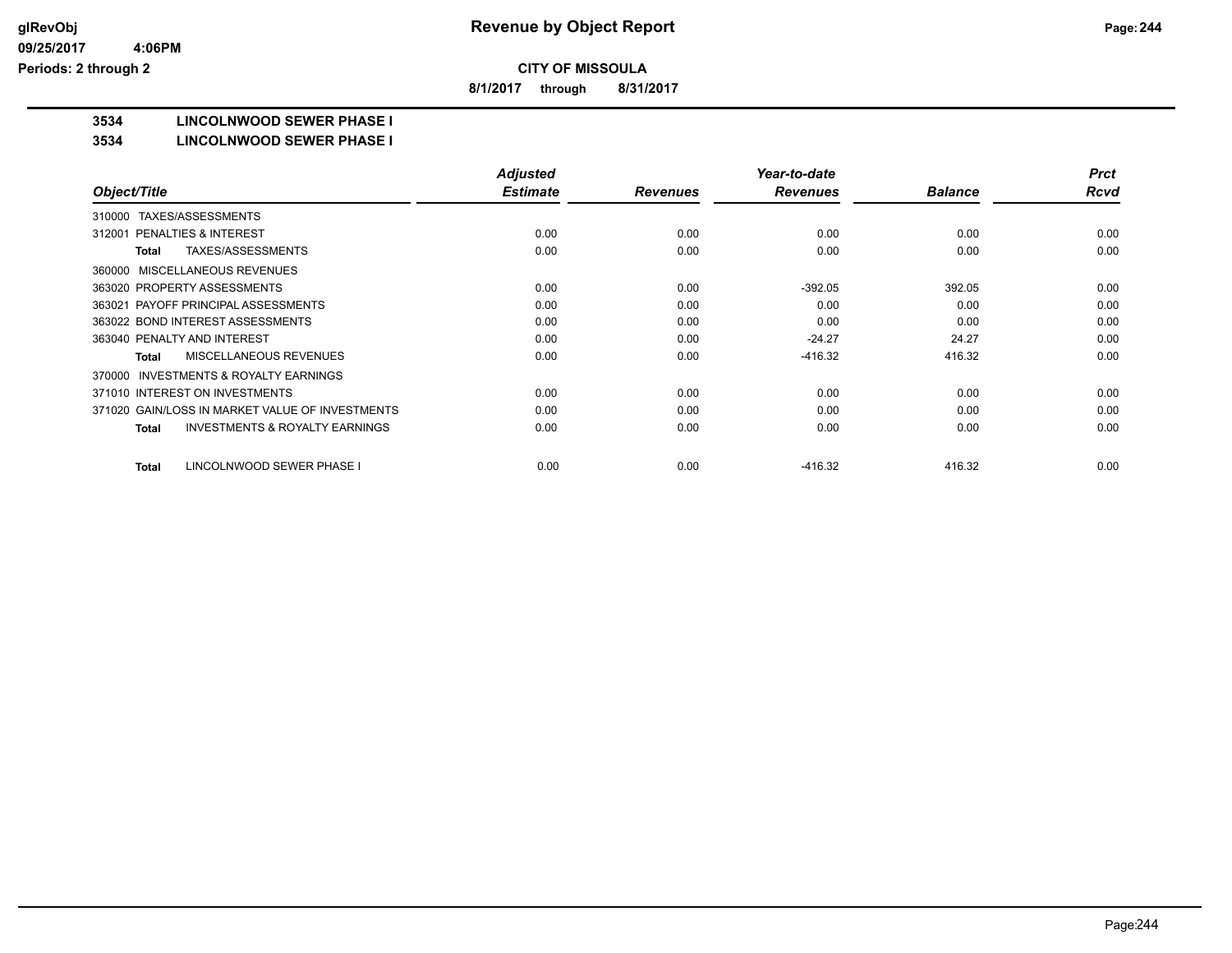**8/1/2017 through 8/31/2017**

## **3534 LINCOLNWOOD SEWER PHASE I**

| Object/Title                                              | <b>Adjusted</b><br><b>Estimate</b> | <b>Revenues</b> | Year-to-date<br><b>Revenues</b> | <b>Balance</b> | <b>Prct</b><br><b>Rcvd</b> |
|-----------------------------------------------------------|------------------------------------|-----------------|---------------------------------|----------------|----------------------------|
|                                                           |                                    |                 |                                 |                |                            |
| TAXES/ASSESSMENTS<br>310000                               |                                    |                 |                                 |                |                            |
| 312001 PENALTIES & INTEREST                               | 0.00                               | 0.00            | 0.00                            | 0.00           | 0.00                       |
| TAXES/ASSESSMENTS<br>Total                                | 0.00                               | 0.00            | 0.00                            | 0.00           | 0.00                       |
| 360000 MISCELLANEOUS REVENUES                             |                                    |                 |                                 |                |                            |
| 363020 PROPERTY ASSESSMENTS                               | 0.00                               | 0.00            | $-392.05$                       | 392.05         | 0.00                       |
| 363021 PAYOFF PRINCIPAL ASSESSMENTS                       | 0.00                               | 0.00            | 0.00                            | 0.00           | 0.00                       |
| 363022 BOND INTEREST ASSESSMENTS                          | 0.00                               | 0.00            | 0.00                            | 0.00           | 0.00                       |
| 363040 PENALTY AND INTEREST                               | 0.00                               | 0.00            | $-24.27$                        | 24.27          | 0.00                       |
| MISCELLANEOUS REVENUES<br><b>Total</b>                    | 0.00                               | 0.00            | $-416.32$                       | 416.32         | 0.00                       |
| <b>INVESTMENTS &amp; ROYALTY EARNINGS</b><br>370000       |                                    |                 |                                 |                |                            |
| 371010 INTEREST ON INVESTMENTS                            | 0.00                               | 0.00            | 0.00                            | 0.00           | 0.00                       |
| 371020 GAIN/LOSS IN MARKET VALUE OF INVESTMENT            | 0.00                               | 0.00            | 0.00                            | 0.00           | 0.00                       |
| <b>INVESTMENTS &amp; ROYALTY EARNINGS</b><br><b>Total</b> | 0.00                               | 0.00            | 0.00                            | 0.00           | 0.00                       |
|                                                           |                                    |                 |                                 |                |                            |
| LINCOLNWOOD SEWER PHASE I<br><b>Total</b>                 | 0.00                               | 0.00            | $-416.32$                       | 416.32         | 0.00                       |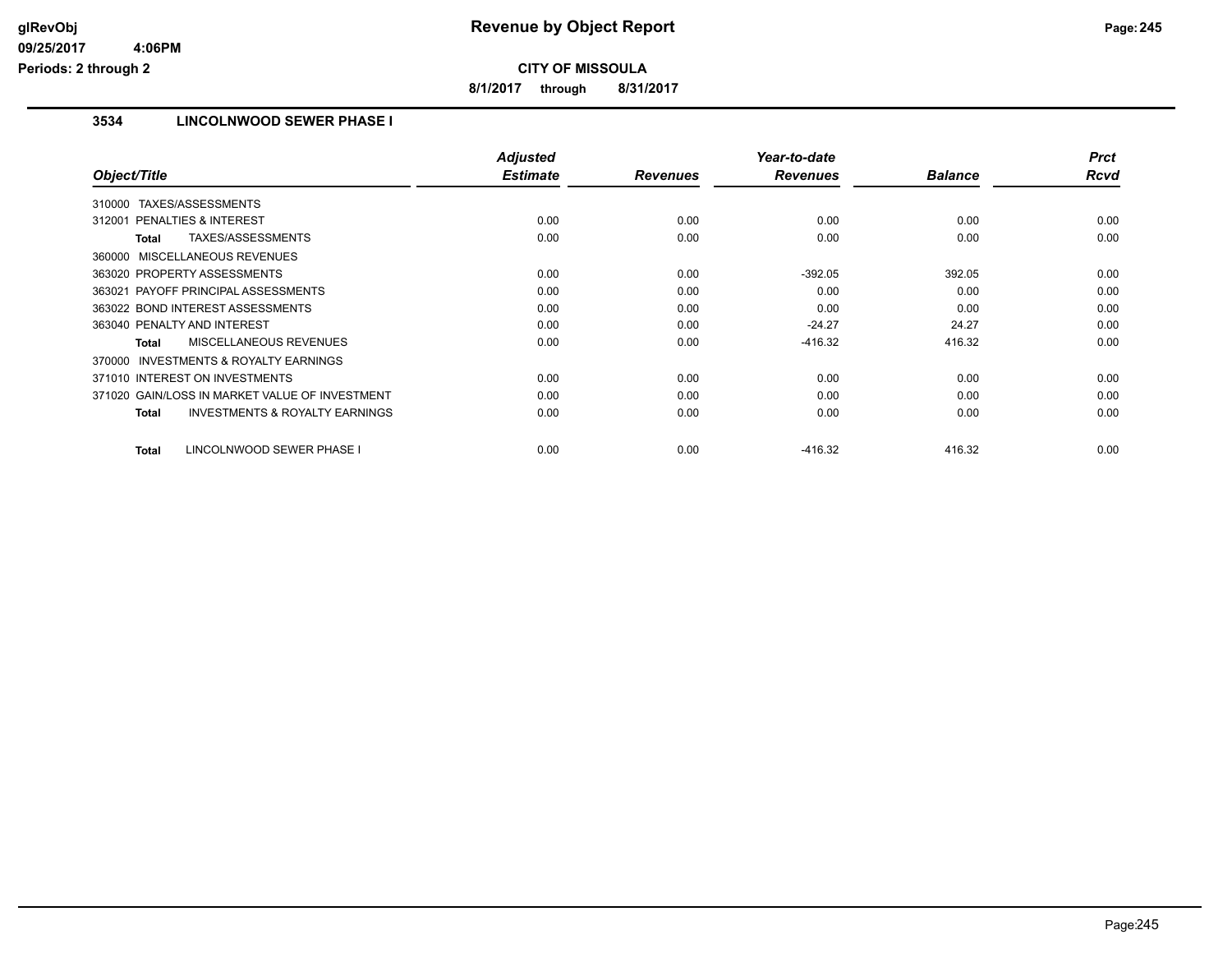**8/1/2017 through 8/31/2017**

# **3535 SLANT STREET TRAFFIC CALMING**

#### **3535 SLANT STREET TRAFFIC CALMING**

|                                                           | <b>Adjusted</b> |                 | Year-to-date    |                | <b>Prct</b> |
|-----------------------------------------------------------|-----------------|-----------------|-----------------|----------------|-------------|
| Object/Title                                              | <b>Estimate</b> | <b>Revenues</b> | <b>Revenues</b> | <b>Balance</b> | <b>Rcvd</b> |
| TAXES/ASSESSMENTS<br>310000                               |                 |                 |                 |                |             |
| PENALTIES & INTEREST<br>312001                            | 0.00            | 0.00            | 0.00            | 0.00           | 0.00        |
| TAXES/ASSESSMENTS<br>Total                                | 0.00            | 0.00            | 0.00            | 0.00           | 0.00        |
| MISCELLANEOUS REVENUES<br>360000                          |                 |                 |                 |                |             |
| 360010 MISCELLANEOUS                                      | 0.00            | 0.00            | 0.00            | 0.00           | 0.00        |
| 363020 PROPERTY ASSESSMENTS                               | 0.00            | 0.00            | 0.00            | 0.00           | 0.00        |
| 363021 PAYOFF PRINCIPAL ASSESSMENTS                       | 0.00            | 0.00            | 0.00            | 0.00           | 0.00        |
| 363022 BOND INTEREST ASSESSMENTS                          | 0.00            | 0.00            | 0.00            | 0.00           | 0.00        |
| 363040 PENALTY AND INTEREST                               | 0.00            | 0.00            | 0.00            | 0.00           | 0.00        |
| MISCELLANEOUS REVENUES<br><b>Total</b>                    | 0.00            | 0.00            | 0.00            | 0.00           | 0.00        |
| <b>INVESTMENTS &amp; ROYALTY EARNINGS</b><br>370000       |                 |                 |                 |                |             |
| 371010 INTEREST ON INVESTMENTS                            | 0.00            | 0.00            | 0.00            | 0.00           | 0.00        |
| 371020 GAIN/LOSS IN MARKET VALUE OF INVESTMENTS           | 0.00            | 0.00            | 0.00            | 0.00           | 0.00        |
| <b>INVESTMENTS &amp; ROYALTY EARNINGS</b><br><b>Total</b> | 0.00            | 0.00            | 0.00            | 0.00           | 0.00        |
| OTHER FINANCING SOURCES<br>380000                         |                 |                 |                 |                |             |
| 383000 OPERATING TRANSFERS                                | 0.00            | 0.00            | 0.00            | 0.00           | 0.00        |
| OTHER FINANCING SOURCES<br><b>Total</b>                   | 0.00            | 0.00            | 0.00            | 0.00           | 0.00        |
| SLANT STREET TRAFFIC CALMING<br><b>Total</b>              | 0.00            | 0.00            | 0.00            | 0.00           | 0.00        |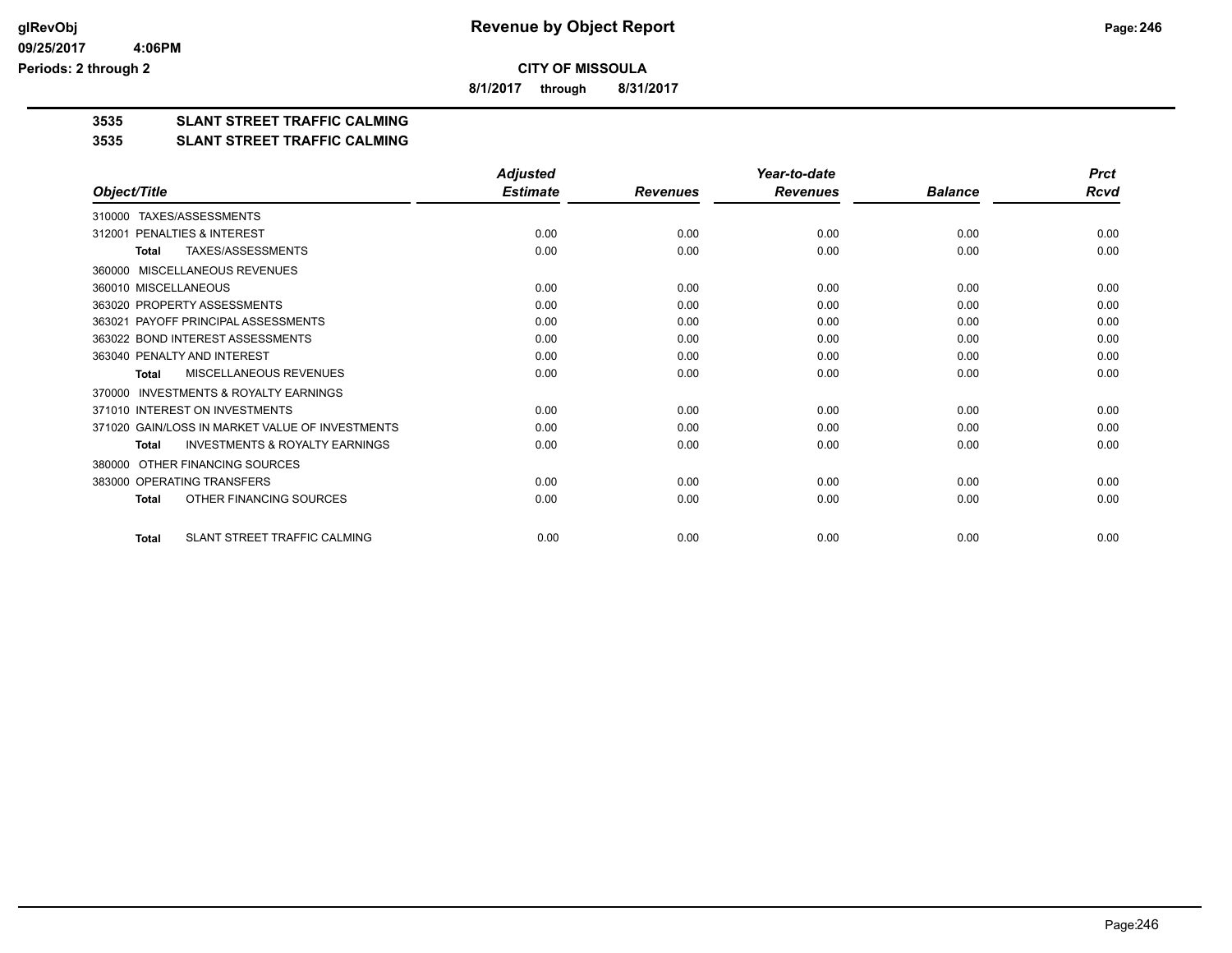**8/1/2017 through 8/31/2017**

## **3535 SLANT STREET TRAFFIC CALMING**

|                                                           | <b>Adjusted</b> |                 | Year-to-date    |                | <b>Prct</b> |
|-----------------------------------------------------------|-----------------|-----------------|-----------------|----------------|-------------|
| Object/Title                                              | <b>Estimate</b> | <b>Revenues</b> | <b>Revenues</b> | <b>Balance</b> | <b>Rcvd</b> |
| 310000 TAXES/ASSESSMENTS                                  |                 |                 |                 |                |             |
| 312001 PENALTIES & INTEREST                               | 0.00            | 0.00            | 0.00            | 0.00           | 0.00        |
| TAXES/ASSESSMENTS<br>Total                                | 0.00            | 0.00            | 0.00            | 0.00           | 0.00        |
| 360000 MISCELLANEOUS REVENUES                             |                 |                 |                 |                |             |
| 360010 MISCELLANEOUS                                      | 0.00            | 0.00            | 0.00            | 0.00           | 0.00        |
| 363020 PROPERTY ASSESSMENTS                               | 0.00            | 0.00            | 0.00            | 0.00           | 0.00        |
| 363021 PAYOFF PRINCIPAL ASSESSMENTS                       | 0.00            | 0.00            | 0.00            | 0.00           | 0.00        |
| 363022 BOND INTEREST ASSESSMENTS                          | 0.00            | 0.00            | 0.00            | 0.00           | 0.00        |
| 363040 PENALTY AND INTEREST                               | 0.00            | 0.00            | 0.00            | 0.00           | 0.00        |
| MISCELLANEOUS REVENUES<br><b>Total</b>                    | 0.00            | 0.00            | 0.00            | 0.00           | 0.00        |
| <b>INVESTMENTS &amp; ROYALTY EARNINGS</b><br>370000       |                 |                 |                 |                |             |
| 371010 INTEREST ON INVESTMENTS                            | 0.00            | 0.00            | 0.00            | 0.00           | 0.00        |
| 371020 GAIN/LOSS IN MARKET VALUE OF INVESTMENT            | 0.00            | 0.00            | 0.00            | 0.00           | 0.00        |
| <b>INVESTMENTS &amp; ROYALTY EARNINGS</b><br><b>Total</b> | 0.00            | 0.00            | 0.00            | 0.00           | 0.00        |
| OTHER FINANCING SOURCES<br>380000                         |                 |                 |                 |                |             |
| 383000 OPERATING TRANSFERS                                | 0.00            | 0.00            | 0.00            | 0.00           | 0.00        |
| OTHER FINANCING SOURCES<br><b>Total</b>                   | 0.00            | 0.00            | 0.00            | 0.00           | 0.00        |
| SLANT STREET TRAFFIC CALMING<br><b>Total</b>              | 0.00            | 0.00            | 0.00            | 0.00           | 0.00        |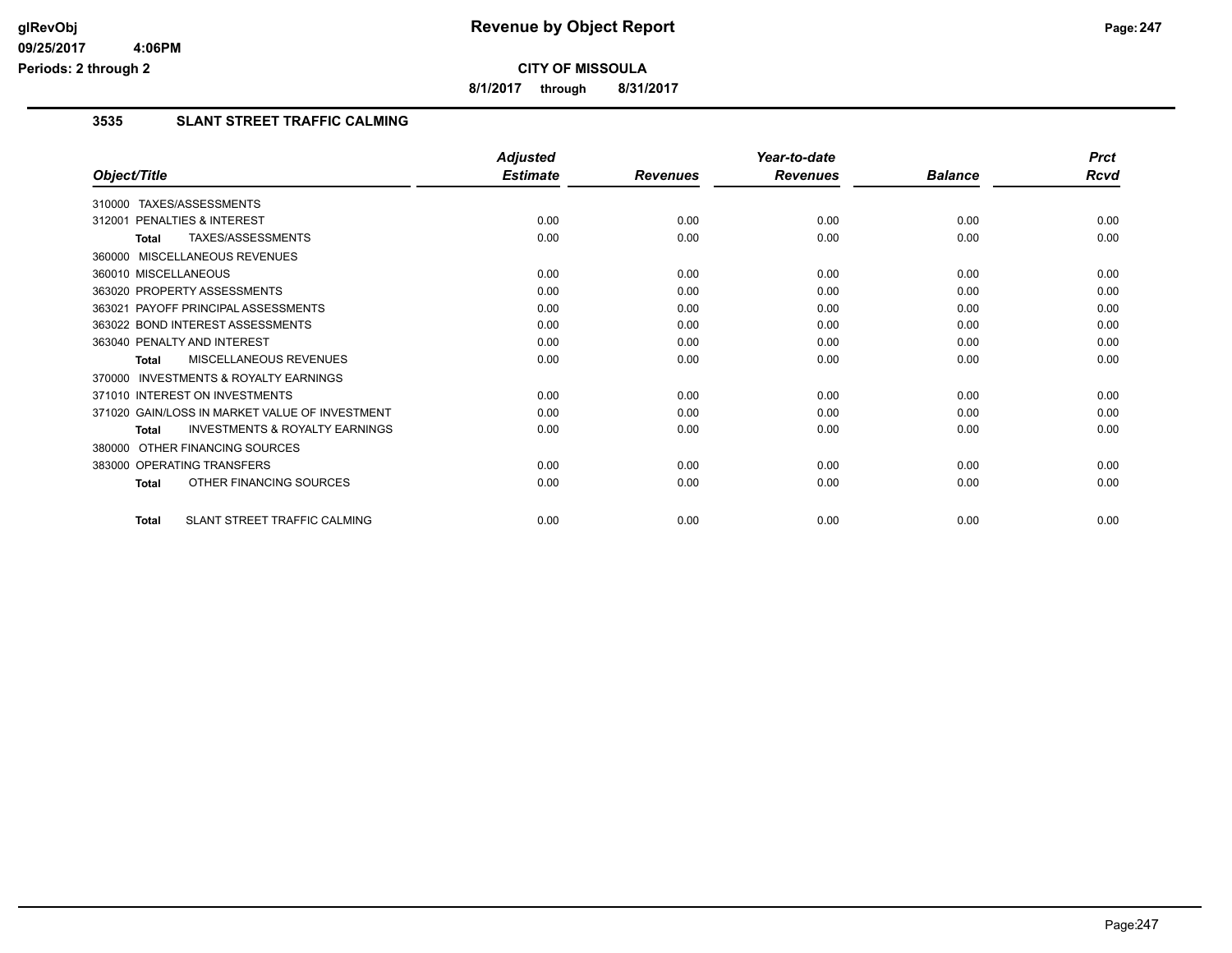**8/1/2017 through 8/31/2017**

# **3536 LINCOLNWOOD SEWER PHASE II**

#### **3536 LINCOLNWOOD SEWER PHASE II**

|                                                           | <b>Adjusted</b> |                 | Year-to-date    |                | <b>Prct</b> |
|-----------------------------------------------------------|-----------------|-----------------|-----------------|----------------|-------------|
| Object/Title                                              | <b>Estimate</b> | <b>Revenues</b> | <b>Revenues</b> | <b>Balance</b> | <b>Rcvd</b> |
| 310000 TAXES/ASSESSMENTS                                  |                 |                 |                 |                |             |
| 312001 PENALTIES & INTEREST                               | 0.00            | 0.00            | 0.00            | 0.00           | 0.00        |
| TAXES/ASSESSMENTS<br>Total                                | 0.00            | 0.00            | 0.00            | 0.00           | 0.00        |
| MISCELLANEOUS REVENUES<br>360000                          |                 |                 |                 |                |             |
| 363020 PROPERTY ASSESSMENTS                               | 0.00            | 0.00            | $-387.49$       | 387.49         | 0.00        |
| 363021 PAYOFF PRINCIPAL ASSESSMENTS                       | 0.00            | 0.00            | 0.00            | 0.00           | 0.00        |
| 363022 BOND INTEREST ASSESSMENTS                          | 0.00            | 0.00            | 0.00            | 0.00           | 0.00        |
| 363040 PENALTY AND INTEREST                               | 0.00            | 0.00            | $-24.10$        | 24.10          | 0.00        |
| MISCELLANEOUS REVENUES<br>Total                           | 0.00            | 0.00            | $-411.59$       | 411.59         | 0.00        |
| <b>INVESTMENTS &amp; ROYALTY EARNINGS</b><br>370000       |                 |                 |                 |                |             |
| 371010 INTEREST ON INVESTMENTS                            | 0.00            | 0.00            | 0.00            | 0.00           | 0.00        |
| 371020 GAIN/LOSS IN MARKET VALUE OF INVESTMENTS           | 0.00            | 0.00            | 0.00            | 0.00           | 0.00        |
| <b>INVESTMENTS &amp; ROYALTY EARNINGS</b><br><b>Total</b> | 0.00            | 0.00            | 0.00            | 0.00           | 0.00        |
|                                                           |                 |                 |                 |                |             |
| LINCOLNWOOD SEWER PHASE II<br>Total                       | 0.00            | 0.00            | $-411.59$       | 411.59         | 0.00        |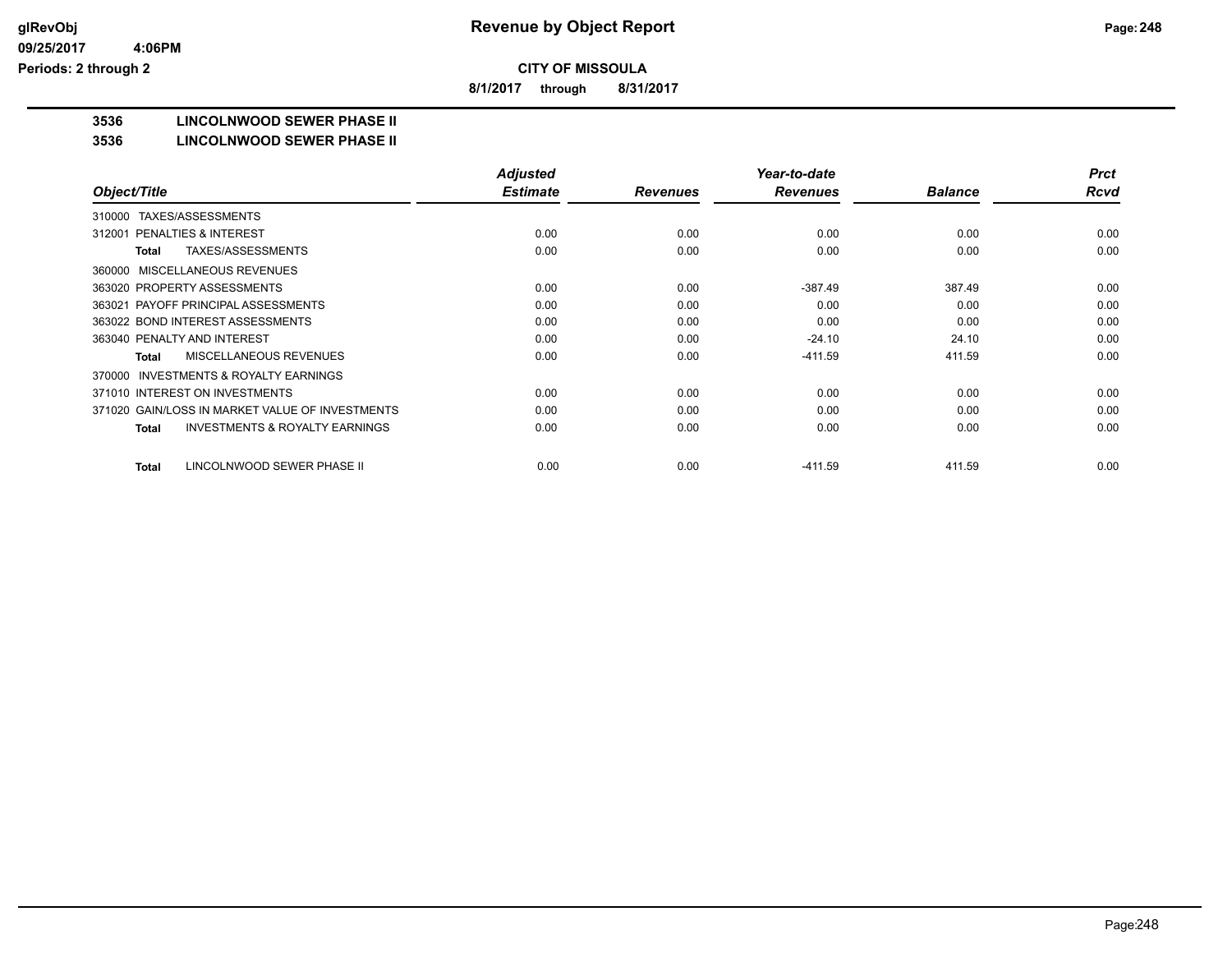**8/1/2017 through 8/31/2017**

## **3536 LINCOLNWOOD SEWER PHASE II**

| Object/Title                                              | <b>Adjusted</b><br><b>Estimate</b> | <b>Revenues</b> | Year-to-date<br><b>Revenues</b> | <b>Balance</b> | <b>Prct</b><br>Rcvd |
|-----------------------------------------------------------|------------------------------------|-----------------|---------------------------------|----------------|---------------------|
|                                                           |                                    |                 |                                 |                |                     |
| TAXES/ASSESSMENTS<br>310000                               |                                    |                 |                                 |                |                     |
| 312001 PENALTIES & INTEREST                               | 0.00                               | 0.00            | 0.00                            | 0.00           | 0.00                |
| TAXES/ASSESSMENTS<br>Total                                | 0.00                               | 0.00            | 0.00                            | 0.00           | 0.00                |
| 360000 MISCELLANEOUS REVENUES                             |                                    |                 |                                 |                |                     |
| 363020 PROPERTY ASSESSMENTS                               | 0.00                               | 0.00            | $-387.49$                       | 387.49         | 0.00                |
| 363021 PAYOFF PRINCIPAL ASSESSMENTS                       | 0.00                               | 0.00            | 0.00                            | 0.00           | 0.00                |
| 363022 BOND INTEREST ASSESSMENTS                          | 0.00                               | 0.00            | 0.00                            | 0.00           | 0.00                |
| 363040 PENALTY AND INTEREST                               | 0.00                               | 0.00            | $-24.10$                        | 24.10          | 0.00                |
| <b>MISCELLANEOUS REVENUES</b><br>Total                    | 0.00                               | 0.00            | $-411.59$                       | 411.59         | 0.00                |
| <b>INVESTMENTS &amp; ROYALTY EARNINGS</b><br>370000       |                                    |                 |                                 |                |                     |
| 371010 INTEREST ON INVESTMENTS                            | 0.00                               | 0.00            | 0.00                            | 0.00           | 0.00                |
| 371020 GAIN/LOSS IN MARKET VALUE OF INVESTMENT            | 0.00                               | 0.00            | 0.00                            | 0.00           | 0.00                |
| <b>INVESTMENTS &amp; ROYALTY EARNINGS</b><br><b>Total</b> | 0.00                               | 0.00            | 0.00                            | 0.00           | 0.00                |
| LINCOLNWOOD SEWER PHASE II<br>Total                       | 0.00                               | 0.00            | $-411.59$                       | 411.59         | 0.00                |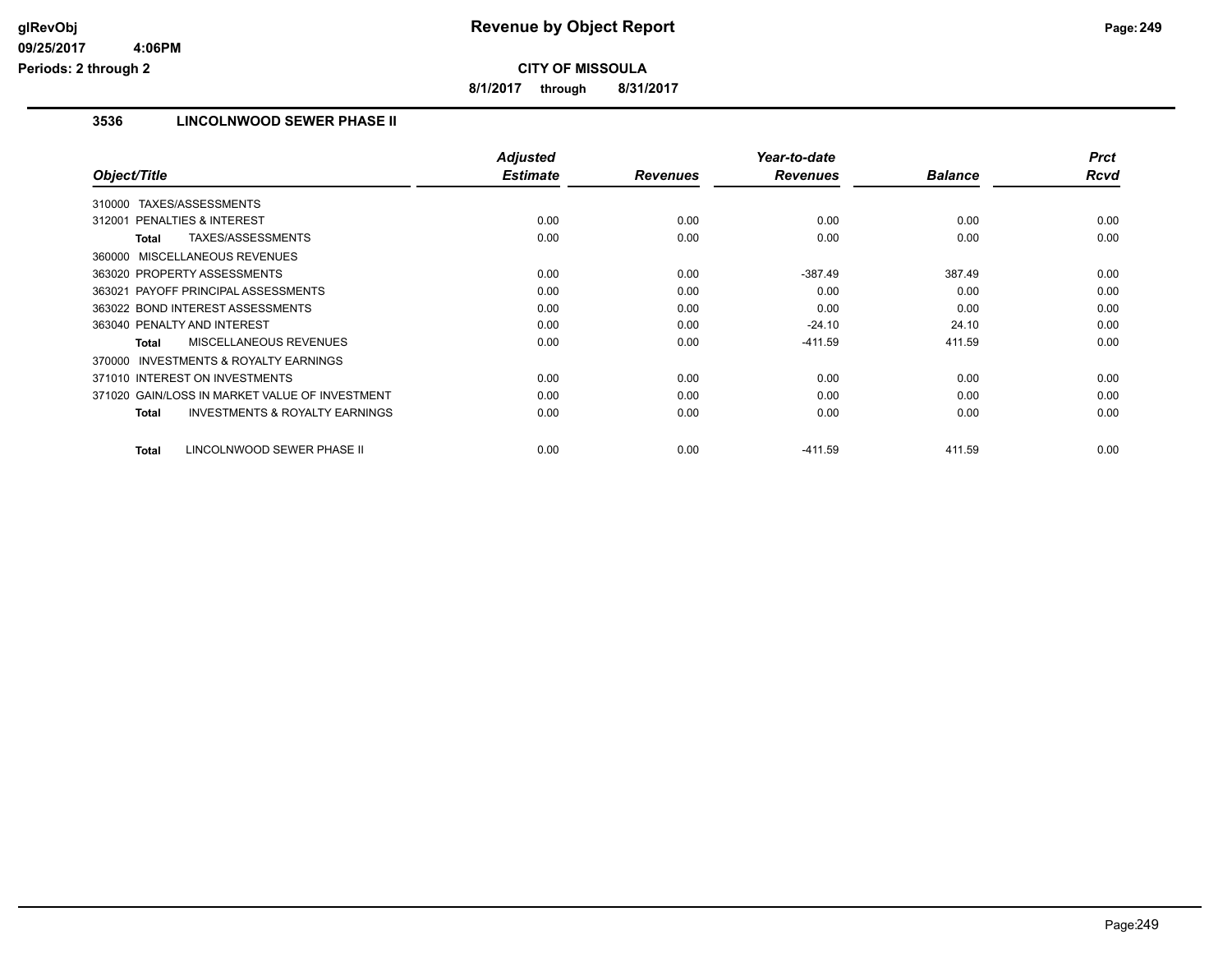**8/1/2017 through 8/31/2017**

#### **3539 SOUTH 4TH STREET W TRAFFIC**

#### **3539 SOUTH 4TH STREET W TRAFFIC**

|                                                           | <b>Adjusted</b> |                 | Year-to-date    |                | <b>Prct</b> |
|-----------------------------------------------------------|-----------------|-----------------|-----------------|----------------|-------------|
| Object/Title                                              | <b>Estimate</b> | <b>Revenues</b> | <b>Revenues</b> | <b>Balance</b> | Rcvd        |
| TAXES/ASSESSMENTS<br>310000                               |                 |                 |                 |                |             |
| PENALTIES & INTEREST<br>312001                            | 0.00            | 0.00            | 0.00            | 0.00           | 0.00        |
| TAXES/ASSESSMENTS<br><b>Total</b>                         | 0.00            | 0.00            | 0.00            | 0.00           | 0.00        |
| MISCELLANEOUS REVENUES<br>360000                          |                 |                 |                 |                |             |
| 360010 MISCELLANEOUS                                      | 0.00            | 0.00            | 0.00            | 0.00           | 0.00        |
| 363020 PROPERTY ASSESSMENTS                               | 0.00            | 0.00            | 0.00            | 0.00           | 0.00        |
| 363021 PAYOFF PRINCIPAL ASSESSMENTS                       | 0.00            | 0.00            | 0.00            | 0.00           | 0.00        |
| 363022 BOND INTEREST ASSESSMENTS                          | 0.00            | 0.00            | 0.00            | 0.00           | 0.00        |
| 363040 PENALTY AND INTEREST                               | 0.00            | 0.00            | 0.00            | 0.00           | 0.00        |
| MISCELLANEOUS REVENUES<br><b>Total</b>                    | 0.00            | 0.00            | 0.00            | 0.00           | 0.00        |
| <b>INVESTMENTS &amp; ROYALTY EARNINGS</b><br>370000       |                 |                 |                 |                |             |
| 371010 INTEREST ON INVESTMENTS                            | 0.00            | 0.00            | 0.00            | 0.00           | 0.00        |
| 371020 GAIN/LOSS IN MARKET VALUE OF INVESTMENTS           | 0.00            | 0.00            | 0.00            | 0.00           | 0.00        |
| <b>INVESTMENTS &amp; ROYALTY EARNINGS</b><br><b>Total</b> | 0.00            | 0.00            | 0.00            | 0.00           | 0.00        |
| OTHER FINANCING SOURCES<br>380000                         |                 |                 |                 |                |             |
| 383000 OPERATING TRANSFERS                                | 0.00            | 0.00            | 0.00            | 0.00           | 0.00        |
| OTHER FINANCING SOURCES<br><b>Total</b>                   | 0.00            | 0.00            | 0.00            | 0.00           | 0.00        |
| SOUTH 4TH STREET W TRAFFIC<br><b>Total</b>                | 0.00            | 0.00            | 0.00            | 0.00           | 0.00        |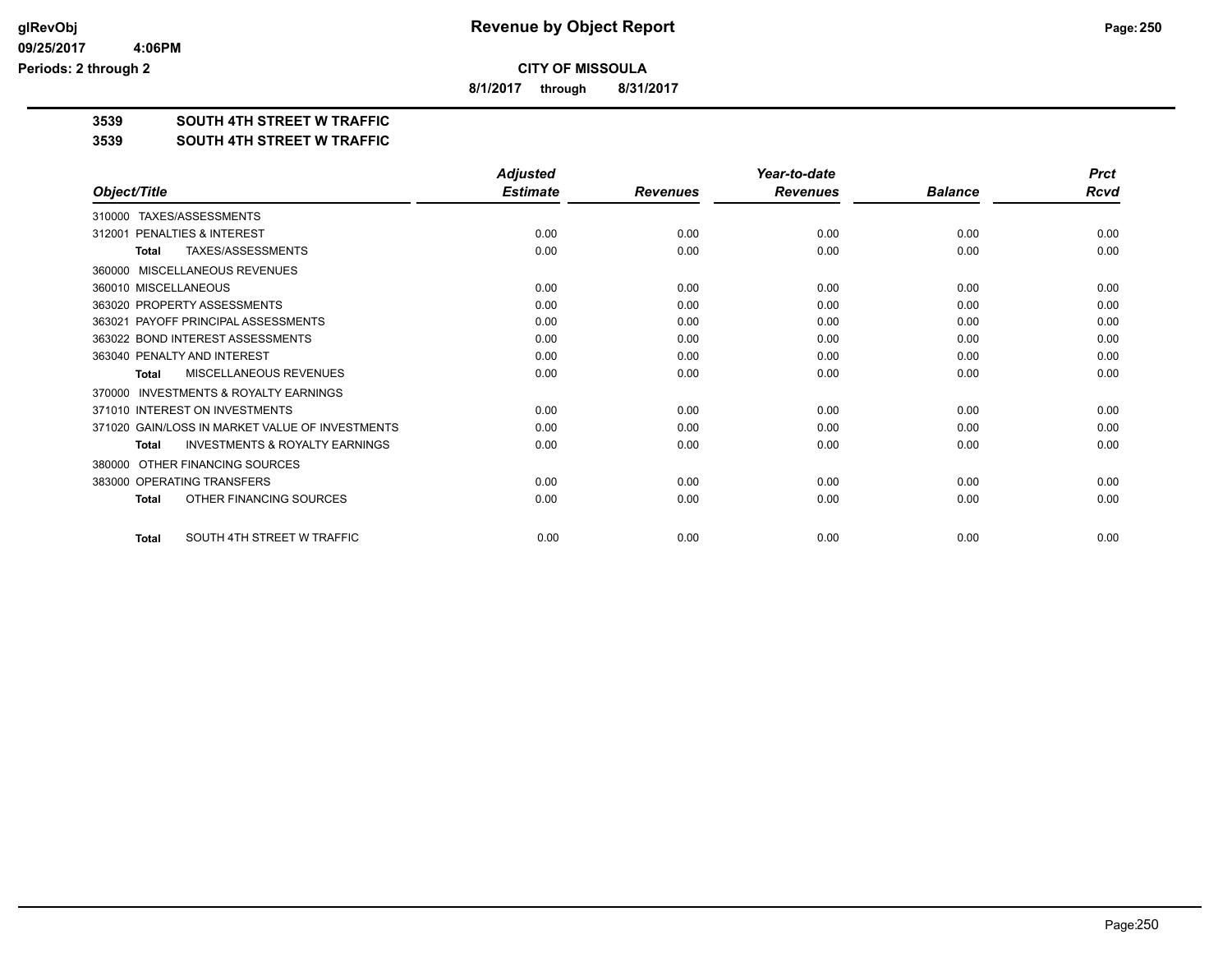**8/1/2017 through 8/31/2017**

## **3539 SOUTH 4TH STREET W TRAFFIC**

|                                                           | <b>Adjusted</b> |                 | Year-to-date    |                | <b>Prct</b> |
|-----------------------------------------------------------|-----------------|-----------------|-----------------|----------------|-------------|
| Object/Title                                              | <b>Estimate</b> | <b>Revenues</b> | <b>Revenues</b> | <b>Balance</b> | Rcvd        |
| 310000 TAXES/ASSESSMENTS                                  |                 |                 |                 |                |             |
| PENALTIES & INTEREST<br>312001                            | 0.00            | 0.00            | 0.00            | 0.00           | 0.00        |
| TAXES/ASSESSMENTS<br><b>Total</b>                         | 0.00            | 0.00            | 0.00            | 0.00           | 0.00        |
| 360000 MISCELLANEOUS REVENUES                             |                 |                 |                 |                |             |
| 360010 MISCELLANEOUS                                      | 0.00            | 0.00            | 0.00            | 0.00           | 0.00        |
| 363020 PROPERTY ASSESSMENTS                               | 0.00            | 0.00            | 0.00            | 0.00           | 0.00        |
| 363021 PAYOFF PRINCIPAL ASSESSMENTS                       | 0.00            | 0.00            | 0.00            | 0.00           | 0.00        |
| 363022 BOND INTEREST ASSESSMENTS                          | 0.00            | 0.00            | 0.00            | 0.00           | 0.00        |
| 363040 PENALTY AND INTEREST                               | 0.00            | 0.00            | 0.00            | 0.00           | 0.00        |
| MISCELLANEOUS REVENUES<br><b>Total</b>                    | 0.00            | 0.00            | 0.00            | 0.00           | 0.00        |
| <b>INVESTMENTS &amp; ROYALTY EARNINGS</b><br>370000       |                 |                 |                 |                |             |
| 371010 INTEREST ON INVESTMENTS                            | 0.00            | 0.00            | 0.00            | 0.00           | 0.00        |
| 371020 GAIN/LOSS IN MARKET VALUE OF INVESTMENT            | 0.00            | 0.00            | 0.00            | 0.00           | 0.00        |
| <b>INVESTMENTS &amp; ROYALTY EARNINGS</b><br><b>Total</b> | 0.00            | 0.00            | 0.00            | 0.00           | 0.00        |
| OTHER FINANCING SOURCES<br>380000                         |                 |                 |                 |                |             |
| 383000 OPERATING TRANSFERS                                | 0.00            | 0.00            | 0.00            | 0.00           | 0.00        |
| OTHER FINANCING SOURCES<br><b>Total</b>                   | 0.00            | 0.00            | 0.00            | 0.00           | 0.00        |
| SOUTH 4TH STREET W TRAFFIC<br><b>Total</b>                | 0.00            | 0.00            | 0.00            | 0.00           | 0.00        |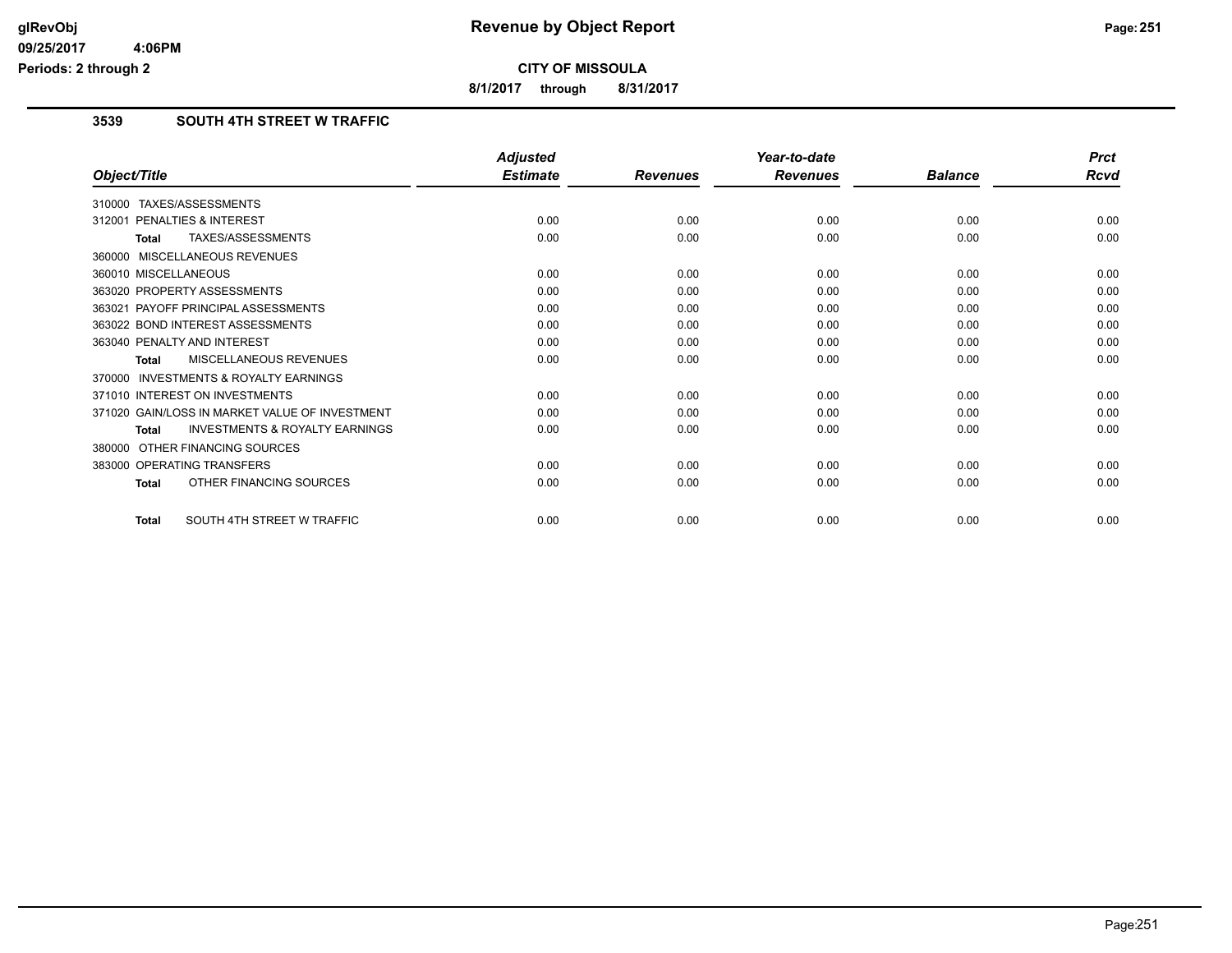**8/1/2017 through 8/31/2017**

**3540 SID 540 DEBT SERVICE FUND**

**3540 SID 540 DEBT SERVICE FUND**

|                                                           | <b>Adjusted</b> |                 | Year-to-date    |                | <b>Prct</b> |
|-----------------------------------------------------------|-----------------|-----------------|-----------------|----------------|-------------|
| Object/Title                                              | <b>Estimate</b> | <b>Revenues</b> | <b>Revenues</b> | <b>Balance</b> | Rcvd        |
| 360000 MISCELLANEOUS REVENUES                             |                 |                 |                 |                |             |
| 363020 PROPERTY ASSESSMENTS                               | 0.00            | 606.96          | $-170.87$       | 170.87         | 0.00        |
| 363021 PAYOFF PRINCIPAL ASSESSMENTS                       | 0.00            | 0.00            | 0.00            | 0.00           | 0.00        |
| 363040 PENALTY AND INTEREST                               | 0.00            | 0.00            | $-29.93$        | 29.93          | 0.00        |
| MISCELLANEOUS REVENUES<br>Total                           | 0.00            | 606.96          | $-200.80$       | 200.80         | 0.00        |
| 370000 INVESTMENTS & ROYALTY EARNINGS                     |                 |                 |                 |                |             |
| 371010 INTEREST ON INVESTMENTS                            | 0.00            | 0.00            | 0.00            | 0.00           | 0.00        |
| 371500 INTEREST ON INTERFUND LOAN                         | 0.00            | 0.00            | 0.00            | 0.00           | 0.00        |
| <b>INVESTMENTS &amp; ROYALTY EARNINGS</b><br><b>Total</b> | 0.00            | 0.00            | 0.00            | 0.00           | 0.00        |
| SID 540 DEBT SERVICE FUND<br>Total                        | 0.00            | 606.96          | $-200.80$       | 200.80         | 0.00        |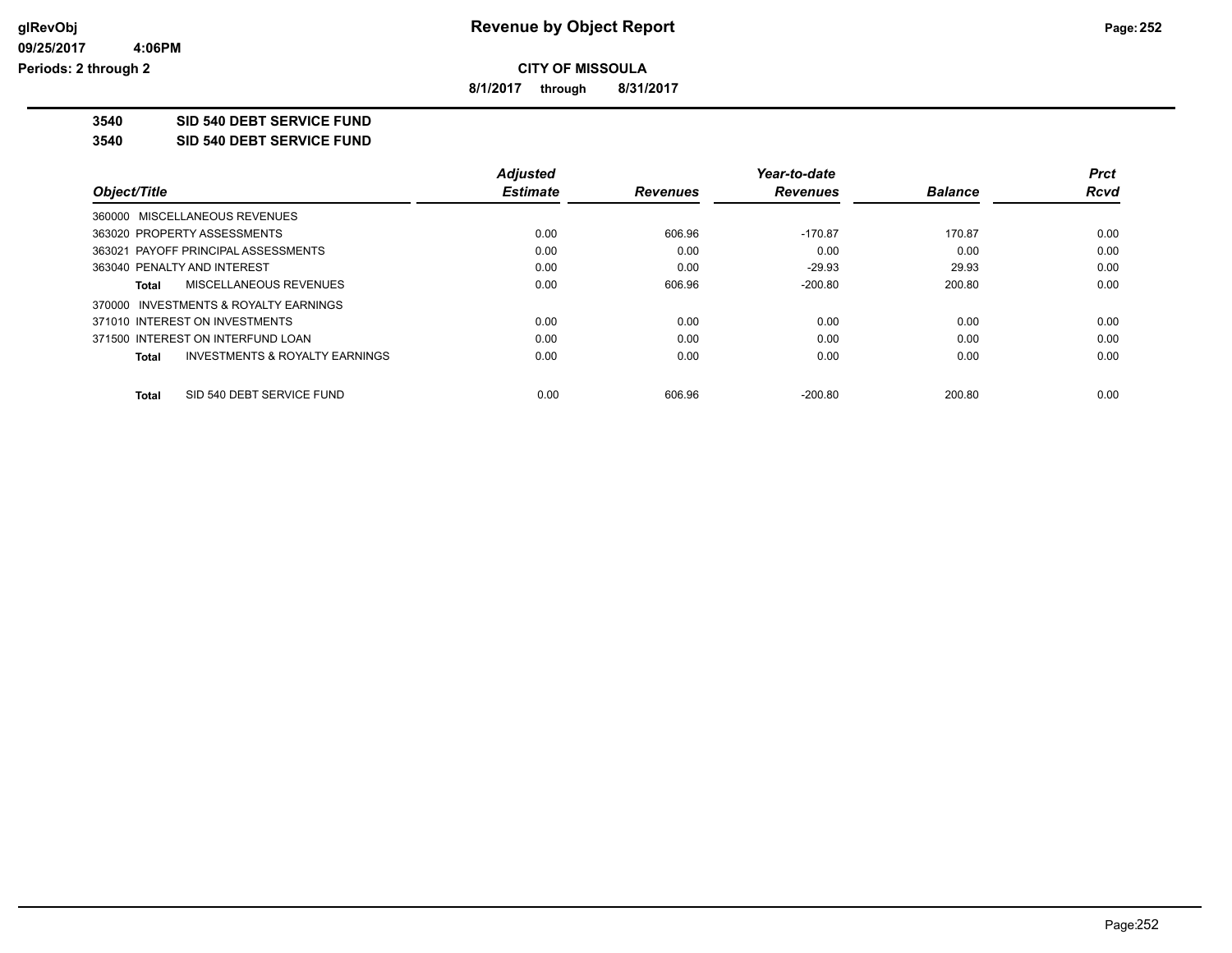**8/1/2017 through 8/31/2017**

#### **3540 SID 540 DEBT SERVICE FUND**

| Object/Title                                       | <b>Adjusted</b><br><b>Estimate</b> | <b>Revenues</b> | Year-to-date<br><b>Revenues</b> | <b>Balance</b> | <b>Prct</b><br><b>Rcvd</b> |
|----------------------------------------------------|------------------------------------|-----------------|---------------------------------|----------------|----------------------------|
| 360000 MISCELLANEOUS REVENUES                      |                                    |                 |                                 |                |                            |
| 363020 PROPERTY ASSESSMENTS                        | 0.00                               | 606.96          | $-170.87$                       | 170.87         | 0.00                       |
| 363021 PAYOFF PRINCIPAL ASSESSMENTS                | 0.00                               | 0.00            | 0.00                            | 0.00           | 0.00                       |
| 363040 PENALTY AND INTEREST                        | 0.00                               | 0.00            | $-29.93$                        | 29.93          | 0.00                       |
| <b>MISCELLANEOUS REVENUES</b><br>Total             | 0.00                               | 606.96          | $-200.80$                       | 200.80         | 0.00                       |
| 370000 INVESTMENTS & ROYALTY EARNINGS              |                                    |                 |                                 |                |                            |
| 371010 INTEREST ON INVESTMENTS                     | 0.00                               | 0.00            | 0.00                            | 0.00           | 0.00                       |
| 371500 INTEREST ON INTERFUND LOAN                  | 0.00                               | 0.00            | 0.00                            | 0.00           | 0.00                       |
| <b>INVESTMENTS &amp; ROYALTY EARNINGS</b><br>Total | 0.00                               | 0.00            | 0.00                            | 0.00           | 0.00                       |
| SID 540 DEBT SERVICE FUND<br>Total                 | 0.00                               | 606.96          | $-200.80$                       | 200.80         | 0.00                       |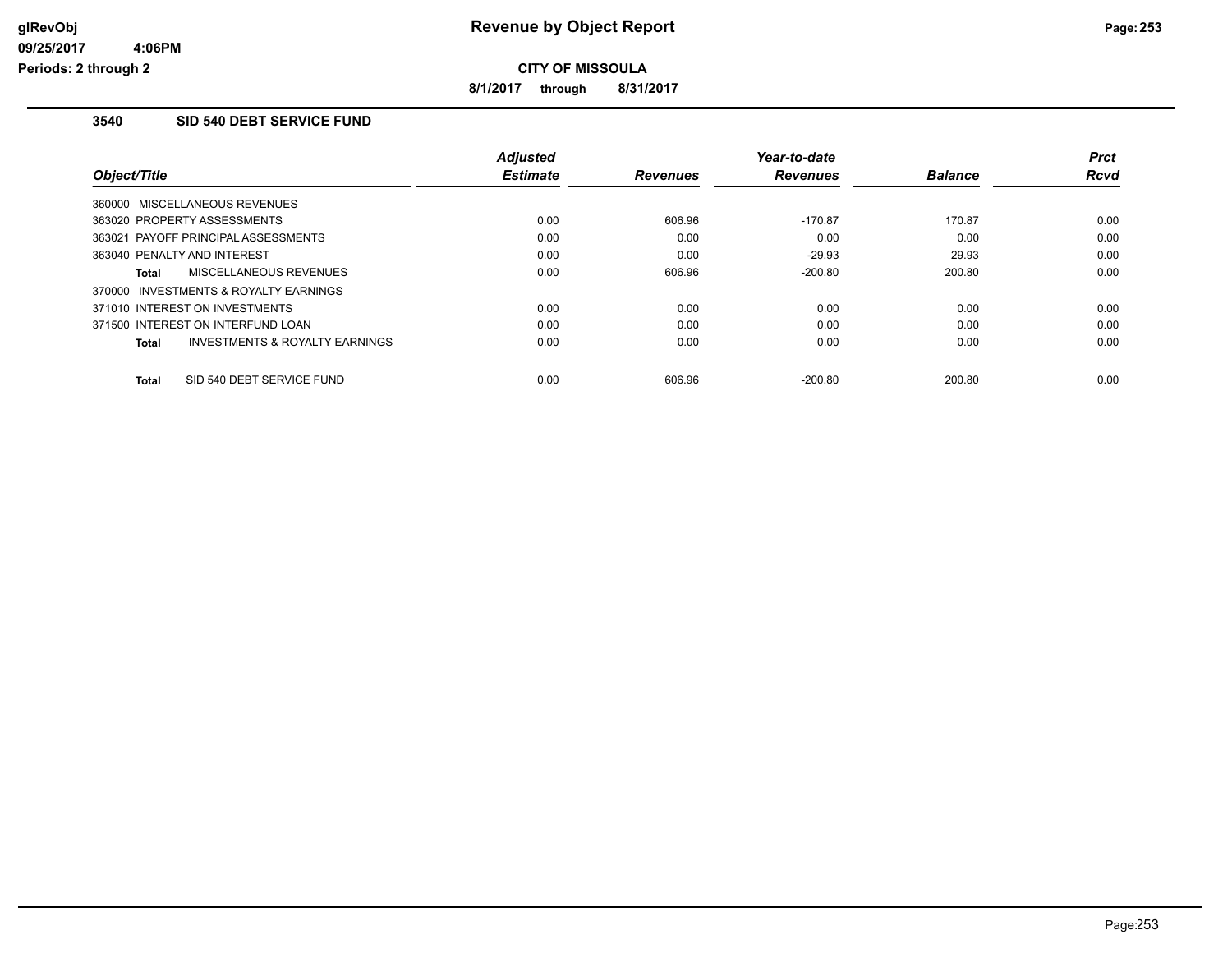**8/1/2017 through 8/31/2017**

**3541 SID 541 DEBT SERVICE**

**3541 SID 541 DEBT SERVICE**

|                                         | <b>Adjusted</b> |                 | Year-to-date    |                | <b>Prct</b> |
|-----------------------------------------|-----------------|-----------------|-----------------|----------------|-------------|
| Object/Title                            | <b>Estimate</b> | <b>Revenues</b> | <b>Revenues</b> | <b>Balance</b> | Rcvd        |
| 360000 MISCELLANEOUS REVENUES           |                 |                 |                 |                |             |
| 363020 PROPERTY ASSESSMENTS             | 0.00            | 1,000.74        | $-311.99$       | 311.99         | 0.00        |
| 363021 PAYOFF PRINCIPAL ASSESSMENTS     | 0.00            | 316.66          | 633.32          | $-633.32$      | 0.00        |
| 363040 PENALTY AND INTEREST             | 0.00            | 55.27           | 2.14            | $-2.14$        | 0.00        |
| MISCELLANEOUS REVENUES<br>Total         | 0.00            | 1,372.67        | 323.47          | $-323.47$      | 0.00        |
| 370000 INVESTMENTS & ROYALTY EARNINGS   |                 |                 |                 |                |             |
| 371010 INTEREST ON INVESTMENTS          | 0.00            | 0.00            | 0.00            | 0.00           | 0.00        |
| INVESTMENTS & ROYALTY EARNINGS<br>Total | 0.00            | 0.00            | 0.00            | 0.00           | 0.00        |
| 380000 OTHER FINANCING SOURCES          |                 |                 |                 |                |             |
| 381030 SID BONDS PROCEEDS               | 0.00            | 0.00            | 0.00            | 0.00           | 0.00        |
| OTHER FINANCING SOURCES<br>Total        | 0.00            | 0.00            | 0.00            | 0.00           | 0.00        |
| SID 541 DEBT SERVICE<br>Total           | 0.00            | 1.372.67        | 323.47          | $-323.47$      | 0.00        |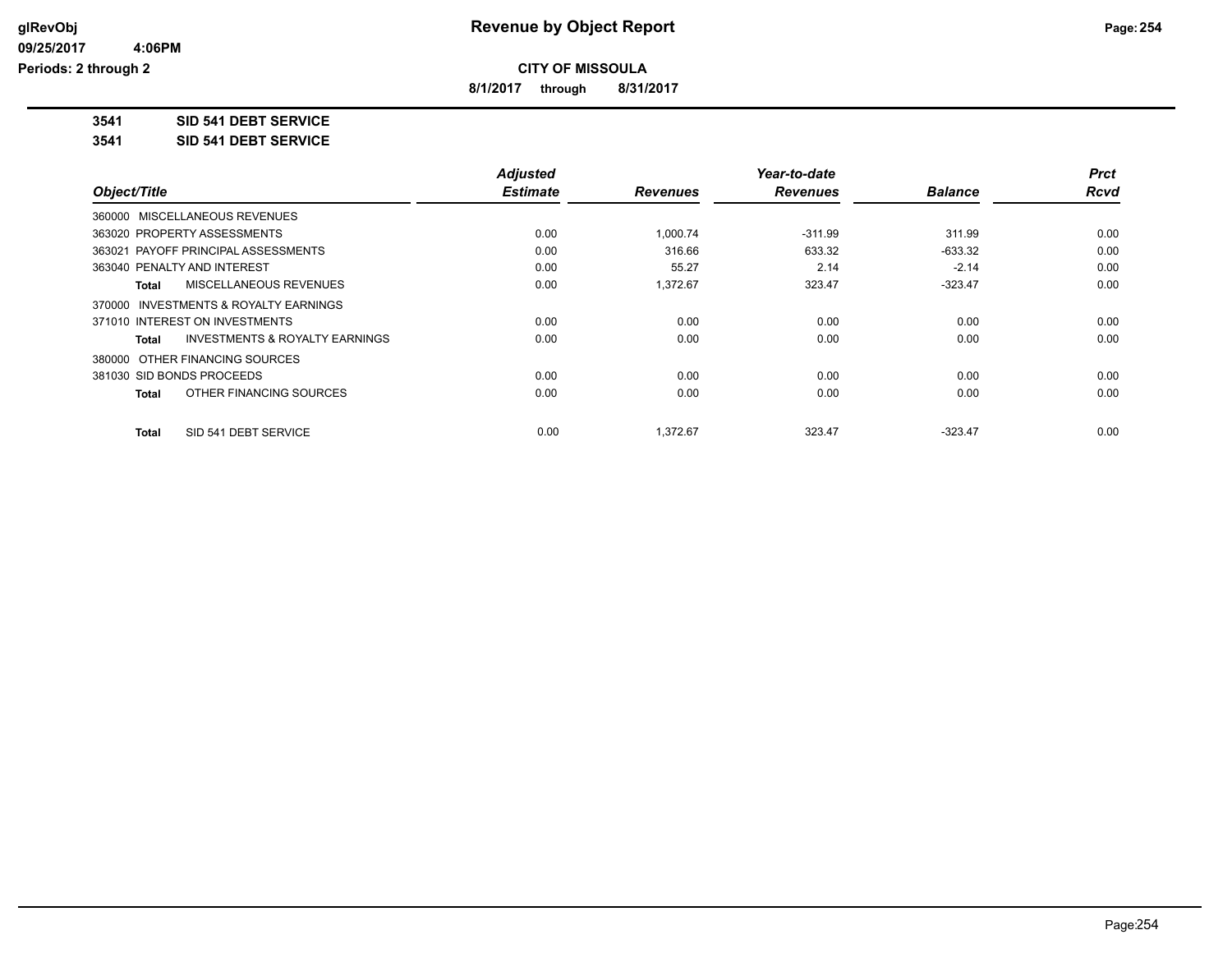**8/1/2017 through 8/31/2017**

#### **3541 SID 541 DEBT SERVICE**

| Object/Title                            | <b>Adjusted</b><br><b>Estimate</b> | <b>Revenues</b> | Year-to-date<br><b>Revenues</b> | <b>Balance</b> | <b>Prct</b><br>Rcvd |
|-----------------------------------------|------------------------------------|-----------------|---------------------------------|----------------|---------------------|
|                                         |                                    |                 |                                 |                |                     |
| 360000 MISCELLANEOUS REVENUES           |                                    |                 |                                 |                |                     |
| 363020 PROPERTY ASSESSMENTS             | 0.00                               | 1.000.74        | $-311.99$                       | 311.99         | 0.00                |
| 363021 PAYOFF PRINCIPAL ASSESSMENTS     | 0.00                               | 316.66          | 633.32                          | $-633.32$      | 0.00                |
| 363040 PENALTY AND INTEREST             | 0.00                               | 55.27           | 2.14                            | $-2.14$        | 0.00                |
| MISCELLANEOUS REVENUES<br>Total         | 0.00                               | 1.372.67        | 323.47                          | $-323.47$      | 0.00                |
| 370000 INVESTMENTS & ROYALTY EARNINGS   |                                    |                 |                                 |                |                     |
| 371010 INTEREST ON INVESTMENTS          | 0.00                               | 0.00            | 0.00                            | 0.00           | 0.00                |
| INVESTMENTS & ROYALTY EARNINGS<br>Total | 0.00                               | 0.00            | 0.00                            | 0.00           | 0.00                |
| 380000 OTHER FINANCING SOURCES          |                                    |                 |                                 |                |                     |
| 381030 SID BONDS PROCEEDS               | 0.00                               | 0.00            | 0.00                            | 0.00           | 0.00                |
| OTHER FINANCING SOURCES<br>Total        | 0.00                               | 0.00            | 0.00                            | 0.00           | 0.00                |
| SID 541 DEBT SERVICE<br>Total           | 0.00                               | 1.372.67        | 323.47                          | $-323.47$      | 0.00                |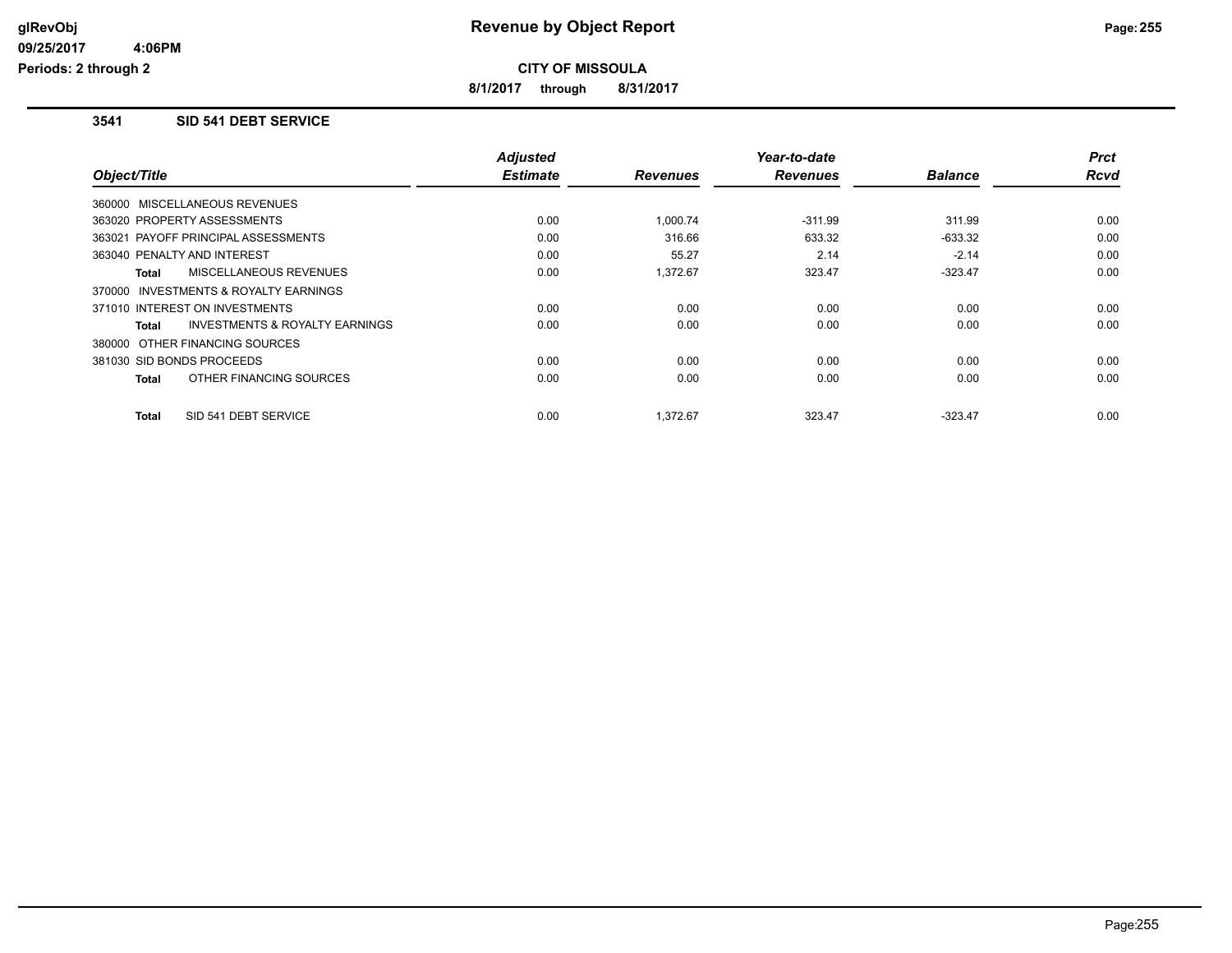**8/1/2017 through 8/31/2017**

**3543 SID 543 DEBT SERVICE**

**3543 SID 543 DEBT SERVICE**

|                                                    | <b>Adjusted</b> |                 | Year-to-date    |                | <b>Prct</b> |
|----------------------------------------------------|-----------------|-----------------|-----------------|----------------|-------------|
| Object/Title                                       | <b>Estimate</b> | <b>Revenues</b> | <b>Revenues</b> | <b>Balance</b> | <b>Rcvd</b> |
| 360000 MISCELLANEOUS REVENUES                      |                 |                 |                 |                |             |
| 363020 PROPERTY ASSESSMENTS                        | 0.00            | 167.76          | 0.00            | 0.00           | 0.00        |
| 363021 PAYOFF PRINCIPAL ASSESSMENTS                | 0.00            | 0.00            | 0.00            | 0.00           | 0.00        |
| 363040 PENALTY AND INTEREST                        | 0.00            | 5.38            | 0.00            | 0.00           | 0.00        |
| MISCELLANEOUS REVENUES<br>Total                    | 0.00            | 173.14          | 0.00            | 0.00           | 0.00        |
| 370000 INVESTMENTS & ROYALTY EARNINGS              |                 |                 |                 |                |             |
| 371010 INTEREST ON INVESTMENTS                     | 0.00            | 0.00            | 0.00            | 0.00           | 0.00        |
| <b>INVESTMENTS &amp; ROYALTY EARNINGS</b><br>Total | 0.00            | 0.00            | 0.00            | 0.00           | 0.00        |
| SID 543 DEBT SERVICE<br><b>Total</b>               | 0.00            | 173.14          | 0.00            | 0.00           | 0.00        |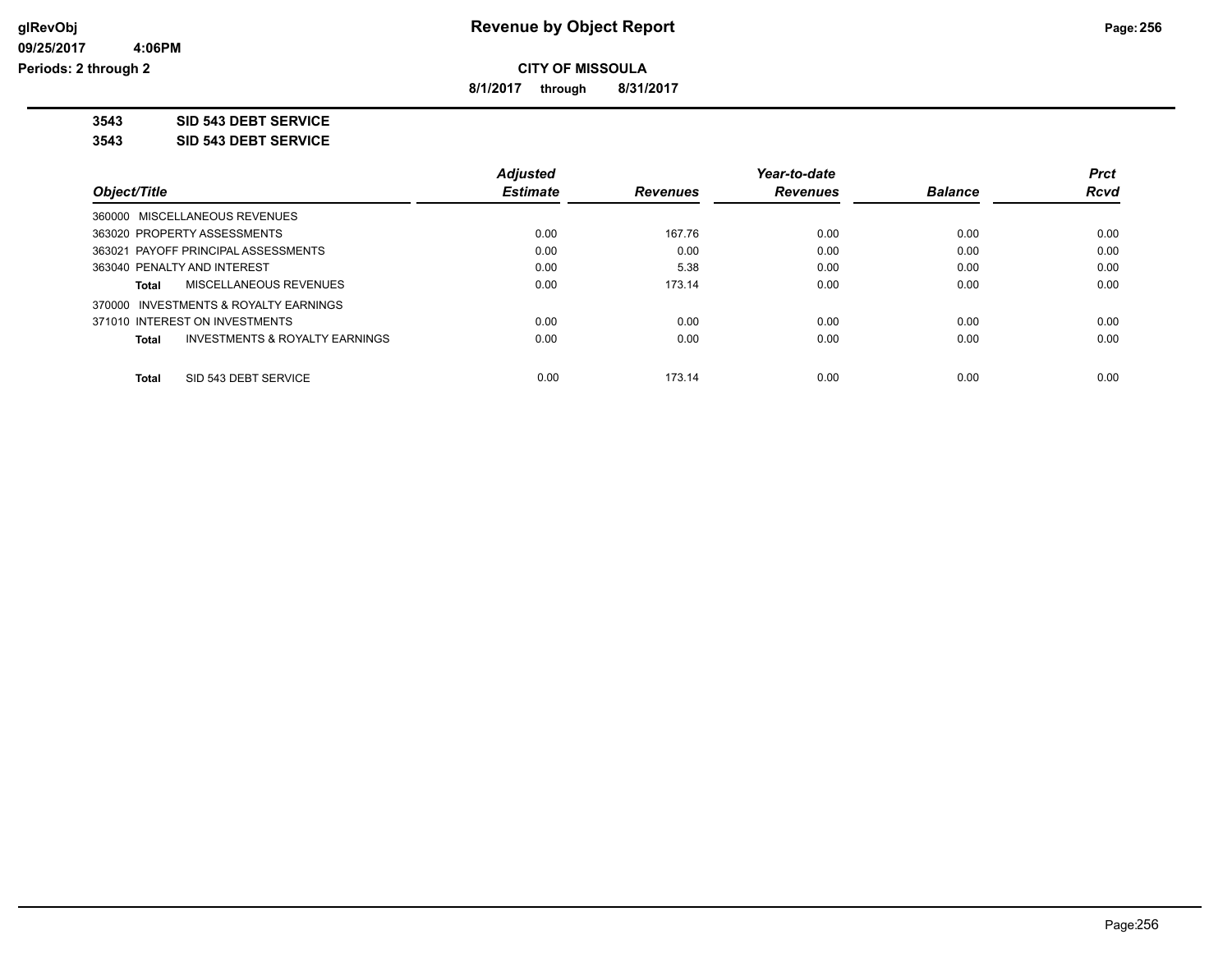**8/1/2017 through 8/31/2017**

#### **3543 SID 543 DEBT SERVICE**

|              |                                     | <b>Adjusted</b> |                 | Year-to-date    |                | <b>Prct</b> |
|--------------|-------------------------------------|-----------------|-----------------|-----------------|----------------|-------------|
| Object/Title |                                     | <b>Estimate</b> | <b>Revenues</b> | <b>Revenues</b> | <b>Balance</b> | <b>Rcvd</b> |
|              | 360000 MISCELLANEOUS REVENUES       |                 |                 |                 |                |             |
|              | 363020 PROPERTY ASSESSMENTS         | 0.00            | 167.76          | 0.00            | 0.00           | 0.00        |
|              | 363021 PAYOFF PRINCIPAL ASSESSMENTS | 0.00            | 0.00            | 0.00            | 0.00           | 0.00        |
|              | 363040 PENALTY AND INTEREST         | 0.00            | 5.38            | 0.00            | 0.00           | 0.00        |
| Total        | MISCELLANEOUS REVENUES              | 0.00            | 173.14          | 0.00            | 0.00           | 0.00        |
| 370000       | INVESTMENTS & ROYALTY EARNINGS      |                 |                 |                 |                |             |
|              | 371010 INTEREST ON INVESTMENTS      | 0.00            | 0.00            | 0.00            | 0.00           | 0.00        |
| Total        | INVESTMENTS & ROYALTY EARNINGS      | 0.00            | 0.00            | 0.00            | 0.00           | 0.00        |
| <b>Total</b> | SID 543 DEBT SERVICE                | 0.00            | 173.14          | 0.00            | 0.00           | 0.00        |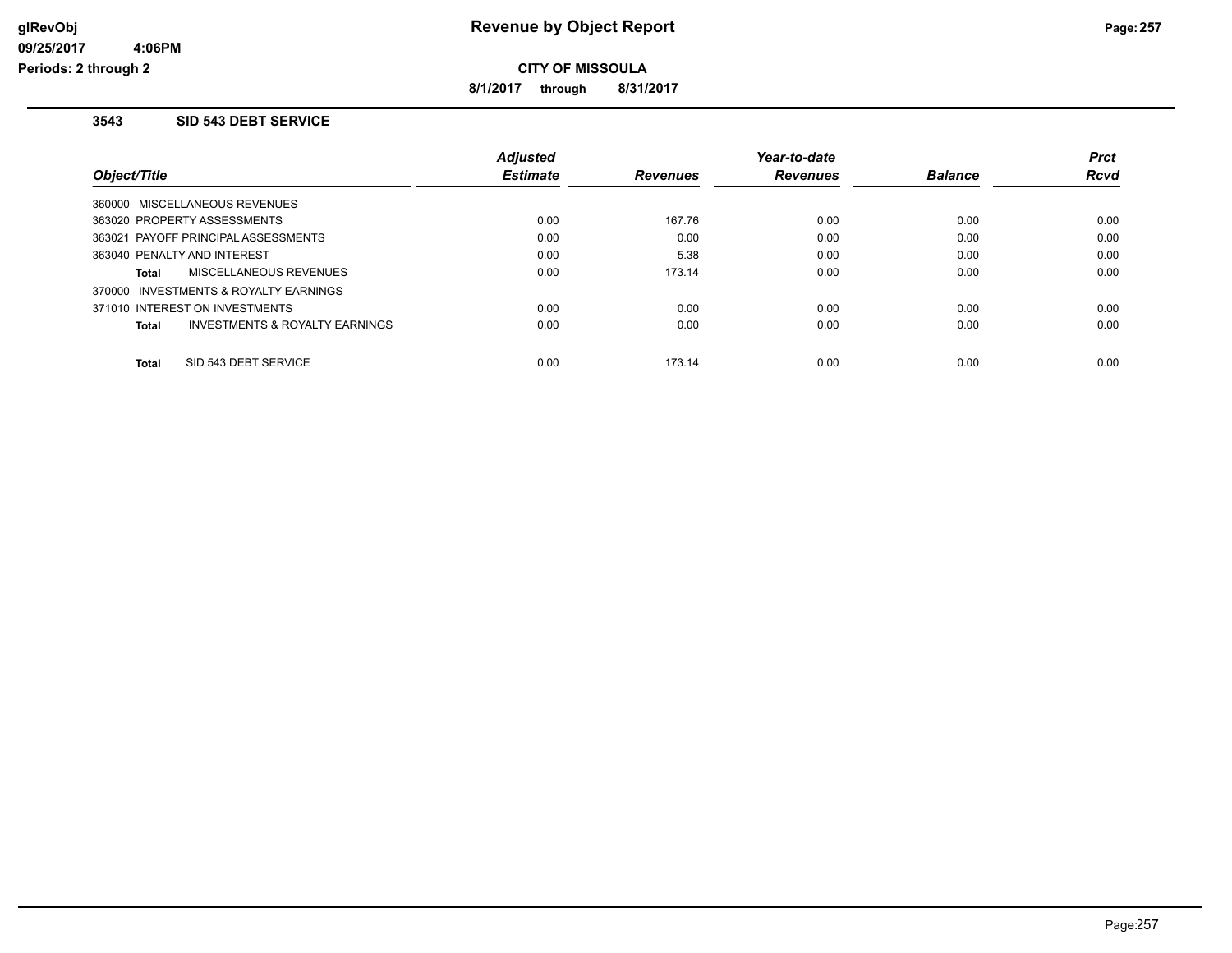**8/1/2017 through 8/31/2017**

# **3544 SID 544 RATTLESNAKE DEBT SERVICE**

## **3544 SID 544 RATTLESNAKE DEBT SERVICE**

|                                                    | <b>Adjusted</b> |                 | Year-to-date    |                | <b>Prct</b> |
|----------------------------------------------------|-----------------|-----------------|-----------------|----------------|-------------|
| Object/Title                                       | <b>Estimate</b> | <b>Revenues</b> | <b>Revenues</b> | <b>Balance</b> | <b>Rcvd</b> |
| 360000 MISCELLANEOUS REVENUES                      |                 |                 |                 |                |             |
| 363020 PROPERTY ASSESSMENTS                        | 0.00            | 2,894.42        | $-1.204.97$     | 1.204.97       | 0.00        |
| 363021 PAYOFF PRINCIPAL ASSESSMENTS                | 0.00            | 0.00            | 0.00            | 0.00           | 0.00        |
| 363040 PENALTY AND INTEREST                        | 0.00            | 104.97          | $-64.67$        | 64.67          | 0.00        |
| MISCELLANEOUS REVENUES<br>Total                    | 0.00            | 2.999.39        | $-1.269.64$     | 1.269.64       | 0.00        |
| INVESTMENTS & ROYALTY EARNINGS<br>370000           |                 |                 |                 |                |             |
| 371010 INTEREST ON INVESTMENTS                     | 0.00            | 0.00            | 0.00            | 0.00           | 0.00        |
| <b>INVESTMENTS &amp; ROYALTY EARNINGS</b><br>Total | 0.00            | 0.00            | 0.00            | 0.00           | 0.00        |
| SID 544 RATTLESNAKE DEBT SERVICE<br><b>Total</b>   | 0.00            | 2.999.39        | $-1.269.64$     | .269.64        | 0.00        |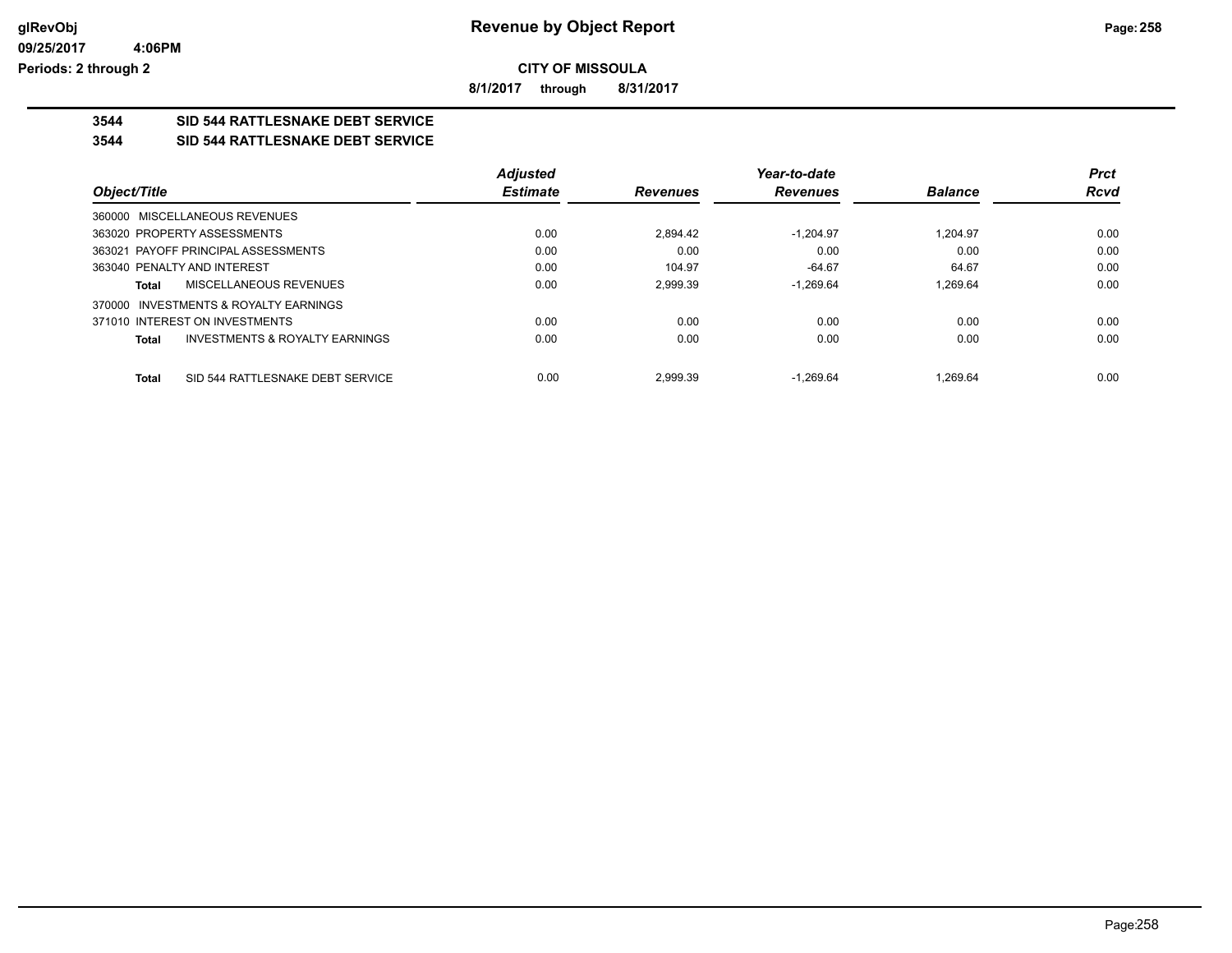**8/1/2017 through 8/31/2017**

#### **3544 SID 544 RATTLESNAKE DEBT SERVICE**

|              |                                           | <b>Adjusted</b> |                 | Year-to-date    |                | <b>Prct</b> |
|--------------|-------------------------------------------|-----------------|-----------------|-----------------|----------------|-------------|
| Object/Title |                                           | <b>Estimate</b> | <b>Revenues</b> | <b>Revenues</b> | <b>Balance</b> | Rcvd        |
|              | 360000 MISCELLANEOUS REVENUES             |                 |                 |                 |                |             |
|              | 363020 PROPERTY ASSESSMENTS               | 0.00            | 2.894.42        | $-1.204.97$     | 1.204.97       | 0.00        |
|              | 363021 PAYOFF PRINCIPAL ASSESSMENTS       | 0.00            | 0.00            | 0.00            | 0.00           | 0.00        |
|              | 363040 PENALTY AND INTEREST               | 0.00            | 104.97          | $-64.67$        | 64.67          | 0.00        |
| <b>Total</b> | MISCELLANEOUS REVENUES                    | 0.00            | 2.999.39        | $-1.269.64$     | 1.269.64       | 0.00        |
| 370000       | <b>INVESTMENTS &amp; ROYALTY EARNINGS</b> |                 |                 |                 |                |             |
|              | 371010 INTEREST ON INVESTMENTS            | 0.00            | 0.00            | 0.00            | 0.00           | 0.00        |
| <b>Total</b> | INVESTMENTS & ROYALTY EARNINGS            | 0.00            | 0.00            | 0.00            | 0.00           | 0.00        |
| <b>Total</b> | SID 544 RATTLESNAKE DEBT SERVICE          | 0.00            | 2.999.39        | $-1.269.64$     | 1.269.64       | 0.00        |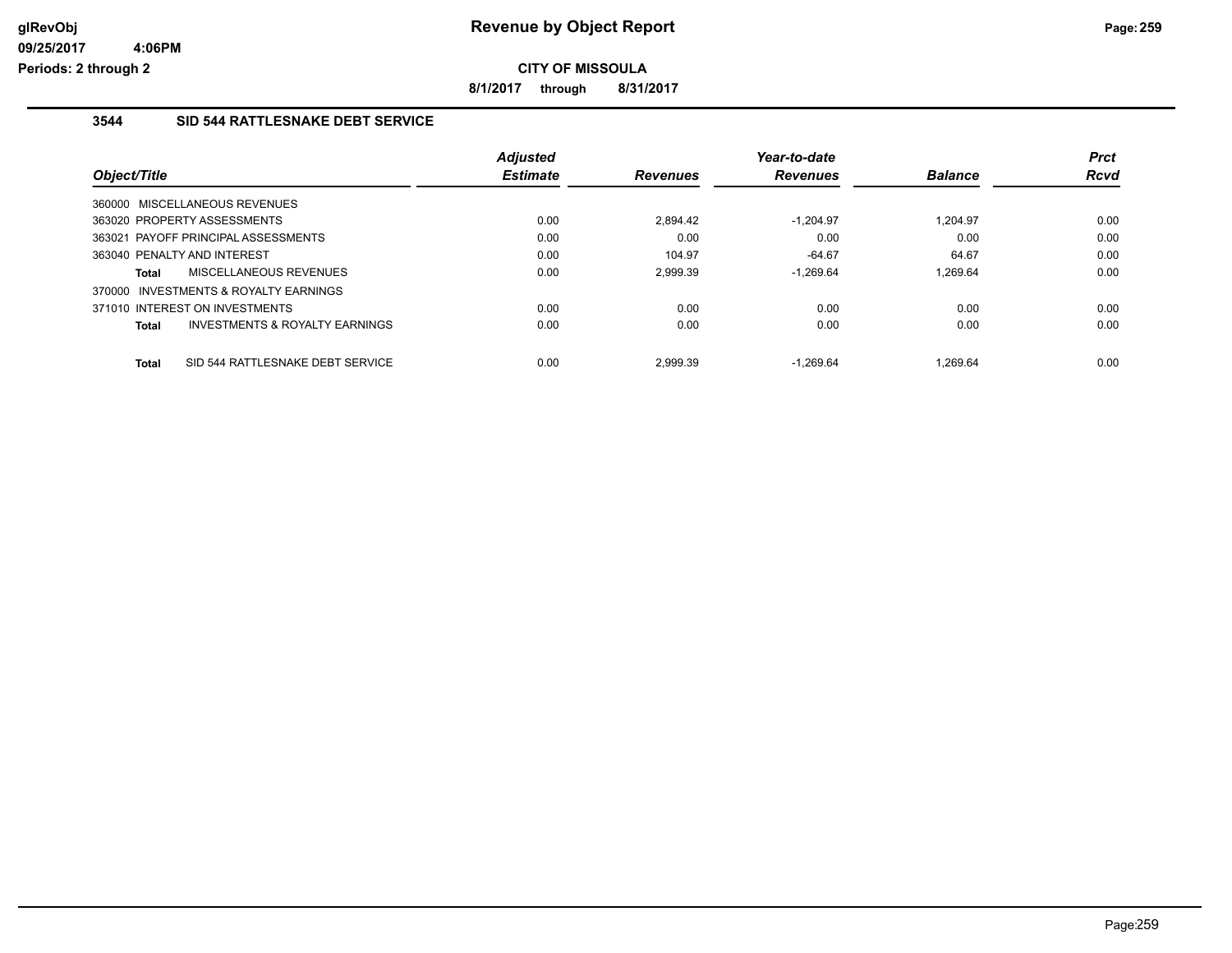**8/1/2017 through 8/31/2017**

**3545 SID 545 DEBT SERVICE**

**3545 SID 545 DEBT SERVICE**

|                                                    | <b>Adjusted</b> |                 | Year-to-date    |                | <b>Prct</b> |
|----------------------------------------------------|-----------------|-----------------|-----------------|----------------|-------------|
| Object/Title                                       | <b>Estimate</b> | <b>Revenues</b> | <b>Revenues</b> | <b>Balance</b> | <b>Rcvd</b> |
| 360000 MISCELLANEOUS REVENUES                      |                 |                 |                 |                |             |
| 363020 PROPERTY ASSESSMENTS                        | 0.00            | 40.62           | $-27.08$        | 27.08          | 0.00        |
| 363021 PAYOFF PRINCIPAL ASSESSMENTS                | 0.00            | 0.00            | 0.00            | 0.00           | 0.00        |
| 363040 PENALTY AND INTEREST                        | 0.00            | 1.37            | $-1.82$         | 1.82           | 0.00        |
| MISCELLANEOUS REVENUES<br>Total                    | 0.00            | 41.99           | $-28.90$        | 28.90          | 0.00        |
| 370000 INVESTMENTS & ROYALTY EARNINGS              |                 |                 |                 |                |             |
| 371010 INTEREST ON INVESTMENTS                     | 0.00            | 0.00            | 0.00            | 0.00           | 0.00        |
| <b>INVESTMENTS &amp; ROYALTY EARNINGS</b><br>Total | 0.00            | 0.00            | 0.00            | 0.00           | 0.00        |
|                                                    |                 |                 |                 |                |             |
| SID 545 DEBT SERVICE<br><b>Total</b>               | 0.00            | 41.99           | $-28.90$        | 28.90          | 0.00        |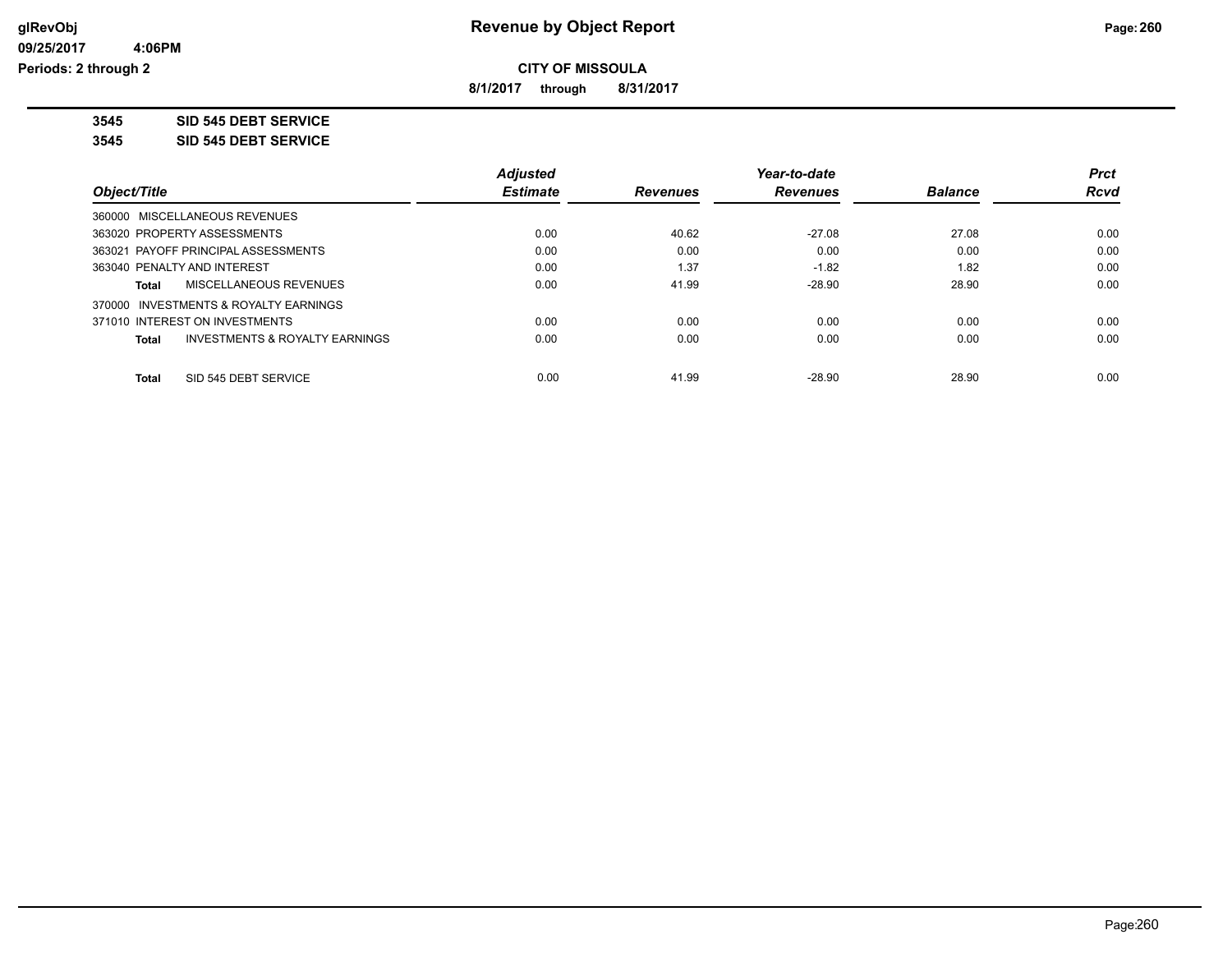**8/1/2017 through 8/31/2017**

#### **3545 SID 545 DEBT SERVICE**

|                                          | Adjusted        |                 | Year-to-date    |                | <b>Prct</b> |
|------------------------------------------|-----------------|-----------------|-----------------|----------------|-------------|
| Object/Title                             | <b>Estimate</b> | <b>Revenues</b> | <b>Revenues</b> | <b>Balance</b> | <b>Rcvd</b> |
| 360000 MISCELLANEOUS REVENUES            |                 |                 |                 |                |             |
| 363020 PROPERTY ASSESSMENTS              | 0.00            | 40.62           | $-27.08$        | 27.08          | 0.00        |
| 363021 PAYOFF PRINCIPAL ASSESSMENTS      | 0.00            | 0.00            | 0.00            | 0.00           | 0.00        |
| 363040 PENALTY AND INTEREST              | 0.00            | 1.37            | $-1.82$         | 1.82           | 0.00        |
| MISCELLANEOUS REVENUES<br>Total          | 0.00            | 41.99           | $-28.90$        | 28.90          | 0.00        |
| INVESTMENTS & ROYALTY EARNINGS<br>370000 |                 |                 |                 |                |             |
| 371010 INTEREST ON INVESTMENTS           | 0.00            | 0.00            | 0.00            | 0.00           | 0.00        |
| INVESTMENTS & ROYALTY EARNINGS<br>Total  | 0.00            | 0.00            | 0.00            | 0.00           | 0.00        |
| SID 545 DEBT SERVICE<br><b>Total</b>     | 0.00            | 41.99           | $-28.90$        | 28.90          | 0.00        |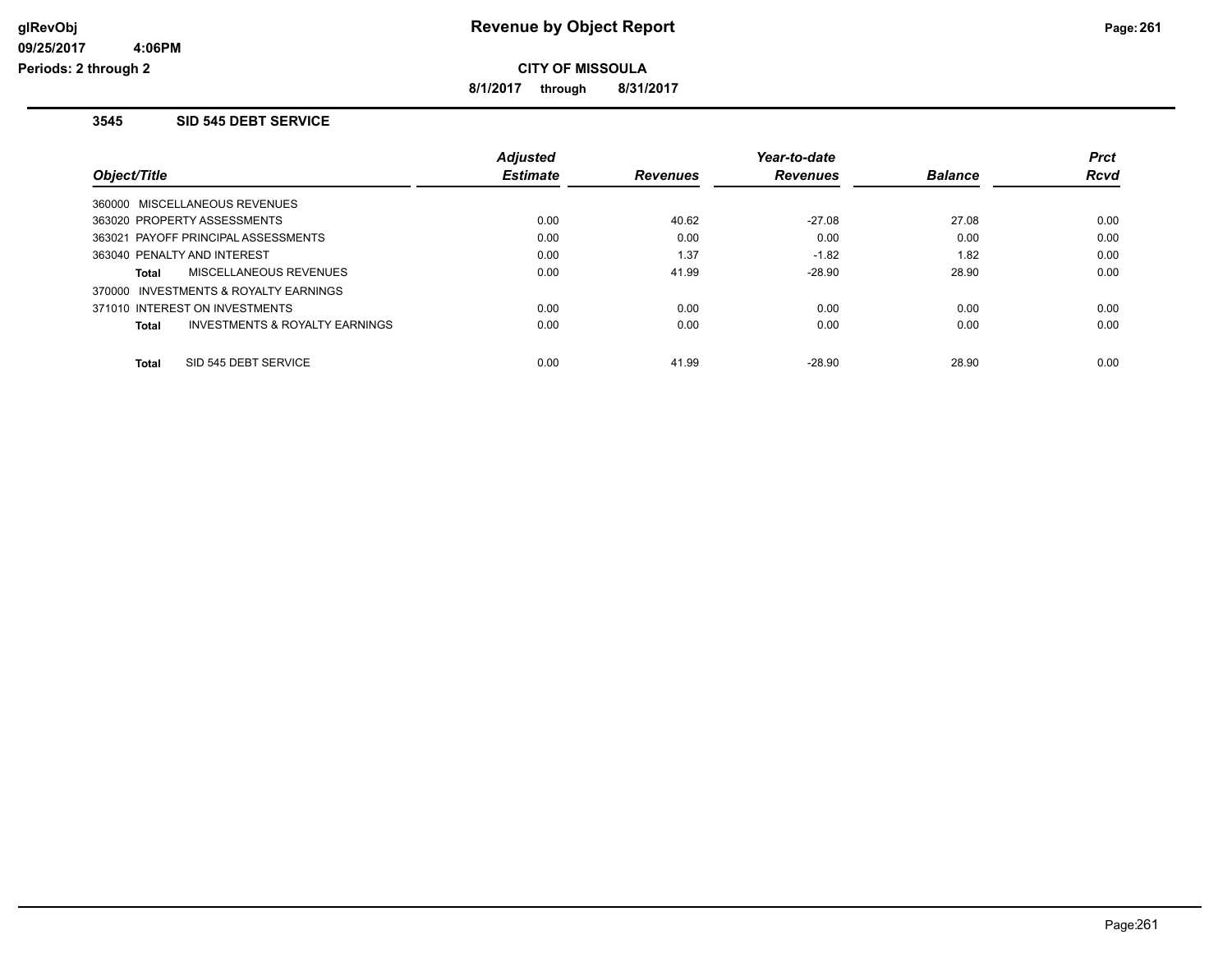**8/1/2017 through 8/31/2017**

**3546 SID 546 DEBT SERVICE**

**3546 SID 546 DEBT SERVICE**

|                                                    | <b>Adjusted</b> |                 | Year-to-date    |                | <b>Prct</b> |
|----------------------------------------------------|-----------------|-----------------|-----------------|----------------|-------------|
| Object/Title                                       | <b>Estimate</b> | <b>Revenues</b> | <b>Revenues</b> | <b>Balance</b> | <b>Rcvd</b> |
| 360000 MISCELLANEOUS REVENUES                      |                 |                 |                 |                |             |
| 363020 PROPERTY ASSESSMENTS                        | 0.00            | 34.02           | 0.00            | 0.00           | 0.00        |
| 363021 PAYOFF PRINCIPAL ASSESSMENTS                | 0.00            | 0.00            | 0.00            | 0.00           | 0.00        |
| 363040 PENALTY AND INTEREST                        | 0.00            | 1.00            | 0.00            | 0.00           | 0.00        |
| MISCELLANEOUS REVENUES<br>Total                    | 0.00            | 35.02           | 0.00            | 0.00           | 0.00        |
| 370000 INVESTMENTS & ROYALTY EARNINGS              |                 |                 |                 |                |             |
| 371010 INTEREST ON INVESTMENTS                     | 0.00            | 0.00            | 0.00            | 0.00           | 0.00        |
| <b>INVESTMENTS &amp; ROYALTY EARNINGS</b><br>Total | 0.00            | 0.00            | 0.00            | 0.00           | 0.00        |
| SID 546 DEBT SERVICE<br>Total                      | 0.00            | 35.02           | 0.00            | 0.00           | 0.00        |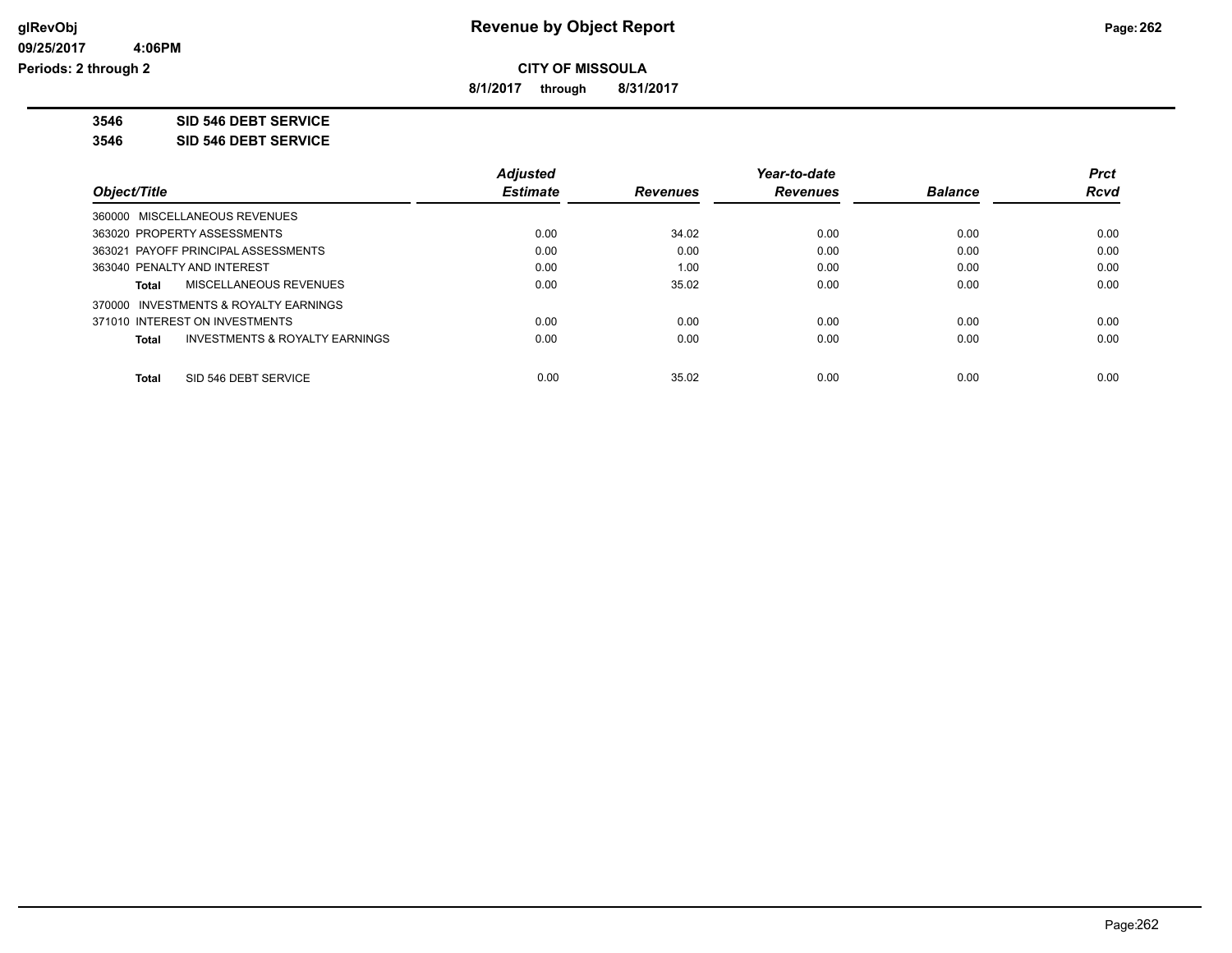**8/1/2017 through 8/31/2017**

#### **3546 SID 546 DEBT SERVICE**

|                                         | <b>Adjusted</b> |                 | Year-to-date    |                | <b>Prct</b> |
|-----------------------------------------|-----------------|-----------------|-----------------|----------------|-------------|
| Object/Title                            | <b>Estimate</b> | <b>Revenues</b> | <b>Revenues</b> | <b>Balance</b> | Rcvd        |
| 360000 MISCELLANEOUS REVENUES           |                 |                 |                 |                |             |
| 363020 PROPERTY ASSESSMENTS             | 0.00            | 34.02           | 0.00            | 0.00           | 0.00        |
| 363021 PAYOFF PRINCIPAL ASSESSMENTS     | 0.00            | 0.00            | 0.00            | 0.00           | 0.00        |
| 363040 PENALTY AND INTEREST             | 0.00            | 1.00            | 0.00            | 0.00           | 0.00        |
| MISCELLANEOUS REVENUES<br>Total         | 0.00            | 35.02           | 0.00            | 0.00           | 0.00        |
| 370000 INVESTMENTS & ROYALTY EARNINGS   |                 |                 |                 |                |             |
| 371010 INTEREST ON INVESTMENTS          | 0.00            | 0.00            | 0.00            | 0.00           | 0.00        |
| INVESTMENTS & ROYALTY EARNINGS<br>Total | 0.00            | 0.00            | 0.00            | 0.00           | 0.00        |
| SID 546 DEBT SERVICE<br><b>Total</b>    | 0.00            | 35.02           | 0.00            | 0.00           | 0.00        |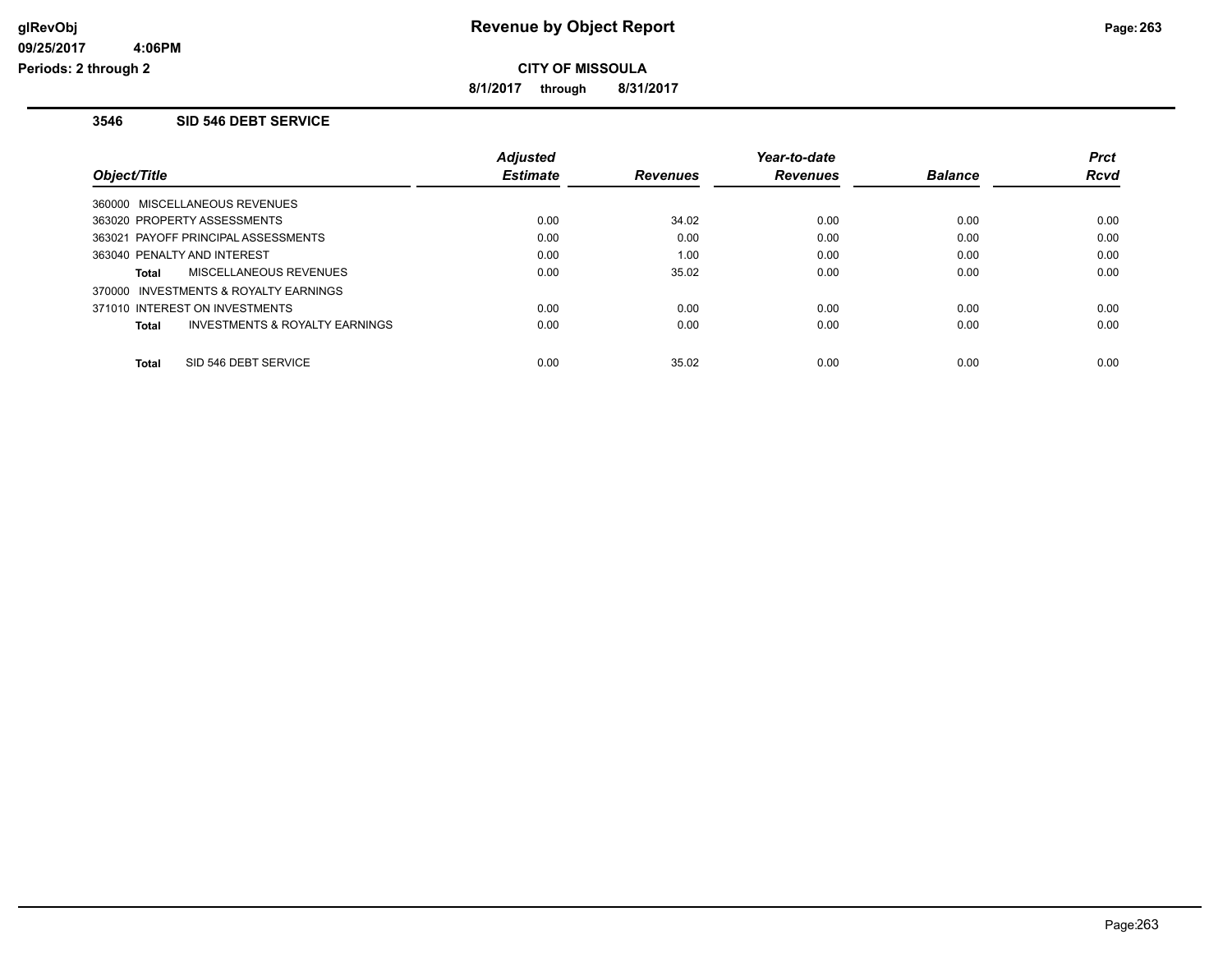**8/1/2017 through 8/31/2017**

**3548 SID 548-5TH, 6TH & ARTHUR**

**3548 SID 548-5TH, 6TH & ARTHUR**

|                                                    | <b>Adjusted</b> |                 | Year-to-date    |                | <b>Prct</b> |
|----------------------------------------------------|-----------------|-----------------|-----------------|----------------|-------------|
| Object/Title                                       | <b>Estimate</b> | <b>Revenues</b> | <b>Revenues</b> | <b>Balance</b> | <b>Rcvd</b> |
| 360000 MISCELLANEOUS REVENUES                      |                 |                 |                 |                |             |
| 363020 PROPERTY ASSESSMENTS                        | 0.00            | 0.00            | 0.00            | 0.00           | 0.00        |
| 363021 PAYOFF PRINCIPAL ASSESSMENTS                | 0.00            | 0.00            | 0.00            | 0.00           | 0.00        |
| 363040 PENALTY AND INTEREST                        | 0.00            | 0.00            | 0.00            | 0.00           | 0.00        |
| <b>MISCELLANEOUS REVENUES</b><br>Total             | 0.00            | 0.00            | 0.00            | 0.00           | 0.00        |
| 370000 INVESTMENTS & ROYALTY EARNINGS              |                 |                 |                 |                |             |
| 371010 INTEREST ON INVESTMENTS                     | 0.00            | 0.00            | 0.00            | 0.00           | 0.00        |
| <b>INVESTMENTS &amp; ROYALTY EARNINGS</b><br>Total | 0.00            | 0.00            | 0.00            | 0.00           | 0.00        |
| SID 548-5TH, 6TH & ARTHUR<br>Total                 | 0.00            | 0.00            | 0.00            | 0.00           | 0.00        |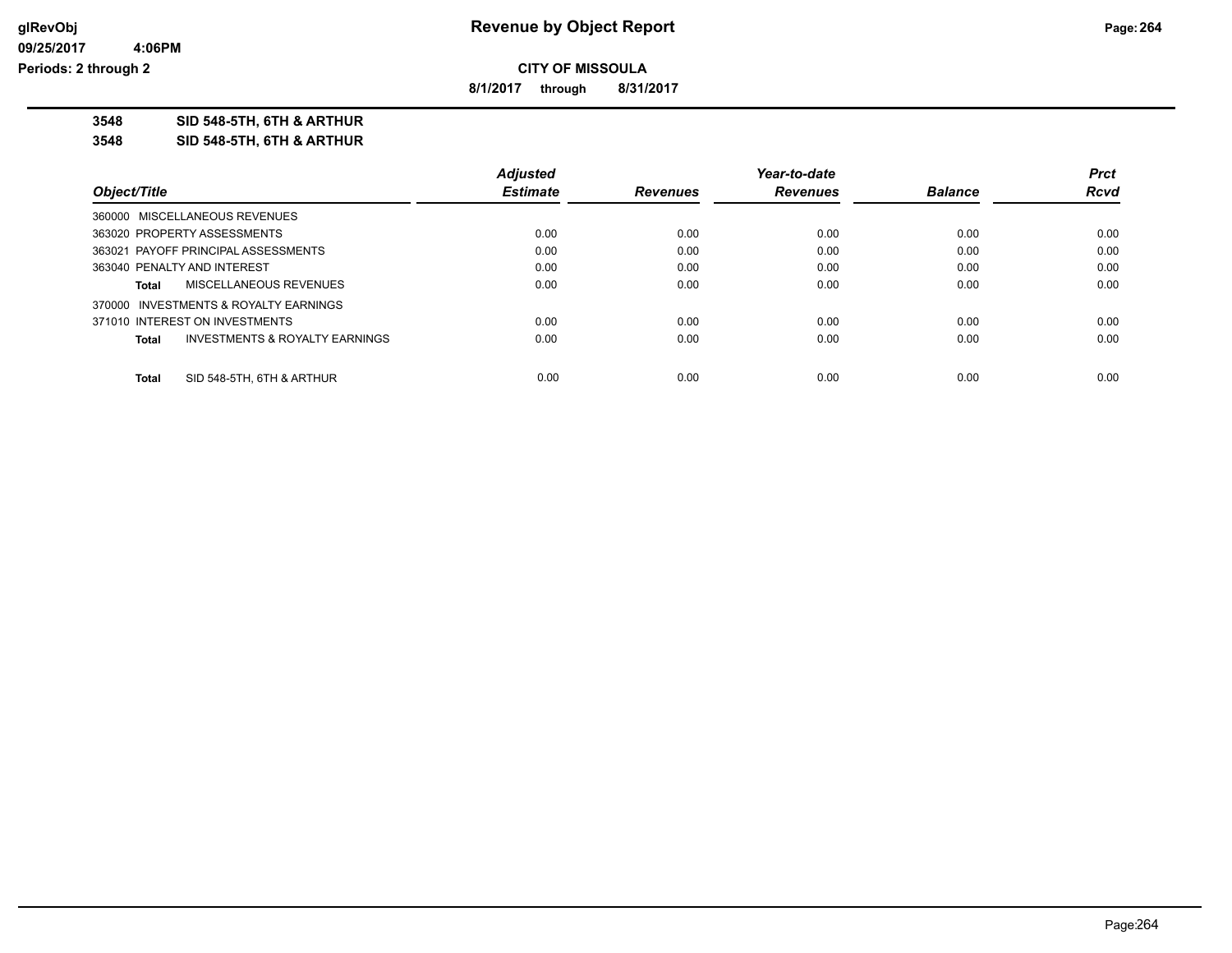**8/1/2017 through 8/31/2017**

#### **3548 SID 548-5TH, 6TH & ARTHUR**

|                                           | <b>Adiusted</b> |                 | Year-to-date    |                | <b>Prct</b> |
|-------------------------------------------|-----------------|-----------------|-----------------|----------------|-------------|
| Obiect/Title                              | <b>Estimate</b> | <b>Revenues</b> | <b>Revenues</b> | <b>Balance</b> | <b>Rcvd</b> |
| 360000 MISCELLANEOUS REVENUES             |                 |                 |                 |                |             |
| 363020 PROPERTY ASSESSMENTS               | 0.00            | 0.00            | 0.00            | 0.00           | 0.00        |
| 363021 PAYOFF PRINCIPAL ASSESSMENTS       | 0.00            | 0.00            | 0.00            | 0.00           | 0.00        |
| 363040 PENALTY AND INTEREST               | 0.00            | 0.00            | 0.00            | 0.00           | 0.00        |
| MISCELLANEOUS REVENUES<br>Total           | 0.00            | 0.00            | 0.00            | 0.00           | 0.00        |
| 370000 INVESTMENTS & ROYALTY EARNINGS     |                 |                 |                 |                |             |
| 371010 INTEREST ON INVESTMENTS            | 0.00            | 0.00            | 0.00            | 0.00           | 0.00        |
| INVESTMENTS & ROYALTY EARNINGS<br>Total   | 0.00            | 0.00            | 0.00            | 0.00           | 0.00        |
| SID 548-5TH, 6TH & ARTHUR<br><b>Total</b> | 0.00            | 0.00            | 0.00            | 0.00           | 0.00        |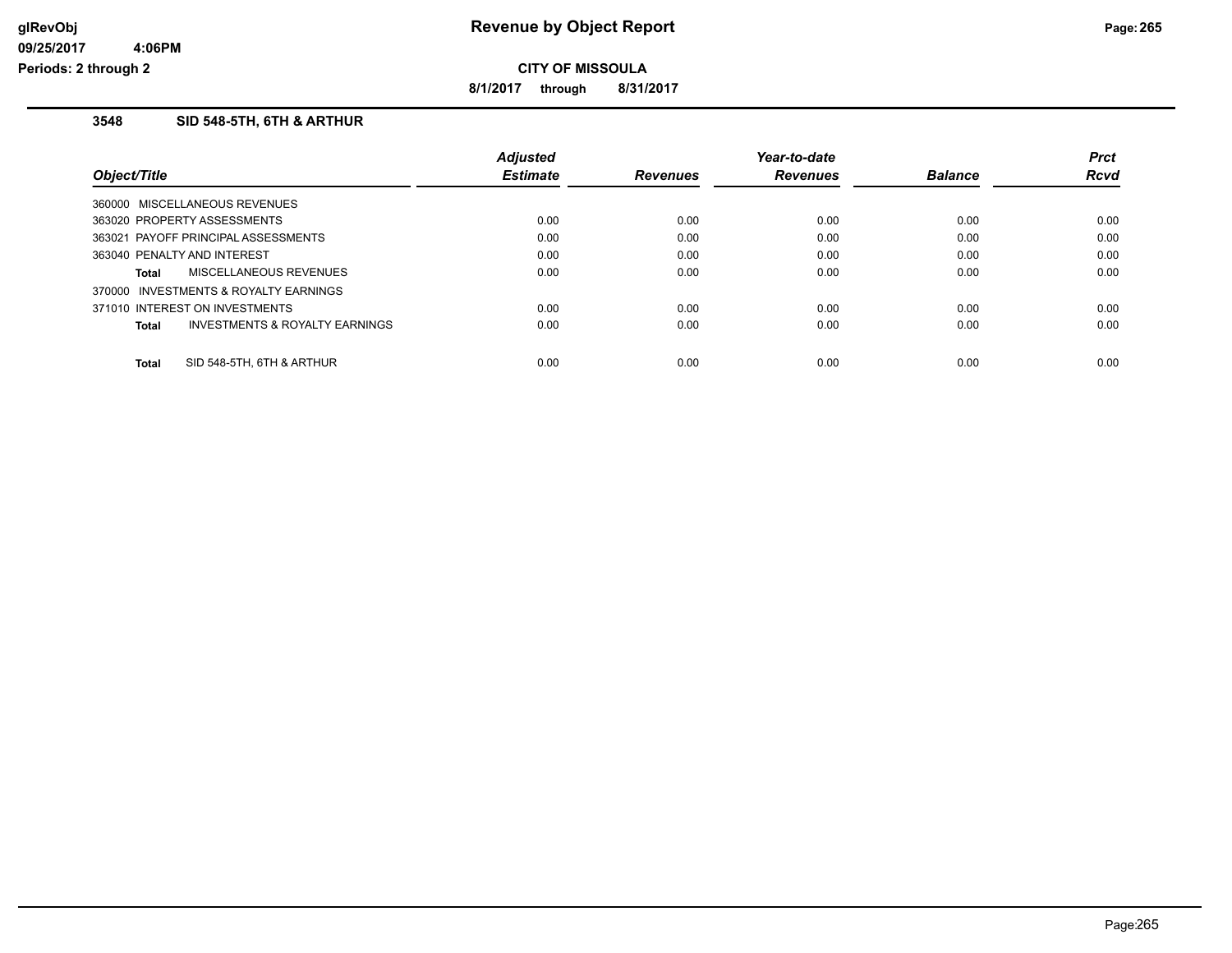**8/1/2017 through 8/31/2017**

#### **3549 SID 549 HILLVIEW WAY**

#### **3549 SID 549 HILLVIEW WAY**

|                                                    | <b>Adjusted</b> |                 | Year-to-date    |                | <b>Prct</b> |
|----------------------------------------------------|-----------------|-----------------|-----------------|----------------|-------------|
| Object/Title                                       | <b>Estimate</b> | <b>Revenues</b> | <b>Revenues</b> | <b>Balance</b> | <b>Rcvd</b> |
| 360000 MISCELLANEOUS REVENUES                      |                 |                 |                 |                |             |
| 363020 PROPERTY ASSESSMENTS                        | 0.00            | 1.882.92        | $-172.00$       | 172.00         | 0.00        |
| 363021 PAYOFF PRINCIPAL ASSESSMENTS                | 0.00            | 1.180.33        | 2,866.86        | $-2,866.86$    | 0.00        |
| 363040 PENALTY AND INTEREST                        | 0.00            | 74.49           | $-9.61$         | 9.61           | 0.00        |
| MISCELLANEOUS REVENUES<br>Total                    | 0.00            | 3.137.74        | 2.685.25        | $-2,685.25$    | 0.00        |
| 370000 INVESTMENTS & ROYALTY EARNINGS              |                 |                 |                 |                |             |
| 371010 INTEREST ON INVESTMENTS                     | 0.00            | 0.00            | 0.00            | 0.00           | 0.00        |
| <b>INVESTMENTS &amp; ROYALTY EARNINGS</b><br>Total | 0.00            | 0.00            | 0.00            | 0.00           | 0.00        |
| SID 549 HILLVIEW WAY<br><b>Total</b>               | 0.00            | 3.137.74        | 2.685.25        | $-2.685.25$    | 0.00        |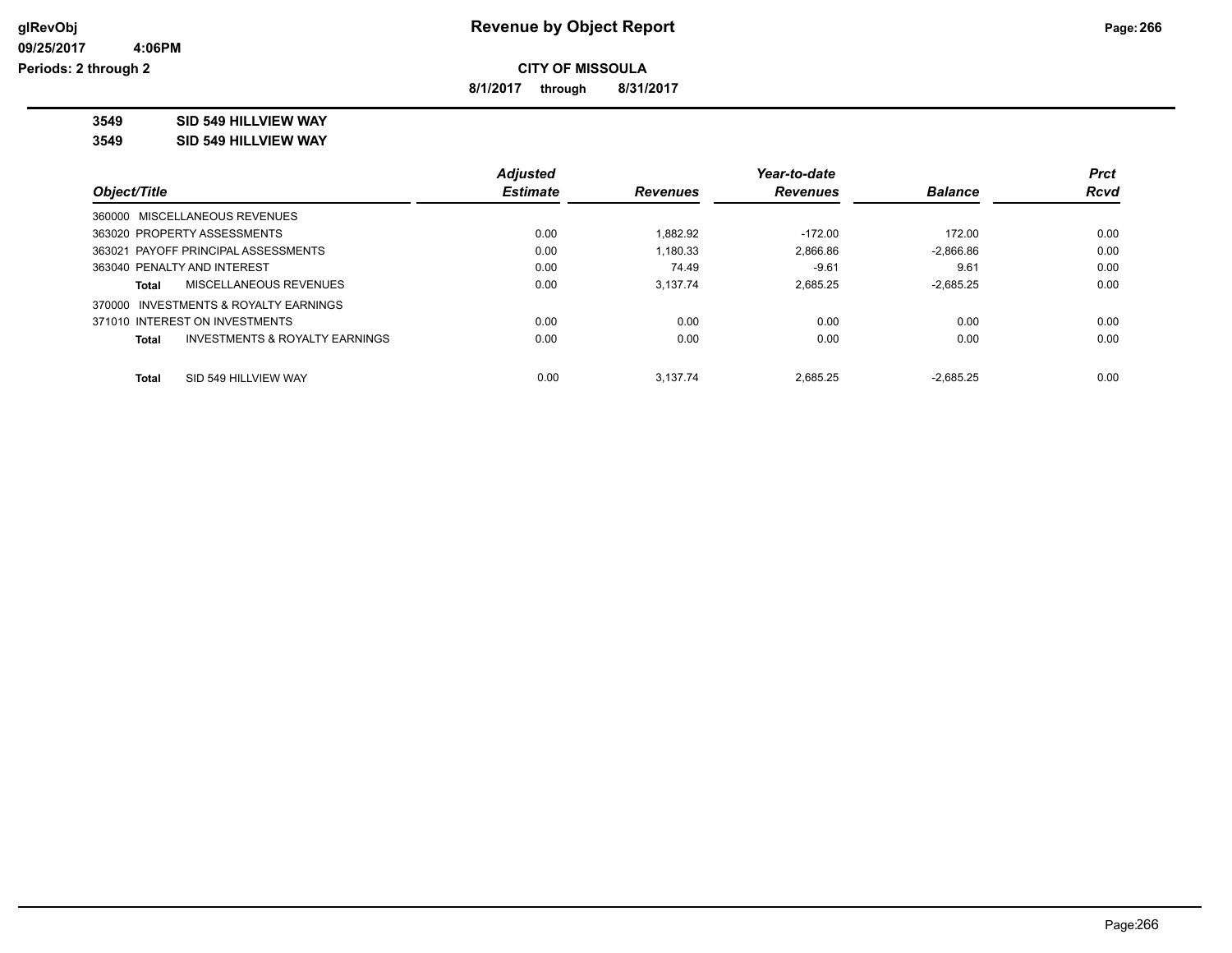**8/1/2017 through 8/31/2017**

#### **3549 SID 549 HILLVIEW WAY**

|                                         | <b>Adjusted</b> |                 | Year-to-date    |                | <b>Prct</b> |
|-----------------------------------------|-----------------|-----------------|-----------------|----------------|-------------|
| Object/Title                            | <b>Estimate</b> | <b>Revenues</b> | <b>Revenues</b> | <b>Balance</b> | <b>Rcvd</b> |
| 360000 MISCELLANEOUS REVENUES           |                 |                 |                 |                |             |
| 363020 PROPERTY ASSESSMENTS             | 0.00            | 1.882.92        | $-172.00$       | 172.00         | 0.00        |
| 363021 PAYOFF PRINCIPAL ASSESSMENTS     | 0.00            | 1.180.33        | 2.866.86        | $-2.866.86$    | 0.00        |
| 363040 PENALTY AND INTEREST             | 0.00            | 74.49           | $-9.61$         | 9.61           | 0.00        |
| MISCELLANEOUS REVENUES<br>Total         | 0.00            | 3.137.74        | 2.685.25        | $-2.685.25$    | 0.00        |
| 370000 INVESTMENTS & ROYALTY EARNINGS   |                 |                 |                 |                |             |
| 371010 INTEREST ON INVESTMENTS          | 0.00            | 0.00            | 0.00            | 0.00           | 0.00        |
| INVESTMENTS & ROYALTY EARNINGS<br>Total | 0.00            | 0.00            | 0.00            | 0.00           | 0.00        |
| SID 549 HILLVIEW WAY<br><b>Total</b>    | 0.00            | 3.137.74        | 2.685.25        | $-2.685.25$    | 0.00        |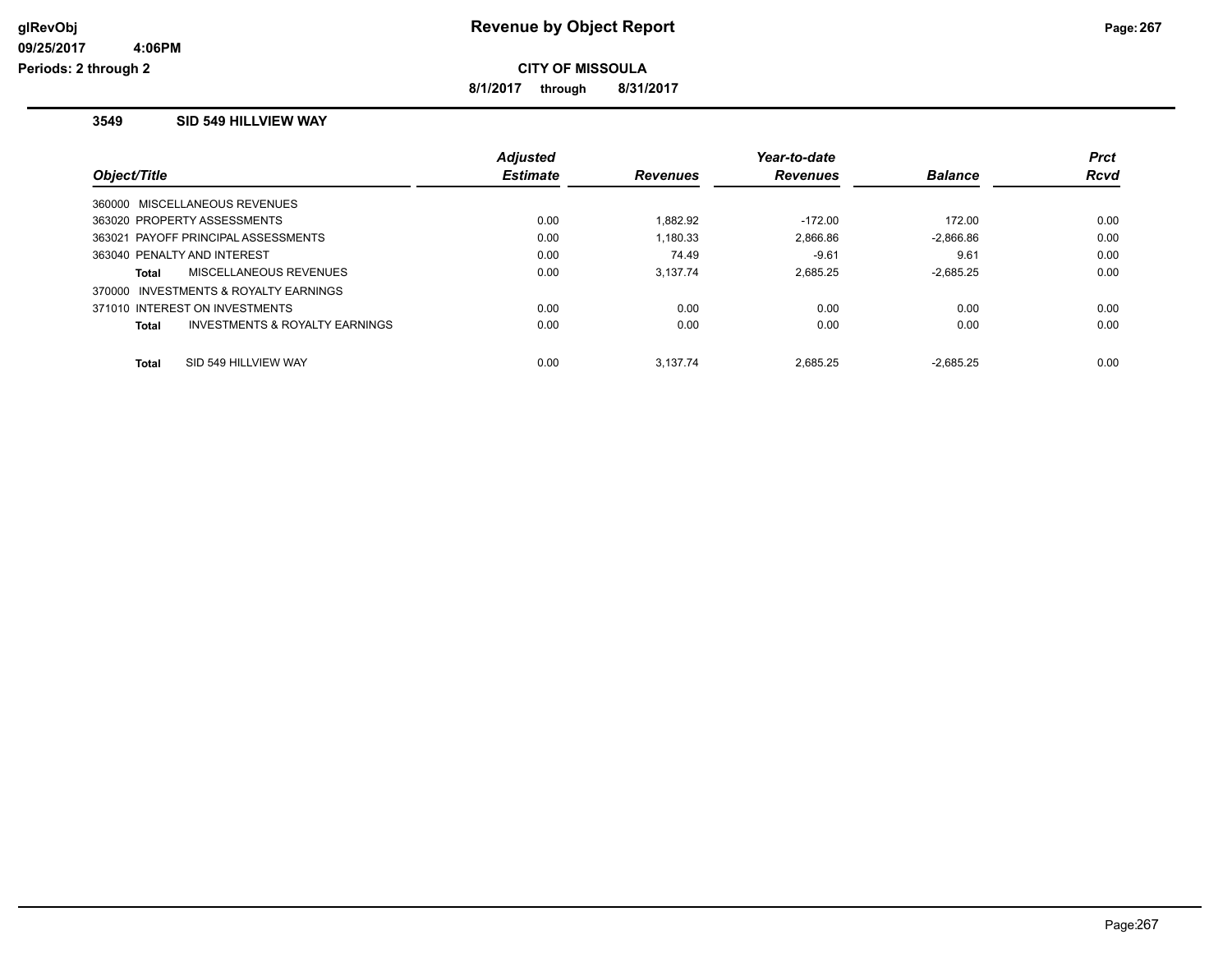**8/1/2017 through 8/31/2017**

# **4060 CAPITAL IMPROVEMENT PROGRAM FUND**

|                                                    | <b>Adjusted</b> |                 | Year-to-date    |                | <b>Prct</b> |
|----------------------------------------------------|-----------------|-----------------|-----------------|----------------|-------------|
| Object/Title                                       | <b>Estimate</b> | <b>Revenues</b> | <b>Revenues</b> | <b>Balance</b> | <b>Rcvd</b> |
| 330000 INTERGOVERNMENTAL REVENUES                  |                 |                 |                 |                |             |
| 331001 GRANTS                                      | 0.00            | 0.00            | 0.00            | 0.00           | 0.00        |
| 331002 COUNTY ASSISTANCE CIP PROJECTS              | 0.00            | 0.00            | 0.00            | 0.00           | 0.00        |
| 331003 STATE HOME PROGRAM INCOME                   | 0.00            | 0.00            | 0.00            | 0.00           | 0.00        |
| 331004 CITY ASSESSMENTS                            | 0.00            | 0.00            | 0.00            | 0.00           | 0.00        |
| 334040 GAS TAX APPORTIONMENT                       | 0.00            | 0.00            | 0.00            | 0.00           | 0.00        |
| 334061 IMPACT FEES-CLEARING ACCOUNT                | 0.00            | 0.00            | 0.00            | 0.00           | 0.00        |
| 334120 TSEP GRANT                                  | 0.00            | 0.00            | 0.00            | 0.00           | 0.00        |
| 334121 DNRC GRANT                                  | 0.00            | 0.00            | 0.00            | 0.00           | 0.00        |
| 334123 MAQI FEDERAL ASSISTANCE                     | 0.00            | 0.00            | 0.00            | 0.00           | 0.00        |
| 334124 GRANTS-CIP                                  | 0.00            | 0.00            | 0.00            | 0.00           | 0.00        |
| 334125 FIRE FIGHTER GRANT                          | 0.00            | 0.00            | 0.00            | 0.00           | 0.00        |
| 334126 DEVELOPER ASSESSMENTS                       | 0.00            | 0.00            | 0.00            | 0.00           | 0.00        |
| 334127 TONKIN TRAIL - FISH WILDLIFE PARKS          | 0.00            | 0.00            | 0.00            | 0.00           | 0.00        |
| 334128 CDBG FIRE HYDRANT GRANT                     | 0.00            | 0.00            | 0.00            | 0.00           | 0.00        |
| 334143 MONTANA TOURISM GRANT                       | 0.00            | 0.00            | 0.00            | 0.00           | 0.00        |
| 339000 PAYMENT IN LIEU OF TAXES                    | 0.00            | 0.00            | 0.00            | 0.00           | 0.00        |
| <b>INTERGOVERNMENTAL REVENUES</b><br><b>Total</b>  | 0.00            | 0.00            | 0.00            | 0.00           | 0.00        |
| 360000 MISCELLANEOUS REVENUES                      |                 |                 |                 |                |             |
| 360010 MISCELLANEOUS                               | 0.00            | 0.00            | 0.00            | 0.00           | 0.00        |
| 360011 YOUTH COUNCIL FUNDS                         | 0.00            | 0.00            | 0.00            | 0.00           | 0.00        |
| 360012 SEWER GRANT REPAYMENTS                      | 0.00            | 0.00            | 0.00            | 0.00           | 0.00        |
| 360016 MRA SHARE OF CIVIC STADIUM PARKING          | 0.00            | 0.00            | 0.00            | 0.00           | 0.00        |
| 362000 OTHER MISCELLANEOUS REVENUE                 | 0.00            | 0.00            | 0.00            | 0.00           | 0.00        |
| 365000 DONATIONS                                   | 0.00            | 0.00            | 0.00            | 0.00           | 0.00        |
| 365001 *** Title Not Found ***                     | 0.00            | 0.00            | 0.00            | 0.00           | 0.00        |
| 365030 WHITE PINE PARK DONATION-ZIP BEVERAGE       | 0.00            | 0.00            | 0.00            | 0.00           | 0.00        |
| MISCELLANEOUS REVENUES<br>Total                    | 0.00            | 0.00            | 0.00            | 0.00           | 0.00        |
| 370000 INVESTMENTS & ROYALTY EARNINGS              |                 |                 |                 |                |             |
| 371010 INTEREST ON INVESTMENTS                     | 0.00            | 0.00            | 0.00            | 0.00           | 0.00        |
| 371020 GAIN/LOSS IN MARKET VALUE OF INVESTMENTS    | 0.00            | 0.00            | 0.00            | 0.00           | 0.00        |
| <b>INVESTMENTS &amp; ROYALTY EARNINGS</b><br>Total | 0.00            | 0.00            | 0.00            | 0.00           | 0.00        |
| 380000 OTHER FINANCING SOURCES                     |                 |                 |                 |                |             |
| 381000 LOAN PROCEEDS                               | 0.00            | 0.00            | 0.05            | $-0.05$        | 0.00        |
| 381010 BOND PROCEEDS                               | 0.00            | 0.00            | 0.00            | 0.00           | 0.00        |
| 381011 \$1,860,000 General Fund Obligation Bond    | 0.00            | 0.00            | 0.00            | 0.00           | 0.00        |
| 381012 \$680,000 FIRE GF DEBT                      | 0.00            | 0.00            | 0.00            | 0.00           | 0.00        |
| 381015 \$1,010,000 LIMITED TAX GO BONDS 2010C      | 0.00            | 0.00            | 0.00            | 0.00           | 0.00        |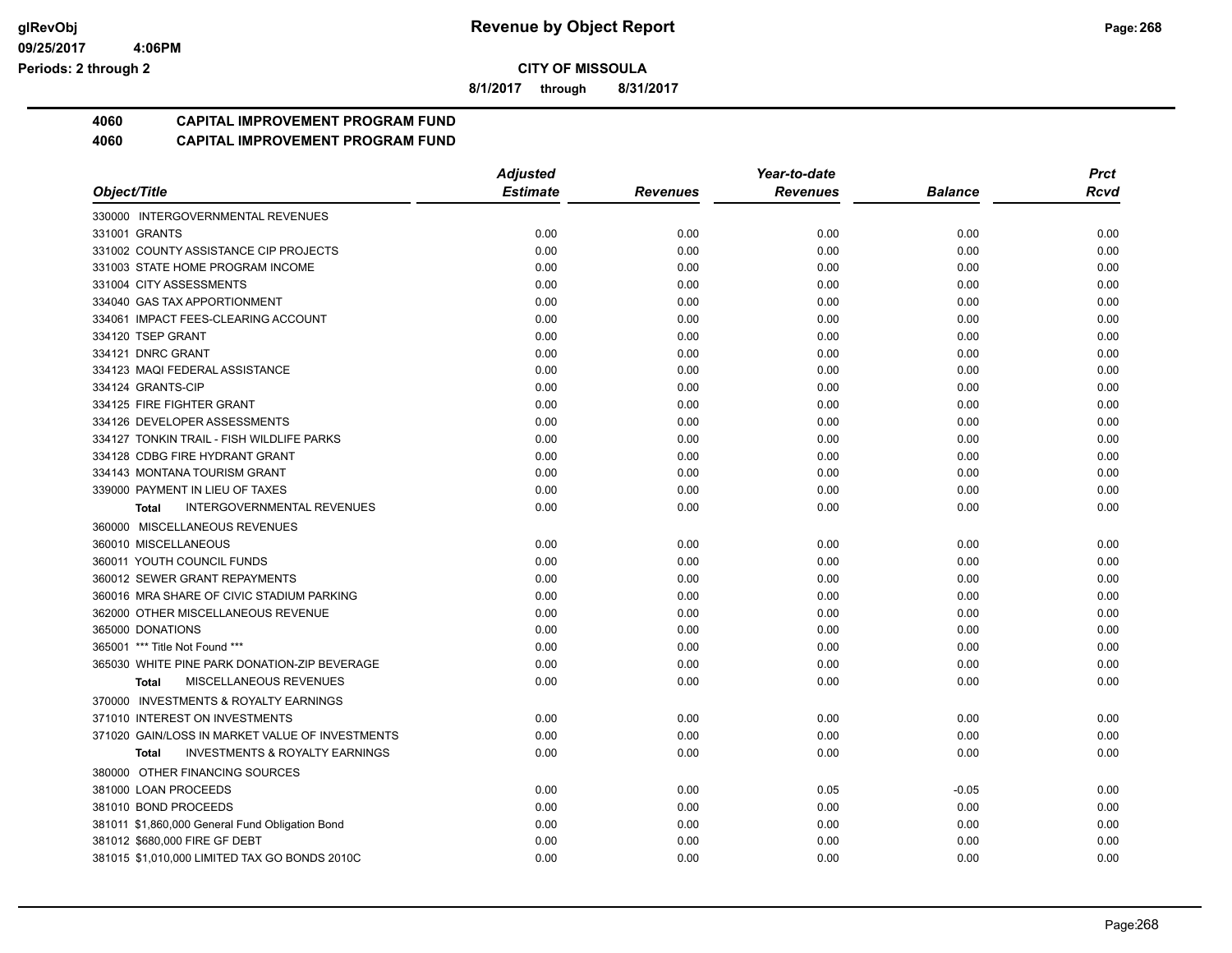**8/1/2017 through 8/31/2017**

# **4060 CAPITAL IMPROVEMENT PROGRAM FUND**

|                                                  | <b>Adjusted</b> |                 | Year-to-date    |                | Prct        |
|--------------------------------------------------|-----------------|-----------------|-----------------|----------------|-------------|
| Object/Title                                     | <b>Estimate</b> | <b>Revenues</b> | <b>Revenues</b> | <b>Balance</b> | <b>Rcvd</b> |
| 381090 PROCEEDS FROM CAPITAL LEASE               | 0.00            | 0.00            | 0.00            | 0.00           | 0.00        |
| 382010 SALE OF FIXED ASSETS                      | 0.00            | 0.00            | 0.00            | 0.00           | 0.00        |
| 383009 TRANS FR TITLE I                          | 0.00            | 0.00            | 0.00            | 0.00           | 0.00        |
| 383010 TRANS FR CIP                              | 0.00            | 0.00            | 0.00            | 0.00           | 0.00        |
| 383014 TRANS FR MRA                              | 0.00            | 0.00            | 0.00            | 0.00           | 0.00        |
| 383015 TRANS FR MPC                              | 0.00            | 0.00            | 0.00            | 0.00           | 0.00        |
| 383017 TRANS FR BUILDING                         | 0.00            | 0.00            | 0.00            | 0.00           | 0.00        |
| 383020 TRANS FR CEMETERY CARE                    | 0.00            | 0.00            | 0.00            | 0.00           | 0.00        |
| 383025 TRANS FR SEWER R & D                      | 0.00            | 0.00            | 0.00            | 0.00           | 0.00        |
| 383029 TRANS FR GENERAL                          | 0.00            | 0.00            | 0.00            | 0.00           | 0.00        |
| 383041 TRANS FR CDBG                             | 0.00            | 0.00            | 0.00            | 0.00           | 0.00        |
| 383042 TRANSFERS FROM OTHER FUNDS                | 0.00            | 0.00            | 0.00            | 0.00           | 0.00        |
| 383043 TRANSFERS FROM IMPACT FEES                | 0.00            | 0.00            | 0.00            | 0.00           | 0.00        |
| 383044 TRANSFER FROM PYMT IN LIEU OF PARKS       | 0.00            | 0.00            | 0.00            | 0.00           | 0.00        |
| 383045 TRANSFER FROM PARK ENTERPRISE             | 0.00            | 0.00            | 0.00            | 0.00           | 0.00        |
| OTHER FINANCING SOURCES<br><b>Total</b>          | 0.00            | 0.00            | 0.05            | $-0.05$        | 0.00        |
| CAPITAL IMPROVEMENT PROGRAM FUND<br><b>Total</b> | 0.00            | 0.00            | 0.05            | $-0.05$        | 0.00        |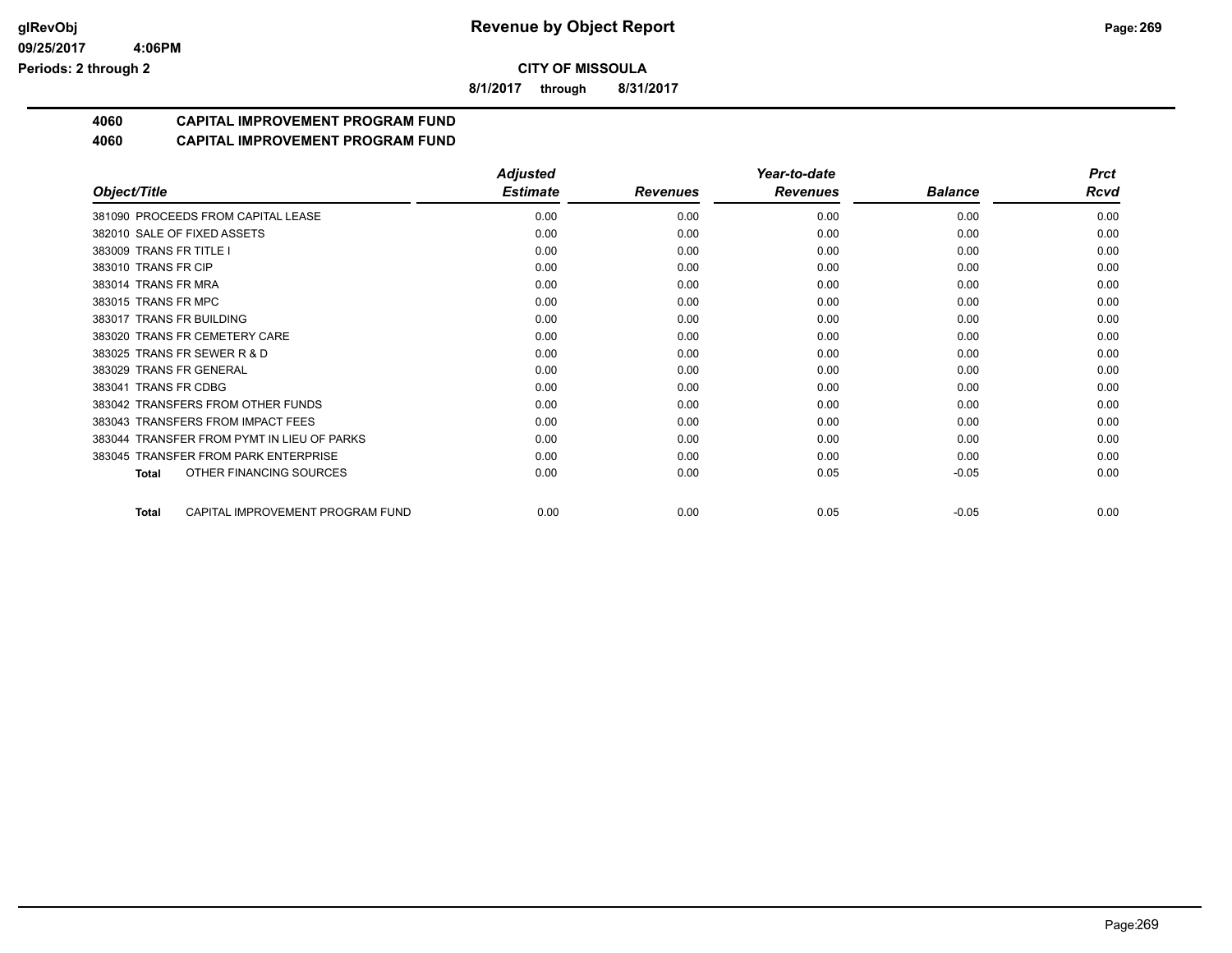**8/1/2017 through 8/31/2017**

|                                                           | <b>Adjusted</b> |                 | Year-to-date    |                | <b>Prct</b> |
|-----------------------------------------------------------|-----------------|-----------------|-----------------|----------------|-------------|
| Object/Title                                              | <b>Estimate</b> | <b>Revenues</b> | <b>Revenues</b> | <b>Balance</b> | <b>Rcvd</b> |
| 330000 INTERGOVERNMENTAL REVENUES                         |                 |                 |                 |                |             |
| 331001 GRANTS                                             | 0.00            | 0.00            | 0.00            | 0.00           | 0.00        |
| 331002 COUNTY ASSISTANCE CIP PROJECTS                     | 0.00            | 0.00            | 0.00            | 0.00           | 0.00        |
| 331003 STATE HOME PROGRAM INCOME                          | 0.00            | 0.00            | 0.00            | 0.00           | 0.00        |
| 331004 CITY ASSESSMENTS                                   | 0.00            | 0.00            | 0.00            | 0.00           | 0.00        |
| 334040 GAS TAX APPORTIONMENT                              | 0.00            | 0.00            | 0.00            | 0.00           | 0.00        |
| 334061 IMPACT FEES-CLEARING ACCOUNT                       | 0.00            | 0.00            | 0.00            | 0.00           | 0.00        |
| 334120 TSEP GRANT                                         | 0.00            | 0.00            | 0.00            | 0.00           | 0.00        |
| 334121 DNRC GRANT                                         | 0.00            | 0.00            | 0.00            | 0.00           | 0.00        |
| 334123 MAQI FEDERAL ASSISTANCE                            | 0.00            | 0.00            | 0.00            | 0.00           | 0.00        |
| 334124 GRANTS-CIP                                         | 0.00            | 0.00            | 0.00            | 0.00           | 0.00        |
| 334125 FIRE FIGHTER GRANT                                 | 0.00            | 0.00            | 0.00            | 0.00           | 0.00        |
| 334126 DEVELOPER ASSESSMENTS                              | 0.00            | 0.00            | 0.00            | 0.00           | 0.00        |
| 334127 TONKIN TRAIL - FISH WILDLIFE PARKS                 | 0.00            | 0.00            | 0.00            | 0.00           | 0.00        |
| 334128 CDBG FIRE HYDRANT GRANT                            | 0.00            | 0.00            | 0.00            | 0.00           | 0.00        |
| 334143 MONTANA TOURISM GRANT                              | 0.00            | 0.00            | 0.00            | 0.00           | 0.00        |
| 339000 PAYMENT IN LIEU OF TAXES                           | 0.00            | 0.00            | 0.00            | 0.00           | 0.00        |
| <b>INTERGOVERNMENTAL REVENUES</b><br><b>Total</b>         | 0.00            | 0.00            | 0.00            | 0.00           | 0.00        |
| 360000 MISCELLANEOUS REVENUES                             |                 |                 |                 |                |             |
| 360010 MISCELLANEOUS                                      | 0.00            | 0.00            | 0.00            | 0.00           | 0.00        |
| 360011 YOUTH COUNCIL FUNDS                                | 0.00            | 0.00            | 0.00            | 0.00           | 0.00        |
| 360012 SEWER GRANT REPAYMENTS                             | 0.00            | 0.00            | 0.00            | 0.00           | 0.00        |
| 360016 MRA SHARE OF CIVIC STADIUM PARKING                 | 0.00            | 0.00            | 0.00            | 0.00           | 0.00        |
| 362000 OTHER MISCELLANEOUS REVENUE                        | 0.00            | 0.00            | 0.00            | 0.00           | 0.00        |
| 365000 DONATIONS                                          | 0.00            | 0.00            | 0.00            | 0.00           | 0.00        |
| 365001 *** Title Not Found ***                            | 0.00            | 0.00            | 0.00            | 0.00           | 0.00        |
| 365030 WHITE PINE PARK DONATION-ZIP BEVERAGE              | 0.00            | 0.00            | 0.00            | 0.00           | 0.00        |
| MISCELLANEOUS REVENUES<br><b>Total</b>                    | 0.00            | 0.00            | 0.00            | 0.00           | 0.00        |
| 370000 INVESTMENTS & ROYALTY EARNINGS                     |                 |                 |                 |                |             |
| 371010 INTEREST ON INVESTMENTS                            | 0.00            | 0.00            | 0.00            | 0.00           | 0.00        |
| 371020 GAIN/LOSS IN MARKET VALUE OF INVESTMENT            | 0.00            | 0.00            | 0.00            | 0.00           | 0.00        |
| <b>INVESTMENTS &amp; ROYALTY EARNINGS</b><br><b>Total</b> | 0.00            | 0.00            | 0.00            | 0.00           | 0.00        |
| 380000 OTHER FINANCING SOURCES                            |                 |                 |                 |                |             |
| 381000 LOAN PROCEEDS                                      | 0.00            | 0.00            | 0.05            | $-0.05$        | 0.00        |
| 381010 BOND PROCEEDS                                      | 0.00            | 0.00            | 0.00            | 0.00           | 0.00        |
| 381011 \$1,860,000 General Fund Obligation Bond           | 0.00            | 0.00            | 0.00            | 0.00           | 0.00        |
| 381012 \$680,000 FIRE GF DEBT                             | 0.00            | 0.00            | 0.00            | 0.00           | 0.00        |
| 381015 \$1,010,000 LIMITED TAX GO BONDS 2010C             | 0.00            | 0.00            | 0.00            | 0.00           | 0.00        |
| 381090 PROCEEDS FROM CAPITAL LEASE                        | 0.00            | 0.00            | 0.00            | 0.00           | 0.00        |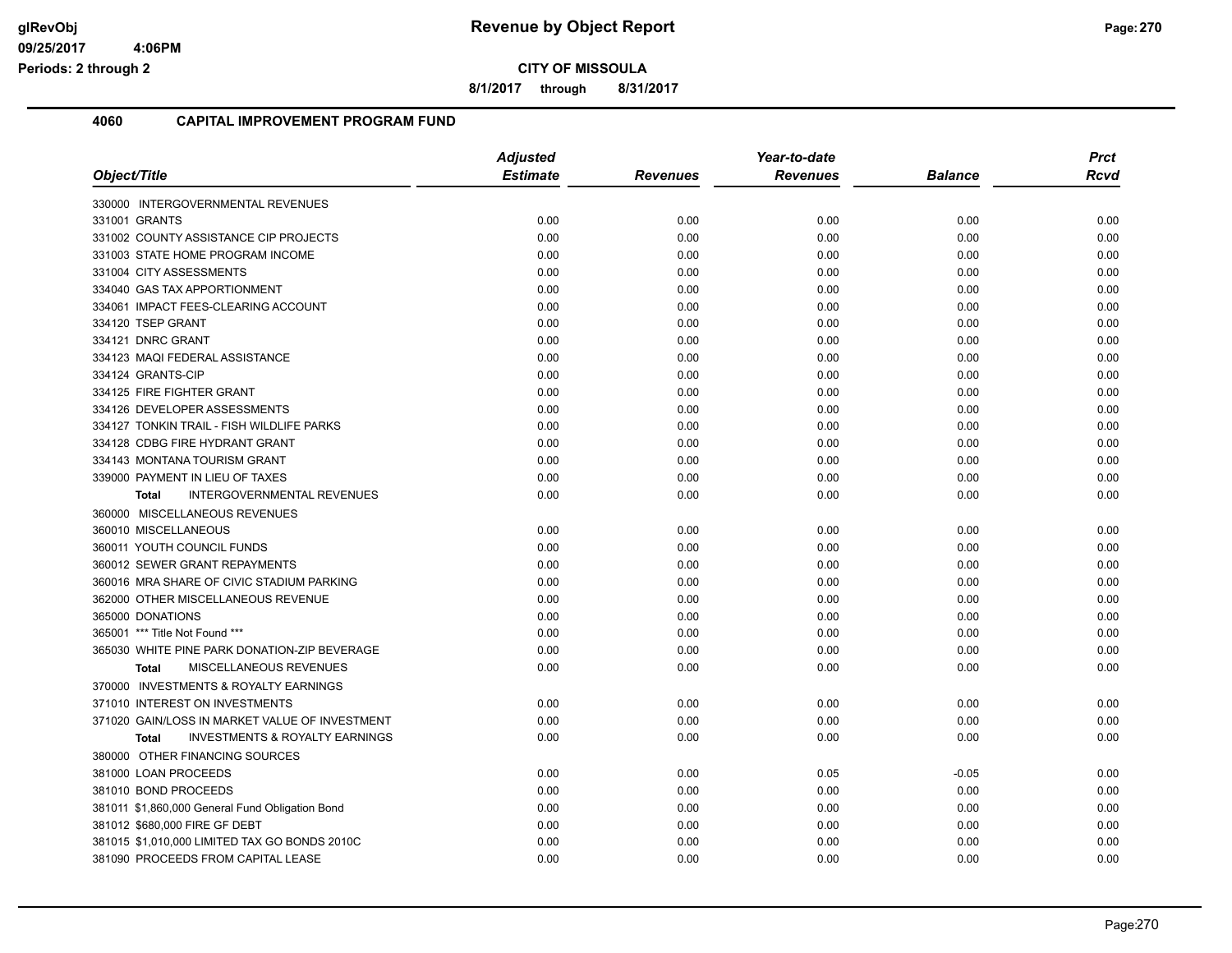**8/1/2017 through 8/31/2017**

|                                                  | <b>Adjusted</b> |                 | Year-to-date    |                | <b>Prct</b> |
|--------------------------------------------------|-----------------|-----------------|-----------------|----------------|-------------|
| Object/Title                                     | <b>Estimate</b> | <b>Revenues</b> | <b>Revenues</b> | <b>Balance</b> | Rcvd        |
| 382010 SALE OF FIXED ASSETS                      | 0.00            | 0.00            | 0.00            | 0.00           | 0.00        |
| 383009 TRANS FR TITLE I                          | 0.00            | 0.00            | 0.00            | 0.00           | 0.00        |
| 383010 TRANS FR CIP                              | 0.00            | 0.00            | 0.00            | 0.00           | 0.00        |
| 383014 TRANS FR MRA                              | 0.00            | 0.00            | 0.00            | 0.00           | 0.00        |
| 383015 TRANS FR MPC                              | 0.00            | 0.00            | 0.00            | 0.00           | 0.00        |
| 383017 TRANS FR BUILDING                         | 0.00            | 0.00            | 0.00            | 0.00           | 0.00        |
| 383020 TRANS FR CEMETERY CARE                    | 0.00            | 0.00            | 0.00            | 0.00           | 0.00        |
| 383025 TRANS FR SEWER R & D                      | 0.00            | 0.00            | 0.00            | 0.00           | 0.00        |
| 383029 TRANS FR GENERAL                          | 0.00            | 0.00            | 0.00            | 0.00           | 0.00        |
| 383041 TRANS FR CDBG                             | 0.00            | 0.00            | 0.00            | 0.00           | 0.00        |
| 383042 TRANSFERS FROM OTHER FUNDS                | 0.00            | 0.00            | 0.00            | 0.00           | 0.00        |
| 383043 TRANSFERS FROM IMPACT FEES                | 0.00            | 0.00            | 0.00            | 0.00           | 0.00        |
| 383044 TRANSFER FROM PYMT IN LIEU OF PARKS       | 0.00            | 0.00            | 0.00            | 0.00           | 0.00        |
| 383045 TRANSFER FROM PARK ENTERPRISE             | 0.00            | 0.00            | 0.00            | 0.00           | 0.00        |
| OTHER FINANCING SOURCES<br>Total                 | 0.00            | 0.00            | 0.05            | $-0.05$        | 0.00        |
| CAPITAL IMPROVEMENT PROGRAM FUND<br><b>Total</b> | 0.00            | 0.00            | 0.05            | $-0.05$        | 0.00        |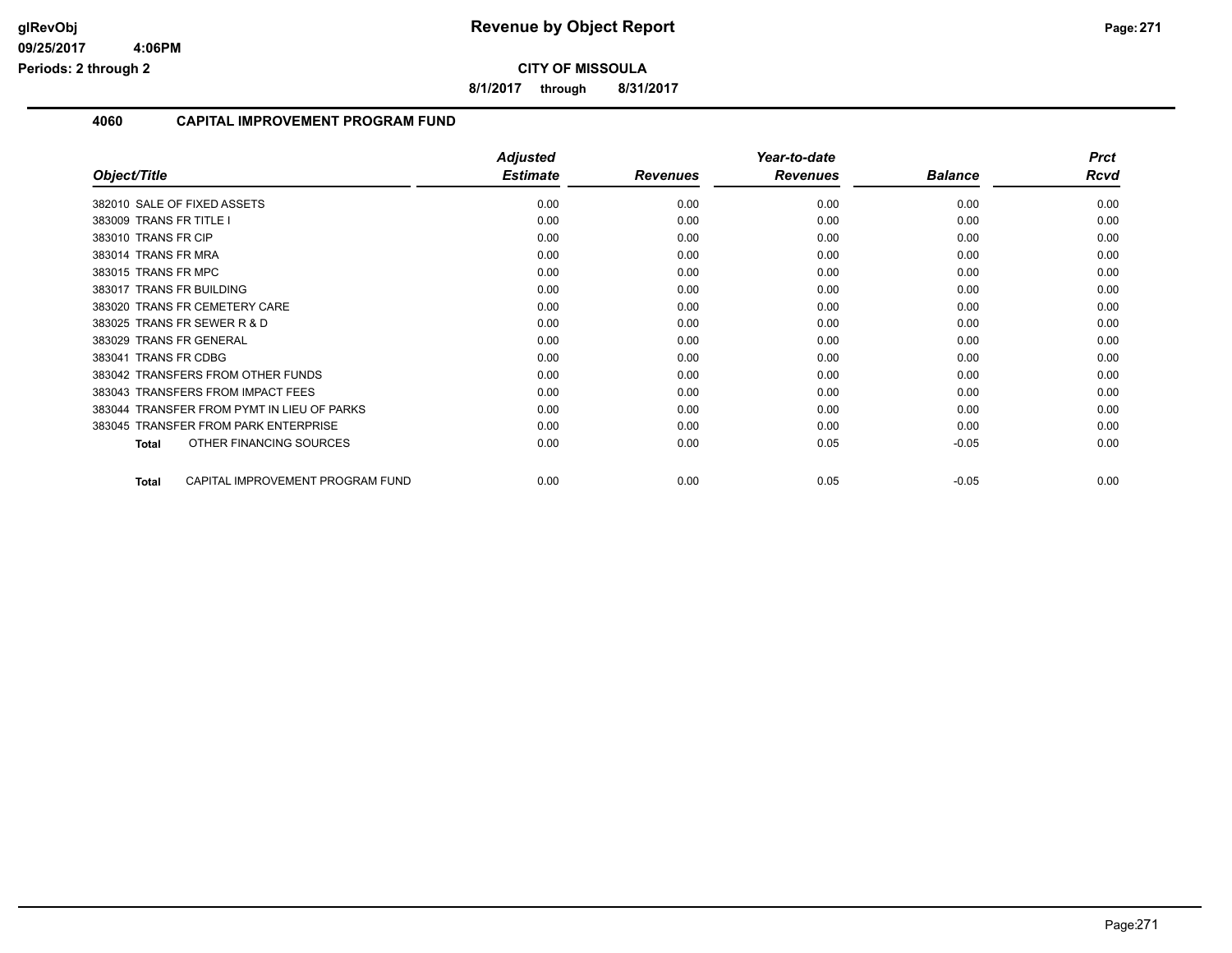**Periods: 2 through 2**

**CITY OF MISSOULA**

**8/1/2017 through 8/31/2017**

# **4130 1997 G O BOND OPEN SPACE PURCHASE FUND**

# **4130 1997 G O BOND OPEN SPACE PURCHASE FUND**

|                                                           | <b>Adjusted</b> |                 | Year-to-date    |                | <b>Prct</b> |
|-----------------------------------------------------------|-----------------|-----------------|-----------------|----------------|-------------|
| Object/Title                                              | <b>Estimate</b> | <b>Revenues</b> | <b>Revenues</b> | <b>Balance</b> | Rcvd        |
| 330000 INTERGOVERNMENTAL REVENUES                         |                 |                 |                 |                |             |
| 330000 INTERGOVERNMENTAL REVENUES                         | 0.00            | 0.00            | 0.00            | 0.00           | 0.00        |
| 331156 CTEP GRANT - S HILLS TRAIL SYSTEM                  | 0.00            | 0.00            | 0.00            | 0.00           | 0.00        |
| 334014 *** Title Not Found ***                            | 0.00            | 0.00            | 0.00            | 0.00           | 0.00        |
| <b>INTERGOVERNMENTAL REVENUES</b><br><b>Total</b>         | 0.00            | 0.00            | 0.00            | 0.00           | 0.00        |
| 340000 CHARGES FOR SERVICES                               |                 |                 |                 |                |             |
| 343065 BUILDING RENTALS                                   | 0.00            | 0.00            | 0.00            | 0.00           | 0.00        |
| <b>CHARGES FOR SERVICES</b><br><b>Total</b>               | 0.00            | 0.00            | 0.00            | 0.00           | 0.00        |
| 360000 MISCELLANEOUS REVENUES                             |                 |                 |                 |                |             |
| 360010 MISCELLANEOUS                                      | 0.00            | 0.00            | 0.00            | 0.00           | 0.00        |
| 365000 DONATIONS                                          | 0.00            | 0.00            | 0.00            | 0.00           | 0.00        |
| MISCELLANEOUS REVENUES<br><b>Total</b>                    | 0.00            | 0.00            | 0.00            | 0.00           | 0.00        |
| <b>INVESTMENTS &amp; ROYALTY EARNINGS</b><br>370000       |                 |                 |                 |                |             |
| 371010 INTEREST ON INVESTMENTS                            | 0.00            | 0.00            | 0.00            | 0.00           | 0.00        |
| 371020 GAIN/LOSS IN MARKET VALUE OF INVESTMENTS           | 0.00            | 0.00            | 0.00            | 0.00           | 0.00        |
| <b>INVESTMENTS &amp; ROYALTY EARNINGS</b><br><b>Total</b> | 0.00            | 0.00            | 0.00            | 0.00           | 0.00        |
| OTHER FINANCING SOURCES<br>380000                         |                 |                 |                 |                |             |
| 382010 SALE OF FIXED ASSETS                               | 0.00            | 0.00            | 0.00            | 0.00           | 0.00        |
| 383000 OPERATING TRANSFERS                                | 0.00            | 0.00            | 0.00            | 0.00           | 0.00        |
| OTHER FINANCING SOURCES<br><b>Total</b>                   | 0.00            | 0.00            | 0.00            | 0.00           | 0.00        |
| 1997 G O BOND OPEN SPACE PURCHASE FU<br><b>Total</b>      | 0.00            | 0.00            | 0.00            | 0.00           | 0.00        |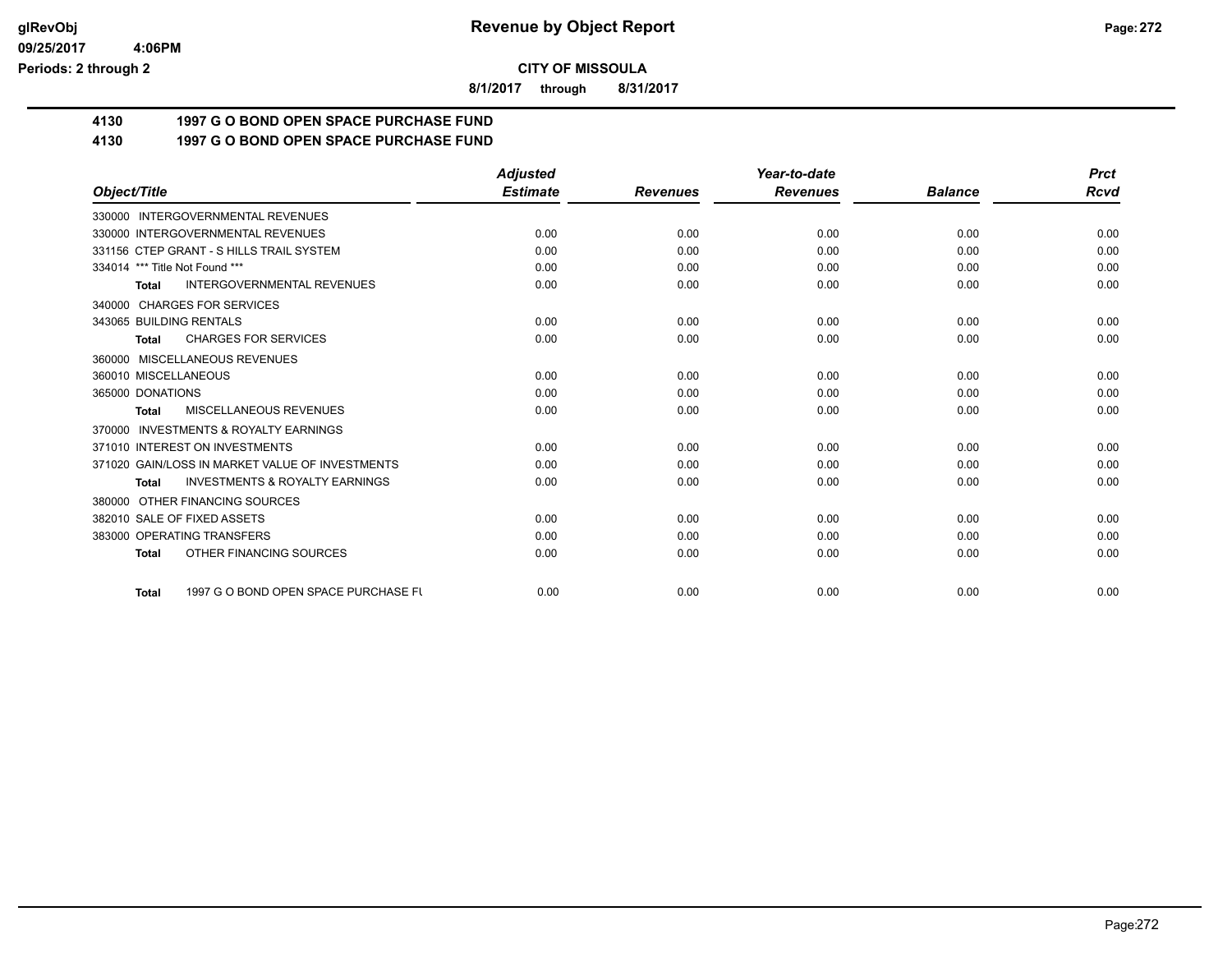**8/1/2017 through 8/31/2017**

#### **4130 1997 G O BOND OPEN SPACE PURCHASE FUND**

|                                                           | <b>Adjusted</b> |                 | Year-to-date    |                | <b>Prct</b> |
|-----------------------------------------------------------|-----------------|-----------------|-----------------|----------------|-------------|
| Object/Title                                              | <b>Estimate</b> | <b>Revenues</b> | <b>Revenues</b> | <b>Balance</b> | <b>Rcvd</b> |
| 330000 INTERGOVERNMENTAL REVENUES                         |                 |                 |                 |                |             |
| 330000 INTERGOVERNMENTAL REVENUES                         | 0.00            | 0.00            | 0.00            | 0.00           | 0.00        |
| 331156 CTEP GRANT - S HILLS TRAIL SYSTEM                  | 0.00            | 0.00            | 0.00            | 0.00           | 0.00        |
| 334014 *** Title Not Found ***                            | 0.00            | 0.00            | 0.00            | 0.00           | 0.00        |
| <b>INTERGOVERNMENTAL REVENUES</b><br>Total                | 0.00            | 0.00            | 0.00            | 0.00           | 0.00        |
| 340000 CHARGES FOR SERVICES                               |                 |                 |                 |                |             |
| 343065 BUILDING RENTALS                                   | 0.00            | 0.00            | 0.00            | 0.00           | 0.00        |
| <b>CHARGES FOR SERVICES</b><br>Total                      | 0.00            | 0.00            | 0.00            | 0.00           | 0.00        |
| 360000 MISCELLANEOUS REVENUES                             |                 |                 |                 |                |             |
| 360010 MISCELLANEOUS                                      | 0.00            | 0.00            | 0.00            | 0.00           | 0.00        |
| 365000 DONATIONS                                          | 0.00            | 0.00            | 0.00            | 0.00           | 0.00        |
| <b>MISCELLANEOUS REVENUES</b><br><b>Total</b>             | 0.00            | 0.00            | 0.00            | 0.00           | 0.00        |
| 370000 INVESTMENTS & ROYALTY EARNINGS                     |                 |                 |                 |                |             |
| 371010 INTEREST ON INVESTMENTS                            | 0.00            | 0.00            | 0.00            | 0.00           | 0.00        |
| 371020 GAIN/LOSS IN MARKET VALUE OF INVESTMENT            | 0.00            | 0.00            | 0.00            | 0.00           | 0.00        |
| <b>INVESTMENTS &amp; ROYALTY EARNINGS</b><br><b>Total</b> | 0.00            | 0.00            | 0.00            | 0.00           | 0.00        |
| 380000 OTHER FINANCING SOURCES                            |                 |                 |                 |                |             |
| 382010 SALE OF FIXED ASSETS                               | 0.00            | 0.00            | 0.00            | 0.00           | 0.00        |
| 383000 OPERATING TRANSFERS                                | 0.00            | 0.00            | 0.00            | 0.00           | 0.00        |
| OTHER FINANCING SOURCES<br><b>Total</b>                   | 0.00            | 0.00            | 0.00            | 0.00           | 0.00        |
| 1997 G O BOND OPEN SPACE PURCHASE F<br>Total              | 0.00            | 0.00            | 0.00            | 0.00           | 0.00        |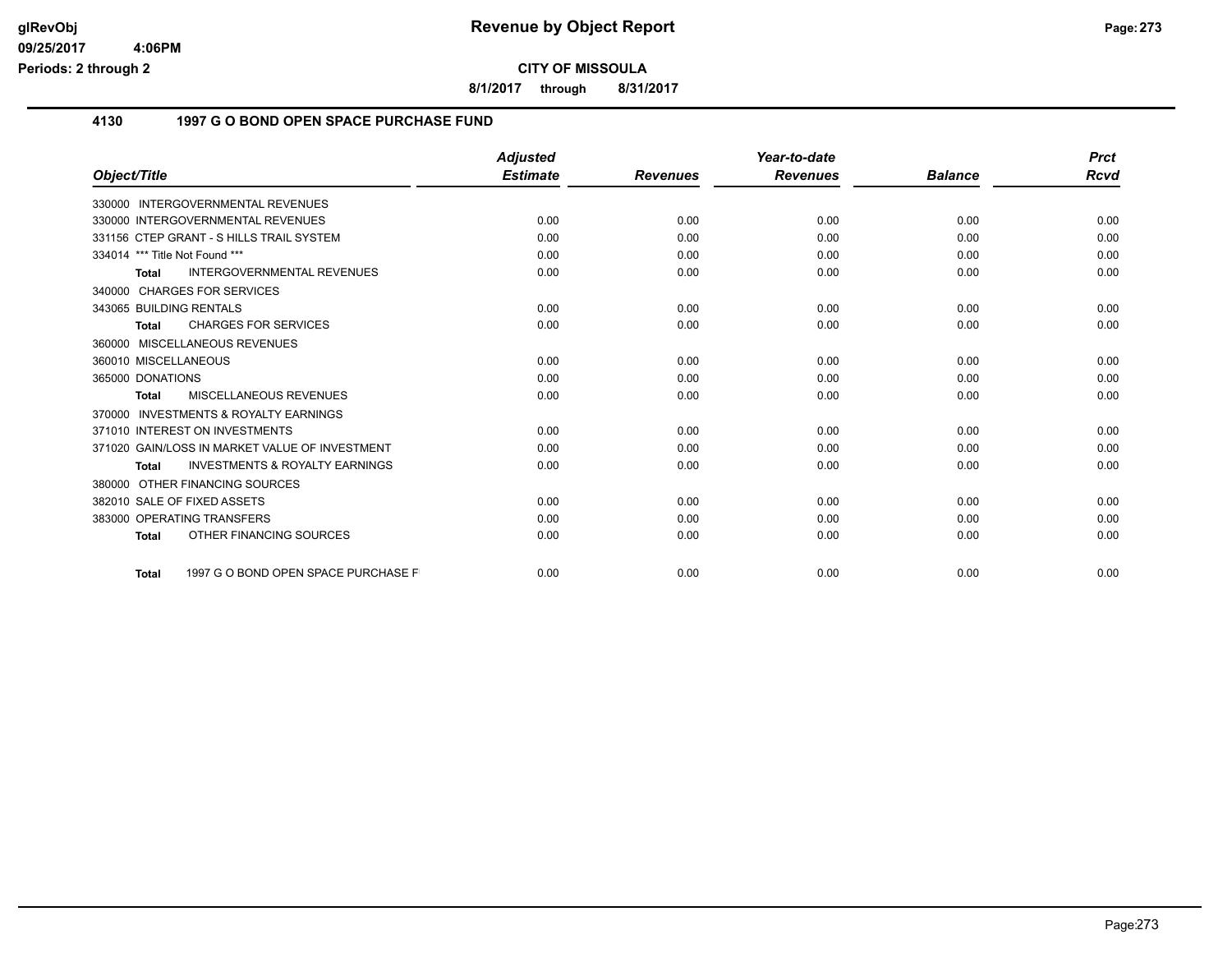**8/1/2017 through 8/31/2017**

#### **4196 NEW FIRE STATION GO BOND**

#### **4196 NEW FIRE STATION GO BOND**

|                                                    | <b>Adjusted</b> |                 | Year-to-date    |                | <b>Prct</b> |
|----------------------------------------------------|-----------------|-----------------|-----------------|----------------|-------------|
| Object/Title                                       | <b>Estimate</b> | <b>Revenues</b> | <b>Revenues</b> | <b>Balance</b> | <b>Rcvd</b> |
| 360000 MISCELLANEOUS REVENUES                      |                 |                 |                 |                |             |
| 365023 NORTHWESTERN ENERGY GRANT                   | 0.00            | 0.00            | 0.00            | 0.00           | 0.00        |
| <b>MISCELLANEOUS REVENUES</b><br>Total             | 0.00            | 0.00            | 0.00            | 0.00           | 0.00        |
| 370000 INVESTMENTS & ROYALTY EARNINGS              |                 |                 |                 |                |             |
| 371010 INTEREST ON INVESTMENTS                     | 0.00            | 0.00            | 0.00            | 0.00           | 0.00        |
| 371020 GAIN/LOSS IN MARKET VALUE OF INVESTMENTS    | 0.00            | 0.00            | 0.00            | 0.00           | 0.00        |
| <b>INVESTMENTS &amp; ROYALTY EARNINGS</b><br>Total | 0.00            | 0.00            | 0.00            | 0.00           | 0.00        |
| 380000 OTHER FINANCING SOURCES                     |                 |                 |                 |                |             |
| 381010 BOND PROCEEDS                               | 0.00            | 0.00            | 0.00            | 0.00           | 0.00        |
| 383000 OPERATING TRANSFERS                         | 0.00            | 0.00            | 0.00            | 0.00           | 0.00        |
| OTHER FINANCING SOURCES<br>Total                   | 0.00            | 0.00            | 0.00            | 0.00           | 0.00        |
| NEW FIRE STATION GO BOND<br>Total                  | 0.00            | 0.00            | 0.00            | 0.00           | 0.00        |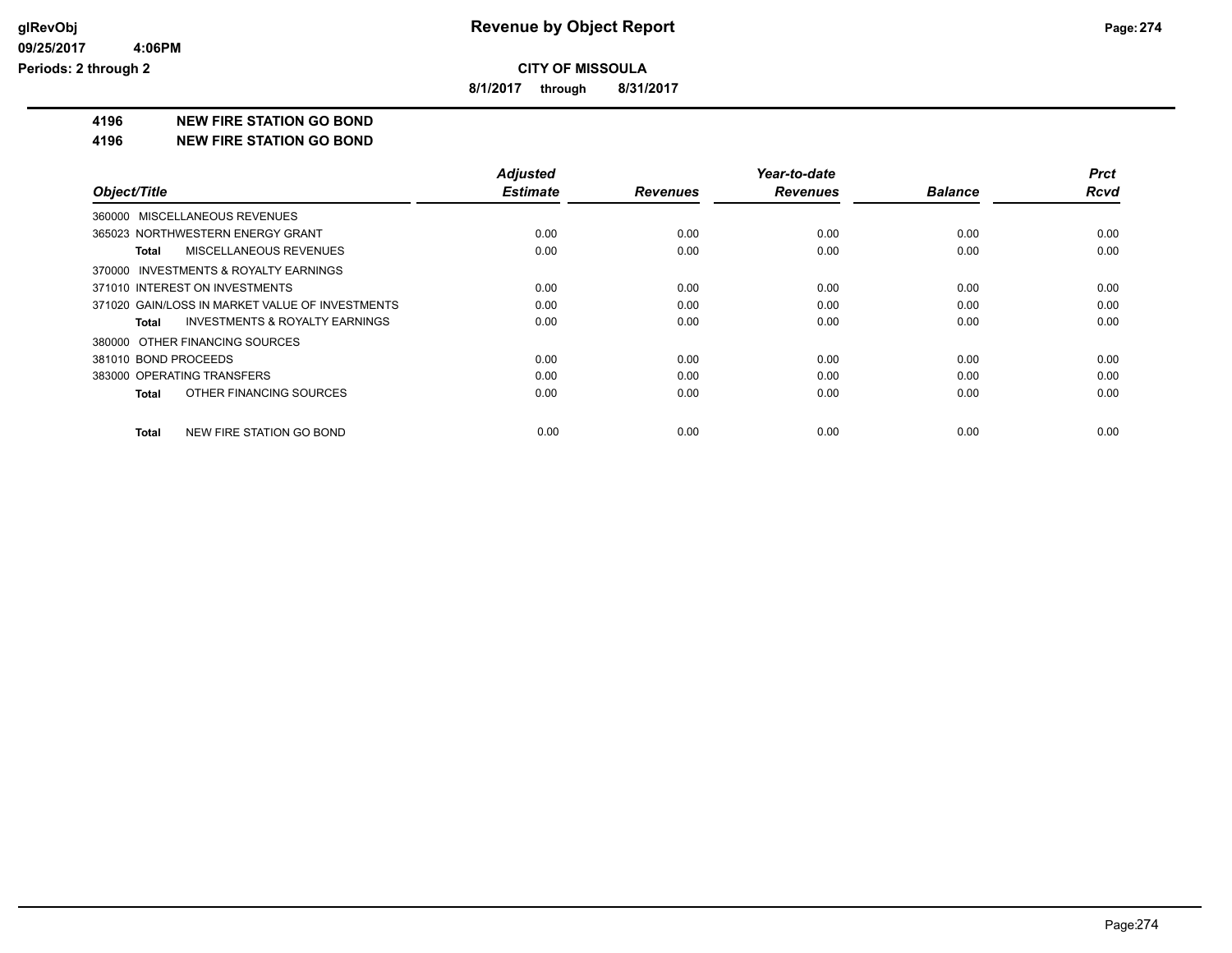**8/1/2017 through 8/31/2017**

#### **4196 NEW FIRE STATION GO BOND**

|                                                           | <b>Adjusted</b> |                 | Year-to-date    |                | <b>Prct</b> |
|-----------------------------------------------------------|-----------------|-----------------|-----------------|----------------|-------------|
| Object/Title                                              | <b>Estimate</b> | <b>Revenues</b> | <b>Revenues</b> | <b>Balance</b> | <b>Rcvd</b> |
| 360000 MISCELLANEOUS REVENUES                             |                 |                 |                 |                |             |
| 365023 NORTHWESTERN ENERGY GRANT                          | 0.00            | 0.00            | 0.00            | 0.00           | 0.00        |
| MISCELLANEOUS REVENUES<br><b>Total</b>                    | 0.00            | 0.00            | 0.00            | 0.00           | 0.00        |
| 370000 INVESTMENTS & ROYALTY EARNINGS                     |                 |                 |                 |                |             |
| 371010 INTEREST ON INVESTMENTS                            | 0.00            | 0.00            | 0.00            | 0.00           | 0.00        |
| 371020 GAIN/LOSS IN MARKET VALUE OF INVESTMENT            | 0.00            | 0.00            | 0.00            | 0.00           | 0.00        |
| <b>INVESTMENTS &amp; ROYALTY EARNINGS</b><br><b>Total</b> | 0.00            | 0.00            | 0.00            | 0.00           | 0.00        |
| 380000 OTHER FINANCING SOURCES                            |                 |                 |                 |                |             |
| 381010 BOND PROCEEDS                                      | 0.00            | 0.00            | 0.00            | 0.00           | 0.00        |
| 383000 OPERATING TRANSFERS                                | 0.00            | 0.00            | 0.00            | 0.00           | 0.00        |
| OTHER FINANCING SOURCES<br><b>Total</b>                   | 0.00            | 0.00            | 0.00            | 0.00           | 0.00        |
| NEW FIRE STATION GO BOND<br><b>Total</b>                  | 0.00            | 0.00            | 0.00            | 0.00           | 0.00        |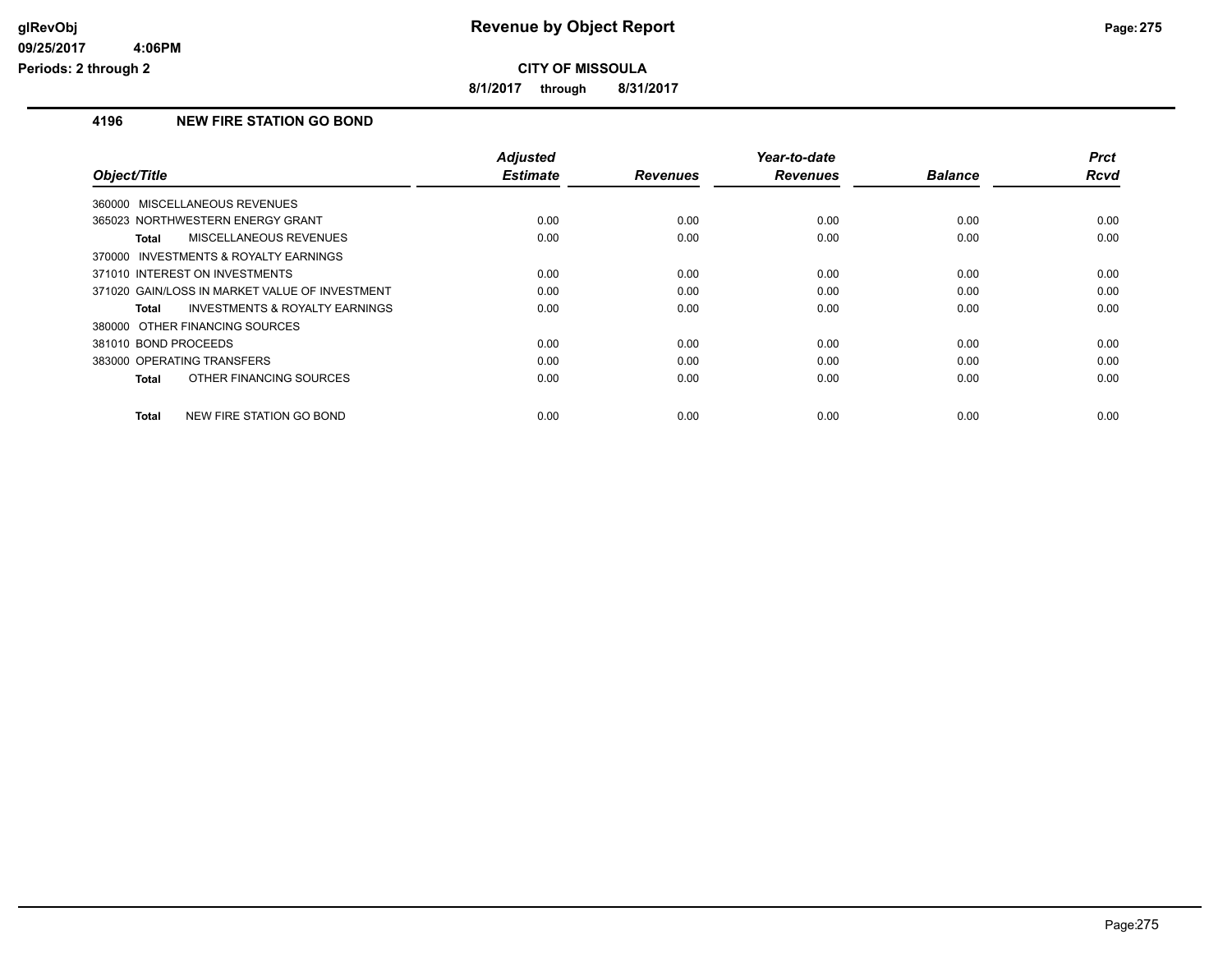#### **09/25/2017 4:06PM Periods: 2 through 2**

**CITY OF MISSOULA**

**8/1/2017 through 8/31/2017**

# **4450 S/C CONSTRUCTION FUND FOR FY06**

# **4450 S/C CONSTRUCTION FUND FOR FY06**

|                                       |                                                 | <b>Adjusted</b> |                 | Year-to-date    |                | <b>Prct</b> |
|---------------------------------------|-------------------------------------------------|-----------------|-----------------|-----------------|----------------|-------------|
| Object/Title                          |                                                 | <b>Estimate</b> | <b>Revenues</b> | <b>Revenues</b> | <b>Balance</b> | <b>Rcvd</b> |
| 370000 INVESTMENTS & ROYALTY EARNINGS |                                                 |                 |                 |                 |                |             |
| 371010 INTEREST ON INVESTMENTS        |                                                 | 0.00            | 0.00            | 0.00            | 0.00           | 0.00        |
|                                       | 371020 GAIN/LOSS IN MARKET VALUE OF INVESTMENTS | 0.00            | 0.00            | 0.00            | 0.00           | 0.00        |
| Total                                 | INVESTMENTS & ROYALTY EARNINGS                  | 0.00            | 0.00            | 0.00            | 0.00           | 0.00        |
| Total                                 | S/C CONSTRUCTION FUND FOR FY06                  | 0.00            | 0.00            | 0.00            | 0.00           | 0.00        |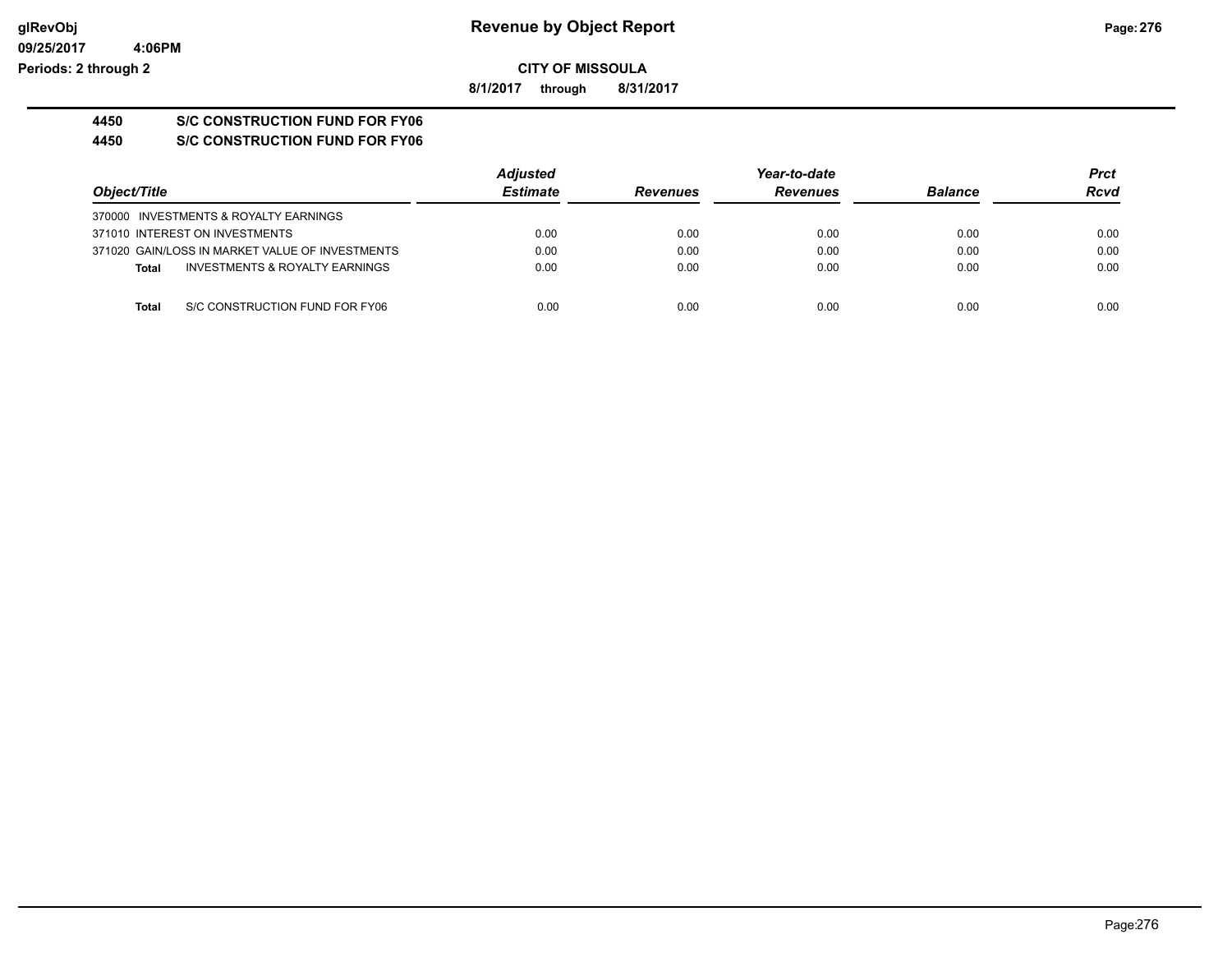**8/1/2017 through 8/31/2017**

#### **4450 S/C CONSTRUCTION FUND FOR FY06**

| Object/Title |                                                | <b>Adjusted</b><br><b>Estimate</b> | <b>Revenues</b> | Year-to-date<br><b>Revenues</b> | <b>Balance</b> | <b>Prct</b><br>Rcvd |
|--------------|------------------------------------------------|------------------------------------|-----------------|---------------------------------|----------------|---------------------|
|              | 370000 INVESTMENTS & ROYALTY EARNINGS          |                                    |                 |                                 |                |                     |
|              | 371010 INTEREST ON INVESTMENTS                 | 0.00                               | 0.00            | 0.00                            | 0.00           | 0.00                |
|              | 371020 GAIN/LOSS IN MARKET VALUE OF INVESTMENT | 0.00                               | 0.00            | 0.00                            | 0.00           | 0.00                |
| Total        | <b>INVESTMENTS &amp; ROYALTY EARNINGS</b>      | 0.00                               | 0.00            | 0.00                            | 0.00           | 0.00                |
|              |                                                |                                    |                 |                                 |                |                     |
| Total        | S/C CONSTRUCTION FUND FOR FY06                 | 0.00                               | 0.00            | 0.00                            | 0.00           | 0.00                |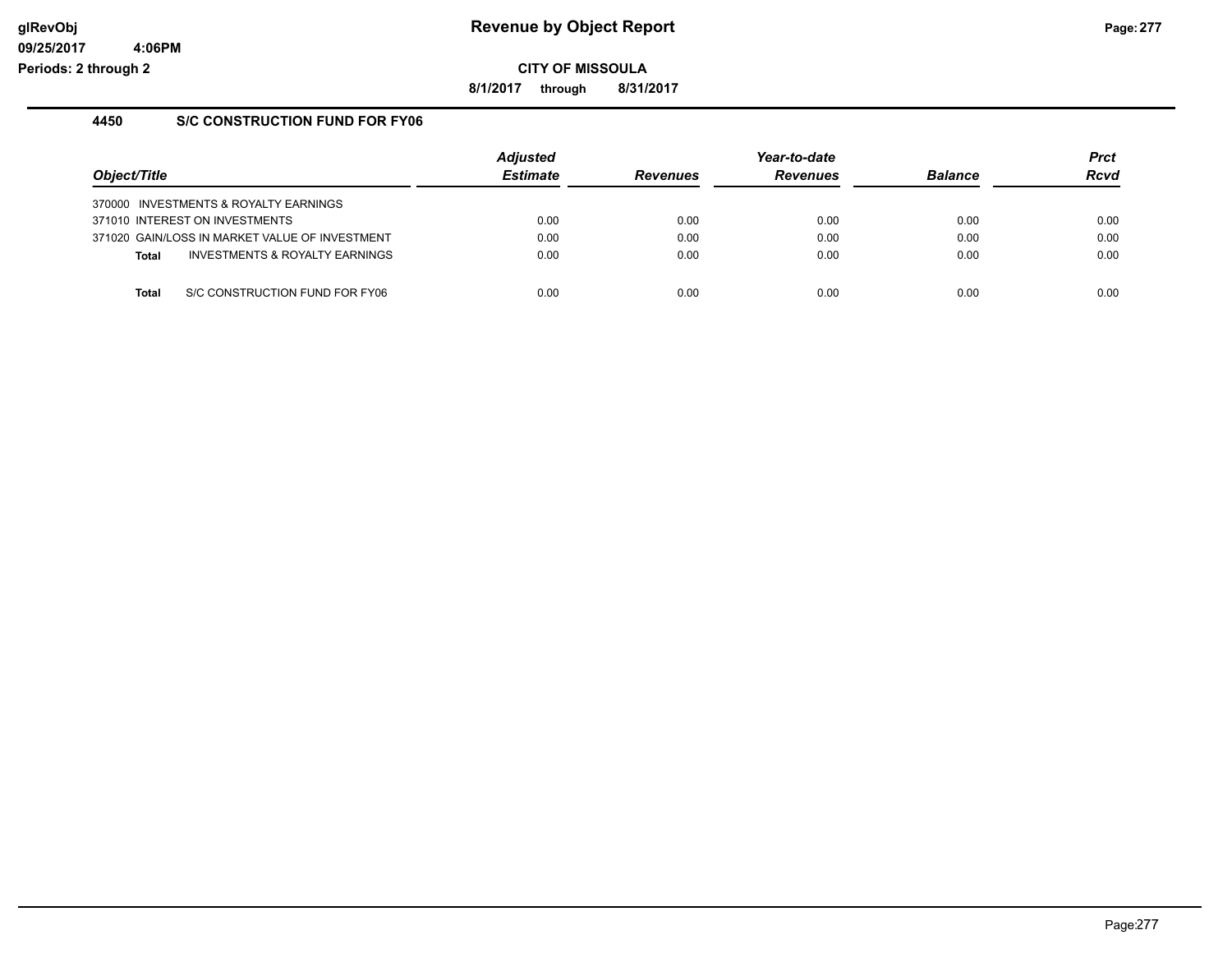**8/1/2017 through 8/31/2017**

**4451 FY07 S/C BOND FUND**

**4451 FY07 S/C BOND FUND**

|                                                    | <b>Adjusted</b> |                 | Year-to-date    |                | <b>Prct</b> |
|----------------------------------------------------|-----------------|-----------------|-----------------|----------------|-------------|
| Object/Title                                       | <b>Estimate</b> | <b>Revenues</b> | <b>Revenues</b> | <b>Balance</b> | <b>Rcvd</b> |
| 360000 MISCELLANEOUS REVENUES                      |                 |                 |                 |                |             |
| 360010 MISCELLANEOUS                               | 0.00            | 0.00            | 0.00            | 0.00           | 0.00        |
| MISCELLANEOUS REVENUES<br>Total                    | 0.00            | 0.00            | 0.00            | 0.00           | 0.00        |
| 370000 INVESTMENTS & ROYALTY EARNINGS              |                 |                 |                 |                |             |
| 371010 INTEREST ON INVESTMENTS                     | 0.00            | 0.00            | 0.00            | 0.00           | 0.00        |
| 371020 GAIN/LOSS IN MARKET VALUE OF INVESTMENTS    | 0.00            | 0.00            | 0.00            | 0.00           | 0.00        |
| <b>INVESTMENTS &amp; ROYALTY EARNINGS</b><br>Total | 0.00            | 0.00            | 0.00            | 0.00           | 0.00        |
| 380000 OTHER FINANCING SOURCES                     |                 |                 |                 |                |             |
| 381030 SID BONDS PROCEEDS                          | 0.00            | 0.00            | 0.00            | 0.00           | 0.00        |
| OTHER FINANCING SOURCES<br>Total                   | 0.00            | 0.00            | 0.00            | 0.00           | 0.00        |
| FY07 S/C BOND FUND<br><b>Total</b>                 | 0.00            | 0.00            | 0.00            | 0.00           | 0.00        |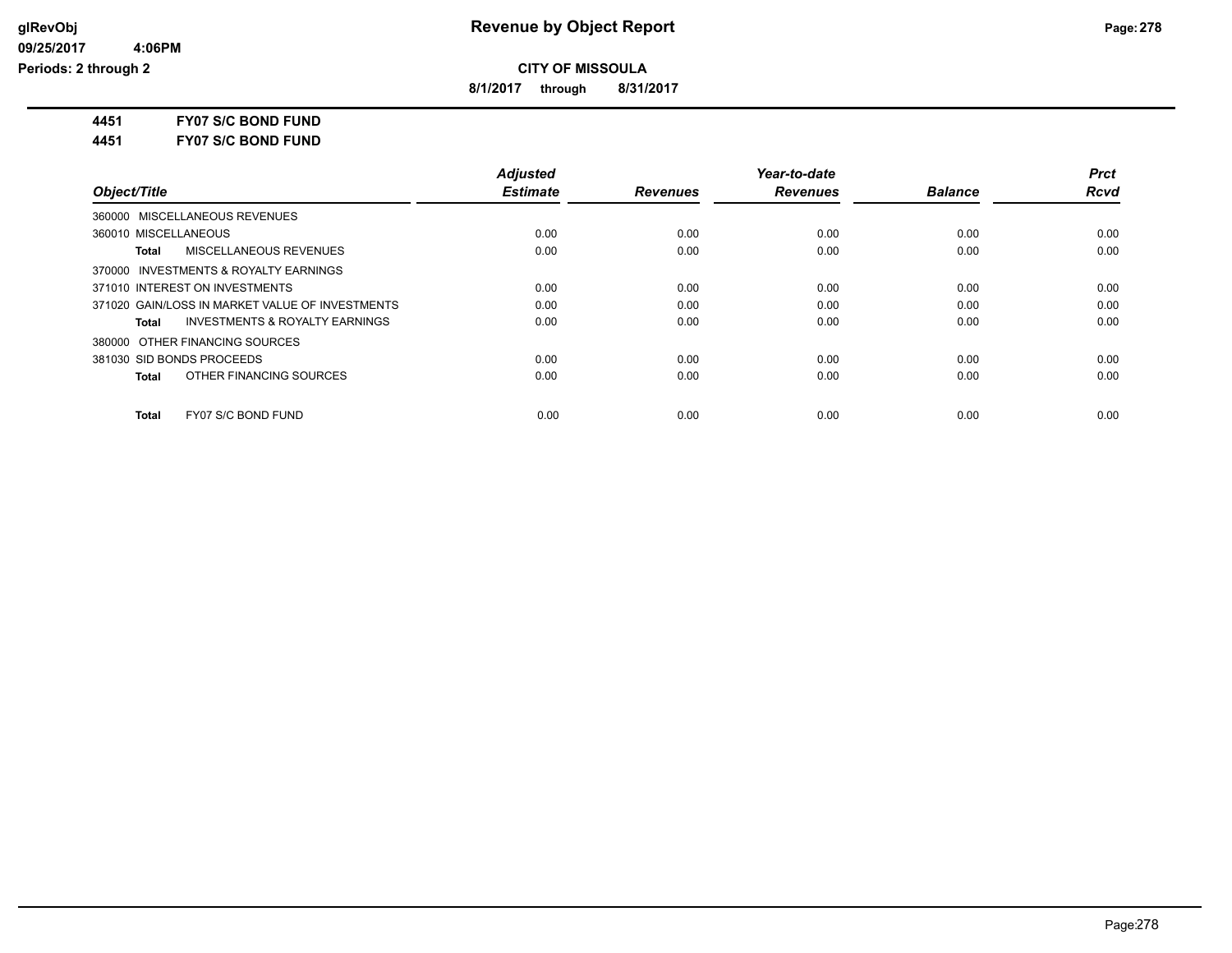**Periods: 2 through 2**

**CITY OF MISSOULA**

**8/1/2017 through 8/31/2017**

#### **4451 FY07 S/C BOND FUND**

 **4:06PM**

| Object/Title                                       | <b>Adjusted</b><br><b>Estimate</b> | <b>Revenues</b> | Year-to-date<br><b>Revenues</b> | <b>Balance</b> | <b>Prct</b><br><b>Rcvd</b> |
|----------------------------------------------------|------------------------------------|-----------------|---------------------------------|----------------|----------------------------|
| 360000 MISCELLANEOUS REVENUES                      |                                    |                 |                                 |                |                            |
| 360010 MISCELLANEOUS                               | 0.00                               | 0.00            | 0.00                            | 0.00           | 0.00                       |
| MISCELLANEOUS REVENUES<br>Total                    | 0.00                               | 0.00            | 0.00                            | 0.00           | 0.00                       |
| 370000 INVESTMENTS & ROYALTY EARNINGS              |                                    |                 |                                 |                |                            |
| 371010 INTEREST ON INVESTMENTS                     | 0.00                               | 0.00            | 0.00                            | 0.00           | 0.00                       |
| 371020 GAIN/LOSS IN MARKET VALUE OF INVESTMENT     | 0.00                               | 0.00            | 0.00                            | 0.00           | 0.00                       |
| <b>INVESTMENTS &amp; ROYALTY EARNINGS</b><br>Total | 0.00                               | 0.00            | 0.00                            | 0.00           | 0.00                       |
| 380000 OTHER FINANCING SOURCES                     |                                    |                 |                                 |                |                            |
| 381030 SID BONDS PROCEEDS                          | 0.00                               | 0.00            | 0.00                            | 0.00           | 0.00                       |
| OTHER FINANCING SOURCES<br>Total                   | 0.00                               | 0.00            | 0.00                            | 0.00           | 0.00                       |
| FY07 S/C BOND FUND<br><b>Total</b>                 | 0.00                               | 0.00            | 0.00                            | 0.00           | 0.00                       |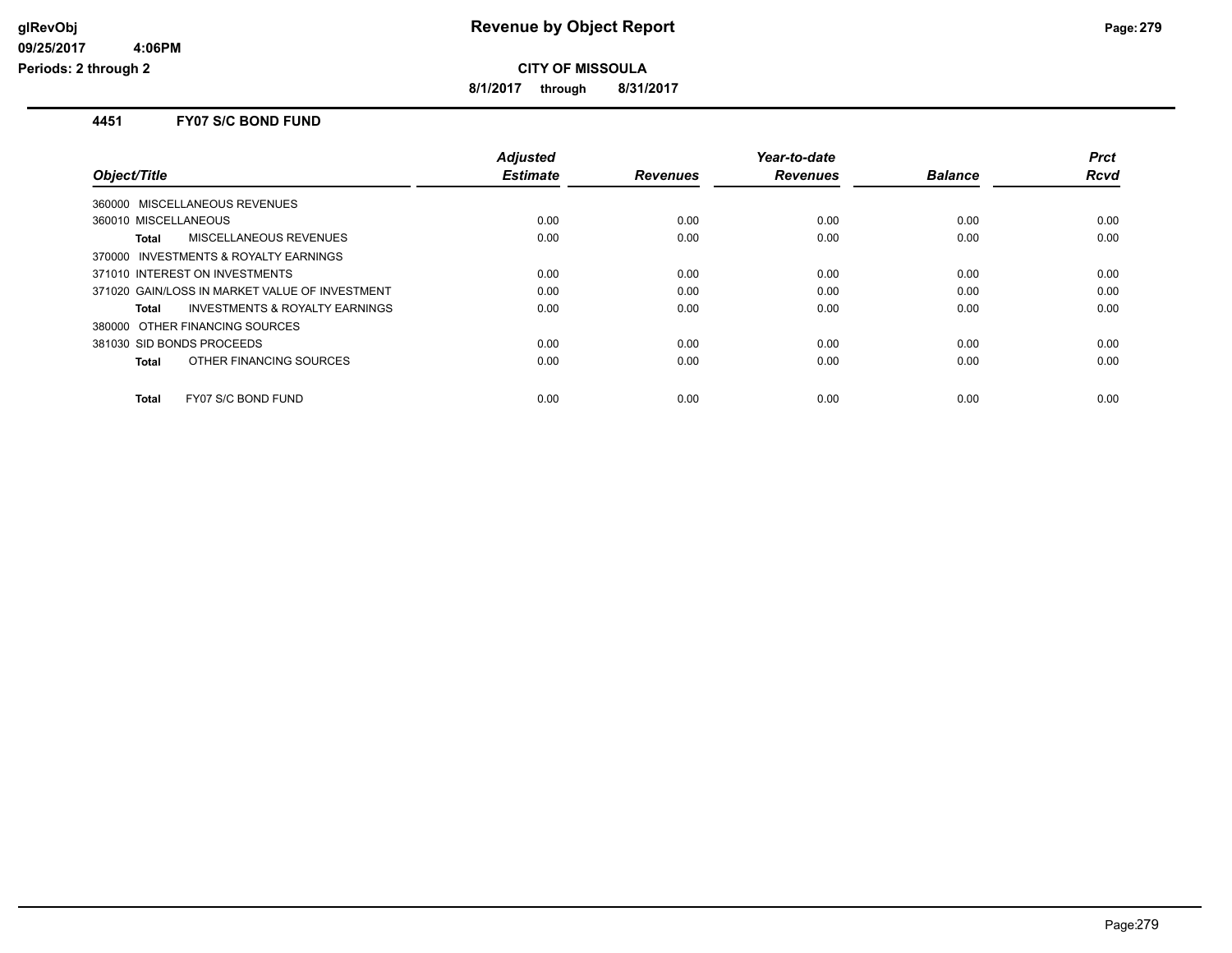**8/1/2017 through 8/31/2017**

# **4452 S/C CONSTRUCTION FUND FOR FY 08 BOND SAL**

# **4452 S/C CONSTRUCTION FUND FOR FY 08 BOND SAL**

|                                                      | <b>Adjusted</b> |                 | Year-to-date    |                | <b>Prct</b> |
|------------------------------------------------------|-----------------|-----------------|-----------------|----------------|-------------|
| Object/Title                                         | <b>Estimate</b> | <b>Revenues</b> | <b>Revenues</b> | <b>Balance</b> | <b>Rcvd</b> |
| 360000 MISCELLANEOUS REVENUES                        |                 |                 |                 |                |             |
| 360010 MISCELLANEOUS                                 | 0.00            | 0.00            | 0.00            | 0.00           | 0.00        |
| 362000 OTHER MISCELLANEOUS REVENUE                   | 0.00            | 0.00            | 0.00            | 0.00           | 0.00        |
| <b>MISCELLANEOUS REVENUES</b><br><b>Total</b>        | 0.00            | 0.00            | 0.00            | 0.00           | 0.00        |
| INVESTMENTS & ROYALTY EARNINGS<br>370000             |                 |                 |                 |                |             |
| 371010 INTEREST ON INVESTMENTS                       | 0.00            | 0.00            | 0.00            | 0.00           | 0.00        |
| 371020 GAIN/LOSS IN MARKET VALUE OF INVESTMENTS      | 0.00            | 0.00            | 0.00            | 0.00           | 0.00        |
| <b>INVESTMENTS &amp; ROYALTY EARNINGS</b><br>Total   | 0.00            | 0.00            | 0.00            | 0.00           | 0.00        |
| 380000 OTHER FINANCING SOURCES                       |                 |                 |                 |                |             |
| 381000 LOAN PROCEEDS                                 | 0.00            | 0.00            | 0.00            | 0.00           | 0.00        |
| 383042 TRANSFERS FROM OTHER FUNDS                    | 0.00            | 0.00            | 0.00            | 0.00           | 0.00        |
| OTHER FINANCING SOURCES<br>Total                     | 0.00            | 0.00            | 0.00            | 0.00           | 0.00        |
| S/C CONSTRUCTION FUND FOR FY 08 BOND<br><b>Total</b> | 0.00            | 0.00            | 0.00            | 0.00           | 0.00        |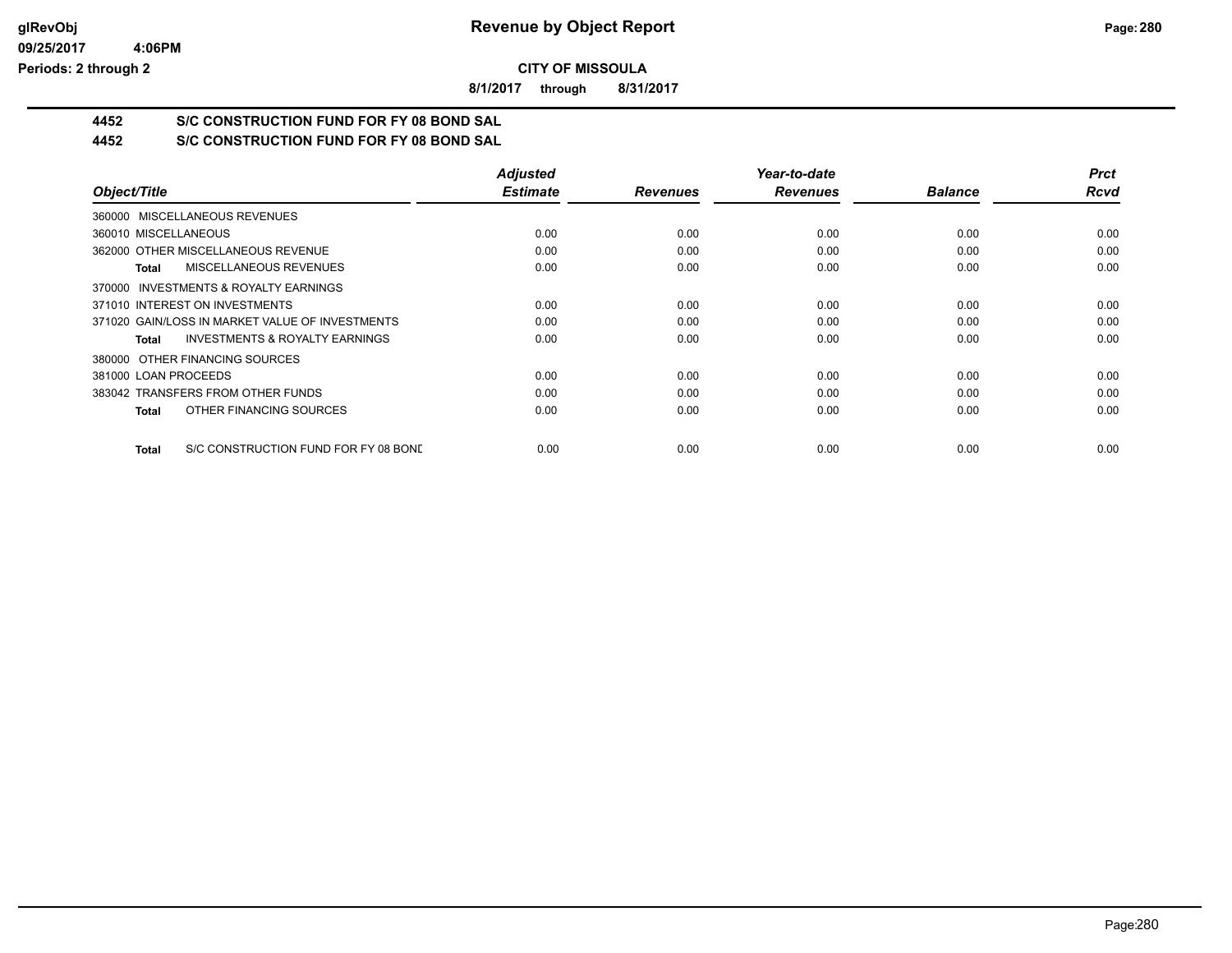**8/1/2017 through 8/31/2017**

#### **4452 S/C CONSTRUCTION FUND FOR FY 08 BOND SAL**

| Object/Title                                         | <b>Adjusted</b><br><b>Estimate</b> | <b>Revenues</b> | Year-to-date<br><b>Revenues</b> | <b>Balance</b> | <b>Prct</b><br><b>Rcvd</b> |
|------------------------------------------------------|------------------------------------|-----------------|---------------------------------|----------------|----------------------------|
|                                                      |                                    |                 |                                 |                |                            |
| 360000 MISCELLANEOUS REVENUES                        |                                    |                 |                                 |                |                            |
| 360010 MISCELLANEOUS                                 | 0.00                               | 0.00            | 0.00                            | 0.00           | 0.00                       |
| 362000 OTHER MISCELLANEOUS REVENUE                   | 0.00                               | 0.00            | 0.00                            | 0.00           | 0.00                       |
| MISCELLANEOUS REVENUES<br>Total                      | 0.00                               | 0.00            | 0.00                            | 0.00           | 0.00                       |
| 370000 INVESTMENTS & ROYALTY EARNINGS                |                                    |                 |                                 |                |                            |
| 371010 INTEREST ON INVESTMENTS                       | 0.00                               | 0.00            | 0.00                            | 0.00           | 0.00                       |
| 371020 GAIN/LOSS IN MARKET VALUE OF INVESTMENT       | 0.00                               | 0.00            | 0.00                            | 0.00           | 0.00                       |
| <b>INVESTMENTS &amp; ROYALTY EARNINGS</b><br>Total   | 0.00                               | 0.00            | 0.00                            | 0.00           | 0.00                       |
| 380000 OTHER FINANCING SOURCES                       |                                    |                 |                                 |                |                            |
| 381000 LOAN PROCEEDS                                 | 0.00                               | 0.00            | 0.00                            | 0.00           | 0.00                       |
| 383042 TRANSFERS FROM OTHER FUNDS                    | 0.00                               | 0.00            | 0.00                            | 0.00           | 0.00                       |
| OTHER FINANCING SOURCES<br>Total                     | 0.00                               | 0.00            | 0.00                            | 0.00           | 0.00                       |
|                                                      |                                    |                 |                                 |                |                            |
| S/C CONSTRUCTION FUND FOR FY 08 BONI<br><b>Total</b> | 0.00                               | 0.00            | 0.00                            | 0.00           | 0.00                       |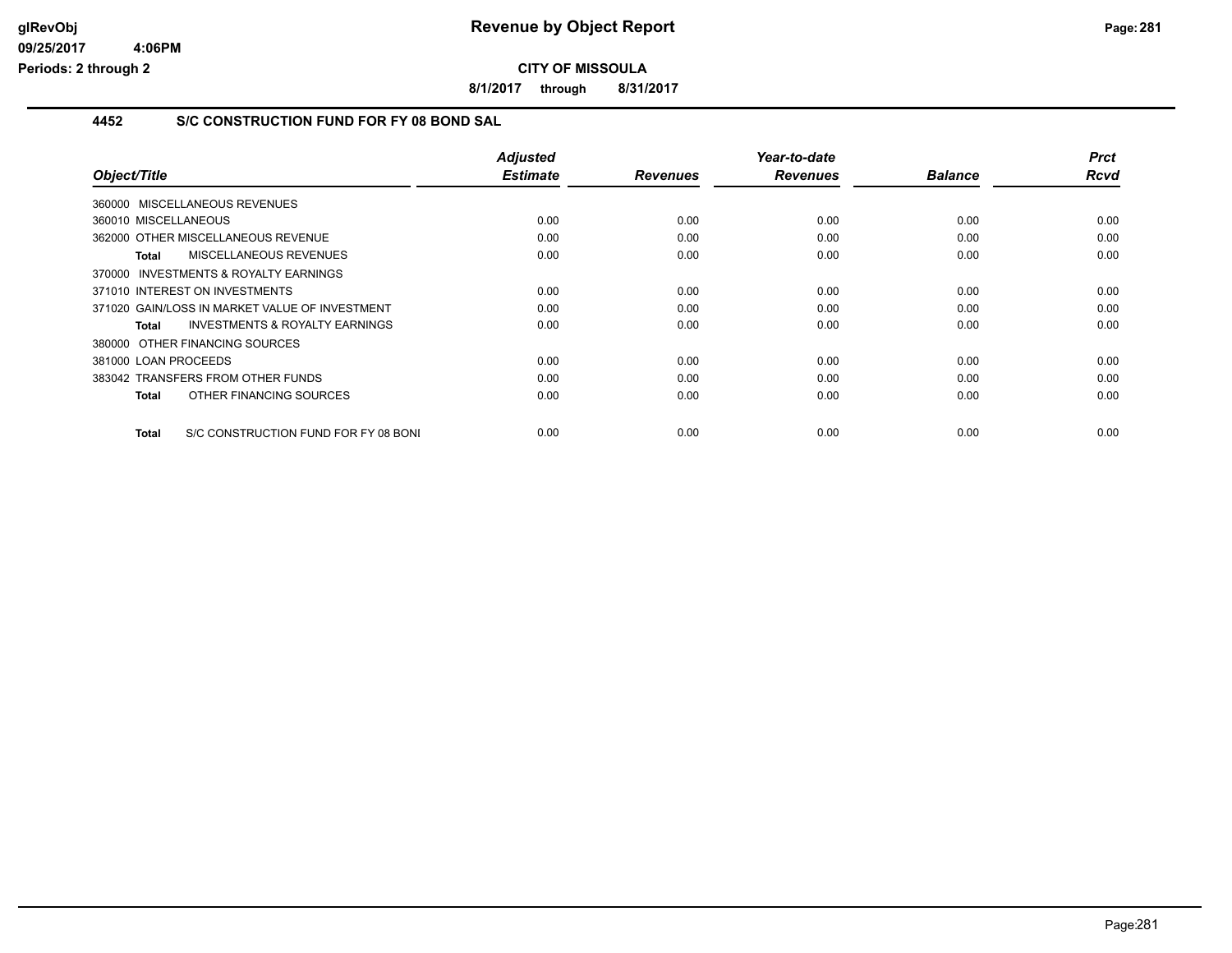**8/1/2017 through 8/31/2017**

# **4453 S/C CONSTRUCTION FUND FY09 BOND**

#### **4453 S/C CONSTRUCTION FUND FY09 BOND**

|                                                    | <b>Adjusted</b> |                 | Year-to-date    |                | <b>Prct</b> |
|----------------------------------------------------|-----------------|-----------------|-----------------|----------------|-------------|
| Object/Title                                       | <b>Estimate</b> | <b>Revenues</b> | <b>Revenues</b> | <b>Balance</b> | <b>Rcvd</b> |
| 360000 MISCELLANEOUS REVENUES                      |                 |                 |                 |                |             |
| 360010 MISCELLANEOUS                               | 0.00            | 0.00            | 0.00            | 0.00           | 0.00        |
| 362000 OTHER MISCELLANEOUS REVENUE                 | 0.00            | 0.00            | 0.00            | 0.00           | 0.00        |
| MISCELLANEOUS REVENUES<br>Total                    | 0.00            | 0.00            | 0.00            | 0.00           | 0.00        |
| 370000 INVESTMENTS & ROYALTY EARNINGS              |                 |                 |                 |                |             |
| 371010 INTEREST ON INVESTMENTS                     | 0.00            | 0.00            | 0.00            | 0.00           | 0.00        |
| <b>INVESTMENTS &amp; ROYALTY EARNINGS</b><br>Total | 0.00            | 0.00            | 0.00            | 0.00           | 0.00        |
| 380000 OTHER FINANCING SOURCES                     |                 |                 |                 |                |             |
| 381030 SID BONDS PROCEEDS                          | 0.00            | 0.00            | 0.00            | 0.00           | 0.00        |
| 383000 OPERATING TRANSFERS                         | 0.00            | 0.00            | 0.00            | 0.00           | 0.00        |
| OTHER FINANCING SOURCES<br>Total                   | 0.00            | 0.00            | 0.00            | 0.00           | 0.00        |
| S/C CONSTRUCTION FUND FY09 BOND<br>Total           | 0.00            | 0.00            | 0.00            | 0.00           | 0.00        |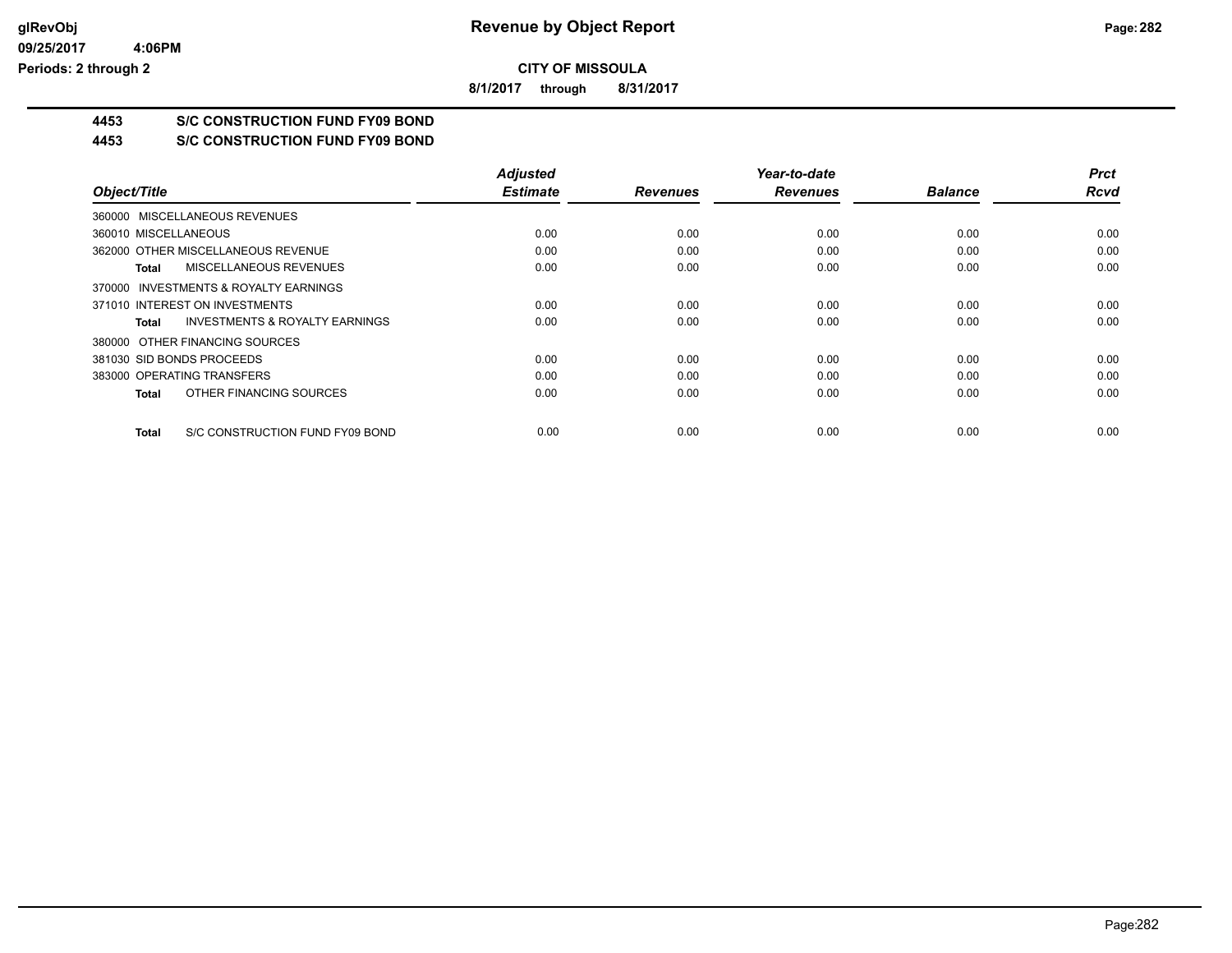**8/1/2017 through 8/31/2017**

#### **4453 S/C CONSTRUCTION FUND FY09 BOND**

|                                                    | <b>Adjusted</b> |                 | Year-to-date    |                | <b>Prct</b> |
|----------------------------------------------------|-----------------|-----------------|-----------------|----------------|-------------|
| Object/Title                                       | <b>Estimate</b> | <b>Revenues</b> | <b>Revenues</b> | <b>Balance</b> | <b>Rcvd</b> |
| 360000 MISCELLANEOUS REVENUES                      |                 |                 |                 |                |             |
| 360010 MISCELLANEOUS                               | 0.00            | 0.00            | 0.00            | 0.00           | 0.00        |
| 362000 OTHER MISCELLANEOUS REVENUE                 | 0.00            | 0.00            | 0.00            | 0.00           | 0.00        |
| <b>MISCELLANEOUS REVENUES</b><br>Total             | 0.00            | 0.00            | 0.00            | 0.00           | 0.00        |
| 370000 INVESTMENTS & ROYALTY EARNINGS              |                 |                 |                 |                |             |
| 371010 INTEREST ON INVESTMENTS                     | 0.00            | 0.00            | 0.00            | 0.00           | 0.00        |
| <b>INVESTMENTS &amp; ROYALTY EARNINGS</b><br>Total | 0.00            | 0.00            | 0.00            | 0.00           | 0.00        |
| 380000 OTHER FINANCING SOURCES                     |                 |                 |                 |                |             |
| 381030 SID BONDS PROCEEDS                          | 0.00            | 0.00            | 0.00            | 0.00           | 0.00        |
| 383000 OPERATING TRANSFERS                         | 0.00            | 0.00            | 0.00            | 0.00           | 0.00        |
| OTHER FINANCING SOURCES<br><b>Total</b>            | 0.00            | 0.00            | 0.00            | 0.00           | 0.00        |
| S/C CONSTRUCTION FUND FY09 BOND<br><b>Total</b>    | 0.00            | 0.00            | 0.00            | 0.00           | 0.00        |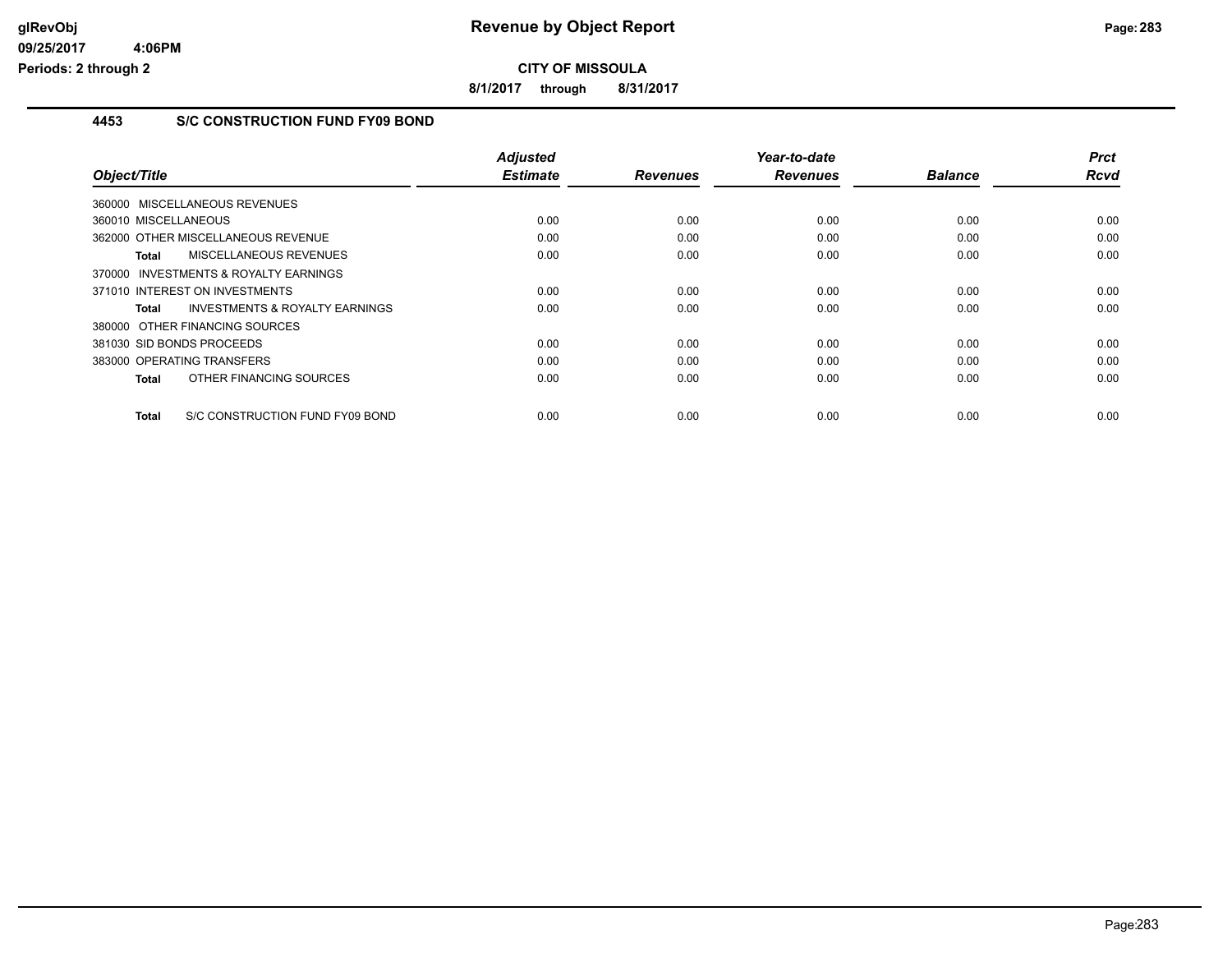**8/1/2017 through 8/31/2017**

## **4454 S/C CONSTRUCTION FUND FOR FY10**

#### **4454 S/C CONSTRUCTION FUND FOR FY10**

|                                                    | <b>Adjusted</b> |                 | Year-to-date    |                | <b>Prct</b> |
|----------------------------------------------------|-----------------|-----------------|-----------------|----------------|-------------|
| Object/Title                                       | <b>Estimate</b> | <b>Revenues</b> | <b>Revenues</b> | <b>Balance</b> | <b>Rcvd</b> |
| 360000 MISCELLANEOUS REVENUES                      |                 |                 |                 |                |             |
| 360010 MISCELLANEOUS                               | 0.00            | 0.00            | 0.00            | 0.00           | 0.00        |
| 362000 OTHER MISCELLANEOUS REVENUE                 | 0.00            | 0.00            | 0.00            | 0.00           | 0.00        |
| MISCELLANEOUS REVENUES<br>Total                    | 0.00            | 0.00            | 0.00            | 0.00           | 0.00        |
| 370000 INVESTMENTS & ROYALTY EARNINGS              |                 |                 |                 |                |             |
| 371010 INTEREST ON INVESTMENTS                     | 0.00            | 0.00            | 0.00            | 0.00           | 0.00        |
| <b>INVESTMENTS &amp; ROYALTY EARNINGS</b><br>Total | 0.00            | 0.00            | 0.00            | 0.00           | 0.00        |
| 380000 OTHER FINANCING SOURCES                     |                 |                 |                 |                |             |
| 381030 SID BONDS PROCEEDS                          | 0.00            | 0.00            | 0.00            | 0.00           | 0.00        |
| OTHER FINANCING SOURCES<br>Total                   | 0.00            | 0.00            | 0.00            | 0.00           | 0.00        |
| S/C CONSTRUCTION FUND FOR FY10<br>Total            | 0.00            | 0.00            | 0.00            | 0.00           | 0.00        |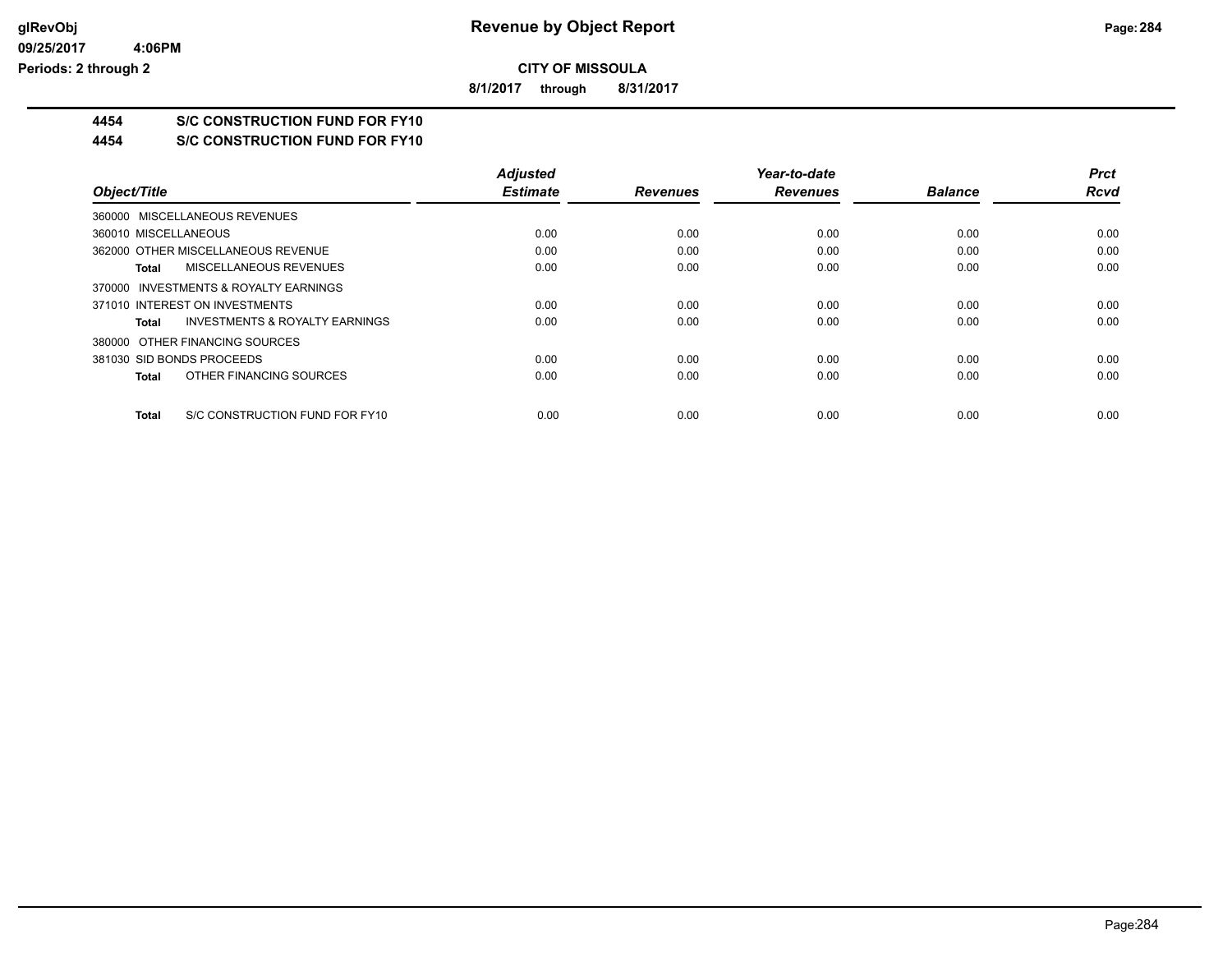**8/1/2017 through 8/31/2017**

#### **4454 S/C CONSTRUCTION FUND FOR FY10**

|                                                     | <b>Adjusted</b> |                 | Year-to-date    |                | <b>Prct</b> |
|-----------------------------------------------------|-----------------|-----------------|-----------------|----------------|-------------|
| Object/Title                                        | <b>Estimate</b> | <b>Revenues</b> | <b>Revenues</b> | <b>Balance</b> | <b>Rcvd</b> |
| 360000 MISCELLANEOUS REVENUES                       |                 |                 |                 |                |             |
| 360010 MISCELLANEOUS                                | 0.00            | 0.00            | 0.00            | 0.00           | 0.00        |
| 362000 OTHER MISCELLANEOUS REVENUE                  | 0.00            | 0.00            | 0.00            | 0.00           | 0.00        |
| MISCELLANEOUS REVENUES<br>Total                     | 0.00            | 0.00            | 0.00            | 0.00           | 0.00        |
| <b>INVESTMENTS &amp; ROYALTY EARNINGS</b><br>370000 |                 |                 |                 |                |             |
| 371010 INTEREST ON INVESTMENTS                      | 0.00            | 0.00            | 0.00            | 0.00           | 0.00        |
| <b>INVESTMENTS &amp; ROYALTY EARNINGS</b><br>Total  | 0.00            | 0.00            | 0.00            | 0.00           | 0.00        |
| 380000 OTHER FINANCING SOURCES                      |                 |                 |                 |                |             |
| 381030 SID BONDS PROCEEDS                           | 0.00            | 0.00            | 0.00            | 0.00           | 0.00        |
| OTHER FINANCING SOURCES<br>Total                    | 0.00            | 0.00            | 0.00            | 0.00           | 0.00        |
| S/C CONSTRUCTION FUND FOR FY10<br><b>Total</b>      | 0.00            | 0.00            | 0.00            | 0.00           | 0.00        |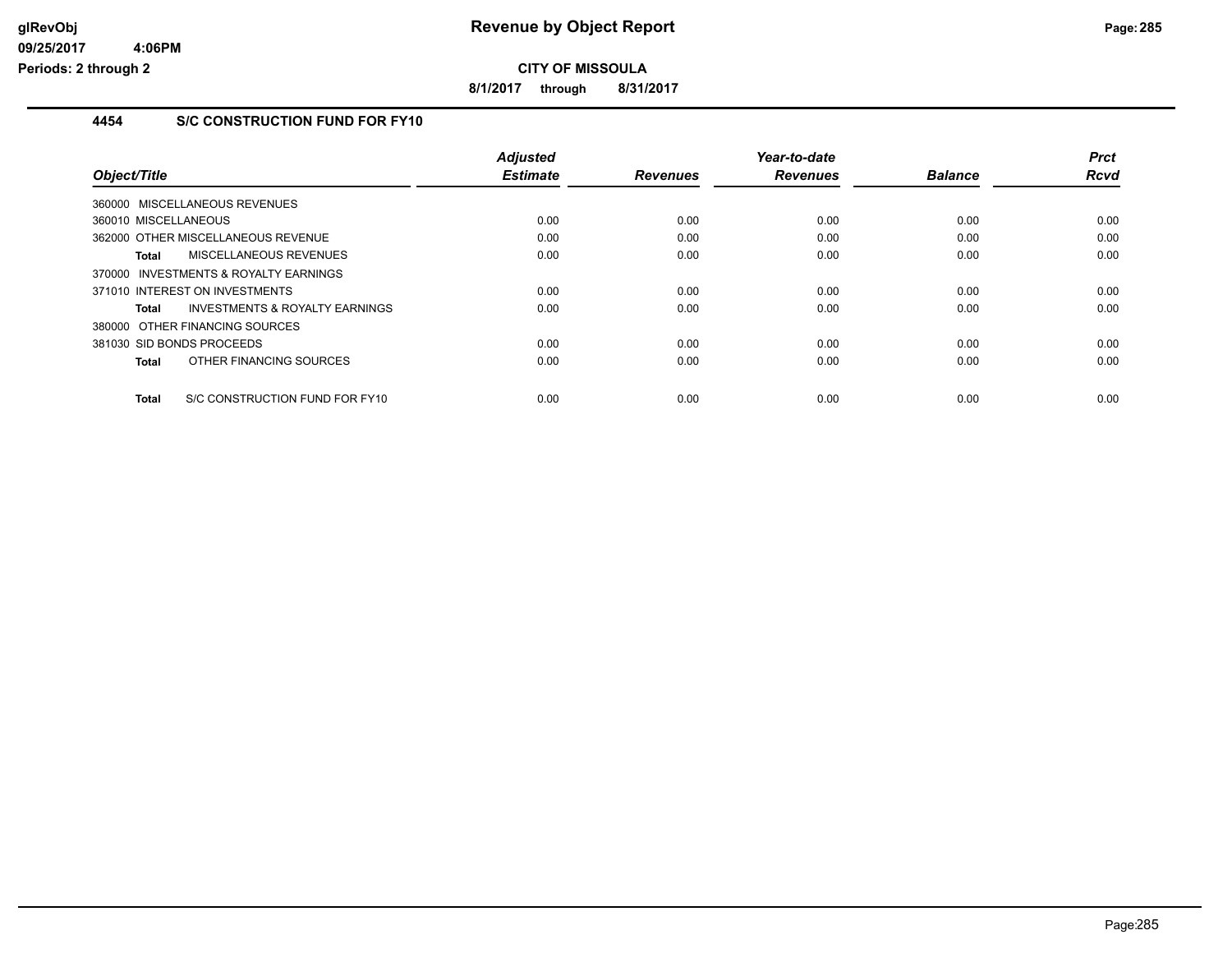**8/1/2017 through 8/31/2017**

## **4455 FY11 S/C CONSTRUCTION FUND**

#### **4455 FY11 S/C CONSTRUCTION FUND**

|                                                   | <b>Adjusted</b> |                 | Year-to-date    |                | <b>Prct</b> |
|---------------------------------------------------|-----------------|-----------------|-----------------|----------------|-------------|
| Object/Title                                      | <b>Estimate</b> | <b>Revenues</b> | <b>Revenues</b> | <b>Balance</b> | <b>Rcvd</b> |
| 360000 MISCELLANEOUS REVENUES                     |                 |                 |                 |                |             |
| 360010 MISCELLANEOUS                              | 0.00            | 0.00            | 0.00            | 0.00           | 0.00        |
| MISCELLANEOUS REVENUES<br>Total                   | 0.00            | 0.00            | 0.00            | 0.00           | 0.00        |
| 370000 INVESTMENTS & ROYALTY EARNINGS             |                 |                 |                 |                |             |
| 371010 INTEREST ON INVESTMENTS                    | 0.00            | 0.00            | 0.00            | 0.00           | 0.00        |
| INVESTMENTS & ROYALTY EARNINGS<br>Total           | 0.00            | 0.00            | 0.00            | 0.00           | 0.00        |
| 380000 OTHER FINANCING SOURCES                    |                 |                 |                 |                |             |
| 381030 SID BONDS PROCEEDS                         | 0.00            | 0.00            | 0.00            | 0.00           | 0.00        |
| OTHER FINANCING SOURCES<br><b>Total</b>           | 0.00            | 0.00            | 0.00            | 0.00           | 0.00        |
| <b>FY11 S/C CONSTRUCTION FUND</b><br><b>Total</b> | 0.00            | 0.00            | 0.00            | 0.00           | 0.00        |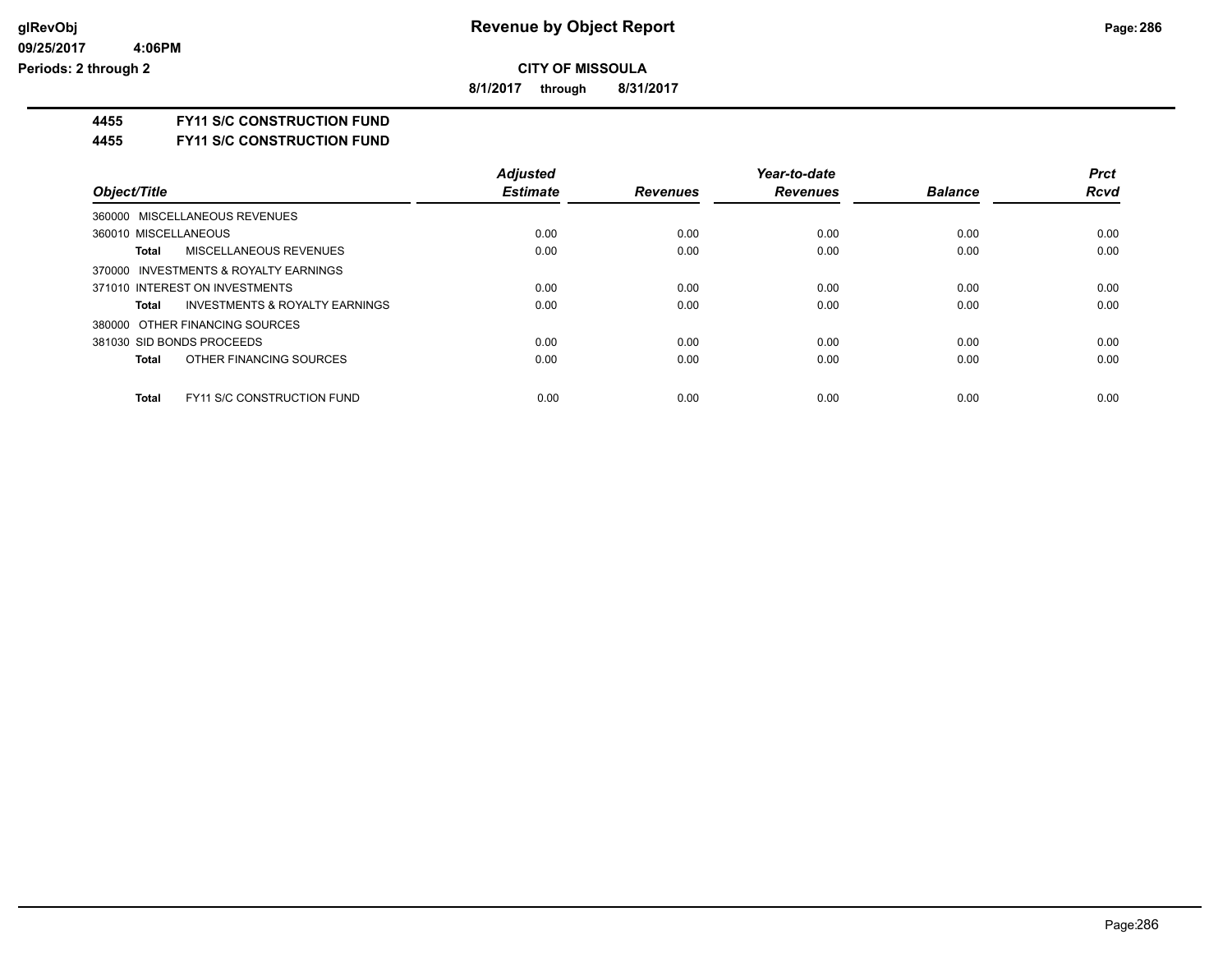**Periods: 2 through 2**

**CITY OF MISSOULA**

**8/1/2017 through 8/31/2017**

## **4455 FY11 S/C CONSTRUCTION FUND**

| Object/Title                                      | <b>Adiusted</b><br><b>Estimate</b> | <b>Revenues</b> | Year-to-date<br><b>Revenues</b> | <b>Balance</b> | <b>Prct</b><br><b>Rcvd</b> |
|---------------------------------------------------|------------------------------------|-----------------|---------------------------------|----------------|----------------------------|
| 360000 MISCELLANEOUS REVENUES                     |                                    |                 |                                 |                |                            |
| 360010 MISCELLANEOUS                              | 0.00                               | 0.00            | 0.00                            | 0.00           | 0.00                       |
| MISCELLANEOUS REVENUES<br>Total                   | 0.00                               | 0.00            | 0.00                            | 0.00           | 0.00                       |
| 370000 INVESTMENTS & ROYALTY EARNINGS             |                                    |                 |                                 |                |                            |
| 371010 INTEREST ON INVESTMENTS                    | 0.00                               | 0.00            | 0.00                            | 0.00           | 0.00                       |
| INVESTMENTS & ROYALTY EARNINGS<br>Total           | 0.00                               | 0.00            | 0.00                            | 0.00           | 0.00                       |
| 380000 OTHER FINANCING SOURCES                    |                                    |                 |                                 |                |                            |
| 381030 SID BONDS PROCEEDS                         | 0.00                               | 0.00            | 0.00                            | 0.00           | 0.00                       |
| OTHER FINANCING SOURCES<br><b>Total</b>           | 0.00                               | 0.00            | 0.00                            | 0.00           | 0.00                       |
| <b>FY11 S/C CONSTRUCTION FUND</b><br><b>Total</b> | 0.00                               | 0.00            | 0.00                            | 0.00           | 0.00                       |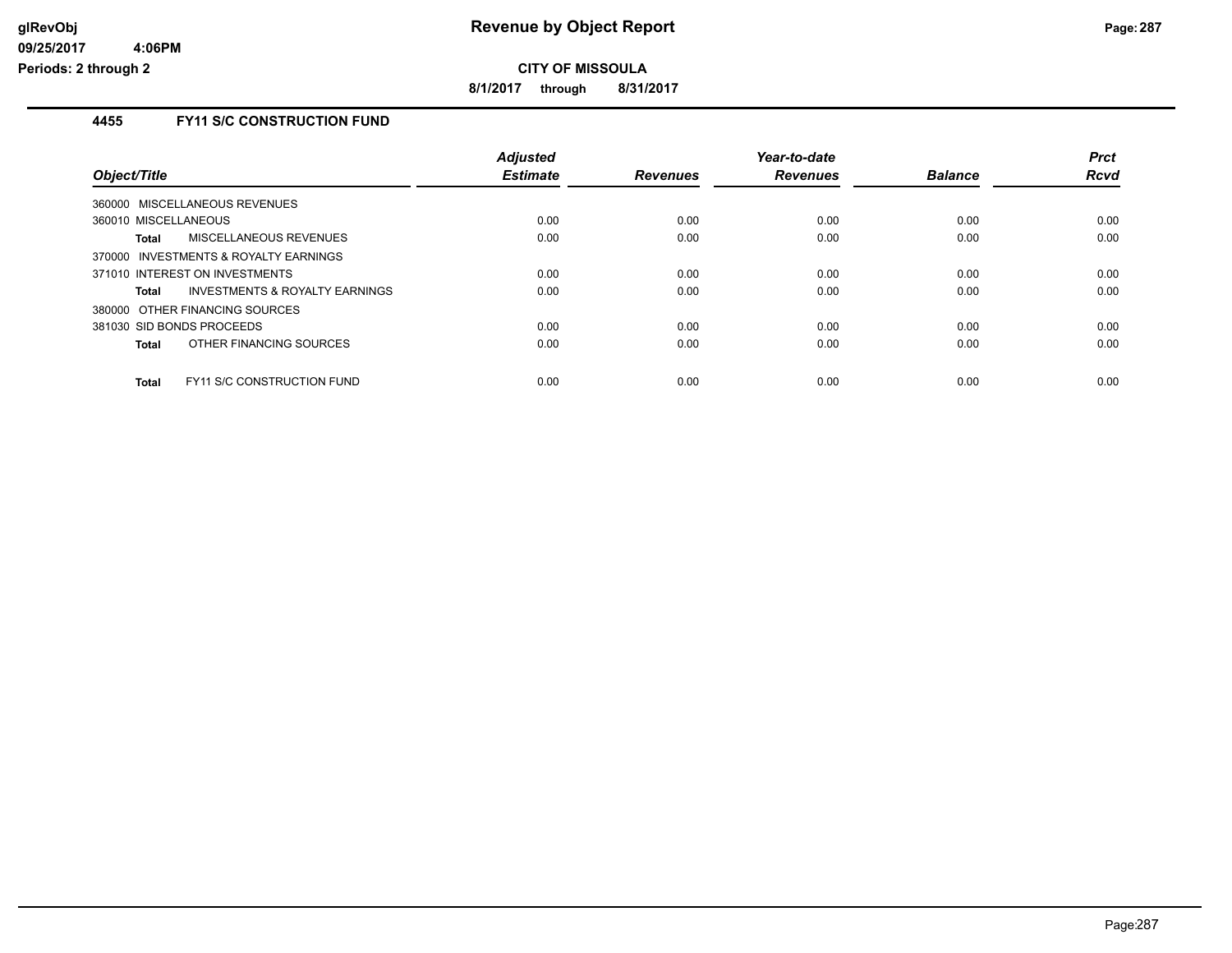**8/1/2017 through 8/31/2017**

#### **4456 FY12 S/C CONSTRUCTION FUND**

#### **4456 FY12 S/C CONSTRUCTION FUND**

|                                            | <b>Adjusted</b> |                 | Year-to-date    |                | <b>Prct</b> |
|--------------------------------------------|-----------------|-----------------|-----------------|----------------|-------------|
| Object/Title                               | <b>Estimate</b> | <b>Revenues</b> | <b>Revenues</b> | <b>Balance</b> | <b>Rcvd</b> |
| 360000 MISCELLANEOUS REVENUES              |                 |                 |                 |                |             |
| 360010 MISCELLANEOUS                       | 0.00            | 0.00            | 0.00            | 0.00           | 0.00        |
| 362000 OTHER MISCELLANEOUS REVENUE         | 0.00            | 0.00            | 0.00            | 0.00           | 0.00        |
| <b>MISCELLANEOUS REVENUES</b><br>Total     | 0.00            | 0.00            | 0.00            | 0.00           | 0.00        |
| 370000 INVESTMENTS & ROYALTY EARNINGS      |                 |                 |                 |                |             |
| 371010 INTEREST ON INVESTMENTS             | 0.00            | 0.00            | 0.00            | 0.00           | 0.00        |
| INVESTMENTS & ROYALTY EARNINGS<br>Total    | 0.00            | 0.00            | 0.00            | 0.00           | 0.00        |
| 380000 OTHER FINANCING SOURCES             |                 |                 |                 |                |             |
| 381030 SID BONDS PROCEEDS                  | 0.00            | 0.00            | 0.00            | 0.00           | 0.00        |
| OTHER FINANCING SOURCES<br>Total           | 0.00            | 0.00            | 0.00            | 0.00           | 0.00        |
| <b>FY12 S/C CONSTRUCTION FUND</b><br>Total | 0.00            | 0.00            | 0.00            | 0.00           | 0.00        |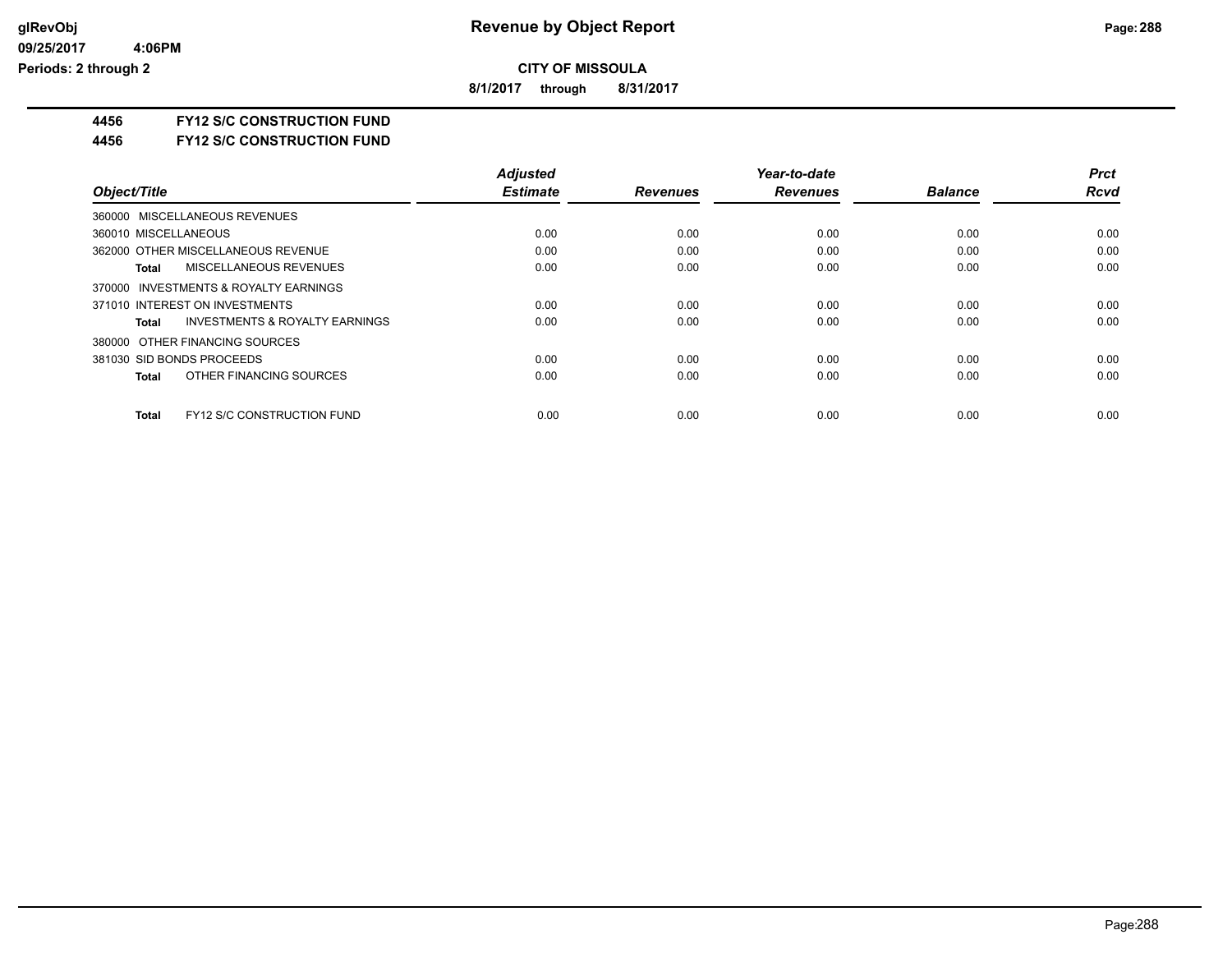**8/1/2017 through 8/31/2017**

#### **4456 FY12 S/C CONSTRUCTION FUND**

| Object/Title                                      | <b>Adjusted</b><br><b>Estimate</b> | <b>Revenues</b> | Year-to-date<br><b>Revenues</b> | <b>Balance</b> | <b>Prct</b><br>Rcvd |
|---------------------------------------------------|------------------------------------|-----------------|---------------------------------|----------------|---------------------|
|                                                   |                                    |                 |                                 |                |                     |
| 360000 MISCELLANEOUS REVENUES                     |                                    |                 |                                 |                |                     |
| 360010 MISCELLANEOUS                              | 0.00                               | 0.00            | 0.00                            | 0.00           | 0.00                |
| 362000 OTHER MISCELLANEOUS REVENUE                | 0.00                               | 0.00            | 0.00                            | 0.00           | 0.00                |
| <b>MISCELLANEOUS REVENUES</b><br>Total            | 0.00                               | 0.00            | 0.00                            | 0.00           | 0.00                |
| 370000 INVESTMENTS & ROYALTY EARNINGS             |                                    |                 |                                 |                |                     |
| 371010 INTEREST ON INVESTMENTS                    | 0.00                               | 0.00            | 0.00                            | 0.00           | 0.00                |
| INVESTMENTS & ROYALTY EARNINGS<br>Total           | 0.00                               | 0.00            | 0.00                            | 0.00           | 0.00                |
| 380000 OTHER FINANCING SOURCES                    |                                    |                 |                                 |                |                     |
| 381030 SID BONDS PROCEEDS                         | 0.00                               | 0.00            | 0.00                            | 0.00           | 0.00                |
| OTHER FINANCING SOURCES<br>Total                  | 0.00                               | 0.00            | 0.00                            | 0.00           | 0.00                |
| <b>FY12 S/C CONSTRUCTION FUND</b><br><b>Total</b> | 0.00                               | 0.00            | 0.00                            | 0.00           | 0.00                |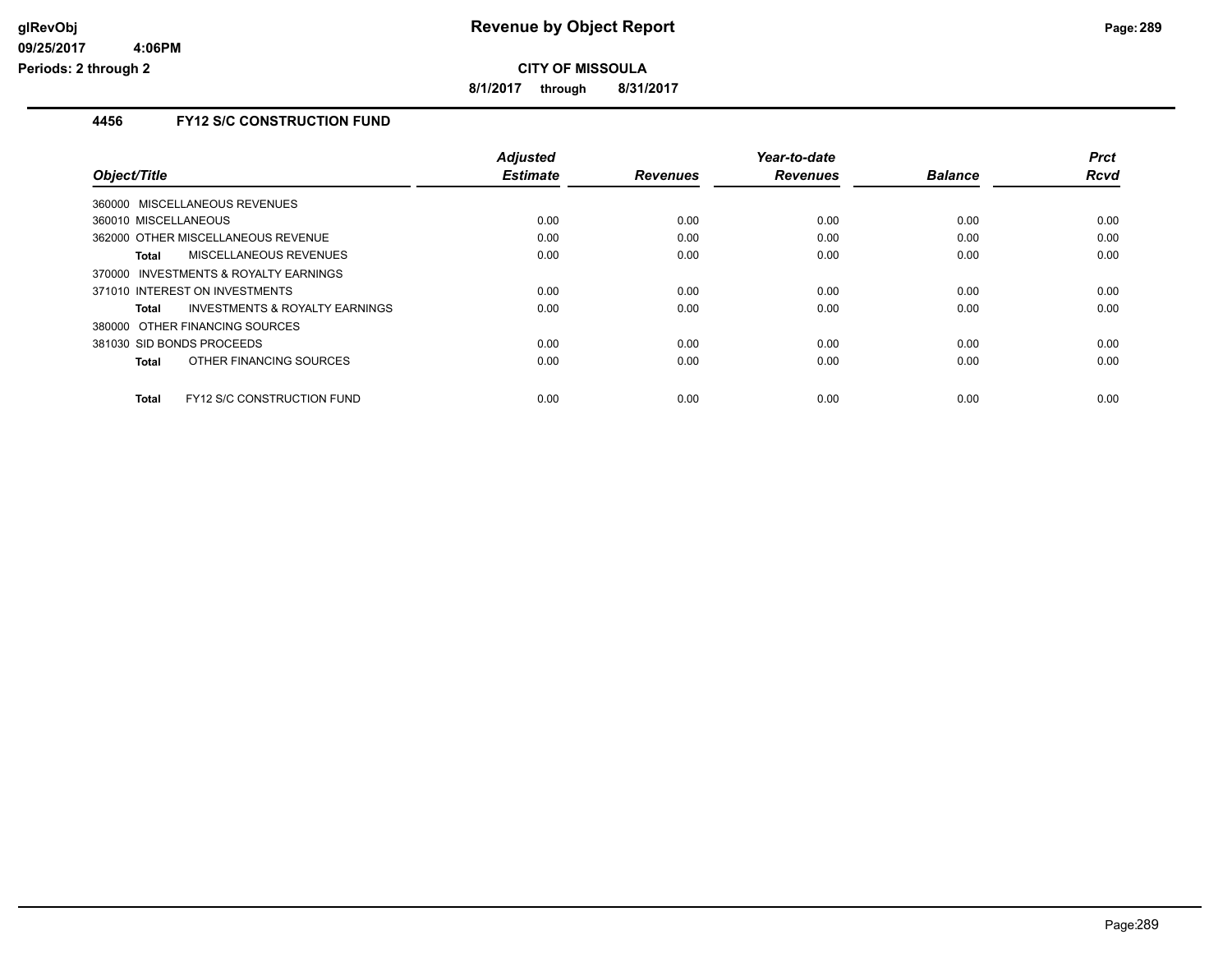**CITY OF MISSOULA**

**8/1/2017 through 8/31/2017**

# **4457 FY13 SIDEWALK/CURB CONSTRUCTION**

#### **4457 FY13 SIDEWALK/CURB CONSTRUCTION**

|                                                    | <b>Adjusted</b> |                 | Year-to-date    |                | <b>Prct</b> |
|----------------------------------------------------|-----------------|-----------------|-----------------|----------------|-------------|
| Object/Title                                       | <b>Estimate</b> | <b>Revenues</b> | <b>Revenues</b> | <b>Balance</b> | <b>Rcvd</b> |
| 360000 MISCELLANEOUS REVENUES                      |                 |                 |                 |                |             |
| 360010 MISCELLANEOUS                               | 0.00            | 0.00            | 0.00            | 0.00           | 0.00        |
| MISCELLANEOUS REVENUES<br>Total                    | 0.00            | 0.00            | 0.00            | 0.00           | 0.00        |
| 370000 INVESTMENTS & ROYALTY EARNINGS              |                 |                 |                 |                |             |
| 371010 INTEREST ON INVESTMENTS                     | 0.00            | 0.00            | 0.00            | 0.00           | 0.00        |
| <b>INVESTMENTS &amp; ROYALTY EARNINGS</b><br>Total | 0.00            | 0.00            | 0.00            | 0.00           | 0.00        |
| 380000 OTHER FINANCING SOURCES                     |                 |                 |                 |                |             |
| 381030 SID BONDS PROCEEDS                          | 0.00            | 0.00            | 0.00            | 0.00           | 0.00        |
| 383000 OPERATING TRANSFERS                         | 0.00            | 0.00            | 0.00            | 0.00           | 0.00        |
| OTHER FINANCING SOURCES<br>Total                   | 0.00            | 0.00            | 0.00            | 0.00           | 0.00        |
| <b>FY13 SIDEWALK/CURB CONSTRUCTION</b><br>Total    | 0.00            | 0.00            | 0.00            | 0.00           | 0.00        |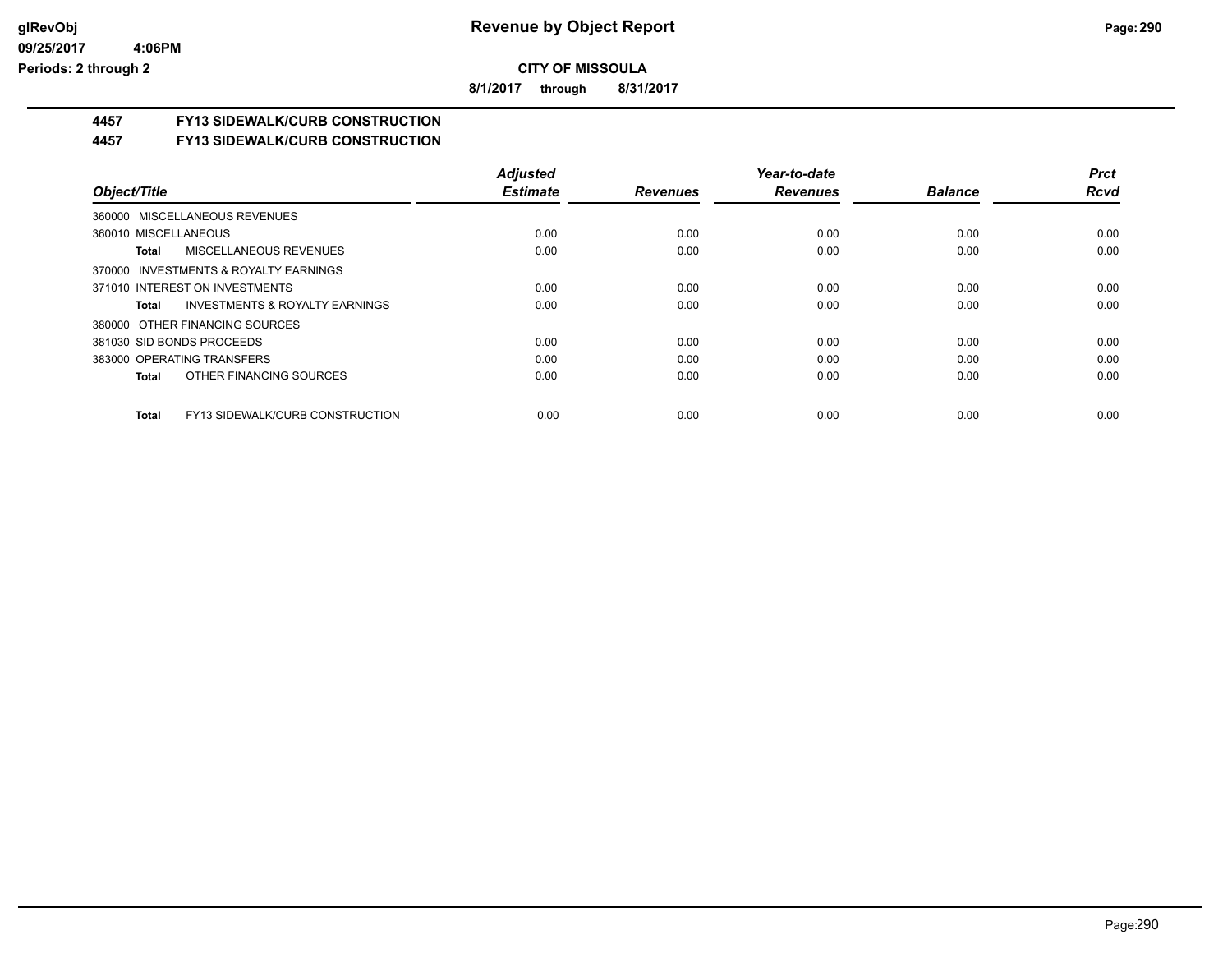**8/1/2017 through 8/31/2017**

#### **4457 FY13 SIDEWALK/CURB CONSTRUCTION**

|                                                        | <b>Adjusted</b> |                 | Year-to-date    |                | <b>Prct</b> |
|--------------------------------------------------------|-----------------|-----------------|-----------------|----------------|-------------|
| Object/Title                                           | <b>Estimate</b> | <b>Revenues</b> | <b>Revenues</b> | <b>Balance</b> | <b>Rcvd</b> |
| 360000 MISCELLANEOUS REVENUES                          |                 |                 |                 |                |             |
| 360010 MISCELLANEOUS                                   | 0.00            | 0.00            | 0.00            | 0.00           | 0.00        |
| MISCELLANEOUS REVENUES<br><b>Total</b>                 | 0.00            | 0.00            | 0.00            | 0.00           | 0.00        |
| 370000 INVESTMENTS & ROYALTY EARNINGS                  |                 |                 |                 |                |             |
| 371010 INTEREST ON INVESTMENTS                         | 0.00            | 0.00            | 0.00            | 0.00           | 0.00        |
| <b>INVESTMENTS &amp; ROYALTY EARNINGS</b><br>Total     | 0.00            | 0.00            | 0.00            | 0.00           | 0.00        |
| 380000 OTHER FINANCING SOURCES                         |                 |                 |                 |                |             |
| 381030 SID BONDS PROCEEDS                              | 0.00            | 0.00            | 0.00            | 0.00           | 0.00        |
| 383000 OPERATING TRANSFERS                             | 0.00            | 0.00            | 0.00            | 0.00           | 0.00        |
| OTHER FINANCING SOURCES<br><b>Total</b>                | 0.00            | 0.00            | 0.00            | 0.00           | 0.00        |
| <b>FY13 SIDEWALK/CURB CONSTRUCTION</b><br><b>Total</b> | 0.00            | 0.00            | 0.00            | 0.00           | 0.00        |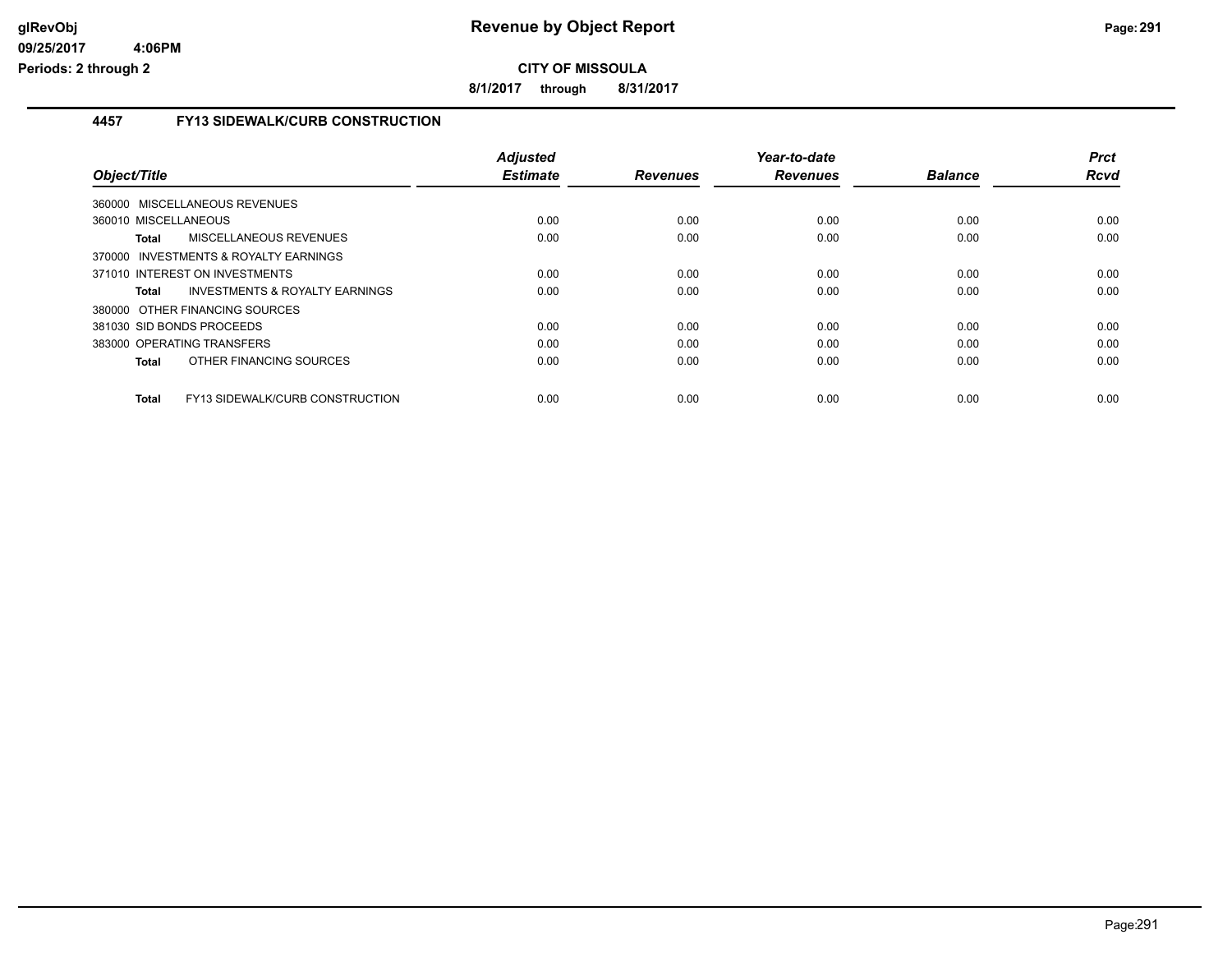**4:06PM**

**CITY OF MISSOULA**

**8/1/2017 through 8/31/2017**

# **4458 FY14 SIDEWALK & CURB CONSTRUCTION**

### **4458 FY14 SIDEWALK & CURB CONSTRUCTION**

|                                                       | <b>Adjusted</b> |                 | Year-to-date    |                | <b>Prct</b> |
|-------------------------------------------------------|-----------------|-----------------|-----------------|----------------|-------------|
| Object/Title                                          | <b>Estimate</b> | <b>Revenues</b> | <b>Revenues</b> | <b>Balance</b> | <b>Rcvd</b> |
| 360000 MISCELLANEOUS REVENUES                         |                 |                 |                 |                |             |
| 360010 MISCELLANEOUS                                  | 0.00            | 0.00            | 0.00            | 0.00           | 0.00        |
| <b>MISCELLANEOUS REVENUES</b><br>Total                | 0.00            | 0.00            | 0.00            | 0.00           | 0.00        |
| 370000 INVESTMENTS & ROYALTY EARNINGS                 |                 |                 |                 |                |             |
| 371010 INTEREST ON INVESTMENTS                        | 0.00            | 0.00            | 0.00            | 0.00           | 0.00        |
| <b>INVESTMENTS &amp; ROYALTY EARNINGS</b><br>Total    | 0.00            | 0.00            | 0.00            | 0.00           | 0.00        |
| 380000 OTHER FINANCING SOURCES                        |                 |                 |                 |                |             |
| 381030 SID BONDS PROCEEDS                             | 0.00            | 0.00            | 0.00            | 0.00           | 0.00        |
| OTHER FINANCING SOURCES<br>Total                      | 0.00            | 0.00            | 0.00            | 0.00           | 0.00        |
| <b>FY14 SIDEWALK &amp; CURB CONSTRUCTION</b><br>Total | 0.00            | 0.00            | 0.00            | 0.00           | 0.00        |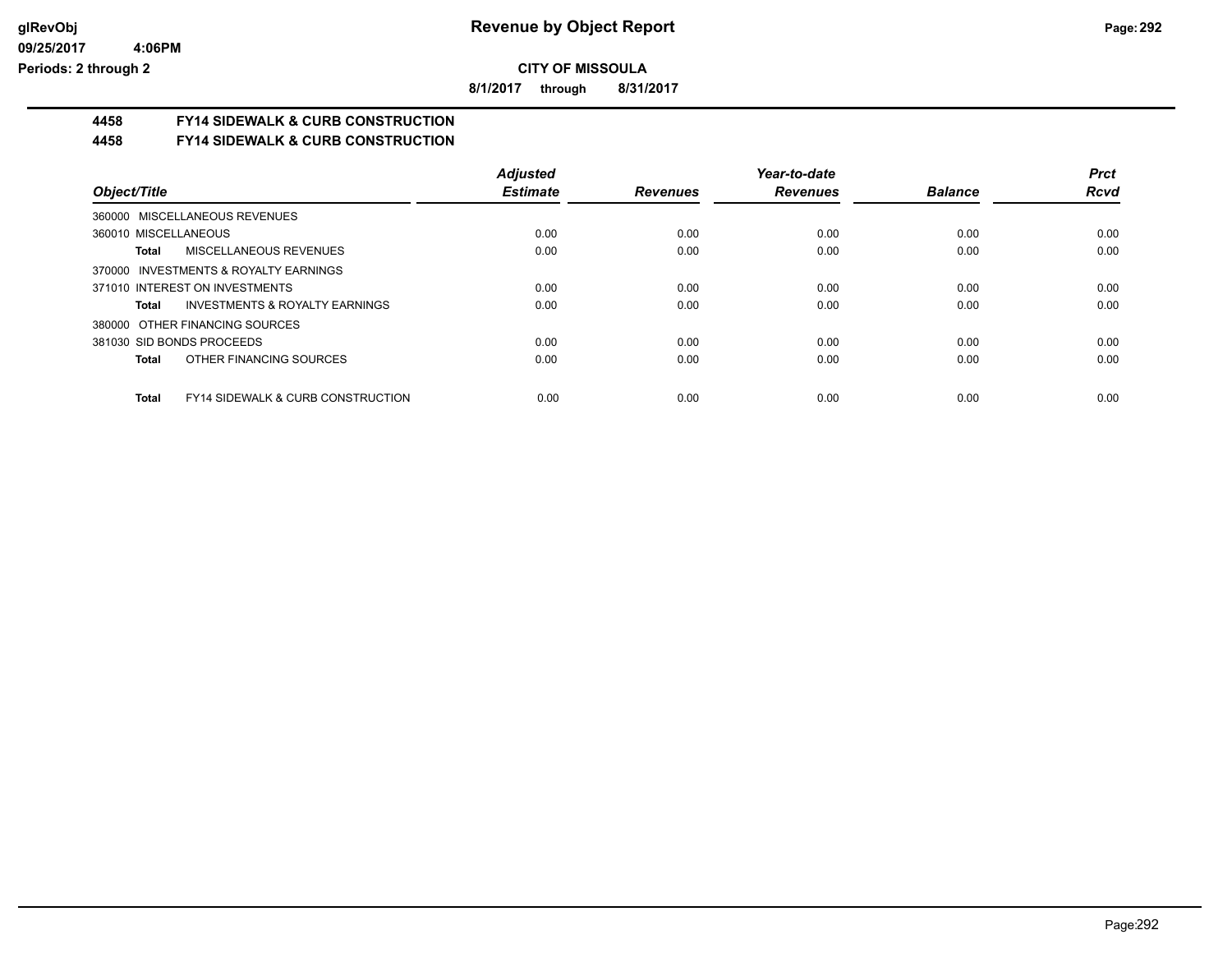**CITY OF MISSOULA**

**8/1/2017 through 8/31/2017**

#### **4458 FY14 SIDEWALK & CURB CONSTRUCTION**

| Object/Title                          |                                              | <b>Adjusted</b><br><b>Estimate</b> | <b>Revenues</b> | Year-to-date<br><b>Revenues</b> | <b>Balance</b> | <b>Prct</b><br>Rcvd |
|---------------------------------------|----------------------------------------------|------------------------------------|-----------------|---------------------------------|----------------|---------------------|
| 360000 MISCELLANEOUS REVENUES         |                                              |                                    |                 |                                 |                |                     |
| 360010 MISCELLANEOUS                  |                                              | 0.00                               | 0.00            | 0.00                            | 0.00           | 0.00                |
| <b>Total</b>                          | <b>MISCELLANEOUS REVENUES</b>                | 0.00                               | 0.00            | 0.00                            | 0.00           | 0.00                |
| 370000 INVESTMENTS & ROYALTY EARNINGS |                                              |                                    |                 |                                 |                |                     |
| 371010 INTEREST ON INVESTMENTS        |                                              | 0.00                               | 0.00            | 0.00                            | 0.00           | 0.00                |
| <b>Total</b>                          | <b>INVESTMENTS &amp; ROYALTY EARNINGS</b>    | 0.00                               | 0.00            | 0.00                            | 0.00           | 0.00                |
| 380000 OTHER FINANCING SOURCES        |                                              |                                    |                 |                                 |                |                     |
| 381030 SID BONDS PROCEEDS             |                                              | 0.00                               | 0.00            | 0.00                            | 0.00           | 0.00                |
| <b>Total</b>                          | OTHER FINANCING SOURCES                      | 0.00                               | 0.00            | 0.00                            | 0.00           | 0.00                |
| <b>Total</b>                          | <b>FY14 SIDEWALK &amp; CURB CONSTRUCTION</b> | 0.00                               | 0.00            | 0.00                            | 0.00           | 0.00                |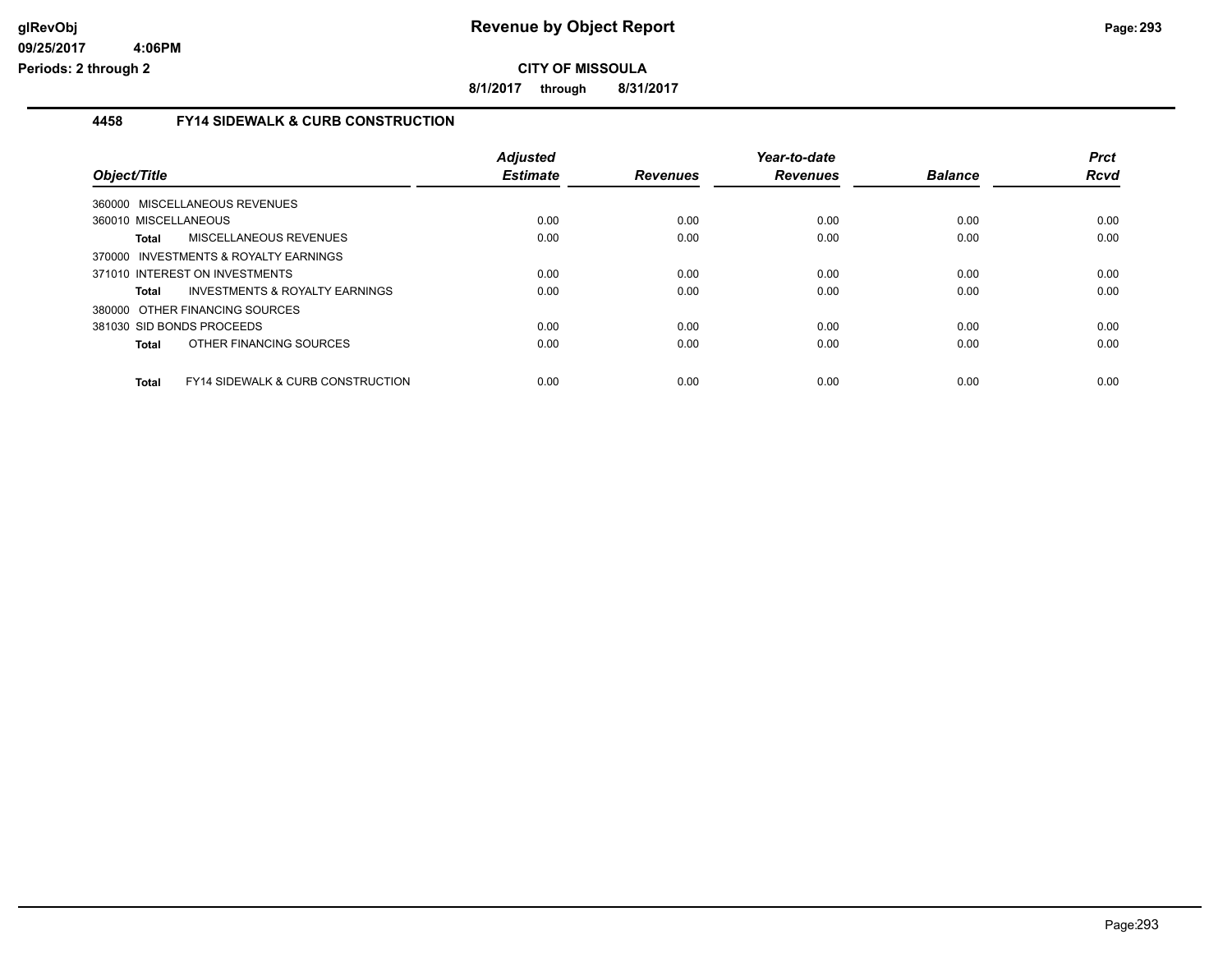**4:06PM**

**CITY OF MISSOULA**

**8/1/2017 through 8/31/2017**

# **4459 FY15 SIDEWALK/CURB CONSTRUCTION**

**4459 FY15 SIDEWALK/CURB CONSTRUCTION**

|                                                 | <b>Adjusted</b> |                 | Year-to-date    |                | <b>Prct</b> |
|-------------------------------------------------|-----------------|-----------------|-----------------|----------------|-------------|
| Object/Title                                    | <b>Estimate</b> | <b>Revenues</b> | <b>Revenues</b> | <b>Balance</b> | <b>Rcvd</b> |
| 330000 INTERGOVERNMENTAL REVENUES               |                 |                 |                 |                |             |
| 331156 CTEP GRANTS                              | 0.00            | 0.00            | 0.00            | 0.00           | 0.00        |
| INTERGOVERNMENTAL REVENUES<br>Total             | 0.00            | 0.00            | 0.00            | 0.00           | 0.00        |
| 360000 MISCELLANEOUS REVENUES                   |                 |                 |                 |                |             |
| 360010 MISCELLANEOUS                            | 0.00            | 0.00            | 0.00            | 0.00           | 0.00        |
| MISCELLANEOUS REVENUES<br>Total                 | 0.00            | 0.00            | 0.00            | 0.00           | 0.00        |
| 380000 OTHER FINANCING SOURCES                  |                 |                 |                 |                |             |
| 381030 SID BONDS PROCEEDS                       | 0.00            | 0.00            | 0.00            | 0.00           | 0.00        |
| OTHER FINANCING SOURCES<br>Total                | 0.00            | 0.00            | 0.00            | 0.00           | 0.00        |
| <b>FY15 SIDEWALK/CURB CONSTRUCTION</b><br>Total | 0.00            | 0.00            | 0.00            | 0.00           | 0.00        |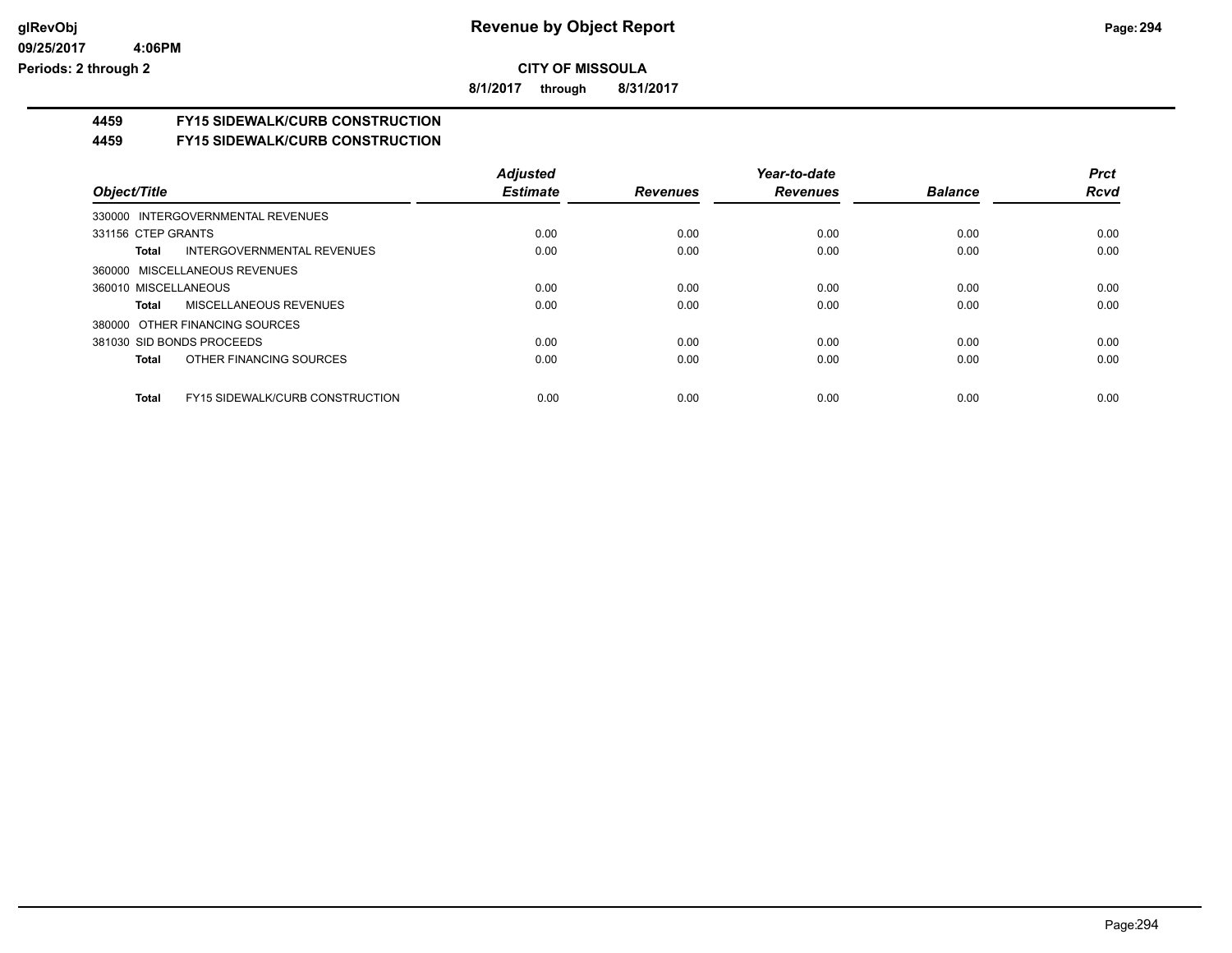**8/1/2017 through 8/31/2017**

#### **4459 FY15 SIDEWALK/CURB CONSTRUCTION**

| Object/Title                                    | <b>Adiusted</b><br><b>Estimate</b> | <b>Revenues</b> | Year-to-date<br><b>Revenues</b> | <b>Balance</b> | <b>Prct</b><br><b>Rcvd</b> |
|-------------------------------------------------|------------------------------------|-----------------|---------------------------------|----------------|----------------------------|
| 330000 INTERGOVERNMENTAL REVENUES               |                                    |                 |                                 |                |                            |
| 331156 CTEP GRANTS                              | 0.00                               | 0.00            | 0.00                            | 0.00           | 0.00                       |
| INTERGOVERNMENTAL REVENUES<br><b>Total</b>      | 0.00                               | 0.00            | 0.00                            | 0.00           | 0.00                       |
| 360000 MISCELLANEOUS REVENUES                   |                                    |                 |                                 |                |                            |
| 360010 MISCELLANEOUS                            | 0.00                               | 0.00            | 0.00                            | 0.00           | 0.00                       |
| MISCELLANEOUS REVENUES<br><b>Total</b>          | 0.00                               | 0.00            | 0.00                            | 0.00           | 0.00                       |
| 380000 OTHER FINANCING SOURCES                  |                                    |                 |                                 |                |                            |
| 381030 SID BONDS PROCEEDS                       | 0.00                               | 0.00            | 0.00                            | 0.00           | 0.00                       |
| OTHER FINANCING SOURCES<br><b>Total</b>         | 0.00                               | 0.00            | 0.00                            | 0.00           | 0.00                       |
| FY15 SIDEWALK/CURB CONSTRUCTION<br><b>Total</b> | 0.00                               | 0.00            | 0.00                            | 0.00           | 0.00                       |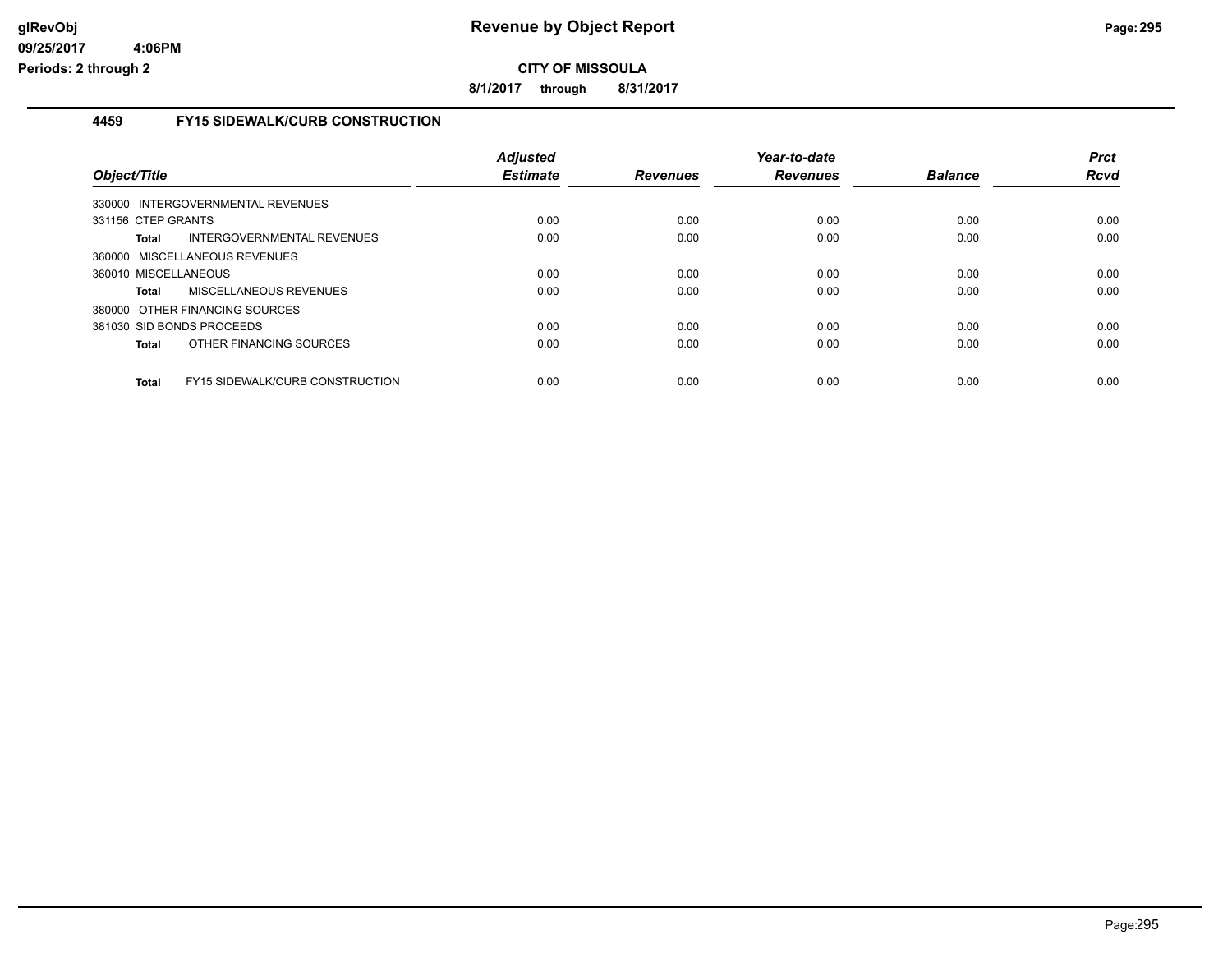**09/25/2017 4:06PM Periods: 2 through 2**

**CITY OF MISSOULA**

**8/1/2017 through 8/31/2017**

# **4460 FY16 SIDEWALK/CURB CONSTRUCTION**

**4460 FY16 SIDEWALK/CURB CONSTRUCTION**

|                                                 | <b>Adjusted</b> |                 | Year-to-date    |                | <b>Prct</b> |
|-------------------------------------------------|-----------------|-----------------|-----------------|----------------|-------------|
| Object/Title                                    | <b>Estimate</b> | <b>Revenues</b> | <b>Revenues</b> | <b>Balance</b> | <b>Rcvd</b> |
| 330000 INTERGOVERNMENTAL REVENUES               |                 |                 |                 |                |             |
| 331156 CTEP GRANTS                              | 0.00            | 0.00            | 0.00            | 0.00           | 0.00        |
| INTERGOVERNMENTAL REVENUES<br>Total             | 0.00            | 0.00            | 0.00            | 0.00           | 0.00        |
| 360000 MISCELLANEOUS REVENUES                   |                 |                 |                 |                |             |
| 360010 MISCELLANEOUS                            | 0.00            | 0.00            | 0.00            | 0.00           | 0.00        |
| MISCELLANEOUS REVENUES<br>Total                 | 0.00            | 0.00            | 0.00            | 0.00           | 0.00        |
| 380000 OTHER FINANCING SOURCES                  |                 |                 |                 |                |             |
| 381030 SID BONDS PROCEEDS                       | 0.00            | 0.00            | 0.00            | 0.00           | 0.00        |
| OTHER FINANCING SOURCES<br>Total                | 0.00            | 0.00            | 0.00            | 0.00           | 0.00        |
| <b>FY16 SIDEWALK/CURB CONSTRUCTION</b><br>Total | 0.00            | 0.00            | 0.00            | 0.00           | 0.00        |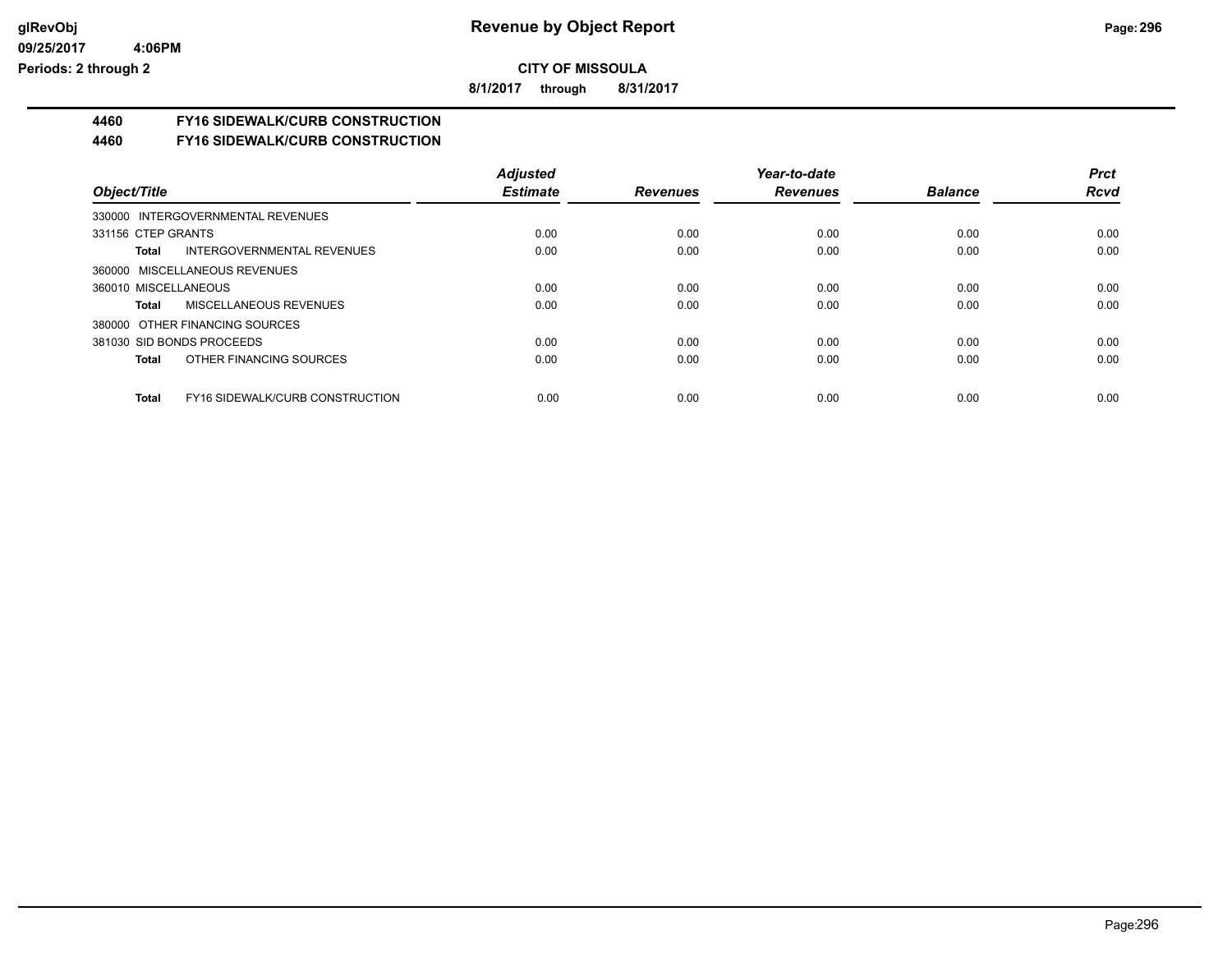**CITY OF MISSOULA**

**8/1/2017 through 8/31/2017**

#### **4460 FY16 SIDEWALK/CURB CONSTRUCTION**

| Object/Title                                    | <b>Adjusted</b><br><b>Estimate</b> | <b>Revenues</b> | Year-to-date<br><b>Revenues</b> | <b>Balance</b> | <b>Prct</b><br><b>Rcvd</b> |
|-------------------------------------------------|------------------------------------|-----------------|---------------------------------|----------------|----------------------------|
| 330000 INTERGOVERNMENTAL REVENUES               |                                    |                 |                                 |                |                            |
| 331156 CTEP GRANTS                              | 0.00                               | 0.00            | 0.00                            | 0.00           | 0.00                       |
| INTERGOVERNMENTAL REVENUES<br><b>Total</b>      | 0.00                               | 0.00            | 0.00                            | 0.00           | 0.00                       |
| 360000 MISCELLANEOUS REVENUES                   |                                    |                 |                                 |                |                            |
| 360010 MISCELLANEOUS                            | 0.00                               | 0.00            | 0.00                            | 0.00           | 0.00                       |
| MISCELLANEOUS REVENUES<br><b>Total</b>          | 0.00                               | 0.00            | 0.00                            | 0.00           | 0.00                       |
| 380000 OTHER FINANCING SOURCES                  |                                    |                 |                                 |                |                            |
| 381030 SID BONDS PROCEEDS                       | 0.00                               | 0.00            | 0.00                            | 0.00           | 0.00                       |
| OTHER FINANCING SOURCES<br><b>Total</b>         | 0.00                               | 0.00            | 0.00                            | 0.00           | 0.00                       |
| FY16 SIDEWALK/CURB CONSTRUCTION<br><b>Total</b> | 0.00                               | 0.00            | 0.00                            | 0.00           | 0.00                       |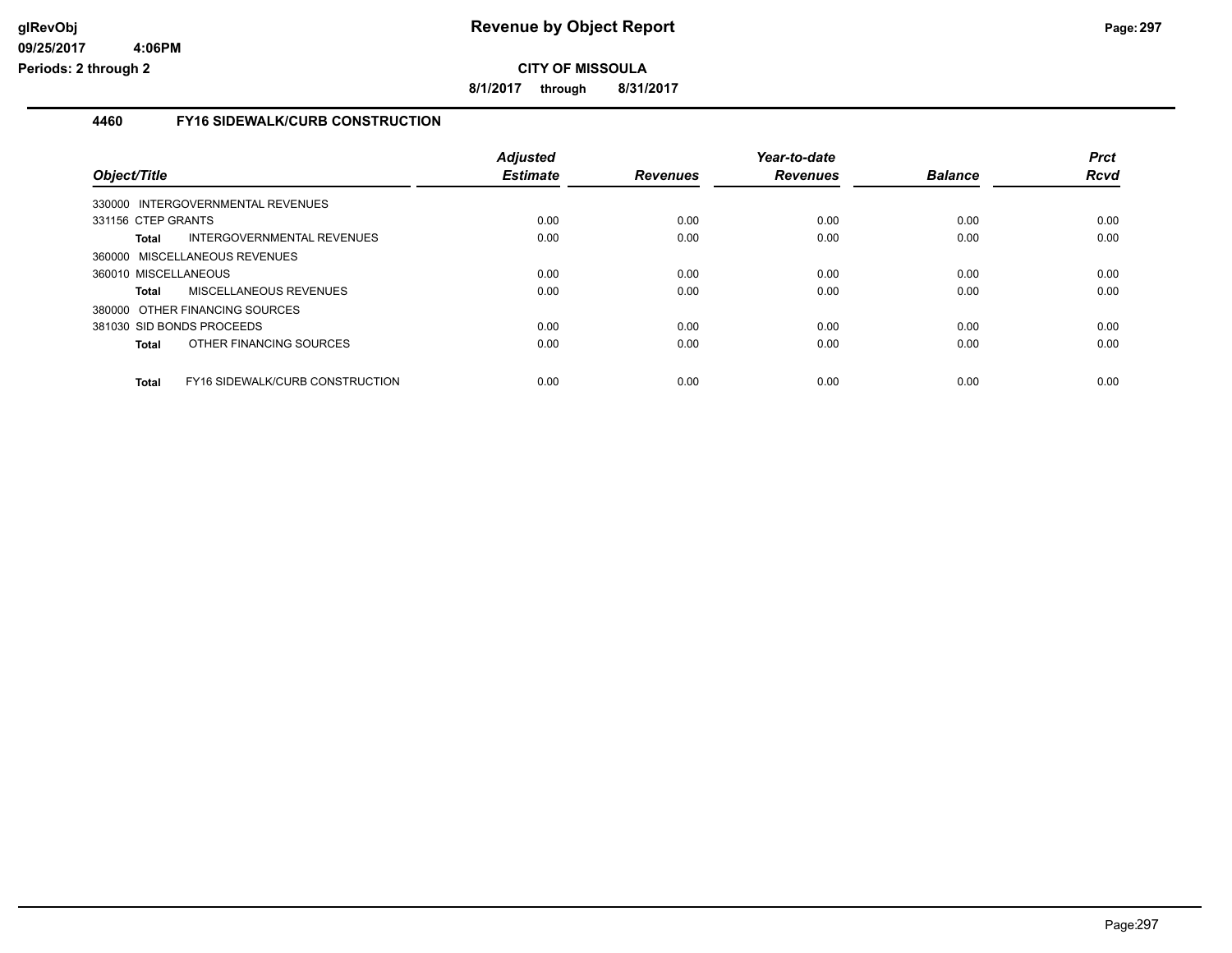# **09/25/2017**

**Periods: 2 through 2**

 **4:06PM**

**glRevObj Revenue by Object Report Page:298** 

**CITY OF MISSOULA**

**8/1/2017 through 8/31/2017**

# **4461 FY17 SIDEWALK/CURB CONSTRUCTION**

**4461 FY17 SIDEWALK/CURB CONSTRUCTION**

|                                                        | <b>Adjusted</b> |                 | Year-to-date    |                | <b>Prct</b> |
|--------------------------------------------------------|-----------------|-----------------|-----------------|----------------|-------------|
| Object/Title                                           | <b>Estimate</b> | <b>Revenues</b> | <b>Revenues</b> | <b>Balance</b> | <b>Rcvd</b> |
| 330000 INTERGOVERNMENTAL REVENUES                      |                 |                 |                 |                |             |
| 331156 CTEP GRANTS                                     | 0.00            | 0.00            | 0.00            | 0.00           | 0.00        |
| INTERGOVERNMENTAL REVENUES<br>Total                    | 0.00            | 0.00            | 0.00            | 0.00           | 0.00        |
| 360000 MISCELLANEOUS REVENUES                          |                 |                 |                 |                |             |
| 360010 MISCELLANEOUS                                   | 0.00            | 0.00            | 0.00            | 0.00           | 0.00        |
| <b>MISCELLANEOUS REVENUES</b><br>Total                 | 0.00            | 0.00            | 0.00            | 0.00           | 0.00        |
| 380000 OTHER FINANCING SOURCES                         |                 |                 |                 |                |             |
| 381030 SID BONDS PROCEEDS                              | 0.00            | 0.00            | 0.00            | 0.00           | 0.00        |
| OTHER FINANCING SOURCES<br>Total                       | 0.00            | 0.00            | 0.00            | 0.00           | 0.00        |
| <b>FY17 SIDEWALK/CURB CONSTRUCTION</b><br><b>Total</b> | 0.00            | 0.00            | 0.00            | 0.00           | 0.00        |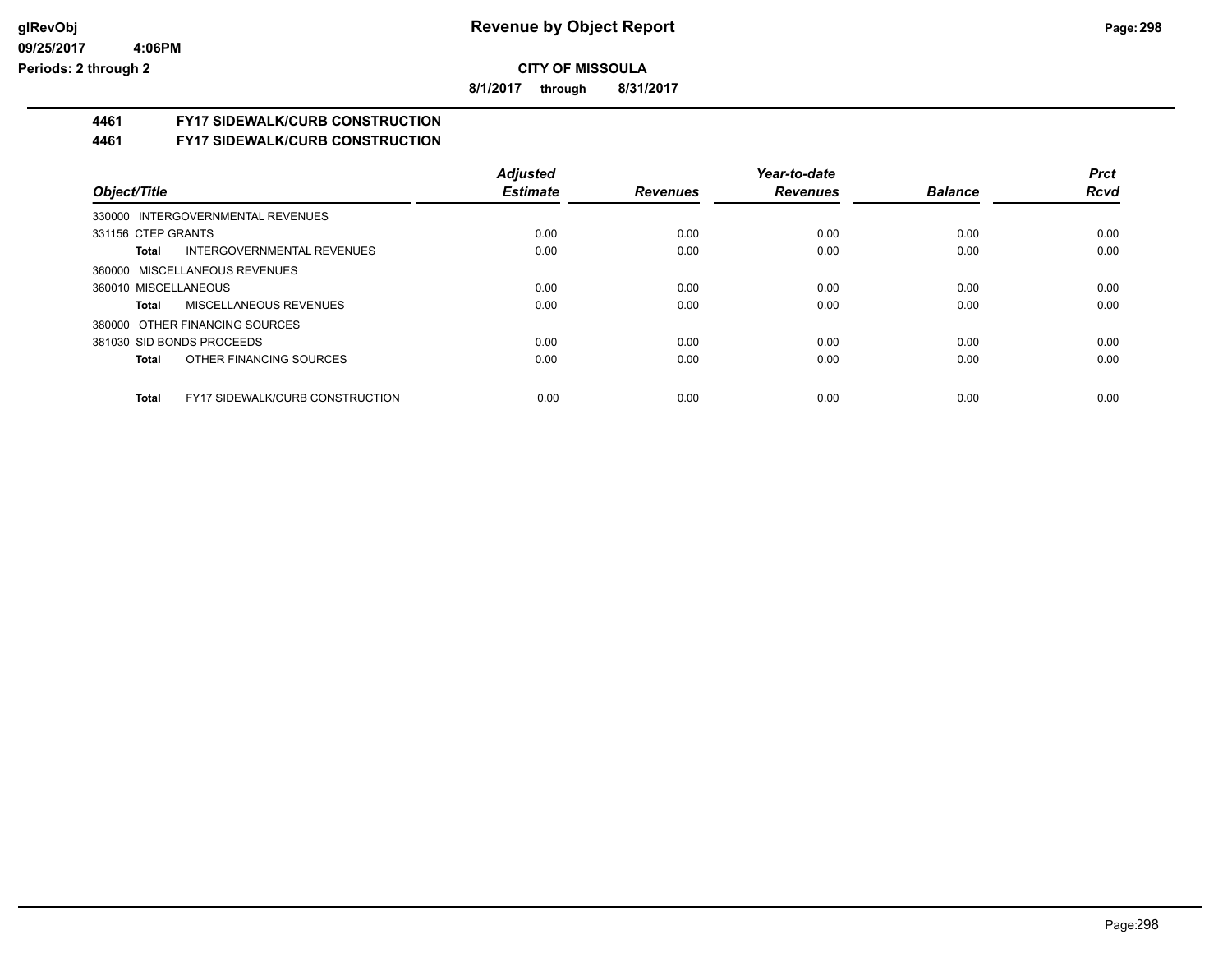**8/1/2017 through 8/31/2017**

#### **4461 FY17 SIDEWALK/CURB CONSTRUCTION**

| Object/Title                                    | <b>Adjusted</b><br><b>Estimate</b> | <b>Revenues</b> | Year-to-date<br><b>Revenues</b> | <b>Balance</b> | <b>Prct</b><br><b>Rcvd</b> |
|-------------------------------------------------|------------------------------------|-----------------|---------------------------------|----------------|----------------------------|
| 330000 INTERGOVERNMENTAL REVENUES               |                                    |                 |                                 |                |                            |
| 331156 CTEP GRANTS                              | 0.00                               | 0.00            | 0.00                            | 0.00           | 0.00                       |
| INTERGOVERNMENTAL REVENUES<br><b>Total</b>      | 0.00                               | 0.00            | 0.00                            | 0.00           | 0.00                       |
| 360000 MISCELLANEOUS REVENUES                   |                                    |                 |                                 |                |                            |
| 360010 MISCELLANEOUS                            | 0.00                               | 0.00            | 0.00                            | 0.00           | 0.00                       |
| MISCELLANEOUS REVENUES<br><b>Total</b>          | 0.00                               | 0.00            | 0.00                            | 0.00           | 0.00                       |
| 380000 OTHER FINANCING SOURCES                  |                                    |                 |                                 |                |                            |
| 381030 SID BONDS PROCEEDS                       | 0.00                               | 0.00            | 0.00                            | 0.00           | 0.00                       |
| OTHER FINANCING SOURCES<br><b>Total</b>         | 0.00                               | 0.00            | 0.00                            | 0.00           | 0.00                       |
| FY17 SIDEWALK/CURB CONSTRUCTION<br><b>Total</b> | 0.00                               | 0.00            | 0.00                            | 0.00           | 0.00                       |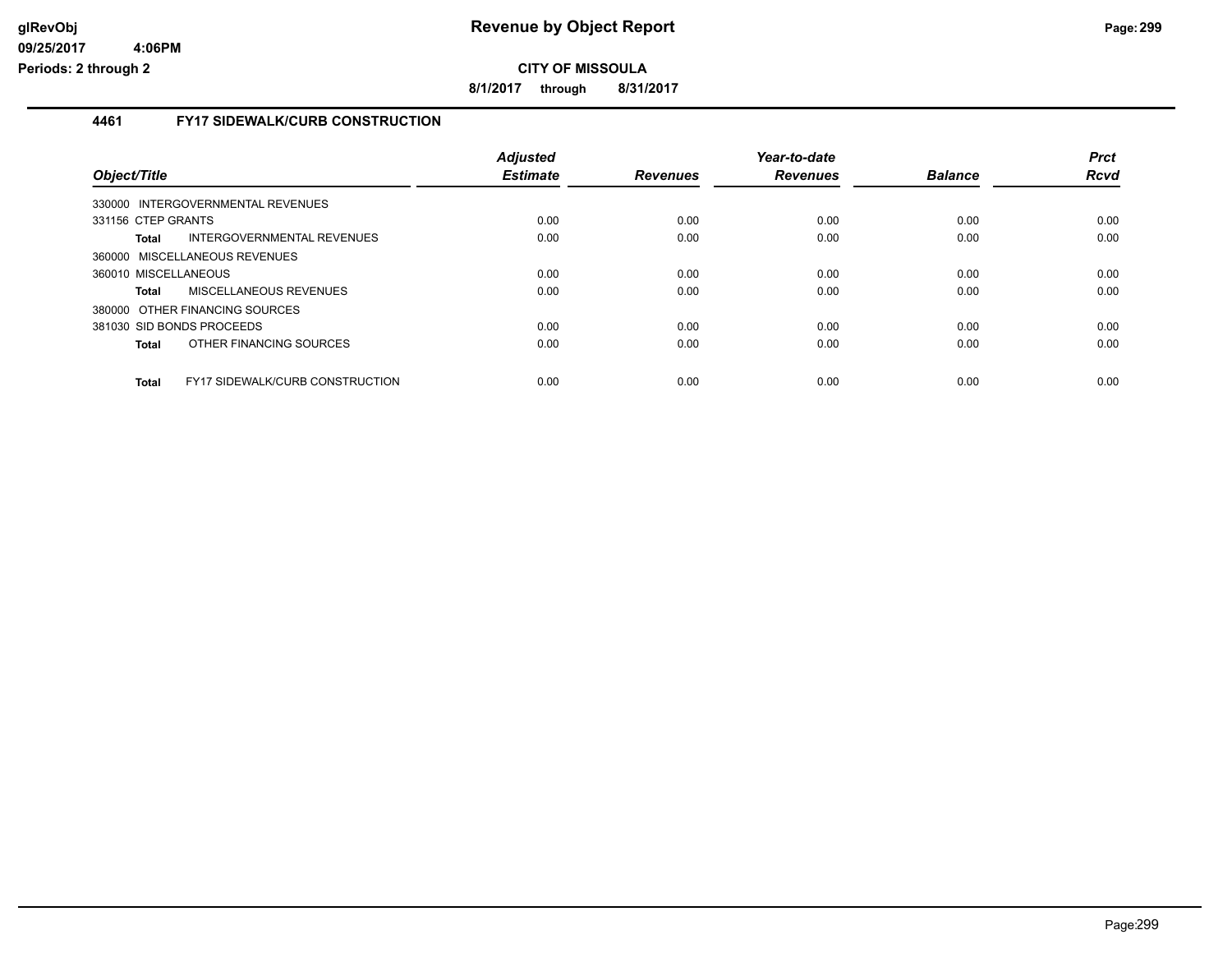# **09/25/2017**

**Periods: 2 through 2**

 **4:06PM**

**CITY OF MISSOULA**

**8/1/2017 through 8/31/2017**

# **4462 FY18 SIDEWALK/CURB CONSTRUCTION**

**4462 FY18 SIDEWALK/CURB CONSTRUCTION**

|                                                 | <b>Adjusted</b> |                 | Year-to-date    |                | <b>Prct</b> |
|-------------------------------------------------|-----------------|-----------------|-----------------|----------------|-------------|
| Object/Title                                    | <b>Estimate</b> | <b>Revenues</b> | <b>Revenues</b> | <b>Balance</b> | <b>Rcvd</b> |
| 330000 INTERGOVERNMENTAL REVENUES               |                 |                 |                 |                |             |
| 331156 CTEP GRANTS                              | 0.00            | 0.00            | 0.00            | 0.00           | 0.00        |
| INTERGOVERNMENTAL REVENUES<br>Total             | 0.00            | 0.00            | 0.00            | 0.00           | 0.00        |
| 360000 MISCELLANEOUS REVENUES                   |                 |                 |                 |                |             |
| 360010 MISCELLANEOUS                            | 0.00            | 0.00            | 0.00            | 0.00           | 0.00        |
| MISCELLANEOUS REVENUES<br>Total                 | 0.00            | 0.00            | 0.00            | 0.00           | 0.00        |
| 380000 OTHER FINANCING SOURCES                  |                 |                 |                 |                |             |
| 381030 SID BONDS PROCEEDS                       | 0.00            | 0.00            | 0.00            | 0.00           | 0.00        |
| OTHER FINANCING SOURCES<br>Total                | 0.00            | 0.00            | 0.00            | 0.00           | 0.00        |
| <b>FY18 SIDEWALK/CURB CONSTRUCTION</b><br>Total | 0.00            | 0.00            | 0.00            | 0.00           | 0.00        |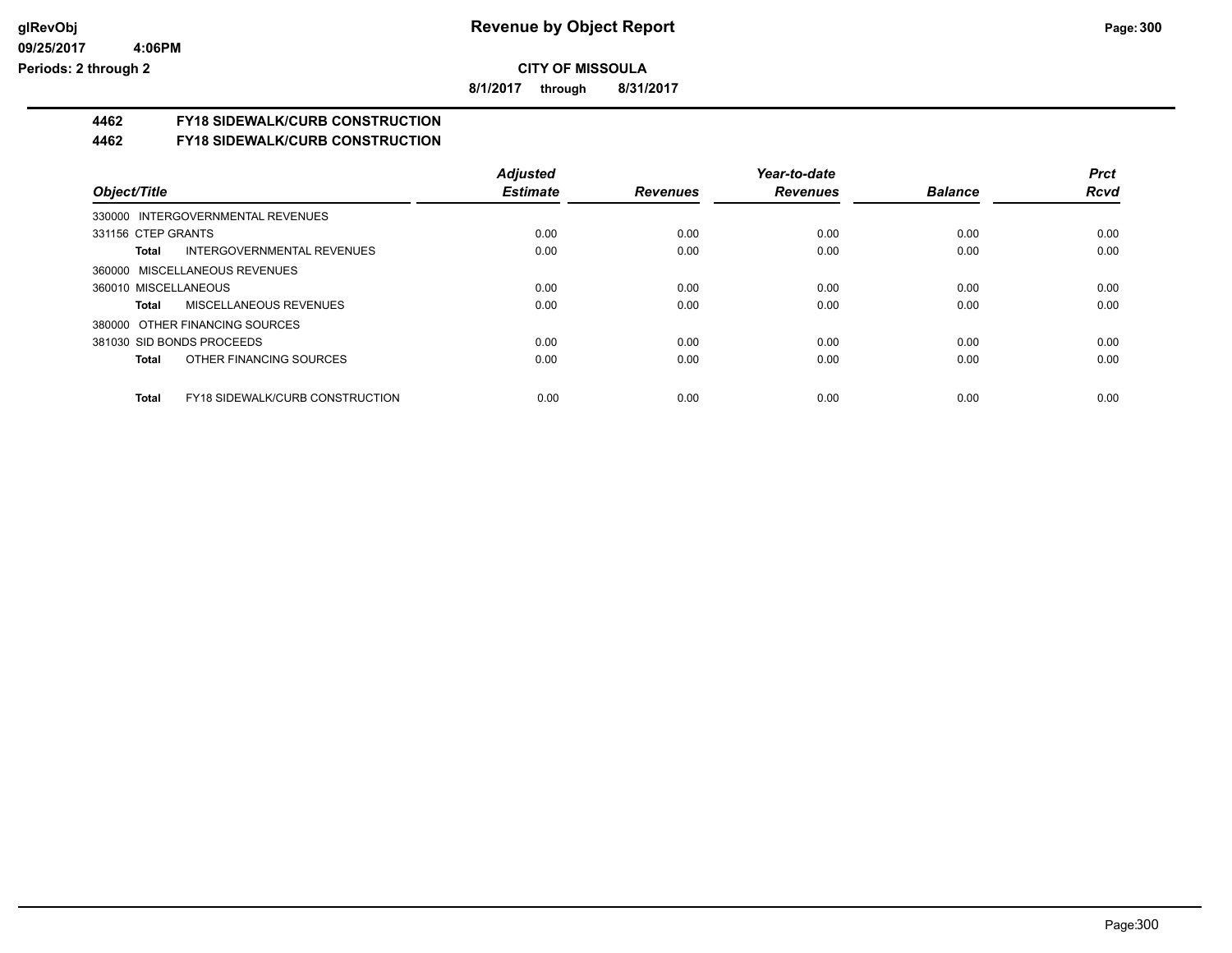**8/1/2017 through 8/31/2017**

#### **4462 FY18 SIDEWALK/CURB CONSTRUCTION**

| Object/Title                                    | <b>Adjusted</b><br><b>Estimate</b> | <b>Revenues</b> | Year-to-date<br><b>Revenues</b> | <b>Balance</b> | <b>Prct</b><br><b>Rcvd</b> |
|-------------------------------------------------|------------------------------------|-----------------|---------------------------------|----------------|----------------------------|
| 330000 INTERGOVERNMENTAL REVENUES               |                                    |                 |                                 |                |                            |
| 331156 CTEP GRANTS                              | 0.00                               | 0.00            | 0.00                            | 0.00           | 0.00                       |
| INTERGOVERNMENTAL REVENUES<br><b>Total</b>      | 0.00                               | 0.00            | 0.00                            | 0.00           | 0.00                       |
| 360000 MISCELLANEOUS REVENUES                   |                                    |                 |                                 |                |                            |
| 360010 MISCELLANEOUS                            | 0.00                               | 0.00            | 0.00                            | 0.00           | 0.00                       |
| MISCELLANEOUS REVENUES<br><b>Total</b>          | 0.00                               | 0.00            | 0.00                            | 0.00           | 0.00                       |
| 380000 OTHER FINANCING SOURCES                  |                                    |                 |                                 |                |                            |
| 381030 SID BONDS PROCEEDS                       | 0.00                               | 0.00            | 0.00                            | 0.00           | 0.00                       |
| OTHER FINANCING SOURCES<br><b>Total</b>         | 0.00                               | 0.00            | 0.00                            | 0.00           | 0.00                       |
| FY18 SIDEWALK/CURB CONSTRUCTION<br><b>Total</b> | 0.00                               | 0.00            | 0.00                            | 0.00           | 0.00                       |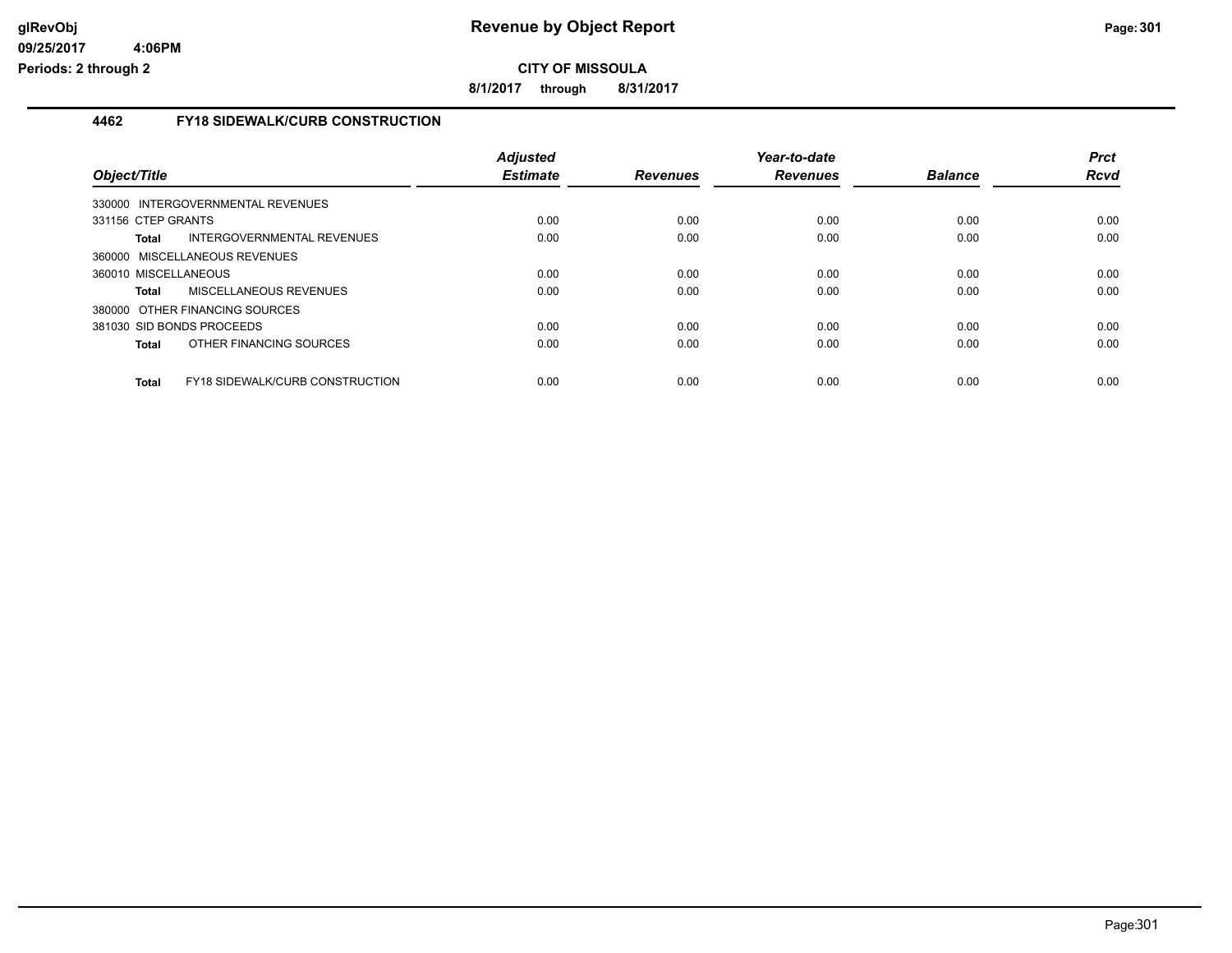**8/1/2017 through 8/31/2017**

#### **4529 SID 529 CHRISTIAN DR TRAFFIC CALMING 4529 SID 529 CHRISTIAN DR TRAFFIC CALMING**

|                      |                                                 | <b>Adjusted</b> |                 | Year-to-date    |                | <b>Prct</b> |
|----------------------|-------------------------------------------------|-----------------|-----------------|-----------------|----------------|-------------|
| Object/Title         |                                                 | <b>Estimate</b> | <b>Revenues</b> | <b>Revenues</b> | <b>Balance</b> | <b>Rcvd</b> |
|                      | 370000 INVESTMENTS & ROYALTY EARNINGS           |                 |                 |                 |                |             |
|                      | 371010 INTEREST ON INVESTMENTS                  | 0.00            | 0.00            | 0.00            | 0.00           | 0.00        |
|                      | 371020 GAIN/LOSS IN MARKET VALUE OF INVESTMENTS | 0.00            | 0.00            | 0.00            | 0.00           | 0.00        |
| Total                | <b>INVESTMENTS &amp; ROYALTY EARNINGS</b>       | 0.00            | 0.00            | 0.00            | 0.00           | 0.00        |
|                      | 380000 OTHER FINANCING SOURCES                  |                 |                 |                 |                |             |
| 381000 LOAN PROCEEDS |                                                 | 0.00            | 0.00            | 0.00            | 0.00           | 0.00        |
| 381002 SRF LOAN      |                                                 | 0.00            | 0.00            | 0.00            | 0.00           | 0.00        |
|                      | 381030 SID BONDS PROCEEDS                       | 0.00            | 0.00            | 0.00            | 0.00           | 0.00        |
| Total                | OTHER FINANCING SOURCES                         | 0.00            | 0.00            | 0.00            | 0.00           | 0.00        |
| <b>Total</b>         | SID 529 CHRISTIAN DR TRAFFIC CALMING            | 0.00            | 0.00            | 0.00            | 0.00           | 0.00        |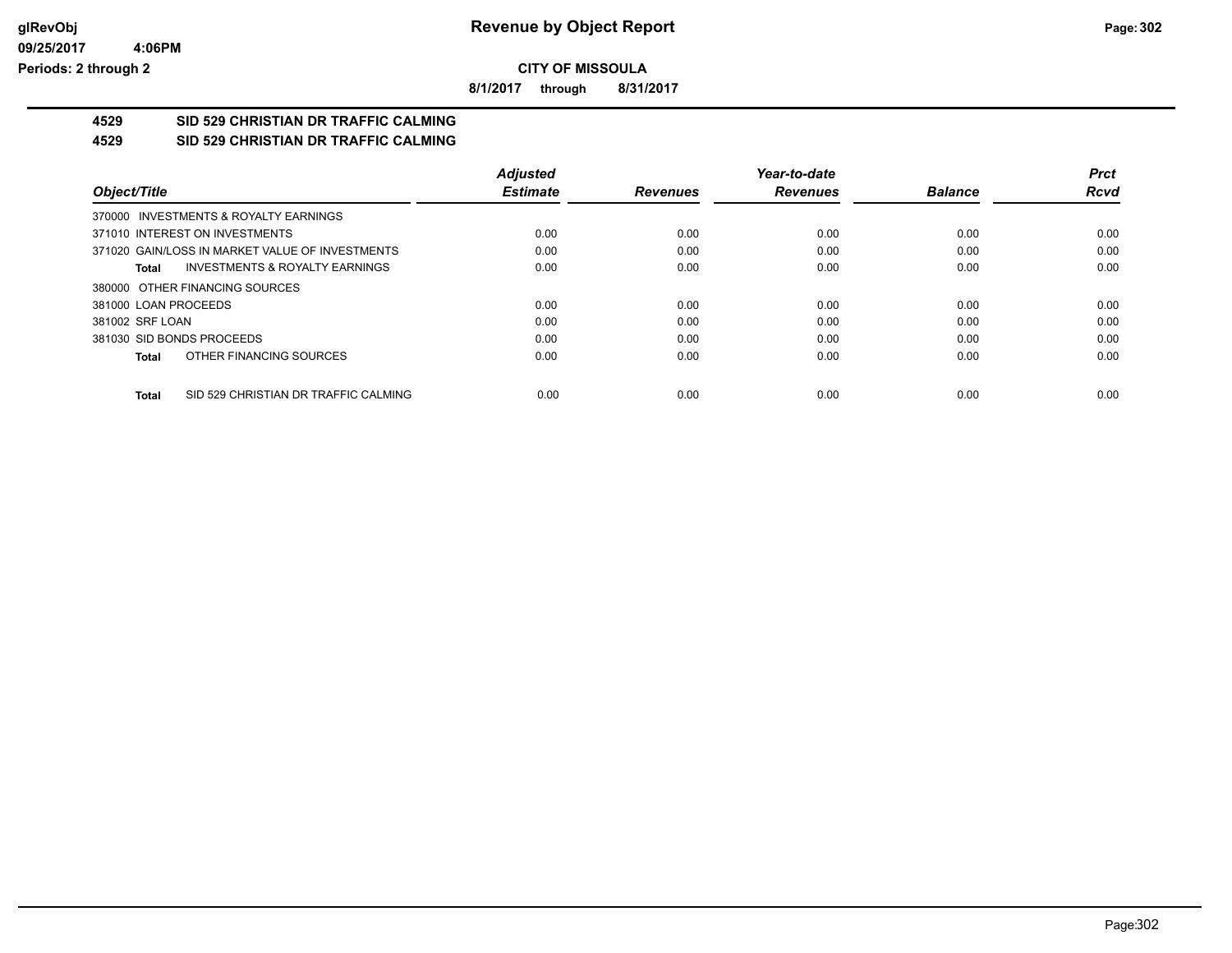**8/1/2017 through 8/31/2017**

#### **4529 SID 529 CHRISTIAN DR TRAFFIC CALMING**

| Object/Title                                   | <b>Adjusted</b><br><b>Estimate</b> | <b>Revenues</b> | Year-to-date<br><b>Revenues</b> | <b>Balance</b> | <b>Prct</b><br>Rcvd |
|------------------------------------------------|------------------------------------|-----------------|---------------------------------|----------------|---------------------|
| 370000 INVESTMENTS & ROYALTY EARNINGS          |                                    |                 |                                 |                |                     |
| 371010 INTEREST ON INVESTMENTS                 | 0.00                               | 0.00            | 0.00                            | 0.00           | 0.00                |
| 371020 GAIN/LOSS IN MARKET VALUE OF INVESTMENT | 0.00                               | 0.00            | 0.00                            | 0.00           | 0.00                |
| INVESTMENTS & ROYALTY EARNINGS<br>Total        | 0.00                               | 0.00            | 0.00                            | 0.00           | 0.00                |
| 380000 OTHER FINANCING SOURCES                 |                                    |                 |                                 |                |                     |
| 381000 LOAN PROCEEDS                           | 0.00                               | 0.00            | 0.00                            | 0.00           | 0.00                |
| 381002 SRF LOAN                                | 0.00                               | 0.00            | 0.00                            | 0.00           | 0.00                |
| 381030 SID BONDS PROCEEDS                      | 0.00                               | 0.00            | 0.00                            | 0.00           | 0.00                |
| OTHER FINANCING SOURCES<br>Total               | 0.00                               | 0.00            | 0.00                            | 0.00           | 0.00                |
| SID 529 CHRISTIAN DR TRAFFIC CALMING<br>Total  | 0.00                               | 0.00            | 0.00                            | 0.00           | 0.00                |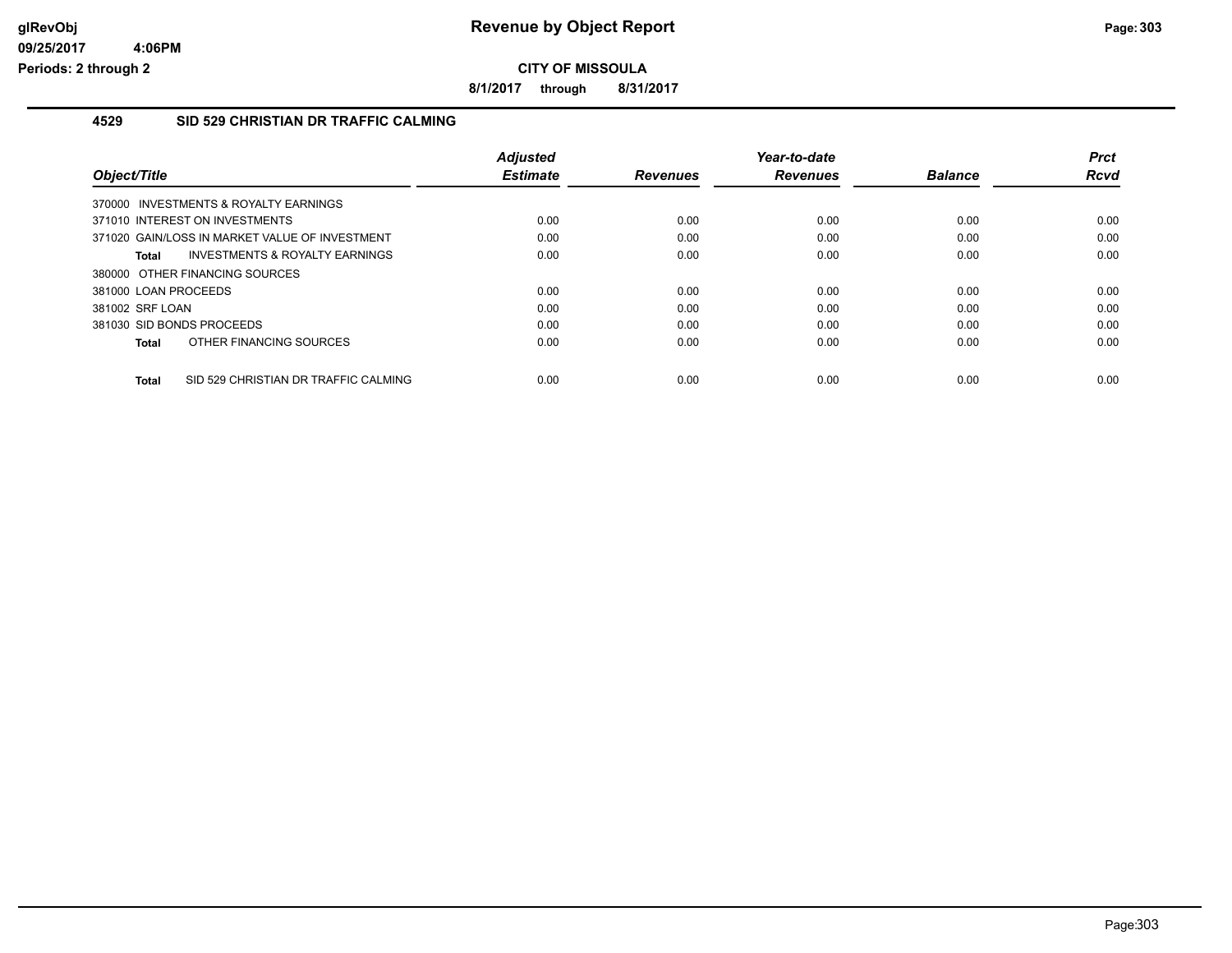**8/1/2017 through 8/31/2017**

### **4530 SID 530 CHRISTIAN DR CALMING**

#### **4530 SID 530 CHRISTIAN DR CALMING**

|                                                 | <b>Adjusted</b> |                 | Year-to-date    |                | <b>Prct</b> |
|-------------------------------------------------|-----------------|-----------------|-----------------|----------------|-------------|
| Object/Title                                    | <b>Estimate</b> | <b>Revenues</b> | <b>Revenues</b> | <b>Balance</b> | <b>Rcvd</b> |
| 370000 INVESTMENTS & ROYALTY EARNINGS           |                 |                 |                 |                |             |
| 371010 INTEREST ON INVESTMENTS                  | 0.00            | 0.00            | 0.00            | 0.00           | 0.00        |
| 371020 GAIN/LOSS IN MARKET VALUE OF INVESTMENTS | 0.00            | 0.00            | 0.00            | 0.00           | 0.00        |
| INVESTMENTS & ROYALTY EARNINGS<br>Total         | 0.00            | 0.00            | 0.00            | 0.00           | 0.00        |
| 380000 OTHER FINANCING SOURCES                  |                 |                 |                 |                |             |
| 381000 LOAN PROCEEDS                            | 0.00            | 0.00            | 0.00            | 0.00           | 0.00        |
| 381002 SRF LOAN                                 | 0.00            | 0.00            | 0.00            | 0.00           | 0.00        |
| 381030 SID BONDS PROCEEDS                       | 0.00            | 0.00            | 0.00            | 0.00           | 0.00        |
| OTHER FINANCING SOURCES<br>Total                | 0.00            | 0.00            | 0.00            | 0.00           | 0.00        |
|                                                 |                 |                 |                 |                |             |
| SID 530 CHRISTIAN DR CALMING<br><b>Total</b>    | 0.00            | 0.00            | 0.00            | 0.00           | 0.00        |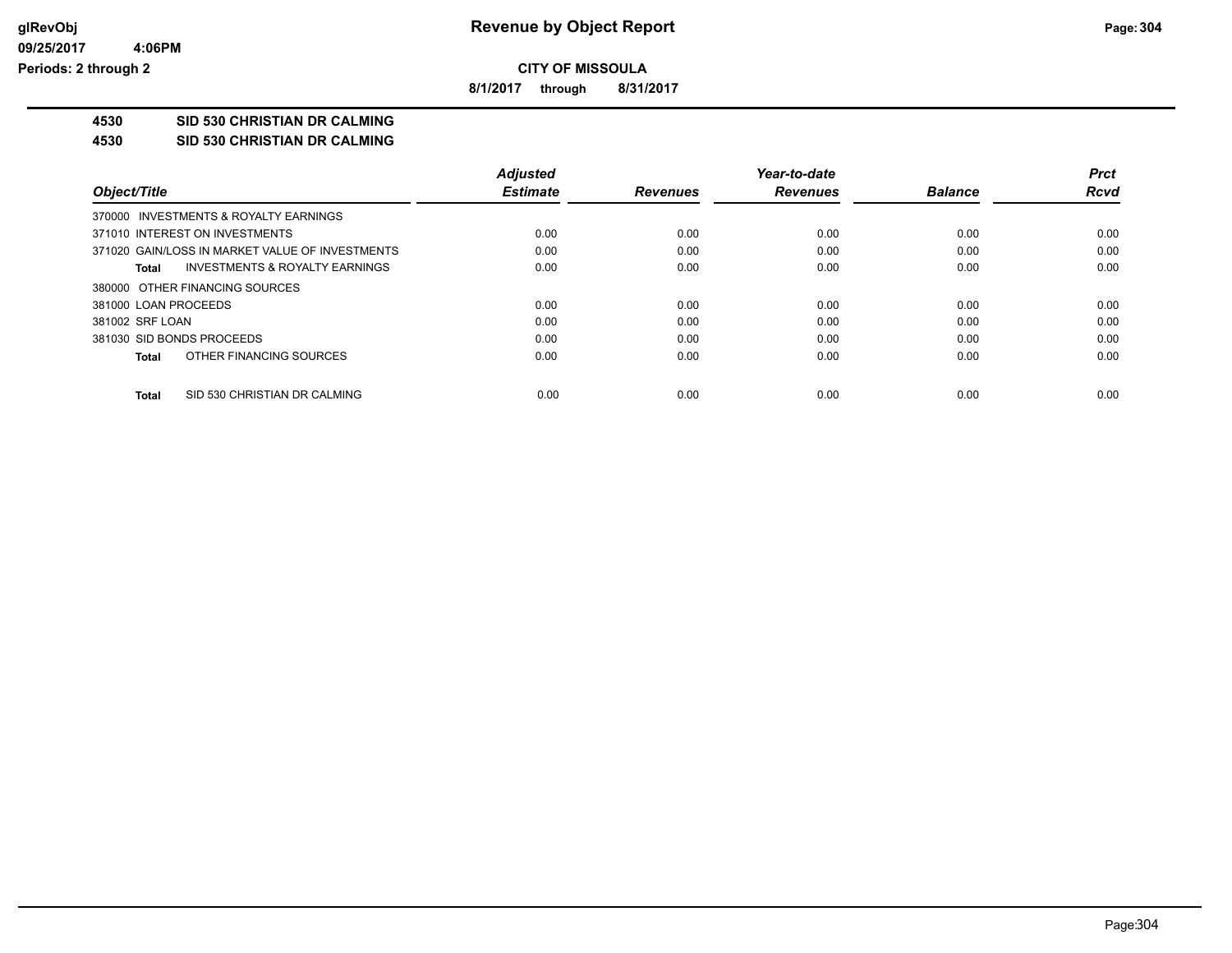**8/1/2017 through 8/31/2017**

#### **4530 SID 530 CHRISTIAN DR CALMING**

| Object/Title                                       | <b>Adjusted</b><br><b>Estimate</b> | <b>Revenues</b> | Year-to-date<br><b>Revenues</b> | <b>Balance</b> | <b>Prct</b><br>Rcvd |
|----------------------------------------------------|------------------------------------|-----------------|---------------------------------|----------------|---------------------|
| 370000 INVESTMENTS & ROYALTY EARNINGS              |                                    |                 |                                 |                |                     |
| 371010 INTEREST ON INVESTMENTS                     | 0.00                               | 0.00            | 0.00                            | 0.00           | 0.00                |
| 371020 GAIN/LOSS IN MARKET VALUE OF INVESTMENT     | 0.00                               | 0.00            | 0.00                            | 0.00           | 0.00                |
| <b>INVESTMENTS &amp; ROYALTY EARNINGS</b><br>Total | 0.00                               | 0.00            | 0.00                            | 0.00           | 0.00                |
| 380000 OTHER FINANCING SOURCES                     |                                    |                 |                                 |                |                     |
| 381000 LOAN PROCEEDS                               | 0.00                               | 0.00            | 0.00                            | 0.00           | 0.00                |
| 381002 SRF LOAN                                    | 0.00                               | 0.00            | 0.00                            | 0.00           | 0.00                |
| 381030 SID BONDS PROCEEDS                          | 0.00                               | 0.00            | 0.00                            | 0.00           | 0.00                |
| OTHER FINANCING SOURCES<br><b>Total</b>            | 0.00                               | 0.00            | 0.00                            | 0.00           | 0.00                |
| SID 530 CHRISTIAN DR CALMING<br>Total              | 0.00                               | 0.00            | 0.00                            | 0.00           | 0.00                |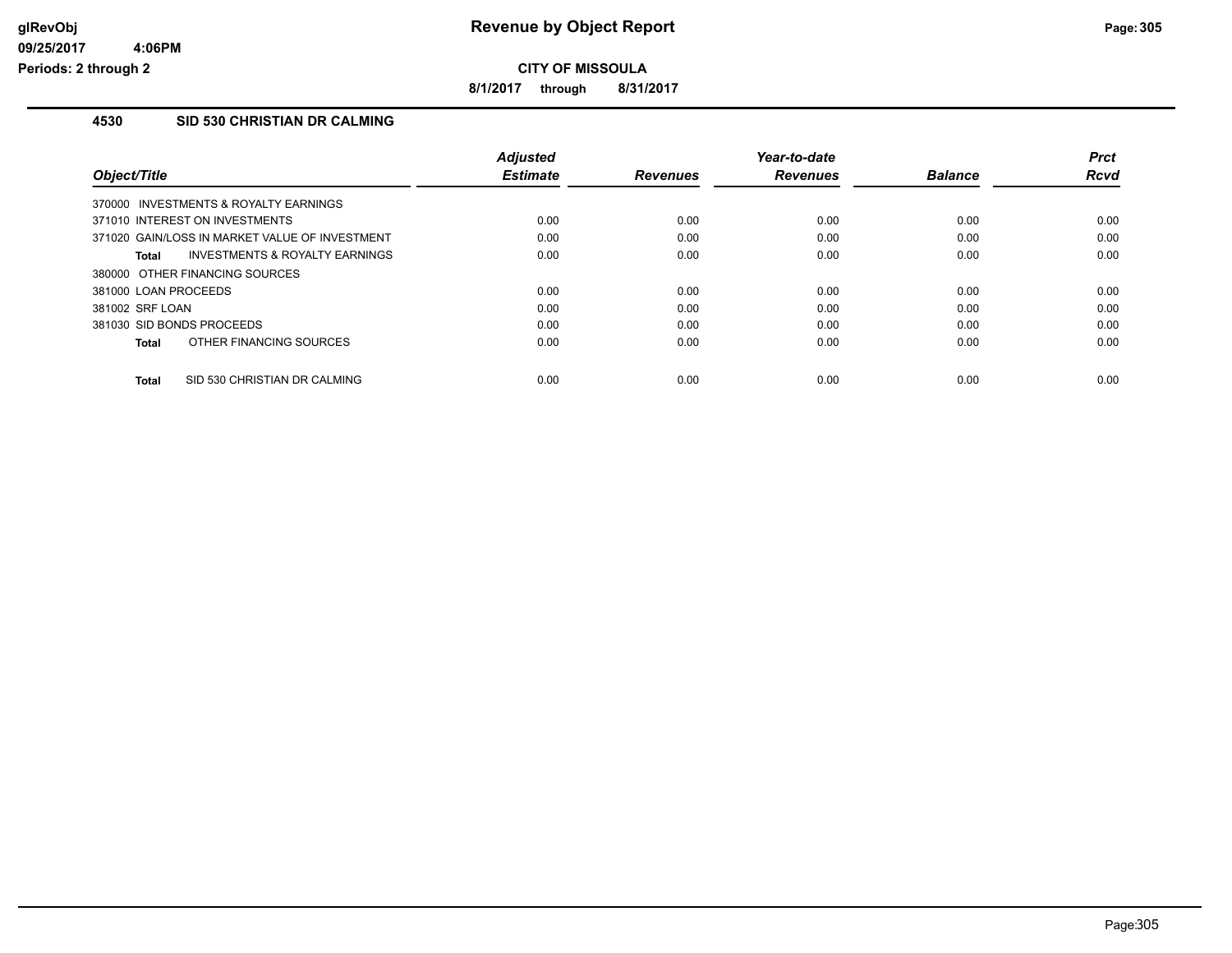**8/1/2017 through 8/31/2017**

#### **4531 SID 531 TRAFFIC CALMING**

**4531 SID 531 TRAFFIC CALMING**

|                                                 | <b>Adjusted</b> |                 | Year-to-date    |                | <b>Prct</b> |
|-------------------------------------------------|-----------------|-----------------|-----------------|----------------|-------------|
| Object/Title                                    | <b>Estimate</b> | <b>Revenues</b> | <b>Revenues</b> | <b>Balance</b> | <b>Rcvd</b> |
| 370000 INVESTMENTS & ROYALTY EARNINGS           |                 |                 |                 |                |             |
| 371010 INTEREST ON INVESTMENTS                  | 0.00            | 0.00            | 0.00            | 0.00           | 0.00        |
| 371020 GAIN/LOSS IN MARKET VALUE OF INVESTMENTS | 0.00            | 0.00            | 0.00            | 0.00           | 0.00        |
| INVESTMENTS & ROYALTY EARNINGS<br>Total         | 0.00            | 0.00            | 0.00            | 0.00           | 0.00        |
| 380000 OTHER FINANCING SOURCES                  |                 |                 |                 |                |             |
| 383000 OPERATING TRANSFERS                      | 0.00            | 0.00            | 0.00            | 0.00           | 0.00        |
| OTHER FINANCING SOURCES<br>Total                | 0.00            | 0.00            | 0.00            | 0.00           | 0.00        |
|                                                 |                 |                 |                 |                |             |
| <b>Total</b><br>SID 531 TRAFFIC CALMING         | 0.00            | 0.00            | 0.00            | 0.00           | 0.00        |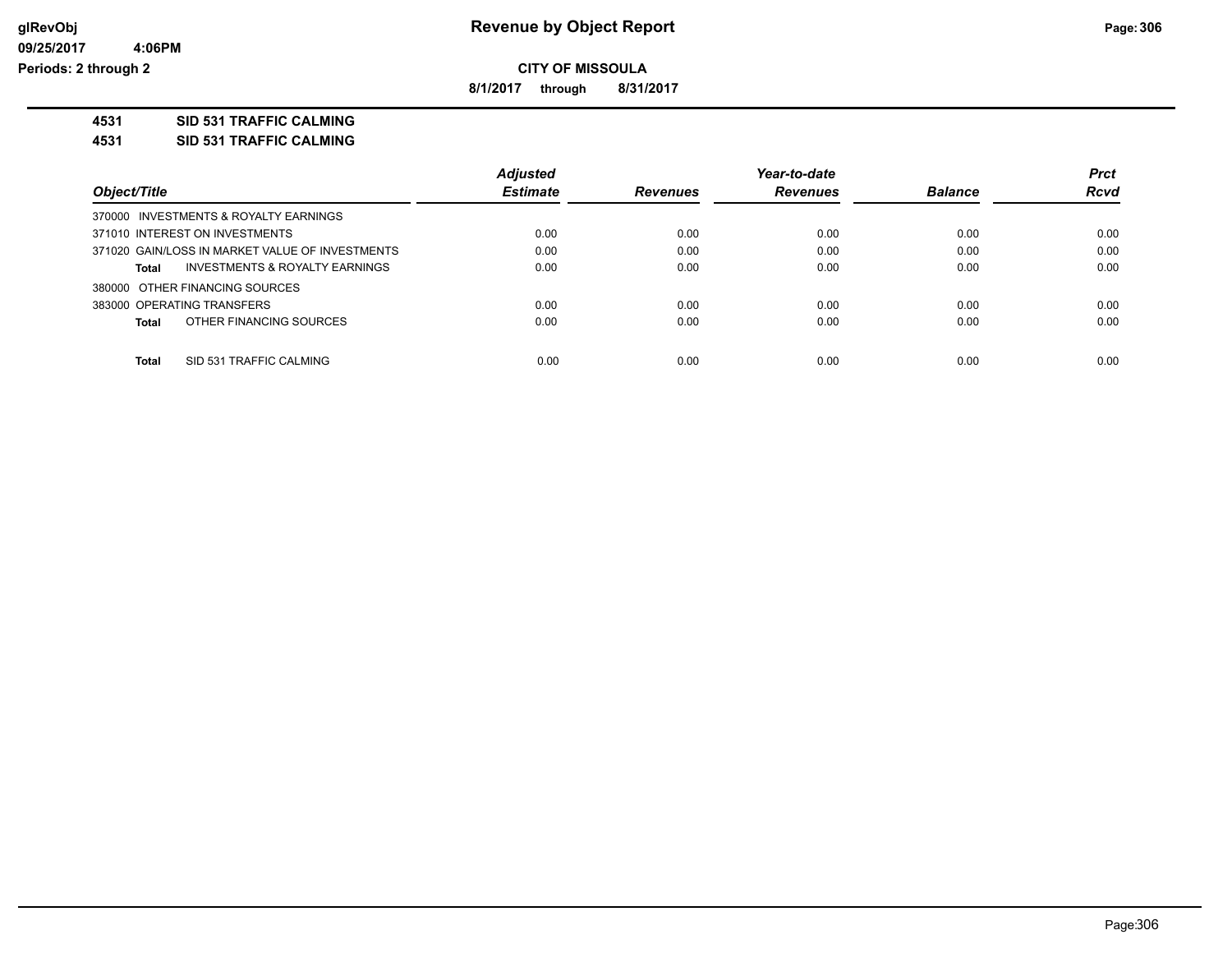**8/1/2017 through 8/31/2017**

#### **4531 SID 531 TRAFFIC CALMING**

|                                                | <b>Adjusted</b> |                 | Year-to-date    |                | <b>Prct</b> |
|------------------------------------------------|-----------------|-----------------|-----------------|----------------|-------------|
| Object/Title                                   | <b>Estimate</b> | <b>Revenues</b> | <b>Revenues</b> | <b>Balance</b> | <b>Rcvd</b> |
| 370000 INVESTMENTS & ROYALTY EARNINGS          |                 |                 |                 |                |             |
| 371010 INTEREST ON INVESTMENTS                 | 0.00            | 0.00            | 0.00            | 0.00           | 0.00        |
| 371020 GAIN/LOSS IN MARKET VALUE OF INVESTMENT | 0.00            | 0.00            | 0.00            | 0.00           | 0.00        |
| INVESTMENTS & ROYALTY EARNINGS<br>Total        | 0.00            | 0.00            | 0.00            | 0.00           | 0.00        |
| 380000 OTHER FINANCING SOURCES                 |                 |                 |                 |                |             |
| 383000 OPERATING TRANSFERS                     | 0.00            | 0.00            | 0.00            | 0.00           | 0.00        |
| OTHER FINANCING SOURCES<br>Total               | 0.00            | 0.00            | 0.00            | 0.00           | 0.00        |
| <b>Total</b><br>SID 531 TRAFFIC CALMING        | 0.00            | 0.00            | 0.00            | 0.00           | 0.00        |
|                                                |                 |                 |                 |                |             |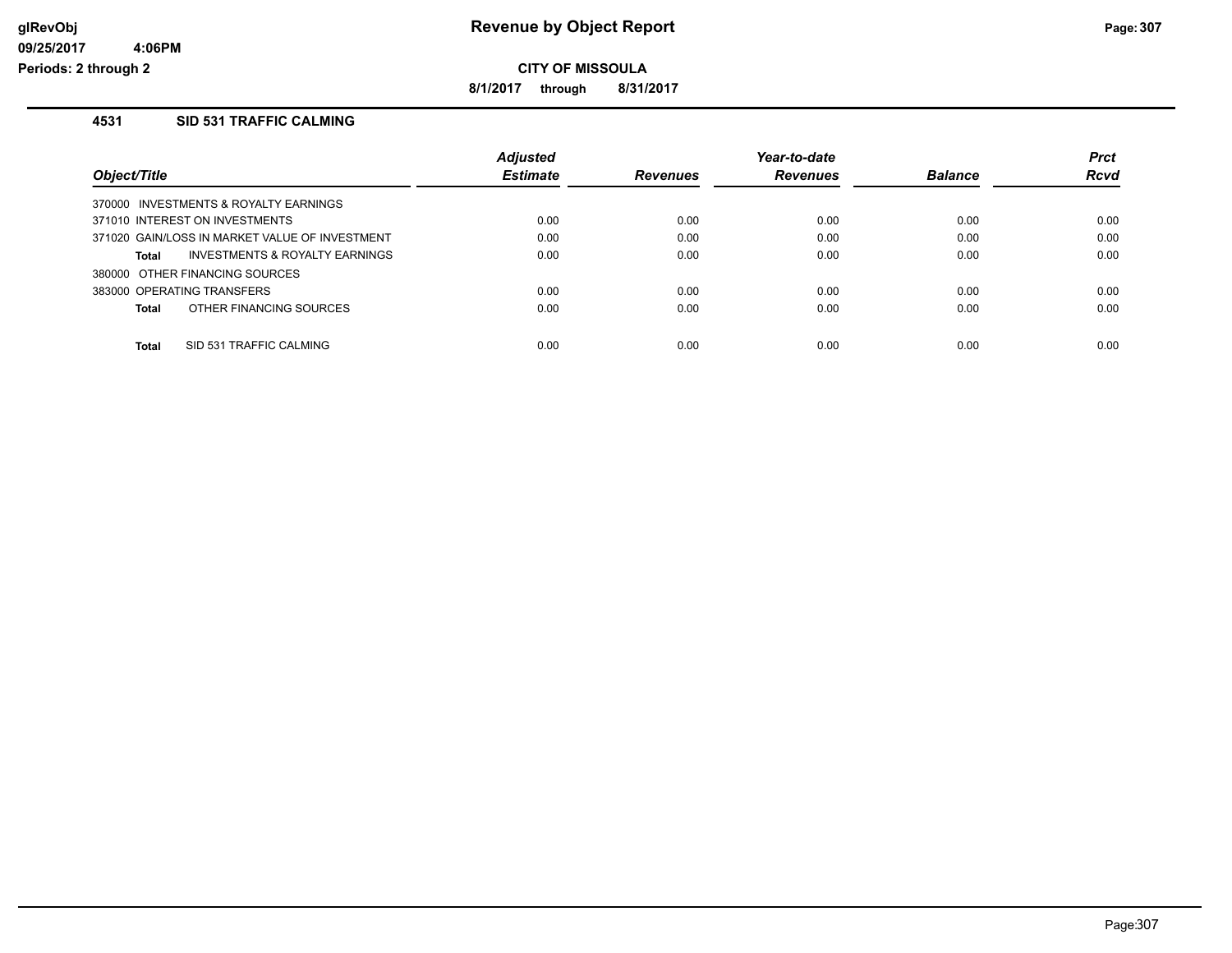**8/1/2017 through 8/31/2017**

#### **4532 MALONEY RANCH SID**

**4532 MALONEY RANCH SID**

|                                                    | <b>Adjusted</b> |                 | Year-to-date    |                | <b>Prct</b> |
|----------------------------------------------------|-----------------|-----------------|-----------------|----------------|-------------|
| Object/Title                                       | <b>Estimate</b> | <b>Revenues</b> | <b>Revenues</b> | <b>Balance</b> | <b>Rcvd</b> |
| 370000 INVESTMENTS & ROYALTY EARNINGS              |                 |                 |                 |                |             |
| 371010 INTEREST ON INVESTMENTS                     | 0.00            | 0.00            | 0.00            | 0.00           | 0.00        |
| 371020 GAIN/LOSS IN MARKET VALUE OF INVESTMENTS    | 0.00            | 0.00            | 0.00            | 0.00           | 0.00        |
| <b>INVESTMENTS &amp; ROYALTY EARNINGS</b><br>Total | 0.00            | 0.00            | 0.00            | 0.00           | 0.00        |
| 380000 OTHER FINANCING SOURCES                     |                 |                 |                 |                |             |
| 381030 SID BONDS PROCEEDS                          | 0.00            | 0.00            | 0.00            | 0.00           | 0.00        |
| OTHER FINANCING SOURCES<br><b>Total</b>            | 0.00            | 0.00            | 0.00            | 0.00           | 0.00        |
| <b>Total</b><br>MALONEY RANCH SID                  | 0.00            | 0.00            | 0.00            | 0.00           | 0.00        |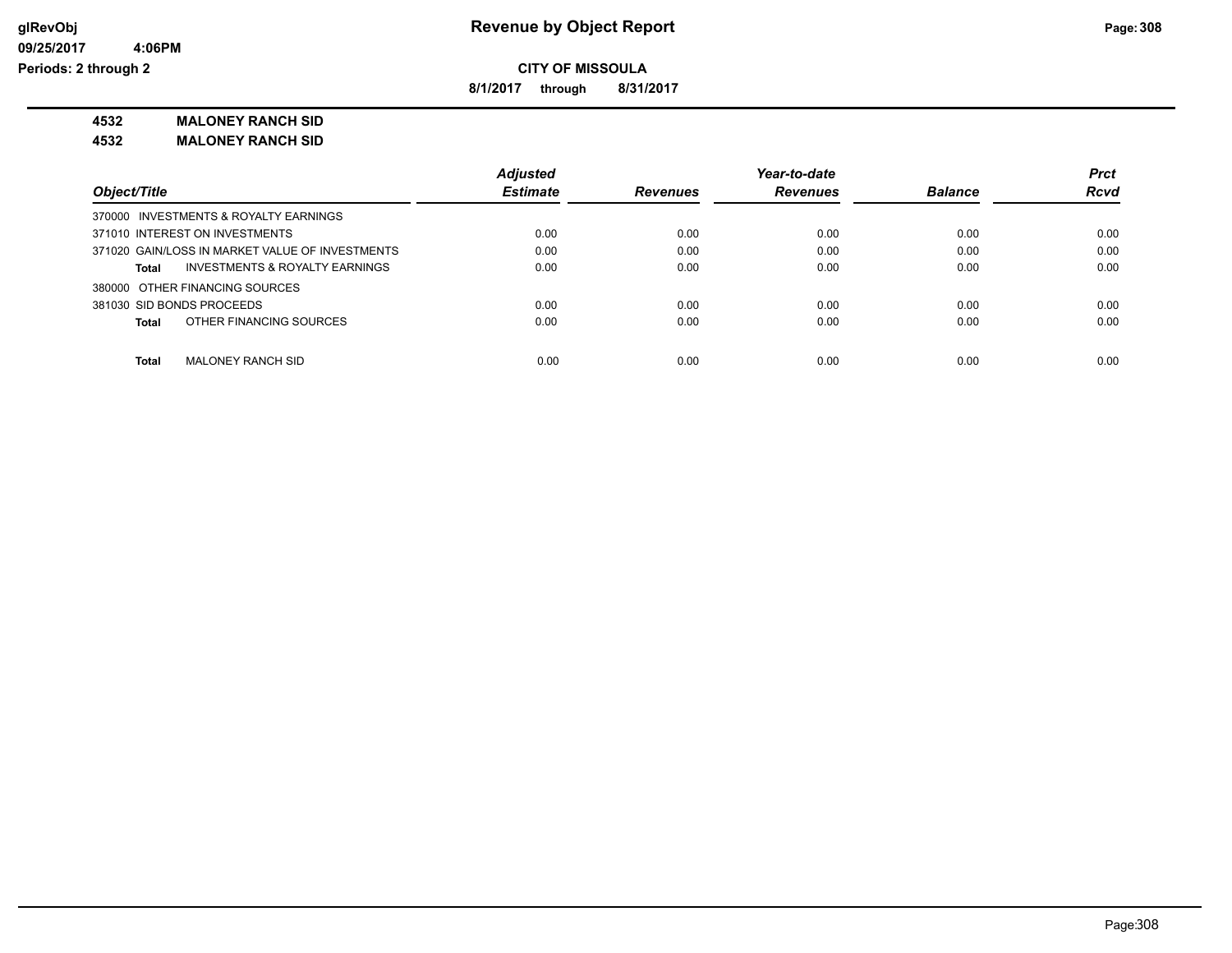**8/1/2017 through 8/31/2017**

#### **4532 MALONEY RANCH SID**

|                                                | <b>Adjusted</b> |                 | Year-to-date    |                | <b>Prct</b> |
|------------------------------------------------|-----------------|-----------------|-----------------|----------------|-------------|
| <b>Object/Title</b>                            | <b>Estimate</b> | <b>Revenues</b> | <b>Revenues</b> | <b>Balance</b> | <b>Rcvd</b> |
| 370000 INVESTMENTS & ROYALTY EARNINGS          |                 |                 |                 |                |             |
| 371010 INTEREST ON INVESTMENTS                 | 0.00            | 0.00            | 0.00            | 0.00           | 0.00        |
| 371020 GAIN/LOSS IN MARKET VALUE OF INVESTMENT | 0.00            | 0.00            | 0.00            | 0.00           | 0.00        |
| INVESTMENTS & ROYALTY EARNINGS<br>Total        | 0.00            | 0.00            | 0.00            | 0.00           | 0.00        |
| 380000 OTHER FINANCING SOURCES                 |                 |                 |                 |                |             |
| 381030 SID BONDS PROCEEDS                      | 0.00            | 0.00            | 0.00            | 0.00           | 0.00        |
| OTHER FINANCING SOURCES<br>Total               | 0.00            | 0.00            | 0.00            | 0.00           | 0.00        |
|                                                |                 |                 |                 |                |             |
| Total<br>MALONEY RANCH SID                     | 0.00            | 0.00            | 0.00            | 0.00           | 0.00        |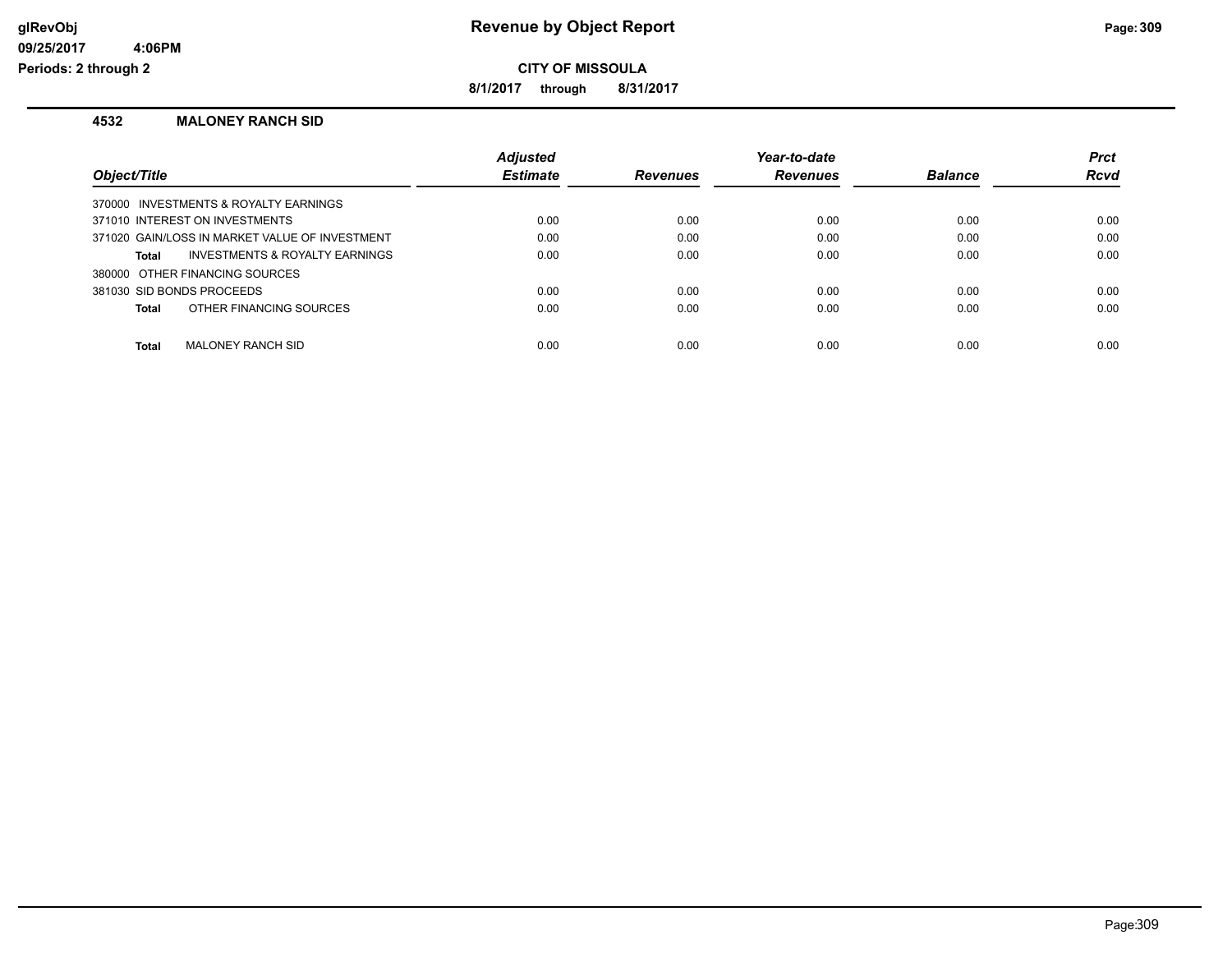**8/1/2017 through 8/31/2017**

#### **4533 RATTLESNAKE SEWER SID**

**4533 RATTLESNAKE SEWER SID**

|                                                    | <b>Adjusted</b> |                 | Year-to-date    |                | <b>Prct</b> |
|----------------------------------------------------|-----------------|-----------------|-----------------|----------------|-------------|
| Object/Title                                       | <b>Estimate</b> | <b>Revenues</b> | <b>Revenues</b> | <b>Balance</b> | <b>Rcvd</b> |
| 330000 INTERGOVERNMENTAL REVENUES                  |                 |                 |                 |                |             |
| 334121 DNRC GRANT                                  | 0.00            | 0.00            | 0.00            | 0.00           | 0.00        |
| INTERGOVERNMENTAL REVENUES<br>Total                | 0.00            | 0.00            | 0.00            | 0.00           | 0.00        |
| 370000 INVESTMENTS & ROYALTY EARNINGS              |                 |                 |                 |                |             |
| 371010 INTEREST ON INVESTMENTS                     | 0.00            | 0.00            | 0.00            | 0.00           | 0.00        |
| 371020 GAIN/LOSS IN MARKET VALUE OF INVESTMENTS    | 0.00            | 0.00            | 0.00            | 0.00           | 0.00        |
| <b>INVESTMENTS &amp; ROYALTY EARNINGS</b><br>Total | 0.00            | 0.00            | 0.00            | 0.00           | 0.00        |
| 380000 OTHER FINANCING SOURCES                     |                 |                 |                 |                |             |
| 381002 SRF LOAN                                    | 0.00            | 0.00            | 0.00            | 0.00           | 0.00        |
| OTHER FINANCING SOURCES<br>Total                   | 0.00            | 0.00            | 0.00            | 0.00           | 0.00        |
| RATTLESNAKE SEWER SID<br>Total                     | 0.00            | 0.00            | 0.00            | 0.00           | 0.00        |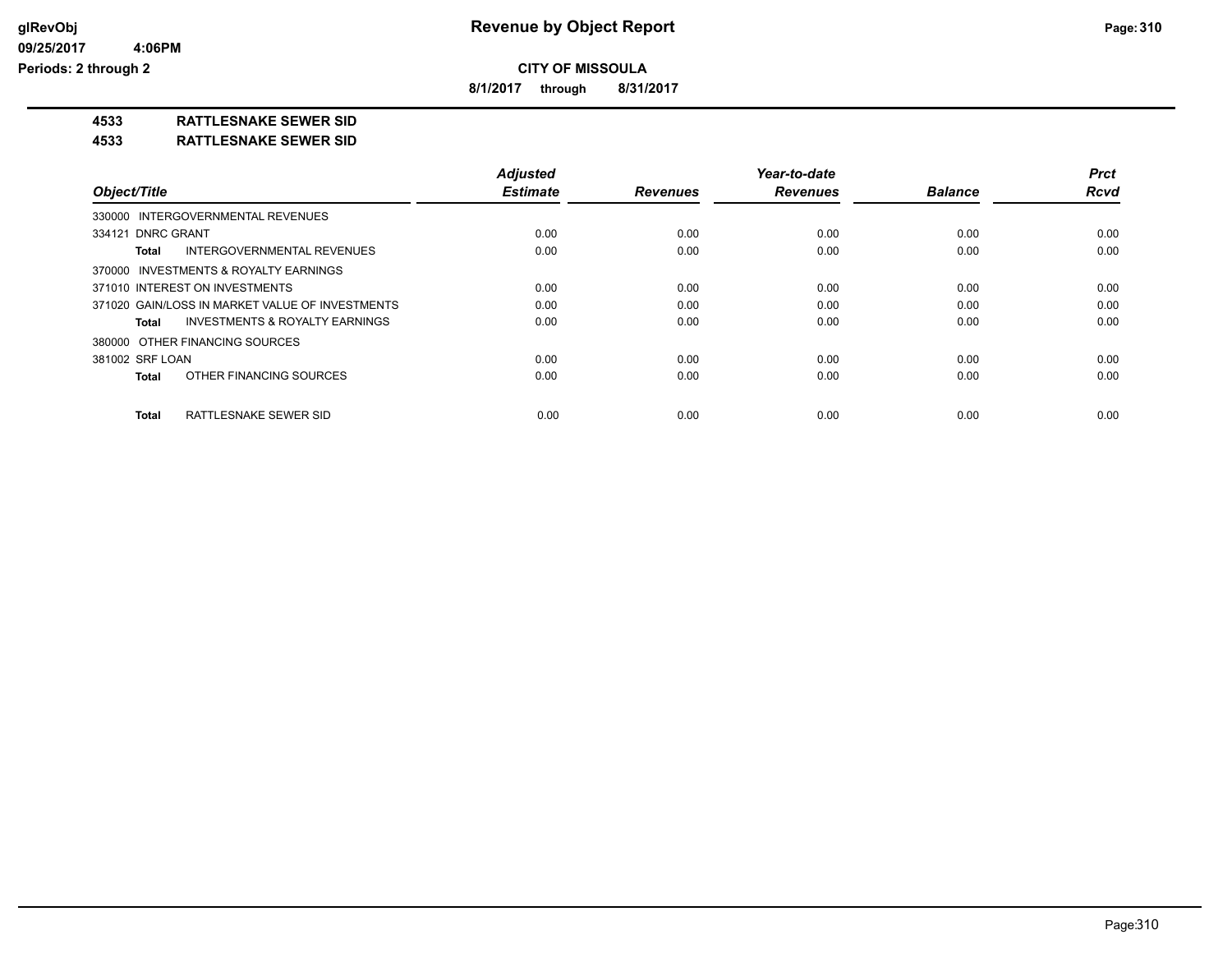**8/1/2017 through 8/31/2017**

#### **4533 RATTLESNAKE SEWER SID**

| Object/Title                                       | <b>Adjusted</b><br><b>Estimate</b> | <b>Revenues</b> | Year-to-date<br><b>Revenues</b> | <b>Balance</b> | <b>Prct</b><br><b>Rcvd</b> |
|----------------------------------------------------|------------------------------------|-----------------|---------------------------------|----------------|----------------------------|
| INTERGOVERNMENTAL REVENUES<br>330000               |                                    |                 |                                 |                |                            |
| 334121 DNRC GRANT                                  | 0.00                               | 0.00            | 0.00                            | 0.00           | 0.00                       |
| INTERGOVERNMENTAL REVENUES<br>Total                | 0.00                               | 0.00            | 0.00                            | 0.00           | 0.00                       |
| 370000 INVESTMENTS & ROYALTY EARNINGS              |                                    |                 |                                 |                |                            |
| 371010 INTEREST ON INVESTMENTS                     | 0.00                               | 0.00            | 0.00                            | 0.00           | 0.00                       |
| 371020 GAIN/LOSS IN MARKET VALUE OF INVESTMENT     | 0.00                               | 0.00            | 0.00                            | 0.00           | 0.00                       |
| <b>INVESTMENTS &amp; ROYALTY EARNINGS</b><br>Total | 0.00                               | 0.00            | 0.00                            | 0.00           | 0.00                       |
| 380000 OTHER FINANCING SOURCES                     |                                    |                 |                                 |                |                            |
| 381002 SRF LOAN                                    | 0.00                               | 0.00            | 0.00                            | 0.00           | 0.00                       |
| OTHER FINANCING SOURCES<br>Total                   | 0.00                               | 0.00            | 0.00                            | 0.00           | 0.00                       |
| RATTLESNAKE SEWER SID<br><b>Total</b>              | 0.00                               | 0.00            | 0.00                            | 0.00           | 0.00                       |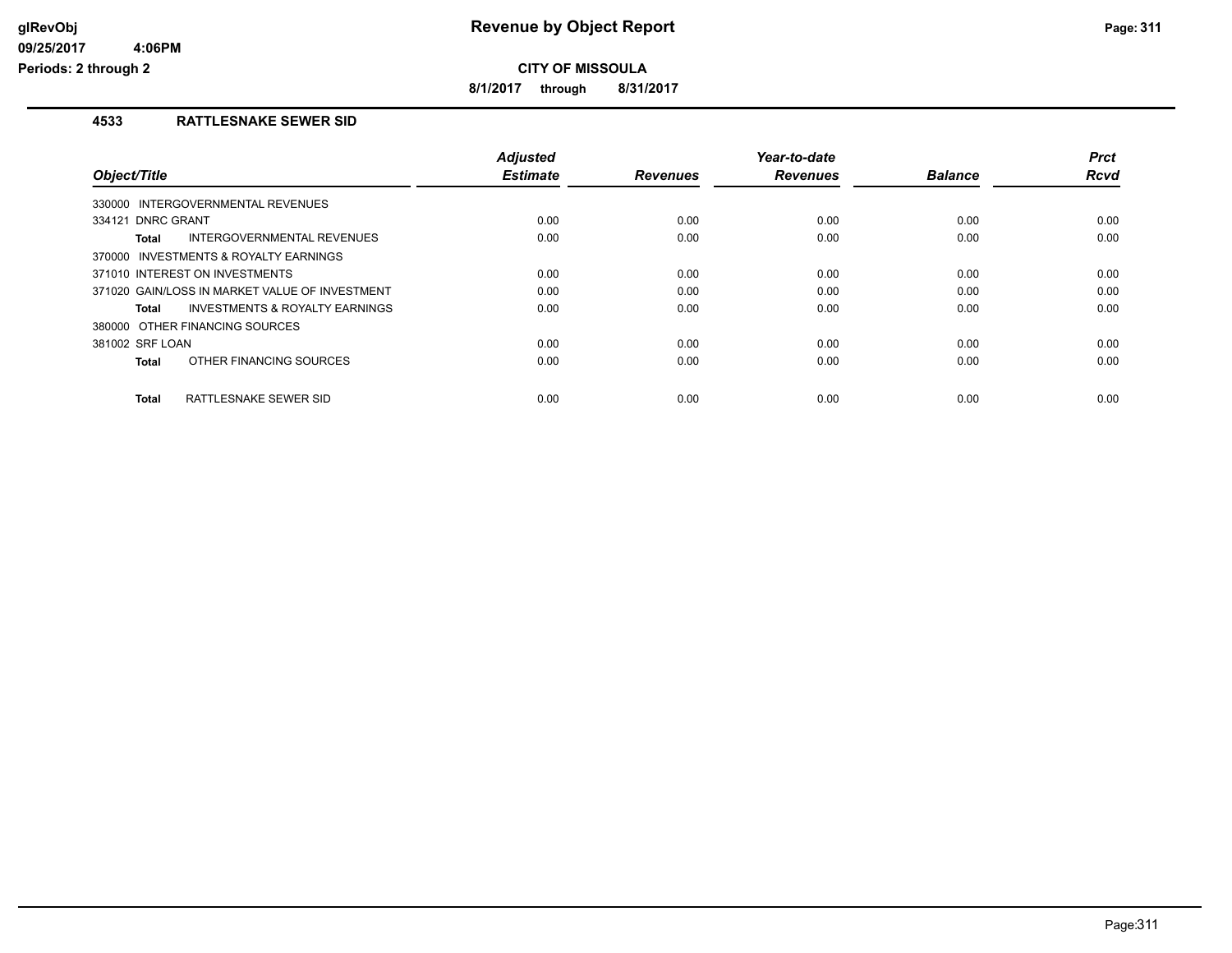**8/1/2017 through 8/31/2017**

#### **4534 SID 534 LINCOLNWOOD**

#### **4534 SID 534 LINCOLNWOOD**

|                                                    | <b>Adjusted</b> |                 | Year-to-date    |                | <b>Prct</b> |
|----------------------------------------------------|-----------------|-----------------|-----------------|----------------|-------------|
| Object/Title                                       | <b>Estimate</b> | <b>Revenues</b> | <b>Revenues</b> | <b>Balance</b> | <b>Rcvd</b> |
| 330000 INTERGOVERNMENTAL REVENUES                  |                 |                 |                 |                |             |
| 334121 DNRC GRANT                                  | 0.00            | 0.00            | 0.00            | 0.00           | 0.00        |
| INTERGOVERNMENTAL REVENUES<br>Total                | 0.00            | 0.00            | 0.00            | 0.00           | 0.00        |
| 370000 INVESTMENTS & ROYALTY EARNINGS              |                 |                 |                 |                |             |
| 371010 INTEREST ON INVESTMENTS                     | 0.00            | 0.00            | 0.00            | 0.00           | 0.00        |
| 371020 GAIN/LOSS IN MARKET VALUE OF INVESTMENTS    | 0.00            | 0.00            | 0.00            | 0.00           | 0.00        |
| <b>INVESTMENTS &amp; ROYALTY EARNINGS</b><br>Total | 0.00            | 0.00            | 0.00            | 0.00           | 0.00        |
| 380000 OTHER FINANCING SOURCES                     |                 |                 |                 |                |             |
| 381002 SRF LOAN                                    | 0.00            | 0.00            | 0.00            | 0.00           | 0.00        |
| OTHER FINANCING SOURCES<br>Total                   | 0.00            | 0.00            | 0.00            | 0.00           | 0.00        |
| SID 534 LINCOLNWOOD<br><b>Total</b>                | 0.00            | 0.00            | 0.00            | 0.00           | 0.00        |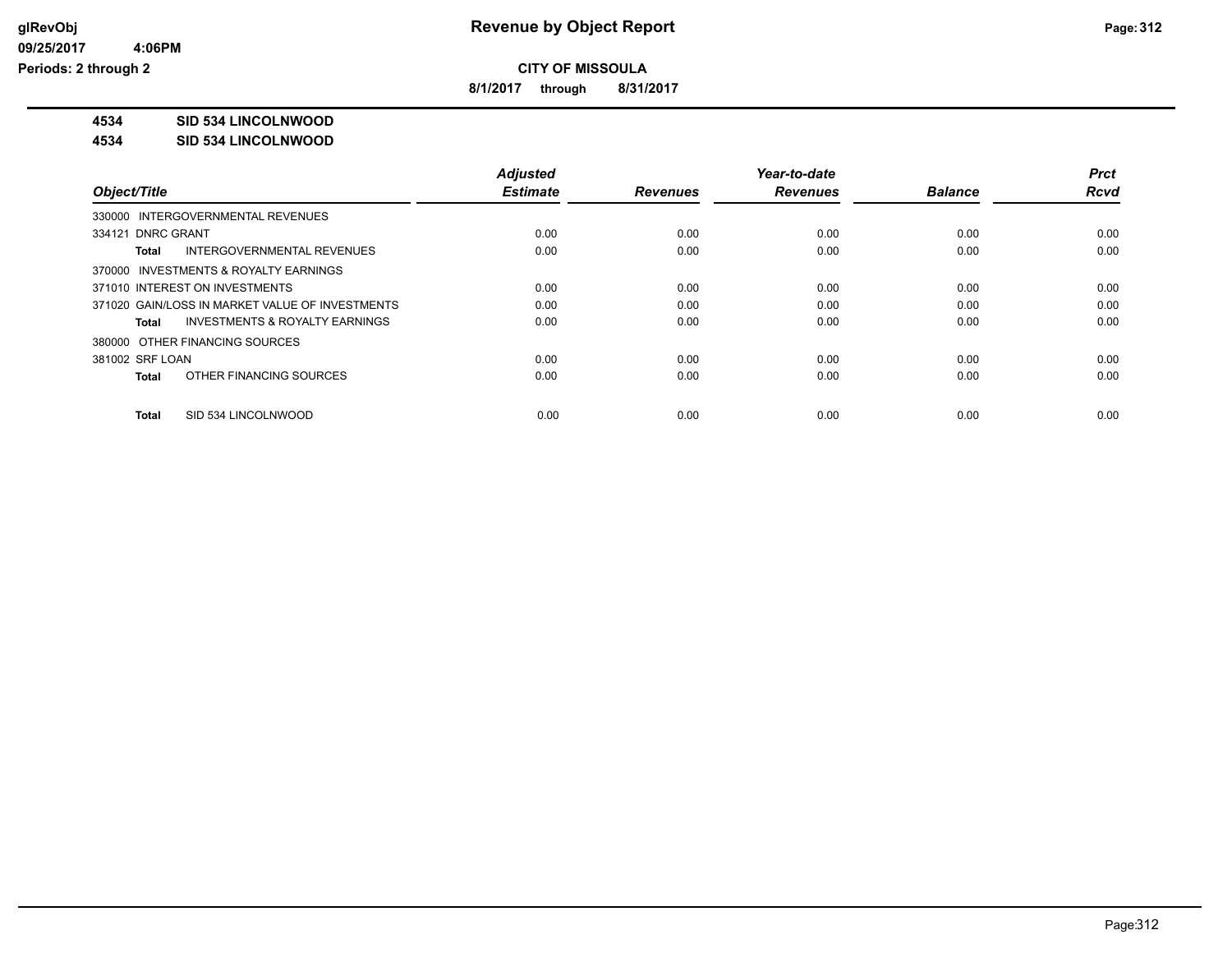**8/1/2017 through 8/31/2017**

#### **4534 SID 534 LINCOLNWOOD**

|                                                    | <b>Adjusted</b> |                 | Year-to-date    |                | <b>Prct</b> |
|----------------------------------------------------|-----------------|-----------------|-----------------|----------------|-------------|
| Object/Title                                       | <b>Estimate</b> | <b>Revenues</b> | <b>Revenues</b> | <b>Balance</b> | <b>Rcvd</b> |
| 330000 INTERGOVERNMENTAL REVENUES                  |                 |                 |                 |                |             |
| 334121 DNRC GRANT                                  | 0.00            | 0.00            | 0.00            | 0.00           | 0.00        |
| <b>INTERGOVERNMENTAL REVENUES</b><br>Total         | 0.00            | 0.00            | 0.00            | 0.00           | 0.00        |
| 370000 INVESTMENTS & ROYALTY EARNINGS              |                 |                 |                 |                |             |
| 371010 INTEREST ON INVESTMENTS                     | 0.00            | 0.00            | 0.00            | 0.00           | 0.00        |
| 371020 GAIN/LOSS IN MARKET VALUE OF INVESTMENT     | 0.00            | 0.00            | 0.00            | 0.00           | 0.00        |
| <b>INVESTMENTS &amp; ROYALTY EARNINGS</b><br>Total | 0.00            | 0.00            | 0.00            | 0.00           | 0.00        |
| 380000 OTHER FINANCING SOURCES                     |                 |                 |                 |                |             |
| 381002 SRF LOAN                                    | 0.00            | 0.00            | 0.00            | 0.00           | 0.00        |
| OTHER FINANCING SOURCES<br><b>Total</b>            | 0.00            | 0.00            | 0.00            | 0.00           | 0.00        |
| SID 534 LINCOLNWOOD<br><b>Total</b>                | 0.00            | 0.00            | 0.00            | 0.00           | 0.00        |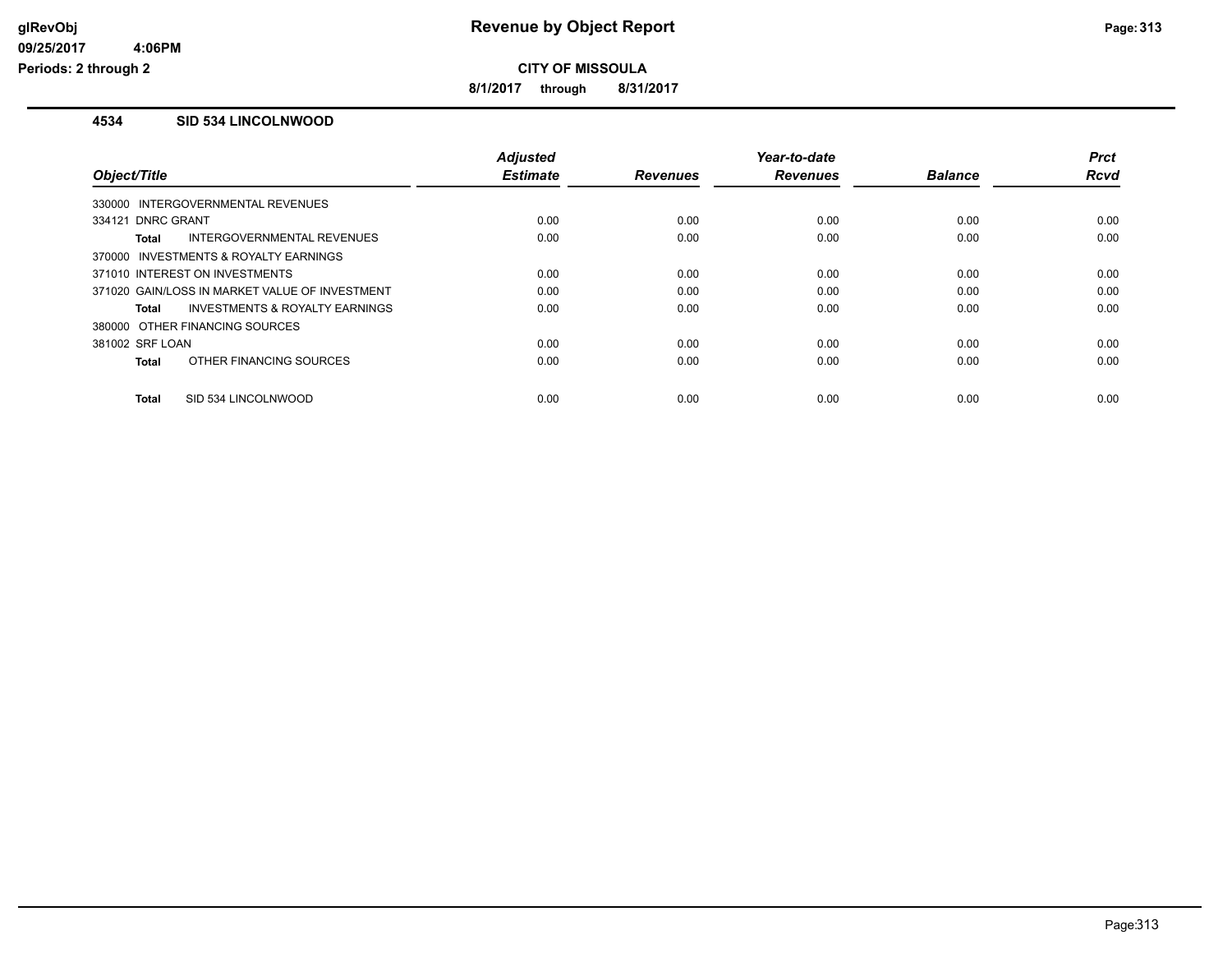**8/1/2017 through 8/31/2017**

# **4535 SLANT STREET TRAFFIC CALMING**

#### **4535 SLANT STREET TRAFFIC CALMING**

|                                                 | <b>Adjusted</b> |                 | Year-to-date    |                | <b>Prct</b> |
|-------------------------------------------------|-----------------|-----------------|-----------------|----------------|-------------|
| Object/Title                                    | <b>Estimate</b> | <b>Revenues</b> | <b>Revenues</b> | <b>Balance</b> | <b>Rcvd</b> |
| 370000 INVESTMENTS & ROYALTY EARNINGS           |                 |                 |                 |                |             |
| 371010 INTEREST ON INVESTMENTS                  | 0.00            | 0.00            | 0.00            | 0.00           | 0.00        |
| 371020 GAIN/LOSS IN MARKET VALUE OF INVESTMENTS | 0.00            | 0.00            | 0.00            | 0.00           | 0.00        |
| INVESTMENTS & ROYALTY EARNINGS<br>Total         | 0.00            | 0.00            | 0.00            | 0.00           | 0.00        |
| 380000 OTHER FINANCING SOURCES                  |                 |                 |                 |                |             |
| 383000 OPERATING TRANSFERS                      | 0.00            | 0.00            | 0.00            | 0.00           | 0.00        |
| OTHER FINANCING SOURCES<br>Total                | 0.00            | 0.00            | 0.00            | 0.00           | 0.00        |
|                                                 |                 |                 |                 |                |             |
| Total<br>SLANT STREET TRAFFIC CALMING           | 0.00            | 0.00            | 0.00            | 0.00           | 0.00        |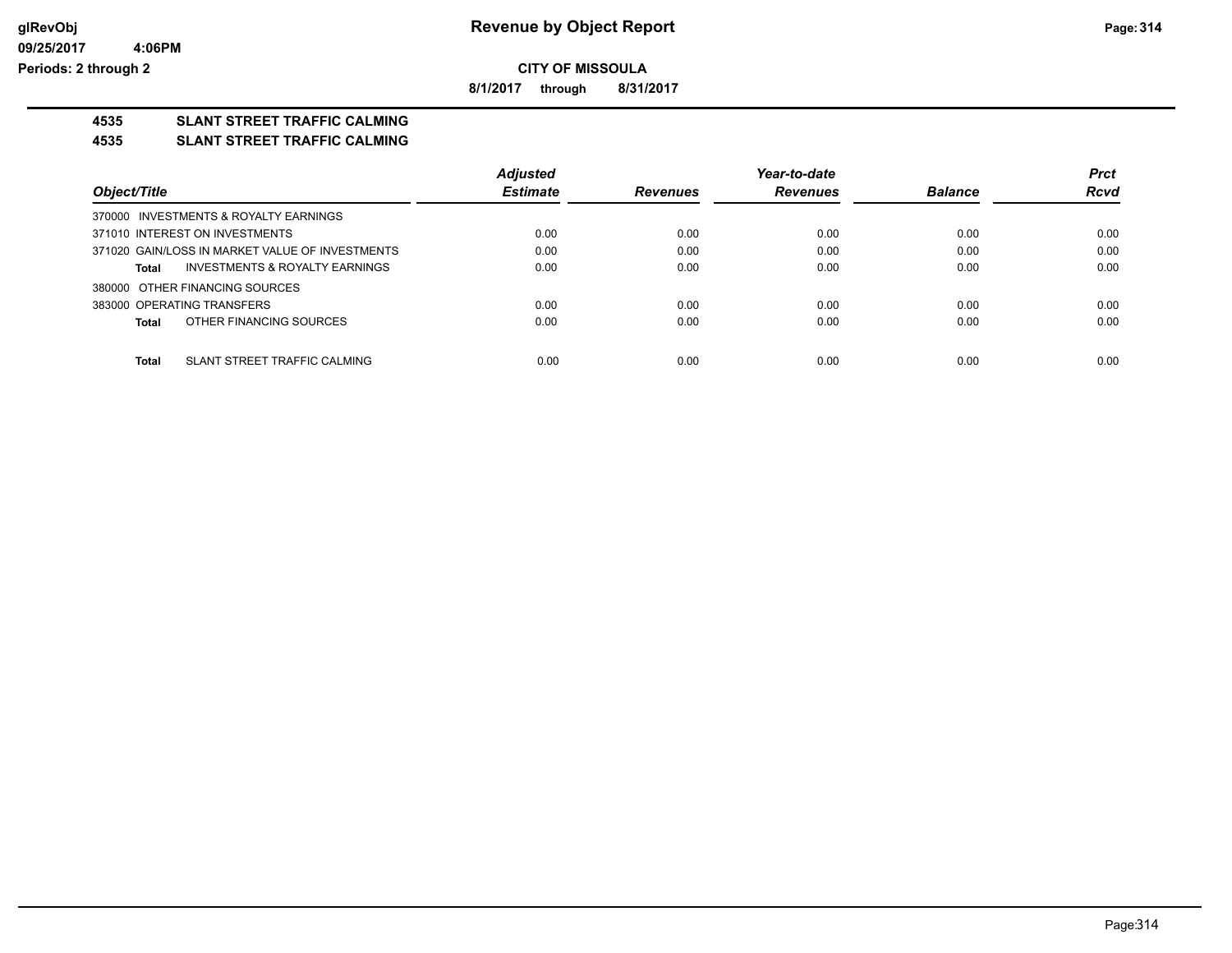**8/1/2017 through 8/31/2017**

#### **4535 SLANT STREET TRAFFIC CALMING**

| <b>Balance</b> | <b>Rcvd</b> |
|----------------|-------------|
|                |             |
| 0.00           | 0.00        |
| 0.00           | 0.00        |
| 0.00           | 0.00        |
|                |             |
| 0.00           | 0.00        |
| 0.00           | 0.00        |
|                | 0.00        |
|                | 0.00        |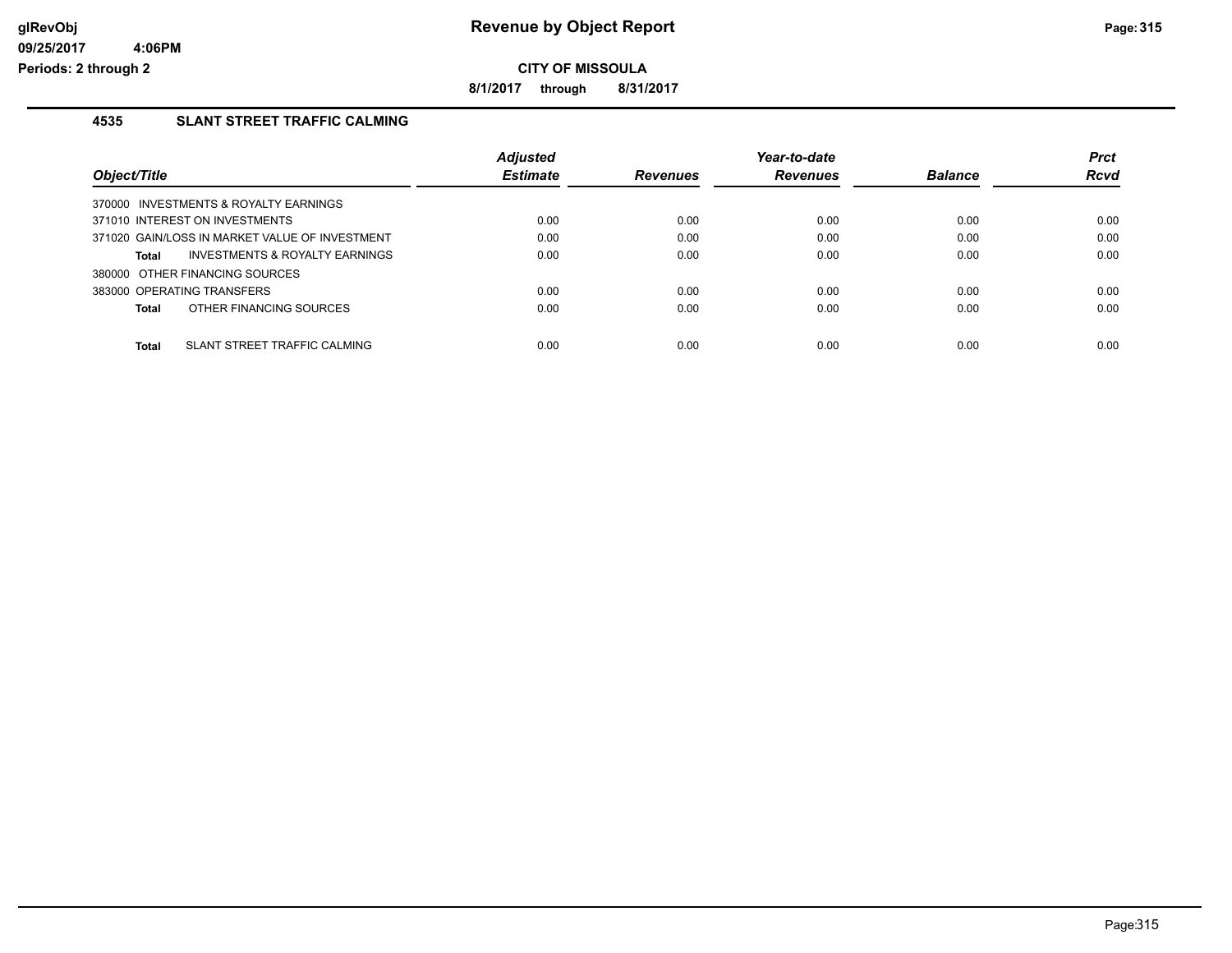**8/1/2017 through 8/31/2017**

### **4536 SID536 LINCOLNWOOD SWR PH2**

#### **4536 SID536 LINCOLNWOOD SWR PH2**

|                                                    | <b>Adjusted</b> |                 | Year-to-date    |                | <b>Prct</b> |
|----------------------------------------------------|-----------------|-----------------|-----------------|----------------|-------------|
| Object/Title                                       | <b>Estimate</b> | <b>Revenues</b> | <b>Revenues</b> | <b>Balance</b> | Rcvd        |
| 330000 INTERGOVERNMENTAL REVENUES                  |                 |                 |                 |                |             |
| 334121 DNRC GRANT                                  | 0.00            | 0.00            | 0.00            | 0.00           | 0.00        |
| <b>INTERGOVERNMENTAL REVENUES</b><br>Total         | 0.00            | 0.00            | 0.00            | 0.00           | 0.00        |
| 360000 MISCELLANEOUS REVENUES                      |                 |                 |                 |                |             |
| 365001 *** Title Not Found ***                     | 0.00            | 0.00            | 0.00            | 0.00           | 0.00        |
| <b>MISCELLANEOUS REVENUES</b><br>Total             | 0.00            | 0.00            | 0.00            | 0.00           | 0.00        |
| 370000 INVESTMENTS & ROYALTY EARNINGS              |                 |                 |                 |                |             |
| 371010 INTEREST ON INVESTMENTS                     | 0.00            | 0.00            | 0.00            | 0.00           | 0.00        |
| 371020 GAIN/LOSS IN MARKET VALUE OF INVESTMENTS    | 0.00            | 0.00            | 0.00            | 0.00           | 0.00        |
| <b>INVESTMENTS &amp; ROYALTY EARNINGS</b><br>Total | 0.00            | 0.00            | 0.00            | 0.00           | 0.00        |
| 380000 OTHER FINANCING SOURCES                     |                 |                 |                 |                |             |
| 381030 SID BONDS PROCEEDS                          | 0.00            | 0.00            | 0.00            | 0.00           | 0.00        |
| OTHER FINANCING SOURCES<br>Total                   | 0.00            | 0.00            | 0.00            | 0.00           | 0.00        |
|                                                    |                 |                 |                 |                |             |
| SID536 LINCOLNWOOD SWR PH2<br>Total                | 0.00            | 0.00            | 0.00            | 0.00           | 0.00        |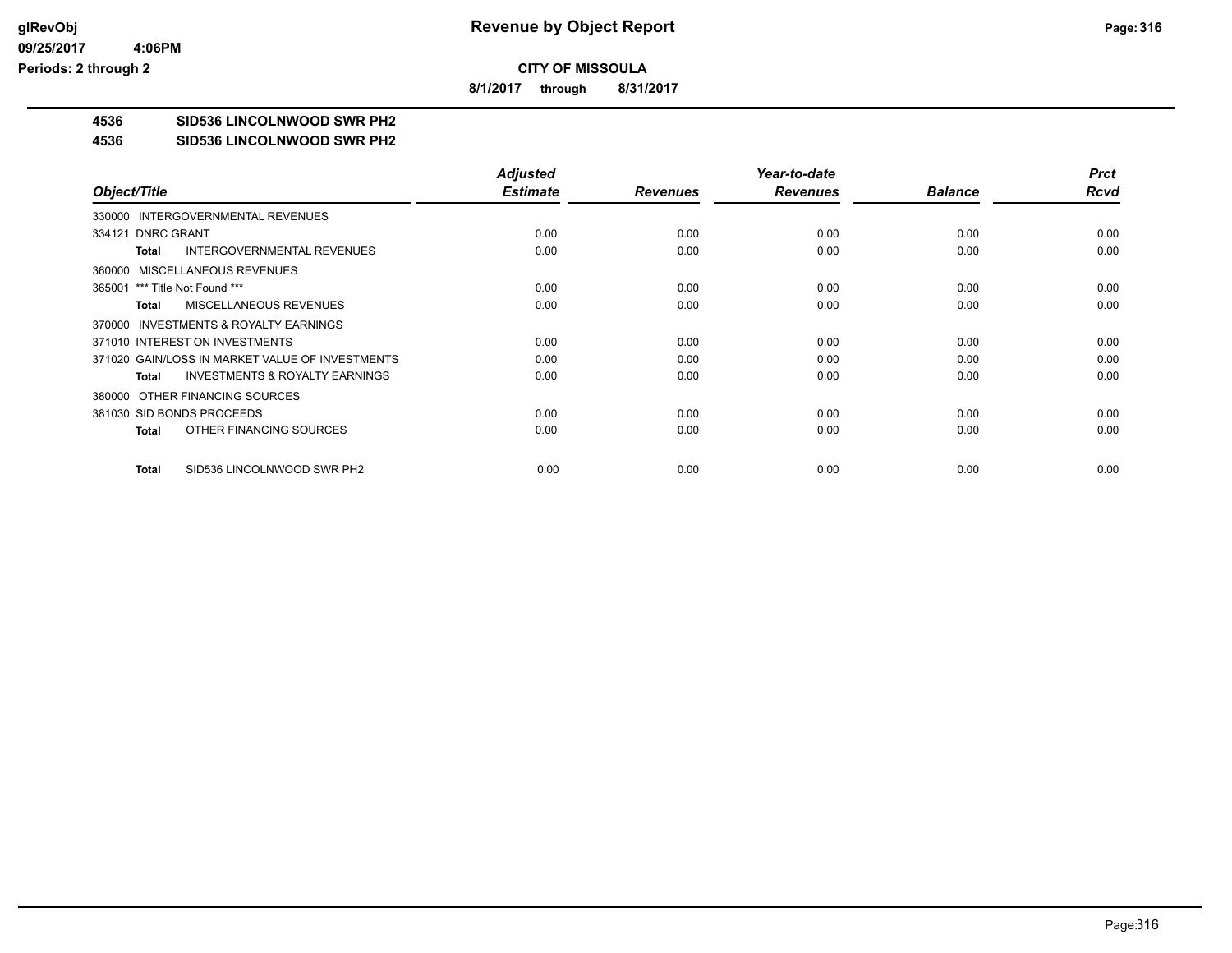**8/1/2017 through 8/31/2017**

#### **4536 SID536 LINCOLNWOOD SWR PH2**

|                                                           | <b>Adjusted</b><br><b>Estimate</b> |                 | Year-to-date    |                | <b>Prct</b><br><b>Rcvd</b> |
|-----------------------------------------------------------|------------------------------------|-----------------|-----------------|----------------|----------------------------|
| Object/Title                                              |                                    | <b>Revenues</b> | <b>Revenues</b> | <b>Balance</b> |                            |
| 330000 INTERGOVERNMENTAL REVENUES                         |                                    |                 |                 |                |                            |
| 334121 DNRC GRANT                                         | 0.00                               | 0.00            | 0.00            | 0.00           | 0.00                       |
| <b>INTERGOVERNMENTAL REVENUES</b><br><b>Total</b>         | 0.00                               | 0.00            | 0.00            | 0.00           | 0.00                       |
| 360000 MISCELLANEOUS REVENUES                             |                                    |                 |                 |                |                            |
| 365001 *** Title Not Found ***                            | 0.00                               | 0.00            | 0.00            | 0.00           | 0.00                       |
| MISCELLANEOUS REVENUES<br><b>Total</b>                    | 0.00                               | 0.00            | 0.00            | 0.00           | 0.00                       |
| 370000 INVESTMENTS & ROYALTY EARNINGS                     |                                    |                 |                 |                |                            |
| 371010 INTEREST ON INVESTMENTS                            | 0.00                               | 0.00            | 0.00            | 0.00           | 0.00                       |
| 371020 GAIN/LOSS IN MARKET VALUE OF INVESTMENT            | 0.00                               | 0.00            | 0.00            | 0.00           | 0.00                       |
| <b>INVESTMENTS &amp; ROYALTY EARNINGS</b><br><b>Total</b> | 0.00                               | 0.00            | 0.00            | 0.00           | 0.00                       |
| 380000 OTHER FINANCING SOURCES                            |                                    |                 |                 |                |                            |
| 381030 SID BONDS PROCEEDS                                 | 0.00                               | 0.00            | 0.00            | 0.00           | 0.00                       |
| OTHER FINANCING SOURCES<br><b>Total</b>                   | 0.00                               | 0.00            | 0.00            | 0.00           | 0.00                       |
| SID536 LINCOLNWOOD SWR PH2<br><b>Total</b>                | 0.00                               | 0.00            | 0.00            | 0.00           | 0.00                       |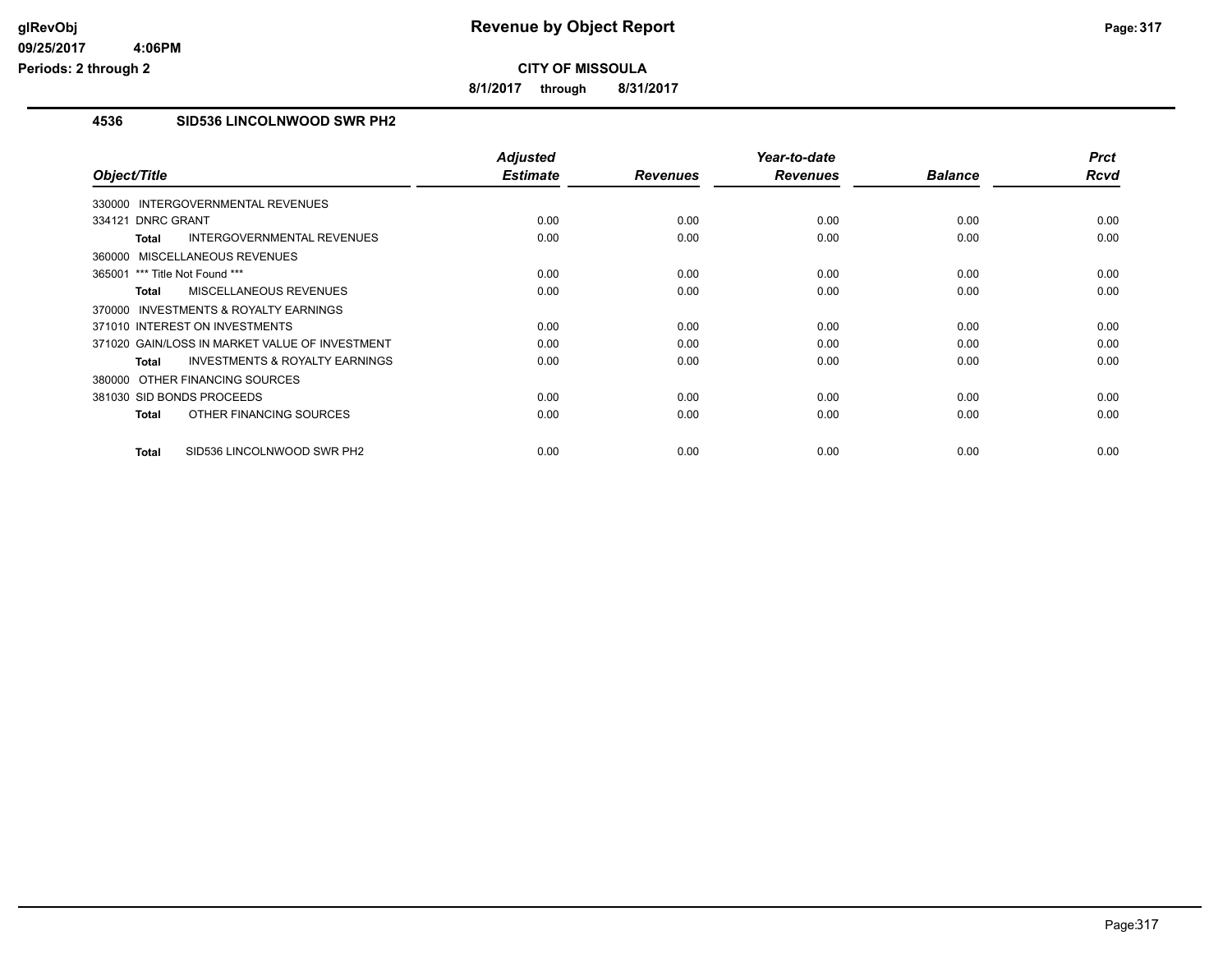**8/1/2017 through 8/31/2017**

#### **4538 SID 538 HILLVIEW WAY**

**4538 SID 538 HILLVIEW WAY**

|                                                    | <b>Adjusted</b> |                 | Year-to-date    |                | <b>Prct</b> |
|----------------------------------------------------|-----------------|-----------------|-----------------|----------------|-------------|
| Object/Title                                       | <b>Estimate</b> | <b>Revenues</b> | <b>Revenues</b> | <b>Balance</b> | <b>Rcvd</b> |
| 370000 INVESTMENTS & ROYALTY EARNINGS              |                 |                 |                 |                |             |
| 371010 INTEREST ON INVESTMENTS                     | 0.00            | 0.00            | 0.00            | 0.00           | 0.00        |
| 371020 GAIN/LOSS IN MARKET VALUE OF INVESTMENTS    | 0.00            | 0.00            | 0.00            | 0.00           | 0.00        |
| <b>INVESTMENTS &amp; ROYALTY EARNINGS</b><br>Total | 0.00            | 0.00            | 0.00            | 0.00           | 0.00        |
| 380000 OTHER FINANCING SOURCES                     |                 |                 |                 |                |             |
| 383000 OPERATING TRANSFERS                         | 0.00            | 0.00            | 0.00            | 0.00           | 0.00        |
| OTHER FINANCING SOURCES<br>Total                   | 0.00            | 0.00            | 0.00            | 0.00           | 0.00        |
|                                                    |                 |                 |                 |                |             |
| Total<br>SID 538 HILLVIEW WAY                      | 0.00            | 0.00            | 0.00            | 0.00           | 0.00        |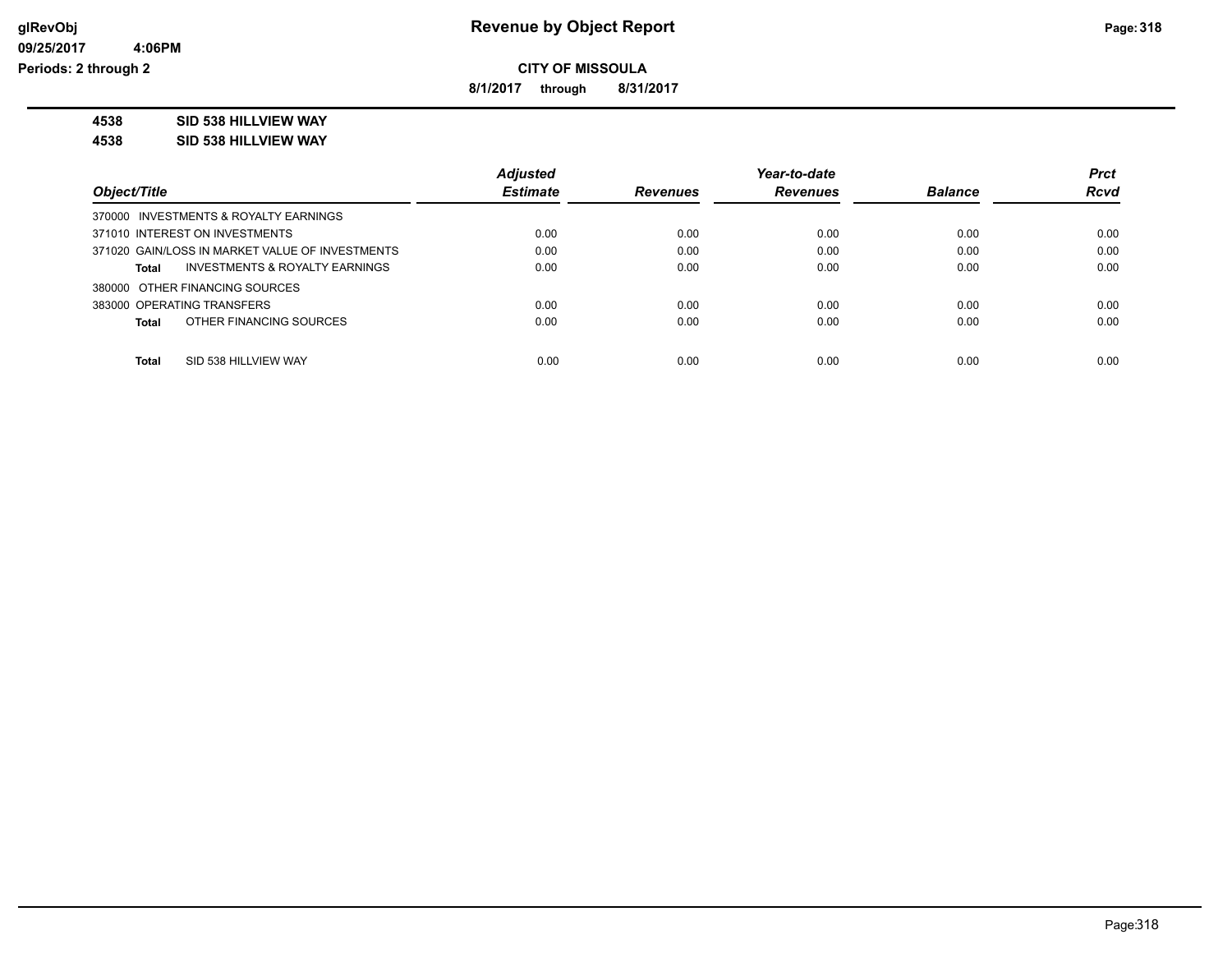**8/1/2017 through 8/31/2017**

#### **4538 SID 538 HILLVIEW WAY**

|                                                | <b>Adjusted</b> |                 | Year-to-date    |                | <b>Prct</b> |
|------------------------------------------------|-----------------|-----------------|-----------------|----------------|-------------|
| Object/Title                                   | <b>Estimate</b> | <b>Revenues</b> | <b>Revenues</b> | <b>Balance</b> | <b>Rcvd</b> |
| 370000 INVESTMENTS & ROYALTY EARNINGS          |                 |                 |                 |                |             |
| 371010 INTEREST ON INVESTMENTS                 | 0.00            | 0.00            | 0.00            | 0.00           | 0.00        |
| 371020 GAIN/LOSS IN MARKET VALUE OF INVESTMENT | 0.00            | 0.00            | 0.00            | 0.00           | 0.00        |
| INVESTMENTS & ROYALTY EARNINGS<br>Total        | 0.00            | 0.00            | 0.00            | 0.00           | 0.00        |
| 380000 OTHER FINANCING SOURCES                 |                 |                 |                 |                |             |
| 383000 OPERATING TRANSFERS                     | 0.00            | 0.00            | 0.00            | 0.00           | 0.00        |
| OTHER FINANCING SOURCES<br>Total               | 0.00            | 0.00            | 0.00            | 0.00           | 0.00        |
| Total<br>SID 538 HILLVIEW WAY                  | 0.00            | 0.00            | 0.00            | 0.00           | 0.00        |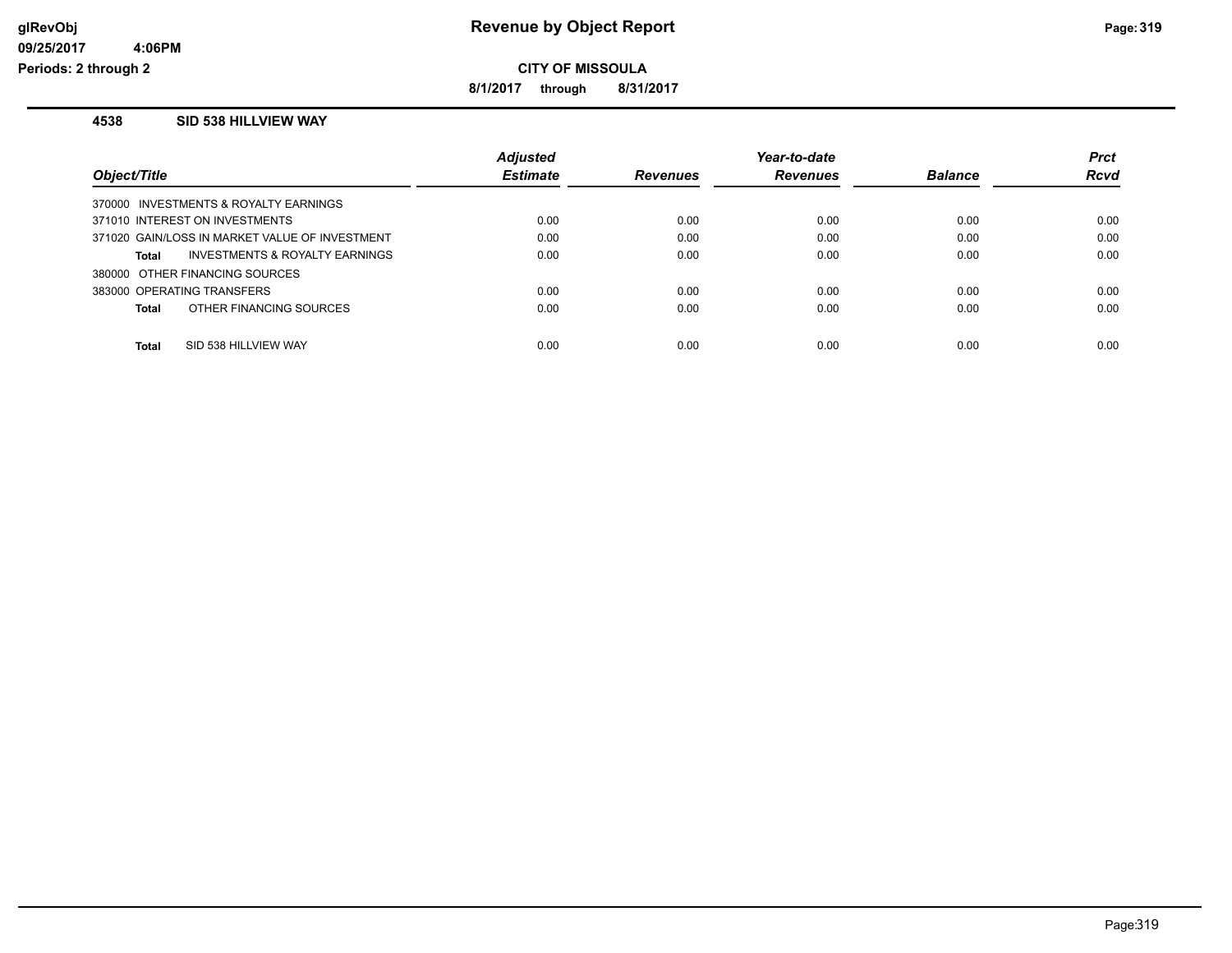**8/1/2017 through 8/31/2017**

**4539 SID 539 4th STREET**

**4539 SID 539 4th STREET**

|                                                           | <b>Adjusted</b> |                 | Year-to-date    |                | <b>Prct</b> |
|-----------------------------------------------------------|-----------------|-----------------|-----------------|----------------|-------------|
| Object/Title                                              | <b>Estimate</b> | <b>Revenues</b> | <b>Revenues</b> | <b>Balance</b> | <b>Rcvd</b> |
| 370000 INVESTMENTS & ROYALTY EARNINGS                     |                 |                 |                 |                |             |
| 371010 INTEREST ON INVESTMENTS                            | 0.00            | 0.00            | 0.00            | 0.00           | 0.00        |
| <b>INVESTMENTS &amp; ROYALTY EARNINGS</b><br><b>Total</b> | 0.00            | 0.00            | 0.00            | 0.00           | 0.00        |
| 380000 OTHER FINANCING SOURCES                            |                 |                 |                 |                |             |
| 383000 OPERATING TRANSFERS                                | 0.00            | 0.00            | 0.00            | 0.00           | 0.00        |
| OTHER FINANCING SOURCES<br><b>Total</b>                   | 0.00            | 0.00            | 0.00            | 0.00           | 0.00        |
|                                                           |                 |                 |                 |                |             |
| SID 539 4th STREET<br><b>Total</b>                        | 0.00            | 0.00            | 0.00            | 0.00           | 0.00        |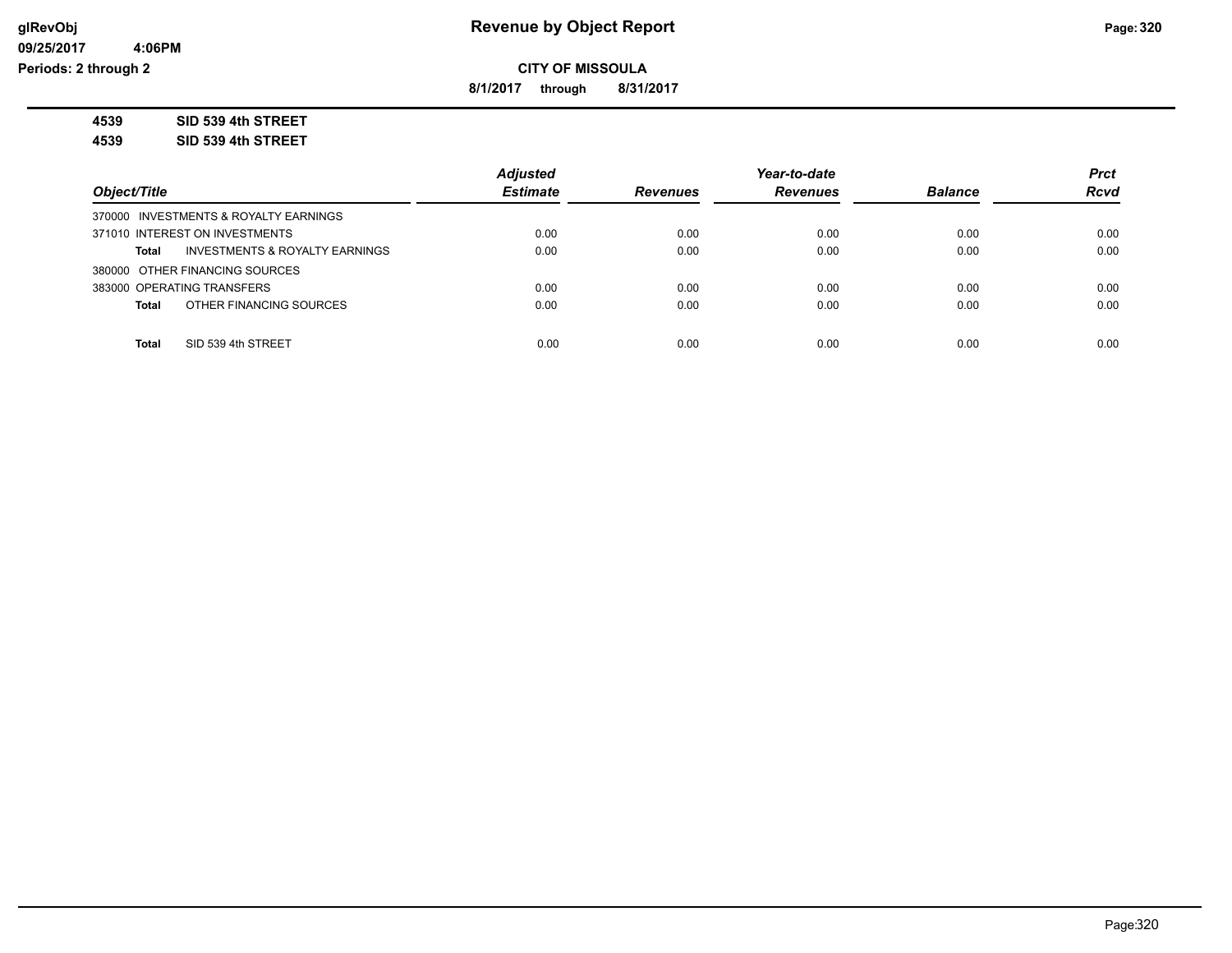**glRevObj Revenue by Object Report Page:321** 

**CITY OF MISSOULA**

**8/1/2017 through 8/31/2017**

#### **4539 SID 539 4th STREET**

 **4:06PM**

| Object/Title                                   | <b>Adjusted</b><br><b>Estimate</b> | <b>Revenues</b> | Year-to-date<br><b>Revenues</b> | <b>Balance</b> | <b>Prct</b><br><b>Rcvd</b> |
|------------------------------------------------|------------------------------------|-----------------|---------------------------------|----------------|----------------------------|
| 370000 INVESTMENTS & ROYALTY EARNINGS          |                                    |                 |                                 |                |                            |
| 371010 INTEREST ON INVESTMENTS                 | 0.00                               | 0.00            | 0.00                            | 0.00           | 0.00                       |
| INVESTMENTS & ROYALTY EARNINGS<br><b>Total</b> | 0.00                               | 0.00            | 0.00                            | 0.00           | 0.00                       |
| 380000 OTHER FINANCING SOURCES                 |                                    |                 |                                 |                |                            |
| 383000 OPERATING TRANSFERS                     | 0.00                               | 0.00            | 0.00                            | 0.00           | 0.00                       |
| OTHER FINANCING SOURCES<br><b>Total</b>        | 0.00                               | 0.00            | 0.00                            | 0.00           | 0.00                       |
|                                                |                                    |                 |                                 |                |                            |
| SID 539 4th STREET<br><b>Total</b>             | 0.00                               | 0.00            | 0.00                            | 0.00           | 0.00                       |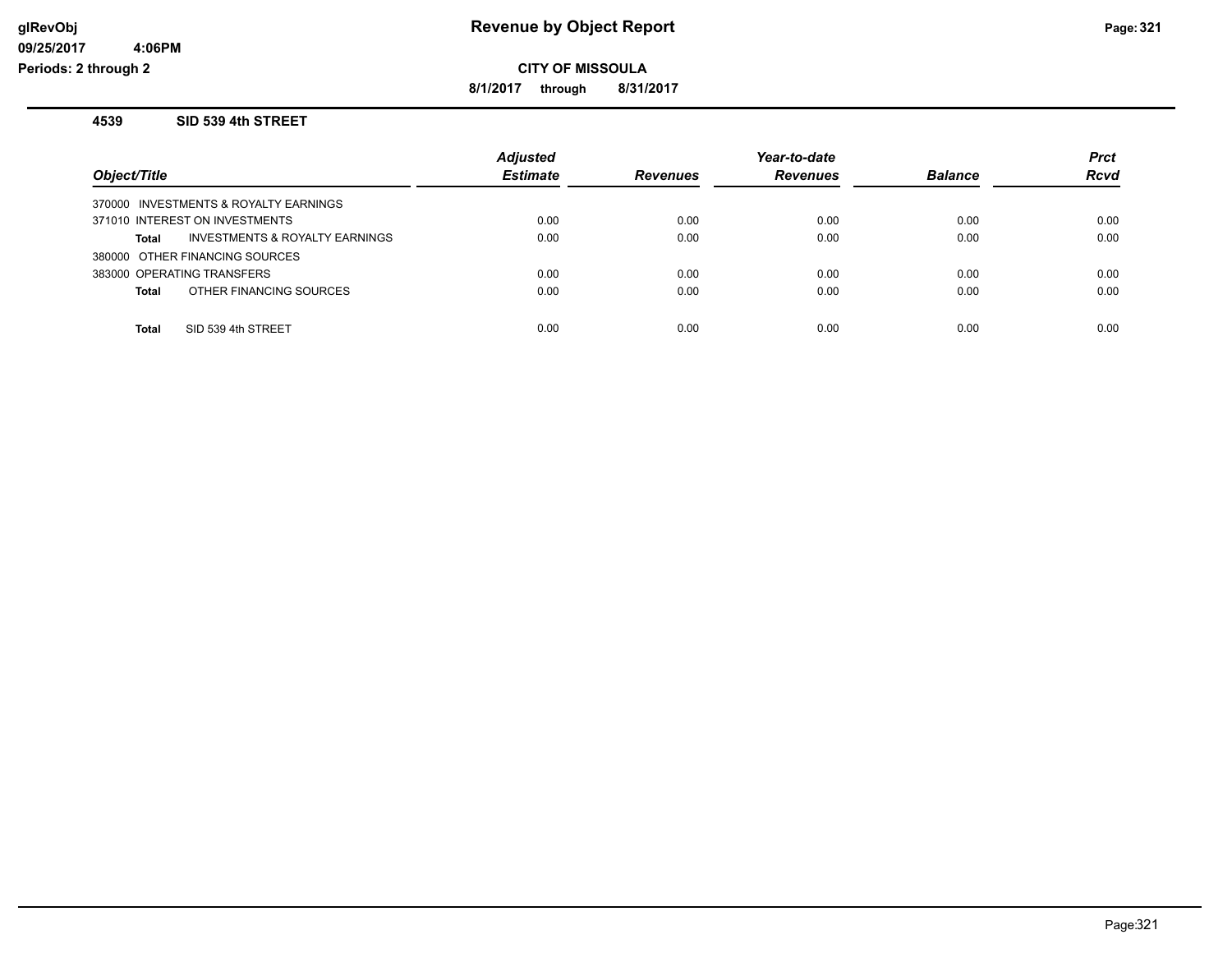**8/1/2017 through 8/31/2017**

**4540 SID 540 ENGLAND BLVD**

**4540 SID 540 ENGLAND BLVD**

|                                                           | <b>Adjusted</b> |                 | Year-to-date    |                | <b>Prct</b> |
|-----------------------------------------------------------|-----------------|-----------------|-----------------|----------------|-------------|
| Object/Title                                              | <b>Estimate</b> | <b>Revenues</b> | <b>Revenues</b> | <b>Balance</b> | <b>Rcvd</b> |
| TAXES/ASSESSMENTS<br>310000                               |                 |                 |                 |                |             |
| PENALTIES & INTEREST<br>312001                            | 0.00            | 0.00            | 0.00            | 0.00           | 0.00        |
| TAXES/ASSESSMENTS<br><b>Total</b>                         | 0.00            | 0.00            | 0.00            | 0.00           | 0.00        |
| MISCELLANEOUS REVENUES<br>360000                          |                 |                 |                 |                |             |
| 363020 PROPERTY ASSESSMENTS                               | 0.00            | 0.00            | 0.00            | 0.00           | 0.00        |
| 363021 PAYOFF PRINCIPAL ASSESSMENTS                       | 0.00            | 0.00            | 0.00            | 0.00           | 0.00        |
| 363022 BOND INTEREST ASSESSMENTS                          | 0.00            | 0.00            | 0.00            | 0.00           | 0.00        |
| 363040 PENALTY AND INTEREST                               | 0.00            | 0.00            | 0.00            | 0.00           | 0.00        |
| <b>MISCELLANEOUS REVENUES</b><br><b>Total</b>             | 0.00            | 0.00            | 0.00            | 0.00           | 0.00        |
| <b>INVESTMENTS &amp; ROYALTY EARNINGS</b><br>370000       |                 |                 |                 |                |             |
| 371010 INTEREST ON INVESTMENTS                            | 0.00            | 0.00            | 0.00            | 0.00           | 0.00        |
| 371020 GAIN/LOSS IN MARKET VALUE OF INVESTMENTS           | 0.00            | 0.00            | 0.00            | 0.00           | 0.00        |
| <b>INVESTMENTS &amp; ROYALTY EARNINGS</b><br><b>Total</b> | 0.00            | 0.00            | 0.00            | 0.00           | 0.00        |
| OTHER FINANCING SOURCES<br>380000                         |                 |                 |                 |                |             |
| 381030 SID BONDS PROCEEDS                                 | 0.00            | 0.00            | 0.00            | 0.00           | 0.00        |
| OTHER FINANCING SOURCES<br><b>Total</b>                   | 0.00            | 0.00            | 0.00            | 0.00           | 0.00        |
|                                                           |                 |                 |                 |                |             |
| SID 540 ENGLAND BLVD<br><b>Total</b>                      | 0.00            | 0.00            | 0.00            | 0.00           | 0.00        |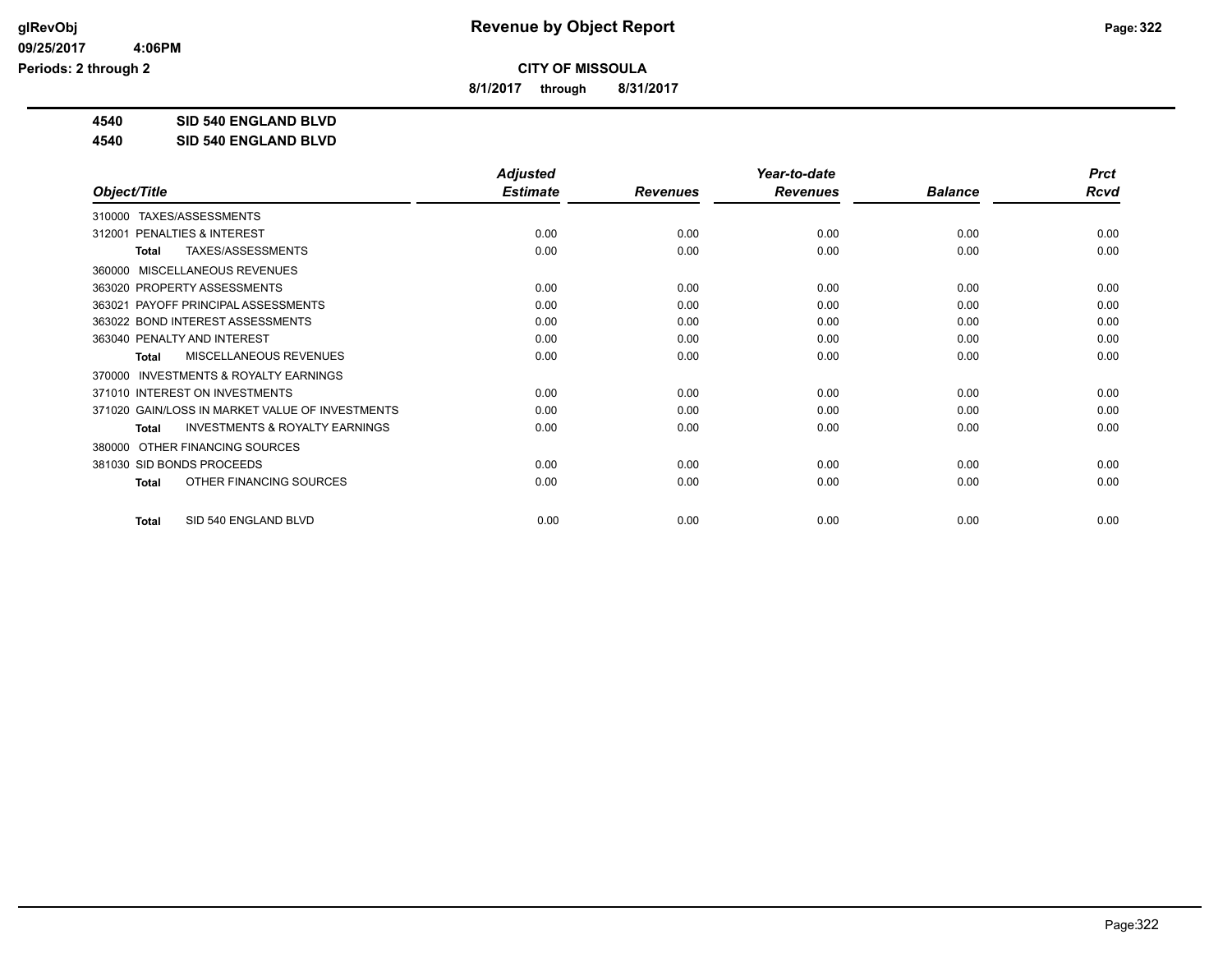**8/1/2017 through 8/31/2017**

#### **4540 SID 540 ENGLAND BLVD**

|                                                           | <b>Adjusted</b> |                 | Year-to-date    |                | <b>Prct</b> |
|-----------------------------------------------------------|-----------------|-----------------|-----------------|----------------|-------------|
| Object/Title                                              | <b>Estimate</b> | <b>Revenues</b> | <b>Revenues</b> | <b>Balance</b> | <b>Rcvd</b> |
| TAXES/ASSESSMENTS<br>310000                               |                 |                 |                 |                |             |
| PENALTIES & INTEREST<br>312001                            | 0.00            | 0.00            | 0.00            | 0.00           | 0.00        |
| TAXES/ASSESSMENTS<br><b>Total</b>                         | 0.00            | 0.00            | 0.00            | 0.00           | 0.00        |
| MISCELLANEOUS REVENUES<br>360000                          |                 |                 |                 |                |             |
| 363020 PROPERTY ASSESSMENTS                               | 0.00            | 0.00            | 0.00            | 0.00           | 0.00        |
| PAYOFF PRINCIPAL ASSESSMENTS<br>363021                    | 0.00            | 0.00            | 0.00            | 0.00           | 0.00        |
| 363022 BOND INTEREST ASSESSMENTS                          | 0.00            | 0.00            | 0.00            | 0.00           | 0.00        |
| 363040 PENALTY AND INTEREST                               | 0.00            | 0.00            | 0.00            | 0.00           | 0.00        |
| <b>MISCELLANEOUS REVENUES</b><br>Total                    | 0.00            | 0.00            | 0.00            | 0.00           | 0.00        |
| 370000 INVESTMENTS & ROYALTY EARNINGS                     |                 |                 |                 |                |             |
| 371010 INTEREST ON INVESTMENTS                            | 0.00            | 0.00            | 0.00            | 0.00           | 0.00        |
| 371020 GAIN/LOSS IN MARKET VALUE OF INVESTMENT            | 0.00            | 0.00            | 0.00            | 0.00           | 0.00        |
| <b>INVESTMENTS &amp; ROYALTY EARNINGS</b><br><b>Total</b> | 0.00            | 0.00            | 0.00            | 0.00           | 0.00        |
| OTHER FINANCING SOURCES<br>380000                         |                 |                 |                 |                |             |
| 381030 SID BONDS PROCEEDS                                 | 0.00            | 0.00            | 0.00            | 0.00           | 0.00        |
| OTHER FINANCING SOURCES<br><b>Total</b>                   | 0.00            | 0.00            | 0.00            | 0.00           | 0.00        |
| SID 540 ENGLAND BLVD<br><b>Total</b>                      | 0.00            | 0.00            | 0.00            | 0.00           | 0.00        |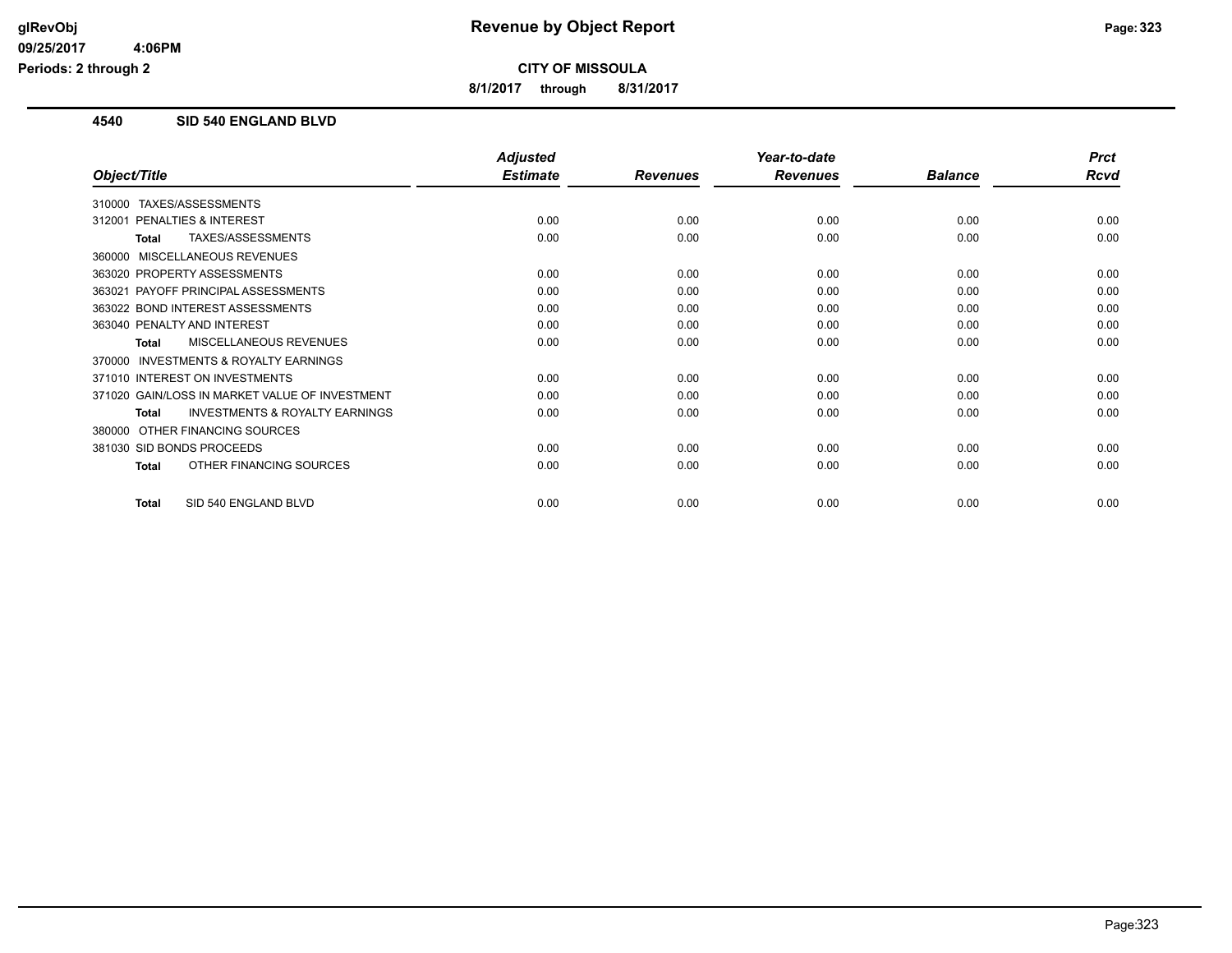**8/1/2017 through 8/31/2017**

#### **4541 SID 541 PINEVIEW PARK**

**4541 SID 541 PINEVIEW PARK**

|                                                           | <b>Adjusted</b> |                 | Year-to-date    |                | <b>Prct</b> |
|-----------------------------------------------------------|-----------------|-----------------|-----------------|----------------|-------------|
| Object/Title                                              | <b>Estimate</b> | <b>Revenues</b> | <b>Revenues</b> | <b>Balance</b> | <b>Rcvd</b> |
| TAXES/ASSESSMENTS<br>310000                               |                 |                 |                 |                |             |
| PENALTIES & INTEREST<br>312001                            | 0.00            | 0.00            | 0.00            | 0.00           | 0.00        |
| TAXES/ASSESSMENTS<br><b>Total</b>                         | 0.00            | 0.00            | 0.00            | 0.00           | 0.00        |
| MISCELLANEOUS REVENUES<br>360000                          |                 |                 |                 |                |             |
| 363020 PROPERTY ASSESSMENTS                               | 0.00            | 0.00            | 0.00            | 0.00           | 0.00        |
| 363021 PAYOFF PRINCIPAL ASSESSMENTS                       | 0.00            | 0.00            | 0.00            | 0.00           | 0.00        |
| 363022 BOND INTEREST ASSESSMENTS                          | 0.00            | 0.00            | 0.00            | 0.00           | 0.00        |
| 363040 PENALTY AND INTEREST                               | 0.00            | 0.00            | 0.00            | 0.00           | 0.00        |
| <b>MISCELLANEOUS REVENUES</b><br><b>Total</b>             | 0.00            | 0.00            | 0.00            | 0.00           | 0.00        |
| <b>INVESTMENTS &amp; ROYALTY EARNINGS</b><br>370000       |                 |                 |                 |                |             |
| 371010 INTEREST ON INVESTMENTS                            | 0.00            | 0.00            | 0.00            | 0.00           | 0.00        |
| 371020 GAIN/LOSS IN MARKET VALUE OF INVESTMENTS           | 0.00            | 0.00            | 0.00            | 0.00           | 0.00        |
| <b>INVESTMENTS &amp; ROYALTY EARNINGS</b><br><b>Total</b> | 0.00            | 0.00            | 0.00            | 0.00           | 0.00        |
| OTHER FINANCING SOURCES<br>380000                         |                 |                 |                 |                |             |
| 381030 SID BONDS PROCEEDS                                 | 0.00            | 0.00            | 0.00            | 0.00           | 0.00        |
| OTHER FINANCING SOURCES<br><b>Total</b>                   | 0.00            | 0.00            | 0.00            | 0.00           | 0.00        |
|                                                           |                 |                 |                 |                |             |
| SID 541 PINEVIEW PARK<br><b>Total</b>                     | 0.00            | 0.00            | 0.00            | 0.00           | 0.00        |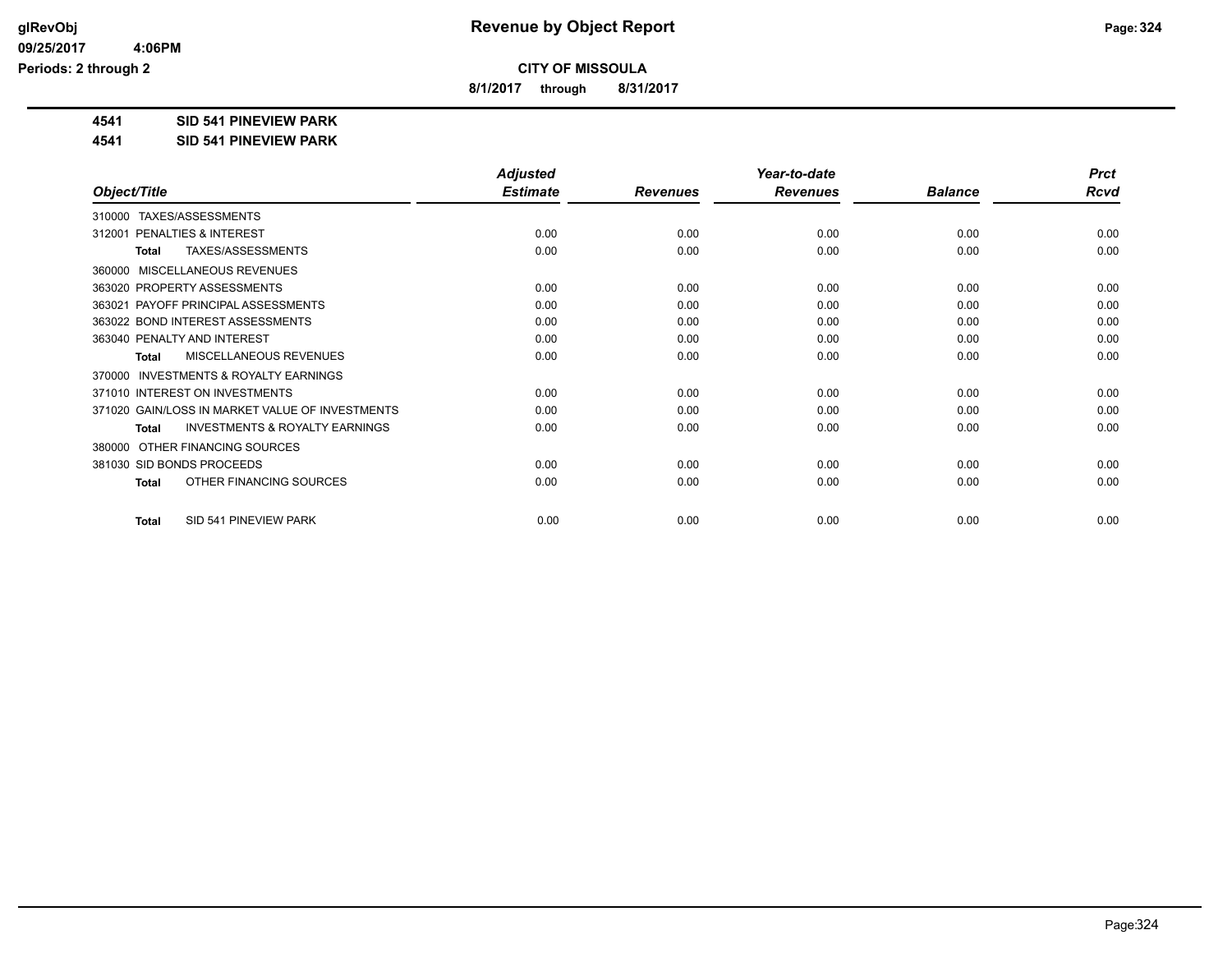**8/1/2017 through 8/31/2017**

#### **4541 SID 541 PINEVIEW PARK**

|                                                    | <b>Adjusted</b> |                 | Year-to-date    |                | <b>Prct</b> |
|----------------------------------------------------|-----------------|-----------------|-----------------|----------------|-------------|
| Object/Title                                       | <b>Estimate</b> | <b>Revenues</b> | <b>Revenues</b> | <b>Balance</b> | <b>Rcvd</b> |
| TAXES/ASSESSMENTS<br>310000                        |                 |                 |                 |                |             |
| 312001 PENALTIES & INTEREST                        | 0.00            | 0.00            | 0.00            | 0.00           | 0.00        |
| TAXES/ASSESSMENTS<br><b>Total</b>                  | 0.00            | 0.00            | 0.00            | 0.00           | 0.00        |
| 360000 MISCELLANEOUS REVENUES                      |                 |                 |                 |                |             |
| 363020 PROPERTY ASSESSMENTS                        | 0.00            | 0.00            | 0.00            | 0.00           | 0.00        |
| 363021 PAYOFF PRINCIPAL ASSESSMENTS                | 0.00            | 0.00            | 0.00            | 0.00           | 0.00        |
| 363022 BOND INTEREST ASSESSMENTS                   | 0.00            | 0.00            | 0.00            | 0.00           | 0.00        |
| 363040 PENALTY AND INTEREST                        | 0.00            | 0.00            | 0.00            | 0.00           | 0.00        |
| MISCELLANEOUS REVENUES<br>Total                    | 0.00            | 0.00            | 0.00            | 0.00           | 0.00        |
| 370000 INVESTMENTS & ROYALTY EARNINGS              |                 |                 |                 |                |             |
| 371010 INTEREST ON INVESTMENTS                     | 0.00            | 0.00            | 0.00            | 0.00           | 0.00        |
| 371020 GAIN/LOSS IN MARKET VALUE OF INVESTMENT     | 0.00            | 0.00            | 0.00            | 0.00           | 0.00        |
| <b>INVESTMENTS &amp; ROYALTY EARNINGS</b><br>Total | 0.00            | 0.00            | 0.00            | 0.00           | 0.00        |
| 380000 OTHER FINANCING SOURCES                     |                 |                 |                 |                |             |
| 381030 SID BONDS PROCEEDS                          | 0.00            | 0.00            | 0.00            | 0.00           | 0.00        |
| OTHER FINANCING SOURCES<br><b>Total</b>            | 0.00            | 0.00            | 0.00            | 0.00           | 0.00        |
| SID 541 PINEVIEW PARK<br><b>Total</b>              | 0.00            | 0.00            | 0.00            | 0.00           | 0.00        |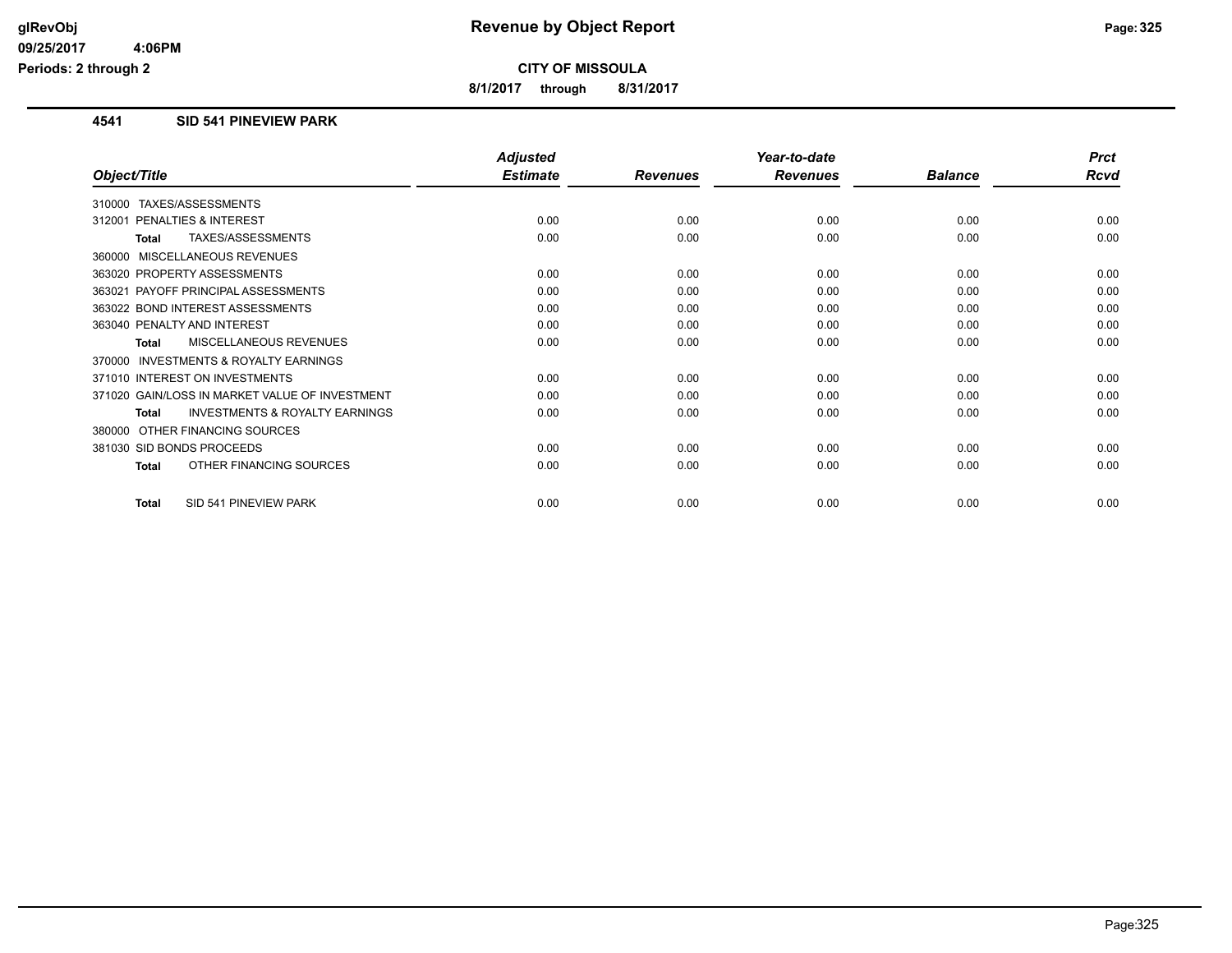**8/1/2017 through 8/31/2017**

#### **4542 SID 542 HILLVIEW WAY**

**4542 SID 542 HILLVIEW WAY**

|                                                    | <b>Adjusted</b> |                 | Year-to-date    |                | <b>Prct</b> |
|----------------------------------------------------|-----------------|-----------------|-----------------|----------------|-------------|
| Object/Title                                       | <b>Estimate</b> | <b>Revenues</b> | <b>Revenues</b> | <b>Balance</b> | <b>Rcvd</b> |
| 370000 INVESTMENTS & ROYALTY EARNINGS              |                 |                 |                 |                |             |
| 371010 INTEREST ON INVESTMENTS                     | 0.00            | 0.00            | 0.00            | 0.00           | 0.00        |
| 371020 GAIN/LOSS IN MARKET VALUE OF INVESTMENTS    | 0.00            | 0.00            | 0.00            | 0.00           | 0.00        |
| <b>INVESTMENTS &amp; ROYALTY EARNINGS</b><br>Total | 0.00            | 0.00            | 0.00            | 0.00           | 0.00        |
| 380000 OTHER FINANCING SOURCES                     |                 |                 |                 |                |             |
| 381030 SID BONDS PROCEEDS                          | 0.00            | 0.00            | 0.00            | 0.00           | 0.00        |
| 383000 OPERATING TRANSFERS                         | 0.00            | 0.00            | 0.00            | 0.00           | 0.00        |
| OTHER FINANCING SOURCES<br><b>Total</b>            | 0.00            | 0.00            | 0.00            | 0.00           | 0.00        |
|                                                    |                 |                 |                 |                |             |
| SID 542 HILLVIEW WAY<br><b>Total</b>               | 0.00            | 0.00            | 0.00            | 0.00           | 0.00        |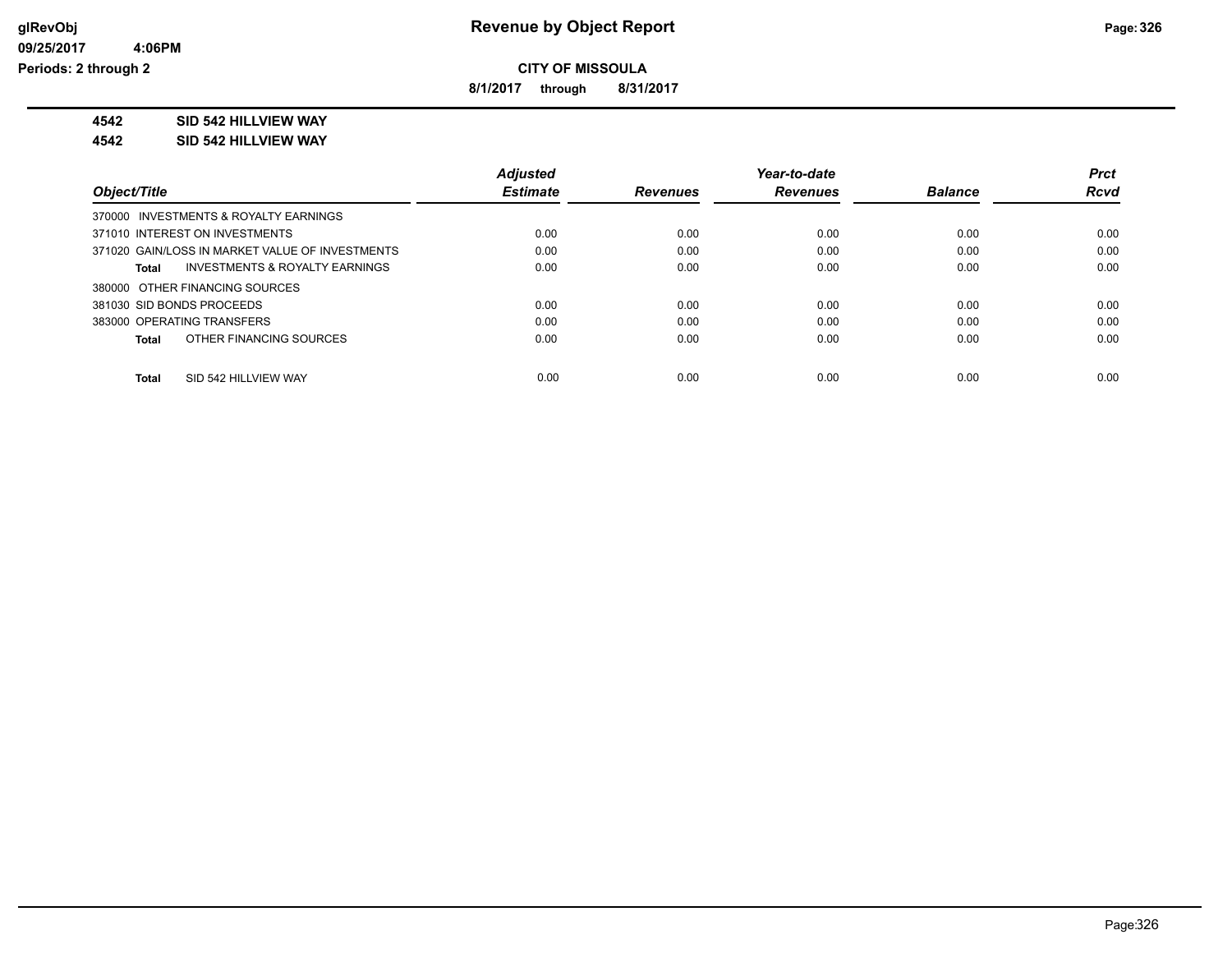**8/1/2017 through 8/31/2017**

#### **4542 SID 542 HILLVIEW WAY**

|                                                | <b>Adjusted</b> |                 | Year-to-date    |                | <b>Prct</b> |
|------------------------------------------------|-----------------|-----------------|-----------------|----------------|-------------|
| Object/Title                                   | <b>Estimate</b> | <b>Revenues</b> | <b>Revenues</b> | <b>Balance</b> | Rcvd        |
| 370000 INVESTMENTS & ROYALTY EARNINGS          |                 |                 |                 |                |             |
| 371010 INTEREST ON INVESTMENTS                 | 0.00            | 0.00            | 0.00            | 0.00           | 0.00        |
| 371020 GAIN/LOSS IN MARKET VALUE OF INVESTMENT | 0.00            | 0.00            | 0.00            | 0.00           | 0.00        |
| INVESTMENTS & ROYALTY EARNINGS<br>Total        | 0.00            | 0.00            | 0.00            | 0.00           | 0.00        |
| 380000 OTHER FINANCING SOURCES                 |                 |                 |                 |                |             |
| 381030 SID BONDS PROCEEDS                      | 0.00            | 0.00            | 0.00            | 0.00           | 0.00        |
| 383000 OPERATING TRANSFERS                     | 0.00            | 0.00            | 0.00            | 0.00           | 0.00        |
| OTHER FINANCING SOURCES<br>Total               | 0.00            | 0.00            | 0.00            | 0.00           | 0.00        |
| SID 542 HILLVIEW WAY<br>Total                  | 0.00            | 0.00            | 0.00            | 0.00           | 0.00        |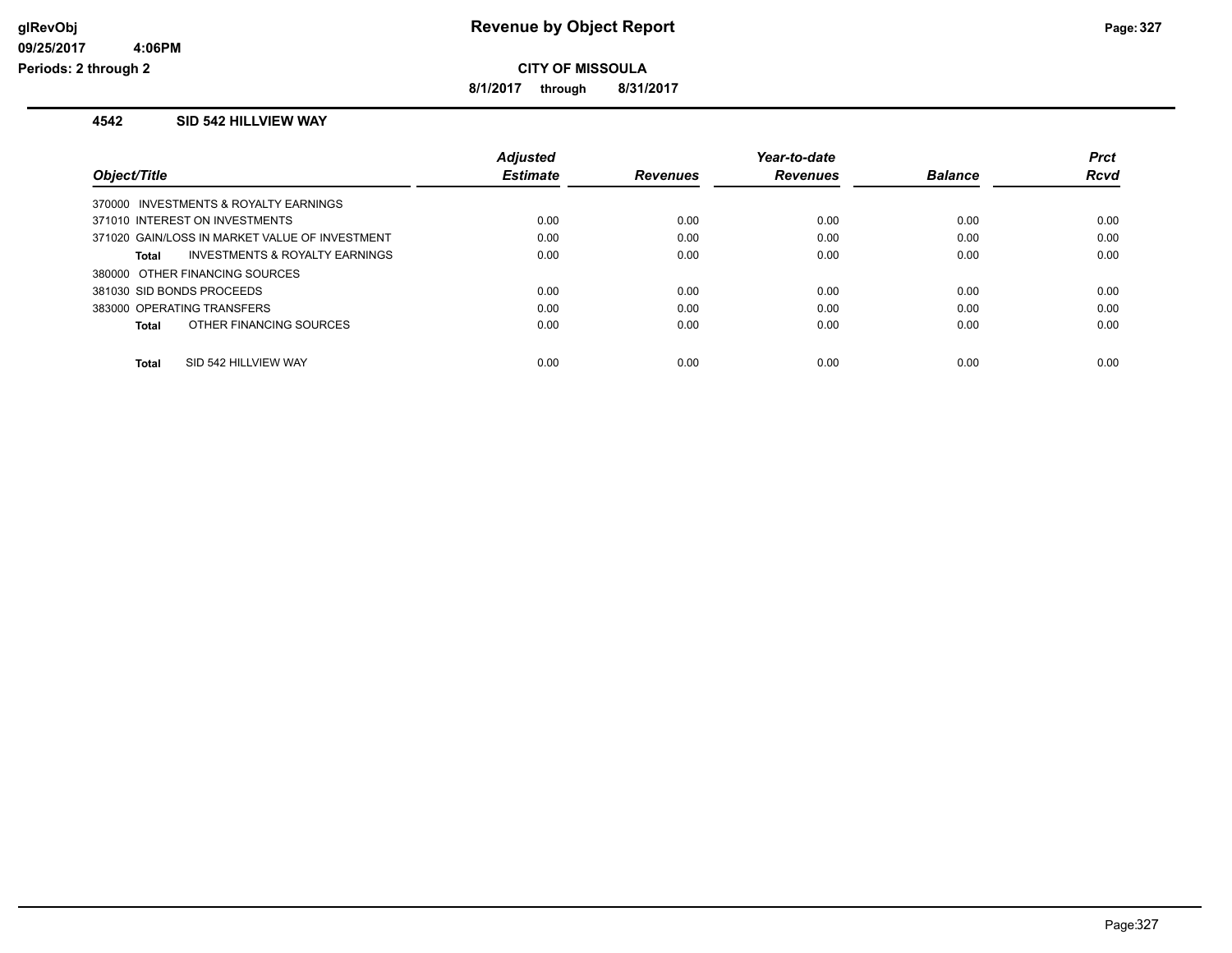**8/1/2017 through 8/31/2017**

#### **4543 SID 543 TRAFFIC CALMING**

#### **4543 SID 543 TRAFFIC CALMING**

|                                                           | <b>Adjusted</b> |                 | Year-to-date |                | <b>Prct</b> |
|-----------------------------------------------------------|-----------------|-----------------|--------------|----------------|-------------|
| Object/Title                                              | <b>Estimate</b> | <b>Revenues</b> | Revenues     | <b>Balance</b> | <b>Rcvd</b> |
| 370000 INVESTMENTS & ROYALTY EARNINGS                     |                 |                 |              |                |             |
| 371010 INTEREST ON INVESTMENTS                            | 0.00            | 0.00            | 0.00         | 0.00           | 0.00        |
| <b>INVESTMENTS &amp; ROYALTY EARNINGS</b><br><b>Total</b> | 0.00            | 0.00            | 0.00         | 0.00           | 0.00        |
| 380000 OTHER FINANCING SOURCES                            |                 |                 |              |                |             |
| 383000 OPERATING TRANSFERS                                | 0.00            | 0.00            | 0.00         | 0.00           | 0.00        |
| OTHER FINANCING SOURCES<br>Total                          | 0.00            | 0.00            | 0.00         | 0.00           | 0.00        |
|                                                           |                 |                 |              |                |             |
| SID 543 TRAFFIC CALMING<br><b>Total</b>                   | 0.00            | 0.00            | 0.00         | 0.00           | 0.00        |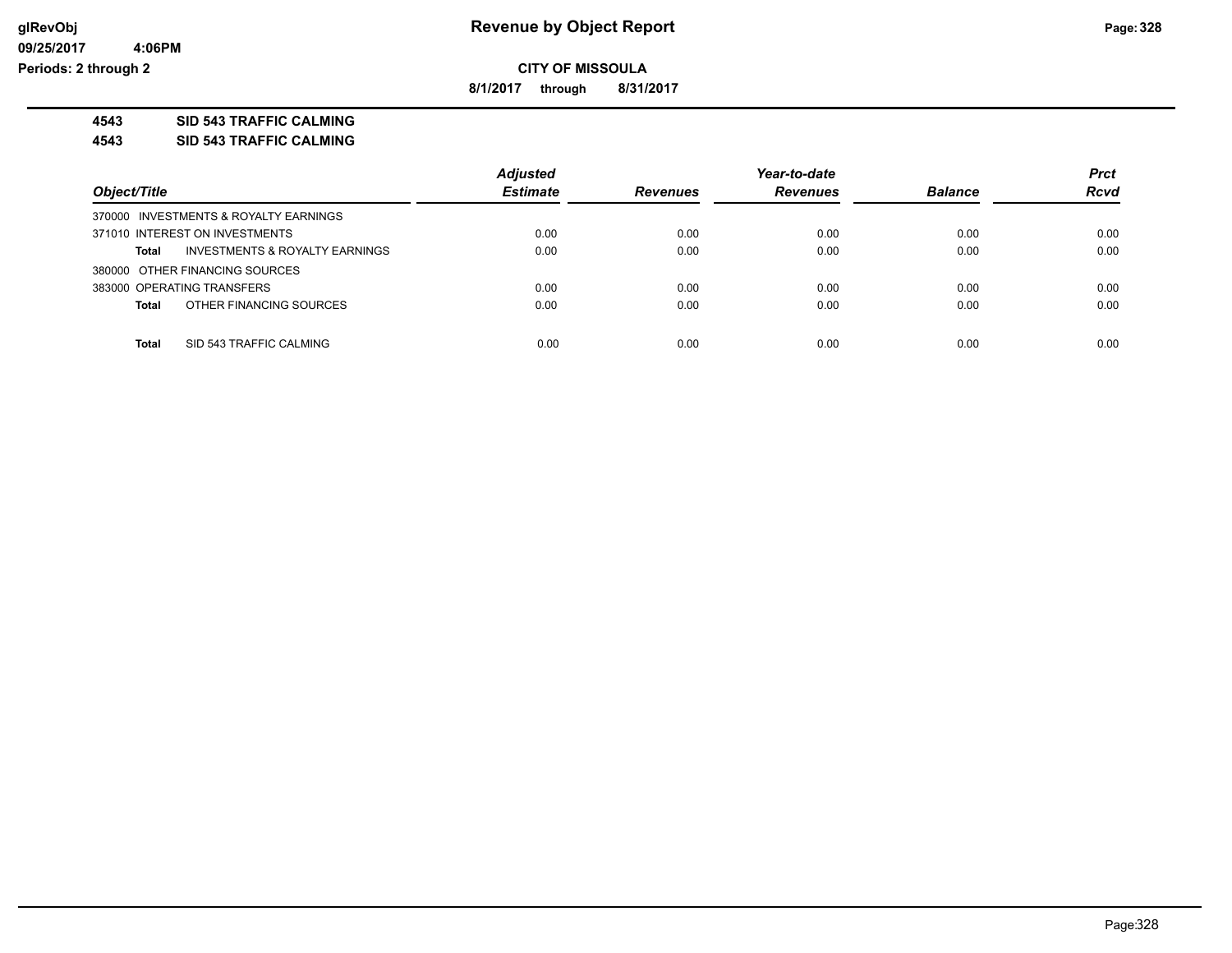**8/1/2017 through 8/31/2017**

#### **4543 SID 543 TRAFFIC CALMING**

| Object/Title                            | <b>Adjusted</b><br><b>Estimate</b> | <b>Revenues</b> | Year-to-date<br><b>Revenues</b> | <b>Balance</b> | <b>Prct</b><br><b>Rcvd</b> |
|-----------------------------------------|------------------------------------|-----------------|---------------------------------|----------------|----------------------------|
| 370000 INVESTMENTS & ROYALTY EARNINGS   |                                    |                 |                                 |                |                            |
| 371010 INTEREST ON INVESTMENTS          | 0.00                               | 0.00            | 0.00                            | 0.00           | 0.00                       |
| INVESTMENTS & ROYALTY EARNINGS<br>Total | 0.00                               | 0.00            | 0.00                            | 0.00           | 0.00                       |
| 380000 OTHER FINANCING SOURCES          |                                    |                 |                                 |                |                            |
| 383000 OPERATING TRANSFERS              | 0.00                               | 0.00            | 0.00                            | 0.00           | 0.00                       |
| OTHER FINANCING SOURCES<br>Total        | 0.00                               | 0.00            | 0.00                            | 0.00           | 0.00                       |
|                                         |                                    |                 |                                 |                |                            |
| SID 543 TRAFFIC CALMING<br><b>Total</b> | 0.00                               | 0.00            | 0.00                            | 0.00           | 0.00                       |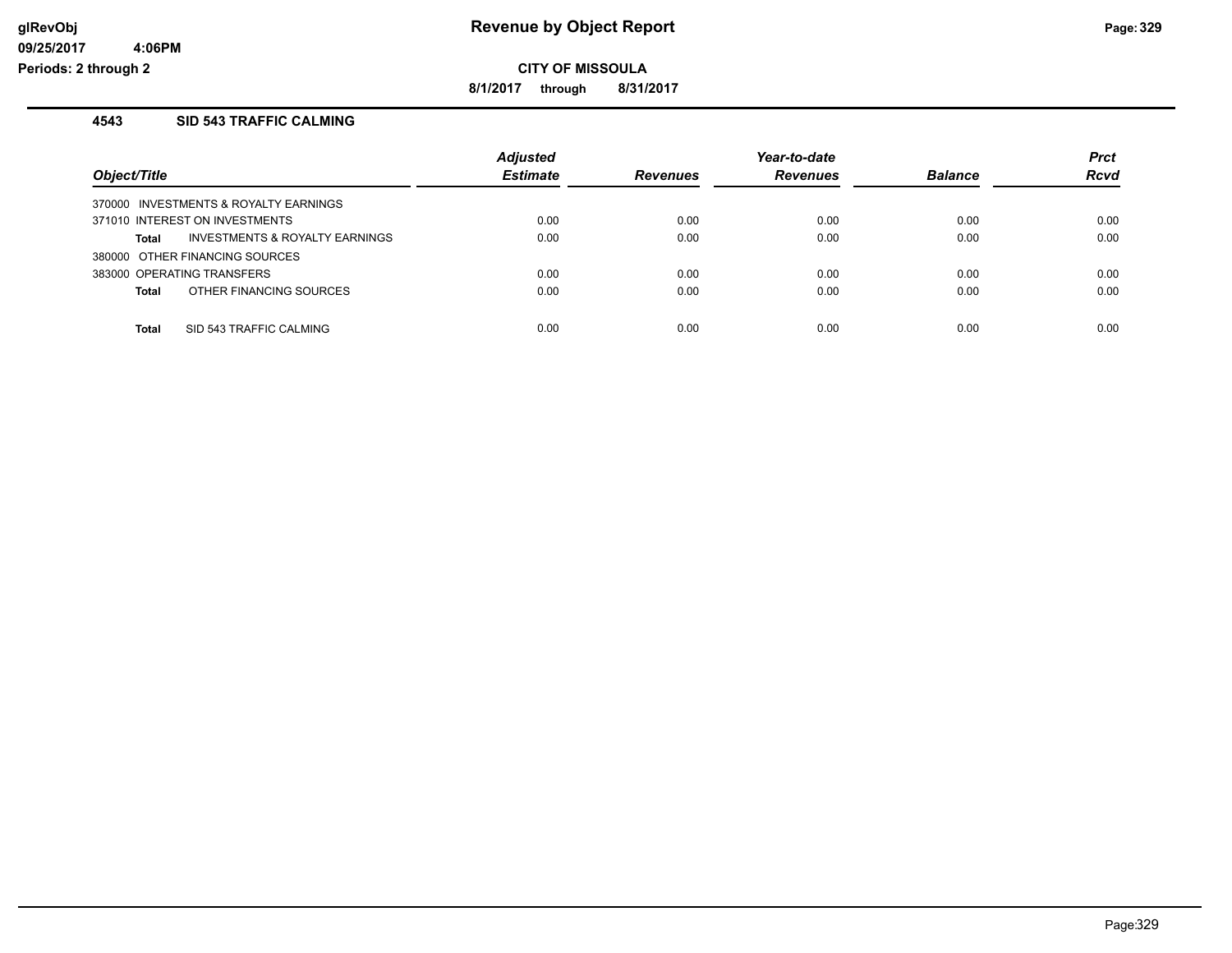**8/1/2017 through 8/31/2017**

#### **4544 MILLER CREEK MITIGATION FUND**

#### **4544 MILLER CREEK MITIGATION FUND**

|                                                    | <b>Adjusted</b> |                 | Year-to-date    |                | <b>Prct</b> |
|----------------------------------------------------|-----------------|-----------------|-----------------|----------------|-------------|
| Object/Title                                       | <b>Estimate</b> | <b>Revenues</b> | <b>Revenues</b> | <b>Balance</b> | <b>Rcvd</b> |
| TAXES/ASSESSMENTS<br>310000                        |                 |                 |                 |                |             |
| PENALTIES & INTEREST<br>312001                     | 0.00            | 0.00            | 0.00            | 0.00           | 0.00        |
| TAXES/ASSESSMENTS<br>Total                         | 0.00            | 0.00            | 0.00            | 0.00           | 0.00        |
| 370000 INVESTMENTS & ROYALTY EARNINGS              |                 |                 |                 |                |             |
| 371010 INTEREST ON INVESTMENTS                     | 0.00            | 0.00            | 0.00            | 0.00           | 0.00        |
| 371020 GAIN/LOSS IN MARKET VALUE OF INVESTMENTS    | 0.00            | 0.00            | 0.00            | 0.00           | 0.00        |
| <b>INVESTMENTS &amp; ROYALTY EARNINGS</b><br>Total | 0.00            | 0.00            | 0.00            | 0.00           | 0.00        |
| 380000 OTHER FINANCING SOURCES                     |                 |                 |                 |                |             |
| 381030 SID BONDS PROCEEDS                          | 0.00            | 0.00            | 0.00            | 0.00           | 0.00        |
| OTHER FINANCING SOURCES<br>Total                   | 0.00            | 0.00            | 0.00            | 0.00           | 0.00        |
| MILLER CREEK MITIGATION FUND<br><b>Total</b>       | 0.00            | 0.00            | 0.00            | 0.00           | 0.00        |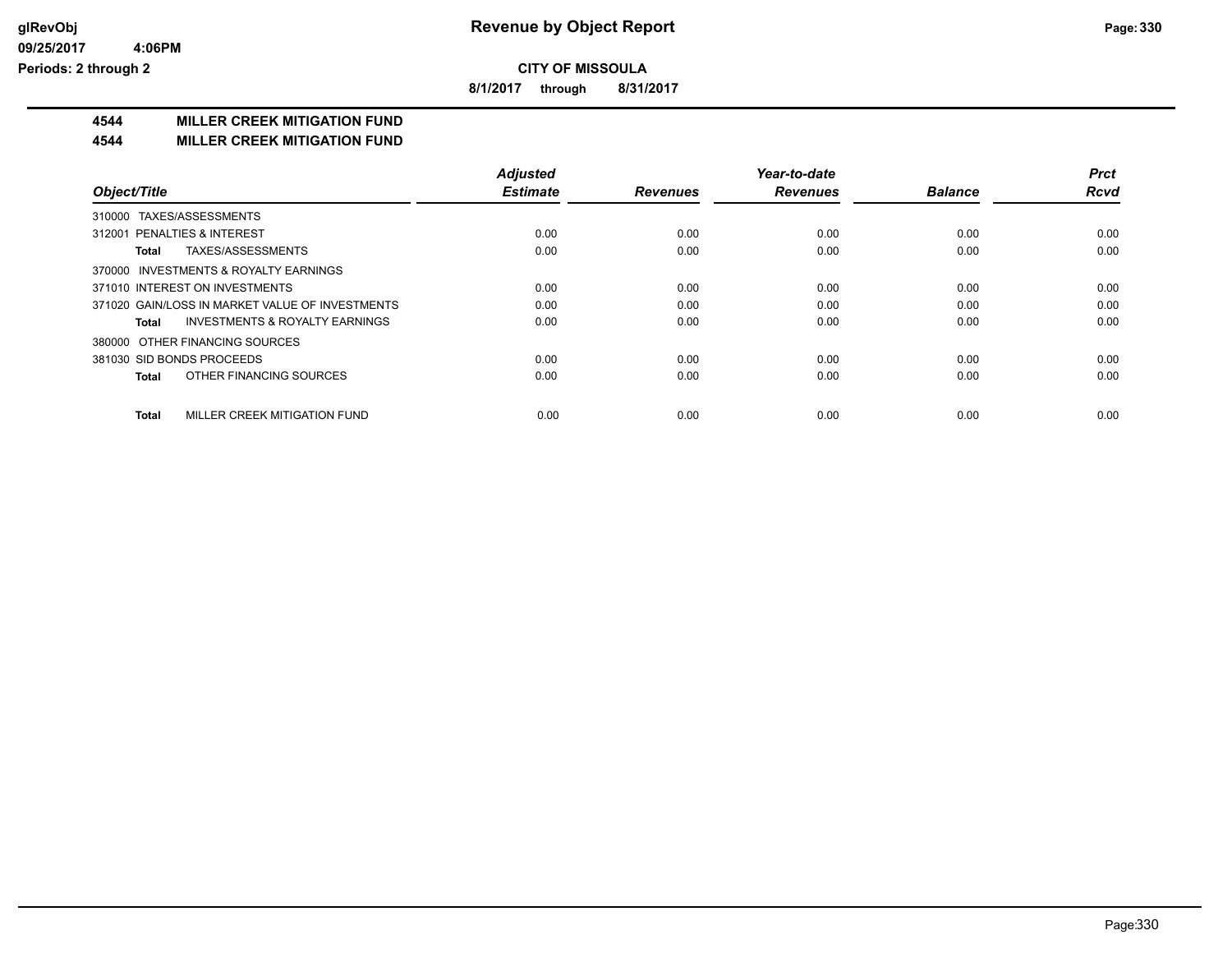**8/1/2017 through 8/31/2017**

#### **4544 MILLER CREEK MITIGATION FUND**

|                                                    | <b>Adjusted</b> |                 | Year-to-date    |                | <b>Prct</b> |
|----------------------------------------------------|-----------------|-----------------|-----------------|----------------|-------------|
| Object/Title                                       | <b>Estimate</b> | <b>Revenues</b> | <b>Revenues</b> | <b>Balance</b> | <b>Rcvd</b> |
| TAXES/ASSESSMENTS<br>310000                        |                 |                 |                 |                |             |
| PENALTIES & INTEREST<br>312001                     | 0.00            | 0.00            | 0.00            | 0.00           | 0.00        |
| TAXES/ASSESSMENTS<br>Total                         | 0.00            | 0.00            | 0.00            | 0.00           | 0.00        |
| 370000 INVESTMENTS & ROYALTY EARNINGS              |                 |                 |                 |                |             |
| 371010 INTEREST ON INVESTMENTS                     | 0.00            | 0.00            | 0.00            | 0.00           | 0.00        |
| 371020 GAIN/LOSS IN MARKET VALUE OF INVESTMENT     | 0.00            | 0.00            | 0.00            | 0.00           | 0.00        |
| <b>INVESTMENTS &amp; ROYALTY EARNINGS</b><br>Total | 0.00            | 0.00            | 0.00            | 0.00           | 0.00        |
| 380000 OTHER FINANCING SOURCES                     |                 |                 |                 |                |             |
| 381030 SID BONDS PROCEEDS                          | 0.00            | 0.00            | 0.00            | 0.00           | 0.00        |
| OTHER FINANCING SOURCES<br><b>Total</b>            | 0.00            | 0.00            | 0.00            | 0.00           | 0.00        |
| <b>Total</b><br>MILLER CREEK MITIGATION FUND       | 0.00            | 0.00            | 0.00            | 0.00           | 0.00        |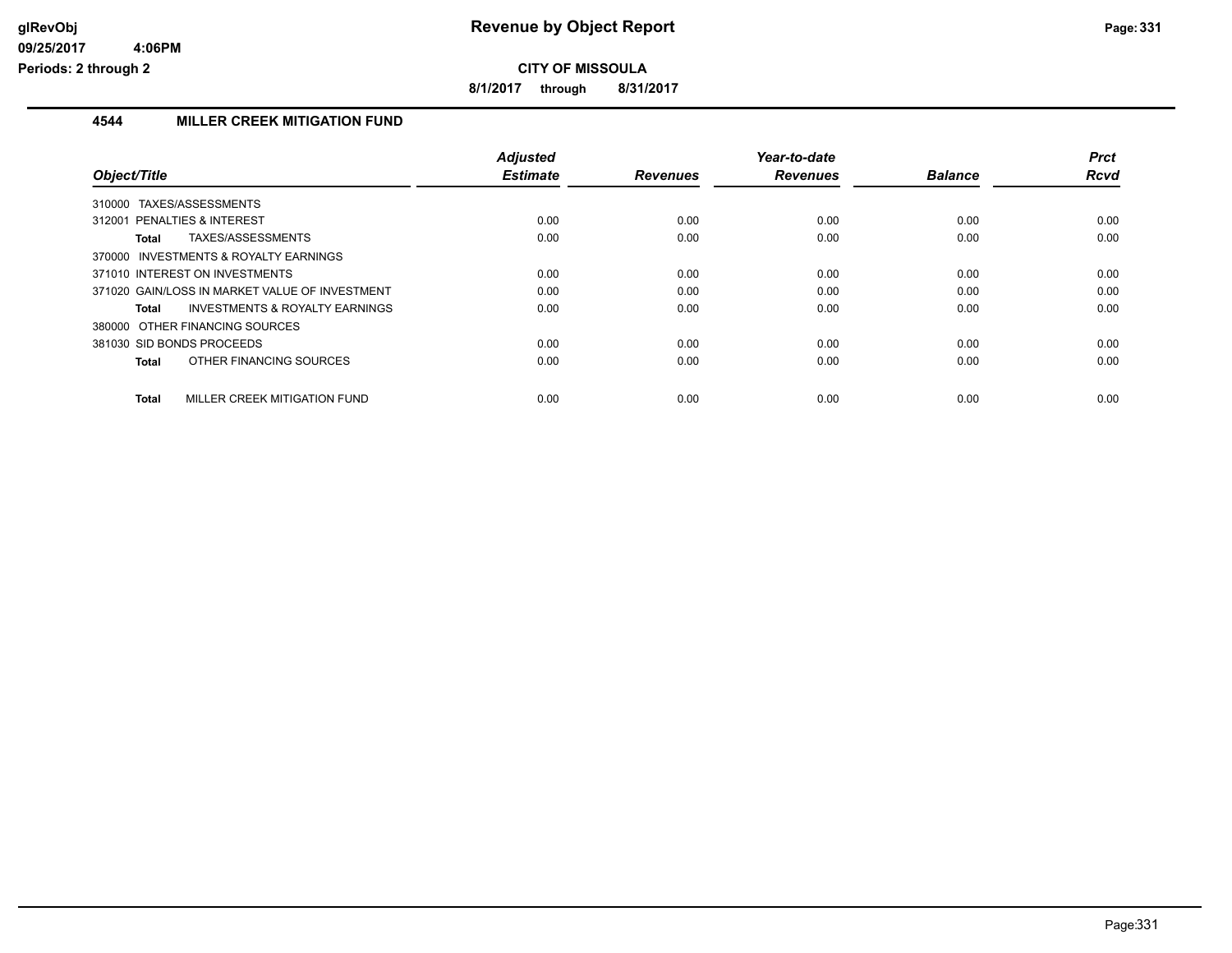**8/1/2017 through 8/31/2017**

# **4545 MILLER CREEK TWITE CONSTRUCTION**

#### **4545 MILLER CREEK TWITE CONSTRUCTION**

|                                                     | <b>Adjusted</b> |                 | Year-to-date    |                | <b>Prct</b> |
|-----------------------------------------------------|-----------------|-----------------|-----------------|----------------|-------------|
| Object/Title                                        | <b>Estimate</b> | <b>Revenues</b> | <b>Revenues</b> | <b>Balance</b> | <b>Rcvd</b> |
| TAXES/ASSESSMENTS<br>310000                         |                 |                 |                 |                |             |
| 312001 PENALTIES & INTEREST                         | 0.00            | 0.00            | 0.00            | 0.00           | 0.00        |
| <b>TAXES/ASSESSMENTS</b><br><b>Total</b>            | 0.00            | 0.00            | 0.00            | 0.00           | 0.00        |
| <b>INVESTMENTS &amp; ROYALTY EARNINGS</b><br>370000 |                 |                 |                 |                |             |
| 371010 INTEREST ON INVESTMENTS                      | 0.00            | 0.00            | 0.00            | 0.00           | 0.00        |
| 371020 GAIN/LOSS IN MARKET VALUE OF INVESTMENTS     | 0.00            | 0.00            | 0.00            | 0.00           | 0.00        |
| <b>INVESTMENTS &amp; ROYALTY EARNINGS</b><br>Total  | 0.00            | 0.00            | 0.00            | 0.00           | 0.00        |
| OTHER FINANCING SOURCES<br>380000                   |                 |                 |                 |                |             |
| 381030 SID BONDS PROCEEDS                           | 0.00            | 0.00            | 0.00            | 0.00           | 0.00        |
| OTHER FINANCING SOURCES<br>Total                    | 0.00            | 0.00            | 0.00            | 0.00           | 0.00        |
| <b>MILLER CREEK</b><br>430000                       |                 |                 |                 |                |             |
| 430230 MILLER CR TWITE CONSTRUCTION                 | 0.00            | 0.00            | 0.00            | 0.00           | 0.00        |
| <b>MILLER CREEK</b><br>Total                        | 0.00            | 0.00            | 0.00            | 0.00           | 0.00        |
|                                                     |                 |                 |                 |                |             |
| MILLER CREEK TWITE CONSTRUCTION<br><b>Total</b>     | 0.00            | 0.00            | 0.00            | 0.00           | 0.00        |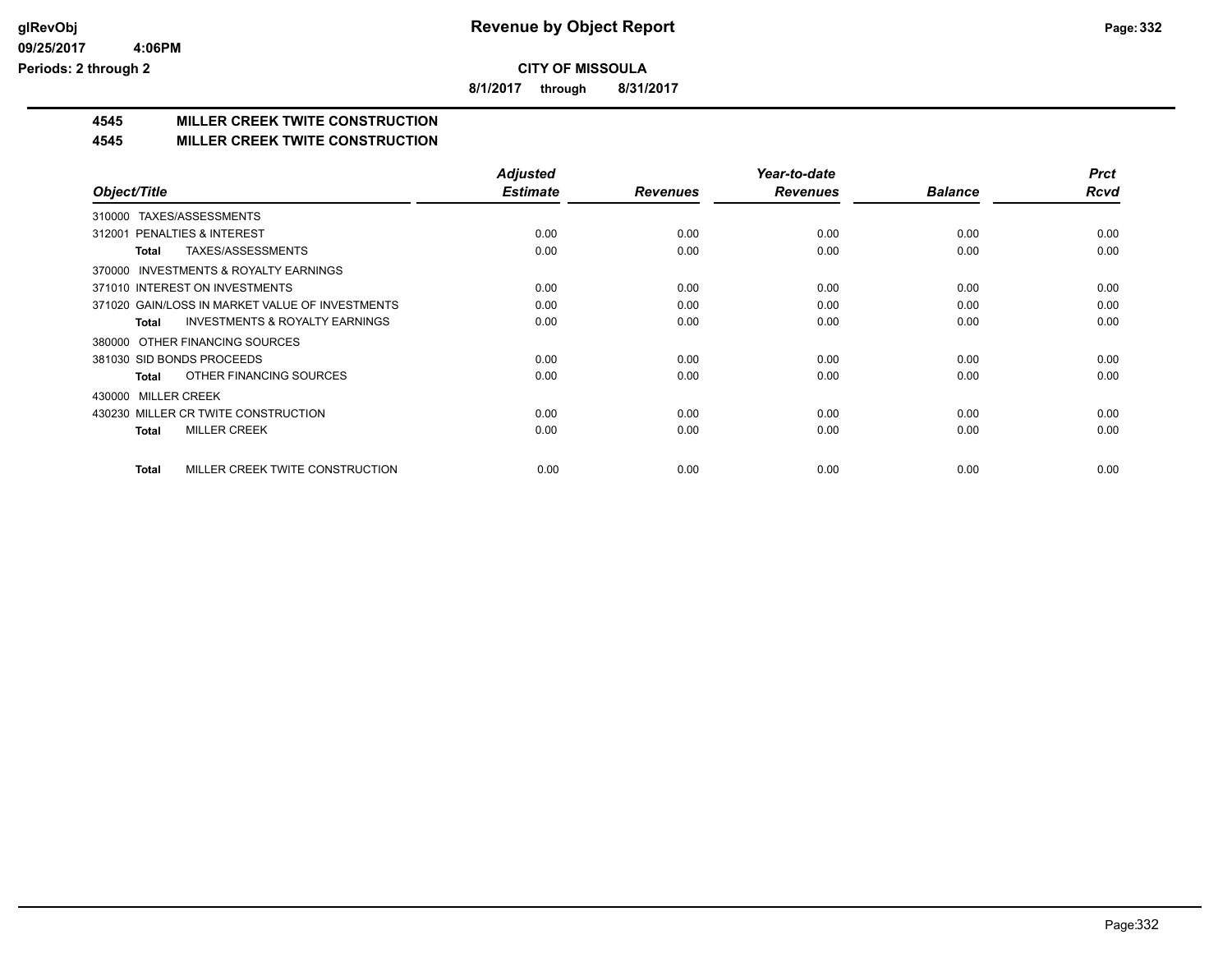**8/1/2017 through 8/31/2017**

#### **4545 MILLER CREEK TWITE CONSTRUCTION**

| Object/Title                                              | <b>Adjusted</b><br><b>Estimate</b> | <b>Revenues</b> | Year-to-date<br><b>Revenues</b> | <b>Balance</b> | <b>Prct</b><br><b>Rcvd</b> |
|-----------------------------------------------------------|------------------------------------|-----------------|---------------------------------|----------------|----------------------------|
| TAXES/ASSESSMENTS<br>310000                               |                                    |                 |                                 |                |                            |
| 312001 PENALTIES & INTEREST                               | 0.00                               | 0.00            | 0.00                            | 0.00           | 0.00                       |
| TAXES/ASSESSMENTS<br><b>Total</b>                         | 0.00                               | 0.00            | 0.00                            | 0.00           | 0.00                       |
| <b>INVESTMENTS &amp; ROYALTY EARNINGS</b><br>370000       |                                    |                 |                                 |                |                            |
| 371010 INTEREST ON INVESTMENTS                            | 0.00                               | 0.00            | 0.00                            | 0.00           | 0.00                       |
| 371020 GAIN/LOSS IN MARKET VALUE OF INVESTMENT            | 0.00                               | 0.00            | 0.00                            | 0.00           | 0.00                       |
| <b>INVESTMENTS &amp; ROYALTY EARNINGS</b><br><b>Total</b> | 0.00                               | 0.00            | 0.00                            | 0.00           | 0.00                       |
| 380000 OTHER FINANCING SOURCES                            |                                    |                 |                                 |                |                            |
| 381030 SID BONDS PROCEEDS                                 | 0.00                               | 0.00            | 0.00                            | 0.00           | 0.00                       |
| OTHER FINANCING SOURCES<br>Total                          | 0.00                               | 0.00            | 0.00                            | 0.00           | 0.00                       |
| 430000 MILLER CREEK                                       |                                    |                 |                                 |                |                            |
| 430230 MILLER CR TWITE CONSTRUCTION                       | 0.00                               | 0.00            | 0.00                            | 0.00           | 0.00                       |
| <b>MILLER CREEK</b><br><b>Total</b>                       | 0.00                               | 0.00            | 0.00                            | 0.00           | 0.00                       |
| MILLER CREEK TWITE CONSTRUCTION<br><b>Total</b>           | 0.00                               | 0.00            | 0.00                            | 0.00           | 0.00                       |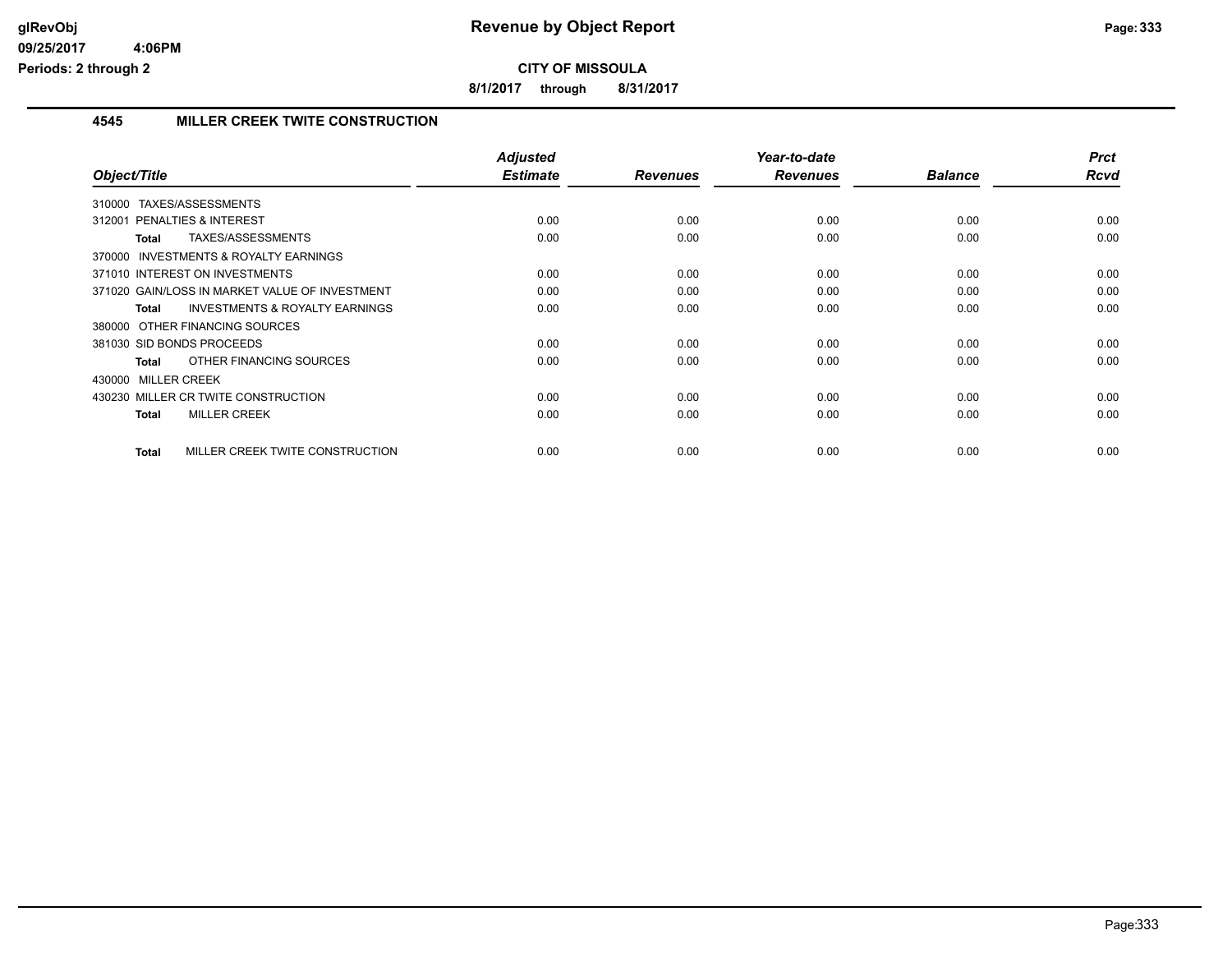**8/1/2017 through 8/31/2017**

# **4546 MILLER CREEK MALOHNEY CONSTRUCTION**

#### **4546 MILLER CREEK MALOHNEY CONSTRUCTION**

|                                                           | <b>Adjusted</b> |                 | Year-to-date    |                | <b>Prct</b> |
|-----------------------------------------------------------|-----------------|-----------------|-----------------|----------------|-------------|
| Object/Title                                              | <b>Estimate</b> | <b>Revenues</b> | <b>Revenues</b> | <b>Balance</b> | Rcvd        |
| TAXES/ASSESSMENTS<br>310000                               |                 |                 |                 |                |             |
| PENALTIES & INTEREST<br>312001                            | 0.00            | 0.00            | 0.00            | 0.00           | 0.00        |
| TAXES/ASSESSMENTS<br>Total                                | 0.00            | 0.00            | 0.00            | 0.00           | 0.00        |
| MISCELLANEOUS REVENUES<br>360000                          |                 |                 |                 |                |             |
| 365000 DONATIONS                                          | 0.00            | 0.00            | 0.00            | 0.00           | 0.00        |
| MISCELLANEOUS REVENUES<br>Total                           | 0.00            | 0.00            | 0.00            | 0.00           | 0.00        |
| <b>INVESTMENTS &amp; ROYALTY EARNINGS</b><br>370000       |                 |                 |                 |                |             |
| 371010 INTEREST ON INVESTMENTS                            | 0.00            | 0.00            | 0.00            | 0.00           | 0.00        |
| 371020 GAIN/LOSS IN MARKET VALUE OF INVESTMENTS           | 0.00            | 0.00            | 0.00            | 0.00           | 0.00        |
| <b>INVESTMENTS &amp; ROYALTY EARNINGS</b><br><b>Total</b> | 0.00            | 0.00            | 0.00            | 0.00           | 0.00        |
| OTHER FINANCING SOURCES<br>380000                         |                 |                 |                 |                |             |
| 381030 SID BONDS PROCEEDS                                 | 0.00            | 0.00            | 0.00            | 0.00           | 0.00        |
| OTHER FINANCING SOURCES<br><b>Total</b>                   | 0.00            | 0.00            | 0.00            | 0.00           | 0.00        |
| <b>MILLER CREEK</b><br>430000                             |                 |                 |                 |                |             |
| 430230 MILLER CR TWITE CONSTRUCTION                       | 0.00            | 0.00            | 0.00            | 0.00           | 0.00        |
| <b>MILLER CREEK</b><br><b>Total</b>                       | 0.00            | 0.00            | 0.00            | 0.00           | 0.00        |
| MILLER CREEK MALOHNEY CONSTRUCTION<br><b>Total</b>        | 0.00            | 0.00            | 0.00            | 0.00           | 0.00        |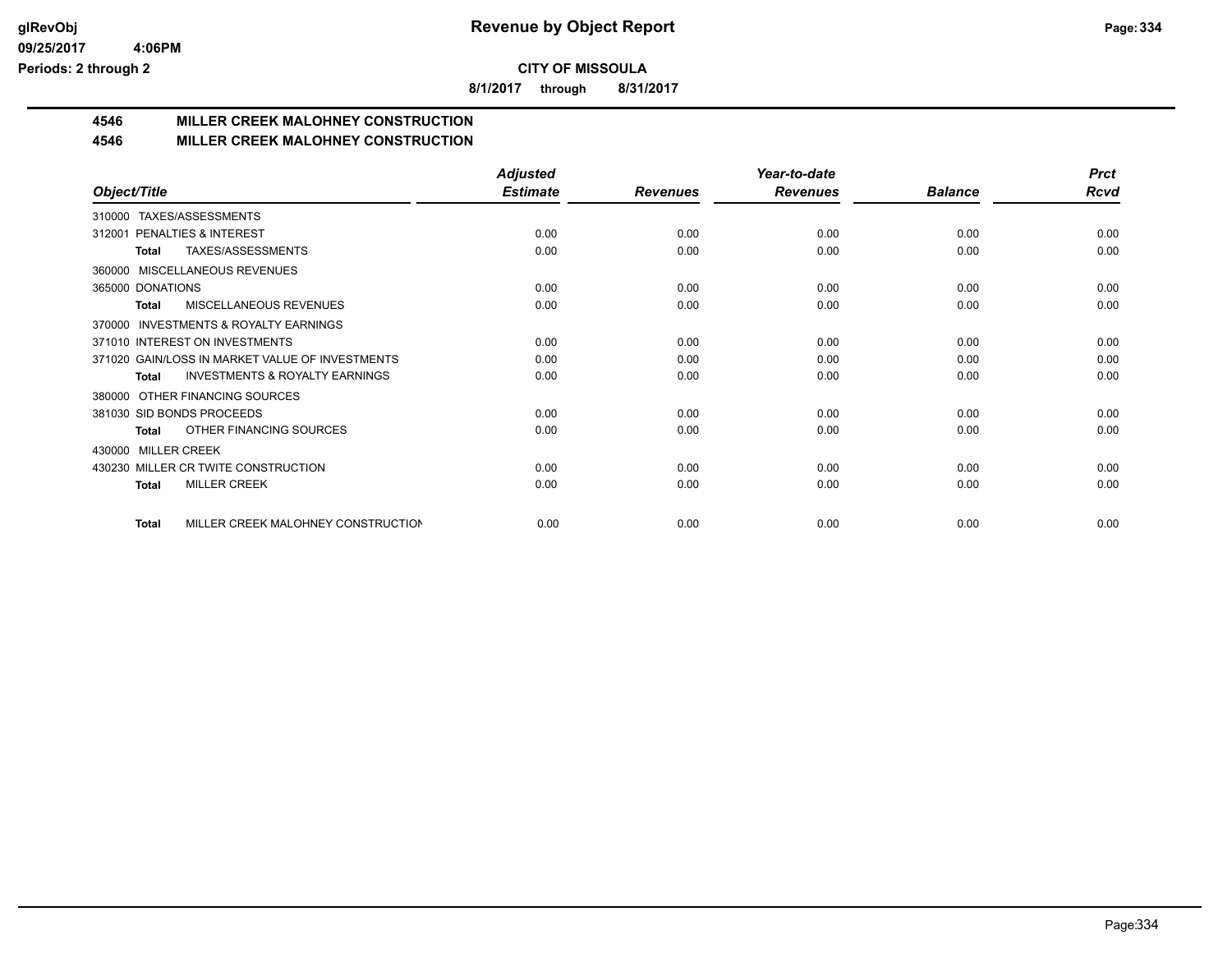**8/1/2017 through 8/31/2017**

#### **4546 MILLER CREEK MALOHNEY CONSTRUCTION**

|                                                    | <b>Adjusted</b> |                 | Year-to-date    |                | <b>Prct</b> |
|----------------------------------------------------|-----------------|-----------------|-----------------|----------------|-------------|
| Object/Title                                       | <b>Estimate</b> | <b>Revenues</b> | <b>Revenues</b> | <b>Balance</b> | <b>Rcvd</b> |
| TAXES/ASSESSMENTS<br>310000                        |                 |                 |                 |                |             |
| <b>PENALTIES &amp; INTEREST</b><br>312001          | 0.00            | 0.00            | 0.00            | 0.00           | 0.00        |
| TAXES/ASSESSMENTS<br><b>Total</b>                  | 0.00            | 0.00            | 0.00            | 0.00           | 0.00        |
| 360000 MISCELLANEOUS REVENUES                      |                 |                 |                 |                |             |
| 365000 DONATIONS                                   | 0.00            | 0.00            | 0.00            | 0.00           | 0.00        |
| <b>MISCELLANEOUS REVENUES</b><br>Total             | 0.00            | 0.00            | 0.00            | 0.00           | 0.00        |
| INVESTMENTS & ROYALTY EARNINGS<br>370000           |                 |                 |                 |                |             |
| 371010 INTEREST ON INVESTMENTS                     | 0.00            | 0.00            | 0.00            | 0.00           | 0.00        |
| 371020 GAIN/LOSS IN MARKET VALUE OF INVESTMENT     | 0.00            | 0.00            | 0.00            | 0.00           | 0.00        |
| <b>INVESTMENTS &amp; ROYALTY EARNINGS</b><br>Total | 0.00            | 0.00            | 0.00            | 0.00           | 0.00        |
| OTHER FINANCING SOURCES<br>380000                  |                 |                 |                 |                |             |
| 381030 SID BONDS PROCEEDS                          | 0.00            | 0.00            | 0.00            | 0.00           | 0.00        |
| OTHER FINANCING SOURCES<br>Total                   | 0.00            | 0.00            | 0.00            | 0.00           | 0.00        |
| <b>MILLER CREEK</b><br>430000                      |                 |                 |                 |                |             |
| 430230 MILLER CR TWITE CONSTRUCTION                | 0.00            | 0.00            | 0.00            | 0.00           | 0.00        |
| <b>MILLER CREEK</b><br><b>Total</b>                | 0.00            | 0.00            | 0.00            | 0.00           | 0.00        |
| MILLER CREEK MALOHNEY CONSTRUCTIOI<br><b>Total</b> | 0.00            | 0.00            | 0.00            | 0.00           | 0.00        |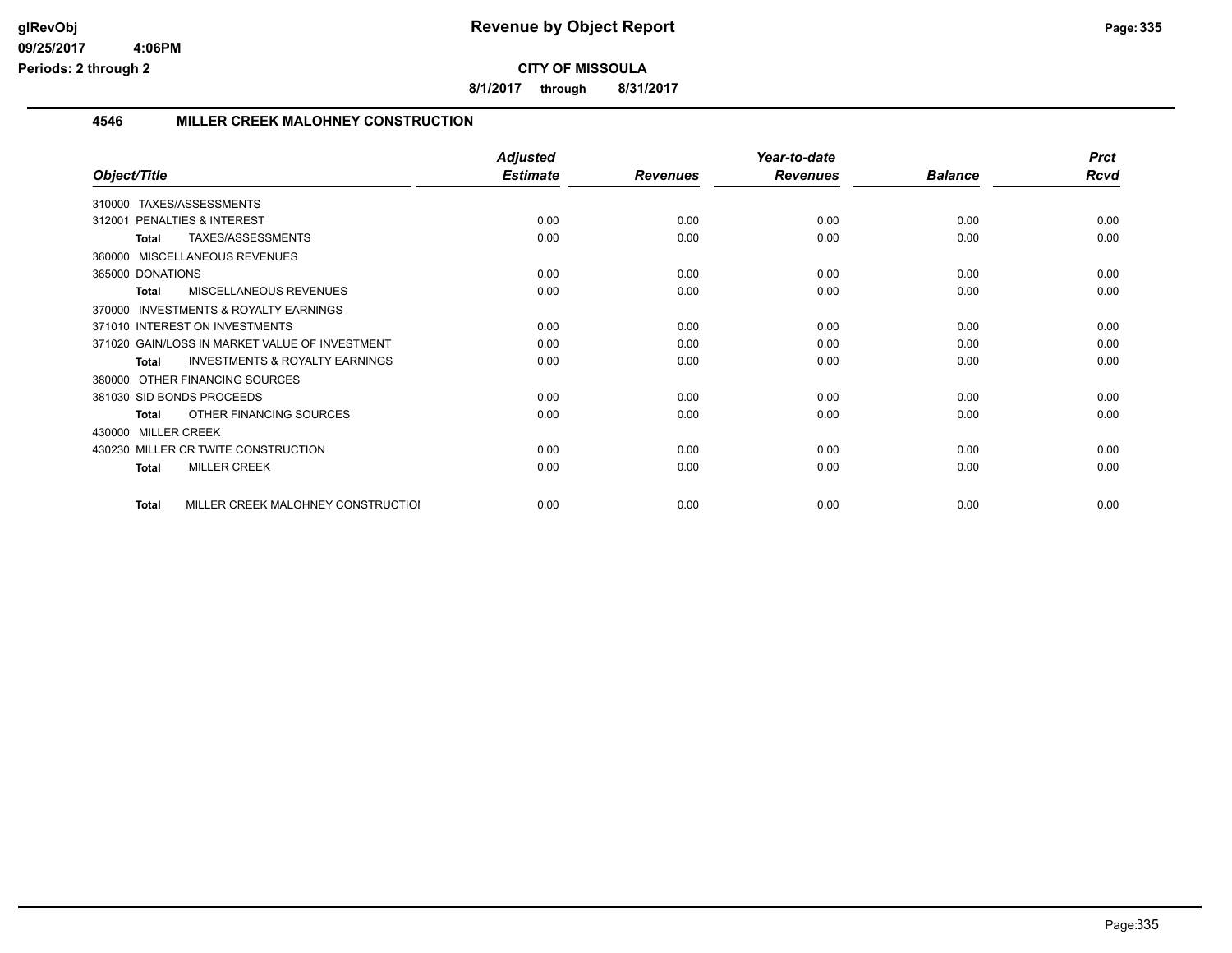**8/1/2017 through 8/31/2017**

# **4547 MILLER CREEK MCCARTHY CONSTRUCTION**

#### **4547 MILLER CREEK MCCARTHY CONSTRUCTION**

|                                                     | <b>Adjusted</b> |                 | Year-to-date    |                | <b>Prct</b> |
|-----------------------------------------------------|-----------------|-----------------|-----------------|----------------|-------------|
| Object/Title                                        | <b>Estimate</b> | <b>Revenues</b> | <b>Revenues</b> | <b>Balance</b> | Rcvd        |
| TAXES/ASSESSMENTS<br>310000                         |                 |                 |                 |                |             |
| PENALTIES & INTEREST<br>312001                      | 0.00            | 0.00            | 0.00            | 0.00           | 0.00        |
| TAXES/ASSESSMENTS<br><b>Total</b>                   | 0.00            | 0.00            | 0.00            | 0.00           | 0.00        |
| <b>INVESTMENTS &amp; ROYALTY EARNINGS</b><br>370000 |                 |                 |                 |                |             |
| 371010 INTEREST ON INVESTMENTS                      | 0.00            | 0.00            | 0.00            | 0.00           | 0.00        |
| 371020 GAIN/LOSS IN MARKET VALUE OF INVESTMENTS     | 0.00            | 0.00            | 0.00            | 0.00           | 0.00        |
| <b>INVESTMENTS &amp; ROYALTY EARNINGS</b><br>Total  | 0.00            | 0.00            | 0.00            | 0.00           | 0.00        |
| 380000 OTHER FINANCING SOURCES                      |                 |                 |                 |                |             |
| 381030 SID BONDS PROCEEDS                           | 0.00            | 0.00            | 0.00            | 0.00           | 0.00        |
| OTHER FINANCING SOURCES<br>Total                    | 0.00            | 0.00            | 0.00            | 0.00           | 0.00        |
| 430000 MILLER CREEK                                 |                 |                 |                 |                |             |
| 430230 MILLER CR TWITE CONSTRUCTION                 | 0.00            | 0.00            | 0.00            | 0.00           | 0.00        |
| <b>MILLER CREEK</b><br>Total                        | 0.00            | 0.00            | 0.00            | 0.00           | 0.00        |
|                                                     |                 |                 |                 |                |             |
| MILLER CREEK MCCARTHY CONSTRUCTION<br>Total         | 0.00            | 0.00            | 0.00            | 0.00           | 0.00        |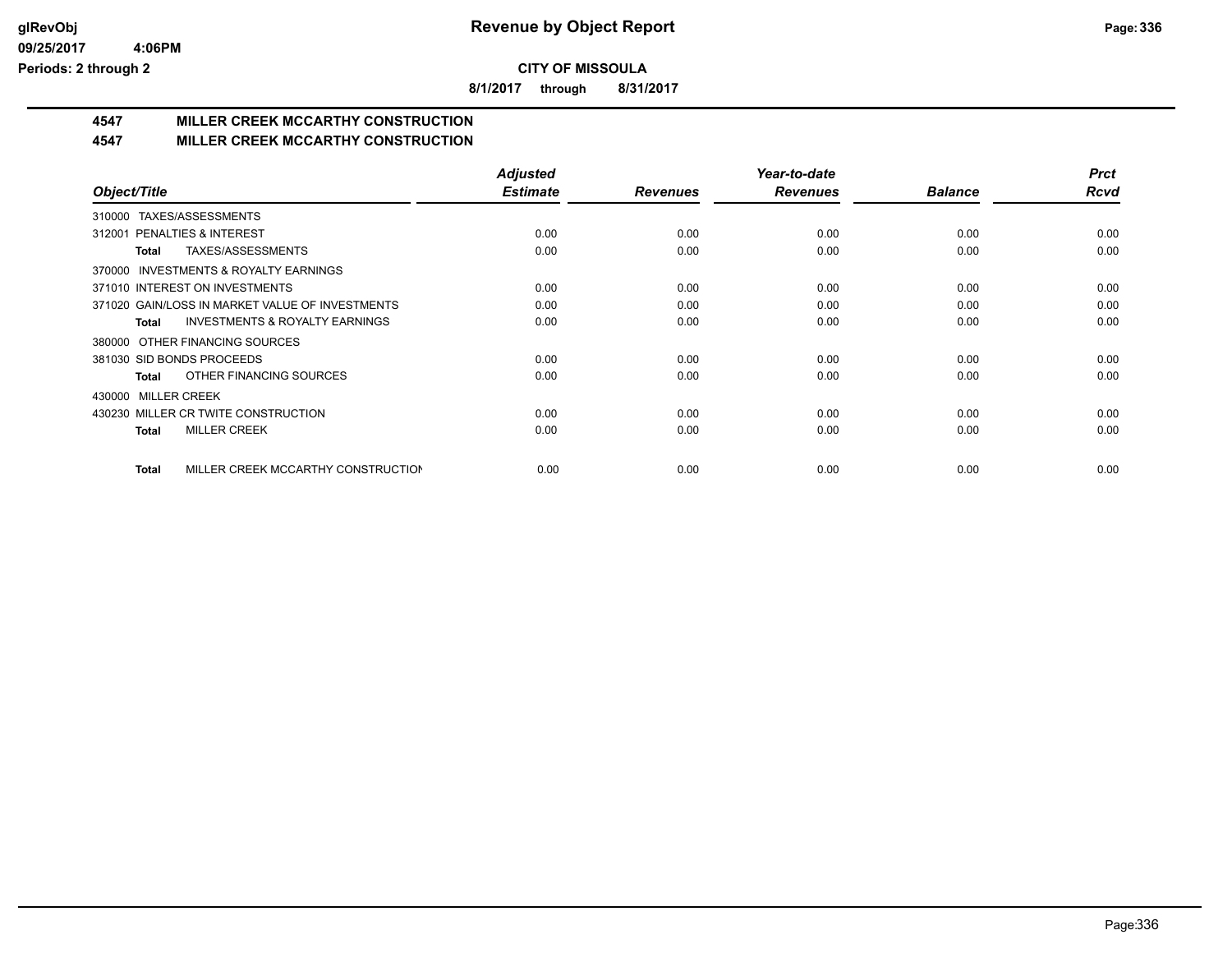**8/1/2017 through 8/31/2017**

#### **4547 MILLER CREEK MCCARTHY CONSTRUCTION**

| Object/Title                                              | <b>Adjusted</b><br><b>Estimate</b> | <b>Revenues</b> | Year-to-date<br><b>Revenues</b> | <b>Balance</b> | <b>Prct</b><br><b>Rcvd</b> |
|-----------------------------------------------------------|------------------------------------|-----------------|---------------------------------|----------------|----------------------------|
| 310000 TAXES/ASSESSMENTS                                  |                                    |                 |                                 |                |                            |
| 312001 PENALTIES & INTEREST                               | 0.00                               | 0.00            | 0.00                            | 0.00           | 0.00                       |
| TAXES/ASSESSMENTS<br>Total                                | 0.00                               | 0.00            | 0.00                            | 0.00           | 0.00                       |
| <b>INVESTMENTS &amp; ROYALTY EARNINGS</b><br>370000       |                                    |                 |                                 |                |                            |
| 371010 INTEREST ON INVESTMENTS                            | 0.00                               | 0.00            | 0.00                            | 0.00           | 0.00                       |
| 371020 GAIN/LOSS IN MARKET VALUE OF INVESTMENT            | 0.00                               | 0.00            | 0.00                            | 0.00           | 0.00                       |
| <b>INVESTMENTS &amp; ROYALTY EARNINGS</b><br><b>Total</b> | 0.00                               | 0.00            | 0.00                            | 0.00           | 0.00                       |
| 380000 OTHER FINANCING SOURCES                            |                                    |                 |                                 |                |                            |
| 381030 SID BONDS PROCEEDS                                 | 0.00                               | 0.00            | 0.00                            | 0.00           | 0.00                       |
| OTHER FINANCING SOURCES<br>Total                          | 0.00                               | 0.00            | 0.00                            | 0.00           | 0.00                       |
| 430000 MILLER CREEK                                       |                                    |                 |                                 |                |                            |
| 430230 MILLER CR TWITE CONSTRUCTION                       | 0.00                               | 0.00            | 0.00                            | 0.00           | 0.00                       |
| <b>MILLER CREEK</b><br><b>Total</b>                       | 0.00                               | 0.00            | 0.00                            | 0.00           | 0.00                       |
|                                                           |                                    |                 |                                 |                |                            |
| MILLER CREEK MCCARTHY CONSTRUCTIOL<br><b>Total</b>        | 0.00                               | 0.00            | 0.00                            | 0.00           | 0.00                       |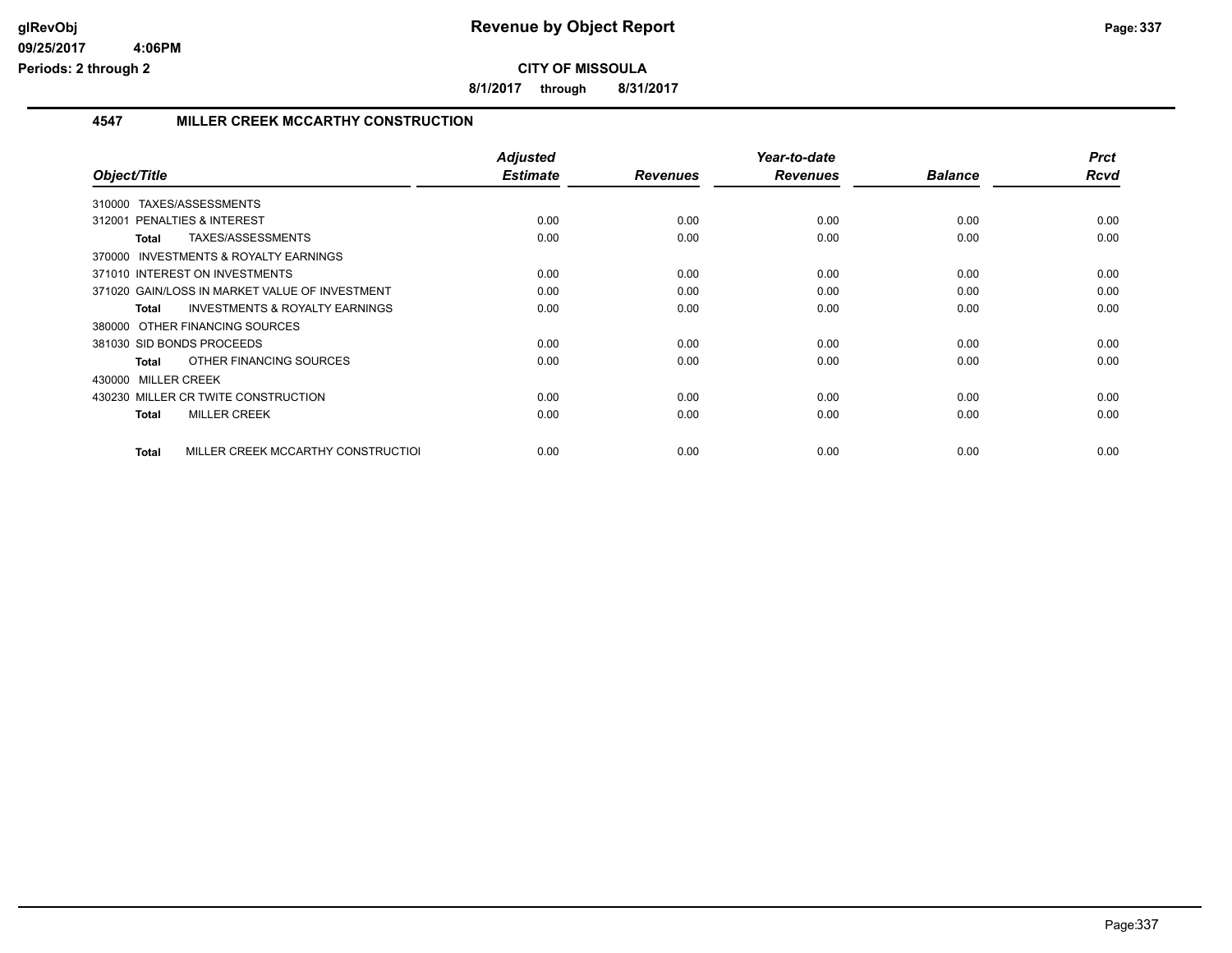**8/1/2017 through 8/31/2017**

# **4548 5TH,6TH & ARTHUR ROAD IMPROVEMENTS**

# **4548 5TH,6TH & ARTHUR ROAD IMPROVEMENTS**

| Object/Title                                       | <b>Adjusted</b><br><b>Estimate</b> | <b>Revenues</b> | Year-to-date<br><b>Revenues</b> | <b>Balance</b> | <b>Prct</b><br><b>Rcvd</b> |
|----------------------------------------------------|------------------------------------|-----------------|---------------------------------|----------------|----------------------------|
|                                                    |                                    |                 |                                 |                |                            |
| 330000 INTERGOVERNMENTAL REVENUES                  |                                    |                 |                                 |                |                            |
| <b>MDT REIMBURSEMENTS</b><br>336001                | 0.00                               | 0.00            | 0.00                            | 0.00           | 0.00                       |
| INTERGOVERNMENTAL REVENUES<br>Total                | 0.00                               | 0.00            | 0.00                            | 0.00           | 0.00                       |
| 370000 INVESTMENTS & ROYALTY EARNINGS              |                                    |                 |                                 |                |                            |
| 371010 INTEREST ON INVESTMENTS                     | 0.00                               | 0.00            | 0.00                            | 0.00           | 0.00                       |
| <b>INVESTMENTS &amp; ROYALTY EARNINGS</b><br>Total | 0.00                               | 0.00            | 0.00                            | 0.00           | 0.00                       |
| 380000 OTHER FINANCING SOURCES                     |                                    |                 |                                 |                |                            |
| 381010 BOND PROCEEDS                               | 0.00                               | 0.00            | 0.00                            | 0.00           | 0.00                       |
| 381030 SID BONDS PROCEEDS                          | 0.00                               | 0.00            | 0.00                            | 0.00           | 0.00                       |
| OTHER FINANCING SOURCES<br>Total                   | 0.00                               | 0.00            | 0.00                            | 0.00           | 0.00                       |
| 5TH.6TH & ARTHUR ROAD IMPROVEMENTS<br>Total        | 0.00                               | 0.00            | 0.00                            | 0.00           | 0.00                       |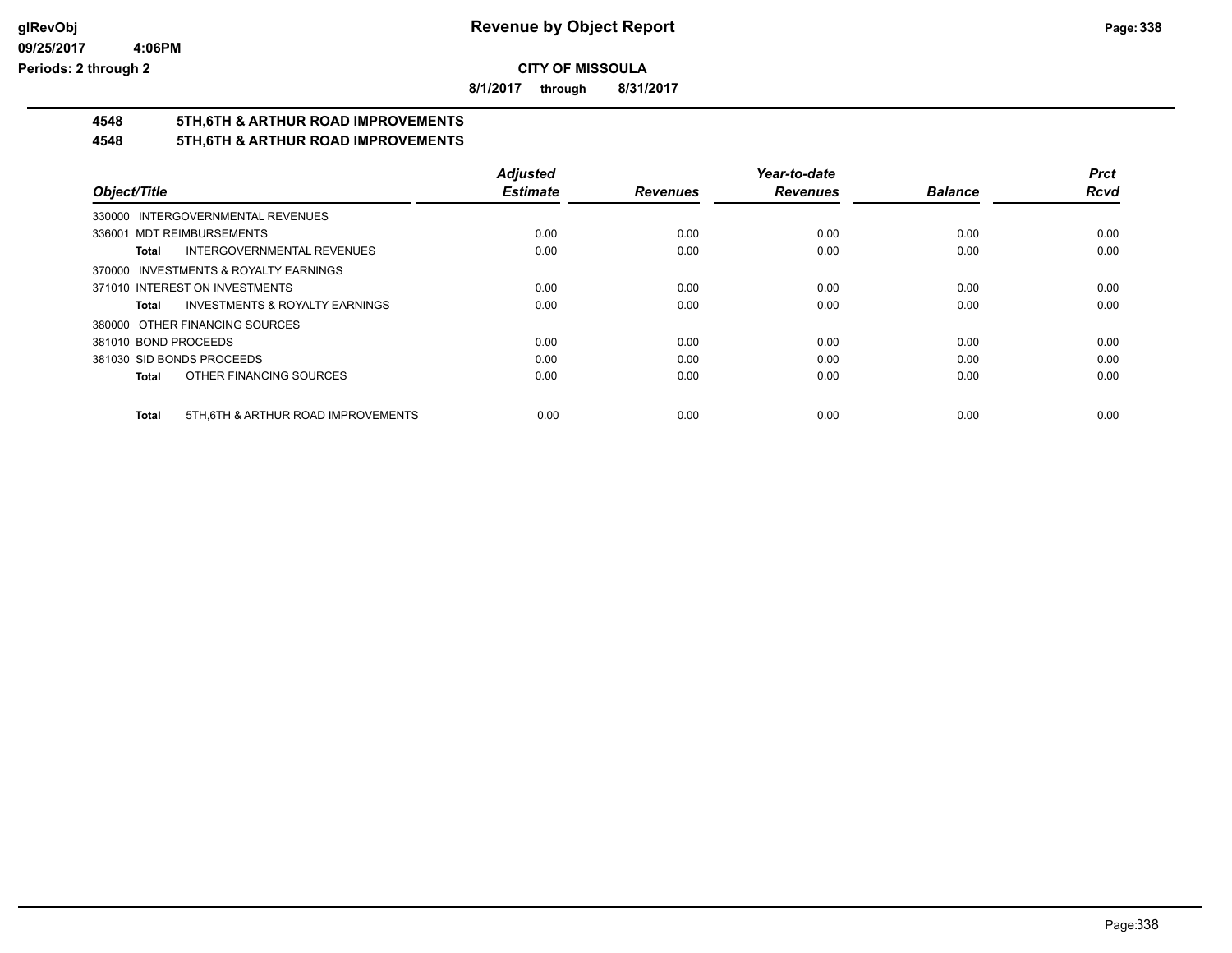**8/1/2017 through 8/31/2017**

#### **4548 5TH,6TH & ARTHUR ROAD IMPROVEMENTS**

|                                              | <b>Adjusted</b> |                 | Year-to-date    |                | <b>Prct</b> |
|----------------------------------------------|-----------------|-----------------|-----------------|----------------|-------------|
| Object/Title                                 | <b>Estimate</b> | <b>Revenues</b> | <b>Revenues</b> | <b>Balance</b> | Rcvd        |
| 330000 INTERGOVERNMENTAL REVENUES            |                 |                 |                 |                |             |
| 336001 MDT REIMBURSEMENTS                    | 0.00            | 0.00            | 0.00            | 0.00           | 0.00        |
| <b>INTERGOVERNMENTAL REVENUES</b><br>Total   | 0.00            | 0.00            | 0.00            | 0.00           | 0.00        |
| 370000 INVESTMENTS & ROYALTY EARNINGS        |                 |                 |                 |                |             |
| 371010 INTEREST ON INVESTMENTS               | 0.00            | 0.00            | 0.00            | 0.00           | 0.00        |
| INVESTMENTS & ROYALTY EARNINGS<br>Total      | 0.00            | 0.00            | 0.00            | 0.00           | 0.00        |
| 380000 OTHER FINANCING SOURCES               |                 |                 |                 |                |             |
| 381010 BOND PROCEEDS                         | 0.00            | 0.00            | 0.00            | 0.00           | 0.00        |
| 381030 SID BONDS PROCEEDS                    | 0.00            | 0.00            | 0.00            | 0.00           | 0.00        |
| OTHER FINANCING SOURCES<br>Total             | 0.00            | 0.00            | 0.00            | 0.00           | 0.00        |
|                                              |                 |                 |                 |                |             |
| Total<br>5TH, 6TH & ARTHUR ROAD IMPROVEMENTS | 0.00            | 0.00            | 0.00            | 0.00           | 0.00        |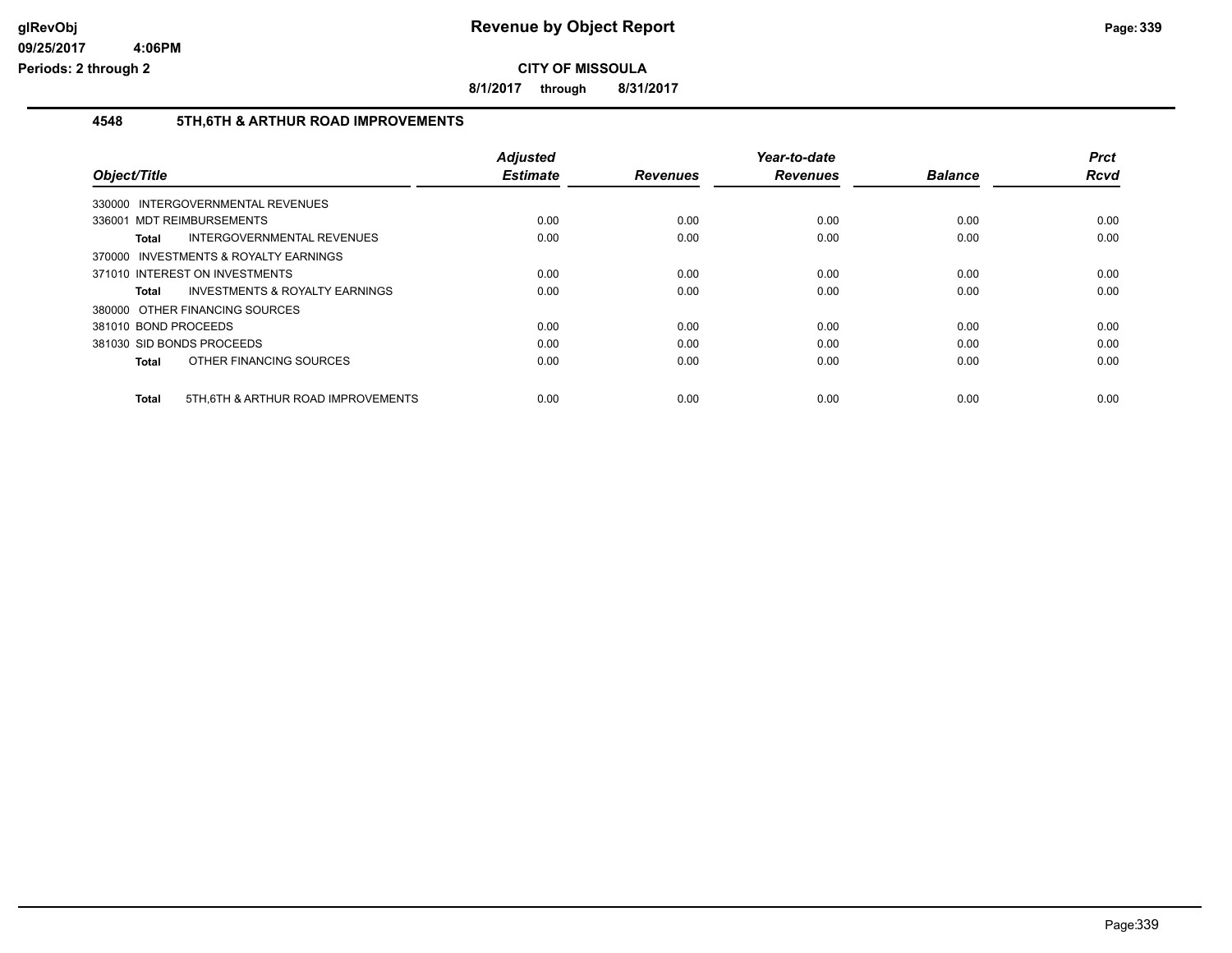**8/1/2017 through 8/31/2017**

**4549 SID 549 HILLVIEW WAY**

**4549 SID 549 HILLVIEW WAY**

|                                                    | <b>Adjusted</b> |                 | Year-to-date    |                | <b>Prct</b> |
|----------------------------------------------------|-----------------|-----------------|-----------------|----------------|-------------|
| Object/Title                                       | <b>Estimate</b> | <b>Revenues</b> | <b>Revenues</b> | <b>Balance</b> | <b>Rcvd</b> |
| 330000 INTERGOVERNMENTAL REVENUES                  |                 |                 |                 |                |             |
| 336001 MDT REIMBURSEMENTS                          | 0.00            | 0.00            | 0.00            | 0.00           | 0.00        |
| <b>INTERGOVERNMENTAL REVENUES</b><br>Total         | 0.00            | 0.00            | 0.00            | 0.00           | 0.00        |
| 360000 MISCELLANEOUS REVENUES                      |                 |                 |                 |                |             |
| 363020 PROPERTY ASSESSMENTS                        | 0.00            | 0.00            | 0.00            | 0.00           | 0.00        |
| MISCELLANEOUS REVENUES<br>Total                    | 0.00            | 0.00            | 0.00            | 0.00           | 0.00        |
| 370000 INVESTMENTS & ROYALTY EARNINGS              |                 |                 |                 |                |             |
| 371010 INTEREST ON INVESTMENTS                     | 0.00            | 0.00            | 0.00            | 0.00           | 0.00        |
| <b>INVESTMENTS &amp; ROYALTY EARNINGS</b><br>Total | 0.00            | 0.00            | 0.00            | 0.00           | 0.00        |
| 380000 OTHER FINANCING SOURCES                     |                 |                 |                 |                |             |
| 381010 BOND PROCEEDS                               | 0.00            | 0.00            | 0.00            | 0.00           | 0.00        |
| 381030 SID BONDS PROCEEDS                          | 0.00            | 0.00            | 0.00            | 0.00           | 0.00        |
| OTHER FINANCING SOURCES<br>Total                   | 0.00            | 0.00            | 0.00            | 0.00           | 0.00        |
|                                                    |                 |                 |                 |                |             |
| SID 549 HILLVIEW WAY<br>Total                      | 0.00            | 0.00            | 0.00            | 0.00           | 0.00        |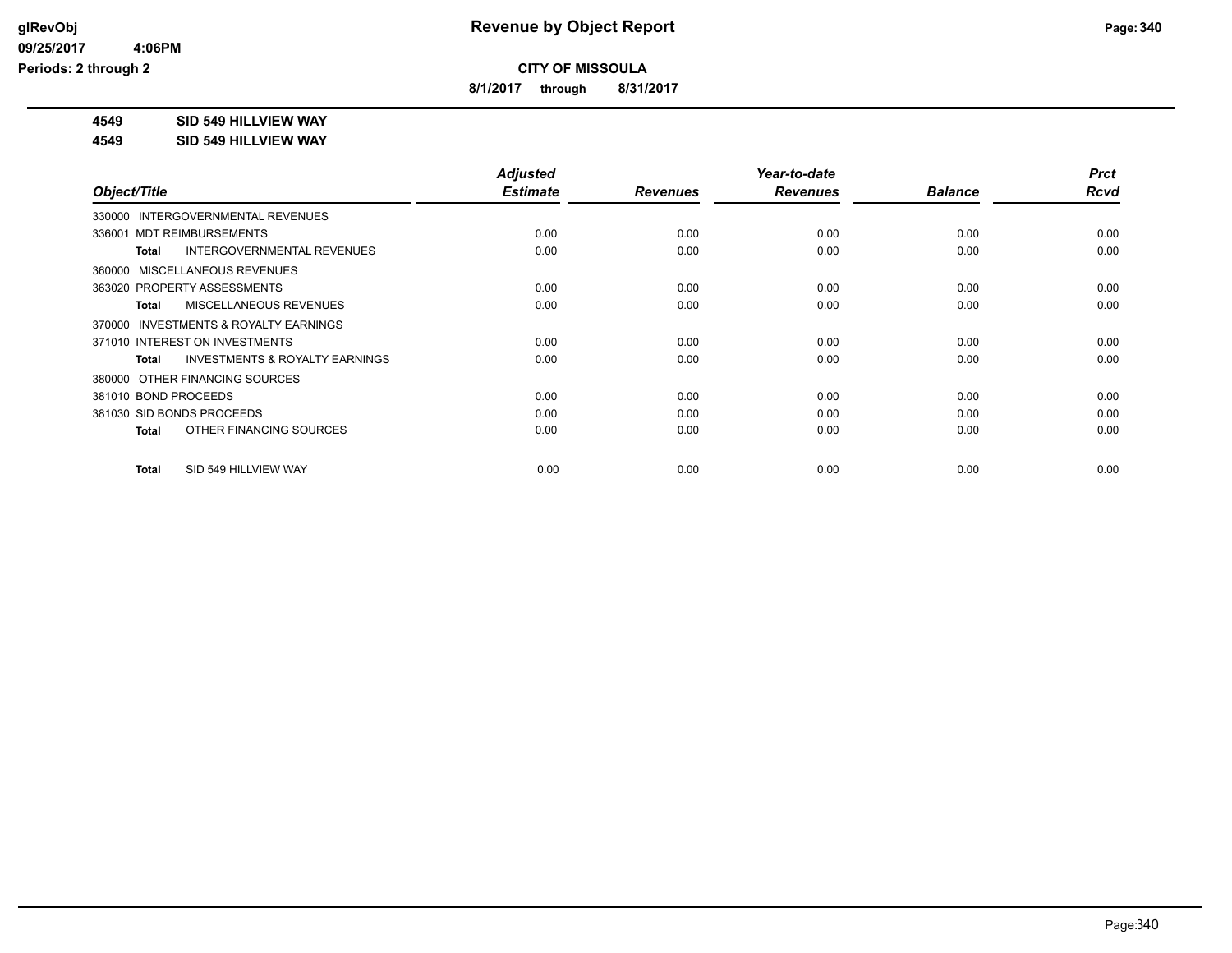**8/1/2017 through 8/31/2017**

#### **4549 SID 549 HILLVIEW WAY**

| Object/Title                                              | <b>Adjusted</b><br><b>Estimate</b> | <b>Revenues</b> | Year-to-date<br><b>Revenues</b> | <b>Balance</b> | <b>Prct</b><br><b>Rcvd</b> |
|-----------------------------------------------------------|------------------------------------|-----------------|---------------------------------|----------------|----------------------------|
| 330000 INTERGOVERNMENTAL REVENUES                         |                                    |                 |                                 |                |                            |
| 336001 MDT REIMBURSEMENTS                                 | 0.00                               | 0.00            | 0.00                            | 0.00           | 0.00                       |
| INTERGOVERNMENTAL REVENUES<br><b>Total</b>                | 0.00                               | 0.00            | 0.00                            | 0.00           | 0.00                       |
| MISCELLANEOUS REVENUES<br>360000                          |                                    |                 |                                 |                |                            |
| 363020 PROPERTY ASSESSMENTS                               | 0.00                               | 0.00            | 0.00                            | 0.00           | 0.00                       |
| MISCELLANEOUS REVENUES<br><b>Total</b>                    | 0.00                               | 0.00            | 0.00                            | 0.00           | 0.00                       |
| 370000 INVESTMENTS & ROYALTY EARNINGS                     |                                    |                 |                                 |                |                            |
| 371010 INTEREST ON INVESTMENTS                            | 0.00                               | 0.00            | 0.00                            | 0.00           | 0.00                       |
| <b>INVESTMENTS &amp; ROYALTY EARNINGS</b><br><b>Total</b> | 0.00                               | 0.00            | 0.00                            | 0.00           | 0.00                       |
| 380000 OTHER FINANCING SOURCES                            |                                    |                 |                                 |                |                            |
| 381010 BOND PROCEEDS                                      | 0.00                               | 0.00            | 0.00                            | 0.00           | 0.00                       |
| 381030 SID BONDS PROCEEDS                                 | 0.00                               | 0.00            | 0.00                            | 0.00           | 0.00                       |
| OTHER FINANCING SOURCES<br><b>Total</b>                   | 0.00                               | 0.00            | 0.00                            | 0.00           | 0.00                       |
| SID 549 HILLVIEW WAY<br><b>Total</b>                      | 0.00                               | 0.00            | 0.00                            | 0.00           | 0.00                       |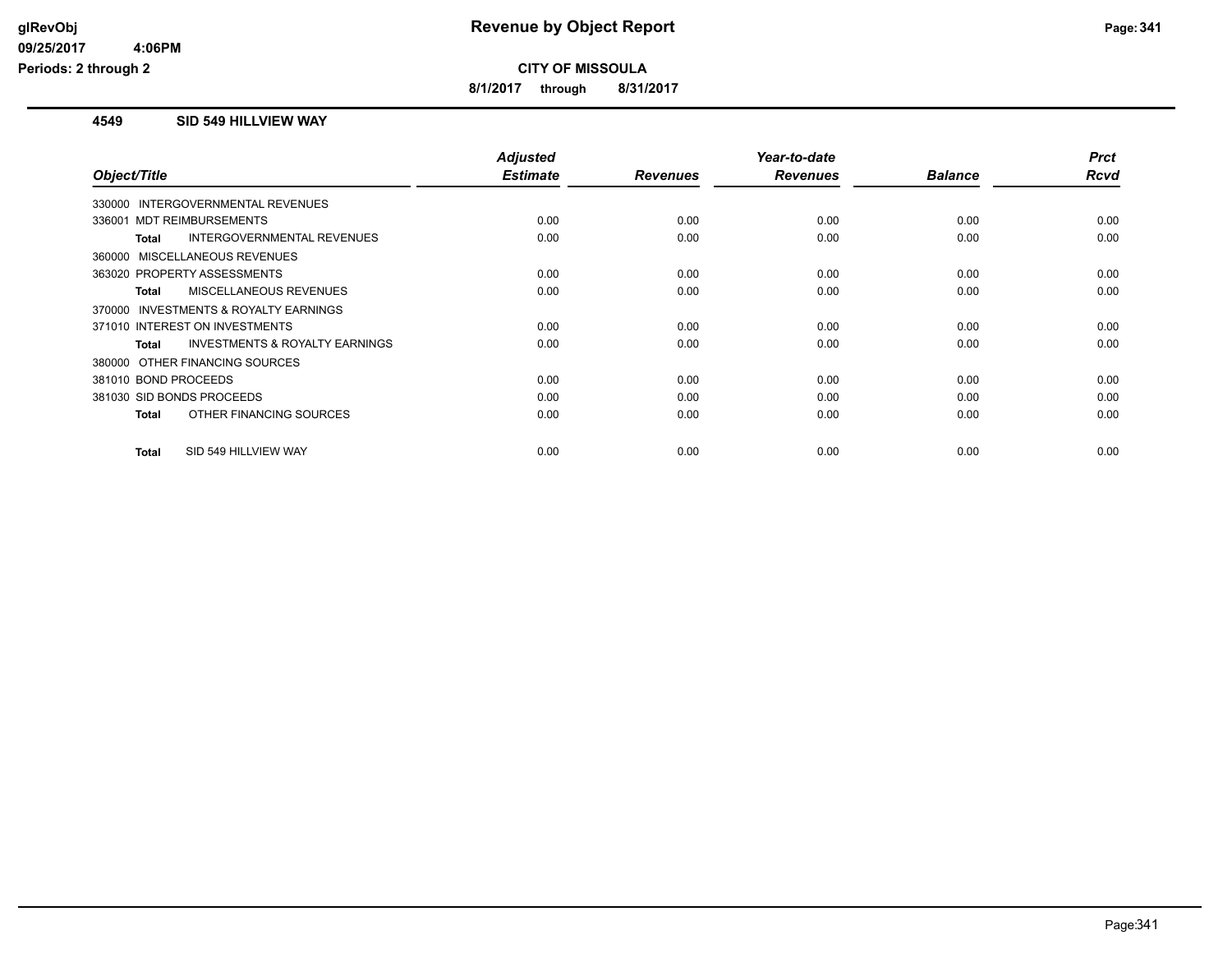**8/1/2017 through 8/31/2017**

# **4745 MALONEY/TWITE MILLER CR \$1.2M CONTRIB**

## **4745 MALONEY/TWITE MILLER CR \$1.2M CONTRIB**

|                                                 | <b>Adjusted</b> |                 | Year-to-date    |                | <b>Prct</b> |
|-------------------------------------------------|-----------------|-----------------|-----------------|----------------|-------------|
| Object/Title                                    | <b>Estimate</b> | <b>Revenues</b> | <b>Revenues</b> | <b>Balance</b> | <b>Rcvd</b> |
| TAXES/ASSESSMENTS<br>310000                     |                 |                 |                 |                |             |
| 312001 PENALTIES & INTEREST                     | 0.00            | 0.00            | 0.00            | 0.00           | 0.00        |
| TAXES/ASSESSMENTS<br>Total                      | 0.00            | 0.00            | 0.00            | 0.00           | 0.00        |
| 360000 MISCELLANEOUS REVENUES                   |                 |                 |                 |                |             |
| 365000 DONATIONS                                | 0.00            | 0.00            | 0.00            | 0.00           | 0.00        |
| MISCELLANEOUS REVENUES<br>Total                 | 0.00            | 0.00            | 0.00            | 0.00           | 0.00        |
| INVESTMENTS & ROYALTY EARNINGS<br>370000        |                 |                 |                 |                |             |
| 371010 INTEREST ON INVESTMENTS                  | 0.00            | 0.00            | 0.00            | 0.00           | 0.00        |
| 371020 GAIN/LOSS IN MARKET VALUE OF INVESTMENTS | 0.00            | 0.00            | 0.00            | 0.00           | 0.00        |
| INVESTMENTS & ROYALTY EARNINGS<br>Total         | 0.00            | 0.00            | 0.00            | 0.00           | 0.00        |
| MALONEY/TWITE MILLER CR \$1.2M CONTRII<br>Total | 0.00            | 0.00            | 0.00            | 0.00           | 0.00        |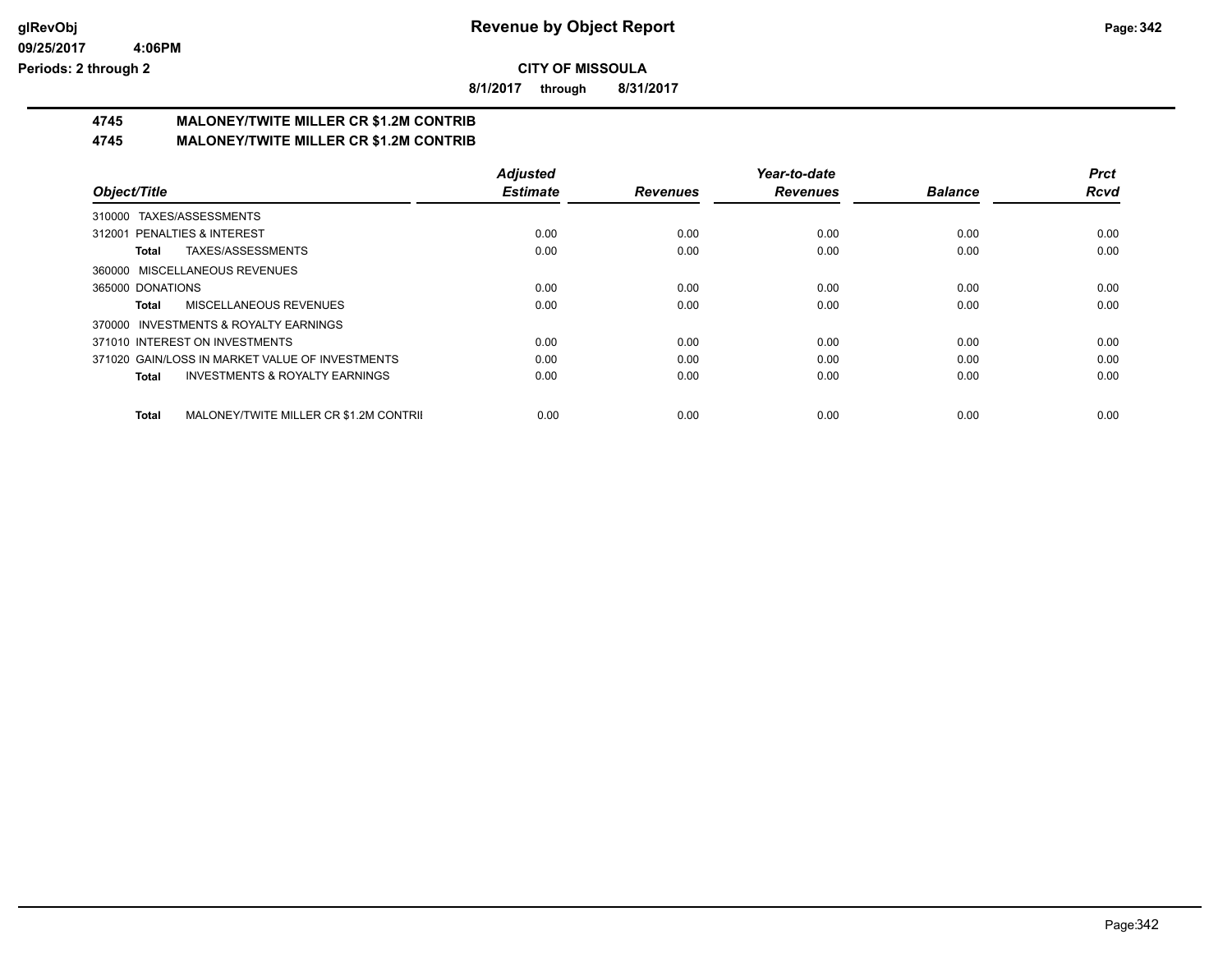**8/1/2017 through 8/31/2017**

#### **4745 MALONEY/TWITE MILLER CR \$1.2M CONTRIB**

| Object/Title                                          | <b>Adjusted</b><br><b>Estimate</b> | <b>Revenues</b> | Year-to-date<br><b>Revenues</b> | <b>Balance</b> | <b>Prct</b><br><b>Rcvd</b> |
|-------------------------------------------------------|------------------------------------|-----------------|---------------------------------|----------------|----------------------------|
|                                                       |                                    |                 |                                 |                |                            |
| 310000 TAXES/ASSESSMENTS                              |                                    |                 |                                 |                |                            |
| 312001 PENALTIES & INTEREST                           | 0.00                               | 0.00            | 0.00                            | 0.00           | 0.00                       |
| TAXES/ASSESSMENTS<br>Total                            | 0.00                               | 0.00            | 0.00                            | 0.00           | 0.00                       |
| 360000 MISCELLANEOUS REVENUES                         |                                    |                 |                                 |                |                            |
| 365000 DONATIONS                                      | 0.00                               | 0.00            | 0.00                            | 0.00           | 0.00                       |
| MISCELLANEOUS REVENUES<br>Total                       | 0.00                               | 0.00            | 0.00                            | 0.00           | 0.00                       |
| 370000 INVESTMENTS & ROYALTY EARNINGS                 |                                    |                 |                                 |                |                            |
| 371010 INTEREST ON INVESTMENTS                        | 0.00                               | 0.00            | 0.00                            | 0.00           | 0.00                       |
| 371020 GAIN/LOSS IN MARKET VALUE OF INVESTMENT        | 0.00                               | 0.00            | 0.00                            | 0.00           | 0.00                       |
| <b>INVESTMENTS &amp; ROYALTY EARNINGS</b><br>Total    | 0.00                               | 0.00            | 0.00                            | 0.00           | 0.00                       |
|                                                       |                                    |                 |                                 |                |                            |
| MALONEY/TWITE MILLER CR \$1.2M CONTRI<br><b>Total</b> | 0.00                               | 0.00            | 0.00                            | 0.00           | 0.00                       |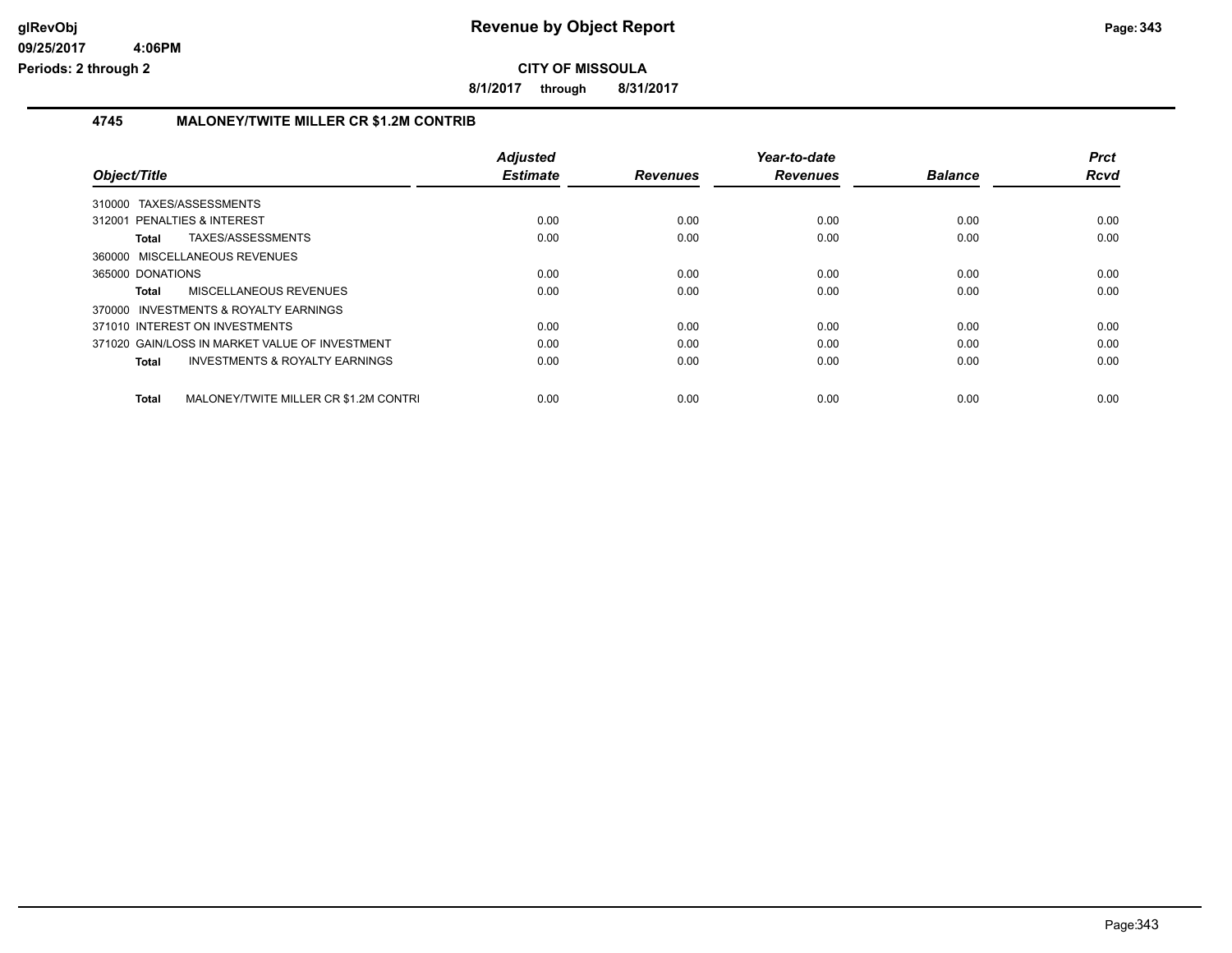**8/1/2017 through 8/31/2017**

#### **4941 HILLVIEW WAY CONSTRUCTION**

#### **4941 HILLVIEW WAY CONSTRUCTION**

|                                                    | <b>Adjusted</b> |                 | Year-to-date    |                | <b>Prct</b> |
|----------------------------------------------------|-----------------|-----------------|-----------------|----------------|-------------|
| Object/Title                                       | <b>Estimate</b> | <b>Revenues</b> | <b>Revenues</b> | <b>Balance</b> | <b>Rcvd</b> |
| 360000 MISCELLANEOUS REVENUES                      |                 |                 |                 |                |             |
| 360010 MISCELLANEOUS                               | 0.00            | 0.00            | 0.00            | 0.00           | 0.00        |
| MISCELLANEOUS REVENUES<br>Total                    | 0.00            | 0.00            | 0.00            | 0.00           | 0.00        |
| 370000 INVESTMENTS & ROYALTY EARNINGS              |                 |                 |                 |                |             |
| 371010 INTEREST ON INVESTMENTS                     | 0.00            | 0.00            | 0.00            | 0.00           | 0.00        |
| <b>INVESTMENTS &amp; ROYALTY EARNINGS</b><br>Total | 0.00            | 0.00            | 0.00            | 0.00           | 0.00        |
| 380000 OTHER FINANCING SOURCES                     |                 |                 |                 |                |             |
| 381030 SID BONDS PROCEEDS                          | 0.00            | 0.00            | 0.00            | 0.00           | 0.00        |
| OTHER FINANCING SOURCES<br><b>Total</b>            | 0.00            | 0.00            | 0.00            | 0.00           | 0.00        |
| HILLVIEW WAY CONSTRUCTION<br><b>Total</b>          | 0.00            | 0.00            | 0.00            | 0.00           | 0.00        |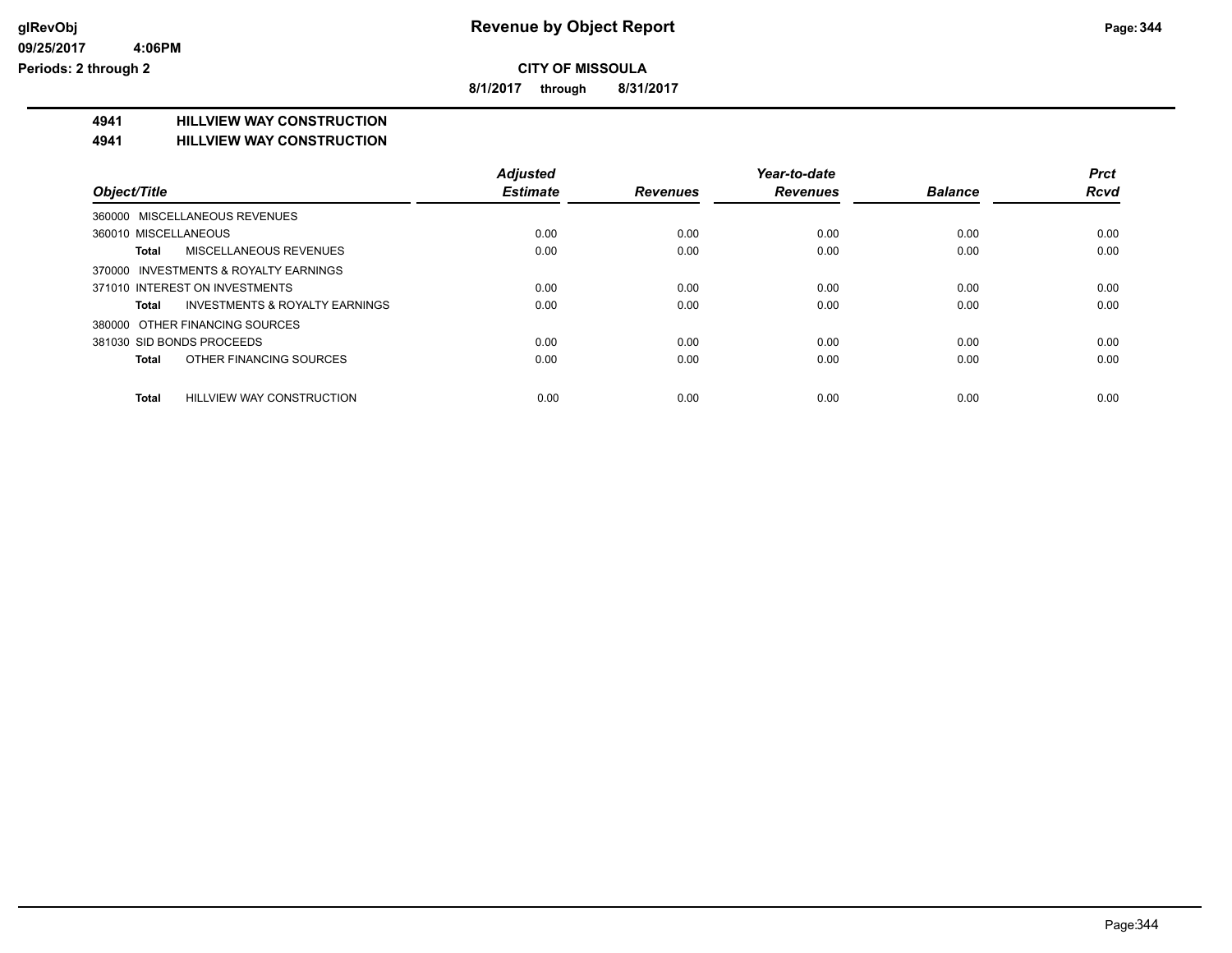**Periods: 2 through 2**

**CITY OF MISSOULA**

**8/1/2017 through 8/31/2017**

#### **4941 HILLVIEW WAY CONSTRUCTION**

| Object/Title                              | <b>Adjusted</b><br><b>Estimate</b> | <b>Revenues</b> | Year-to-date<br><b>Revenues</b> | <b>Balance</b> | <b>Prct</b><br><b>Rcvd</b> |
|-------------------------------------------|------------------------------------|-----------------|---------------------------------|----------------|----------------------------|
| 360000 MISCELLANEOUS REVENUES             |                                    |                 |                                 |                |                            |
| 360010 MISCELLANEOUS                      | 0.00                               | 0.00            | 0.00                            | 0.00           | 0.00                       |
| MISCELLANEOUS REVENUES<br>Total           | 0.00                               | 0.00            | 0.00                            | 0.00           | 0.00                       |
| 370000 INVESTMENTS & ROYALTY EARNINGS     |                                    |                 |                                 |                |                            |
| 371010 INTEREST ON INVESTMENTS            | 0.00                               | 0.00            | 0.00                            | 0.00           | 0.00                       |
| INVESTMENTS & ROYALTY EARNINGS<br>Total   | 0.00                               | 0.00            | 0.00                            | 0.00           | 0.00                       |
| 380000 OTHER FINANCING SOURCES            |                                    |                 |                                 |                |                            |
| 381030 SID BONDS PROCEEDS                 | 0.00                               | 0.00            | 0.00                            | 0.00           | 0.00                       |
| OTHER FINANCING SOURCES<br>Total          | 0.00                               | 0.00            | 0.00                            | 0.00           | 0.00                       |
| HILLVIEW WAY CONSTRUCTION<br><b>Total</b> | 0.00                               | 0.00            | 0.00                            | 0.00           | 0.00                       |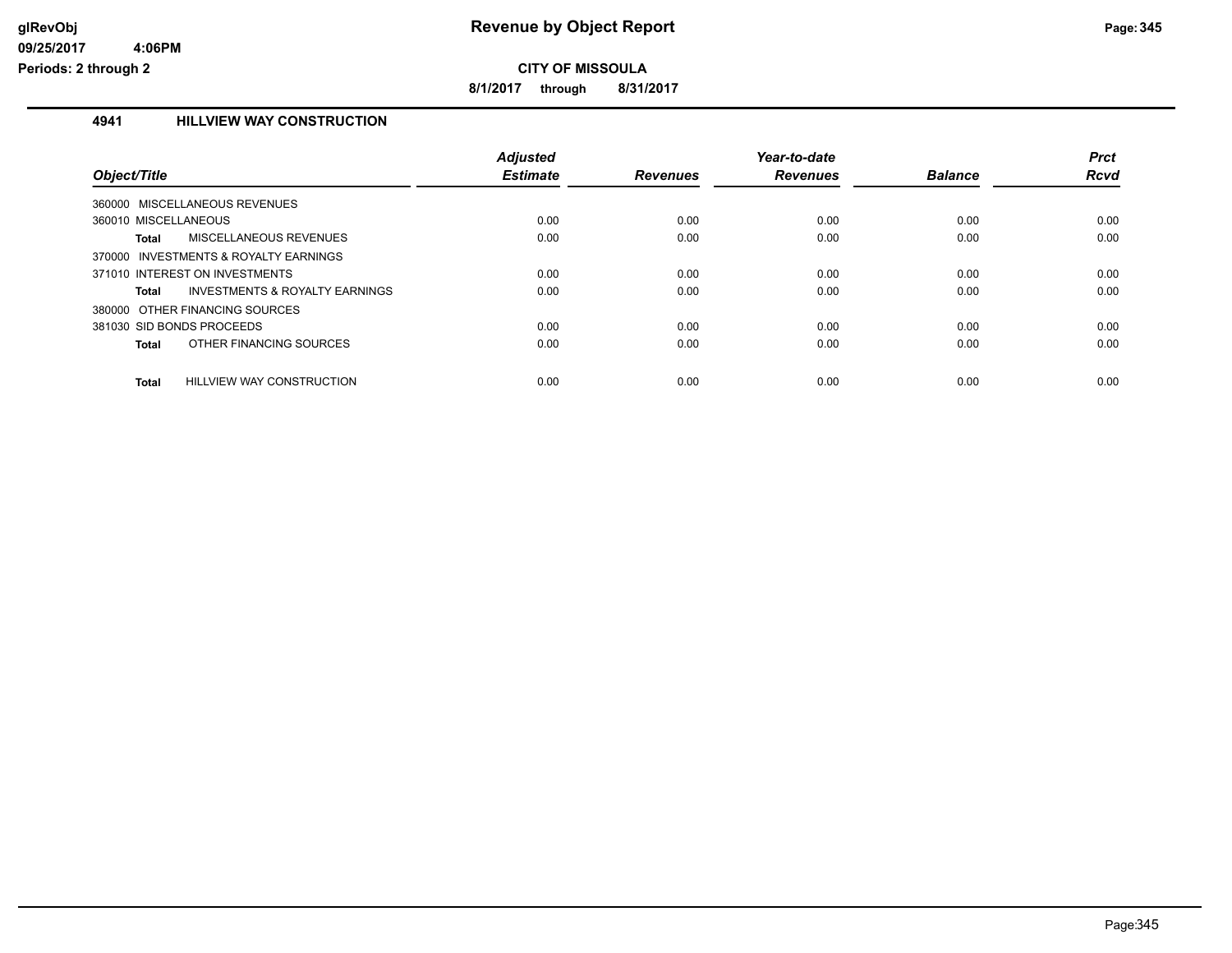**8/1/2017 through 8/31/2017**

# **4944 RATTLESNAKE SEWER COLLECTION (544)**

### **4944 RATTLESNAKE SEWER COLLECTION (544)**

|                                                    | <b>Adjusted</b> |                 | Year-to-date    |                | <b>Prct</b> |
|----------------------------------------------------|-----------------|-----------------|-----------------|----------------|-------------|
| Object/Title                                       | <b>Estimate</b> | <b>Revenues</b> | <b>Revenues</b> | <b>Balance</b> | <b>Rcvd</b> |
| 330000 INTERGOVERNMENTAL REVENUES                  |                 |                 |                 |                |             |
| 331090 EPA GRANT                                   | 0.00            | 0.00            | 0.00            | 0.00           | 0.00        |
| 334120 TSEP GRANT                                  | 0.00            | 0.00            | 0.00            | 0.00           | 0.00        |
| 334121 DNRC GRANT                                  | 0.00            | 0.00            | 0.00            | 0.00           | 0.00        |
| 334990 ARRA FUNDING                                | 0.00            | 0.00            | 0.00            | 0.00           | 0.00        |
| 334992 ARRA LOAN                                   | 0.00            | 0.00            | 0.00            | 0.00           | 0.00        |
| <b>INTERGOVERNMENTAL REVENUES</b><br>Total         | 0.00            | 0.00            | 0.00            | 0.00           | 0.00        |
| 370000 INVESTMENTS & ROYALTY EARNINGS              |                 |                 |                 |                |             |
| 371010 INTEREST ON INVESTMENTS                     | 0.00            | 0.00            | 0.00            | 0.00           | 0.00        |
| <b>INVESTMENTS &amp; ROYALTY EARNINGS</b><br>Total | 0.00            | 0.00            | 0.00            | 0.00           | 0.00        |
| 380000 OTHER FINANCING SOURCES                     |                 |                 |                 |                |             |
| 381010 BOND PROCEEDS                               | 0.00            | 0.00            | 0.00            | 0.00           | 0.00        |
| 381020 REVENUE BONDS                               | 0.00            | 0.00            | 0.00            | 0.00           | 0.00        |
| 381030 SID BONDS PROCEEDS                          | 0.00            | 0.00            | 0.00            | 0.00           | 0.00        |
| OTHER FINANCING SOURCES<br>Total                   | 0.00            | 0.00            | 0.00            | 0.00           | 0.00        |
| RATTLESNAKE SEWER COLLECTION (544)<br>Total        | 0.00            | 0.00            | 0.00            | 0.00           | 0.00        |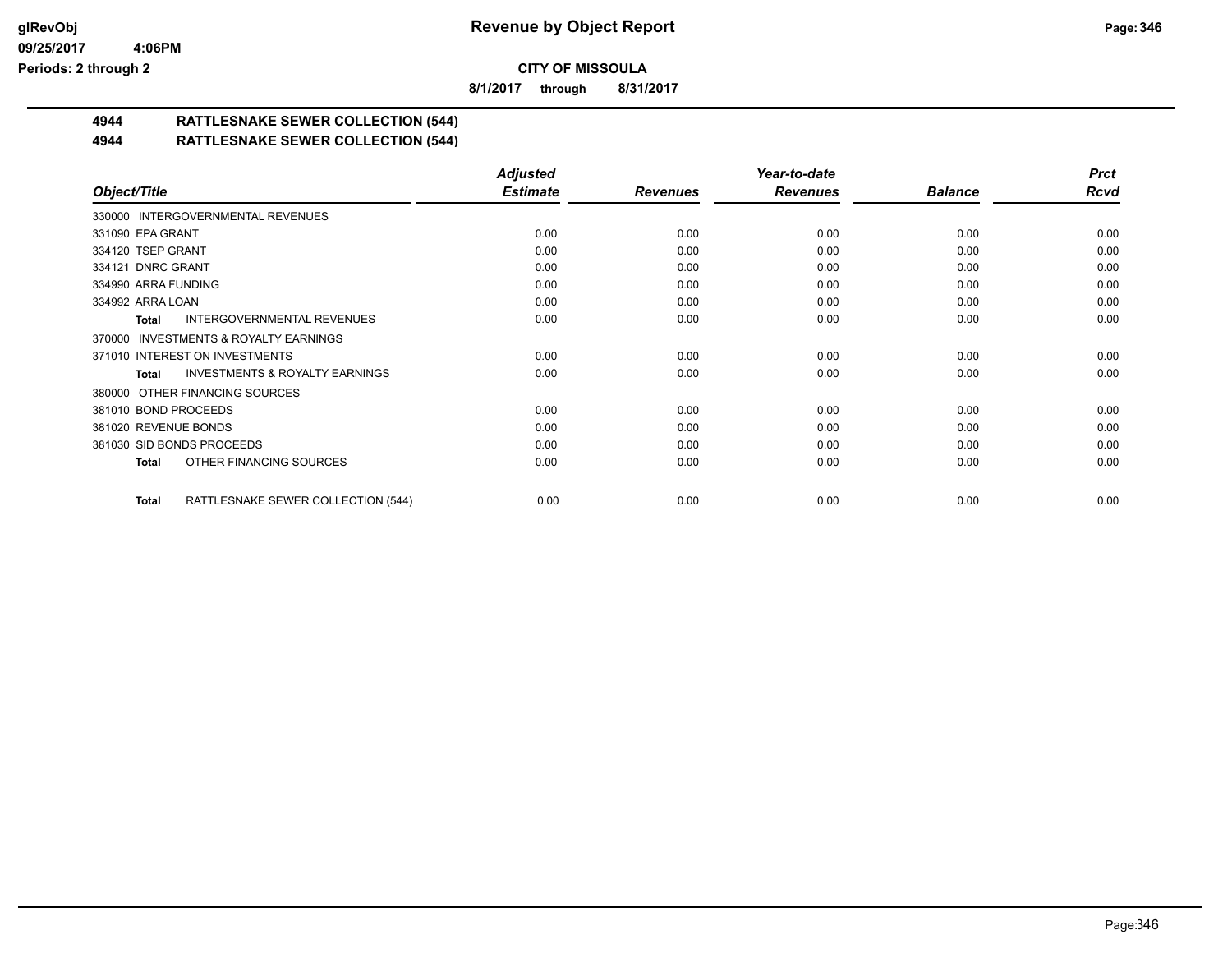**8/1/2017 through 8/31/2017**

#### **4944 RATTLESNAKE SEWER COLLECTION (544)**

|                                                           | <b>Adjusted</b> |                 | Year-to-date    |                | <b>Prct</b> |
|-----------------------------------------------------------|-----------------|-----------------|-----------------|----------------|-------------|
| Object/Title                                              | <b>Estimate</b> | <b>Revenues</b> | <b>Revenues</b> | <b>Balance</b> | <b>Rcvd</b> |
| 330000 INTERGOVERNMENTAL REVENUES                         |                 |                 |                 |                |             |
| 331090 EPA GRANT                                          | 0.00            | 0.00            | 0.00            | 0.00           | 0.00        |
| 334120 TSEP GRANT                                         | 0.00            | 0.00            | 0.00            | 0.00           | 0.00        |
| 334121 DNRC GRANT                                         | 0.00            | 0.00            | 0.00            | 0.00           | 0.00        |
| 334990 ARRA FUNDING                                       | 0.00            | 0.00            | 0.00            | 0.00           | 0.00        |
| 334992 ARRA LOAN                                          | 0.00            | 0.00            | 0.00            | 0.00           | 0.00        |
| <b>INTERGOVERNMENTAL REVENUES</b><br><b>Total</b>         | 0.00            | 0.00            | 0.00            | 0.00           | 0.00        |
| INVESTMENTS & ROYALTY EARNINGS<br>370000                  |                 |                 |                 |                |             |
| 371010 INTEREST ON INVESTMENTS                            | 0.00            | 0.00            | 0.00            | 0.00           | 0.00        |
| <b>INVESTMENTS &amp; ROYALTY EARNINGS</b><br><b>Total</b> | 0.00            | 0.00            | 0.00            | 0.00           | 0.00        |
| 380000 OTHER FINANCING SOURCES                            |                 |                 |                 |                |             |
| 381010 BOND PROCEEDS                                      | 0.00            | 0.00            | 0.00            | 0.00           | 0.00        |
| 381020 REVENUE BONDS                                      | 0.00            | 0.00            | 0.00            | 0.00           | 0.00        |
| 381030 SID BONDS PROCEEDS                                 | 0.00            | 0.00            | 0.00            | 0.00           | 0.00        |
| OTHER FINANCING SOURCES<br><b>Total</b>                   | 0.00            | 0.00            | 0.00            | 0.00           | 0.00        |
| RATTLESNAKE SEWER COLLECTION (544)<br><b>Total</b>        | 0.00            | 0.00            | 0.00            | 0.00           | 0.00        |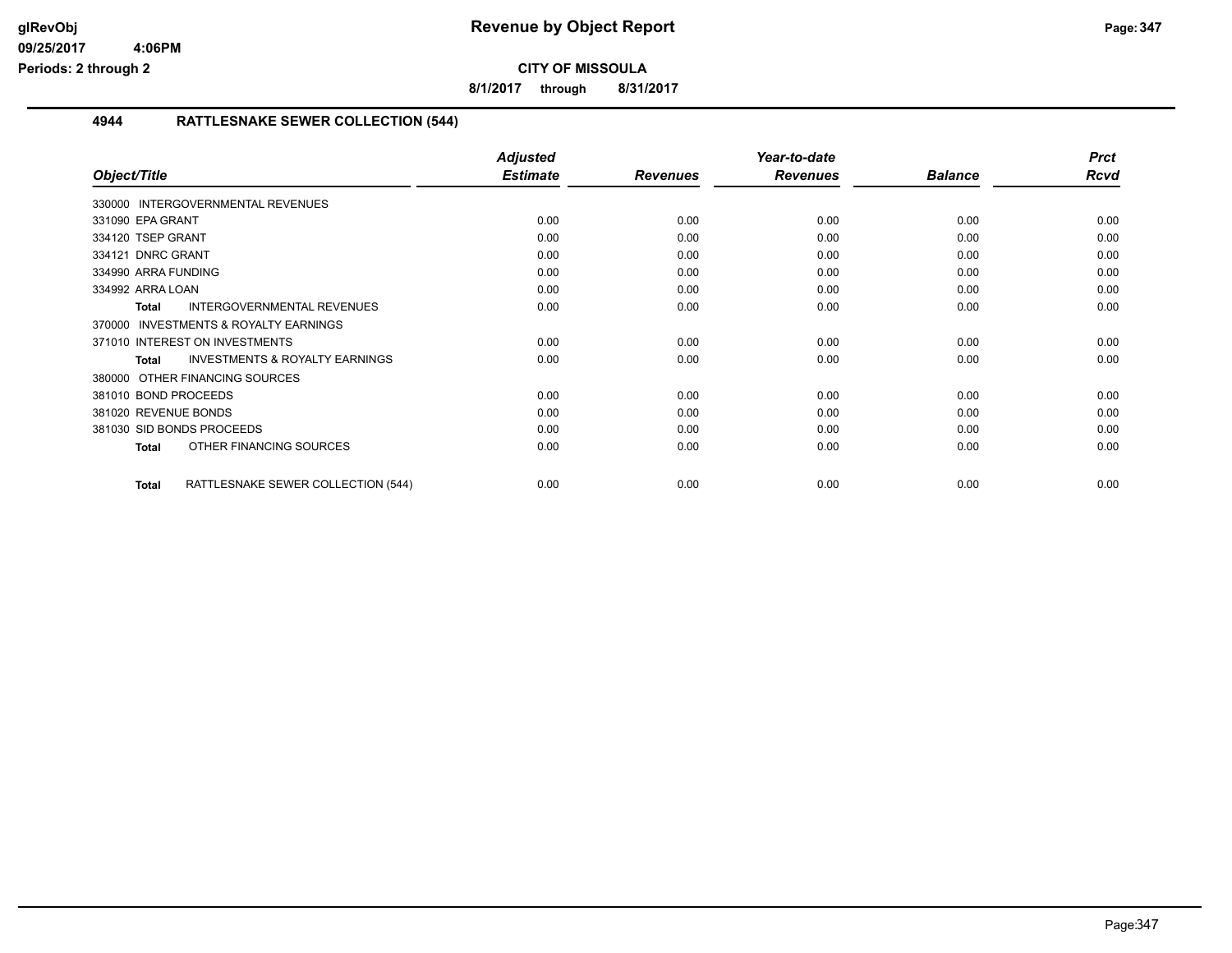**8/1/2017 through 8/31/2017**

#### **4945 PHILLIPS ST TRAFFIC CALMING**

**4945 PHILLIPS ST TRAFFIC CALMING**

|                                             |                                           | <b>Adjusted</b> |                 | Year-to-date    |                | <b>Prct</b> |
|---------------------------------------------|-------------------------------------------|-----------------|-----------------|-----------------|----------------|-------------|
| Object/Title                                |                                           | <b>Estimate</b> | <b>Revenues</b> | <b>Revenues</b> | <b>Balance</b> | <b>Rcvd</b> |
| 370000 INVESTMENTS & ROYALTY EARNINGS       |                                           |                 |                 |                 |                |             |
| 371010 INTEREST ON INVESTMENTS              |                                           | 0.00            | 0.00            | 0.00            | 0.00           | 0.00        |
| Total                                       | <b>INVESTMENTS &amp; ROYALTY EARNINGS</b> | 0.00            | 0.00            | 0.00            | 0.00           | 0.00        |
| 380000 OTHER FINANCING SOURCES              |                                           |                 |                 |                 |                |             |
| 381030 SID BONDS PROCEEDS                   |                                           | 0.00            | 0.00            | 0.00            | 0.00           | 0.00        |
| 383000 OPERATING TRANSFERS                  |                                           | 0.00            | 0.00            | 0.00            | 0.00           | 0.00        |
| OTHER FINANCING SOURCES<br>Total            |                                           | 0.00            | 0.00            | 0.00            | 0.00           | 0.00        |
| <b>Total</b><br>PHILLIPS ST TRAFFIC CALMING |                                           | 0.00            | 0.00            | 0.00            | 0.00           | 0.00        |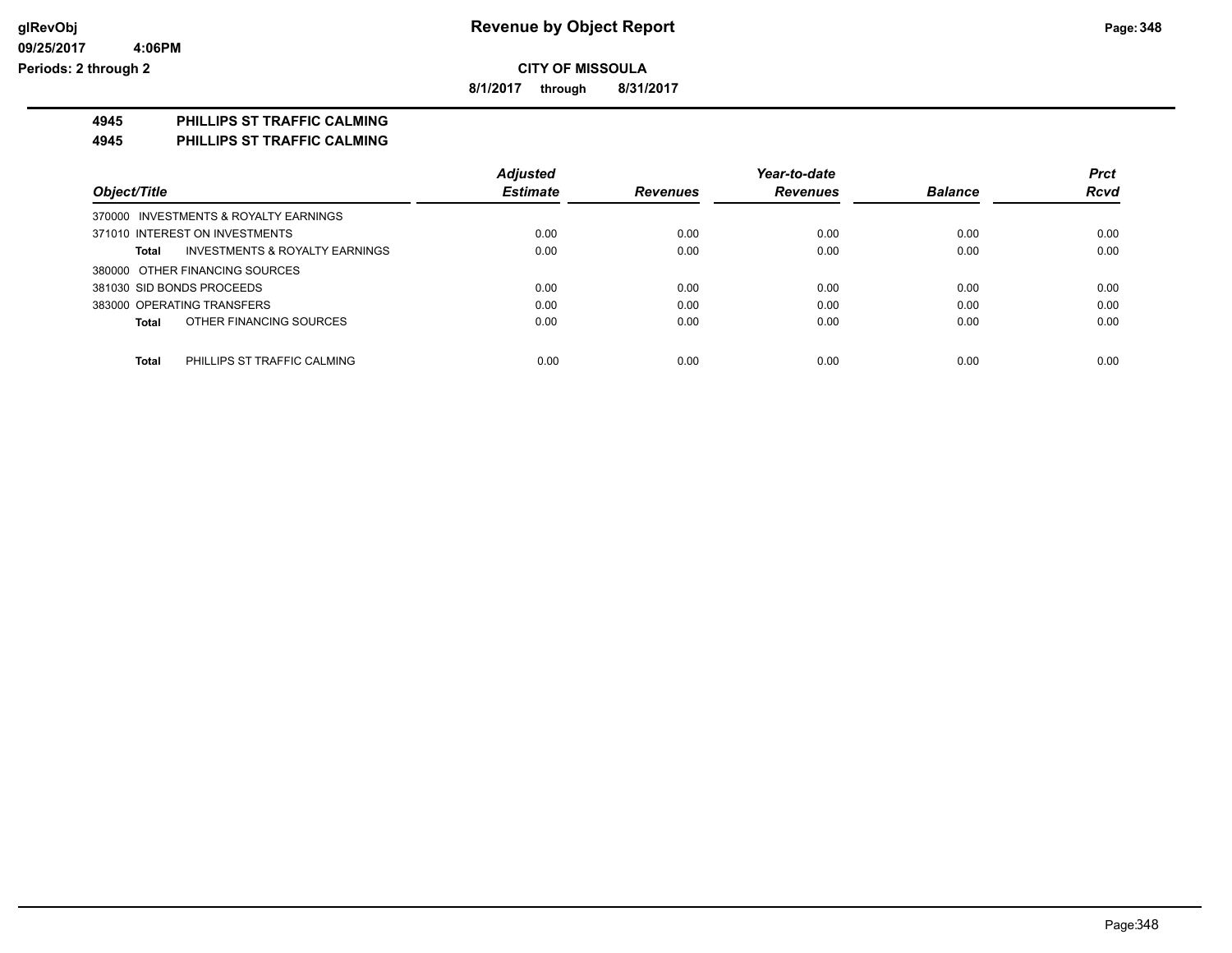**Periods: 2 through 2**

**CITY OF MISSOULA**

**8/1/2017 through 8/31/2017**

#### **4945 PHILLIPS ST TRAFFIC CALMING**

|                                         | <b>Adjusted</b> |                 | Year-to-date    |                | <b>Prct</b> |
|-----------------------------------------|-----------------|-----------------|-----------------|----------------|-------------|
| Object/Title                            | <b>Estimate</b> | <b>Revenues</b> | <b>Revenues</b> | <b>Balance</b> | <b>Rcvd</b> |
| 370000 INVESTMENTS & ROYALTY EARNINGS   |                 |                 |                 |                |             |
| 371010 INTEREST ON INVESTMENTS          | 0.00            | 0.00            | 0.00            | 0.00           | 0.00        |
| INVESTMENTS & ROYALTY EARNINGS<br>Total | 0.00            | 0.00            | 0.00            | 0.00           | 0.00        |
| 380000 OTHER FINANCING SOURCES          |                 |                 |                 |                |             |
| 381030 SID BONDS PROCEEDS               | 0.00            | 0.00            | 0.00            | 0.00           | 0.00        |
| 383000 OPERATING TRANSFERS              | 0.00            | 0.00            | 0.00            | 0.00           | 0.00        |
| OTHER FINANCING SOURCES<br>Total        | 0.00            | 0.00            | 0.00            | 0.00           | 0.00        |
|                                         |                 |                 |                 |                |             |
| Total<br>PHILLIPS ST TRAFFIC CALMING    | 0.00            | 0.00            | 0.00            | 0.00           | 0.00        |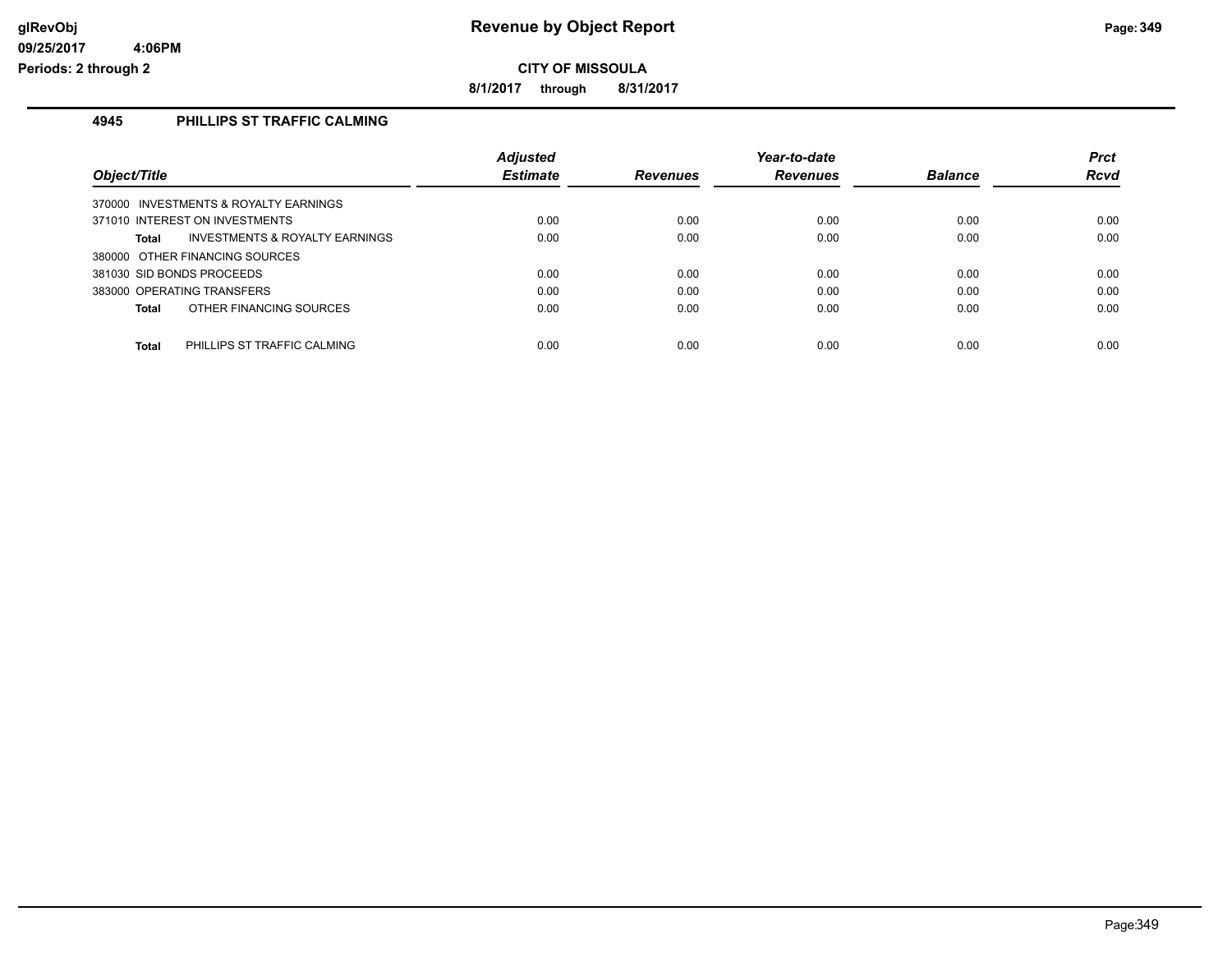**8/1/2017 through 8/31/2017**

# **4946 PATTEE CREEK DR. TRAFFIC CALMING**

# **4946 PATTEE CREEK DR. TRAFFIC CALMING**

|                                           | <b>Adjusted</b> |                 | Year-to-date    |                | <b>Prct</b> |
|-------------------------------------------|-----------------|-----------------|-----------------|----------------|-------------|
| Object/Title                              | <b>Estimate</b> | <b>Revenues</b> | <b>Revenues</b> | <b>Balance</b> | <b>Rcvd</b> |
| 370000 INVESTMENTS & ROYALTY EARNINGS     |                 |                 |                 |                |             |
| 371010 INTEREST ON INVESTMENTS            | 0.00            | 0.00            | 0.00            | 0.00           | 0.00        |
| INVESTMENTS & ROYALTY EARNINGS<br>Total   | 0.00            | 0.00            | 0.00            | 0.00           | 0.00        |
| 380000 OTHER FINANCING SOURCES            |                 |                 |                 |                |             |
| 381030 SID BONDS PROCEEDS                 | 0.00            | 0.00            | 0.00            | 0.00           | 0.00        |
| 383000 OPERATING TRANSFERS                | 0.00            | 0.00            | 0.00            | 0.00           | 0.00        |
| OTHER FINANCING SOURCES<br>Total          | 0.00            | 0.00            | 0.00            | 0.00           | 0.00        |
|                                           |                 |                 |                 |                |             |
| Total<br>PATTEE CREEK DR. TRAFFIC CALMING | 0.00            | 0.00            | 0.00            | 0.00           | 0.00        |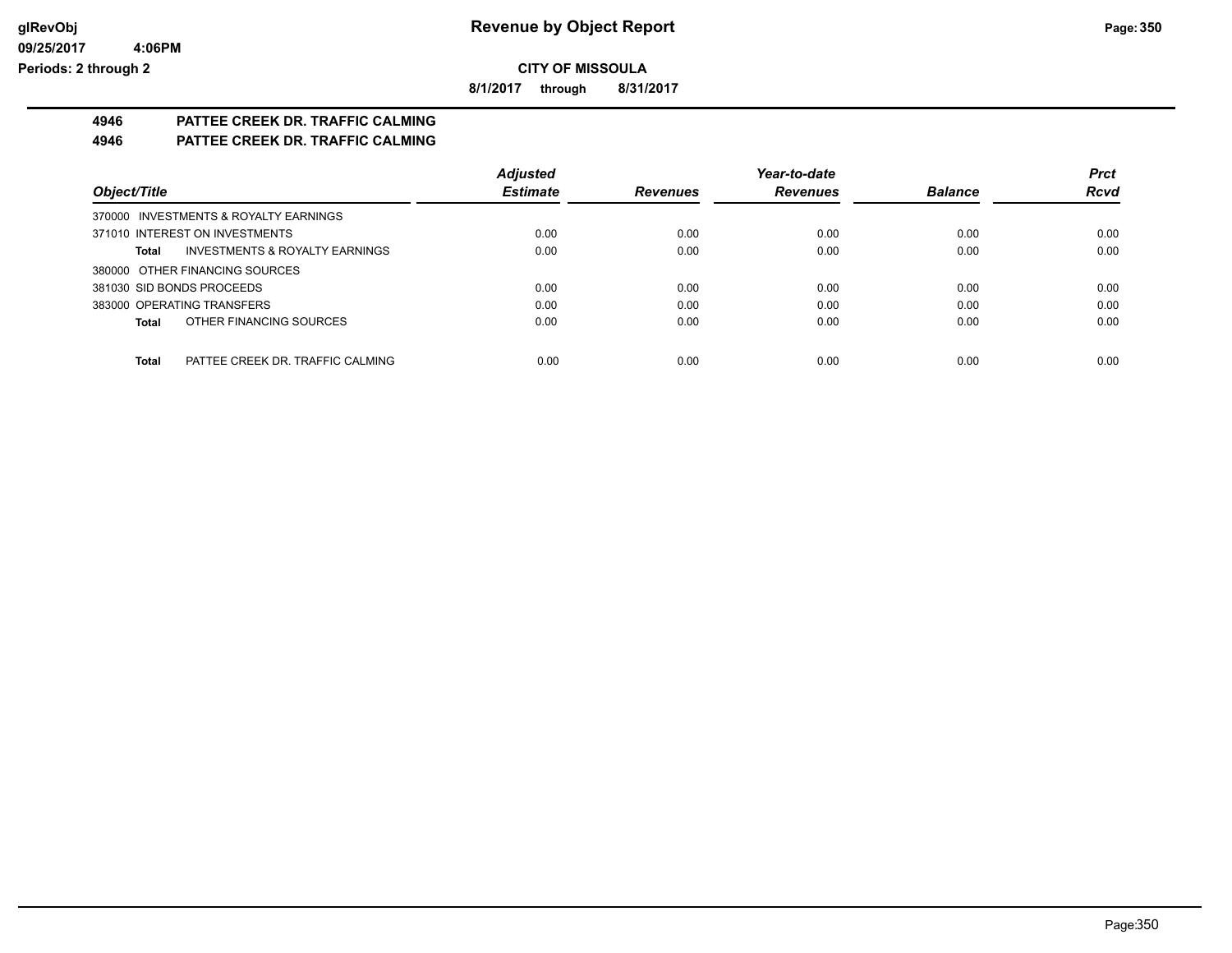**8/1/2017 through 8/31/2017**

#### **4946 PATTEE CREEK DR. TRAFFIC CALMING**

|                                                  | <b>Adiusted</b> |                 | Year-to-date    |                | <b>Prct</b> |
|--------------------------------------------------|-----------------|-----------------|-----------------|----------------|-------------|
| Object/Title                                     | <b>Estimate</b> | <b>Revenues</b> | <b>Revenues</b> | <b>Balance</b> | <b>Rcvd</b> |
| 370000 INVESTMENTS & ROYALTY EARNINGS            |                 |                 |                 |                |             |
| 371010 INTEREST ON INVESTMENTS                   | 0.00            | 0.00            | 0.00            | 0.00           | 0.00        |
| INVESTMENTS & ROYALTY EARNINGS<br>Total          | 0.00            | 0.00            | 0.00            | 0.00           | 0.00        |
| 380000 OTHER FINANCING SOURCES                   |                 |                 |                 |                |             |
| 381030 SID BONDS PROCEEDS                        | 0.00            | 0.00            | 0.00            | 0.00           | 0.00        |
| 383000 OPERATING TRANSFERS                       | 0.00            | 0.00            | 0.00            | 0.00           | 0.00        |
| OTHER FINANCING SOURCES<br><b>Total</b>          | 0.00            | 0.00            | 0.00            | 0.00           | 0.00        |
|                                                  |                 |                 |                 |                |             |
| <b>Total</b><br>PATTEE CREEK DR. TRAFFIC CALMING | 0.00            | 0.00            | 0.00            | 0.00           | 0.00        |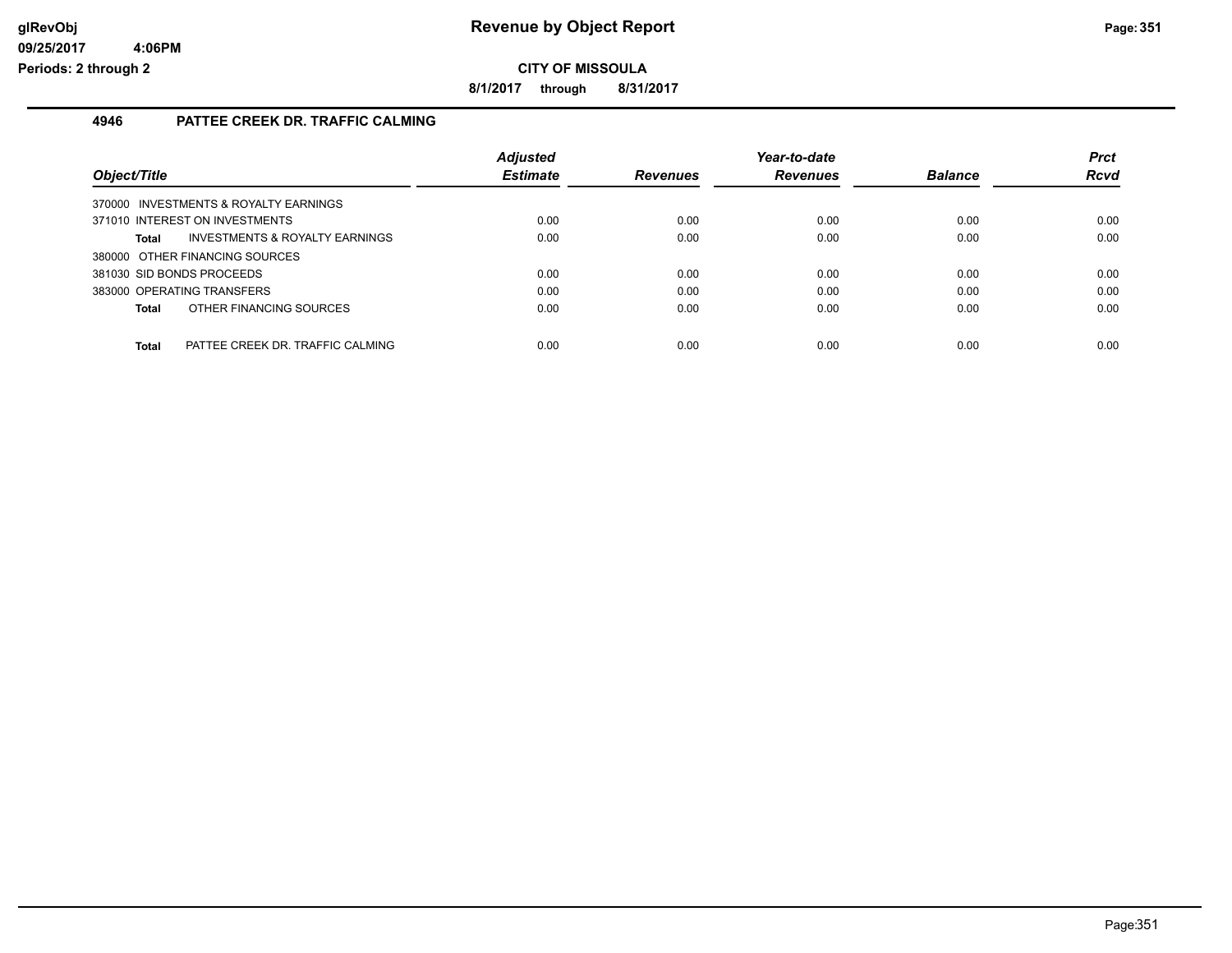**8/1/2017 through 8/31/2017**

## **4948 STORMWATER OUTFALL RETROFITS**

#### **4948 STORMWATER OUTFALL RETROFITS**

|                     |                                     | <b>Adjusted</b> |                 | Year-to-date    |                | <b>Prct</b> |
|---------------------|-------------------------------------|-----------------|-----------------|-----------------|----------------|-------------|
| Object/Title        |                                     | <b>Estimate</b> | <b>Revenues</b> | <b>Revenues</b> | <b>Balance</b> | <b>Rcvd</b> |
|                     | 330000 INTERGOVERNMENTAL REVENUES   |                 |                 |                 |                |             |
| 334121 DNRC GRANT   |                                     | 0.00            | 4,746.49        | 4,746.49        | $-4.746.49$    | 0.00        |
|                     | 337003 HEALTH DEPT-STORM WATER MGMT | 0.00            | 0.00            | 0.00            | 0.00           | 0.00        |
| 337004 MRA GRANTS   |                                     | 0.00            | 0.00            | 0.00            | 0.00           | 0.00        |
| Total               | <b>INTERGOVERNMENTAL REVENUES</b>   | 0.00            | 4,746.49        | 4,746.49        | $-4,746.49$    | 0.00        |
|                     | 380000 OTHER FINANCING SOURCES      |                 |                 |                 |                |             |
| 383014 TRANS FR MRA |                                     | 0.00            | 0.00            | 0.00            | 0.00           | 0.00        |
| 383015 TRANS FR MPC |                                     | 0.00            | 0.00            | 0.00            | 0.00           | 0.00        |
| <b>Total</b>        | OTHER FINANCING SOURCES             | 0.00            | 0.00            | 0.00            | 0.00           | 0.00        |
| <b>Total</b>        | STORMWATER OUTFALL RETROFITS        | 0.00            | 4.746.49        | 4.746.49        | $-4.746.49$    | 0.00        |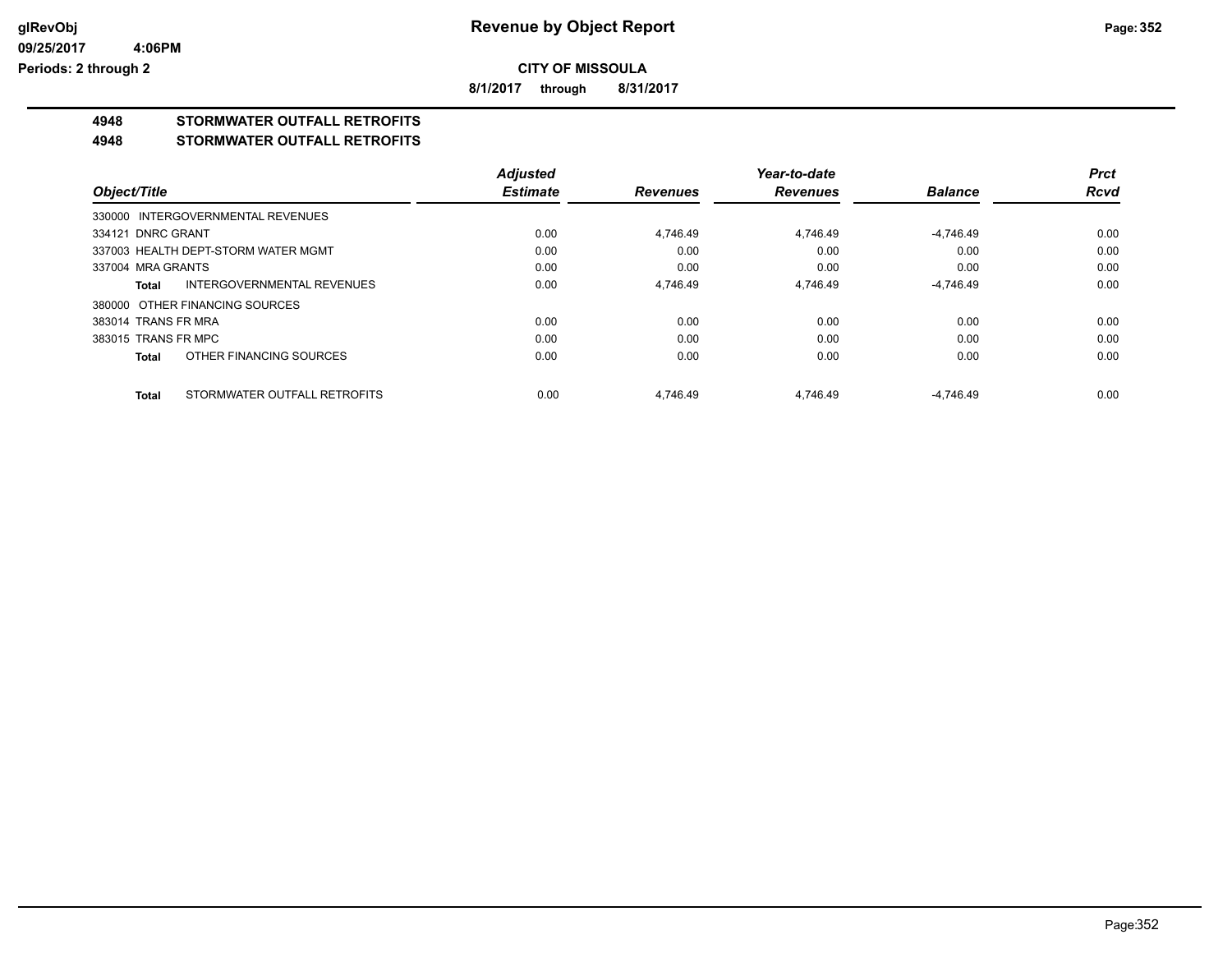**8/1/2017 through 8/31/2017**

#### **4948 STORMWATER OUTFALL RETROFITS**

| Object/Title        |                                     | <b>Adjusted</b><br><b>Estimate</b> | <b>Revenues</b> | Year-to-date<br><b>Revenues</b> | <b>Balance</b> | <b>Prct</b><br><b>Rcvd</b> |
|---------------------|-------------------------------------|------------------------------------|-----------------|---------------------------------|----------------|----------------------------|
|                     | 330000 INTERGOVERNMENTAL REVENUES   |                                    |                 |                                 |                |                            |
| 334121 DNRC GRANT   |                                     | 0.00                               | 4,746.49        | 4,746.49                        | $-4,746.49$    | 0.00                       |
|                     | 337003 HEALTH DEPT-STORM WATER MGMT | 0.00                               | 0.00            | 0.00                            | 0.00           | 0.00                       |
| 337004 MRA GRANTS   |                                     | 0.00                               | 0.00            | 0.00                            | 0.00           | 0.00                       |
| <b>Total</b>        | <b>INTERGOVERNMENTAL REVENUES</b>   | 0.00                               | 4,746.49        | 4,746.49                        | $-4,746.49$    | 0.00                       |
|                     | 380000 OTHER FINANCING SOURCES      |                                    |                 |                                 |                |                            |
| 383014 TRANS FR MRA |                                     | 0.00                               | 0.00            | 0.00                            | 0.00           | 0.00                       |
| 383015 TRANS FR MPC |                                     | 0.00                               | 0.00            | 0.00                            | 0.00           | 0.00                       |
| <b>Total</b>        | OTHER FINANCING SOURCES             | 0.00                               | 0.00            | 0.00                            | 0.00           | 0.00                       |
| <b>Total</b>        | STORMWATER OUTFALL RETROFITS        | 0.00                               | 4.746.49        | 4.746.49                        | $-4.746.49$    | 0.00                       |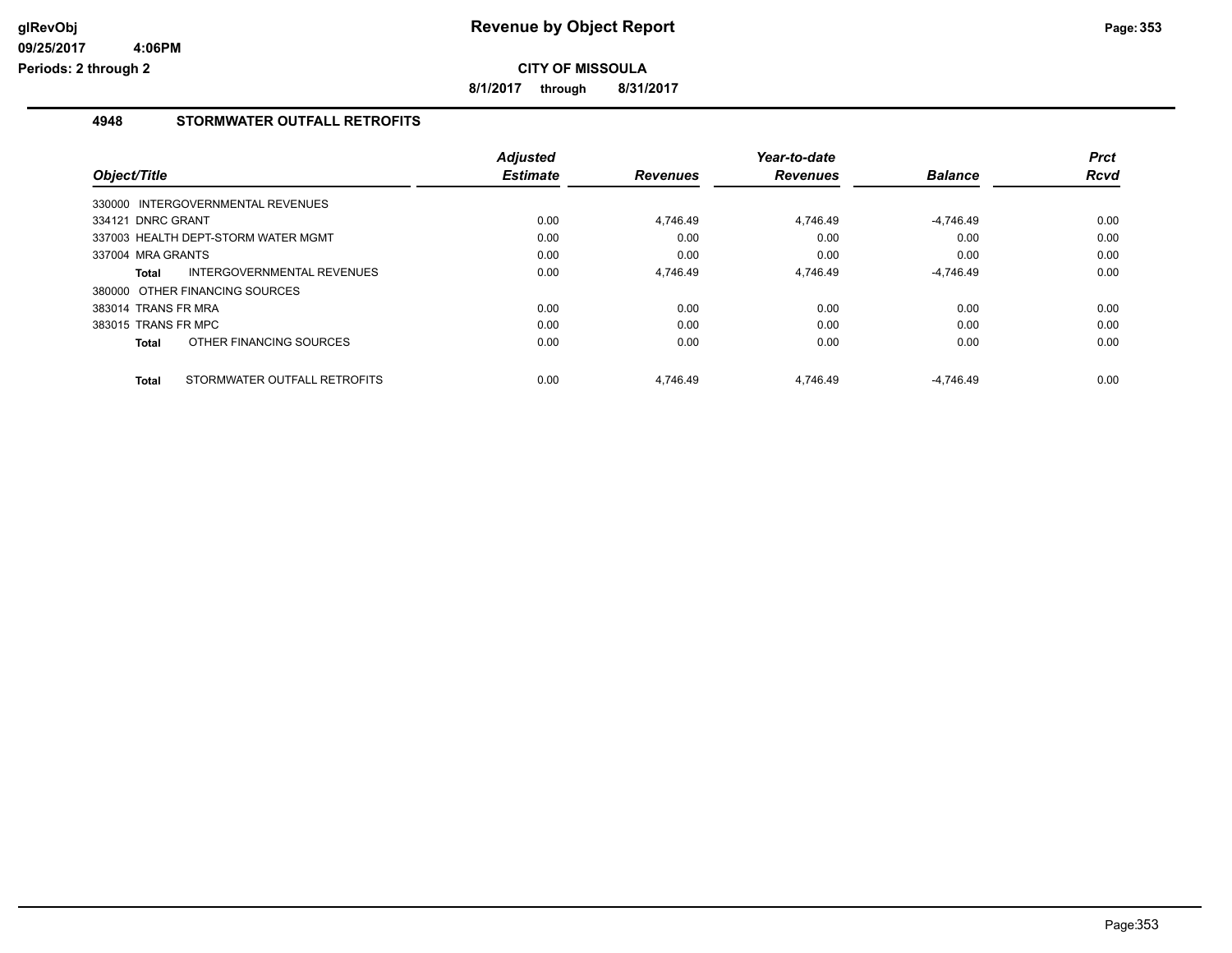**8/1/2017 through 8/31/2017**

**4949 WAYFINDING PROJECT**

**4949 WAYFINDING PROJECT**

|                                            | <b>Adjusted</b> |                 | Year-to-date    |                | <b>Prct</b> |
|--------------------------------------------|-----------------|-----------------|-----------------|----------------|-------------|
| Object/Title                               | <b>Estimate</b> | <b>Revenues</b> | <b>Revenues</b> | <b>Balance</b> | <b>Rcvd</b> |
| 330000 INTERGOVERNMENTAL REVENUES          |                 |                 |                 |                |             |
| 334125 FWP GRANT                           | 0.00            | 0.00            | 0.00            | 0.00           | 0.00        |
| <b>INTERGOVERNMENTAL REVENUES</b><br>Total | 0.00            | 0.00            | 0.00            | 0.00           | 0.00        |
| 360000 MISCELLANEOUS REVENUES              |                 |                 |                 |                |             |
| 365000 DONATIONS                           | 0.00            | 0.00            | 0.00            | 0.00           | 0.00        |
| MISCELLANEOUS REVENUES<br>Total            | 0.00            | 0.00            | 0.00            | 0.00           | 0.00        |
| 380000 OTHER FINANCING SOURCES             |                 |                 |                 |                |             |
| 383042 TRANSFERS FROM OTHER FUNDS          | 0.00            | 0.00            | 0.00            | 0.00           | 0.00        |
| OTHER FINANCING SOURCES<br>Total           | 0.00            | 0.00            | 0.00            | 0.00           | 0.00        |
|                                            |                 |                 |                 |                |             |
| <b>WAYFINDING PROJECT</b><br>Total         | 0.00            | 0.00            | 0.00            | 0.00           | 0.00        |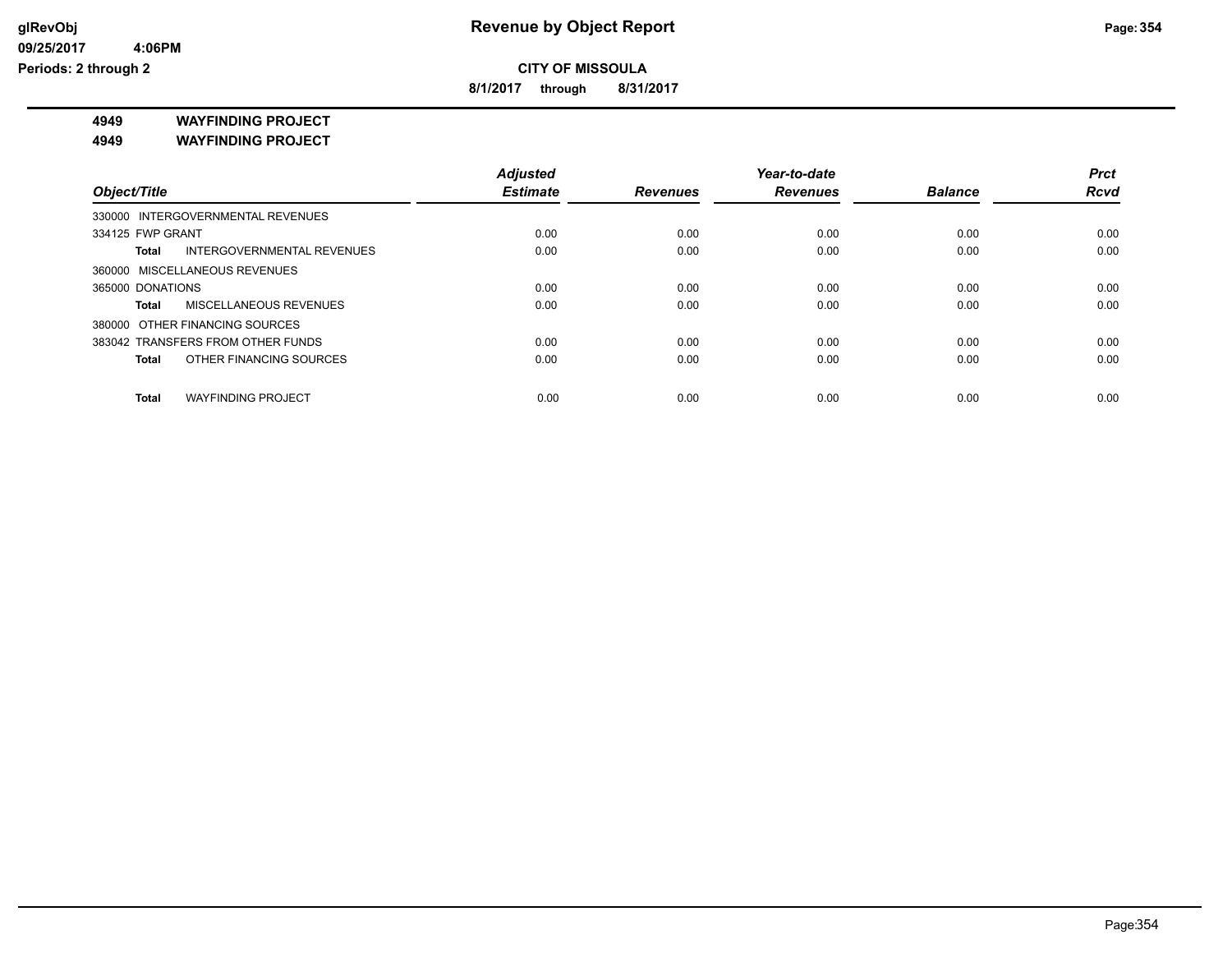**Periods: 2 through 2**

**CITY OF MISSOULA**

**8/1/2017 through 8/31/2017**

#### **4949 WAYFINDING PROJECT**

| Object/Title                              | <b>Adjusted</b><br><b>Estimate</b> | <b>Revenues</b> | Year-to-date<br><b>Revenues</b> | <b>Balance</b> | <b>Prct</b><br><b>Rcvd</b> |
|-------------------------------------------|------------------------------------|-----------------|---------------------------------|----------------|----------------------------|
| 330000 INTERGOVERNMENTAL REVENUES         |                                    |                 |                                 |                |                            |
| 334125 FWP GRANT                          | 0.00                               | 0.00            | 0.00                            | 0.00           | 0.00                       |
| INTERGOVERNMENTAL REVENUES<br>Total       | 0.00                               | 0.00            | 0.00                            | 0.00           | 0.00                       |
| 360000 MISCELLANEOUS REVENUES             |                                    |                 |                                 |                |                            |
| 365000 DONATIONS                          | 0.00                               | 0.00            | 0.00                            | 0.00           | 0.00                       |
| MISCELLANEOUS REVENUES<br>Total           | 0.00                               | 0.00            | 0.00                            | 0.00           | 0.00                       |
| 380000 OTHER FINANCING SOURCES            |                                    |                 |                                 |                |                            |
| 383042 TRANSFERS FROM OTHER FUNDS         | 0.00                               | 0.00            | 0.00                            | 0.00           | 0.00                       |
| OTHER FINANCING SOURCES<br><b>Total</b>   | 0.00                               | 0.00            | 0.00                            | 0.00           | 0.00                       |
| <b>WAYFINDING PROJECT</b><br><b>Total</b> | 0.00                               | 0.00            | 0.00                            | 0.00           | 0.00                       |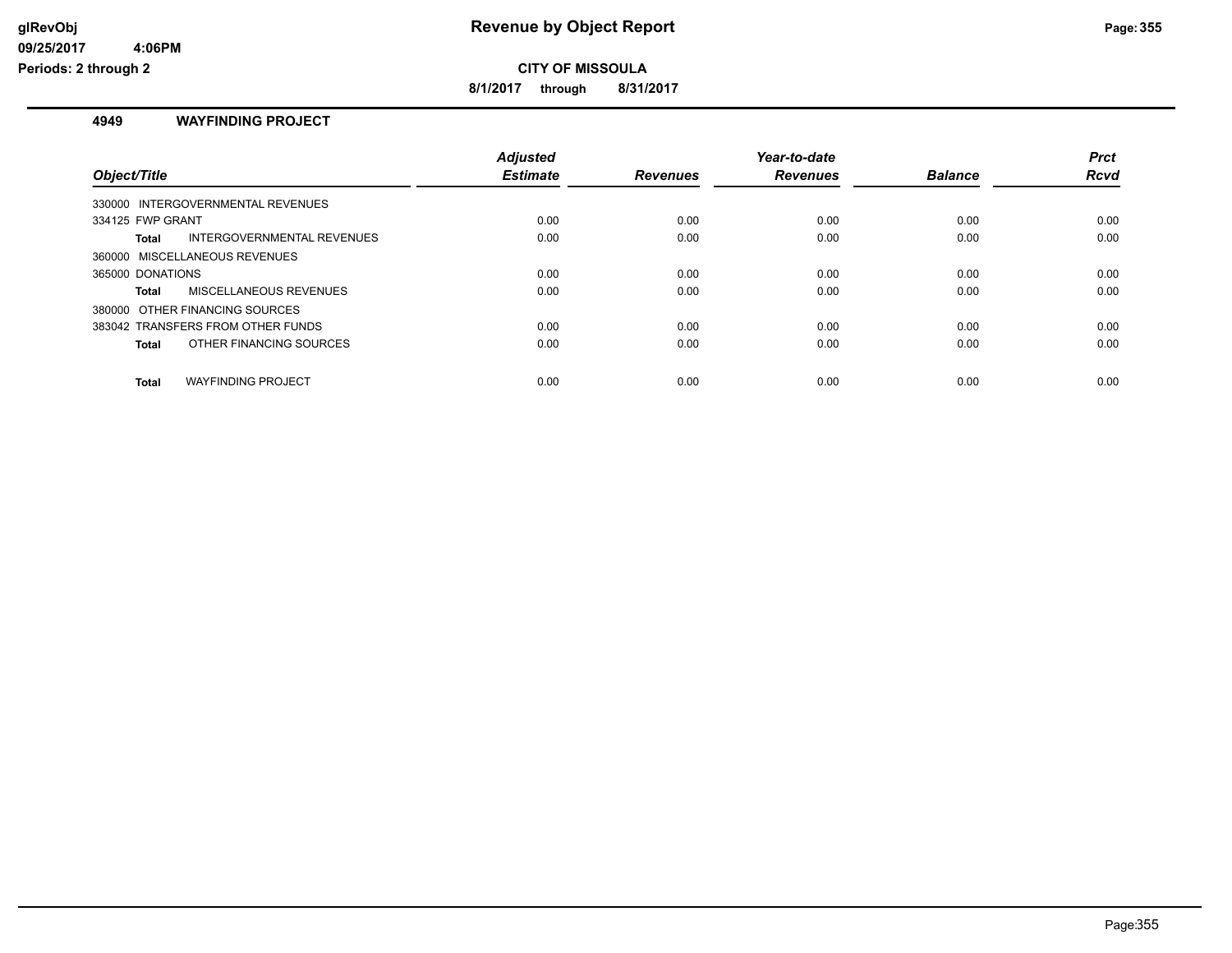**8/1/2017 through 8/31/2017**

#### **4990 ARRA ENHANCEMENTS**

**4990 ARRA ENHANCEMENTS**

|                                                           | <b>Adjusted</b> |                 | Year-to-date    |                | <b>Prct</b> |
|-----------------------------------------------------------|-----------------|-----------------|-----------------|----------------|-------------|
| Object/Title                                              | <b>Estimate</b> | <b>Revenues</b> | <b>Revenues</b> | <b>Balance</b> | <b>Rcvd</b> |
| 330000 INTERGOVERNMENTAL REVENUES                         |                 |                 |                 |                |             |
| 334990 ARRA FUNDING                                       | 0.00            | 0.00            | 0.00            | 0.00           | 0.00        |
| INTERGOVERNMENTAL REVENUES<br>Total                       | 0.00            | 0.00            | 0.00            | 0.00           | 0.00        |
| 370000 INVESTMENTS & ROYALTY EARNINGS                     |                 |                 |                 |                |             |
| 371010 INTEREST ON INVESTMENTS                            | 0.00            | 0.00            | 0.00            | 0.00           | 0.00        |
| <b>INVESTMENTS &amp; ROYALTY EARNINGS</b><br><b>Total</b> | 0.00            | 0.00            | 0.00            | 0.00           | 0.00        |
|                                                           |                 |                 |                 |                |             |
| ARRA ENHANCEMENTS<br><b>Total</b>                         | 0.00            | 0.00            | 0.00            | 0.00           | 0.00        |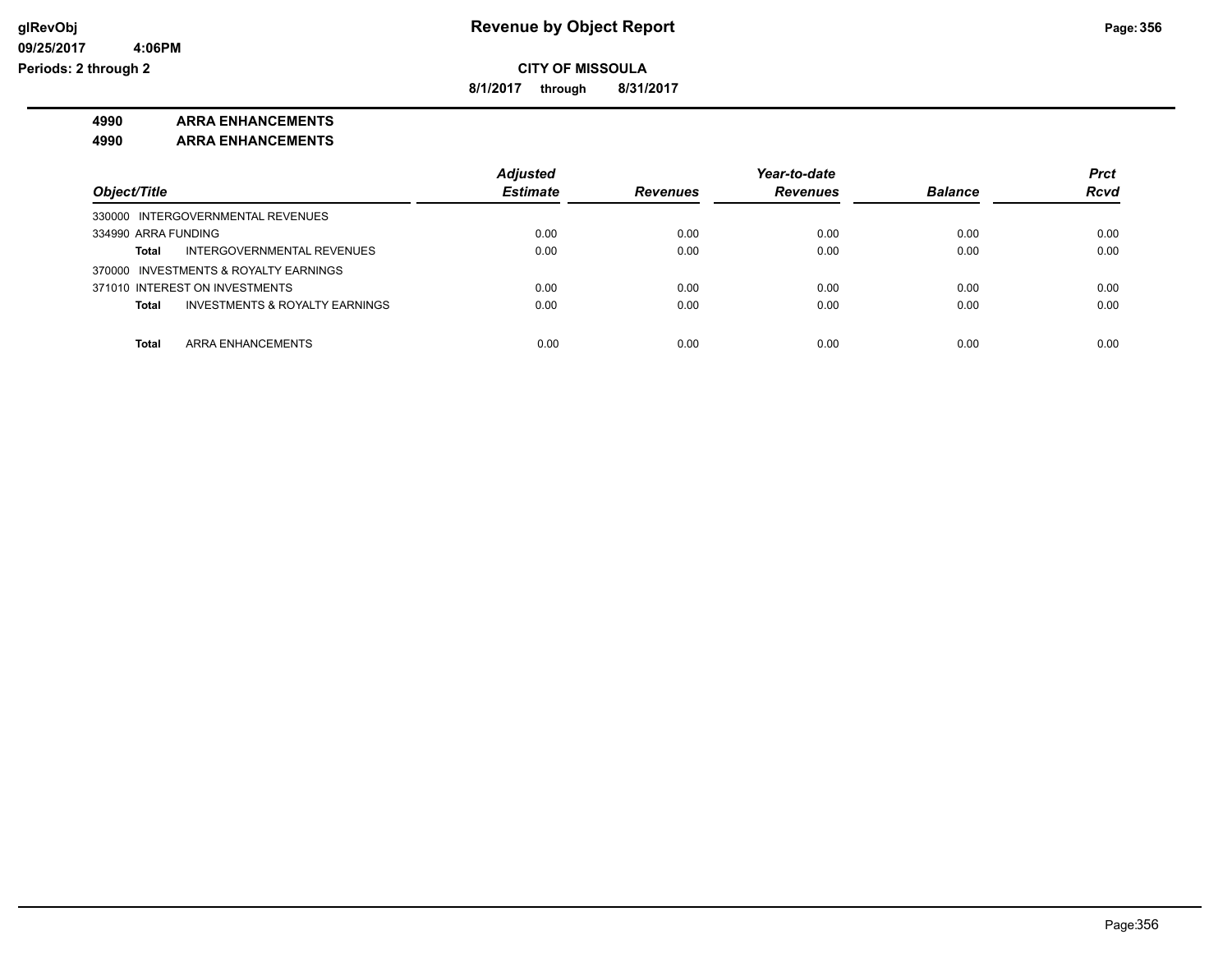**Periods: 2 through 2**

**CITY OF MISSOULA**

**8/1/2017 through 8/31/2017**

#### **4990 ARRA ENHANCEMENTS**

| Object/Title                                              | <b>Adjusted</b><br><b>Estimate</b> | <b>Revenues</b> | Year-to-date<br><b>Revenues</b> | <b>Balance</b> | <b>Prct</b><br><b>Rcvd</b> |
|-----------------------------------------------------------|------------------------------------|-----------------|---------------------------------|----------------|----------------------------|
| 330000 INTERGOVERNMENTAL REVENUES                         |                                    |                 |                                 |                |                            |
| 334990 ARRA FUNDING                                       | 0.00                               | 0.00            | 0.00                            | 0.00           | 0.00                       |
| INTERGOVERNMENTAL REVENUES<br>Total                       | 0.00                               | 0.00            | 0.00                            | 0.00           | 0.00                       |
| 370000 INVESTMENTS & ROYALTY EARNINGS                     |                                    |                 |                                 |                |                            |
| 371010 INTEREST ON INVESTMENTS                            | 0.00                               | 0.00            | 0.00                            | 0.00           | 0.00                       |
| <b>INVESTMENTS &amp; ROYALTY EARNINGS</b><br><b>Total</b> | 0.00                               | 0.00            | 0.00                            | 0.00           | 0.00                       |
|                                                           |                                    |                 |                                 |                |                            |
| ARRA ENHANCEMENTS<br><b>Total</b>                         | 0.00                               | 0.00            | 0.00                            | 0.00           | 0.00                       |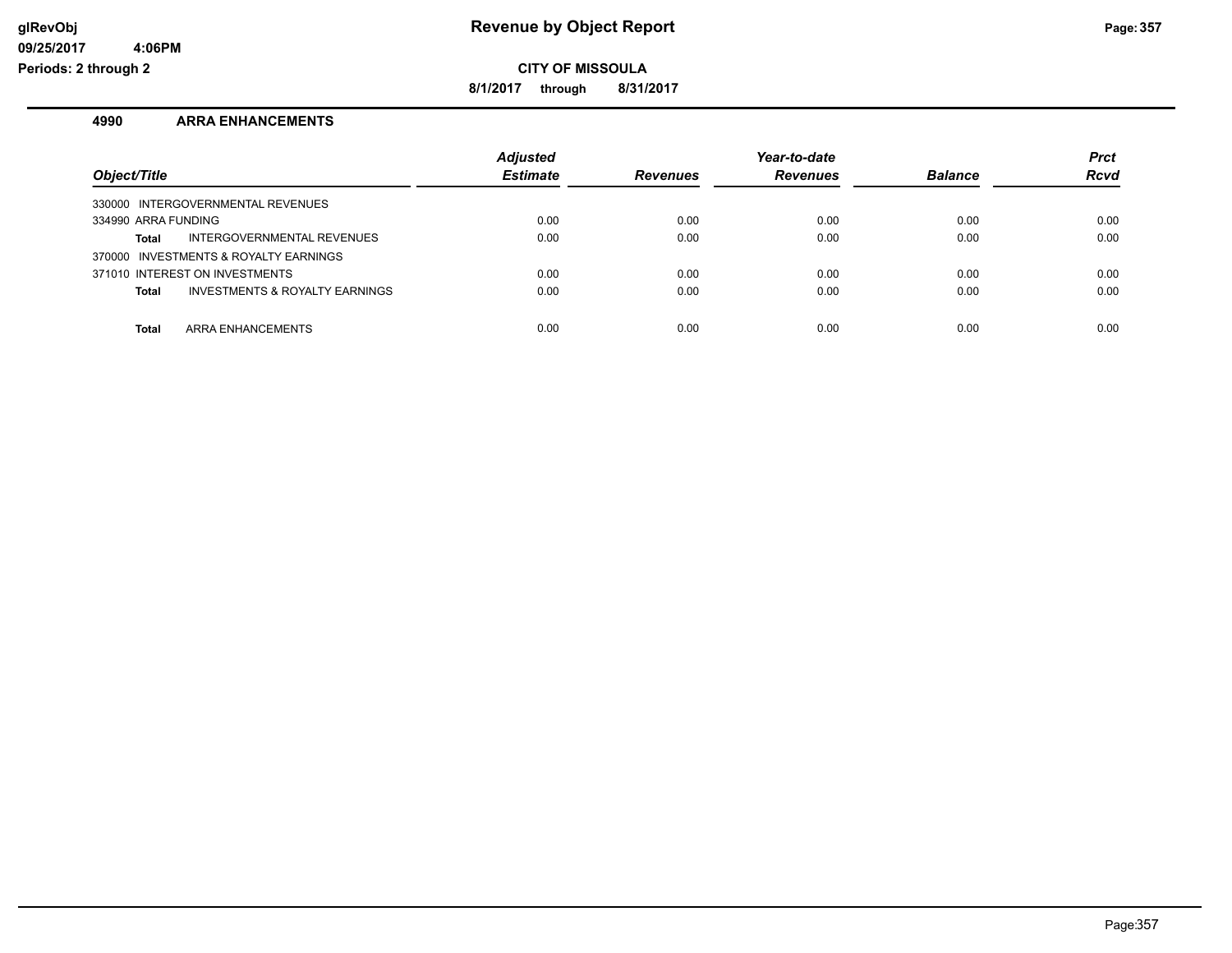**8/1/2017 through 8/31/2017**

#### **4991 ARRA HB645**

**4991 ARRA HB645**

|                                                    | <b>Adjusted</b> |                 | Year-to-date    |                | <b>Prct</b> |
|----------------------------------------------------|-----------------|-----------------|-----------------|----------------|-------------|
| Object/Title                                       | <b>Estimate</b> | <b>Revenues</b> | <b>Revenues</b> | <b>Balance</b> | <b>Rcvd</b> |
| 330000 INTERGOVERNMENTAL REVENUES                  |                 |                 |                 |                |             |
| 334991 ARRA HB645 FUNDING                          | 0.00            | 0.00            | 0.00            | 0.00           | 0.00        |
| 336023 STATE CONTRIB. - PERS                       | 0.00            | 0.00            | 0.00            | 0.00           | 0.00        |
| <b>INTERGOVERNMENTAL REVENUES</b><br>Total         | 0.00            | 0.00            | 0.00            | 0.00           | 0.00        |
| 340000 CHARGES FOR SERVICES                        |                 |                 |                 |                |             |
| 343005 NON-ARRA MOUNTAIN WATER CONTRACT            | 0.00            | 0.00            | 0.00            | 0.00           | 0.00        |
| <b>CHARGES FOR SERVICES</b><br>Total               | 0.00            | 0.00            | 0.00            | 0.00           | 0.00        |
| 360000 MISCELLANEOUS REVENUES                      |                 |                 |                 |                |             |
| 360000 MISCELLANEOUS REVENUES                      | 0.00            | 0.00            | 0.00            | 0.00           | 0.00        |
| MISCELLANEOUS REVENUES<br>Total                    | 0.00            | 0.00            | 0.00            | 0.00           | 0.00        |
| 370000 INVESTMENTS & ROYALTY EARNINGS              |                 |                 |                 |                |             |
| 371010 INTEREST ON INVESTMENTS                     | 0.00            | 0.00            | 0.00            | 0.00           | 0.00        |
| <b>INVESTMENTS &amp; ROYALTY EARNINGS</b><br>Total | 0.00            | 0.00            | 0.00            | 0.00           | 0.00        |
|                                                    |                 |                 |                 |                |             |
| ARRA HB645<br><b>Total</b>                         | 0.00            | 0.00            | 0.00            | 0.00           | 0.00        |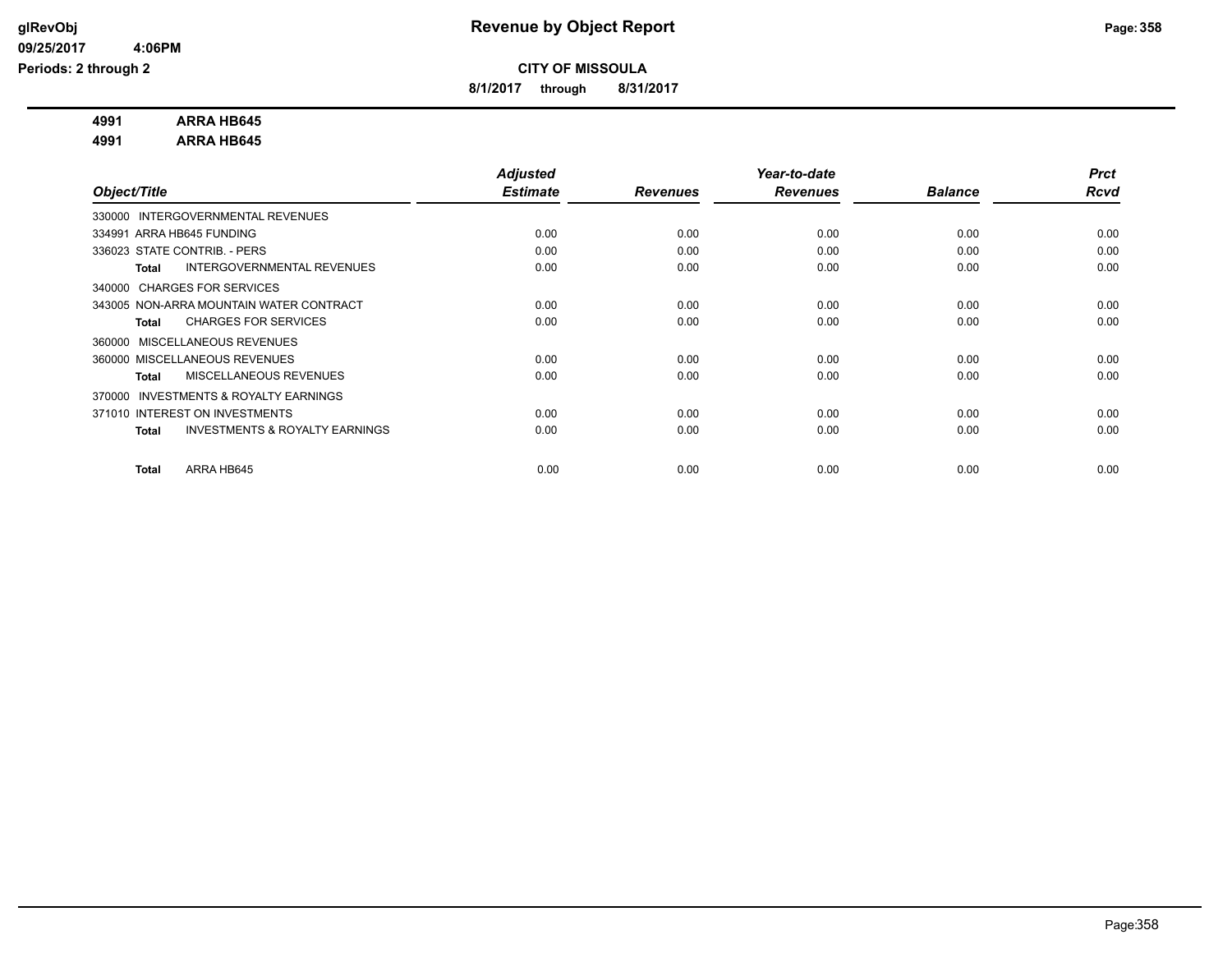**Periods: 2 through 2**

**CITY OF MISSOULA**

**8/1/2017 through 8/31/2017**

**4991 ARRA HB645**

| Object/Title                                       | <b>Adjusted</b><br><b>Estimate</b> | <b>Revenues</b> | Year-to-date<br><b>Revenues</b> | <b>Balance</b> | <b>Prct</b><br><b>Rcvd</b> |
|----------------------------------------------------|------------------------------------|-----------------|---------------------------------|----------------|----------------------------|
|                                                    |                                    |                 |                                 |                |                            |
| 330000 INTERGOVERNMENTAL REVENUES                  |                                    |                 |                                 |                |                            |
| 334991 ARRA HB645 FUNDING                          | 0.00                               | 0.00            | 0.00                            | 0.00           | 0.00                       |
| 336023 STATE CONTRIB. - PERS                       | 0.00                               | 0.00            | 0.00                            | 0.00           | 0.00                       |
| INTERGOVERNMENTAL REVENUES<br>Total                | 0.00                               | 0.00            | 0.00                            | 0.00           | 0.00                       |
| 340000 CHARGES FOR SERVICES                        |                                    |                 |                                 |                |                            |
| 343005 NON-ARRA MOUNTAIN WATER CONTRACT            | 0.00                               | 0.00            | 0.00                            | 0.00           | 0.00                       |
| <b>CHARGES FOR SERVICES</b><br>Total               | 0.00                               | 0.00            | 0.00                            | 0.00           | 0.00                       |
| 360000 MISCELLANEOUS REVENUES                      |                                    |                 |                                 |                |                            |
| 360000 MISCELLANEOUS REVENUES                      | 0.00                               | 0.00            | 0.00                            | 0.00           | 0.00                       |
| MISCELLANEOUS REVENUES<br>Total                    | 0.00                               | 0.00            | 0.00                            | 0.00           | 0.00                       |
| 370000 INVESTMENTS & ROYALTY EARNINGS              |                                    |                 |                                 |                |                            |
| 371010 INTEREST ON INVESTMENTS                     | 0.00                               | 0.00            | 0.00                            | 0.00           | 0.00                       |
| <b>INVESTMENTS &amp; ROYALTY EARNINGS</b><br>Total | 0.00                               | 0.00            | 0.00                            | 0.00           | 0.00                       |
|                                                    |                                    |                 |                                 |                |                            |
| ARRA HB645<br>Total                                | 0.00                               | 0.00            | 0.00                            | 0.00           | 0.00                       |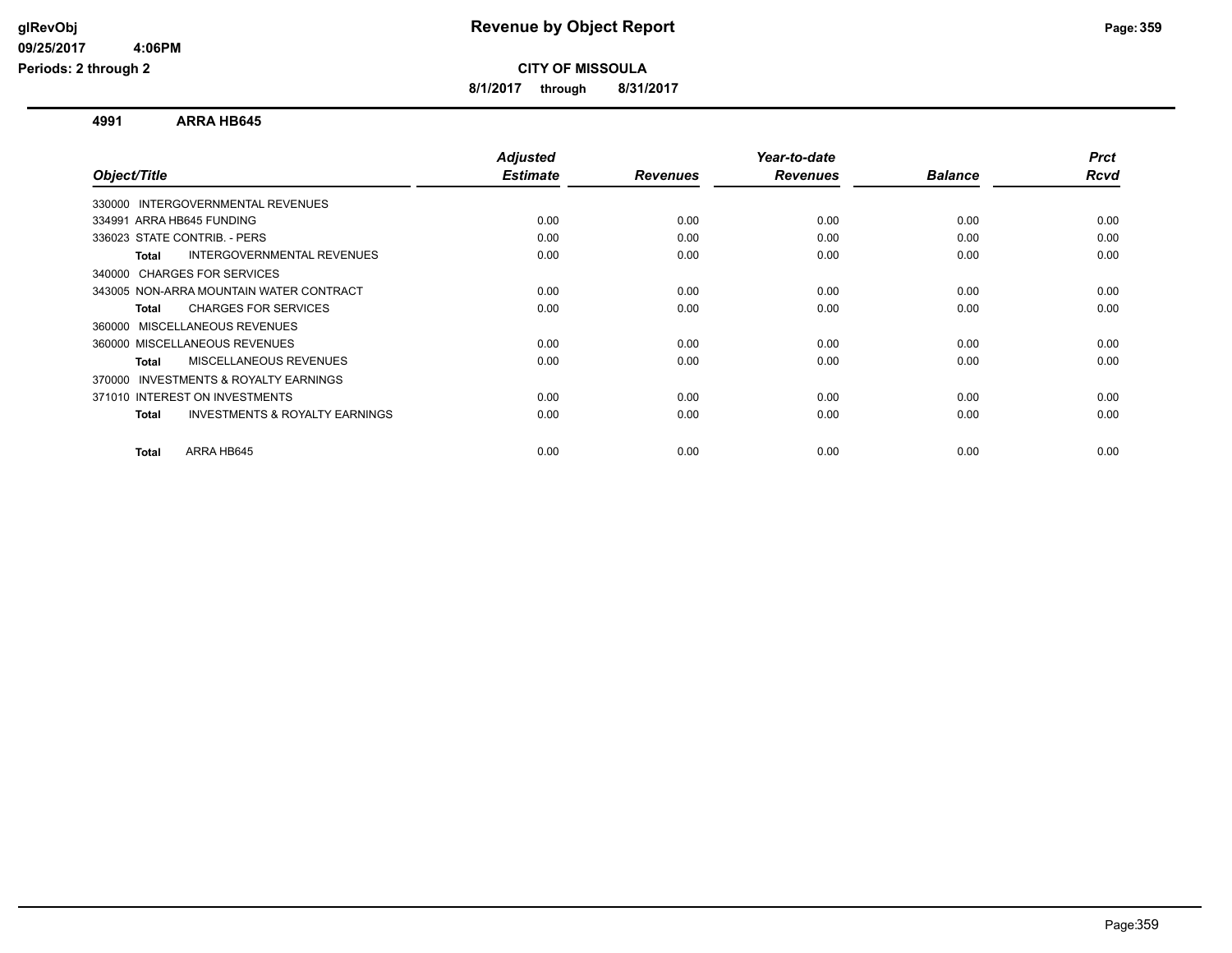**8/1/2017 through 8/31/2017**

#### **4992 WFL MILLER CREEK ROAD**

**4992 WFL MILLER CREEK ROAD**

|                                                           | <b>Adjusted</b> |                 | Year-to-date    |                | <b>Prct</b> |
|-----------------------------------------------------------|-----------------|-----------------|-----------------|----------------|-------------|
| Object/Title                                              | <b>Estimate</b> | <b>Revenues</b> | <b>Revenues</b> | <b>Balance</b> | <b>Rcvd</b> |
| 330000 INTERGOVERNMENTAL REVENUES                         |                 |                 |                 |                |             |
| 334990 ARRA FUNDING                                       | 0.00            | 0.00            | 0.00            | 0.00           | 0.00        |
| INTERGOVERNMENTAL REVENUES<br>Total                       | 0.00            | 0.00            | 0.00            | 0.00           | 0.00        |
| 370000 INVESTMENTS & ROYALTY EARNINGS                     |                 |                 |                 |                |             |
| 371010 INTEREST ON INVESTMENTS                            | 0.00            | 0.00            | 0.00            | 0.00           | 0.00        |
| <b>INVESTMENTS &amp; ROYALTY EARNINGS</b><br><b>Total</b> | 0.00            | 0.00            | 0.00            | 0.00           | 0.00        |
|                                                           |                 |                 |                 |                |             |
| WFL MILLER CREEK ROAD<br><b>Total</b>                     | 0.00            | 0.00            | 0.00            | 0.00           | 0.00        |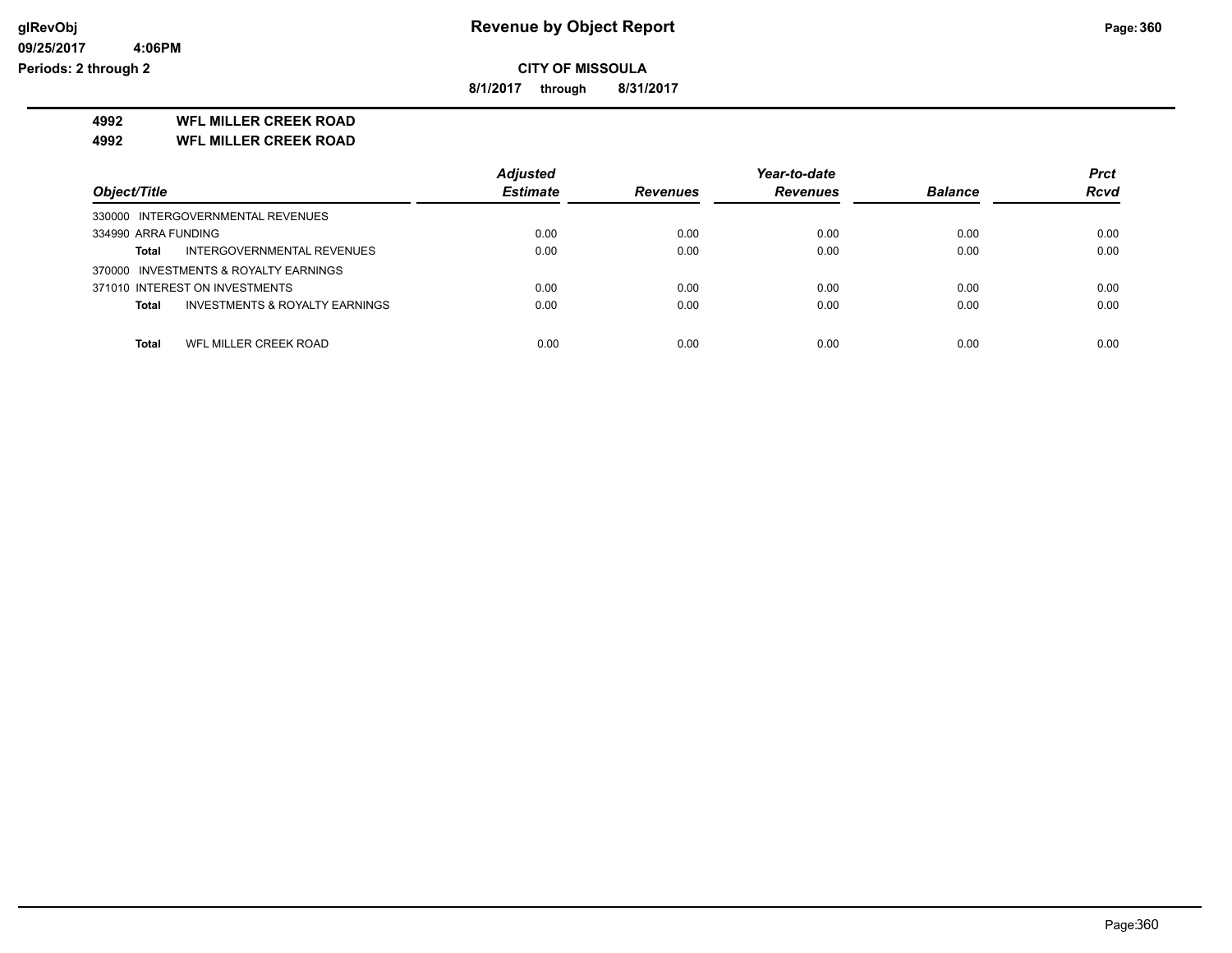**8/1/2017 through 8/31/2017**

### **4992 WFL MILLER CREEK ROAD**

| Object/Title                                              | <b>Adjusted</b><br><b>Estimate</b> | <b>Revenues</b> | Year-to-date<br><b>Revenues</b> | <b>Balance</b> | <b>Prct</b><br><b>Rcvd</b> |
|-----------------------------------------------------------|------------------------------------|-----------------|---------------------------------|----------------|----------------------------|
| 330000 INTERGOVERNMENTAL REVENUES                         |                                    |                 |                                 |                |                            |
| 334990 ARRA FUNDING                                       | 0.00                               | 0.00            | 0.00                            | 0.00           | 0.00                       |
| INTERGOVERNMENTAL REVENUES<br>Total                       | 0.00                               | 0.00            | 0.00                            | 0.00           | 0.00                       |
| 370000 INVESTMENTS & ROYALTY EARNINGS                     |                                    |                 |                                 |                |                            |
| 371010 INTEREST ON INVESTMENTS                            | 0.00                               | 0.00            | 0.00                            | 0.00           | 0.00                       |
| <b>INVESTMENTS &amp; ROYALTY EARNINGS</b><br><b>Total</b> | 0.00                               | 0.00            | 0.00                            | 0.00           | 0.00                       |
| WFL MILLER CREEK ROAD<br>Total                            | 0.00                               | 0.00            | 0.00                            | 0.00           | 0.00                       |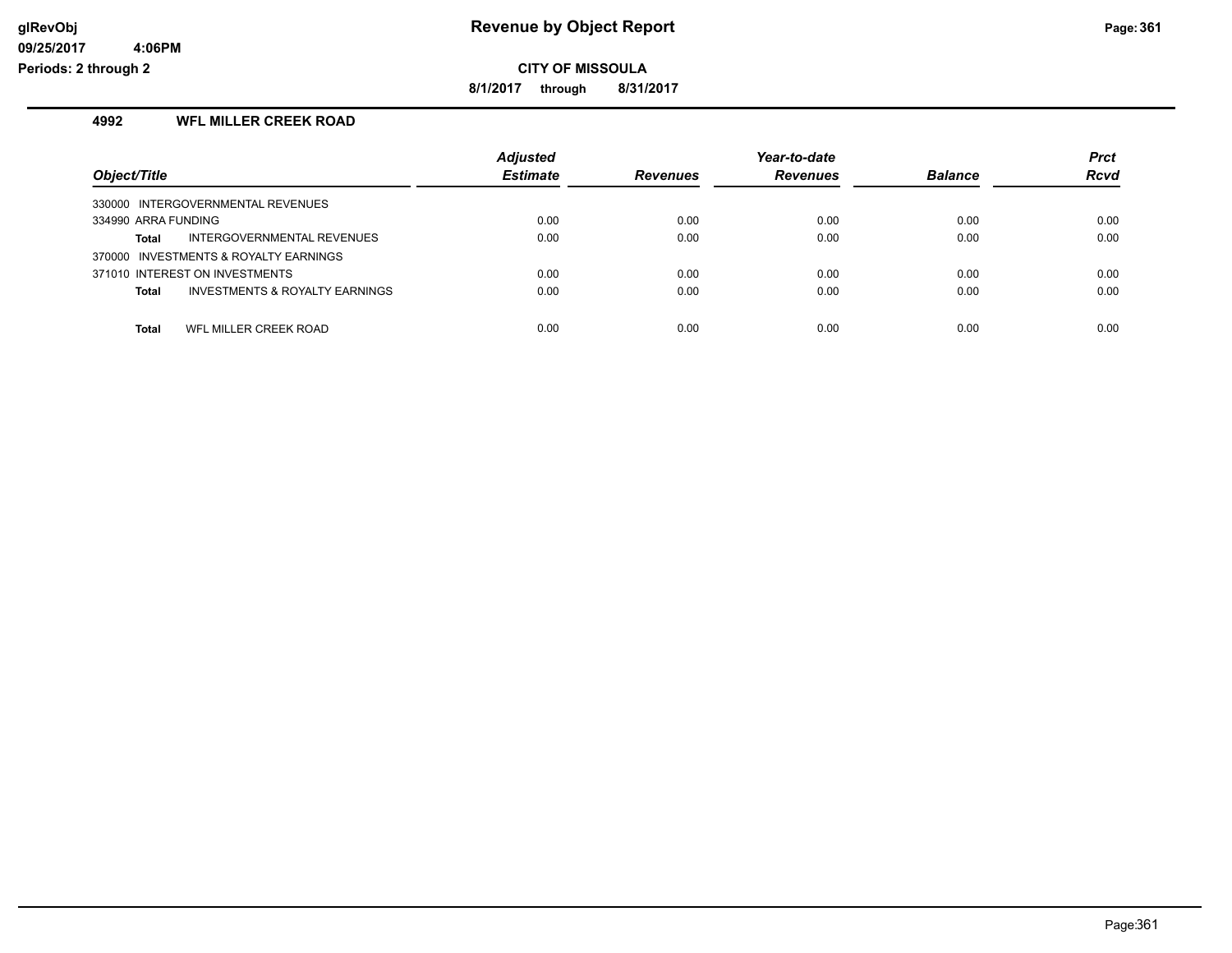**8/1/2017 through 8/31/2017**

**4993 WESTERN FEDERAL LANDS**

**4993 WESTERN FEDERAL LANDS**

|                                              | <b>Adjusted</b> |                 | Year-to-date    |                | <b>Prct</b> |
|----------------------------------------------|-----------------|-----------------|-----------------|----------------|-------------|
| Object/Title                                 | <b>Estimate</b> | <b>Revenues</b> | <b>Revenues</b> | <b>Balance</b> | Rcvd        |
| 330000 INTERGOVERNMENTAL REVENUES            |                 |                 |                 |                |             |
| 331005 WESTERN FEDERAL LANDS GRANT           | 0.00            | 0.00            | 0.00            | 0.00           | 0.00        |
| 334125 FWP GRANT                             | 0.00            | 0.00            | 0.00            | 0.00           | 0.00        |
| INTERGOVERNMENTAL REVENUES<br>Total          | 0.00            | 0.00            | 0.00            | 0.00           | 0.00        |
| 360000 MISCELLANEOUS REVENUES                |                 |                 |                 |                |             |
| 365010 FRIENDS OF MISSOULA PARKS DONATION    | 0.00            | 0.00            | 0.00            | 0.00           | 0.00        |
| MISCELLANEOUS REVENUES<br>Total              | 0.00            | 0.00            | 0.00            | 0.00           | 0.00        |
| 370000 INVESTMENTS & ROYALTY EARNINGS        |                 |                 |                 |                |             |
| 371010 INTEREST ON INVESTMENTS               | 0.00            | 0.00            | 0.00            | 0.00           | 0.00        |
| INVESTMENTS & ROYALTY EARNINGS<br>Total      | 0.00            | 0.00            | 0.00            | 0.00           | 0.00        |
| <b>WESTERN FEDERAL LANDS</b><br><b>Total</b> | 0.00            | 0.00            | 0.00            | 0.00           | 0.00        |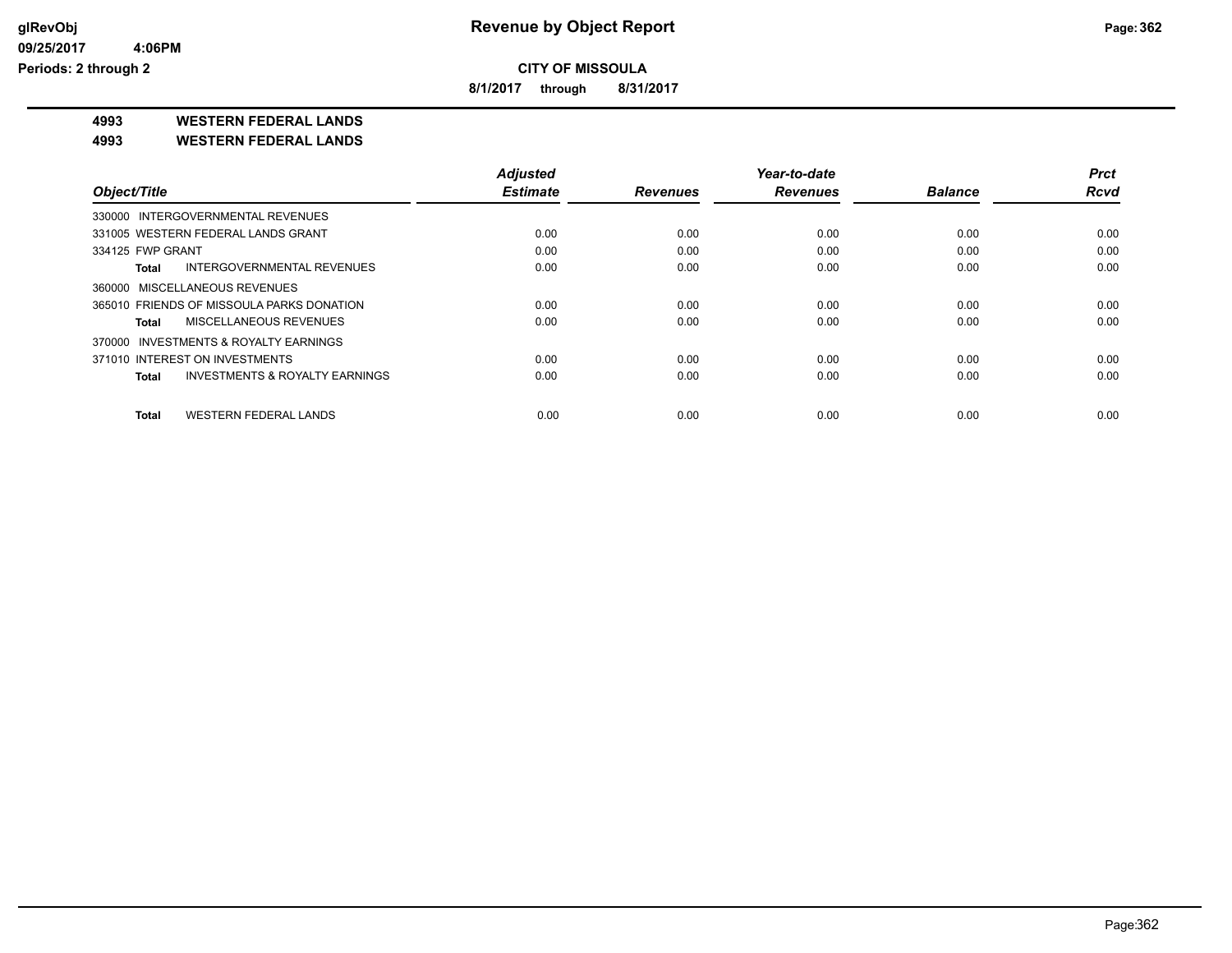**8/1/2017 through 8/31/2017**

### **4993 WESTERN FEDERAL LANDS**

|                                                | <b>Adjusted</b> |                 | Year-to-date    |                | <b>Prct</b> |
|------------------------------------------------|-----------------|-----------------|-----------------|----------------|-------------|
| Object/Title                                   | <b>Estimate</b> | <b>Revenues</b> | <b>Revenues</b> | <b>Balance</b> | <b>Rcvd</b> |
| 330000 INTERGOVERNMENTAL REVENUES              |                 |                 |                 |                |             |
| 331005 WESTERN FEDERAL LANDS GRANT             | 0.00            | 0.00            | 0.00            | 0.00           | 0.00        |
| 334125 FWP GRANT                               | 0.00            | 0.00            | 0.00            | 0.00           | 0.00        |
| INTERGOVERNMENTAL REVENUES<br><b>Total</b>     | 0.00            | 0.00            | 0.00            | 0.00           | 0.00        |
| 360000 MISCELLANEOUS REVENUES                  |                 |                 |                 |                |             |
| 365010 FRIENDS OF MISSOULA PARKS DONATION      | 0.00            | 0.00            | 0.00            | 0.00           | 0.00        |
| <b>MISCELLANEOUS REVENUES</b><br><b>Total</b>  | 0.00            | 0.00            | 0.00            | 0.00           | 0.00        |
| 370000 INVESTMENTS & ROYALTY EARNINGS          |                 |                 |                 |                |             |
| 371010 INTEREST ON INVESTMENTS                 | 0.00            | 0.00            | 0.00            | 0.00           | 0.00        |
| INVESTMENTS & ROYALTY EARNINGS<br><b>Total</b> | 0.00            | 0.00            | 0.00            | 0.00           | 0.00        |
|                                                |                 |                 |                 |                |             |
| <b>WESTERN FEDERAL LANDS</b><br><b>Total</b>   | 0.00            | 0.00            | 0.00            | 0.00           | 0.00        |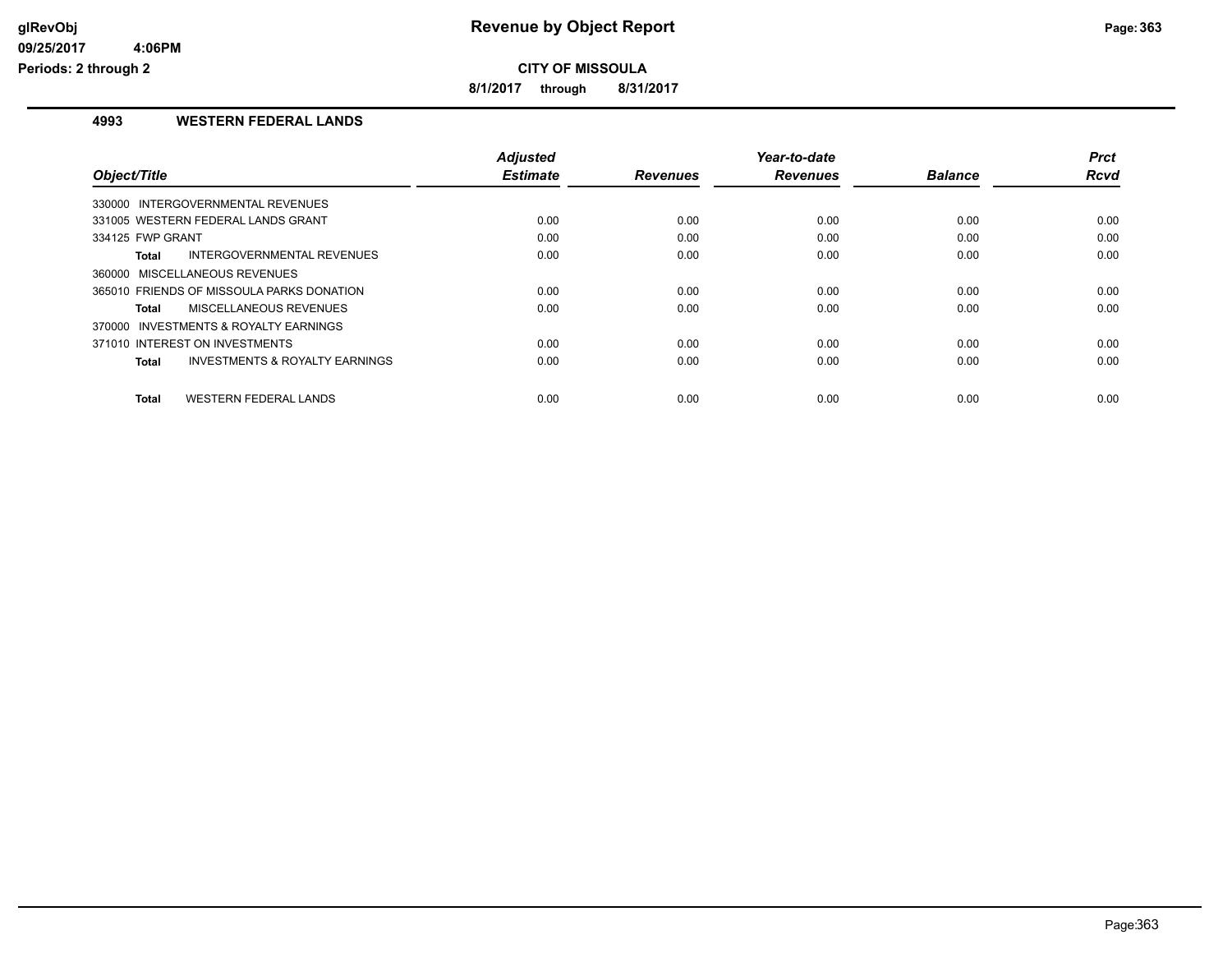**8/1/2017 through 8/31/2017**

**5020 CIVIC STADIUM**

**5020 CIVIC STADIUM**

|                                                           | <b>Adjusted</b> |                 | Year-to-date    |                | <b>Prct</b> |
|-----------------------------------------------------------|-----------------|-----------------|-----------------|----------------|-------------|
| Object/Title                                              | <b>Estimate</b> | <b>Revenues</b> | <b>Revenues</b> | <b>Balance</b> | Rcvd        |
| 330000 INTERGOVERNMENTAL REVENUES                         |                 |                 |                 |                |             |
| 336023 STATE CONTRIB. - PERS                              | 0.00            | 0.00            | 0.00            | 0.00           | 0.00        |
| <b>INTERGOVERNMENTAL REVENUES</b><br><b>Total</b>         | 0.00            | 0.00            | 0.00            | 0.00           | 0.00        |
| 360000 MISCELLANEOUS REVENUES                             |                 |                 |                 |                |             |
| 360010 MISCELLANEOUS                                      | 0.00            | 0.00            | 0.00            | 0.00           | 0.00        |
| 361010 RENTAL REVENUE                                     | 0.00            | 0.00            | 0.00            | 0.00           | 0.00        |
| 362003 US BANK FEE REIMBURSEMENT                          | 0.00            | 0.00            | 0.00            | 0.00           | 0.00        |
| 365030 DONATIONS STADIUM R&D                              | 0.00            | 0.00            | 0.00            | 0.00           | 0.00        |
| MISCELLANEOUS REVENUES<br><b>Total</b>                    | 0.00            | 0.00            | 0.00            | 0.00           | 0.00        |
| 370000 INVESTMENTS & ROYALTY EARNINGS                     |                 |                 |                 |                |             |
| 371010 INTEREST ON INVESTMENTS                            | 0.00            | 0.00            | 0.00            | 0.00           | 0.00        |
| <b>INVESTMENTS &amp; ROYALTY EARNINGS</b><br><b>Total</b> | 0.00            | 0.00            | 0.00            | 0.00           | 0.00        |
| OTHER FINANCING SOURCES<br>380000                         |                 |                 |                 |                |             |
| 383000 OPERATING TRANSFERS                                | 0.00            | 0.00            | 0.00            | 0.00           | 0.00        |
| 383400 CAPITAL CONTRIBUTION                               | 0.00            | 0.00            | 0.00            | 0.00           | 0.00        |
| OTHER FINANCING SOURCES<br><b>Total</b>                   | 0.00            | 0.00            | 0.00            | 0.00           | 0.00        |
|                                                           |                 |                 |                 |                |             |
| <b>CIVIC STADIUM</b><br><b>Total</b>                      | 0.00            | 0.00            | 0.00            | 0.00           | 0.00        |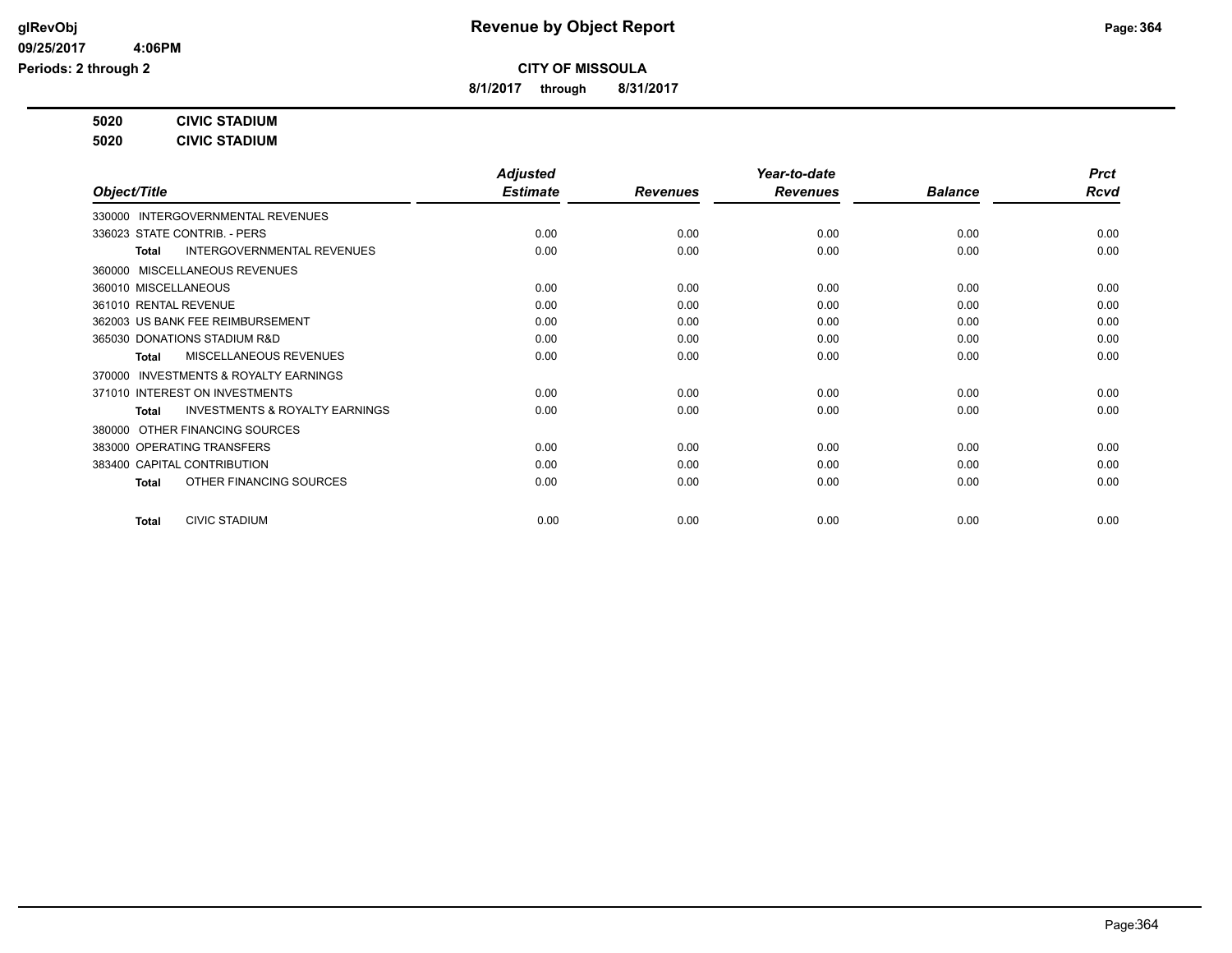**Periods: 2 through 2**

**CITY OF MISSOULA**

**8/1/2017 through 8/31/2017**

### **5020 CIVIC STADIUM**

 **4:06PM**

|                                                           | <b>Adjusted</b> |                 | Year-to-date    |                | <b>Prct</b> |
|-----------------------------------------------------------|-----------------|-----------------|-----------------|----------------|-------------|
| Object/Title                                              | <b>Estimate</b> | <b>Revenues</b> | <b>Revenues</b> | <b>Balance</b> | <b>Rcvd</b> |
| 330000 INTERGOVERNMENTAL REVENUES                         |                 |                 |                 |                |             |
| 336023 STATE CONTRIB. - PERS                              | 0.00            | 0.00            | 0.00            | 0.00           | 0.00        |
| INTERGOVERNMENTAL REVENUES<br><b>Total</b>                | 0.00            | 0.00            | 0.00            | 0.00           | 0.00        |
| 360000 MISCELLANEOUS REVENUES                             |                 |                 |                 |                |             |
| 360010 MISCELLANEOUS                                      | 0.00            | 0.00            | 0.00            | 0.00           | 0.00        |
| 361010 RENTAL REVENUE                                     | 0.00            | 0.00            | 0.00            | 0.00           | 0.00        |
| 362003 US BANK FEE REIMBURSEMENT                          | 0.00            | 0.00            | 0.00            | 0.00           | 0.00        |
| 365030 DONATIONS STADIUM R&D                              | 0.00            | 0.00            | 0.00            | 0.00           | 0.00        |
| MISCELLANEOUS REVENUES<br><b>Total</b>                    | 0.00            | 0.00            | 0.00            | 0.00           | 0.00        |
| <b>INVESTMENTS &amp; ROYALTY EARNINGS</b><br>370000       |                 |                 |                 |                |             |
| 371010 INTEREST ON INVESTMENTS                            | 0.00            | 0.00            | 0.00            | 0.00           | 0.00        |
| <b>INVESTMENTS &amp; ROYALTY EARNINGS</b><br><b>Total</b> | 0.00            | 0.00            | 0.00            | 0.00           | 0.00        |
| OTHER FINANCING SOURCES<br>380000                         |                 |                 |                 |                |             |
| 383000 OPERATING TRANSFERS                                | 0.00            | 0.00            | 0.00            | 0.00           | 0.00        |
| 383400 CAPITAL CONTRIBUTION                               | 0.00            | 0.00            | 0.00            | 0.00           | 0.00        |
| OTHER FINANCING SOURCES<br><b>Total</b>                   | 0.00            | 0.00            | 0.00            | 0.00           | 0.00        |
| <b>CIVIC STADIUM</b><br><b>Total</b>                      | 0.00            | 0.00            | 0.00            | 0.00           | 0.00        |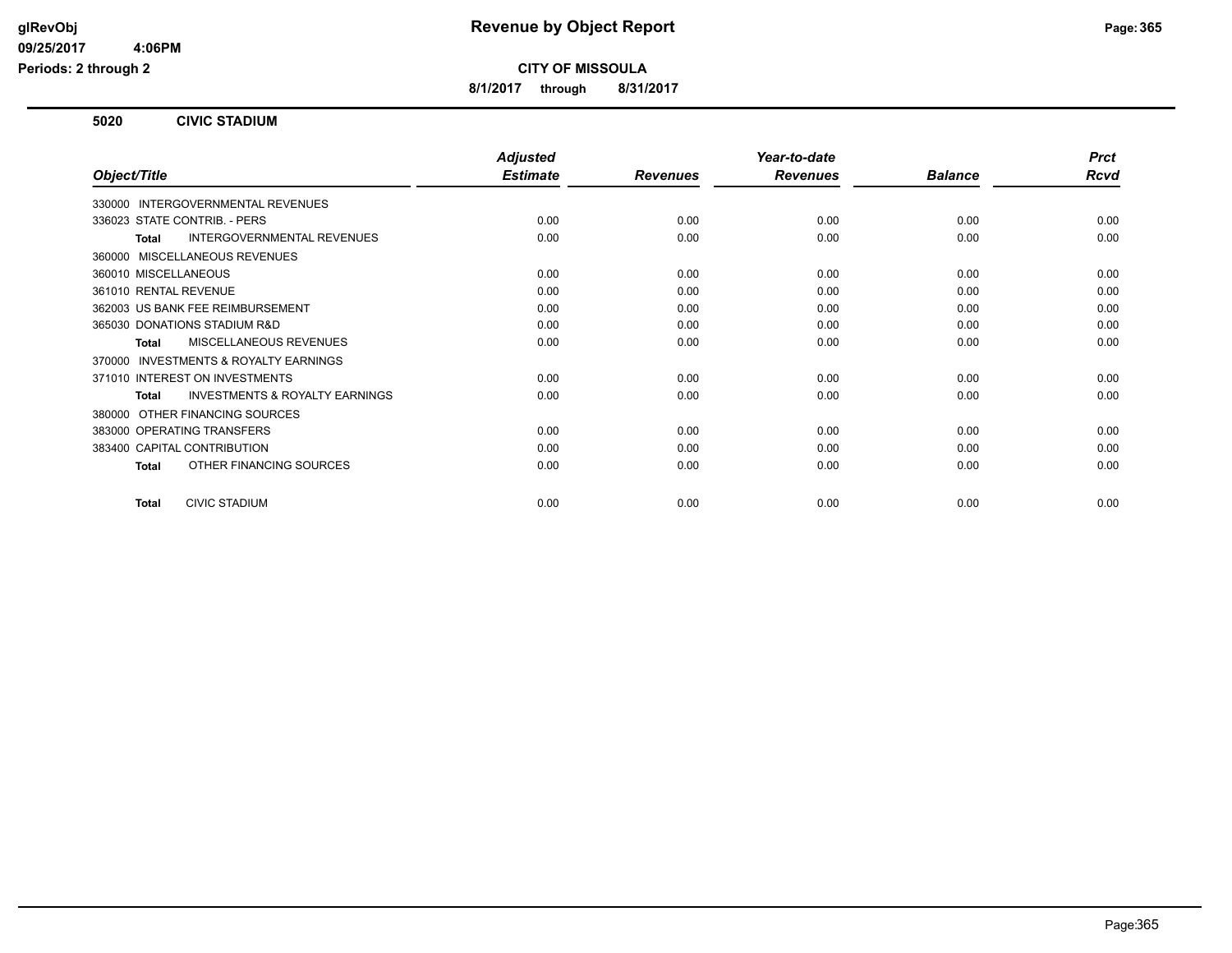**8/1/2017 through 8/31/2017**

## **5210 WATER**

**5210 WATER**

|                                                           | <b>Adjusted</b> |                 | Year-to-date    |                | <b>Prct</b> |
|-----------------------------------------------------------|-----------------|-----------------|-----------------|----------------|-------------|
| Object/Title                                              | <b>Estimate</b> | <b>Revenues</b> | <b>Revenues</b> | <b>Balance</b> | <b>Rcvd</b> |
| INTERGOVERNMENTAL REVENUES<br>330000                      |                 |                 |                 |                |             |
| 336023 STATE CONTRIB. - PERS                              | 0.00            | 175.50          | 175.50          | $-175.50$      | 0.00        |
| <b>INTERGOVERNMENTAL REVENUES</b><br><b>Total</b>         | 0.00            | 175.50          | 175.50          | $-175.50$      | 0.00        |
| 340000 CHARGES FOR SERVICES                               |                 |                 |                 |                |             |
| 343021 METERED WATER REVENUE                              | 0.00            | $-1,703.31$     | $-1,703.31$     | 1,703.31       | 0.00        |
| 343022 UNMETERED WATER REVENUE                            | 0.00            | $-215.40$       | $-215.40$       | 215.40         | 0.00        |
| 343023 BULK WATER SALES                                   | 0.00            | 0.00            | 0.00            | 0.00           | 0.00        |
| 343024 SALES OF WATER MATERIALS                           | 0.00            | 0.00            | 0.00            | 0.00           | 0.00        |
| 343032 SEWER INSTALLATION CHARGES                         | 0.00            | $-5,960.00$     | $-5,960.00$     | 5,960.00       | 0.00        |
| <b>CHARGES FOR SERVICES</b><br>Total                      | 0.00            | $-7,878.71$     | $-7,878.71$     | 7,878.71       | 0.00        |
| <b>INVESTMENTS &amp; ROYALTY EARNINGS</b><br>370000       |                 |                 |                 |                |             |
| 371010 INTEREST ON INVESTMENTS                            | 0.00            | 0.00            | 0.00            | 0.00           | 0.00        |
| <b>INVESTMENTS &amp; ROYALTY EARNINGS</b><br><b>Total</b> | 0.00            | 0.00            | 0.00            | 0.00           | 0.00        |
| <b>WATER</b><br><b>Total</b>                              | 0.00            | $-7.703.21$     | $-7,703.21$     | 7.703.21       | 0.00        |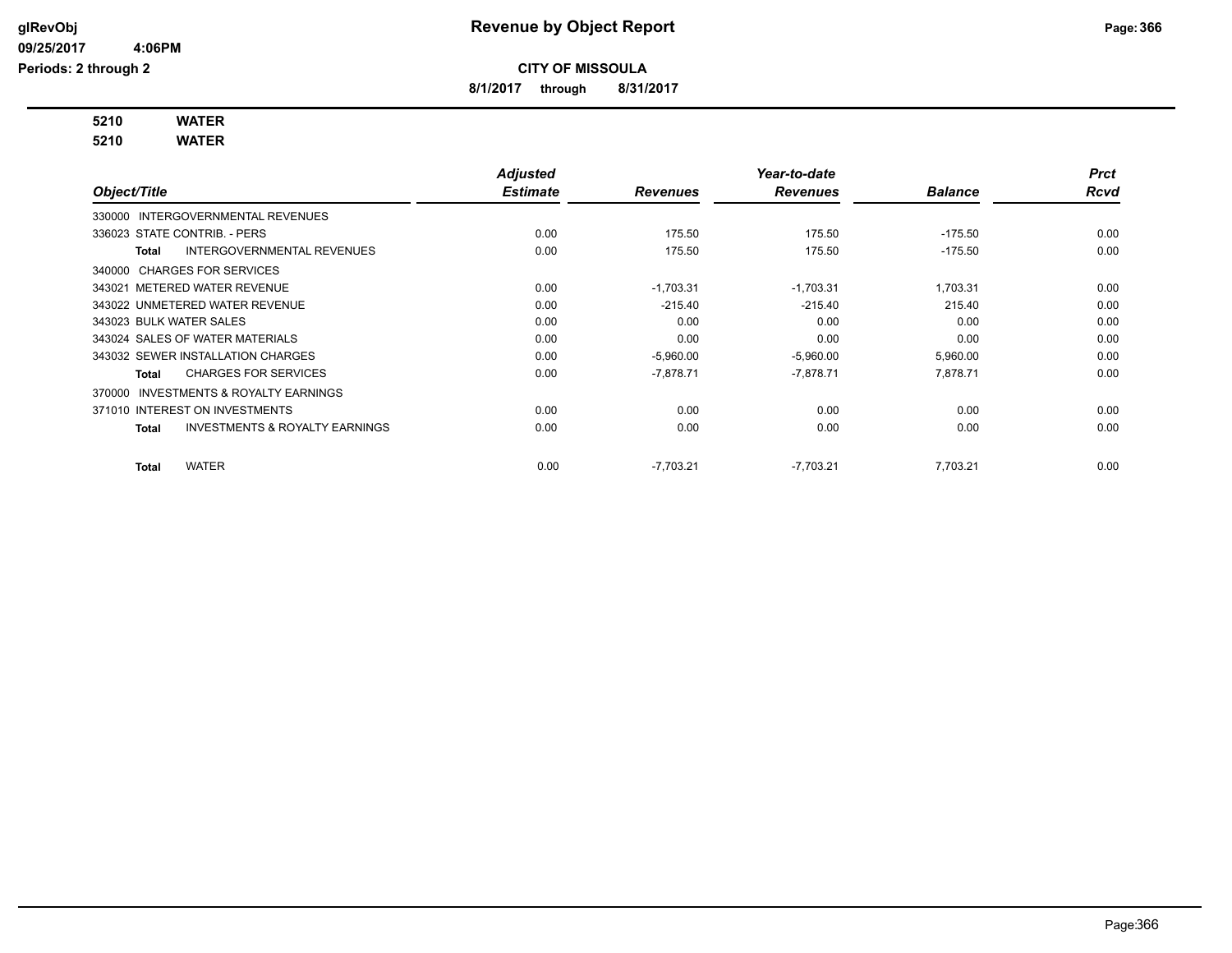**Periods: 2 through 2**

**CITY OF MISSOULA**

**8/1/2017 through 8/31/2017**

**5210 WATER**

|                                                           | <b>Adjusted</b> |                 | Year-to-date    |                | <b>Prct</b> |
|-----------------------------------------------------------|-----------------|-----------------|-----------------|----------------|-------------|
| Object/Title                                              | <b>Estimate</b> | <b>Revenues</b> | <b>Revenues</b> | <b>Balance</b> | <b>Rcvd</b> |
| INTERGOVERNMENTAL REVENUES<br>330000                      |                 |                 |                 |                |             |
| 336023 STATE CONTRIB. - PERS                              | 0.00            | 175.50          | 175.50          | $-175.50$      | 0.00        |
| INTERGOVERNMENTAL REVENUES<br><b>Total</b>                | 0.00            | 175.50          | 175.50          | $-175.50$      | 0.00        |
| 340000 CHARGES FOR SERVICES                               |                 |                 |                 |                |             |
| 343021 METERED WATER REVENUE                              | 0.00            | $-1,703.31$     | $-1,703.31$     | 1,703.31       | 0.00        |
| 343022 UNMETERED WATER REVENUE                            | 0.00            | $-215.40$       | $-215.40$       | 215.40         | 0.00        |
| 343023 BULK WATER SALES                                   | 0.00            | 0.00            | 0.00            | 0.00           | 0.00        |
| 343024 SALES OF WATER MATERIALS                           | 0.00            | 0.00            | 0.00            | 0.00           | 0.00        |
| 343032 SEWER INSTALLATION CHARGES                         | 0.00            | $-5,960.00$     | $-5,960.00$     | 5,960.00       | 0.00        |
| <b>CHARGES FOR SERVICES</b><br><b>Total</b>               | 0.00            | $-7,878.71$     | $-7,878.71$     | 7,878.71       | 0.00        |
| <b>INVESTMENTS &amp; ROYALTY EARNINGS</b><br>370000       |                 |                 |                 |                |             |
| 371010 INTEREST ON INVESTMENTS                            | 0.00            | 0.00            | 0.00            | 0.00           | 0.00        |
| <b>INVESTMENTS &amp; ROYALTY EARNINGS</b><br><b>Total</b> | 0.00            | 0.00            | 0.00            | 0.00           | 0.00        |
| <b>WATER</b><br>Total                                     | 0.00            | $-7,703.21$     | $-7.703.21$     | 7.703.21       | 0.00        |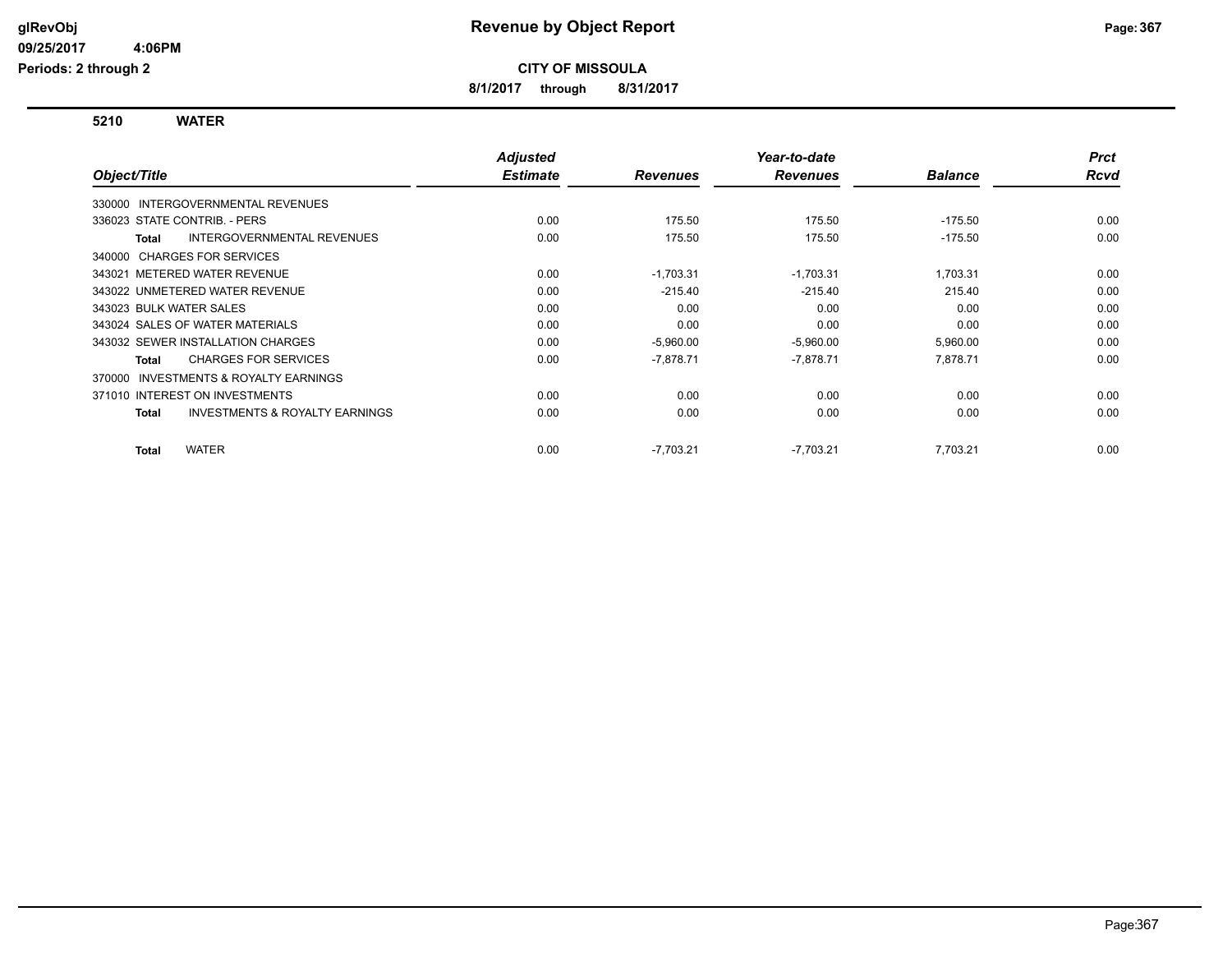**8/1/2017 through 8/31/2017**

**5215 WATER LOAN FUND**

**5215 WATER LOAN FUND**

|                                                    | <b>Adjusted</b> |                 | Year-to-date    |                | <b>Prct</b> |
|----------------------------------------------------|-----------------|-----------------|-----------------|----------------|-------------|
| Object/Title                                       | <b>Estimate</b> | <b>Revenues</b> | <b>Revenues</b> | <b>Balance</b> | <b>Rcvd</b> |
| 340000 CHARGES FOR SERVICES                        |                 |                 |                 |                |             |
| 343021 *** Title Not Found ***                     | 0.00            | 0.00            | 0.00            | 0.00           | 0.00        |
| <b>CHARGES FOR SERVICES</b><br>Total               | 0.00            | 0.00            | 0.00            | 0.00           | 0.00        |
| 360000 MISCELLANEOUS REVENUES                      |                 |                 |                 |                |             |
| 360010 MISCELLANEOUS                               | 0.00            | 0.00            | 0.00            | 0.00           | 0.00        |
| MISCELLANEOUS REVENUES<br>Total                    | 0.00            | 0.00            | 0.00            | 0.00           | 0.00        |
| 370000 INVESTMENTS & ROYALTY EARNINGS              |                 |                 |                 |                |             |
| 371010 INTEREST ON INVESTMENTS                     | 0.00            | 0.00            | 0.00            | 0.00           | 0.00        |
| 371020 GAIN/LOSS IN MARKET VALUE OF INVESTMENTS    | 0.00            | 0.00            | 0.00            | 0.00           | 0.00        |
| <b>INVESTMENTS &amp; ROYALTY EARNINGS</b><br>Total | 0.00            | 0.00            | 0.00            | 0.00           | 0.00        |
| <b>WATER LOAN FUND</b><br><b>Total</b>             | 0.00            | 0.00            | 0.00            | 0.00           | 0.00        |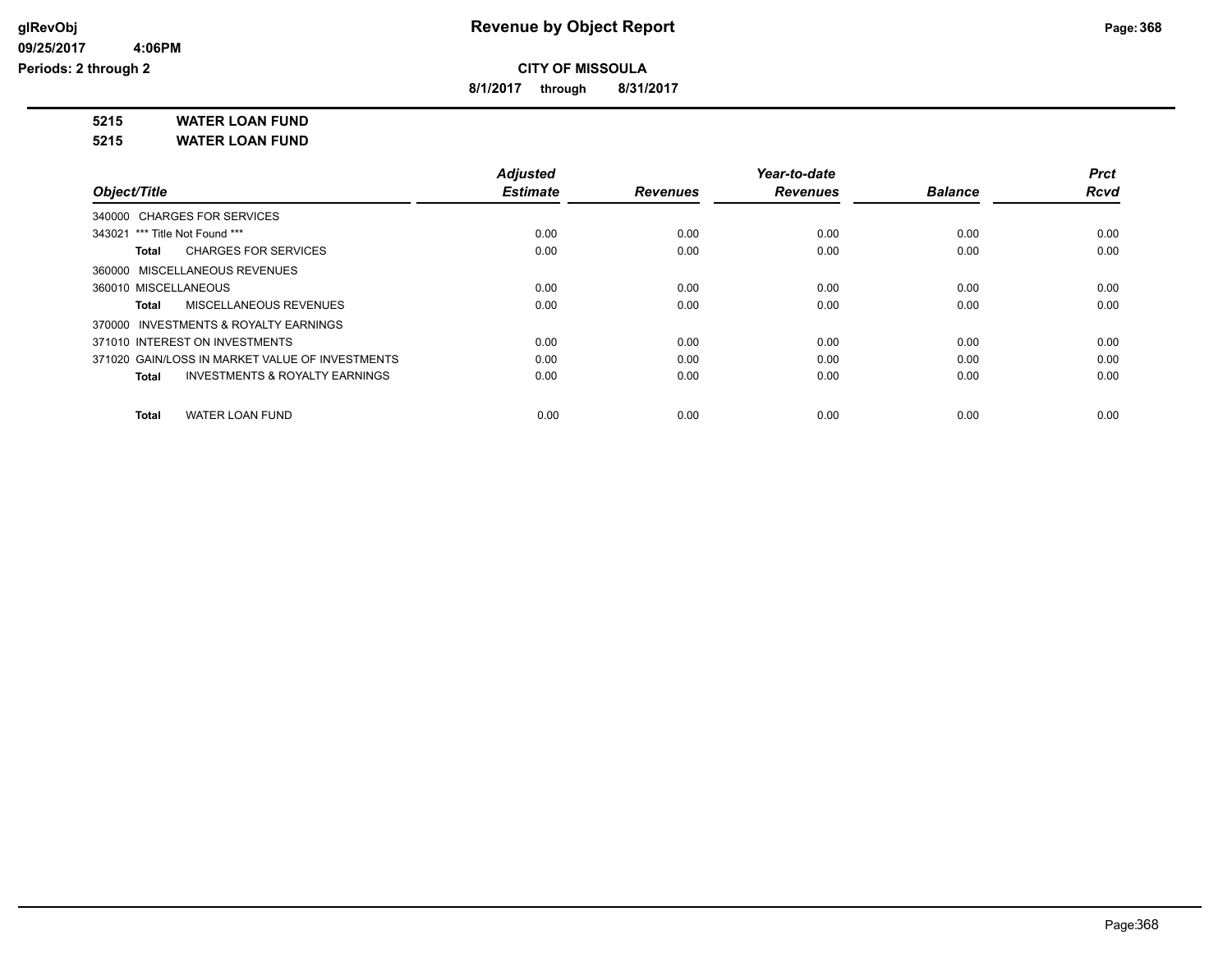**8/1/2017 through 8/31/2017**

#### **5215 WATER LOAN FUND**

|                                                           | <b>Adjusted</b> |                 | Year-to-date    |                | <b>Prct</b> |
|-----------------------------------------------------------|-----------------|-----------------|-----------------|----------------|-------------|
| Object/Title                                              | <b>Estimate</b> | <b>Revenues</b> | <b>Revenues</b> | <b>Balance</b> | <b>Rcvd</b> |
| 340000 CHARGES FOR SERVICES                               |                 |                 |                 |                |             |
| 343021 *** Title Not Found ***                            | 0.00            | 0.00            | 0.00            | 0.00           | 0.00        |
| <b>CHARGES FOR SERVICES</b><br>Total                      | 0.00            | 0.00            | 0.00            | 0.00           | 0.00        |
| 360000 MISCELLANEOUS REVENUES                             |                 |                 |                 |                |             |
| 360010 MISCELLANEOUS                                      | 0.00            | 0.00            | 0.00            | 0.00           | 0.00        |
| MISCELLANEOUS REVENUES<br>Total                           | 0.00            | 0.00            | 0.00            | 0.00           | 0.00        |
| 370000 INVESTMENTS & ROYALTY EARNINGS                     |                 |                 |                 |                |             |
| 371010 INTEREST ON INVESTMENTS                            | 0.00            | 0.00            | 0.00            | 0.00           | 0.00        |
| 371020 GAIN/LOSS IN MARKET VALUE OF INVESTMENT            | 0.00            | 0.00            | 0.00            | 0.00           | 0.00        |
| <b>INVESTMENTS &amp; ROYALTY EARNINGS</b><br><b>Total</b> | 0.00            | 0.00            | 0.00            | 0.00           | 0.00        |
| <b>WATER LOAN FUND</b><br><b>Total</b>                    | 0.00            | 0.00            | 0.00            | 0.00           | 0.00        |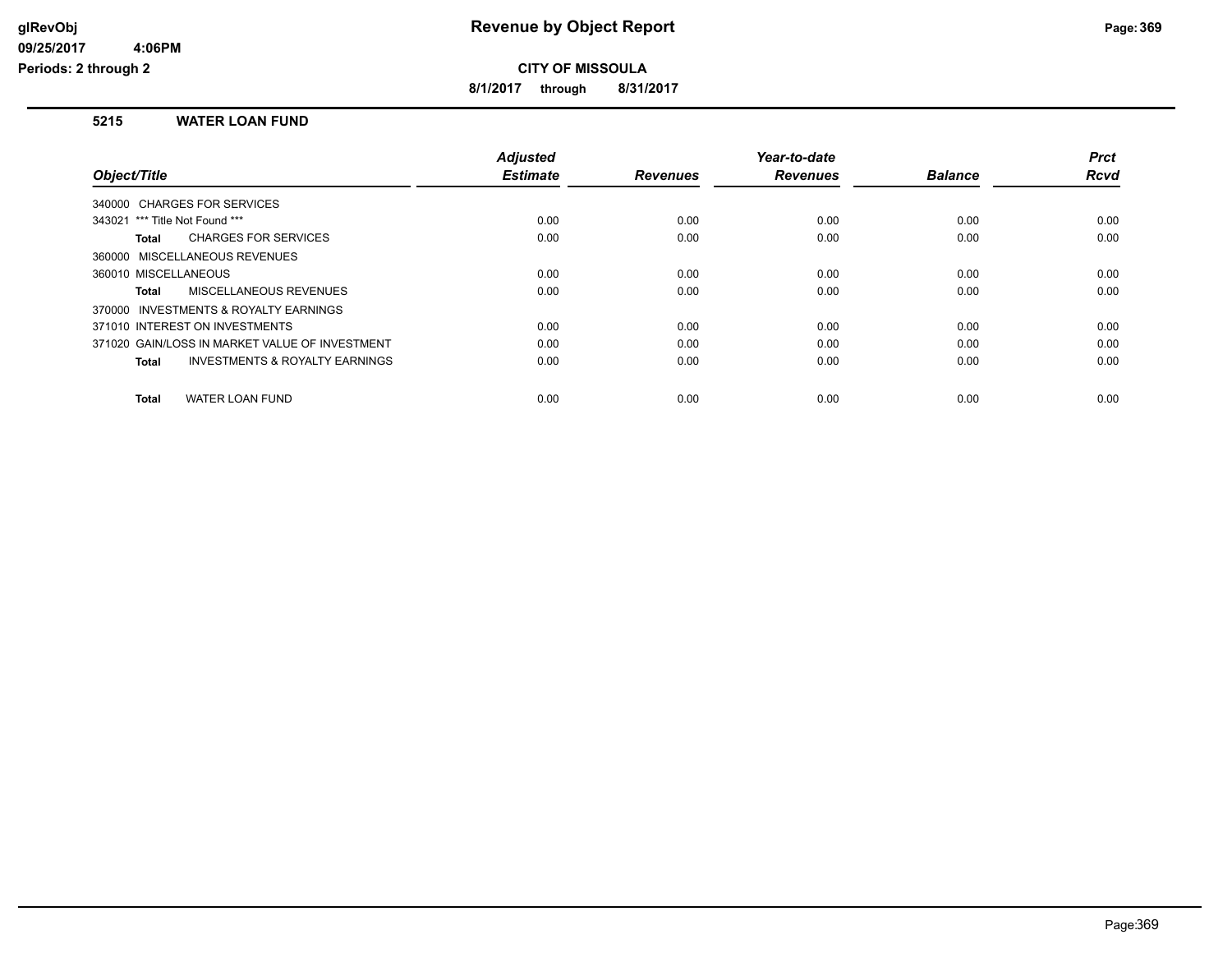**8/1/2017 through 8/31/2017**

**5220 WATER R&D FUND**

**5220 WATER R&D FUND**

|                                                    | <b>Adjusted</b> |                 | Year-to-date    |                | <b>Prct</b> |
|----------------------------------------------------|-----------------|-----------------|-----------------|----------------|-------------|
| Object/Title                                       | <b>Estimate</b> | <b>Revenues</b> | <b>Revenues</b> | <b>Balance</b> | <b>Rcvd</b> |
| 340000 CHARGES FOR SERVICES                        |                 |                 |                 |                |             |
| 343032 SEWER INSTALLATION CHARGES                  | 0.00            | 0.00            | 0.00            | 0.00           | 0.00        |
| <b>CHARGES FOR SERVICES</b><br><b>Total</b>        | 0.00            | 0.00            | 0.00            | 0.00           | 0.00        |
| 360000 MISCELLANEOUS REVENUES                      |                 |                 |                 |                |             |
| 360000 MISCELLANEOUS REVENUES                      | 0.00            | 0.00            | 0.00            | 0.00           | 0.00        |
| 360010 MISCELLANEOUS                               | 0.00            | 0.00            | 0.00            | 0.00           | 0.00        |
| MISCELLANEOUS REVENUES<br><b>Total</b>             | 0.00            | 0.00            | 0.00            | 0.00           | 0.00        |
| 370000 INVESTMENTS & ROYALTY EARNINGS              |                 |                 |                 |                |             |
| 371010 INTEREST ON INVESTMENTS                     | 0.00            | 0.00            | 0.00            | 0.00           | 0.00        |
| 371020 GAIN/LOSS IN MARKET VALUE OF INVESTMENTS    | 0.00            | 0.00            | 0.00            | 0.00           | 0.00        |
| <b>INVESTMENTS &amp; ROYALTY EARNINGS</b><br>Total | 0.00            | 0.00            | 0.00            | 0.00           | 0.00        |
| OTHER FINANCING SOURCES<br>380000                  |                 |                 |                 |                |             |
| 381090 PROCEEDS FROM CAPITAL LEASE                 | 0.00            | 0.00            | 0.00            | 0.00           | 0.00        |
| 383000 OPERATING TRANSFERS                         | 0.00            | 0.00            | 0.00            | 0.00           | 0.00        |
| OTHER FINANCING SOURCES<br><b>Total</b>            | 0.00            | 0.00            | 0.00            | 0.00           | 0.00        |
| WATER R&D FUND<br><b>Total</b>                     | 0.00            | 0.00            | 0.00            | 0.00           | 0.00        |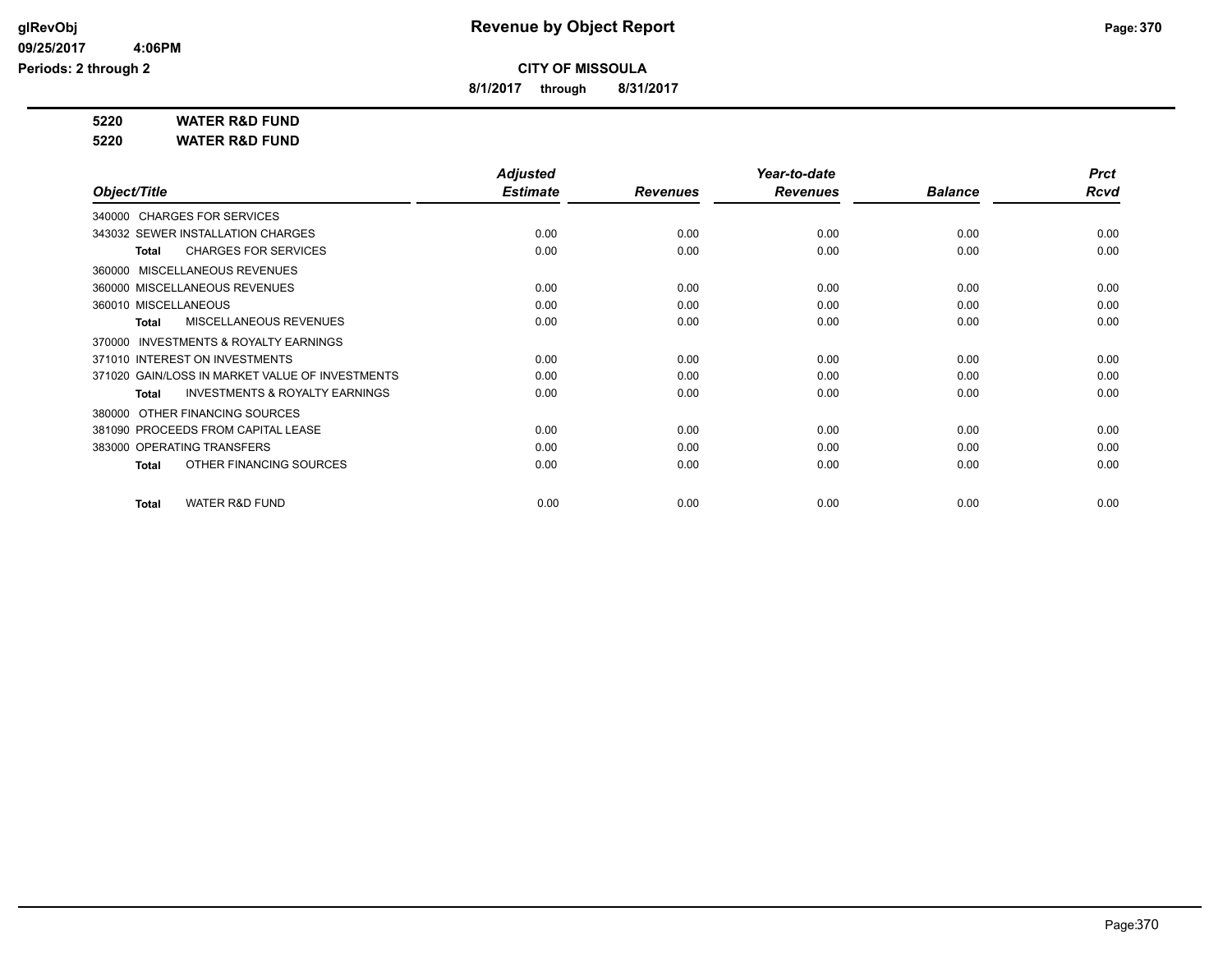**Periods: 2 through 2**

**CITY OF MISSOULA**

**8/1/2017 through 8/31/2017**

### **5220 WATER R&D FUND**

|                                                           | <b>Adjusted</b> |                 | Year-to-date    |                | <b>Prct</b> |
|-----------------------------------------------------------|-----------------|-----------------|-----------------|----------------|-------------|
| Object/Title                                              | <b>Estimate</b> | <b>Revenues</b> | <b>Revenues</b> | <b>Balance</b> | <b>Rcvd</b> |
| 340000 CHARGES FOR SERVICES                               |                 |                 |                 |                |             |
| 343032 SEWER INSTALLATION CHARGES                         | 0.00            | 0.00            | 0.00            | 0.00           | 0.00        |
| <b>CHARGES FOR SERVICES</b><br><b>Total</b>               | 0.00            | 0.00            | 0.00            | 0.00           | 0.00        |
| 360000 MISCELLANEOUS REVENUES                             |                 |                 |                 |                |             |
| 360000 MISCELLANEOUS REVENUES                             | 0.00            | 0.00            | 0.00            | 0.00           | 0.00        |
| 360010 MISCELLANEOUS                                      | 0.00            | 0.00            | 0.00            | 0.00           | 0.00        |
| <b>MISCELLANEOUS REVENUES</b><br><b>Total</b>             | 0.00            | 0.00            | 0.00            | 0.00           | 0.00        |
| <b>INVESTMENTS &amp; ROYALTY EARNINGS</b><br>370000       |                 |                 |                 |                |             |
| 371010 INTEREST ON INVESTMENTS                            | 0.00            | 0.00            | 0.00            | 0.00           | 0.00        |
| 371020 GAIN/LOSS IN MARKET VALUE OF INVESTMENT            | 0.00            | 0.00            | 0.00            | 0.00           | 0.00        |
| <b>INVESTMENTS &amp; ROYALTY EARNINGS</b><br><b>Total</b> | 0.00            | 0.00            | 0.00            | 0.00           | 0.00        |
| 380000 OTHER FINANCING SOURCES                            |                 |                 |                 |                |             |
| 381090 PROCEEDS FROM CAPITAL LEASE                        | 0.00            | 0.00            | 0.00            | 0.00           | 0.00        |
| 383000 OPERATING TRANSFERS                                | 0.00            | 0.00            | 0.00            | 0.00           | 0.00        |
| OTHER FINANCING SOURCES<br><b>Total</b>                   | 0.00            | 0.00            | 0.00            | 0.00           | 0.00        |
|                                                           |                 |                 |                 |                |             |
| <b>WATER R&amp;D FUND</b><br><b>Total</b>                 | 0.00            | 0.00            | 0.00            | 0.00           | 0.00        |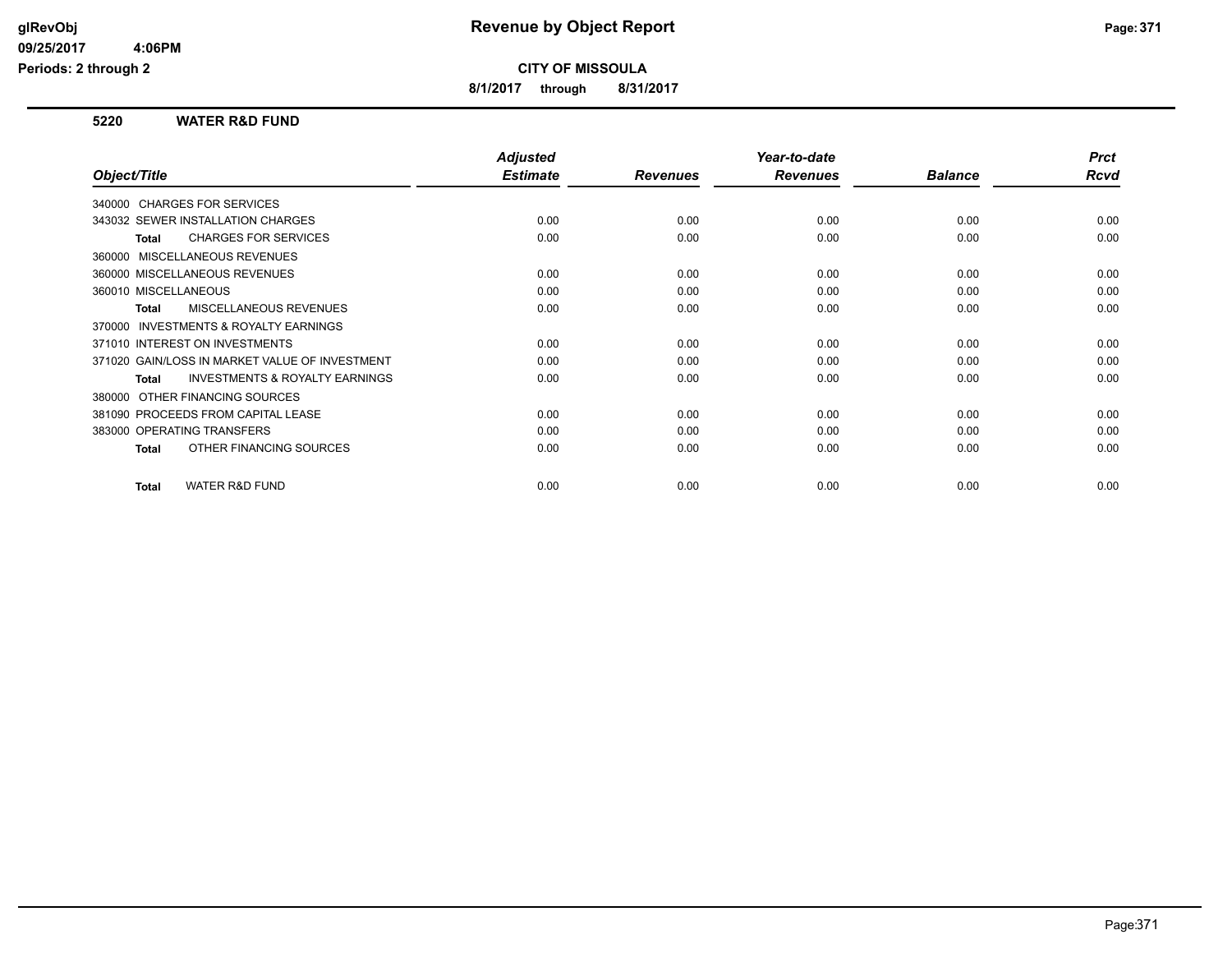**09/25/2017 4:06PM Periods: 2 through 2**

## **CITY OF MISSOULA**

**8/1/2017 through 8/31/2017**

### **5240 WATER CONSTRUCTION FUND**

**5240 WATER CONSTRUCTION FUND**

|                                         | <b>Adjusted</b> |                 |                 | <b>Prct</b>    |             |
|-----------------------------------------|-----------------|-----------------|-----------------|----------------|-------------|
| Object/Title                            | <b>Estimate</b> | <b>Revenues</b> | <b>Revenues</b> | <b>Balance</b> | <b>Rcvd</b> |
| 340000 CHARGES FOR SERVICES             |                 |                 |                 |                |             |
| 343026 WATER INSTALLATION CHARGES       | 0.00            | 0.00            | 0.00            | 0.00           | 0.00        |
| <b>CHARGES FOR SERVICES</b><br>Total    | 0.00            | 0.00            | 0.00            | 0.00           | 0.00        |
| WATER CONSTRUCTION FUND<br><b>Total</b> | 0.00            | 0.00            | 0.00            | 0.00           | 0.00        |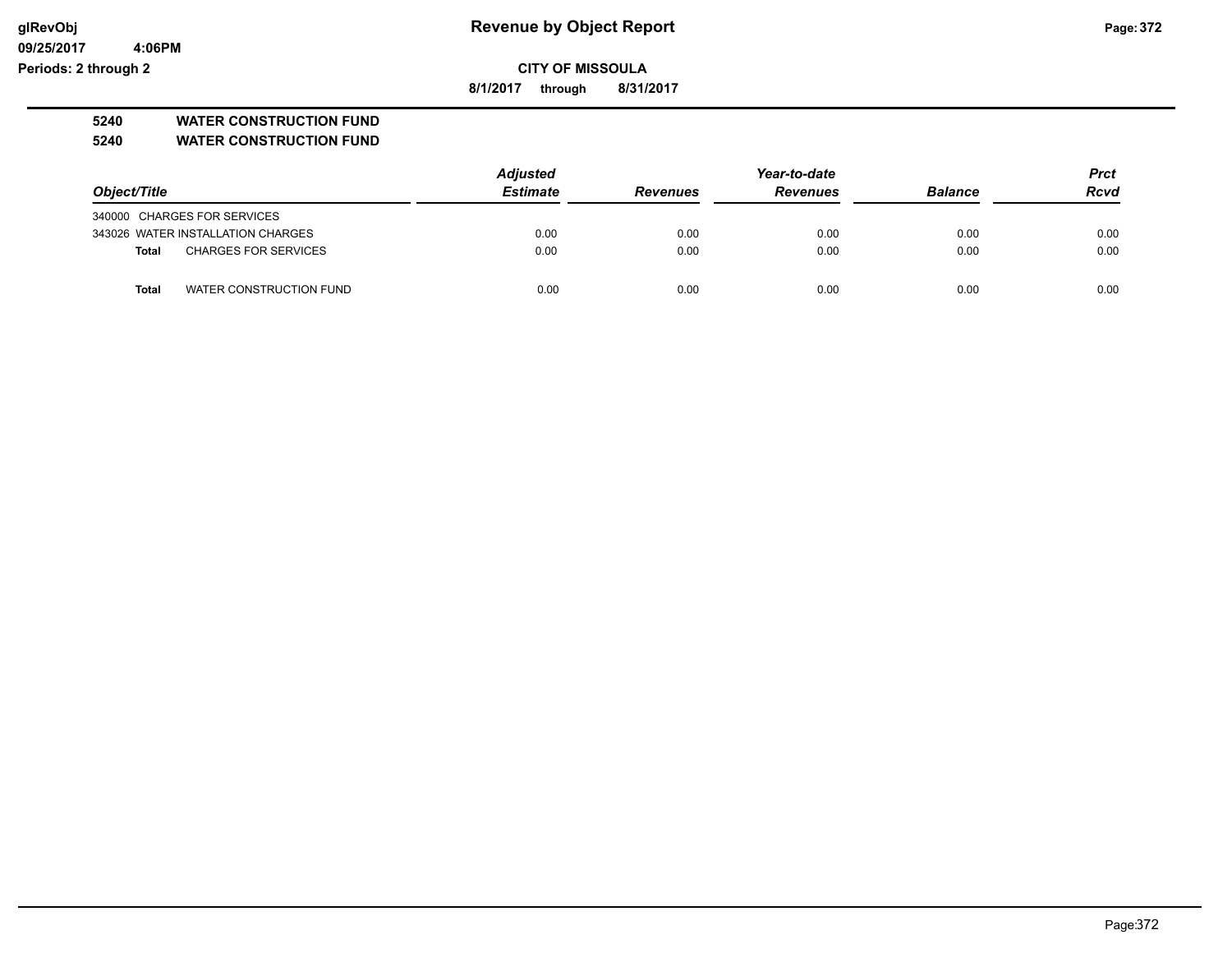**Periods: 2 through 2**

**CITY OF MISSOULA**

**8/1/2017 through 8/31/2017**

### **5240 WATER CONSTRUCTION FUND**

| Object/Title                      |                             | <b>Adjusted</b> |                 | Year-to-date    |      | Prct        |
|-----------------------------------|-----------------------------|-----------------|-----------------|-----------------|------|-------------|
|                                   |                             | <b>Estimate</b> | <b>Revenues</b> | <b>Revenues</b> |      | <b>Rcvd</b> |
| 340000 CHARGES FOR SERVICES       |                             |                 |                 |                 |      |             |
| 343026 WATER INSTALLATION CHARGES |                             | 0.00            | 0.00            | 0.00            | 0.00 | 0.00        |
| <b>Total</b>                      | <b>CHARGES FOR SERVICES</b> | 0.00            | 0.00            | 0.00            | 0.00 | 0.00        |
| Total                             | WATER CONSTRUCTION FUND     | 0.00            | 0.00            | 0.00            | 0.00 | 0.00        |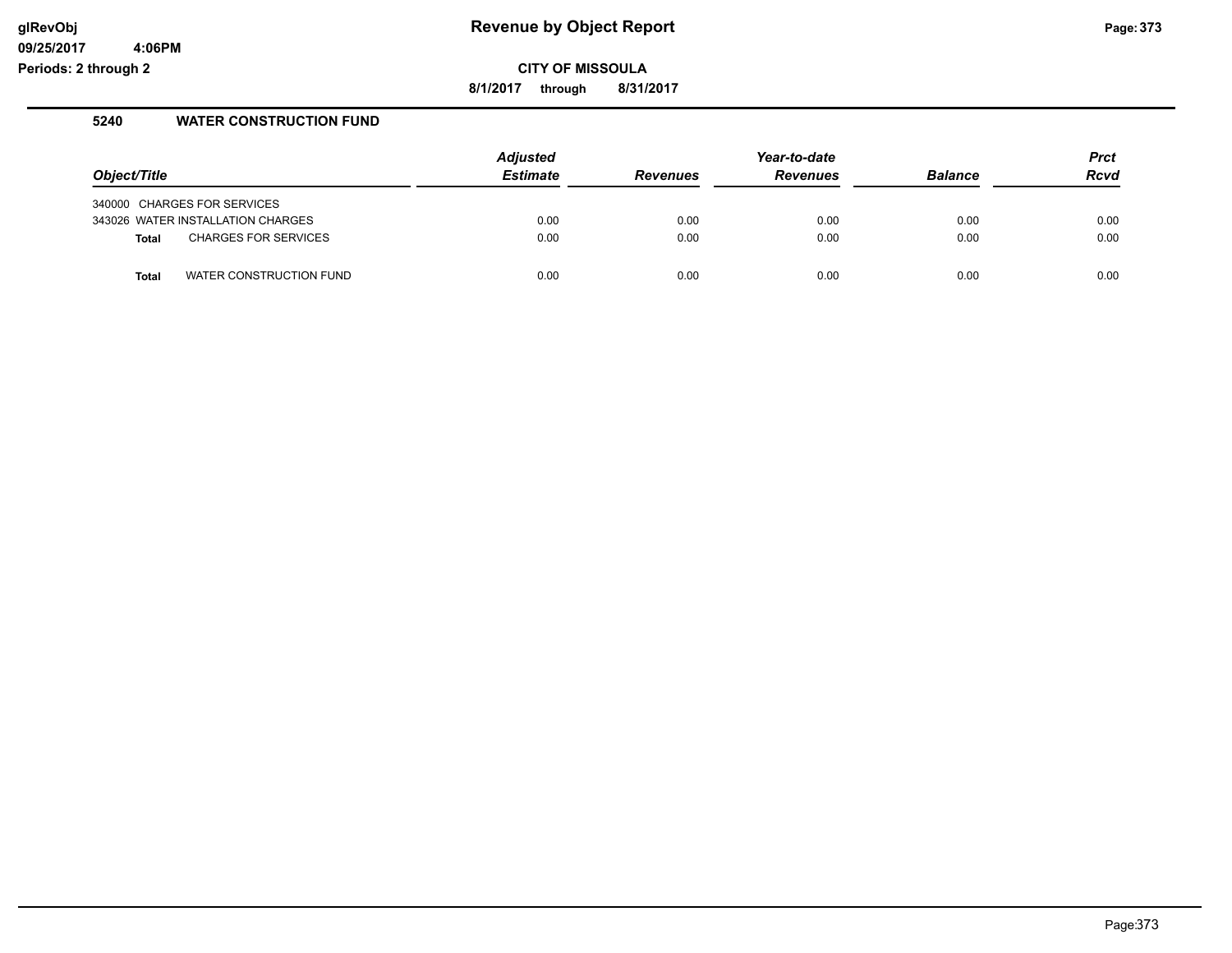**8/1/2017 through 8/31/2017**

### **5250 WATER PURCHASE LOAN**

**5250 WATER PURCHASE LOAN**

|                                                           | <b>Adjusted</b> |                 | Year-to-date    |                | Prct |
|-----------------------------------------------------------|-----------------|-----------------|-----------------|----------------|------|
| Object/Title                                              | <b>Estimate</b> | <b>Revenues</b> | <b>Revenues</b> | <b>Balance</b> | Rcvd |
| 370000 INVESTMENTS & ROYALTY EARNINGS                     |                 |                 |                 |                |      |
| 371010 INTEREST ON INVESTMENTS                            | 0.00            | 0.00            | 0.00            | 0.00           | 0.00 |
| 371020 GAIN/LOSS IN MARKET VALUE OF INVESTMENTS           | 0.00            | 0.00            | 0.00            | 0.00           | 0.00 |
| <b>INVESTMENTS &amp; ROYALTY EARNINGS</b><br><b>Total</b> | 0.00            | 0.00            | 0.00            | 0.00           | 0.00 |
|                                                           |                 |                 |                 |                |      |
| WATER PURCHASE LOAN<br><b>Total</b>                       | 0.00            | 0.00            | 0.00            | 0.00           | 0.00 |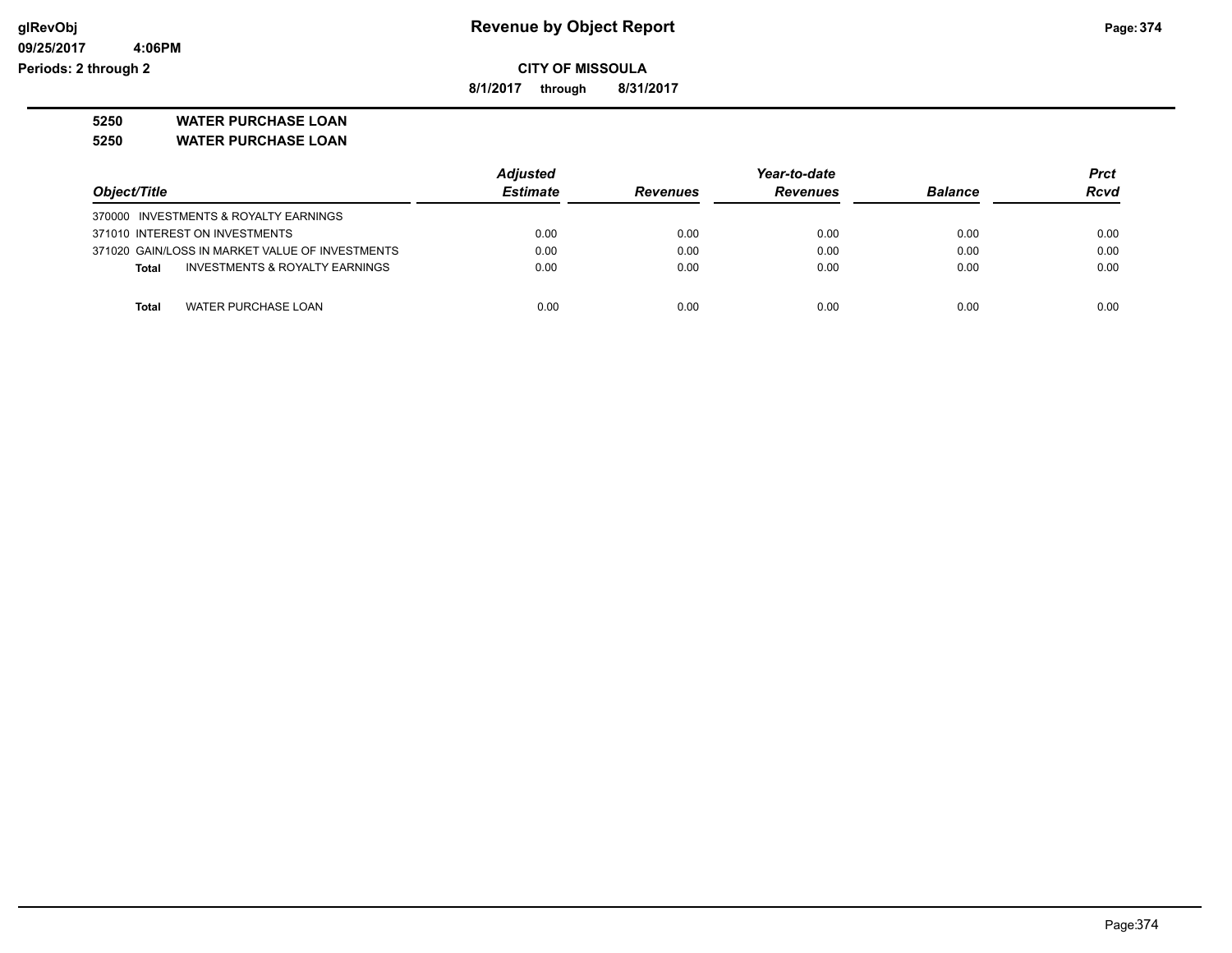**8/1/2017 through 8/31/2017**

### **5250 WATER PURCHASE LOAN**

| Object/Title |                                                | <b>Adjusted</b><br><b>Estimate</b> | <b>Revenues</b> | Year-to-date<br><b>Revenues</b> | <b>Balance</b> | <b>Prct</b><br><b>Rcvd</b> |
|--------------|------------------------------------------------|------------------------------------|-----------------|---------------------------------|----------------|----------------------------|
|              | 370000 INVESTMENTS & ROYALTY EARNINGS          |                                    |                 |                                 |                |                            |
|              | 371010 INTEREST ON INVESTMENTS                 | 0.00                               | 0.00            | 0.00                            | 0.00           | 0.00                       |
|              | 371020 GAIN/LOSS IN MARKET VALUE OF INVESTMENT | 0.00                               | 0.00            | 0.00                            | 0.00           | 0.00                       |
| <b>Total</b> | INVESTMENTS & ROYALTY EARNINGS                 | 0.00                               | 0.00            | 0.00                            | 0.00           | 0.00                       |
|              |                                                |                                    |                 |                                 |                |                            |
| <b>Total</b> | WATER PURCHASE LOAN                            | 0.00                               | 0.00            | 0.00                            | 0.00           | 0.00                       |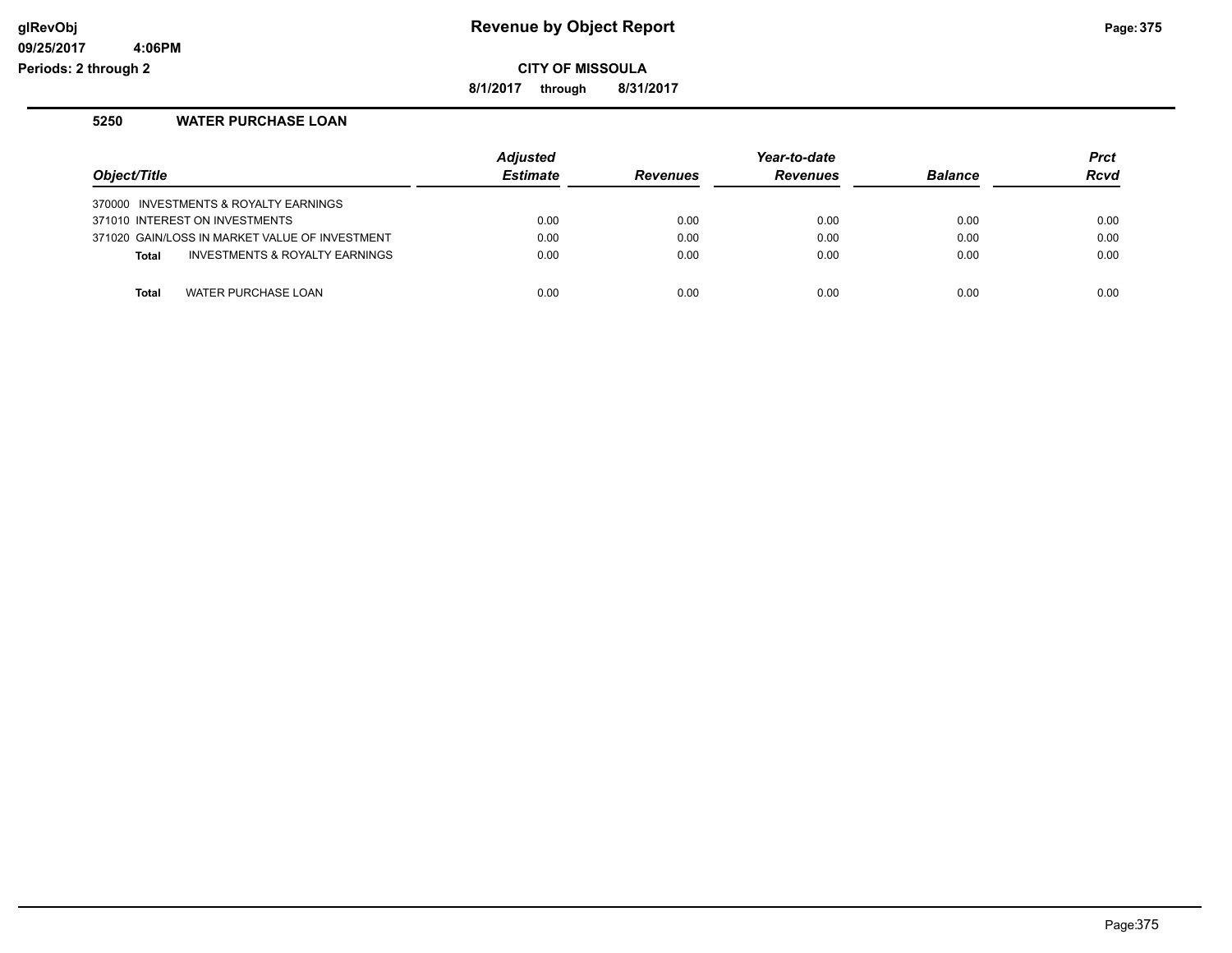**8/1/2017 through 8/31/2017**

### **5251 WATER PURCHASE LOAN RESERVE**

### **5251 WATER PURCHASE LOAN RESERVE**

|                                                    | <b>Adjusted</b> |                 | Year-to-date    |                | <b>Prct</b> |
|----------------------------------------------------|-----------------|-----------------|-----------------|----------------|-------------|
| Object/Title                                       | <b>Estimate</b> | <b>Revenues</b> | <b>Revenues</b> | <b>Balance</b> | <b>Rcvd</b> |
| 360000 MISCELLANEOUS REVENUES                      |                 |                 |                 |                |             |
| 360010 MISCELLANEOUS                               | 0.00            | 0.00            | 0.00            | 0.00           | 0.00        |
| MISCELLANEOUS REVENUES<br>Total                    | 0.00            | 0.00            | 0.00            | 0.00           | 0.00        |
| 370000 INVESTMENTS & ROYALTY EARNINGS              |                 |                 |                 |                |             |
| 371010 INTEREST ON INVESTMENTS                     | 0.00            | 0.00            | 0.00            | 0.00           | 0.00        |
| 371020 GAIN/LOSS IN MARKET VALUE OF INVESTMENTS    | 0.00            | 0.00            | 0.00            | 0.00           | 0.00        |
| <b>INVESTMENTS &amp; ROYALTY EARNINGS</b><br>Total | 0.00            | 0.00            | 0.00            | 0.00           | 0.00        |
| 380000 OTHER FINANCING SOURCES                     |                 |                 |                 |                |             |
| 383042 TRANSFERS FROM OTHER FUNDS                  | 0.00            | 0.00            | 0.00            | 0.00           | 0.00        |
| OTHER FINANCING SOURCES<br>Total                   | 0.00            | 0.00            | 0.00            | 0.00           | 0.00        |
| WATER PURCHASE LOAN RESERVE<br>Total               | 0.00            | 0.00            | 0.00            | 0.00           | 0.00        |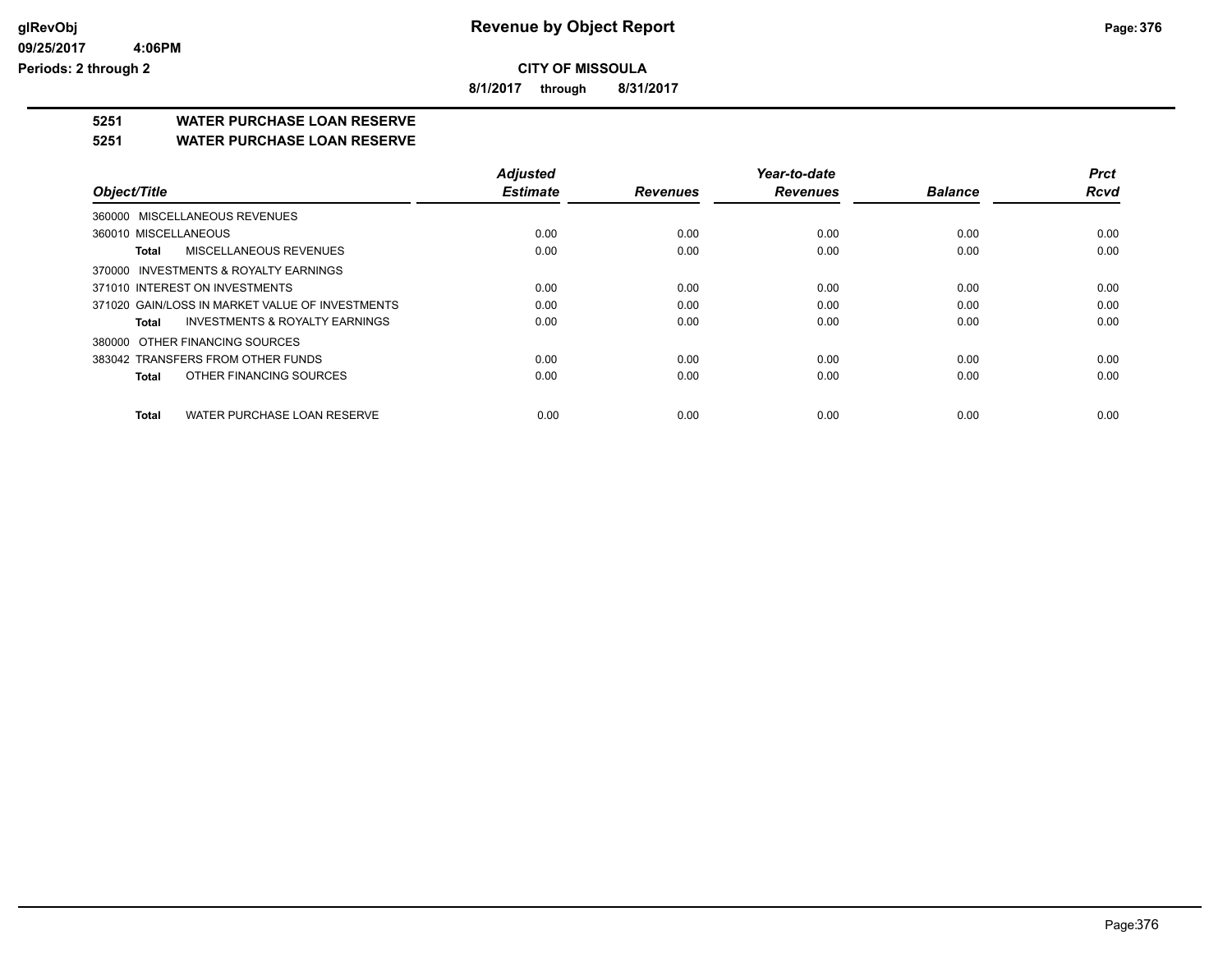**8/1/2017 through 8/31/2017**

### **5251 WATER PURCHASE LOAN RESERVE**

|                                                    | <b>Adjusted</b> |                 | Year-to-date    |                | <b>Prct</b> |
|----------------------------------------------------|-----------------|-----------------|-----------------|----------------|-------------|
| Object/Title                                       | <b>Estimate</b> | <b>Revenues</b> | <b>Revenues</b> | <b>Balance</b> | <b>Rcvd</b> |
| 360000 MISCELLANEOUS REVENUES                      |                 |                 |                 |                |             |
| 360010 MISCELLANEOUS                               | 0.00            | 0.00            | 0.00            | 0.00           | 0.00        |
| MISCELLANEOUS REVENUES<br>Total                    | 0.00            | 0.00            | 0.00            | 0.00           | 0.00        |
| 370000 INVESTMENTS & ROYALTY EARNINGS              |                 |                 |                 |                |             |
| 371010 INTEREST ON INVESTMENTS                     | 0.00            | 0.00            | 0.00            | 0.00           | 0.00        |
| 371020 GAIN/LOSS IN MARKET VALUE OF INVESTMENT     | 0.00            | 0.00            | 0.00            | 0.00           | 0.00        |
| <b>INVESTMENTS &amp; ROYALTY EARNINGS</b><br>Total | 0.00            | 0.00            | 0.00            | 0.00           | 0.00        |
| 380000 OTHER FINANCING SOURCES                     |                 |                 |                 |                |             |
| 383042 TRANSFERS FROM OTHER FUNDS                  | 0.00            | 0.00            | 0.00            | 0.00           | 0.00        |
| OTHER FINANCING SOURCES<br>Total                   | 0.00            | 0.00            | 0.00            | 0.00           | 0.00        |
| <b>Total</b><br>WATER PURCHASE LOAN RESERVE        | 0.00            | 0.00            | 0.00            | 0.00           | 0.00        |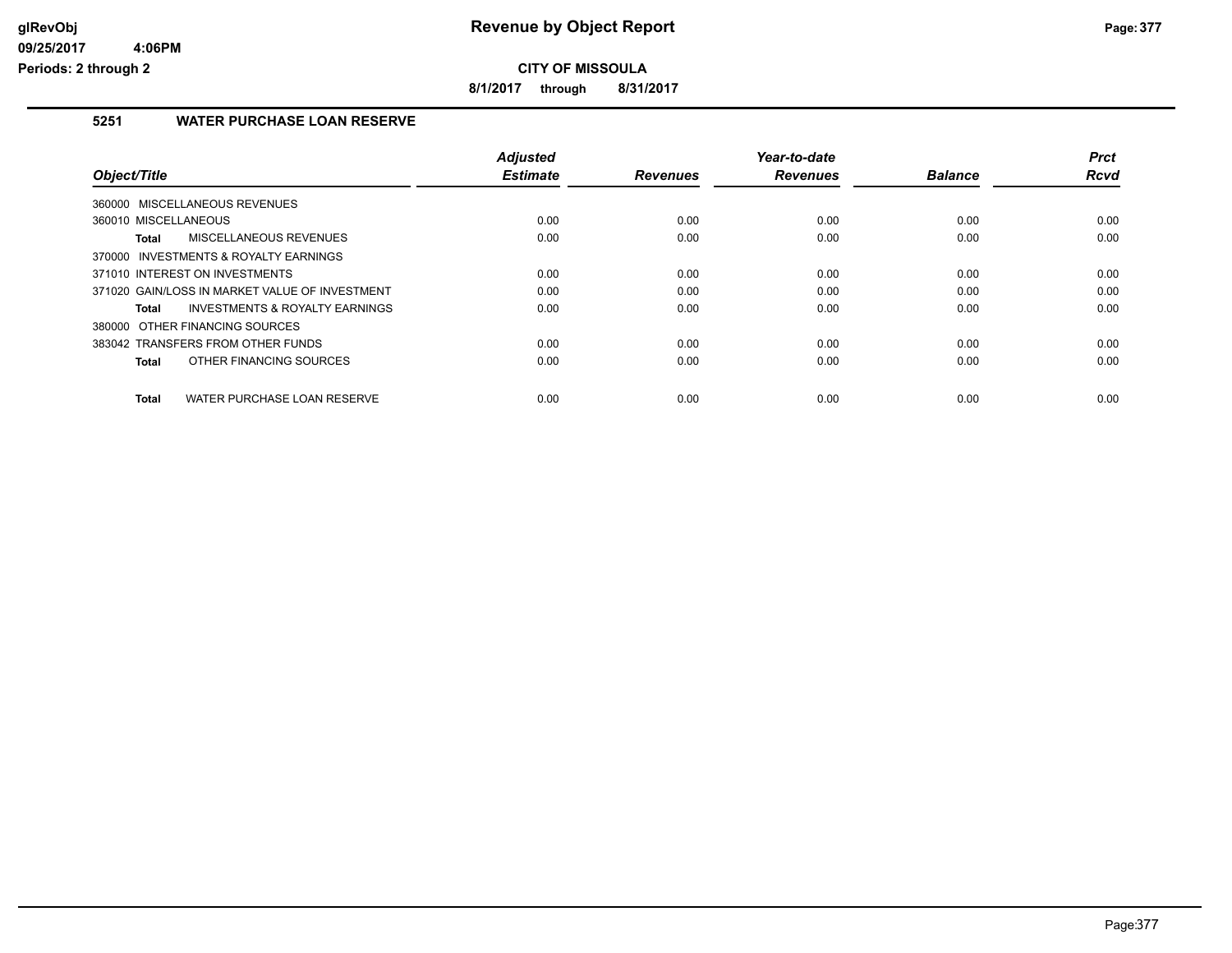**8/1/2017 through 8/31/2017**

### **5310 SEWER OPERATING BUDGET FUND**

### **5310 SEWER OPERATING BUDGET FUND**

|                                                           | <b>Adjusted</b> |                 | Year-to-date    |                | <b>Prct</b> |
|-----------------------------------------------------------|-----------------|-----------------|-----------------|----------------|-------------|
| Object/Title                                              | <b>Estimate</b> | <b>Revenues</b> | <b>Revenues</b> | <b>Balance</b> | <b>Rcvd</b> |
| 320000 LICENSES & PERMITS                                 |                 |                 |                 |                |             |
| 323027 HAULER PERMITS                                     | 0.00            | 0.00            | 150.00          | $-150.00$      | 0.00        |
| <b>LICENSES &amp; PERMITS</b><br><b>Total</b>             | 0.00            | 0.00            | 150.00          | $-150.00$      | 0.00        |
| 330000 INTERGOVERNMENTAL REVENUES                         |                 |                 |                 |                |             |
| 334071 DEQ/RIVER WATER SAMPLING                           | 0.00            | 0.00            | 0.00            | 0.00           | 0.00        |
| 336020 STATE PENSION CONTRIBUTION                         | 0.00            | 0.00            | 0.00            | 0.00           | 0.00        |
| 336023 STATE CONTRIB. - PERS                              | 0.00            | 209.56          | 209.56          | $-209.56$      | 0.00        |
| <b>INTERGOVERNMENTAL REVENUES</b><br><b>Total</b>         | 0.00            | 209.56          | 209.56          | $-209.56$      | 0.00        |
| 340000 CHARGES FOR SERVICES                               |                 |                 |                 |                |             |
| 343018 SALE/MILLING OF WOOD                               | 0.00            | 0.00            | 0.00            | 0.00           | 0.00        |
| 343031 SEWER SERVICE CHARGES                              | 0.00            | 0.00            | 0.00            | 0.00           | 0.00        |
| 343032 SEWER INSTALLATION CHARGES                         | 0.00            | 0.00            | 0.00            | 0.00           | 0.00        |
| 343035 SALE OF SEWER MATERIALS AND SUPPLIES               | 0.00            | 0.00            | 0.00            | 0.00           | 0.00        |
| 343039 DISPOSAL FEES                                      | 0.00            | 535.00          | 535.00          | $-535.00$      | 0.00        |
| 343041 COMPOST TIPPING FEES                               | 0.00            | 13,698.00       | 28,364.00       | $-28,364.00$   | 0.00        |
| 343045 COMPOST SALES                                      | 0.00            | 14,752.00       | 30,858.00       | $-30,858.00$   | 0.00        |
| 343046 COMPOST DELIVERY CHARGE                            | 0.00            | 0.00            | 0.00            | 0.00           | 0.00        |
| <b>CHARGES FOR SERVICES</b><br><b>Total</b>               | 0.00            | 28,985.00       | 59,757.00       | $-59,757.00$   | 0.00        |
| 360000 MISCELLANEOUS REVENUES                             |                 |                 |                 |                |             |
| 360010 MISCELLANEOUS                                      | 0.00            | 0.00            | 0.00            | 0.00           | 0.00        |
| 360030 CONTRIBUTIONS FROM PROPERTY OWNERS                 | 0.00            | 0.00            | 0.00            | 0.00           | 0.00        |
| 363040 PENALTY AND INTEREST                               | 0.00            | 289.30          | 289.30          | $-289.30$      | 0.00        |
| 364012 SALE OF SURPLUS PROPERTY                           | 0.00            | 0.00            | 0.00            | 0.00           | 0.00        |
| <b>MISCELLANEOUS REVENUES</b><br><b>Total</b>             | 0.00            | 289.30          | 289.30          | $-289.30$      | 0.00        |
| 370000 INVESTMENTS & ROYALTY EARNINGS                     |                 |                 |                 |                |             |
| 371010 INTEREST ON INVESTMENTS                            | 0.00            | 0.00            | 0.00            | 0.00           | 0.00        |
| 371020 GAIN/LOSS IN MARKET VALUE OF INVESTMENTS           | 0.00            | 0.00            | 0.00            | 0.00           | 0.00        |
| <b>INVESTMENTS &amp; ROYALTY EARNINGS</b><br><b>Total</b> | 0.00            | 0.00            | 0.00            | 0.00           | 0.00        |
| 380000 OTHER FINANCING SOURCES                            |                 |                 |                 |                |             |
| 381090 PROCEEDS FROM CAPITAL LEASE                        | 0.00            | 0.00            | 0.00            | 0.00           | 0.00        |
| 382010 SALE OF FIXED ASSETS                               | 0.00            | 0.00            | 0.00            | 0.00           | 0.00        |
| 383024 TRANS FR SEWER CLEARING                            | 0.00            | 0.00            | 0.00            | 0.00           | 0.00        |
| OTHER FINANCING SOURCES<br><b>Total</b>                   | 0.00            | 0.00            | 0.00            | 0.00           | 0.00        |
| SEWER OPERATING BUDGET FUND<br><b>Total</b>               | 0.00            | 29,483.86       | 60,405.86       | $-60,405.86$   | 0.00        |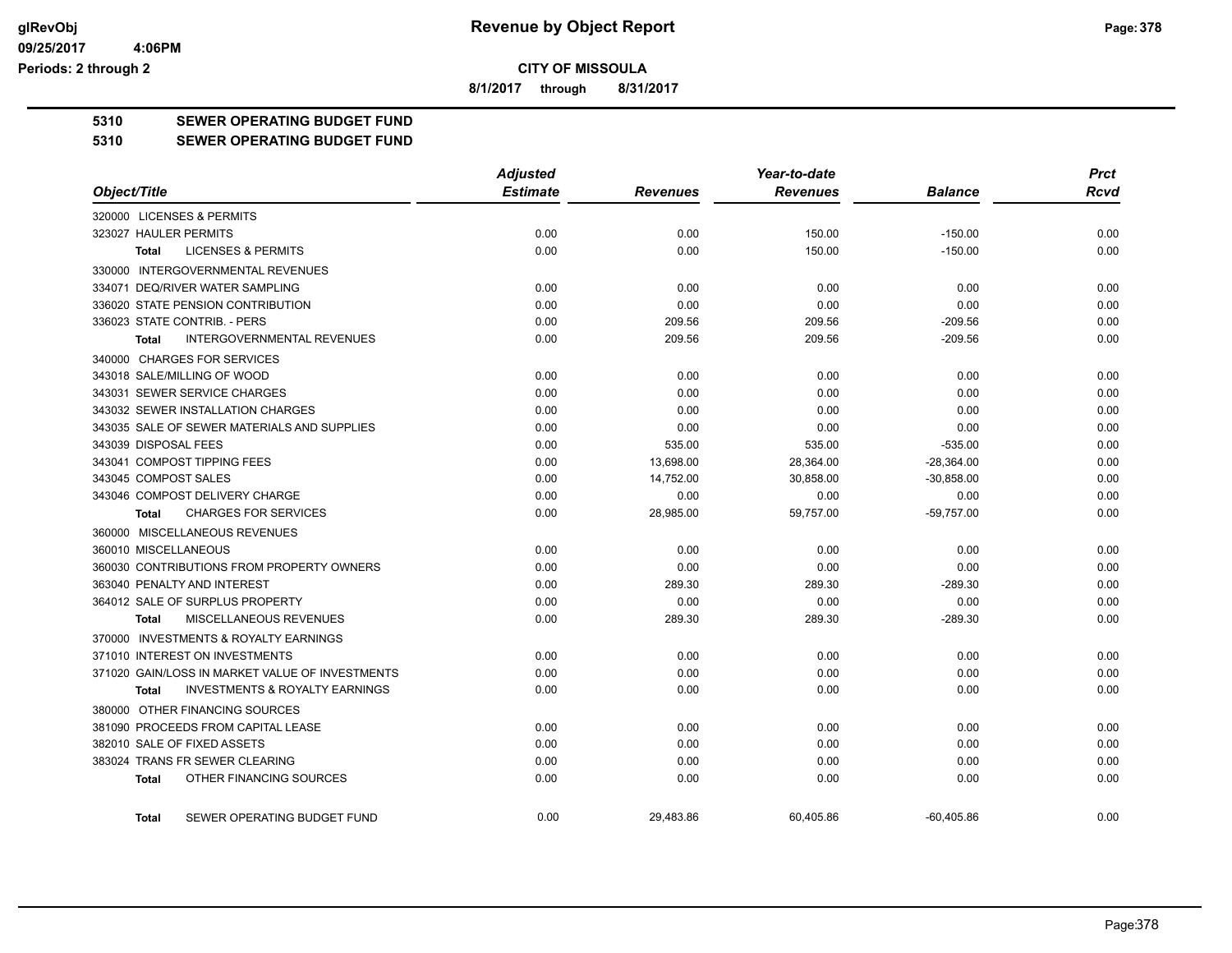**CITY OF MISSOULA 8/1/2017 through 8/31/2017**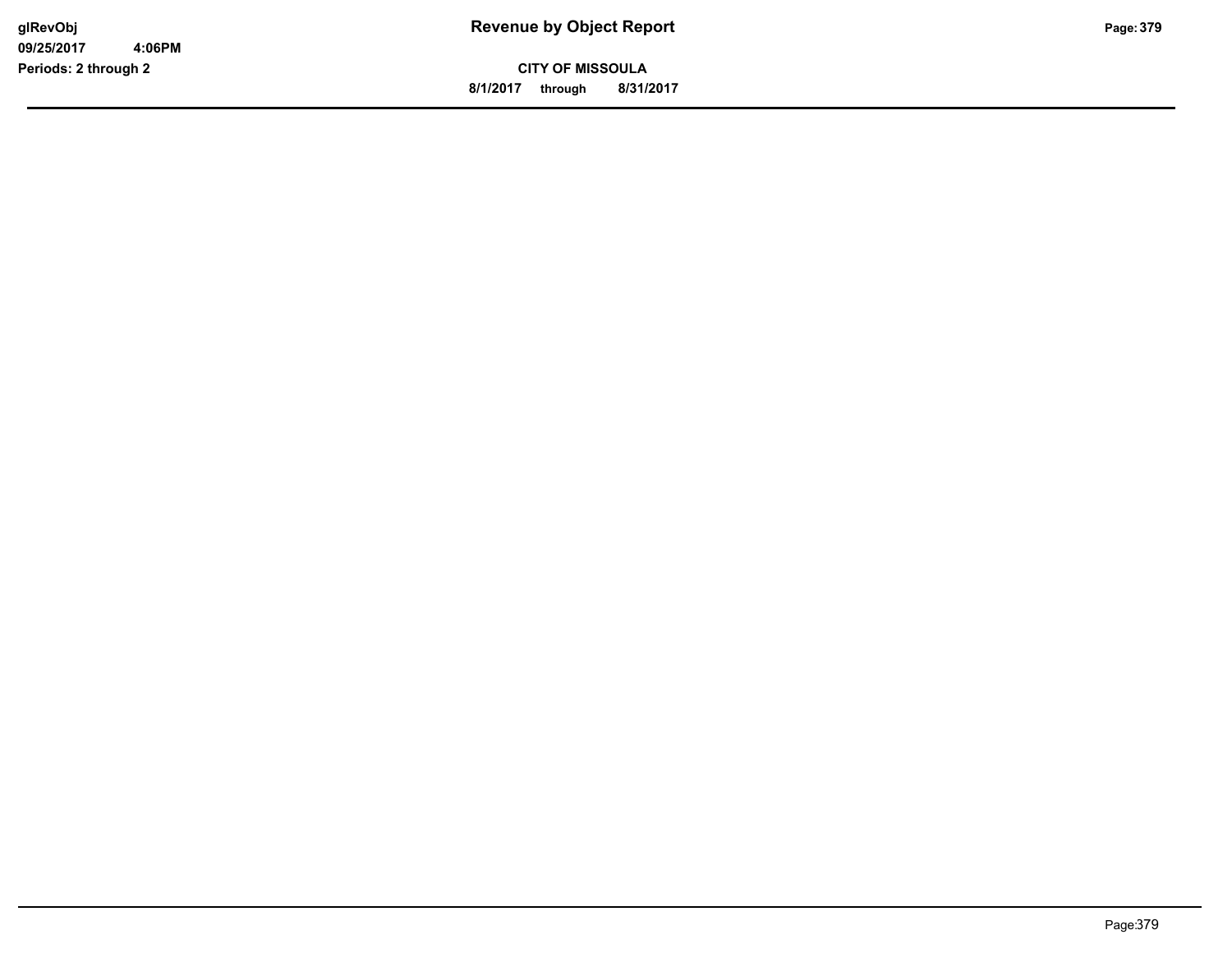**8/1/2017 through 8/31/2017**

### **5310 SEWER OPERATING BUDGET FUND**

|                                                    | <b>Adjusted</b> |                 | Year-to-date    |                |             |  |
|----------------------------------------------------|-----------------|-----------------|-----------------|----------------|-------------|--|
| Object/Title                                       | <b>Estimate</b> | <b>Revenues</b> | <b>Revenues</b> | <b>Balance</b> | <b>Rcvd</b> |  |
| 320000 LICENSES & PERMITS                          |                 |                 |                 |                |             |  |
| 323027 HAULER PERMITS                              | 0.00            | 0.00            | 150.00          | $-150.00$      | 0.00        |  |
| <b>LICENSES &amp; PERMITS</b><br><b>Total</b>      | 0.00            | 0.00            | 150.00          | $-150.00$      | 0.00        |  |
| 330000 INTERGOVERNMENTAL REVENUES                  |                 |                 |                 |                |             |  |
| 334071 DEQ/RIVER WATER SAMPLING                    | 0.00            | 0.00            | 0.00            | 0.00           | 0.00        |  |
| 336020 STATE PENSION CONTRIBUTION                  | 0.00            | 0.00            | 0.00            | 0.00           | 0.00        |  |
| 336023 STATE CONTRIB. - PERS                       | 0.00            | 209.56          | 209.56          | $-209.56$      | 0.00        |  |
| <b>INTERGOVERNMENTAL REVENUES</b><br>Total         | 0.00            | 209.56          | 209.56          | $-209.56$      | 0.00        |  |
| 340000 CHARGES FOR SERVICES                        |                 |                 |                 |                |             |  |
| 343018 SALE/MILLING OF WOOD                        | 0.00            | 0.00            | 0.00            | 0.00           | 0.00        |  |
| 343031 SEWER SERVICE CHARGES                       | 0.00            | 0.00            | 0.00            | 0.00           | 0.00        |  |
| 343032 SEWER INSTALLATION CHARGES                  | 0.00            | 0.00            | 0.00            | 0.00           | 0.00        |  |
| 343035 SALE OF SEWER MATERIALS AND SUPPLIES        | 0.00            | 0.00            | 0.00            | 0.00           | 0.00        |  |
| 343039 DISPOSAL FEES                               | 0.00            | 535.00          | 535.00          | $-535.00$      | 0.00        |  |
| 343041 COMPOST TIPPING FEES                        | 0.00            | 13,698.00       | 28,364.00       | $-28,364.00$   | 0.00        |  |
| 343045 COMPOST SALES                               | 0.00            | 14,752.00       | 30,858.00       | $-30,858.00$   | 0.00        |  |
| 343046 COMPOST DELIVERY CHARGE                     | 0.00            | 0.00            | 0.00            | 0.00           | 0.00        |  |
| <b>CHARGES FOR SERVICES</b><br><b>Total</b>        | 0.00            | 28,985.00       | 59,757.00       | $-59,757.00$   | 0.00        |  |
| 360000 MISCELLANEOUS REVENUES                      |                 |                 |                 |                |             |  |
| 360010 MISCELLANEOUS                               | 0.00            | 0.00            | 0.00            | 0.00           | 0.00        |  |
| 360030 CONTRIBUTIONS FROM PROPERTY OWNERS          | 0.00            | 0.00            | 0.00            | 0.00           | 0.00        |  |
| 363040 PENALTY AND INTEREST                        | 0.00            | 289.30          | 289.30          | $-289.30$      | 0.00        |  |
| 364012 SALE OF SURPLUS PROPERTY                    | 0.00            | 0.00            | 0.00            | 0.00           | 0.00        |  |
| MISCELLANEOUS REVENUES<br><b>Total</b>             | 0.00            | 289.30          | 289.30          | $-289.30$      | 0.00        |  |
| 370000 INVESTMENTS & ROYALTY EARNINGS              |                 |                 |                 |                |             |  |
| 371010 INTEREST ON INVESTMENTS                     | 0.00            | 0.00            | 0.00            | 0.00           | 0.00        |  |
| 371020 GAIN/LOSS IN MARKET VALUE OF INVESTMENT     | 0.00            | 0.00            | 0.00            | 0.00           | 0.00        |  |
| <b>INVESTMENTS &amp; ROYALTY EARNINGS</b><br>Total | 0.00            | 0.00            | 0.00            | 0.00           | 0.00        |  |
| 380000 OTHER FINANCING SOURCES                     |                 |                 |                 |                |             |  |
| 381090 PROCEEDS FROM CAPITAL LEASE                 | 0.00            | 0.00            | 0.00            | 0.00           | 0.00        |  |
| 382010 SALE OF FIXED ASSETS                        | 0.00            | 0.00            | 0.00            | 0.00           | 0.00        |  |
| 383024 TRANS FR SEWER CLEARING                     | 0.00            | 0.00            | 0.00            | 0.00           | 0.00        |  |
| OTHER FINANCING SOURCES<br><b>Total</b>            | 0.00            | 0.00            | 0.00            | 0.00           | 0.00        |  |
| SEWER OPERATING BUDGET FUND<br><b>Total</b>        | 0.00            | 29,483.86       | 60,405.86       | $-60,405.86$   | 0.00        |  |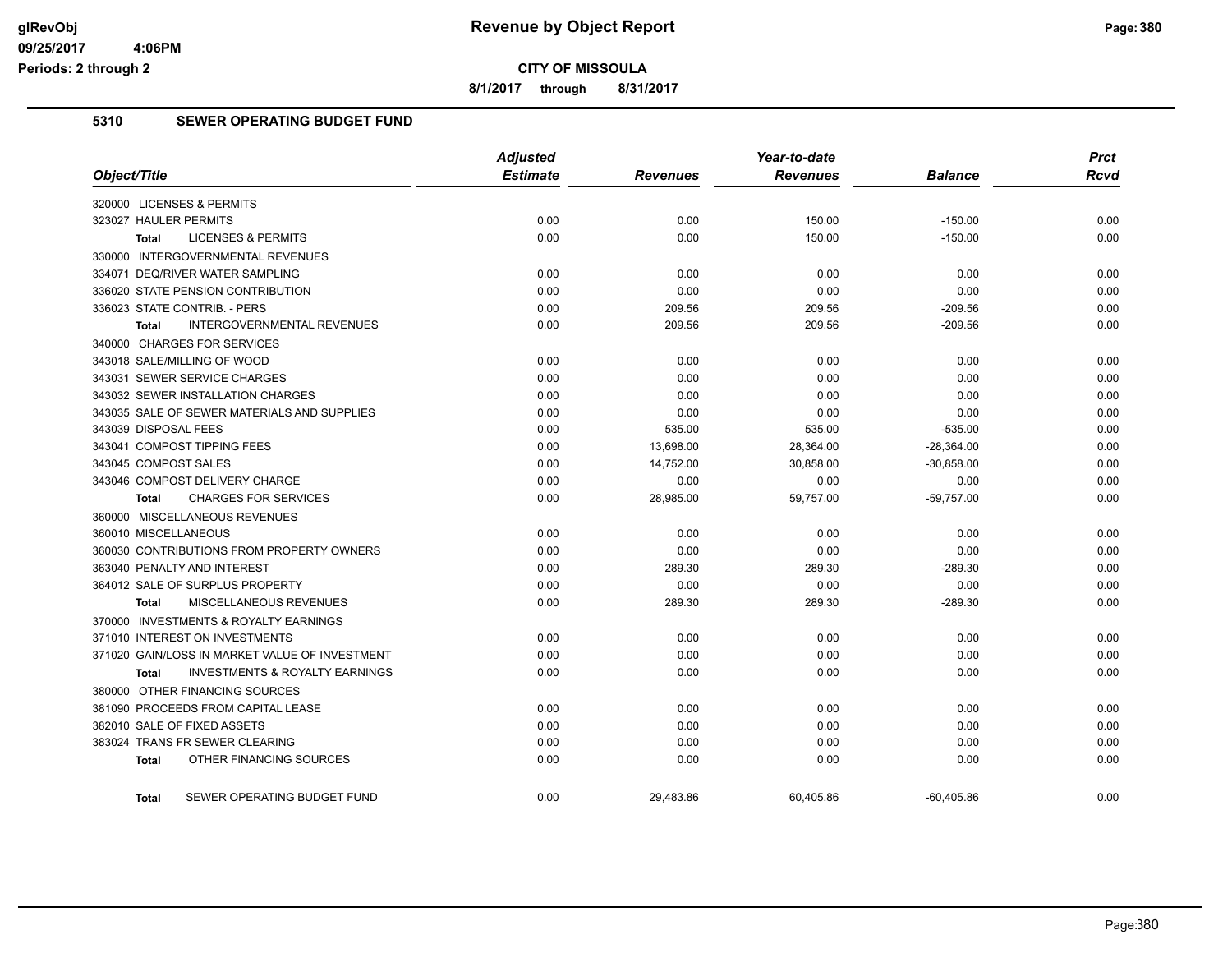**8/1/2017 through 8/31/2017**

# **5311 SEWER REVENUE COLLECTION & CLEARING FUND**

## **5311 SEWER REVENUE COLLECTION & CLEARING FUND**

|                                                           | <b>Adjusted</b> |                 | Year-to-date    |                 | <b>Prct</b><br><b>Rcvd</b> |
|-----------------------------------------------------------|-----------------|-----------------|-----------------|-----------------|----------------------------|
| Object/Title                                              | <b>Estimate</b> | <b>Revenues</b> | <b>Revenues</b> | <b>Balance</b>  |                            |
| 320000 LICENSES & PERMITS                                 |                 |                 |                 |                 |                            |
| 323027 HAULER PERMITS                                     | 0.00            | 0.00            | 0.00            | 0.00            | 0.00                       |
| <b>LICENSES &amp; PERMITS</b><br>Total                    | 0.00            | 0.00            | 0.00            | 0.00            | 0.00                       |
| 330000 INTERGOVERNMENTAL REVENUES                         |                 |                 |                 |                 |                            |
| 331990 IRS REIMB/DEBT SVS INTEREST                        | 0.00            | 0.00            | 0.00            | 0.00            | 0.00                       |
| 331992 FEDERAL ARRA GRANTS                                | 0.00            | 0.00            | 0.00            | 0.00            | 0.00                       |
| 336020 STATE PENSION CONTRIBUTION                         | 0.00            | 0.00            | 0.00            | 0.00            | 0.00                       |
| 336023 STATE CONTRIB. - PERS                              | 0.00            | 0.00            | 0.00            | 0.00            | 0.00                       |
| <b>INTERGOVERNMENTAL REVENUES</b><br><b>Total</b>         | 0.00            | 0.00            | 0.00            | 0.00            | 0.00                       |
| 340000 CHARGES FOR SERVICES                               |                 |                 |                 |                 |                            |
| 343032 SEWER INSTALLATION CHARGES                         | 0.00            | 0.00            | 0.00            | 0.00            | 0.00                       |
| 343034 TREATMENT FACILITIES FEES                          | 0.00            | 9,645.82        | 3,597,716.17    | $-3,597,716.17$ | 0.00                       |
| 343035 SALE OF SEWER MATERIALS AND SUPPLIES               | 0.00            | 0.00            | 0.00            | 0.00            | 0.00                       |
| 343037 DELINQUENT SEWER FEES                              | 0.00            | 0.00            | 0.00            | 0.00            | 0.00                       |
| 343038 P & I TAX LIENS                                    | 0.00            | 589.00          | 589.00          | $-589.00$       | 0.00                       |
| 343039 DISPOSAL FEES                                      | 0.00            | 0.00            | 0.00            | 0.00            | 0.00                       |
| 343041 COMPOST TIPPING FEES                               | 0.00            | 0.00            | 0.00            | 0.00            | 0.00                       |
| 343045 COMPOST SALES                                      | 0.00            | 0.00            | 0.00            | 0.00            | 0.00                       |
| 343046 COMPOST DELIVERY CHARGE                            | 0.00            | 0.00            | 0.00            | 0.00            | 0.00                       |
| <b>CHARGES FOR SERVICES</b><br>Total                      | 0.00            | 10,234.82       | 3,598,305.17    | $-3,598,305.17$ | 0.00                       |
| 360000 MISCELLANEOUS REVENUES                             |                 |                 |                 |                 |                            |
| 360010 MISCELLANEOUS                                      | 0.00            | 0.00            | 0.00            | 0.00            | 0.00                       |
| 360030 CONTRIBUTIONS FROM PROPERTY OWNERS                 | 0.00            | 0.00            | 0.00            | 0.00            | 0.00                       |
| 361200 RADIO TOWER LEASE PAYMENTS                         | 0.00            | 5,000.00        | 5,000.00        | $-5,000.00$     | 0.00                       |
| 361201 EKO LAND LEASE                                     | 0.00            | 0.00            | 0.00            | 0.00            | 0.00                       |
| 364012 SALE OF SURPLUS PROPERTY                           | 0.00            | 0.00            | 0.00            | 0.00            | 0.00                       |
| 365023 NORTHWESTERN ENERGY GRANT                          | 0.00            | 0.00            | 0.00            | 0.00            | 0.00                       |
| MISCELLANEOUS REVENUES<br>Total                           | 0.00            | 5,000.00        | 5,000.00        | $-5,000.00$     | 0.00                       |
| 370000 INVESTMENTS & ROYALTY EARNINGS                     |                 |                 |                 |                 |                            |
| 371010 INTEREST ON INVESTMENTS                            | 0.00            | 0.00            | 0.00            | 0.00            | 0.00                       |
| 371020 GAIN/LOSS IN MARKET VALUE OF INVESTMENTS           | 0.00            | 0.00            | 0.00            | 0.00            | 0.00                       |
| <b>INVESTMENTS &amp; ROYALTY EARNINGS</b><br><b>Total</b> | 0.00            | 0.00            | 0.00            | 0.00            | 0.00                       |
| 380000 OTHER FINANCING SOURCES                            |                 |                 |                 |                 |                            |
| 381010 BOND PROCEEDS                                      | 0.00            | 0.00            | 0.00            | 0.00            | 0.00                       |
| 381090 PROCEEDS FROM CAPITAL LEASE                        | 0.00            | 0.00            | 0.00            | 0.00            | 0.00                       |
| 383034 TRANS FR 01 SERIES DEBT SERVICE                    | 0.00            | 0.00            | 0.00            | 0.00            | 0.00                       |
| 383042 TRANSFERS FROM OTHER FUNDS                         | 0.00            | 0.00            | 0.00            | 0.00            | 0.00                       |
| OTHER FINANCING SOURCES<br>Total                          | 0.00            | 0.00            | 0.00            | 0.00            | 0.00                       |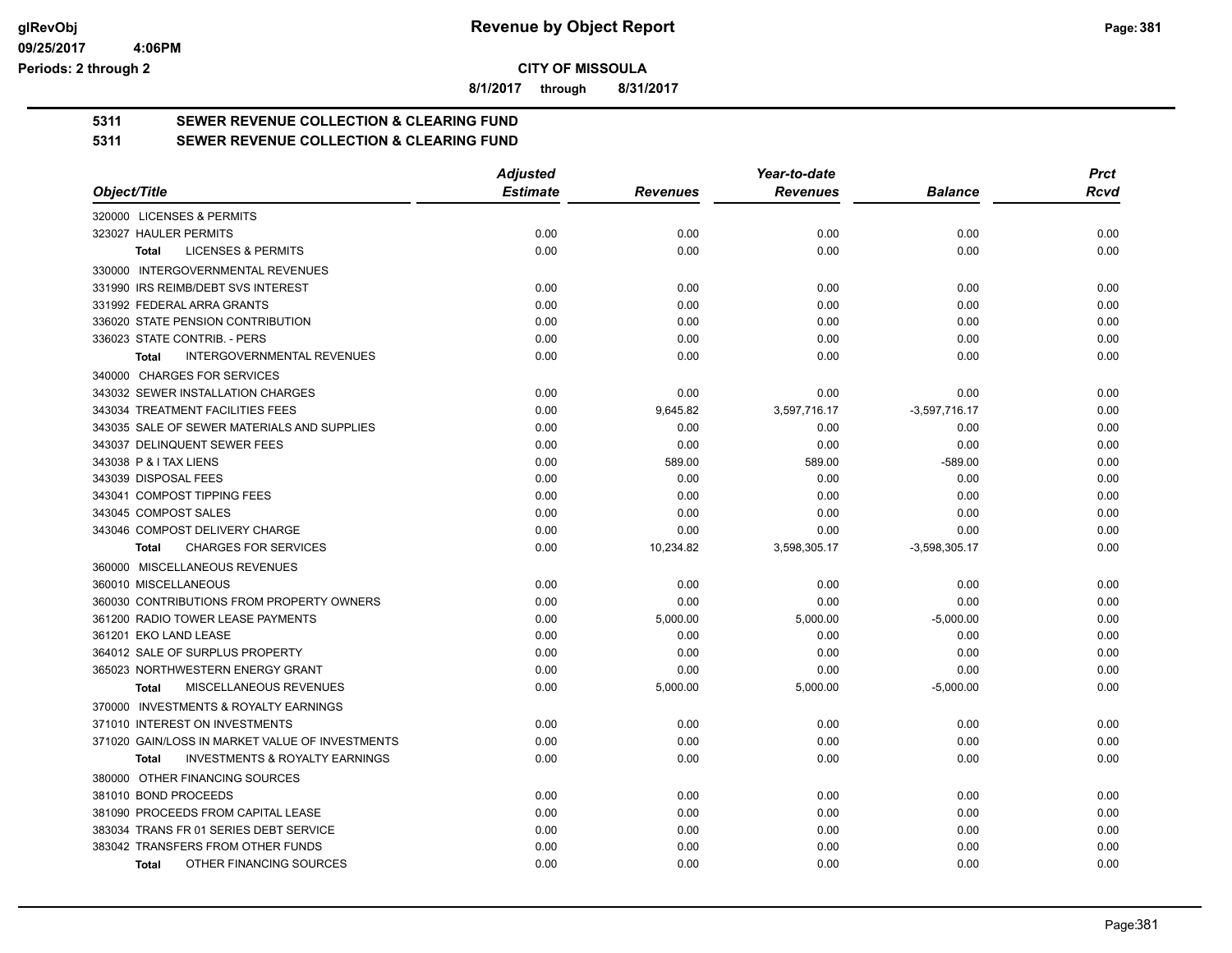| glRevObj             |        |
|----------------------|--------|
| 09/25/2017           | 4:06PM |
| Periods: 2 through 2 |        |

**Revenue by Object Report Page:** 382

**CITY OF MISSOULA**

**8/1/2017 through 8/31/2017**

| 5311  | <b>SEWER REVENUE COLLECTION &amp; \</b><br>$\sim$                   | <b>EARING FUND</b> |         |              |           |      |
|-------|---------------------------------------------------------------------|--------------------|---------|--------------|-----------|------|
| Total | SEWER REVENUE COL<br>$\cdot$ I FCTION & $\cdot$<br>™ARIN\<br>$\sim$ | 0.00               | .234.82 | $\cdot$ 2015 | אחד דחם ג | 0.00 |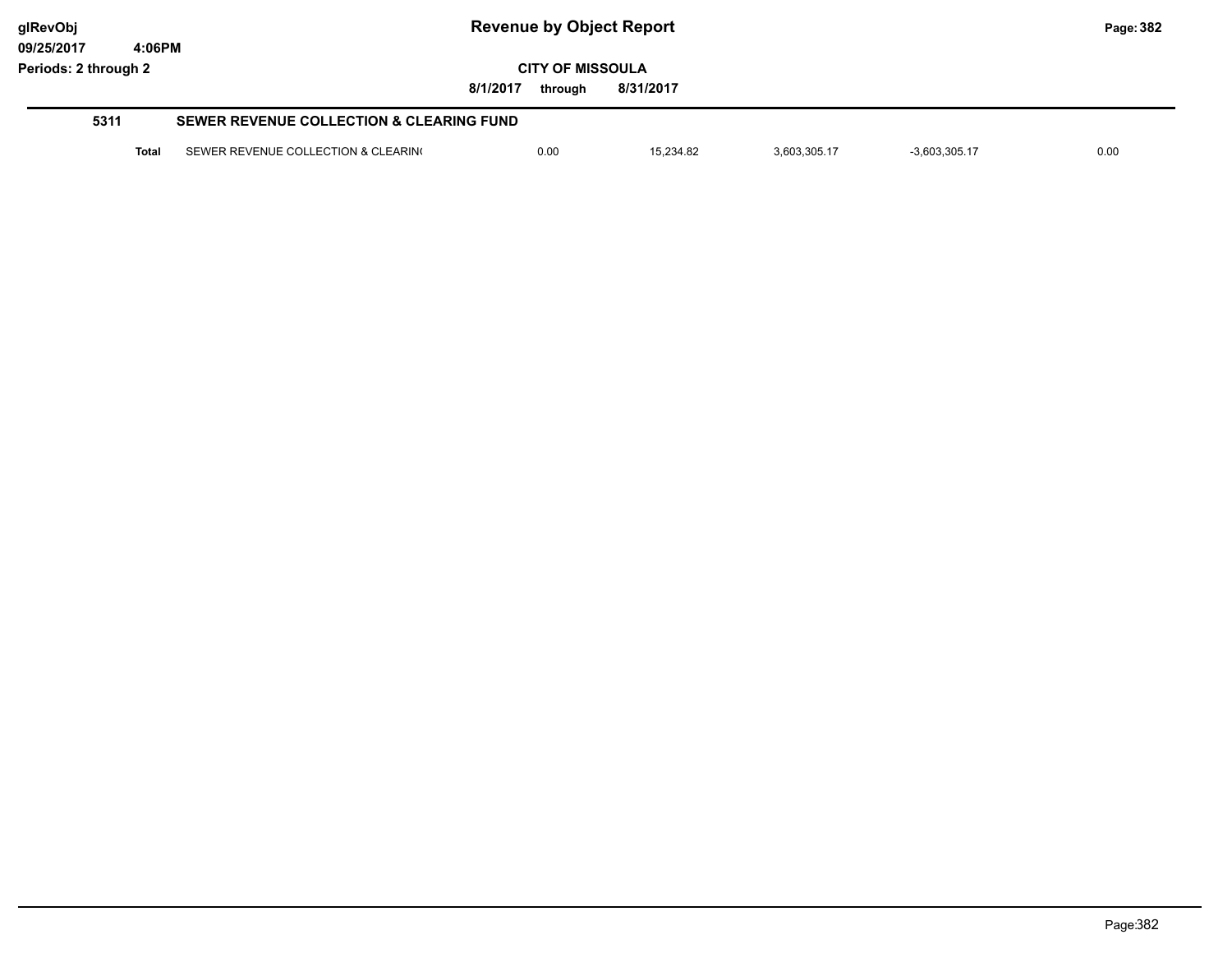**8/1/2017 through 8/31/2017**

### **5311 SEWER REVENUE COLLECTION & CLEARING FUND**

|                                                    | <b>Adjusted</b> |                 | Year-to-date    |                 | <b>Prct</b> |
|----------------------------------------------------|-----------------|-----------------|-----------------|-----------------|-------------|
| Object/Title                                       | <b>Estimate</b> | <b>Revenues</b> | <b>Revenues</b> | <b>Balance</b>  | <b>Rcvd</b> |
| 320000 LICENSES & PERMITS                          |                 |                 |                 |                 |             |
| 323027 HAULER PERMITS                              | 0.00            | 0.00            | 0.00            | 0.00            | 0.00        |
| <b>LICENSES &amp; PERMITS</b><br><b>Total</b>      | 0.00            | 0.00            | 0.00            | 0.00            | 0.00        |
| 330000 INTERGOVERNMENTAL REVENUES                  |                 |                 |                 |                 |             |
| 331990 IRS REIMB/DEBT SVS INTEREST                 | 0.00            | 0.00            | 0.00            | 0.00            | 0.00        |
| 331992 FEDERAL ARRA GRANTS                         | 0.00            | 0.00            | 0.00            | 0.00            | 0.00        |
| 336020 STATE PENSION CONTRIBUTION                  | 0.00            | 0.00            | 0.00            | 0.00            | 0.00        |
| 336023 STATE CONTRIB. - PERS                       | 0.00            | 0.00            | 0.00            | 0.00            | 0.00        |
| <b>INTERGOVERNMENTAL REVENUES</b><br><b>Total</b>  | 0.00            | 0.00            | 0.00            | 0.00            | 0.00        |
| 340000 CHARGES FOR SERVICES                        |                 |                 |                 |                 |             |
| 343032 SEWER INSTALLATION CHARGES                  | 0.00            | 0.00            | 0.00            | 0.00            | 0.00        |
| 343034 TREATMENT FACILITIES FEES                   | 0.00            | 9,645.82        | 3,597,716.17    | $-3,597,716.17$ | 0.00        |
| 343035 SALE OF SEWER MATERIALS AND SUPPLIES        | 0.00            | 0.00            | 0.00            | 0.00            | 0.00        |
| 343037 DELINQUENT SEWER FEES                       | 0.00            | 0.00            | 0.00            | 0.00            | 0.00        |
| 343038 P & I TAX LIENS                             | 0.00            | 589.00          | 589.00          | $-589.00$       | 0.00        |
| 343039 DISPOSAL FEES                               | 0.00            | 0.00            | 0.00            | 0.00            | 0.00        |
| 343041 COMPOST TIPPING FEES                        | 0.00            | 0.00            | 0.00            | 0.00            | 0.00        |
| 343045 COMPOST SALES                               | 0.00            | 0.00            | 0.00            | 0.00            | 0.00        |
| 343046 COMPOST DELIVERY CHARGE                     | 0.00            | 0.00            | 0.00            | 0.00            | 0.00        |
| <b>CHARGES FOR SERVICES</b><br><b>Total</b>        | 0.00            | 10,234.82       | 3,598,305.17    | $-3,598,305.17$ | 0.00        |
| 360000 MISCELLANEOUS REVENUES                      |                 |                 |                 |                 |             |
| 360010 MISCELLANEOUS                               | 0.00            | 0.00            | 0.00            | 0.00            | 0.00        |
| 360030 CONTRIBUTIONS FROM PROPERTY OWNERS          | 0.00            | 0.00            | 0.00            | 0.00            | 0.00        |
| 361200 RADIO TOWER LEASE PAYMENTS                  | 0.00            | 5,000.00        | 5,000.00        | $-5,000.00$     | 0.00        |
| 361201 EKO LAND LEASE                              | 0.00            | 0.00            | 0.00            | 0.00            | 0.00        |
| 364012 SALE OF SURPLUS PROPERTY                    | 0.00            | 0.00            | 0.00            | 0.00            | 0.00        |
| 365023 NORTHWESTERN ENERGY GRANT                   | 0.00            | 0.00            | 0.00            | 0.00            | 0.00        |
| MISCELLANEOUS REVENUES<br><b>Total</b>             | 0.00            | 5,000.00        | 5,000.00        | $-5,000.00$     | 0.00        |
| 370000 INVESTMENTS & ROYALTY EARNINGS              |                 |                 |                 |                 |             |
| 371010 INTEREST ON INVESTMENTS                     | 0.00            | 0.00            | 0.00            | 0.00            | 0.00        |
| 371020 GAIN/LOSS IN MARKET VALUE OF INVESTMENT     | 0.00            | 0.00            | 0.00            | 0.00            | 0.00        |
| <b>INVESTMENTS &amp; ROYALTY EARNINGS</b><br>Total | 0.00            | 0.00            | 0.00            | 0.00            | 0.00        |
| 380000 OTHER FINANCING SOURCES                     |                 |                 |                 |                 |             |
| 381010 BOND PROCEEDS                               | 0.00            | 0.00            | 0.00            | 0.00            | 0.00        |
| 381090 PROCEEDS FROM CAPITAL LEASE                 | 0.00            | 0.00            | 0.00            | 0.00            | 0.00        |
| 383034 TRANS FR 01 SERIES DEBT SERVICE             | 0.00            | 0.00            | 0.00            | 0.00            | 0.00        |
| 383042 TRANSFERS FROM OTHER FUNDS                  | 0.00            | 0.00            | 0.00            | 0.00            | 0.00        |
| OTHER FINANCING SOURCES<br>Total                   | 0.00            | 0.00            | 0.00            | 0.00            | 0.00        |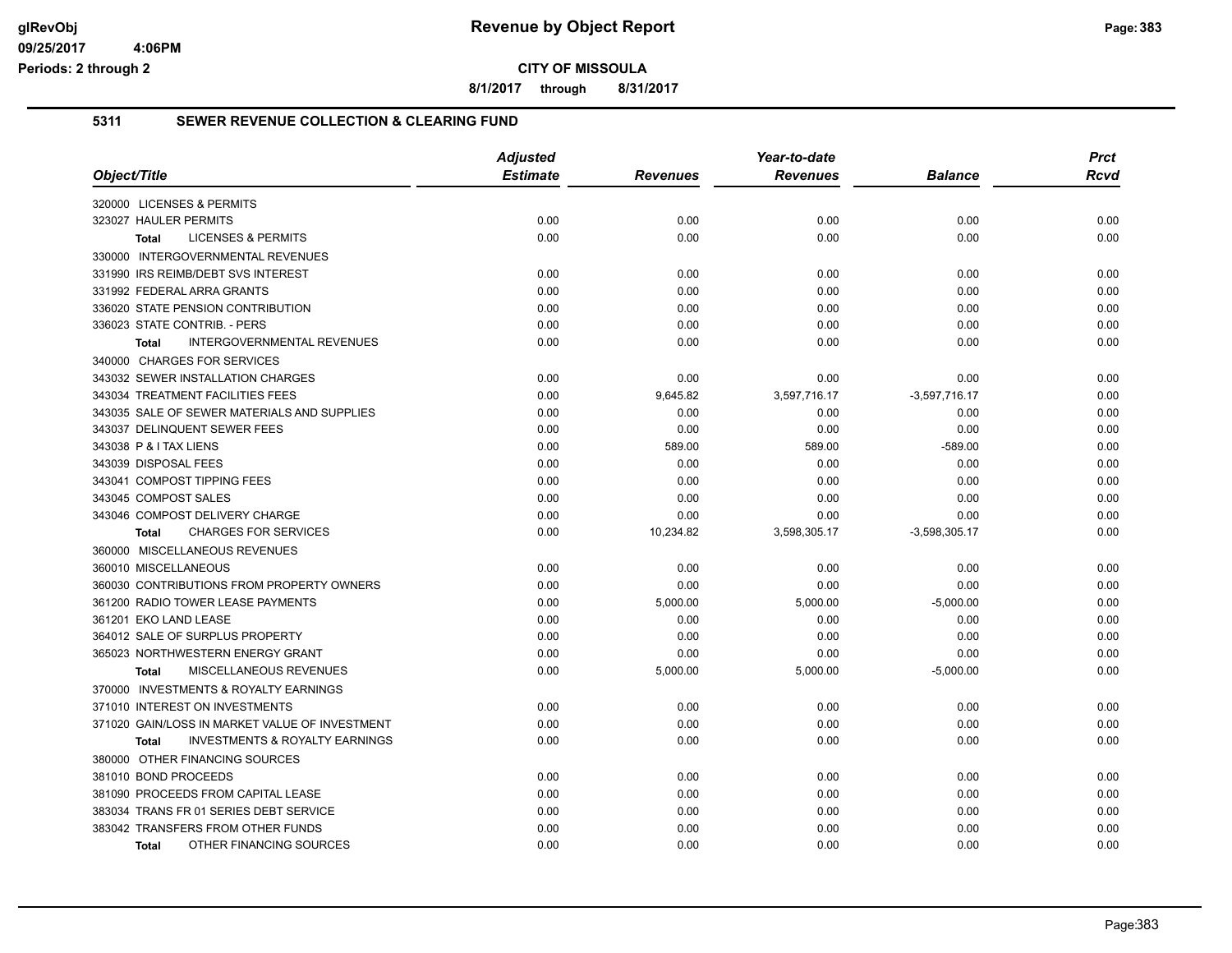| glRevObj<br>09/25/2017<br>4:06PM |              |                                    |                         | <b>Revenue by Object Report</b> |           |              |                 | Page: 384 |
|----------------------------------|--------------|------------------------------------|-------------------------|---------------------------------|-----------|--------------|-----------------|-----------|
| Periods: 2 through 2             |              |                                    | <b>CITY OF MISSOULA</b> |                                 |           |              |                 |           |
|                                  |              |                                    | 8/1/2017                | through                         | 8/31/2017 |              |                 |           |
|                                  | <b>Total</b> | SEWER REVENUE COLLECTION & CLEARIN |                         | 0.00                            | 15,234.82 | 3,603,305.17 | $-3,603,305.17$ | 0.00      |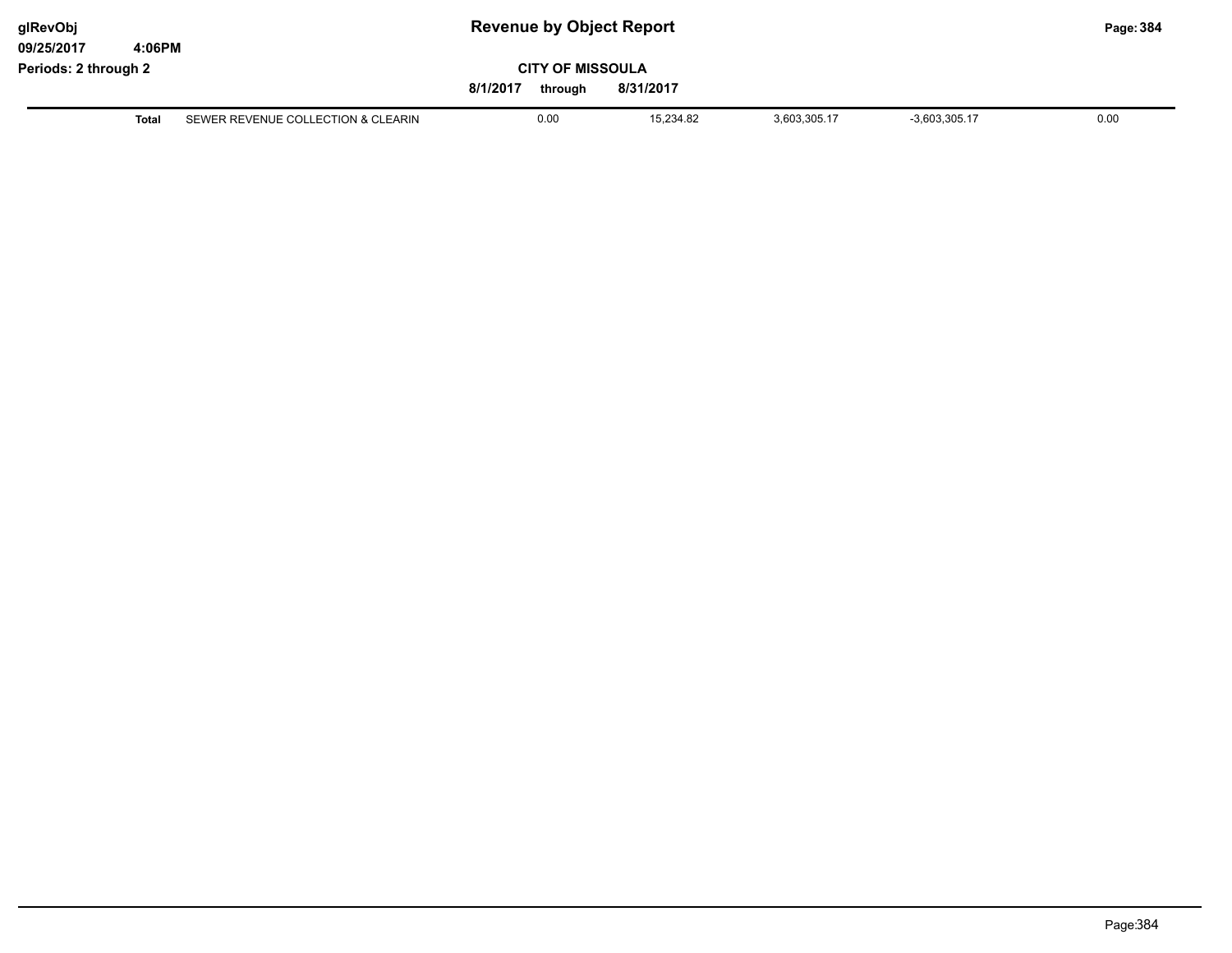**8/1/2017 through 8/31/2017**

### **5315 SEWER LOAN FUND**

**5315 SEWER LOAN FUND**

|                                                           | <b>Adjusted</b> |                 | Year-to-date    |                | <b>Prct</b> |
|-----------------------------------------------------------|-----------------|-----------------|-----------------|----------------|-------------|
| Object/Title                                              | <b>Estimate</b> | <b>Revenues</b> | <b>Revenues</b> | <b>Balance</b> | Rcvd        |
| 340000 CHARGES FOR SERVICES                               |                 |                 |                 |                |             |
| 343032 SEWER INSTALLATION CHARGES                         | 0.00            | 0.00            | 0.00            | 0.00           | 0.00        |
| 343035 SALE OF SEWER MATERIALS AND SUPPLIES               | 0.00            | 0.00            | 0.00            | 0.00           | 0.00        |
| 343037 GREASE INTERCEPTOR LOANS                           | 0.00            | 0.00            | 0.00            | 0.00           | 0.00        |
| <b>CHARGES FOR SERVICES</b><br><b>Total</b>               | 0.00            | 0.00            | 0.00            | 0.00           | 0.00        |
| 360000 MISCELLANEOUS REVENUES                             |                 |                 |                 |                |             |
| 360010 MISCELLANEOUS                                      | 0.00            | 0.00            | 0.00            | 0.00           | 0.00        |
| <b>MISCELLANEOUS REVENUES</b><br><b>Total</b>             | 0.00            | 0.00            | 0.00            | 0.00           | 0.00        |
| <b>INVESTMENTS &amp; ROYALTY EARNINGS</b><br>370000       |                 |                 |                 |                |             |
| 371010 INTEREST ON INVESTMENTS                            | 0.00            | 0.00            | 0.00            | 0.00           | 0.00        |
| 371020 GAIN/LOSS IN MARKET VALUE OF INVESTMENTS           | 0.00            | 0.00            | 0.00            | 0.00           | 0.00        |
| <b>INVESTMENTS &amp; ROYALTY EARNINGS</b><br><b>Total</b> | 0.00            | 0.00            | 0.00            | 0.00           | 0.00        |
| OTHER FINANCING SOURCES<br>380000                         |                 |                 |                 |                |             |
| 383024 TRANS FR SEWER CLEARING                            | 0.00            | 0.00            | 0.00            | 0.00           | 0.00        |
| 383025 TRANS FR SEWER R & D                               | 0.00            | 0.00            | 0.00            | 0.00           | 0.00        |
| OTHER FINANCING SOURCES<br><b>Total</b>                   | 0.00            | 0.00            | 0.00            | 0.00           | 0.00        |
|                                                           |                 |                 |                 |                |             |
| <b>SEWER LOAN FUND</b><br><b>Total</b>                    | 0.00            | 0.00            | 0.00            | 0.00           | 0.00        |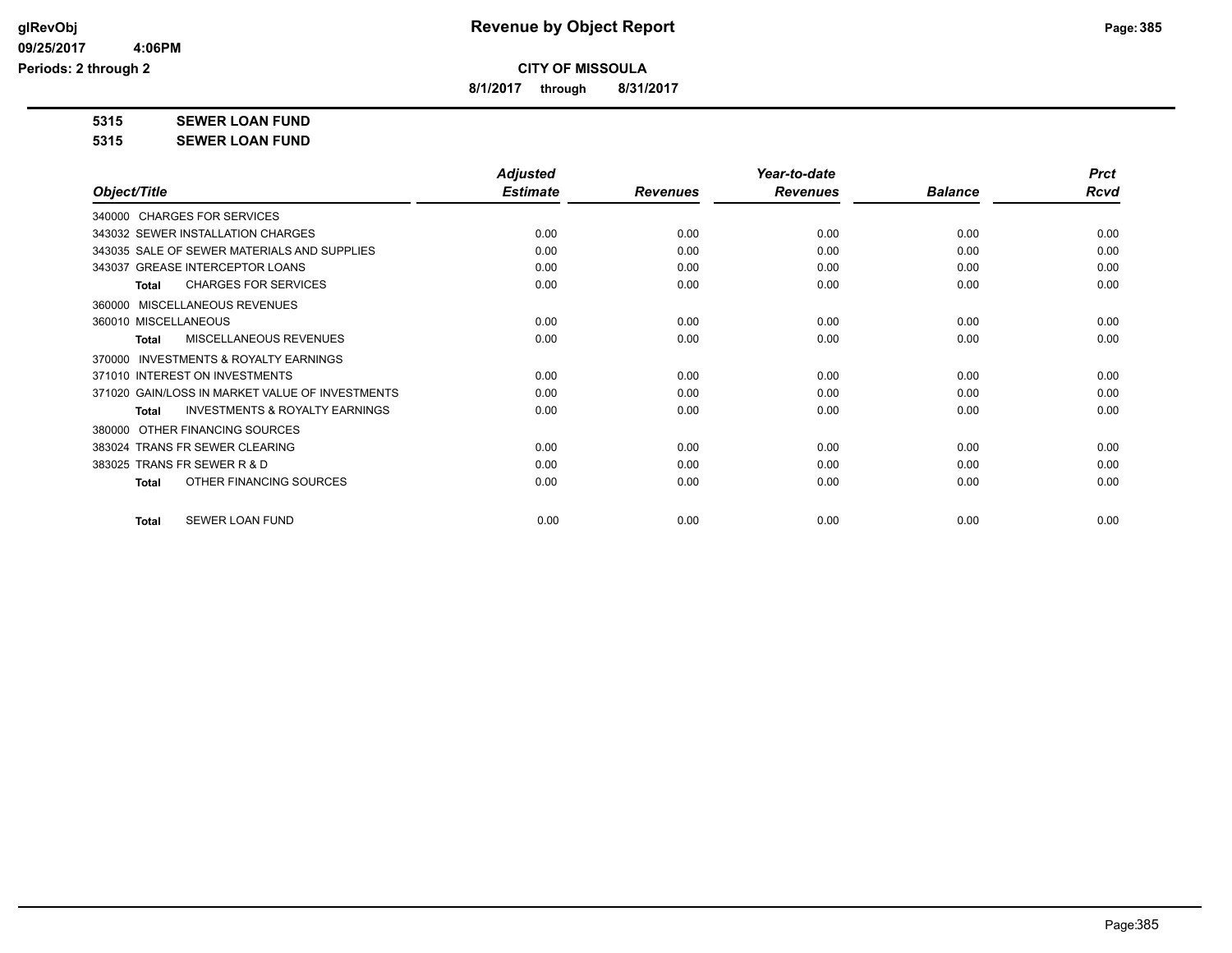**8/1/2017 through 8/31/2017**

### **5315 SEWER LOAN FUND**

|                                                           | <b>Adjusted</b> |                 | Year-to-date    |                | <b>Prct</b> |
|-----------------------------------------------------------|-----------------|-----------------|-----------------|----------------|-------------|
| Object/Title                                              | <b>Estimate</b> | <b>Revenues</b> | <b>Revenues</b> | <b>Balance</b> | <b>Rcvd</b> |
| 340000 CHARGES FOR SERVICES                               |                 |                 |                 |                |             |
| 343032 SEWER INSTALLATION CHARGES                         | 0.00            | 0.00            | 0.00            | 0.00           | 0.00        |
| 343035 SALE OF SEWER MATERIALS AND SUPPLIES               | 0.00            | 0.00            | 0.00            | 0.00           | 0.00        |
| 343037 GREASE INTERCEPTOR LOANS                           | 0.00            | 0.00            | 0.00            | 0.00           | 0.00        |
| <b>CHARGES FOR SERVICES</b><br><b>Total</b>               | 0.00            | 0.00            | 0.00            | 0.00           | 0.00        |
| 360000 MISCELLANEOUS REVENUES                             |                 |                 |                 |                |             |
| 360010 MISCELLANEOUS                                      | 0.00            | 0.00            | 0.00            | 0.00           | 0.00        |
| <b>MISCELLANEOUS REVENUES</b><br><b>Total</b>             | 0.00            | 0.00            | 0.00            | 0.00           | 0.00        |
| INVESTMENTS & ROYALTY EARNINGS<br>370000                  |                 |                 |                 |                |             |
| 371010 INTEREST ON INVESTMENTS                            | 0.00            | 0.00            | 0.00            | 0.00           | 0.00        |
| 371020 GAIN/LOSS IN MARKET VALUE OF INVESTMENT            | 0.00            | 0.00            | 0.00            | 0.00           | 0.00        |
| <b>INVESTMENTS &amp; ROYALTY EARNINGS</b><br><b>Total</b> | 0.00            | 0.00            | 0.00            | 0.00           | 0.00        |
| OTHER FINANCING SOURCES<br>380000                         |                 |                 |                 |                |             |
| 383024 TRANS FR SEWER CLEARING                            | 0.00            | 0.00            | 0.00            | 0.00           | 0.00        |
| 383025 TRANS FR SEWER R & D                               | 0.00            | 0.00            | 0.00            | 0.00           | 0.00        |
| OTHER FINANCING SOURCES<br><b>Total</b>                   | 0.00            | 0.00            | 0.00            | 0.00           | 0.00        |
| SEWER LOAN FUND<br><b>Total</b>                           | 0.00            | 0.00            | 0.00            | 0.00           | 0.00        |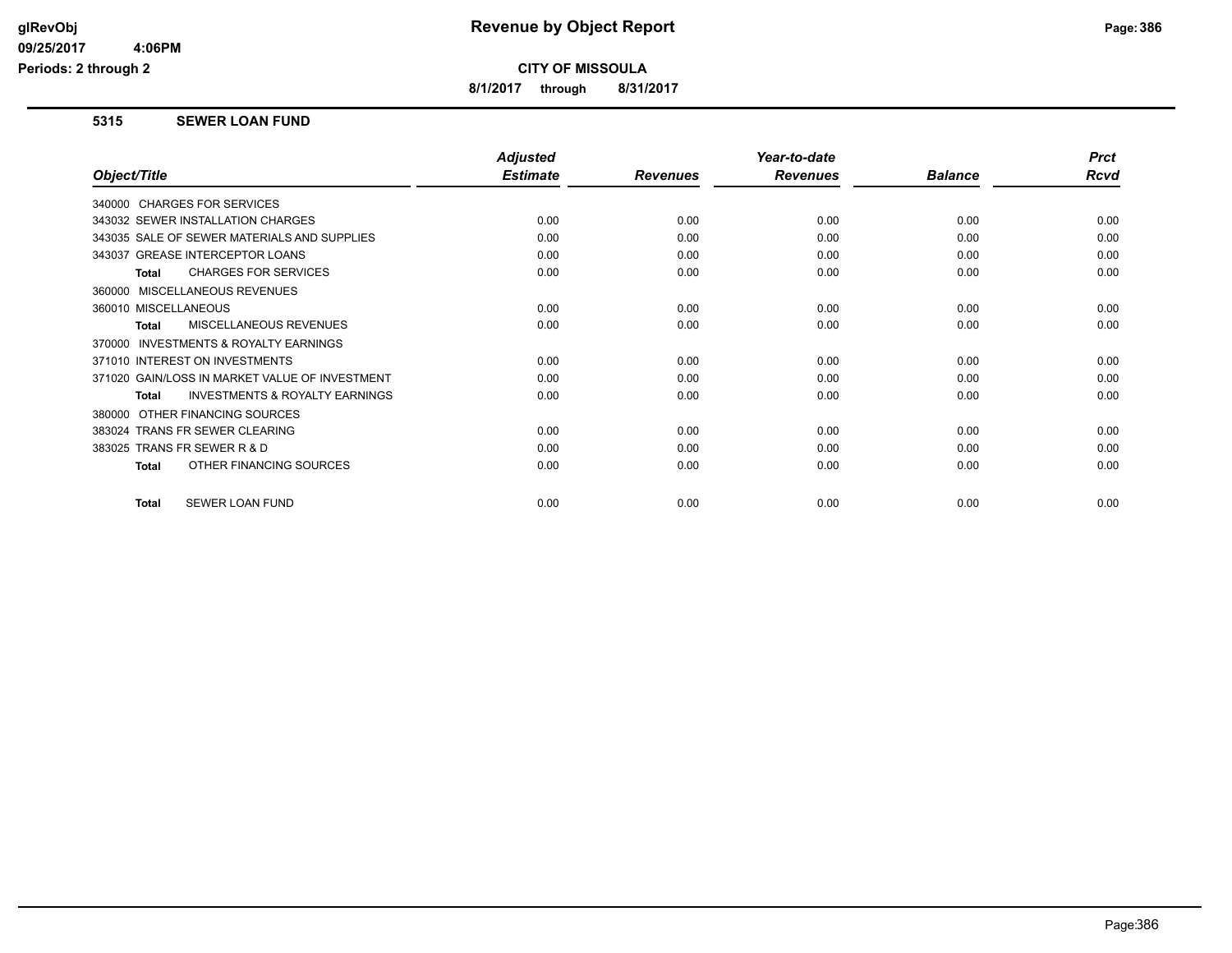**8/1/2017 through 8/31/2017**

# **5320 SEWER REPLACEMENT & DEPRECIATION FUND**

## **5320 SEWER REPLACEMENT & DEPRECIATION FUND**

|                                                           | <b>Adjusted</b> |                 | Year-to-date    |                | <b>Prct</b> |
|-----------------------------------------------------------|-----------------|-----------------|-----------------|----------------|-------------|
| Object/Title                                              | <b>Estimate</b> | <b>Revenues</b> | <b>Revenues</b> | <b>Balance</b> | <b>Rcvd</b> |
| 330000 INTERGOVERNMENTAL REVENUES                         |                 |                 |                 |                |             |
| 337010 COUNTY REIMBURSEMENT-DEANOS                        | 0.00            | 0.00            | 0.00            | 0.00           | 0.00        |
| <b>INTERGOVERNMENTAL REVENUES</b><br><b>Total</b>         | 0.00            | 0.00            | 0.00            | 0.00           | 0.00        |
| 340000 CHARGES FOR SERVICES                               |                 |                 |                 |                |             |
| 343032 SEWER INSTALLATION CHARGES                         | 0.00            | 0.00            | 3,223.25        | $-3,223.25$    | 0.00        |
| <b>CHARGES FOR SERVICES</b><br><b>Total</b>               | 0.00            | 0.00            | 3,223.25        | $-3,223.25$    | 0.00        |
| 360000 MISCELLANEOUS REVENUES                             |                 |                 |                 |                |             |
| 360000 MISCELLANEOUS REVENUES                             | 0.00            | 0.00            | 0.00            | 0.00           | 0.00        |
| 360010 MISCELLANEOUS                                      | 0.00            | 0.00            | 0.00            | 0.00           | 0.00        |
| 362006 GAIC INSURANCE SETTLEMENT                          | 0.00            | 0.00            | 0.00            | 0.00           | 0.00        |
| MISCELLANEOUS REVENUES<br><b>Total</b>                    | 0.00            | 0.00            | 0.00            | 0.00           | 0.00        |
| 370000 INVESTMENTS & ROYALTY EARNINGS                     |                 |                 |                 |                |             |
| 371010 INTEREST ON INVESTMENTS                            | 0.00            | 0.00            | 0.00            | 0.00           | 0.00        |
| 371020 GAIN/LOSS IN MARKET VALUE OF INVESTMENTS           | 0.00            | 0.00            | 0.00            | 0.00           | 0.00        |
| <b>INVESTMENTS &amp; ROYALTY EARNINGS</b><br><b>Total</b> | 0.00            | 0.00            | 0.00            | 0.00           | 0.00        |
| 380000 OTHER FINANCING SOURCES                            |                 |                 |                 |                |             |
| 381002 SRF LOAN                                           | 0.00            | 0.00            | 0.00            | 0.00           | 0.00        |
| 381010 BOND PROCEEDS                                      | 0.00            | 0.00            | 0.00            | 0.00           | 0.00        |
| 381090 PROCEEDS FROM CAPITAL LEASE                        | 0.00            | 0.00            | 0.00            | 0.00           | 0.00        |
| 383000 OPERATING TRANSFERS                                | 0.00            | 0.00            | 0.00            | 0.00           | 0.00        |
| 383024 TRANS FR SEWER CLEARING                            | 0.00            | 0.00            | 0.00            | 0.00           | 0.00        |
| 383042 TRANSFERS FROM OTHER FUNDS                         | 0.00            | 0.00            | 0.00            | 0.00           | 0.00        |
| OTHER FINANCING SOURCES<br><b>Total</b>                   | 0.00            | 0.00            | 0.00            | 0.00           | 0.00        |
| SEWER REPLACEMENT & DEPRECIATION FU<br><b>Total</b>       | 0.00            | 0.00            | 3,223.25        | $-3,223.25$    | 0.00        |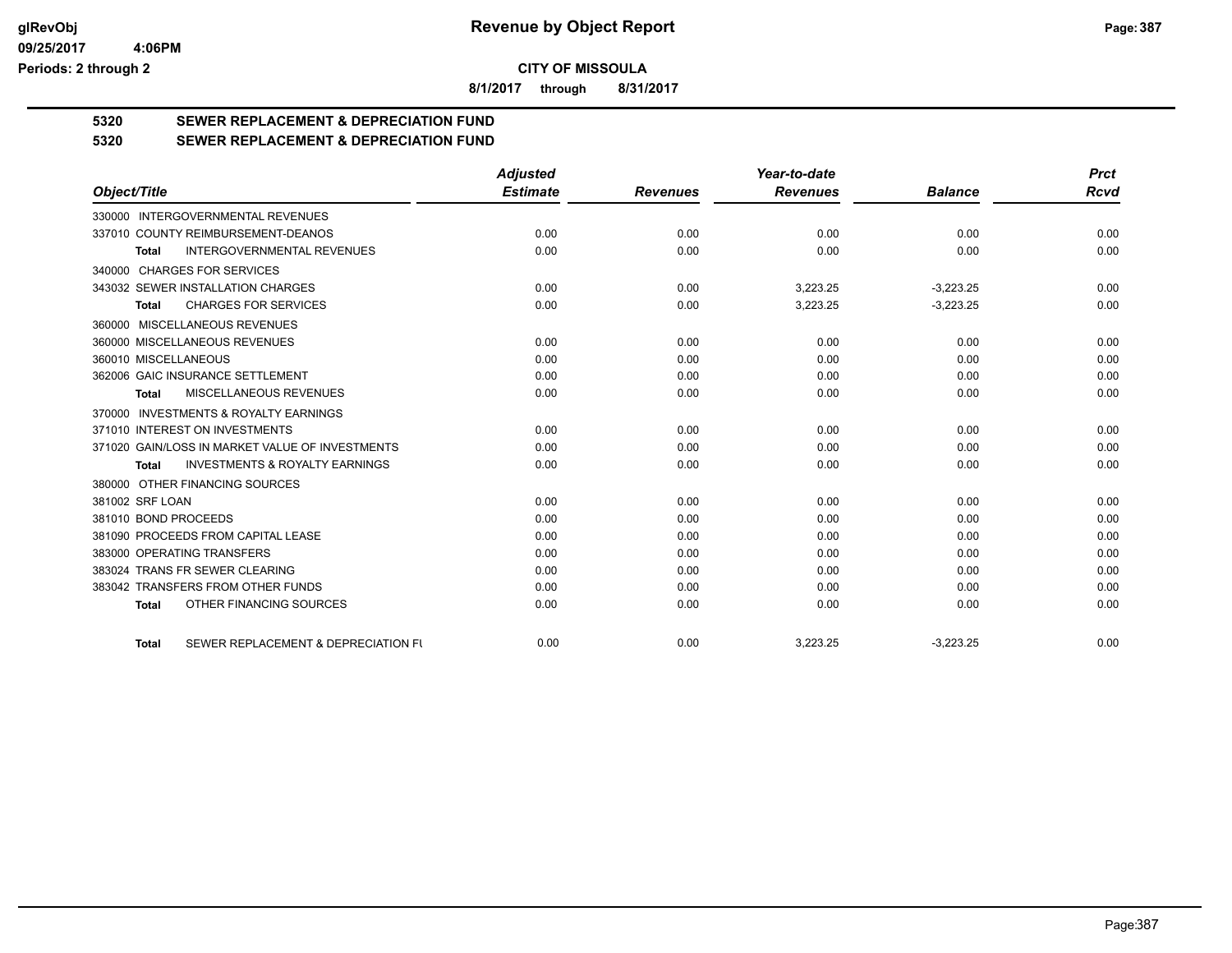**8/1/2017 through 8/31/2017**

### **5320 SEWER REPLACEMENT & DEPRECIATION FUND**

|                                                           | <b>Adjusted</b> |                 | Year-to-date    |                | <b>Prct</b> |
|-----------------------------------------------------------|-----------------|-----------------|-----------------|----------------|-------------|
| Object/Title                                              | <b>Estimate</b> | <b>Revenues</b> | <b>Revenues</b> | <b>Balance</b> | Rcvd        |
| 330000 INTERGOVERNMENTAL REVENUES                         |                 |                 |                 |                |             |
| 337010 COUNTY REIMBURSEMENT-DEANOS                        | 0.00            | 0.00            | 0.00            | 0.00           | 0.00        |
| <b>INTERGOVERNMENTAL REVENUES</b><br><b>Total</b>         | 0.00            | 0.00            | 0.00            | 0.00           | 0.00        |
| 340000 CHARGES FOR SERVICES                               |                 |                 |                 |                |             |
| 343032 SEWER INSTALLATION CHARGES                         | 0.00            | 0.00            | 3.223.25        | $-3.223.25$    | 0.00        |
| <b>CHARGES FOR SERVICES</b><br><b>Total</b>               | 0.00            | 0.00            | 3,223.25        | $-3,223.25$    | 0.00        |
| 360000 MISCELLANEOUS REVENUES                             |                 |                 |                 |                |             |
| 360000 MISCELLANEOUS REVENUES                             | 0.00            | 0.00            | 0.00            | 0.00           | 0.00        |
| 360010 MISCELLANEOUS                                      | 0.00            | 0.00            | 0.00            | 0.00           | 0.00        |
| 362006 GAIC INSURANCE SETTLEMENT                          | 0.00            | 0.00            | 0.00            | 0.00           | 0.00        |
| MISCELLANEOUS REVENUES<br><b>Total</b>                    | 0.00            | 0.00            | 0.00            | 0.00           | 0.00        |
| 370000 INVESTMENTS & ROYALTY EARNINGS                     |                 |                 |                 |                |             |
| 371010 INTEREST ON INVESTMENTS                            | 0.00            | 0.00            | 0.00            | 0.00           | 0.00        |
| 371020 GAIN/LOSS IN MARKET VALUE OF INVESTMENT            | 0.00            | 0.00            | 0.00            | 0.00           | 0.00        |
| <b>INVESTMENTS &amp; ROYALTY EARNINGS</b><br><b>Total</b> | 0.00            | 0.00            | 0.00            | 0.00           | 0.00        |
| 380000 OTHER FINANCING SOURCES                            |                 |                 |                 |                |             |
| 381002 SRF LOAN                                           | 0.00            | 0.00            | 0.00            | 0.00           | 0.00        |
| 381010 BOND PROCEEDS                                      | 0.00            | 0.00            | 0.00            | 0.00           | 0.00        |
| 381090 PROCEEDS FROM CAPITAL LEASE                        | 0.00            | 0.00            | 0.00            | 0.00           | 0.00        |
| 383000 OPERATING TRANSFERS                                | 0.00            | 0.00            | 0.00            | 0.00           | 0.00        |
| 383024 TRANS FR SEWER CLEARING                            | 0.00            | 0.00            | 0.00            | 0.00           | 0.00        |
| 383042 TRANSFERS FROM OTHER FUNDS                         | 0.00            | 0.00            | 0.00            | 0.00           | 0.00        |
| OTHER FINANCING SOURCES<br><b>Total</b>                   | 0.00            | 0.00            | 0.00            | 0.00           | 0.00        |
| SEWER REPLACEMENT & DEPRECIATION F<br><b>Total</b>        | 0.00            | 0.00            | 3,223.25        | $-3,223.25$    | 0.00        |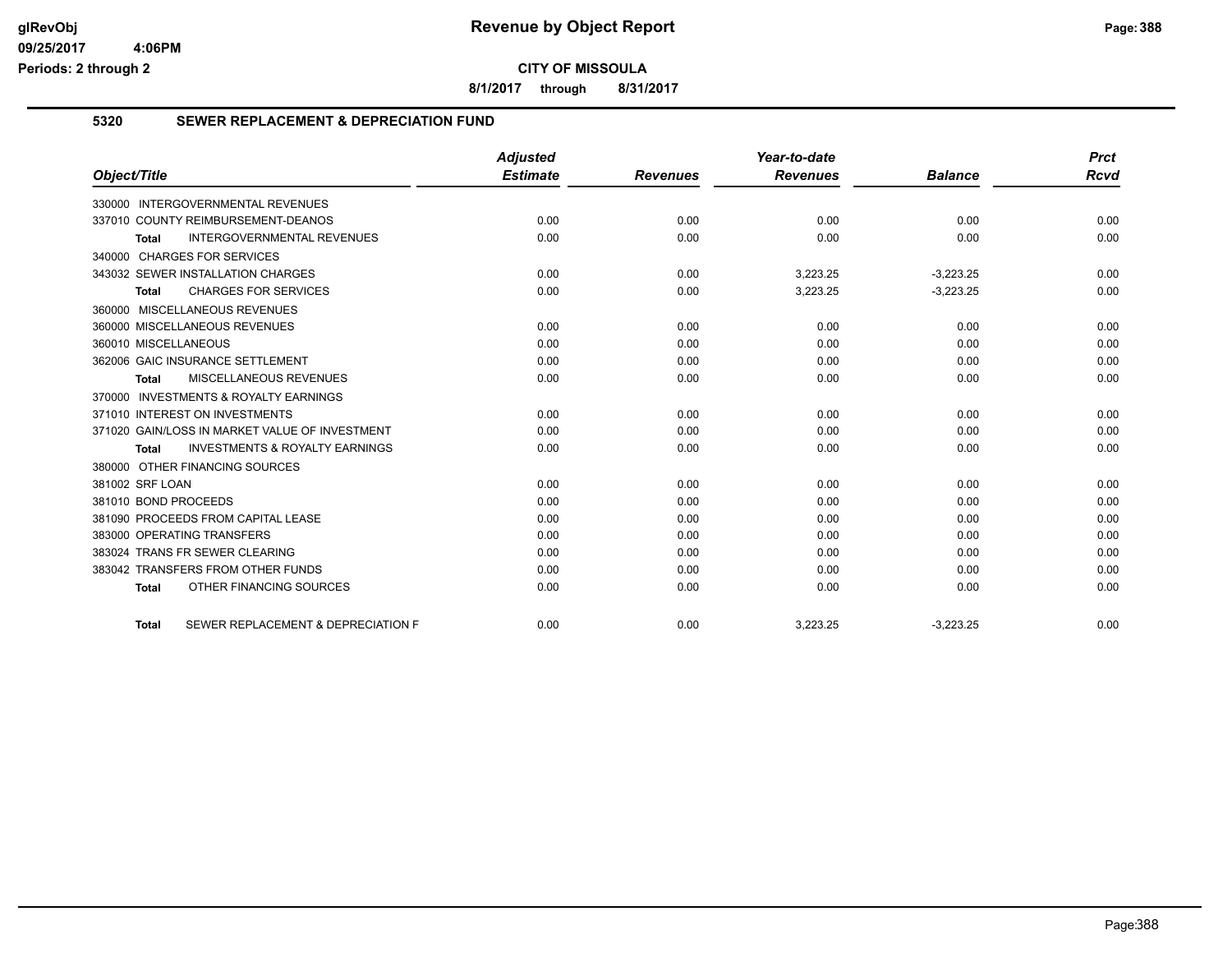**8/1/2017 through 8/31/2017**

**5325 SEWER DEVELOPMENT FEE FUND**

**5325 SEWER DEVELOPMENT FEE FUND**

|                                                    | <b>Adjusted</b> |                 | Year-to-date    |                | <b>Prct</b> |
|----------------------------------------------------|-----------------|-----------------|-----------------|----------------|-------------|
| Object/Title                                       | <b>Estimate</b> | <b>Revenues</b> | <b>Revenues</b> | <b>Balance</b> | <b>Rcvd</b> |
| 330000 INTERGOVERNMENTAL REVENUES                  |                 |                 |                 |                |             |
| 334120 TSEP GRANT                                  | 0.00            | 0.00            | 0.00            | 0.00           | 0.00        |
| <b>INTERGOVERNMENTAL REVENUES</b><br>Total         | 0.00            | 0.00            | 0.00            | 0.00           | 0.00        |
| 340000 CHARGES FOR SERVICES                        |                 |                 |                 |                |             |
| 343032 SEWER INSTALLATION CHARGES                  | 0.00            | 0.00            | 0.00            | 0.00           | 0.00        |
| 343034 TREATMENT FACILITIES FEES                   | 0.00            | 67,255.24       | 263,955.24      | $-263,955.24$  | 0.00        |
| 343036 *** Title Not Found ***                     | 0.00            | 0.00            | 0.00            | 0.00           | 0.00        |
| <b>CHARGES FOR SERVICES</b><br>Total               | 0.00            | 67,255.24       | 263,955.24      | $-263,955.24$  | 0.00        |
| 360000 MISCELLANEOUS REVENUES                      |                 |                 |                 |                |             |
| 360010 MISCELLANEOUS                               | 0.00            | 0.00            | 0.00            | 0.00           | 0.00        |
| 360030 CONTRIBUTIONS FROM PROPERTY OWNERS          | 0.00            | 0.00            | 0.00            | 0.00           | 0.00        |
| 362000 OTHER MISCELLANEOUS REVENUE                 | 0.00            | 0.00            | 0.00            | 0.00           | 0.00        |
| <b>MISCELLANEOUS REVENUES</b><br><b>Total</b>      | 0.00            | 0.00            | 0.00            | 0.00           | 0.00        |
| INVESTMENTS & ROYALTY EARNINGS<br>370000           |                 |                 |                 |                |             |
| 371010 INTEREST ON INVESTMENTS                     | 0.00            | 0.00            | 0.00            | 0.00           | 0.00        |
| 371020 GAIN/LOSS IN MARKET VALUE OF INVESTMENTS    | 0.00            | 0.00            | 0.00            | 0.00           | 0.00        |
| <b>INVESTMENTS &amp; ROYALTY EARNINGS</b><br>Total | 0.00            | 0.00            | 0.00            | 0.00           | 0.00        |
| 380000 OTHER FINANCING SOURCES                     |                 |                 |                 |                |             |
| 383042 TRANSFERS FROM OTHER FUNDS                  | 0.00            | 0.00            | 0.00            | 0.00           | 0.00        |
| OTHER FINANCING SOURCES<br>Total                   | 0.00            | 0.00            | 0.00            | 0.00           | 0.00        |
| SEWER DEVELOPMENT FEE FUND<br><b>Total</b>         | 0.00            | 67,255.24       | 263,955.24      | -263.955.24    | 0.00        |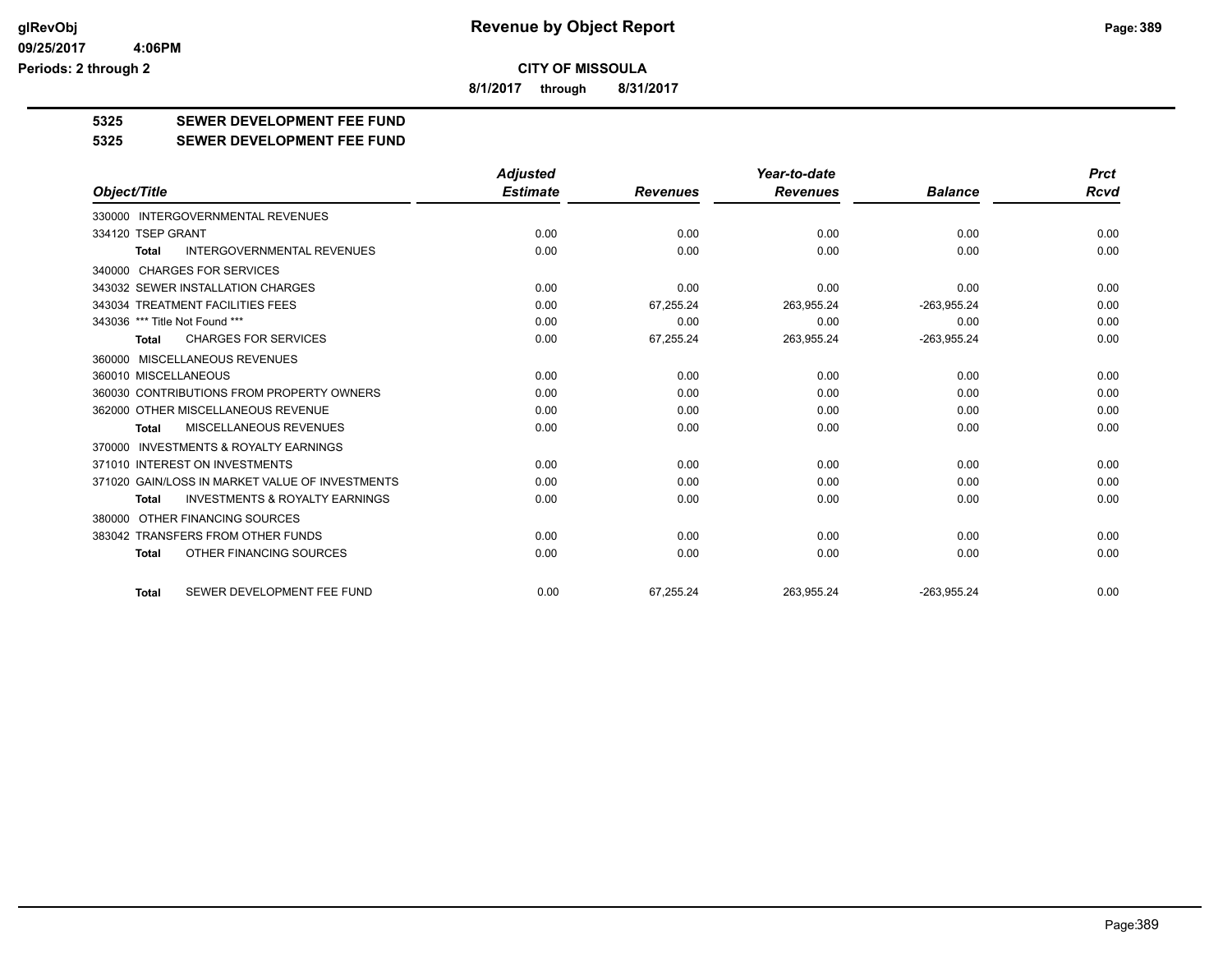**8/1/2017 through 8/31/2017**

### **5325 SEWER DEVELOPMENT FEE FUND**

|                                                           | <b>Adjusted</b> |                 | Year-to-date    |                |      |  |
|-----------------------------------------------------------|-----------------|-----------------|-----------------|----------------|------|--|
| Object/Title                                              | <b>Estimate</b> | <b>Revenues</b> | <b>Revenues</b> | <b>Balance</b> | Rcvd |  |
| 330000 INTERGOVERNMENTAL REVENUES                         |                 |                 |                 |                |      |  |
| 334120 TSEP GRANT                                         | 0.00            | 0.00            | 0.00            | 0.00           | 0.00 |  |
| <b>INTERGOVERNMENTAL REVENUES</b><br><b>Total</b>         | 0.00            | 0.00            | 0.00            | 0.00           | 0.00 |  |
| 340000 CHARGES FOR SERVICES                               |                 |                 |                 |                |      |  |
| 343032 SEWER INSTALLATION CHARGES                         | 0.00            | 0.00            | 0.00            | 0.00           | 0.00 |  |
| 343034 TREATMENT FACILITIES FEES                          | 0.00            | 67,255.24       | 263,955.24      | $-263,955.24$  | 0.00 |  |
| 343036 *** Title Not Found ***                            | 0.00            | 0.00            | 0.00            | 0.00           | 0.00 |  |
| <b>CHARGES FOR SERVICES</b><br><b>Total</b>               | 0.00            | 67,255.24       | 263,955.24      | $-263,955.24$  | 0.00 |  |
| 360000 MISCELLANEOUS REVENUES                             |                 |                 |                 |                |      |  |
| 360010 MISCELLANEOUS                                      | 0.00            | 0.00            | 0.00            | 0.00           | 0.00 |  |
| 360030 CONTRIBUTIONS FROM PROPERTY OWNERS                 | 0.00            | 0.00            | 0.00            | 0.00           | 0.00 |  |
| 362000 OTHER MISCELLANEOUS REVENUE                        | 0.00            | 0.00            | 0.00            | 0.00           | 0.00 |  |
| <b>MISCELLANEOUS REVENUES</b><br><b>Total</b>             | 0.00            | 0.00            | 0.00            | 0.00           | 0.00 |  |
| 370000 INVESTMENTS & ROYALTY EARNINGS                     |                 |                 |                 |                |      |  |
| 371010 INTEREST ON INVESTMENTS                            | 0.00            | 0.00            | 0.00            | 0.00           | 0.00 |  |
| 371020 GAIN/LOSS IN MARKET VALUE OF INVESTMENT            | 0.00            | 0.00            | 0.00            | 0.00           | 0.00 |  |
| <b>INVESTMENTS &amp; ROYALTY EARNINGS</b><br><b>Total</b> | 0.00            | 0.00            | 0.00            | 0.00           | 0.00 |  |
| 380000 OTHER FINANCING SOURCES                            |                 |                 |                 |                |      |  |
| 383042 TRANSFERS FROM OTHER FUNDS                         | 0.00            | 0.00            | 0.00            | 0.00           | 0.00 |  |
| OTHER FINANCING SOURCES<br><b>Total</b>                   | 0.00            | 0.00            | 0.00            | 0.00           | 0.00 |  |
| SEWER DEVELOPMENT FEE FUND<br><b>Total</b>                | 0.00            | 67,255.24       | 263,955.24      | $-263.955.24$  | 0.00 |  |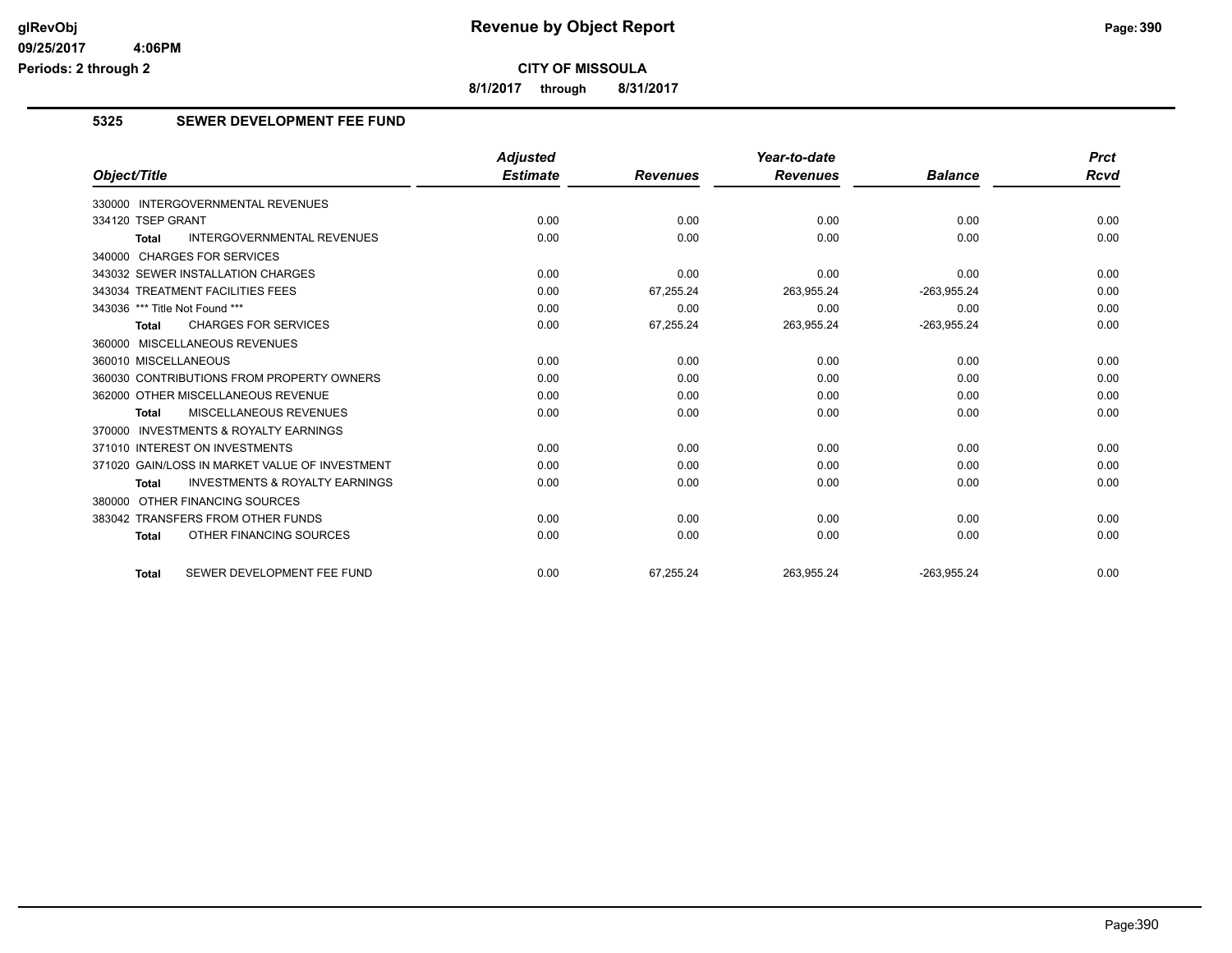**8/1/2017 through 8/31/2017**

**5340 SEWER CONSTRUCTION FUND**

**5340 SEWER CONSTRUCTION FUND**

|                                                           | <b>Adjusted</b> |                 | Year-to-date    |                | <b>Prct</b> |
|-----------------------------------------------------------|-----------------|-----------------|-----------------|----------------|-------------|
| Object/Title                                              | <b>Estimate</b> | <b>Revenues</b> | <b>Revenues</b> | <b>Balance</b> | <b>Rcvd</b> |
| 330000 INTERGOVERNMENTAL REVENUES                         |                 |                 |                 |                |             |
| 331090 EPA GRANT                                          | 0.00            | 0.00            | 0.00            | 0.00           | 0.00        |
| 334120 TSEP GRANT                                         | 0.00            | 0.00            | 0.00            | 0.00           | 0.00        |
| 334140 DNRC GRANT                                         | 0.00            | 0.00            | 0.00            | 0.00           | 0.00        |
| 337000 LOCAL GRANTS                                       | 0.00            | 0.00            | 0.00            | 0.00           | 0.00        |
| <b>INTERGOVERNMENTAL REVENUES</b><br><b>Total</b>         | 0.00            | 0.00            | 0.00            | 0.00           | 0.00        |
| 340000 CHARGES FOR SERVICES                               |                 |                 |                 |                |             |
| 343032 SEWER INSTALLATION CHARGES                         | 0.00            | 0.00            | 0.00            | 0.00           | 0.00        |
| <b>CHARGES FOR SERVICES</b><br>Total                      | 0.00            | 0.00            | 0.00            | 0.00           | 0.00        |
| 360000 MISCELLANEOUS REVENUES                             |                 |                 |                 |                |             |
| 360030 CONTRIBUTIONS FROM PROPERTY OWNERS                 | 0.00            | 0.00            | 0.00            | 0.00           | 0.00        |
| 363020 PROPERTY ASSESSMENTS                               | 0.00            | 0.00            | 0.00            | 0.00           | 0.00        |
| 365000 DONATIONS                                          | 0.00            | 0.00            | 0.00            | 0.00           | 0.00        |
| MISCELLANEOUS REVENUES<br><b>Total</b>                    | 0.00            | 0.00            | 0.00            | 0.00           | 0.00        |
| 370000 INVESTMENTS & ROYALTY EARNINGS                     |                 |                 |                 |                |             |
| 371010 INTEREST ON INVESTMENTS                            | 0.00            | 0.00            | 0.00            | 0.00           | 0.00        |
| 371020 GAIN/LOSS IN MARKET VALUE OF INVESTMENTS           | 0.00            | 0.00            | 0.00            | 0.00           | 0.00        |
| <b>INVESTMENTS &amp; ROYALTY EARNINGS</b><br><b>Total</b> | 0.00            | 0.00            | 0.00            | 0.00           | 0.00        |
| OTHER FINANCING SOURCES<br>380000                         |                 |                 |                 |                |             |
| 381002 SRF LOAN                                           | 0.00            | 0.00            | 0.00            | 0.00           | 0.00        |
| 381020 REVENUE BONDS                                      | 0.00            | 0.00            | 0.00            | 0.00           | 0.00        |
| 383011 TRANS FR SID REVOLVING                             | 0.00            | 0.00            | 0.00            | 0.00           | 0.00        |
| 383024 TRANS FR SEWER CLEARING                            | 0.00            | 0.00            | 0.00            | 0.00           | 0.00        |
| 383025 TRANS FR SEWER R & D                               | 0.00            | 0.00            | 0.00            | 0.00           | 0.00        |
| 383026 TRANS FR CDBG                                      | 0.00            | 0.00            | 0.00            | 0.00           | 0.00        |
| 383040 TRANSFER FROM CITY GRANTS                          | 0.00            | 0.00            | 0.00            | 0.00           | 0.00        |
| OTHER FINANCING SOURCES<br><b>Total</b>                   | 0.00            | 0.00            | 0.00            | 0.00           | 0.00        |
| SEWER CONSTRUCTION FUND<br>Total                          | 0.00            | 0.00            | 0.00            | 0.00           | 0.00        |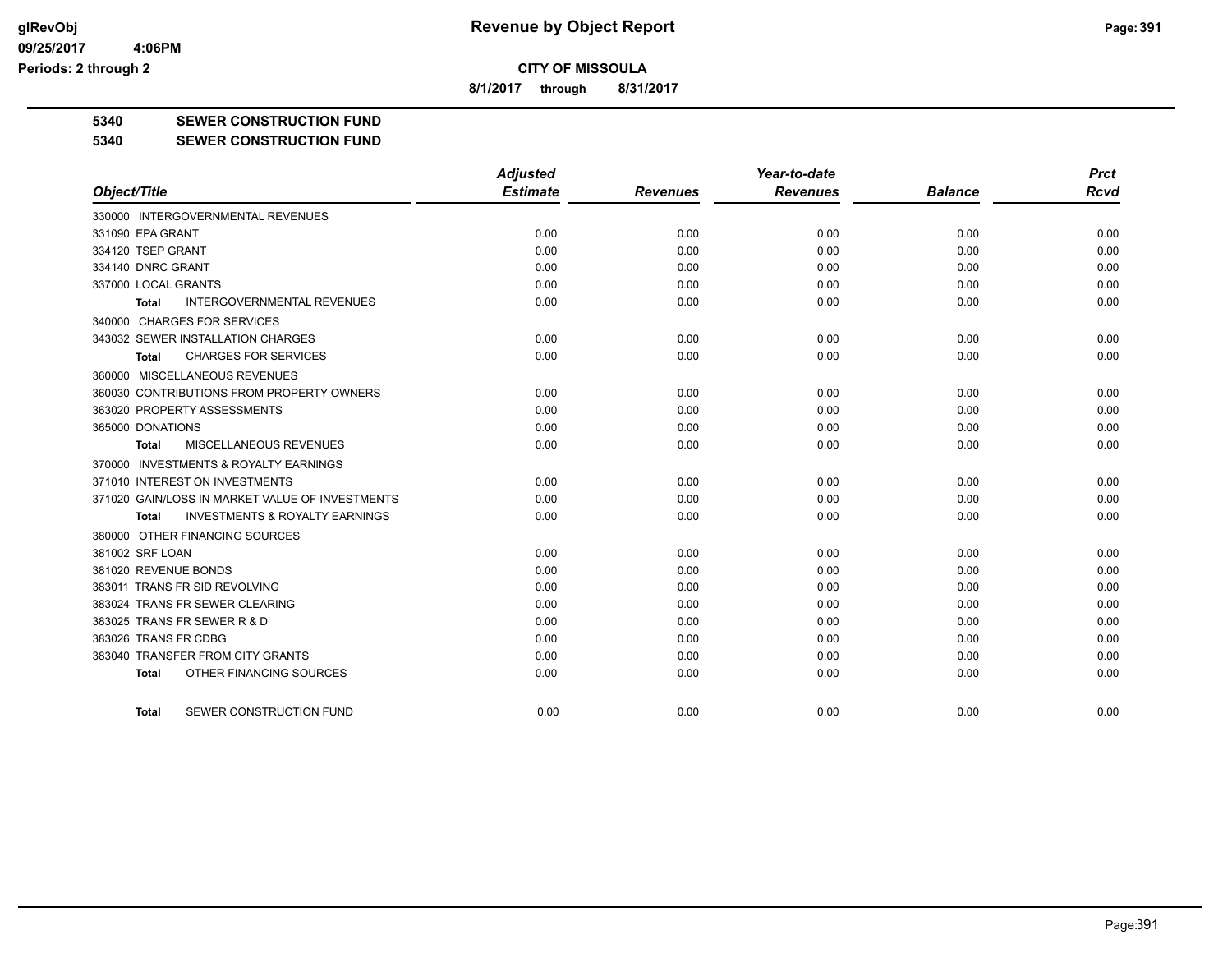**8/1/2017 through 8/31/2017**

### **5340 SEWER CONSTRUCTION FUND**

|                                                    | <b>Adjusted</b> |                 | Year-to-date    |                | Prct        |
|----------------------------------------------------|-----------------|-----------------|-----------------|----------------|-------------|
| Object/Title                                       | <b>Estimate</b> | <b>Revenues</b> | <b>Revenues</b> | <b>Balance</b> | <b>Rcvd</b> |
| 330000 INTERGOVERNMENTAL REVENUES                  |                 |                 |                 |                |             |
| 331090 EPA GRANT                                   | 0.00            | 0.00            | 0.00            | 0.00           | 0.00        |
| 334120 TSEP GRANT                                  | 0.00            | 0.00            | 0.00            | 0.00           | 0.00        |
| 334140 DNRC GRANT                                  | 0.00            | 0.00            | 0.00            | 0.00           | 0.00        |
| 337000 LOCAL GRANTS                                | 0.00            | 0.00            | 0.00            | 0.00           | 0.00        |
| <b>INTERGOVERNMENTAL REVENUES</b><br>Total         | 0.00            | 0.00            | 0.00            | 0.00           | 0.00        |
| 340000 CHARGES FOR SERVICES                        |                 |                 |                 |                |             |
| 343032 SEWER INSTALLATION CHARGES                  | 0.00            | 0.00            | 0.00            | 0.00           | 0.00        |
| <b>CHARGES FOR SERVICES</b><br>Total               | 0.00            | 0.00            | 0.00            | 0.00           | 0.00        |
| 360000 MISCELLANEOUS REVENUES                      |                 |                 |                 |                |             |
| 360030 CONTRIBUTIONS FROM PROPERTY OWNERS          | 0.00            | 0.00            | 0.00            | 0.00           | 0.00        |
| 363020 PROPERTY ASSESSMENTS                        | 0.00            | 0.00            | 0.00            | 0.00           | 0.00        |
| 365000 DONATIONS                                   | 0.00            | 0.00            | 0.00            | 0.00           | 0.00        |
| <b>MISCELLANEOUS REVENUES</b><br>Total             | 0.00            | 0.00            | 0.00            | 0.00           | 0.00        |
| 370000 INVESTMENTS & ROYALTY EARNINGS              |                 |                 |                 |                |             |
| 371010 INTEREST ON INVESTMENTS                     | 0.00            | 0.00            | 0.00            | 0.00           | 0.00        |
| 371020 GAIN/LOSS IN MARKET VALUE OF INVESTMENT     | 0.00            | 0.00            | 0.00            | 0.00           | 0.00        |
| <b>INVESTMENTS &amp; ROYALTY EARNINGS</b><br>Total | 0.00            | 0.00            | 0.00            | 0.00           | 0.00        |
| 380000 OTHER FINANCING SOURCES                     |                 |                 |                 |                |             |
| 381002 SRF LOAN                                    | 0.00            | 0.00            | 0.00            | 0.00           | 0.00        |
| 381020 REVENUE BONDS                               | 0.00            | 0.00            | 0.00            | 0.00           | 0.00        |
| 383011 TRANS FR SID REVOLVING                      | 0.00            | 0.00            | 0.00            | 0.00           | 0.00        |
| 383024 TRANS FR SEWER CLEARING                     | 0.00            | 0.00            | 0.00            | 0.00           | 0.00        |
| 383025 TRANS FR SEWER R & D                        | 0.00            | 0.00            | 0.00            | 0.00           | 0.00        |
| 383026 TRANS FR CDBG                               | 0.00            | 0.00            | 0.00            | 0.00           | 0.00        |
| 383040 TRANSFER FROM CITY GRANTS                   | 0.00            | 0.00            | 0.00            | 0.00           | 0.00        |
| OTHER FINANCING SOURCES<br><b>Total</b>            | 0.00            | 0.00            | 0.00            | 0.00           | 0.00        |
| SEWER CONSTRUCTION FUND<br>Total                   | 0.00            | 0.00            | 0.00            | 0.00           | 0.00        |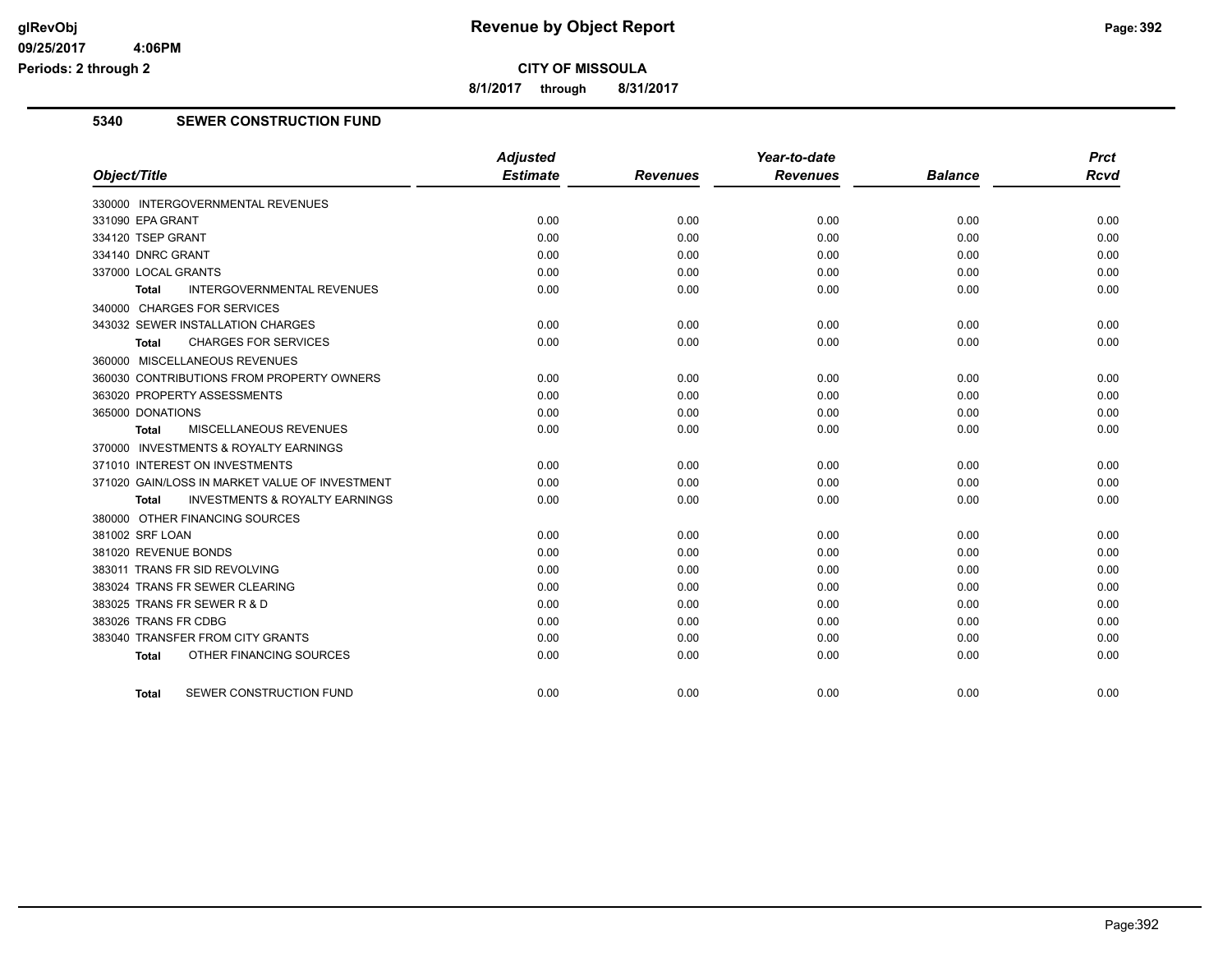**8/1/2017 through 8/31/2017**

## **5361 2001 SEWER REVENUE BONDS-DEBT SERVICE**

## **5361 2001 SEWER REVENUE BONDS-DEBT SERVICE**

|                                                           | <b>Adjusted</b> |                 | Year-to-date    |                | <b>Prct</b> |
|-----------------------------------------------------------|-----------------|-----------------|-----------------|----------------|-------------|
| Object/Title                                              | <b>Estimate</b> | <b>Revenues</b> | <b>Revenues</b> | <b>Balance</b> | <b>Rcvd</b> |
| <b>CHARGES FOR SERVICES</b><br>340000                     |                 |                 |                 |                |             |
| SEWER SERVICE CHARGES<br>343031                           | 0.00            | 0.00            | 0.00            | 0.00           | 0.00        |
| 343032 SEWER INSTALLATION CHARGES                         | 0.00            | 0.00            | 0.00            | 0.00           | 0.00        |
| 343035 SALE OF SEWER MATERIALS AND SUPPLIES               | 0.00            | 0.00            | 0.00            | 0.00           | 0.00        |
| <b>CHARGES FOR SERVICES</b><br><b>Total</b>               | 0.00            | 0.00            | 0.00            | 0.00           | 0.00        |
| MISCELLANEOUS REVENUES<br>360000                          |                 |                 |                 |                |             |
| 360010 MISCELLANEOUS                                      | 0.00            | 0.00            | 0.00            | 0.00           | 0.00        |
| <b>MISCELLANEOUS REVENUES</b><br><b>Total</b>             | 0.00            | 0.00            | 0.00            | 0.00           | 0.00        |
| <b>INVESTMENTS &amp; ROYALTY EARNINGS</b><br>370000       |                 |                 |                 |                |             |
| 371010 INTEREST ON INVESTMENTS                            | 0.00            | 0.00            | 0.00            | 0.00           | 0.00        |
| 371020 GAIN/LOSS IN MARKET VALUE OF INVESTMENTS           | 0.00            | 0.00            | 0.00            | 0.00           | 0.00        |
| <b>INVESTMENTS &amp; ROYALTY EARNINGS</b><br><b>Total</b> | 0.00            | 0.00            | 0.00            | 0.00           | 0.00        |
| OTHER FINANCING SOURCES<br>380000                         |                 |                 |                 |                |             |
| 382010 SALE OF FIXED ASSETS                               | 0.00            | 0.00            | 0.00            | 0.00           | 0.00        |
| 383024 TRANS FR SEWER CLEARING                            | 0.00            | 0.00            | 0.00            | 0.00           | 0.00        |
| OTHER FINANCING SOURCES<br>Total                          | 0.00            | 0.00            | 0.00            | 0.00           | 0.00        |
| 2001 SEWER REVENUE BONDS-DEBT SERVI<br>Total              | 0.00            | 0.00            | 0.00            | 0.00           | 0.00        |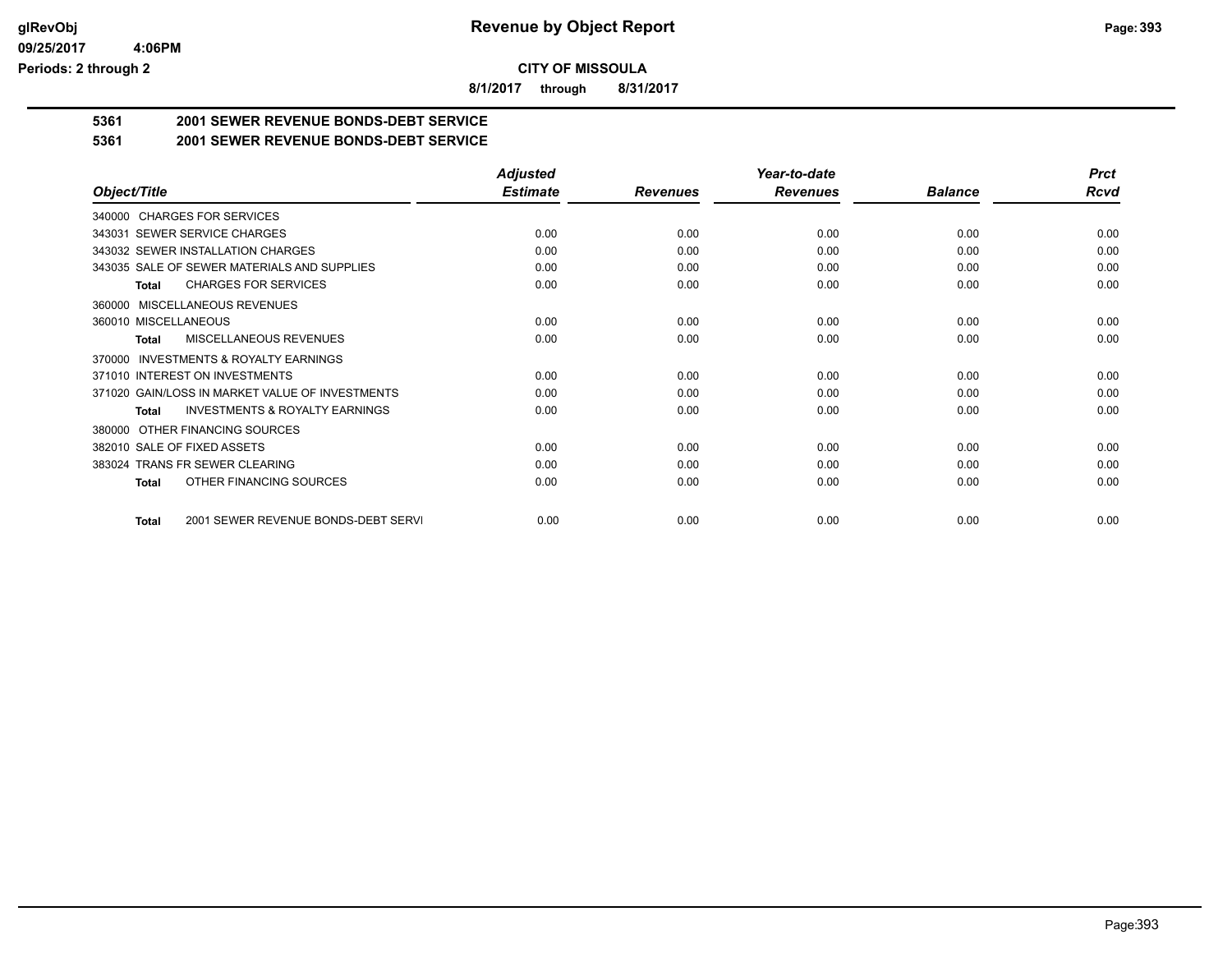**8/1/2017 through 8/31/2017**

### **5361 2001 SEWER REVENUE BONDS-DEBT SERVICE**

|                                                     | <b>Adjusted</b> |                 | Year-to-date    |                | <b>Prct</b> |
|-----------------------------------------------------|-----------------|-----------------|-----------------|----------------|-------------|
| Object/Title                                        | <b>Estimate</b> | <b>Revenues</b> | <b>Revenues</b> | <b>Balance</b> | <b>Rcvd</b> |
| 340000 CHARGES FOR SERVICES                         |                 |                 |                 |                |             |
| 343031 SEWER SERVICE CHARGES                        | 0.00            | 0.00            | 0.00            | 0.00           | 0.00        |
| 343032 SEWER INSTALLATION CHARGES                   | 0.00            | 0.00            | 0.00            | 0.00           | 0.00        |
| 343035 SALE OF SEWER MATERIALS AND SUPPLIES         | 0.00            | 0.00            | 0.00            | 0.00           | 0.00        |
| <b>CHARGES FOR SERVICES</b><br><b>Total</b>         | 0.00            | 0.00            | 0.00            | 0.00           | 0.00        |
| 360000 MISCELLANEOUS REVENUES                       |                 |                 |                 |                |             |
| 360010 MISCELLANEOUS                                | 0.00            | 0.00            | 0.00            | 0.00           | 0.00        |
| <b>MISCELLANEOUS REVENUES</b><br><b>Total</b>       | 0.00            | 0.00            | 0.00            | 0.00           | 0.00        |
| <b>INVESTMENTS &amp; ROYALTY EARNINGS</b><br>370000 |                 |                 |                 |                |             |
| 371010 INTEREST ON INVESTMENTS                      | 0.00            | 0.00            | 0.00            | 0.00           | 0.00        |
| 371020 GAIN/LOSS IN MARKET VALUE OF INVESTMENT      | 0.00            | 0.00            | 0.00            | 0.00           | 0.00        |
| <b>INVESTMENTS &amp; ROYALTY EARNINGS</b><br>Total  | 0.00            | 0.00            | 0.00            | 0.00           | 0.00        |
| OTHER FINANCING SOURCES<br>380000                   |                 |                 |                 |                |             |
| 382010 SALE OF FIXED ASSETS                         | 0.00            | 0.00            | 0.00            | 0.00           | 0.00        |
| 383024 TRANS FR SEWER CLEARING                      | 0.00            | 0.00            | 0.00            | 0.00           | 0.00        |
| OTHER FINANCING SOURCES<br><b>Total</b>             | 0.00            | 0.00            | 0.00            | 0.00           | 0.00        |
| 2001 SEWER REVENUE BONDS-DEBT SERV<br><b>Total</b>  | 0.00            | 0.00            | 0.00            | 0.00           | 0.00        |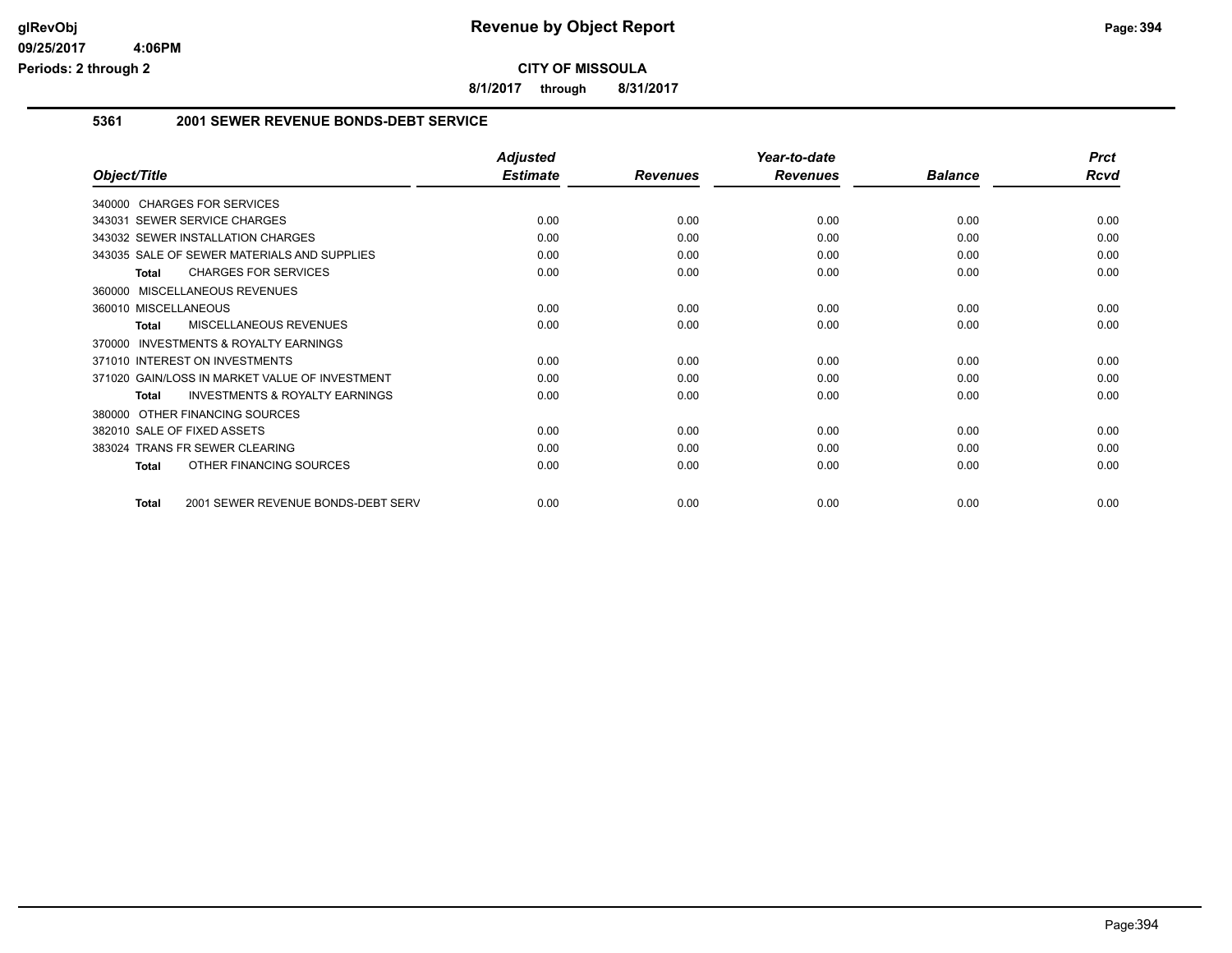**Periods: 2 through 2**

 **4:06PM**

**CITY OF MISSOULA**

**8/1/2017 through 8/31/2017**

## **5362 00 SEWER REVENUE BOND - SERIES B DEBT SE**

**5362 00 SEWER REVENUE BOND - SERIES B DEBT SE**

|                                                      | <b>Adjusted</b> |                 | Year-to-date    |                | <b>Prct</b> |
|------------------------------------------------------|-----------------|-----------------|-----------------|----------------|-------------|
| Object/Title                                         | <b>Estimate</b> | <b>Revenues</b> | <b>Revenues</b> | <b>Balance</b> | Rcvd        |
| 340000 CHARGES FOR SERVICES                          |                 |                 |                 |                |             |
| 343032 SEWER INSTALLATION CHARGES                    | 0.00            | 0.00            | 0.00            | 0.00           | 0.00        |
| <b>CHARGES FOR SERVICES</b><br>Total                 | 0.00            | 0.00            | 0.00            | 0.00           | 0.00        |
| 360000 MISCELLANEOUS REVENUES                        |                 |                 |                 |                |             |
| 360010 MISCELLANEOUS                                 | 0.00            | 0.00            | 0.00            | 0.00           | 0.00        |
| MISCELLANEOUS REVENUES<br>Total                      | 0.00            | 0.00            | 0.00            | 0.00           | 0.00        |
| 370000 INVESTMENTS & ROYALTY EARNINGS                |                 |                 |                 |                |             |
| 371010 INTEREST ON INVESTMENTS                       | 0.00            | 0.00            | 0.00            | 0.00           | 0.00        |
| 371020 GAIN/LOSS IN MARKET VALUE OF INVESTMENTS      | 0.00            | 0.00            | 0.00            | 0.00           | 0.00        |
| <b>INVESTMENTS &amp; ROYALTY EARNINGS</b><br>Total   | 0.00            | 0.00            | 0.00            | 0.00           | 0.00        |
| 380000 OTHER FINANCING SOURCES                       |                 |                 |                 |                |             |
| 383024 TRANS FR SEWER CLEARING                       | 0.00            | 0.00            | 0.00            | 0.00           | 0.00        |
| OTHER FINANCING SOURCES<br>Total                     | 0.00            | 0.00            | 0.00            | 0.00           | 0.00        |
|                                                      |                 |                 |                 |                |             |
| 00 SEWER REVENUE BOND - SERIES B DEB<br><b>Total</b> | 0.00            | 0.00            | 0.00            | 0.00           | 0.00        |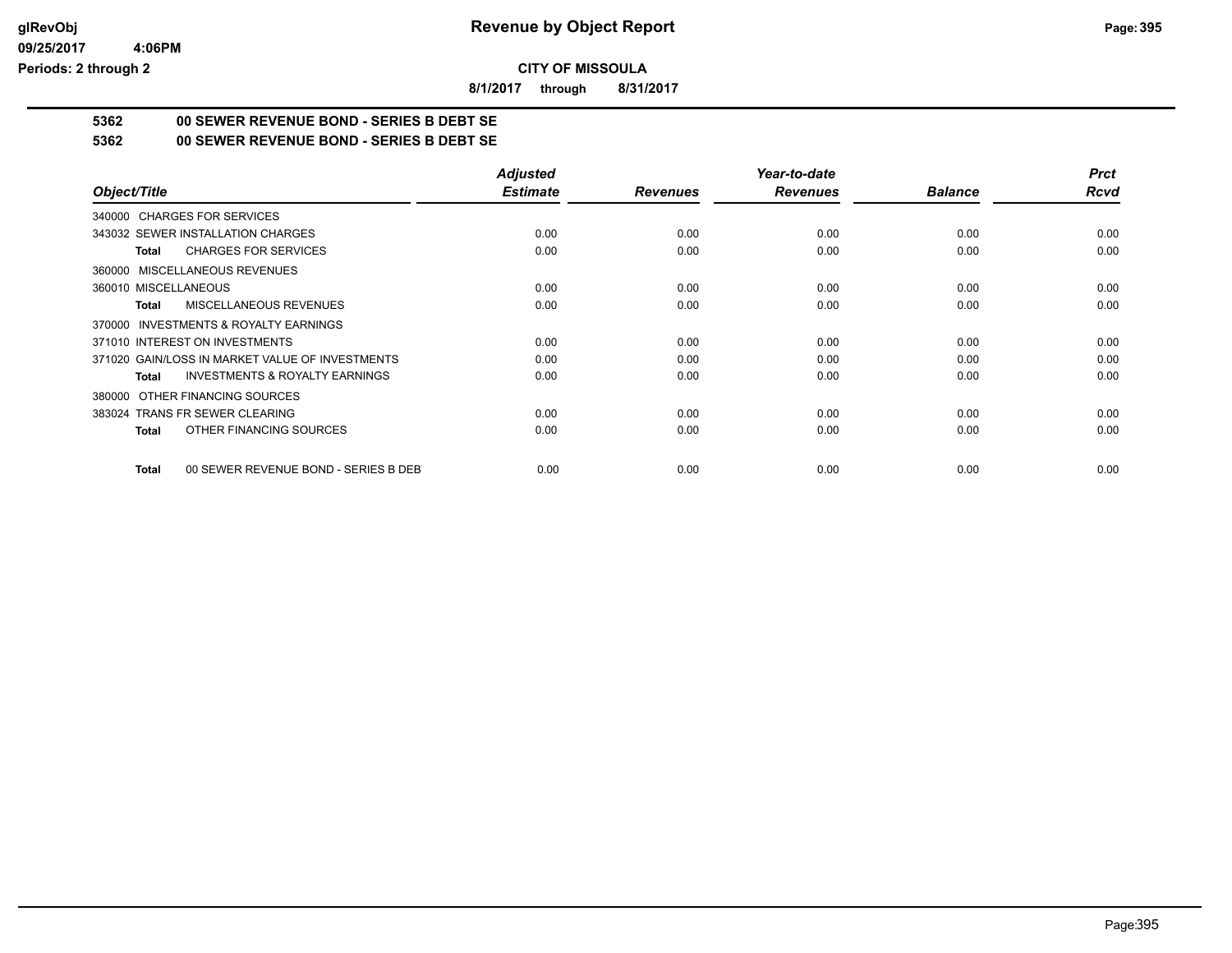**8/1/2017 through 8/31/2017**

### **5362 00 SEWER REVENUE BOND - SERIES B DEBT SE**

| Object/Title                                         | <b>Adjusted</b><br><b>Estimate</b> | <b>Revenues</b> | Year-to-date<br><b>Revenues</b> | <b>Balance</b> | <b>Prct</b><br><b>Rcvd</b> |
|------------------------------------------------------|------------------------------------|-----------------|---------------------------------|----------------|----------------------------|
|                                                      |                                    |                 |                                 |                |                            |
| 340000 CHARGES FOR SERVICES                          |                                    |                 |                                 |                |                            |
| 343032 SEWER INSTALLATION CHARGES                    | 0.00                               | 0.00            | 0.00                            | 0.00           | 0.00                       |
| <b>CHARGES FOR SERVICES</b><br>Total                 | 0.00                               | 0.00            | 0.00                            | 0.00           | 0.00                       |
| 360000 MISCELLANEOUS REVENUES                        |                                    |                 |                                 |                |                            |
| 360010 MISCELLANEOUS                                 | 0.00                               | 0.00            | 0.00                            | 0.00           | 0.00                       |
| MISCELLANEOUS REVENUES<br><b>Total</b>               | 0.00                               | 0.00            | 0.00                            | 0.00           | 0.00                       |
| 370000 INVESTMENTS & ROYALTY EARNINGS                |                                    |                 |                                 |                |                            |
| 371010 INTEREST ON INVESTMENTS                       | 0.00                               | 0.00            | 0.00                            | 0.00           | 0.00                       |
| 371020 GAIN/LOSS IN MARKET VALUE OF INVESTMENT       | 0.00                               | 0.00            | 0.00                            | 0.00           | 0.00                       |
| <b>INVESTMENTS &amp; ROYALTY EARNINGS</b><br>Total   | 0.00                               | 0.00            | 0.00                            | 0.00           | 0.00                       |
| 380000 OTHER FINANCING SOURCES                       |                                    |                 |                                 |                |                            |
| 383024 TRANS FR SEWER CLEARING                       | 0.00                               | 0.00            | 0.00                            | 0.00           | 0.00                       |
| OTHER FINANCING SOURCES<br><b>Total</b>              | 0.00                               | 0.00            | 0.00                            | 0.00           | 0.00                       |
|                                                      |                                    |                 |                                 |                |                            |
| 00 SEWER REVENUE BOND - SERIES B DEE<br><b>Total</b> | 0.00                               | 0.00            | 0.00                            | 0.00           | 0.00                       |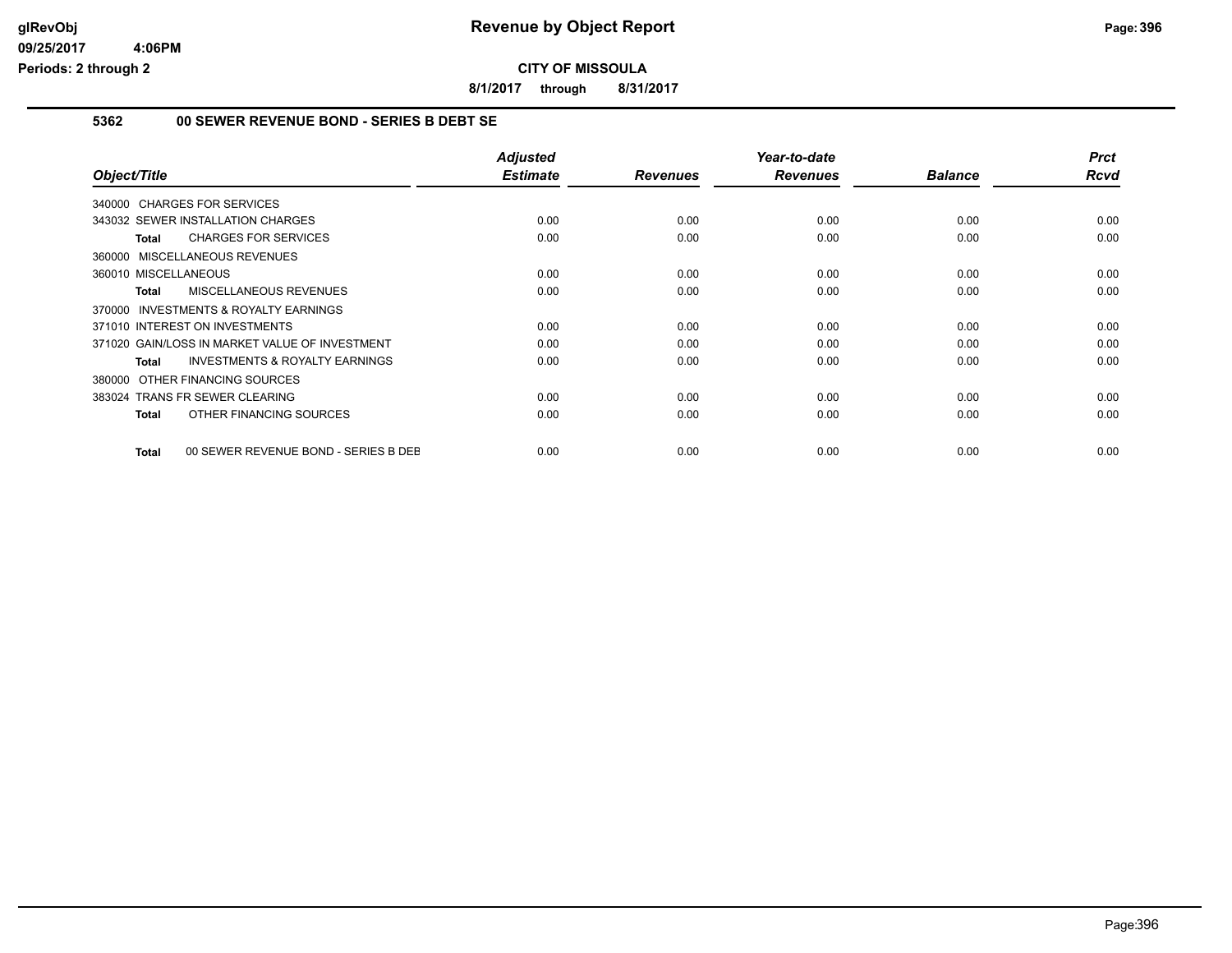**8/1/2017 through 8/31/2017**

# **5364 92 SEWER REVENUE BOND - SERIES B DEBT S**

**5364 92 SEWER REVENUE BOND - SERIES B DEBT S**

|                                                    | <b>Adjusted</b> |                 | Year-to-date    |                | <b>Prct</b> |
|----------------------------------------------------|-----------------|-----------------|-----------------|----------------|-------------|
| Object/Title                                       | <b>Estimate</b> | <b>Revenues</b> | <b>Revenues</b> | <b>Balance</b> | <b>Rcvd</b> |
| 340000 CHARGES FOR SERVICES                        |                 |                 |                 |                |             |
| 343032 SEWER INSTALLATION CHARGES                  | 0.00            | 0.00            | 0.00            | 0.00           | 0.00        |
| <b>CHARGES FOR SERVICES</b><br>Total               | 0.00            | 0.00            | 0.00            | 0.00           | 0.00        |
| 370000 INVESTMENTS & ROYALTY EARNINGS              |                 |                 |                 |                |             |
| 371010 INTEREST ON INVESTMENTS                     | 0.00            | 0.00            | 0.00            | 0.00           | 0.00        |
| 371020 GAIN/LOSS IN MARKET VALUE OF INVESTMENTS    | 0.00            | 0.00            | 0.00            | 0.00           | 0.00        |
| <b>INVESTMENTS &amp; ROYALTY EARNINGS</b><br>Total | 0.00            | 0.00            | 0.00            | 0.00           | 0.00        |
| 380000 OTHER FINANCING SOURCES                     |                 |                 |                 |                |             |
| 383024 TRANS FR SEWER CLEARING                     | 0.00            | 0.00            | 0.00            | 0.00           | 0.00        |
| 383042 TRANSFERS FROM OTHER FUNDS                  | 0.00            | 0.00            | 0.00            | 0.00           | 0.00        |
| OTHER FINANCING SOURCES<br>Total                   | 0.00            | 0.00            | 0.00            | 0.00           | 0.00        |
| 92 SEWER REVENUE BOND - SERIES B DEE<br>Total      | 0.00            | 0.00            | 0.00            | 0.00           | 0.00        |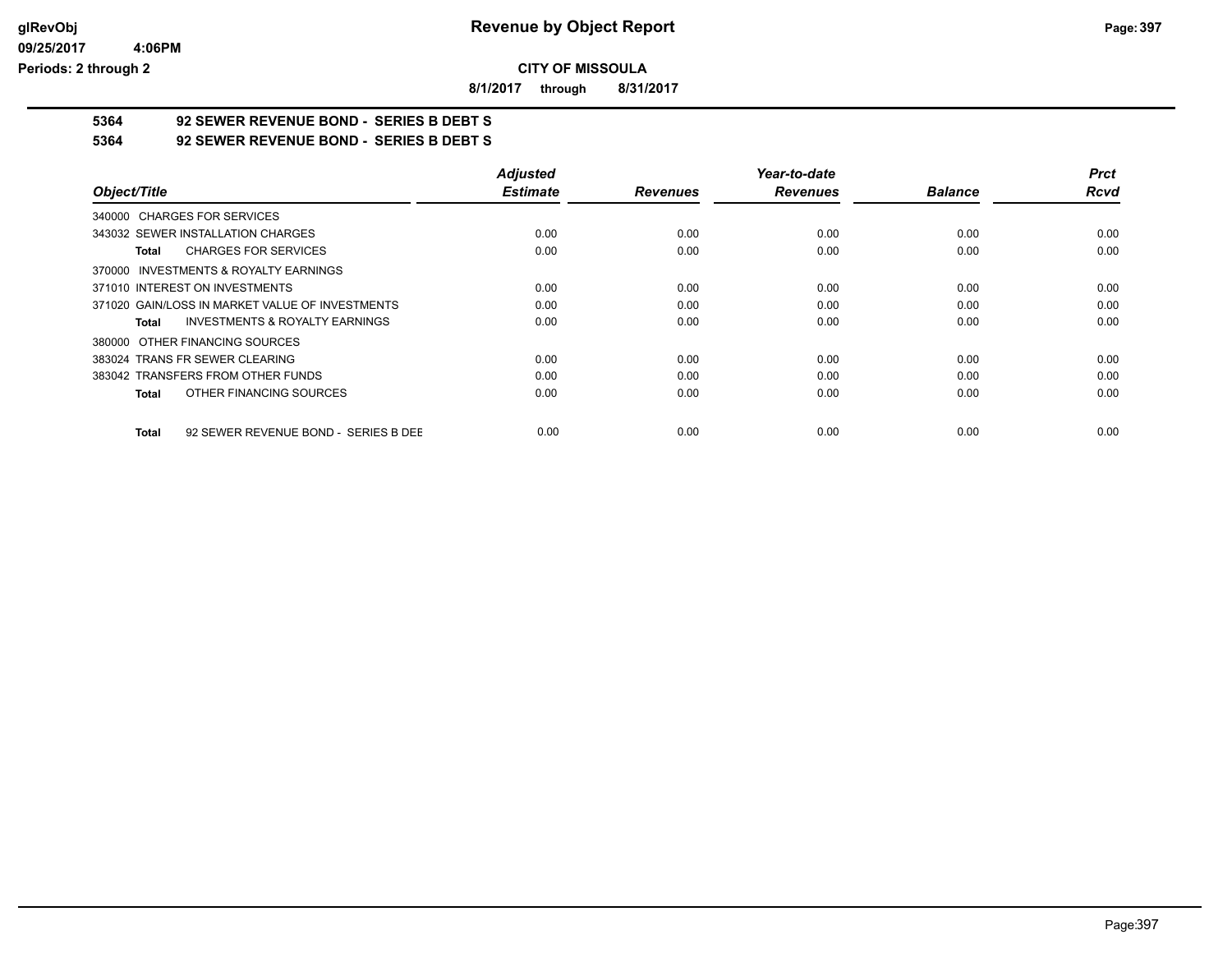**8/1/2017 through 8/31/2017**

#### **5364 92 SEWER REVENUE BOND - SERIES B DEBT S**

| Object/Title                                         | <b>Adjusted</b><br><b>Estimate</b> | <b>Revenues</b> | Year-to-date<br><b>Revenues</b> | <b>Balance</b> | <b>Prct</b><br>Rcvd |
|------------------------------------------------------|------------------------------------|-----------------|---------------------------------|----------------|---------------------|
| 340000 CHARGES FOR SERVICES                          |                                    |                 |                                 |                |                     |
| 343032 SEWER INSTALLATION CHARGES                    | 0.00                               | 0.00            | 0.00                            | 0.00           | 0.00                |
| <b>CHARGES FOR SERVICES</b><br>Total                 | 0.00                               | 0.00            | 0.00                            | 0.00           | 0.00                |
| 370000 INVESTMENTS & ROYALTY EARNINGS                |                                    |                 |                                 |                |                     |
| 371010 INTEREST ON INVESTMENTS                       | 0.00                               | 0.00            | 0.00                            | 0.00           | 0.00                |
| 371020 GAIN/LOSS IN MARKET VALUE OF INVESTMENT       | 0.00                               | 0.00            | 0.00                            | 0.00           | 0.00                |
| <b>INVESTMENTS &amp; ROYALTY EARNINGS</b><br>Total   | 0.00                               | 0.00            | 0.00                            | 0.00           | 0.00                |
| 380000 OTHER FINANCING SOURCES                       |                                    |                 |                                 |                |                     |
| 383024 TRANS FR SEWER CLEARING                       | 0.00                               | 0.00            | 0.00                            | 0.00           | 0.00                |
| 383042 TRANSFERS FROM OTHER FUNDS                    | 0.00                               | 0.00            | 0.00                            | 0.00           | 0.00                |
| OTHER FINANCING SOURCES<br><b>Total</b>              | 0.00                               | 0.00            | 0.00                            | 0.00           | 0.00                |
| 92 SEWER REVENUE BOND - SERIES B DEI<br><b>Total</b> | 0.00                               | 0.00            | 0.00                            | 0.00           | 0.00                |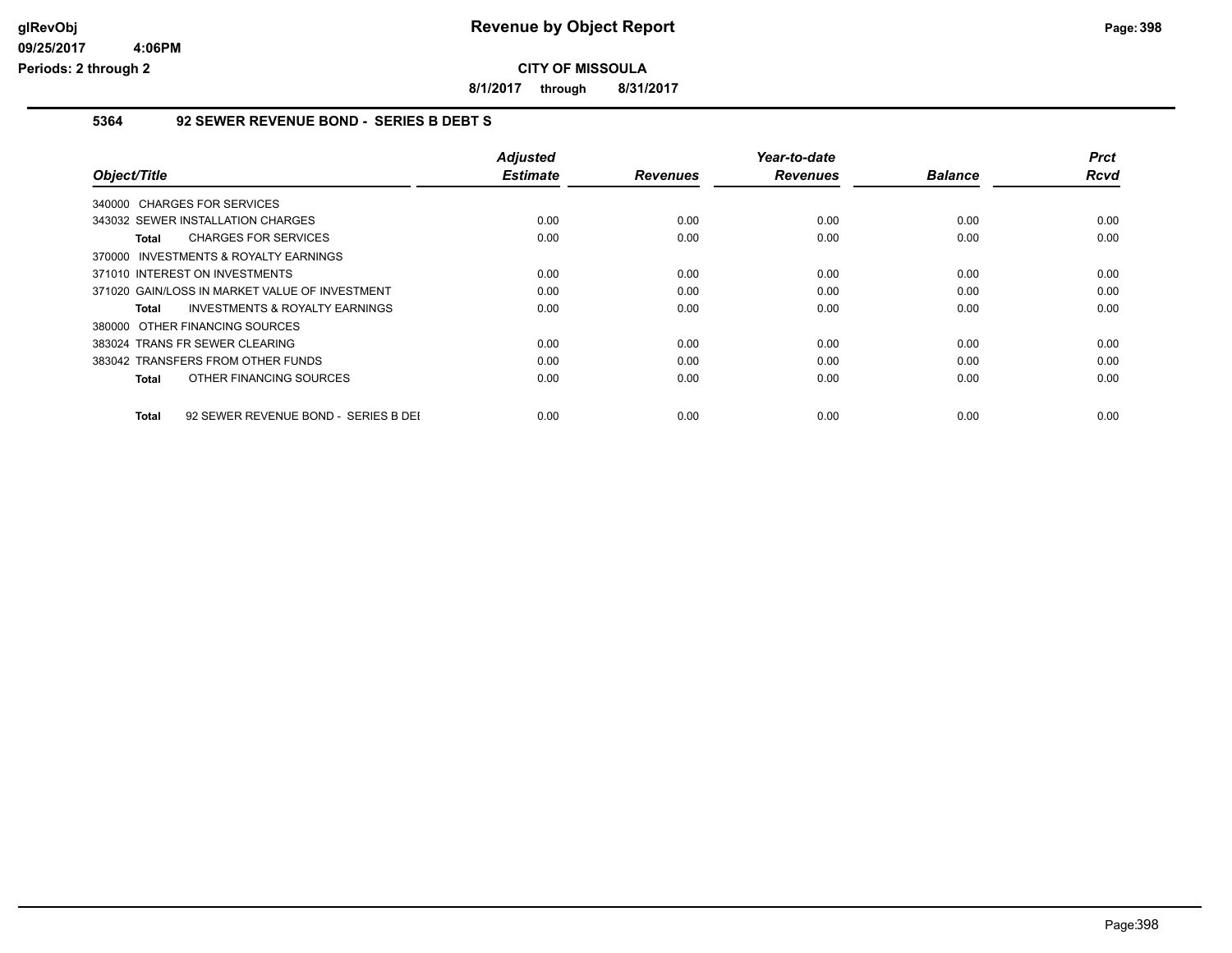**8/1/2017 through 8/31/2017**

# **5365 99 SEWER REVENUE BONDS DEBT SERVICE FUND**

# **5365 99 SEWER REVENUE BONDS DEBT SERVICE FUND**

|                                                     | <b>Adjusted</b> |                 | Year-to-date    |                | <b>Prct</b> |
|-----------------------------------------------------|-----------------|-----------------|-----------------|----------------|-------------|
| Object/Title                                        | <b>Estimate</b> | <b>Revenues</b> | <b>Revenues</b> | <b>Balance</b> | <b>Rcvd</b> |
| 340000 CHARGES FOR SERVICES                         |                 |                 |                 |                |             |
| 343032 SEWER INSTALLATION CHARGES                   | 0.00            | 0.00            | 0.00            | 0.00           | 0.00        |
| <b>CHARGES FOR SERVICES</b><br>Total                | 0.00            | 0.00            | 0.00            | 0.00           | 0.00        |
| 370000 INVESTMENTS & ROYALTY EARNINGS               |                 |                 |                 |                |             |
| 371010 INTEREST ON INVESTMENTS                      | 0.00            | 0.00            | 0.00            | 0.00           | 0.00        |
| 371020 GAIN/LOSS IN MARKET VALUE OF INVESTMENTS     | 0.00            | 0.00            | 0.00            | 0.00           | 0.00        |
| <b>INVESTMENTS &amp; ROYALTY EARNINGS</b><br>Total  | 0.00            | 0.00            | 0.00            | 0.00           | 0.00        |
| 380000 OTHER FINANCING SOURCES                      |                 |                 |                 |                |             |
| 383024 TRANS FR SEWER CLEARING                      | 0.00            | 0.00            | 0.00            | 0.00           | 0.00        |
| OTHER FINANCING SOURCES<br>Total                    | 0.00            | 0.00            | 0.00            | 0.00           | 0.00        |
| 99 SEWER REVENUE BONDS DEBT SERVICE<br><b>Total</b> | 0.00            | 0.00            | 0.00            | 0.00           | 0.00        |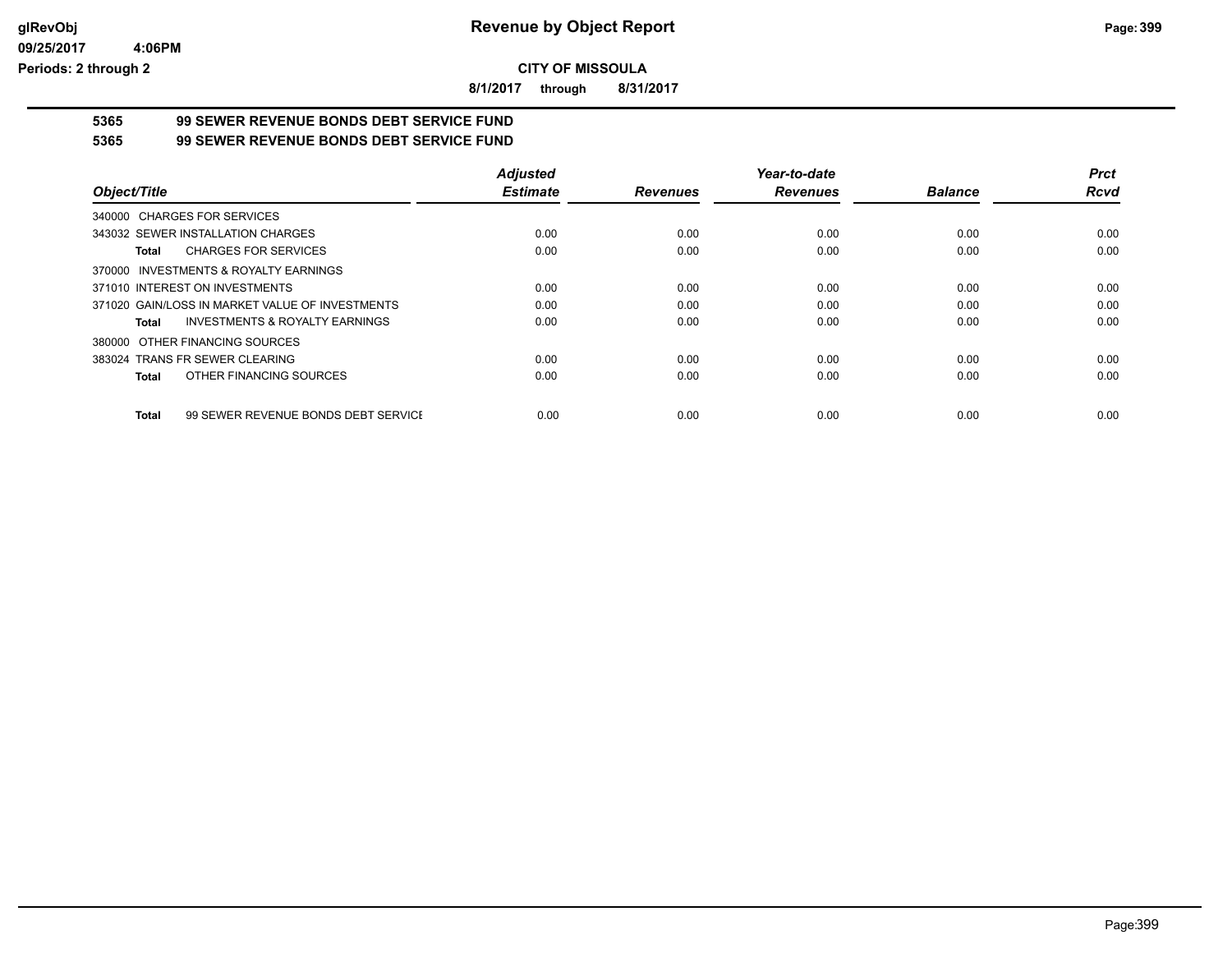**8/1/2017 through 8/31/2017**

#### **5365 99 SEWER REVENUE BONDS DEBT SERVICE FUND**

|                                                    | <b>Adjusted</b> |                 | Year-to-date    |                | <b>Prct</b> |
|----------------------------------------------------|-----------------|-----------------|-----------------|----------------|-------------|
| Object/Title                                       | <b>Estimate</b> | <b>Revenues</b> | <b>Revenues</b> | <b>Balance</b> | <b>Rcvd</b> |
| 340000 CHARGES FOR SERVICES                        |                 |                 |                 |                |             |
| 343032 SEWER INSTALLATION CHARGES                  | 0.00            | 0.00            | 0.00            | 0.00           | 0.00        |
| <b>CHARGES FOR SERVICES</b><br>Total               | 0.00            | 0.00            | 0.00            | 0.00           | 0.00        |
| 370000 INVESTMENTS & ROYALTY EARNINGS              |                 |                 |                 |                |             |
| 371010 INTEREST ON INVESTMENTS                     | 0.00            | 0.00            | 0.00            | 0.00           | 0.00        |
| 371020 GAIN/LOSS IN MARKET VALUE OF INVESTMENT     | 0.00            | 0.00            | 0.00            | 0.00           | 0.00        |
| <b>INVESTMENTS &amp; ROYALTY EARNINGS</b><br>Total | 0.00            | 0.00            | 0.00            | 0.00           | 0.00        |
| 380000 OTHER FINANCING SOURCES                     |                 |                 |                 |                |             |
| 383024 TRANS FR SEWER CLEARING                     | 0.00            | 0.00            | 0.00            | 0.00           | 0.00        |
| OTHER FINANCING SOURCES<br>Total                   | 0.00            | 0.00            | 0.00            | 0.00           | 0.00        |
| <b>Total</b><br>99 SEWER REVENUE BONDS DEBT SERVIC | 0.00            | 0.00            | 0.00            | 0.00           | 0.00        |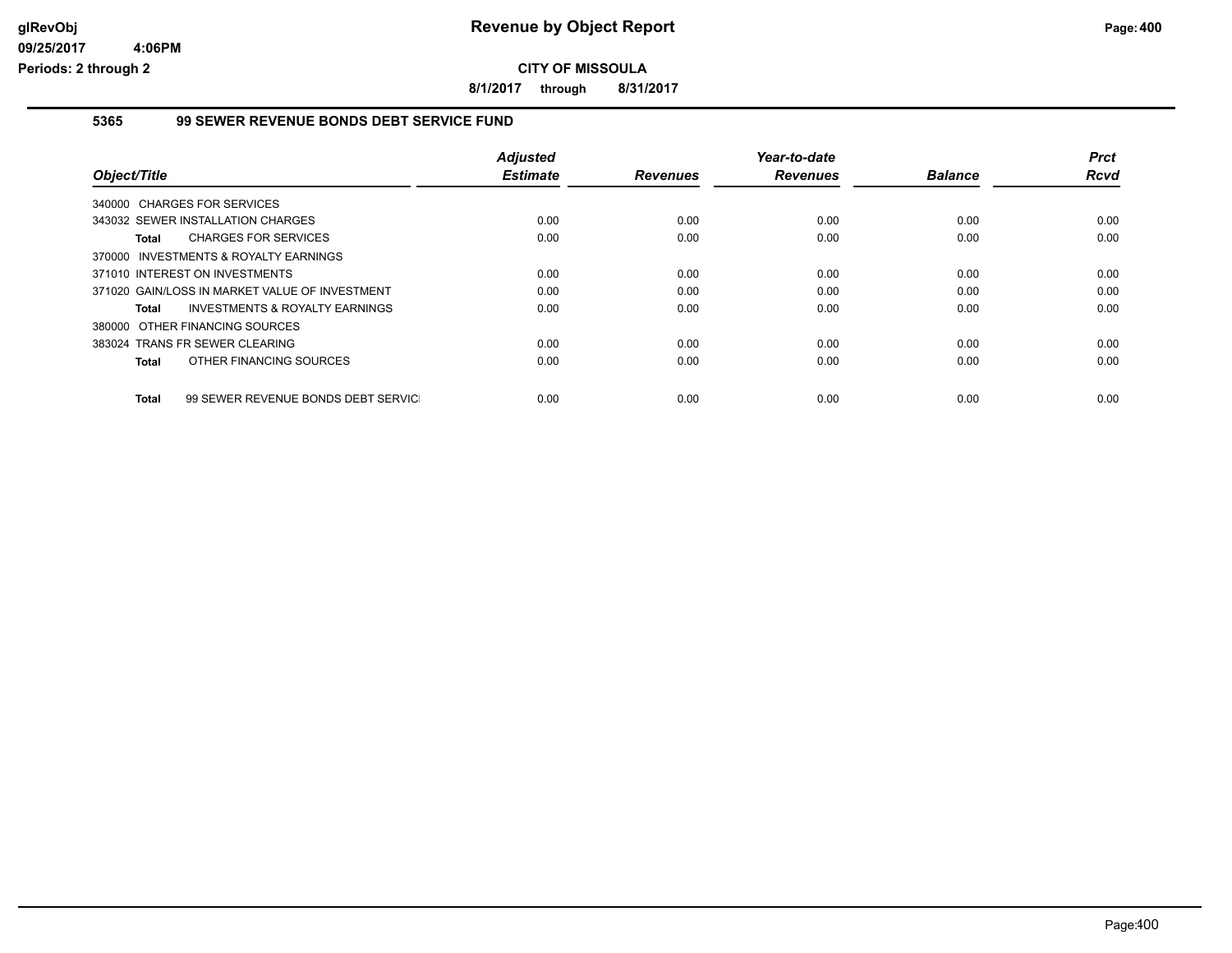#### **8/1/2017 through 8/31/2017**

# **5367 92 SEWER REVENUE BOND - SERIES B BOND RE**

**5367 92 SEWER REVENUE BOND - SERIES B BOND RE**

|                                                 | <b>Adjusted</b> |                 | Year-to-date    |                | <b>Prct</b> |
|-------------------------------------------------|-----------------|-----------------|-----------------|----------------|-------------|
| Object/Title                                    | <b>Estimate</b> | <b>Revenues</b> | <b>Revenues</b> | <b>Balance</b> | <b>Rcvd</b> |
| 370000 INVESTMENTS & ROYALTY EARNINGS           |                 |                 |                 |                |             |
| 371010 INTEREST ON INVESTMENTS                  | 0.00            | 0.00            | 0.00            | 0.00           | 0.00        |
| 371020 GAIN/LOSS IN MARKET VALUE OF INVESTMENTS | 0.00            | 0.00            | 0.00            | 0.00           | 0.00        |
| INVESTMENTS & ROYALTY EARNINGS<br>Total         | 0.00            | 0.00            | 0.00            | 0.00           | 0.00        |
| 380000 OTHER FINANCING SOURCES                  |                 |                 |                 |                |             |
| 383042 TRANSFERS FROM OTHER FUNDS               | 0.00            | 0.00            | 0.00            | 0.00           | 0.00        |
| OTHER FINANCING SOURCES<br>Total                | 0.00            | 0.00            | 0.00            | 0.00           | 0.00        |
|                                                 |                 |                 |                 |                |             |
| Total<br>92 SEWER REVENUE BOND - SERIES B BON   | 0.00            | 0.00            | 0.00            | 0.00           | 0.00        |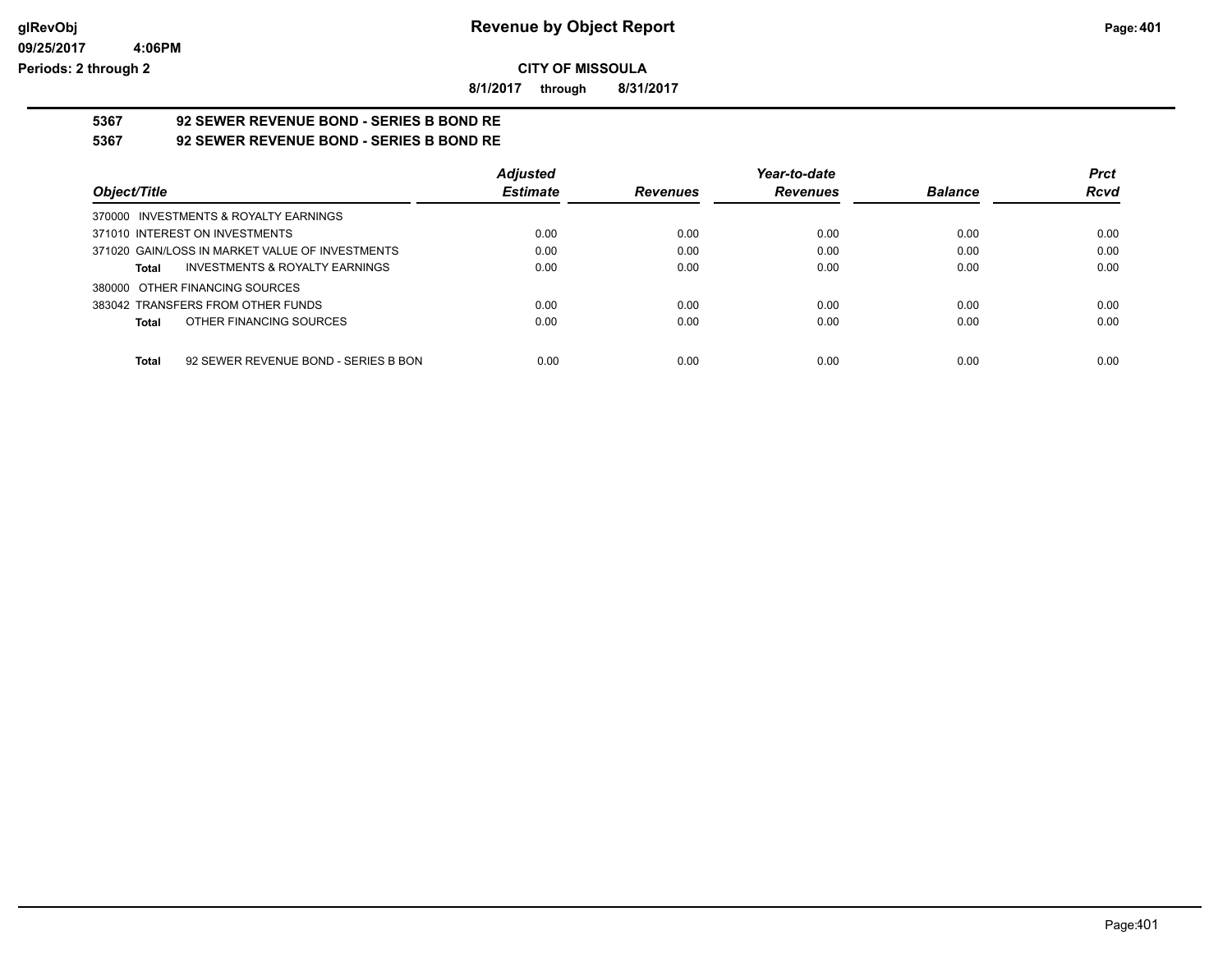**8/1/2017 through 8/31/2017**

#### **5367 92 SEWER REVENUE BOND - SERIES B BOND RE**

|                                                      | <b>Adjusted</b> |                 | Year-to-date    |                | <b>Prct</b> |
|------------------------------------------------------|-----------------|-----------------|-----------------|----------------|-------------|
| Object/Title                                         | <b>Estimate</b> | <b>Revenues</b> | <b>Revenues</b> | <b>Balance</b> | <b>Rcvd</b> |
| 370000 INVESTMENTS & ROYALTY EARNINGS                |                 |                 |                 |                |             |
| 371010 INTEREST ON INVESTMENTS                       | 0.00            | 0.00            | 0.00            | 0.00           | 0.00        |
| 371020 GAIN/LOSS IN MARKET VALUE OF INVESTMENT       | 0.00            | 0.00            | 0.00            | 0.00           | 0.00        |
| INVESTMENTS & ROYALTY EARNINGS<br>Total              | 0.00            | 0.00            | 0.00            | 0.00           | 0.00        |
| 380000 OTHER FINANCING SOURCES                       |                 |                 |                 |                |             |
| 383042 TRANSFERS FROM OTHER FUNDS                    | 0.00            | 0.00            | 0.00            | 0.00           | 0.00        |
| OTHER FINANCING SOURCES<br>Total                     | 0.00            | 0.00            | 0.00            | 0.00           | 0.00        |
|                                                      |                 |                 |                 |                |             |
| <b>Total</b><br>92 SEWER REVENUE BOND - SERIES B BON | 0.00            | 0.00            | 0.00            | 0.00           | 0.00        |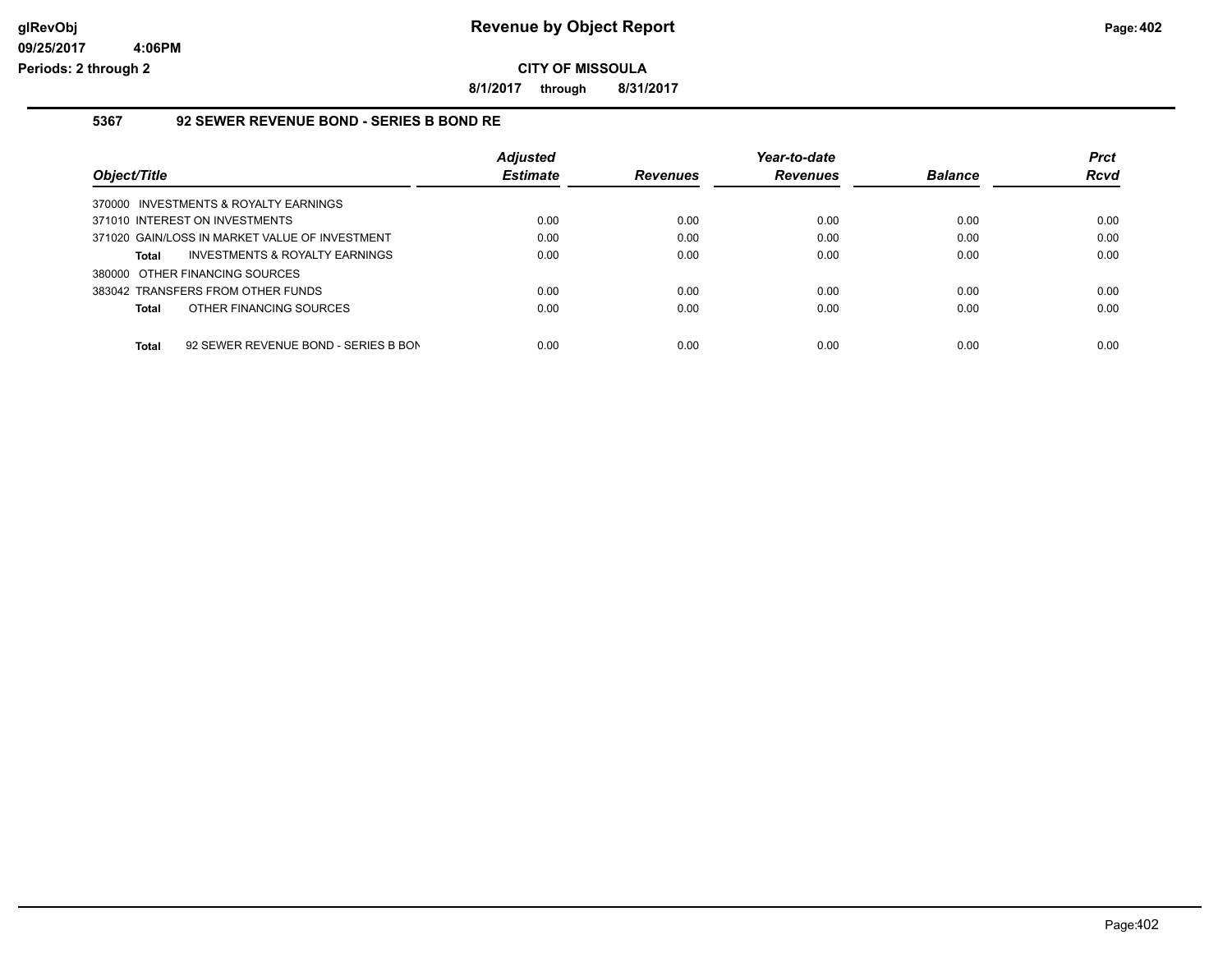**8/1/2017 through 8/31/2017**

# **5368 00 SEWER REVENUE BOND RESERVE FUND**

# **5368 00 SEWER REVENUE BOND RESERVE FUND**

|                                                 | <b>Adjusted</b> |                 | Year-to-date    |                | <b>Prct</b> |
|-------------------------------------------------|-----------------|-----------------|-----------------|----------------|-------------|
| Object/Title                                    | <b>Estimate</b> | <b>Revenues</b> | <b>Revenues</b> | <b>Balance</b> | <b>Rcvd</b> |
| 370000 INVESTMENTS & ROYALTY EARNINGS           |                 |                 |                 |                |             |
| 371010 INTEREST ON INVESTMENTS                  | 0.00            | 0.00            | 0.00            | 0.00           | 0.00        |
| 371020 GAIN/LOSS IN MARKET VALUE OF INVESTMENTS | 0.00            | 0.00            | 0.00            | 0.00           | 0.00        |
| INVESTMENTS & ROYALTY EARNINGS<br>Total         | 0.00            | 0.00            | 0.00            | 0.00           | 0.00        |
| 380000 OTHER FINANCING SOURCES                  |                 |                 |                 |                |             |
| 383042 TRANSFERS FROM OTHER FUNDS               | 0.00            | 0.00            | 0.00            | 0.00           | 0.00        |
| OTHER FINANCING SOURCES<br>Total                | 0.00            | 0.00            | 0.00            | 0.00           | 0.00        |
|                                                 |                 |                 |                 |                |             |
| Total<br>00 SEWER REVENUE BOND RESERVE FUND     | 0.00            | 0.00            | 0.00            | 0.00           | 0.00        |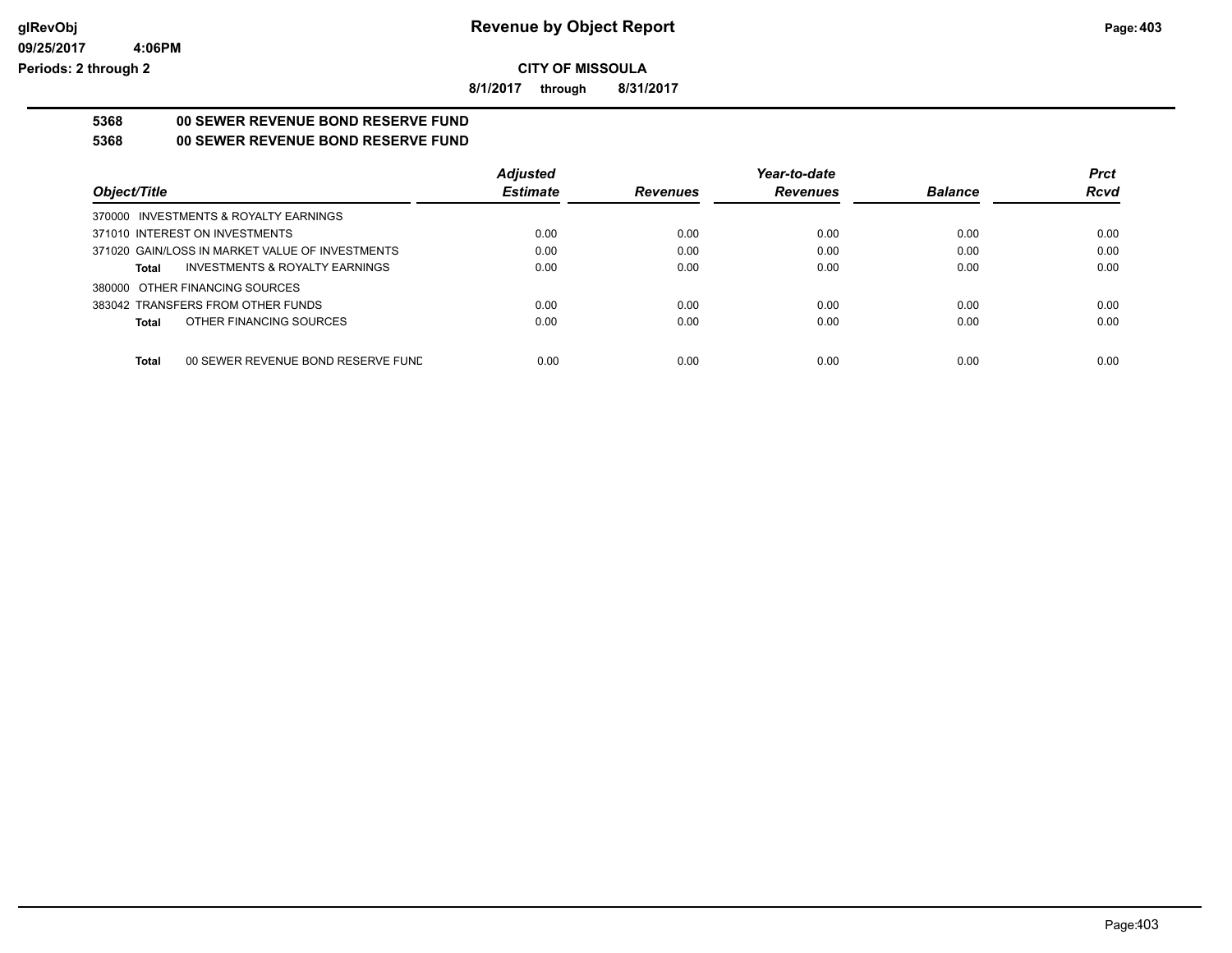**8/1/2017 through 8/31/2017**

#### **5368 00 SEWER REVENUE BOND RESERVE FUND**

|                                                    | <b>Adjusted</b> |                 | Year-to-date    |                | <b>Prct</b> |
|----------------------------------------------------|-----------------|-----------------|-----------------|----------------|-------------|
| Object/Title                                       | <b>Estimate</b> | <b>Revenues</b> | <b>Revenues</b> | <b>Balance</b> | <b>Rcvd</b> |
| 370000 INVESTMENTS & ROYALTY EARNINGS              |                 |                 |                 |                |             |
| 371010 INTEREST ON INVESTMENTS                     | 0.00            | 0.00            | 0.00            | 0.00           | 0.00        |
| 371020 GAIN/LOSS IN MARKET VALUE OF INVESTMENT     | 0.00            | 0.00            | 0.00            | 0.00           | 0.00        |
| INVESTMENTS & ROYALTY EARNINGS<br><b>Total</b>     | 0.00            | 0.00            | 0.00            | 0.00           | 0.00        |
| 380000 OTHER FINANCING SOURCES                     |                 |                 |                 |                |             |
| 383042 TRANSFERS FROM OTHER FUNDS                  | 0.00            | 0.00            | 0.00            | 0.00           | 0.00        |
| OTHER FINANCING SOURCES<br>Total                   | 0.00            | 0.00            | 0.00            | 0.00           | 0.00        |
|                                                    |                 |                 |                 |                |             |
| <b>Total</b><br>00 SEWER REVENUE BOND RESERVE FUNI | 0.00            | 0.00            | 0.00            | 0.00           | 0.00        |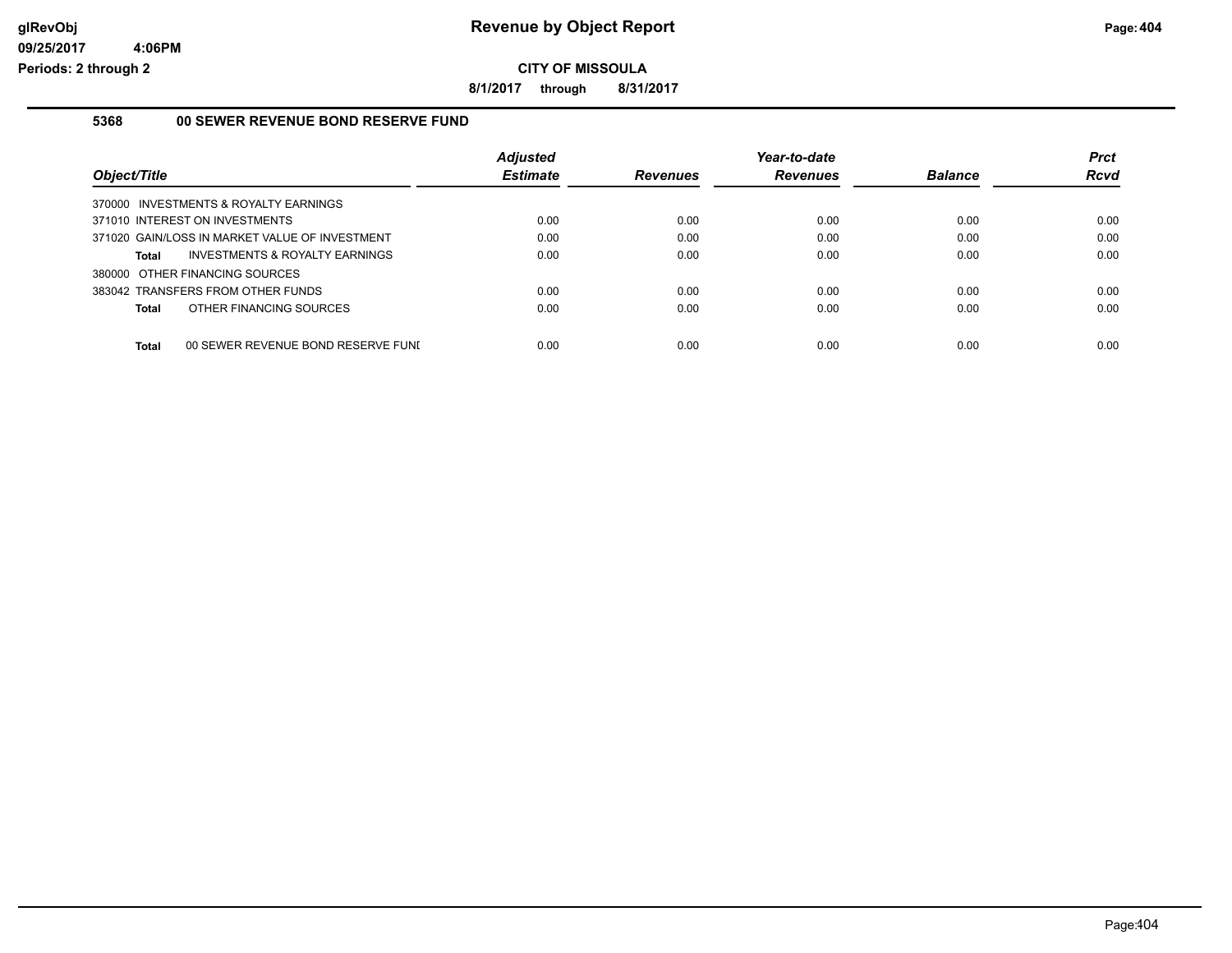**8/1/2017 through 8/31/2017**

#### **5369 2001 SEWER REVENUE BOND**

#### **5369 2001 SEWER REVENUE BOND**

|                                                    | <b>Adjusted</b> |                 | Year-to-date    |                | <b>Prct</b> |
|----------------------------------------------------|-----------------|-----------------|-----------------|----------------|-------------|
| Object/Title                                       | <b>Estimate</b> | <b>Revenues</b> | <b>Revenues</b> | <b>Balance</b> | <b>Rcvd</b> |
| 370000 INVESTMENTS & ROYALTY EARNINGS              |                 |                 |                 |                |             |
| 371010 INTEREST ON INVESTMENTS                     | 0.00            | 0.00            | 0.00            | 0.00           | 0.00        |
| 371020 GAIN/LOSS IN MARKET VALUE OF INVESTMENTS    | 0.00            | 0.00            | 0.00            | 0.00           | 0.00        |
| <b>INVESTMENTS &amp; ROYALTY EARNINGS</b><br>Total | 0.00            | 0.00            | 0.00            | 0.00           | 0.00        |
| 380000 OTHER FINANCING SOURCES                     |                 |                 |                 |                |             |
| 383042 TRANSFERS FROM OTHER FUNDS                  | 0.00            | 0.00            | 0.00            | 0.00           | 0.00        |
| OTHER FINANCING SOURCES<br>Total                   | 0.00            | 0.00            | 0.00            | 0.00           | 0.00        |
|                                                    |                 |                 |                 |                |             |
| <b>Total</b><br>2001 SEWER REVENUE BOND            | 0.00            | 0.00            | 0.00            | 0.00           | 0.00        |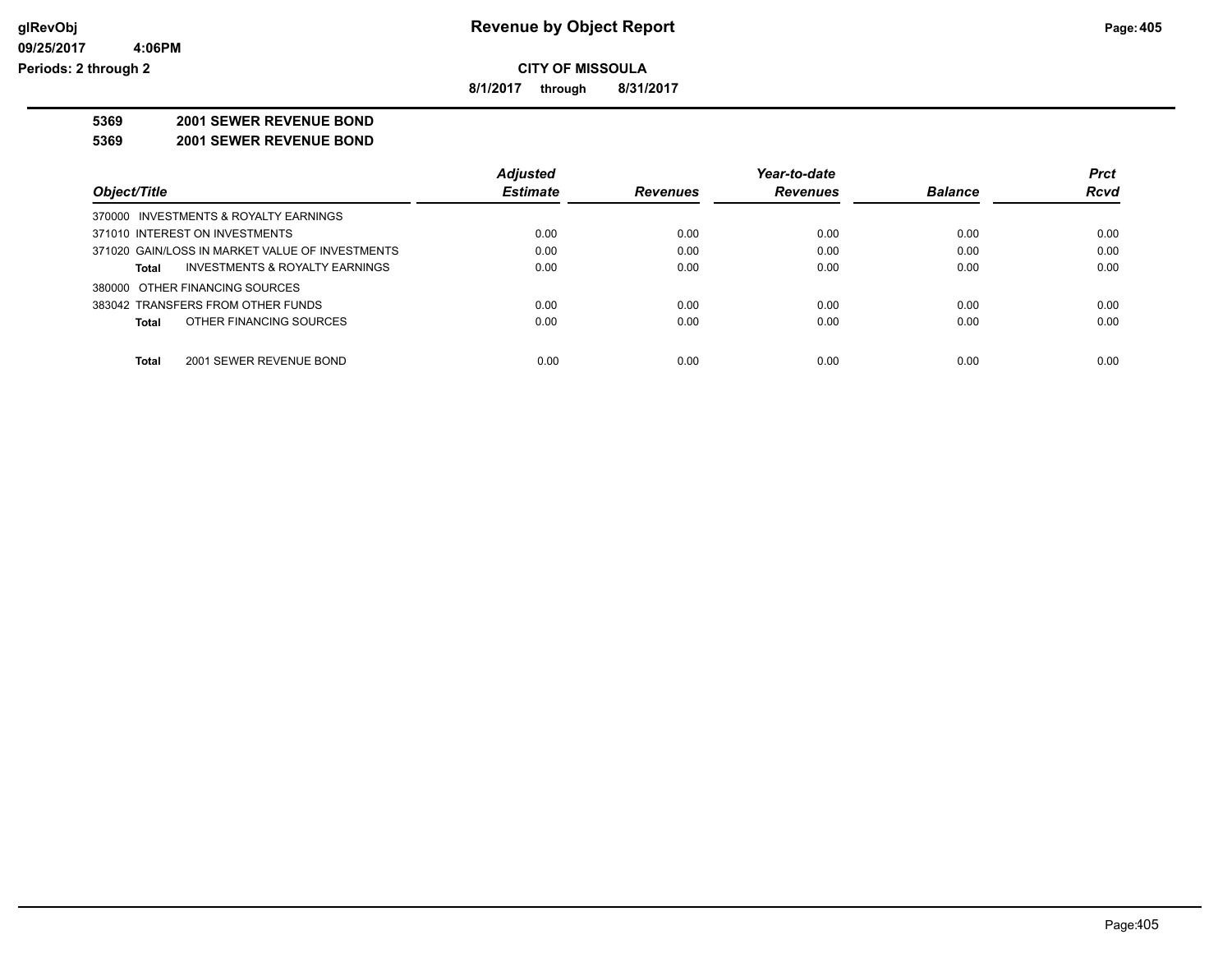**Periods: 2 through 2**

**CITY OF MISSOULA**

**8/1/2017 through 8/31/2017**

#### **5369 2001 SEWER REVENUE BOND**

 **4:06PM**

|                                                | <b>Adjusted</b> |                 | Year-to-date    |                | <b>Prct</b> |
|------------------------------------------------|-----------------|-----------------|-----------------|----------------|-------------|
| Object/Title                                   | <b>Estimate</b> | <b>Revenues</b> | <b>Revenues</b> | <b>Balance</b> | <b>Rcvd</b> |
| 370000 INVESTMENTS & ROYALTY EARNINGS          |                 |                 |                 |                |             |
| 371010 INTEREST ON INVESTMENTS                 | 0.00            | 0.00            | 0.00            | 0.00           | 0.00        |
| 371020 GAIN/LOSS IN MARKET VALUE OF INVESTMENT | 0.00            | 0.00            | 0.00            | 0.00           | 0.00        |
| INVESTMENTS & ROYALTY EARNINGS<br>Total        | 0.00            | 0.00            | 0.00            | 0.00           | 0.00        |
| 380000 OTHER FINANCING SOURCES                 |                 |                 |                 |                |             |
| 383042 TRANSFERS FROM OTHER FUNDS              | 0.00            | 0.00            | 0.00            | 0.00           | 0.00        |
| OTHER FINANCING SOURCES<br>Total               | 0.00            | 0.00            | 0.00            | 0.00           | 0.00        |
| Total<br>2001 SEWER REVENUE BOND               | 0.00            | 0.00            | 0.00            | 0.00           | 0.00        |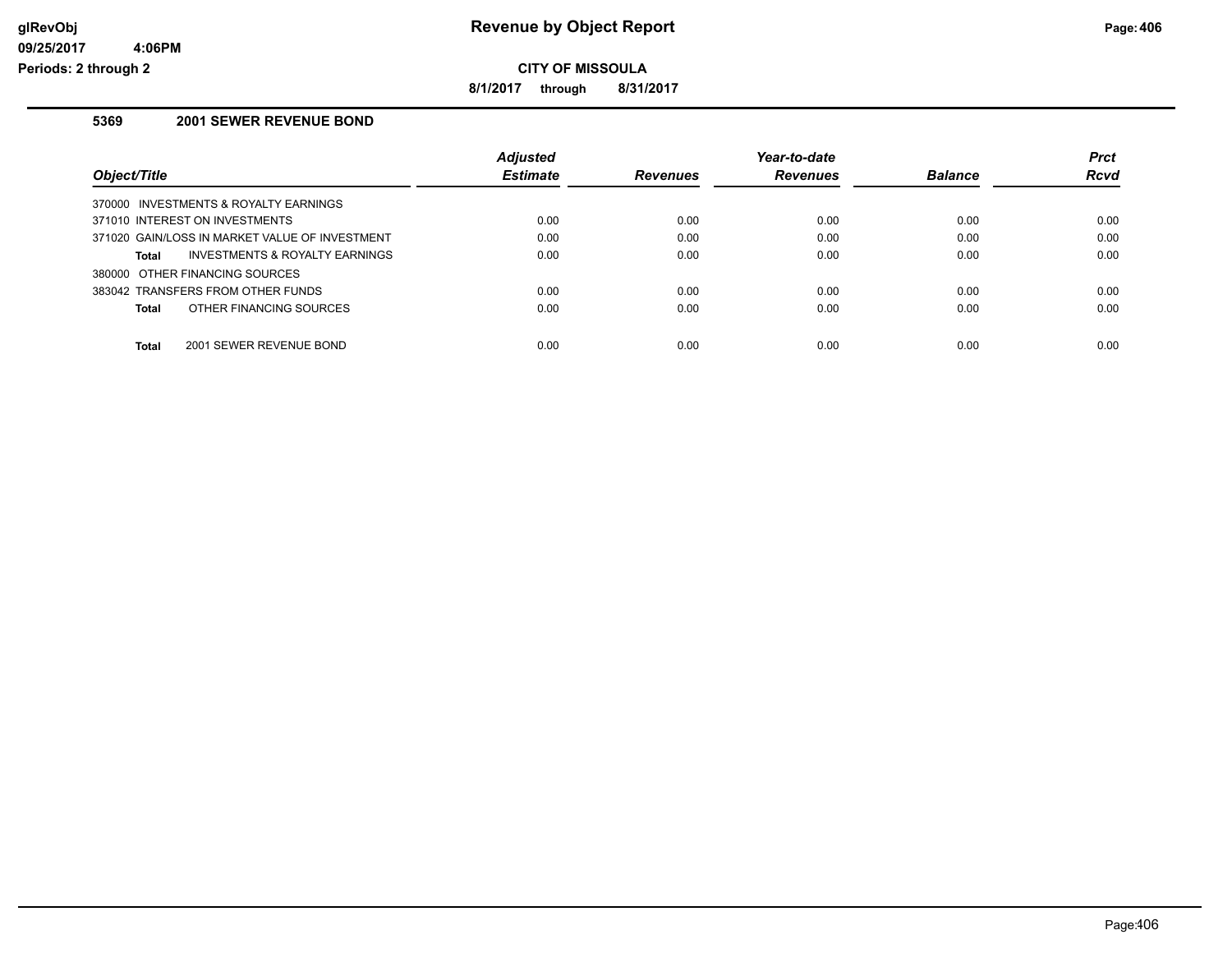**8/1/2017 through 8/31/2017**

# **5370 99 SEWER REVENUE BOND RESERVE FUND**

## **5370 99 SEWER REVENUE BOND RESERVE FUND**

|                                                    | <b>Adjusted</b> |                 | Year-to-date    |                | <b>Prct</b> |
|----------------------------------------------------|-----------------|-----------------|-----------------|----------------|-------------|
| Object/Title                                       | <b>Estimate</b> | <b>Revenues</b> | <b>Revenues</b> | <b>Balance</b> | <b>Rcvd</b> |
| 360000 MISCELLANEOUS REVENUES                      |                 |                 |                 |                |             |
| 360010 MISCELLANEOUS                               | 0.00            | 0.00            | 0.00            | 0.00           | 0.00        |
| MISCELLANEOUS REVENUES<br>Total                    | 0.00            | 0.00            | 0.00            | 0.00           | 0.00        |
| 370000 INVESTMENTS & ROYALTY EARNINGS              |                 |                 |                 |                |             |
| 371010 INTEREST ON INVESTMENTS                     | 0.00            | 0.00            | 0.00            | 0.00           | 0.00        |
| 371020 GAIN/LOSS IN MARKET VALUE OF INVESTMENTS    | 0.00            | 0.00            | 0.00            | 0.00           | 0.00        |
| <b>INVESTMENTS &amp; ROYALTY EARNINGS</b><br>Total | 0.00            | 0.00            | 0.00            | 0.00           | 0.00        |
| 380000 OTHER FINANCING SOURCES                     |                 |                 |                 |                |             |
| 383042 TRANSFERS FROM OTHER FUNDS                  | 0.00            | 0.00            | 0.00            | 0.00           | 0.00        |
| OTHER FINANCING SOURCES<br>Total                   | 0.00            | 0.00            | 0.00            | 0.00           | 0.00        |
| 99 SEWER REVENUE BOND RESERVE FUND<br><b>Total</b> | 0.00            | 0.00            | 0.00            | 0.00           | 0.00        |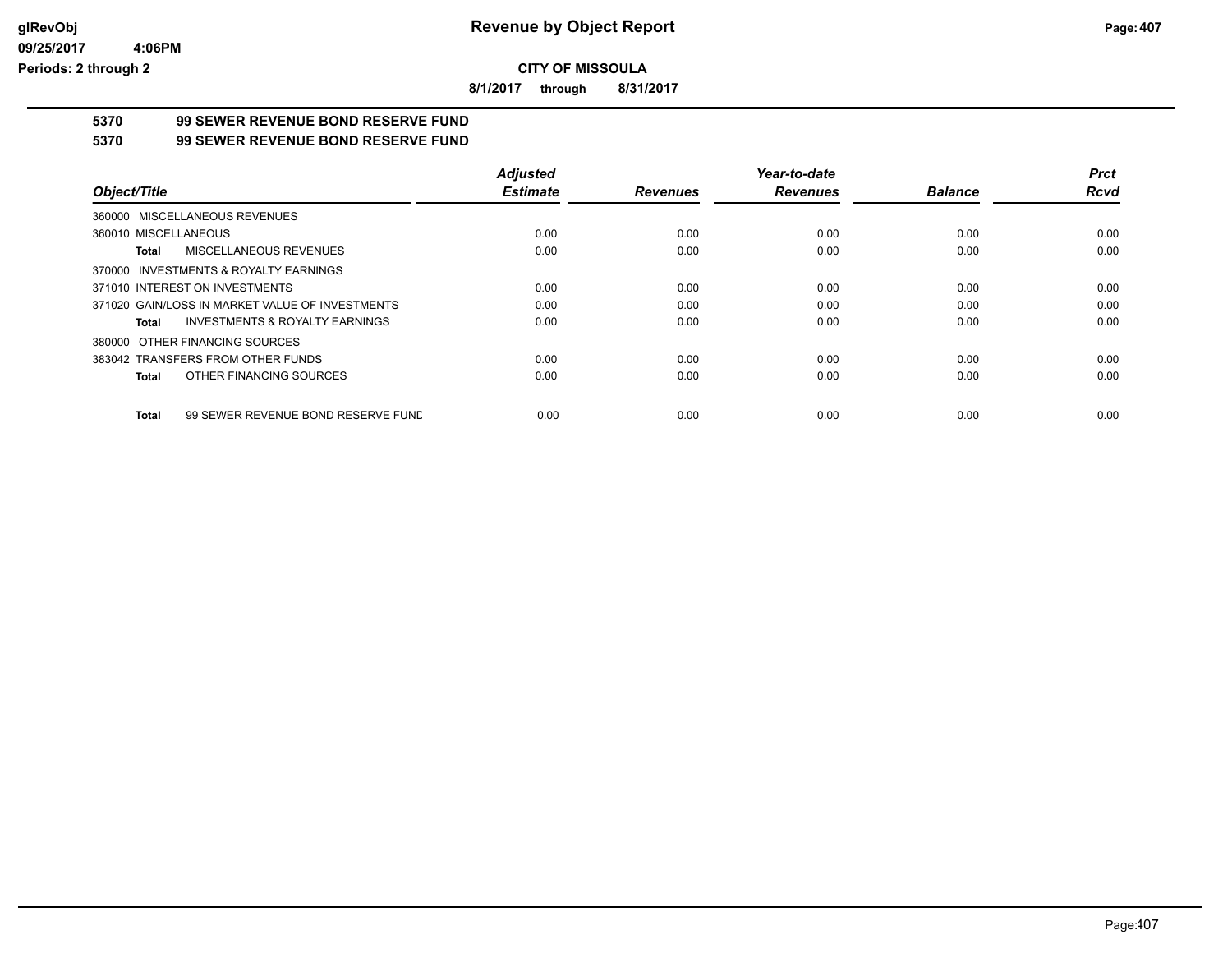**8/1/2017 through 8/31/2017**

#### **5370 99 SEWER REVENUE BOND RESERVE FUND**

|                                                    | <b>Adiusted</b> |                 | Year-to-date    |                | <b>Prct</b> |
|----------------------------------------------------|-----------------|-----------------|-----------------|----------------|-------------|
| Object/Title                                       | <b>Estimate</b> | <b>Revenues</b> | <b>Revenues</b> | <b>Balance</b> | <b>Rcvd</b> |
| 360000 MISCELLANEOUS REVENUES                      |                 |                 |                 |                |             |
| 360010 MISCELLANEOUS                               | 0.00            | 0.00            | 0.00            | 0.00           | 0.00        |
| MISCELLANEOUS REVENUES<br><b>Total</b>             | 0.00            | 0.00            | 0.00            | 0.00           | 0.00        |
| 370000 INVESTMENTS & ROYALTY EARNINGS              |                 |                 |                 |                |             |
| 371010 INTEREST ON INVESTMENTS                     | 0.00            | 0.00            | 0.00            | 0.00           | 0.00        |
| 371020 GAIN/LOSS IN MARKET VALUE OF INVESTMENT     | 0.00            | 0.00            | 0.00            | 0.00           | 0.00        |
| <b>INVESTMENTS &amp; ROYALTY EARNINGS</b><br>Total | 0.00            | 0.00            | 0.00            | 0.00           | 0.00        |
| 380000 OTHER FINANCING SOURCES                     |                 |                 |                 |                |             |
| 383042 TRANSFERS FROM OTHER FUNDS                  | 0.00            | 0.00            | 0.00            | 0.00           | 0.00        |
| OTHER FINANCING SOURCES<br><b>Total</b>            | 0.00            | 0.00            | 0.00            | 0.00           | 0.00        |
|                                                    |                 |                 |                 |                |             |
| 99 SEWER REVENUE BOND RESERVE FUNI<br><b>Total</b> | 0.00            | 0.00            | 0.00            | 0.00           | 0.00        |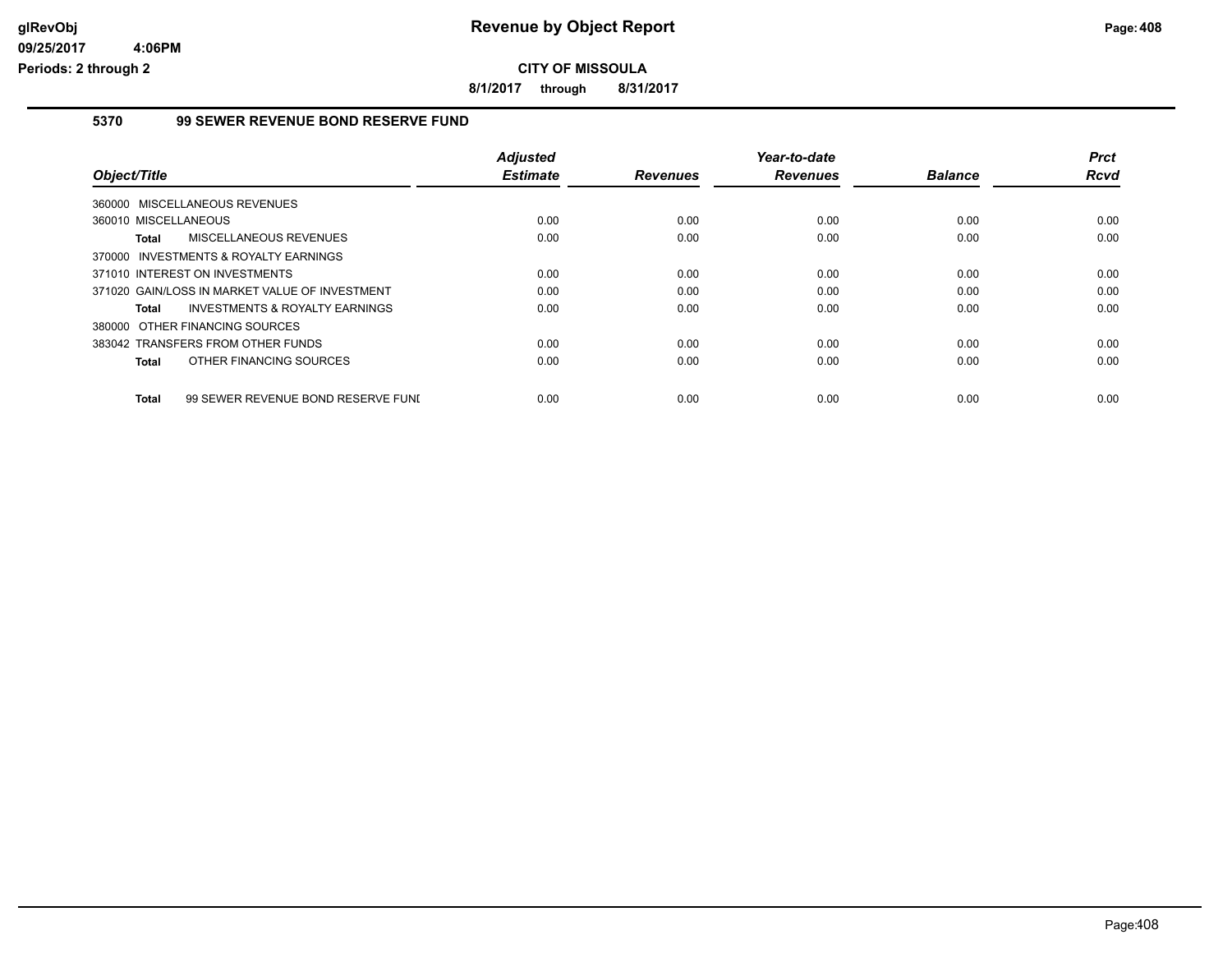**8/1/2017 through 8/31/2017**

**5371 2002 SEWER BONDS**

**5371 2002 SEWER BONDS**

|                                                 | <b>Adjusted</b> |                 | Year-to-date    |                | <b>Prct</b> |
|-------------------------------------------------|-----------------|-----------------|-----------------|----------------|-------------|
| Object/Title                                    | <b>Estimate</b> | <b>Revenues</b> | <b>Revenues</b> | <b>Balance</b> | <b>Rcvd</b> |
| 370000 INVESTMENTS & ROYALTY EARNINGS           |                 |                 |                 |                |             |
| 371010 INTEREST ON INVESTMENTS                  | 0.00            | 0.00            | 0.00            | 0.00           | 0.00        |
| 371020 GAIN/LOSS IN MARKET VALUE OF INVESTMENTS | 0.00            | 0.00            | 0.00            | 0.00           | 0.00        |
| INVESTMENTS & ROYALTY EARNINGS<br>Total         | 0.00            | 0.00            | 0.00            | 0.00           | 0.00        |
| 380000 OTHER FINANCING SOURCES                  |                 |                 |                 |                |             |
| 383024 TRANS FR SEWER CLEARING                  | 0.00            | 0.00            | 0.00            | 0.00           | 0.00        |
| OTHER FINANCING SOURCES<br>Total                | 0.00            | 0.00            | 0.00            | 0.00           | 0.00        |
|                                                 |                 |                 |                 |                |             |
| <b>Total</b><br>2002 SEWER BONDS                | 0.00            | 0.00            | 0.00            | 0.00           | 0.00        |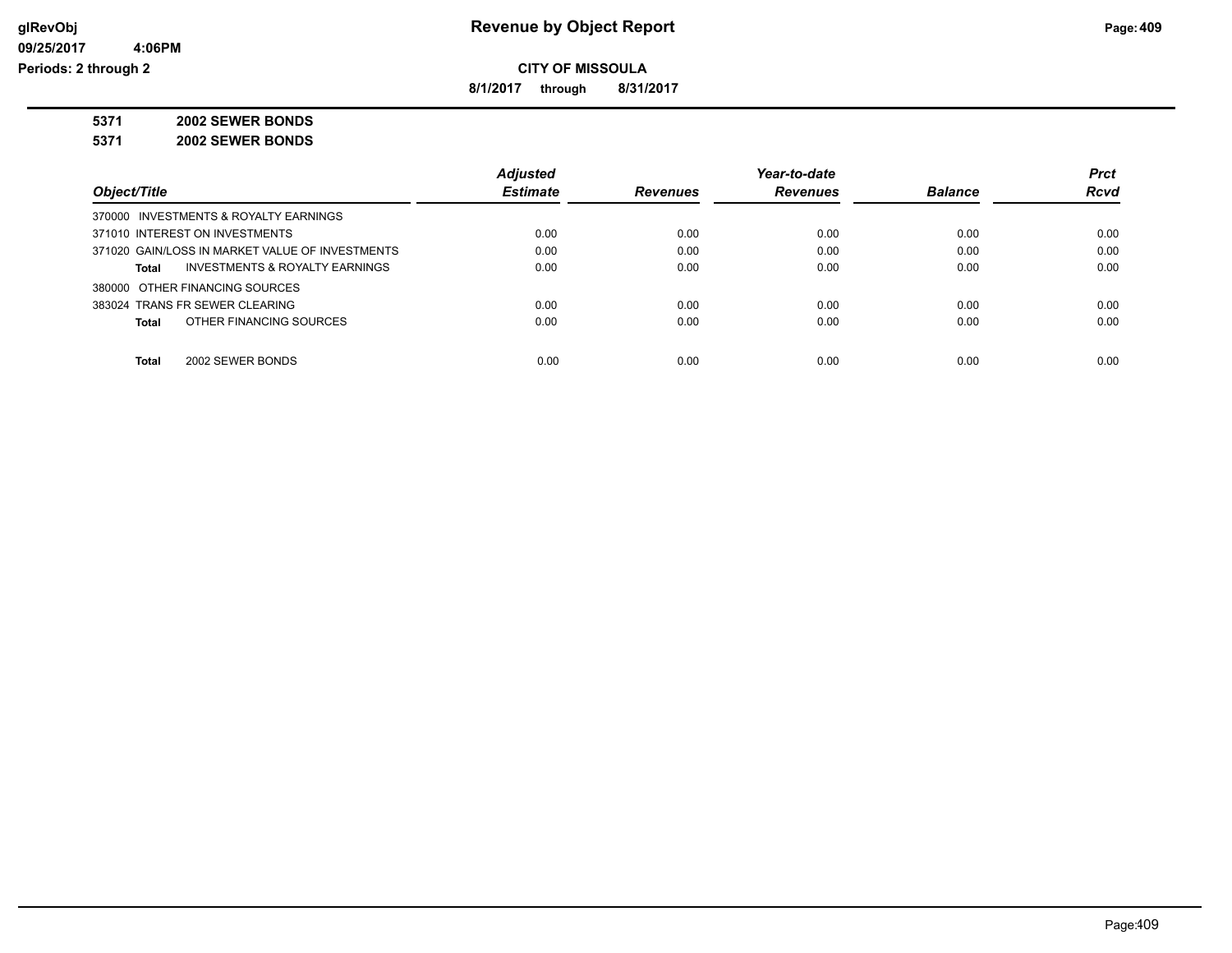**8/1/2017 through 8/31/2017**

#### **5371 2002 SEWER BONDS**

|                                                | <b>Adjusted</b> |                 | Year-to-date    |                | <b>Prct</b> |
|------------------------------------------------|-----------------|-----------------|-----------------|----------------|-------------|
| Object/Title                                   | <b>Estimate</b> | <b>Revenues</b> | <b>Revenues</b> | <b>Balance</b> | <b>Rcvd</b> |
| 370000 INVESTMENTS & ROYALTY EARNINGS          |                 |                 |                 |                |             |
| 371010 INTEREST ON INVESTMENTS                 | 0.00            | 0.00            | 0.00            | 0.00           | 0.00        |
| 371020 GAIN/LOSS IN MARKET VALUE OF INVESTMENT | 0.00            | 0.00            | 0.00            | 0.00           | 0.00        |
| INVESTMENTS & ROYALTY EARNINGS<br>Total        | 0.00            | 0.00            | 0.00            | 0.00           | 0.00        |
| 380000 OTHER FINANCING SOURCES                 |                 |                 |                 |                |             |
| 383024 TRANS FR SEWER CLEARING                 | 0.00            | 0.00            | 0.00            | 0.00           | 0.00        |
| OTHER FINANCING SOURCES<br>Total               | 0.00            | 0.00            | 0.00            | 0.00           | 0.00        |
|                                                |                 |                 |                 |                |             |
| <b>Total</b><br>2002 SEWER BONDS               | 0.00            | 0.00            | 0.00            | 0.00           | 0.00        |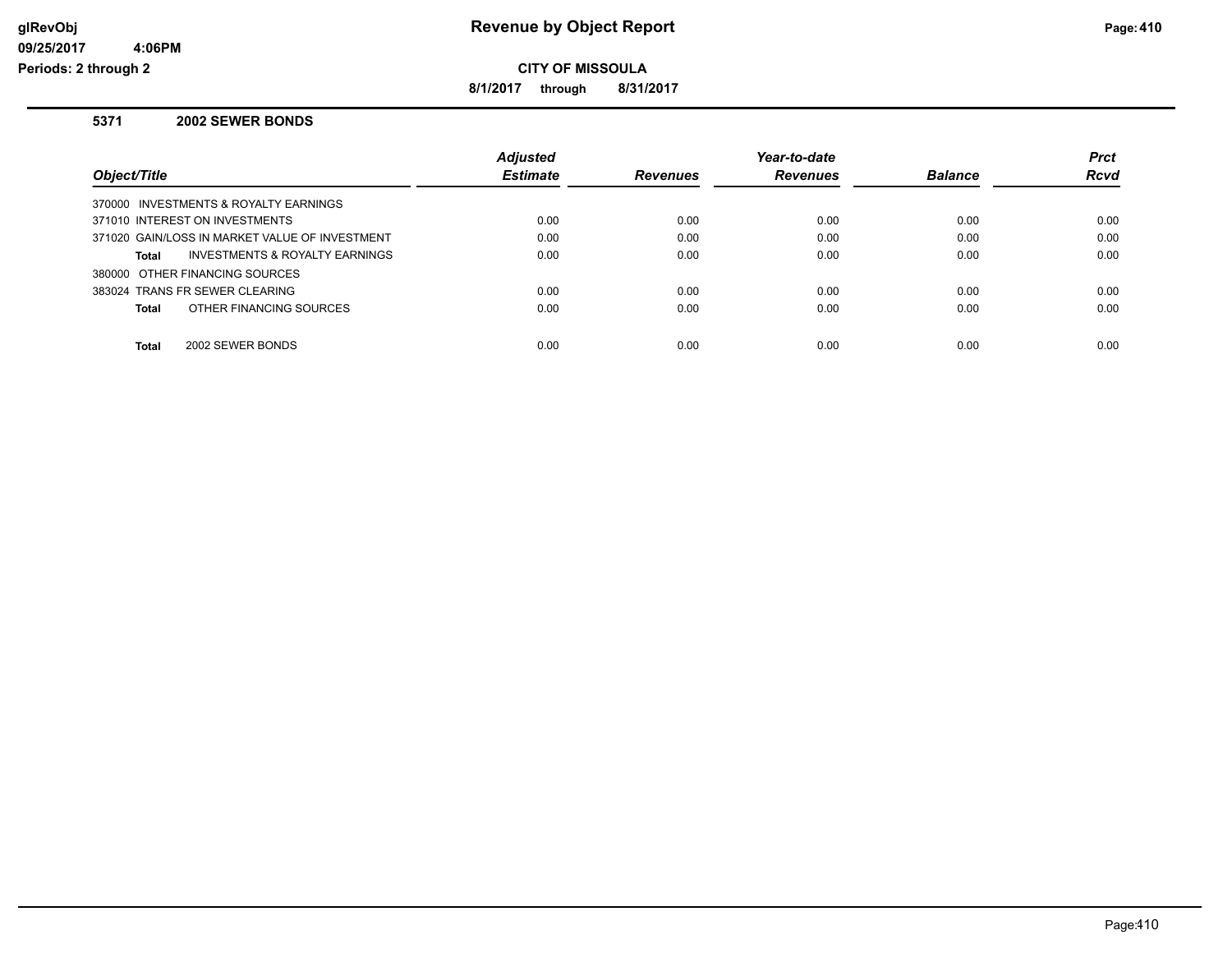**8/1/2017 through 8/31/2017**

#### **5372 2002 SEWER REVENUE BOND**

#### **5372 2002 SEWER REVENUE BOND**

|                                                 | <b>Adjusted</b> |                 | Year-to-date    |                | <b>Prct</b> |
|-------------------------------------------------|-----------------|-----------------|-----------------|----------------|-------------|
| Object/Title                                    | <b>Estimate</b> | <b>Revenues</b> | <b>Revenues</b> | <b>Balance</b> | <b>Rcvd</b> |
| 360000 MISCELLANEOUS REVENUES                   |                 |                 |                 |                |             |
| 360000 MISCELLANEOUS REVENUES                   | 0.00            | 0.00            | 0.00            | 0.00           | 0.00        |
| MISCELLANEOUS REVENUES<br>Total                 | 0.00            | 0.00            | 0.00            | 0.00           | 0.00        |
| 370000 INVESTMENTS & ROYALTY EARNINGS           |                 |                 |                 |                |             |
| 371010 INTEREST ON INVESTMENTS                  | 0.00            | 0.00            | 0.00            | 0.00           | 0.00        |
| 371020 GAIN/LOSS IN MARKET VALUE OF INVESTMENTS | 0.00            | 0.00            | 0.00            | 0.00           | 0.00        |
| INVESTMENTS & ROYALTY EARNINGS<br>Total         | 0.00            | 0.00            | 0.00            | 0.00           | 0.00        |
| 380000 OTHER FINANCING SOURCES                  |                 |                 |                 |                |             |
| 383024 TRANS FR SEWER CLEARING                  | 0.00            | 0.00            | 0.00            | 0.00           | 0.00        |
| 383042 TRANSFERS FROM OTHER FUNDS               | 0.00            | 0.00            | 0.00            | 0.00           | 0.00        |
| OTHER FINANCING SOURCES<br>Total                | 0.00            | 0.00            | 0.00            | 0.00           | 0.00        |
| 2002 SEWER REVENUE BOND<br>Total                | 0.00            | 0.00            | 0.00            | 0.00           | 0.00        |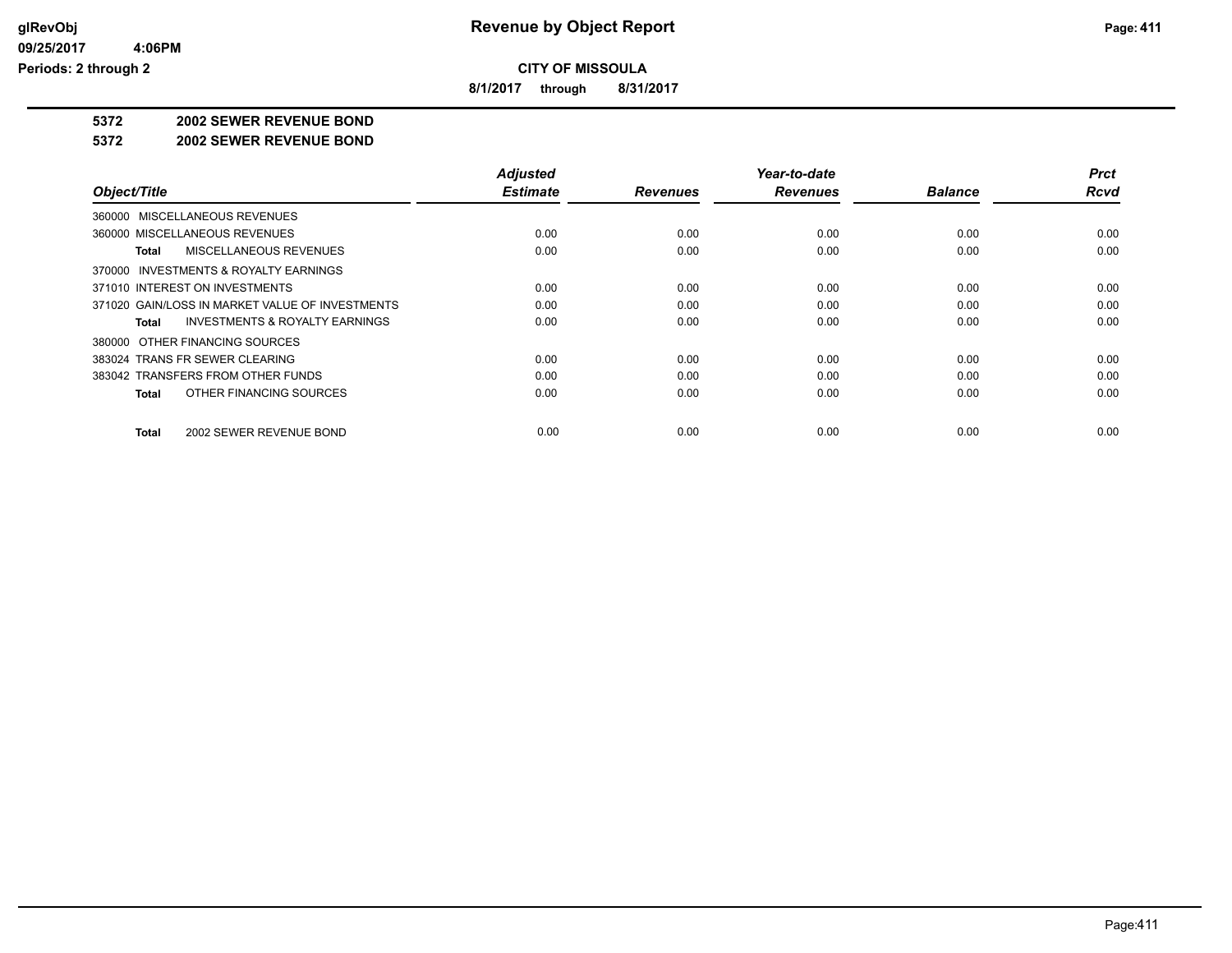**8/1/2017 through 8/31/2017**

## **5372 2002 SEWER REVENUE BOND**

| Object/Title                                       | <b>Adjusted</b><br><b>Estimate</b> | <b>Revenues</b> | Year-to-date<br><b>Revenues</b> | <b>Balance</b> | <b>Prct</b><br><b>Rcvd</b> |
|----------------------------------------------------|------------------------------------|-----------------|---------------------------------|----------------|----------------------------|
| 360000 MISCELLANEOUS REVENUES                      |                                    |                 |                                 |                |                            |
| 360000 MISCELLANEOUS REVENUES                      | 0.00                               | 0.00            | 0.00                            | 0.00           | 0.00                       |
| MISCELLANEOUS REVENUES<br><b>Total</b>             | 0.00                               | 0.00            | 0.00                            | 0.00           | 0.00                       |
| 370000 INVESTMENTS & ROYALTY EARNINGS              |                                    |                 |                                 |                |                            |
| 371010 INTEREST ON INVESTMENTS                     | 0.00                               | 0.00            | 0.00                            | 0.00           | 0.00                       |
| 371020 GAIN/LOSS IN MARKET VALUE OF INVESTMENT     | 0.00                               | 0.00            | 0.00                            | 0.00           | 0.00                       |
| <b>INVESTMENTS &amp; ROYALTY EARNINGS</b><br>Total | 0.00                               | 0.00            | 0.00                            | 0.00           | 0.00                       |
| 380000 OTHER FINANCING SOURCES                     |                                    |                 |                                 |                |                            |
| 383024 TRANS FR SEWER CLEARING                     | 0.00                               | 0.00            | 0.00                            | 0.00           | 0.00                       |
| 383042 TRANSFERS FROM OTHER FUNDS                  | 0.00                               | 0.00            | 0.00                            | 0.00           | 0.00                       |
| OTHER FINANCING SOURCES<br>Total                   | 0.00                               | 0.00            | 0.00                            | 0.00           | 0.00                       |
| 2002 SEWER REVENUE BOND<br>Total                   | 0.00                               | 0.00            | 0.00                            | 0.00           | 0.00                       |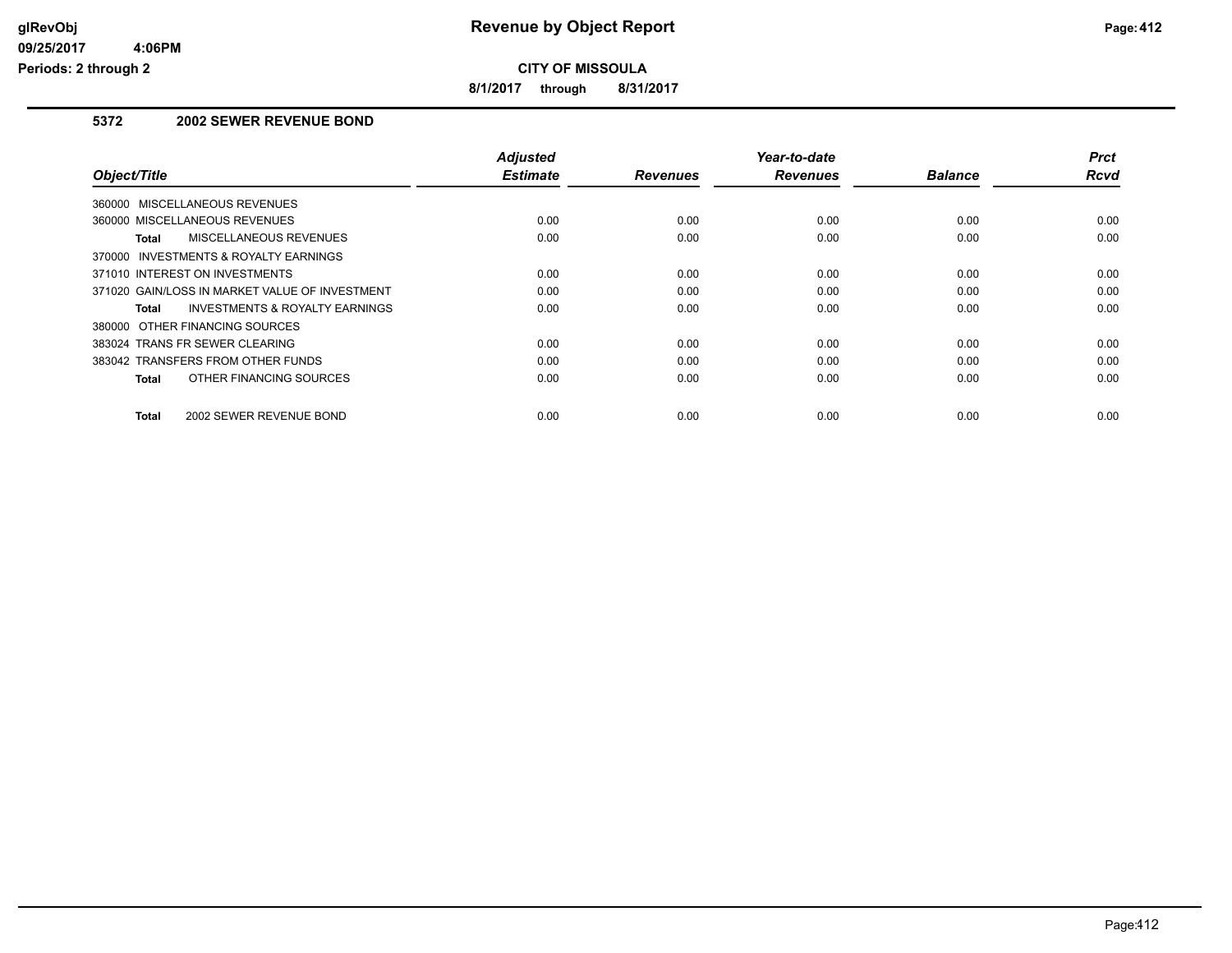**8/1/2017 through 8/31/2017**

# **5373 2002 WWTP UPGRADE REVENUE BOND**

# **5373 2002 WWTP UPGRADE REVENUE BOND**

|                                                 | <b>Adjusted</b> |                 | Year-to-date    |                | <b>Prct</b> |
|-------------------------------------------------|-----------------|-----------------|-----------------|----------------|-------------|
| Object/Title                                    | <b>Estimate</b> | <b>Revenues</b> | <b>Revenues</b> | <b>Balance</b> | <b>Rcvd</b> |
| 370000 INVESTMENTS & ROYALTY EARNINGS           |                 |                 |                 |                |             |
| 371010 INTEREST ON INVESTMENTS                  | 0.00            | 0.00            | 0.00            | 0.00           | 0.00        |
| 371020 GAIN/LOSS IN MARKET VALUE OF INVESTMENTS | 0.00            | 0.00            | 0.00            | 0.00           | 0.00        |
| INVESTMENTS & ROYALTY EARNINGS<br>Total         | 0.00            | 0.00            | 0.00            | 0.00           | 0.00        |
| 380000 OTHER FINANCING SOURCES                  |                 |                 |                 |                |             |
| 383024 TRANS FR SEWER CLEARING                  | 0.00            | 0.00            | 0.00            | 0.00           | 0.00        |
| OTHER FINANCING SOURCES<br>Total                | 0.00            | 0.00            | 0.00            | 0.00           | 0.00        |
|                                                 |                 |                 |                 |                |             |
| Total<br>2002 WWTP UPGRADE REVENUE BOND         | 0.00            | 0.00            | 0.00            | 0.00           | 0.00        |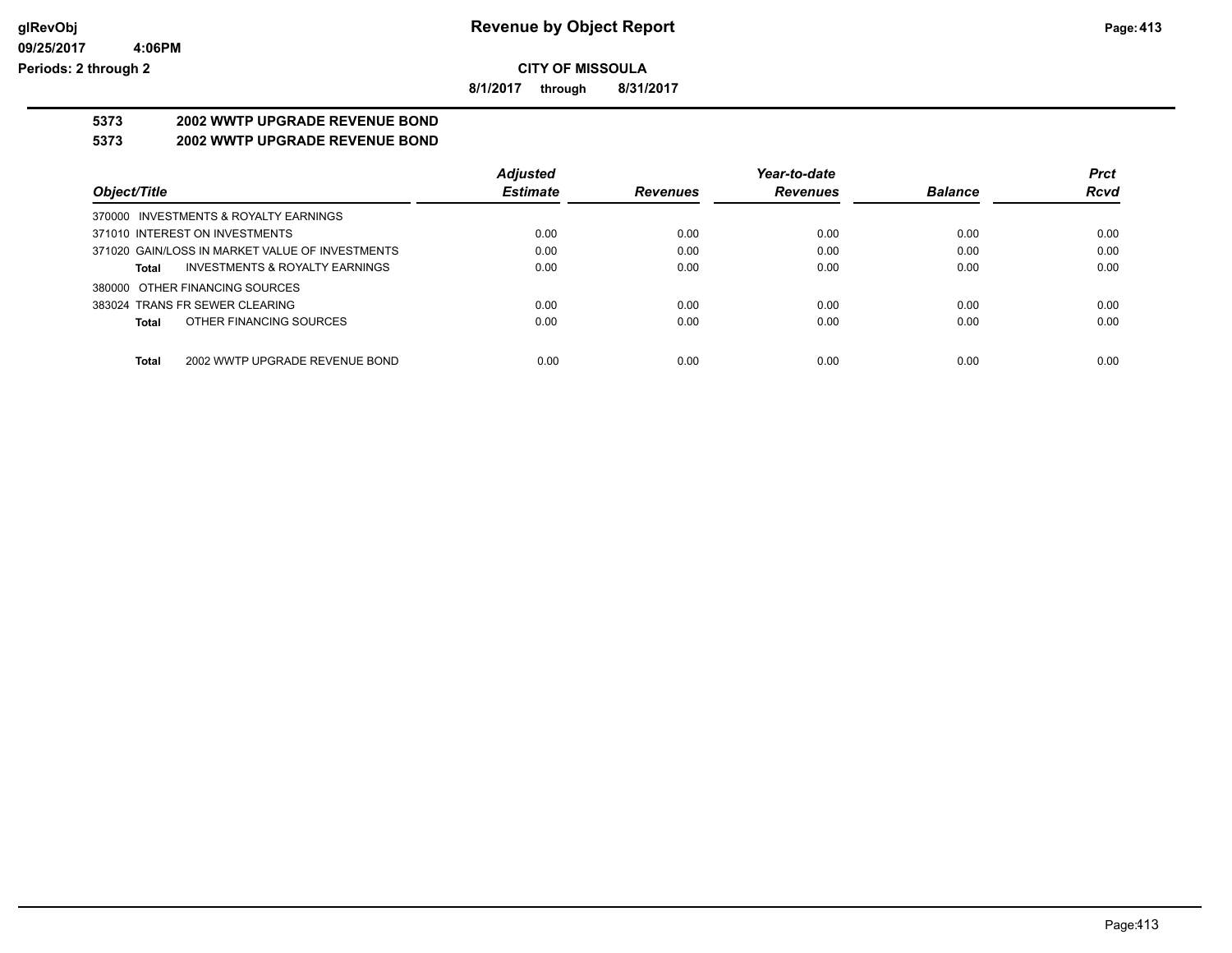**8/1/2017 through 8/31/2017**

#### **5373 2002 WWTP UPGRADE REVENUE BOND**

|                                                | <b>Adjusted</b> |                 | Year-to-date    |                | <b>Prct</b> |
|------------------------------------------------|-----------------|-----------------|-----------------|----------------|-------------|
| Object/Title                                   | <b>Estimate</b> | <b>Revenues</b> | <b>Revenues</b> | <b>Balance</b> | <b>Rcvd</b> |
| 370000 INVESTMENTS & ROYALTY EARNINGS          |                 |                 |                 |                |             |
| 371010 INTEREST ON INVESTMENTS                 | 0.00            | 0.00            | 0.00            | 0.00           | 0.00        |
| 371020 GAIN/LOSS IN MARKET VALUE OF INVESTMENT | 0.00            | 0.00            | 0.00            | 0.00           | 0.00        |
| INVESTMENTS & ROYALTY EARNINGS<br>Total        | 0.00            | 0.00            | 0.00            | 0.00           | 0.00        |
| 380000 OTHER FINANCING SOURCES                 |                 |                 |                 |                |             |
| 383024 TRANS FR SEWER CLEARING                 | 0.00            | 0.00            | 0.00            | 0.00           | 0.00        |
| OTHER FINANCING SOURCES<br>Total               | 0.00            | 0.00            | 0.00            | 0.00           | 0.00        |
|                                                |                 |                 |                 |                |             |
| Total<br>2002 WWTP UPGRADE REVENUE BOND        | 0.00            | 0.00            | 0.00            | 0.00           | 0.00        |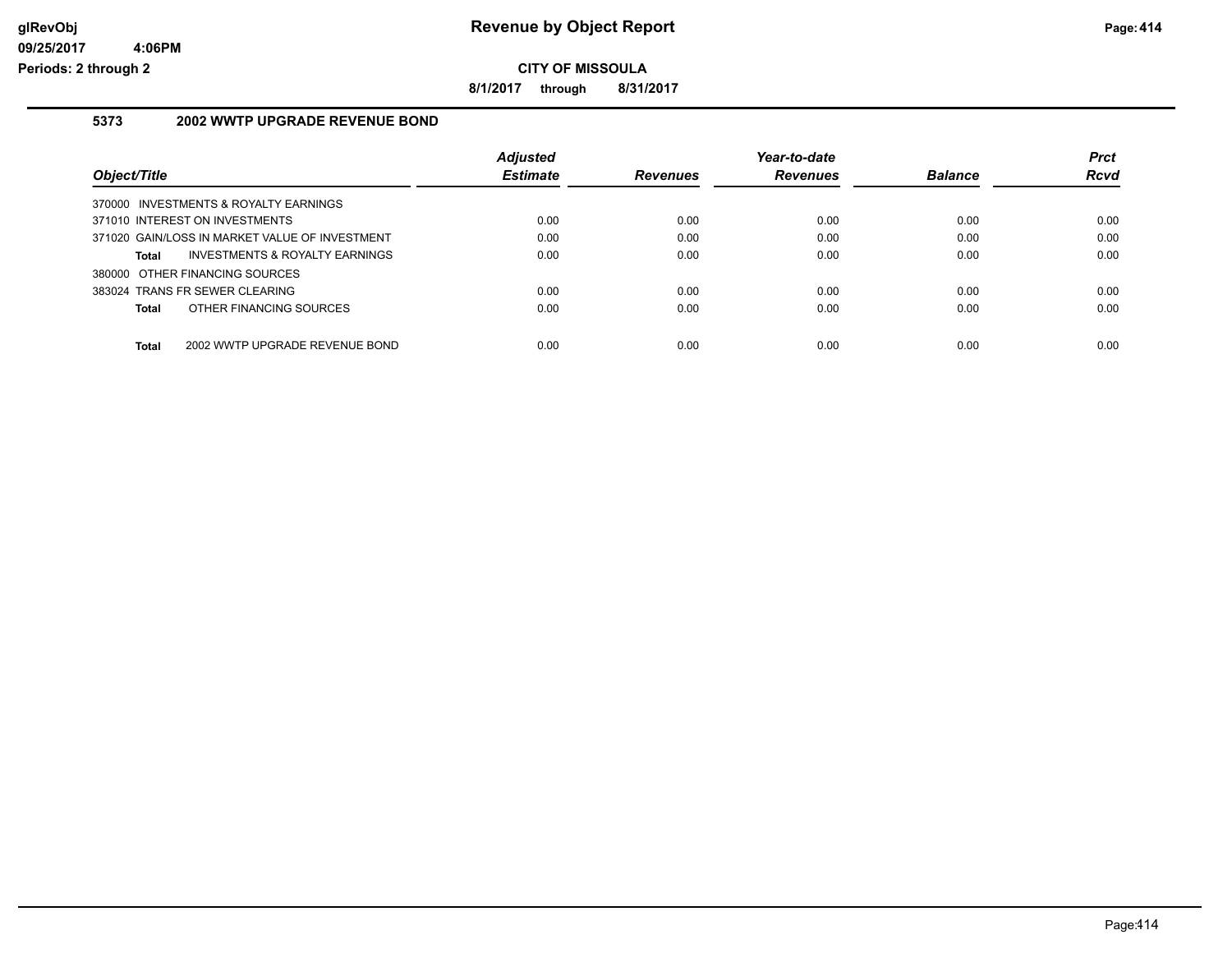**8/1/2017 through 8/31/2017**

#### **5374 2002 WWTP UPGRADE RESERVE**

#### **5374 2002 WWTP UPGRADE RESERVE**

|                                                    | <b>Adjusted</b> |                 | Year-to-date    |                | <b>Prct</b> |
|----------------------------------------------------|-----------------|-----------------|-----------------|----------------|-------------|
| Object/Title                                       | <b>Estimate</b> | <b>Revenues</b> | <b>Revenues</b> | <b>Balance</b> | <b>Rcvd</b> |
| 360000 MISCELLANEOUS REVENUES                      |                 |                 |                 |                |             |
| 360000 MISCELLANEOUS REVENUES                      | 0.00            | 0.00            | 0.00            | 0.00           | 0.00        |
| <b>MISCELLANEOUS REVENUES</b><br>Total             | 0.00            | 0.00            | 0.00            | 0.00           | 0.00        |
| 370000 INVESTMENTS & ROYALTY EARNINGS              |                 |                 |                 |                |             |
| 371010 INTEREST ON INVESTMENTS                     | 0.00            | 0.00            | 0.00            | 0.00           | 0.00        |
| 371020 GAIN/LOSS IN MARKET VALUE OF INVESTMENTS    | 0.00            | 0.00            | 0.00            | 0.00           | 0.00        |
| <b>INVESTMENTS &amp; ROYALTY EARNINGS</b><br>Total | 0.00            | 0.00            | 0.00            | 0.00           | 0.00        |
| 380000 OTHER FINANCING SOURCES                     |                 |                 |                 |                |             |
| 381002 SRF LOAN                                    | 0.00            | 0.00            | 0.00            | 0.00           | 0.00        |
| 383042 TRANSFERS FROM OTHER FUNDS                  | 0.00            | 0.00            | 0.00            | 0.00           | 0.00        |
| OTHER FINANCING SOURCES<br>Total                   | 0.00            | 0.00            | 0.00            | 0.00           | 0.00        |
| 2002 WWTP UPGRADE RESERVE<br>Total                 | 0.00            | 0.00            | 0.00            | 0.00           | 0.00        |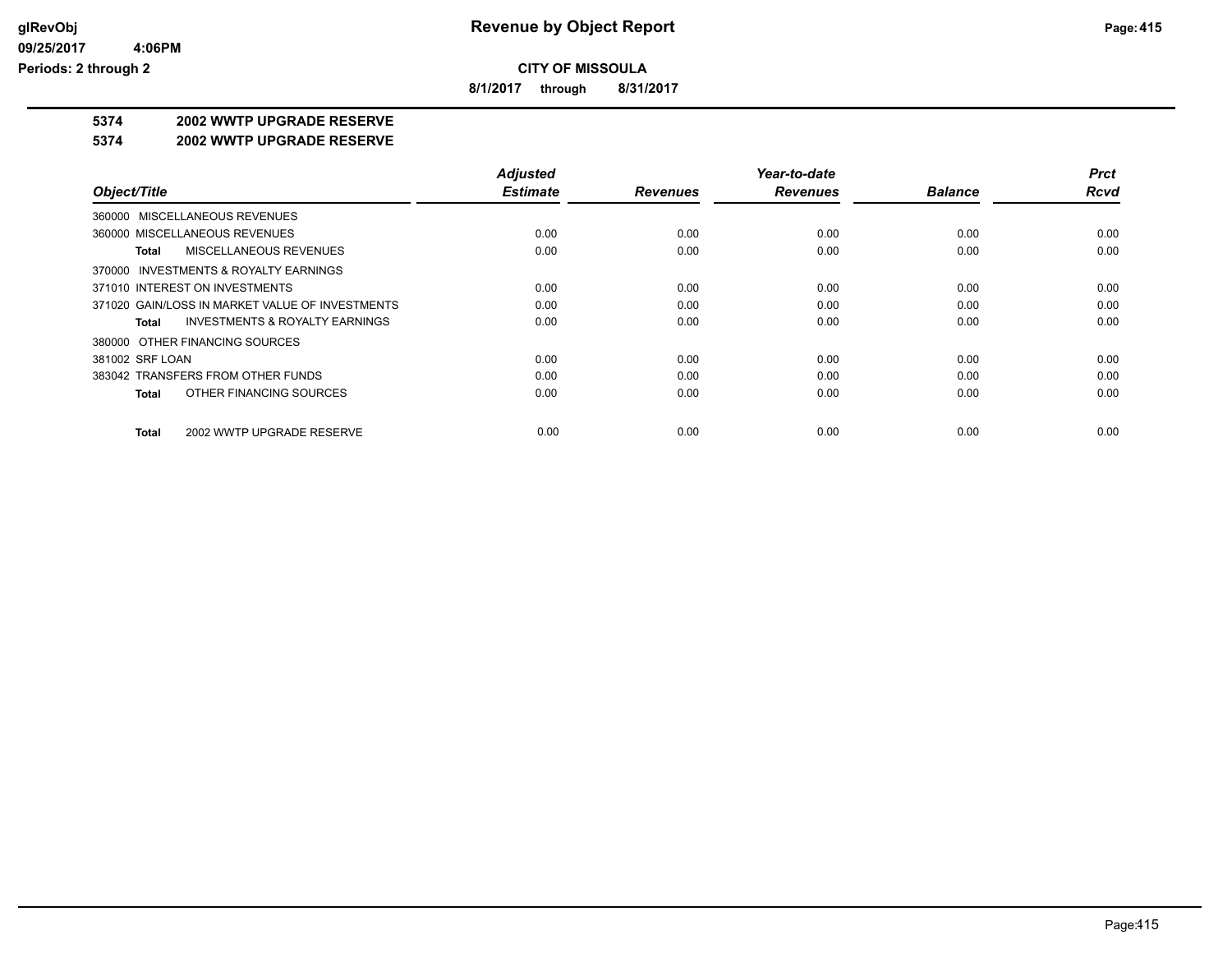**8/1/2017 through 8/31/2017**

## **5374 2002 WWTP UPGRADE RESERVE**

| Object/Title                                              | <b>Adjusted</b><br><b>Estimate</b> | <b>Revenues</b> | Year-to-date<br><b>Revenues</b> | <b>Balance</b> | <b>Prct</b><br><b>Rcvd</b> |
|-----------------------------------------------------------|------------------------------------|-----------------|---------------------------------|----------------|----------------------------|
| 360000 MISCELLANEOUS REVENUES                             |                                    |                 |                                 |                |                            |
| 360000 MISCELLANEOUS REVENUES                             | 0.00                               | 0.00            | 0.00                            | 0.00           | 0.00                       |
| MISCELLANEOUS REVENUES<br><b>Total</b>                    | 0.00                               | 0.00            | 0.00                            | 0.00           | 0.00                       |
| 370000 INVESTMENTS & ROYALTY EARNINGS                     |                                    |                 |                                 |                |                            |
| 371010 INTEREST ON INVESTMENTS                            | 0.00                               | 0.00            | 0.00                            | 0.00           | 0.00                       |
| 371020 GAIN/LOSS IN MARKET VALUE OF INVESTMENT            | 0.00                               | 0.00            | 0.00                            | 0.00           | 0.00                       |
| <b>INVESTMENTS &amp; ROYALTY EARNINGS</b><br><b>Total</b> | 0.00                               | 0.00            | 0.00                            | 0.00           | 0.00                       |
| 380000 OTHER FINANCING SOURCES                            |                                    |                 |                                 |                |                            |
| 381002 SRF LOAN                                           | 0.00                               | 0.00            | 0.00                            | 0.00           | 0.00                       |
| 383042 TRANSFERS FROM OTHER FUNDS                         | 0.00                               | 0.00            | 0.00                            | 0.00           | 0.00                       |
| OTHER FINANCING SOURCES<br><b>Total</b>                   | 0.00                               | 0.00            | 0.00                            | 0.00           | 0.00                       |
| 2002 WWTP UPGRADE RESERVE<br><b>Total</b>                 | 0.00                               | 0.00            | 0.00                            | 0.00           | 0.00                       |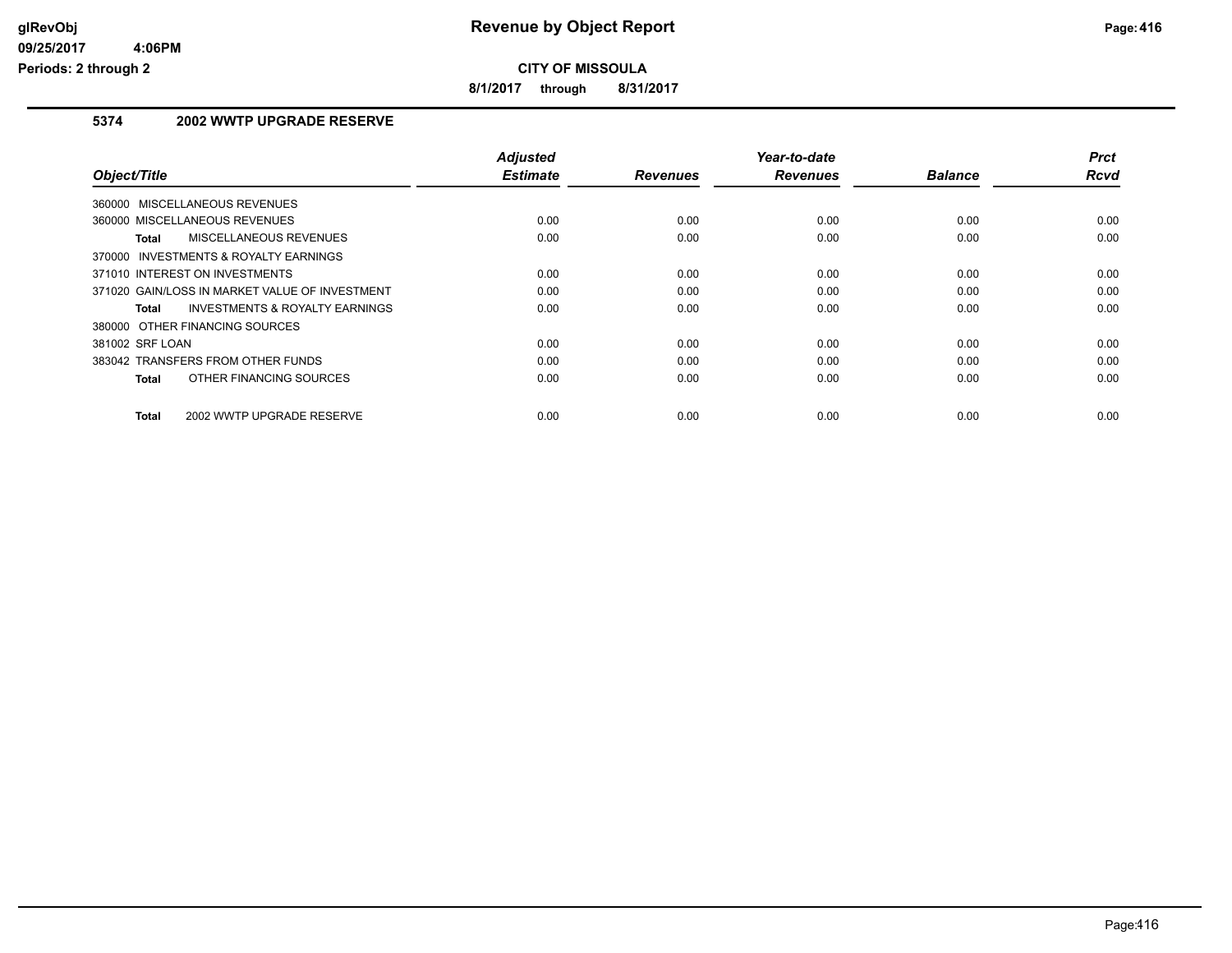**8/1/2017 through 8/31/2017**

**5375 2003 WWTP SRF \$3.8M EPA DEBT**

**5375 2003 WWTP SRF \$3.8M EPA DEBT**

|                                                    | <b>Adjusted</b> |                 | Year-to-date    |                | <b>Prct</b> |
|----------------------------------------------------|-----------------|-----------------|-----------------|----------------|-------------|
| Object/Title                                       | <b>Estimate</b> | <b>Revenues</b> | <b>Revenues</b> | <b>Balance</b> | <b>Rcvd</b> |
| 340000 CHARGES FOR SERVICES                        |                 |                 |                 |                |             |
| 343032 SEWER INSTALLATION CHARGES                  | 0.00            | 0.00            | 0.00            | 0.00           | 0.00        |
| <b>CHARGES FOR SERVICES</b><br>Total               | 0.00            | 0.00            | 0.00            | 0.00           | 0.00        |
| 370000 INVESTMENTS & ROYALTY EARNINGS              |                 |                 |                 |                |             |
| 371010 INTEREST ON INVESTMENTS                     | 0.00            | 0.00            | 0.00            | 0.00           | 0.00        |
| 371020 GAIN/LOSS IN MARKET VALUE OF INVESTMENTS    | 0.00            | 0.00            | 0.00            | 0.00           | 0.00        |
| <b>INVESTMENTS &amp; ROYALTY EARNINGS</b><br>Total | 0.00            | 0.00            | 0.00            | 0.00           | 0.00        |
| 380000 OTHER FINANCING SOURCES                     |                 |                 |                 |                |             |
| 383024 TRANS FR SEWER CLEARING                     | 0.00            | 0.00            | 0.00            | 0.00           | 0.00        |
| OTHER FINANCING SOURCES<br>Total                   | 0.00            | 0.00            | 0.00            | 0.00           | 0.00        |
| 2003 WWTP SRF \$3.8M EPA DEBT<br>Total             | 0.00            | 0.00            | 0.00            | 0.00           | 0.00        |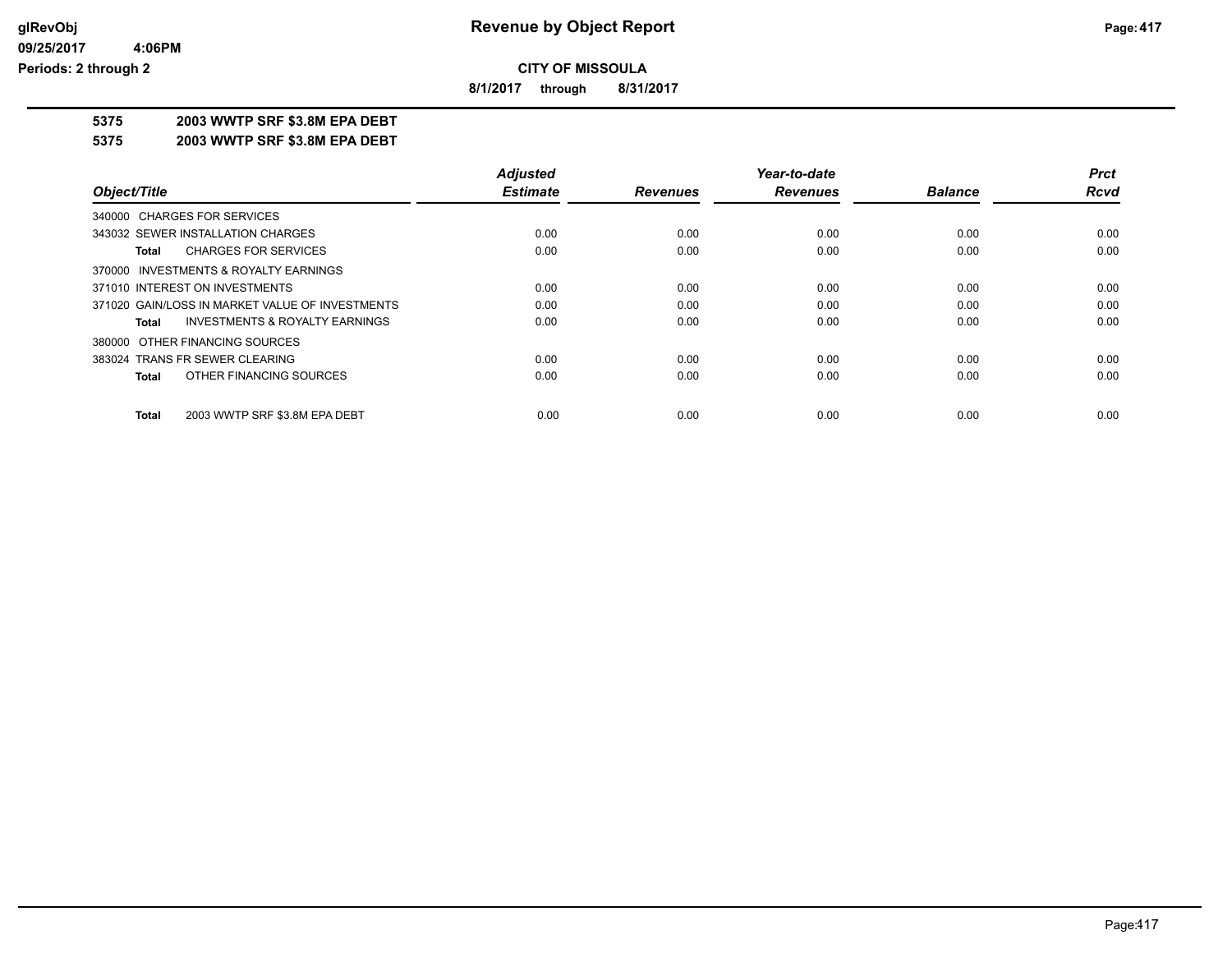**8/1/2017 through 8/31/2017**

## **5375 2003 WWTP SRF \$3.8M EPA DEBT**

| Object/Title                                       | <b>Adjusted</b><br><b>Estimate</b> | <b>Revenues</b> | Year-to-date<br><b>Revenues</b> | <b>Balance</b> | <b>Prct</b><br>Rcvd |
|----------------------------------------------------|------------------------------------|-----------------|---------------------------------|----------------|---------------------|
| 340000 CHARGES FOR SERVICES                        |                                    |                 |                                 |                |                     |
| 343032 SEWER INSTALLATION CHARGES                  | 0.00                               | 0.00            | 0.00                            | 0.00           | 0.00                |
| <b>CHARGES FOR SERVICES</b><br>Total               | 0.00                               | 0.00            | 0.00                            | 0.00           | 0.00                |
| 370000 INVESTMENTS & ROYALTY EARNINGS              |                                    |                 |                                 |                |                     |
| 371010 INTEREST ON INVESTMENTS                     | 0.00                               | 0.00            | 0.00                            | 0.00           | 0.00                |
| 371020 GAIN/LOSS IN MARKET VALUE OF INVESTMENT     | 0.00                               | 0.00            | 0.00                            | 0.00           | 0.00                |
| <b>INVESTMENTS &amp; ROYALTY EARNINGS</b><br>Total | 0.00                               | 0.00            | 0.00                            | 0.00           | 0.00                |
| 380000 OTHER FINANCING SOURCES                     |                                    |                 |                                 |                |                     |
| 383024 TRANS FR SEWER CLEARING                     | 0.00                               | 0.00            | 0.00                            | 0.00           | 0.00                |
| OTHER FINANCING SOURCES<br>Total                   | 0.00                               | 0.00            | 0.00                            | 0.00           | 0.00                |
| 2003 WWTP SRF \$3.8M EPA DEBT<br>Total             | 0.00                               | 0.00            | 0.00                            | 0.00           | 0.00                |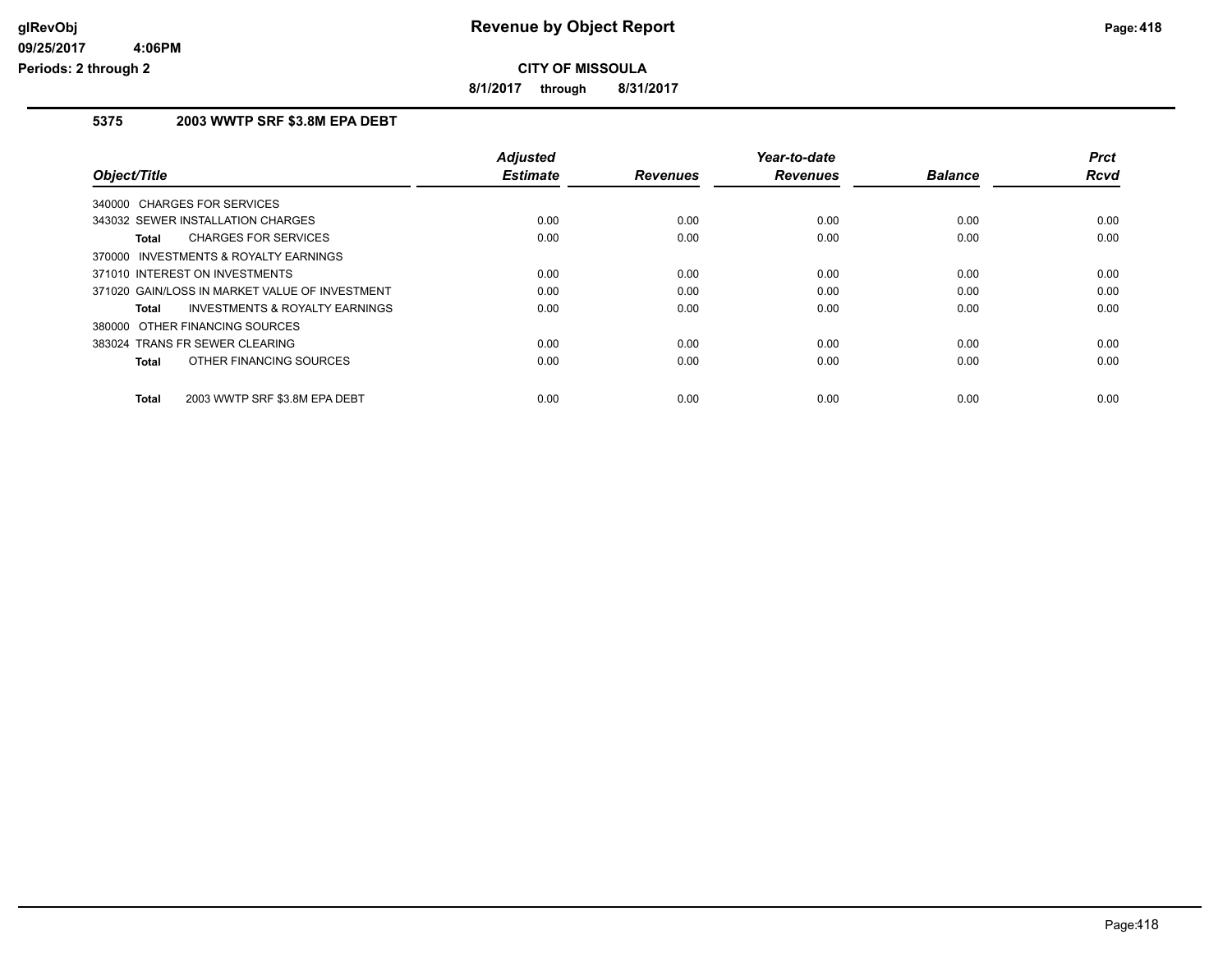**8/1/2017 through 8/31/2017**

## **5376 2003 WWTP SRF \$3.8M EPA RESERVE**

### **5376 2003 WWTP SRF \$3.8M EPA RESERVE**

|                                                    | <b>Adjusted</b> |                 | Year-to-date    |                | <b>Prct</b> |
|----------------------------------------------------|-----------------|-----------------|-----------------|----------------|-------------|
| Object/Title                                       | <b>Estimate</b> | <b>Revenues</b> | <b>Revenues</b> | <b>Balance</b> | <b>Rcvd</b> |
| 360000 MISCELLANEOUS REVENUES                      |                 |                 |                 |                |             |
| 360000 MISCELLANEOUS REVENUES                      | 0.00            | 0.00            | 0.00            | 0.00           | 0.00        |
| 360010 MISCELLANEOUS                               | 0.00            | 0.00            | 0.00            | 0.00           | 0.00        |
| MISCELLANEOUS REVENUES<br>Total                    | 0.00            | 0.00            | 0.00            | 0.00           | 0.00        |
| 370000 INVESTMENTS & ROYALTY EARNINGS              |                 |                 |                 |                |             |
| 371010 INTEREST ON INVESTMENTS                     | 0.00            | 0.00            | 0.00            | 0.00           | 0.00        |
| 371020 GAIN/LOSS IN MARKET VALUE OF INVESTMENTS    | 0.00            | 0.00            | 0.00            | 0.00           | 0.00        |
| <b>INVESTMENTS &amp; ROYALTY EARNINGS</b><br>Total | 0.00            | 0.00            | 0.00            | 0.00           | 0.00        |
| 380000 OTHER FINANCING SOURCES                     |                 |                 |                 |                |             |
| 381002 SRF LOAN                                    | 0.00            | 0.00            | 0.00            | 0.00           | 0.00        |
| 383042 TRANSFERS FROM OTHER FUNDS                  | 0.00            | 0.00            | 0.00            | 0.00           | 0.00        |
| OTHER FINANCING SOURCES<br>Total                   | 0.00            | 0.00            | 0.00            | 0.00           | 0.00        |
| 2003 WWTP SRF \$3.8M EPA RESERVE<br><b>Total</b>   | 0.00            | 0.00            | 0.00            | 0.00           | 0.00        |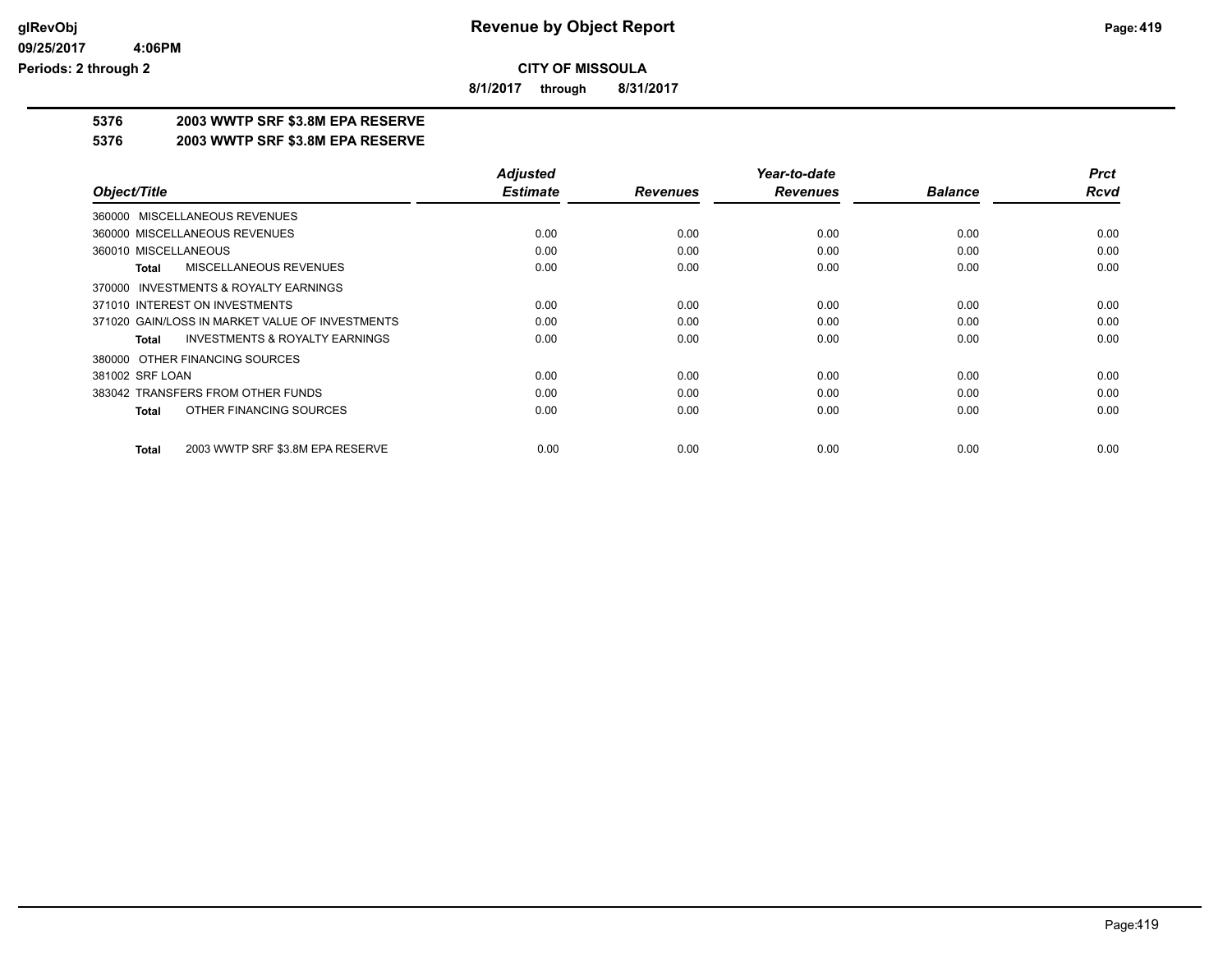**8/1/2017 through 8/31/2017**

### **5376 2003 WWTP SRF \$3.8M EPA RESERVE**

| Object/Title                                              | <b>Adjusted</b><br><b>Estimate</b> | <b>Revenues</b> | Year-to-date<br><b>Revenues</b> | <b>Balance</b> | <b>Prct</b><br>Rcvd |
|-----------------------------------------------------------|------------------------------------|-----------------|---------------------------------|----------------|---------------------|
|                                                           |                                    |                 |                                 |                |                     |
| 360000 MISCELLANEOUS REVENUES                             |                                    |                 |                                 |                |                     |
| 360000 MISCELLANEOUS REVENUES                             | 0.00                               | 0.00            | 0.00                            | 0.00           | 0.00                |
| 360010 MISCELLANEOUS                                      | 0.00                               | 0.00            | 0.00                            | 0.00           | 0.00                |
| MISCELLANEOUS REVENUES<br><b>Total</b>                    | 0.00                               | 0.00            | 0.00                            | 0.00           | 0.00                |
| <b>INVESTMENTS &amp; ROYALTY EARNINGS</b><br>370000       |                                    |                 |                                 |                |                     |
| 371010 INTEREST ON INVESTMENTS                            | 0.00                               | 0.00            | 0.00                            | 0.00           | 0.00                |
| 371020 GAIN/LOSS IN MARKET VALUE OF INVESTMENT            | 0.00                               | 0.00            | 0.00                            | 0.00           | 0.00                |
| <b>INVESTMENTS &amp; ROYALTY EARNINGS</b><br><b>Total</b> | 0.00                               | 0.00            | 0.00                            | 0.00           | 0.00                |
| 380000 OTHER FINANCING SOURCES                            |                                    |                 |                                 |                |                     |
| 381002 SRF LOAN                                           | 0.00                               | 0.00            | 0.00                            | 0.00           | 0.00                |
| 383042 TRANSFERS FROM OTHER FUNDS                         | 0.00                               | 0.00            | 0.00                            | 0.00           | 0.00                |
| OTHER FINANCING SOURCES<br><b>Total</b>                   | 0.00                               | 0.00            | 0.00                            | 0.00           | 0.00                |
|                                                           |                                    |                 |                                 |                |                     |
| 2003 WWTP SRF \$3.8M EPA RESERVE<br><b>Total</b>          | 0.00                               | 0.00            | 0.00                            | 0.00           | 0.00                |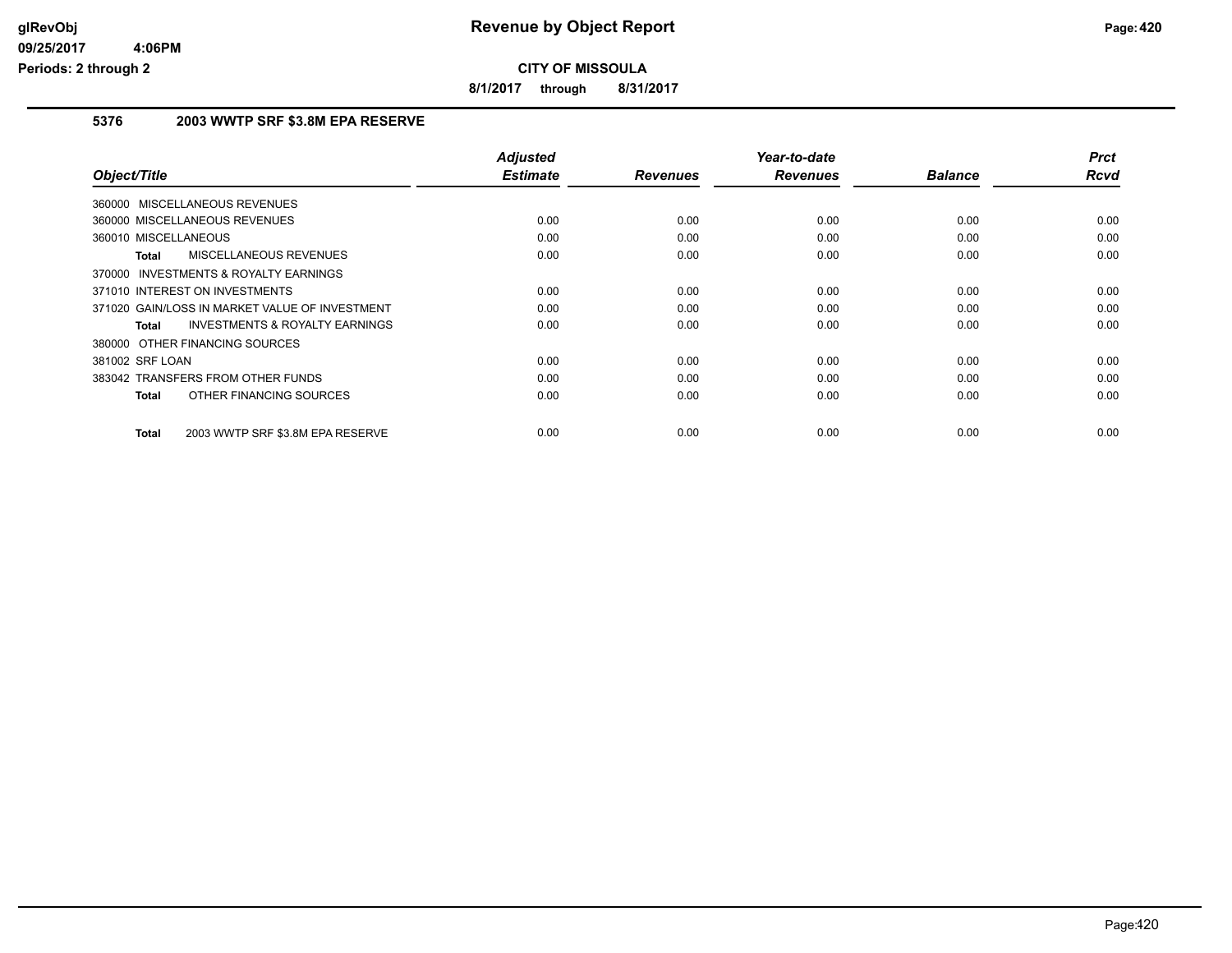**8/1/2017 through 8/31/2017**

# **5377 2004 WWTP \$3.023 LOAN DEBT SERVICE**

# **5377 2004 WWTP \$3.023 LOAN DEBT SERVICE**

|                                                     | <b>Adjusted</b> |                 | Year-to-date    |                | <b>Prct</b> |
|-----------------------------------------------------|-----------------|-----------------|-----------------|----------------|-------------|
| Object/Title                                        | <b>Estimate</b> | <b>Revenues</b> | <b>Revenues</b> | <b>Balance</b> | <b>Rcvd</b> |
| 340000 CHARGES FOR SERVICES                         |                 |                 |                 |                |             |
| 343032 SEWER INSTALLATION CHARGES                   | 0.00            | 0.00            | 0.00            | 0.00           | 0.00        |
| <b>CHARGES FOR SERVICES</b><br>Total                | 0.00            | 0.00            | 0.00            | 0.00           | 0.00        |
| 370000 INVESTMENTS & ROYALTY EARNINGS               |                 |                 |                 |                |             |
| 371010 INTEREST ON INVESTMENTS                      | 0.00            | 0.00            | 0.00            | 0.00           | 0.00        |
| 371020 GAIN/LOSS IN MARKET VALUE OF INVESTMENTS     | 0.00            | 0.00            | 0.00            | 0.00           | 0.00        |
| <b>INVESTMENTS &amp; ROYALTY EARNINGS</b><br>Total  | 0.00            | 0.00            | 0.00            | 0.00           | 0.00        |
| 380000 OTHER FINANCING SOURCES                      |                 |                 |                 |                |             |
| 383024 TRANS FR SEWER CLEARING                      | 0.00            | 0.00            | 0.00            | 0.00           | 0.00        |
| OTHER FINANCING SOURCES<br>Total                    | 0.00            | 0.00            | 0.00            | 0.00           | 0.00        |
| 2004 WWTP \$3.023 LOAN DEBT SERVICE<br><b>Total</b> | 0.00            | 0.00            | 0.00            | 0.00           | 0.00        |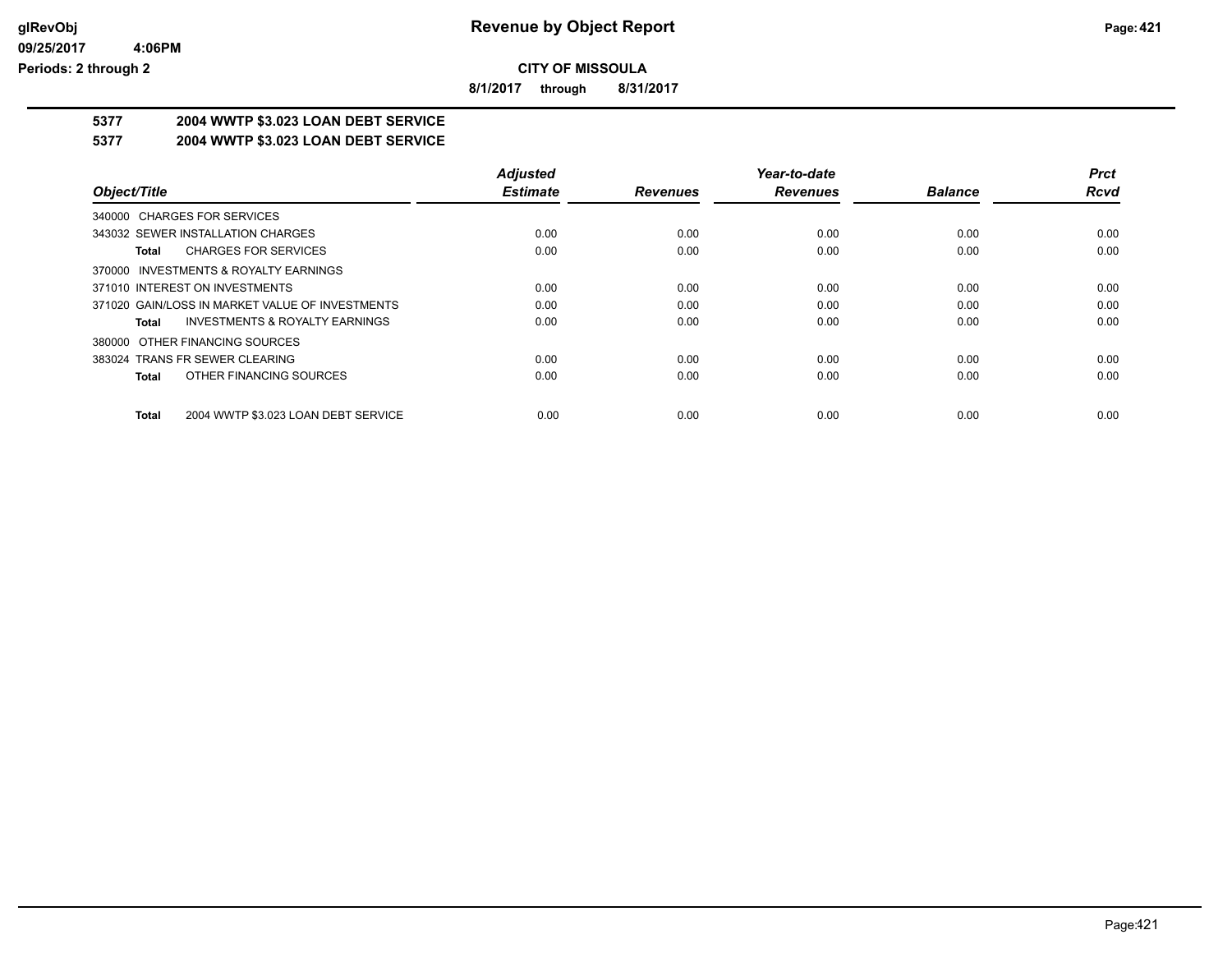**8/1/2017 through 8/31/2017**

#### **5377 2004 WWTP \$3.023 LOAN DEBT SERVICE**

| Object/Title                                              | <b>Adjusted</b><br><b>Estimate</b> | <b>Revenues</b> | Year-to-date<br><b>Revenues</b> | <b>Balance</b> | <b>Prct</b><br><b>Rcvd</b> |
|-----------------------------------------------------------|------------------------------------|-----------------|---------------------------------|----------------|----------------------------|
| 340000 CHARGES FOR SERVICES                               |                                    |                 |                                 |                |                            |
| 343032 SEWER INSTALLATION CHARGES                         | 0.00                               | 0.00            | 0.00                            | 0.00           | 0.00                       |
| <b>CHARGES FOR SERVICES</b><br><b>Total</b>               | 0.00                               | 0.00            | 0.00                            | 0.00           | 0.00                       |
| 370000 INVESTMENTS & ROYALTY EARNINGS                     |                                    |                 |                                 |                |                            |
| 371010 INTEREST ON INVESTMENTS                            | 0.00                               | 0.00            | 0.00                            | 0.00           | 0.00                       |
| 371020 GAIN/LOSS IN MARKET VALUE OF INVESTMENT            | 0.00                               | 0.00            | 0.00                            | 0.00           | 0.00                       |
| <b>INVESTMENTS &amp; ROYALTY EARNINGS</b><br><b>Total</b> | 0.00                               | 0.00            | 0.00                            | 0.00           | 0.00                       |
| 380000 OTHER FINANCING SOURCES                            |                                    |                 |                                 |                |                            |
| 383024 TRANS FR SEWER CLEARING                            | 0.00                               | 0.00            | 0.00                            | 0.00           | 0.00                       |
| OTHER FINANCING SOURCES<br><b>Total</b>                   | 0.00                               | 0.00            | 0.00                            | 0.00           | 0.00                       |
| <b>Total</b><br>2004 WWTP \$3.023 LOAN DEBT SERVICE       | 0.00                               | 0.00            | 0.00                            | 0.00           | 0.00                       |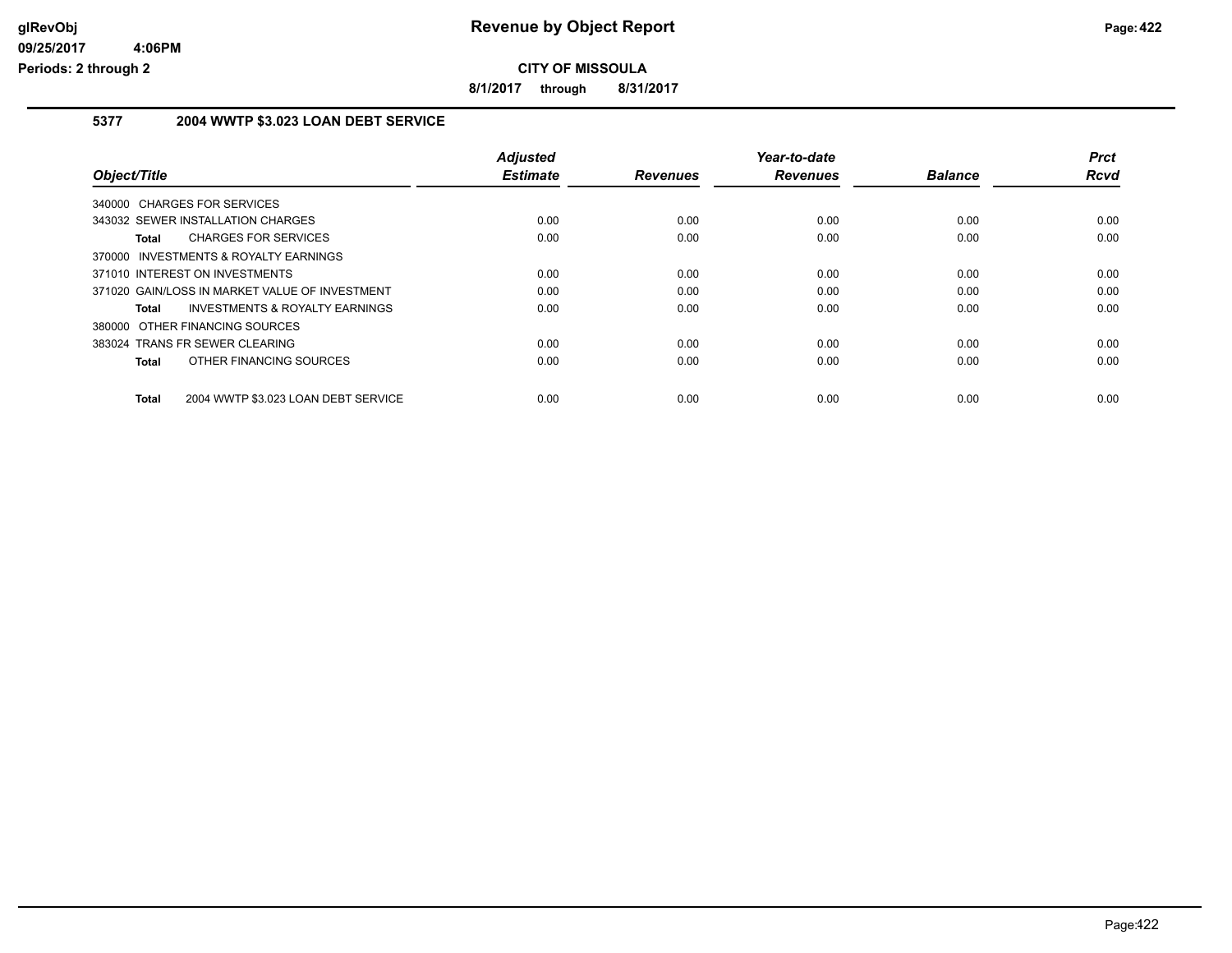**8/1/2017 through 8/31/2017**

# **5378 2004 WWTP \$3.023 LOAN RESERVE**

#### **5378 2004 WWTP \$3.023 LOAN RESERVE**

|                                                    | <b>Adjusted</b> |                 | Year-to-date    |                | <b>Prct</b> |
|----------------------------------------------------|-----------------|-----------------|-----------------|----------------|-------------|
| Object/Title                                       | <b>Estimate</b> | <b>Revenues</b> | <b>Revenues</b> | <b>Balance</b> | <b>Rcvd</b> |
| 360000 MISCELLANEOUS REVENUES                      |                 |                 |                 |                |             |
| 360000 MISCELLANEOUS REVENUES                      | 0.00            | 0.00            | 0.00            | 0.00           | 0.00        |
| MISCELLANEOUS REVENUES<br>Total                    | 0.00            | 0.00            | 0.00            | 0.00           | 0.00        |
| 370000 INVESTMENTS & ROYALTY EARNINGS              |                 |                 |                 |                |             |
| 371010 INTEREST ON INVESTMENTS                     | 0.00            | 0.00            | 0.00            | 0.00           | 0.00        |
| 371020 GAIN/LOSS IN MARKET VALUE OF INVESTMENTS    | 0.00            | 0.00            | 0.00            | 0.00           | 0.00        |
| <b>INVESTMENTS &amp; ROYALTY EARNINGS</b><br>Total | 0.00            | 0.00            | 0.00            | 0.00           | 0.00        |
| 380000 OTHER FINANCING SOURCES                     |                 |                 |                 |                |             |
| 381002 SRF LOAN                                    | 0.00            | 0.00            | 0.00            | 0.00           | 0.00        |
| 383024 TRANS FR SEWER CLEARING                     | 0.00            | 0.00            | 0.00            | 0.00           | 0.00        |
| 383042 TRANSFERS FROM OTHER FUNDS                  | 0.00            | 0.00            | 0.00            | 0.00           | 0.00        |
| OTHER FINANCING SOURCES<br>Total                   | 0.00            | 0.00            | 0.00            | 0.00           | 0.00        |
| 2004 WWTP \$3.023 LOAN RESERVE<br>Total            | 0.00            | 0.00            | 0.00            | 0.00           | 0.00        |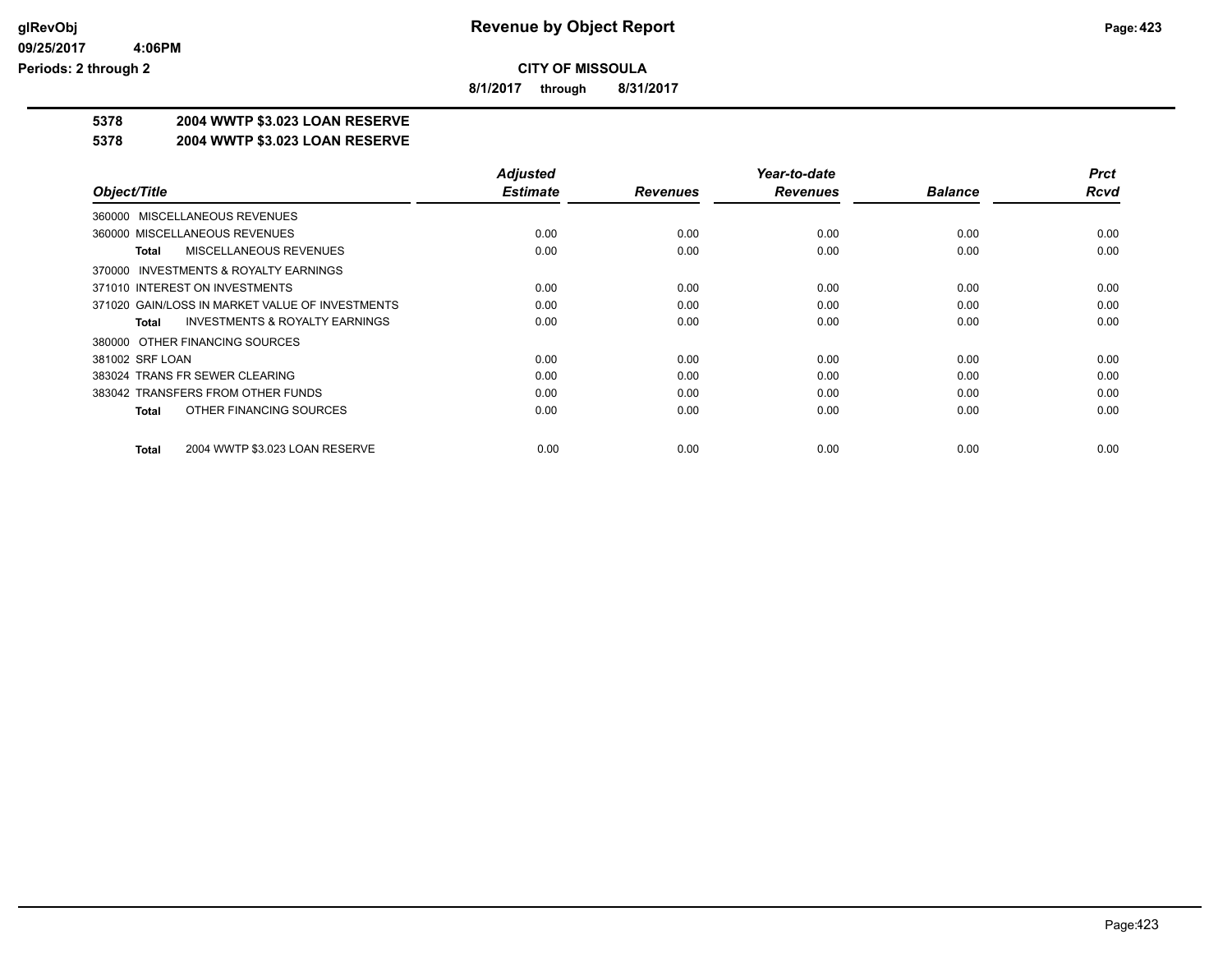**8/1/2017 through 8/31/2017**

## **5378 2004 WWTP \$3.023 LOAN RESERVE**

|                                                    | <b>Adjusted</b> |                 | Year-to-date    |                | <b>Prct</b> |
|----------------------------------------------------|-----------------|-----------------|-----------------|----------------|-------------|
| Object/Title                                       | <b>Estimate</b> | <b>Revenues</b> | <b>Revenues</b> | <b>Balance</b> | <b>Rcvd</b> |
| <b>MISCELLANEOUS REVENUES</b><br>360000            |                 |                 |                 |                |             |
| 360000 MISCELLANEOUS REVENUES                      | 0.00            | 0.00            | 0.00            | 0.00           | 0.00        |
| MISCELLANEOUS REVENUES<br><b>Total</b>             | 0.00            | 0.00            | 0.00            | 0.00           | 0.00        |
| INVESTMENTS & ROYALTY EARNINGS<br>370000           |                 |                 |                 |                |             |
| 371010 INTEREST ON INVESTMENTS                     | 0.00            | 0.00            | 0.00            | 0.00           | 0.00        |
| 371020 GAIN/LOSS IN MARKET VALUE OF INVESTMENT     | 0.00            | 0.00            | 0.00            | 0.00           | 0.00        |
| <b>INVESTMENTS &amp; ROYALTY EARNINGS</b><br>Total | 0.00            | 0.00            | 0.00            | 0.00           | 0.00        |
| 380000 OTHER FINANCING SOURCES                     |                 |                 |                 |                |             |
| 381002 SRF LOAN                                    | 0.00            | 0.00            | 0.00            | 0.00           | 0.00        |
| 383024 TRANS FR SEWER CLEARING                     | 0.00            | 0.00            | 0.00            | 0.00           | 0.00        |
| 383042 TRANSFERS FROM OTHER FUNDS                  | 0.00            | 0.00            | 0.00            | 0.00           | 0.00        |
| OTHER FINANCING SOURCES<br><b>Total</b>            | 0.00            | 0.00            | 0.00            | 0.00           | 0.00        |
| 2004 WWTP \$3.023 LOAN RESERVE<br><b>Total</b>     | 0.00            | 0.00            | 0.00            | 0.00           | 0.00        |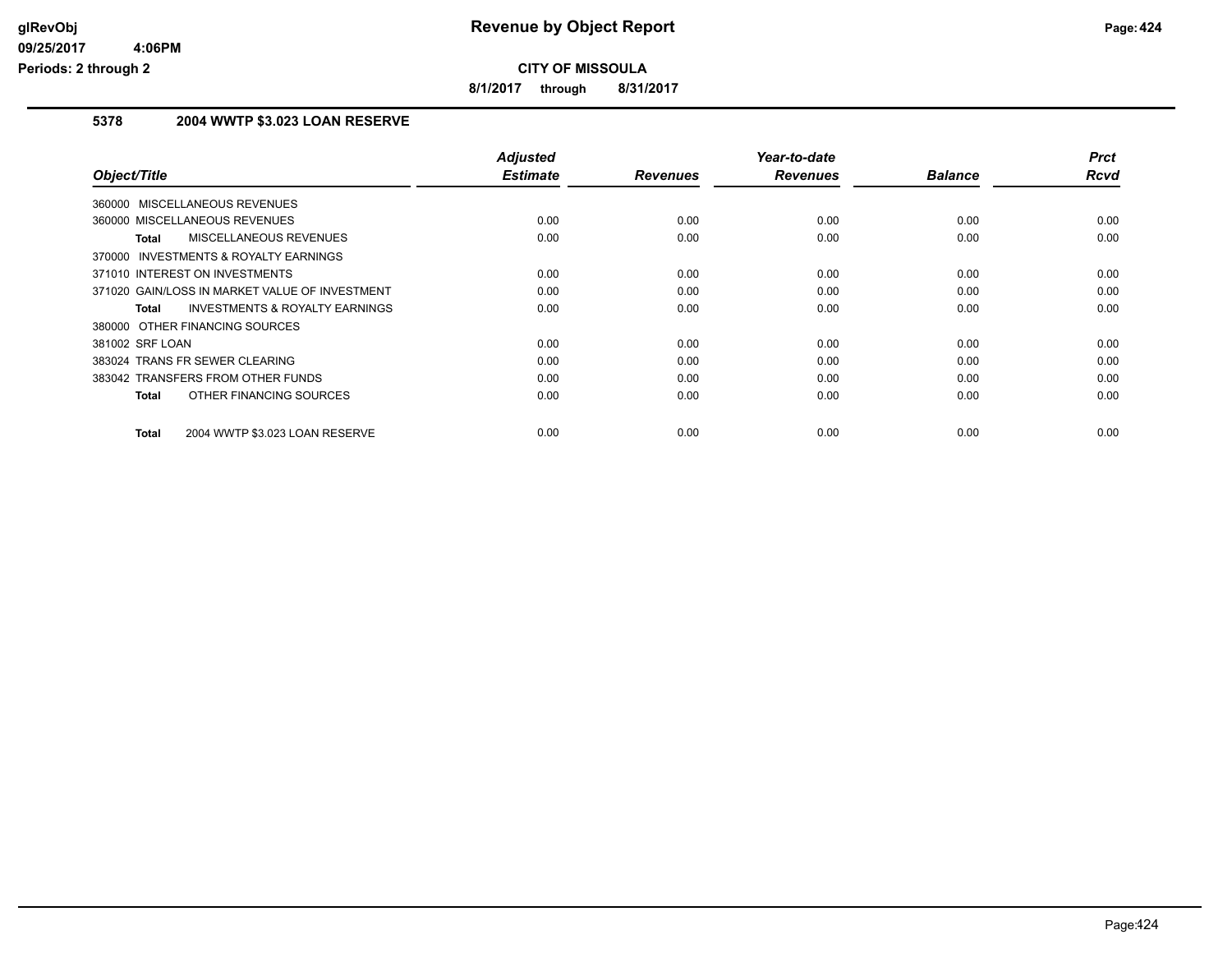**8/1/2017 through 8/31/2017**

# **5379 2005 BRICH/BRDY/LIN/GIL SRF DEBT**

#### **5379 2005 BRICH/BRDY/LIN/GIL SRF DEBT**

|                                                 | <b>Adjusted</b> |                 | Year-to-date    |                | <b>Prct</b> |
|-------------------------------------------------|-----------------|-----------------|-----------------|----------------|-------------|
| Object/Title                                    | <b>Estimate</b> | <b>Revenues</b> | <b>Revenues</b> | <b>Balance</b> | <b>Rcvd</b> |
| 370000 INVESTMENTS & ROYALTY EARNINGS           |                 |                 |                 |                |             |
| 371010 INTEREST ON INVESTMENTS                  | 0.00            | 0.00            | 0.00            | 0.00           | 0.00        |
| 371020 GAIN/LOSS IN MARKET VALUE OF INVESTMENTS | 0.00            | 0.00            | 0.00            | 0.00           | 0.00        |
| INVESTMENTS & ROYALTY EARNINGS<br><b>Total</b>  | 0.00            | 0.00            | 0.00            | 0.00           | 0.00        |
| 380000 OTHER FINANCING SOURCES                  |                 |                 |                 |                |             |
| 383024 TRANS FR SEWER CLEARING                  | 0.00            | 0.00            | 0.00            | 0.00           | 0.00        |
| OTHER FINANCING SOURCES<br><b>Total</b>         | 0.00            | 0.00            | 0.00            | 0.00           | 0.00        |
| 2005 BRICH/BRDY/LIN/GIL SRF DEBT                | 0.00            | 0.00            | 0.00            | 0.00           | 0.00        |
| <b>Total</b>                                    |                 |                 |                 |                |             |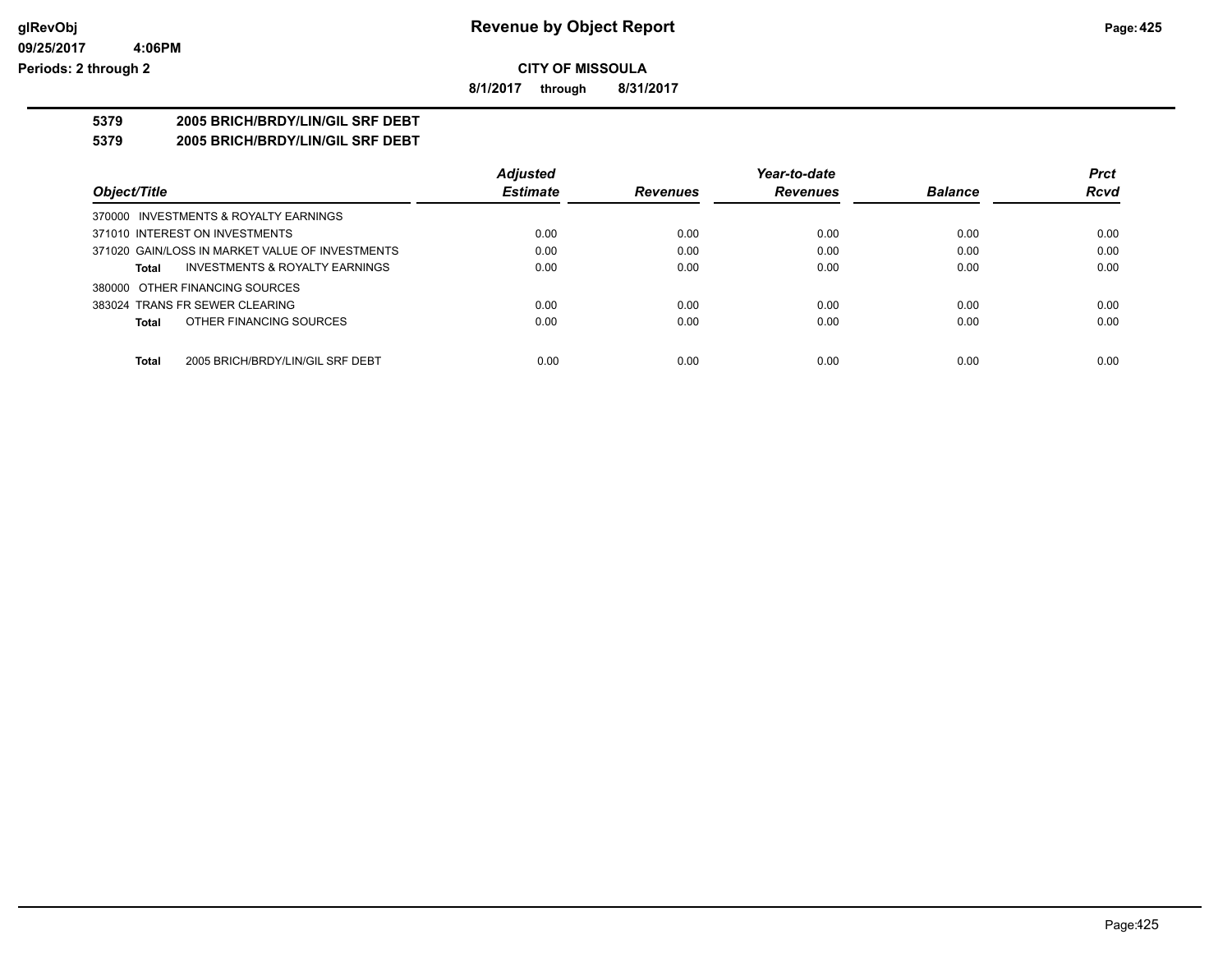**8/1/2017 through 8/31/2017**

#### **5379 2005 BRICH/BRDY/LIN/GIL SRF DEBT**

|                                                | <b>Adjusted</b> |                 | Year-to-date    |                | <b>Prct</b> |
|------------------------------------------------|-----------------|-----------------|-----------------|----------------|-------------|
| Object/Title                                   | <b>Estimate</b> | <b>Revenues</b> | <b>Revenues</b> | <b>Balance</b> | Rcvd        |
| 370000 INVESTMENTS & ROYALTY EARNINGS          |                 |                 |                 |                |             |
| 371010 INTEREST ON INVESTMENTS                 | 0.00            | 0.00            | 0.00            | 0.00           | 0.00        |
| 371020 GAIN/LOSS IN MARKET VALUE OF INVESTMENT | 0.00            | 0.00            | 0.00            | 0.00           | 0.00        |
| INVESTMENTS & ROYALTY EARNINGS<br>Total        | 0.00            | 0.00            | 0.00            | 0.00           | 0.00        |
| 380000 OTHER FINANCING SOURCES                 |                 |                 |                 |                |             |
| 383024 TRANS FR SEWER CLEARING                 | 0.00            | 0.00            | 0.00            | 0.00           | 0.00        |
| OTHER FINANCING SOURCES<br>Total               | 0.00            | 0.00            | 0.00            | 0.00           | 0.00        |
|                                                |                 |                 |                 |                |             |
| Total<br>2005 BRICH/BRDY/LIN/GIL SRF DEBT      | 0.00            | 0.00            | 0.00            | 0.00           | 0.00        |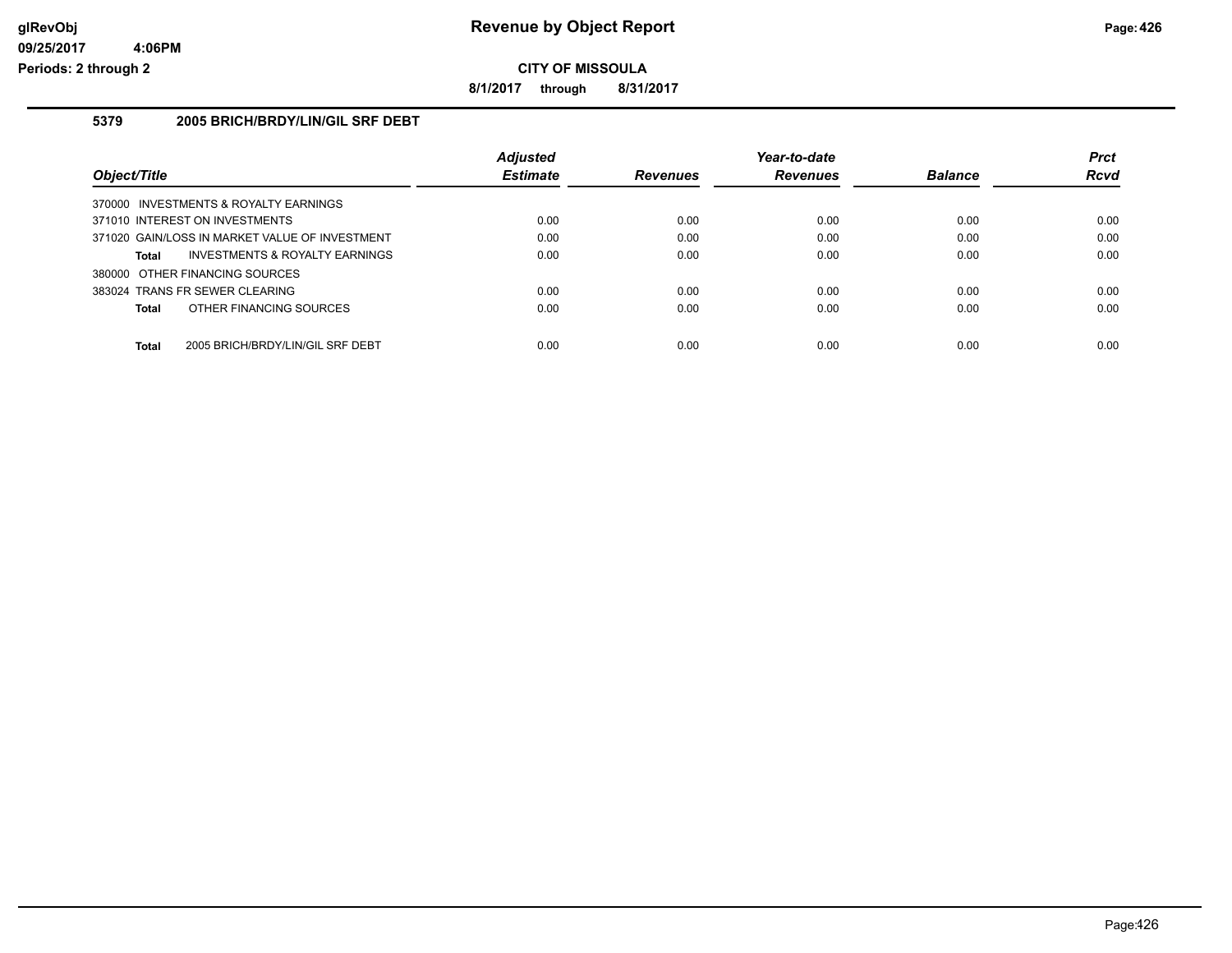**8/1/2017 through 8/31/2017**

#### **5380 BRDWY/BIRCH/GILBERT/LINCOLNWOOD 5380 BRDWY/BIRCH/GILBERT/LINCOLNWOOD**

|                                                    | <b>Adjusted</b> |                 | Year-to-date    |                | Prct        |
|----------------------------------------------------|-----------------|-----------------|-----------------|----------------|-------------|
| Object/Title                                       | <b>Estimate</b> | <b>Revenues</b> | <b>Revenues</b> | <b>Balance</b> | <b>Rcvd</b> |
| 370000 INVESTMENTS & ROYALTY EARNINGS              |                 |                 |                 |                |             |
| 371010 INTEREST ON INVESTMENTS                     | 0.00            | 0.00            | 0.00            | 0.00           | 0.00        |
| 371020 GAIN/LOSS IN MARKET VALUE OF INVESTMENTS    | 0.00            | 0.00            | 0.00            | 0.00           | 0.00        |
| <b>INVESTMENTS &amp; ROYALTY EARNINGS</b><br>Total | 0.00            | 0.00            | 0.00            | 0.00           | 0.00        |
| 380000 OTHER FINANCING SOURCES                     |                 |                 |                 |                |             |
| 381002 SRF LOAN                                    | 0.00            | 0.00            | 0.00            | 0.00           | 0.00        |
| 383042 TRANSFERS FROM OTHER FUNDS                  | 0.00            | 0.00            | 0.00            | 0.00           | 0.00        |
| OTHER FINANCING SOURCES<br><b>Total</b>            | 0.00            | 0.00            | 0.00            | 0.00           | 0.00        |
|                                                    |                 |                 |                 |                |             |
| BRDWY/BIRCH/GILBERT/LINCOLNWOOD<br>Total           | 0.00            | 0.00            | 0.00            | 0.00           | 0.00        |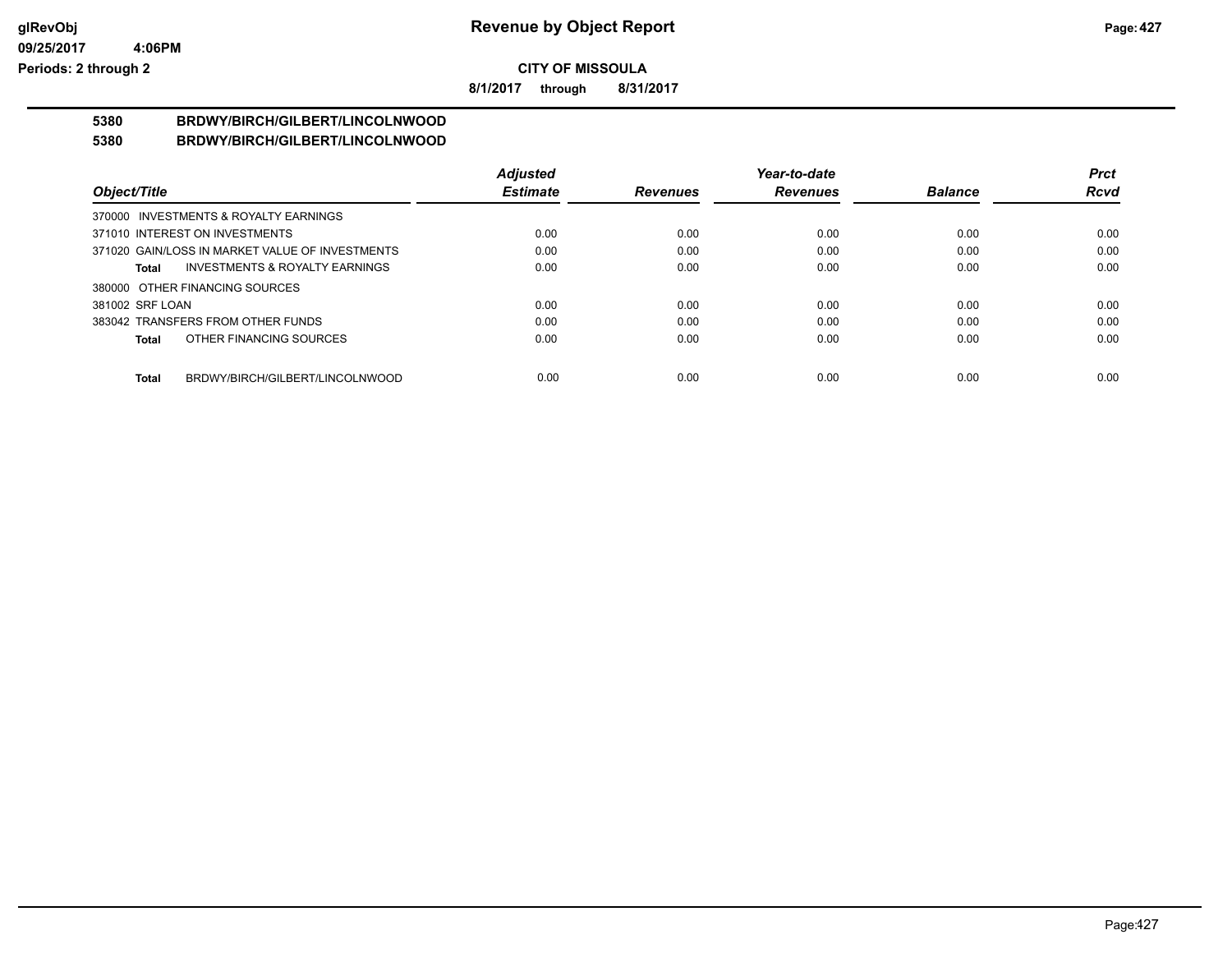**8/1/2017 through 8/31/2017**

## **5380 BRDWY/BIRCH/GILBERT/LINCOLNWOOD**

|                                                 | <b>Adjusted</b> |                 | Year-to-date    |                | <b>Prct</b> |
|-------------------------------------------------|-----------------|-----------------|-----------------|----------------|-------------|
| Object/Title                                    | <b>Estimate</b> | <b>Revenues</b> | <b>Revenues</b> | <b>Balance</b> | Rcvd        |
| 370000 INVESTMENTS & ROYALTY EARNINGS           |                 |                 |                 |                |             |
| 371010 INTEREST ON INVESTMENTS                  | 0.00            | 0.00            | 0.00            | 0.00           | 0.00        |
| 371020 GAIN/LOSS IN MARKET VALUE OF INVESTMENT  | 0.00            | 0.00            | 0.00            | 0.00           | 0.00        |
| INVESTMENTS & ROYALTY EARNINGS<br><b>Total</b>  | 0.00            | 0.00            | 0.00            | 0.00           | 0.00        |
| 380000 OTHER FINANCING SOURCES                  |                 |                 |                 |                |             |
| 381002 SRF LOAN                                 | 0.00            | 0.00            | 0.00            | 0.00           | 0.00        |
| 383042 TRANSFERS FROM OTHER FUNDS               | 0.00            | 0.00            | 0.00            | 0.00           | 0.00        |
| OTHER FINANCING SOURCES<br><b>Total</b>         | 0.00            | 0.00            | 0.00            | 0.00           | 0.00        |
|                                                 |                 |                 |                 |                |             |
| BRDWY/BIRCH/GILBERT/LINCOLNWOOD<br><b>Total</b> | 0.00            | 0.00            | 0.00            | 0.00           | 0.00        |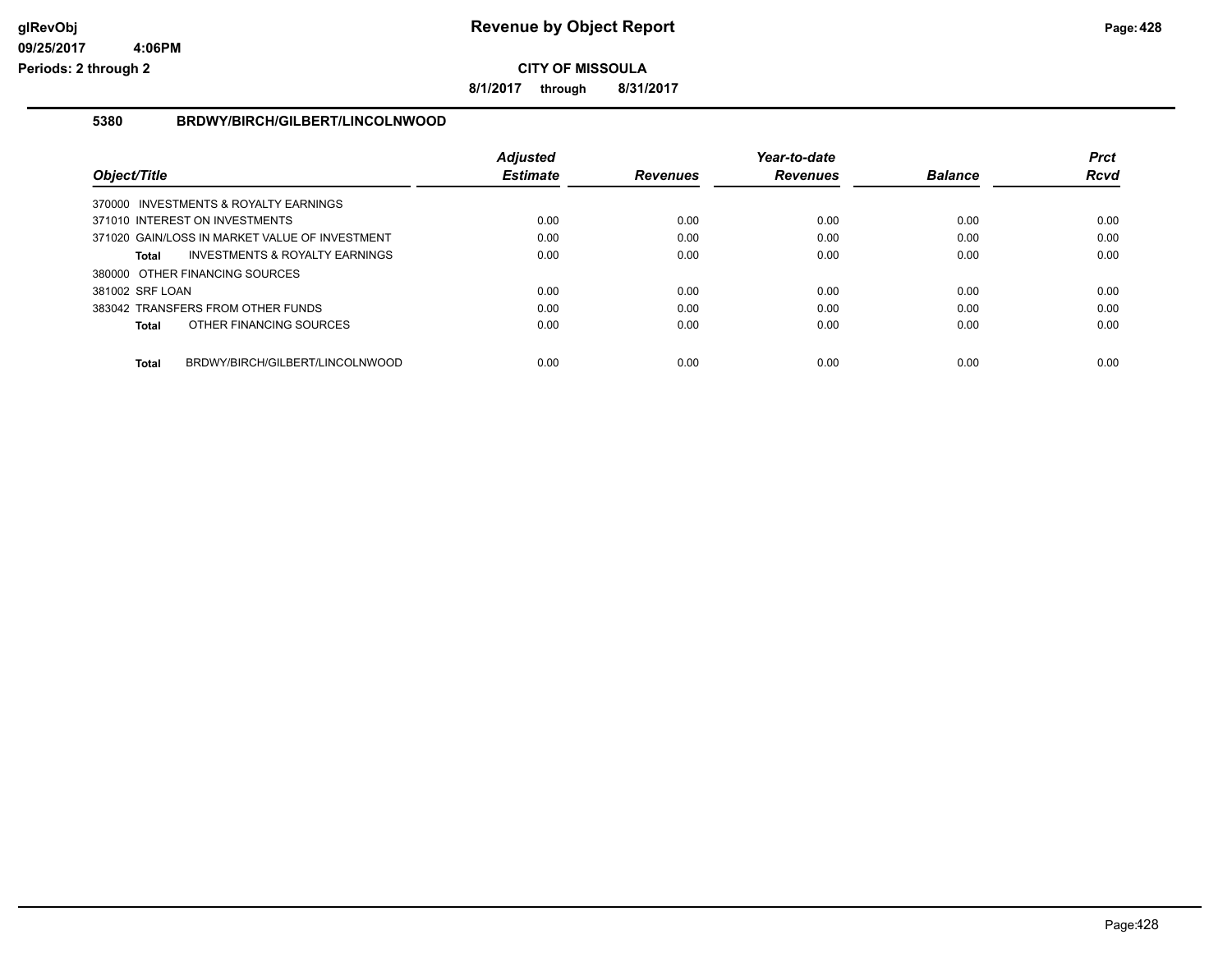**8/1/2017 through 8/31/2017**

# **5382 LINCOLNWOOD PH2 RESERVE FUND**

#### **5382 LINCOLNWOOD PH2 RESERVE FUND**

|                                                    | <b>Adjusted</b> |                 | Year-to-date    |                | <b>Prct</b> |
|----------------------------------------------------|-----------------|-----------------|-----------------|----------------|-------------|
| Object/Title                                       | <b>Estimate</b> | <b>Revenues</b> | <b>Revenues</b> | <b>Balance</b> | <b>Rcvd</b> |
| INVESTMENTS & ROYALTY EARNINGS<br>370000           |                 |                 |                 |                |             |
| 371010 INTEREST ON INVESTMENTS                     | 0.00            | 0.00            | 0.00            | 0.00           | 0.00        |
| 371020 GAIN/LOSS IN MARKET VALUE OF INVESTMENTS    | 0.00            | 0.00            | 0.00            | 0.00           | 0.00        |
| <b>INVESTMENTS &amp; ROYALTY EARNINGS</b><br>Total | 0.00            | 0.00            | 0.00            | 0.00           | 0.00        |
| 380000 OTHER FINANCING SOURCES                     |                 |                 |                 |                |             |
| 381002 SRF LOAN                                    | 0.00            | 0.00            | 0.00            | 0.00           | 0.00        |
| 381030 SID BONDS PROCEEDS                          | 0.00            | 0.00            | 0.00            | 0.00           | 0.00        |
| 383024 TRANS FR SEWER CLEARING                     | 0.00            | 0.00            | 0.00            | 0.00           | 0.00        |
| 383042 TRANSFERS FROM OTHER FUNDS                  | 0.00            | 0.00            | 0.00            | 0.00           | 0.00        |
| OTHER FINANCING SOURCES<br><b>Total</b>            | 0.00            | 0.00            | 0.00            | 0.00           | 0.00        |
| LINCOLNWOOD PH2 RESERVE FUND<br><b>Total</b>       | 0.00            | 0.00            | 0.00            | 0.00           | 0.00        |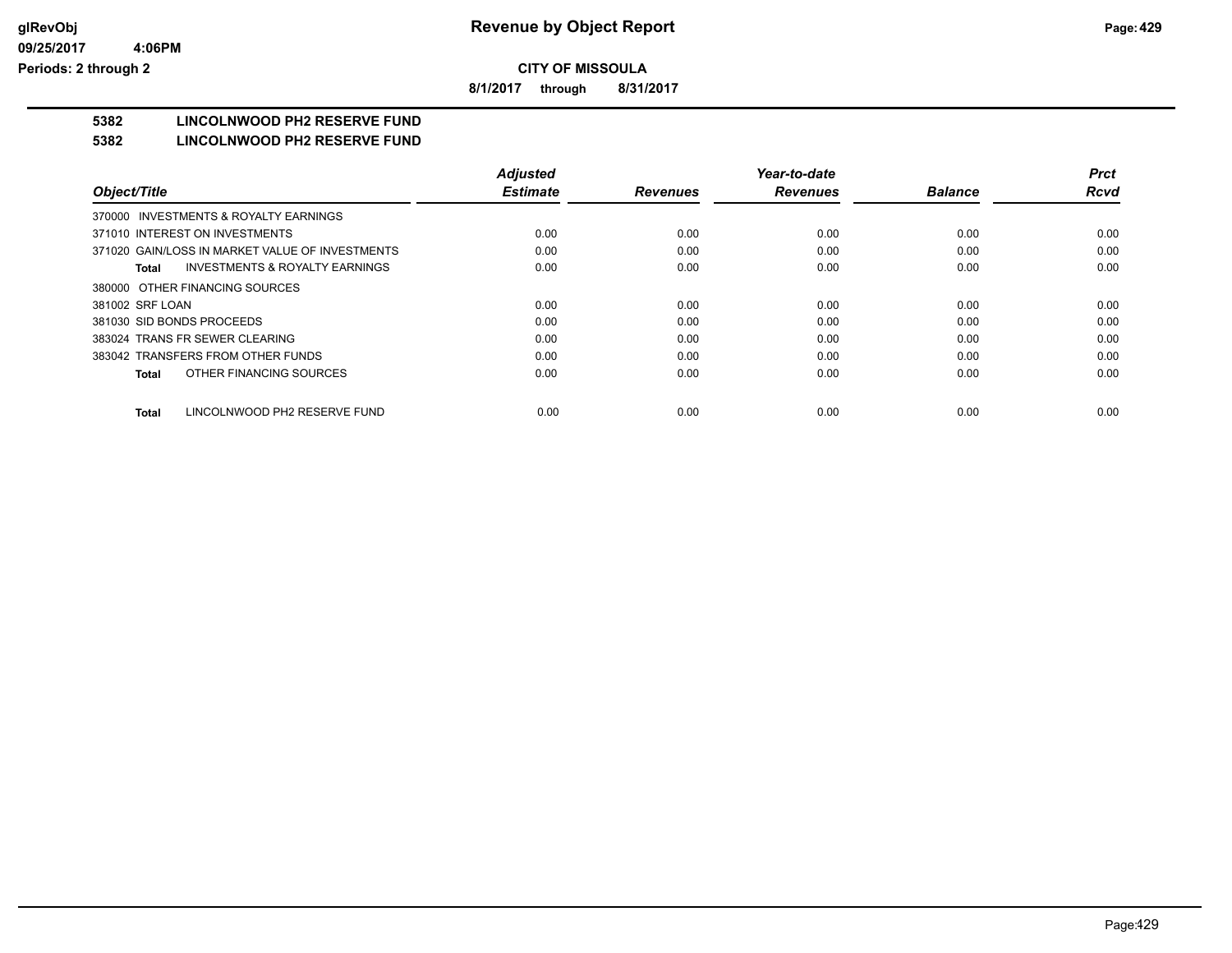**8/1/2017 through 8/31/2017**

## **5382 LINCOLNWOOD PH2 RESERVE FUND**

|                                                    | <b>Adjusted</b> |                 | Year-to-date    |                | <b>Prct</b> |
|----------------------------------------------------|-----------------|-----------------|-----------------|----------------|-------------|
| Object/Title                                       | <b>Estimate</b> | <b>Revenues</b> | <b>Revenues</b> | <b>Balance</b> | <b>Rcvd</b> |
| 370000 INVESTMENTS & ROYALTY EARNINGS              |                 |                 |                 |                |             |
| 371010 INTEREST ON INVESTMENTS                     | 0.00            | 0.00            | 0.00            | 0.00           | 0.00        |
| 371020 GAIN/LOSS IN MARKET VALUE OF INVESTMENT     | 0.00            | 0.00            | 0.00            | 0.00           | 0.00        |
| <b>INVESTMENTS &amp; ROYALTY EARNINGS</b><br>Total | 0.00            | 0.00            | 0.00            | 0.00           | 0.00        |
| 380000 OTHER FINANCING SOURCES                     |                 |                 |                 |                |             |
| 381002 SRF LOAN                                    | 0.00            | 0.00            | 0.00            | 0.00           | 0.00        |
| 381030 SID BONDS PROCEEDS                          | 0.00            | 0.00            | 0.00            | 0.00           | 0.00        |
| 383024 TRANS FR SEWER CLEARING                     | 0.00            | 0.00            | 0.00            | 0.00           | 0.00        |
| 383042 TRANSFERS FROM OTHER FUNDS                  | 0.00            | 0.00            | 0.00            | 0.00           | 0.00        |
| OTHER FINANCING SOURCES<br>Total                   | 0.00            | 0.00            | 0.00            | 0.00           | 0.00        |
| <b>Total</b><br>LINCOLNWOOD PH2 RESERVE FUND       | 0.00            | 0.00            | 0.00            | 0.00           | 0.00        |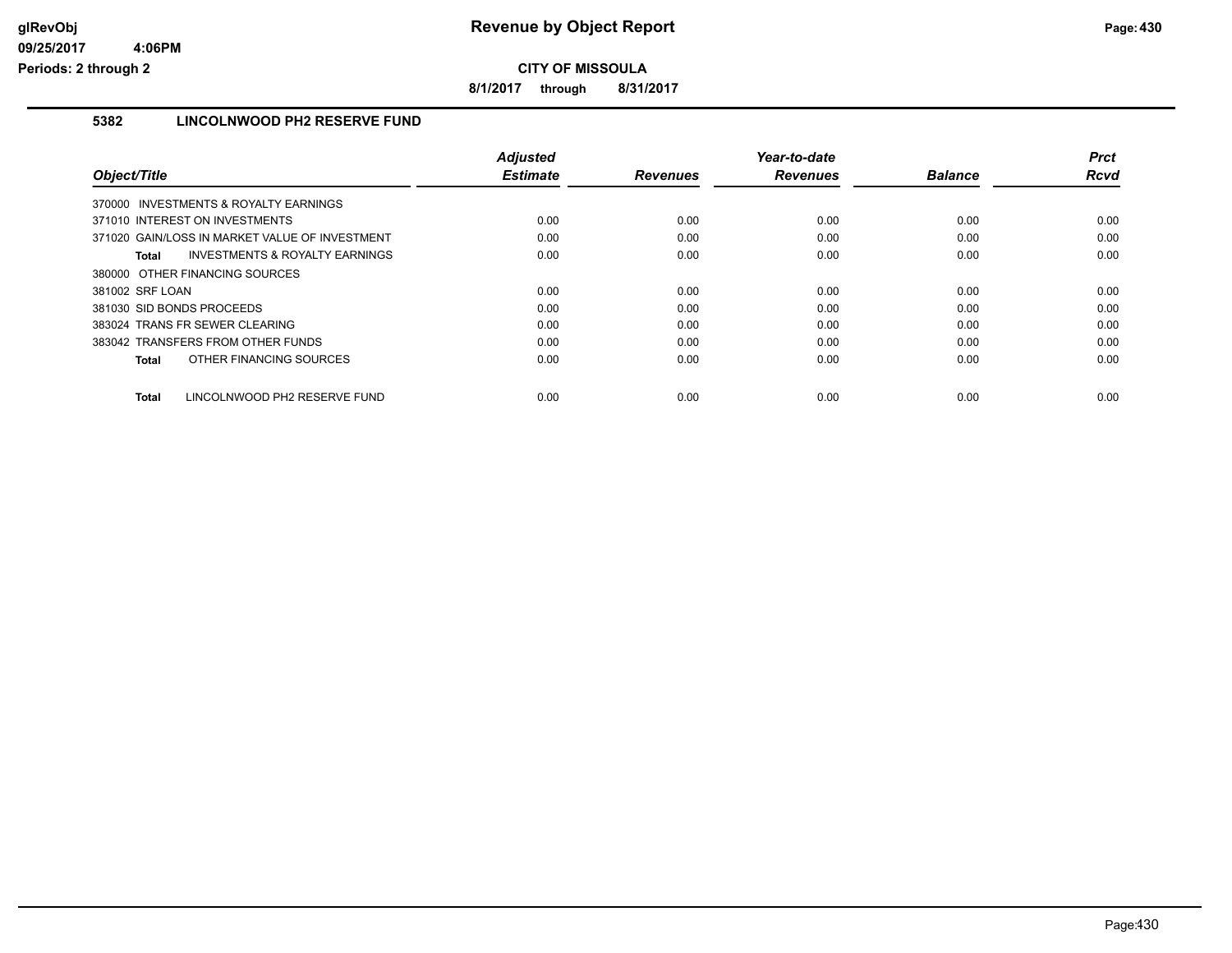**8/1/2017 through 8/31/2017**

# **5383 FY09 RATTLESNAKE SEWER DEBT SVS**

## **5383 FY09 RATTLESNAKE SEWER DEBT SVS**

|                                                        | <b>Adjusted</b> |                 | Year-to-date    |                | <b>Prct</b> |
|--------------------------------------------------------|-----------------|-----------------|-----------------|----------------|-------------|
| Object/Title                                           | <b>Estimate</b> | <b>Revenues</b> | <b>Revenues</b> | <b>Balance</b> | <b>Rcvd</b> |
| 340000 CHARGES FOR SERVICES                            |                 |                 |                 |                |             |
| 343032 SEWER INSTALLATION CHARGES                      | 0.00            | 0.00            | 0.00            | 0.00           | 0.00        |
| <b>CHARGES FOR SERVICES</b><br>Total                   | 0.00            | 0.00            | 0.00            | 0.00           | 0.00        |
| <b>INVESTMENTS &amp; ROYALTY EARNINGS</b><br>370000    |                 |                 |                 |                |             |
| 371010 INTEREST ON INVESTMENTS                         | 0.00            | 0.00            | 0.00            | 0.00           | 0.00        |
| 371020 GAIN/LOSS IN MARKET VALUE OF INVESTMENTS        | 0.00            | 0.00            | 0.00            | 0.00           | 0.00        |
| <b>INVESTMENTS &amp; ROYALTY EARNINGS</b><br>Total     | 0.00            | 0.00            | 0.00            | 0.00           | 0.00        |
| 380000 OTHER FINANCING SOURCES                         |                 |                 |                 |                |             |
| 381002 SRF LOAN                                        | 0.00            | 0.00            | 0.00            | 0.00           | 0.00        |
| 381020 REVENUE BONDS                                   | 0.00            | 0.00            | 0.00            | 0.00           | 0.00        |
| 383024 TRANS FR SEWER CLEARING                         | 0.00            | 0.00            | 0.00            | 0.00           | 0.00        |
| 383042 TRANSFERS FROM OTHER FUNDS                      | 0.00            | 0.00            | 0.00            | 0.00           | 0.00        |
| OTHER FINANCING SOURCES<br>Total                       | 0.00            | 0.00            | 0.00            | 0.00           | 0.00        |
| <b>FY09 RATTLESNAKE SEWER DEBT SVS</b><br><b>Total</b> | 0.00            | 0.00            | 0.00            | 0.00           | 0.00        |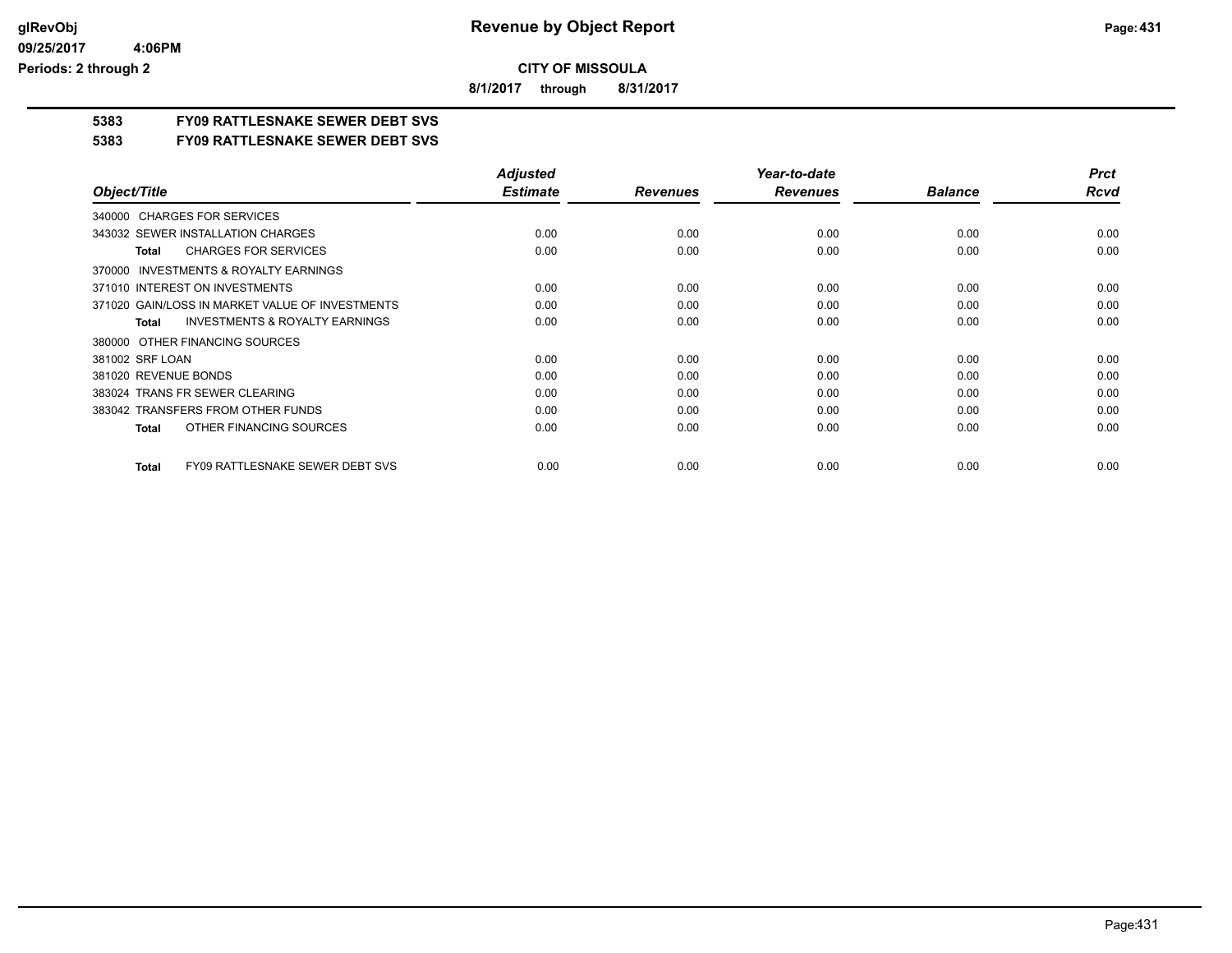**8/1/2017 through 8/31/2017**

## **5383 FY09 RATTLESNAKE SEWER DEBT SVS**

| Object/Title                                              | <b>Adjusted</b><br><b>Estimate</b> | <b>Revenues</b> | Year-to-date<br><b>Revenues</b> | <b>Balance</b> | <b>Prct</b><br><b>Rcvd</b> |
|-----------------------------------------------------------|------------------------------------|-----------------|---------------------------------|----------------|----------------------------|
|                                                           |                                    |                 |                                 |                |                            |
| 340000 CHARGES FOR SERVICES                               |                                    |                 |                                 |                |                            |
| 343032 SEWER INSTALLATION CHARGES                         | 0.00                               | 0.00            | 0.00                            | 0.00           | 0.00                       |
| <b>CHARGES FOR SERVICES</b><br>Total                      | 0.00                               | 0.00            | 0.00                            | 0.00           | 0.00                       |
| INVESTMENTS & ROYALTY EARNINGS<br>370000                  |                                    |                 |                                 |                |                            |
| 371010 INTEREST ON INVESTMENTS                            | 0.00                               | 0.00            | 0.00                            | 0.00           | 0.00                       |
| 371020 GAIN/LOSS IN MARKET VALUE OF INVESTMENT            | 0.00                               | 0.00            | 0.00                            | 0.00           | 0.00                       |
| <b>INVESTMENTS &amp; ROYALTY EARNINGS</b><br><b>Total</b> | 0.00                               | 0.00            | 0.00                            | 0.00           | 0.00                       |
| 380000 OTHER FINANCING SOURCES                            |                                    |                 |                                 |                |                            |
| 381002 SRF LOAN                                           | 0.00                               | 0.00            | 0.00                            | 0.00           | 0.00                       |
| 381020 REVENUE BONDS                                      | 0.00                               | 0.00            | 0.00                            | 0.00           | 0.00                       |
| 383024 TRANS FR SEWER CLEARING                            | 0.00                               | 0.00            | 0.00                            | 0.00           | 0.00                       |
| 383042 TRANSFERS FROM OTHER FUNDS                         | 0.00                               | 0.00            | 0.00                            | 0.00           | 0.00                       |
| OTHER FINANCING SOURCES<br><b>Total</b>                   | 0.00                               | 0.00            | 0.00                            | 0.00           | 0.00                       |
|                                                           |                                    |                 |                                 |                |                            |
| FY09 RATTLESNAKE SEWER DEBT SVS<br><b>Total</b>           | 0.00                               | 0.00            | 0.00                            | 0.00           | 0.00                       |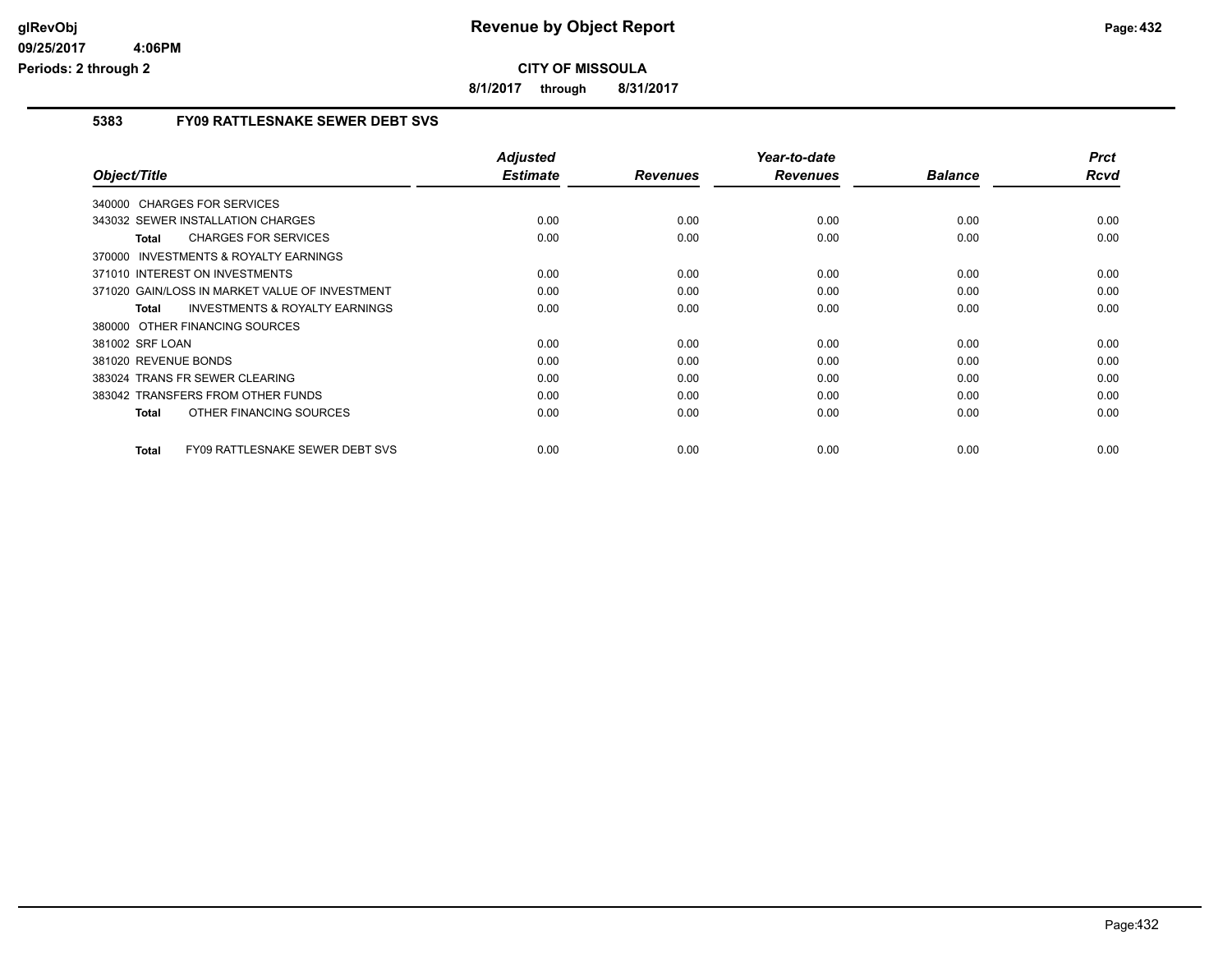**8/1/2017 through 8/31/2017**

#### **5384 09 LOLO BOND RESERVE**

**5384 09 LOLO BOND RESERVE**

|                                                    |  | <b>Adjusted</b> |                 | Year-to-date    |                | <b>Prct</b> |
|----------------------------------------------------|--|-----------------|-----------------|-----------------|----------------|-------------|
| Object/Title                                       |  | <b>Estimate</b> | <b>Revenues</b> | <b>Revenues</b> | <b>Balance</b> | <b>Rcvd</b> |
| 370000 INVESTMENTS & ROYALTY EARNINGS              |  |                 |                 |                 |                |             |
| 371010 INTEREST ON INVESTMENTS                     |  | 0.00            | 0.00            | 0.00            | 0.00           | 0.00        |
| 371020 GAIN/LOSS IN MARKET VALUE OF INVESTMENTS    |  | 0.00            | 0.00            | 0.00            | 0.00           | 0.00        |
| <b>INVESTMENTS &amp; ROYALTY EARNINGS</b><br>Total |  | 0.00            | 0.00            | 0.00            | 0.00           | 0.00        |
| 380000 OTHER FINANCING SOURCES                     |  |                 |                 |                 |                |             |
| 381002 SRF LOAN                                    |  | 0.00            | 0.00            | 0.00            | 0.00           | 0.00        |
| 383024 TRANS FR SEWER CLEARING                     |  | 0.00            | 0.00            | 0.00            | 0.00           | 0.00        |
| OTHER FINANCING SOURCES<br>Total                   |  | 0.00            | 0.00            | 0.00            | 0.00           | 0.00        |
| 09 LOLO BOND RESERVE<br>Total                      |  | 0.00            | 0.00            | 0.00            | 0.00           | 0.00        |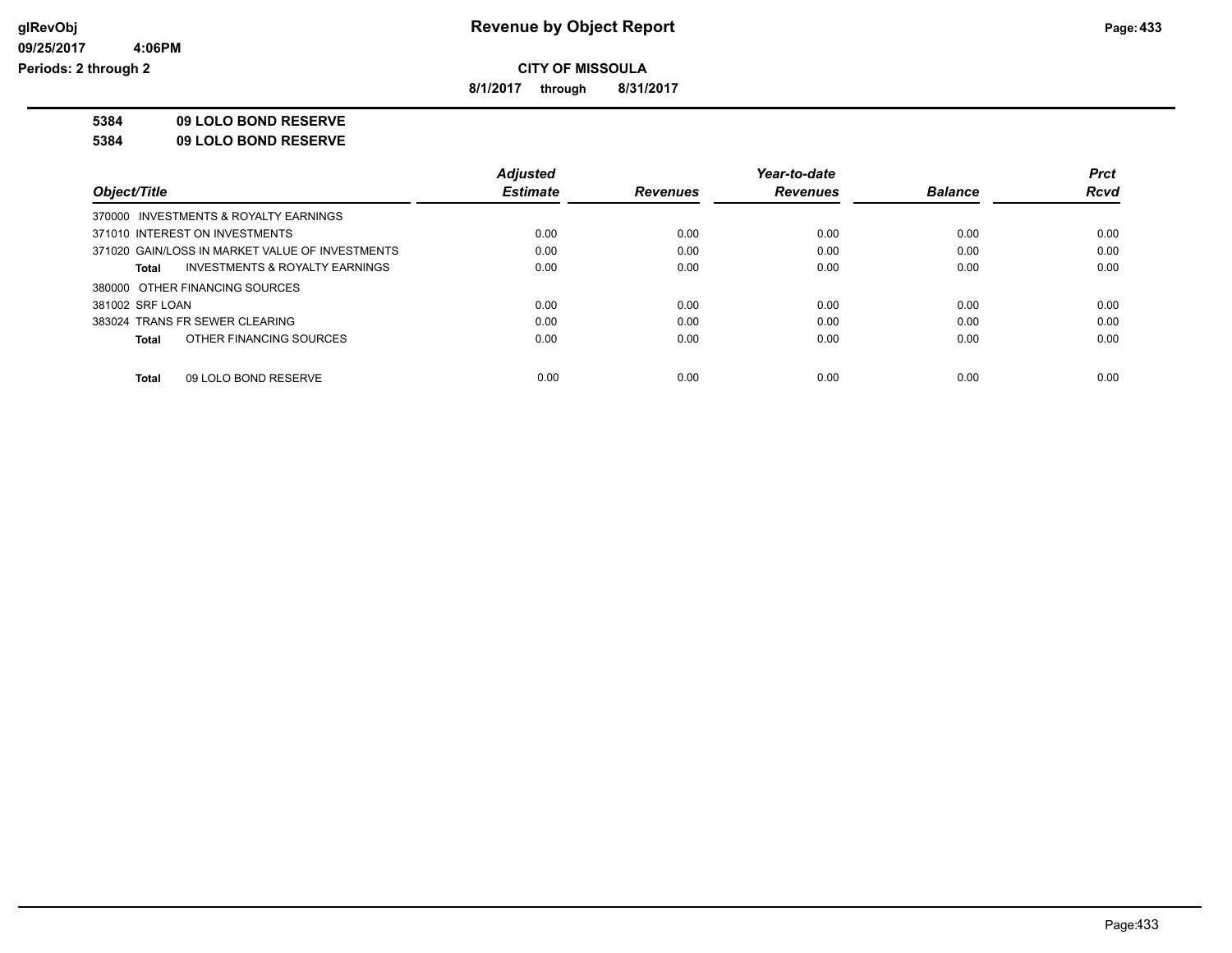**Periods: 2 through 2**

**CITY OF MISSOULA**

**8/1/2017 through 8/31/2017**

#### **5384 09 LOLO BOND RESERVE**

|                                                | <b>Adjusted</b> |                 | Year-to-date    |                | <b>Prct</b> |
|------------------------------------------------|-----------------|-----------------|-----------------|----------------|-------------|
| Object/Title                                   | <b>Estimate</b> | <b>Revenues</b> | <b>Revenues</b> | <b>Balance</b> | <b>Rcvd</b> |
| 370000 INVESTMENTS & ROYALTY EARNINGS          |                 |                 |                 |                |             |
| 371010 INTEREST ON INVESTMENTS                 | 0.00            | 0.00            | 0.00            | 0.00           | 0.00        |
| 371020 GAIN/LOSS IN MARKET VALUE OF INVESTMENT | 0.00            | 0.00            | 0.00            | 0.00           | 0.00        |
| INVESTMENTS & ROYALTY EARNINGS<br>Total        | 0.00            | 0.00            | 0.00            | 0.00           | 0.00        |
| 380000 OTHER FINANCING SOURCES                 |                 |                 |                 |                |             |
| 381002 SRF LOAN                                | 0.00            | 0.00            | 0.00            | 0.00           | 0.00        |
| 383024 TRANS FR SEWER CLEARING                 | 0.00            | 0.00            | 0.00            | 0.00           | 0.00        |
| OTHER FINANCING SOURCES<br>Total               | 0.00            | 0.00            | 0.00            | 0.00           | 0.00        |
| 09 LOLO BOND RESERVE<br>Total                  | 0.00            | 0.00            | 0.00            | 0.00           | 0.00        |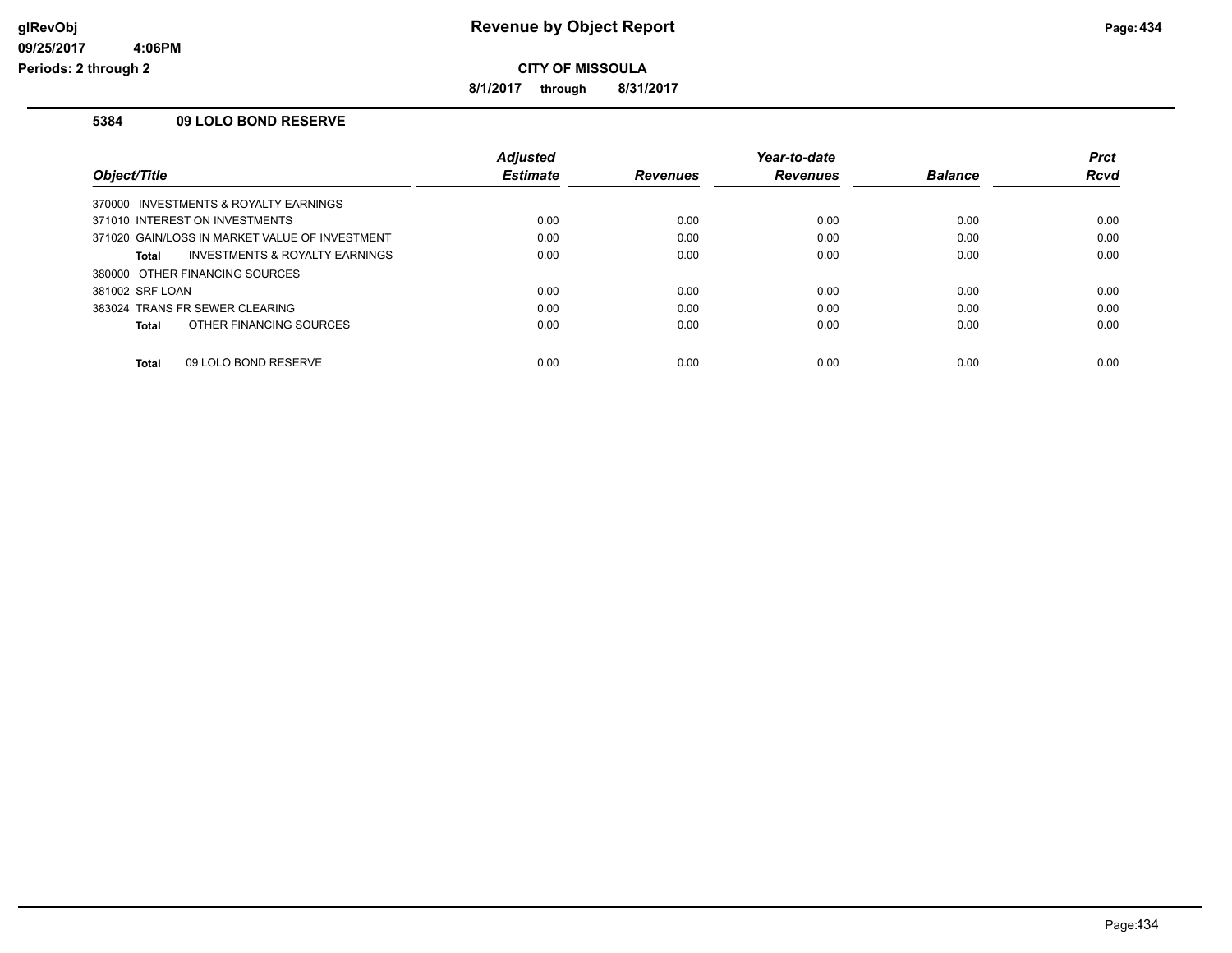**8/1/2017 through 8/31/2017**

# **5385 HEADWORKS 2010 BOND RESERVE**

#### **5385 HEADWORKS 2010 BOND RESERVE**

|                 |                                    | <b>Adjusted</b> |                 | Year-to-date    |                | <b>Prct</b> |
|-----------------|------------------------------------|-----------------|-----------------|-----------------|----------------|-------------|
| Object/Title    |                                    | <b>Estimate</b> | <b>Revenues</b> | <b>Revenues</b> | <b>Balance</b> | <b>Rcvd</b> |
|                 | 380000 OTHER FINANCING SOURCES     |                 |                 |                 |                |             |
| 381002 SRF LOAN |                                    | 0.00            | 0.00            | 0.00            | 0.00           | 0.00        |
| <b>Total</b>    | OTHER FINANCING SOURCES            | 0.00            | 0.00            | 0.00            | 0.00           | 0.00        |
| <b>Total</b>    | <b>HEADWORKS 2010 BOND RESERVE</b> | 0.00            | 0.00            | 0.00            | 0.00           | 0.00        |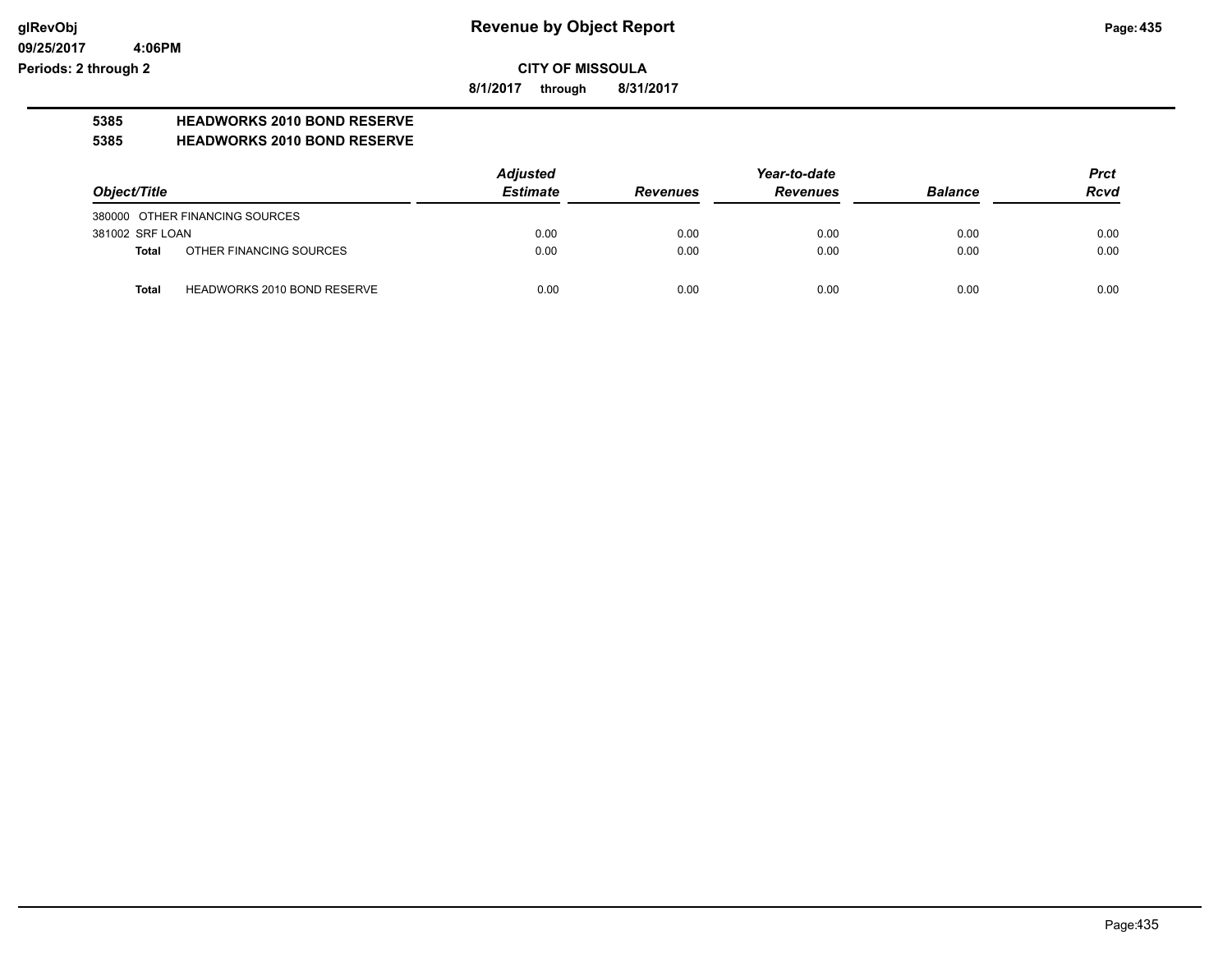**8/1/2017 through 8/31/2017**

#### **5385 HEADWORKS 2010 BOND RESERVE**

| Object/Title    |                                | <b>Adjusted</b><br><b>Estimate</b> | <b>Revenues</b> | Year-to-date<br><b>Revenues</b> | <b>Balance</b> | Prct<br>Rcvd |
|-----------------|--------------------------------|------------------------------------|-----------------|---------------------------------|----------------|--------------|
|                 | 380000 OTHER FINANCING SOURCES |                                    |                 |                                 |                |              |
| 381002 SRF LOAN |                                | 0.00                               | 0.00            | 0.00                            | 0.00           | 0.00         |
| Total           | OTHER FINANCING SOURCES        | 0.00                               | 0.00            | 0.00                            | 0.00           | 0.00         |
| <b>Total</b>    | HEADWORKS 2010 BOND RESERVE    | 0.00                               | 0.00            | 0.00                            | 0.00           | 0.00         |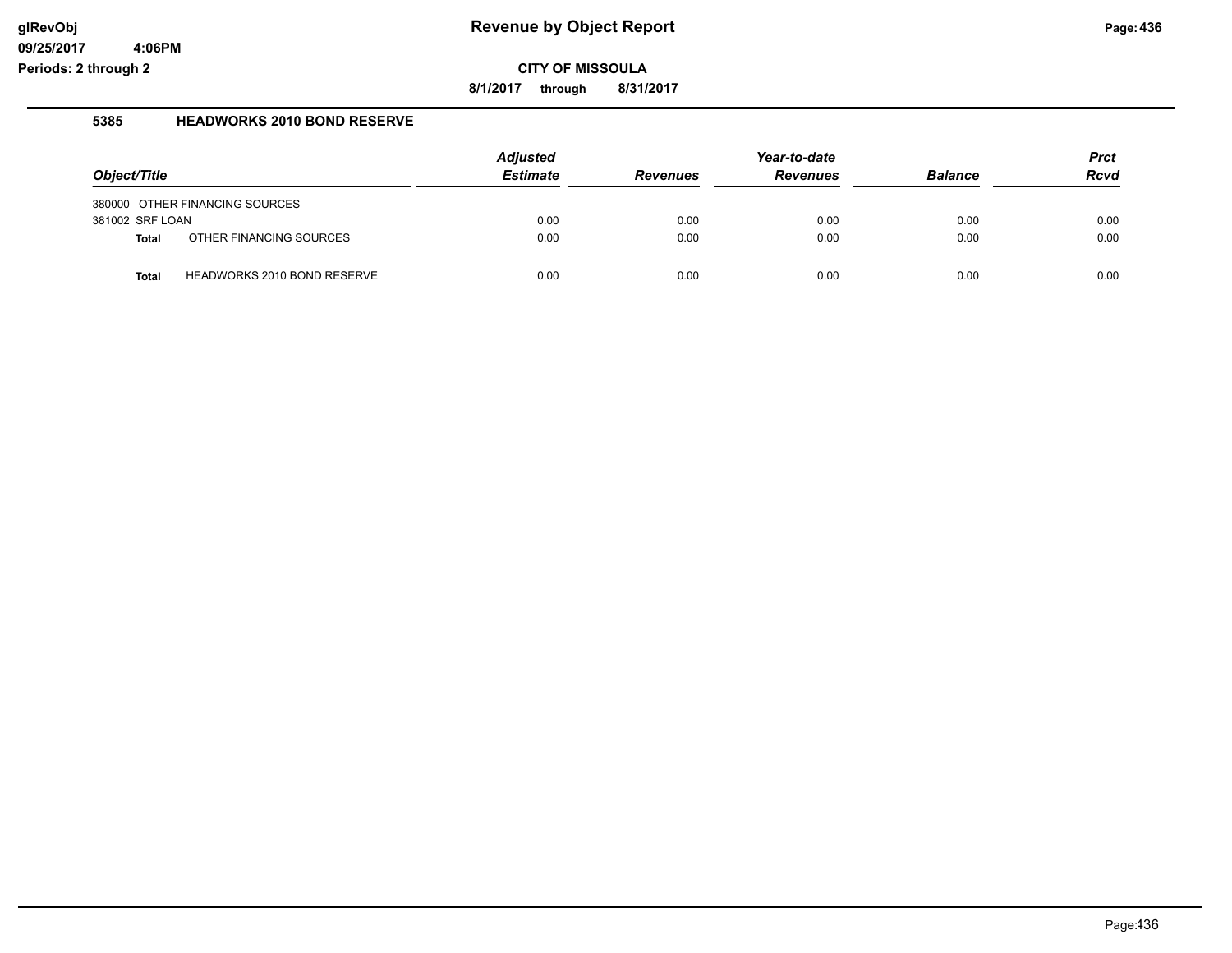**8/1/2017 through 8/31/2017**

#### **5386 FY10 HEADWORKS DEBT SERVICE**

#### **5386 FY10 HEADWORKS DEBT SERVICE**

|                                             | <b>Adjusted</b> |                 | Year-to-date    |                | <b>Prct</b> |
|---------------------------------------------|-----------------|-----------------|-----------------|----------------|-------------|
| Object/Title                                | <b>Estimate</b> | <b>Revenues</b> | <b>Revenues</b> | <b>Balance</b> | <b>Rcvd</b> |
| 330000 INTERGOVERNMENTAL REVENUES           |                 |                 |                 |                |             |
| 331990 IRS REIMB/DEBT SVS INTEREST          | 0.00            | 0.00            | 116.907.84      | -116.907.84    | 0.00        |
| INTERGOVERNMENTAL REVENUES<br><b>Total</b>  | 0.00            | 0.00            | 116.907.84      | $-116.907.84$  | 0.00        |
| 380000 OTHER FINANCING SOURCES              |                 |                 |                 |                |             |
| 383024 TRANS FR SEWER CLEARING              | 0.00            | 0.00            | 0.00            | 0.00           | 0.00        |
| OTHER FINANCING SOURCES<br><b>Total</b>     | 0.00            | 0.00            | 0.00            | 0.00           | 0.00        |
|                                             |                 |                 |                 |                |             |
| FY10 HEADWORKS DEBT SERVICE<br><b>Total</b> | 0.00            | 0.00            | 116.907.84      | $-116.907.84$  | 0.00        |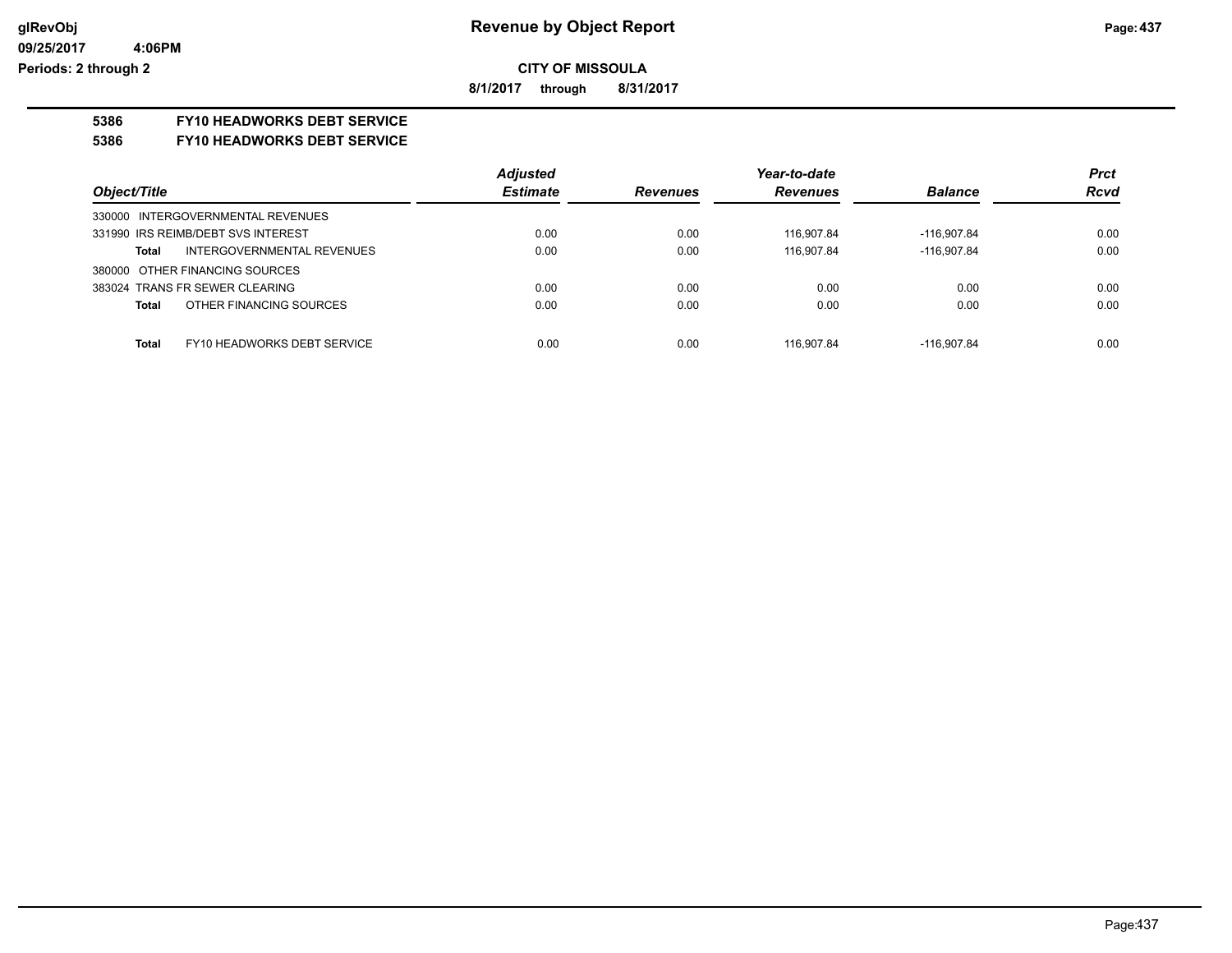**8/1/2017 through 8/31/2017**

#### **5386 FY10 HEADWORKS DEBT SERVICE**

|                                      | <b>Adjusted</b> |                 | Year-to-date    |                | <b>Prct</b> |
|--------------------------------------|-----------------|-----------------|-----------------|----------------|-------------|
| Object/Title                         | <b>Estimate</b> | <b>Revenues</b> | <b>Revenues</b> | <b>Balance</b> | <b>Rcvd</b> |
| INTERGOVERNMENTAL REVENUES<br>330000 |                 |                 |                 |                |             |
| 331990 IRS REIMB/DEBT SVS INTEREST   | 0.00            | 0.00            | 116.907.84      | $-116.907.84$  | 0.00        |
| INTERGOVERNMENTAL REVENUES<br>Total  | 0.00            | 0.00            | 116,907.84      | $-116.907.84$  | 0.00        |
| 380000 OTHER FINANCING SOURCES       |                 |                 |                 |                |             |
| 383024 TRANS FR SEWER CLEARING       | 0.00            | 0.00            | 0.00            | 0.00           | 0.00        |
| OTHER FINANCING SOURCES<br>Total     | 0.00            | 0.00            | 0.00            | 0.00           | 0.00        |
| FY10 HEADWORKS DEBT SERVICE<br>Total | 0.00            | 0.00            | 116.907.84      | $-116.907.84$  | 0.00        |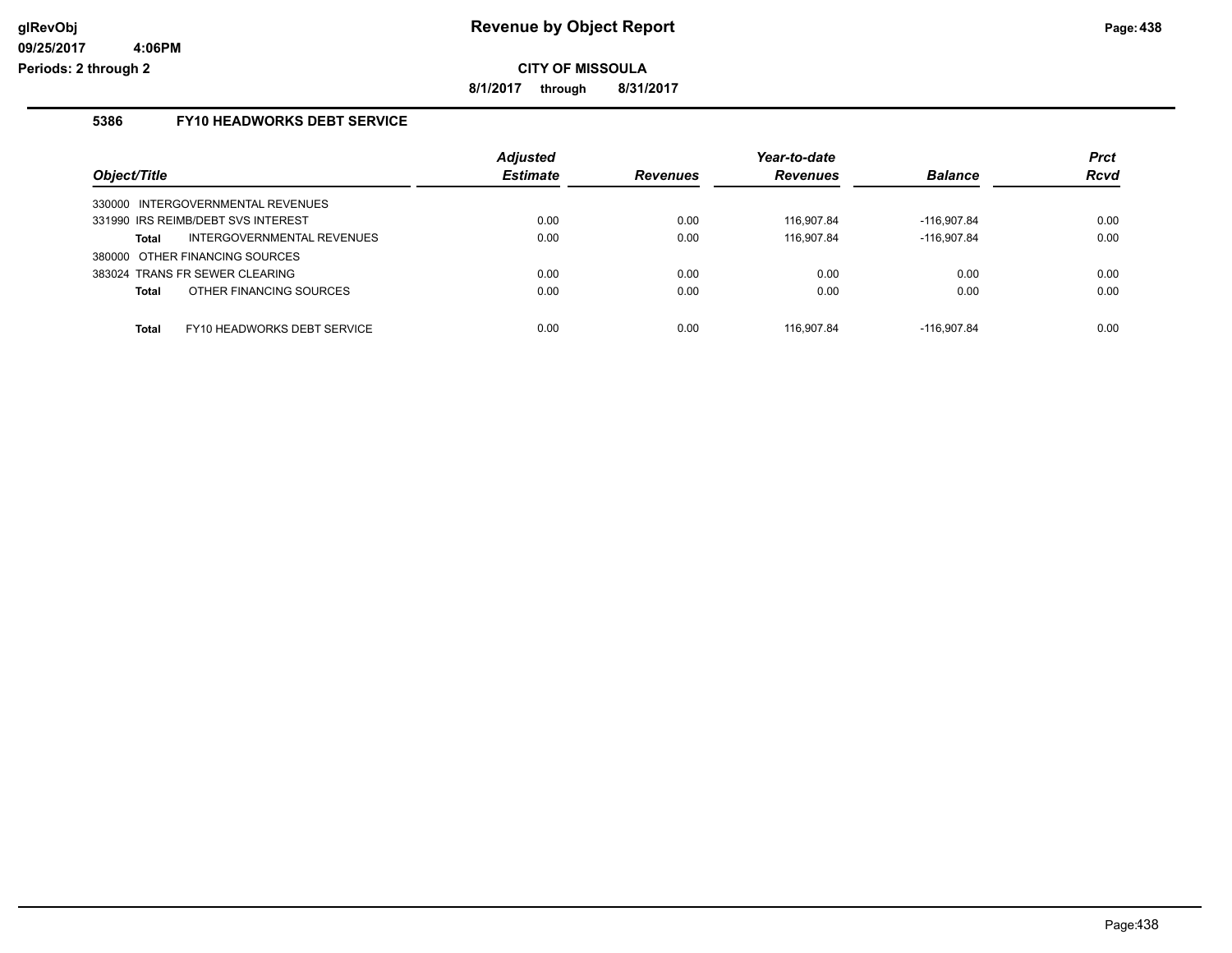**8/1/2017 through 8/31/2017**

# **5387 FY11 SEWER \$1.29M BOND DEBT SERVICE**

# **5387 FY11 SEWER \$1.29M BOND DEBT SERVICE**

|                                                      | <b>Adjusted</b> |                 | Year-to-date    |                | <b>Prct</b> |
|------------------------------------------------------|-----------------|-----------------|-----------------|----------------|-------------|
| Object/Title                                         | <b>Estimate</b> | <b>Revenues</b> | <b>Revenues</b> | <b>Balance</b> | <b>Rcvd</b> |
| 370000 INVESTMENTS & ROYALTY EARNINGS                |                 |                 |                 |                |             |
| 371010 INTEREST ON INVESTMENTS                       | 0.00            | 0.00            | 0.00            | 0.00           | 0.00        |
| 371020 GAIN/LOSS IN MARKET VALUE OF INVESTMENTS      | 0.00            | 0.00            | 0.00            | 0.00           | 0.00        |
| <b>INVESTMENTS &amp; ROYALTY EARNINGS</b><br>Total   | 0.00            | 0.00            | 0.00            | 0.00           | 0.00        |
| 380000 OTHER FINANCING SOURCES                       |                 |                 |                 |                |             |
| 383024 TRANS FR SEWER CLEARING                       | 0.00            | 0.00            | 0.00            | 0.00           | 0.00        |
| OTHER FINANCING SOURCES<br>Total                     | 0.00            | 0.00            | 0.00            | 0.00           | 0.00        |
|                                                      |                 |                 |                 |                |             |
| <b>Total</b><br>FY11 SEWER \$1.29M BOND DEBT SERVICE | 0.00            | 0.00            | 0.00            | 0.00           | 0.00        |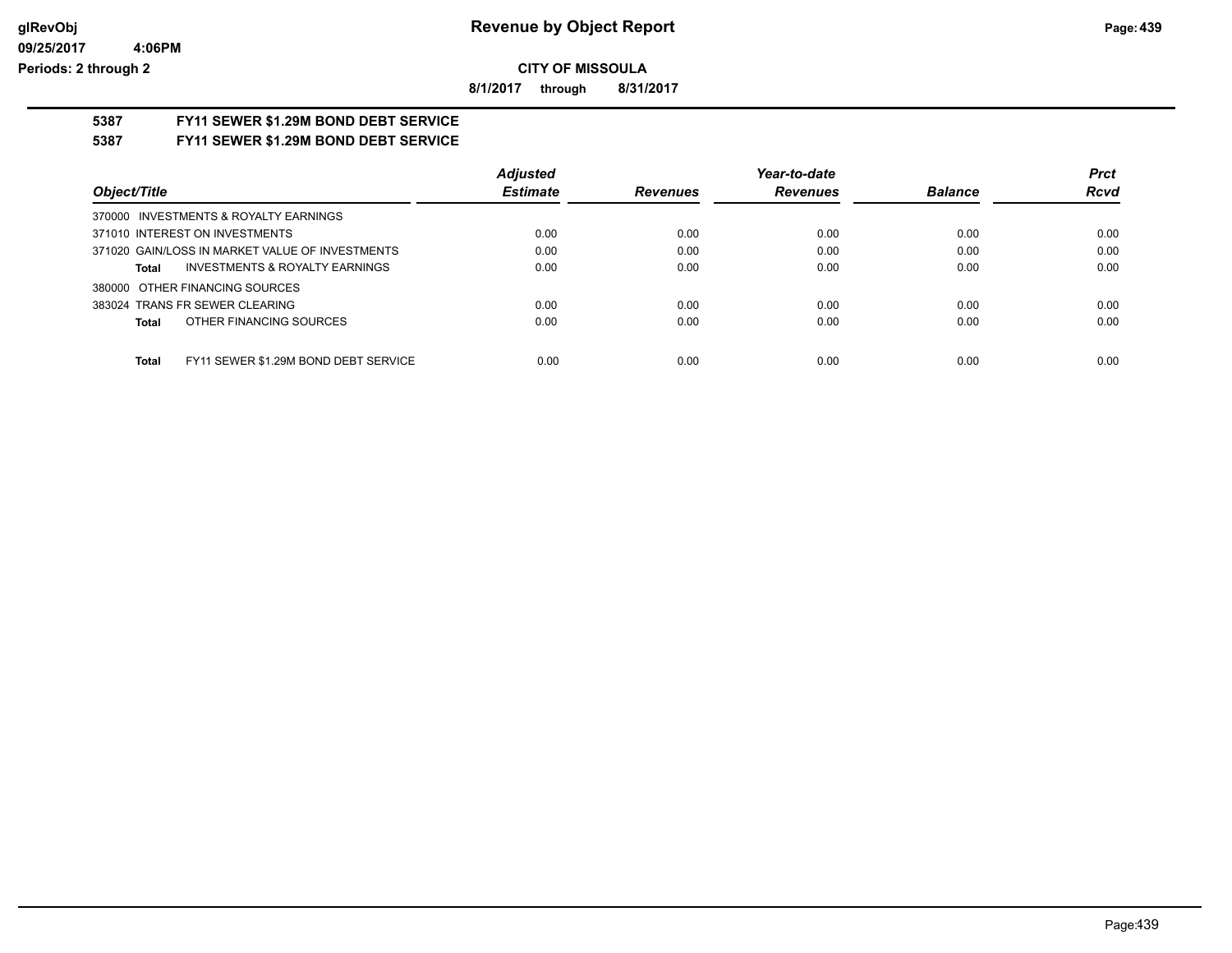**8/1/2017 through 8/31/2017**

#### **5387 FY11 SEWER \$1.29M BOND DEBT SERVICE**

|                                                      | <b>Adjusted</b> |                 | Year-to-date    |                | <b>Prct</b> |
|------------------------------------------------------|-----------------|-----------------|-----------------|----------------|-------------|
| Object/Title                                         | <b>Estimate</b> | <b>Revenues</b> | <b>Revenues</b> | <b>Balance</b> | <b>Rcvd</b> |
| 370000 INVESTMENTS & ROYALTY EARNINGS                |                 |                 |                 |                |             |
| 371010 INTEREST ON INVESTMENTS                       | 0.00            | 0.00            | 0.00            | 0.00           | 0.00        |
| 371020 GAIN/LOSS IN MARKET VALUE OF INVESTMENT       | 0.00            | 0.00            | 0.00            | 0.00           | 0.00        |
| INVESTMENTS & ROYALTY EARNINGS<br>Total              | 0.00            | 0.00            | 0.00            | 0.00           | 0.00        |
| 380000 OTHER FINANCING SOURCES                       |                 |                 |                 |                |             |
| 383024 TRANS FR SEWER CLEARING                       | 0.00            | 0.00            | 0.00            | 0.00           | 0.00        |
| OTHER FINANCING SOURCES<br>Total                     | 0.00            | 0.00            | 0.00            | 0.00           | 0.00        |
|                                                      |                 |                 |                 |                |             |
| <b>Total</b><br>FY11 SEWER \$1.29M BOND DEBT SERVICE | 0.00            | 0.00            | 0.00            | 0.00           | 0.00        |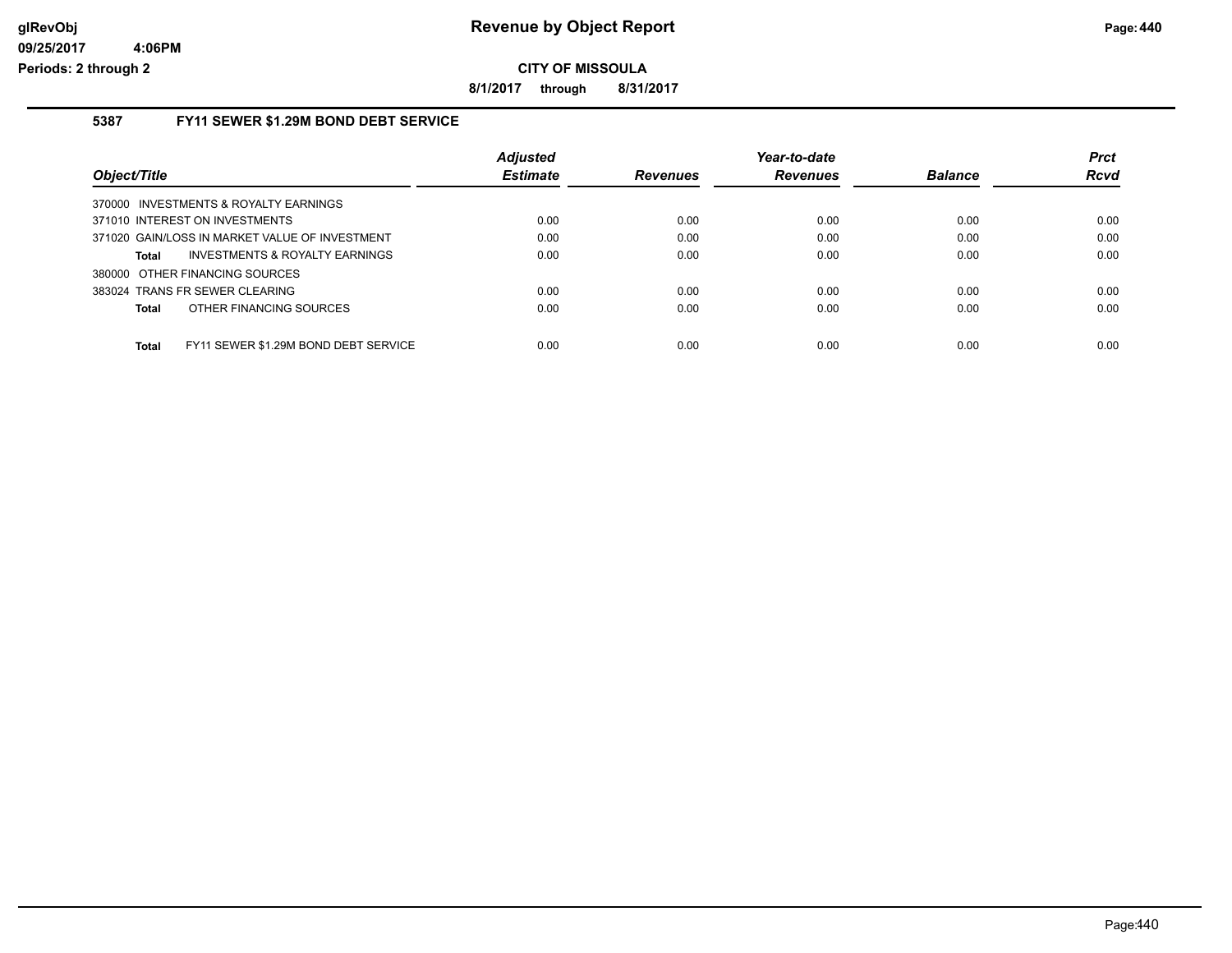**8/1/2017 through 8/31/2017**

#### **5388 FY11 \$1.29M SEWER BOND RESERVE**

**5388 FY11 \$1.29M SEWER BOND RESERVE**

|                                          | <b>Adjusted</b> |                 | Year-to-date    |                | <b>Prct</b> |
|------------------------------------------|-----------------|-----------------|-----------------|----------------|-------------|
| Object/Title                             | <b>Estimate</b> | <b>Revenues</b> | <b>Revenues</b> | <b>Balance</b> | <b>Rcvd</b> |
| 370000 INVESTMENTS & ROYALTY EARNINGS    |                 |                 |                 |                |             |
| 371010 INTEREST ON INVESTMENTS           | 0.00            | 0.00            | 0.00            | 0.00           | 0.00        |
| INVESTMENTS & ROYALTY EARNINGS<br>Total  | 0.00            | 0.00            | 0.00            | 0.00           | 0.00        |
| 380000 OTHER FINANCING SOURCES           |                 |                 |                 |                |             |
| 381002 SRF LOAN                          | 0.00            | 0.00            | 0.00            | 0.00           | 0.00        |
| 383024 TRANS FR SEWER CLEARING           | 0.00            | 0.00            | 0.00            | 0.00           | 0.00        |
| 383042 TRANSFERS FROM OTHER FUNDS        | 0.00            | 0.00            | 0.00            | 0.00           | 0.00        |
| OTHER FINANCING SOURCES<br>Total         | 0.00            | 0.00            | 0.00            | 0.00           | 0.00        |
| FY11 \$1.29M SEWER BOND RESERVE<br>Total | 0.00            | 0.00            | 0.00            | 0.00           | 0.00        |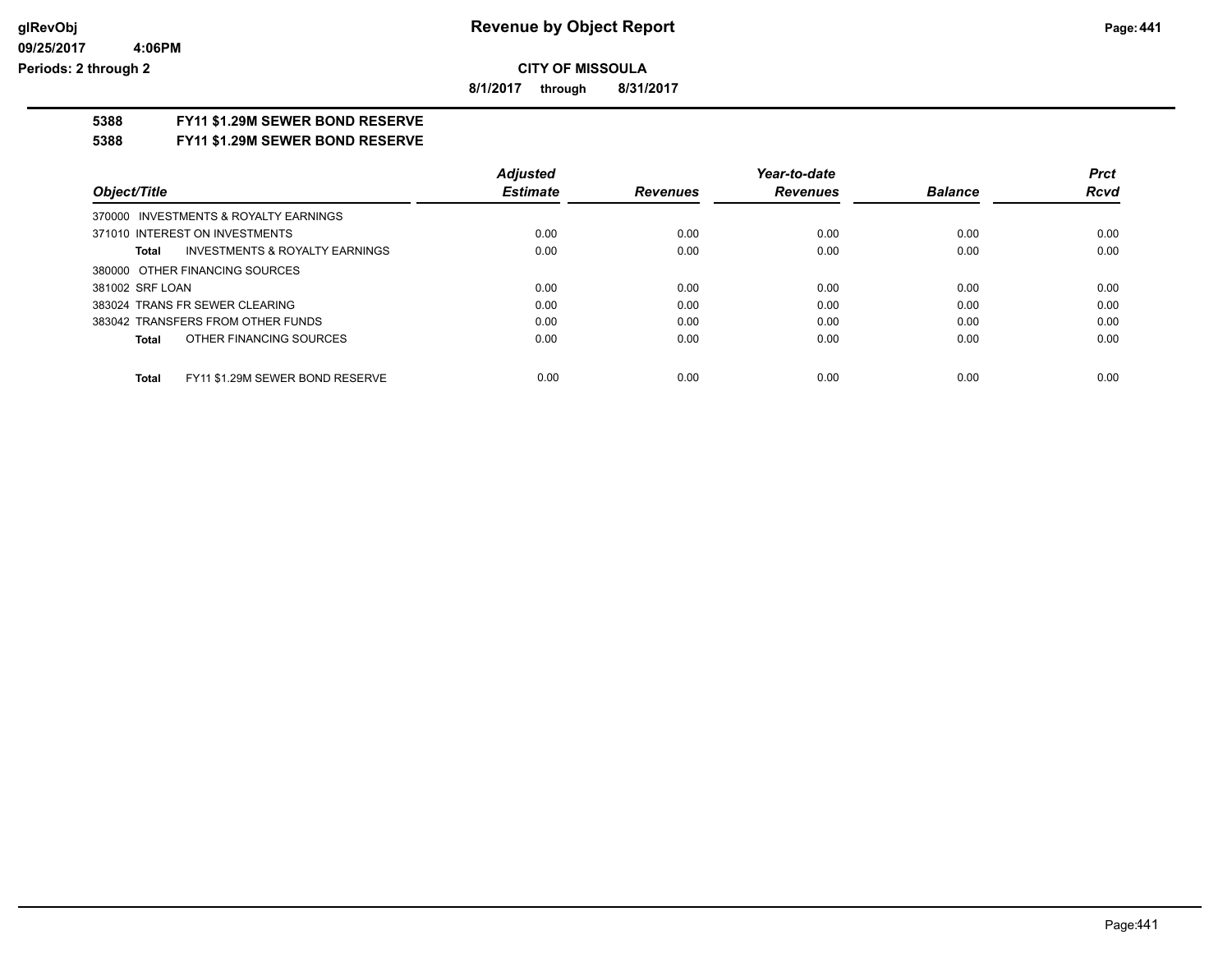**8/1/2017 through 8/31/2017**

#### **5388 FY11 \$1.29M SEWER BOND RESERVE**

|                                                 | <b>Adjusted</b> |                 | Year-to-date    |                | <b>Prct</b> |
|-------------------------------------------------|-----------------|-----------------|-----------------|----------------|-------------|
| Object/Title                                    | <b>Estimate</b> | <b>Revenues</b> | <b>Revenues</b> | <b>Balance</b> | <b>Rcvd</b> |
| 370000 INVESTMENTS & ROYALTY EARNINGS           |                 |                 |                 |                |             |
| 371010 INTEREST ON INVESTMENTS                  | 0.00            | 0.00            | 0.00            | 0.00           | 0.00        |
| INVESTMENTS & ROYALTY EARNINGS<br>Total         | 0.00            | 0.00            | 0.00            | 0.00           | 0.00        |
| 380000 OTHER FINANCING SOURCES                  |                 |                 |                 |                |             |
| 381002 SRF LOAN                                 | 0.00            | 0.00            | 0.00            | 0.00           | 0.00        |
| 383024 TRANS FR SEWER CLEARING                  | 0.00            | 0.00            | 0.00            | 0.00           | 0.00        |
| 383042 TRANSFERS FROM OTHER FUNDS               | 0.00            | 0.00            | 0.00            | 0.00           | 0.00        |
| OTHER FINANCING SOURCES<br>Total                | 0.00            | 0.00            | 0.00            | 0.00           | 0.00        |
| FY11 \$1.29M SEWER BOND RESERVE<br><b>Total</b> | 0.00            | 0.00            | 0.00            | 0.00           | 0.00        |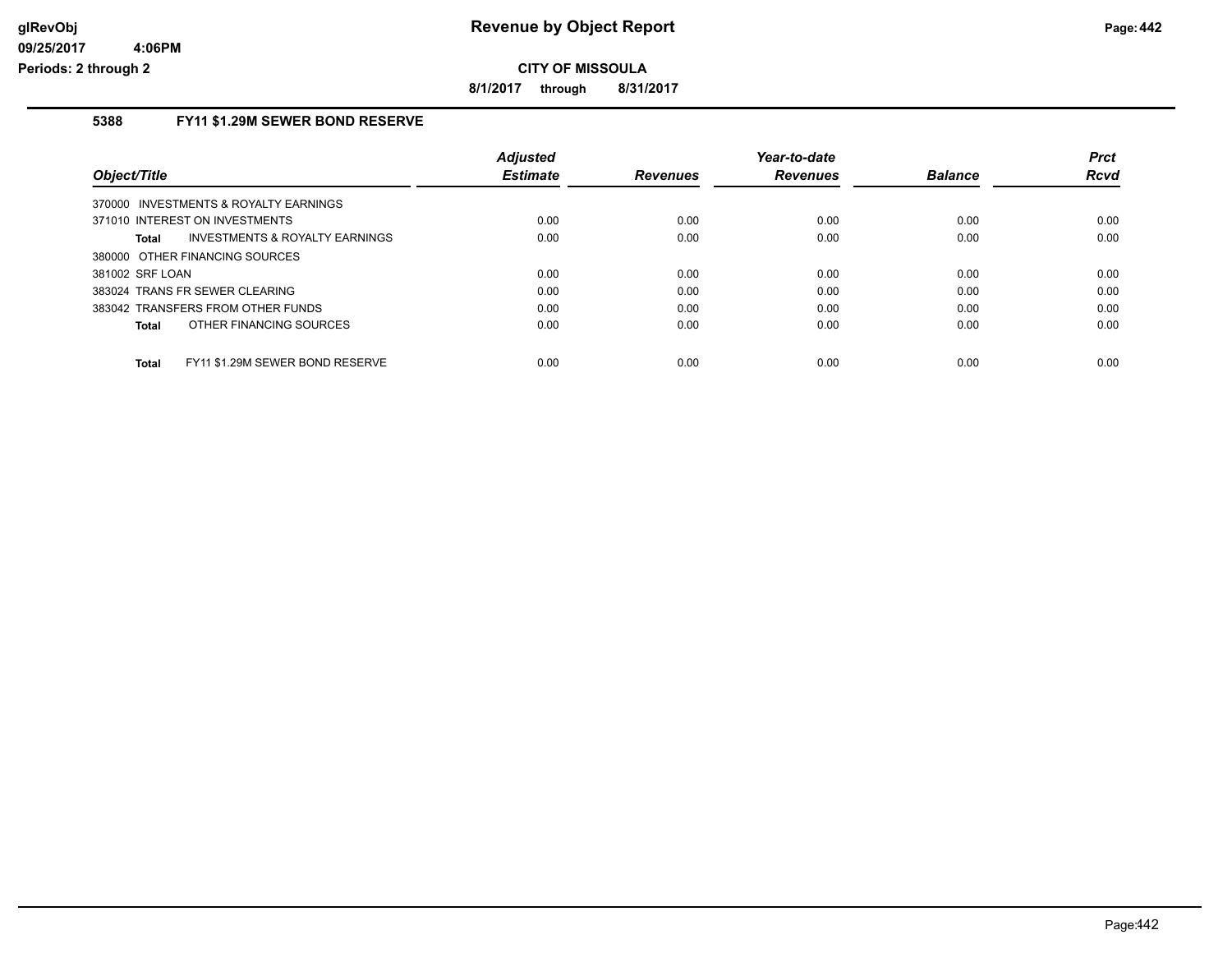**8/1/2017 through 8/31/2017**

#### **5389 FY15 SEWER REVENUE BOND DEBT SERVICE 5389 FY15 SEWER REVENUE BOND DEBT SERVICE**

|                                                     | <b>Adjusted</b> |                 | Year-to-date    |                | <b>Prct</b> |
|-----------------------------------------------------|-----------------|-----------------|-----------------|----------------|-------------|
| Object/Title                                        | <b>Estimate</b> | <b>Revenues</b> | <b>Revenues</b> | <b>Balance</b> | <b>Rcvd</b> |
| 370000 INVESTMENTS & ROYALTY EARNINGS               |                 |                 |                 |                |             |
| 371010 INTEREST ON INVESTMENTS                      | 0.00            | 0.00            | 0.00            | 0.00           | 0.00        |
| 371020 GAIN/LOSS IN MARKET VALUE OF INVESTMENTS     | 0.00            | 0.00            | 0.00            | 0.00           | 0.00        |
| <b>INVESTMENTS &amp; ROYALTY EARNINGS</b><br>Total  | 0.00            | 0.00            | 0.00            | 0.00           | 0.00        |
| 380000 OTHER FINANCING SOURCES                      |                 |                 |                 |                |             |
| 381010 BOND PROCEEDS                                | 0.00            | 0.00            | 0.00            | 0.00           | 0.00        |
| 383024 TRANS FR SEWER CLEARING                      | 0.00            | 0.00            | 0.00            | 0.00           | 0.00        |
| OTHER FINANCING SOURCES<br>Total                    | 0.00            | 0.00            | 0.00            | 0.00           | 0.00        |
| FY15 SEWER REVENUE BOND DEBT SERVIC<br><b>Total</b> | 0.00            | 0.00            | 0.00            | 0.00           | 0.00        |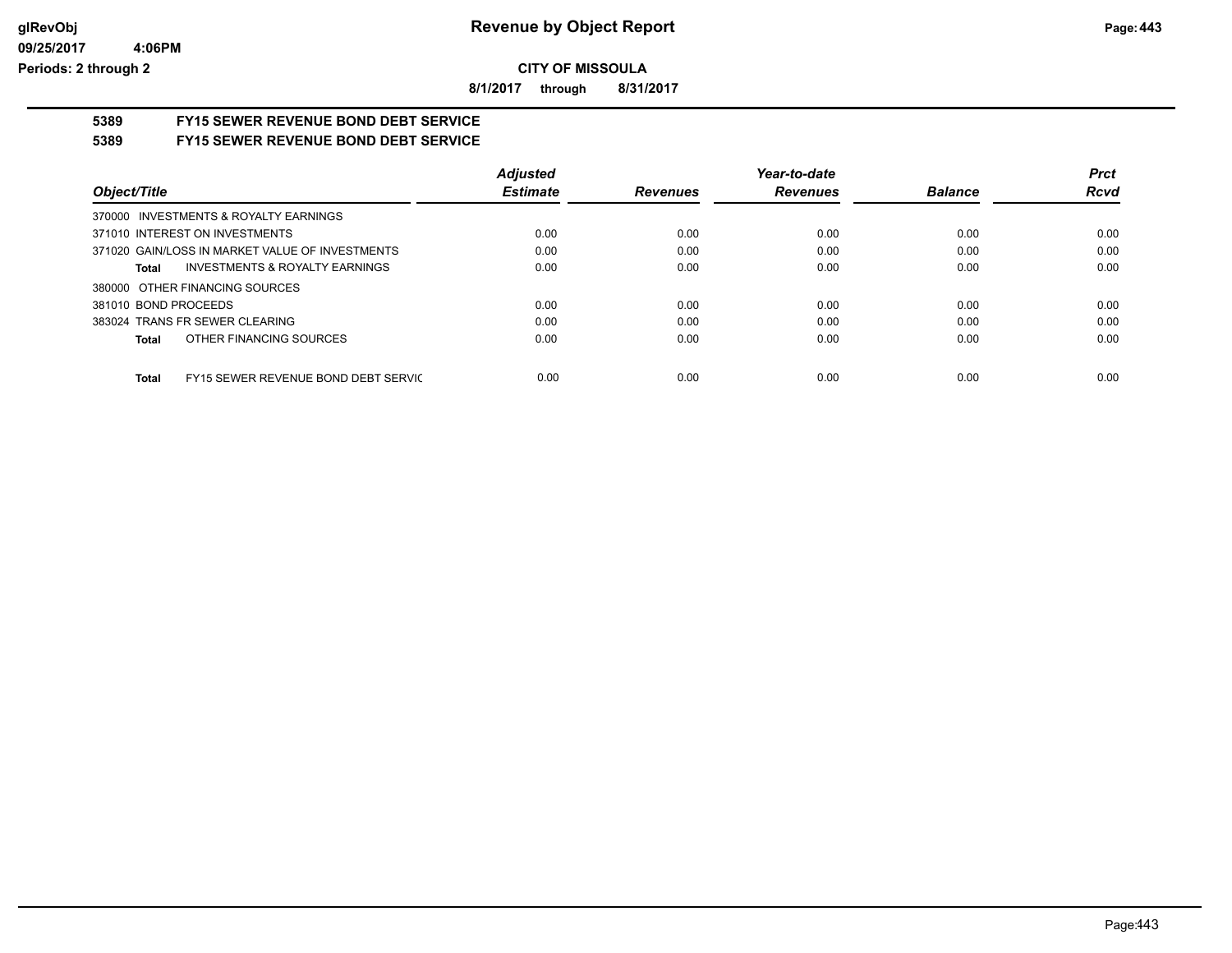**8/1/2017 through 8/31/2017**

#### **5389 FY15 SEWER REVENUE BOND DEBT SERVICE**

|                                                     | <b>Adjusted</b> |                 | Year-to-date    |                | <b>Prct</b> |
|-----------------------------------------------------|-----------------|-----------------|-----------------|----------------|-------------|
| Object/Title                                        | <b>Estimate</b> | <b>Revenues</b> | <b>Revenues</b> | <b>Balance</b> | Rcvd        |
| 370000 INVESTMENTS & ROYALTY EARNINGS               |                 |                 |                 |                |             |
| 371010 INTEREST ON INVESTMENTS                      | 0.00            | 0.00            | 0.00            | 0.00           | 0.00        |
| 371020 GAIN/LOSS IN MARKET VALUE OF INVESTMENT      | 0.00            | 0.00            | 0.00            | 0.00           | 0.00        |
| INVESTMENTS & ROYALTY EARNINGS<br><b>Total</b>      | 0.00            | 0.00            | 0.00            | 0.00           | 0.00        |
| 380000 OTHER FINANCING SOURCES                      |                 |                 |                 |                |             |
| 381010 BOND PROCEEDS                                | 0.00            | 0.00            | 0.00            | 0.00           | 0.00        |
| 383024 TRANS FR SEWER CLEARING                      | 0.00            | 0.00            | 0.00            | 0.00           | 0.00        |
| OTHER FINANCING SOURCES<br><b>Total</b>             | 0.00            | 0.00            | 0.00            | 0.00           | 0.00        |
| FY15 SEWER REVENUE BOND DEBT SERVIC<br><b>Total</b> | 0.00            | 0.00            | 0.00            | 0.00           | 0.00        |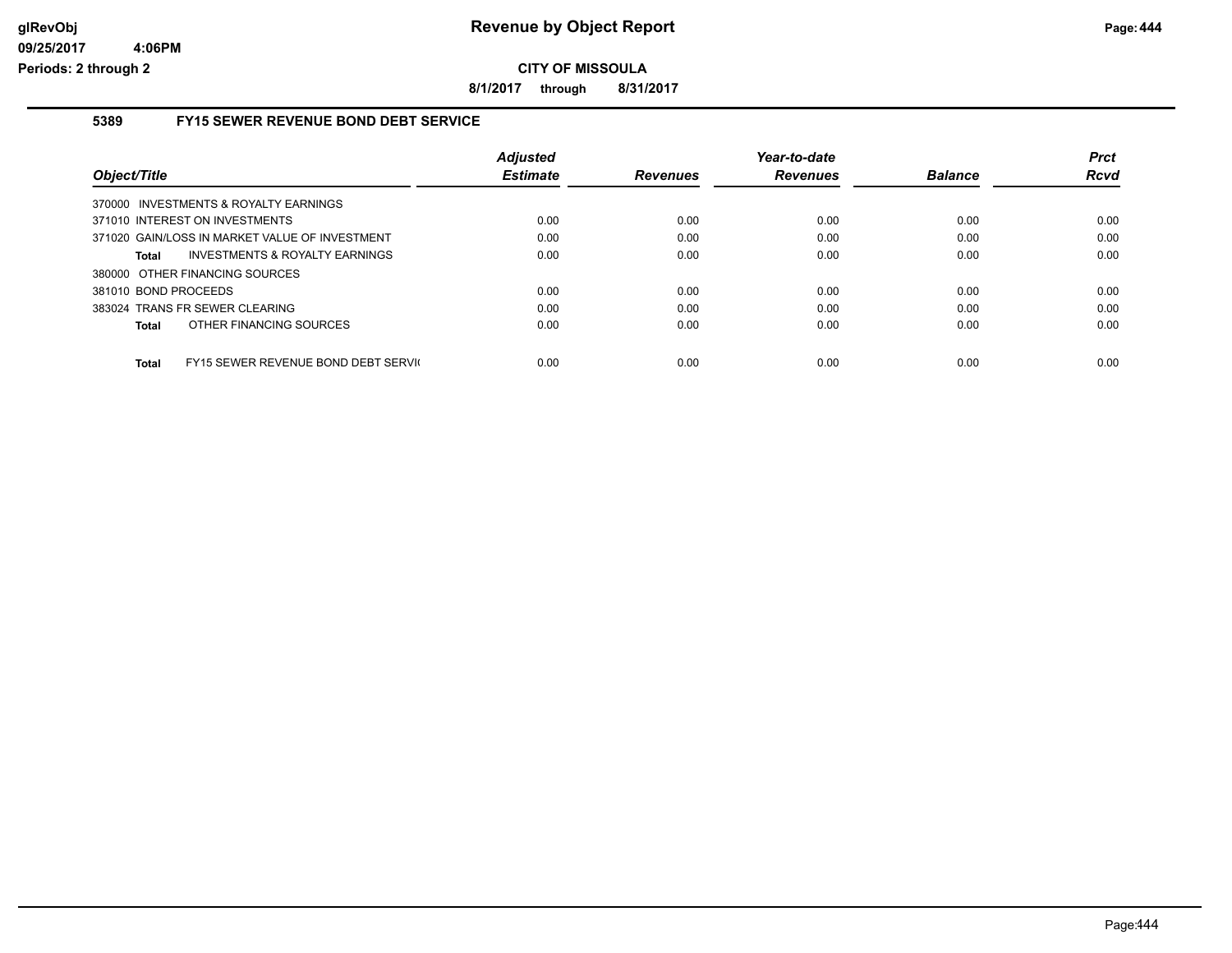**8/1/2017 through 8/31/2017**

### **5390 FY15 SEWER BOND DEBT RESERVE**

#### **5390 FY15 SEWER BOND DEBT RESERVE**

|                                                 | <b>Adjusted</b> |                 | Year-to-date    |                | <b>Prct</b> |
|-------------------------------------------------|-----------------|-----------------|-----------------|----------------|-------------|
| Object/Title                                    | <b>Estimate</b> | <b>Revenues</b> | <b>Revenues</b> | <b>Balance</b> | <b>Rcvd</b> |
| 370000 INVESTMENTS & ROYALTY EARNINGS           |                 |                 |                 |                |             |
| 371010 INTEREST ON INVESTMENTS                  | 0.00            | 0.00            | 0.00            | 0.00           | 0.00        |
| 371020 GAIN/LOSS IN MARKET VALUE OF INVESTMENTS | 0.00            | 0.00            | 0.00            | 0.00           | 0.00        |
| INVESTMENTS & ROYALTY EARNINGS<br>Total         | 0.00            | 0.00            | 0.00            | 0.00           | 0.00        |
| 380000 OTHER FINANCING SOURCES                  |                 |                 |                 |                |             |
| 381002 SRF LOAN                                 | 0.00            | 0.00            | 0.00            | 0.00           | 0.00        |
| 383024 TRANS FR SEWER CLEARING                  | 0.00            | 0.00            | 0.00            | 0.00           | 0.00        |
| 383042 TRANSFERS FROM OTHER FUNDS               | 0.00            | 0.00            | 0.00            | 0.00           | 0.00        |
| OTHER FINANCING SOURCES<br>Total                | 0.00            | 0.00            | 0.00            | 0.00           | 0.00        |
| FY15 SEWER BOND DEBT RESERVE<br><b>Total</b>    | 0.00            | 0.00            | 0.00            | 0.00           | 0.00        |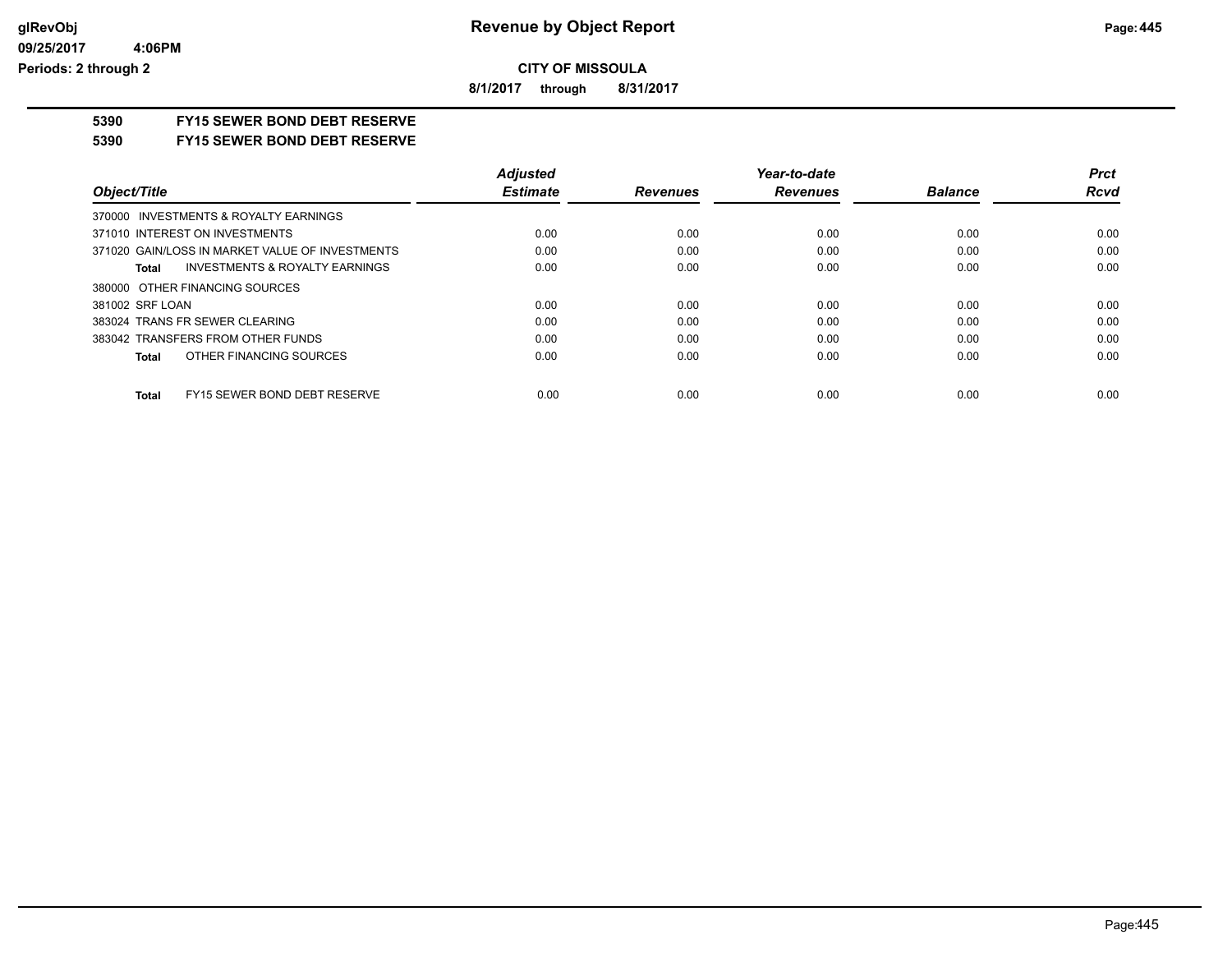**8/1/2017 through 8/31/2017**

#### **5390 FY15 SEWER BOND DEBT RESERVE**

| Object/Title                                       | <b>Adjusted</b><br><b>Estimate</b> | <b>Revenues</b> | Year-to-date<br><b>Revenues</b> | <b>Balance</b> | <b>Prct</b><br><b>Rcvd</b> |
|----------------------------------------------------|------------------------------------|-----------------|---------------------------------|----------------|----------------------------|
| 370000 INVESTMENTS & ROYALTY EARNINGS              |                                    |                 |                                 |                |                            |
| 371010 INTEREST ON INVESTMENTS                     | 0.00                               | 0.00            | 0.00                            | 0.00           | 0.00                       |
| 371020 GAIN/LOSS IN MARKET VALUE OF INVESTMENT     | 0.00                               | 0.00            | 0.00                            | 0.00           | 0.00                       |
| <b>INVESTMENTS &amp; ROYALTY EARNINGS</b><br>Total | 0.00                               | 0.00            | 0.00                            | 0.00           | 0.00                       |
| 380000 OTHER FINANCING SOURCES                     |                                    |                 |                                 |                |                            |
| 381002 SRF LOAN                                    | 0.00                               | 0.00            | 0.00                            | 0.00           | 0.00                       |
| 383024 TRANS FR SEWER CLEARING                     | 0.00                               | 0.00            | 0.00                            | 0.00           | 0.00                       |
| 383042 TRANSFERS FROM OTHER FUNDS                  | 0.00                               | 0.00            | 0.00                            | 0.00           | 0.00                       |
| OTHER FINANCING SOURCES<br><b>Total</b>            | 0.00                               | 0.00            | 0.00                            | 0.00           | 0.00                       |
| FY15 SEWER BOND DEBT RESERVE<br>Total              | 0.00                               | 0.00            | 0.00                            | 0.00           | 0.00                       |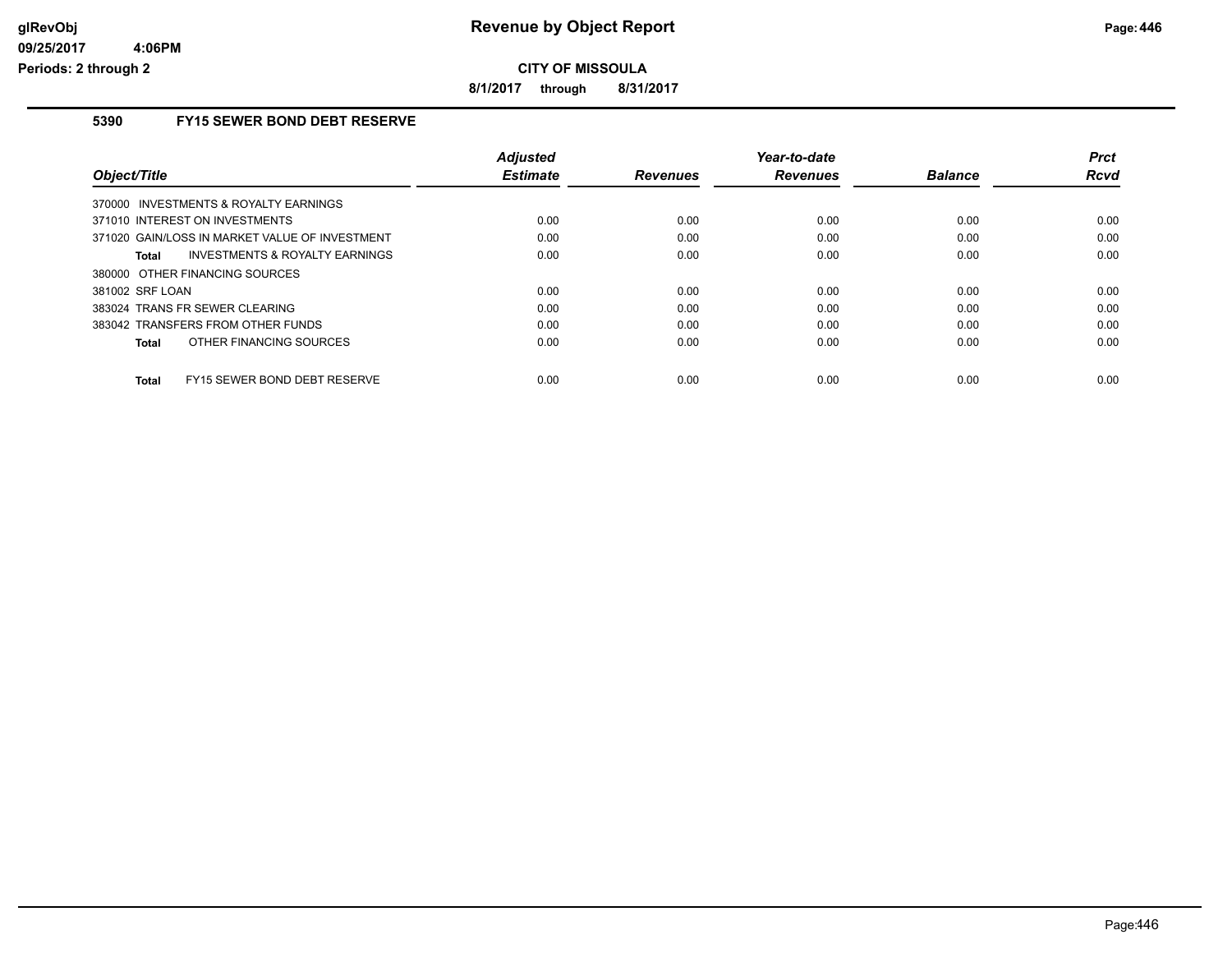#### **09/25/2017 4:06PM Periods: 2 through 2**

**CITY OF MISSOULA**

**8/1/2017 through 8/31/2017**

#### **5391 16 SEWER REVENUE BOND DEBT SERVICE 5391 16 SEWER REVENUE BOND DEBT SERVICE**

|                                                    | <b>Adjusted</b> |                 | Year-to-date    |                |             |
|----------------------------------------------------|-----------------|-----------------|-----------------|----------------|-------------|
| Object/Title                                       | <b>Estimate</b> | <b>Revenues</b> | <b>Revenues</b> | <b>Balance</b> | <b>Rcvd</b> |
| 380000 OTHER FINANCING SOURCES                     |                 |                 |                 |                |             |
| 381010 BOND PROCEEDS                               | 0.00            | 0.00            | 0.00            | 0.00           | 0.00        |
| 383024 TRANS FR SEWER CLEARING                     | 0.00            | 0.00            | 0.00            | 0.00           | 0.00        |
| OTHER FINANCING SOURCES<br>Total                   | 0.00            | 0.00            | 0.00            | 0.00           | 0.00        |
|                                                    |                 |                 |                 |                |             |
| 16 SEWER REVENUE BOND DEBT SERVICE<br><b>Total</b> | 0.00            | 0.00            | 0.00            | 0.00           | 0.00        |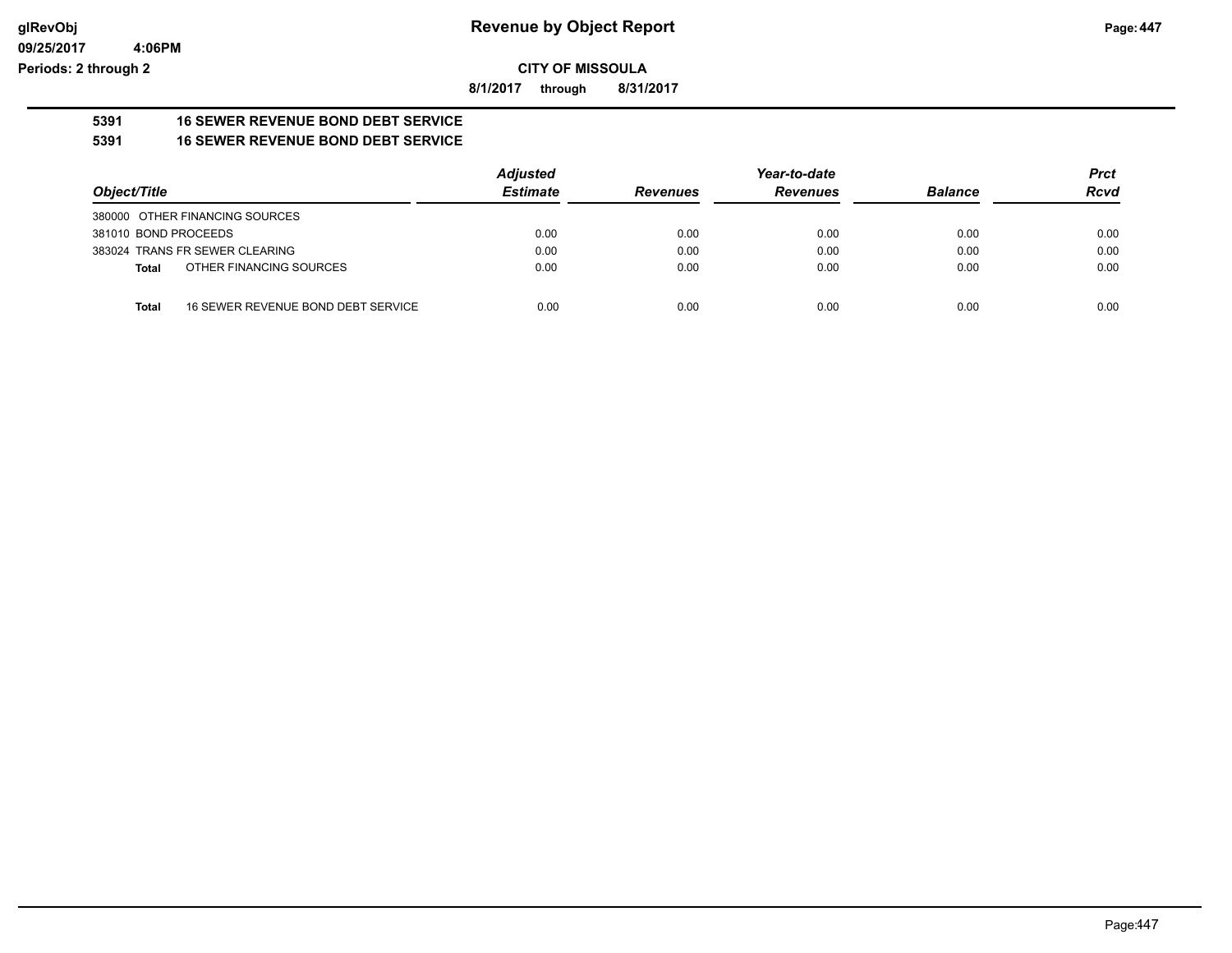**8/1/2017 through 8/31/2017**

#### **5391 16 SEWER REVENUE BOND DEBT SERVICE**

|                      |                                    | <b>Adjusted</b> |                 | Year-to-date    |                | <b>Prct</b> |
|----------------------|------------------------------------|-----------------|-----------------|-----------------|----------------|-------------|
| Object/Title         |                                    | <b>Estimate</b> | <b>Revenues</b> | <b>Revenues</b> | <b>Balance</b> | <b>Rcvd</b> |
|                      | 380000 OTHER FINANCING SOURCES     |                 |                 |                 |                |             |
| 381010 BOND PROCEEDS |                                    | 0.00            | 0.00            | 0.00            | 0.00           | 0.00        |
|                      | 383024 TRANS FR SEWER CLEARING     | 0.00            | 0.00            | 0.00            | 0.00           | 0.00        |
| Total                | OTHER FINANCING SOURCES            | 0.00            | 0.00            | 0.00            | 0.00           | 0.00        |
|                      |                                    |                 |                 |                 |                |             |
| <b>Total</b>         | 16 SEWER REVENUE BOND DEBT SERVICE | 0.00            | 0.00            | 0.00            | 0.00           | 0.00        |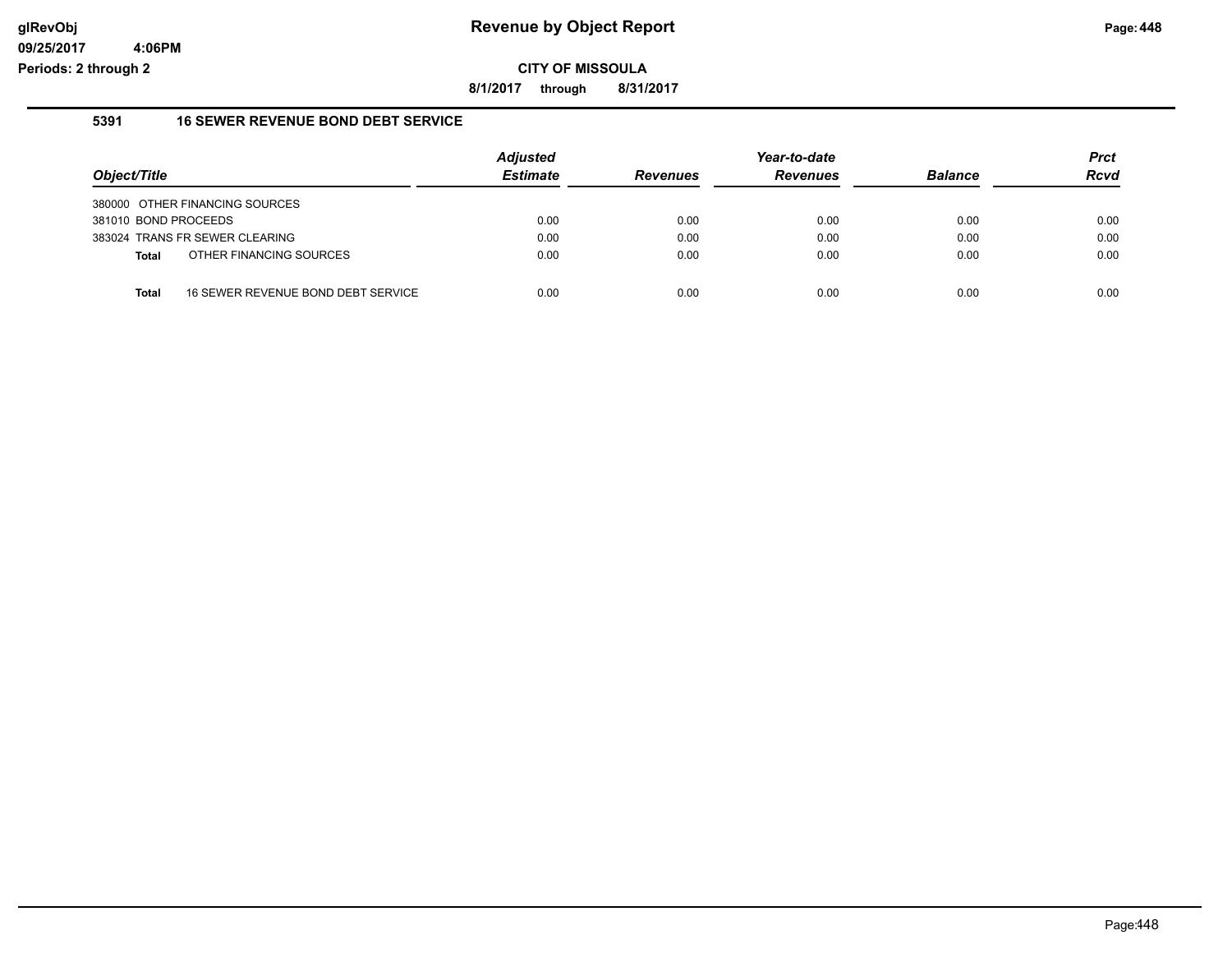#### **09/25/2017 4:06PM Periods: 2 through 2**

**CITY OF MISSOULA**

**8/1/2017 through 8/31/2017**

# **5392 16 SEWER REVENUE BOND DEBT RESERVE**

## **5392 16 SEWER REVENUE BOND DEBT RESERVE**

| <b>Adjusted</b> |                 | Year-to-date    |                | Prct |
|-----------------|-----------------|-----------------|----------------|------|
| <b>Estimate</b> | <b>Revenues</b> | <b>Revenues</b> | <b>Balance</b> | Rcvd |
|                 |                 |                 |                |      |
| 0.00            | 0.00            | 0.00            | 0.00           | 0.00 |
| 0.00            | 0.00            | 0.00            | 0.00           | 0.00 |
| 0.00            | 0.00            | 0.00            | 0.00           | 0.00 |
| 0.00            | 0.00            | 0.00            | 0.00           | 0.00 |
|                 |                 |                 |                | 0.00 |
|                 | 0.00            | 0.00            | 0.00           | 0.00 |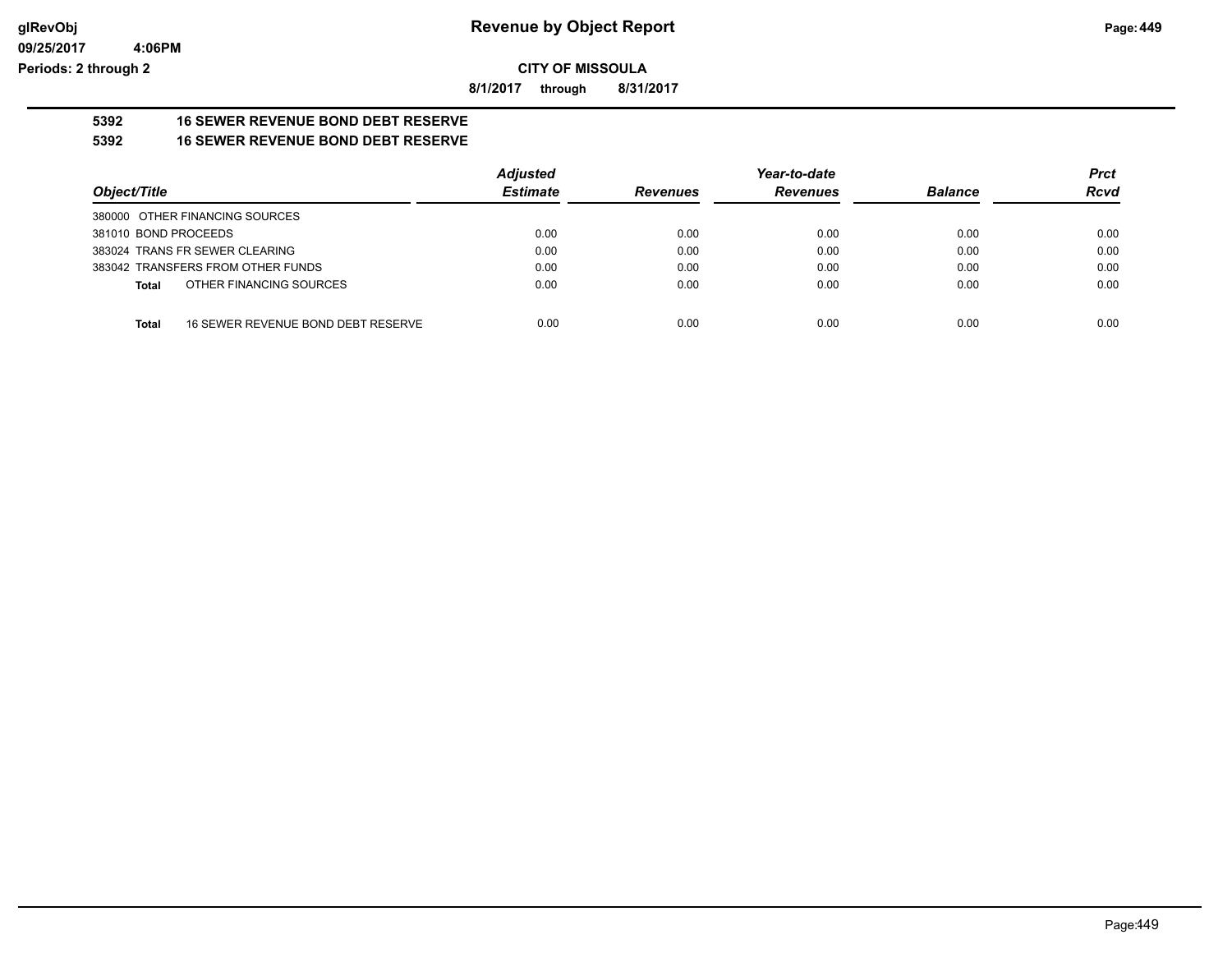**8/1/2017 through 8/31/2017**

#### **5392 16 SEWER REVENUE BOND DEBT RESERVE**

| Object/Title         |                                    | <b>Adjusted</b><br><b>Estimate</b> | <b>Revenues</b> | Year-to-date<br><b>Revenues</b> | <b>Balance</b> | <b>Prct</b><br><b>Rcvd</b> |
|----------------------|------------------------------------|------------------------------------|-----------------|---------------------------------|----------------|----------------------------|
|                      | 380000 OTHER FINANCING SOURCES     |                                    |                 |                                 |                |                            |
| 381010 BOND PROCEEDS |                                    | 0.00                               | 0.00            | 0.00                            | 0.00           | 0.00                       |
|                      | 383024 TRANS FR SEWER CLEARING     | 0.00                               | 0.00            | 0.00                            | 0.00           | 0.00                       |
|                      | 383042 TRANSFERS FROM OTHER FUNDS  | 0.00                               | 0.00            | 0.00                            | 0.00           | 0.00                       |
| Total                | OTHER FINANCING SOURCES            | 0.00                               | 0.00            | 0.00                            | 0.00           | 0.00                       |
| <b>Total</b>         | 16 SEWER REVENUE BOND DEBT RESERVE | 0.00                               | 0.00            | 0.00                            | 0.00           | 0.00                       |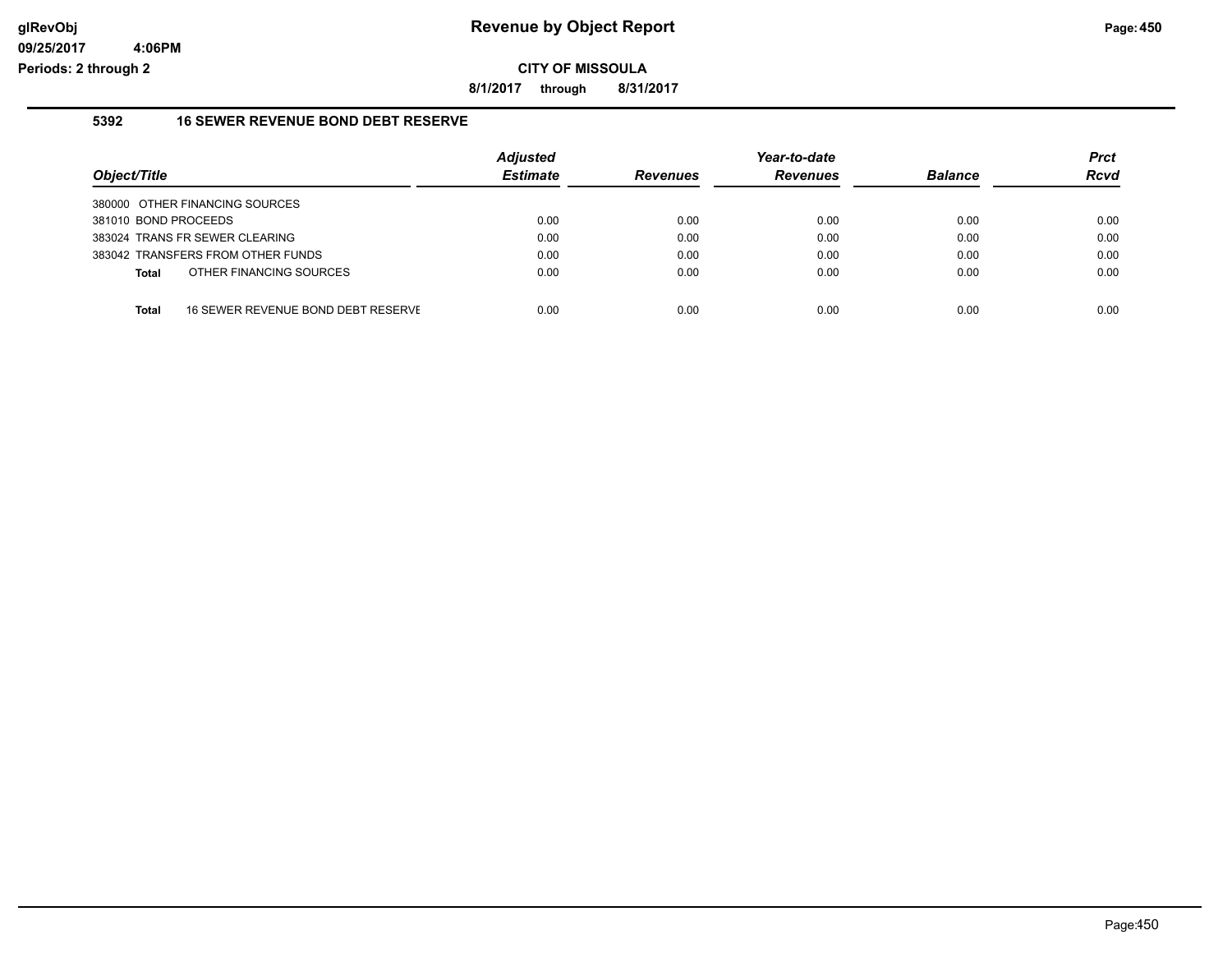**8/1/2017 through 8/31/2017**

#### **5450 STORMWATER UTILITIY**

**5450 STORMWATER UTILITIY**

|                                                           | <b>Adjusted</b> |                 | Year-to-date    |                | <b>Prct</b> |
|-----------------------------------------------------------|-----------------|-----------------|-----------------|----------------|-------------|
| Object/Title                                              | <b>Estimate</b> | <b>Revenues</b> | <b>Revenues</b> | <b>Balance</b> | <b>Rcvd</b> |
| 330000 INTERGOVERNMENTAL REVENUES                         |                 |                 |                 |                |             |
| 334123 MAQI FEDERAL ASSISTANCE                            | 0.00            | 0.00            | 953.00          | $-953.00$      | 0.00        |
| 334171 DEPT OF COMMERCE GRANTS                            | 0.00            | 0.00            | 0.00            | 0.00           | 0.00        |
| 336020 STATE PENSION CONTRIBUTION                         | 0.00            | 0.00            | 0.00            | 0.00           | 0.00        |
| 336023 STATE CONTRIB. - PERS                              | 0.00            | 12.70           | 12.70           | $-12.70$       | 0.00        |
| <b>INTERGOVERNMENTAL REVENUES</b><br><b>Total</b>         | 0.00            | 12.70           | 965.70          | $-965.70$      | 0.00        |
| 340000 CHARGES FOR SERVICES                               |                 |                 |                 |                |             |
| 345032 STORMWATER INSTALLATION FEES                       | 0.00            | 0.00            | 0.00            | 0.00           | 0.00        |
| 345034 STORMWATER USE FEES                                | 0.00            | 229.71          | 132,071.73      | $-132,071.73$  | 0.00        |
| 345036 STORM WATER USE FEE PENALTY                        | 0.00            | 0.00            | 0.00            | 0.00           | 0.00        |
| <b>CHARGES FOR SERVICES</b><br><b>Total</b>               | 0.00            | 229.71          | 132,071.73      | $-132,071.73$  | 0.00        |
| 360000 MISCELLANEOUS REVENUES                             |                 |                 |                 |                |             |
| 360010 MISCELLANEOUS                                      | 0.00            | 0.00            | 0.00            | 0.00           | 0.00        |
| 368005 *** Title Not Found ***                            | 0.00            | 0.00            | 0.00            | 0.00           | 0.00        |
| <b>MISCELLANEOUS REVENUES</b><br><b>Total</b>             | 0.00            | 0.00            | 0.00            | 0.00           | 0.00        |
| <b>INVESTMENTS &amp; ROYALTY EARNINGS</b><br>370000       |                 |                 |                 |                |             |
| 371010 INTEREST ON INVESTMENTS                            | 0.00            | 0.00            | 0.00            | 0.00           | 0.00        |
| <b>INVESTMENTS &amp; ROYALTY EARNINGS</b><br><b>Total</b> | 0.00            | 0.00            | 0.00            | 0.00           | 0.00        |
| 380000 OTHER FINANCING SOURCES                            |                 |                 |                 |                |             |
| 381000 LOAN PROCEEDS                                      | 0.00            | 0.00            | 0.00            | 0.00           | 0.00        |
| 383000 OPERATING TRANSFERS                                | 0.00            | 0.00            | 0.00            | 0.00           | 0.00        |
| OTHER FINANCING SOURCES<br><b>Total</b>                   | 0.00            | 0.00            | 0.00            | 0.00           | 0.00        |
| STORMWATER UTILITIY<br><b>Total</b>                       | 0.00            | 242.41          | 133,037.43      | $-133,037.43$  | 0.00        |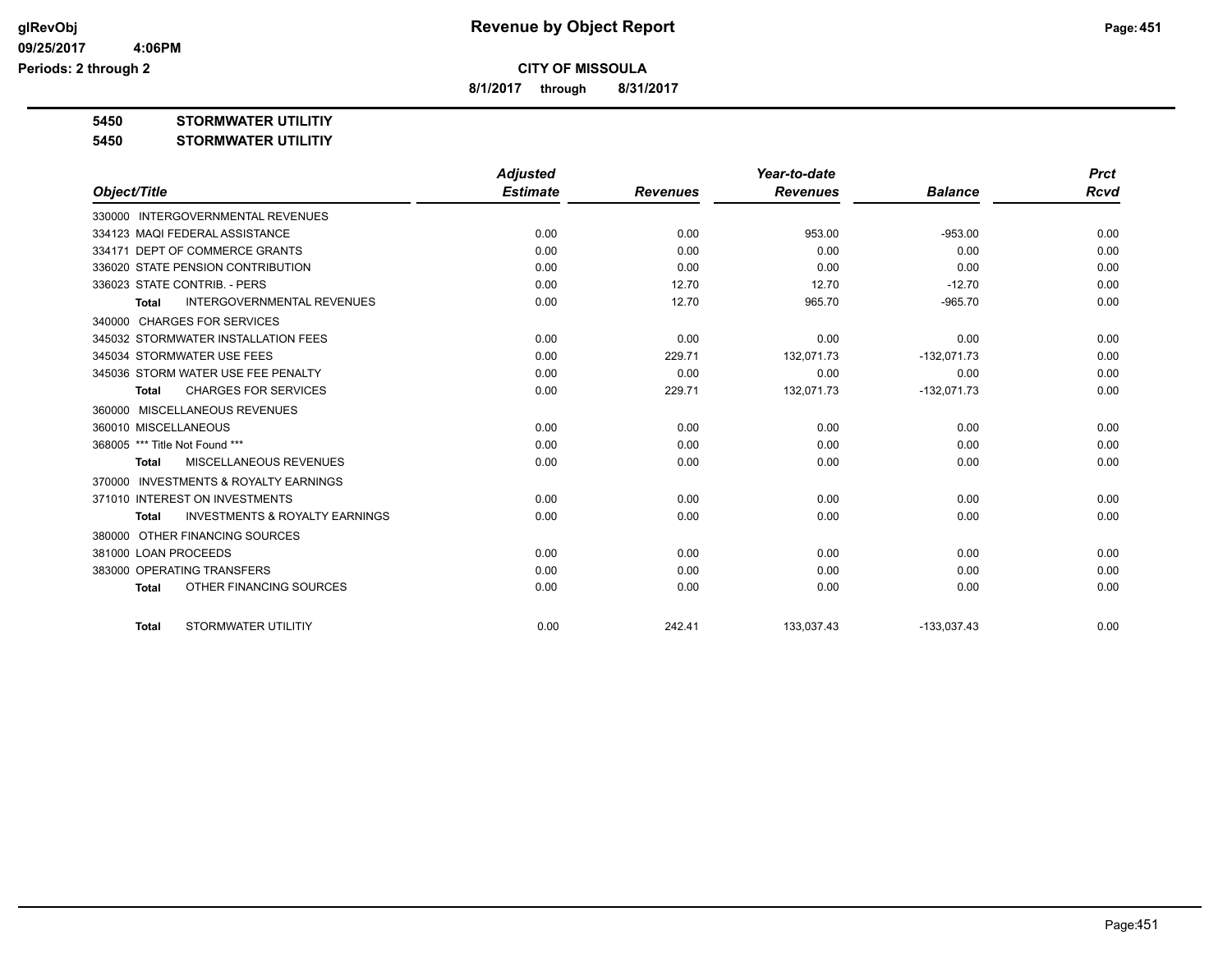**8/1/2017 through 8/31/2017**

#### **5450 STORMWATER UTILITIY**

|                                                           | <b>Adjusted</b> |                 | Year-to-date    |                | <b>Prct</b> |
|-----------------------------------------------------------|-----------------|-----------------|-----------------|----------------|-------------|
| Object/Title                                              | <b>Estimate</b> | <b>Revenues</b> | <b>Revenues</b> | <b>Balance</b> | Rcvd        |
| 330000 INTERGOVERNMENTAL REVENUES                         |                 |                 |                 |                |             |
| 334123 MAQI FEDERAL ASSISTANCE                            | 0.00            | 0.00            | 953.00          | $-953.00$      | 0.00        |
| 334171 DEPT OF COMMERCE GRANTS                            | 0.00            | 0.00            | 0.00            | 0.00           | 0.00        |
| 336020 STATE PENSION CONTRIBUTION                         | 0.00            | 0.00            | 0.00            | 0.00           | 0.00        |
| 336023 STATE CONTRIB. - PERS                              | 0.00            | 12.70           | 12.70           | $-12.70$       | 0.00        |
| <b>INTERGOVERNMENTAL REVENUES</b><br><b>Total</b>         | 0.00            | 12.70           | 965.70          | $-965.70$      | 0.00        |
| 340000 CHARGES FOR SERVICES                               |                 |                 |                 |                |             |
| 345032 STORMWATER INSTALLATION FEES                       | 0.00            | 0.00            | 0.00            | 0.00           | 0.00        |
| 345034 STORMWATER USE FEES                                | 0.00            | 229.71          | 132,071.73      | $-132,071.73$  | 0.00        |
| 345036 STORM WATER USE FEE PENALTY                        | 0.00            | 0.00            | 0.00            | 0.00           | 0.00        |
| <b>CHARGES FOR SERVICES</b><br><b>Total</b>               | 0.00            | 229.71          | 132,071.73      | $-132,071.73$  | 0.00        |
| 360000 MISCELLANEOUS REVENUES                             |                 |                 |                 |                |             |
| 360010 MISCELLANEOUS                                      | 0.00            | 0.00            | 0.00            | 0.00           | 0.00        |
| 368005 *** Title Not Found ***                            | 0.00            | 0.00            | 0.00            | 0.00           | 0.00        |
| MISCELLANEOUS REVENUES<br><b>Total</b>                    | 0.00            | 0.00            | 0.00            | 0.00           | 0.00        |
| 370000 INVESTMENTS & ROYALTY EARNINGS                     |                 |                 |                 |                |             |
| 371010 INTEREST ON INVESTMENTS                            | 0.00            | 0.00            | 0.00            | 0.00           | 0.00        |
| <b>INVESTMENTS &amp; ROYALTY EARNINGS</b><br><b>Total</b> | 0.00            | 0.00            | 0.00            | 0.00           | 0.00        |
| 380000 OTHER FINANCING SOURCES                            |                 |                 |                 |                |             |
| 381000 LOAN PROCEEDS                                      | 0.00            | 0.00            | 0.00            | 0.00           | 0.00        |
| 383000 OPERATING TRANSFERS                                | 0.00            | 0.00            | 0.00            | 0.00           | 0.00        |
| OTHER FINANCING SOURCES<br><b>Total</b>                   | 0.00            | 0.00            | 0.00            | 0.00           | 0.00        |
| STORMWATER UTILITIY<br><b>Total</b>                       | 0.00            | 242.41          | 133.037.43      | $-133.037.43$  | 0.00        |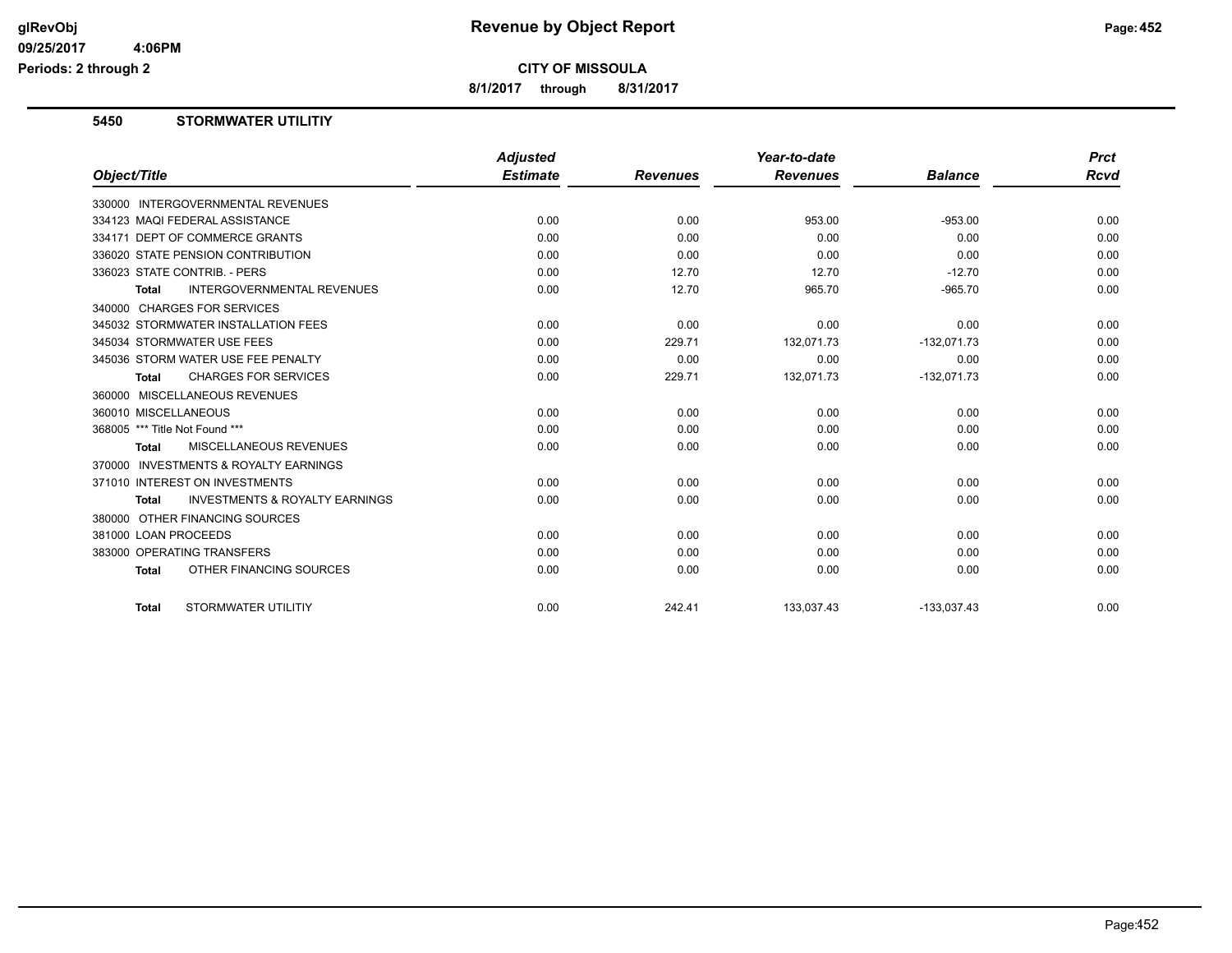**8/1/2017 through 8/31/2017**

# **5711 AQUATICS**

**5711 AQUATICS**

|                                                           | <b>Adjusted</b> |                 | Year-to-date    |                | <b>Prct</b> |
|-----------------------------------------------------------|-----------------|-----------------|-----------------|----------------|-------------|
| Object/Title                                              | <b>Estimate</b> | <b>Revenues</b> | <b>Revenues</b> | <b>Balance</b> | <b>Rcvd</b> |
| 330000 INTERGOVERNMENTAL REVENUES                         |                 |                 |                 |                |             |
| 336020 STATE PENSION CONTRIBUTION                         | 0.00            | 0.00            | 0.00            | 0.00           | 0.00        |
| 336023 STATE CONTRIB. - PERS                              | 0.00            | 130.68          | 130.68          | $-130.68$      | 0.00        |
| <b>INTERGOVERNMENTAL REVENUES</b><br><b>Total</b>         | 0.00            | 130.68          | 130.68          | $-130.68$      | 0.00        |
| <b>CHARGES FOR SERVICES</b><br>340000                     |                 |                 |                 |                |             |
| 340051 GRILL VAN CONCESSIONS                              | 0.00            | 6.789.75        | 26,557.30       | $-26,557.30$   | 0.00        |
| 346030 SWIMMING POOL FEES                                 | 0.00            | 119,469.82      | 357,475.98      | $-357,475.98$  | 0.00        |
| 346060 CURRENTS SWIMMING FACILITY                         | 0.00            | 39,630.48       | 77,036.84       | $-77,036.84$   | 0.00        |
| 346061 CURRENTS ENTERPRISE                                | 0.00            | 0.00            | 0.00            | 0.00           | 0.00        |
| 346062 SPLASH ENTERPRISE                                  | 0.00            | 0.00            | 0.00            | 0.00           | 0.00        |
| <b>CHARGES FOR SERVICES</b><br><b>Total</b>               | 0.00            | 165,890.05      | 461,070.12      | $-461,070.12$  | 0.00        |
| 360000 MISCELLANEOUS REVENUES                             |                 |                 |                 |                |             |
| 360010 MISCELLANEOUS                                      | 0.00            | 0.00            | 0.00            | 0.00           | 0.00        |
| 365000 DONATIONS                                          | 0.00            | 0.00            | 0.00            | 0.00           | 0.00        |
| 365019 AQUATICS DONATIONS & GRANTS                        | 0.00            | 6.00            | 31.00           | $-31.00$       | 0.00        |
| MISCELLANEOUS REVENUES<br><b>Total</b>                    | 0.00            | 6.00            | 31.00           | $-31.00$       | 0.00        |
| 370000 INVESTMENTS & ROYALTY EARNINGS                     |                 |                 |                 |                |             |
| 371010 INTEREST ON INVESTMENTS                            | 0.00            | 0.00            | 0.00            | 0.00           | 0.00        |
| <b>INVESTMENTS &amp; ROYALTY EARNINGS</b><br><b>Total</b> | 0.00            | 0.00            | 0.00            | 0.00           | 0.00        |
| OTHER FINANCING SOURCES<br>380000                         |                 |                 |                 |                |             |
| 383029 TRANS FR GENERAL                                   | 0.00            | 0.00            | 0.00            | 0.00           | 0.00        |
| 383043 TRANSFERS FROM IMPACT FEES                         | 0.00            | 0.00            | 0.00            | 0.00           | 0.00        |
| 383400 CAPITAL CONTRIBUTION                               | 0.00            | 0.00            | 0.00            | 0.00           | 0.00        |
| OTHER FINANCING SOURCES<br><b>Total</b>                   | 0.00            | 0.00            | 0.00            | 0.00           | 0.00        |
|                                                           |                 |                 |                 |                |             |
| <b>AQUATICS</b><br><b>Total</b>                           | 0.00            | 166,026.73      | 461,231.80      | $-461,231.80$  | 0.00        |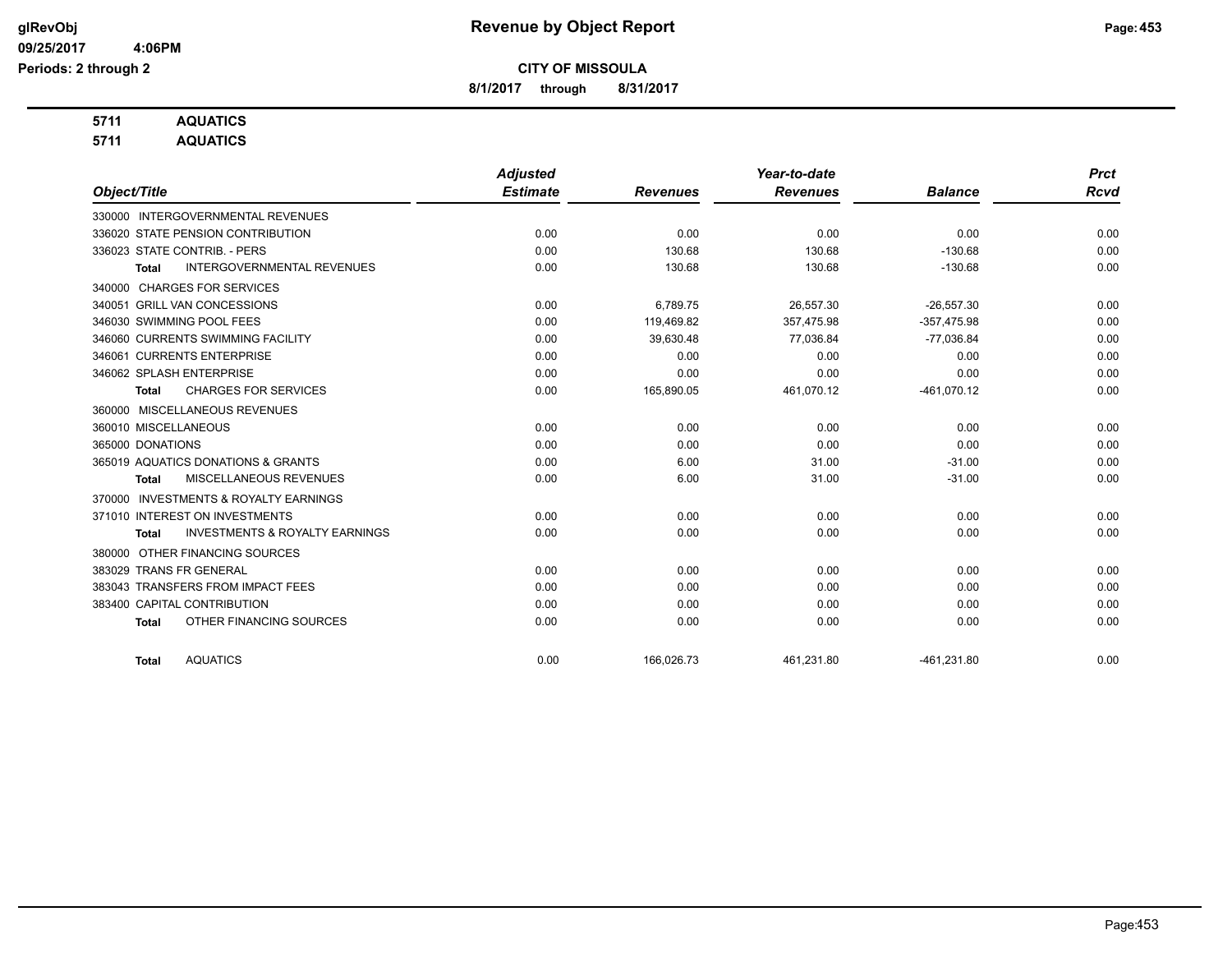**8/1/2017 through 8/31/2017**

**5711 AQUATICS**

|                                                           | <b>Adjusted</b> |                 | Year-to-date    |                | <b>Prct</b> |
|-----------------------------------------------------------|-----------------|-----------------|-----------------|----------------|-------------|
| Object/Title                                              | <b>Estimate</b> | <b>Revenues</b> | <b>Revenues</b> | <b>Balance</b> | <b>Rcvd</b> |
| 330000 INTERGOVERNMENTAL REVENUES                         |                 |                 |                 |                |             |
| 336020 STATE PENSION CONTRIBUTION                         | 0.00            | 0.00            | 0.00            | 0.00           | 0.00        |
| 336023 STATE CONTRIB. - PERS                              | 0.00            | 130.68          | 130.68          | $-130.68$      | 0.00        |
| <b>INTERGOVERNMENTAL REVENUES</b><br><b>Total</b>         | 0.00            | 130.68          | 130.68          | $-130.68$      | 0.00        |
| 340000 CHARGES FOR SERVICES                               |                 |                 |                 |                |             |
| 340051 GRILL VAN CONCESSIONS                              | 0.00            | 6,789.75        | 26,557.30       | $-26,557.30$   | 0.00        |
| 346030 SWIMMING POOL FEES                                 | 0.00            | 119,469.82      | 357,475.98      | $-357,475.98$  | 0.00        |
| 346060 CURRENTS SWIMMING FACILITY                         | 0.00            | 39,630.48       | 77.036.84       | $-77,036.84$   | 0.00        |
| 346061 CURRENTS ENTERPRISE                                | 0.00            | 0.00            | 0.00            | 0.00           | 0.00        |
| 346062 SPLASH ENTERPRISE                                  | 0.00            | 0.00            | 0.00            | 0.00           | 0.00        |
| <b>CHARGES FOR SERVICES</b><br><b>Total</b>               | 0.00            | 165,890.05      | 461,070.12      | $-461,070.12$  | 0.00        |
| 360000 MISCELLANEOUS REVENUES                             |                 |                 |                 |                |             |
| 360010 MISCELLANEOUS                                      | 0.00            | 0.00            | 0.00            | 0.00           | 0.00        |
| 365000 DONATIONS                                          | 0.00            | 0.00            | 0.00            | 0.00           | 0.00        |
| 365019 AQUATICS DONATIONS & GRANTS                        | 0.00            | 6.00            | 31.00           | $-31.00$       | 0.00        |
| MISCELLANEOUS REVENUES<br><b>Total</b>                    | 0.00            | 6.00            | 31.00           | $-31.00$       | 0.00        |
| <b>INVESTMENTS &amp; ROYALTY EARNINGS</b><br>370000       |                 |                 |                 |                |             |
| 371010 INTEREST ON INVESTMENTS                            | 0.00            | 0.00            | 0.00            | 0.00           | 0.00        |
| <b>INVESTMENTS &amp; ROYALTY EARNINGS</b><br><b>Total</b> | 0.00            | 0.00            | 0.00            | 0.00           | 0.00        |
| OTHER FINANCING SOURCES<br>380000                         |                 |                 |                 |                |             |
| 383029 TRANS FR GENERAL                                   | 0.00            | 0.00            | 0.00            | 0.00           | 0.00        |
| 383043 TRANSFERS FROM IMPACT FEES                         | 0.00            | 0.00            | 0.00            | 0.00           | 0.00        |
| 383400 CAPITAL CONTRIBUTION                               | 0.00            | 0.00            | 0.00            | 0.00           | 0.00        |
| OTHER FINANCING SOURCES<br><b>Total</b>                   | 0.00            | 0.00            | 0.00            | 0.00           | 0.00        |
| <b>AQUATICS</b><br><b>Total</b>                           | 0.00            | 166,026.73      | 461,231.80      | -461,231.80    | 0.00        |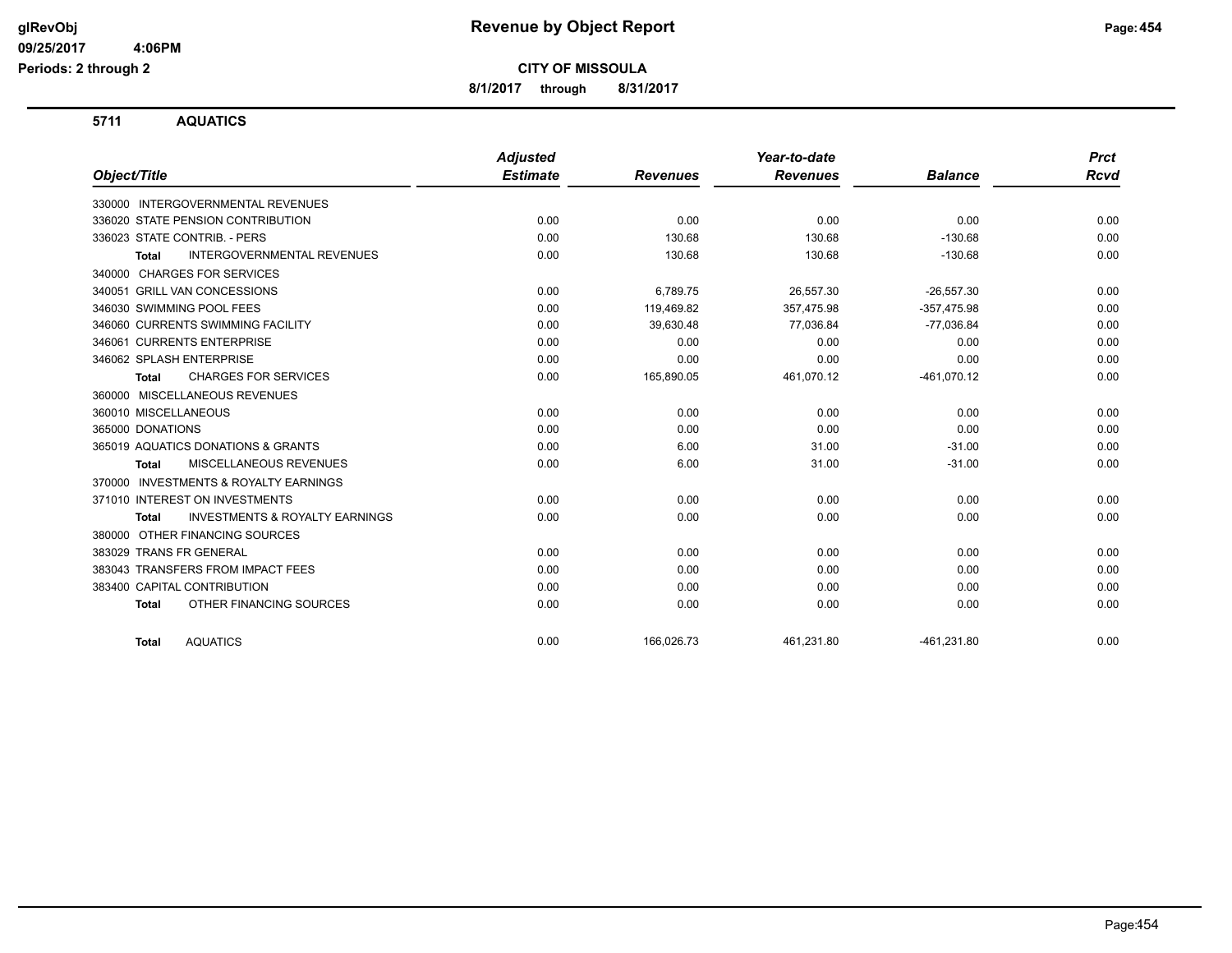**8/1/2017 through 8/31/2017**

#### **6050 EMPLOYEE BENEFIT PLAN FUND**

#### **6050 EMPLOYEE BENEFIT PLAN FUND**

|                                                           | <b>Adjusted</b> |                 | Year-to-date    |                 | <b>Prct</b> |
|-----------------------------------------------------------|-----------------|-----------------|-----------------|-----------------|-------------|
| Object/Title                                              | <b>Estimate</b> | <b>Revenues</b> | <b>Revenues</b> | <b>Balance</b>  | <b>Rcvd</b> |
| 330000 INTERGOVERNMENTAL REVENUES                         |                 |                 |                 |                 |             |
| 334112 WELLNESS GRANT                                     | 0.00            | 0.00            | 0.00            | 0.00            | 0.00        |
| <b>INTERGOVERNMENTAL REVENUES</b><br><b>Total</b>         | 0.00            | 0.00            | 0.00            | 0.00            | 0.00        |
| 360000 MISCELLANEOUS REVENUES                             |                 |                 |                 |                 |             |
| 360010 MISCELLANEOUS                                      | 0.00            | 0.00            | 0.00            | 0.00            | 0.00        |
| <b>MISCELLANEOUS REVENUES</b><br><b>Total</b>             | 0.00            | 0.00            | 0.00            | 0.00            | 0.00        |
| 370000 INVESTMENTS & ROYALTY EARNINGS                     |                 |                 |                 |                 |             |
| 371010 INTEREST ON INVESTMENTS                            | 0.00            | 0.00            | 0.00            | 0.00            | 0.00        |
| <b>INVESTMENTS &amp; ROYALTY EARNINGS</b><br><b>Total</b> | 0.00            | 0.00            | 0.00            | 0.00            | 0.00        |
| 380000 OTHER FINANCING SOURCES                            |                 |                 |                 |                 |             |
| 383028 TRANS FROM GF FOR HEALTH RESERVE                   | 0.00            | 0.00            | 0.00            | 0.00            | 0.00        |
| 383029 TRANS FR GENERAL                                   | 0.00            | 6,686.82        | 18,941.30       | $-18,941.30$    | 0.00        |
| OTHER FINANCING SOURCES<br>Total                          | 0.00            | 6,686.82        | 18,941.30       | $-18,941.30$    | 0.00        |
| 390000 INTERNAL SERVICES                                  |                 |                 |                 |                 |             |
| 396001 INSURANCE REIMBURSEMENTS                           | 0.00            | 0.00            | $-15,945.47$    | 15,945.47       | 0.00        |
| 396002 CITY CONTRIBUTIONS                                 | 0.00            | 304,715.80      | 830,422.11      | $-830,422.11$   | 0.00        |
| 396003 EMPLOYEE DEDUCTION CONTRIBUTIONS                   | 0.00            | 75,608.40       | 247,705.56      | $-247,705.56$   | 0.00        |
| 396004 RETIREE CONTRIBUTIONS                              | 0.00            | 34,673.93       | 69,443.88       | $-69,443.88$    | 0.00        |
| 396005 FIRE + POLICE ADDTL HEALTH CONTRIB                 | 0.00            | 146,688.00      | 494.850.00      | -494,850.00     | 0.00        |
| 396006 RX REBATES                                         | 0.00            | 0.00            | 0.00            | 0.00            | 0.00        |
| 396007 OTHER PARTICIPANT HEALTH PREM CONTRIB              | 0.00            | 0.00            | 0.00            | 0.00            | 0.00        |
| 396008 COBRA CONTRIBUTIONS                                | 0.00            | 0.00            | 0.00            | 0.00            | 0.00        |
| 396009 WELLNESS PROGRAM CONTRIBUTIONS                     | 0.00            | 0.00            | 0.00            | 0.00            | 0.00        |
| 396010 EMPLOYEE SUPPLI LIFE INSURANCE CONTRI              | 0.00            | 2,836.70        | 4,938.70        | $-4,938.70$     | 0.00        |
| 396011 EMPLOYEE VISION INSURANCE CONTRIBUTIONS            | 0.00            | 190.55          | 262.62          | $-262.62$       | 0.00        |
| <b>INTERNAL SERVICES</b><br><b>Total</b>                  | 0.00            | 564,713.38      | 1,631,677.40    | $-1,631,677.40$ | 0.00        |
| EMPLOYEE BENEFIT PLAN FUND<br><b>Total</b>                | 0.00            | 571,400.20      | 1,650,618.70    | $-1,650,618.70$ | 0.00        |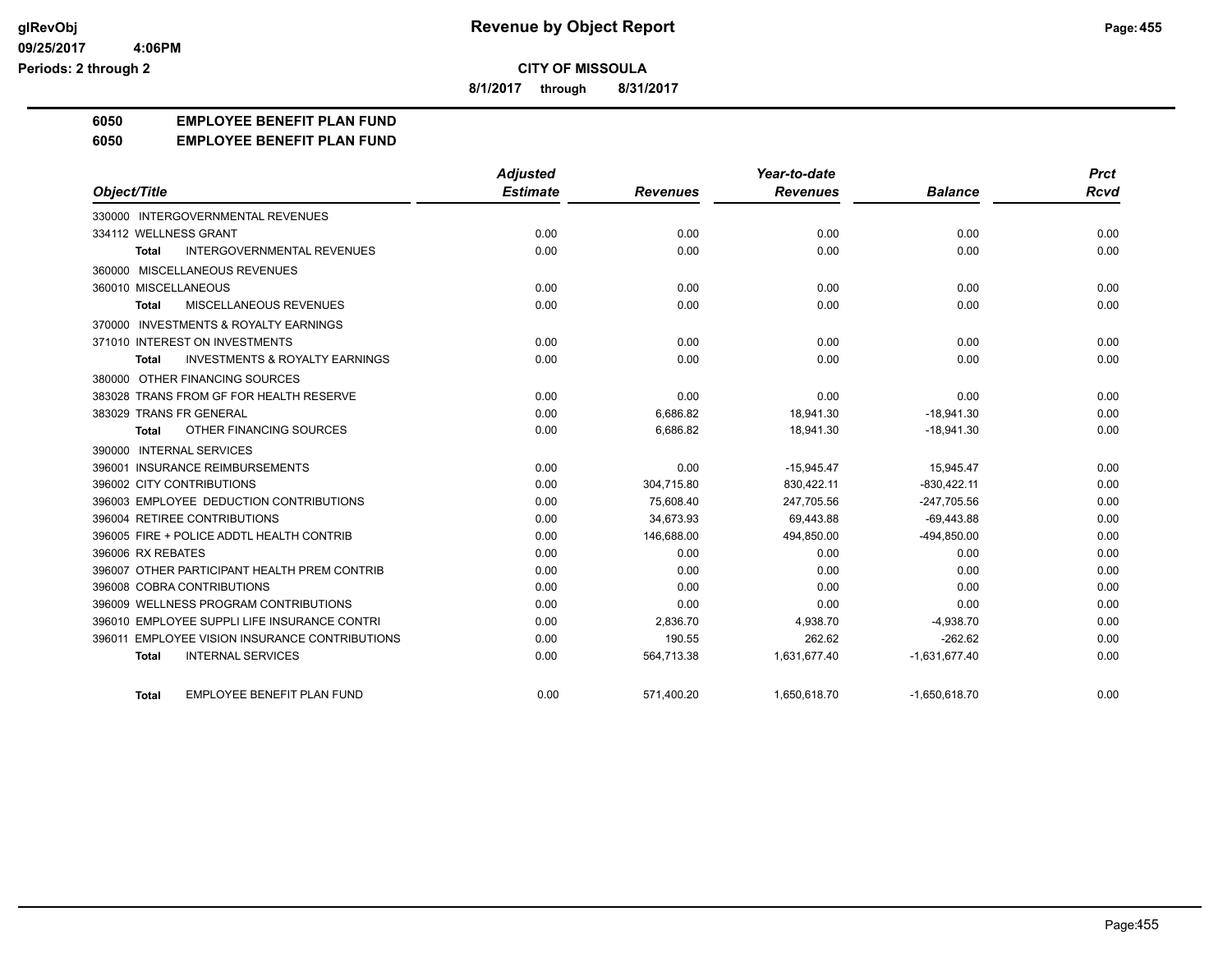**Periods: 2 through 2**

**CITY OF MISSOULA**

**8/1/2017 through 8/31/2017**

#### **6050 EMPLOYEE BENEFIT PLAN FUND**

|                                                    | <b>Adjusted</b> |                 | Year-to-date    |                 | <b>Prct</b> |
|----------------------------------------------------|-----------------|-----------------|-----------------|-----------------|-------------|
| Object/Title                                       | <b>Estimate</b> | <b>Revenues</b> | <b>Revenues</b> | <b>Balance</b>  | <b>Rcvd</b> |
| 330000 INTERGOVERNMENTAL REVENUES                  |                 |                 |                 |                 |             |
| 334112 WELLNESS GRANT                              | 0.00            | 0.00            | 0.00            | 0.00            | 0.00        |
| <b>INTERGOVERNMENTAL REVENUES</b><br><b>Total</b>  | 0.00            | 0.00            | 0.00            | 0.00            | 0.00        |
| 360000 MISCELLANEOUS REVENUES                      |                 |                 |                 |                 |             |
| 360010 MISCELLANEOUS                               | 0.00            | 0.00            | 0.00            | 0.00            | 0.00        |
| MISCELLANEOUS REVENUES<br><b>Total</b>             | 0.00            | 0.00            | 0.00            | 0.00            | 0.00        |
| 370000 INVESTMENTS & ROYALTY EARNINGS              |                 |                 |                 |                 |             |
| 371010 INTEREST ON INVESTMENTS                     | 0.00            | 0.00            | 0.00            | 0.00            | 0.00        |
| <b>INVESTMENTS &amp; ROYALTY EARNINGS</b><br>Total | 0.00            | 0.00            | 0.00            | 0.00            | 0.00        |
| 380000 OTHER FINANCING SOURCES                     |                 |                 |                 |                 |             |
| 383028 TRANS FROM GF FOR HEALTH RESERVE            | 0.00            | 0.00            | 0.00            | 0.00            | 0.00        |
| 383029 TRANS FR GENERAL                            | 0.00            | 6,686.82        | 18,941.30       | $-18,941.30$    | 0.00        |
| OTHER FINANCING SOURCES<br><b>Total</b>            | 0.00            | 6,686.82        | 18,941.30       | $-18,941.30$    | 0.00        |
| 390000 INTERNAL SERVICES                           |                 |                 |                 |                 |             |
| 396001 INSURANCE REIMBURSEMENTS                    | 0.00            | 0.00            | $-15,945.47$    | 15,945.47       | 0.00        |
| 396002 CITY CONTRIBUTIONS                          | 0.00            | 304,715.80      | 830,422.11      | $-830.422.11$   | 0.00        |
| 396003 EMPLOYEE DEDUCTION CONTRIBUTIONS            | 0.00            | 75,608.40       | 247,705.56      | $-247,705.56$   | 0.00        |
| 396004 RETIREE CONTRIBUTIONS                       | 0.00            | 34,673.93       | 69,443.88       | $-69,443.88$    | 0.00        |
| 396005 FIRE + POLICE ADDTL HEALTH CONTRIB          | 0.00            | 146,688.00      | 494,850.00      | -494,850.00     | 0.00        |
| 396006 RX REBATES                                  | 0.00            | 0.00            | 0.00            | 0.00            | 0.00        |
| 396007 OTHER PARTICIPANT HEALTH PREM CONTRIB       | 0.00            | 0.00            | 0.00            | 0.00            | 0.00        |
| 396008 COBRA CONTRIBUTIONS                         | 0.00            | 0.00            | 0.00            | 0.00            | 0.00        |
| 396009 WELLNESS PROGRAM CONTRIBUTIONS              | 0.00            | 0.00            | 0.00            | 0.00            | 0.00        |
| 396010 EMPLOYEE SUPPLI LIFE INSURANCE CONTRI       | 0.00            | 2,836.70        | 4,938.70        | $-4,938.70$     | 0.00        |
| 396011 EMPLOYEE VISION INSURANCE CONTRIBUTION      | 0.00            | 190.55          | 262.62          | $-262.62$       | 0.00        |
| <b>INTERNAL SERVICES</b><br><b>Total</b>           | 0.00            | 564,713.38      | 1,631,677.40    | $-1,631,677.40$ | 0.00        |
| <b>EMPLOYEE BENEFIT PLAN FUND</b><br><b>Total</b>  | 0.00            | 571,400.20      | 1,650,618.70    | $-1,650,618.70$ | 0.00        |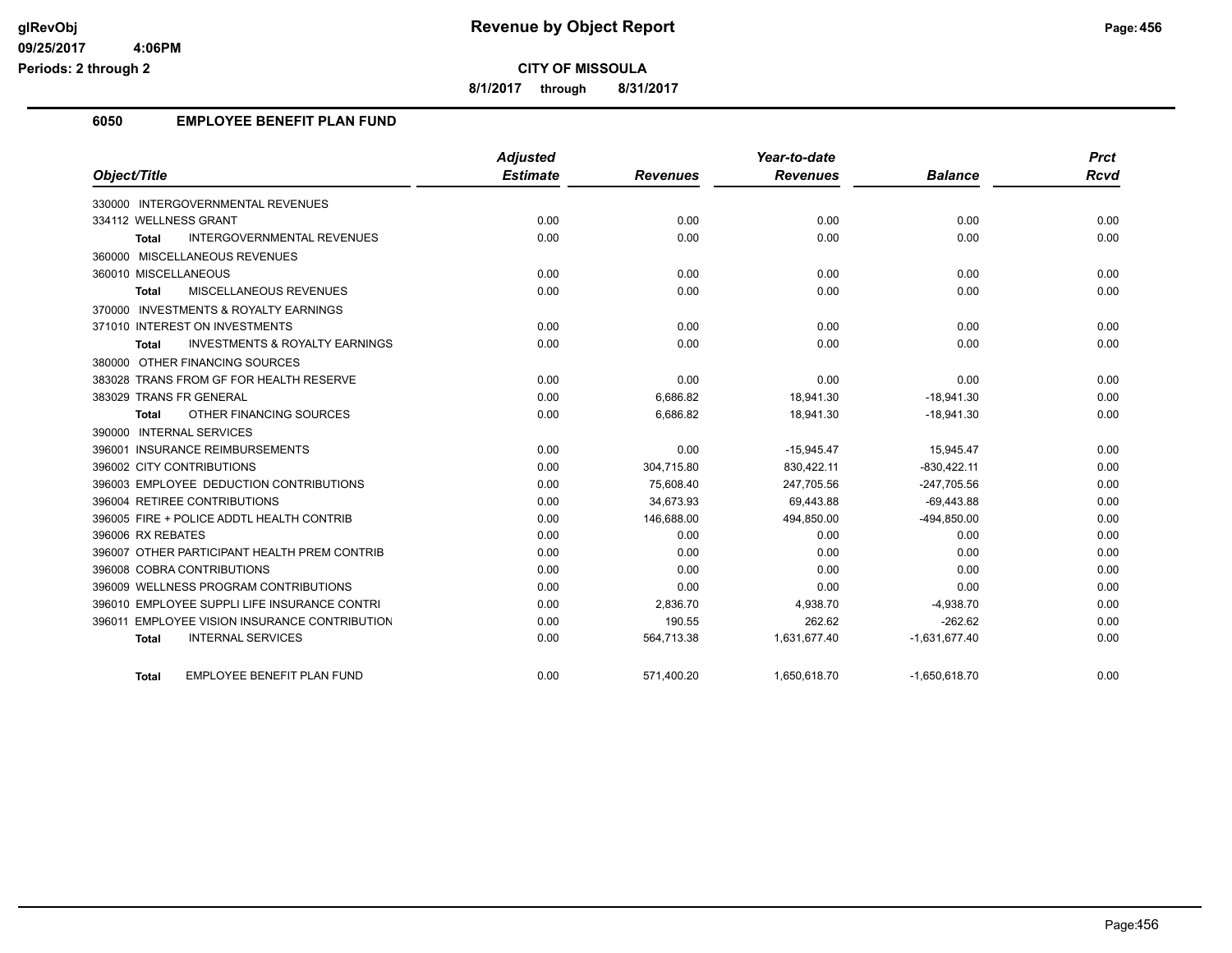**8/1/2017 through 8/31/2017**

**7370 PARKING COMMISSION FUND**

**7370 PARKING COMMISSION FUND**

|                                                    | <b>Adjusted</b> |                 | Year-to-date    |                | <b>Prct</b> |
|----------------------------------------------------|-----------------|-----------------|-----------------|----------------|-------------|
| Object/Title                                       | <b>Estimate</b> | <b>Revenues</b> | <b>Revenues</b> | <b>Balance</b> | <b>Rcvd</b> |
| 330000 INTERGOVERNMENTAL REVENUES                  |                 |                 |                 |                |             |
| 336020 STATE PENSION CONTRIBUTION                  | 0.00            | 0.00            | 0.00            | 0.00           | 0.00        |
| 336023 STATE CONTRIB. - PERS                       | 0.00            | 60.95           | 60.95           | $-60.95$       | 0.00        |
| <b>INTERGOVERNMENTAL REVENUES</b><br><b>Total</b>  | 0.00            | 60.95           | 60.95           | $-60.95$       | 0.00        |
| 340000 CHARGES FOR SERVICES                        |                 |                 |                 |                |             |
| 343009 TOW CHARGES                                 | 0.00            | 0.00            | 0.00            | 0.00           | 0.00        |
| 343015 PARKING                                     | 0.00            | 0.00            | 0.00            | 0.00           | 0.00        |
| 343016 METER MONEY                                 | 0.00            | 133,098.49      | 227,764.20      | -227,764.20    | 0.00        |
| 343017 PARKING LEASE REVENUE                       | 0.00            | 52,114.00       | 174,780.00      | $-174,780.00$  | 0.00        |
| 343018 SALE OF MATERIALS                           | 0.00            | 9,690.30        | 17,933.20       | $-17,933.20$   | 0.00        |
| 343301 BOOT REMOVAL                                | 0.00            | 1,490.00        | 2,090.00        | $-2,090.00$    | 0.00        |
| <b>CHARGES FOR SERVICES</b><br><b>Total</b>        | 0.00            | 196,392.79      | 422,567.40      | -422,567.40    | 0.00        |
| 350000 FINES & FORFEITURES                         |                 |                 |                 |                |             |
| 352000 TICKETS                                     | 0.00            | 0.00            | 0.00            | 0.00           | 0.00        |
| 352001 PARKING TICKET REVENUE                      | 0.00            | 22,767.00       | 39,077.50       | $-39,077.50$   | 0.00        |
| 352002 PARKING FINES                               | 0.00            | 0.00            | 0.00            | 0.00           | 0.00        |
| <b>FINES &amp; FORFEITURES</b><br><b>Total</b>     | 0.00            | 22,767.00       | 39,077.50       | $-39,077.50$   | 0.00        |
| 360000 MISCELLANEOUS REVENUES                      |                 |                 |                 |                |             |
| 360010 MISCELLANEOUS                               | 0.00            | 5,512.50        | 19,083.56       | $-19,083.56$   | 0.00        |
| 360018 MARKET ON FRONT UTILITY PAYMENTS            | 0.00            | 217.46          | 433.01          | $-433.01$      | 0.00        |
| 360019 GARBAGE-MARKET ON FRONT                     | 0.00            | 0.00            | 423.06          | $-423.06$      | 0.00        |
| 362002 BAD CHECK CHARGES                           | 0.00            | 0.00            | 0.00            | 0.00           | 0.00        |
| 362005 LEASE LATE PAYMENT PENALTY                  | 0.00            | 0.00            | 0.00            | 0.00           | 0.00        |
| 364040 INSURANCE AND DAMAGE RECOVERY               | 0.00            | 0.00            | 0.00            | 0.00           | 0.00        |
| MISCELLANEOUS REVENUES<br>Total                    | 0.00            | 5,729.96        | 19,939.63       | $-19,939.63$   | 0.00        |
| 370000 INVESTMENTS & ROYALTY EARNINGS              |                 |                 |                 |                |             |
| 371010 INTEREST ON INVESTMENTS                     | 0.00            | 0.00            | 0.00            | 0.00           | 0.00        |
| 371020 GAIN/LOSS IN MARKET VALUE OF INVESTMENTS    | 0.00            | 0.00            | 0.00            | 0.00           | 0.00        |
| <b>INVESTMENTS &amp; ROYALTY EARNINGS</b><br>Total | 0.00            | 0.00            | 0.00            | 0.00           | 0.00        |
| 380000 OTHER FINANCING SOURCES                     |                 |                 |                 |                |             |
| 381010 BOND PROCEEDS                               | 0.00            | 0.00            | 0.00            | 0.00           | 0.00        |
| 381090 PROCEEDS FROM CAPITAL LEASE                 | 0.00            | 0.00            | 0.00            | 0.00           | 0.00        |
| 382010 SALE OF FIXED ASSETS                        | 0.00            | 0.00            | 0.00            | 0.00           | 0.00        |
| 383013 TRANS FR SID DEBT SERVICE                   | 0.00            | 0.00            | 0.00            | 0.00           | 0.00        |
| 383400 CAPITAL CONTRIBUTION                        | 0.00            | 0.00            | 0.00            | 0.00           | 0.00        |
| OTHER FINANCING SOURCES<br>Total                   | 0.00            | 0.00            | 0.00            | 0.00           | 0.00        |
| PARKING COMMISSION FUND<br><b>Total</b>            | 0.00            | 224,950.70      | 481,645.48      | -481,645.48    | 0.00        |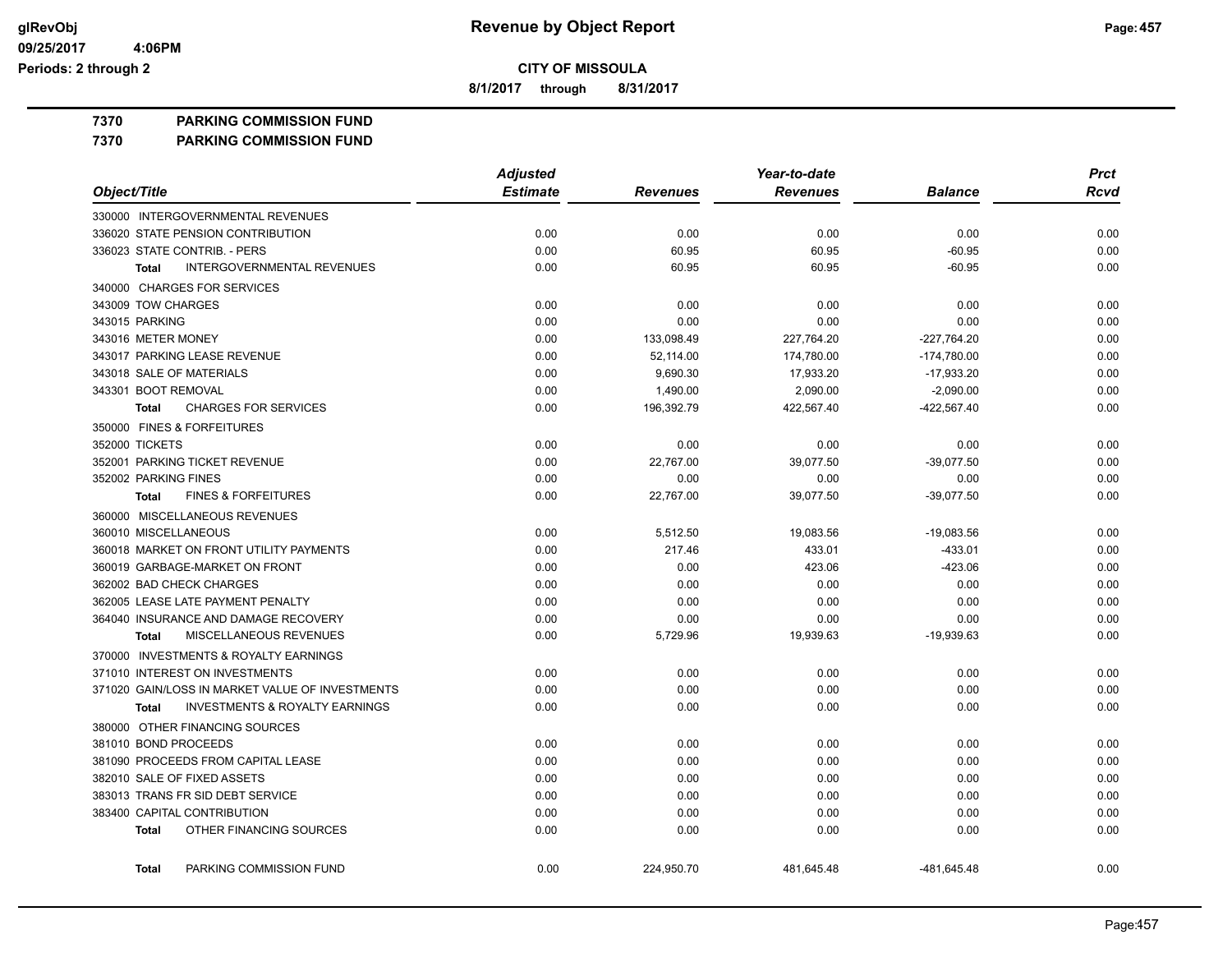**CITY OF MISSOULA 8/1/2017 through 8/31/2017**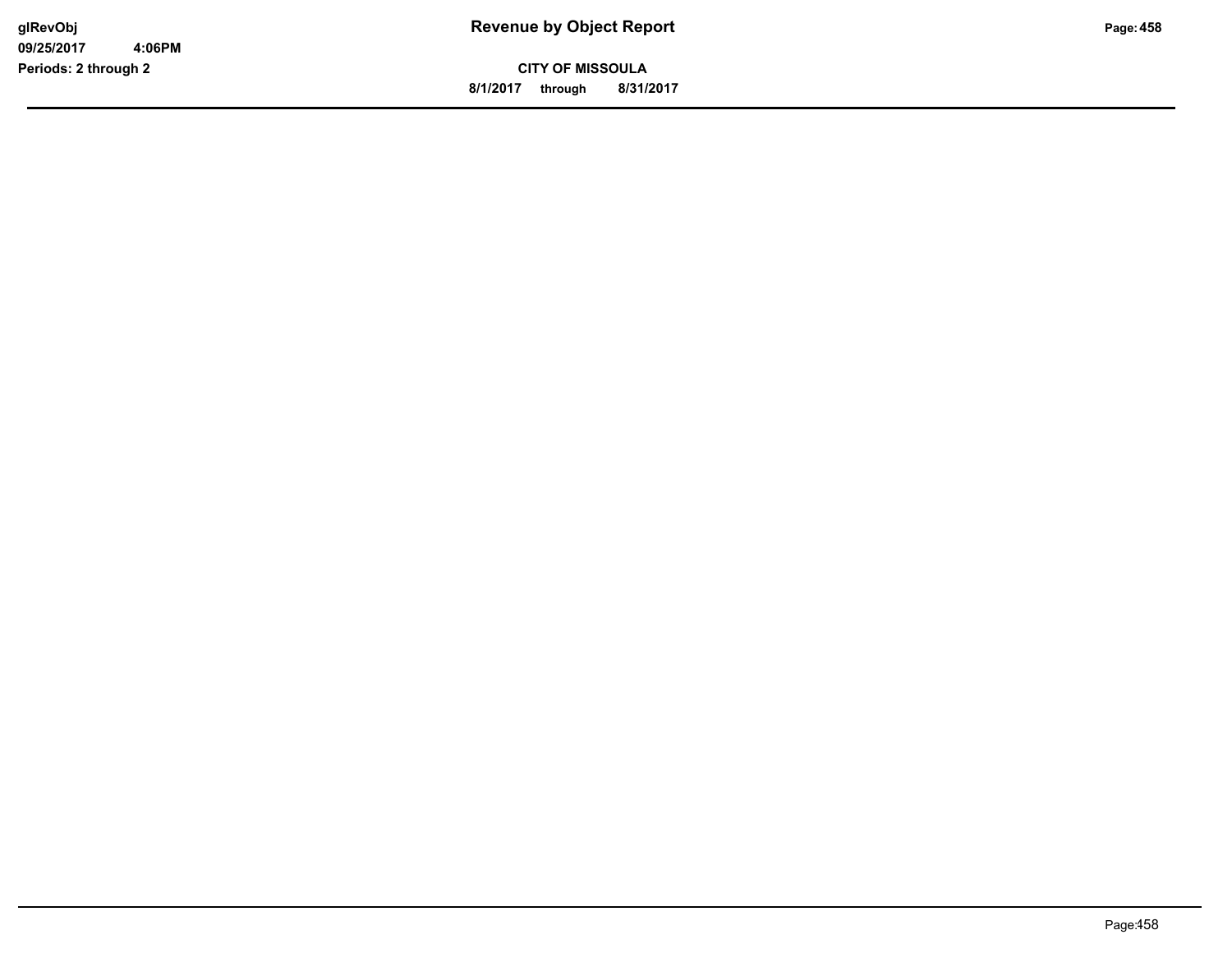**8/1/2017 through 8/31/2017**

#### **7370 PARKING COMMISSION FUND**

|                                                           | <b>Adjusted</b> | Year-to-date    |                 |                | <b>Prct</b> |
|-----------------------------------------------------------|-----------------|-----------------|-----------------|----------------|-------------|
| Object/Title                                              | <b>Estimate</b> | <b>Revenues</b> | <b>Revenues</b> | <b>Balance</b> | <b>Rcvd</b> |
| 330000 INTERGOVERNMENTAL REVENUES                         |                 |                 |                 |                |             |
| 336020 STATE PENSION CONTRIBUTION                         | 0.00            | 0.00            | 0.00            | 0.00           | 0.00        |
| 336023 STATE CONTRIB. - PERS                              | 0.00            | 60.95           | 60.95           | $-60.95$       | 0.00        |
| <b>INTERGOVERNMENTAL REVENUES</b><br><b>Total</b>         | 0.00            | 60.95           | 60.95           | $-60.95$       | 0.00        |
| 340000 CHARGES FOR SERVICES                               |                 |                 |                 |                |             |
| 343009 TOW CHARGES                                        | 0.00            | 0.00            | 0.00            | 0.00           | 0.00        |
| 343015 PARKING                                            | 0.00            | 0.00            | 0.00            | 0.00           | 0.00        |
| 343016 METER MONEY                                        | 0.00            | 133,098.49      | 227,764.20      | -227,764.20    | 0.00        |
| 343017 PARKING LEASE REVENUE                              | 0.00            | 52,114.00       | 174,780.00      | $-174,780.00$  | 0.00        |
| 343018 SALE OF MATERIALS                                  | 0.00            | 9,690.30        | 17,933.20       | $-17,933.20$   | 0.00        |
| 343301 BOOT REMOVAL                                       | 0.00            | 1,490.00        | 2,090.00        | $-2,090.00$    | 0.00        |
| <b>CHARGES FOR SERVICES</b><br><b>Total</b>               | 0.00            | 196,392.79      | 422,567.40      | -422,567.40    | 0.00        |
| 350000 FINES & FORFEITURES                                |                 |                 |                 |                |             |
| 352000 TICKETS                                            | 0.00            | 0.00            | 0.00            | 0.00           | 0.00        |
| 352001 PARKING TICKET REVENUE                             | 0.00            | 22,767.00       | 39,077.50       | $-39,077.50$   | 0.00        |
| 352002 PARKING FINES                                      | 0.00            | 0.00            | 0.00            | 0.00           | 0.00        |
| <b>FINES &amp; FORFEITURES</b><br><b>Total</b>            | 0.00            | 22,767.00       | 39,077.50       | $-39,077.50$   | 0.00        |
| 360000 MISCELLANEOUS REVENUES                             |                 |                 |                 |                |             |
| 360010 MISCELLANEOUS                                      | 0.00            | 5,512.50        | 19,083.56       | $-19,083.56$   | 0.00        |
| 360018 MARKET ON FRONT UTILITY PAYMENTS                   | 0.00            | 217.46          | 433.01          | $-433.01$      | 0.00        |
| 360019 GARBAGE-MARKET ON FRONT                            | 0.00            | 0.00            | 423.06          | $-423.06$      | 0.00        |
| 362002 BAD CHECK CHARGES                                  | 0.00            | 0.00            | 0.00            | 0.00           | 0.00        |
| 362005 LEASE LATE PAYMENT PENALTY                         | 0.00            | 0.00            | 0.00            | 0.00           | 0.00        |
| 364040 INSURANCE AND DAMAGE RECOVERY                      | 0.00            | 0.00            | 0.00            | 0.00           | 0.00        |
| <b>MISCELLANEOUS REVENUES</b><br><b>Total</b>             | 0.00            | 5,729.96        | 19,939.63       | $-19,939.63$   | 0.00        |
| 370000 INVESTMENTS & ROYALTY EARNINGS                     |                 |                 |                 |                |             |
| 371010 INTEREST ON INVESTMENTS                            | 0.00            | 0.00            | 0.00            | 0.00           | 0.00        |
| 371020 GAIN/LOSS IN MARKET VALUE OF INVESTMENT            | 0.00            | 0.00            | 0.00            | 0.00           | 0.00        |
| <b>INVESTMENTS &amp; ROYALTY EARNINGS</b><br><b>Total</b> | 0.00            | 0.00            | 0.00            | 0.00           | 0.00        |
| 380000 OTHER FINANCING SOURCES                            |                 |                 |                 |                |             |
| 381010 BOND PROCEEDS                                      | 0.00            | 0.00            | 0.00            | 0.00           | 0.00        |
| 381090 PROCEEDS FROM CAPITAL LEASE                        | 0.00            | 0.00            | 0.00            | 0.00           | 0.00        |
| 382010 SALE OF FIXED ASSETS                               | 0.00            | 0.00            | 0.00            | 0.00           | 0.00        |
| 383013 TRANS FR SID DEBT SERVICE                          | 0.00            | 0.00            | 0.00            | 0.00           | 0.00        |
| 383400 CAPITAL CONTRIBUTION                               | 0.00            | 0.00            | 0.00            | 0.00           | 0.00        |
| OTHER FINANCING SOURCES<br><b>Total</b>                   | 0.00            | 0.00            | 0.00            | 0.00           | 0.00        |
| PARKING COMMISSION FUND<br><b>Total</b>                   | 0.00            | 224,950.70      | 481,645.48      | -481,645.48    | 0.00        |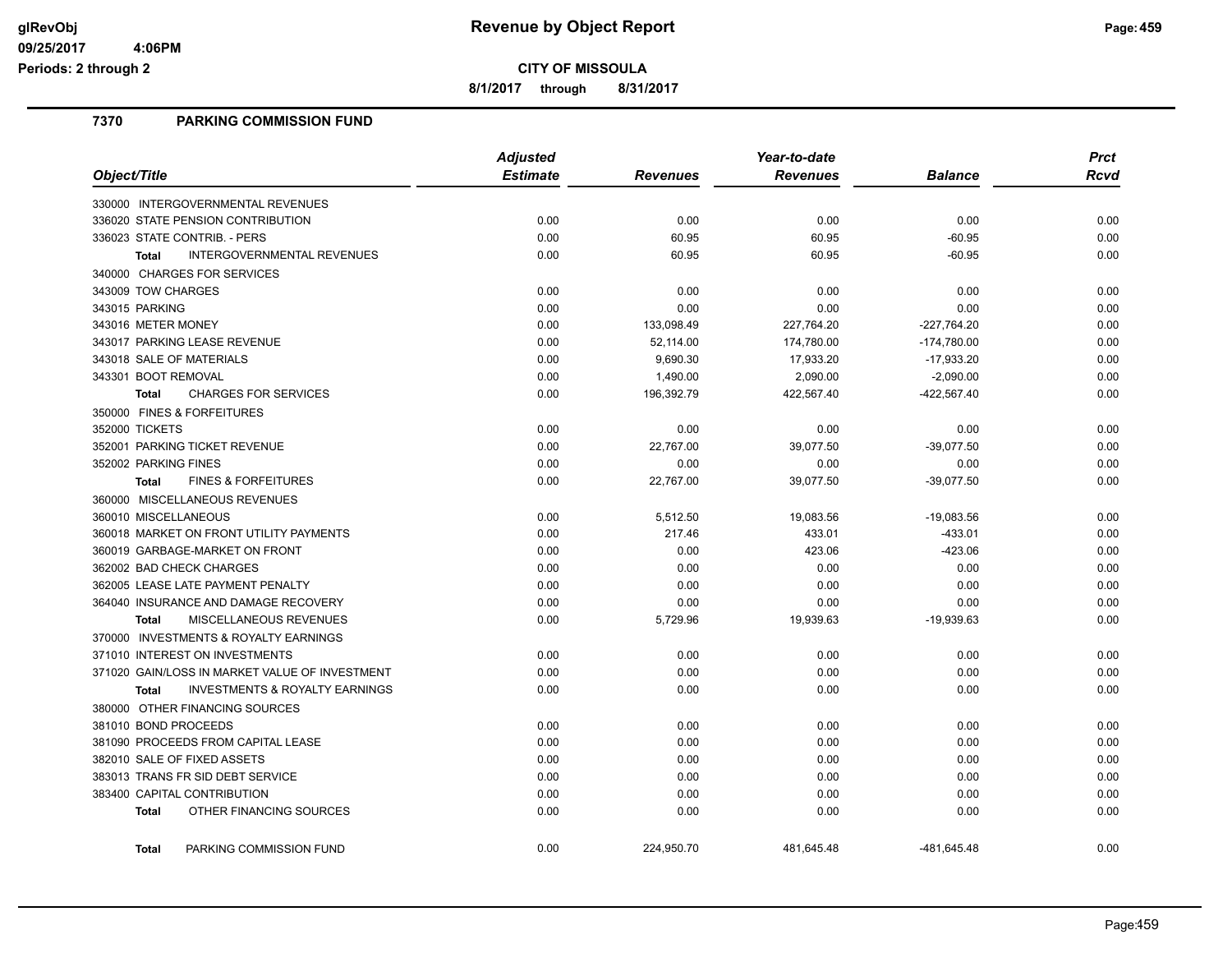**CITY OF MISSOULA 8/1/2017 through 8/31/2017**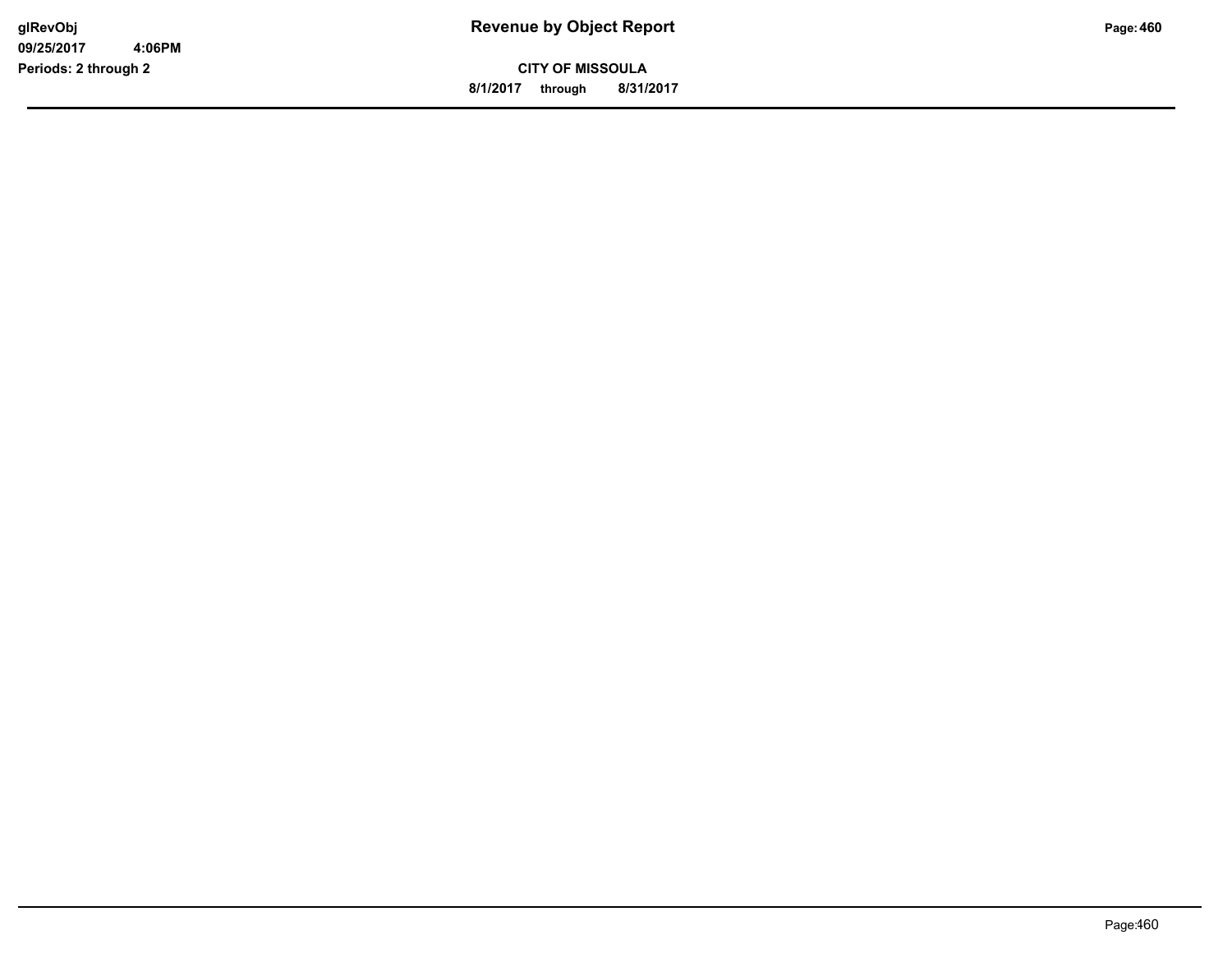**8/1/2017 through 8/31/2017**

**7371 FRONT STREET PARKING BONDS**

**7371 FRONT STREET PARKING BONDS**

|                                                           | <b>Adjusted</b> |                 | Year-to-date    |                | <b>Prct</b> |
|-----------------------------------------------------------|-----------------|-----------------|-----------------|----------------|-------------|
| Object/Title                                              | <b>Estimate</b> | <b>Revenues</b> | <b>Revenues</b> | <b>Balance</b> | <b>Rcvd</b> |
| 330000 INTERGOVERNMENTAL REVENUES                         |                 |                 |                 |                |             |
| 331990 IRS REIMB/DEBT SVS INTEREST                        | 0.00            | 0.00            | 0.00            | 0.00           | 0.00        |
| 338000 LOCAL SHARING OF TAX INCREMENT                     | 0.00            | 0.00            | 0.00            | 0.00           | 0.00        |
| <b>INTERGOVERNMENTAL REVENUES</b><br>Total                | 0.00            | 0.00            | 0.00            | 0.00           | 0.00        |
| 360000 MISCELLANEOUS REVENUES                             |                 |                 |                 |                |             |
| 360010 MISCELLANEOUS                                      | 0.00            | 0.00            | 0.00            | 0.00           | 0.00        |
| MISCELLANEOUS REVENUES<br>Total                           | 0.00            | 0.00            | 0.00            | 0.00           | 0.00        |
| 370000 INVESTMENTS & ROYALTY EARNINGS                     |                 |                 |                 |                |             |
| 371010 INTEREST ON INVESTMENTS                            | 0.00            | 0.00            | 0.00            | 0.00           | 0.00        |
| <b>INVESTMENTS &amp; ROYALTY EARNINGS</b><br><b>Total</b> | 0.00            | 0.00            | 0.00            | 0.00           | 0.00        |
| 380000 OTHER FINANCING SOURCES                            |                 |                 |                 |                |             |
| 381009 TRANSFERS IN                                       | 0.00            | 0.00            | 0.00            | 0.00           | 0.00        |
| 381010 BOND PROCEEDS                                      | 0.00            | 0.00            | 0.00            | 0.00           | 0.00        |
| 383000 OPERATING TRANSFERS                                | 0.00            | 13,048.75       | 26,097.50       | $-26,097.50$   | 0.00        |
| OTHER FINANCING SOURCES<br>Total                          | 0.00            | 13,048.75       | 26,097.50       | $-26,097.50$   | 0.00        |
| <b>FRONT STREET PARKING BONDS</b><br><b>Total</b>         | 0.00            | 13,048.75       | 26,097.50       | $-26,097.50$   | 0.00        |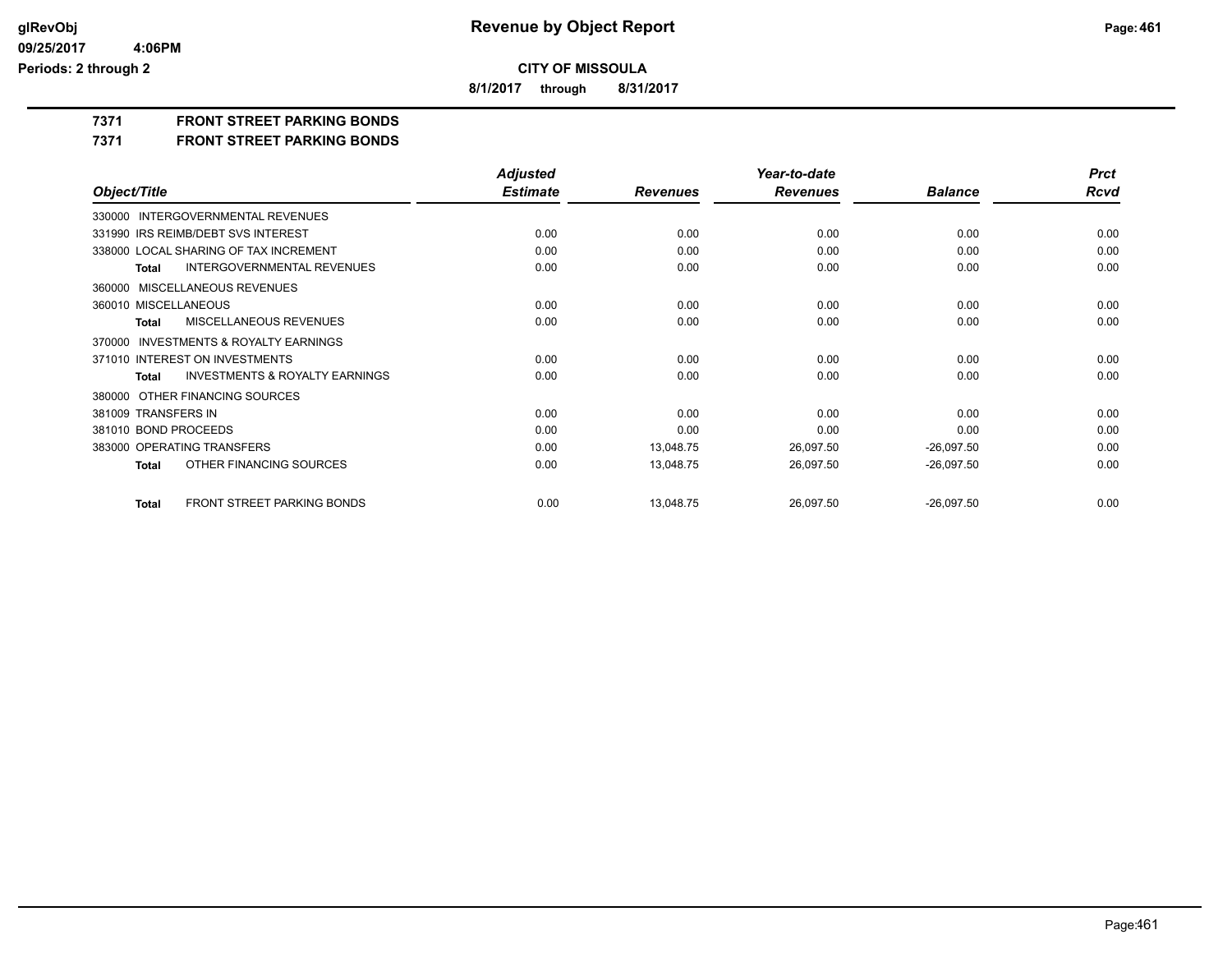**8/1/2017 through 8/31/2017**

#### **7371 FRONT STREET PARKING BONDS**

|                                                     | <b>Adjusted</b> |                 | Year-to-date    |                | <b>Prct</b> |
|-----------------------------------------------------|-----------------|-----------------|-----------------|----------------|-------------|
| Object/Title                                        | <b>Estimate</b> | <b>Revenues</b> | <b>Revenues</b> | <b>Balance</b> | Rcvd        |
| INTERGOVERNMENTAL REVENUES<br>330000                |                 |                 |                 |                |             |
| 331990 IRS REIMB/DEBT SVS INTEREST                  | 0.00            | 0.00            | 0.00            | 0.00           | 0.00        |
| 338000 LOCAL SHARING OF TAX INCREMENT               | 0.00            | 0.00            | 0.00            | 0.00           | 0.00        |
| <b>INTERGOVERNMENTAL REVENUES</b><br><b>Total</b>   | 0.00            | 0.00            | 0.00            | 0.00           | 0.00        |
| 360000 MISCELLANEOUS REVENUES                       |                 |                 |                 |                |             |
| 360010 MISCELLANEOUS                                | 0.00            | 0.00            | 0.00            | 0.00           | 0.00        |
| MISCELLANEOUS REVENUES<br>Total                     | 0.00            | 0.00            | 0.00            | 0.00           | 0.00        |
| <b>INVESTMENTS &amp; ROYALTY EARNINGS</b><br>370000 |                 |                 |                 |                |             |
| 371010 INTEREST ON INVESTMENTS                      | 0.00            | 0.00            | 0.00            | 0.00           | 0.00        |
| INVESTMENTS & ROYALTY EARNINGS<br>Total             | 0.00            | 0.00            | 0.00            | 0.00           | 0.00        |
| 380000 OTHER FINANCING SOURCES                      |                 |                 |                 |                |             |
| 381009 TRANSFERS IN                                 | 0.00            | 0.00            | 0.00            | 0.00           | 0.00        |
| 381010 BOND PROCEEDS                                | 0.00            | 0.00            | 0.00            | 0.00           | 0.00        |
| 383000 OPERATING TRANSFERS                          | 0.00            | 13,048.75       | 26,097.50       | $-26,097.50$   | 0.00        |
| OTHER FINANCING SOURCES<br><b>Total</b>             | 0.00            | 13,048.75       | 26,097.50       | $-26,097.50$   | 0.00        |
| FRONT STREET PARKING BONDS<br><b>Total</b>          | 0.00            | 13,048.75       | 26,097.50       | $-26,097.50$   | 0.00        |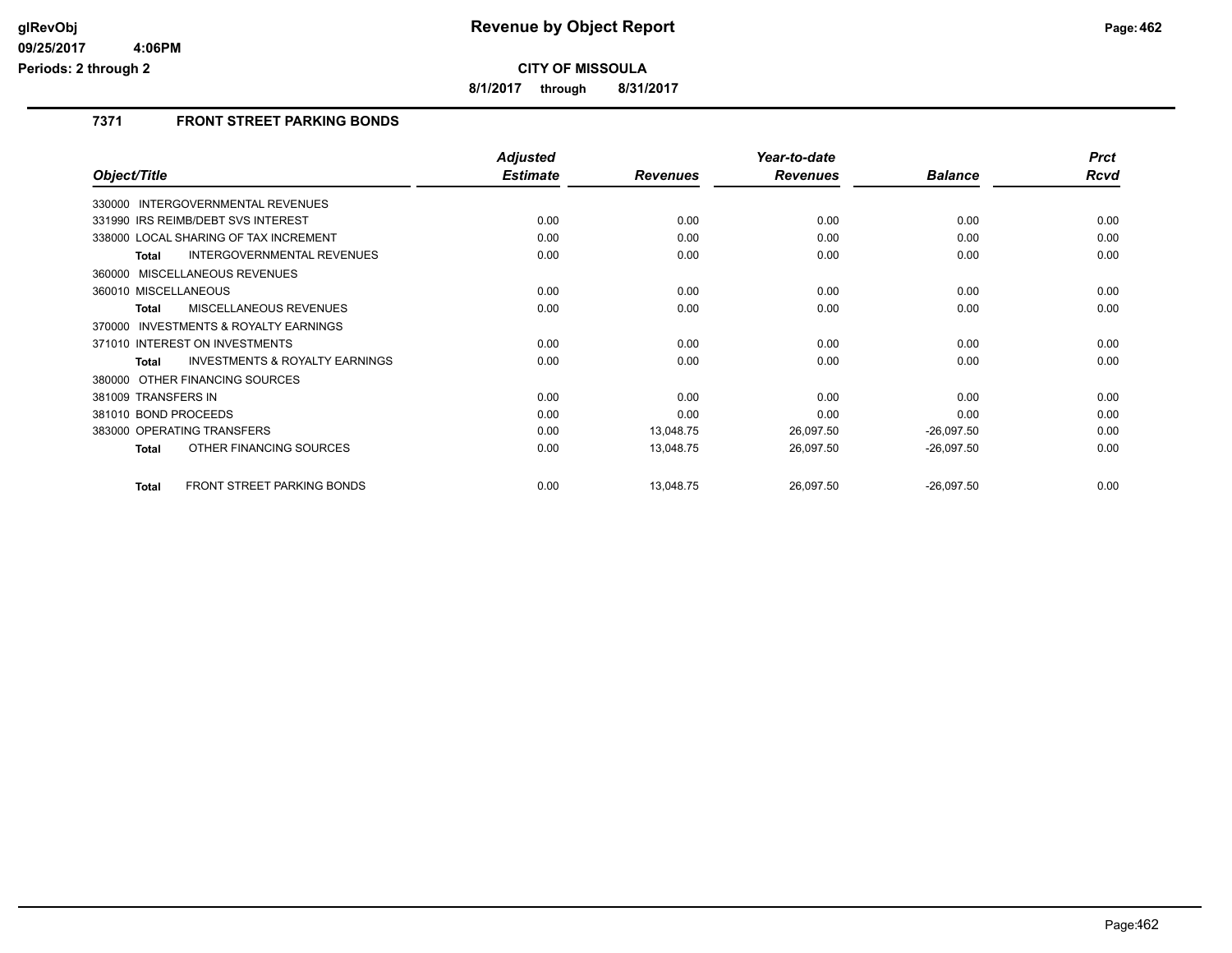**8/1/2017 through 8/31/2017**

# **7372 SINKING FUND/FRONT ST PARKING BONDS**

### **7372 SINKING FUND/FRONT ST PARKING BONDS**

|                                                    | <b>Adjusted</b> |                 | Year-to-date    |                | <b>Prct</b> |
|----------------------------------------------------|-----------------|-----------------|-----------------|----------------|-------------|
| Object/Title                                       | <b>Estimate</b> | <b>Revenues</b> | <b>Revenues</b> | <b>Balance</b> | <b>Rcvd</b> |
| 330000 INTERGOVERNMENTAL REVENUES                  |                 |                 |                 |                |             |
| 338000 LOCAL SHARING OF TAX INCREMENT              | 0.00            | 0.00            | 0.00            | 0.00           | 0.00        |
| INTERGOVERNMENTAL REVENUES<br>Total                | 0.00            | 0.00            | 0.00            | 0.00           | 0.00        |
| 370000 INVESTMENTS & ROYALTY EARNINGS              |                 |                 |                 |                |             |
| 371010 INTEREST ON INVESTMENTS                     | 0.00            | 0.00            | 0.00            | 0.00           | 0.00        |
| <b>INVESTMENTS &amp; ROYALTY EARNINGS</b><br>Total | 0.00            | 0.00            | 0.00            | 0.00           | 0.00        |
| 380000 OTHER FINANCING SOURCES                     |                 |                 |                 |                |             |
| 381009 TRANSFERS IN                                | 0.00            | 0.00            | 0.00            | 0.00           | 0.00        |
| 381010 BOND PROCEEDS                               | 0.00            | 0.00            | 0.00            | 0.00           | 0.00        |
| 383000 OPERATING TRANSFERS                         | 0.00            | 12.750.00       | 25,500.00       | $-25,500.00$   | 0.00        |
| OTHER FINANCING SOURCES<br><b>Total</b>            | 0.00            | 12,750.00       | 25,500.00       | $-25,500.00$   | 0.00        |
| SINKING FUND/FRONT ST PARKING BONDS<br>Total       | 0.00            | 12.750.00       | 25.500.00       | $-25.500.00$   | 0.00        |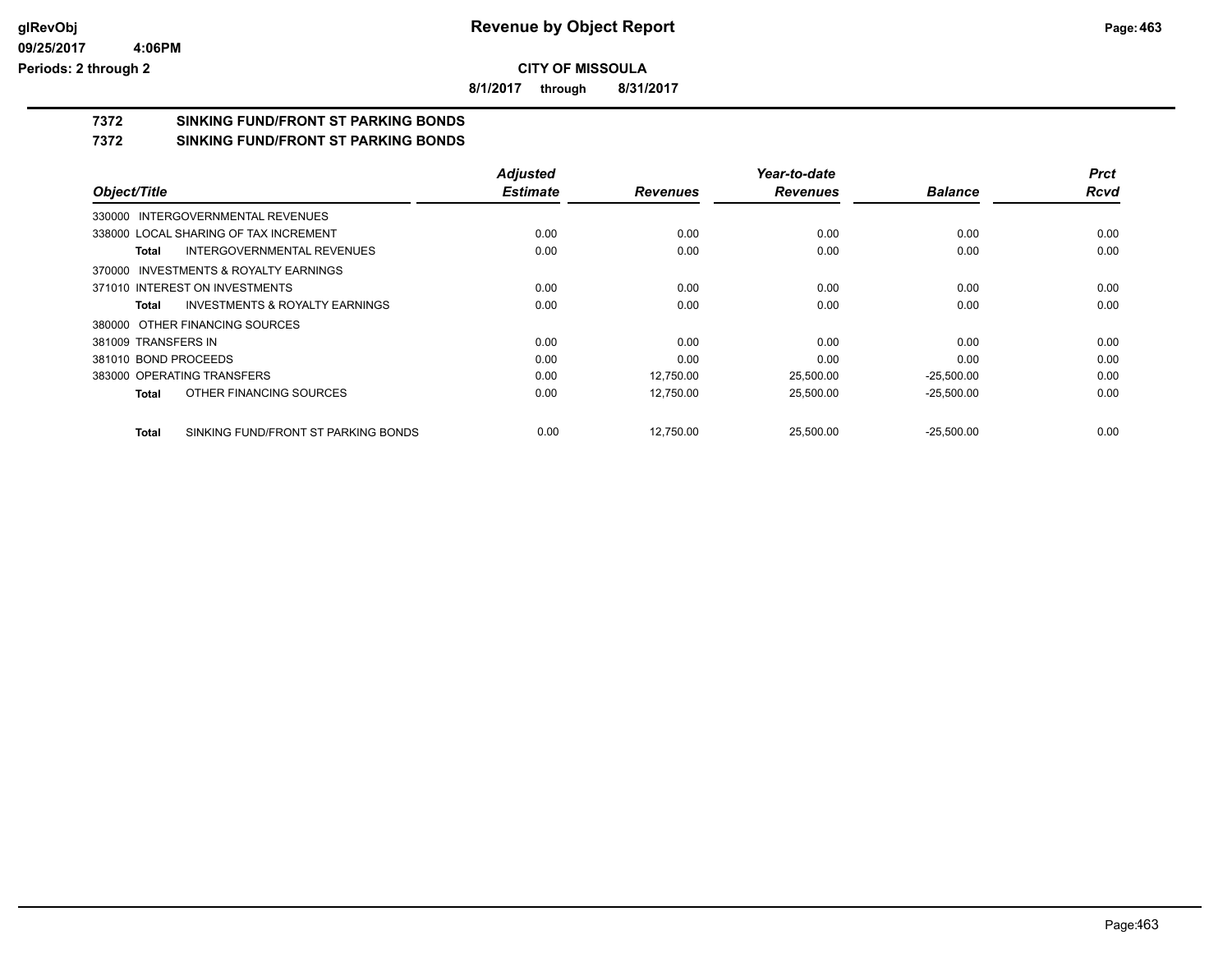**8/1/2017 through 8/31/2017**

#### **7372 SINKING FUND/FRONT ST PARKING BONDS**

| Object/Title                                        | <b>Adjusted</b><br><b>Estimate</b> | <b>Revenues</b> | Year-to-date<br><b>Revenues</b> | <b>Balance</b> | <b>Prct</b><br>Rcvd |
|-----------------------------------------------------|------------------------------------|-----------------|---------------------------------|----------------|---------------------|
|                                                     |                                    |                 |                                 |                |                     |
| 330000 INTERGOVERNMENTAL REVENUES                   |                                    |                 |                                 |                |                     |
| 338000 LOCAL SHARING OF TAX INCREMENT               | 0.00                               | 0.00            | 0.00                            | 0.00           | 0.00                |
| <b>INTERGOVERNMENTAL REVENUES</b><br>Total          | 0.00                               | 0.00            | 0.00                            | 0.00           | 0.00                |
| 370000 INVESTMENTS & ROYALTY EARNINGS               |                                    |                 |                                 |                |                     |
| 371010 INTEREST ON INVESTMENTS                      | 0.00                               | 0.00            | 0.00                            | 0.00           | 0.00                |
| <b>INVESTMENTS &amp; ROYALTY EARNINGS</b><br>Total  | 0.00                               | 0.00            | 0.00                            | 0.00           | 0.00                |
| 380000 OTHER FINANCING SOURCES                      |                                    |                 |                                 |                |                     |
| 381009 TRANSFERS IN                                 | 0.00                               | 0.00            | 0.00                            | 0.00           | 0.00                |
| 381010 BOND PROCEEDS                                | 0.00                               | 0.00            | 0.00                            | 0.00           | 0.00                |
| 383000 OPERATING TRANSFERS                          | 0.00                               | 12.750.00       | 25,500.00                       | $-25,500.00$   | 0.00                |
| OTHER FINANCING SOURCES<br>Total                    | 0.00                               | 12,750.00       | 25,500.00                       | $-25,500.00$   | 0.00                |
| SINKING FUND/FRONT ST PARKING BONDS<br><b>Total</b> | 0.00                               | 12,750.00       | 25,500.00                       | $-25,500.00$   | 0.00                |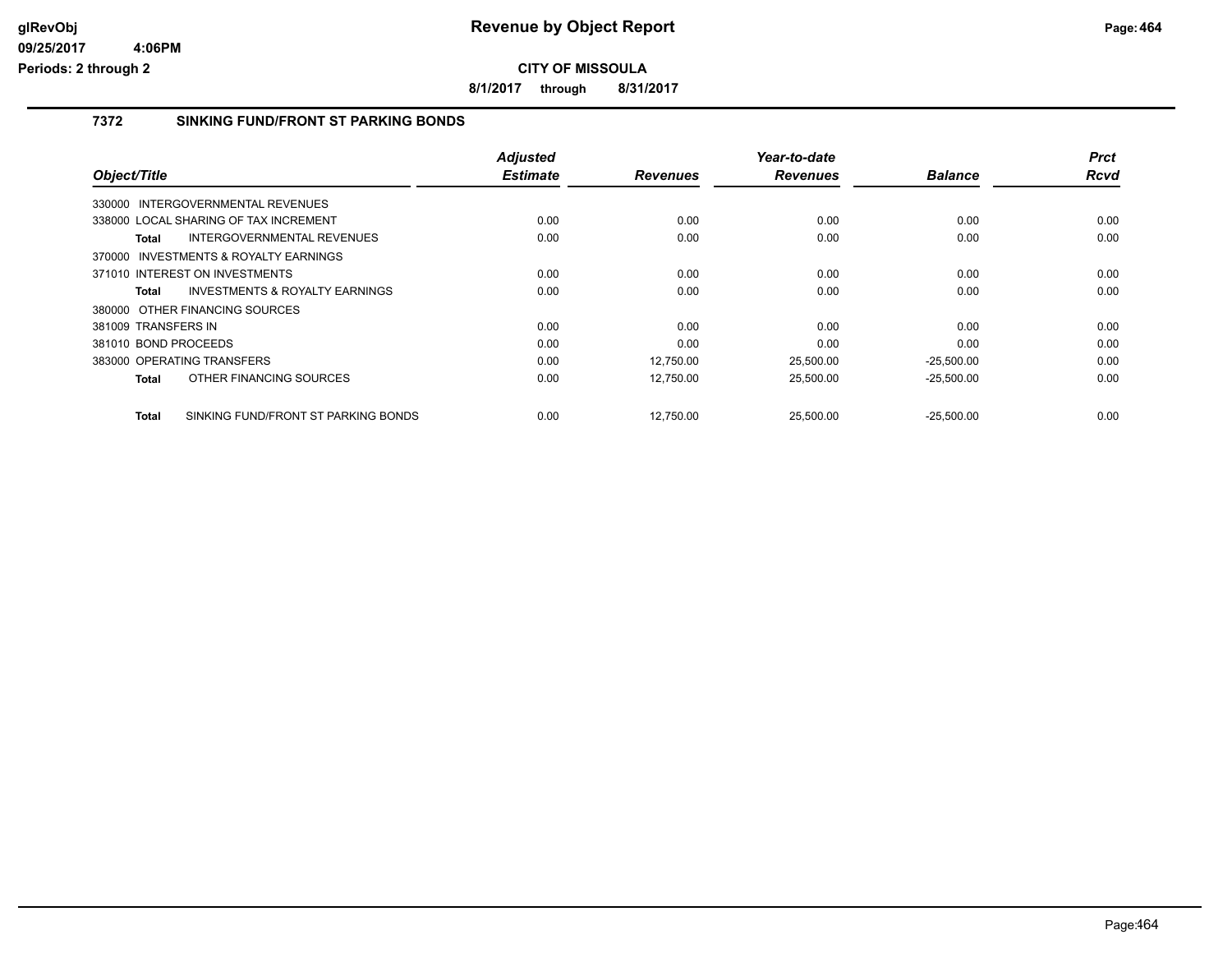**8/1/2017 through 8/31/2017**

### **7373 MPC SERIES 2010B CONSTRUCTION**

#### **7373 MPC SERIES 2010B CONSTRUCTION**

|                                                     | <b>Adjusted</b> |                 | Year-to-date    |                | <b>Prct</b> |
|-----------------------------------------------------|-----------------|-----------------|-----------------|----------------|-------------|
| Object/Title                                        | <b>Estimate</b> | <b>Revenues</b> | <b>Revenues</b> | <b>Balance</b> | <b>Rcvd</b> |
| 310000 TAXES/ASSESSMENTS                            |                 |                 |                 |                |             |
| 312001 PENALTIES & INTEREST                         | 0.00            | 0.00            | 0.00            | 0.00           | 0.00        |
| TAXES/ASSESSMENTS<br>Total                          | 0.00            | 0.00            | 0.00            | 0.00           | 0.00        |
| MISCELLANEOUS REVENUES<br>360000                    |                 |                 |                 |                |             |
| 360010 MISCELLANEOUS                                | 0.00            | 0.00            | 0.00            | 0.00           | 0.00        |
| MISCELLANEOUS REVENUES<br>Total                     | 0.00            | 0.00            | 0.00            | 0.00           | 0.00        |
| <b>INVESTMENTS &amp; ROYALTY EARNINGS</b><br>370000 |                 |                 |                 |                |             |
| 371010 INTEREST ON INVESTMENTS                      | 0.00            | 0.00            | 0.00            | 0.00           | 0.00        |
| <b>INVESTMENTS &amp; ROYALTY EARNINGS</b><br>Total  | 0.00            | 0.00            | 0.00            | 0.00           | 0.00        |
| OTHER FINANCING SOURCES<br>380000                   |                 |                 |                 |                |             |
| 381010 BOND PROCEEDS                                | 0.00            | 0.00            | 0.00            | 0.00           | 0.00        |
| 383000 OPERATING TRANSFERS                          | 0.00            | 0.00            | 0.00            | 0.00           | 0.00        |
| 383042 TRANSFERS FROM OTHER FUNDS                   | 0.00            | 0.00            | 0.00            | 0.00           | 0.00        |
| 383400 CAPITAL CONTRIBUTION                         | 0.00            | 0.00            | 0.00            | 0.00           | 0.00        |
| OTHER FINANCING SOURCES<br><b>Total</b>             | 0.00            | 0.00            | 0.00            | 0.00           | 0.00        |
| MPC SERIES 2010B CONSTRUCTION<br><b>Total</b>       | 0.00            | 0.00            | 0.00            | 0.00           | 0.00        |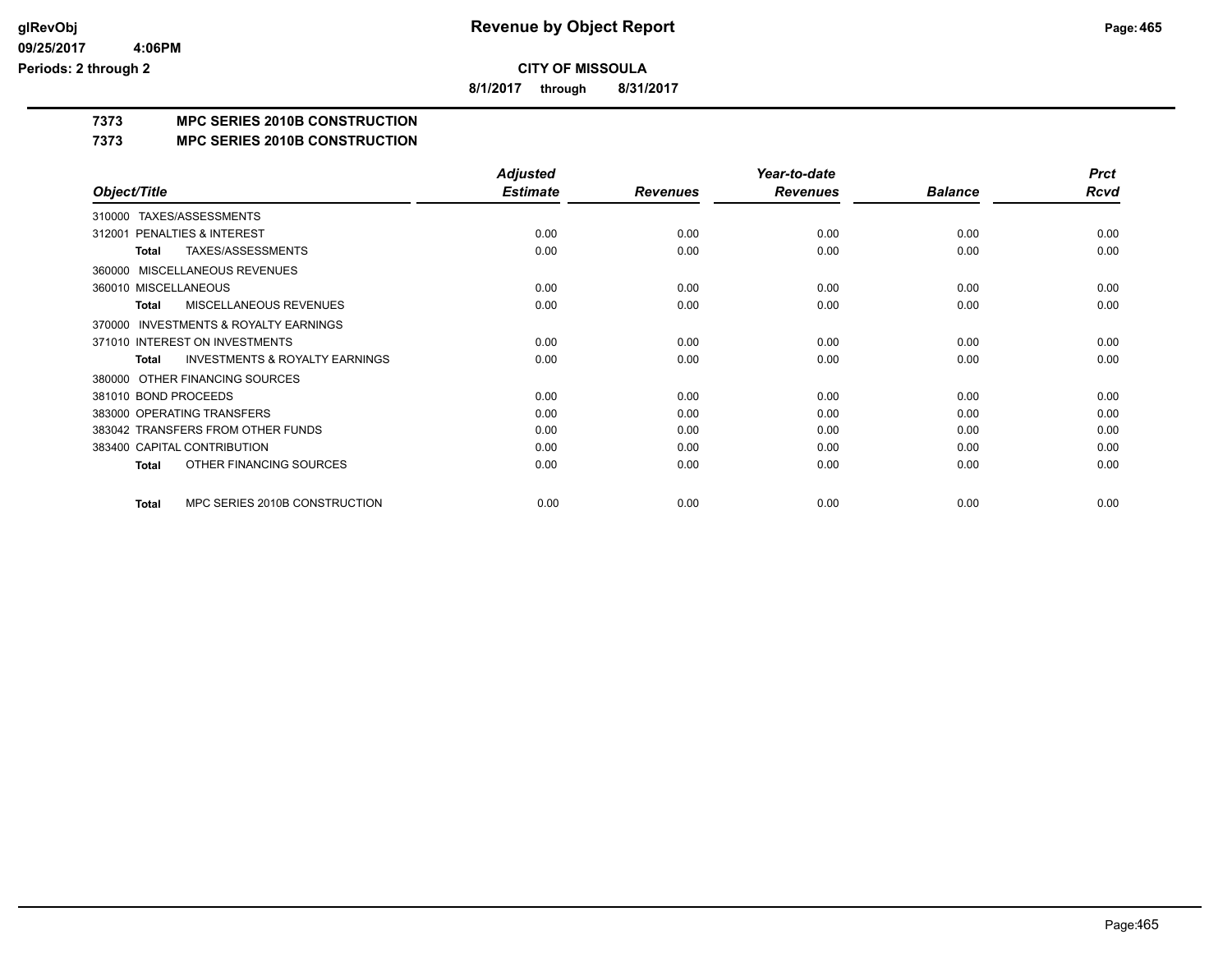**8/1/2017 through 8/31/2017**

#### **7373 MPC SERIES 2010B CONSTRUCTION**

|                                                           | <b>Adjusted</b> |                 | Year-to-date    |                | <b>Prct</b> |
|-----------------------------------------------------------|-----------------|-----------------|-----------------|----------------|-------------|
| Object/Title                                              | <b>Estimate</b> | <b>Revenues</b> | <b>Revenues</b> | <b>Balance</b> | <b>Rcvd</b> |
| 310000 TAXES/ASSESSMENTS                                  |                 |                 |                 |                |             |
| 312001 PENALTIES & INTEREST                               | 0.00            | 0.00            | 0.00            | 0.00           | 0.00        |
| TAXES/ASSESSMENTS<br>Total                                | 0.00            | 0.00            | 0.00            | 0.00           | 0.00        |
| 360000 MISCELLANEOUS REVENUES                             |                 |                 |                 |                |             |
| 360010 MISCELLANEOUS                                      | 0.00            | 0.00            | 0.00            | 0.00           | 0.00        |
| <b>MISCELLANEOUS REVENUES</b><br><b>Total</b>             | 0.00            | 0.00            | 0.00            | 0.00           | 0.00        |
| <b>INVESTMENTS &amp; ROYALTY EARNINGS</b><br>370000       |                 |                 |                 |                |             |
| 371010 INTEREST ON INVESTMENTS                            | 0.00            | 0.00            | 0.00            | 0.00           | 0.00        |
| <b>INVESTMENTS &amp; ROYALTY EARNINGS</b><br><b>Total</b> | 0.00            | 0.00            | 0.00            | 0.00           | 0.00        |
| 380000 OTHER FINANCING SOURCES                            |                 |                 |                 |                |             |
| 381010 BOND PROCEEDS                                      | 0.00            | 0.00            | 0.00            | 0.00           | 0.00        |
| 383000 OPERATING TRANSFERS                                | 0.00            | 0.00            | 0.00            | 0.00           | 0.00        |
| 383042 TRANSFERS FROM OTHER FUNDS                         | 0.00            | 0.00            | 0.00            | 0.00           | 0.00        |
| 383400 CAPITAL CONTRIBUTION                               | 0.00            | 0.00            | 0.00            | 0.00           | 0.00        |
| OTHER FINANCING SOURCES<br><b>Total</b>                   | 0.00            | 0.00            | 0.00            | 0.00           | 0.00        |
| MPC SERIES 2010B CONSTRUCTION<br><b>Total</b>             | 0.00            | 0.00            | 0.00            | 0.00           | 0.00        |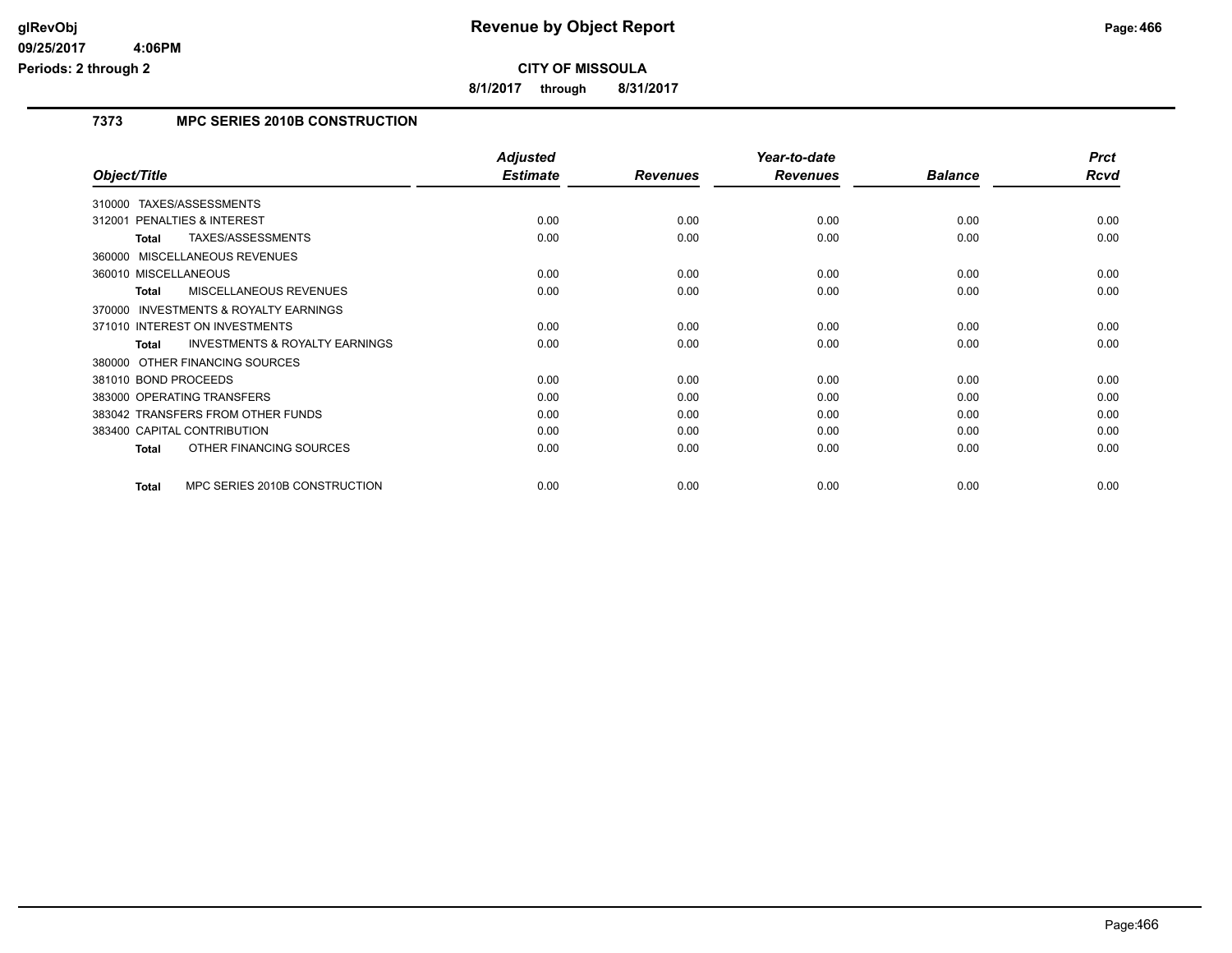**8/1/2017 through 8/31/2017**

#### **7374 RESERVE FUND-PARKING BONDS**

#### **7374 RESERVE FUND-PARKING BONDS**

|                                       |                                           | <b>Adjusted</b> |                 | Year-to-date    |                | <b>Prct</b> |
|---------------------------------------|-------------------------------------------|-----------------|-----------------|-----------------|----------------|-------------|
| Object/Title                          |                                           | <b>Estimate</b> | <b>Revenues</b> | <b>Revenues</b> | <b>Balance</b> | <b>Rcvd</b> |
| 370000 INVESTMENTS & ROYALTY EARNINGS |                                           |                 |                 |                 |                |             |
| 371010 INTEREST ON INVESTMENTS        |                                           | 0.00            | 0.00            | 0.00            | 0.00           | 0.00        |
| Total                                 | <b>INVESTMENTS &amp; ROYALTY EARNINGS</b> | 0.00            | 0.00            | 0.00            | 0.00           | 0.00        |
| 380000 OTHER FINANCING SOURCES        |                                           |                 |                 |                 |                |             |
| 381009 TRANSFERS IN                   |                                           | 0.00            | 0.00            | 0.00            | 0.00           | 0.00        |
| 381010 BOND PROCEEDS                  |                                           | 0.00            | 0.00            | 0.00            | 0.00           | 0.00        |
| 383000 OPERATING TRANSFERS            |                                           | 0.00            | 0.00            | 0.00            | 0.00           | 0.00        |
| Total                                 | OTHER FINANCING SOURCES                   | 0.00            | 0.00            | 0.00            | 0.00           | 0.00        |
|                                       |                                           |                 |                 |                 |                |             |
| Total                                 | RESERVE FUND-PARKING BONDS                | 0.00            | 0.00            | 0.00            | 0.00           | 0.00        |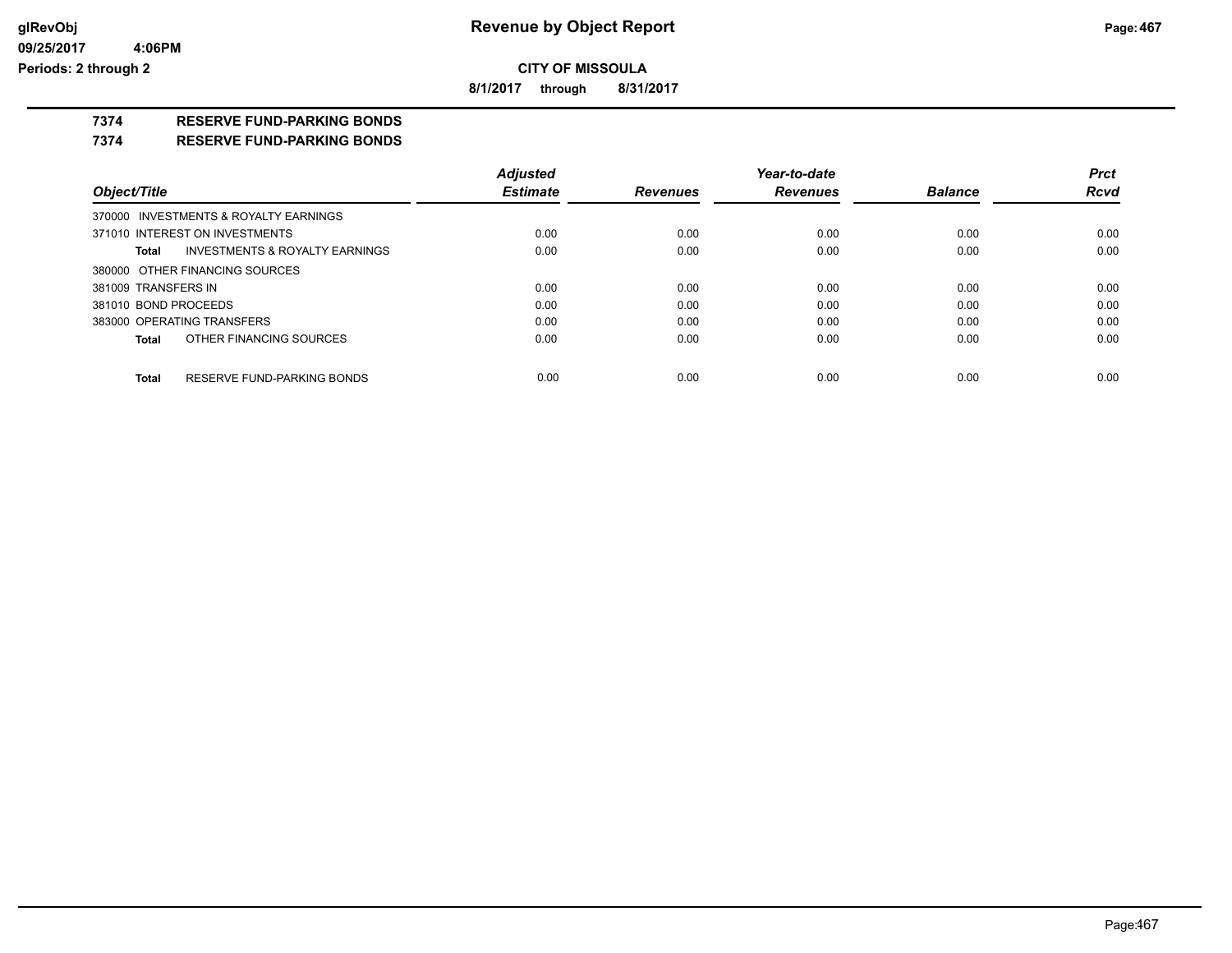**8/1/2017 through 8/31/2017**

#### **7374 RESERVE FUND-PARKING BONDS**

|                                                    | <b>Adiusted</b> |                 | Year-to-date    |                | <b>Prct</b> |
|----------------------------------------------------|-----------------|-----------------|-----------------|----------------|-------------|
| Object/Title                                       | <b>Estimate</b> | <b>Revenues</b> | <b>Revenues</b> | <b>Balance</b> | <b>Rcvd</b> |
| 370000 INVESTMENTS & ROYALTY EARNINGS              |                 |                 |                 |                |             |
| 371010 INTEREST ON INVESTMENTS                     | 0.00            | 0.00            | 0.00            | 0.00           | 0.00        |
| <b>INVESTMENTS &amp; ROYALTY EARNINGS</b><br>Total | 0.00            | 0.00            | 0.00            | 0.00           | 0.00        |
| 380000 OTHER FINANCING SOURCES                     |                 |                 |                 |                |             |
| 381009 TRANSFERS IN                                | 0.00            | 0.00            | 0.00            | 0.00           | 0.00        |
| 381010 BOND PROCEEDS                               | 0.00            | 0.00            | 0.00            | 0.00           | 0.00        |
| 383000 OPERATING TRANSFERS                         | 0.00            | 0.00            | 0.00            | 0.00           | 0.00        |
| Total<br>OTHER FINANCING SOURCES                   | 0.00            | 0.00            | 0.00            | 0.00           | 0.00        |
| RESERVE FUND-PARKING BONDS<br>Total                | 0.00            | 0.00            | 0.00            | 0.00           | 0.00        |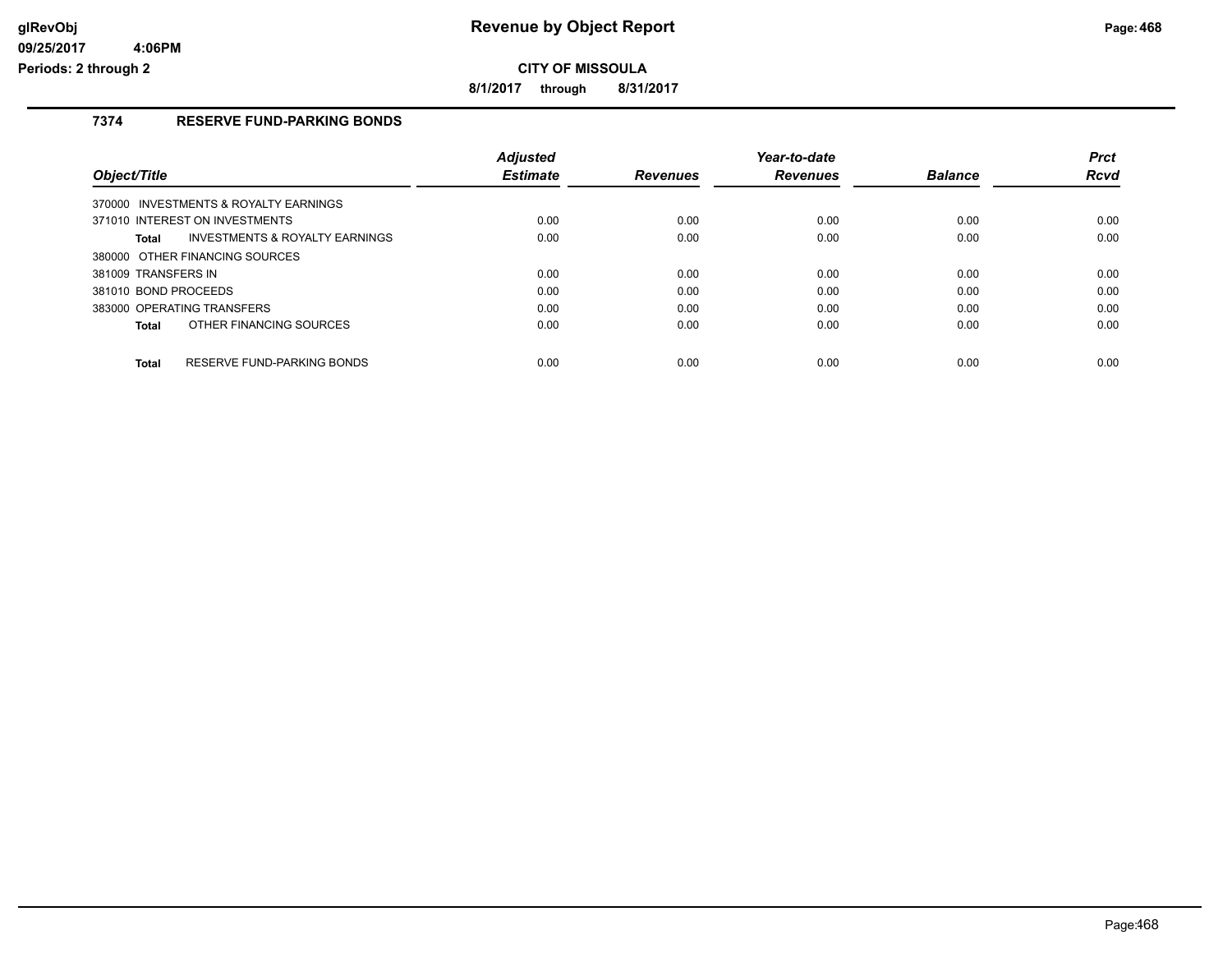**8/1/2017 through 8/31/2017**

# **7375 PLEDGED TAX INCREMENT-2010B BOND**

# **7375 PLEDGED TAX INCREMENT-2010B BOND**

|                                                    | <b>Adjusted</b> |                 | Year-to-date    |                | <b>Prct</b> |
|----------------------------------------------------|-----------------|-----------------|-----------------|----------------|-------------|
| Object/Title                                       | <b>Estimate</b> | <b>Revenues</b> | <b>Revenues</b> | <b>Balance</b> | <b>Rcvd</b> |
| 330000 INTERGOVERNMENTAL REVENUES                  |                 |                 |                 |                |             |
| 338000 LOCAL SHARING OF TAX INCREMENT              | 0.00            | 0.00            | 0.00            | 0.00           | 0.00        |
| <b>INTERGOVERNMENTAL REVENUES</b><br>Total         | 0.00            | 0.00            | 0.00            | 0.00           | 0.00        |
| 370000 INVESTMENTS & ROYALTY EARNINGS              |                 |                 |                 |                |             |
| 371010 INTEREST ON INVESTMENTS                     | 0.00            | 0.00            | 0.00            | 0.00           | 0.00        |
| <b>INVESTMENTS &amp; ROYALTY EARNINGS</b><br>Total | 0.00            | 0.00            | 0.00            | 0.00           | 0.00        |
| 380000 OTHER FINANCING SOURCES                     |                 |                 |                 |                |             |
| 383000 OPERATING TRANSFERS                         | 0.00            | 0.00            | 0.00            | 0.00           | 0.00        |
| OTHER FINANCING SOURCES<br>Total                   | 0.00            | 0.00            | 0.00            | 0.00           | 0.00        |
| PLEDGED TAX INCREMENT-2010B BOND<br>Total          | 0.00            | 0.00            | 0.00            | 0.00           | 0.00        |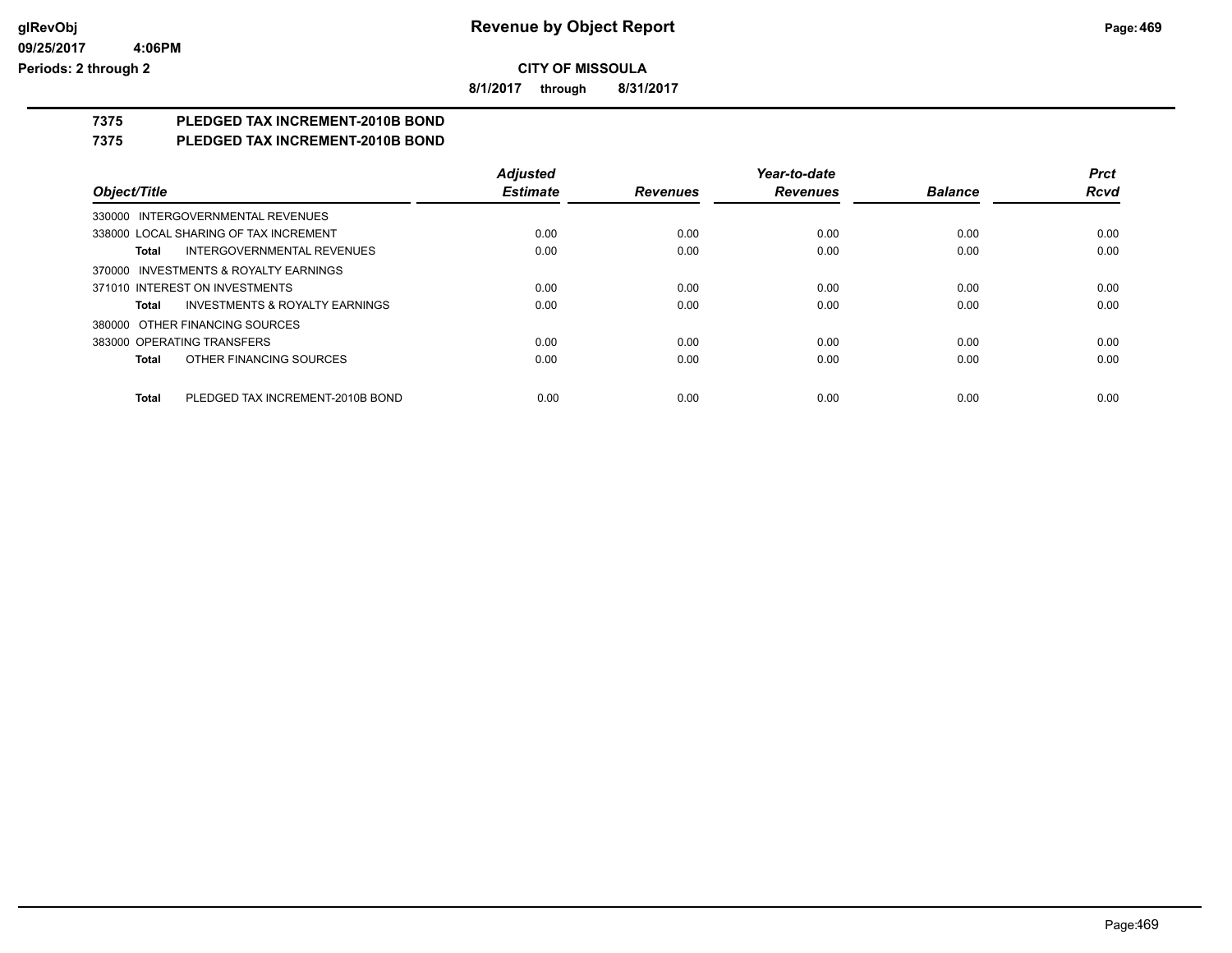**8/1/2017 through 8/31/2017**

#### **7375 PLEDGED TAX INCREMENT-2010B BOND**

| Object/Title                                     | <b>Adjusted</b><br><b>Estimate</b> | <b>Revenues</b> | Year-to-date<br><b>Revenues</b> | <b>Balance</b> | <b>Prct</b><br>Rcvd |
|--------------------------------------------------|------------------------------------|-----------------|---------------------------------|----------------|---------------------|
| 330000 INTERGOVERNMENTAL REVENUES                |                                    |                 |                                 |                |                     |
| 338000 LOCAL SHARING OF TAX INCREMENT            | 0.00                               | 0.00            | 0.00                            | 0.00           | 0.00                |
| INTERGOVERNMENTAL REVENUES<br>Total              | 0.00                               | 0.00            | 0.00                            | 0.00           | 0.00                |
| 370000 INVESTMENTS & ROYALTY EARNINGS            |                                    |                 |                                 |                |                     |
| 371010 INTEREST ON INVESTMENTS                   | 0.00                               | 0.00            | 0.00                            | 0.00           | 0.00                |
| INVESTMENTS & ROYALTY EARNINGS<br>Total          | 0.00                               | 0.00            | 0.00                            | 0.00           | 0.00                |
| 380000 OTHER FINANCING SOURCES                   |                                    |                 |                                 |                |                     |
| 383000 OPERATING TRANSFERS                       | 0.00                               | 0.00            | 0.00                            | 0.00           | 0.00                |
| OTHER FINANCING SOURCES<br>Total                 | 0.00                               | 0.00            | 0.00                            | 0.00           | 0.00                |
| PLEDGED TAX INCREMENT-2010B BOND<br><b>Total</b> | 0.00                               | 0.00            | 0.00                            | 0.00           | 0.00                |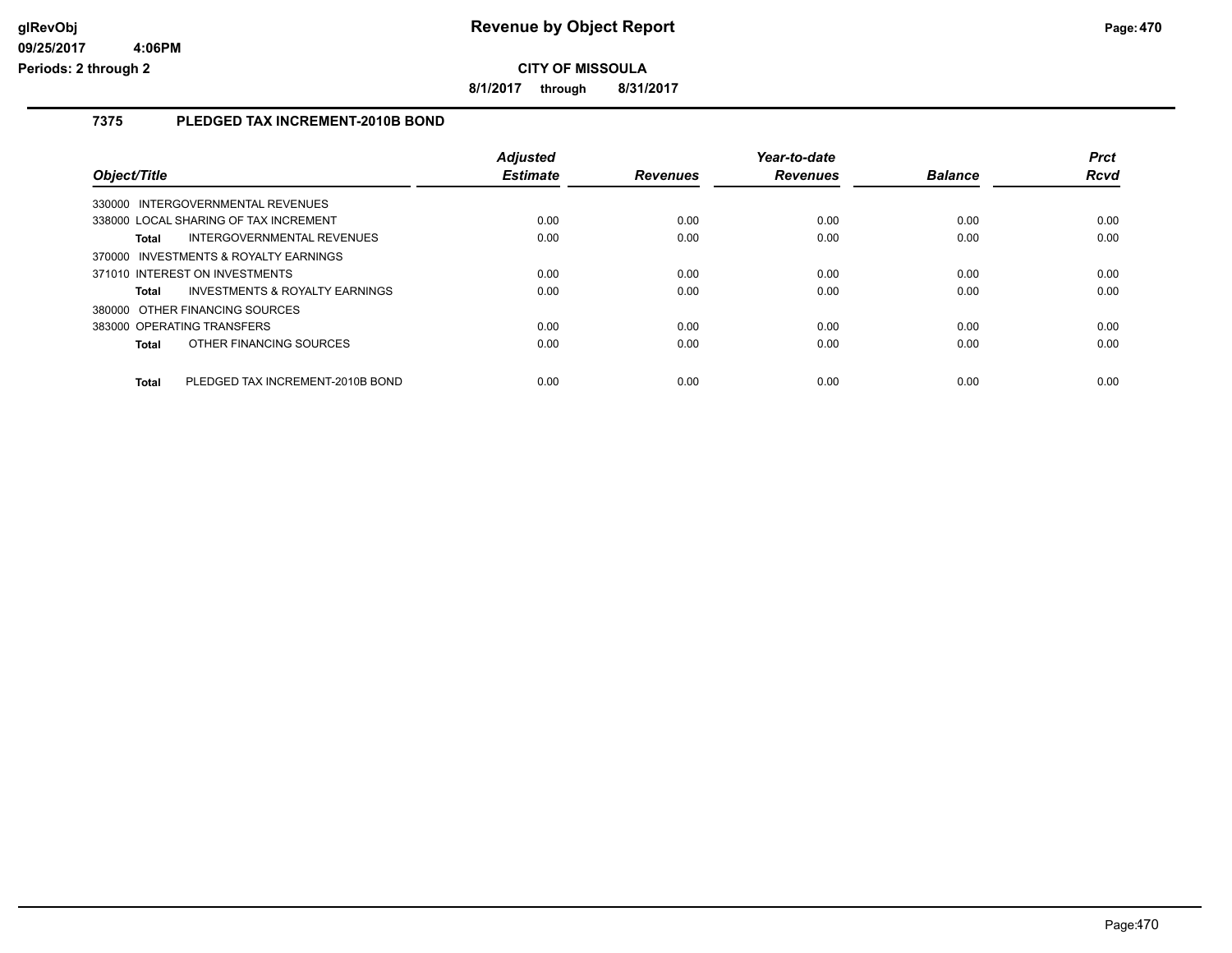**8/1/2017 through 8/31/2017**

# **7376 MPC 2010A BONDS DEBT INTEREST**

#### **7376 MPC 2010A BONDS DEBT INTEREST**

|                      |                                       | <b>Adjusted</b> |                 | Year-to-date    |                | <b>Prct</b> |
|----------------------|---------------------------------------|-----------------|-----------------|-----------------|----------------|-------------|
| Object/Title         |                                       | <b>Estimate</b> | <b>Revenues</b> | <b>Revenues</b> | <b>Balance</b> | <b>Rcvd</b> |
|                      | 370000 INVESTMENTS & ROYALTY EARNINGS |                 |                 |                 |                |             |
|                      | 371010 INTEREST ON INVESTMENTS        | 0.00            | 0.00            | 0.00            | 0.00           | 0.00        |
| Total                | INVESTMENTS & ROYALTY EARNINGS        | 0.00            | 0.00            | 0.00            | 0.00           | 0.00        |
|                      | 380000 OTHER FINANCING SOURCES        |                 |                 |                 |                |             |
| 381009 TRANSFERS IN  |                                       | 0.00            | 0.00            | 0.00            | 0.00           | 0.00        |
| 381010 BOND PROCEEDS |                                       | 0.00            | 0.00            | 0.00            | 0.00           | 0.00        |
|                      | 383000 OPERATING TRANSFERS            | 0.00            | 0.00            | 0.00            | 0.00           | 0.00        |
| Total                | OTHER FINANCING SOURCES               | 0.00            | 0.00            | 0.00            | 0.00           | 0.00        |
| Total                | MPC 2010A BONDS DEBT INTEREST         | 0.00            | 0.00            | 0.00            | 0.00           | 0.00        |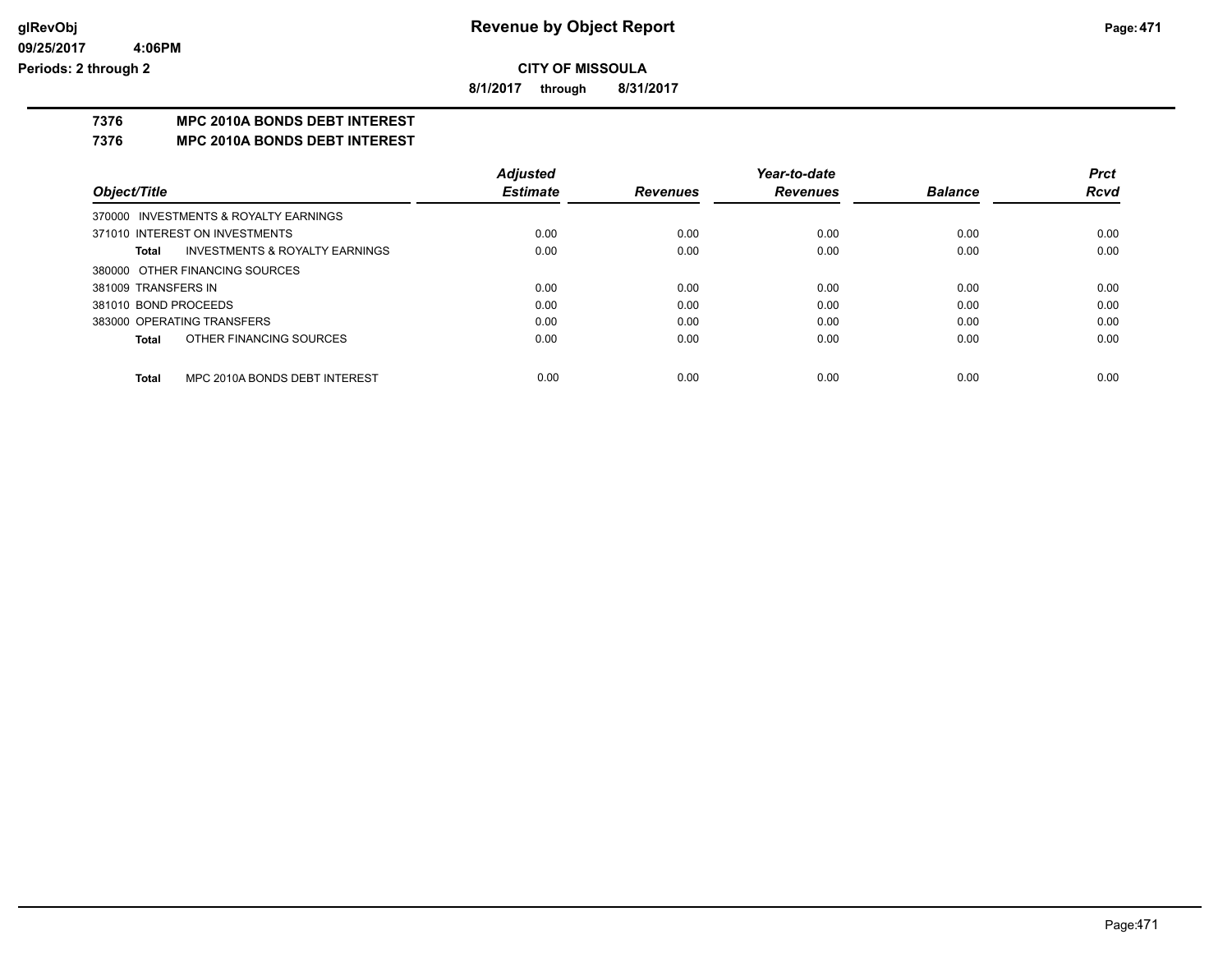**8/1/2017 through 8/31/2017**

## **7376 MPC 2010A BONDS DEBT INTEREST**

|                                                | <b>Adjusted</b> |                 | Year-to-date    |                | <b>Prct</b> |
|------------------------------------------------|-----------------|-----------------|-----------------|----------------|-------------|
| Object/Title                                   | <b>Estimate</b> | <b>Revenues</b> | <b>Revenues</b> | <b>Balance</b> | <b>Rcvd</b> |
| 370000 INVESTMENTS & ROYALTY EARNINGS          |                 |                 |                 |                |             |
| 371010 INTEREST ON INVESTMENTS                 | 0.00            | 0.00            | 0.00            | 0.00           | 0.00        |
| INVESTMENTS & ROYALTY EARNINGS<br><b>Total</b> | 0.00            | 0.00            | 0.00            | 0.00           | 0.00        |
| 380000 OTHER FINANCING SOURCES                 |                 |                 |                 |                |             |
| 381009 TRANSFERS IN                            | 0.00            | 0.00            | 0.00            | 0.00           | 0.00        |
| 381010 BOND PROCEEDS                           | 0.00            | 0.00            | 0.00            | 0.00           | 0.00        |
| 383000 OPERATING TRANSFERS                     | 0.00            | 0.00            | 0.00            | 0.00           | 0.00        |
| OTHER FINANCING SOURCES<br><b>Total</b>        | 0.00            | 0.00            | 0.00            | 0.00           | 0.00        |
| MPC 2010A BONDS DEBT INTEREST<br><b>Total</b>  | 0.00            | 0.00            | 0.00            | 0.00           | 0.00        |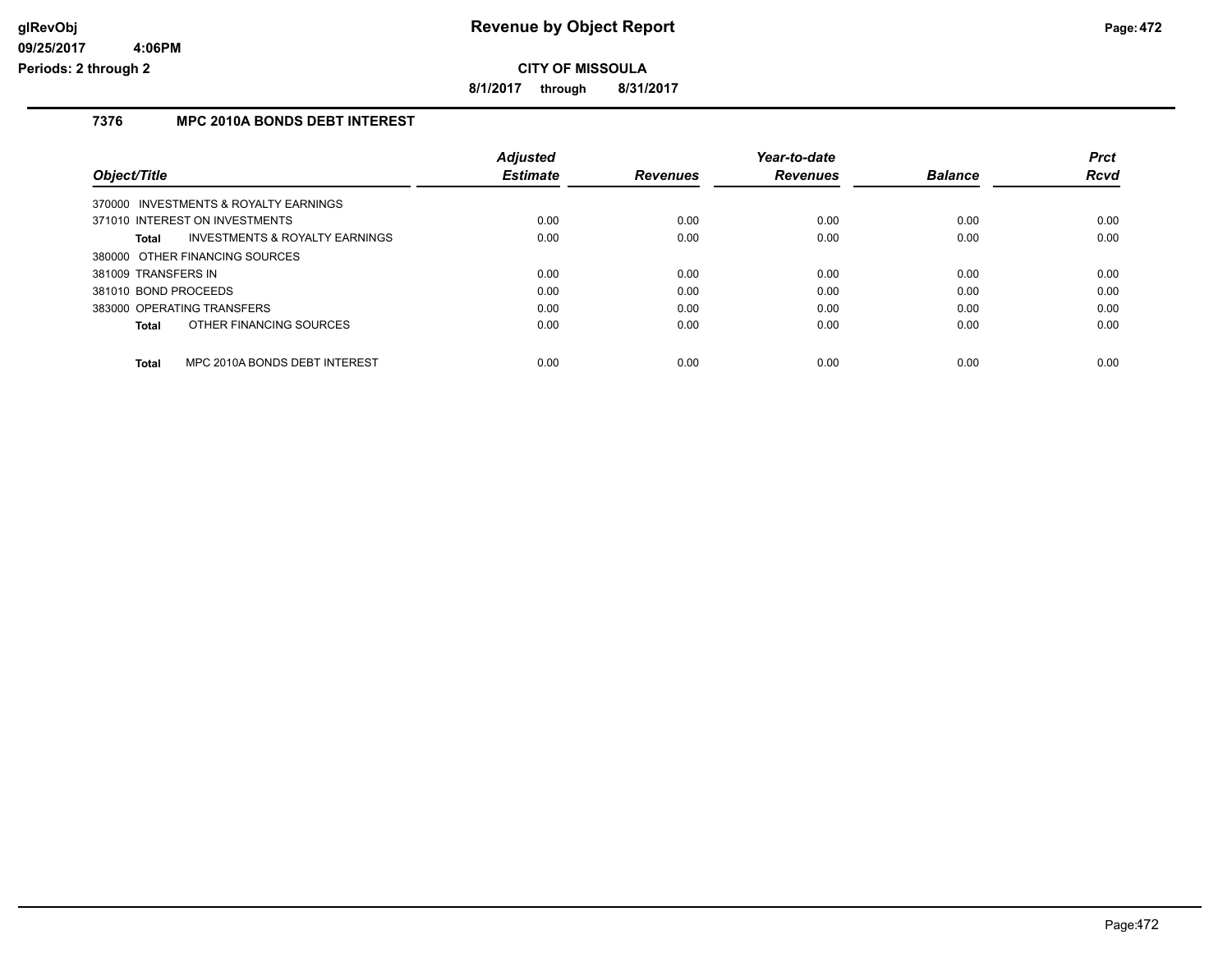**8/1/2017 through 8/31/2017**

# **7377 MPC 2010A BONDS SINKING FUND**

**7377 MPC 2010A BONDS SINKING FUND**

|                                                           | <b>Adjusted</b> |                 | Year-to-date    |                | <b>Prct</b> |
|-----------------------------------------------------------|-----------------|-----------------|-----------------|----------------|-------------|
| Object/Title                                              | <b>Estimate</b> | <b>Revenues</b> | <b>Revenues</b> | <b>Balance</b> | <b>Rcvd</b> |
| 370000 INVESTMENTS & ROYALTY EARNINGS                     |                 |                 |                 |                |             |
| 371010 INTEREST ON INVESTMENTS                            | 0.00            | 0.00            | 0.00            | 0.00           | 0.00        |
| <b>INVESTMENTS &amp; ROYALTY EARNINGS</b><br><b>Total</b> | 0.00            | 0.00            | 0.00            | 0.00           | 0.00        |
| 380000 OTHER FINANCING SOURCES                            |                 |                 |                 |                |             |
| 381009 TRANSFERS IN                                       | 0.00            | 0.00            | 0.00            | 0.00           | 0.00        |
| 381010 BOND PROCEEDS                                      | 0.00            | 0.00            | 0.00            | 0.00           | 0.00        |
| 383000 OPERATING TRANSFERS                                | 0.00            | 0.00            | 0.00            | 0.00           | 0.00        |
| OTHER FINANCING SOURCES<br><b>Total</b>                   | 0.00            | 0.00            | 0.00            | 0.00           | 0.00        |
| MPC 2010A BONDS SINKING FUND<br><b>Total</b>              | 0.00            | 0.00            | 0.00            | 0.00           | 0.00        |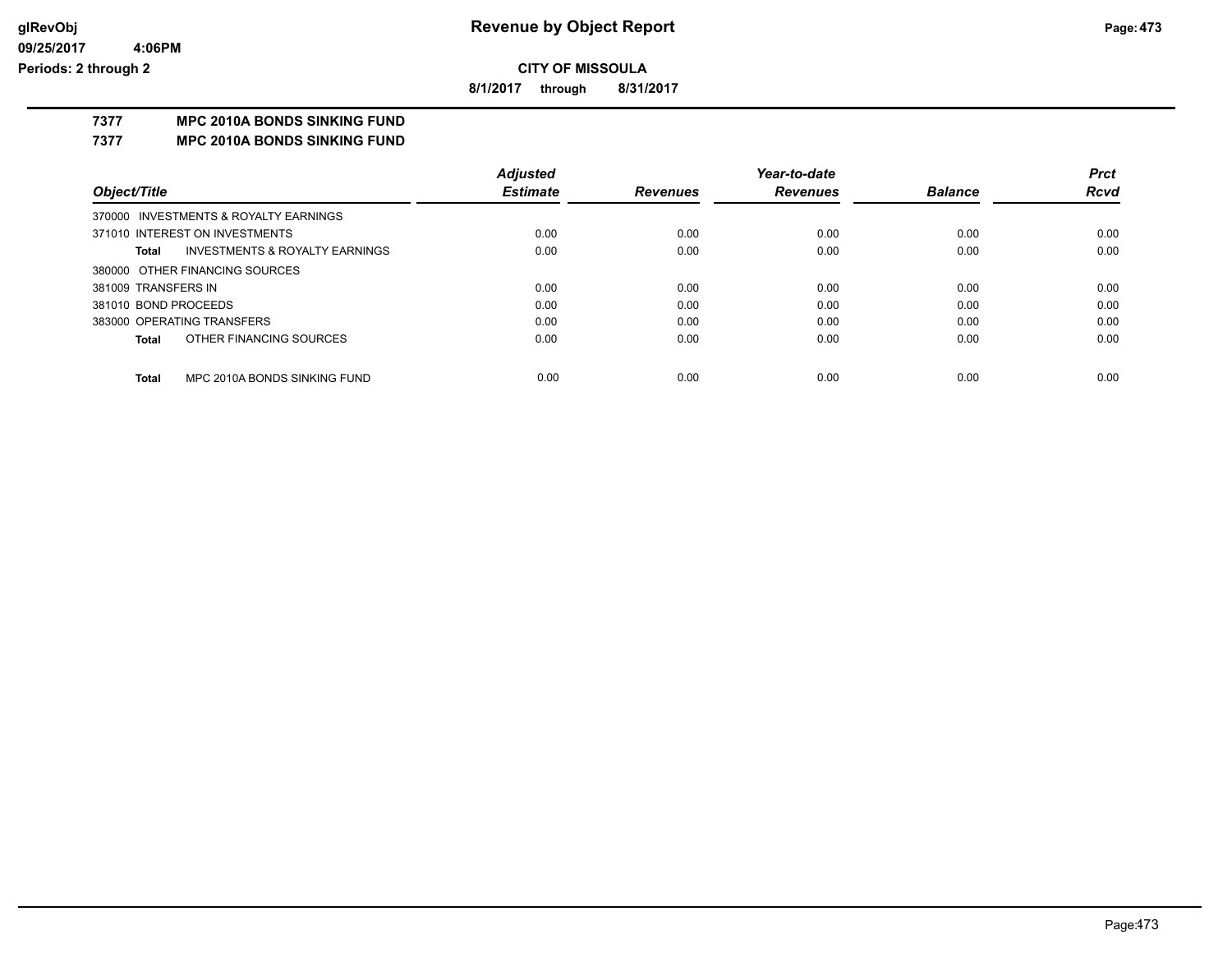**8/1/2017 through 8/31/2017**

## **7377 MPC 2010A BONDS SINKING FUND**

|                                                    | <b>Adjusted</b> |                 | Year-to-date    |                | <b>Prct</b> |
|----------------------------------------------------|-----------------|-----------------|-----------------|----------------|-------------|
| Object/Title                                       | <b>Estimate</b> | <b>Revenues</b> | <b>Revenues</b> | <b>Balance</b> | <b>Rcvd</b> |
| 370000 INVESTMENTS & ROYALTY EARNINGS              |                 |                 |                 |                |             |
| 371010 INTEREST ON INVESTMENTS                     | 0.00            | 0.00            | 0.00            | 0.00           | 0.00        |
| <b>INVESTMENTS &amp; ROYALTY EARNINGS</b><br>Total | 0.00            | 0.00            | 0.00            | 0.00           | 0.00        |
| 380000 OTHER FINANCING SOURCES                     |                 |                 |                 |                |             |
| 381009 TRANSFERS IN                                | 0.00            | 0.00            | 0.00            | 0.00           | 0.00        |
| 381010 BOND PROCEEDS                               | 0.00            | 0.00            | 0.00            | 0.00           | 0.00        |
| 383000 OPERATING TRANSFERS                         | 0.00            | 0.00            | 0.00            | 0.00           | 0.00        |
| OTHER FINANCING SOURCES<br><b>Total</b>            | 0.00            | 0.00            | 0.00            | 0.00           | 0.00        |
| MPC 2010A BONDS SINKING FUND<br><b>Total</b>       | 0.00            | 0.00            | 0.00            | 0.00           | 0.00        |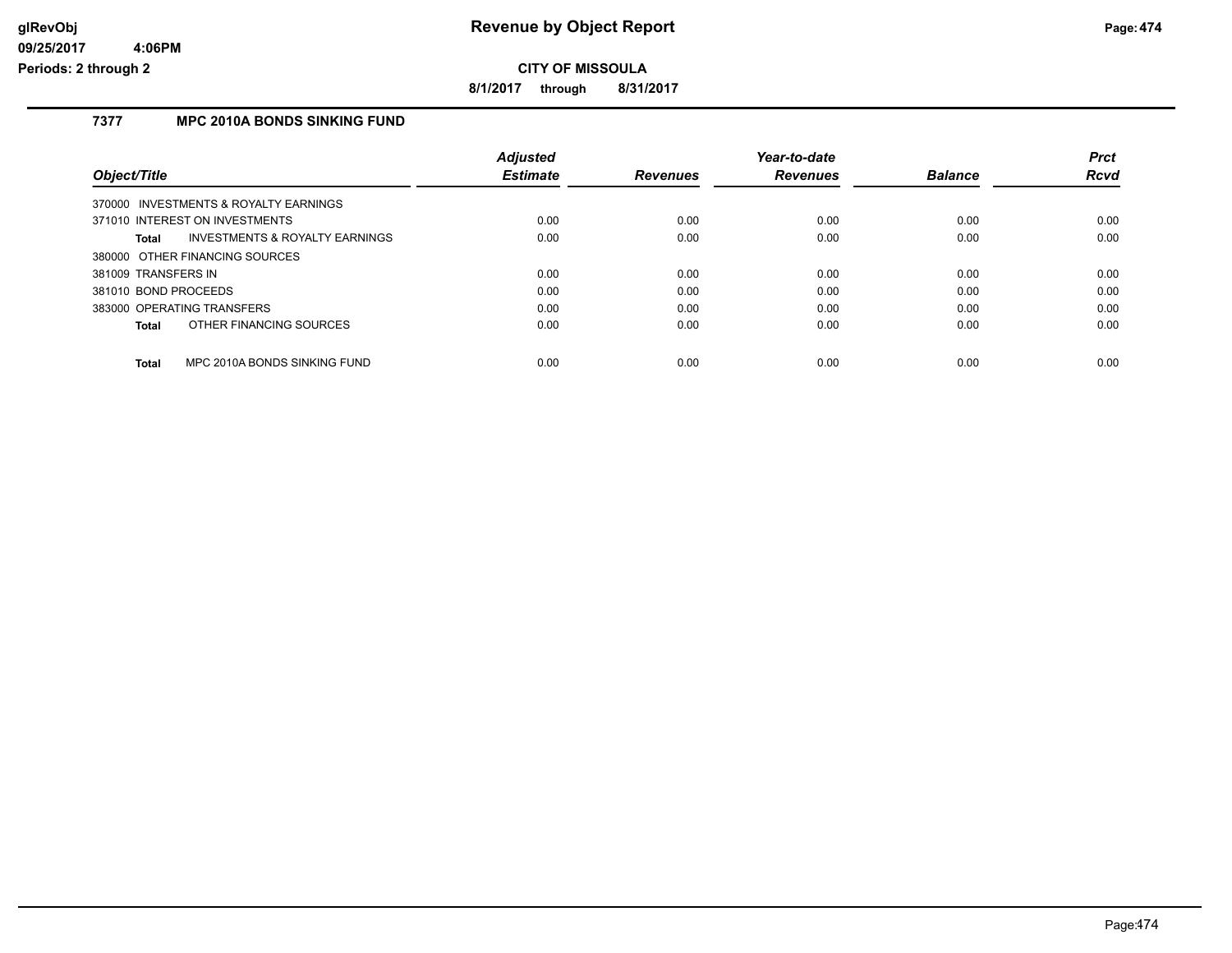**8/1/2017 through 8/31/2017**

**7378 MPC 2010A BOND RESERVE**

**7378 MPC 2010A BOND RESERVE**

|                      |                                           | <b>Adjusted</b> |                 | Year-to-date    |                | <b>Prct</b> |
|----------------------|-------------------------------------------|-----------------|-----------------|-----------------|----------------|-------------|
| Object/Title         |                                           | <b>Estimate</b> | <b>Revenues</b> | <b>Revenues</b> | <b>Balance</b> | Rcvd        |
|                      | 370000 INVESTMENTS & ROYALTY EARNINGS     |                 |                 |                 |                |             |
|                      | 371010 INTEREST ON INVESTMENTS            | 0.00            | 0.00            | 0.00            | 0.00           | 0.00        |
| Total                | <b>INVESTMENTS &amp; ROYALTY EARNINGS</b> | 0.00            | 0.00            | 0.00            | 0.00           | 0.00        |
|                      | 380000 OTHER FINANCING SOURCES            |                 |                 |                 |                |             |
| 381009 TRANSFERS IN  |                                           | 0.00            | 0.00            | 0.00            | 0.00           | 0.00        |
| 381010 BOND PROCEEDS |                                           | 0.00            | 0.00            | 0.00            | 0.00           | 0.00        |
|                      | 383000 OPERATING TRANSFERS                | 0.00            | 0.00            | 0.00            | 0.00           | 0.00        |
| Total                | OTHER FINANCING SOURCES                   | 0.00            | 0.00            | 0.00            | 0.00           | 0.00        |
| <b>Total</b>         | MPC 2010A BOND RESERVE                    | 0.00            | 0.00            | 0.00            | 0.00           | 0.00        |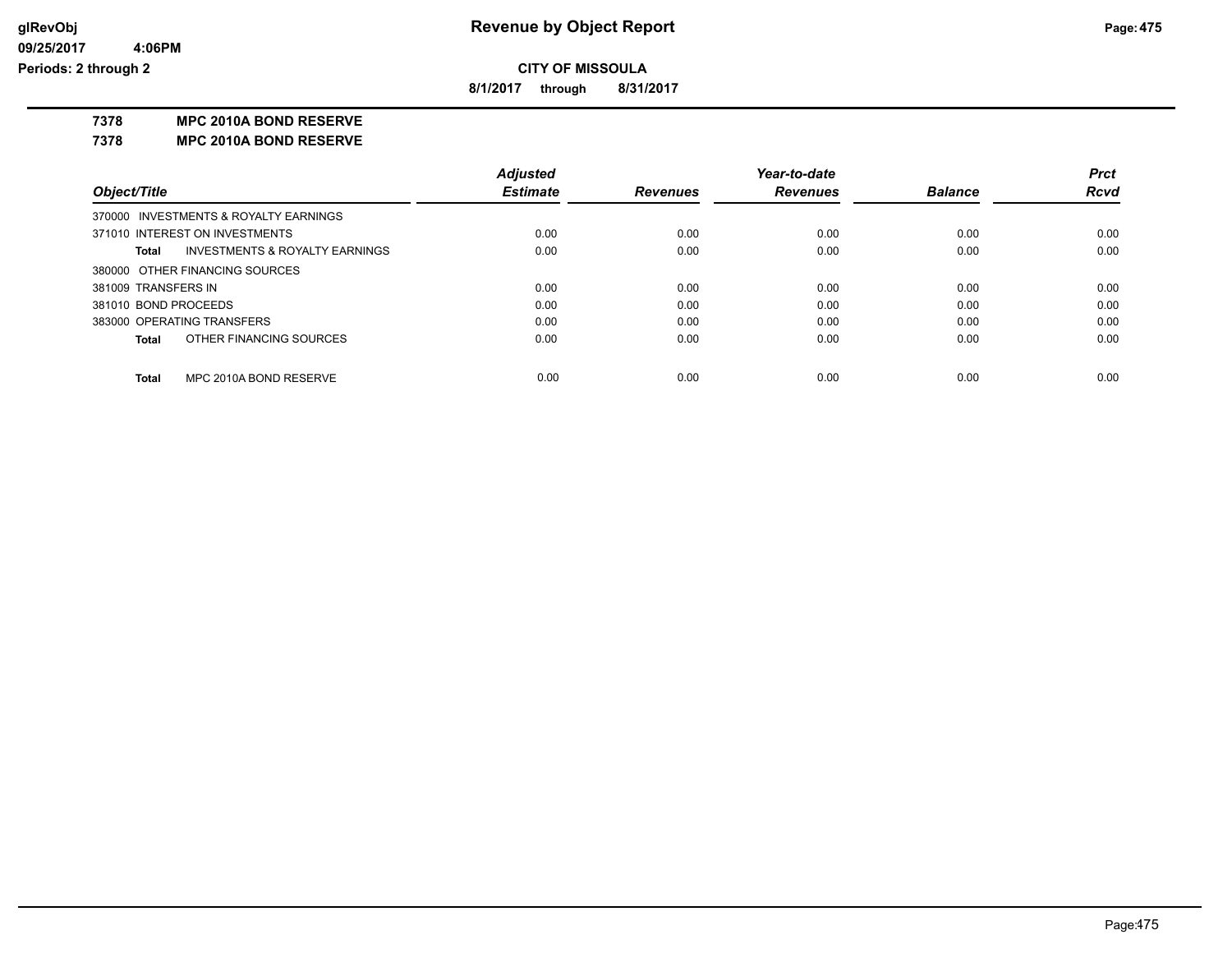**8/1/2017 through 8/31/2017**

#### **7378 MPC 2010A BOND RESERVE**

|                                        |                                | <b>Adjusted</b> |                 | Year-to-date    |                | <b>Prct</b> |
|----------------------------------------|--------------------------------|-----------------|-----------------|-----------------|----------------|-------------|
| Object/Title                           |                                | <b>Estimate</b> | <b>Revenues</b> | <b>Revenues</b> | <b>Balance</b> | <b>Rcvd</b> |
| 370000 INVESTMENTS & ROYALTY EARNINGS  |                                |                 |                 |                 |                |             |
| 371010 INTEREST ON INVESTMENTS         |                                | 0.00            | 0.00            | 0.00            | 0.00           | 0.00        |
| Total                                  | INVESTMENTS & ROYALTY EARNINGS | 0.00            | 0.00            | 0.00            | 0.00           | 0.00        |
| 380000 OTHER FINANCING SOURCES         |                                |                 |                 |                 |                |             |
| 381009 TRANSFERS IN                    |                                | 0.00            | 0.00            | 0.00            | 0.00           | 0.00        |
| 381010 BOND PROCEEDS                   |                                | 0.00            | 0.00            | 0.00            | 0.00           | 0.00        |
| 383000 OPERATING TRANSFERS             |                                | 0.00            | 0.00            | 0.00            | 0.00           | 0.00        |
| OTHER FINANCING SOURCES<br>Total       |                                | 0.00            | 0.00            | 0.00            | 0.00           | 0.00        |
| MPC 2010A BOND RESERVE<br><b>Total</b> |                                | 0.00            | 0.00            | 0.00            | 0.00           | 0.00        |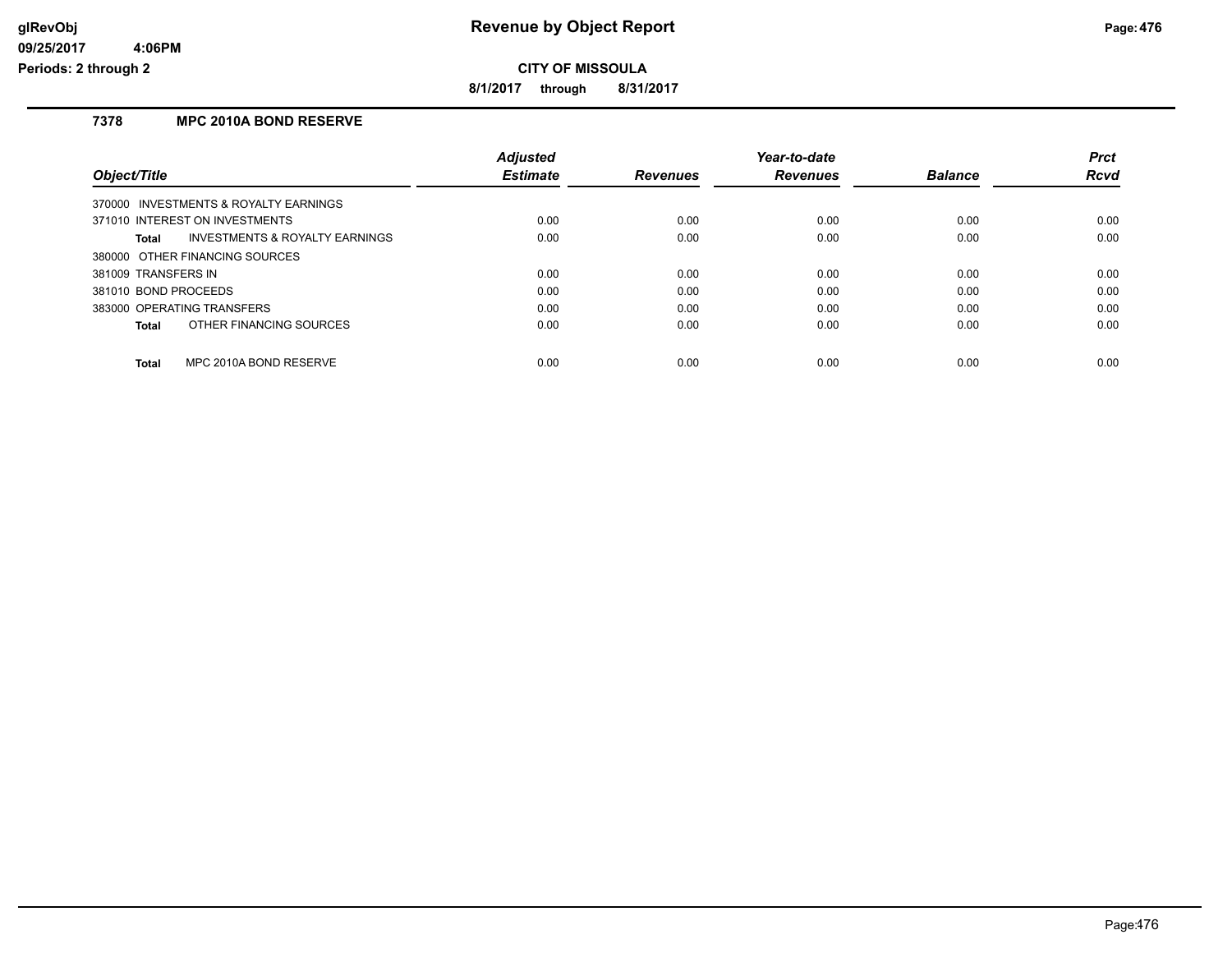**8/1/2017 through 8/31/2017**

# **7379 MPC 2010A BOND CONSTRUCTION**

#### **7379 MPC 2010A BOND CONSTRUCTION**

|                      |                                           | <b>Adjusted</b> |                 | Year-to-date    |                | <b>Prct</b> |
|----------------------|-------------------------------------------|-----------------|-----------------|-----------------|----------------|-------------|
| Object/Title         |                                           | <b>Estimate</b> | <b>Revenues</b> | <b>Revenues</b> | <b>Balance</b> | <b>Rcvd</b> |
|                      | 370000 INVESTMENTS & ROYALTY EARNINGS     |                 |                 |                 |                |             |
|                      | 371010 INTEREST ON INVESTMENTS            | 0.00            | 0.00            | 0.00            | 0.00           | 0.00        |
| Total                | <b>INVESTMENTS &amp; ROYALTY EARNINGS</b> | 0.00            | 0.00            | 0.00            | 0.00           | 0.00        |
|                      | 380000 OTHER FINANCING SOURCES            |                 |                 |                 |                |             |
| 381009 TRANSFERS IN  |                                           | 0.00            | 0.00            | 0.00            | 0.00           | 0.00        |
| 381010 BOND PROCEEDS |                                           | 0.00            | 0.00            | 0.00            | 0.00           | 0.00        |
|                      | 383000 OPERATING TRANSFERS                | 0.00            | 0.00            | 0.00            | 0.00           | 0.00        |
| Total                | OTHER FINANCING SOURCES                   | 0.00            | 0.00            | 0.00            | 0.00           | 0.00        |
|                      |                                           |                 |                 |                 |                |             |
| Total                | MPC 2010A BOND CONSTRUCTION               | 0.00            | 0.00            | 0.00            | 0.00           | 0.00        |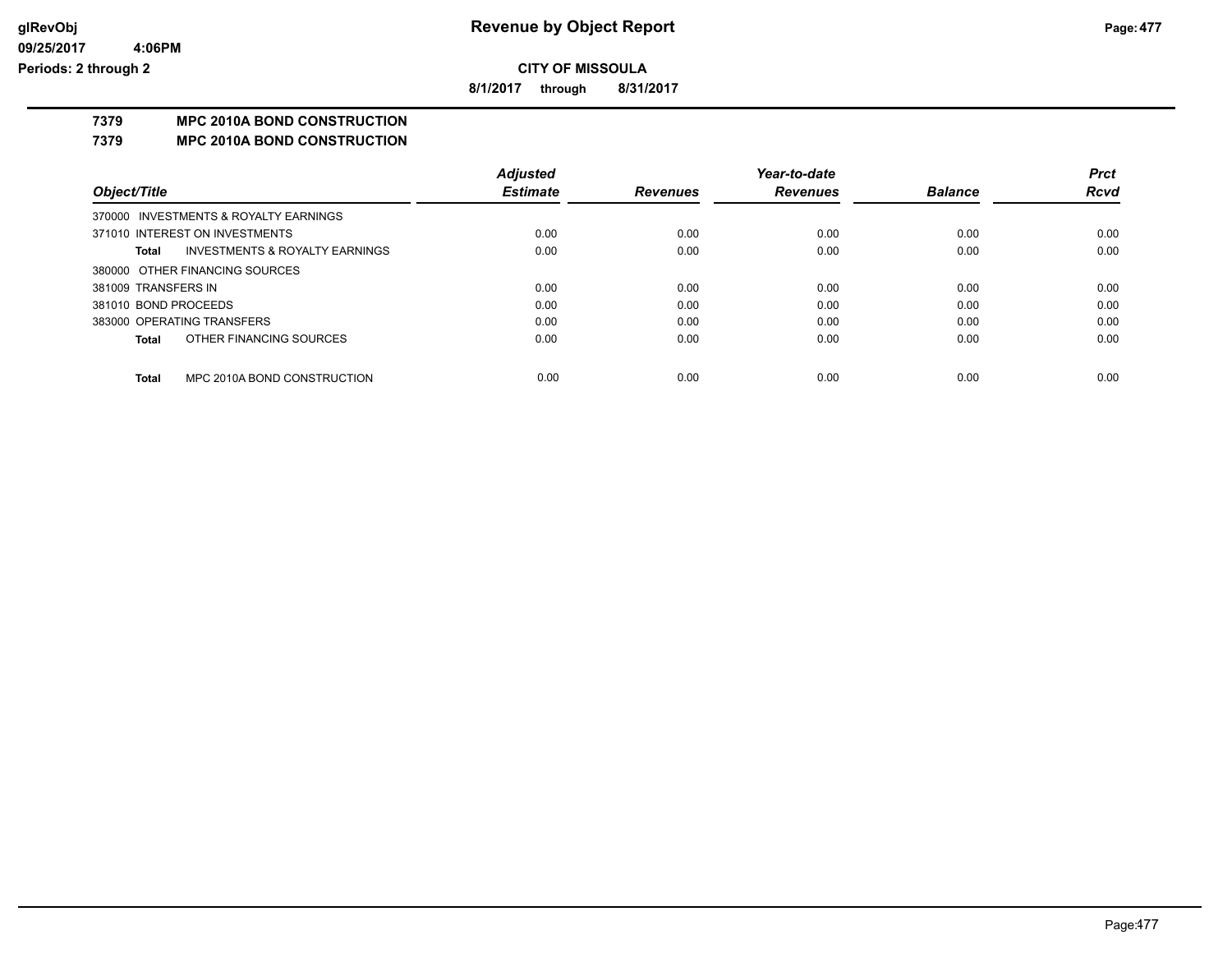**8/1/2017 through 8/31/2017**

## **7379 MPC 2010A BOND CONSTRUCTION**

|                      |                                           | <b>Adjusted</b> |                 | Year-to-date    |                | <b>Prct</b> |
|----------------------|-------------------------------------------|-----------------|-----------------|-----------------|----------------|-------------|
| Object/Title         |                                           | <b>Estimate</b> | <b>Revenues</b> | <b>Revenues</b> | <b>Balance</b> | <b>Rcvd</b> |
|                      | 370000 INVESTMENTS & ROYALTY EARNINGS     |                 |                 |                 |                |             |
|                      | 371010 INTEREST ON INVESTMENTS            | 0.00            | 0.00            | 0.00            | 0.00           | 0.00        |
| Total                | <b>INVESTMENTS &amp; ROYALTY EARNINGS</b> | 0.00            | 0.00            | 0.00            | 0.00           | 0.00        |
|                      | 380000 OTHER FINANCING SOURCES            |                 |                 |                 |                |             |
| 381009 TRANSFERS IN  |                                           | 0.00            | 0.00            | 0.00            | 0.00           | 0.00        |
| 381010 BOND PROCEEDS |                                           | 0.00            | 0.00            | 0.00            | 0.00           | 0.00        |
|                      | 383000 OPERATING TRANSFERS                | 0.00            | 0.00            | 0.00            | 0.00           | 0.00        |
| <b>Total</b>         | OTHER FINANCING SOURCES                   | 0.00            | 0.00            | 0.00            | 0.00           | 0.00        |
| <b>Total</b>         | MPC 2010A BOND CONSTRUCTION               | 0.00            | 0.00            | 0.00            | 0.00           | 0.00        |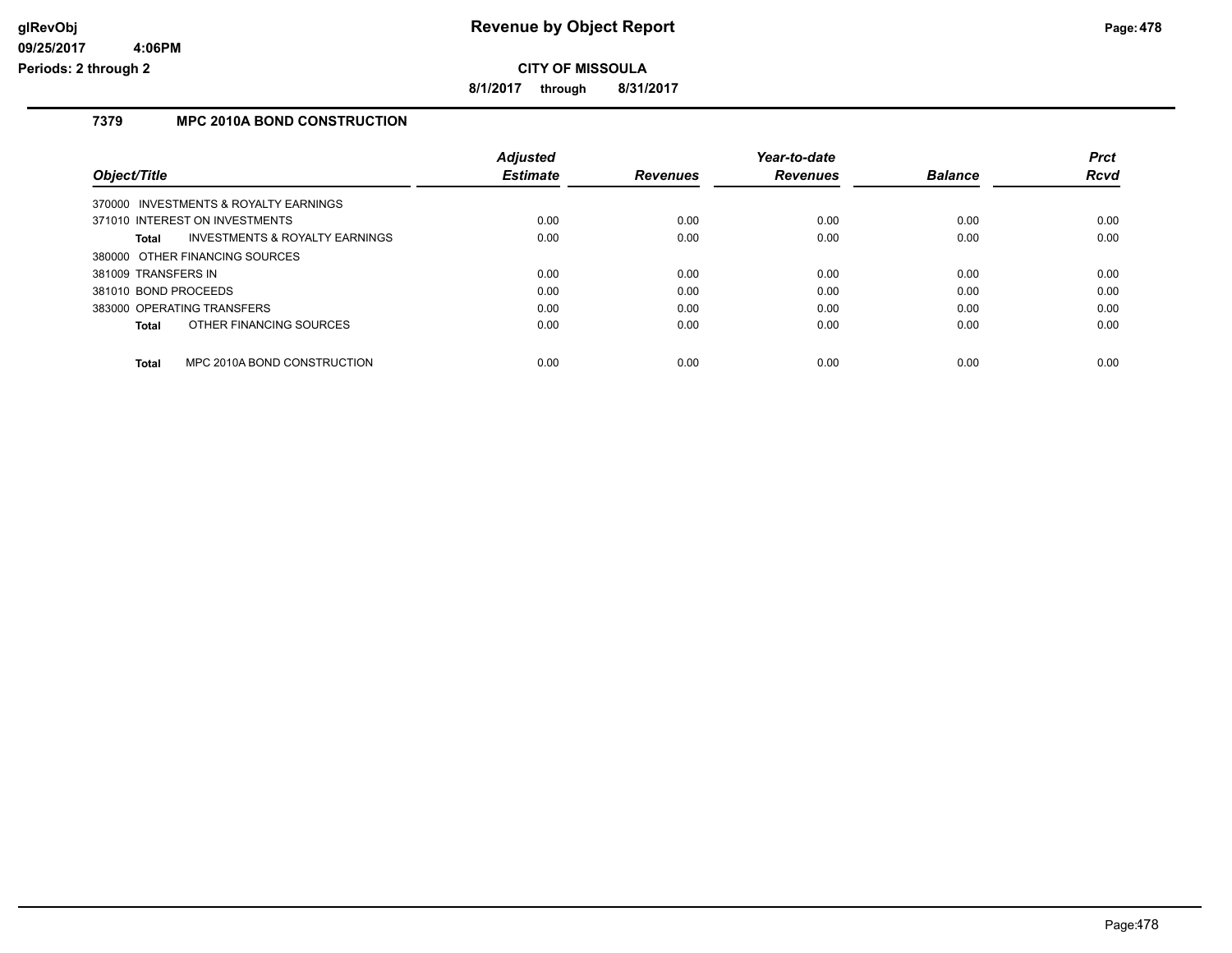**8/1/2017 through 8/31/2017**

# **7380 BUSINESS IMPROVEMENT DISTRICT**

#### **7380 BUSINESS IMPROVEMENT DISTRICT**

|                                                           | <b>Adjusted</b> |                 | Year-to-date    |                | <b>Prct</b> |
|-----------------------------------------------------------|-----------------|-----------------|-----------------|----------------|-------------|
| Object/Title                                              | <b>Estimate</b> | <b>Revenues</b> | <b>Revenues</b> | <b>Balance</b> | Rcvd        |
| 310000 TAXES/ASSESSMENTS                                  |                 |                 |                 |                |             |
| <b>TAX INCREMENT</b><br>311011                            | 0.00            | 5,904.19        | 5,904.19        | $-5,904.19$    | 0.00        |
| <b>PENALTIES &amp; INTEREST</b><br>312001                 | 0.00            | 211.27          | 211.27          | $-211.27$      | 0.00        |
| TAXES/ASSESSMENTS<br><b>Total</b>                         | 0.00            | 6,115.46        | 6,115.46        | $-6,115.46$    | 0.00        |
| <b>CHARGES FOR SERVICES</b><br>340000                     |                 |                 |                 |                |             |
| 343041 COMPOST TIPPING FEES                               | 0.00            | 5,083.33        | 7,095.10        | $-7,095.10$    | 0.00        |
| <b>CHARGES FOR SERVICES</b><br><b>Total</b>               | 0.00            | 5,083.33        | 7,095.10        | $-7,095.10$    | 0.00        |
| MISCELLANEOUS REVENUES<br>360000                          |                 |                 |                 |                |             |
| 363010 LIGHTING ASSESSMENTS                               | 0.00            | 0.00            | 0.00            | 0.00           | 0.00        |
| 363020 PROPERTY ASSESSMENTS                               | 0.00            | 0.00            | 0.00            | 0.00           | 0.00        |
| <b>MISCELLANEOUS REVENUES</b><br><b>Total</b>             | 0.00            | 0.00            | 0.00            | 0.00           | 0.00        |
| <b>INVESTMENTS &amp; ROYALTY EARNINGS</b><br>370000       |                 |                 |                 |                |             |
| 371010 INTEREST ON INVESTMENTS                            | 0.00            | 0.00            | 0.00            | 0.00           | 0.00        |
| 371020 GAIN/LOSS IN MARKET VALUE OF INVESTMENTS           | 0.00            | 0.00            | 0.00            | 0.00           | 0.00        |
| <b>INVESTMENTS &amp; ROYALTY EARNINGS</b><br><b>Total</b> | 0.00            | 0.00            | 0.00            | 0.00           | 0.00        |
| <b>BUSINESS IMPROVEMENT DISTRICT</b><br><b>Total</b>      | 0.00            | 11,198.79       | 13,210.56       | $-13,210.56$   | 0.00        |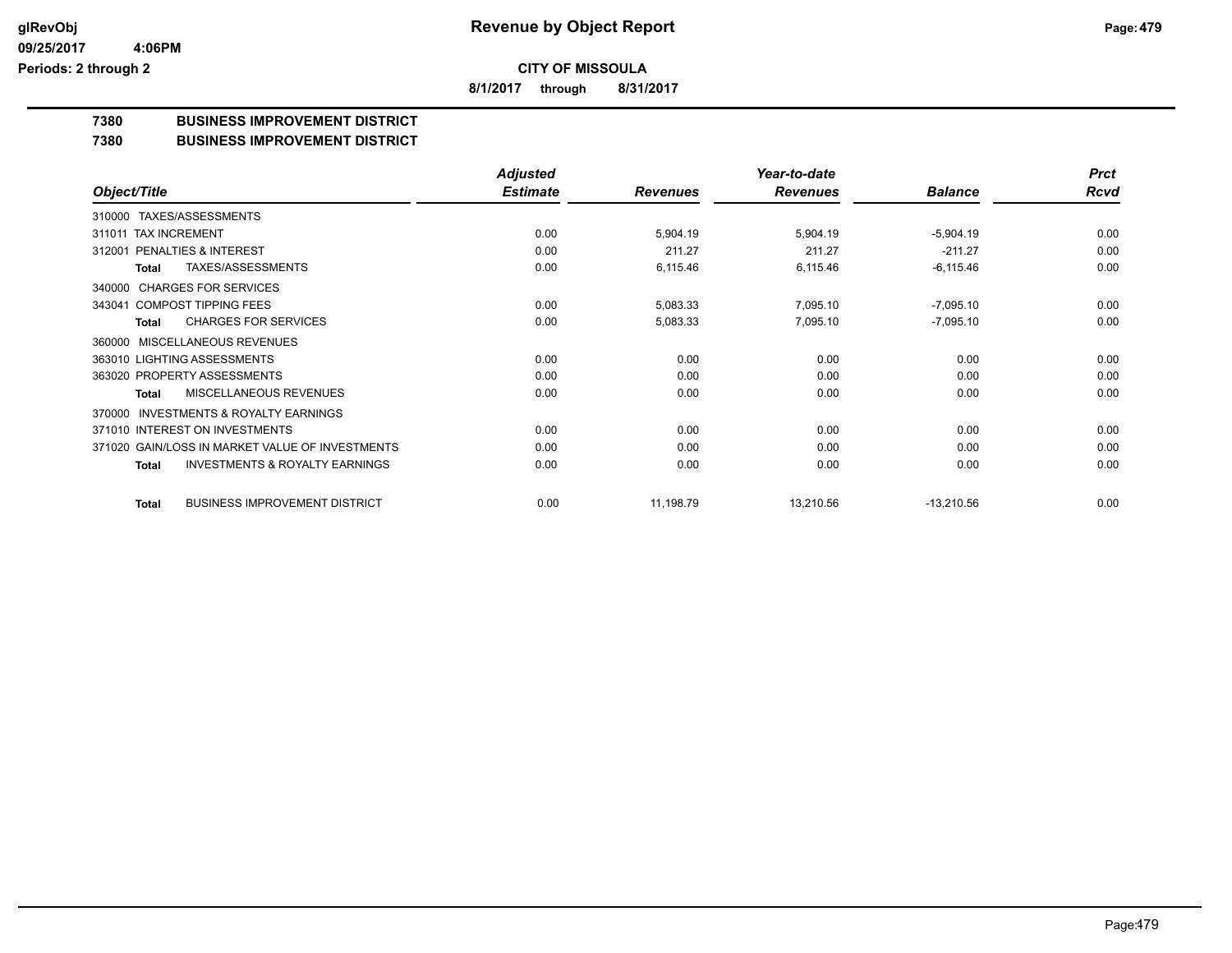**8/1/2017 through 8/31/2017**

#### **7380 BUSINESS IMPROVEMENT DISTRICT**

|                                                           | <b>Adjusted</b> |                 | Year-to-date    |                | <b>Prct</b> |
|-----------------------------------------------------------|-----------------|-----------------|-----------------|----------------|-------------|
| Object/Title                                              | <b>Estimate</b> | <b>Revenues</b> | <b>Revenues</b> | <b>Balance</b> | <b>Rcvd</b> |
| 310000 TAXES/ASSESSMENTS                                  |                 |                 |                 |                |             |
| 311011 TAX INCREMENT                                      | 0.00            | 5,904.19        | 5,904.19        | $-5,904.19$    | 0.00        |
| 312001 PENALTIES & INTEREST                               | 0.00            | 211.27          | 211.27          | $-211.27$      | 0.00        |
| TAXES/ASSESSMENTS<br>Total                                | 0.00            | 6,115.46        | 6,115.46        | $-6,115.46$    | 0.00        |
| 340000 CHARGES FOR SERVICES                               |                 |                 |                 |                |             |
| 343041 COMPOST TIPPING FEES                               | 0.00            | 5,083.33        | 7,095.10        | $-7,095.10$    | 0.00        |
| <b>CHARGES FOR SERVICES</b><br><b>Total</b>               | 0.00            | 5,083.33        | 7,095.10        | $-7,095.10$    | 0.00        |
| MISCELLANEOUS REVENUES<br>360000                          |                 |                 |                 |                |             |
| 363010 LIGHTING ASSESSMENTS                               | 0.00            | 0.00            | 0.00            | 0.00           | 0.00        |
| 363020 PROPERTY ASSESSMENTS                               | 0.00            | 0.00            | 0.00            | 0.00           | 0.00        |
| <b>MISCELLANEOUS REVENUES</b><br>Total                    | 0.00            | 0.00            | 0.00            | 0.00           | 0.00        |
| <b>INVESTMENTS &amp; ROYALTY EARNINGS</b><br>370000       |                 |                 |                 |                |             |
| 371010 INTEREST ON INVESTMENTS                            | 0.00            | 0.00            | 0.00            | 0.00           | 0.00        |
| 371020 GAIN/LOSS IN MARKET VALUE OF INVESTMENT            | 0.00            | 0.00            | 0.00            | 0.00           | 0.00        |
| <b>INVESTMENTS &amp; ROYALTY EARNINGS</b><br><b>Total</b> | 0.00            | 0.00            | 0.00            | 0.00           | 0.00        |
| <b>BUSINESS IMPROVEMENT DISTRICT</b><br><b>Total</b>      | 0.00            | 11,198.79       | 13,210.56       | $-13,210.56$   | 0.00        |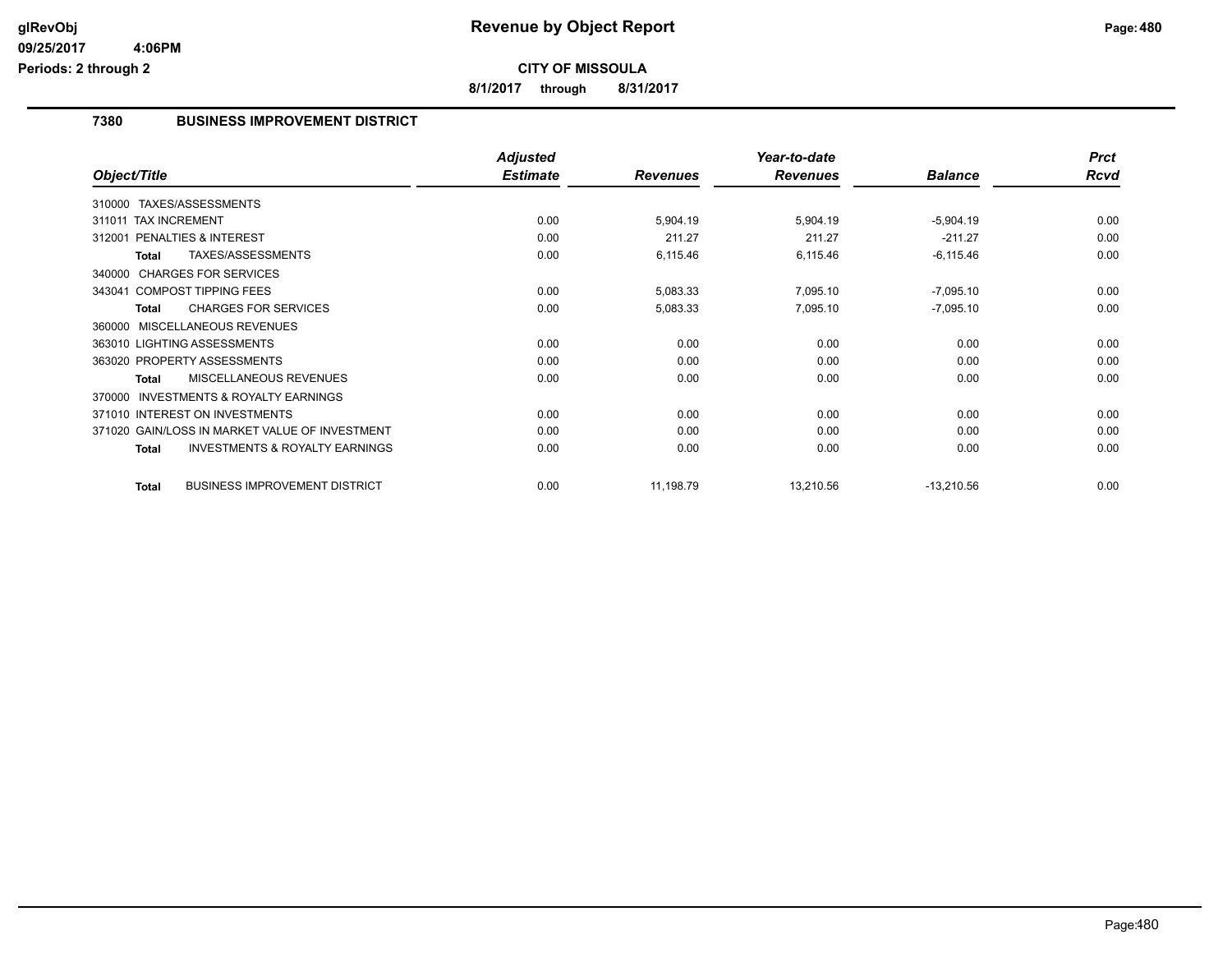**Periods: 2 through 2**

**CITY OF MISSOULA**

**8/1/2017 through 8/31/2017**

# **7381 TOURISM BUSINESS IMPROVEMENT DISTRICT**

# **7381 TOURISM BUSINESS IMPROVEMENT DISTRICT**

|                                                     | <b>Adjusted</b> |                 | Year-to-date    |                | <b>Prct</b> |
|-----------------------------------------------------|-----------------|-----------------|-----------------|----------------|-------------|
| Object/Title                                        | <b>Estimate</b> | <b>Revenues</b> | <b>Revenues</b> | <b>Balance</b> | <b>Rcvd</b> |
| 310000 TAXES/ASSESSMENTS                            |                 |                 |                 |                |             |
| 314100 TBID REVENUE                                 | 0.00            | 0.00            | 0.00            | 0.00           | 0.00        |
| TAXES/ASSESSMENTS<br>Total                          | 0.00            | 0.00            | 0.00            | 0.00           | 0.00        |
| 370000 INVESTMENTS & ROYALTY EARNINGS               |                 |                 |                 |                |             |
| 371010 INTEREST ON INVESTMENTS                      | 0.00            | 0.00            | 0.00            | 0.00           | 0.00        |
| <b>INVESTMENTS &amp; ROYALTY EARNINGS</b><br>Total  | 0.00            | 0.00            | 0.00            | 0.00           | 0.00        |
|                                                     |                 |                 |                 |                |             |
| TOURISM BUSINESS IMPROVEMENT DISTRI<br><b>Total</b> | 0.00            | 0.00            | 0.00            | 0.00           | 0.00        |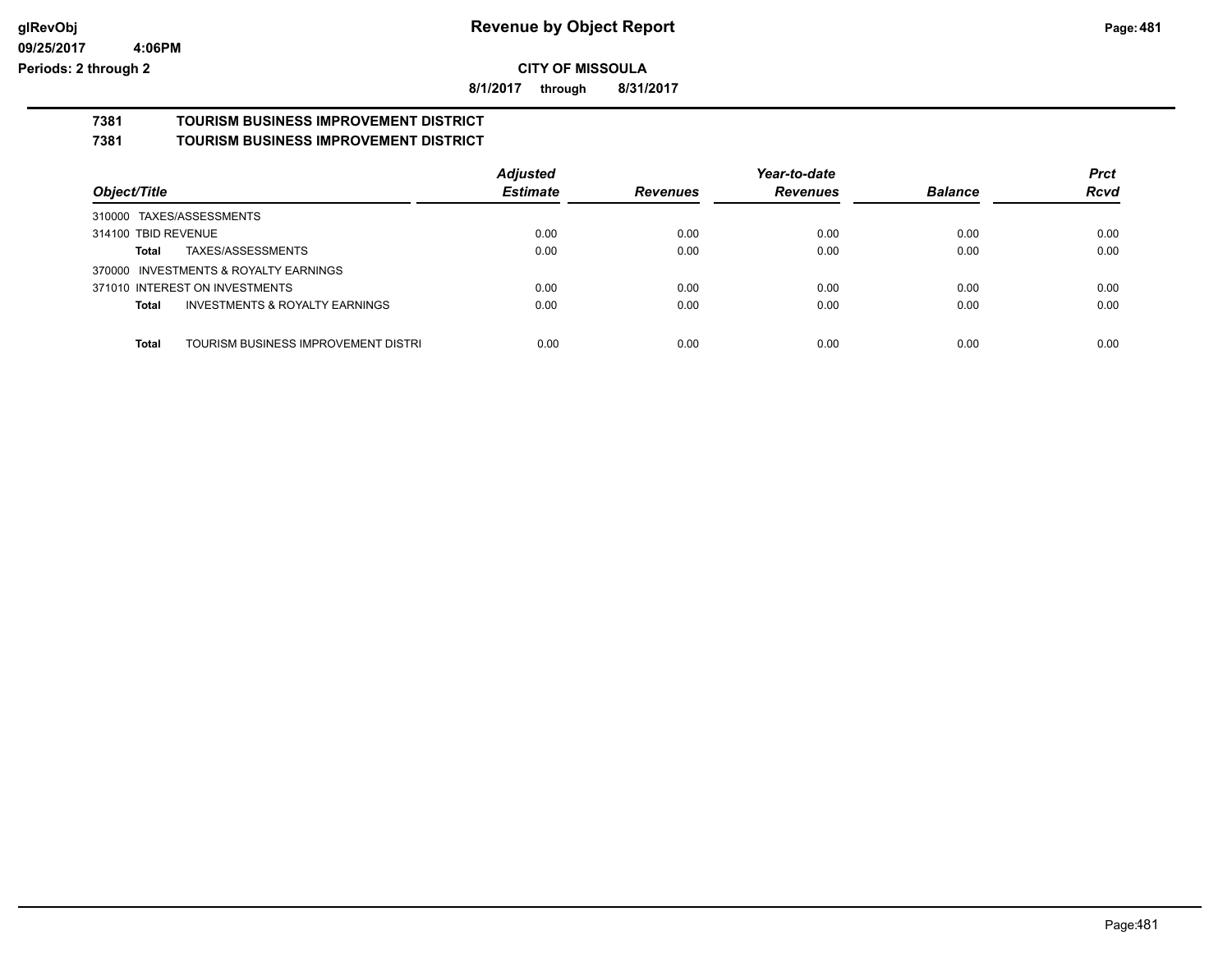**8/1/2017 through 8/31/2017**

#### **7381 TOURISM BUSINESS IMPROVEMENT DISTRICT**

| Object/Title                                       | <b>Adjusted</b><br><b>Estimate</b> | <b>Revenues</b> | Year-to-date<br><b>Revenues</b> | <b>Balance</b> | <b>Prct</b><br><b>Rcvd</b> |
|----------------------------------------------------|------------------------------------|-----------------|---------------------------------|----------------|----------------------------|
| 310000 TAXES/ASSESSMENTS                           |                                    |                 |                                 |                |                            |
| 314100 TBID REVENUE                                | 0.00                               | 0.00            | 0.00                            | 0.00           | 0.00                       |
| TAXES/ASSESSMENTS<br><b>Total</b>                  | 0.00                               | 0.00            | 0.00                            | 0.00           | 0.00                       |
| 370000 INVESTMENTS & ROYALTY EARNINGS              |                                    |                 |                                 |                |                            |
| 371010 INTEREST ON INVESTMENTS                     | 0.00                               | 0.00            | 0.00                            | 0.00           | 0.00                       |
| INVESTMENTS & ROYALTY EARNINGS<br><b>Total</b>     | 0.00                               | 0.00            | 0.00                            | 0.00           | 0.00                       |
|                                                    |                                    |                 |                                 |                |                            |
| TOURISM BUSINESS IMPROVEMENT DISTR<br><b>Total</b> | 0.00                               | 0.00            | 0.00                            | 0.00           | 0.00                       |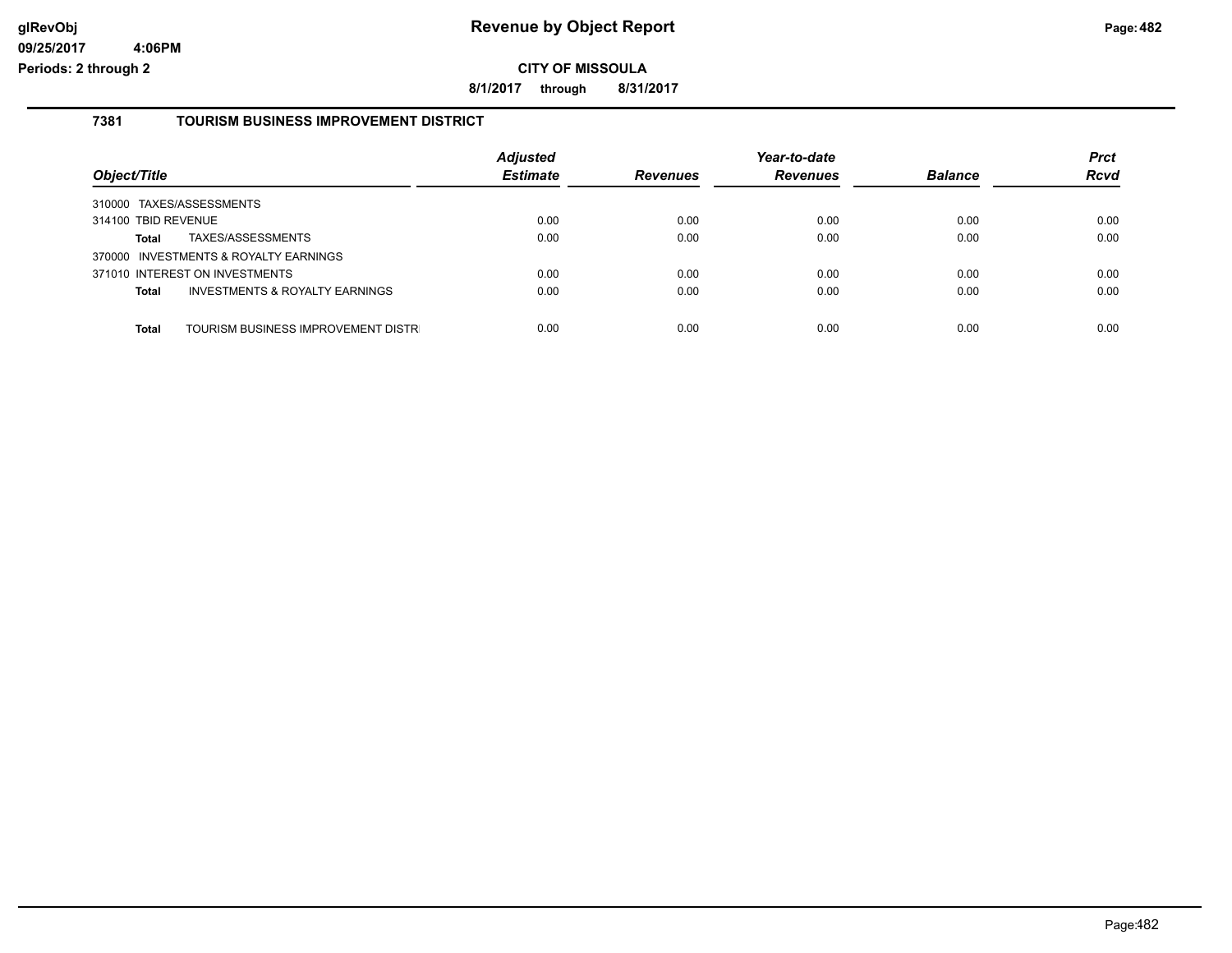**8/1/2017 through 8/31/2017**

**7382 5.75M TIF RESERVE**

**7382 5.75M TIF RESERVE**

|                                                    | <b>Adjusted</b> |                 | Year-to-date    |                | <b>Prct</b> |
|----------------------------------------------------|-----------------|-----------------|-----------------|----------------|-------------|
| Object/Title                                       | <b>Estimate</b> | <b>Revenues</b> | <b>Revenues</b> | <b>Balance</b> | <b>Rcvd</b> |
| 370000 INVESTMENTS & ROYALTY EARNINGS              |                 |                 |                 |                |             |
| 371010 INTEREST ON INVESTMENTS                     | 0.00            | 0.00            | 0.00            | 0.00           | 0.00        |
| <b>INVESTMENTS &amp; ROYALTY EARNINGS</b><br>Total | 0.00            | 0.00            | 0.00            | 0.00           | 0.00        |
| 380000 OTHER FINANCING SOURCES                     |                 |                 |                 |                |             |
| 381025 REVENUE BOND PROCEEDS                       | 0.00            | 0.00            | 0.00            | 0.00           | 0.00        |
| 383014 TRANS FR MRA                                | 0.00            | 0.00            | 0.00            | 0.00           | 0.00        |
| 383040 TRANSFER FROM CITY GRANTS                   | 0.00            | 0.00            | 0.00            | 0.00           | 0.00        |
| OTHER FINANCING SOURCES<br>Total                   | 0.00            | 0.00            | 0.00            | 0.00           | 0.00        |
|                                                    |                 |                 |                 |                |             |
| 5.75M TIF RESERVE<br><b>Total</b>                  | 0.00            | 0.00            | 0.00            | 0.00           | 0.00        |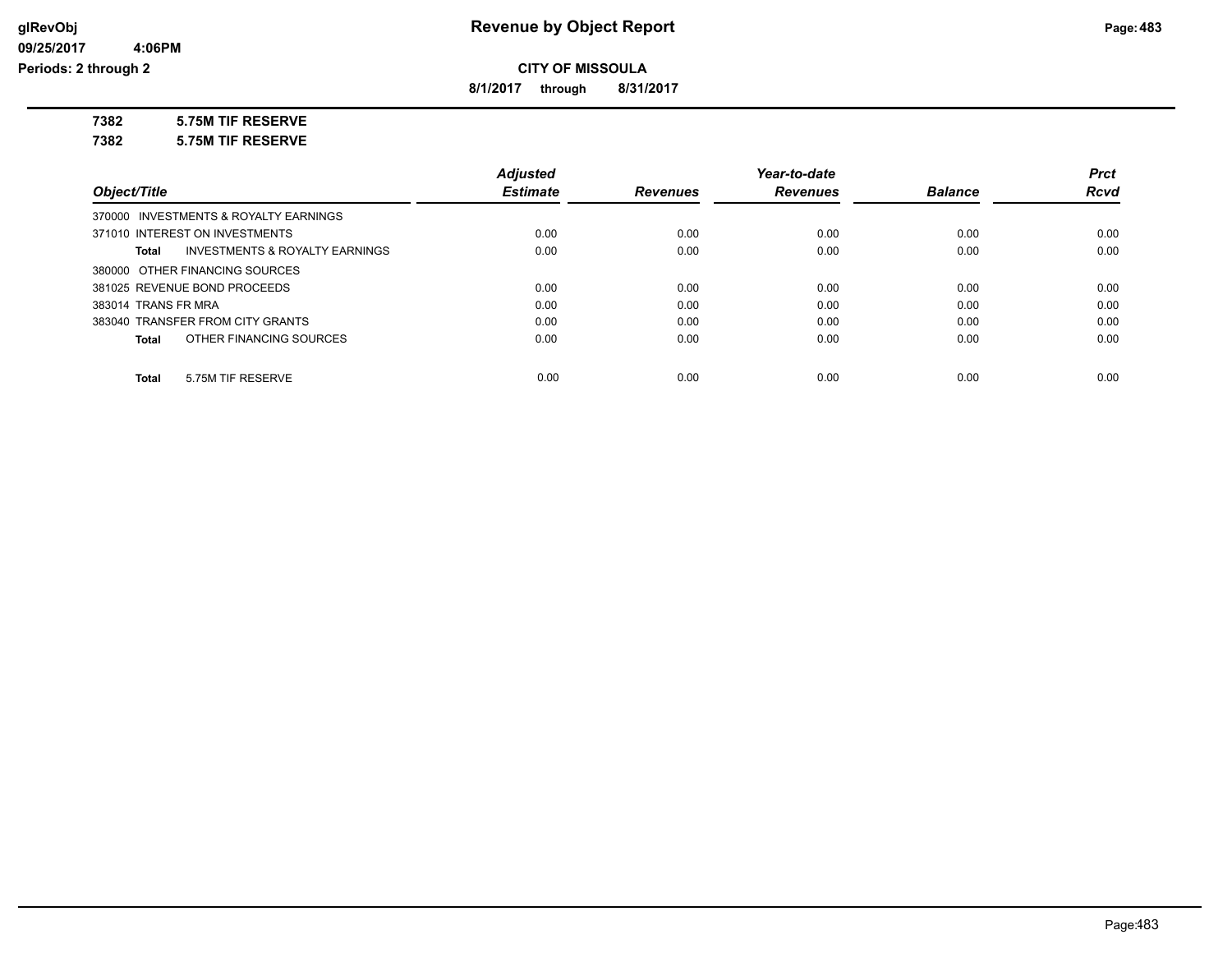**8/1/2017 through 8/31/2017**

#### **7382 5.75M TIF RESERVE**

|                                                    | <b>Adiusted</b> |                 | Year-to-date    |                | <b>Prct</b> |
|----------------------------------------------------|-----------------|-----------------|-----------------|----------------|-------------|
| Object/Title                                       | <b>Estimate</b> | <b>Revenues</b> | <b>Revenues</b> | <b>Balance</b> | Rcvd        |
| 370000 INVESTMENTS & ROYALTY EARNINGS              |                 |                 |                 |                |             |
| 371010 INTEREST ON INVESTMENTS                     | 0.00            | 0.00            | 0.00            | 0.00           | 0.00        |
| <b>INVESTMENTS &amp; ROYALTY EARNINGS</b><br>Total | 0.00            | 0.00            | 0.00            | 0.00           | 0.00        |
| 380000 OTHER FINANCING SOURCES                     |                 |                 |                 |                |             |
| 381025 REVENUE BOND PROCEEDS                       | 0.00            | 0.00            | 0.00            | 0.00           | 0.00        |
| 383014 TRANS FR MRA                                | 0.00            | 0.00            | 0.00            | 0.00           | 0.00        |
| 383040 TRANSFER FROM CITY GRANTS                   | 0.00            | 0.00            | 0.00            | 0.00           | 0.00        |
| OTHER FINANCING SOURCES<br>Total                   | 0.00            | 0.00            | 0.00            | 0.00           | 0.00        |
|                                                    |                 |                 |                 |                |             |
| 5.75M TIF RESERVE<br><b>Total</b>                  | 0.00            | 0.00            | 0.00            | 0.00           | 0.00        |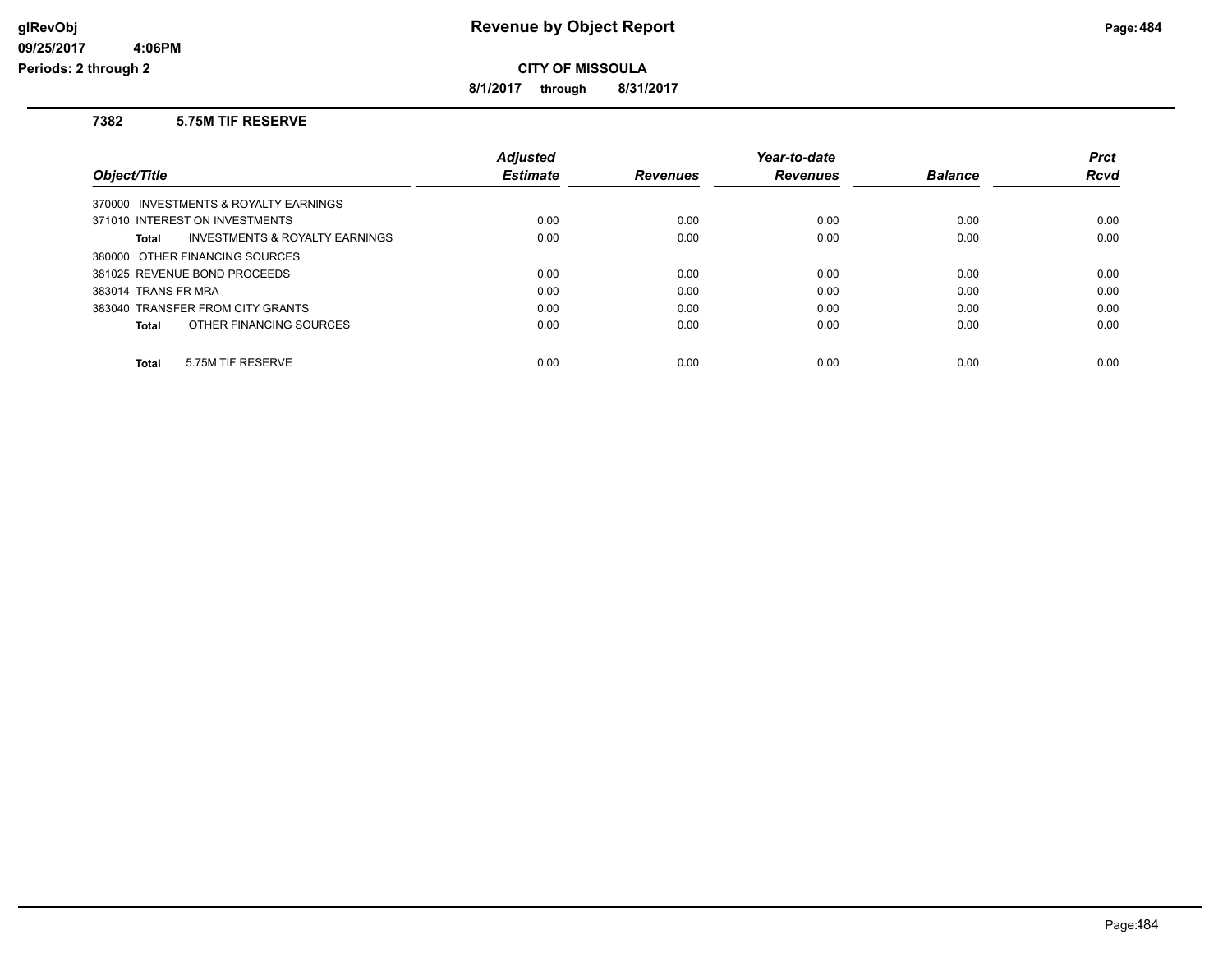**8/1/2017 through 8/31/2017**

#### **7383 RIVERFRONT TRIANGLE URD**

**7383 RIVERFRONT TRIANGLE URD**

|                                                    | <b>Adjusted</b> |                 | Year-to-date    |                | <b>Prct</b> |
|----------------------------------------------------|-----------------|-----------------|-----------------|----------------|-------------|
| Object/Title                                       | <b>Estimate</b> | <b>Revenues</b> | <b>Revenues</b> | <b>Balance</b> | <b>Rcvd</b> |
| 310000 TAXES/ASSESSMENTS                           |                 |                 |                 |                |             |
| 311011 TAX INCREMENT                               | 0.00            | 0.00            | 0.00            | 0.00           | 0.00        |
| 312001 PENALTIES & INTEREST                        | 0.00            | 0.00            | 0.00            | 0.00           | 0.00        |
| TAXES/ASSESSMENTS<br>Total                         | 0.00            | 0.00            | 0.00            | 0.00           | 0.00        |
| 330000 INTERGOVERNMENTAL REVENUES                  |                 |                 |                 |                |             |
| 335210 PERSONAL PROPERTY TAX REIMBURSEMENT         | 0.00            | 0.00            | 0.00            | 0.00           | 0.00        |
| <b>INTERGOVERNMENTAL REVENUES</b><br>Total         | 0.00            | 0.00            | 0.00            | 0.00           | 0.00        |
| 370000 INVESTMENTS & ROYALTY EARNINGS              |                 |                 |                 |                |             |
| 371010 INTEREST ON INVESTMENTS                     | 0.00            | 0.00            | 0.00            | 0.00           | 0.00        |
| <b>INVESTMENTS &amp; ROYALTY EARNINGS</b><br>Total | 0.00            | 0.00            | 0.00            | 0.00           | 0.00        |
| <b>RIVERFRONT TRIANGLE URD</b><br>Total            | 0.00            | 0.00            | 0.00            | 0.00           | 0.00        |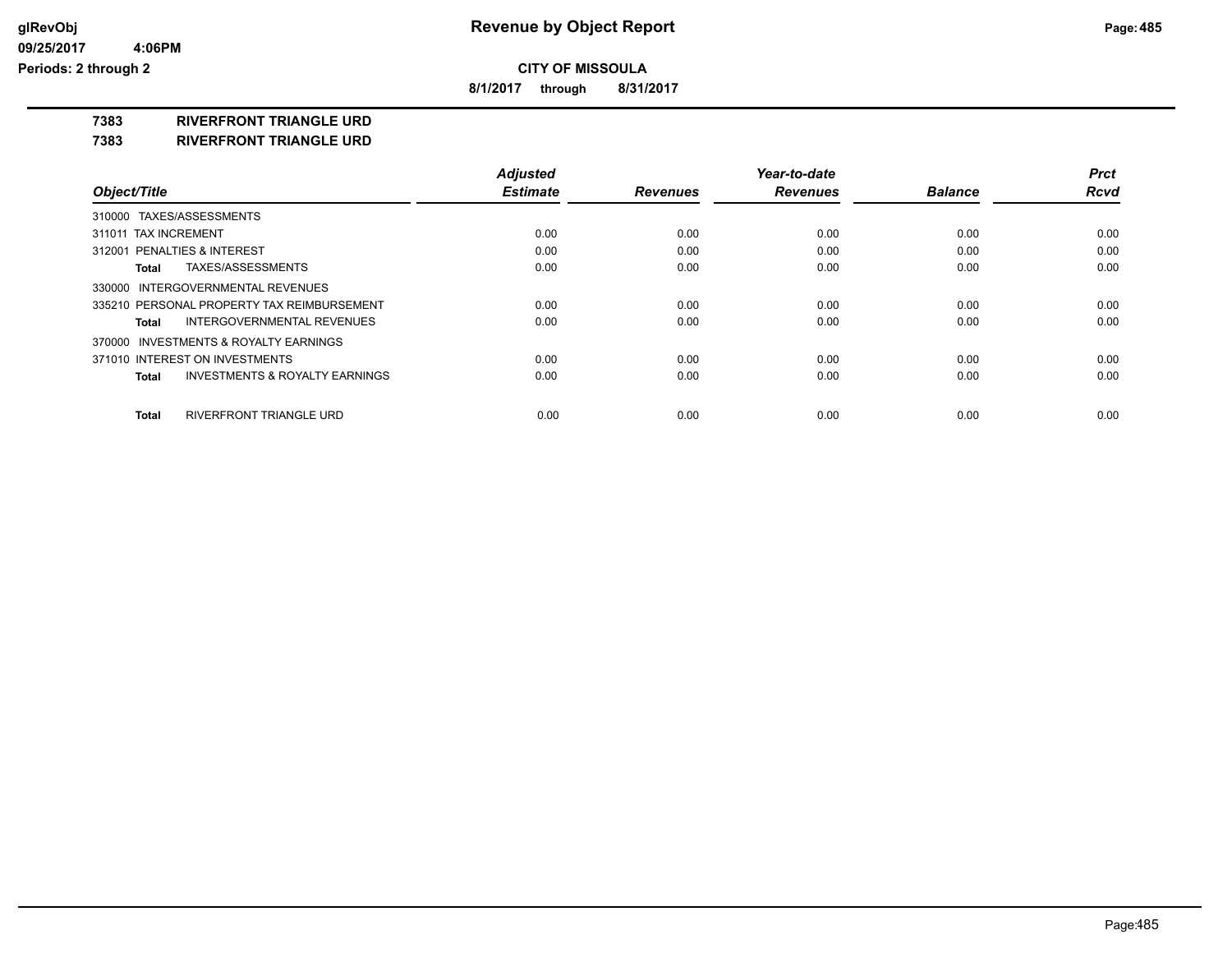**8/1/2017 through 8/31/2017**

## **7383 RIVERFRONT TRIANGLE URD**

|                                                           | <b>Adjusted</b> |                 | Year-to-date    |                | <b>Prct</b> |
|-----------------------------------------------------------|-----------------|-----------------|-----------------|----------------|-------------|
| Object/Title                                              | <b>Estimate</b> | <b>Revenues</b> | <b>Revenues</b> | <b>Balance</b> | <b>Rcvd</b> |
| 310000 TAXES/ASSESSMENTS                                  |                 |                 |                 |                |             |
| 311011 TAX INCREMENT                                      | 0.00            | 0.00            | 0.00            | 0.00           | 0.00        |
| 312001 PENALTIES & INTEREST                               | 0.00            | 0.00            | 0.00            | 0.00           | 0.00        |
| TAXES/ASSESSMENTS<br>Total                                | 0.00            | 0.00            | 0.00            | 0.00           | 0.00        |
| INTERGOVERNMENTAL REVENUES<br>330000                      |                 |                 |                 |                |             |
| 335210 PERSONAL PROPERTY TAX REIMBURSEMENT                | 0.00            | 0.00            | 0.00            | 0.00           | 0.00        |
| <b>INTERGOVERNMENTAL REVENUES</b><br>Total                | 0.00            | 0.00            | 0.00            | 0.00           | 0.00        |
| 370000 INVESTMENTS & ROYALTY EARNINGS                     |                 |                 |                 |                |             |
| 371010 INTEREST ON INVESTMENTS                            | 0.00            | 0.00            | 0.00            | 0.00           | 0.00        |
| <b>INVESTMENTS &amp; ROYALTY EARNINGS</b><br><b>Total</b> | 0.00            | 0.00            | 0.00            | 0.00           | 0.00        |
|                                                           |                 |                 |                 |                |             |
| RIVERFRONT TRIANGLE URD<br><b>Total</b>                   | 0.00            | 0.00            | 0.00            | 0.00           | 0.00        |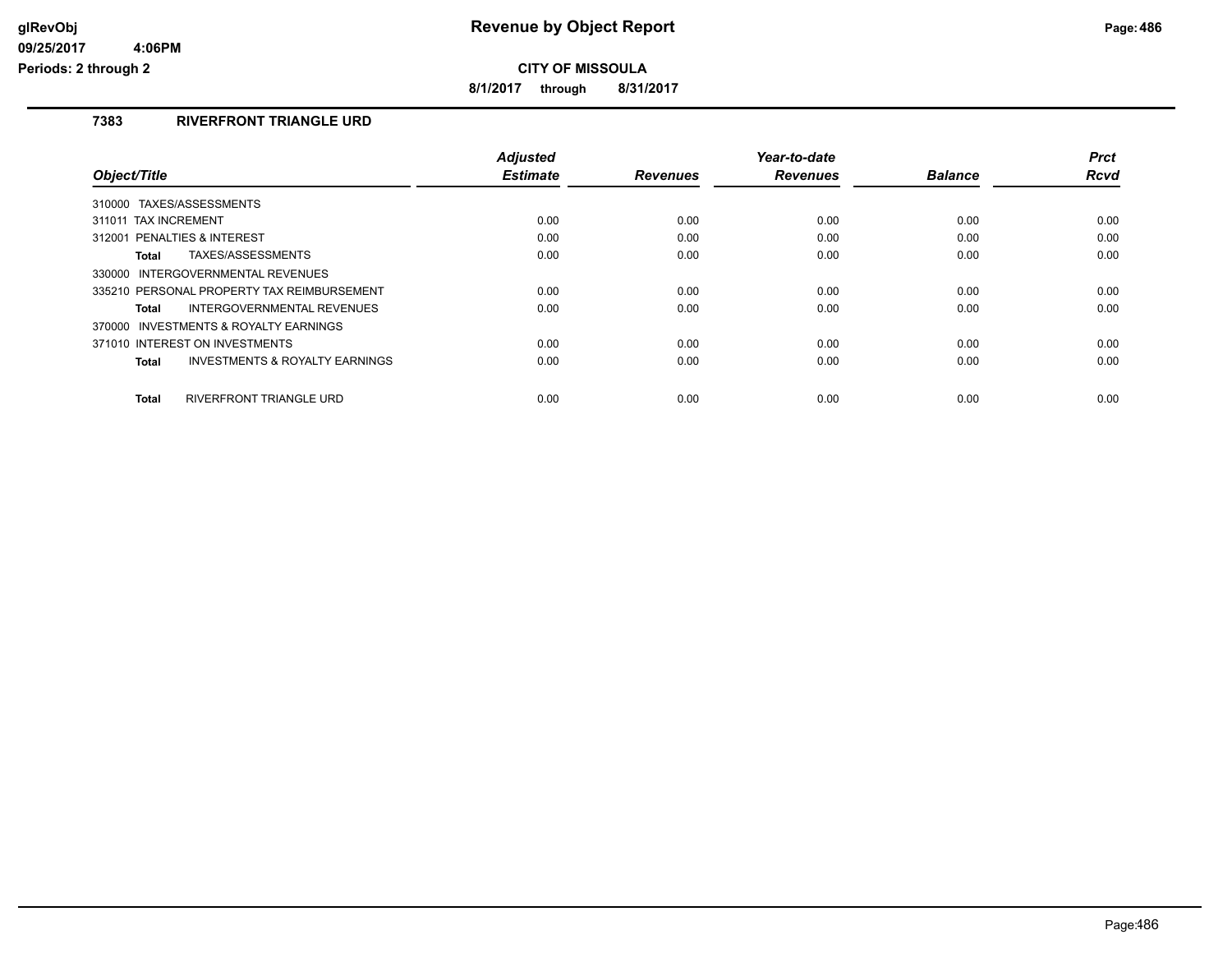**8/1/2017 through 8/31/2017**

## **7384 NRSS DEBT SERVICE CLEARING**

#### **7384 NRSS DEBT SERVICE CLEARING**

|                                                    | <b>Adjusted</b> |                 | Year-to-date    |                | <b>Prct</b> |
|----------------------------------------------------|-----------------|-----------------|-----------------|----------------|-------------|
| Object/Title                                       | <b>Estimate</b> | <b>Revenues</b> | <b>Revenues</b> | <b>Balance</b> | Rcvd        |
| TAXES/ASSESSMENTS<br>310000                        |                 |                 |                 |                |             |
| 311011 TAX INCREMENT                               | 0.00            | 1,024.89        | $-1,113.76$     | 1.113.76       | 0.00        |
| 312001 PENALTIES & INTEREST                        | 0.00            | 26.74           | $-58.79$        | 58.79          | 0.00        |
| TAXES/ASSESSMENTS<br>Total                         | 0.00            | 1.051.63        | $-1,172.55$     | 1,172.55       | 0.00        |
| 370000 INVESTMENTS & ROYALTY EARNINGS              |                 |                 |                 |                |             |
| 371010 INTEREST ON INVESTMENTS                     | 0.00            | 0.00            | 0.00            | 0.00           | 0.00        |
| <b>INVESTMENTS &amp; ROYALTY EARNINGS</b><br>Total | 0.00            | 0.00            | 0.00            | 0.00           | 0.00        |
| 380000 OTHER FINANCING SOURCES                     |                 |                 |                 |                |             |
| 383014 TRANS FR MRA                                | 0.00            | 0.00            | 0.00            | 0.00           | 0.00        |
| OTHER FINANCING SOURCES<br><b>Total</b>            | 0.00            | 0.00            | 0.00            | 0.00           | 0.00        |
| NRSS DEBT SERVICE CLEARING<br>Total                | 0.00            | 1.051.63        | $-1.172.55$     | 1.172.55       | 0.00        |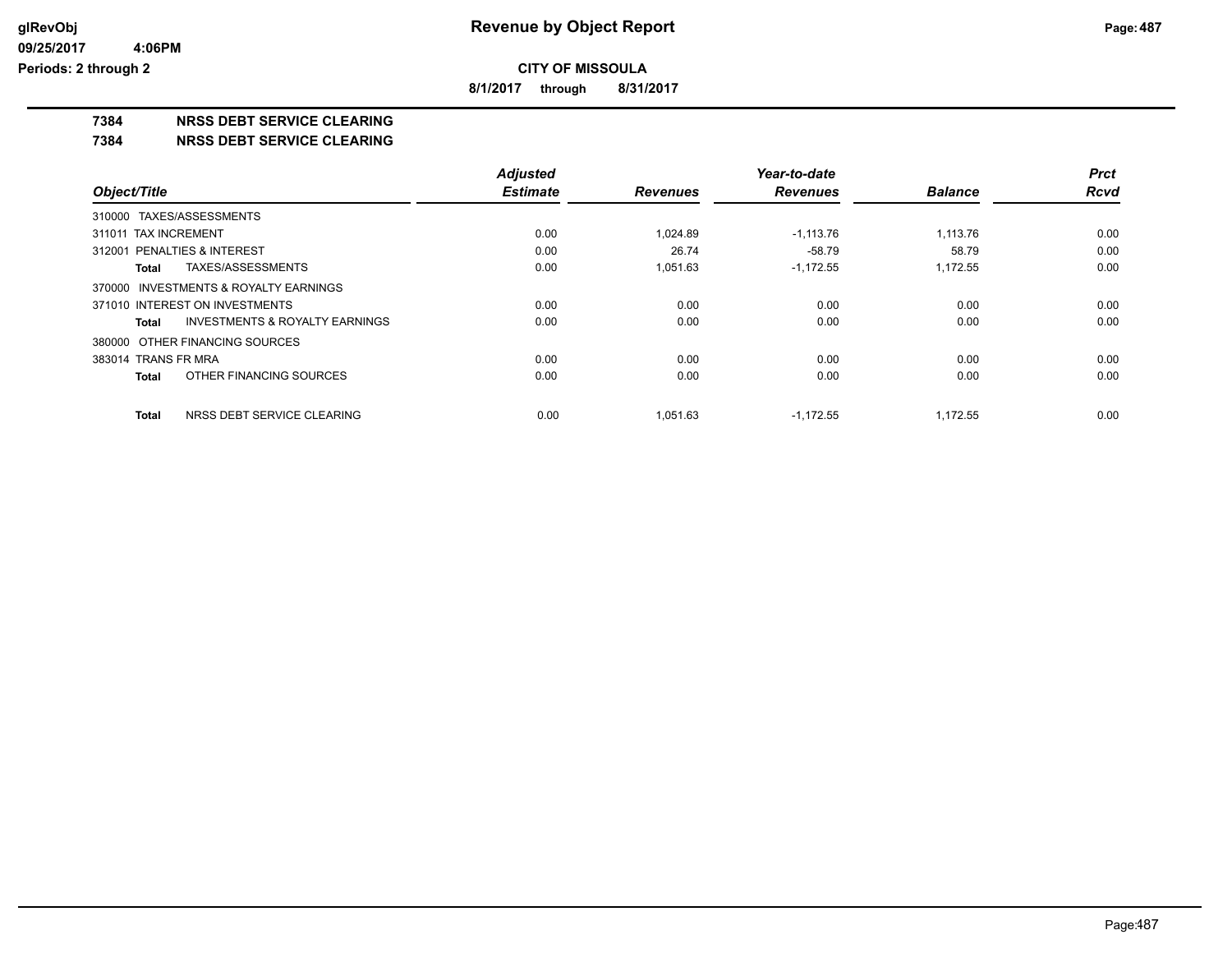**8/1/2017 through 8/31/2017**

#### **7384 NRSS DEBT SERVICE CLEARING**

|                                                     | <b>Adjusted</b> |                 | Year-to-date    |                | <b>Prct</b> |
|-----------------------------------------------------|-----------------|-----------------|-----------------|----------------|-------------|
| Object/Title                                        | <b>Estimate</b> | <b>Revenues</b> | <b>Revenues</b> | <b>Balance</b> | <b>Rcvd</b> |
| 310000 TAXES/ASSESSMENTS                            |                 |                 |                 |                |             |
| 311011 TAX INCREMENT                                | 0.00            | 1.024.89        | $-1.113.76$     | 1.113.76       | 0.00        |
| 312001 PENALTIES & INTEREST                         | 0.00            | 26.74           | $-58.79$        | 58.79          | 0.00        |
| <b>TAXES/ASSESSMENTS</b><br>Total                   | 0.00            | 1,051.63        | $-1.172.55$     | 1.172.55       | 0.00        |
| <b>INVESTMENTS &amp; ROYALTY EARNINGS</b><br>370000 |                 |                 |                 |                |             |
| 371010 INTEREST ON INVESTMENTS                      | 0.00            | 0.00            | 0.00            | 0.00           | 0.00        |
| <b>INVESTMENTS &amp; ROYALTY EARNINGS</b><br>Total  | 0.00            | 0.00            | 0.00            | 0.00           | 0.00        |
| 380000 OTHER FINANCING SOURCES                      |                 |                 |                 |                |             |
| 383014 TRANS FR MRA                                 | 0.00            | 0.00            | 0.00            | 0.00           | 0.00        |
| OTHER FINANCING SOURCES<br>Total                    | 0.00            | 0.00            | 0.00            | 0.00           | 0.00        |
| NRSS DEBT SERVICE CLEARING<br><b>Total</b>          | 0.00            | 1.051.63        | $-1.172.55$     | 1.172.55       | 0.00        |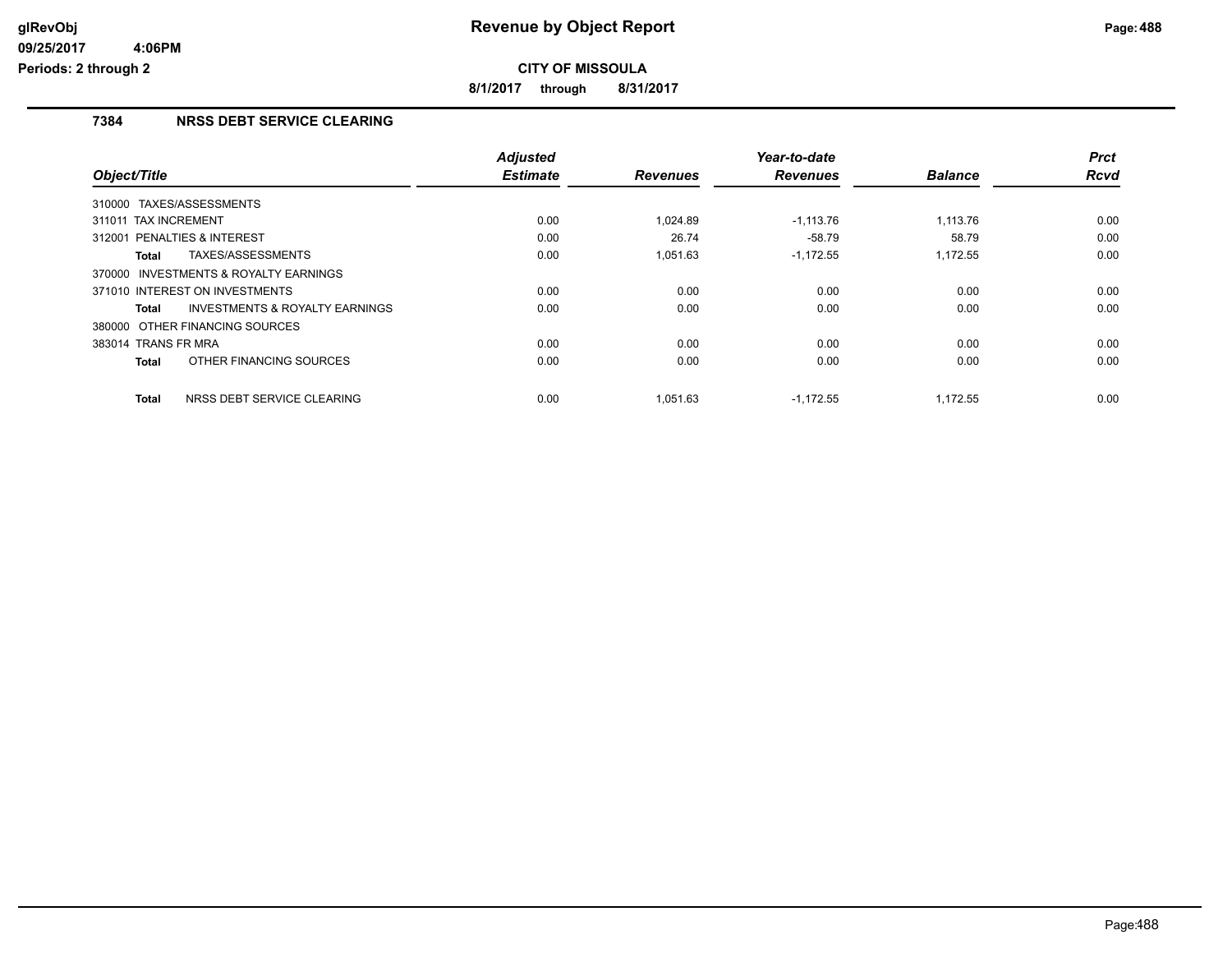**8/1/2017 through 8/31/2017**

**7385 FRONT STREET URD**

**7385 FRONT STREET URD**

|                                                           | <b>Adjusted</b> |                 | Year-to-date    |                | <b>Prct</b> |
|-----------------------------------------------------------|-----------------|-----------------|-----------------|----------------|-------------|
| Object/Title                                              | <b>Estimate</b> | <b>Revenues</b> | <b>Revenues</b> | <b>Balance</b> | <b>Rcvd</b> |
| 310000 TAXES/ASSESSMENTS                                  |                 |                 |                 |                |             |
| 311011 TAX INCREMENT                                      | 0.00            | 0.00            | 0.00            | 0.00           | 0.00        |
| TAXES/ASSESSMENTS<br><b>Total</b>                         | 0.00            | 0.00            | 0.00            | 0.00           | 0.00        |
| INTERGOVERNMENTAL REVENUES<br>330000                      |                 |                 |                 |                |             |
| 331056 MDT FEDERAL CMAQ                                   | 0.00            | 0.00            | 0.00            | 0.00           | 0.00        |
| 335210 PERSONAL PROPERTY TAX REIMBURSEMENT                | 0.00            | 0.00            | 0.00            | 0.00           | 0.00        |
| <b>INTERGOVERNMENTAL REVENUES</b><br>Total                | 0.00            | 0.00            | 0.00            | 0.00           | 0.00        |
| 360000 MISCELLANEOUS REVENUES                             |                 |                 |                 |                |             |
| 365000 DONATIONS                                          | 0.00            | 0.00            | 0.00            | 0.00           | 0.00        |
| MISCELLANEOUS REVENUES<br><b>Total</b>                    | 0.00            | 0.00            | 0.00            | 0.00           | 0.00        |
| 370000 INVESTMENTS & ROYALTY EARNINGS                     |                 |                 |                 |                |             |
| 371010 INTEREST ON INVESTMENTS                            | 0.00            | 0.00            | 0.00            | 0.00           | 0.00        |
| <b>INVESTMENTS &amp; ROYALTY EARNINGS</b><br><b>Total</b> | 0.00            | 0.00            | 0.00            | 0.00           | 0.00        |
| OTHER FINANCING SOURCES<br>380000                         |                 |                 |                 |                |             |
| 381010 BOND PROCEEDS                                      | 0.00            | 0.00            | 0.00            | 0.00           | 0.00        |
| 381029 PARKING STRUCTURE BOND PROCEEDS                    | 0.00            | 0.00            | 0.00            | 0.00           | 0.00        |
| 381071 WILMA NOTE PROCEEDS                                | 0.00            | 0.00            | 0.00            | 0.00           | 0.00        |
| 381072 FIB NOTE PROCEEDS                                  | 0.00            | 0.00            | 0.00            | 0.00           | 0.00        |
| 383066 TRANSFER FROM FRONT ST CLEARING                    | 0.00            | 0.00            | 0.00            | 0.00           | 0.00        |
| 383067 TRANSFER FROM FSPS                                 | 0.00            | 0.00            | 0.00            | 0.00           | 0.00        |
| 383068 TRANSFER FROM SUBORDINATE LIEN                     | 0.00            | 0.00            | 0.00            | 0.00           | 0.00        |
| OTHER FINANCING SOURCES<br><b>Total</b>                   | 0.00            | 0.00            | 0.00            | 0.00           | 0.00        |
| FRONT STREET URD                                          | 0.00            | 0.00            | 0.00            | 0.00           | 0.00        |
| <b>Total</b>                                              |                 |                 |                 |                |             |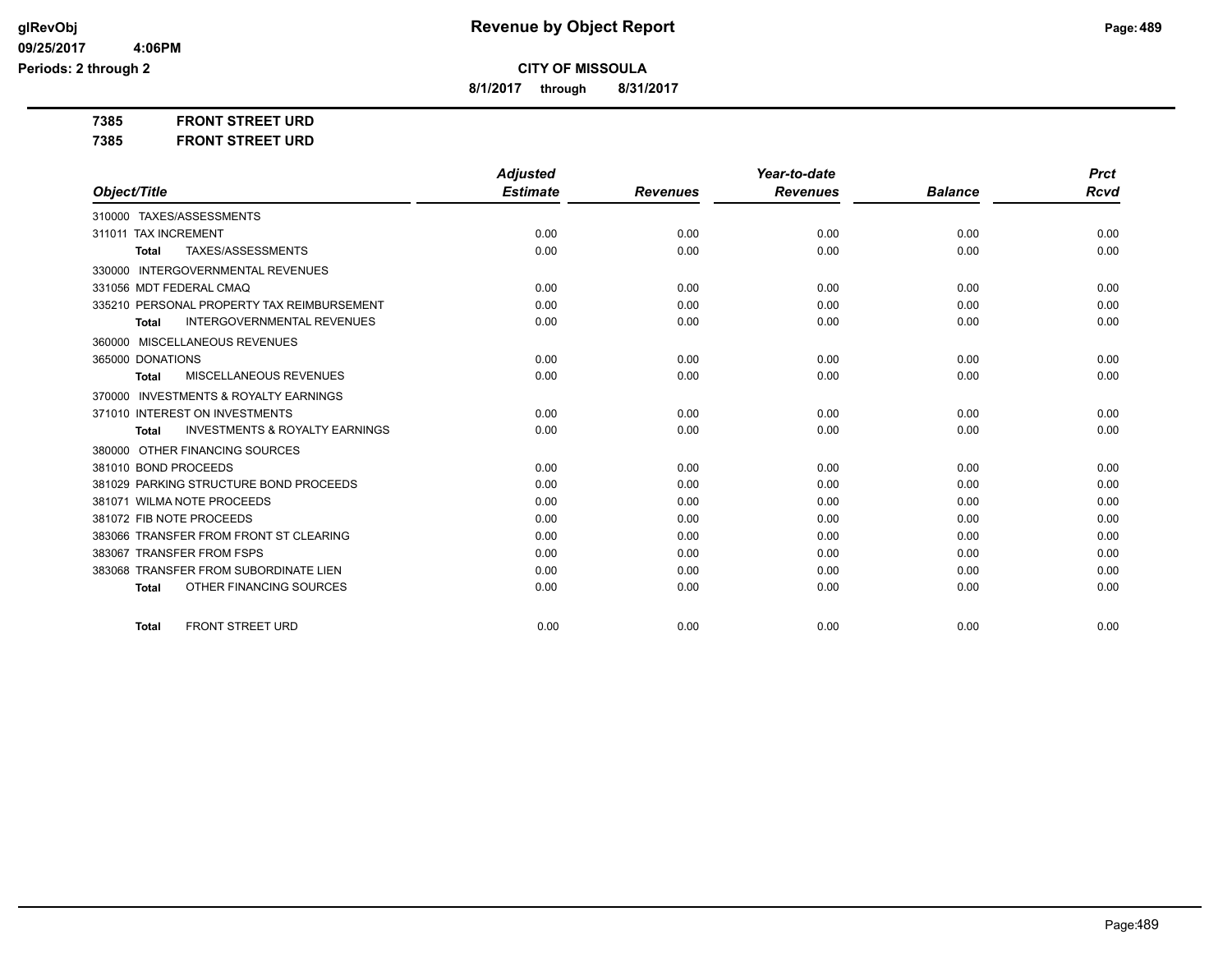**Periods: 2 through 2**

**CITY OF MISSOULA**

**8/1/2017 through 8/31/2017**

#### **7385 FRONT STREET URD**

|                                                           | <b>Adjusted</b> |                 | Year-to-date    |                | <b>Prct</b> |
|-----------------------------------------------------------|-----------------|-----------------|-----------------|----------------|-------------|
| Object/Title                                              | <b>Estimate</b> | <b>Revenues</b> | <b>Revenues</b> | <b>Balance</b> | <b>Rcvd</b> |
| 310000 TAXES/ASSESSMENTS                                  |                 |                 |                 |                |             |
| 311011 TAX INCREMENT                                      | 0.00            | 0.00            | 0.00            | 0.00           | 0.00        |
| TAXES/ASSESSMENTS<br><b>Total</b>                         | 0.00            | 0.00            | 0.00            | 0.00           | 0.00        |
| 330000 INTERGOVERNMENTAL REVENUES                         |                 |                 |                 |                |             |
| 331056 MDT FEDERAL CMAQ                                   | 0.00            | 0.00            | 0.00            | 0.00           | 0.00        |
| 335210 PERSONAL PROPERTY TAX REIMBURSEMENT                | 0.00            | 0.00            | 0.00            | 0.00           | 0.00        |
| <b>INTERGOVERNMENTAL REVENUES</b><br><b>Total</b>         | 0.00            | 0.00            | 0.00            | 0.00           | 0.00        |
| 360000 MISCELLANEOUS REVENUES                             |                 |                 |                 |                |             |
| 365000 DONATIONS                                          | 0.00            | 0.00            | 0.00            | 0.00           | 0.00        |
| <b>MISCELLANEOUS REVENUES</b><br>Total                    | 0.00            | 0.00            | 0.00            | 0.00           | 0.00        |
| 370000 INVESTMENTS & ROYALTY EARNINGS                     |                 |                 |                 |                |             |
| 371010 INTEREST ON INVESTMENTS                            | 0.00            | 0.00            | 0.00            | 0.00           | 0.00        |
| <b>INVESTMENTS &amp; ROYALTY EARNINGS</b><br><b>Total</b> | 0.00            | 0.00            | 0.00            | 0.00           | 0.00        |
| 380000 OTHER FINANCING SOURCES                            |                 |                 |                 |                |             |
| 381010 BOND PROCEEDS                                      | 0.00            | 0.00            | 0.00            | 0.00           | 0.00        |
| 381029 PARKING STRUCTURE BOND PROCEEDS                    | 0.00            | 0.00            | 0.00            | 0.00           | 0.00        |
| 381071 WILMA NOTE PROCEEDS                                | 0.00            | 0.00            | 0.00            | 0.00           | 0.00        |
| 381072 FIB NOTE PROCEEDS                                  | 0.00            | 0.00            | 0.00            | 0.00           | 0.00        |
| 383066 TRANSFER FROM FRONT ST CLEARING                    | 0.00            | 0.00            | 0.00            | 0.00           | 0.00        |
| 383067 TRANSFER FROM FSPS                                 | 0.00            | 0.00            | 0.00            | 0.00           | 0.00        |
| 383068 TRANSFER FROM SUBORDINATE LIEN                     | 0.00            | 0.00            | 0.00            | 0.00           | 0.00        |
| OTHER FINANCING SOURCES<br><b>Total</b>                   | 0.00            | 0.00            | 0.00            | 0.00           | 0.00        |
| <b>FRONT STREET URD</b><br><b>Total</b>                   | 0.00            | 0.00            | 0.00            | 0.00           | 0.00        |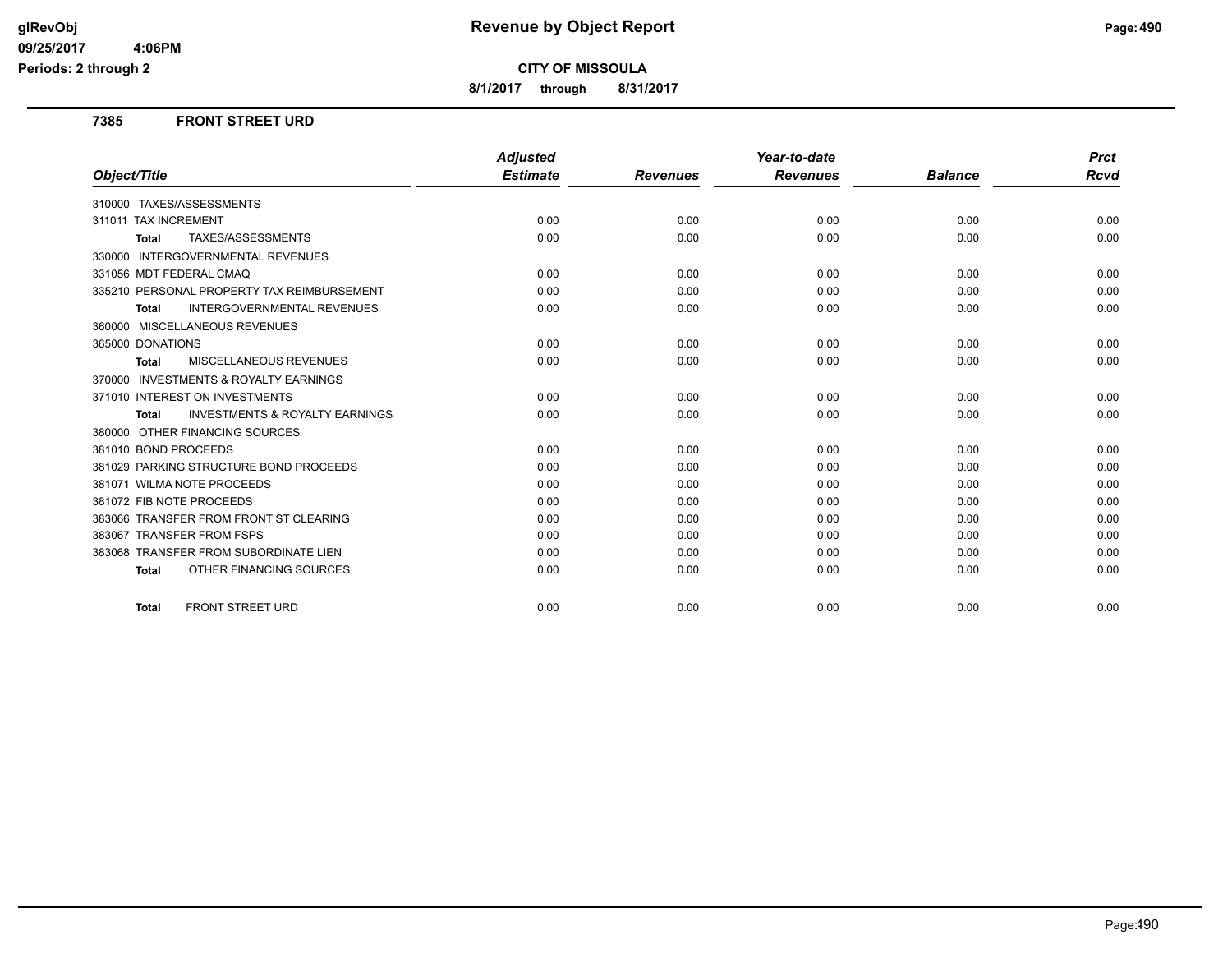**8/1/2017 through 8/31/2017**

# **7386 DEBT SERVICE-SAFEWAY/ST PAT 1.5M**

#### **7386 DEBT SERVICE-SAFEWAY/ST PAT 1.5M**

|                                           | <b>Adjusted</b> |                 | Year-to-date    |                | <b>Prct</b> |
|-------------------------------------------|-----------------|-----------------|-----------------|----------------|-------------|
|                                           | <b>Estimate</b> | <b>Revenues</b> | <b>Revenues</b> | <b>Balance</b> | <b>Rcvd</b> |
| 310000 TAXES/ASSESSMENTS                  |                 |                 |                 |                |             |
| 311011 TAX INCREMENT                      | 0.00            | 0.00            | 0.00            | 0.00           | 0.00        |
| TAXES/ASSESSMENTS                         | 0.00            | 0.00            | 0.00            | 0.00           | 0.00        |
| 360000 MISCELLANEOUS REVENUES             |                 |                 |                 |                |             |
| 365000 DONATIONS                          | 0.00            | 0.00            | 0.00            | 0.00           | 0.00        |
| <b>MISCELLANEOUS REVENUES</b>             | 0.00            | 0.00            | 0.00            | 0.00           | 0.00        |
| <b>INVESTMENTS &amp; ROYALTY EARNINGS</b> |                 |                 |                 |                |             |
| 371010 INTEREST ON INVESTMENTS            | 0.00            | 0.00            | 0.00            | 0.00           | 0.00        |
| <b>INVESTMENTS &amp; ROYALTY EARNINGS</b> | 0.00            | 0.00            | 0.00            | 0.00           | 0.00        |
| 380000 OTHER FINANCING SOURCES            |                 |                 |                 |                |             |
| 383014 TRANS FR MRA                       | 0.00            | 0.00            | 0.00            | 0.00           | 0.00        |
| 383037 TRANSFER - URD II                  | 0.00            | 0.00            | 0.00            | 0.00           | 0.00        |
| 384000 GUARANTOR REVENUE                  | 0.00            | 0.00            | 0.00            | 0.00           | 0.00        |
| OTHER FINANCING SOURCES                   | 0.00            | 0.00            | 0.00            | 0.00           | 0.00        |
| DEBT SERVICE-SAFEWAY/ST PAT 1.5M          |                 |                 |                 |                | 0.00        |
|                                           |                 | 0.00            | 0.00            | 0.00           | 0.00        |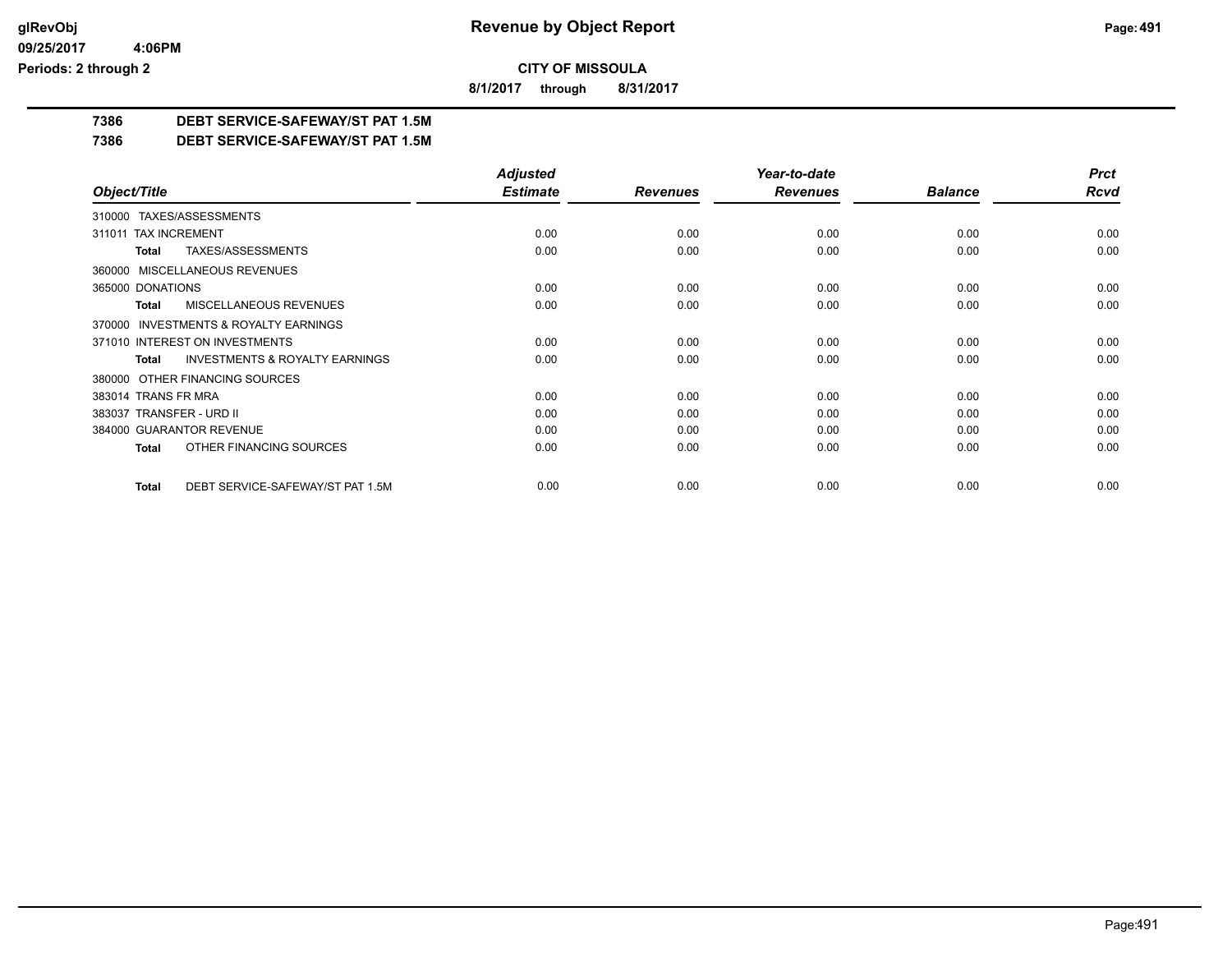**8/1/2017 through 8/31/2017**

#### **7386 DEBT SERVICE-SAFEWAY/ST PAT 1.5M**

|                                                    | <b>Adjusted</b> |                 | Year-to-date    |                | <b>Prct</b> |
|----------------------------------------------------|-----------------|-----------------|-----------------|----------------|-------------|
| Object/Title                                       | <b>Estimate</b> | <b>Revenues</b> | <b>Revenues</b> | <b>Balance</b> | <b>Rcvd</b> |
| 310000 TAXES/ASSESSMENTS                           |                 |                 |                 |                |             |
| 311011 TAX INCREMENT                               | 0.00            | 0.00            | 0.00            | 0.00           | 0.00        |
| TAXES/ASSESSMENTS<br>Total                         | 0.00            | 0.00            | 0.00            | 0.00           | 0.00        |
| 360000 MISCELLANEOUS REVENUES                      |                 |                 |                 |                |             |
| 365000 DONATIONS                                   | 0.00            | 0.00            | 0.00            | 0.00           | 0.00        |
| MISCELLANEOUS REVENUES<br>Total                    | 0.00            | 0.00            | 0.00            | 0.00           | 0.00        |
| 370000 INVESTMENTS & ROYALTY EARNINGS              |                 |                 |                 |                |             |
| 371010 INTEREST ON INVESTMENTS                     | 0.00            | 0.00            | 0.00            | 0.00           | 0.00        |
| <b>INVESTMENTS &amp; ROYALTY EARNINGS</b><br>Total | 0.00            | 0.00            | 0.00            | 0.00           | 0.00        |
| 380000 OTHER FINANCING SOURCES                     |                 |                 |                 |                |             |
| 383014 TRANS FR MRA                                | 0.00            | 0.00            | 0.00            | 0.00           | 0.00        |
| 383037 TRANSFER - URD II                           | 0.00            | 0.00            | 0.00            | 0.00           | 0.00        |
| 384000 GUARANTOR REVENUE                           | 0.00            | 0.00            | 0.00            | 0.00           | 0.00        |
| OTHER FINANCING SOURCES<br>Total                   | 0.00            | 0.00            | 0.00            | 0.00           | 0.00        |
| DEBT SERVICE-SAFEWAY/ST PAT 1.5M<br><b>Total</b>   | 0.00            | 0.00            | 0.00            | 0.00           | 0.00        |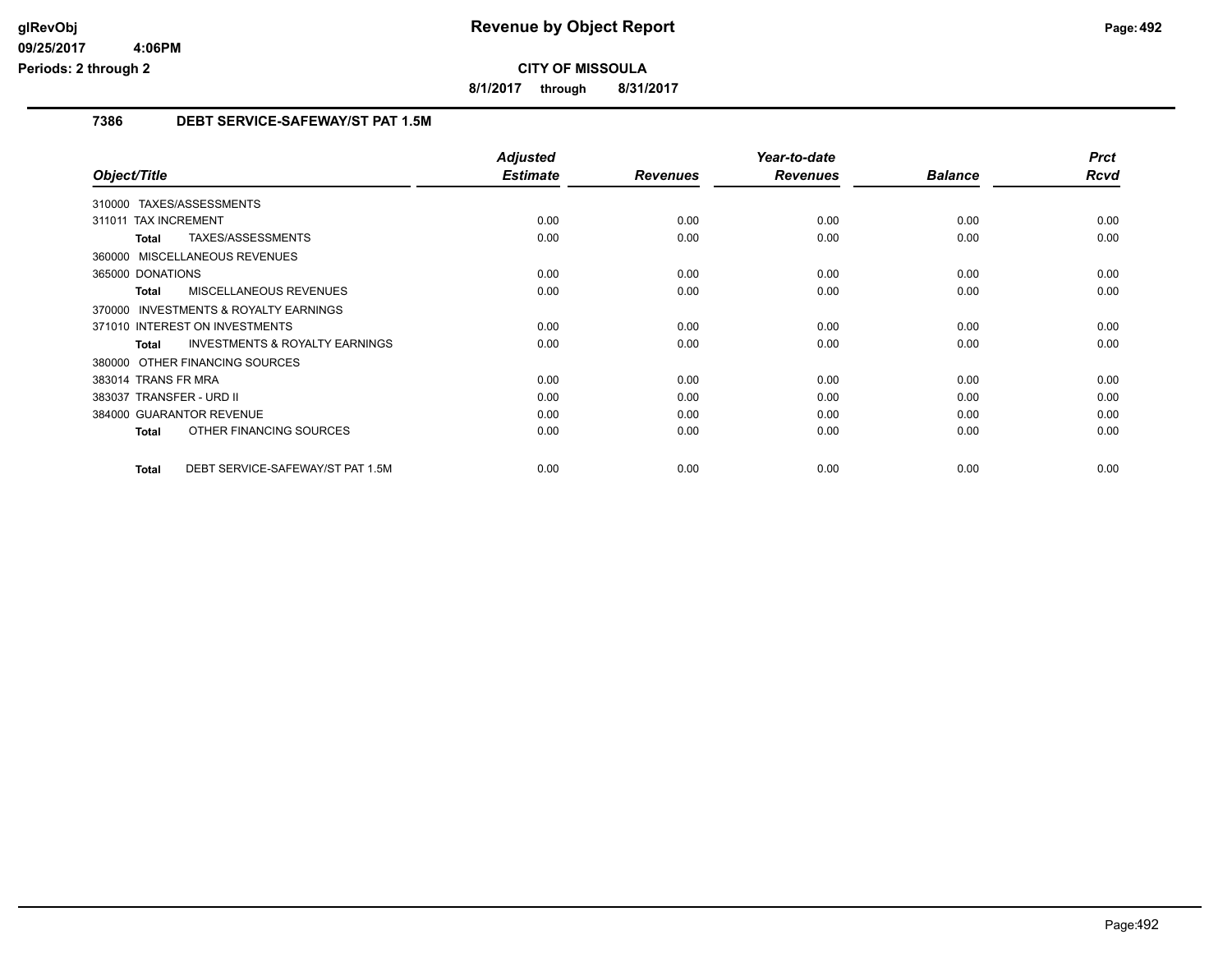**8/1/2017 through 8/31/2017**

# **7387 DEBT SERVICE-BROWNFIELD RLF 1.125M**

**7387 DEBT SERVICE-BROWNFIELD RLF 1.125M**

|                                                    | <b>Adjusted</b> |                 | Year-to-date    |                | <b>Prct</b> |
|----------------------------------------------------|-----------------|-----------------|-----------------|----------------|-------------|
| Object/Title                                       | <b>Estimate</b> | <b>Revenues</b> | <b>Revenues</b> | <b>Balance</b> | <b>Rcvd</b> |
| TAXES/ASSESSMENTS<br>310000                        |                 |                 |                 |                |             |
| 311011 TAX INCREMENT                               | 0.00            | 0.00            | 0.00            | 0.00           | 0.00        |
| TAXES/ASSESSMENTS<br>Total                         | 0.00            | 0.00            | 0.00            | 0.00           | 0.00        |
| 370000 INVESTMENTS & ROYALTY EARNINGS              |                 |                 |                 |                |             |
| 371010 INTEREST ON INVESTMENTS                     | 0.00            | 0.00            | 0.00            | 0.00           | 0.00        |
| <b>INVESTMENTS &amp; ROYALTY EARNINGS</b><br>Total | 0.00            | 0.00            | 0.00            | 0.00           | 0.00        |
| 380000 OTHER FINANCING SOURCES                     |                 |                 |                 |                |             |
| 383014 TRANS FR MRA                                | 0.00            | 0.00            | 0.00            | 0.00           | 0.00        |
| 383016 TRANS FR TAX INCREMENT BOND                 | 0.00            | 0.00            | 0.00            | 0.00           | 0.00        |
| OTHER FINANCING SOURCES<br>Total                   | 0.00            | 0.00            | 0.00            | 0.00           | 0.00        |
| DEBT SERVICE-BROWNFIELD RLF 1.125M<br><b>Total</b> | 0.00            | 0.00            | 0.00            | 0.00           | 0.00        |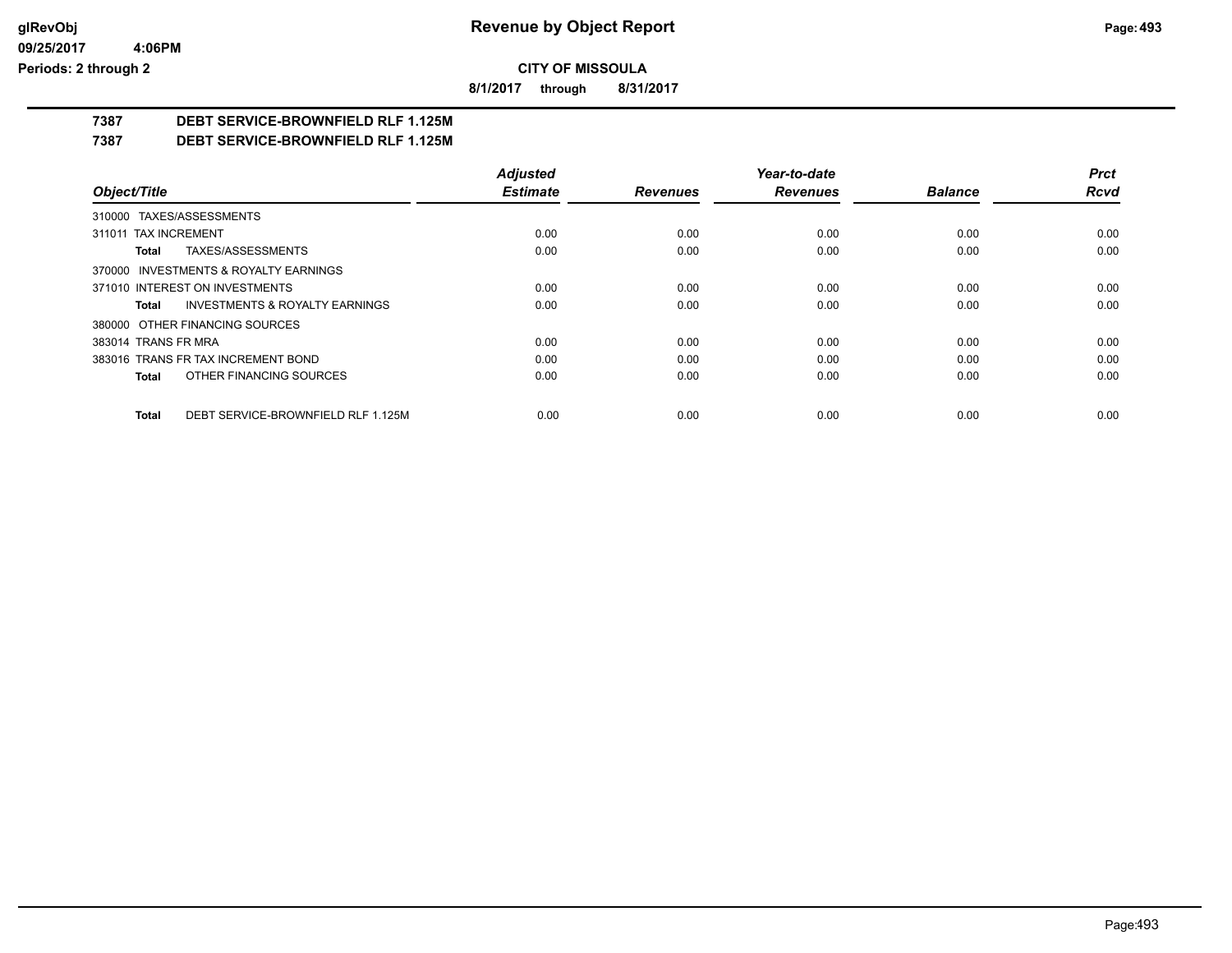**8/1/2017 through 8/31/2017**

#### **7387 DEBT SERVICE-BROWNFIELD RLF 1.125M**

|                                                    | <b>Adjusted</b> |                 | Year-to-date    |                | <b>Prct</b> |
|----------------------------------------------------|-----------------|-----------------|-----------------|----------------|-------------|
| Object/Title                                       | <b>Estimate</b> | <b>Revenues</b> | <b>Revenues</b> | <b>Balance</b> | <b>Rcvd</b> |
| 310000 TAXES/ASSESSMENTS                           |                 |                 |                 |                |             |
| 311011 TAX INCREMENT                               | 0.00            | 0.00            | 0.00            | 0.00           | 0.00        |
| TAXES/ASSESSMENTS<br>Total                         | 0.00            | 0.00            | 0.00            | 0.00           | 0.00        |
| 370000 INVESTMENTS & ROYALTY EARNINGS              |                 |                 |                 |                |             |
| 371010 INTEREST ON INVESTMENTS                     | 0.00            | 0.00            | 0.00            | 0.00           | 0.00        |
| INVESTMENTS & ROYALTY EARNINGS<br>Total            | 0.00            | 0.00            | 0.00            | 0.00           | 0.00        |
| 380000 OTHER FINANCING SOURCES                     |                 |                 |                 |                |             |
| 383014 TRANS FR MRA                                | 0.00            | 0.00            | 0.00            | 0.00           | 0.00        |
| 383016 TRANS FR TAX INCREMENT BOND                 | 0.00            | 0.00            | 0.00            | 0.00           | 0.00        |
| OTHER FINANCING SOURCES<br>Total                   | 0.00            | 0.00            | 0.00            | 0.00           | 0.00        |
| DEBT SERVICE-BROWNFIELD RLF 1.125M<br><b>Total</b> | 0.00            | 0.00            | 0.00            | 0.00           | 0.00        |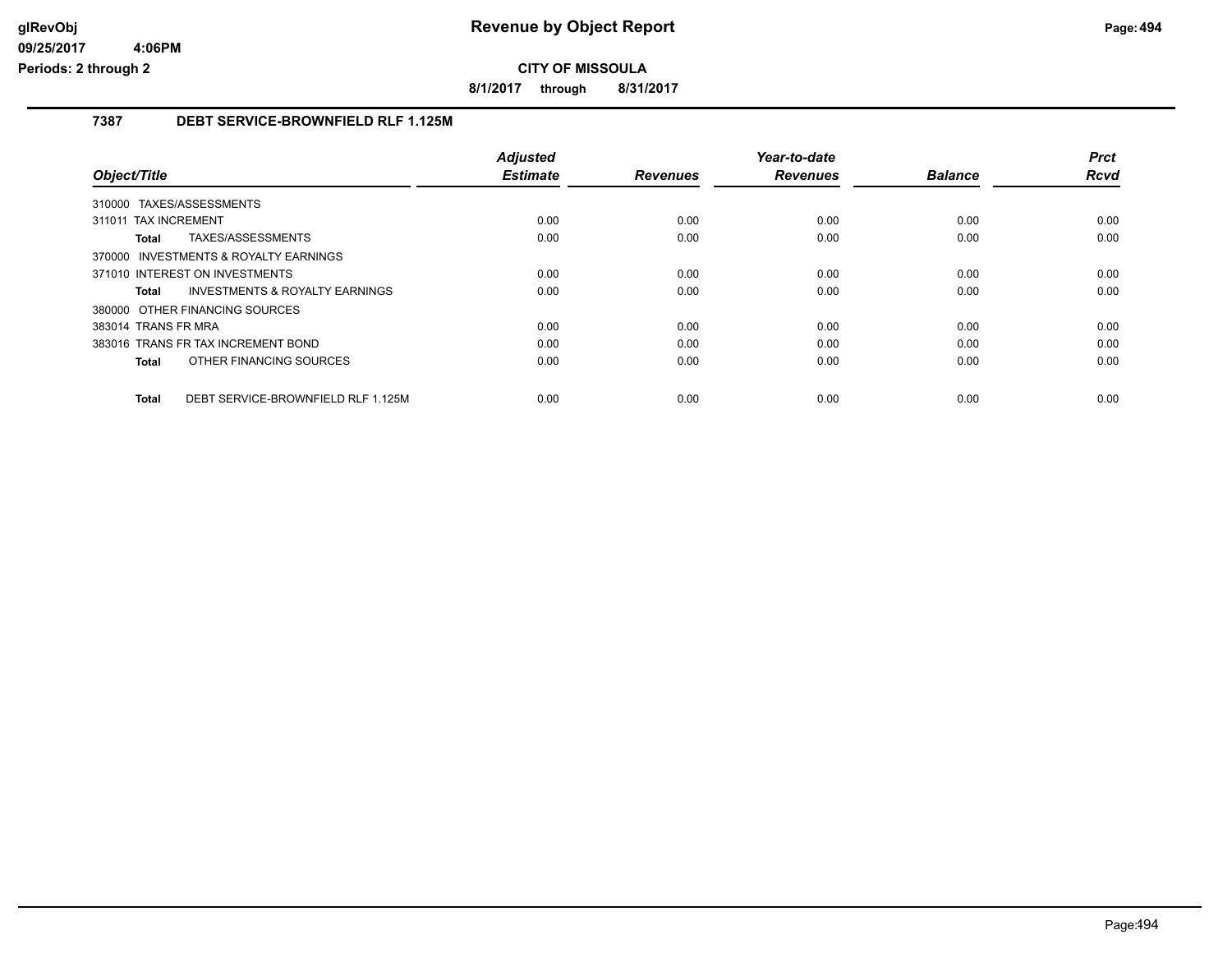**8/1/2017 through 8/31/2017**

**7388 RESERVE-3.6m TIF**

**7388 RESERVE-3.6m TIF**

|                                                    | <b>Adjusted</b> |                 | Year-to-date    |                | <b>Prct</b> |
|----------------------------------------------------|-----------------|-----------------|-----------------|----------------|-------------|
| Object/Title                                       | <b>Estimate</b> | <b>Revenues</b> | <b>Revenues</b> | <b>Balance</b> | <b>Rcvd</b> |
| 370000 INVESTMENTS & ROYALTY EARNINGS              |                 |                 |                 |                |             |
| 371010 INTEREST ON INVESTMENTS                     | 0.00            | 0.00            | 0.00            | 0.00           | 0.00        |
| 371020 GAIN/LOSS IN MARKET VALUE OF INVESTMENTS    | 0.00            | 0.00            | 0.00            | 0.00           | 0.00        |
| <b>INVESTMENTS &amp; ROYALTY EARNINGS</b><br>Total | 0.00            | 0.00            | 0.00            | 0.00           | 0.00        |
| 380000 OTHER FINANCING SOURCES                     |                 |                 |                 |                |             |
| 381025 REVENUE BOND PROCEEDS                       | 0.00            | 0.00            | 0.00            | 0.00           | 0.00        |
| 383014 TRANS FR MRA                                | 0.00            | 0.00            | 0.00            | 0.00           | 0.00        |
| 383037 TRANSFER - URD II                           | 0.00            | 0.00            | 0.00            | 0.00           | 0.00        |
| 383040 TRANSFER FROM CITY GRANTS                   | 0.00            | 0.00            | 0.00            | 0.00           | 0.00        |
| OTHER FINANCING SOURCES<br>Total                   | 0.00            | 0.00            | 0.00            | 0.00           | 0.00        |
|                                                    |                 |                 |                 |                |             |
| RESERVE-3.6m TIF<br>Total                          | 0.00            | 0.00            | 0.00            | 0.00           | 0.00        |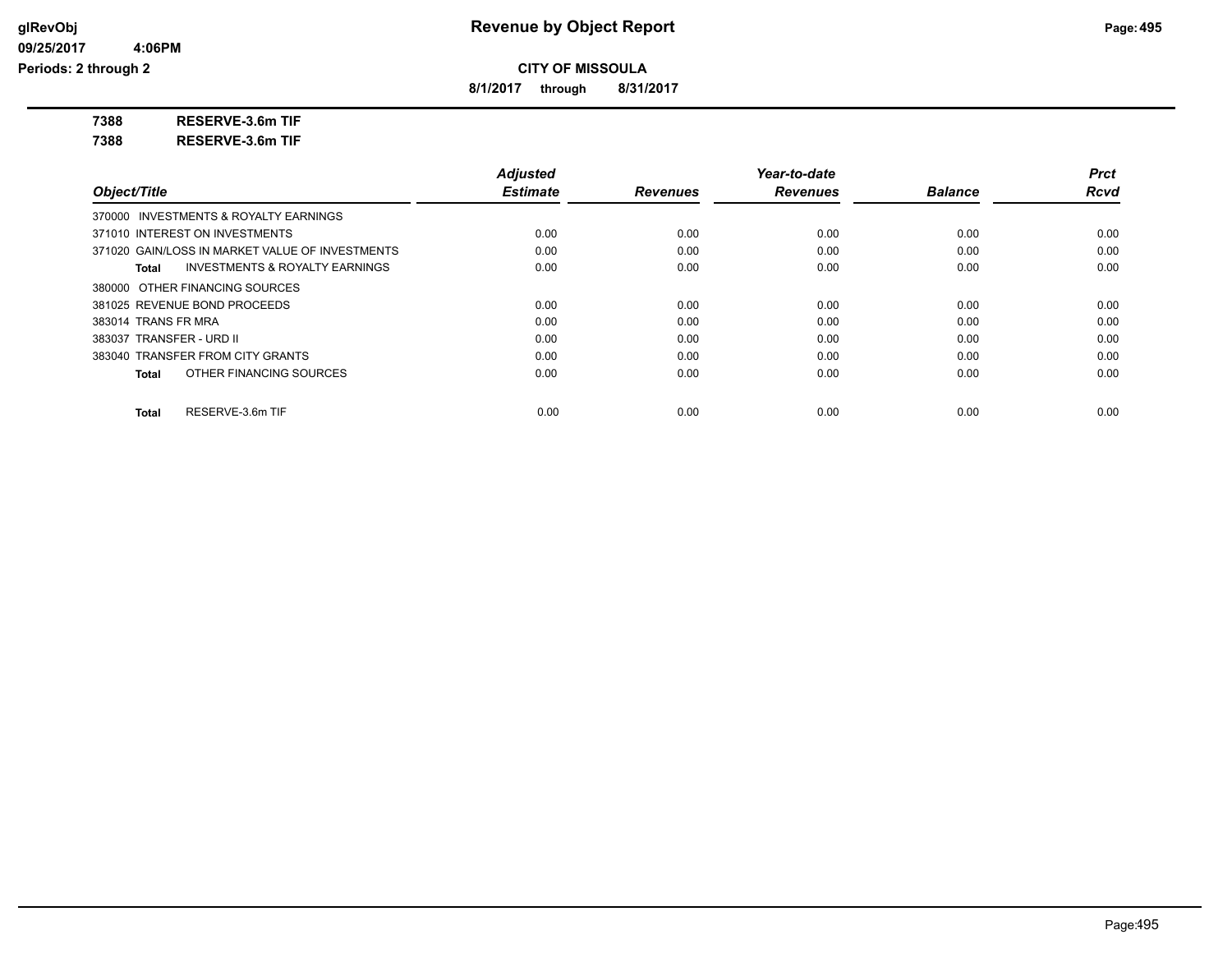**Periods: 2 through 2**

**CITY OF MISSOULA**

**8/1/2017 through 8/31/2017**

#### **7388 RESERVE-3.6m TIF**

|                                                    | <b>Adjusted</b> |                 | Year-to-date    |                | <b>Prct</b> |
|----------------------------------------------------|-----------------|-----------------|-----------------|----------------|-------------|
| Object/Title                                       | <b>Estimate</b> | <b>Revenues</b> | <b>Revenues</b> | <b>Balance</b> | Rcvd        |
| 370000 INVESTMENTS & ROYALTY EARNINGS              |                 |                 |                 |                |             |
| 371010 INTEREST ON INVESTMENTS                     | 0.00            | 0.00            | 0.00            | 0.00           | 0.00        |
| 371020 GAIN/LOSS IN MARKET VALUE OF INVESTMENT     | 0.00            | 0.00            | 0.00            | 0.00           | 0.00        |
| <b>INVESTMENTS &amp; ROYALTY EARNINGS</b><br>Total | 0.00            | 0.00            | 0.00            | 0.00           | 0.00        |
| 380000 OTHER FINANCING SOURCES                     |                 |                 |                 |                |             |
| 381025 REVENUE BOND PROCEEDS                       | 0.00            | 0.00            | 0.00            | 0.00           | 0.00        |
| 383014 TRANS FR MRA                                | 0.00            | 0.00            | 0.00            | 0.00           | 0.00        |
| 383037 TRANSFER - URD II                           | 0.00            | 0.00            | 0.00            | 0.00           | 0.00        |
| 383040 TRANSFER FROM CITY GRANTS                   | 0.00            | 0.00            | 0.00            | 0.00           | 0.00        |
| OTHER FINANCING SOURCES<br>Total                   | 0.00            | 0.00            | 0.00            | 0.00           | 0.00        |
|                                                    |                 |                 |                 |                |             |
| RESERVE-3.6m TIF<br>Total                          | 0.00            | 0.00            | 0.00            | 0.00           | 0.00        |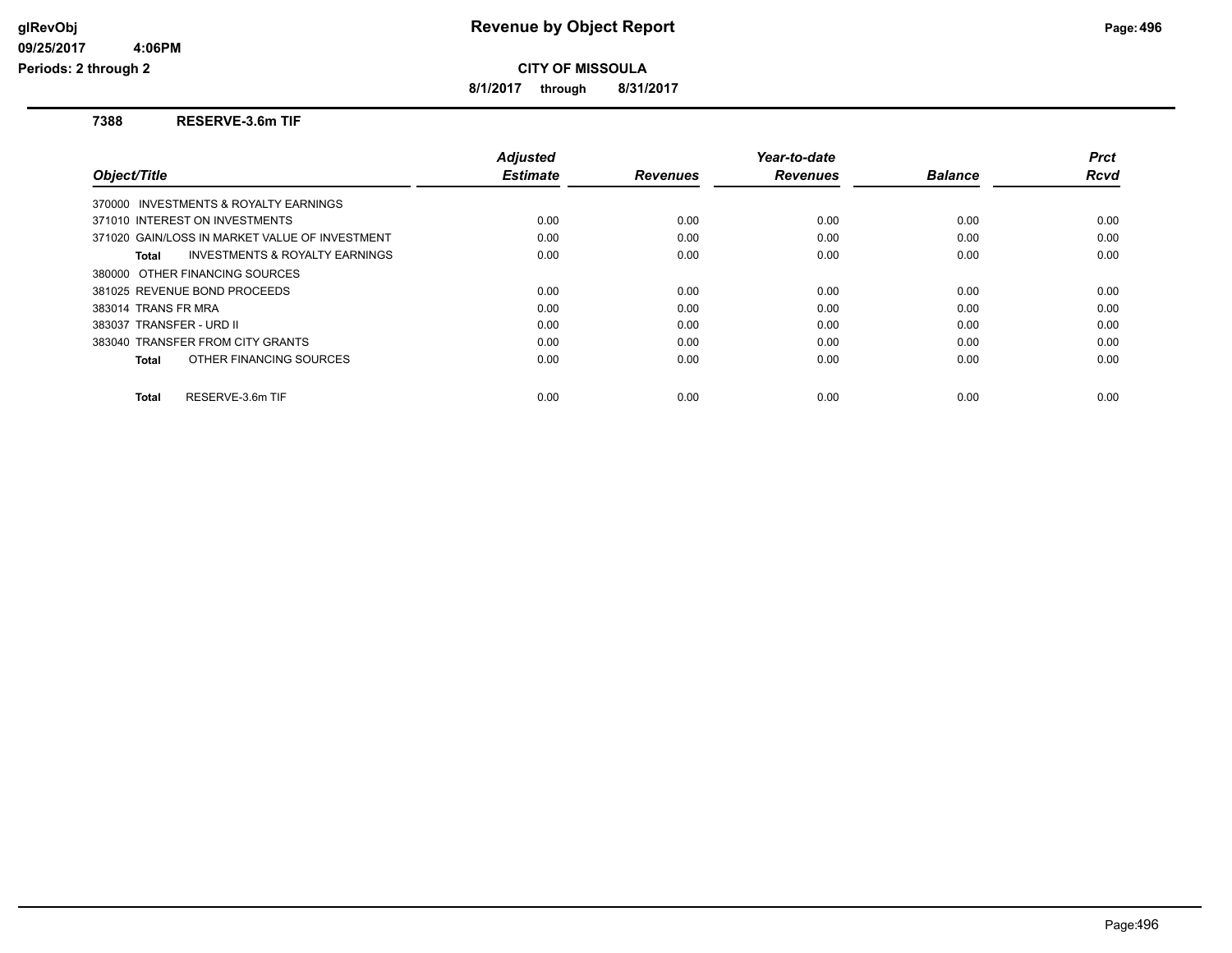**8/1/2017 through 8/31/2017**

**7389 DEBT SERVICE - 3.6M/5.75M**

**7389 DEBT SERVICE - 3.6M/5.75M**

|                                |                                                 | <b>Adiusted</b> |                 | Year-to-date    |                | <b>Prct</b> |
|--------------------------------|-------------------------------------------------|-----------------|-----------------|-----------------|----------------|-------------|
| Object/Title                   |                                                 | <b>Estimate</b> | <b>Revenues</b> | <b>Revenues</b> | <b>Balance</b> | <b>Rcvd</b> |
|                                | 370000 INVESTMENTS & ROYALTY EARNINGS           |                 |                 |                 |                |             |
| 371010 INTEREST ON INVESTMENTS |                                                 | 0.00            | 0.00            | 0.00            | 0.00           | 0.00        |
|                                | 371020 GAIN/LOSS IN MARKET VALUE OF INVESTMENTS | 0.00            | 0.00            | 0.00            | 0.00           | 0.00        |
| Total                          | <b>INVESTMENTS &amp; ROYALTY EARNINGS</b>       | 0.00            | 0.00            | 0.00            | 0.00           | 0.00        |
| 380000 OTHER FINANCING SOURCES |                                                 |                 |                 |                 |                |             |
| 381009 TRANSFER FROM CLEARING  |                                                 | 0.00            | 0.00            | 0.00            | 0.00           | 0.00        |
| 381025 REVENUE BOND PROCEEDS   |                                                 | 0.00            | 0.00            | 0.00            | 0.00           | 0.00        |
| 383014 TRANS FR MRA            |                                                 | 0.00            | 0.00            | 0.00            | 0.00           | 0.00        |
| <b>Total</b>                   | OTHER FINANCING SOURCES                         | 0.00            | 0.00            | 0.00            | 0.00           | 0.00        |
| <b>Total</b>                   | DEBT SERVICE - 3.6M/5.75M                       | 0.00            | 0.00            | 0.00            | 0.00           | 0.00        |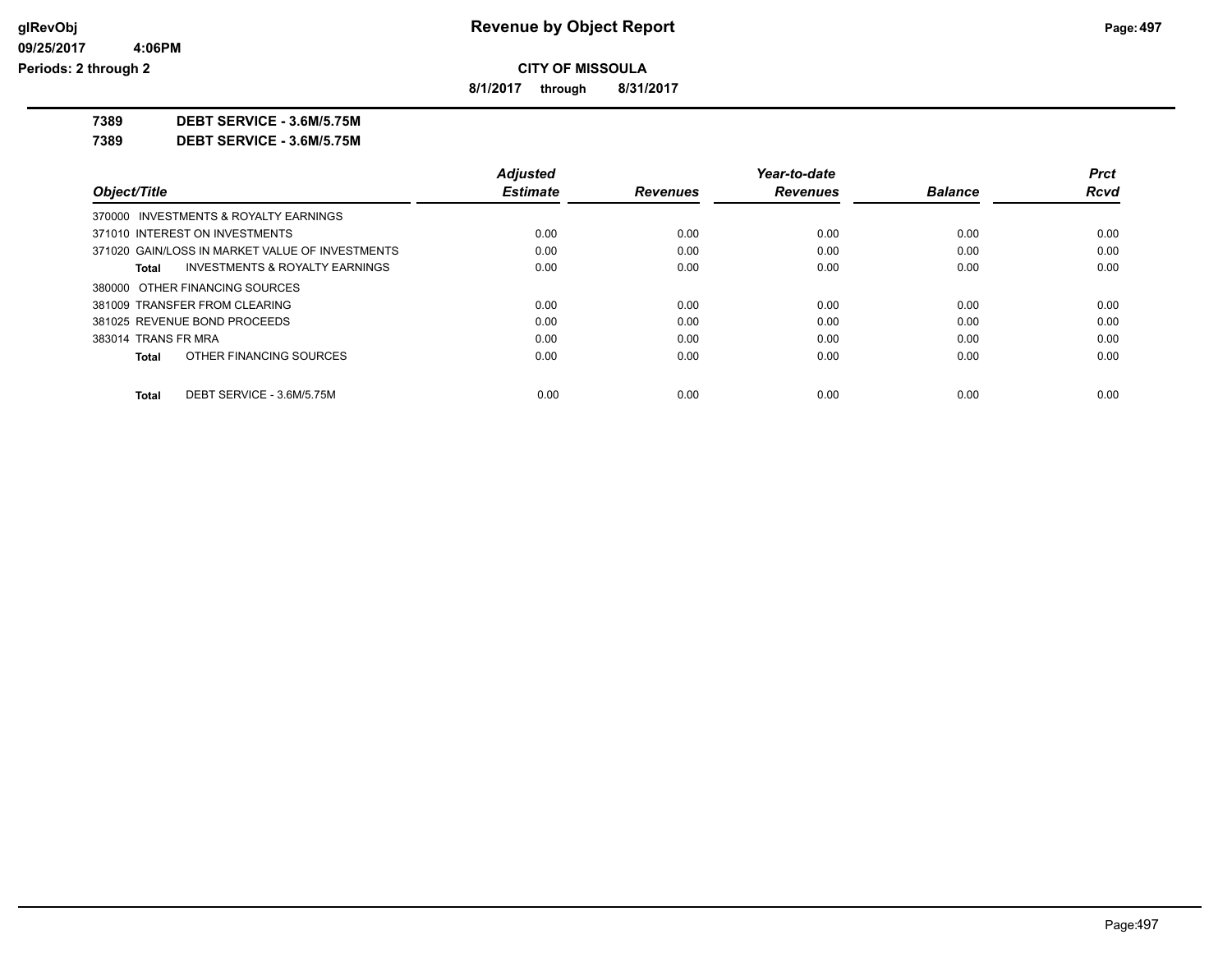**Periods: 2 through 2**

**CITY OF MISSOULA**

**8/1/2017 through 8/31/2017**

#### **7389 DEBT SERVICE - 3.6M/5.75M**

 **4:06PM**

| Object/Title                                   | <b>Adjusted</b><br><b>Estimate</b> | <b>Revenues</b> | Year-to-date<br><b>Revenues</b> | <b>Balance</b> | <b>Prct</b><br>Rcvd |
|------------------------------------------------|------------------------------------|-----------------|---------------------------------|----------------|---------------------|
| 370000 INVESTMENTS & ROYALTY EARNINGS          |                                    |                 |                                 |                |                     |
| 371010 INTEREST ON INVESTMENTS                 | 0.00                               | 0.00            | 0.00                            | 0.00           | 0.00                |
| 371020 GAIN/LOSS IN MARKET VALUE OF INVESTMENT | 0.00                               | 0.00            | 0.00                            | 0.00           | 0.00                |
| INVESTMENTS & ROYALTY EARNINGS<br>Total        | 0.00                               | 0.00            | 0.00                            | 0.00           | 0.00                |
| 380000 OTHER FINANCING SOURCES                 |                                    |                 |                                 |                |                     |
| 381009 TRANSFER FROM CLEARING                  | 0.00                               | 0.00            | 0.00                            | 0.00           | 0.00                |
| 381025 REVENUE BOND PROCEEDS                   | 0.00                               | 0.00            | 0.00                            | 0.00           | 0.00                |
| 383014 TRANS FR MRA                            | 0.00                               | 0.00            | 0.00                            | 0.00           | 0.00                |
| OTHER FINANCING SOURCES<br><b>Total</b>        | 0.00                               | 0.00            | 0.00                            | 0.00           | 0.00                |
| DEBT SERVICE - 3.6M/5.75M<br><b>Total</b>      | 0.00                               | 0.00            | 0.00                            | 0.00           | 0.00                |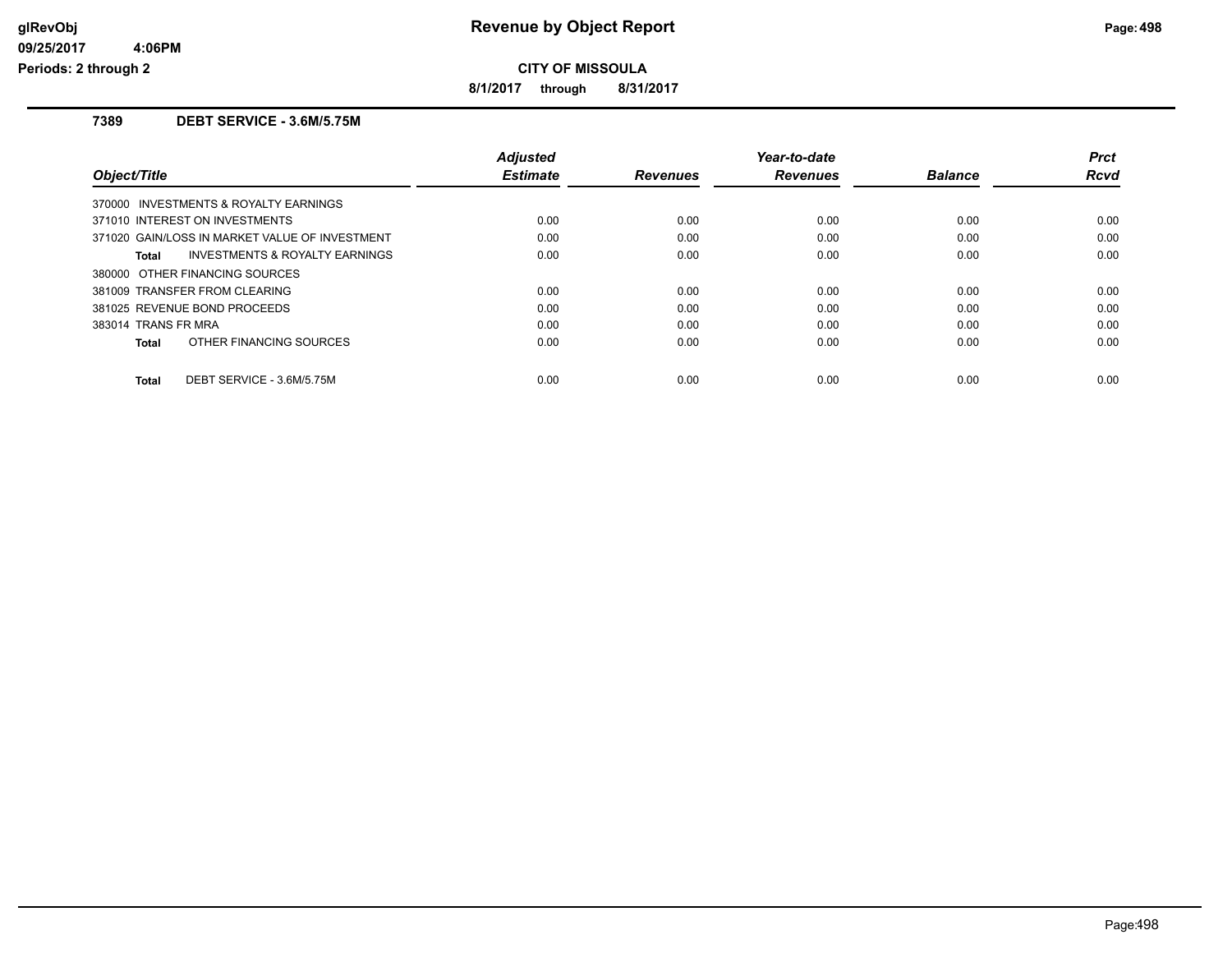**8/1/2017 through 8/31/2017**

**7390 URDII CLEARING - 3.6M TIF**

**7390 URDII CLEARING - 3.6M TIF**

|                                                           | <b>Adjusted</b> |                 | Year-to-date    |                | <b>Prct</b> |
|-----------------------------------------------------------|-----------------|-----------------|-----------------|----------------|-------------|
| Object/Title                                              | <b>Estimate</b> | <b>Revenues</b> | <b>Revenues</b> | <b>Balance</b> | Rcvd        |
| TAXES/ASSESSMENTS<br>310000                               |                 |                 |                 |                |             |
| 310000 TAXES/ASSESSMENTS                                  | 0.00            | 0.00            | 0.00            | 0.00           | 0.00        |
| 311011 TAX INCREMENT                                      | 0.00            | 66,302.56       | $-17,325.67$    | 17,325.67      | 0.00        |
| PENALTIES & INTEREST<br>312001                            | 0.00            | 1,221.40        | $-596.39$       | 596.39         | 0.00        |
| TAXES/ASSESSMENTS<br><b>Total</b>                         | 0.00            | 67,523.96       | $-17,922.06$    | 17,922.06      | 0.00        |
| <b>INTERGOVERNMENTAL REVENUES</b><br>330000               |                 |                 |                 |                |             |
| 335210 PERSONAL PROPERTY TAX REIMBURSEMENT                | 0.00            | 0.00            | 0.00            | 0.00           | 0.00        |
| 335230 HB 124 REVENUE                                     | 0.00            | 0.00            | 0.00            | 0.00           | 0.00        |
| INTERGOVERNMENTAL REVENUES<br>Total                       | 0.00            | 0.00            | 0.00            | 0.00           | 0.00        |
| <b>INVESTMENTS &amp; ROYALTY EARNINGS</b><br>370000       |                 |                 |                 |                |             |
| 371010 INTEREST ON INVESTMENTS                            | 0.00            | 0.00            | 0.00            | 0.00           | 0.00        |
| 371020 GAIN/LOSS IN MARKET VALUE OF INVESTMENTS           | 0.00            | 0.00            | 0.00            | 0.00           | 0.00        |
| <b>INVESTMENTS &amp; ROYALTY EARNINGS</b><br><b>Total</b> | 0.00            | 0.00            | 0.00            | 0.00           | 0.00        |
| OTHER FINANCING SOURCES<br>380000                         |                 |                 |                 |                |             |
| 383037 TRANSFER FROM URD II                               | 0.00            | 0.00            | 0.00            | 0.00           | 0.00        |
| OTHER FINANCING SOURCES<br><b>Total</b>                   | 0.00            | 0.00            | 0.00            | 0.00           | 0.00        |
| URDII CLEARING - 3.6M TIF<br><b>Total</b>                 | 0.00            | 67,523.96       | $-17,922.06$    | 17,922.06      | 0.00        |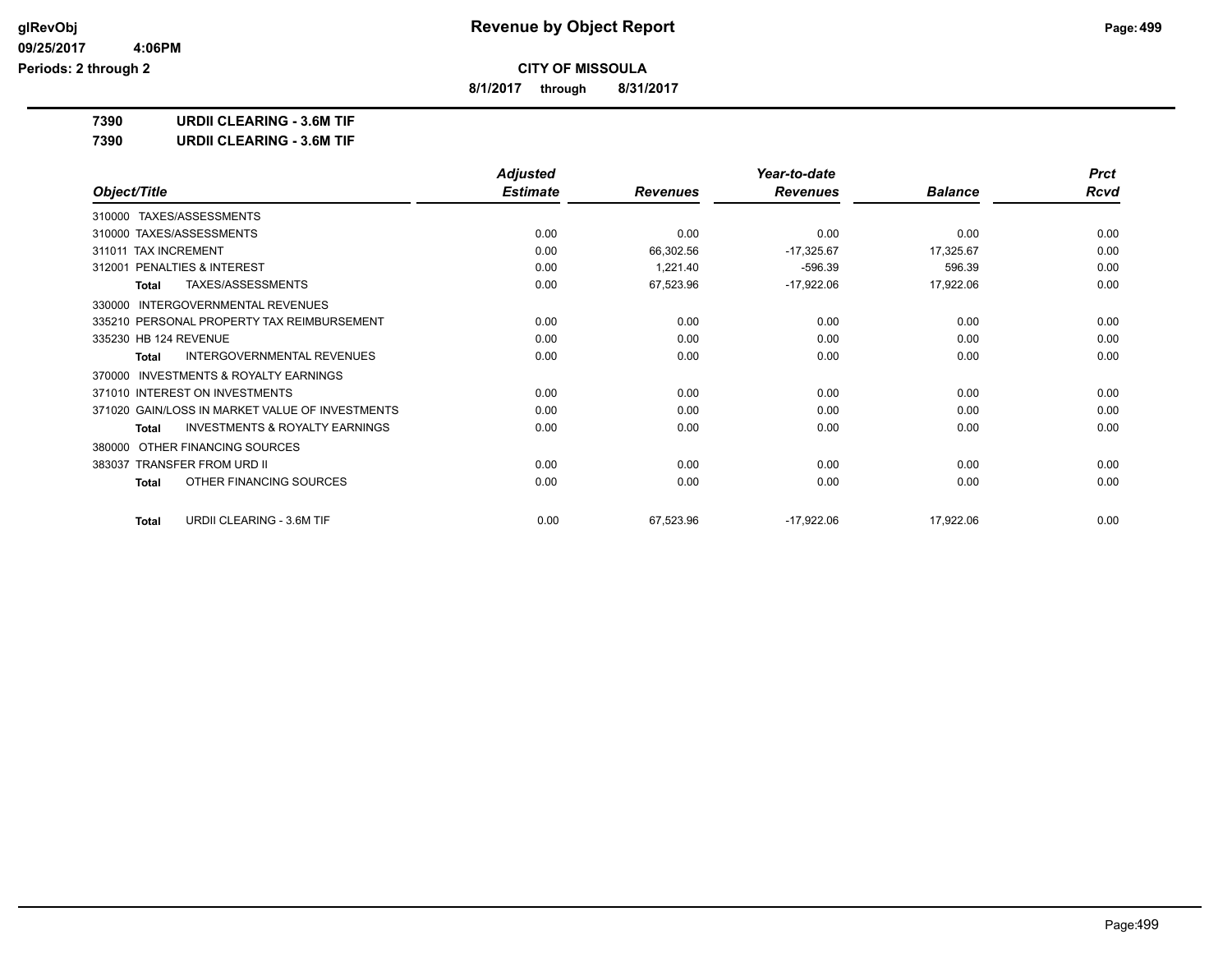**Periods: 2 through 2**

**CITY OF MISSOULA**

**8/1/2017 through 8/31/2017**

#### **7390 URDII CLEARING - 3.6M TIF**

|                                                    | <b>Adjusted</b> |                 | Year-to-date    |                | <b>Prct</b> |
|----------------------------------------------------|-----------------|-----------------|-----------------|----------------|-------------|
| Object/Title                                       | <b>Estimate</b> | <b>Revenues</b> | <b>Revenues</b> | <b>Balance</b> | Rcvd        |
| TAXES/ASSESSMENTS<br>310000                        |                 |                 |                 |                |             |
| 310000 TAXES/ASSESSMENTS                           | 0.00            | 0.00            | 0.00            | 0.00           | 0.00        |
| <b>TAX INCREMENT</b><br>311011                     | 0.00            | 66,302.56       | $-17,325.67$    | 17,325.67      | 0.00        |
| PENALTIES & INTEREST<br>312001                     | 0.00            | 1,221.40        | $-596.39$       | 596.39         | 0.00        |
| TAXES/ASSESSMENTS<br><b>Total</b>                  | 0.00            | 67,523.96       | $-17,922.06$    | 17,922.06      | 0.00        |
| INTERGOVERNMENTAL REVENUES<br>330000               |                 |                 |                 |                |             |
| 335210 PERSONAL PROPERTY TAX REIMBURSEMENT         | 0.00            | 0.00            | 0.00            | 0.00           | 0.00        |
| 335230 HB 124 REVENUE                              | 0.00            | 0.00            | 0.00            | 0.00           | 0.00        |
| <b>INTERGOVERNMENTAL REVENUES</b><br>Total         | 0.00            | 0.00            | 0.00            | 0.00           | 0.00        |
| INVESTMENTS & ROYALTY EARNINGS<br>370000           |                 |                 |                 |                |             |
| 371010 INTEREST ON INVESTMENTS                     | 0.00            | 0.00            | 0.00            | 0.00           | 0.00        |
| 371020 GAIN/LOSS IN MARKET VALUE OF INVESTMENT     | 0.00            | 0.00            | 0.00            | 0.00           | 0.00        |
| <b>INVESTMENTS &amp; ROYALTY EARNINGS</b><br>Total | 0.00            | 0.00            | 0.00            | 0.00           | 0.00        |
| OTHER FINANCING SOURCES<br>380000                  |                 |                 |                 |                |             |
| 383037 TRANSFER FROM URD II                        | 0.00            | 0.00            | 0.00            | 0.00           | 0.00        |
| OTHER FINANCING SOURCES<br><b>Total</b>            | 0.00            | 0.00            | 0.00            | 0.00           | 0.00        |
| <b>URDII CLEARING - 3.6M TIF</b><br><b>Total</b>   | 0.00            | 67,523.96       | $-17,922.06$    | 17,922.06      | 0.00        |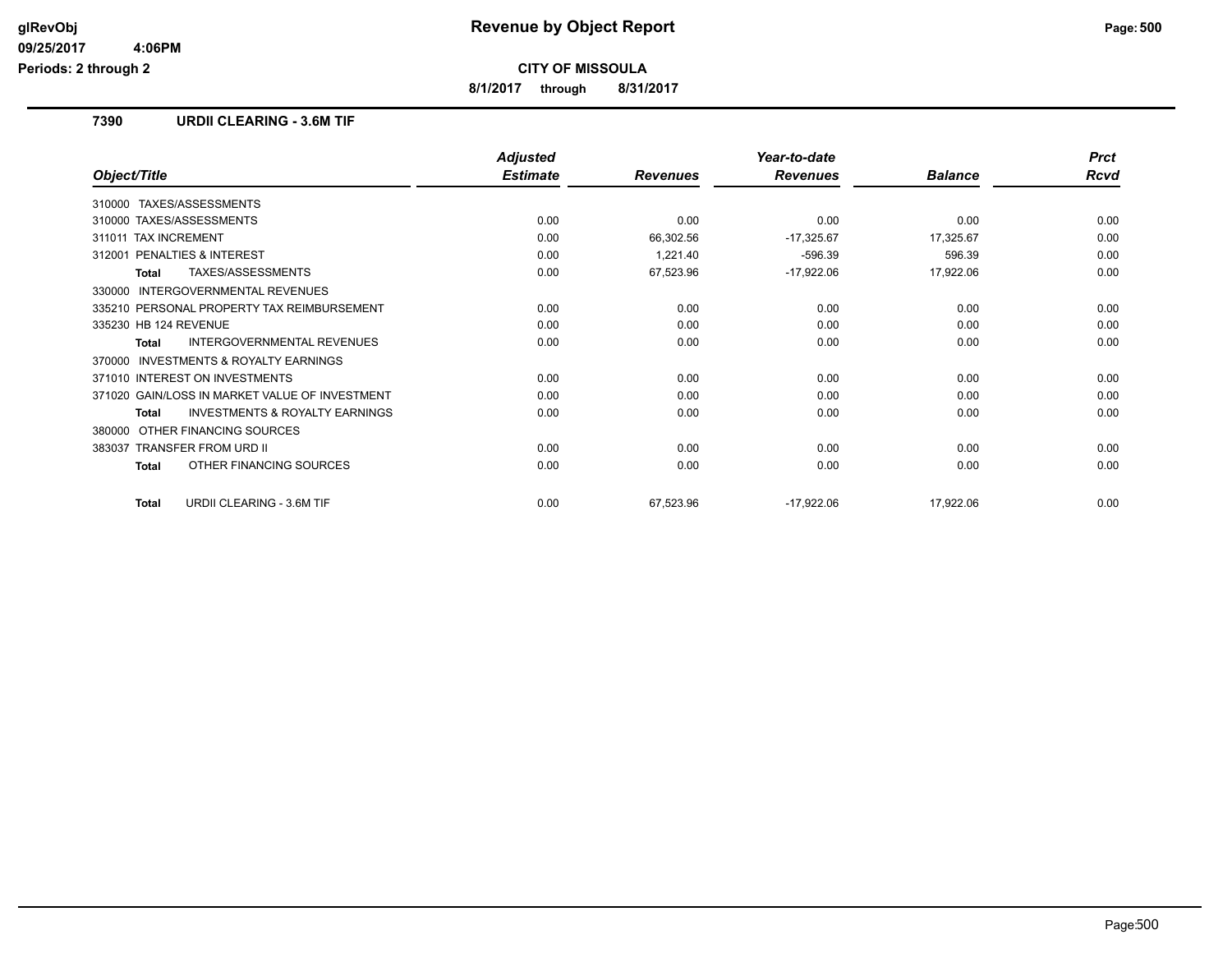**8/1/2017 through 8/31/2017**

**7391 MRA - URD I FUND**

**7391 MRA - URD I FUND**

|                                                           | <b>Adjusted</b> |                 | Year-to-date    |                | <b>Prct</b> |
|-----------------------------------------------------------|-----------------|-----------------|-----------------|----------------|-------------|
| Object/Title                                              | <b>Estimate</b> | <b>Revenues</b> | <b>Revenues</b> | <b>Balance</b> | <b>Rcvd</b> |
| 310000 TAXES/ASSESSMENTS                                  |                 |                 |                 |                |             |
| 311011 TAX INCREMENT                                      | 0.00            | 0.00            | 0.00            | 0.00           | 0.00        |
| 312001 PENALTIES & INTEREST                               | 0.00            | 0.00            | 0.00            | 0.00           | 0.00        |
| TAXES/ASSESSMENTS<br><b>Total</b>                         | 0.00            | 0.00            | 0.00            | 0.00           | 0.00        |
| 330000 INTERGOVERNMENTAL REVENUES                         |                 |                 |                 |                |             |
| 331050 ISTEA/CTEP GRANT                                   | 0.00            | 0.00            | 0.00            | 0.00           | 0.00        |
| 336023 STATE CONTRIB. - PERS                              | 0.00            | 0.00            | 0.00            | 0.00           | 0.00        |
| <b>INTERGOVERNMENTAL REVENUES</b><br><b>Total</b>         | 0.00            | 0.00            | 0.00            | 0.00           | 0.00        |
| 360000 MISCELLANEOUS REVENUES                             |                 |                 |                 |                |             |
| 360000 MISCELLANEOUS REVENUES                             | 0.00            | 0.00            | 0.00            | 0.00           | 0.00        |
| 360010 MISCELLANEOUS                                      | 0.00            | 0.00            | 0.00            | 0.00           | 0.00        |
| 364012 SALE OF SURPLUS PROPERTY                           | 0.00            | 0.00            | 0.00            | 0.00           | 0.00        |
| 365000 DONATIONS                                          | 0.00            | 0.00            | 0.00            | 0.00           | 0.00        |
| MISCELLANEOUS REVENUES<br>Total                           | 0.00            | 0.00            | 0.00            | 0.00           | 0.00        |
| 370000 INVESTMENTS & ROYALTY EARNINGS                     |                 |                 |                 |                |             |
| 371010 INTEREST ON INVESTMENTS                            | 0.00            | 0.00            | 0.00            | 0.00           | 0.00        |
| 371020 GAIN/LOSS IN MARKET VALUE OF INVESTMENTS           | 0.00            | 0.00            | 0.00            | 0.00           | 0.00        |
| <b>INVESTMENTS &amp; ROYALTY EARNINGS</b><br><b>Total</b> | 0.00            | 0.00            | 0.00            | 0.00           | 0.00        |
| 380000 OTHER FINANCING SOURCES                            |                 |                 |                 |                |             |
| 382010 SALE OF FIXED ASSETS                               | 0.00            | 0.00            | 0.00            | 0.00           | 0.00        |
| 383001 TRANS FR FLUSHING DISTRICT                         | 0.00            | 0.00            | 0.00            | 0.00           | 0.00        |
| 383016 TRANS FR TAX INCREMENT BOND                        | 0.00            | 0.00            | 0.00            | 0.00           | 0.00        |
| 383029 TRANS FR GENERAL                                   | 0.00            | 0.00            | 0.00            | 0.00           | 0.00        |
| 383037 TRANSFER - URD II                                  | 0.00            | 0.00            | 0.00            | 0.00           | 0.00        |
| 383038 TRANSFER - URD III                                 | 0.00            | 0.00            | 0.00            | 0.00           | 0.00        |
| OTHER FINANCING SOURCES<br><b>Total</b>                   | 0.00            | 0.00            | 0.00            | 0.00           | 0.00        |
| MRA - URD I FUND<br>Total                                 | 0.00            | 0.00            | 0.00            | 0.00           | 0.00        |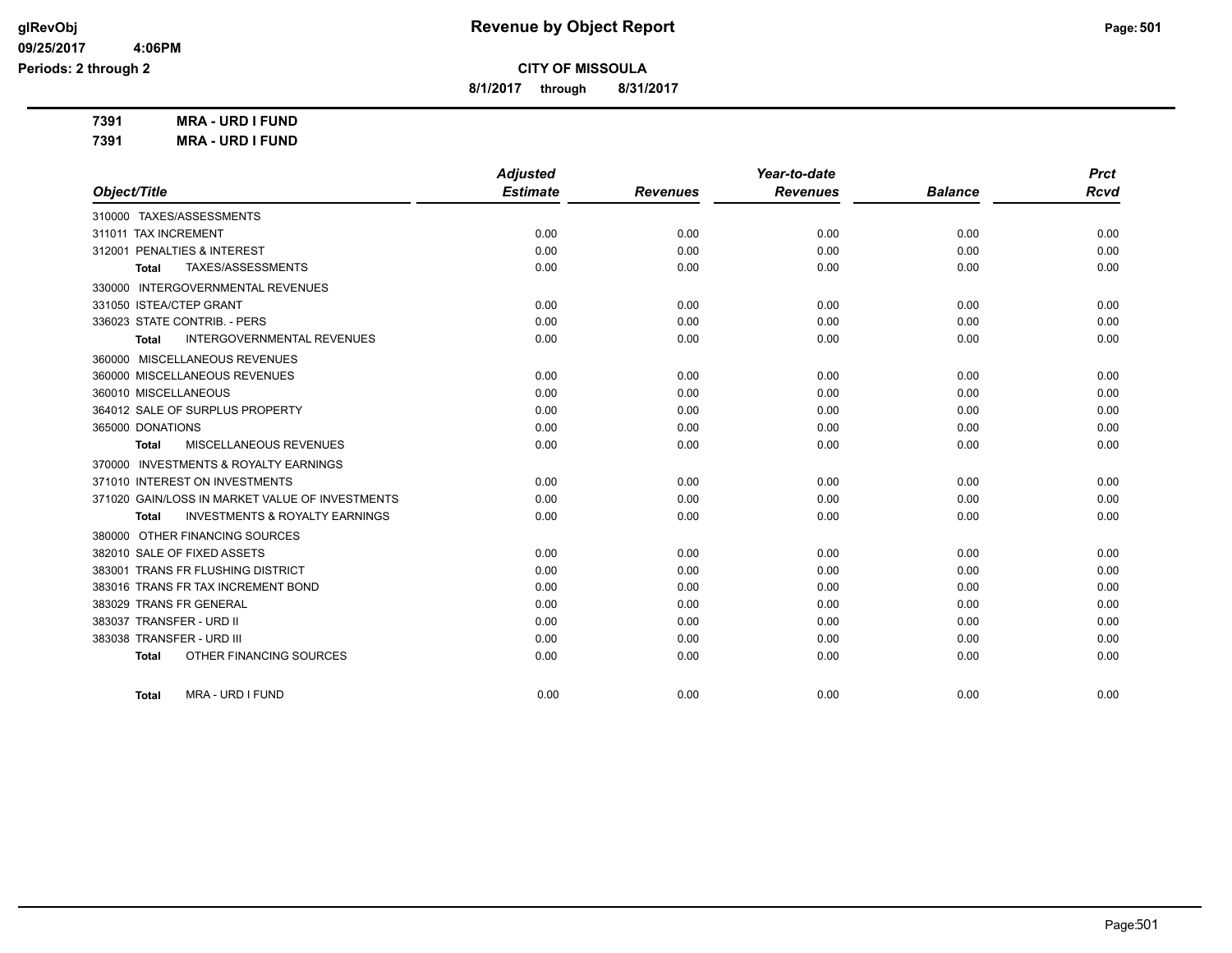**Periods: 2 through 2**

**CITY OF MISSOULA**

**8/1/2017 through 8/31/2017**

# **7391 MRA - URD I FUND**

 **4:06PM**

|                                                    | <b>Adjusted</b> |                 | Year-to-date    |                | <b>Prct</b> |
|----------------------------------------------------|-----------------|-----------------|-----------------|----------------|-------------|
| Object/Title                                       | <b>Estimate</b> | <b>Revenues</b> | <b>Revenues</b> | <b>Balance</b> | <b>Rcvd</b> |
| 310000 TAXES/ASSESSMENTS                           |                 |                 |                 |                |             |
| 311011 TAX INCREMENT                               | 0.00            | 0.00            | 0.00            | 0.00           | 0.00        |
| 312001 PENALTIES & INTEREST                        | 0.00            | 0.00            | 0.00            | 0.00           | 0.00        |
| TAXES/ASSESSMENTS<br><b>Total</b>                  | 0.00            | 0.00            | 0.00            | 0.00           | 0.00        |
| 330000 INTERGOVERNMENTAL REVENUES                  |                 |                 |                 |                |             |
| 331050 ISTEA/CTEP GRANT                            | 0.00            | 0.00            | 0.00            | 0.00           | 0.00        |
| 336023 STATE CONTRIB. - PERS                       | 0.00            | 0.00            | 0.00            | 0.00           | 0.00        |
| <b>INTERGOVERNMENTAL REVENUES</b><br><b>Total</b>  | 0.00            | 0.00            | 0.00            | 0.00           | 0.00        |
| 360000 MISCELLANEOUS REVENUES                      |                 |                 |                 |                |             |
| 360000 MISCELLANEOUS REVENUES                      | 0.00            | 0.00            | 0.00            | 0.00           | 0.00        |
| 360010 MISCELLANEOUS                               | 0.00            | 0.00            | 0.00            | 0.00           | 0.00        |
| 364012 SALE OF SURPLUS PROPERTY                    | 0.00            | 0.00            | 0.00            | 0.00           | 0.00        |
| 365000 DONATIONS                                   | 0.00            | 0.00            | 0.00            | 0.00           | 0.00        |
| <b>MISCELLANEOUS REVENUES</b><br>Total             | 0.00            | 0.00            | 0.00            | 0.00           | 0.00        |
| 370000 INVESTMENTS & ROYALTY EARNINGS              |                 |                 |                 |                |             |
| 371010 INTEREST ON INVESTMENTS                     | 0.00            | 0.00            | 0.00            | 0.00           | 0.00        |
| 371020 GAIN/LOSS IN MARKET VALUE OF INVESTMENT     | 0.00            | 0.00            | 0.00            | 0.00           | 0.00        |
| <b>INVESTMENTS &amp; ROYALTY EARNINGS</b><br>Total | 0.00            | 0.00            | 0.00            | 0.00           | 0.00        |
| 380000 OTHER FINANCING SOURCES                     |                 |                 |                 |                |             |
| 382010 SALE OF FIXED ASSETS                        | 0.00            | 0.00            | 0.00            | 0.00           | 0.00        |
| 383001 TRANS FR FLUSHING DISTRICT                  | 0.00            | 0.00            | 0.00            | 0.00           | 0.00        |
| 383016 TRANS FR TAX INCREMENT BOND                 | 0.00            | 0.00            | 0.00            | 0.00           | 0.00        |
| 383029 TRANS FR GENERAL                            | 0.00            | 0.00            | 0.00            | 0.00           | 0.00        |
| 383037 TRANSFER - URD II                           | 0.00            | 0.00            | 0.00            | 0.00           | 0.00        |
| 383038 TRANSFER - URD III                          | 0.00            | 0.00            | 0.00            | 0.00           | 0.00        |
| OTHER FINANCING SOURCES<br><b>Total</b>            | 0.00            | 0.00            | 0.00            | 0.00           | 0.00        |
| MRA - URD I FUND<br>Total                          | 0.00            | 0.00            | 0.00            | 0.00           | 0.00        |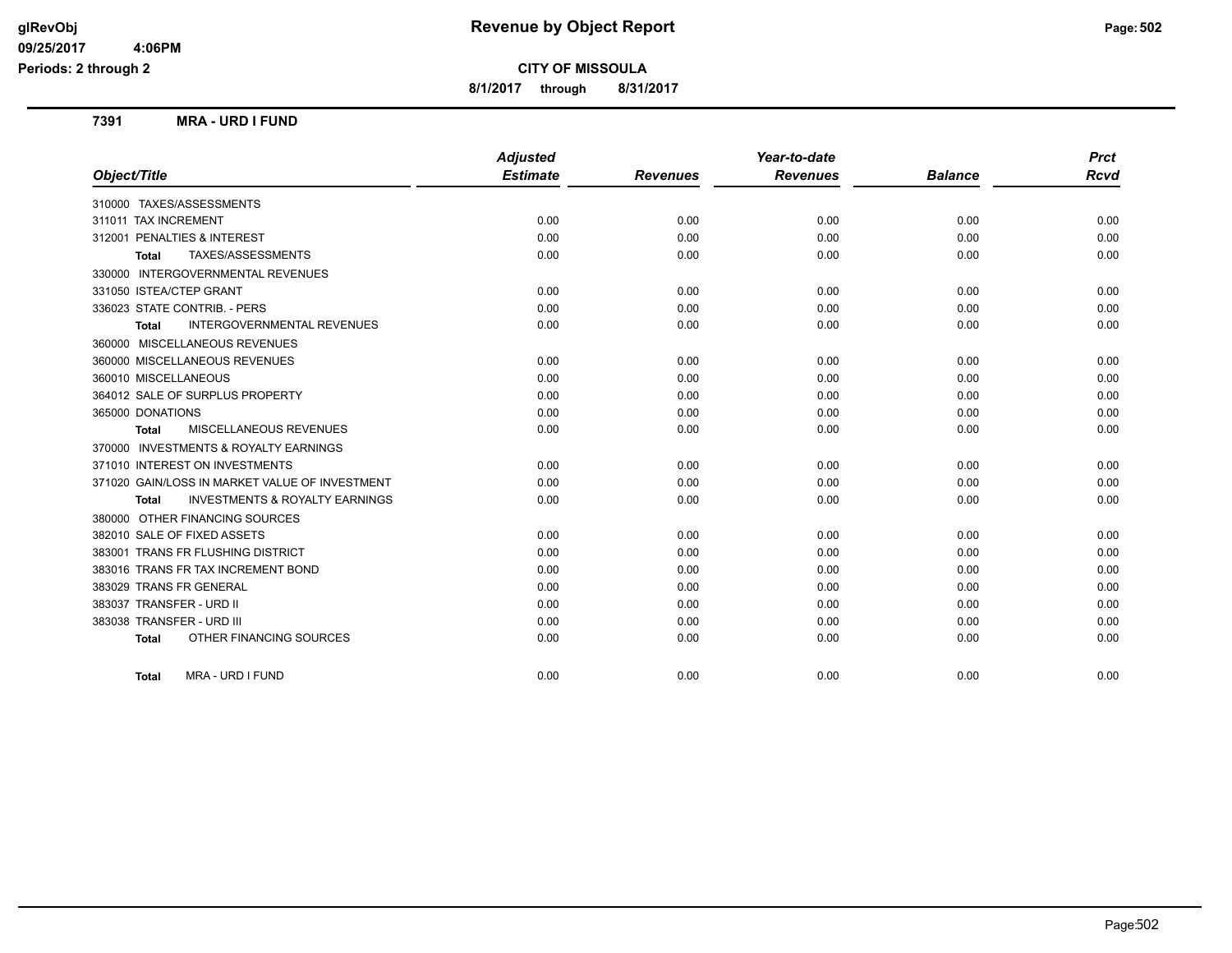**8/1/2017 through 8/31/2017**

**7392 MRA - URD II FUND**

**7392 MRA - URD II FUND**

|                                                           | <b>Adjusted</b> |                 | Year-to-date    |                | <b>Prct</b> |
|-----------------------------------------------------------|-----------------|-----------------|-----------------|----------------|-------------|
| Object/Title                                              | <b>Estimate</b> | <b>Revenues</b> | <b>Revenues</b> | <b>Balance</b> | Rcvd        |
| 310000 TAXES/ASSESSMENTS                                  |                 |                 |                 |                |             |
| 311011 TAX INCREMENT                                      | 0.00            | 0.00            | 0.00            | 0.00           | 0.00        |
| TAXES/ASSESSMENTS<br><b>Total</b>                         | 0.00            | 0.00            | 0.00            | 0.00           | 0.00        |
| 330000 INTERGOVERNMENTAL REVENUES                         |                 |                 |                 |                |             |
| 330000 INTERGOVERNMENTAL REVENUES                         | 0.00            | 0.00            | 0.00            | 0.00           | 0.00        |
| 331050 ISTEA/CTEP GRANT                                   | 0.00            | 0.00            | 0.00            | 0.00           | 0.00        |
| 331060 NATL RECREATION TRAILS GRANTS                      | 0.00            | 0.00            | 0.00            | 0.00           | 0.00        |
| 335210 PERSONAL PROPERTY TAX REIMBURSEMENT                | 0.00            | 0.00            | 0.00            | 0.00           | 0.00        |
| 335250 STATE REIMB - SB #184                              | 0.00            | 0.00            | 0.00            | 0.00           | 0.00        |
| 336023 STATE CONTRIB. - PERS                              | 0.00            | 0.00            | 0.00            | 0.00           | 0.00        |
| <b>INTERGOVERNMENTAL REVENUES</b><br><b>Total</b>         | 0.00            | 0.00            | 0.00            | 0.00           | 0.00        |
| 340000 CHARGES FOR SERVICES                               |                 |                 |                 |                |             |
| 343300 MISC CHARGES FOR SERVICES                          | 0.00            | 0.00            | 0.00            | 0.00           | 0.00        |
| <b>CHARGES FOR SERVICES</b><br>Total                      | 0.00            | 0.00            | 0.00            | 0.00           | 0.00        |
| 360000 MISCELLANEOUS REVENUES                             |                 |                 |                 |                |             |
| 360000 MISCELLANEOUS REVENUES                             | 0.00            | 0.00            | 0.00            | 0.00           | 0.00        |
| 360007 RLF REVENUES                                       | 0.00            | 0.00            | 0.00            | 0.00           | 0.00        |
| 360010 MISCELLANEOUS                                      | 0.00            | 0.00            | 0.00            | 0.00           | 0.00        |
| 365000 DONATIONS                                          | 0.00            | 0.00            | 0.00            | 0.00           | 0.00        |
| MISCELLANEOUS REVENUES<br><b>Total</b>                    | 0.00            | 0.00            | 0.00            | 0.00           | 0.00        |
| 370000 INVESTMENTS & ROYALTY EARNINGS                     |                 |                 |                 |                |             |
| 371010 INTEREST ON INVESTMENTS                            | 0.00            | 0.00            | 0.00            | 0.00           | 0.00        |
| 371020 GAIN/LOSS IN MARKET VALUE OF INVESTMENTS           | 0.00            | 0.00            | 0.00            | 0.00           | 0.00        |
| <b>INVESTMENTS &amp; ROYALTY EARNINGS</b><br><b>Total</b> | 0.00            | 0.00            | 0.00            | 0.00           | 0.00        |
| 380000 OTHER FINANCING SOURCES                            |                 |                 |                 |                |             |
| 381009 TRANSFERS IN                                       | 0.00            | 0.00            | 0.00            | 0.00           | 0.00        |
| 381025 REVENUE BOND PROCEEDS                              | 0.00            | 0.00            | 0.00            | 0.00           | 0.00        |
| 381026 DEBT SERVICE/BROWNSFIELD RLF 1.125M                | 0.00            | 0.00            | 0.00            | 0.00           | 0.00        |
| 381027 SOUTH RESERVE TRAIL CROSSING 5.M                   | 0.00            | 0.00            | 0.00            | 0.00           | 0.00        |
| 381028 BOND PROCEEDS-MILL SITE                            | 0.00            | 0.00            | 0.00            | 0.00           | 0.00        |
| 381074 CIVIC STADIUM TIF NOTES 1.5M                       | 0.00            | 0.00            | 0.00            | 0.00           | 0.00        |
| 383014 TRANS FR MRA                                       | 0.00            | 0.00            | 0.00            | 0.00           | 0.00        |
| 383037 TRANSFER - URD II                                  | 0.00            | 0.00            | 0.00            | 0.00           | 0.00        |
| 383038 TRANSFER - URD III                                 | 0.00            | 0.00            | 0.00            | 0.00           | 0.00        |
| 383039 FROM SID TRANSFERS                                 | 0.00            | 0.00            | 0.00            | 0.00           | 0.00        |
| 383060 TRANSFERS FROM FRONT ST URD                        | 0.00            | 0.00            | 0.00            | 0.00           | 0.00        |
| 383061 TRANSFERS FROM PARK IMPACT FEES                    | 0.00            | 0.00            | 0.00            | 0.00           | 0.00        |
| 383062 TRANSFERS FROM PARK SIDS                           | 0.00            | 0.00            | 0.00            | 0.00           | 0.00        |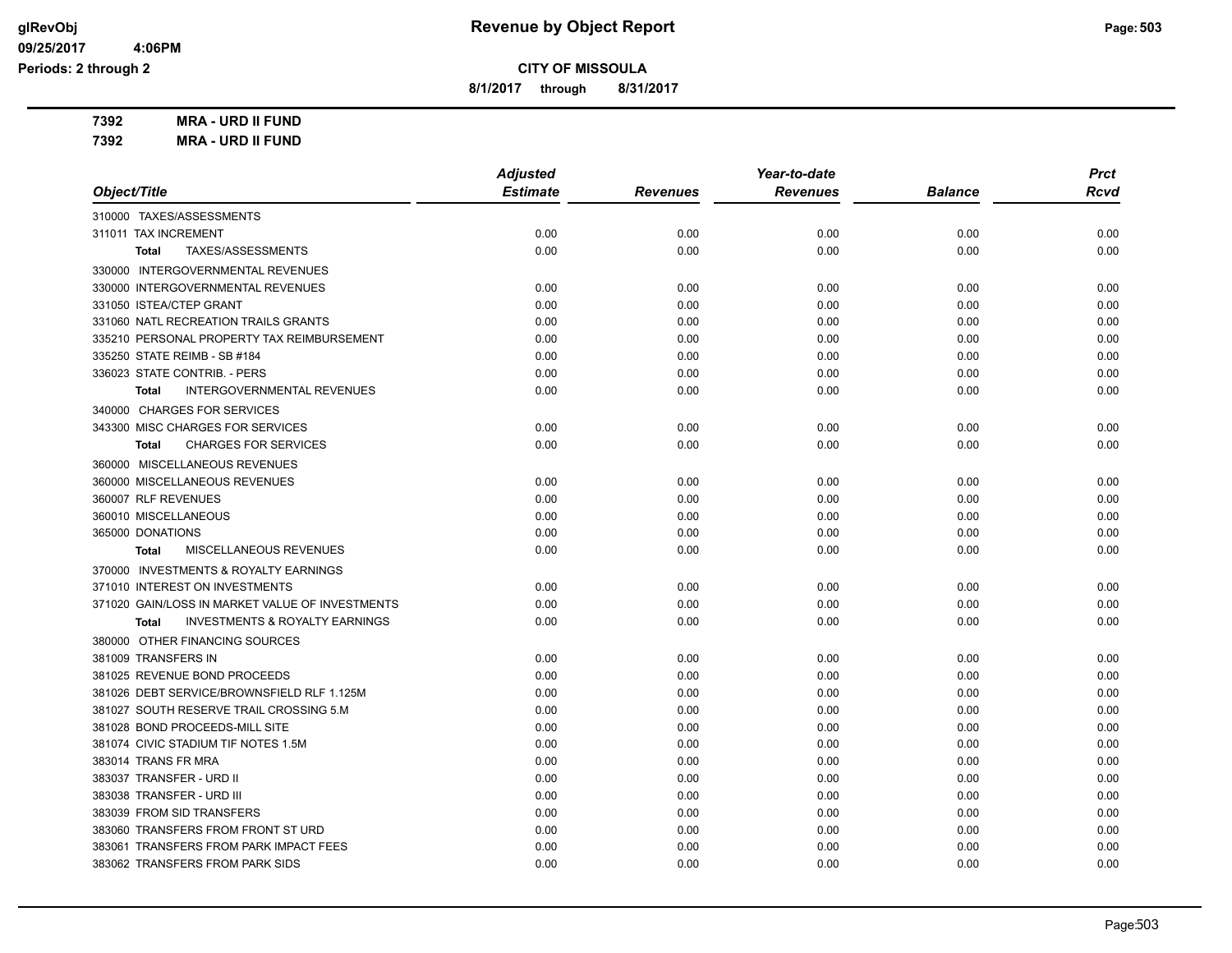**09/25/2017 4:06PM Periods: 2 through 2**

**CITY OF MISSOULA**

**8/1/2017 through 8/31/2017**

**7392 MRA - URD II FUND 7392 MRA - URD II FUND**

|                                         | <b>Adjusted</b> |                 | Year-to-date    |                |             |
|-----------------------------------------|-----------------|-----------------|-----------------|----------------|-------------|
| Object/Title                            | <b>Estimate</b> | <b>Revenues</b> | <b>Revenues</b> | <b>Balance</b> | <b>Rcvd</b> |
| 383063 TRANSF FROM SAFETY-LU (CTEP)FUND | 0.00            | 0.00            | 0.00            | 0.00           | 0.00        |
| OTHER FINANCING SOURCES<br><b>Total</b> | 0.00            | 0.00            | 0.00            | 0.00           | 0.00        |
| MRA - URD II FUND<br>Total              | 0.00            | 0.00            | 0.00            | 0.00           | 0.00        |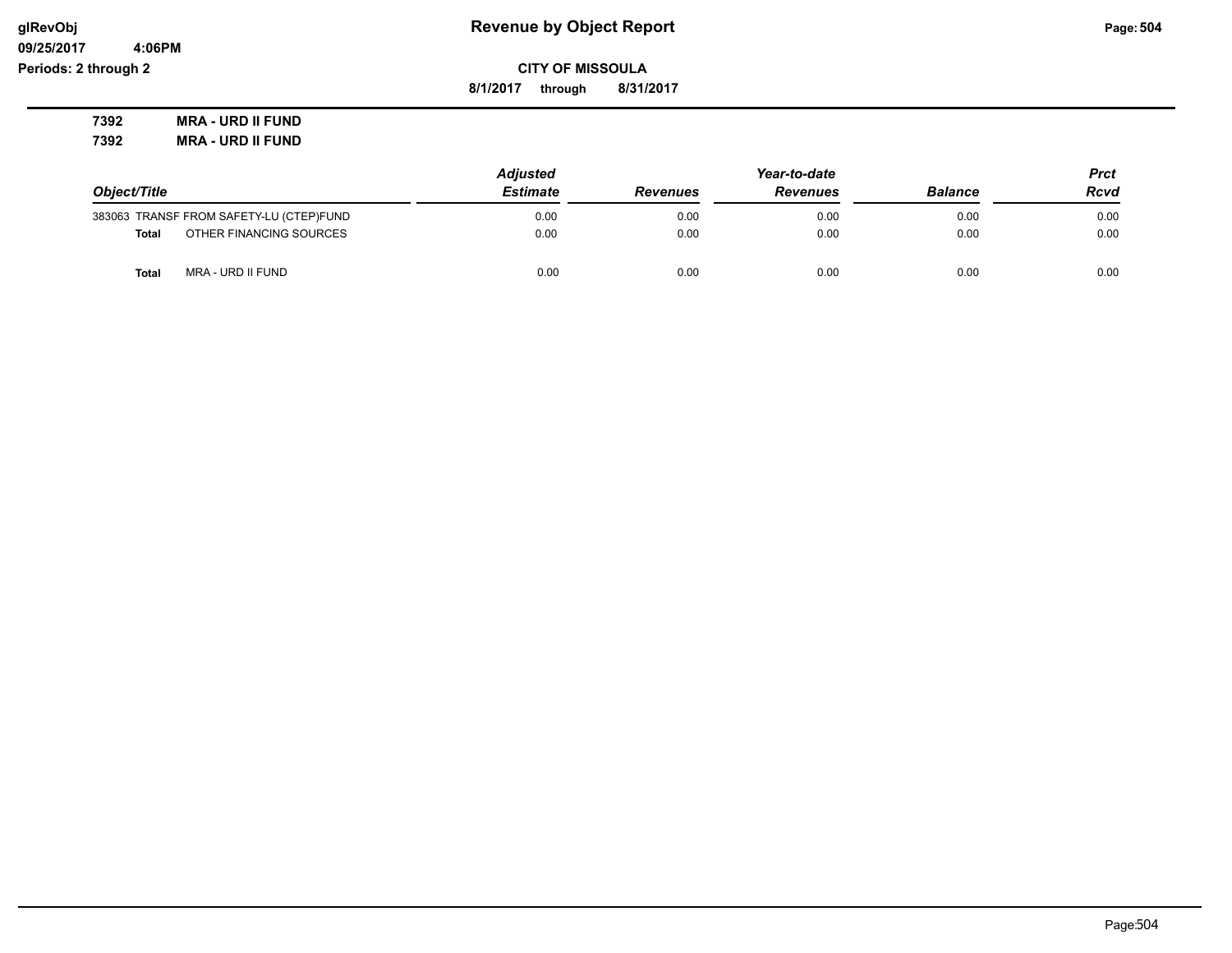**8/1/2017 through 8/31/2017**

### **7392 MRA - URD II FUND**

| Object/Title                                              | <b>Adjusted</b> |                 | Year-to-date    |                | <b>Prct</b> |
|-----------------------------------------------------------|-----------------|-----------------|-----------------|----------------|-------------|
|                                                           | <b>Estimate</b> | <b>Revenues</b> | <b>Revenues</b> | <b>Balance</b> | <b>Rcvd</b> |
| 310000 TAXES/ASSESSMENTS                                  |                 |                 |                 |                |             |
| 311011 TAX INCREMENT                                      | 0.00            | 0.00            | 0.00            | 0.00           | 0.00        |
| TAXES/ASSESSMENTS<br><b>Total</b>                         | 0.00            | 0.00            | 0.00            | 0.00           | 0.00        |
| 330000 INTERGOVERNMENTAL REVENUES                         |                 |                 |                 |                |             |
| 330000 INTERGOVERNMENTAL REVENUES                         | 0.00            | 0.00            | 0.00            | 0.00           | 0.00        |
| 331050 ISTEA/CTEP GRANT                                   | 0.00            | 0.00            | 0.00            | 0.00           | 0.00        |
| 331060 NATL RECREATION TRAILS GRANTS                      | 0.00            | 0.00            | 0.00            | 0.00           | 0.00        |
| 335210 PERSONAL PROPERTY TAX REIMBURSEMENT                | 0.00            | 0.00            | 0.00            | 0.00           | 0.00        |
| 335250 STATE REIMB - SB #184                              | 0.00            | 0.00            | 0.00            | 0.00           | 0.00        |
| 336023 STATE CONTRIB. - PERS                              | 0.00            | 0.00            | 0.00            | 0.00           | 0.00        |
| <b>INTERGOVERNMENTAL REVENUES</b><br>Total                | 0.00            | 0.00            | 0.00            | 0.00           | 0.00        |
| 340000 CHARGES FOR SERVICES                               |                 |                 |                 |                |             |
| 343300 MISC CHARGES FOR SERVICES                          | 0.00            | 0.00            | 0.00            | 0.00           | 0.00        |
| <b>CHARGES FOR SERVICES</b><br><b>Total</b>               | 0.00            | 0.00            | 0.00            | 0.00           | 0.00        |
| 360000 MISCELLANEOUS REVENUES                             |                 |                 |                 |                |             |
| 360000 MISCELLANEOUS REVENUES                             | 0.00            | 0.00            | 0.00            | 0.00           | 0.00        |
| 360007 RLF REVENUES                                       | 0.00            | 0.00            | 0.00            | 0.00           | 0.00        |
| 360010 MISCELLANEOUS                                      | 0.00            | 0.00            | 0.00            | 0.00           | 0.00        |
| 365000 DONATIONS                                          | 0.00            | 0.00            | 0.00            | 0.00           | 0.00        |
| MISCELLANEOUS REVENUES<br><b>Total</b>                    | 0.00            | 0.00            | 0.00            | 0.00           | 0.00        |
| 370000 INVESTMENTS & ROYALTY EARNINGS                     |                 |                 |                 |                |             |
| 371010 INTEREST ON INVESTMENTS                            | 0.00            | 0.00            | 0.00            | 0.00           | 0.00        |
| 371020 GAIN/LOSS IN MARKET VALUE OF INVESTMENT            | 0.00            | 0.00            | 0.00            | 0.00           | 0.00        |
| <b>INVESTMENTS &amp; ROYALTY EARNINGS</b><br><b>Total</b> | 0.00            | 0.00            | 0.00            | 0.00           | 0.00        |
| 380000 OTHER FINANCING SOURCES                            |                 |                 |                 |                |             |
| 381009 TRANSFERS IN                                       | 0.00            | 0.00            | 0.00            | 0.00           | 0.00        |
| 381025 REVENUE BOND PROCEEDS                              | 0.00            | 0.00            | 0.00            | 0.00           | 0.00        |
| 381026 DEBT SERVICE/BROWNSFIELD RLF 1.125M                | 0.00            | 0.00            | 0.00            | 0.00           | 0.00        |
| 381027 SOUTH RESERVE TRAIL CROSSING 5.M                   | 0.00            | 0.00            | 0.00            | 0.00           | 0.00        |
| 381028 BOND PROCEEDS-MILL SITE                            | 0.00            | 0.00            | 0.00            | 0.00           | 0.00        |
| 381074 CIVIC STADIUM TIF NOTES 1.5M                       | 0.00            | 0.00            | 0.00            | 0.00           | 0.00        |
| 383014 TRANS FR MRA                                       | 0.00            | 0.00            | 0.00            | 0.00           | 0.00        |
| 383037 TRANSFER - URD II                                  | 0.00            | 0.00            | 0.00            | 0.00           | 0.00        |
| 383038 TRANSFER - URD III                                 | 0.00            | 0.00            | 0.00            | 0.00           | 0.00        |
| 383039 FROM SID TRANSFERS                                 | 0.00            | 0.00            | 0.00            | 0.00           | 0.00        |
| 383060 TRANSFERS FROM FRONT ST URD                        | 0.00            | 0.00            | 0.00            | 0.00           | 0.00        |
| 383061 TRANSFERS FROM PARK IMPACT FEES                    | 0.00            | 0.00            | 0.00            | 0.00           | 0.00        |
| 383062 TRANSFERS FROM PARK SIDS                           | 0.00            | 0.00            | 0.00            | 0.00           | 0.00        |
| 383063 TRANSF FROM SAFETY-LU (CTEP)FUND                   | 0.00            | 0.00            | 0.00            | 0.00           | 0.00        |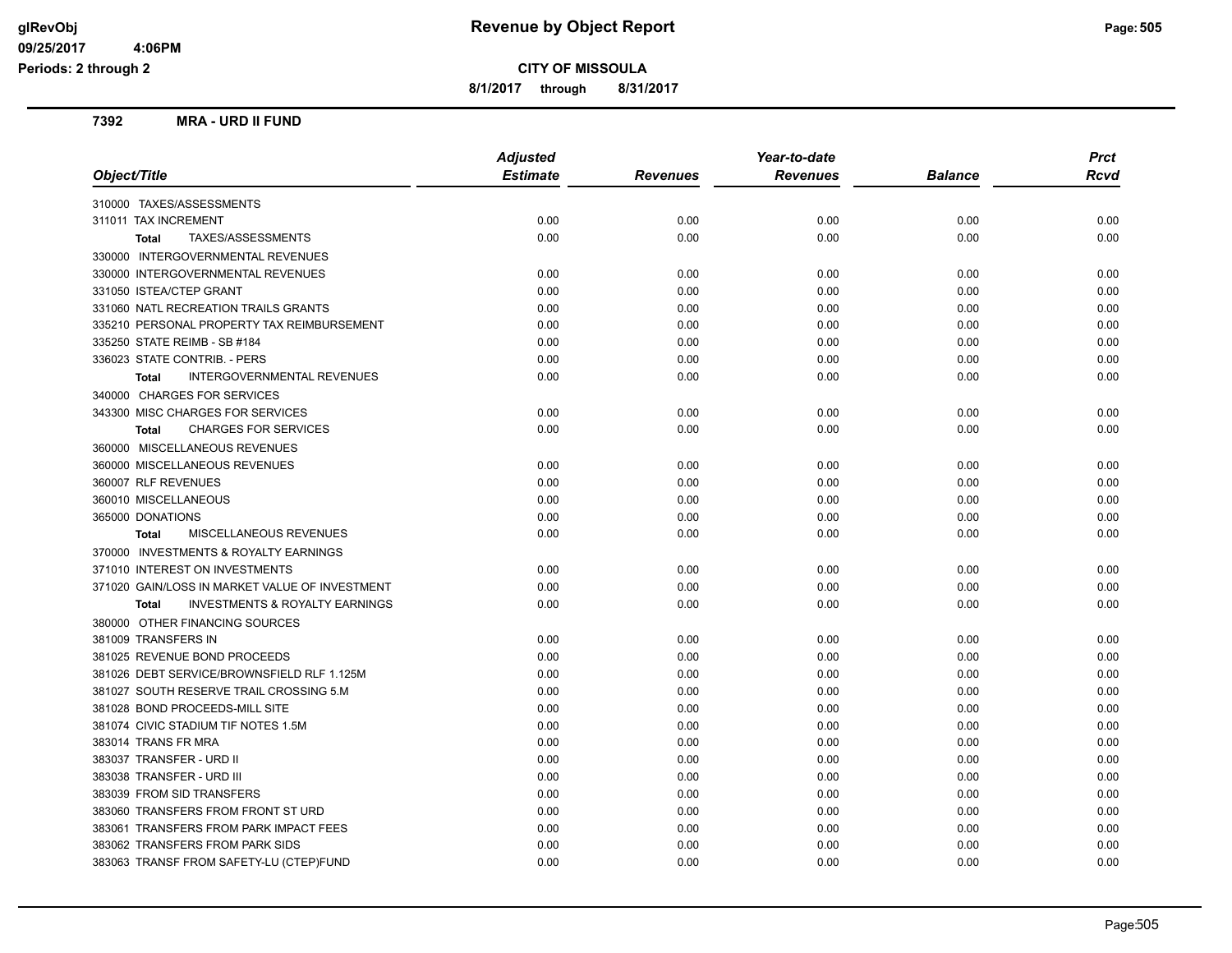**8/1/2017 through 8/31/2017**

**7392 MRA - URD II FUND**

|              |                         | <b>Adjusted</b> |                 | Year-to-date    |                | <b>Prct</b> |
|--------------|-------------------------|-----------------|-----------------|-----------------|----------------|-------------|
| Object/Title |                         | <b>Estimate</b> | <b>Revenues</b> | <b>Revenues</b> | <b>Balance</b> | <b>Rcvd</b> |
| Total        | OTHER FINANCING SOURCES | 0.00            | 0.00            | 0.00            | 0.00           | 0.00        |
| <b>Total</b> | MRA - URD II FUND       | 0.00            | 0.00            | 0.00            | 0.00           | 0.00        |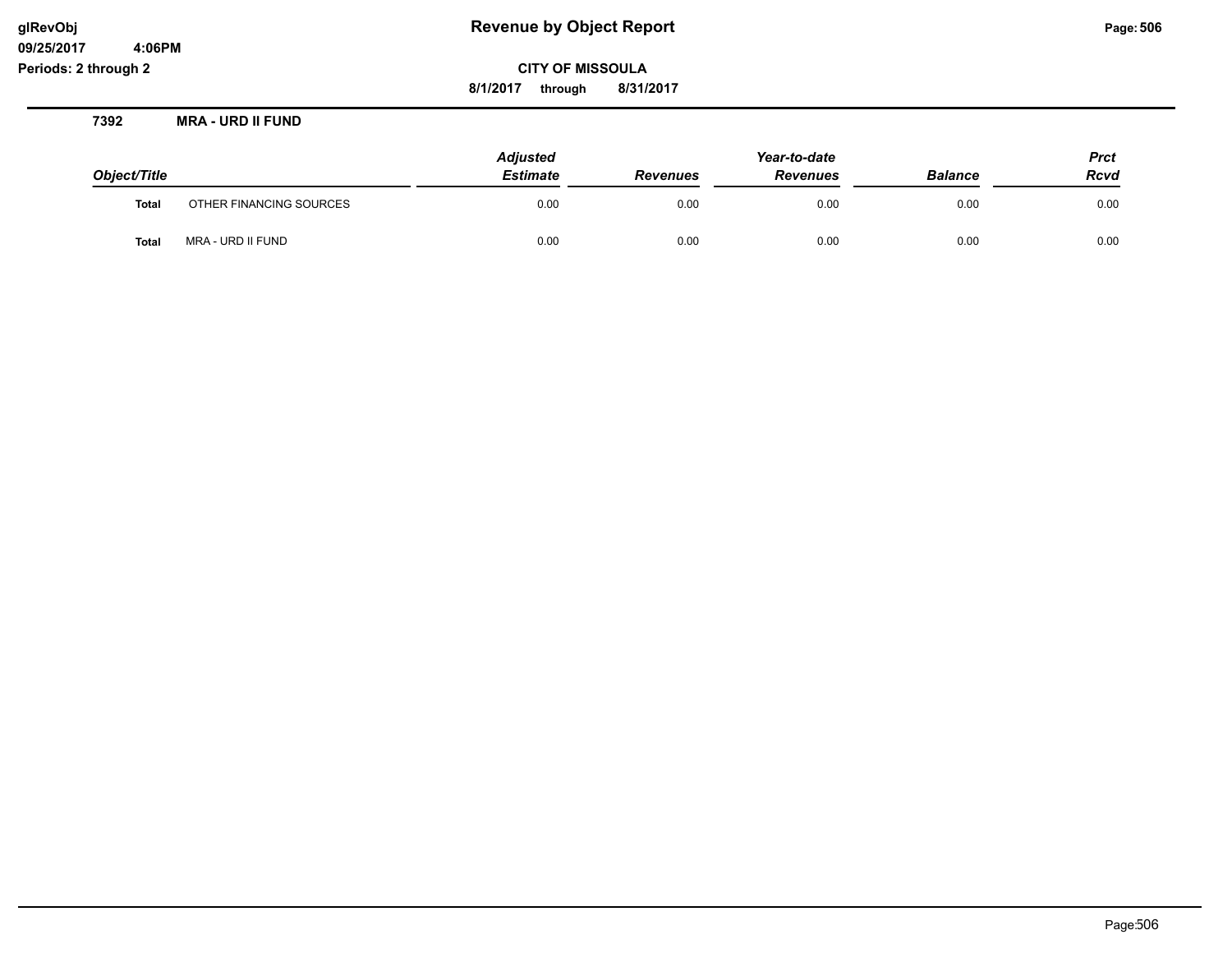**8/1/2017 through 8/31/2017**

**7393 MRA - URD III FUND**

**7393 MRA - URD III FUND**

|                                                           | <b>Adjusted</b> |                 | Year-to-date    |                 |             |
|-----------------------------------------------------------|-----------------|-----------------|-----------------|-----------------|-------------|
| Object/Title                                              | <b>Estimate</b> | <b>Revenues</b> | <b>Revenues</b> | <b>Balance</b>  | <b>Rcvd</b> |
| 310000 TAXES/ASSESSMENTS                                  |                 |                 |                 |                 |             |
| 311011 TAX INCREMENT                                      | 0.00            | 0.00            | 0.00            | 0.00            | 0.00        |
| 312001 PENALTIES & INTEREST                               | 0.00            | 0.00            | 0.00            | 0.00            | 0.00        |
| TAXES/ASSESSMENTS<br><b>Total</b>                         | 0.00            | 0.00            | 0.00            | 0.00            | 0.00        |
| 330000 INTERGOVERNMENTAL REVENUES                         |                 |                 |                 |                 |             |
| 331050 ISTEA/CTEP GRANT                                   | 0.00            | 0.00            | 0.00            | 0.00            | 0.00        |
| 331060 NATL RECREATION TRAILS GRANTS                      | 0.00            | 0.00            | 0.00            | 0.00            | 0.00        |
| 335210 PERSONAL PROPERTY TAX REIMBURSEMENT                | 0.00            | 0.00            | 0.00            | 0.00            | 0.00        |
| 336020 STATE PENSION CONTRIBUTION                         | 0.00            | 0.00            | 0.00            | 0.00            | 0.00        |
| 336023 STATE CONTRIB. - PERS                              | 0.00            | 56.58           | 56.58           | $-56.58$        | 0.00        |
| <b>INTERGOVERNMENTAL REVENUES</b><br><b>Total</b>         | 0.00            | 56.58           | 56.58           | $-56.58$        | 0.00        |
| 340000 CHARGES FOR SERVICES                               |                 |                 |                 |                 |             |
| 343065 BUILDING RENTALS                                   | 0.00            | 4,000.00        | 19,133.50       | $-19,133.50$    | 0.00        |
| <b>CHARGES FOR SERVICES</b><br>Total                      | 0.00            | 4,000.00        | 19,133.50       | $-19,133.50$    | 0.00        |
| 360000 MISCELLANEOUS REVENUES                             |                 |                 |                 |                 |             |
| 360000 MISCELLANEOUS REVENUES                             | 0.00            | 0.00            | 0.00            | 0.00            | 0.00        |
| 360010 MISCELLANEOUS                                      | 0.00            | 0.00            | 0.00            | 0.00            | 0.00        |
| 362000 OTHER MISCELLANEOUS REVENUE                        | 0.00            | 0.00            | 0.00            | 0.00            | 0.00        |
| 362004 URD III FACADE IMPROVEMENT LOAN REC                | 0.00            | 0.00            | 0.00            | 0.00            | 0.00        |
| 365000 DONATIONS                                          | 0.00            | 0.00            | 10,000.00       | $-10,000.00$    | 0.00        |
| MISCELLANEOUS REVENUES<br><b>Total</b>                    | 0.00            | 0.00            | 10,000.00       | $-10,000.00$    | 0.00        |
| 370000 INVESTMENTS & ROYALTY EARNINGS                     |                 |                 |                 |                 |             |
| 371010 INTEREST ON INVESTMENTS                            | 0.00            | 0.00            | 0.00            | 0.00            | 0.00        |
| 371020 GAIN/LOSS IN MARKET VALUE OF INVESTMENTS           | 0.00            | 0.00            | 0.00            | 0.00            | 0.00        |
| <b>INVESTMENTS &amp; ROYALTY EARNINGS</b><br><b>Total</b> | 0.00            | 0.00            | 0.00            | 0.00            | 0.00        |
| 380000 OTHER FINANCING SOURCES                            |                 |                 |                 |                 |             |
| 381000 LOAN PROCEEDS                                      | 0.00            | 0.00            | 0.00            | 0.00            | 0.00        |
| 381024 MARY AVENUE BOND PROCEEDS                          | 0.00            | 0.00            | 1,200,000.00    | $-1,200,000.00$ | 0.00        |
| 381025 REVENUE BOND PROCEEDS                              | 0.00            | 0.00            | 0.00            | 0.00            | 0.00        |
| 381026 *** Title Not Found ***                            | 0.00            | 0.00            | 0.00            | 0.00            | 0.00        |
| 381027 5M SO RESERVE TRAIL CROSSING                       | 0.00            | 0.00            | 0.00            | 0.00            | 0.00        |
| 381028 BOND PROCEEDS-MILL SITE                            | 0.00            | 0.00            | 0.00            | 0.00            | 0.00        |
| 383014 TRANS FR MRA                                       | 0.00            | 0.00            | 0.00            | 0.00            | 0.00        |
| 383037 TRANSFER - URD II                                  | 0.00            | 0.00            | 0.00            | 0.00            | 0.00        |
| OTHER FINANCING SOURCES<br><b>Total</b>                   | 0.00            | 0.00            | 1,200,000.00    | $-1,200,000.00$ | 0.00        |
| MRA - URD III FUND<br><b>Total</b>                        | 0.00            | 4,056.58        | 1,229,190.08    | $-1,229,190.08$ | 0.00        |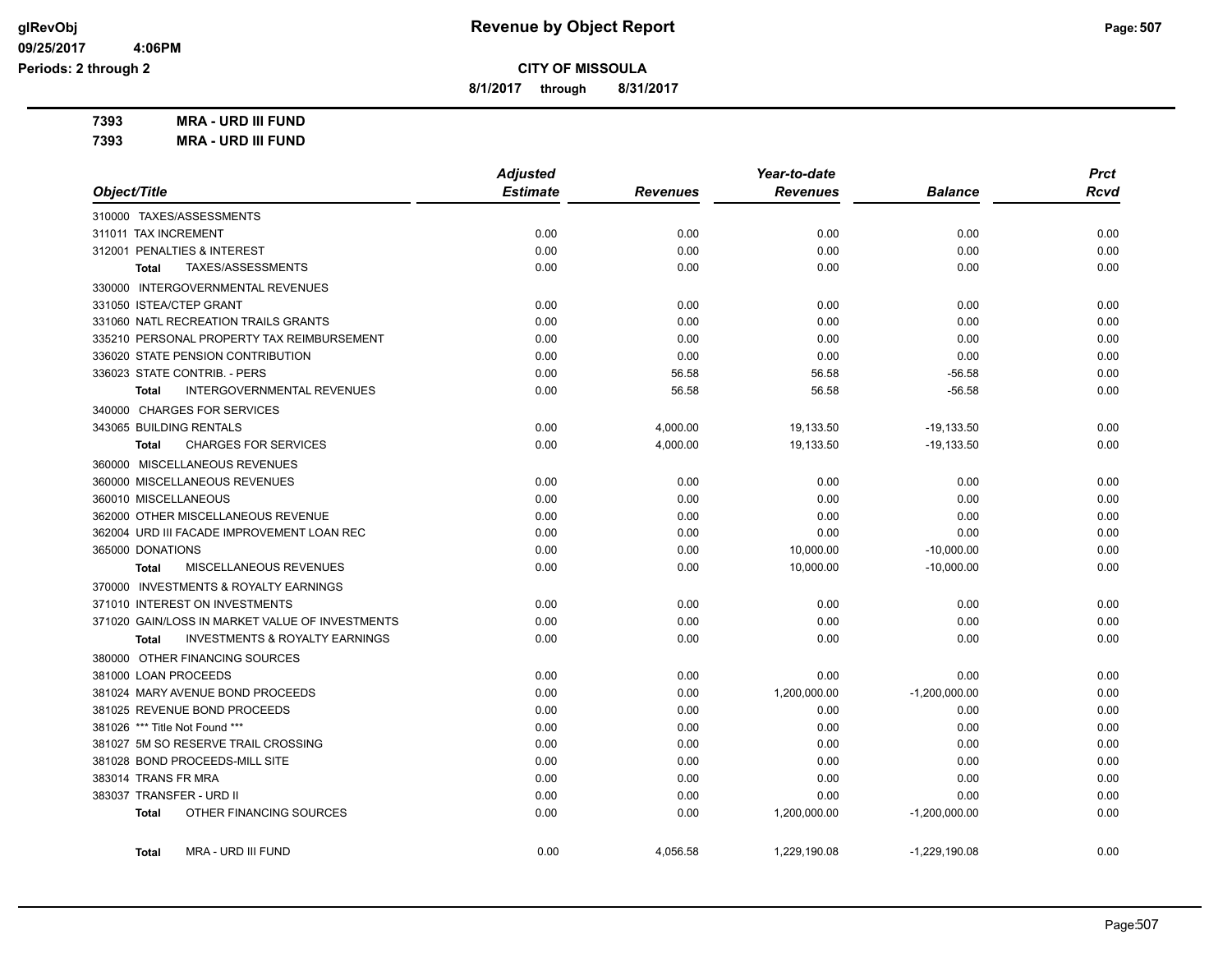**CITY OF MISSOULA 8/1/2017 through 8/31/2017**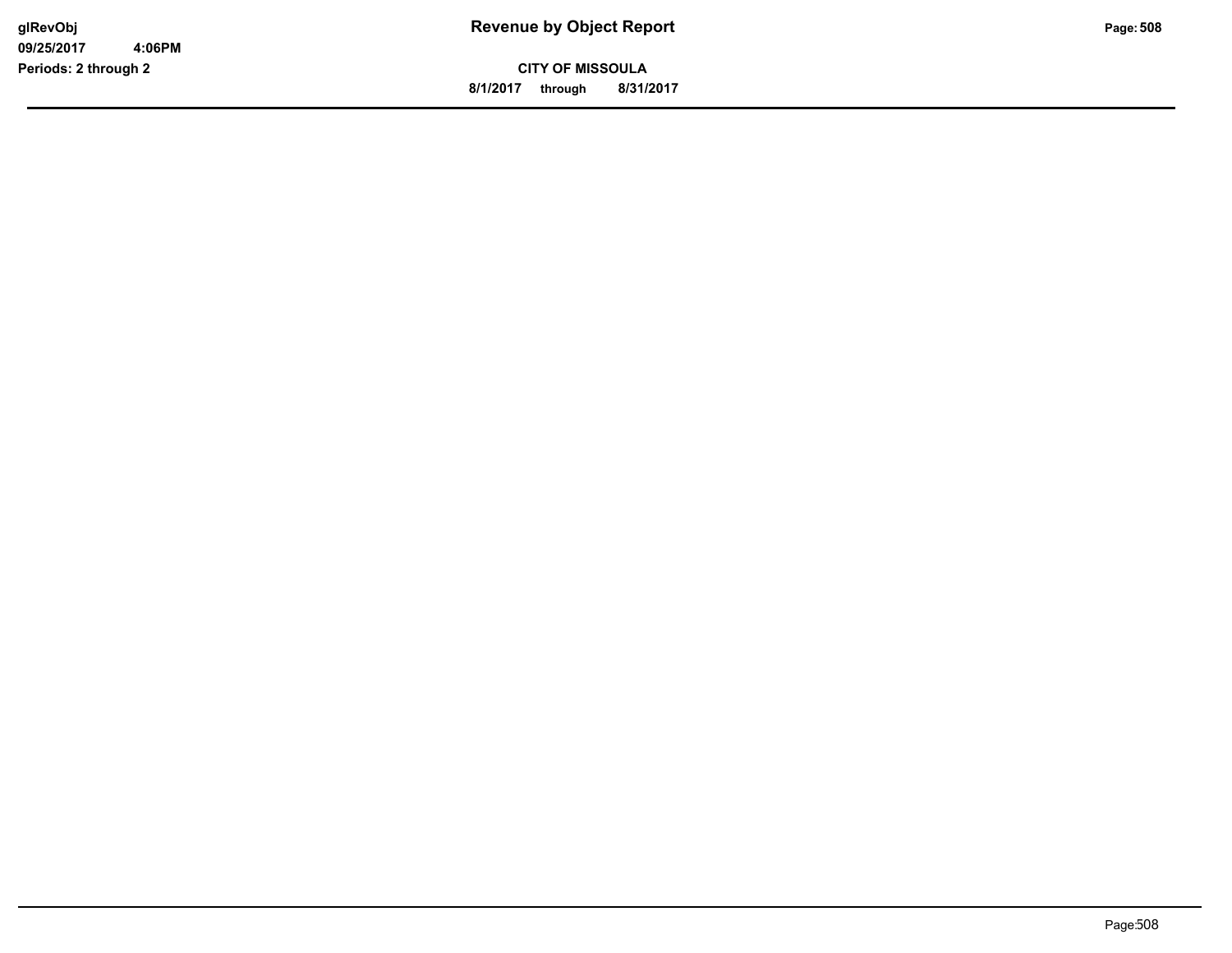**09/25/2017 4:06PM Periods: 2 through 2**

**CITY OF MISSOULA**

**8/1/2017 through 8/31/2017**

### **7393 MRA - URD III FUND**

|                                                    | <b>Adjusted</b> | Year-to-date    |                 |                 | <b>Prct</b> |
|----------------------------------------------------|-----------------|-----------------|-----------------|-----------------|-------------|
| Object/Title                                       | <b>Estimate</b> | <b>Revenues</b> | <b>Revenues</b> | <b>Balance</b>  | <b>Rcvd</b> |
| 310000 TAXES/ASSESSMENTS                           |                 |                 |                 |                 |             |
| 311011 TAX INCREMENT                               | 0.00            | 0.00            | 0.00            | 0.00            | 0.00        |
| 312001 PENALTIES & INTEREST                        | 0.00            | 0.00            | 0.00            | 0.00            | 0.00        |
| TAXES/ASSESSMENTS<br><b>Total</b>                  | 0.00            | 0.00            | 0.00            | 0.00            | 0.00        |
| 330000 INTERGOVERNMENTAL REVENUES                  |                 |                 |                 |                 |             |
| 331050 ISTEA/CTEP GRANT                            | 0.00            | 0.00            | 0.00            | 0.00            | 0.00        |
| 331060 NATL RECREATION TRAILS GRANTS               | 0.00            | 0.00            | 0.00            | 0.00            | 0.00        |
| 335210 PERSONAL PROPERTY TAX REIMBURSEMENT         | 0.00            | 0.00            | 0.00            | 0.00            | 0.00        |
| 336020 STATE PENSION CONTRIBUTION                  | 0.00            | 0.00            | 0.00            | 0.00            | 0.00        |
| 336023 STATE CONTRIB. - PERS                       | 0.00            | 56.58           | 56.58           | $-56.58$        | 0.00        |
| <b>INTERGOVERNMENTAL REVENUES</b><br>Total         | 0.00            | 56.58           | 56.58           | $-56.58$        | 0.00        |
| 340000 CHARGES FOR SERVICES                        |                 |                 |                 |                 |             |
| 343065 BUILDING RENTALS                            | 0.00            | 4,000.00        | 19,133.50       | $-19,133.50$    | 0.00        |
| <b>CHARGES FOR SERVICES</b><br><b>Total</b>        | 0.00            | 4,000.00        | 19,133.50       | $-19,133.50$    | 0.00        |
| 360000 MISCELLANEOUS REVENUES                      |                 |                 |                 |                 |             |
| 360000 MISCELLANEOUS REVENUES                      | 0.00            | 0.00            | 0.00            | 0.00            | 0.00        |
| 360010 MISCELLANEOUS                               | 0.00            | 0.00            | 0.00            | 0.00            | 0.00        |
| 362000 OTHER MISCELLANEOUS REVENUE                 | 0.00            | 0.00            | 0.00            | 0.00            | 0.00        |
| 362004 URD III FACADE IMPROVEMENT LOAN REC         | 0.00            | 0.00            | 0.00            | 0.00            | 0.00        |
| 365000 DONATIONS                                   | 0.00            | 0.00            | 10,000.00       | $-10,000.00$    | 0.00        |
| MISCELLANEOUS REVENUES<br><b>Total</b>             | 0.00            | 0.00            | 10,000.00       | $-10,000.00$    | 0.00        |
| 370000 INVESTMENTS & ROYALTY EARNINGS              |                 |                 |                 |                 |             |
| 371010 INTEREST ON INVESTMENTS                     | 0.00            | 0.00            | 0.00            | 0.00            | 0.00        |
| 371020 GAIN/LOSS IN MARKET VALUE OF INVESTMENT     | 0.00            | 0.00            | 0.00            | 0.00            | 0.00        |
| <b>INVESTMENTS &amp; ROYALTY EARNINGS</b><br>Total | 0.00            | 0.00            | 0.00            | 0.00            | 0.00        |
| 380000 OTHER FINANCING SOURCES                     |                 |                 |                 |                 |             |
| 381000 LOAN PROCEEDS                               | 0.00            | 0.00            | 0.00            | 0.00            | 0.00        |
| 381024 MARY AVENUE BOND PROCEEDS                   | 0.00            | 0.00            | 1,200,000.00    | $-1,200,000.00$ | 0.00        |
| 381025 REVENUE BOND PROCEEDS                       | 0.00            | 0.00            | 0.00            | 0.00            | 0.00        |
| 381026 *** Title Not Found ***                     | 0.00            | 0.00            | 0.00            | 0.00            | 0.00        |
| 381027 5M SO RESERVE TRAIL CROSSING                | 0.00            | 0.00            | 0.00            | 0.00            | 0.00        |
| 381028 BOND PROCEEDS-MILL SITE                     | 0.00            | 0.00            | 0.00            | 0.00            | 0.00        |
| 383014 TRANS FR MRA                                | 0.00            | 0.00            | 0.00            | 0.00            | 0.00        |
| 383037 TRANSFER - URD II                           | 0.00            | 0.00            | 0.00            | 0.00            | 0.00        |
| OTHER FINANCING SOURCES<br>Total                   | 0.00            | 0.00            | 1,200,000.00    | $-1,200,000.00$ | 0.00        |
| MRA - URD III FUND<br><b>Total</b>                 | 0.00            | 4,056.58        | 1,229,190.08    | $-1,229,190.08$ | 0.00        |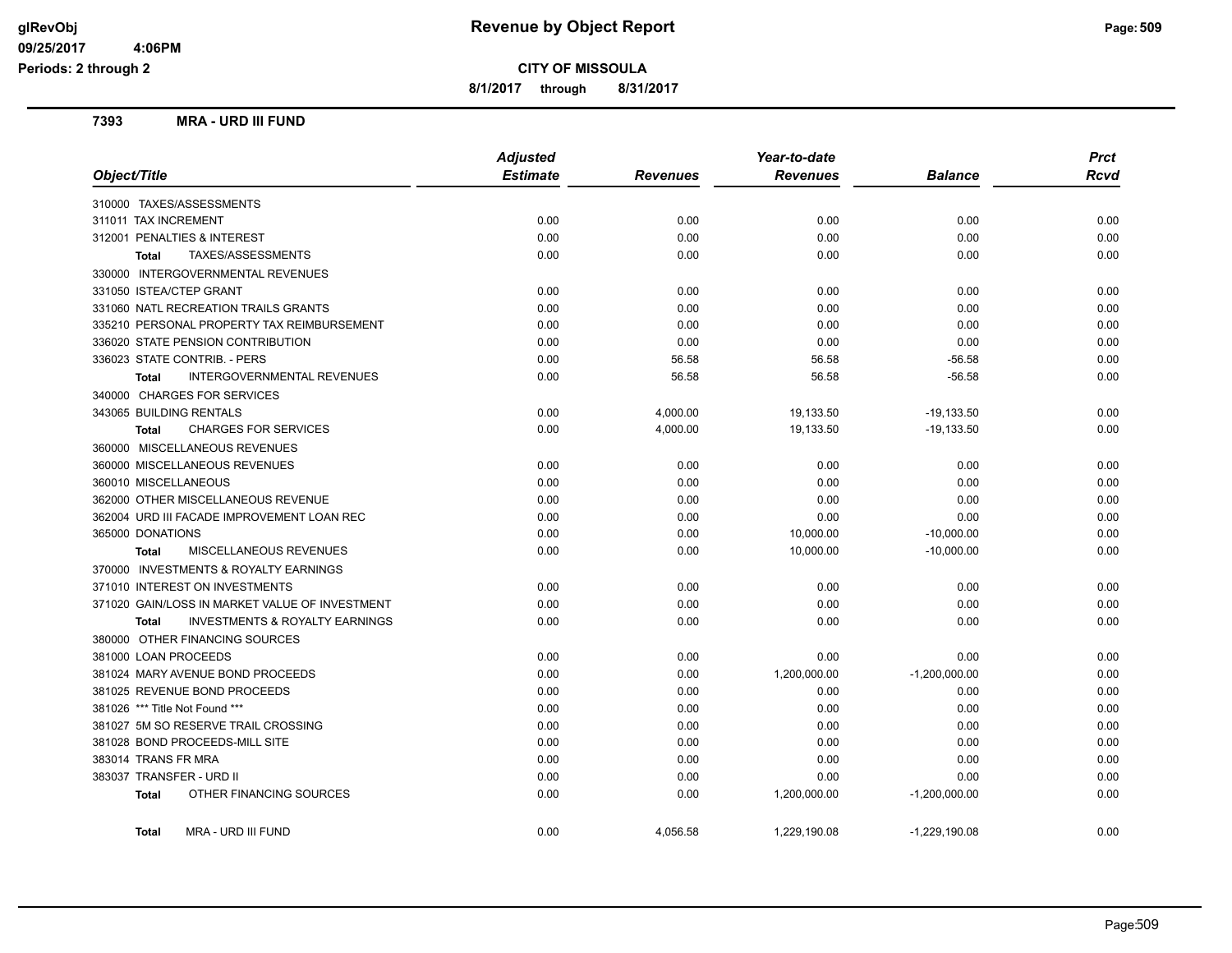**CITY OF MISSOULA 8/1/2017 through 8/31/2017**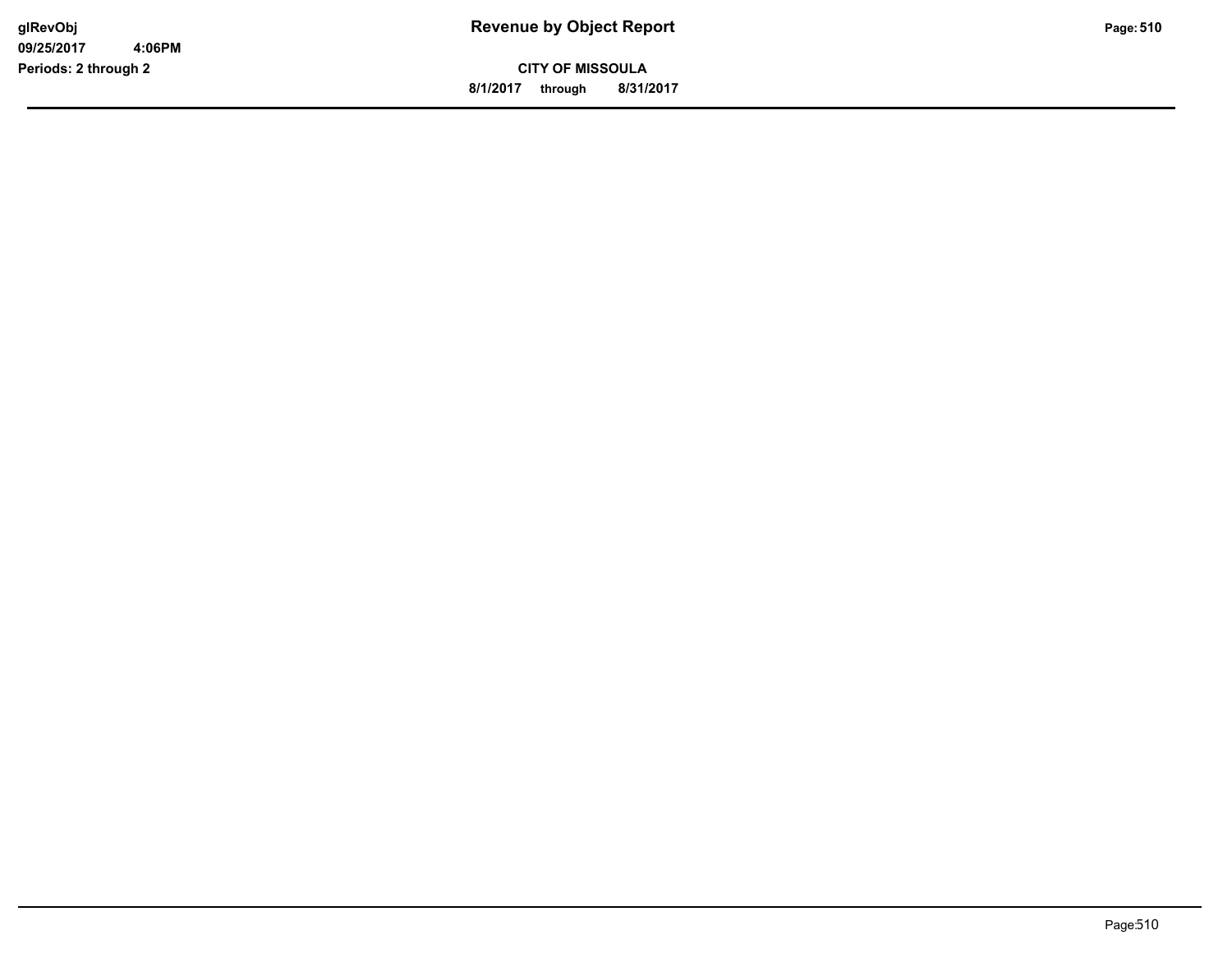**8/1/2017 through 8/31/2017**

## **7394 MRA URD III TI DEBT CLEARING FUND**

**7394 MRA URD III TI DEBT CLEARING FUND**

|                                                           | <b>Adjusted</b> |                 | Year-to-date    |                | <b>Prct</b> |
|-----------------------------------------------------------|-----------------|-----------------|-----------------|----------------|-------------|
| Object/Title                                              | <b>Estimate</b> | <b>Revenues</b> | <b>Revenues</b> | <b>Balance</b> | Rcvd        |
| TAXES/ASSESSMENTS<br>310000                               |                 |                 |                 |                |             |
| <b>TAX INCREMENT</b><br>311011                            | 0.00            | 27,169.46       | $-4,915.44$     | 4,915.44       | 0.00        |
| <b>PENALTIES &amp; INTEREST</b><br>312001                 | 0.00            | 907.62          | $-151.25$       | 151.25         | 0.00        |
| TAXES/ASSESSMENTS<br><b>Total</b>                         | 0.00            | 28,077.08       | $-5,066.69$     | 5,066.69       | 0.00        |
| INTERGOVERNMENTAL REVENUES<br>330000                      |                 |                 |                 |                |             |
| 335210 PERSONAL PROPERTY TAX REIMBURSEMENT                | 0.00            | 0.00            | 0.00            | 0.00           | 0.00        |
| 335250 STATE REIMB - SB #184                              | 0.00            | 0.00            | 0.00            | 0.00           | 0.00        |
| INTERGOVERNMENTAL REVENUES<br><b>Total</b>                | 0.00            | 0.00            | 0.00            | 0.00           | 0.00        |
| <b>INVESTMENTS &amp; ROYALTY EARNINGS</b><br>370000       |                 |                 |                 |                |             |
| 371010 INTEREST ON INVESTMENTS                            | 0.00            | 0.00            | 0.00            | 0.00           | 0.00        |
| 371020 GAIN/LOSS IN MARKET VALUE OF INVESTMENTS           | 0.00            | 0.00            | 0.00            | 0.00           | 0.00        |
| <b>INVESTMENTS &amp; ROYALTY EARNINGS</b><br><b>Total</b> | 0.00            | 0.00            | 0.00            | 0.00           | 0.00        |
| OTHER FINANCING SOURCES<br>380000                         |                 |                 |                 |                |             |
| 383014 TRANS FR MRA                                       | 0.00            | 0.00            | 0.00            | 0.00           | 0.00        |
| OTHER FINANCING SOURCES<br><b>Total</b>                   | 0.00            | 0.00            | 0.00            | 0.00           | 0.00        |
| MRA URD III TI DEBT CLEARING FUND<br><b>Total</b>         | 0.00            | 28,077.08       | $-5,066.69$     | 5,066.69       | 0.00        |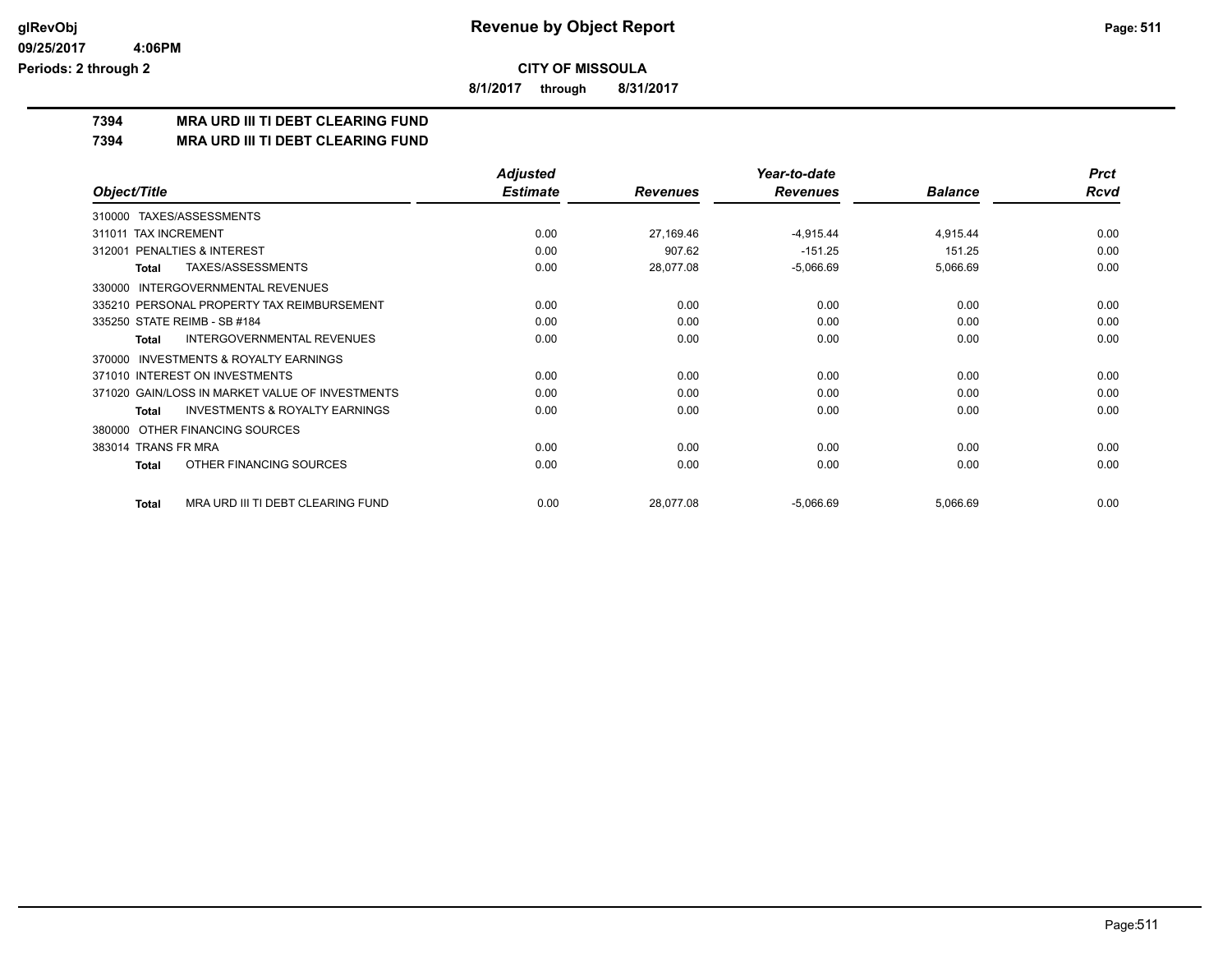**8/1/2017 through 8/31/2017**

### **7394 MRA URD III TI DEBT CLEARING FUND**

|                                                           | <b>Adjusted</b> |                 | Year-to-date    |                | <b>Prct</b> |
|-----------------------------------------------------------|-----------------|-----------------|-----------------|----------------|-------------|
| Object/Title                                              | <b>Estimate</b> | <b>Revenues</b> | <b>Revenues</b> | <b>Balance</b> | <b>Rcvd</b> |
| 310000 TAXES/ASSESSMENTS                                  |                 |                 |                 |                |             |
| 311011 TAX INCREMENT                                      | 0.00            | 27,169.46       | $-4,915.44$     | 4,915.44       | 0.00        |
| 312001 PENALTIES & INTEREST                               | 0.00            | 907.62          | $-151.25$       | 151.25         | 0.00        |
| TAXES/ASSESSMENTS<br><b>Total</b>                         | 0.00            | 28,077.08       | $-5,066.69$     | 5,066.69       | 0.00        |
| INTERGOVERNMENTAL REVENUES<br>330000                      |                 |                 |                 |                |             |
| 335210 PERSONAL PROPERTY TAX REIMBURSEMENT                | 0.00            | 0.00            | 0.00            | 0.00           | 0.00        |
| 335250 STATE REIMB - SB #184                              | 0.00            | 0.00            | 0.00            | 0.00           | 0.00        |
| <b>INTERGOVERNMENTAL REVENUES</b><br><b>Total</b>         | 0.00            | 0.00            | 0.00            | 0.00           | 0.00        |
| <b>INVESTMENTS &amp; ROYALTY EARNINGS</b><br>370000       |                 |                 |                 |                |             |
| 371010 INTEREST ON INVESTMENTS                            | 0.00            | 0.00            | 0.00            | 0.00           | 0.00        |
| 371020 GAIN/LOSS IN MARKET VALUE OF INVESTMENT            | 0.00            | 0.00            | 0.00            | 0.00           | 0.00        |
| <b>INVESTMENTS &amp; ROYALTY EARNINGS</b><br><b>Total</b> | 0.00            | 0.00            | 0.00            | 0.00           | 0.00        |
| OTHER FINANCING SOURCES<br>380000                         |                 |                 |                 |                |             |
| 383014 TRANS FR MRA                                       | 0.00            | 0.00            | 0.00            | 0.00           | 0.00        |
| OTHER FINANCING SOURCES<br><b>Total</b>                   | 0.00            | 0.00            | 0.00            | 0.00           | 0.00        |
| MRA URD III TI DEBT CLEARING FUND<br><b>Total</b>         | 0.00            | 28,077.08       | $-5,066.69$     | 5,066.69       | 0.00        |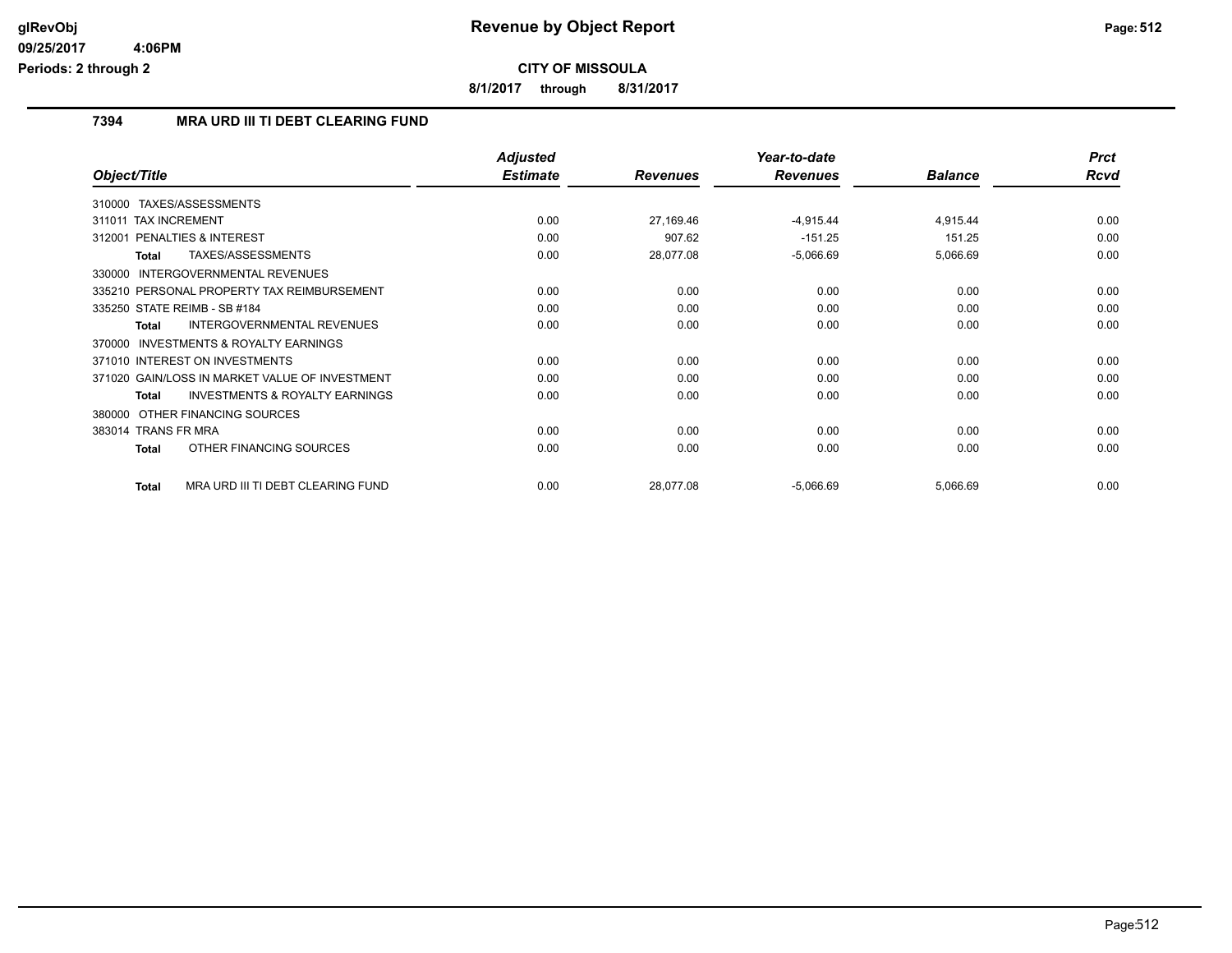**8/1/2017 through 8/31/2017**

# **7395 MRA TAX INCREMENT DEBT SERVICE**

# **7395 MRA TAX INCREMENT DEBT SERVICE**

|                                         | <b>Adjusted</b> |                 | Year-to-date    |                | <b>Prct</b> |
|-----------------------------------------|-----------------|-----------------|-----------------|----------------|-------------|
| Object/Title                            | <b>Estimate</b> | <b>Revenues</b> | <b>Revenues</b> | <b>Balance</b> | <b>Rcvd</b> |
| 370000 INVESTMENTS & ROYALTY EARNINGS   |                 |                 |                 |                |             |
| 371010 INTEREST ON INVESTMENTS          | 0.00            | 0.00            | 0.00            | 0.00           | 0.00        |
| INVESTMENTS & ROYALTY EARNINGS<br>Total | 0.00            | 0.00            | 0.00            | 0.00           | 0.00        |
| 380000 OTHER FINANCING SOURCES          |                 |                 |                 |                |             |
| 383014 TRANS FR MRA                     | 0.00            | 0.00            | 0.00            | 0.00           | 0.00        |
| OTHER FINANCING SOURCES<br>Total        | 0.00            | 0.00            | 0.00            | 0.00           | 0.00        |
|                                         |                 |                 |                 |                |             |
| MRA TAX INCREMENT DEBT SERVICE<br>Total | 0.00            | 0.00            | 0.00            | 0.00           | 0.00        |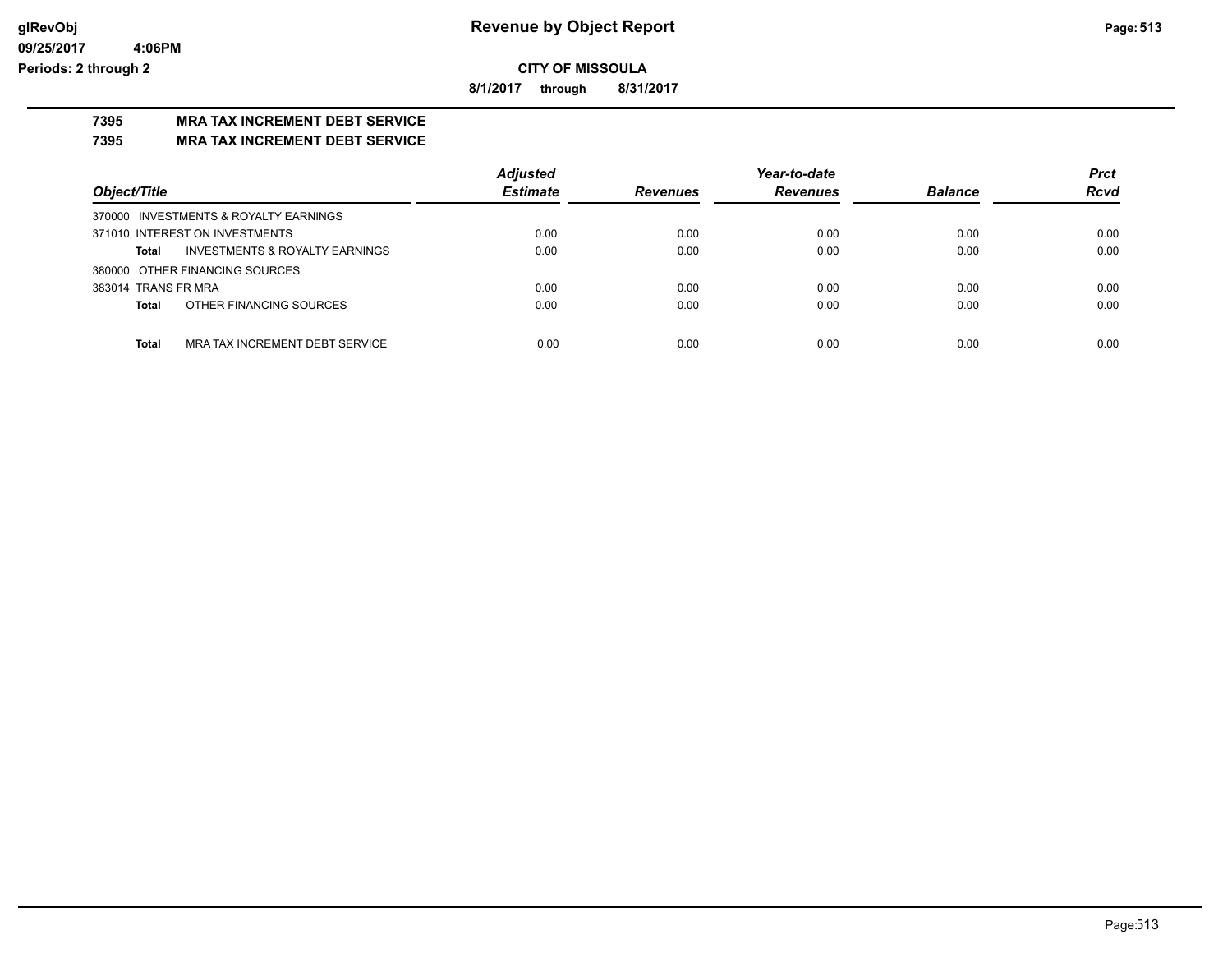**8/1/2017 through 8/31/2017**

### **7395 MRA TAX INCREMENT DEBT SERVICE**

|                                                | <b>Adjusted</b> |                 | Year-to-date    |                | <b>Prct</b> |
|------------------------------------------------|-----------------|-----------------|-----------------|----------------|-------------|
| Object/Title                                   | <b>Estimate</b> | <b>Revenues</b> | <b>Revenues</b> | <b>Balance</b> | <b>Rcvd</b> |
| 370000 INVESTMENTS & ROYALTY EARNINGS          |                 |                 |                 |                |             |
| 371010 INTEREST ON INVESTMENTS                 | 0.00            | 0.00            | 0.00            | 0.00           | 0.00        |
| INVESTMENTS & ROYALTY EARNINGS<br>Total        | 0.00            | 0.00            | 0.00            | 0.00           | 0.00        |
| 380000 OTHER FINANCING SOURCES                 |                 |                 |                 |                |             |
| 383014 TRANS FR MRA                            | 0.00            | 0.00            | 0.00            | 0.00           | 0.00        |
| OTHER FINANCING SOURCES<br>Total               | 0.00            | 0.00            | 0.00            | 0.00           | 0.00        |
|                                                |                 |                 |                 |                |             |
| MRA TAX INCREMENT DEBT SERVICE<br><b>Total</b> | 0.00            | 0.00            | 0.00            | 0.00           | 0.00        |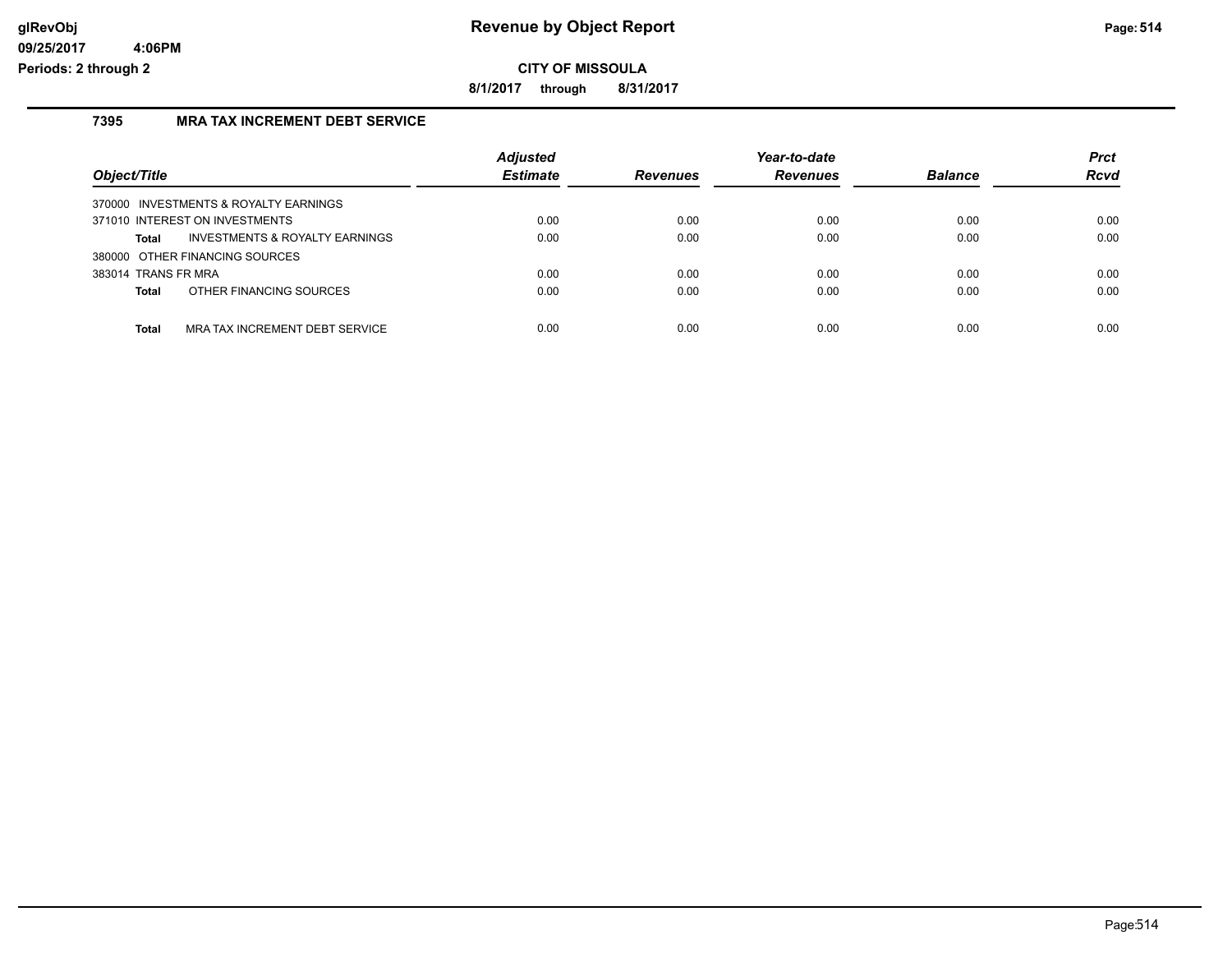**8/1/2017 through 8/31/2017**

# **7396 NRSS DEBT SERVICE SINKING FUND**

**7396 NRSS DEBT SERVICE SINKING FUND**

|                                                           | <b>Adjusted</b> |                 | Year-to-date    |                | <b>Prct</b> |
|-----------------------------------------------------------|-----------------|-----------------|-----------------|----------------|-------------|
| Object/Title                                              | <b>Estimate</b> | <b>Revenues</b> | <b>Revenues</b> | <b>Balance</b> | <b>Rcvd</b> |
| 370000 INVESTMENTS & ROYALTY EARNINGS                     |                 |                 |                 |                |             |
| 371010 INTEREST ON INVESTMENTS                            | 0.00            | 0.00            | 0.00            | 0.00           | 0.00        |
| 371020 GAIN/LOSS IN MARKET VALUE OF INVESTMENTS           | 0.00            | 0.00            | 0.00            | 0.00           | 0.00        |
| <b>INVESTMENTS &amp; ROYALTY EARNINGS</b><br><b>Total</b> | 0.00            | 0.00            | 0.00            | 0.00           | 0.00        |
| 380000 OTHER FINANCING SOURCES                            |                 |                 |                 |                |             |
| 383014 TRANS FR MRA                                       | 0.00            | 0.00            | 0.00            | 0.00           | 0.00        |
| OTHER FINANCING SOURCES<br><b>Total</b>                   | 0.00            | 0.00            | 0.00            | 0.00           | 0.00        |
|                                                           |                 |                 |                 |                |             |
| <b>Total</b><br>NRSS DEBT SERVICE SINKING FUND            | 0.00            | 0.00            | 0.00            | 0.00           | 0.00        |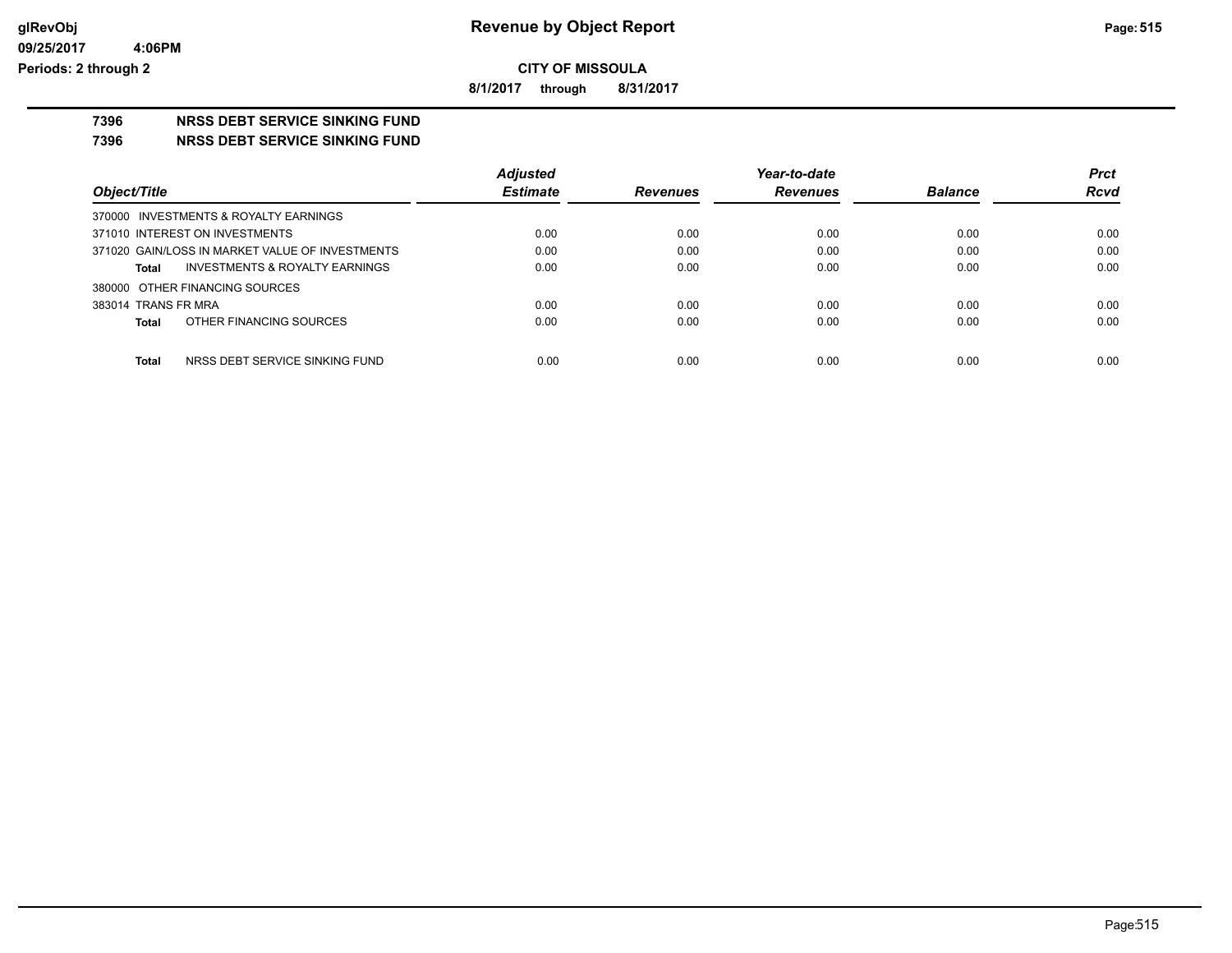**8/1/2017 through 8/31/2017**

### **7396 NRSS DEBT SERVICE SINKING FUND**

|                                                | <b>Adjusted</b> |                 | Year-to-date    |                | <b>Prct</b> |
|------------------------------------------------|-----------------|-----------------|-----------------|----------------|-------------|
| Object/Title                                   | <b>Estimate</b> | <b>Revenues</b> | <b>Revenues</b> | <b>Balance</b> | <b>Rcvd</b> |
| 370000 INVESTMENTS & ROYALTY EARNINGS          |                 |                 |                 |                |             |
| 371010 INTEREST ON INVESTMENTS                 | 0.00            | 0.00            | 0.00            | 0.00           | 0.00        |
| 371020 GAIN/LOSS IN MARKET VALUE OF INVESTMENT | 0.00            | 0.00            | 0.00            | 0.00           | 0.00        |
| INVESTMENTS & ROYALTY EARNINGS<br><b>Total</b> | 0.00            | 0.00            | 0.00            | 0.00           | 0.00        |
| 380000 OTHER FINANCING SOURCES                 |                 |                 |                 |                |             |
| 383014 TRANS FR MRA                            | 0.00            | 0.00            | 0.00            | 0.00           | 0.00        |
| OTHER FINANCING SOURCES<br><b>Total</b>        | 0.00            | 0.00            | 0.00            | 0.00           | 0.00        |
|                                                |                 |                 |                 |                |             |
| <b>Total</b><br>NRSS DEBT SERVICE SINKING FUND | 0.00            | 0.00            | 0.00            | 0.00           | 0.00        |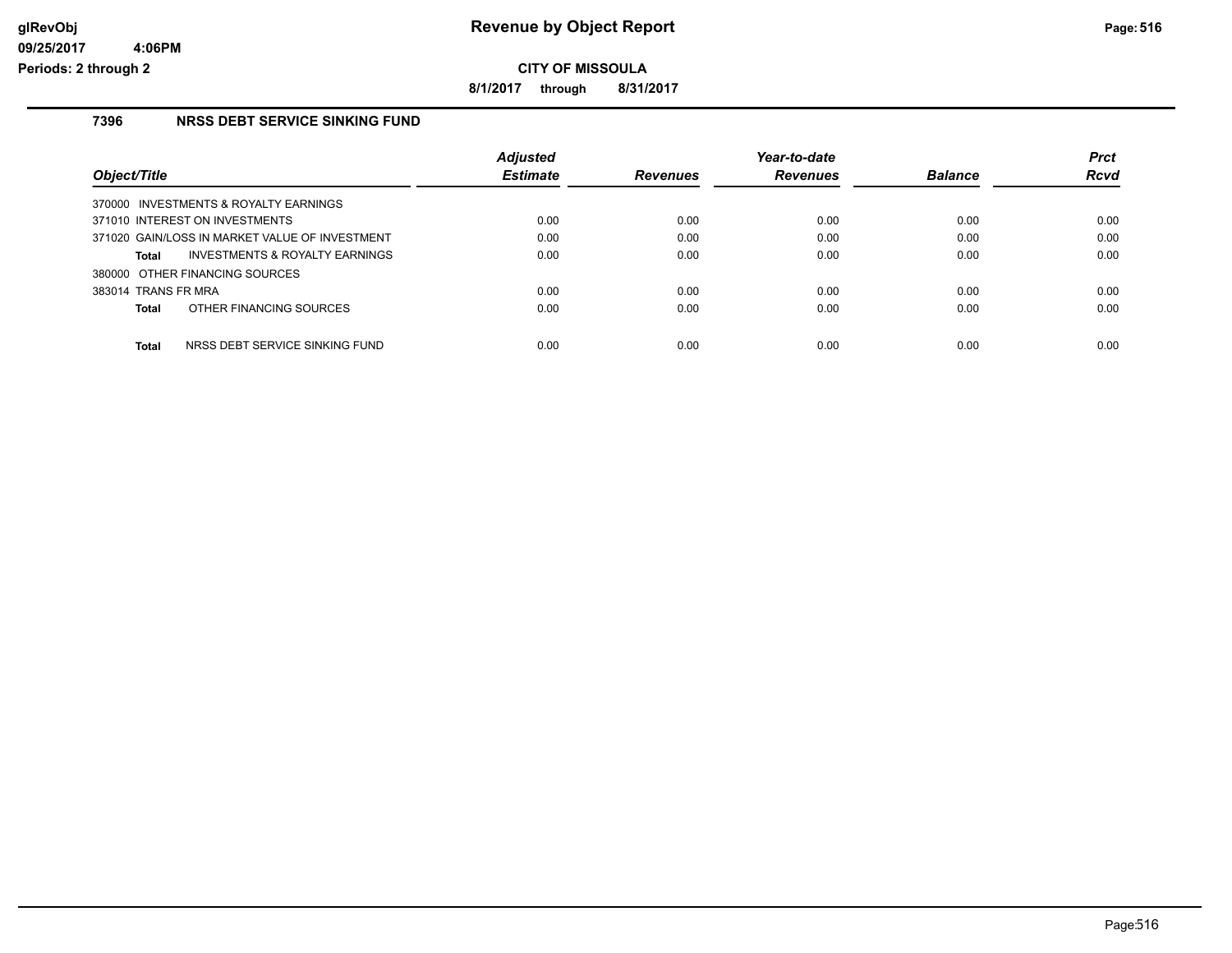**8/1/2017 through 8/31/2017**

**7397 NORTH RESERVE/SCOTT ST URD**

**7397 NORTH RESERVE/SCOTT ST URD**

|                                                           | <b>Adjusted</b> |                 | Year-to-date    |                | <b>Prct</b> |
|-----------------------------------------------------------|-----------------|-----------------|-----------------|----------------|-------------|
| Object/Title                                              | <b>Estimate</b> | <b>Revenues</b> | <b>Revenues</b> | <b>Balance</b> | <b>Rcvd</b> |
| TAXES/ASSESSMENTS<br>310000                               |                 |                 |                 |                |             |
| 311011 TAX INCREMENT                                      | 0.00            | 0.00            | 0.00            | 0.00           | 0.00        |
| PENALTIES & INTEREST<br>312001                            | 0.00            | 0.00            | 0.00            | 0.00           | 0.00        |
| TAXES/ASSESSMENTS<br>Total                                | 0.00            | 0.00            | 0.00            | 0.00           | 0.00        |
| INTERGOVERNMENTAL REVENUES<br>330000                      |                 |                 |                 |                |             |
| 335210 PERSONAL PROPERTY TAX REIMBURSEMENT                | 0.00            | 0.00            | 0.00            | 0.00           | 0.00        |
| <b>INTERGOVERNMENTAL REVENUES</b><br><b>Total</b>         | 0.00            | 0.00            | 0.00            | 0.00           | 0.00        |
| <b>MISCELLANEOUS REVENUES</b><br>360000                   |                 |                 |                 |                |             |
| 360000 MISCELLANEOUS REVENUES                             | 0.00            | 0.00            | 0.00            | 0.00           | 0.00        |
| <b>MISCELLANEOUS REVENUES</b><br><b>Total</b>             | 0.00            | 0.00            | 0.00            | 0.00           | 0.00        |
| <b>INVESTMENTS &amp; ROYALTY EARNINGS</b><br>370000       |                 |                 |                 |                |             |
| 371010 INTEREST ON INVESTMENTS                            | 0.00            | 0.00            | 0.00            | 0.00           | 0.00        |
| <b>INVESTMENTS &amp; ROYALTY EARNINGS</b><br><b>Total</b> | 0.00            | 0.00            | 0.00            | 0.00           | 0.00        |
| OTHER FINANCING SOURCES<br>380000                         |                 |                 |                 |                |             |
| 381010 BOND PROCEEDS                                      | 0.00            | 0.00            | 23,277.53       | $-23,277.53$   | 0.00        |
| 383014 TRANS FR MRA                                       | 0.00            | 0.00            | 0.00            | 0.00           | 0.00        |
| OTHER FINANCING SOURCES<br><b>Total</b>                   | 0.00            | 0.00            | 23,277.53       | $-23,277.53$   | 0.00        |
| NORTH RESERVE/SCOTT ST URD<br><b>Total</b>                | 0.00            | 0.00            | 23,277.53       | $-23,277.53$   | 0.00        |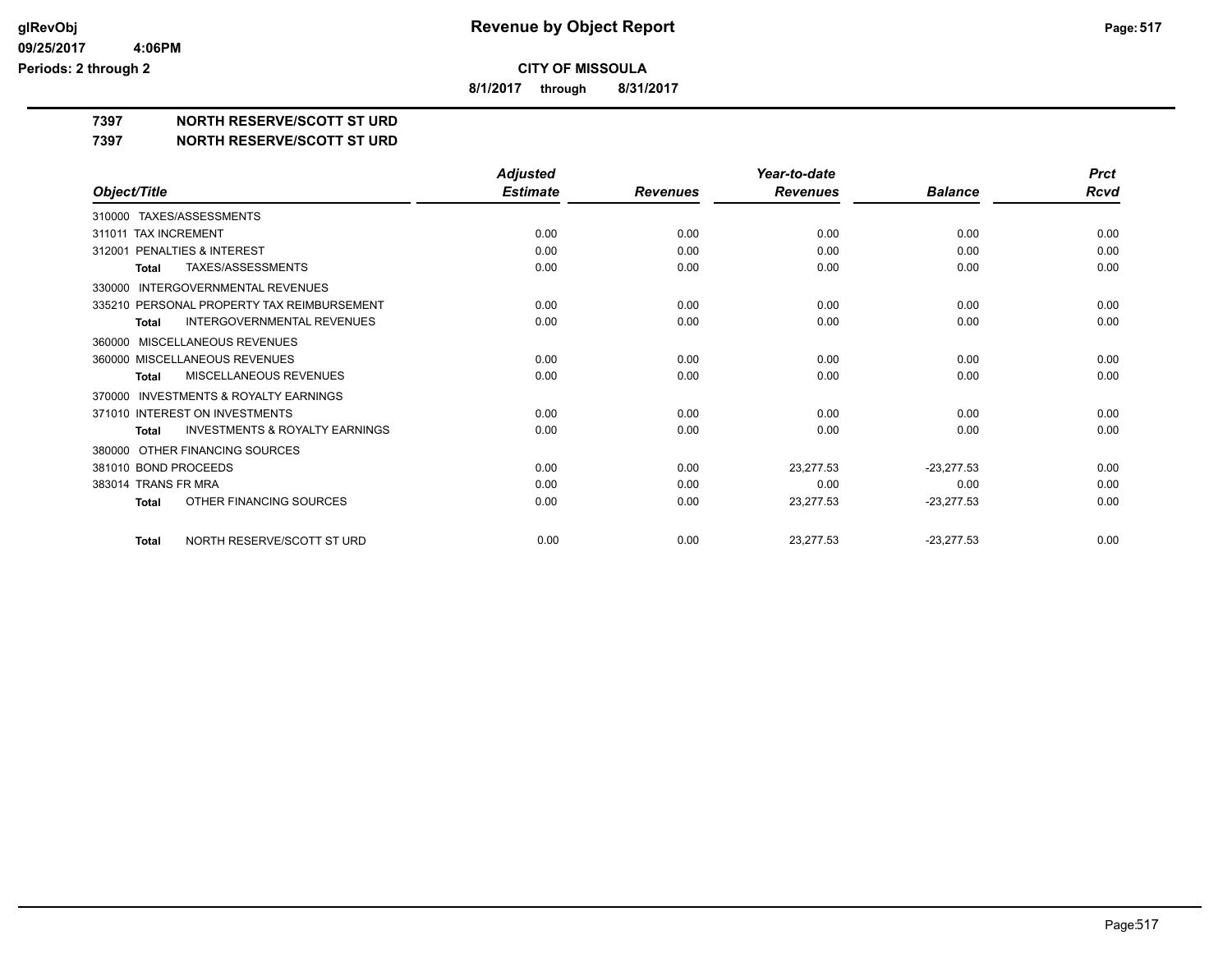**8/1/2017 through 8/31/2017**

# **7397 NORTH RESERVE/SCOTT ST URD**

|                                                           | <b>Adjusted</b> |                 | Year-to-date    |                | <b>Prct</b> |
|-----------------------------------------------------------|-----------------|-----------------|-----------------|----------------|-------------|
| Object/Title                                              | <b>Estimate</b> | <b>Revenues</b> | <b>Revenues</b> | <b>Balance</b> | <b>Rcvd</b> |
| 310000 TAXES/ASSESSMENTS                                  |                 |                 |                 |                |             |
| 311011 TAX INCREMENT                                      | 0.00            | 0.00            | 0.00            | 0.00           | 0.00        |
| PENALTIES & INTEREST<br>312001                            | 0.00            | 0.00            | 0.00            | 0.00           | 0.00        |
| TAXES/ASSESSMENTS<br><b>Total</b>                         | 0.00            | 0.00            | 0.00            | 0.00           | 0.00        |
| <b>INTERGOVERNMENTAL REVENUES</b><br>330000               |                 |                 |                 |                |             |
| 335210 PERSONAL PROPERTY TAX REIMBURSEMENT                | 0.00            | 0.00            | 0.00            | 0.00           | 0.00        |
| INTERGOVERNMENTAL REVENUES<br><b>Total</b>                | 0.00            | 0.00            | 0.00            | 0.00           | 0.00        |
| 360000 MISCELLANEOUS REVENUES                             |                 |                 |                 |                |             |
| 360000 MISCELLANEOUS REVENUES                             | 0.00            | 0.00            | 0.00            | 0.00           | 0.00        |
| <b>MISCELLANEOUS REVENUES</b><br><b>Total</b>             | 0.00            | 0.00            | 0.00            | 0.00           | 0.00        |
| 370000 INVESTMENTS & ROYALTY EARNINGS                     |                 |                 |                 |                |             |
| 371010 INTEREST ON INVESTMENTS                            | 0.00            | 0.00            | 0.00            | 0.00           | 0.00        |
| <b>INVESTMENTS &amp; ROYALTY EARNINGS</b><br><b>Total</b> | 0.00            | 0.00            | 0.00            | 0.00           | 0.00        |
| 380000 OTHER FINANCING SOURCES                            |                 |                 |                 |                |             |
| 381010 BOND PROCEEDS                                      | 0.00            | 0.00            | 23,277.53       | $-23,277.53$   | 0.00        |
| 383014 TRANS FR MRA                                       | 0.00            | 0.00            | 0.00            | 0.00           | 0.00        |
| OTHER FINANCING SOURCES<br><b>Total</b>                   | 0.00            | 0.00            | 23,277.53       | $-23,277.53$   | 0.00        |
| NORTH RESERVE/SCOTT ST URD<br><b>Total</b>                | 0.00            | 0.00            | 23,277.53       | $-23,277.53$   | 0.00        |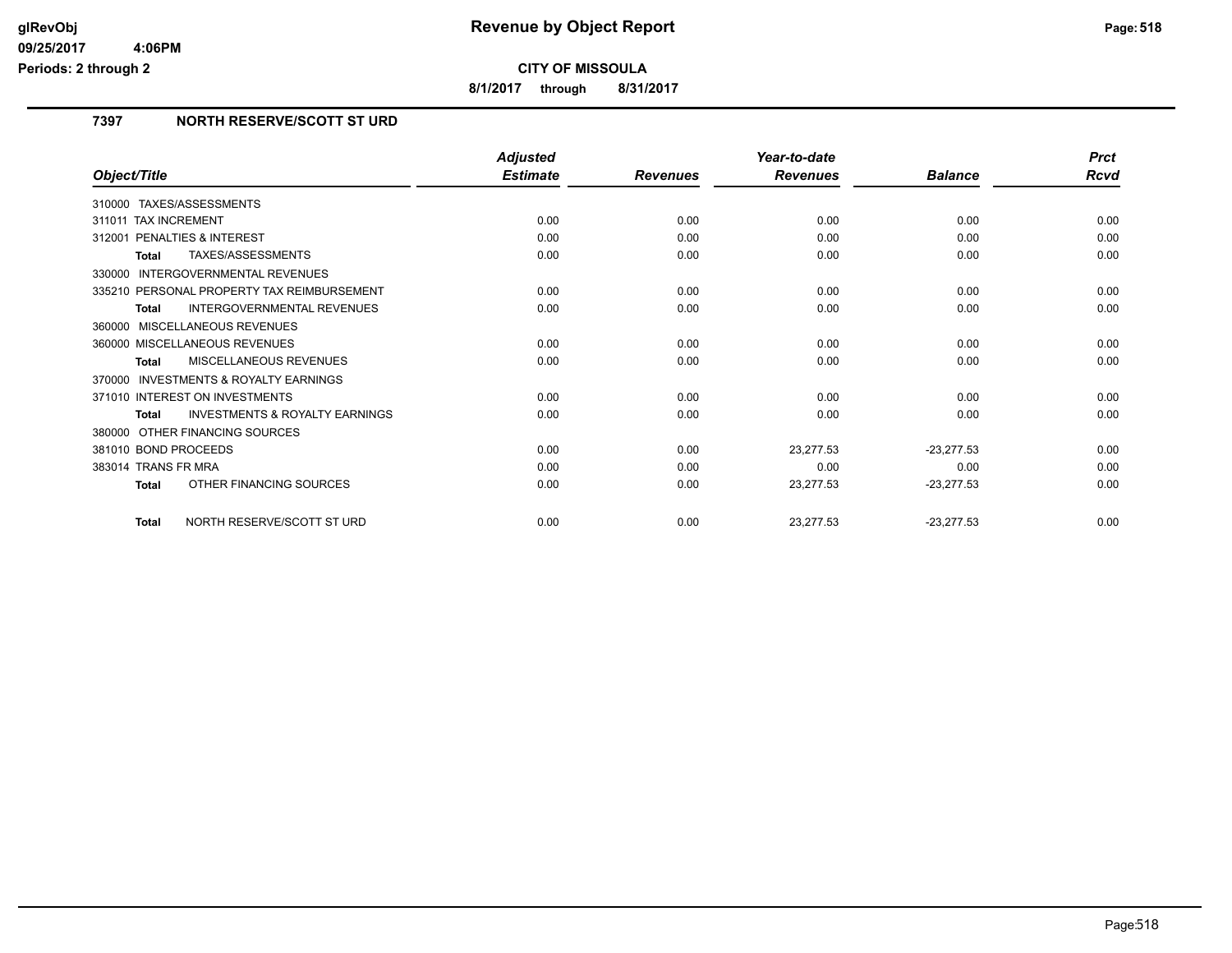**8/1/2017 through 8/31/2017**

# **7399 INTERMOUNTAIN BOND DEBT SERVICE**

# **7399 INTERMOUNTAIN BOND DEBT SERVICE**

|                     |                                           | <b>Adjusted</b> |                 | Year-to-date    |                | <b>Prct</b> |
|---------------------|-------------------------------------------|-----------------|-----------------|-----------------|----------------|-------------|
| Object/Title        |                                           | <b>Estimate</b> | <b>Revenues</b> | <b>Revenues</b> | <b>Balance</b> | <b>Rcvd</b> |
|                     | 310000 TAXES/ASSESSMENTS                  |                 |                 |                 |                |             |
| 311011              | <b>TAX INCREMENT</b>                      | 0.00            | 0.00            | 0.00            | 0.00           | 0.00        |
| Total               | TAXES/ASSESSMENTS                         | 0.00            | 0.00            | 0.00            | 0.00           | 0.00        |
|                     | 370000 INVESTMENTS & ROYALTY EARNINGS     |                 |                 |                 |                |             |
|                     | 371010 INTEREST ON INVESTMENTS            | 0.00            | 0.00            | 0.00            | 0.00           | 0.00        |
| Total               | <b>INVESTMENTS &amp; ROYALTY EARNINGS</b> | 0.00            | 0.00            | 0.00            | 0.00           | 0.00        |
|                     | 380000 OTHER FINANCING SOURCES            |                 |                 |                 |                |             |
|                     | 381025 REVENUE BOND PROCEEDS              | 0.00            | 0.00            | 0.00            | 0.00           | 0.00        |
|                     | 383000 OPERATING TRANSFERS                | 0.00            | 0.00            | 0.00            | 0.00           | 0.00        |
| 383014 TRANS FR MRA |                                           | 0.00            | 0.00            | 0.00            | 0.00           | 0.00        |
| Total               | OTHER FINANCING SOURCES                   | 0.00            | 0.00            | 0.00            | 0.00           | 0.00        |
| <b>Total</b>        | INTERMOUNTAIN BOND DEBT SERVICE           | 0.00            | 0.00            | 0.00            | 0.00           | 0.00        |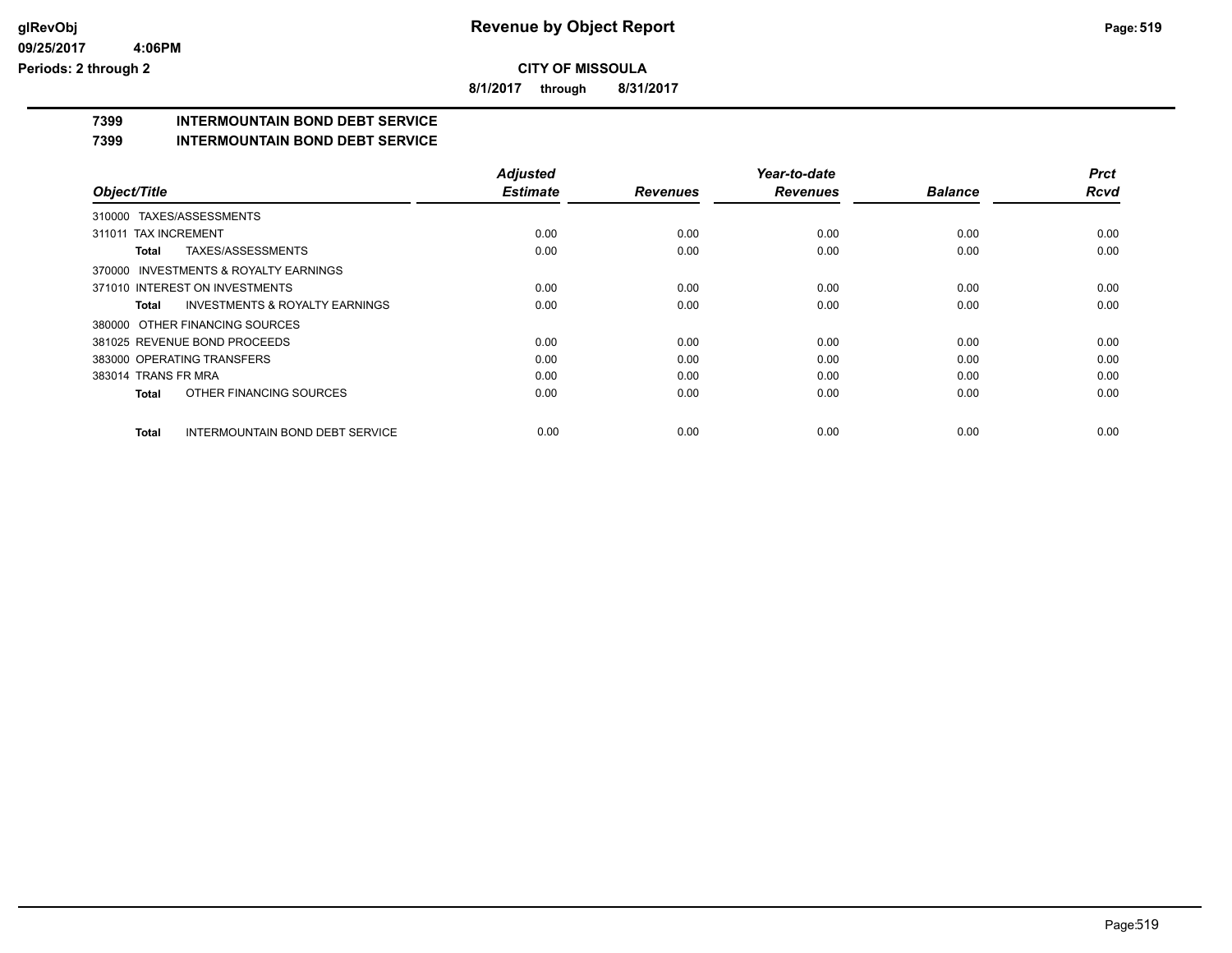**8/1/2017 through 8/31/2017**

### **7399 INTERMOUNTAIN BOND DEBT SERVICE**

| Object/Title                                       | <b>Adjusted</b><br><b>Estimate</b> | <b>Revenues</b> | Year-to-date<br><b>Revenues</b> | <b>Balance</b> | <b>Prct</b><br><b>Rcvd</b> |
|----------------------------------------------------|------------------------------------|-----------------|---------------------------------|----------------|----------------------------|
|                                                    |                                    |                 |                                 |                |                            |
| 310000 TAXES/ASSESSMENTS                           |                                    |                 |                                 |                |                            |
| 311011 TAX INCREMENT                               | 0.00                               | 0.00            | 0.00                            | 0.00           | 0.00                       |
| TAXES/ASSESSMENTS<br><b>Total</b>                  | 0.00                               | 0.00            | 0.00                            | 0.00           | 0.00                       |
| 370000 INVESTMENTS & ROYALTY EARNINGS              |                                    |                 |                                 |                |                            |
| 371010 INTEREST ON INVESTMENTS                     | 0.00                               | 0.00            | 0.00                            | 0.00           | 0.00                       |
| <b>INVESTMENTS &amp; ROYALTY EARNINGS</b><br>Total | 0.00                               | 0.00            | 0.00                            | 0.00           | 0.00                       |
| 380000 OTHER FINANCING SOURCES                     |                                    |                 |                                 |                |                            |
| 381025 REVENUE BOND PROCEEDS                       | 0.00                               | 0.00            | 0.00                            | 0.00           | 0.00                       |
| 383000 OPERATING TRANSFERS                         | 0.00                               | 0.00            | 0.00                            | 0.00           | 0.00                       |
| 383014 TRANS FR MRA                                | 0.00                               | 0.00            | 0.00                            | 0.00           | 0.00                       |
| OTHER FINANCING SOURCES<br><b>Total</b>            | 0.00                               | 0.00            | 0.00                            | 0.00           | 0.00                       |
| INTERMOUNTAIN BOND DEBT SERVICE<br><b>Total</b>    | 0.00                               | 0.00            | 0.00                            | 0.00           | 0.00                       |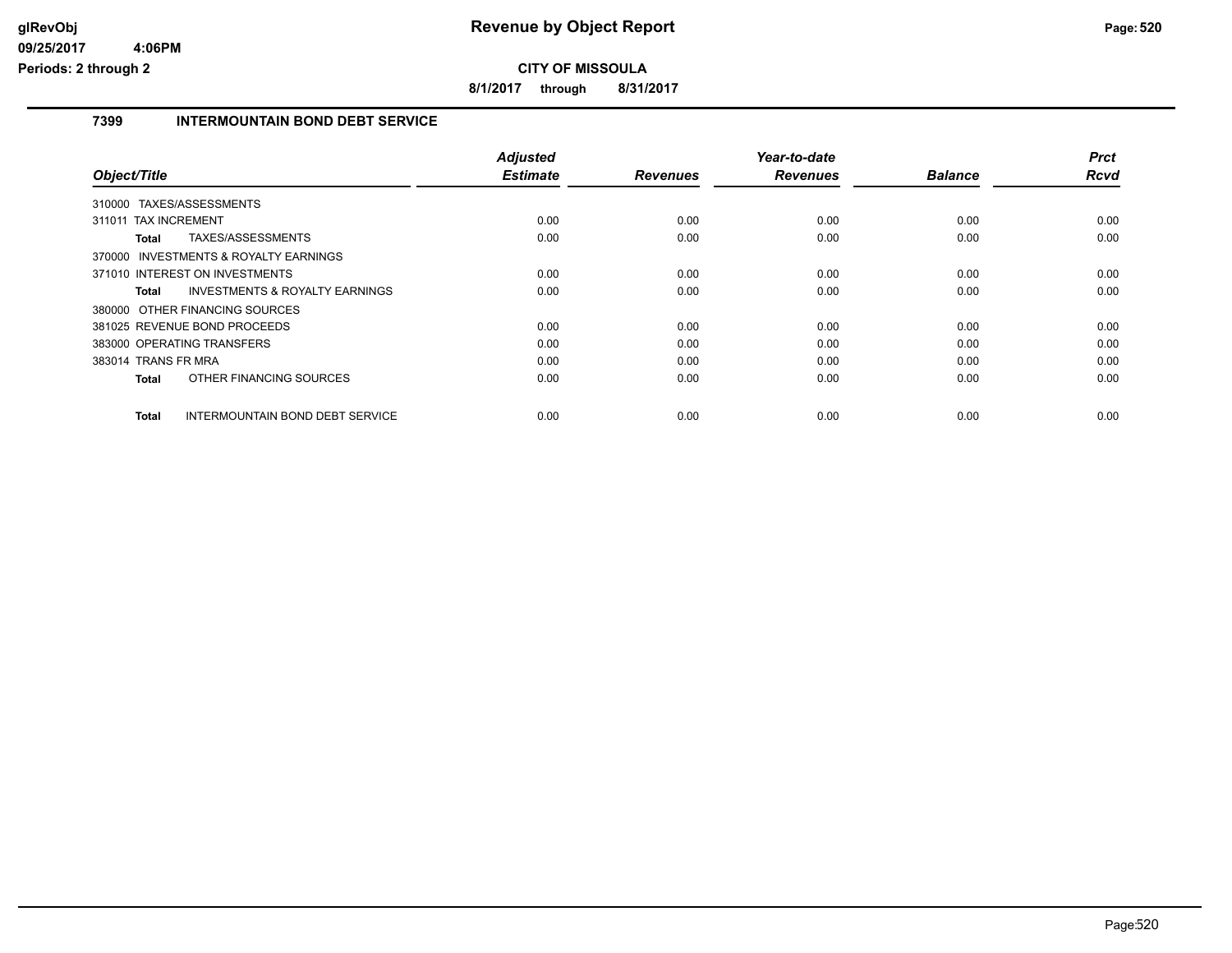**8/1/2017 through 8/31/2017**

**7400 FRONT ST BOND CLEARING**

**7400 FRONT ST BOND CLEARING**

|                                                    | <b>Adjusted</b> |                 | Year-to-date    |                | <b>Prct</b> |
|----------------------------------------------------|-----------------|-----------------|-----------------|----------------|-------------|
| Object/Title                                       | <b>Estimate</b> | <b>Revenues</b> | <b>Revenues</b> | <b>Balance</b> | <b>Rcvd</b> |
| 310000 TAXES/ASSESSMENTS                           |                 |                 |                 |                |             |
| 311011 TAX INCREMENT                               | 0.00            | 12.872.51       | $-2,890.63$     | 2,890.63       | 0.00        |
| 312001 PENALTIES & INTEREST                        | 0.00            | 429.98          | $-298.95$       | 298.95         | 0.00        |
| TAXES/ASSESSMENTS<br>Total                         | 0.00            | 13,302.49       | $-3.189.58$     | 3.189.58       | 0.00        |
| 330000 INTERGOVERNMENTAL REVENUES                  |                 |                 |                 |                |             |
| 335210 PERSONAL PROPERTY TAX REIMBURSEMENT         | 0.00            | 0.00            | 0.00            | 0.00           | 0.00        |
| INTERGOVERNMENTAL REVENUES<br>Total                | 0.00            | 0.00            | 0.00            | 0.00           | 0.00        |
| 370000 INVESTMENTS & ROYALTY EARNINGS              |                 |                 |                 |                |             |
| 371010 INTEREST ON INVESTMENTS                     | 0.00            | 0.00            | 0.00            | 0.00           | 0.00        |
| <b>INVESTMENTS &amp; ROYALTY EARNINGS</b><br>Total | 0.00            | 0.00            | 0.00            | 0.00           | 0.00        |
| FRONT ST BOND CLEARING<br>Total                    | 0.00            | 13.302.49       | $-3.189.58$     | 3.189.58       | 0.00        |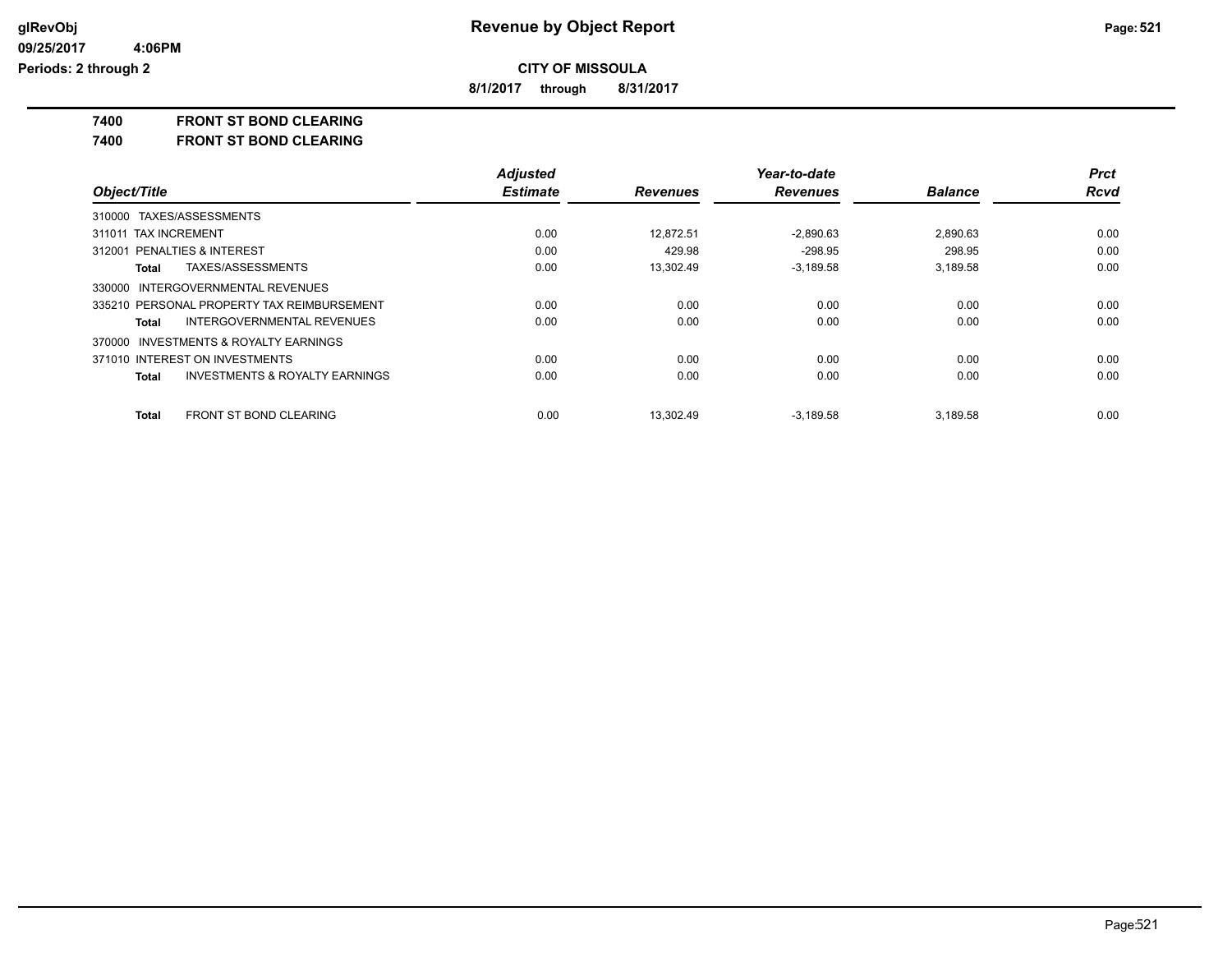**8/1/2017 through 8/31/2017**

### **7400 FRONT ST BOND CLEARING**

| Object/Title                                       | <b>Adjusted</b><br><b>Estimate</b> | <b>Revenues</b> | Year-to-date<br><b>Revenues</b> | <b>Balance</b> | <b>Prct</b><br>Rcvd |
|----------------------------------------------------|------------------------------------|-----------------|---------------------------------|----------------|---------------------|
|                                                    |                                    |                 |                                 |                |                     |
| TAXES/ASSESSMENTS<br>310000                        |                                    |                 |                                 |                |                     |
| <b>TAX INCREMENT</b><br>311011                     | 0.00                               | 12.872.51       | $-2,890.63$                     | 2.890.63       | 0.00                |
| PENALTIES & INTEREST<br>312001                     | 0.00                               | 429.98          | $-298.95$                       | 298.95         | 0.00                |
| TAXES/ASSESSMENTS<br>Total                         | 0.00                               | 13,302.49       | $-3,189.58$                     | 3.189.58       | 0.00                |
| 330000 INTERGOVERNMENTAL REVENUES                  |                                    |                 |                                 |                |                     |
| 335210 PERSONAL PROPERTY TAX REIMBURSEMENT         | 0.00                               | 0.00            | 0.00                            | 0.00           | 0.00                |
| INTERGOVERNMENTAL REVENUES<br>Total                | 0.00                               | 0.00            | 0.00                            | 0.00           | 0.00                |
| 370000 INVESTMENTS & ROYALTY EARNINGS              |                                    |                 |                                 |                |                     |
| 371010 INTEREST ON INVESTMENTS                     | 0.00                               | 0.00            | 0.00                            | 0.00           | 0.00                |
| <b>INVESTMENTS &amp; ROYALTY EARNINGS</b><br>Total | 0.00                               | 0.00            | 0.00                            | 0.00           | 0.00                |
| FRONT ST BOND CLEARING<br><b>Total</b>             | 0.00                               | 13.302.49       | $-3.189.58$                     | 3.189.58       | 0.00                |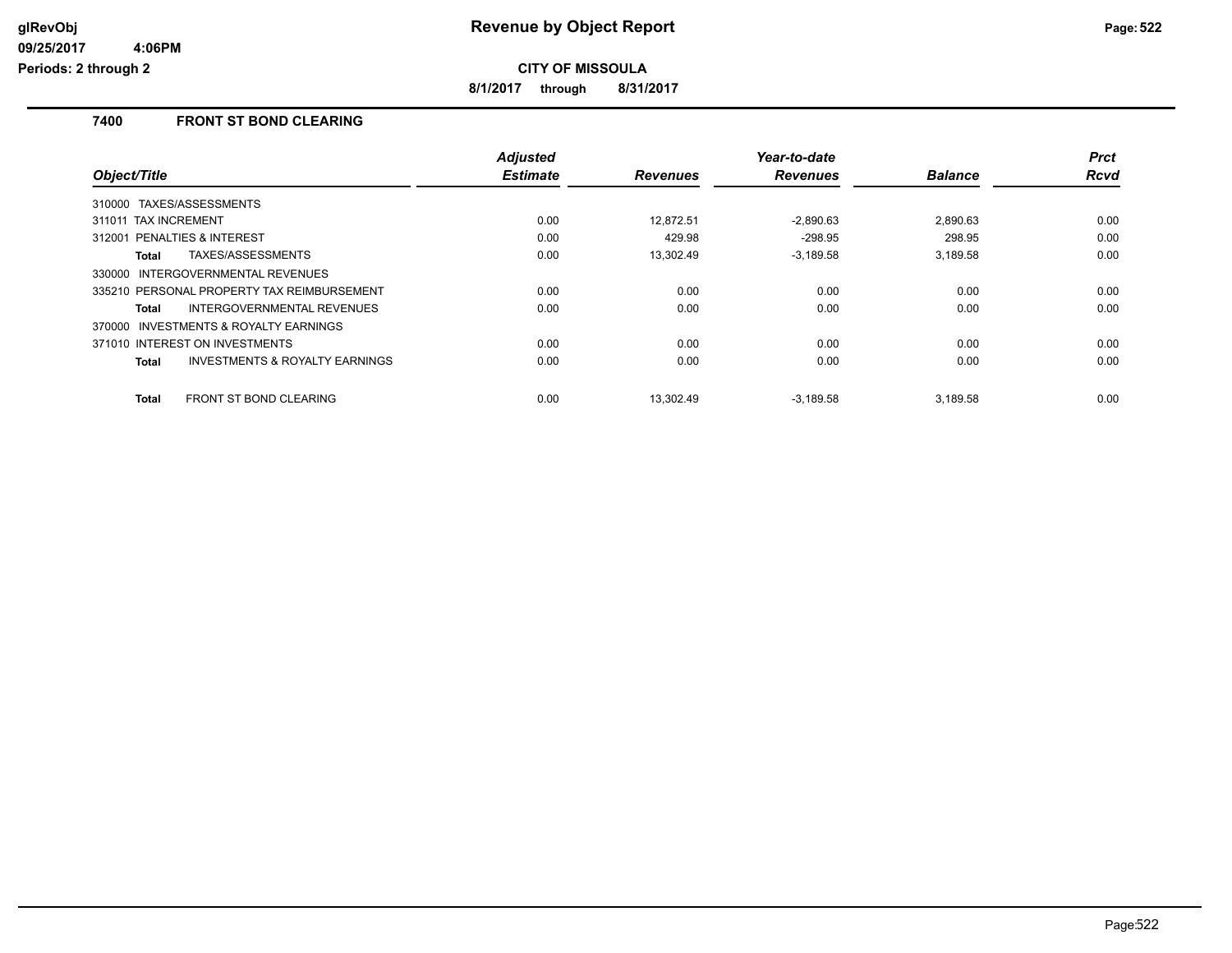**8/1/2017 through 8/31/2017**

# **7401 FRONT ST PARKING STRUCTURE**

**7401 FRONT ST PARKING STRUCTURE**

|                                                | <b>Adjusted</b> |                 | Year-to-date    |                | <b>Prct</b> |
|------------------------------------------------|-----------------|-----------------|-----------------|----------------|-------------|
| Object/Title                                   | <b>Estimate</b> | <b>Revenues</b> | <b>Revenues</b> | <b>Balance</b> | <b>Rcvd</b> |
| 370000 INVESTMENTS & ROYALTY EARNINGS          |                 |                 |                 |                |             |
| 371010 INTEREST ON INVESTMENTS                 | 0.00            | 0.00            | 0.00            | 0.00           | 0.00        |
| INVESTMENTS & ROYALTY EARNINGS<br><b>Total</b> | 0.00            | 0.00            | 0.00            | 0.00           | 0.00        |
| 380000 OTHER FINANCING SOURCES                 |                 |                 |                 |                |             |
| 383066 TRANSFER FROM FRONT ST CLEARING         | 0.00            | 0.00            | 0.00            | 0.00           | 0.00        |
| OTHER FINANCING SOURCES<br><b>Total</b>        | 0.00            | 0.00            | 0.00            | 0.00           | 0.00        |
|                                                |                 |                 |                 |                |             |
| FRONT ST PARKING STRUCTURE<br><b>Total</b>     | 0.00            | 0.00            | 0.00            | 0.00           | 0.00        |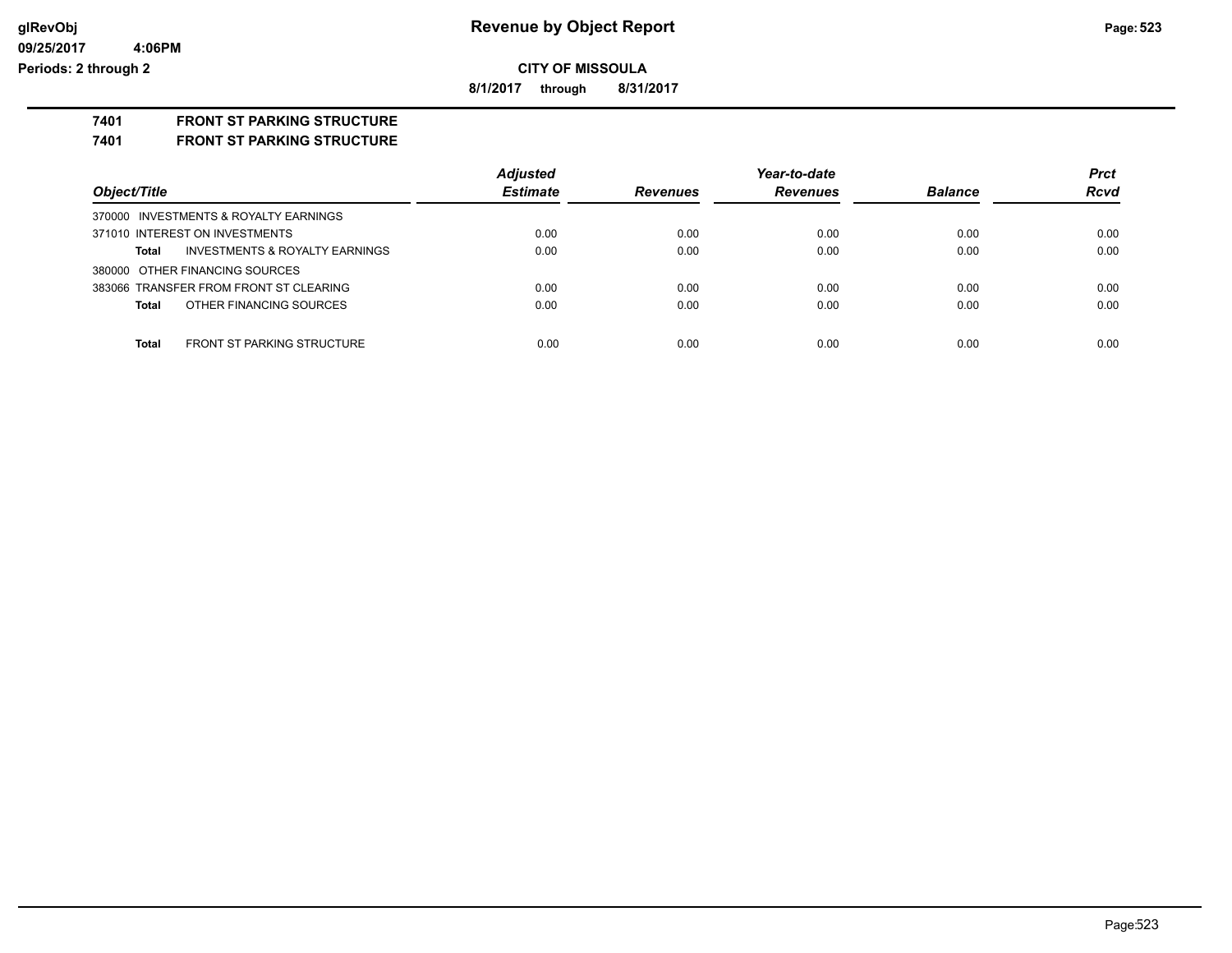**8/1/2017 through 8/31/2017**

### **7401 FRONT ST PARKING STRUCTURE**

| Object/Title                                       | <b>Adjusted</b><br><b>Estimate</b> | <b>Revenues</b> | Year-to-date<br><b>Revenues</b> | <b>Balance</b> | <b>Prct</b><br><b>Rcvd</b> |
|----------------------------------------------------|------------------------------------|-----------------|---------------------------------|----------------|----------------------------|
| 370000 INVESTMENTS & ROYALTY EARNINGS              |                                    |                 |                                 |                |                            |
| 371010 INTEREST ON INVESTMENTS                     | 0.00                               | 0.00            | 0.00                            | 0.00           | 0.00                       |
| <b>INVESTMENTS &amp; ROYALTY EARNINGS</b><br>Total | 0.00                               | 0.00            | 0.00                            | 0.00           | 0.00                       |
| 380000 OTHER FINANCING SOURCES                     |                                    |                 |                                 |                |                            |
| 383066 TRANSFER FROM FRONT ST CLEARING             | 0.00                               | 0.00            | 0.00                            | 0.00           | 0.00                       |
| OTHER FINANCING SOURCES<br>Total                   | 0.00                               | 0.00            | 0.00                            | 0.00           | 0.00                       |
|                                                    |                                    |                 |                                 |                |                            |
| <b>FRONT ST PARKING STRUCTURE</b><br><b>Total</b>  | 0.00                               | 0.00            | 0.00                            | 0.00           | 0.00                       |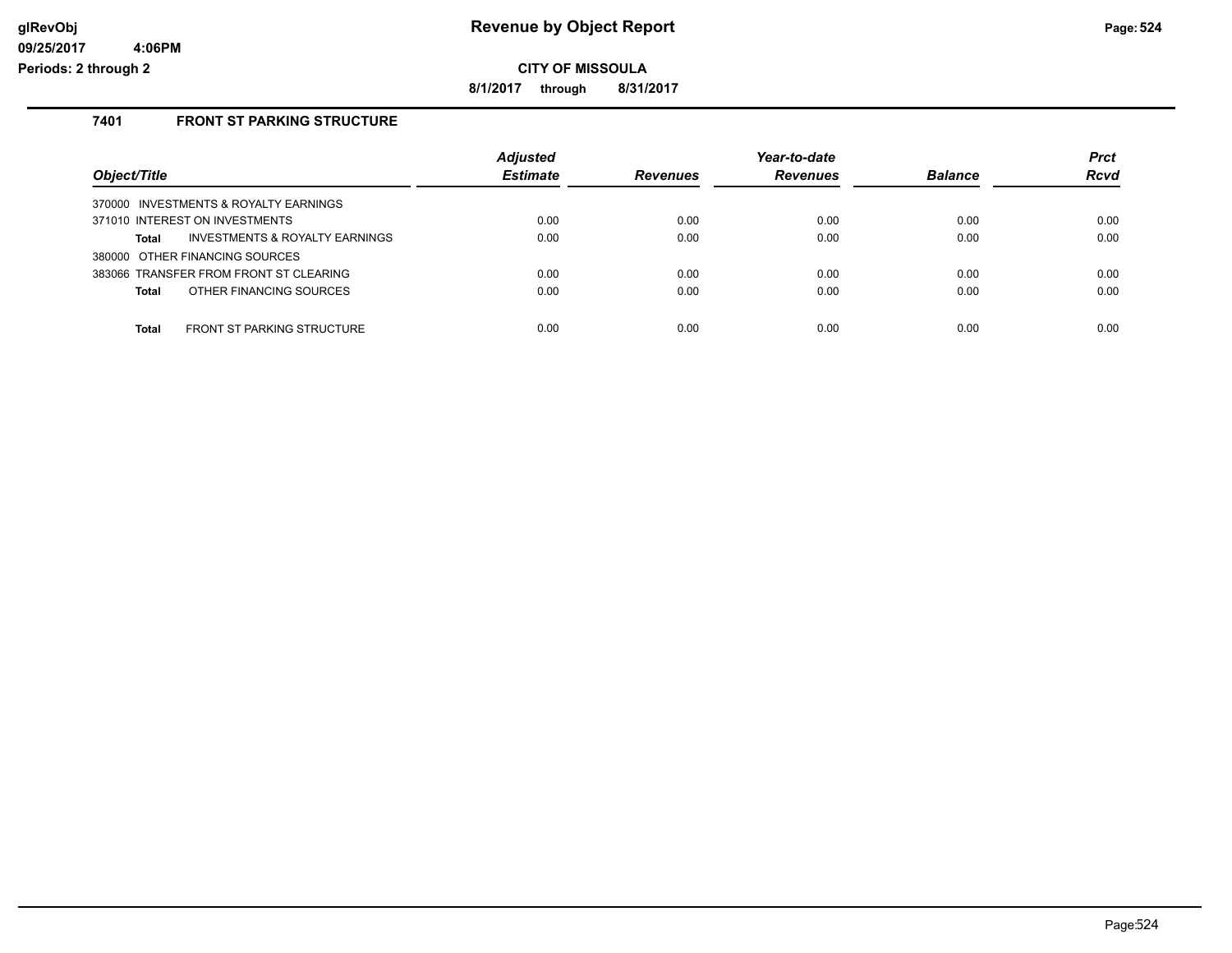**8/1/2017 through 8/31/2017**

# **7402 FRONT ST SUBORDINATE LIEN NOTE**

**7402 FRONT ST SUBORDINATE LIEN NOTE**

|                                                    | <b>Adjusted</b> |                 | Year-to-date    |                | <b>Prct</b> |
|----------------------------------------------------|-----------------|-----------------|-----------------|----------------|-------------|
| Object/Title                                       | <b>Estimate</b> | <b>Revenues</b> | <b>Revenues</b> | <b>Balance</b> | <b>Rcvd</b> |
| 330000 INTERGOVERNMENTAL REVENUES                  |                 |                 |                 |                |             |
| 338001 EXCESS PLEDGED TAX INCREMENT RETURNED       | 0.00            | 0.00            | 0.00            | 0.00           | 0.00        |
| <b>INTERGOVERNMENTAL REVENUES</b><br>Total         | 0.00            | 0.00            | 0.00            | 0.00           | 0.00        |
| 370000 INVESTMENTS & ROYALTY EARNINGS              |                 |                 |                 |                |             |
| 371010 INTEREST ON INVESTMENTS                     | 0.00            | 0.00            | 0.00            | 0.00           | 0.00        |
| <b>INVESTMENTS &amp; ROYALTY EARNINGS</b><br>Total | 0.00            | 0.00            | 0.00            | 0.00           | 0.00        |
| 380000 OTHER FINANCING SOURCES                     |                 |                 |                 |                |             |
| 383066 TRANSFER FROM FRONT ST CLEARING             | 0.00            | 0.00            | 0.00            | 0.00           | 0.00        |
| 383067 TRANSFER FROM FSPS                          | 0.00            | 0.00            | 0.00            | 0.00           | 0.00        |
| OTHER FINANCING SOURCES<br>Total                   | 0.00            | 0.00            | 0.00            | 0.00           | 0.00        |
| FRONT ST SUBORDINATE LIEN NOTE<br>Total            | 0.00            | 0.00            | 0.00            | 0.00           | 0.00        |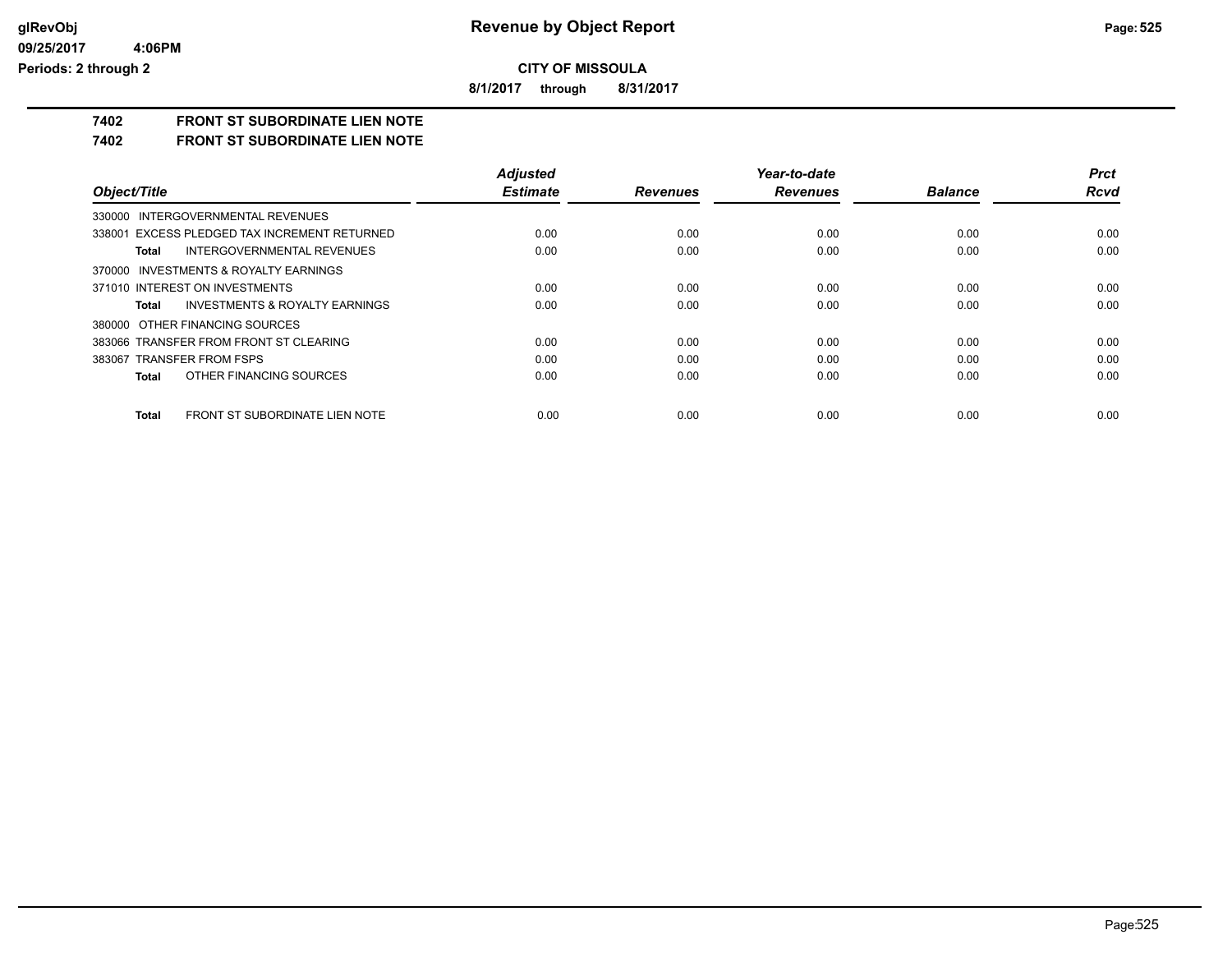**8/1/2017 through 8/31/2017**

### **7402 FRONT ST SUBORDINATE LIEN NOTE**

| Object/Title                                   | <b>Adjusted</b><br><b>Estimate</b> | <b>Revenues</b> | Year-to-date<br><b>Revenues</b> | <b>Balance</b> | <b>Prct</b><br>Rcvd |
|------------------------------------------------|------------------------------------|-----------------|---------------------------------|----------------|---------------------|
|                                                |                                    |                 |                                 |                |                     |
| INTERGOVERNMENTAL REVENUES<br>330000           |                                    |                 |                                 |                |                     |
| 338001 EXCESS PLEDGED TAX INCREMENT RETURNED   | 0.00                               | 0.00            | 0.00                            | 0.00           | 0.00                |
| INTERGOVERNMENTAL REVENUES<br>Total            | 0.00                               | 0.00            | 0.00                            | 0.00           | 0.00                |
| 370000 INVESTMENTS & ROYALTY EARNINGS          |                                    |                 |                                 |                |                     |
| 371010 INTEREST ON INVESTMENTS                 | 0.00                               | 0.00            | 0.00                            | 0.00           | 0.00                |
| INVESTMENTS & ROYALTY EARNINGS<br>Total        | 0.00                               | 0.00            | 0.00                            | 0.00           | 0.00                |
| 380000 OTHER FINANCING SOURCES                 |                                    |                 |                                 |                |                     |
| 383066 TRANSFER FROM FRONT ST CLEARING         | 0.00                               | 0.00            | 0.00                            | 0.00           | 0.00                |
| 383067 TRANSFER FROM FSPS                      | 0.00                               | 0.00            | 0.00                            | 0.00           | 0.00                |
| OTHER FINANCING SOURCES<br>Total               | 0.00                               | 0.00            | 0.00                            | 0.00           | 0.00                |
| FRONT ST SUBORDINATE LIEN NOTE<br><b>Total</b> | 0.00                               | 0.00            | 0.00                            | 0.00           | 0.00                |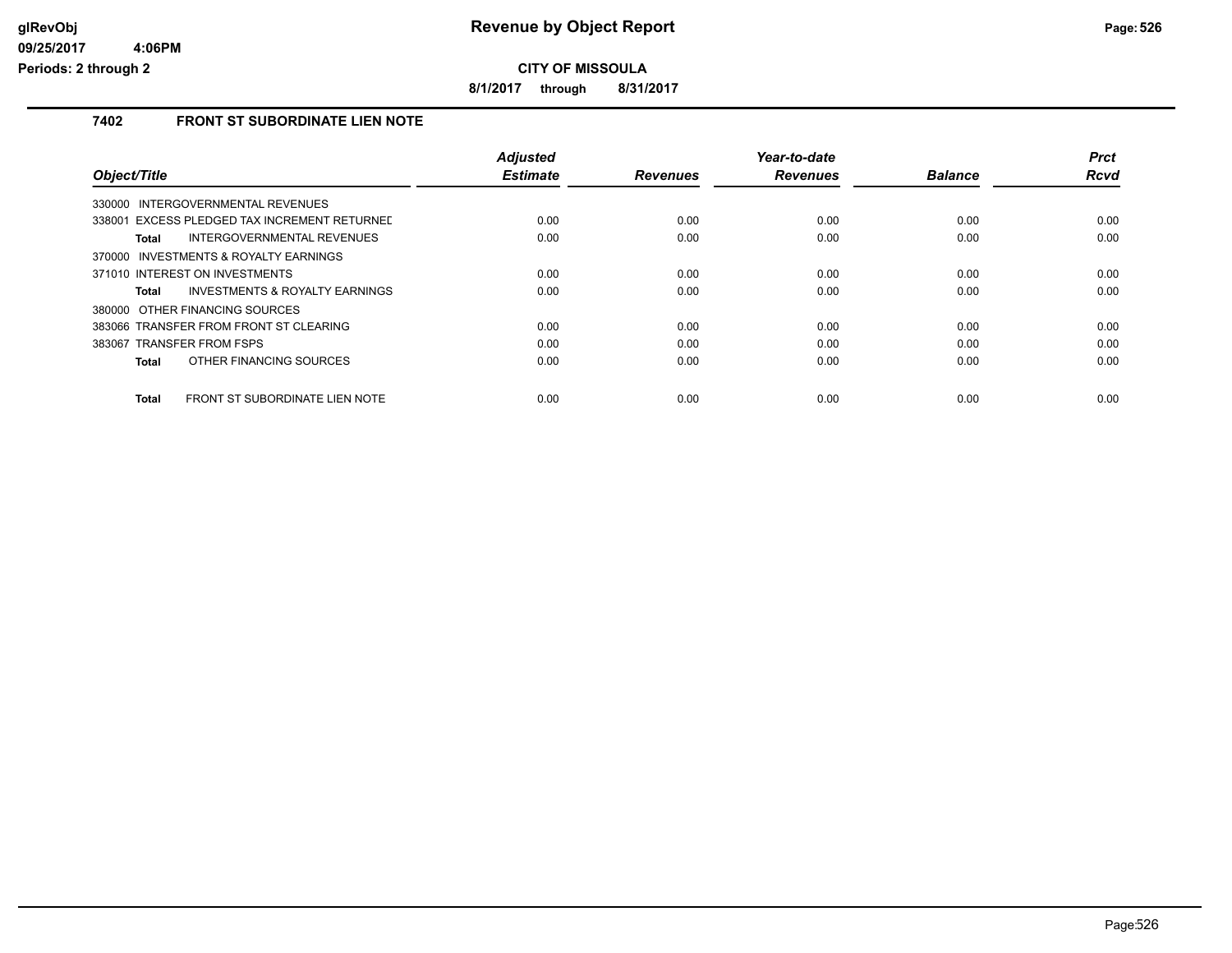**8/1/2017 through 8/31/2017**

# **7447 COURT COLLECTED PARKING FINES**

**7447 COURT COLLECTED PARKING FINES**

|                                         | <b>Adjusted</b> |                 | Year-to-date    |                | <b>Prct</b> |
|-----------------------------------------|-----------------|-----------------|-----------------|----------------|-------------|
| Object/Title                            | <b>Estimate</b> | <b>Revenues</b> | <b>Revenues</b> | <b>Balance</b> | <b>Rcvd</b> |
| 350000 FINES & FORFEITURES              |                 |                 |                 |                |             |
| 352002 PARKING FINES                    | 0.00            | 0.00            | 0.00            | 0.00           | 0.00        |
| <b>FINES &amp; FORFEITURES</b><br>Total | 0.00            | 0.00            | 0.00            | 0.00           | 0.00        |
| 370000 INVESTMENTS & ROYALTY EARNINGS   |                 |                 |                 |                |             |
| 371010 INTEREST ON INVESTMENTS          | 0.00            | 0.00            | 0.00            | 0.00           | 0.00        |
| INVESTMENTS & ROYALTY EARNINGS<br>Total | 0.00            | 0.00            | 0.00            | 0.00           | 0.00        |
|                                         |                 |                 |                 |                |             |
| COURT COLLECTED PARKING FINES<br>Total  | 0.00            | 0.00            | 0.00            | 0.00           | 0.00        |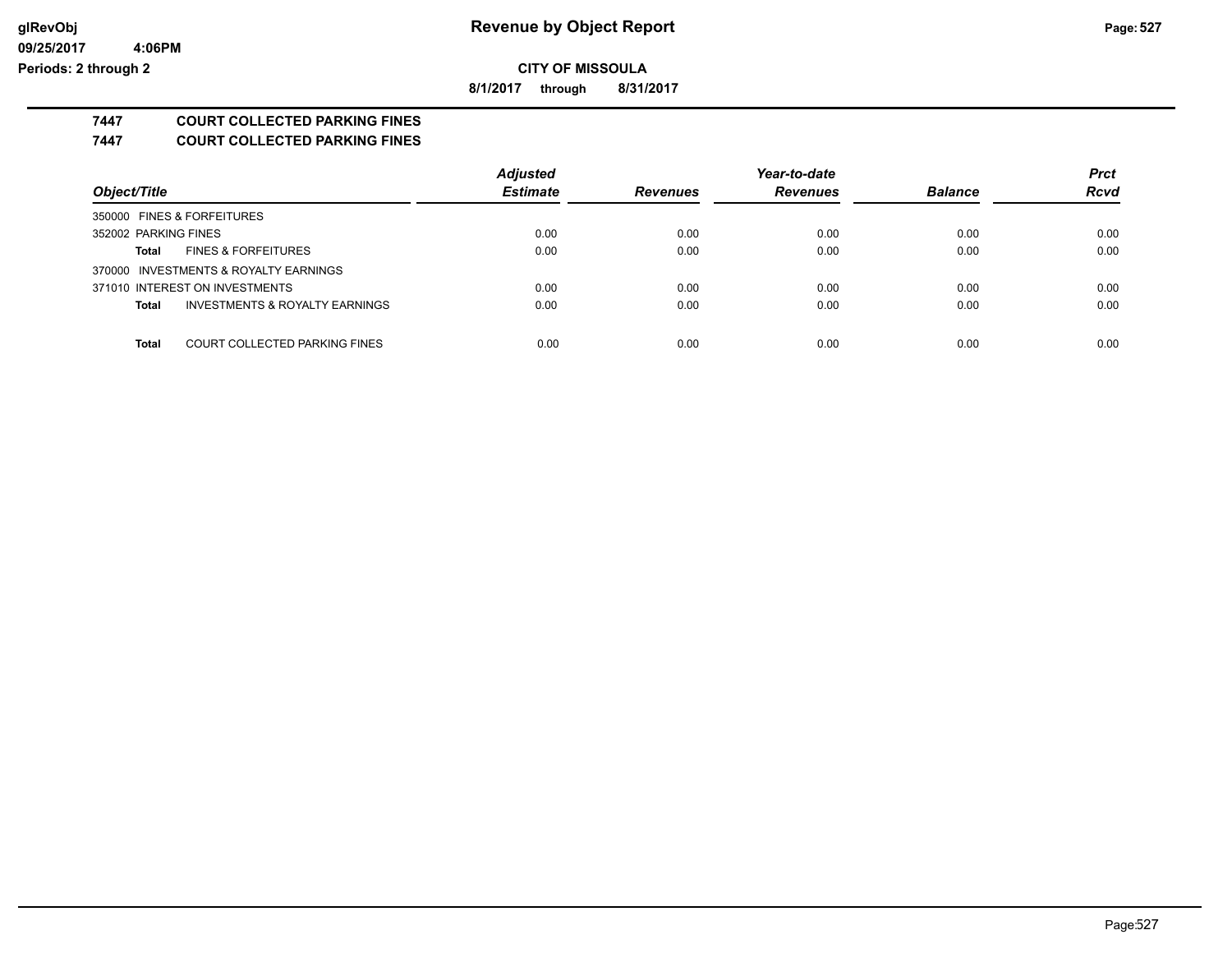**8/1/2017 through 8/31/2017**

### **7447 COURT COLLECTED PARKING FINES**

| Object/Title                                              | <b>Adjusted</b><br><b>Estimate</b> | <b>Revenues</b> | Year-to-date<br><b>Revenues</b> | <b>Balance</b> | <b>Prct</b><br><b>Rcvd</b> |
|-----------------------------------------------------------|------------------------------------|-----------------|---------------------------------|----------------|----------------------------|
| 350000 FINES & FORFEITURES                                |                                    |                 |                                 |                |                            |
| 352002 PARKING FINES                                      | 0.00                               | 0.00            | 0.00                            | 0.00           | 0.00                       |
| <b>FINES &amp; FORFEITURES</b><br>Total                   | 0.00                               | 0.00            | 0.00                            | 0.00           | 0.00                       |
| 370000 INVESTMENTS & ROYALTY EARNINGS                     |                                    |                 |                                 |                |                            |
| 371010 INTEREST ON INVESTMENTS                            | 0.00                               | 0.00            | 0.00                            | 0.00           | 0.00                       |
| <b>INVESTMENTS &amp; ROYALTY EARNINGS</b><br><b>Total</b> | 0.00                               | 0.00            | 0.00                            | 0.00           | 0.00                       |
|                                                           |                                    |                 |                                 |                |                            |
| <b>COURT COLLECTED PARKING FINES</b><br><b>Total</b>      | 0.00                               | 0.00            | 0.00                            | 0.00           | 0.00                       |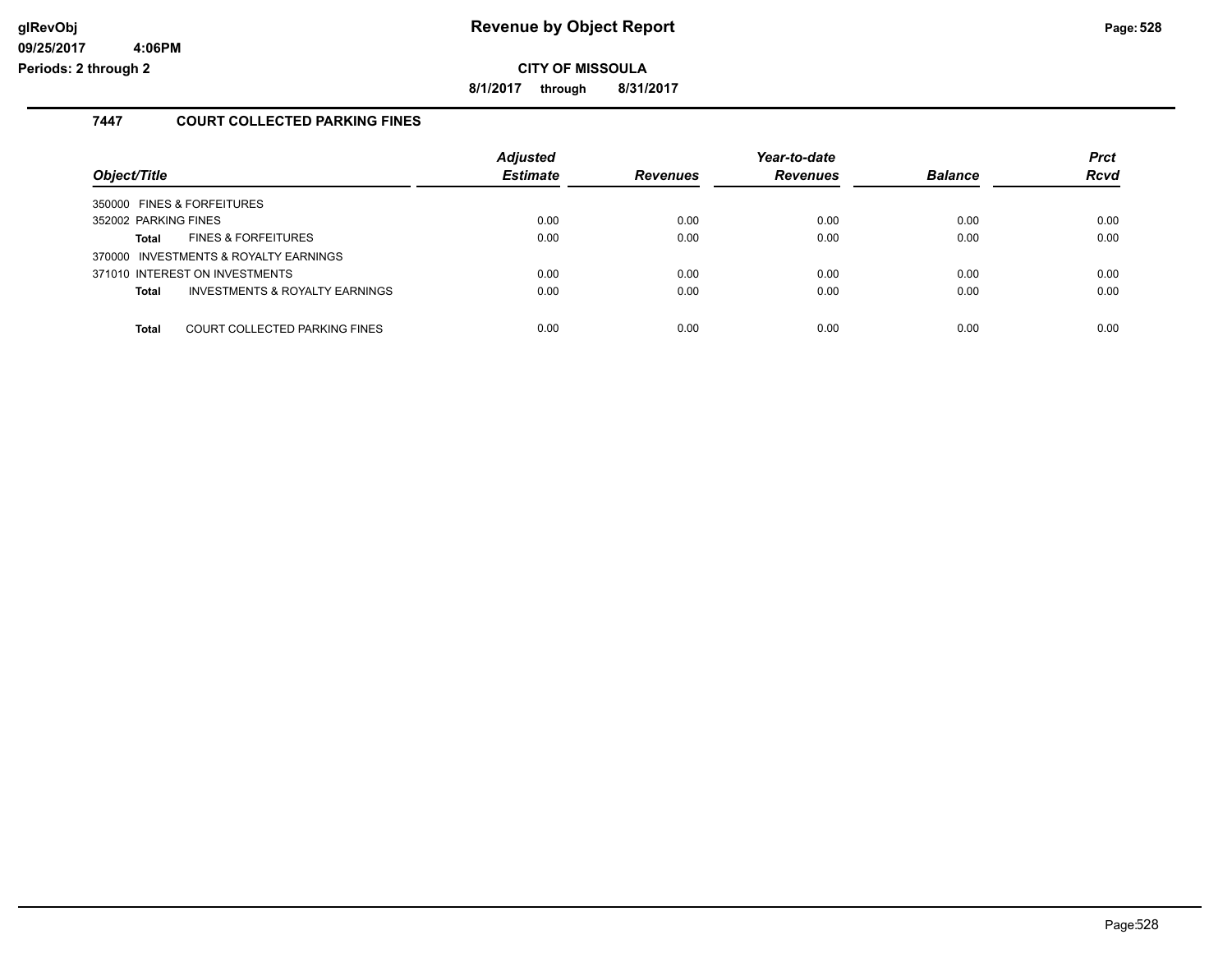**8/1/2017 through 8/31/2017**

**7458 COURT SURCHARGE**

**7458 COURT SURCHARGE**

|                                                    | <b>Adjusted</b> |                 | Year-to-date    |                | <b>Prct</b> |
|----------------------------------------------------|-----------------|-----------------|-----------------|----------------|-------------|
| Object/Title                                       | <b>Estimate</b> | <b>Revenues</b> | <b>Revenues</b> | <b>Balance</b> | <b>Rcvd</b> |
| 350000 FINES & FORFEITURES                         |                 |                 |                 |                |             |
| 351032 SURCHARGE ON FINES                          | 0.00            | 4.145.57        | 4.145.57        | $-4.145.57$    | 0.00        |
| <b>FINES &amp; FORFEITURES</b><br>Total            | 0.00            | 4.145.57        | 4.145.57        | $-4, 145.57$   | 0.00        |
| 370000 INVESTMENTS & ROYALTY EARNINGS              |                 |                 |                 |                |             |
| 371010 INTEREST ON INVESTMENTS                     | 0.00            | 0.00            | 0.00            | 0.00           | 0.00        |
| 371020 GAIN/LOSS IN MARKET VALUE OF INVESTMENTS    | 0.00            | 0.00            | 0.00            | 0.00           | 0.00        |
| <b>INVESTMENTS &amp; ROYALTY EARNINGS</b><br>Total | 0.00            | 0.00            | 0.00            | 0.00           | 0.00        |
| <b>COURT SURCHARGE</b><br><b>Total</b>             | 0.00            | 4.145.57        | 4.145.57        | $-4.145.57$    | 0.00        |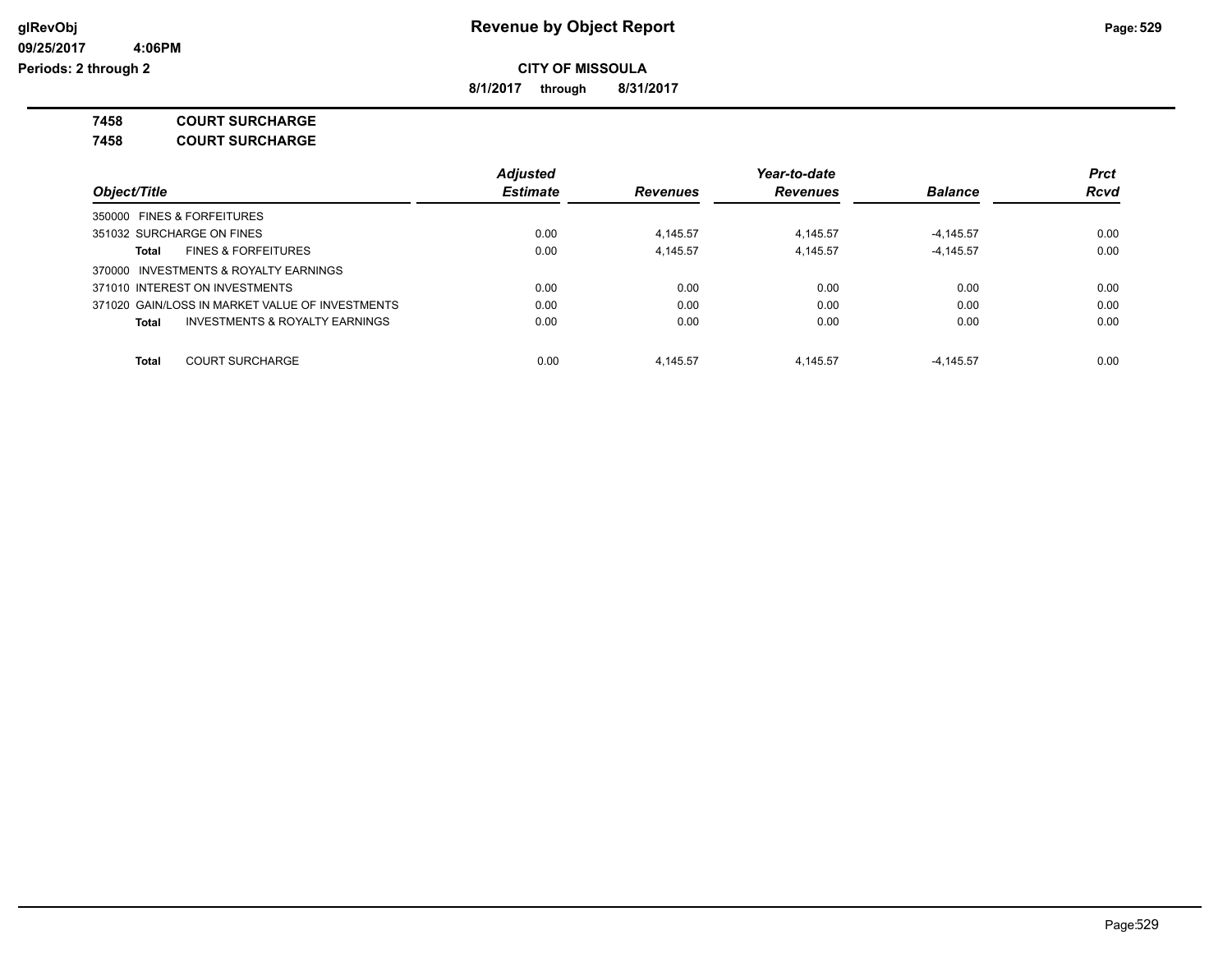**Periods: 2 through 2**

**CITY OF MISSOULA**

**8/1/2017 through 8/31/2017**

### **7458 COURT SURCHARGE**

 **4:06PM**

|                                                    | <b>Adjusted</b> |                 | Year-to-date    |                | <b>Prct</b> |
|----------------------------------------------------|-----------------|-----------------|-----------------|----------------|-------------|
| Object/Title                                       | <b>Estimate</b> | <b>Revenues</b> | <b>Revenues</b> | <b>Balance</b> | <b>Rcvd</b> |
| 350000 FINES & FORFEITURES                         |                 |                 |                 |                |             |
| 351032 SURCHARGE ON FINES                          | 0.00            | 4.145.57        | 4.145.57        | $-4.145.57$    | 0.00        |
| <b>FINES &amp; FORFEITURES</b><br>Total            | 0.00            | 4,145.57        | 4.145.57        | $-4,145.57$    | 0.00        |
| 370000 INVESTMENTS & ROYALTY EARNINGS              |                 |                 |                 |                |             |
| 371010 INTEREST ON INVESTMENTS                     | 0.00            | 0.00            | 0.00            | 0.00           | 0.00        |
| 371020 GAIN/LOSS IN MARKET VALUE OF INVESTMENT     | 0.00            | 0.00            | 0.00            | 0.00           | 0.00        |
| <b>INVESTMENTS &amp; ROYALTY EARNINGS</b><br>Total | 0.00            | 0.00            | 0.00            | 0.00           | 0.00        |
| <b>COURT SURCHARGE</b><br><b>Total</b>             | 0.00            | 4.145.57        | 4.145.57        | $-4.145.57$    | 0.00        |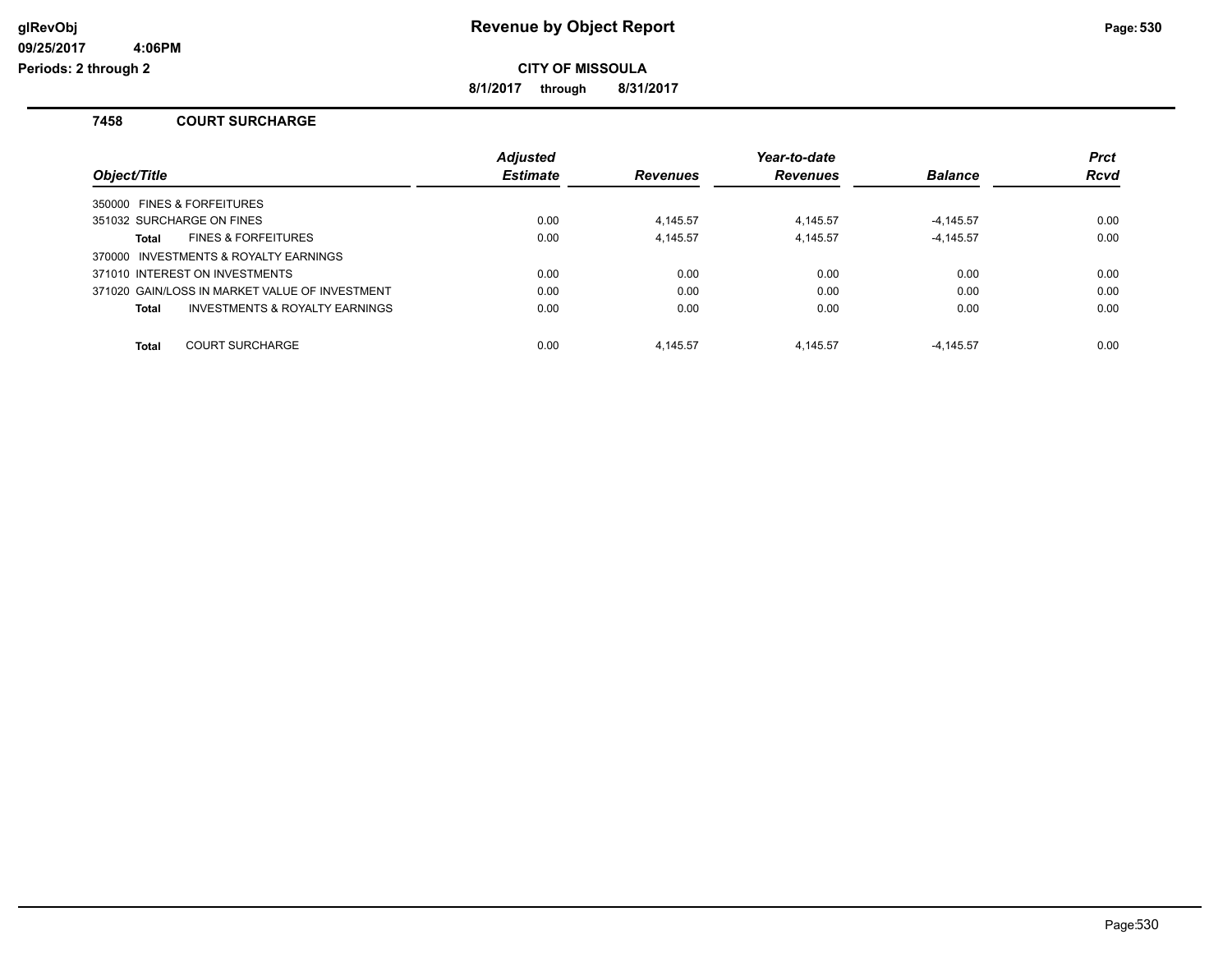**8/1/2017 through 8/31/2017**

**7469 PUBLIC DEFENDER FEES**

**7469 PUBLIC DEFENDER FEES**

|                                                    | <b>Adjusted</b> |                 | Year-to-date    |                | <b>Prct</b> |
|----------------------------------------------------|-----------------|-----------------|-----------------|----------------|-------------|
| Object/Title                                       | <b>Estimate</b> | <b>Revenues</b> | <b>Revenues</b> | <b>Balance</b> | <b>Rcvd</b> |
| 350000 FINES & FORFEITURES                         |                 |                 |                 |                |             |
| 351032 SURCHARGE ON FINES                          | 0.00            | 0.00            | 0.00            | 0.00           | 0.00        |
| 351033 PUBLIC DEFENDER FEES                        | 0.00            | 0.00            | 0.00            | 0.00           | 0.00        |
| <b>FINES &amp; FORFEITURES</b><br>Total            | 0.00            | 0.00            | 0.00            | 0.00           | 0.00        |
| 370000 INVESTMENTS & ROYALTY EARNINGS              |                 |                 |                 |                |             |
| 371010 INTEREST ON INVESTMENTS                     | 0.00            | 0.00            | 0.00            | 0.00           | 0.00        |
| 371020 GAIN/LOSS IN MARKET VALUE OF INVESTMENTS    | 0.00            | 0.00            | 0.00            | 0.00           | 0.00        |
| <b>INVESTMENTS &amp; ROYALTY EARNINGS</b><br>Total | 0.00            | 0.00            | 0.00            | 0.00           | 0.00        |
| PUBLIC DEFENDER FEES<br><b>Total</b>               | 0.00            | 0.00            | 0.00            | 0.00           | 0.00        |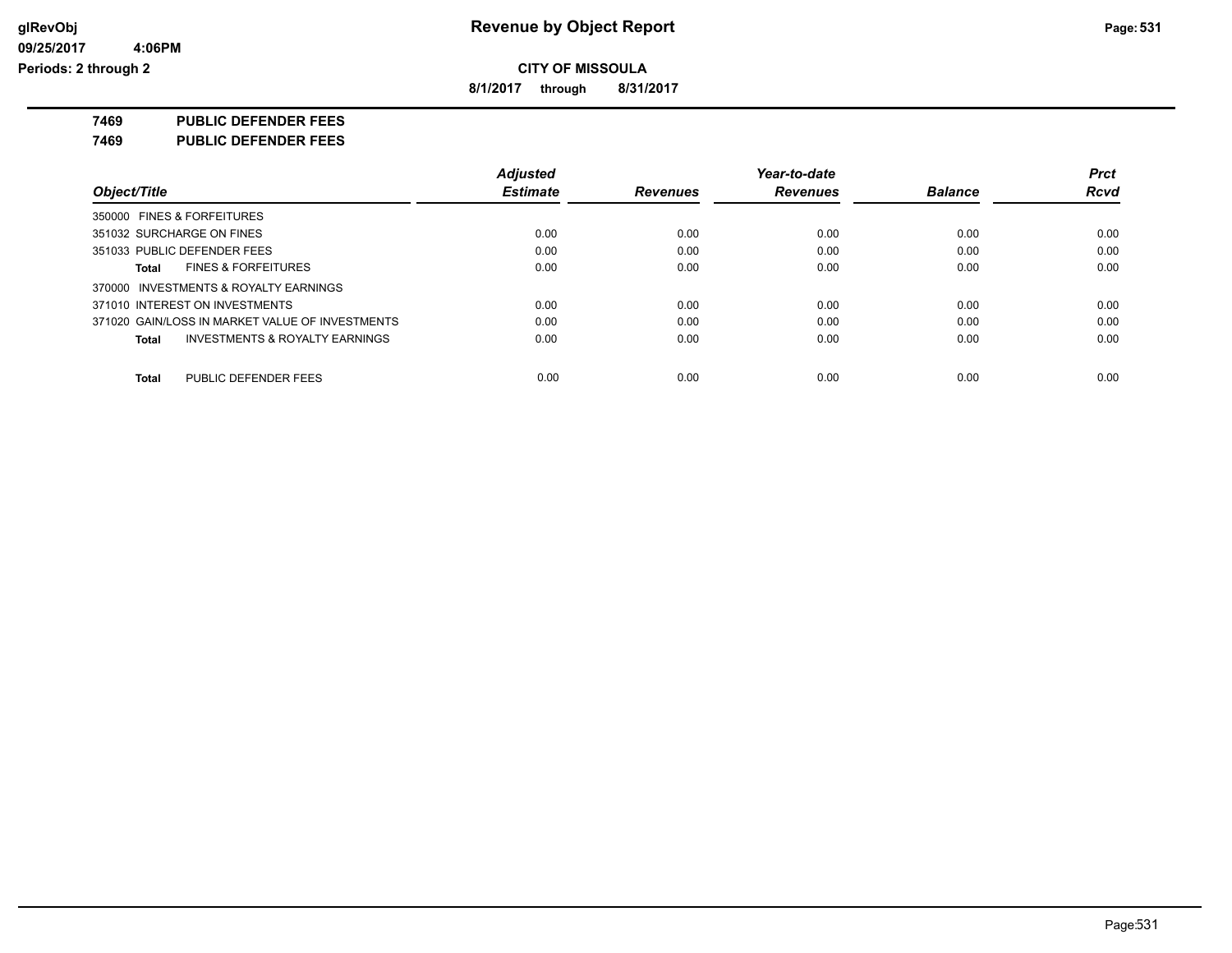**8/1/2017 through 8/31/2017**

### **7469 PUBLIC DEFENDER FEES**

|                                                    | <b>Adjusted</b> |                 | Year-to-date    |                | <b>Prct</b> |
|----------------------------------------------------|-----------------|-----------------|-----------------|----------------|-------------|
| Object/Title                                       | <b>Estimate</b> | <b>Revenues</b> | <b>Revenues</b> | <b>Balance</b> | <b>Rcvd</b> |
| 350000 FINES & FORFEITURES                         |                 |                 |                 |                |             |
| 351032 SURCHARGE ON FINES                          | 0.00            | 0.00            | 0.00            | 0.00           | 0.00        |
| 351033 PUBLIC DEFENDER FEES                        | 0.00            | 0.00            | 0.00            | 0.00           | 0.00        |
| <b>FINES &amp; FORFEITURES</b><br>Total            | 0.00            | 0.00            | 0.00            | 0.00           | 0.00        |
| 370000 INVESTMENTS & ROYALTY EARNINGS              |                 |                 |                 |                |             |
| 371010 INTEREST ON INVESTMENTS                     | 0.00            | 0.00            | 0.00            | 0.00           | 0.00        |
| 371020 GAIN/LOSS IN MARKET VALUE OF INVESTMENT     | 0.00            | 0.00            | 0.00            | 0.00           | 0.00        |
| <b>INVESTMENTS &amp; ROYALTY EARNINGS</b><br>Total | 0.00            | 0.00            | 0.00            | 0.00           | 0.00        |
| PUBLIC DEFENDER FEES<br><b>Total</b>               | 0.00            | 0.00            | 0.00            | 0.00           | 0.00        |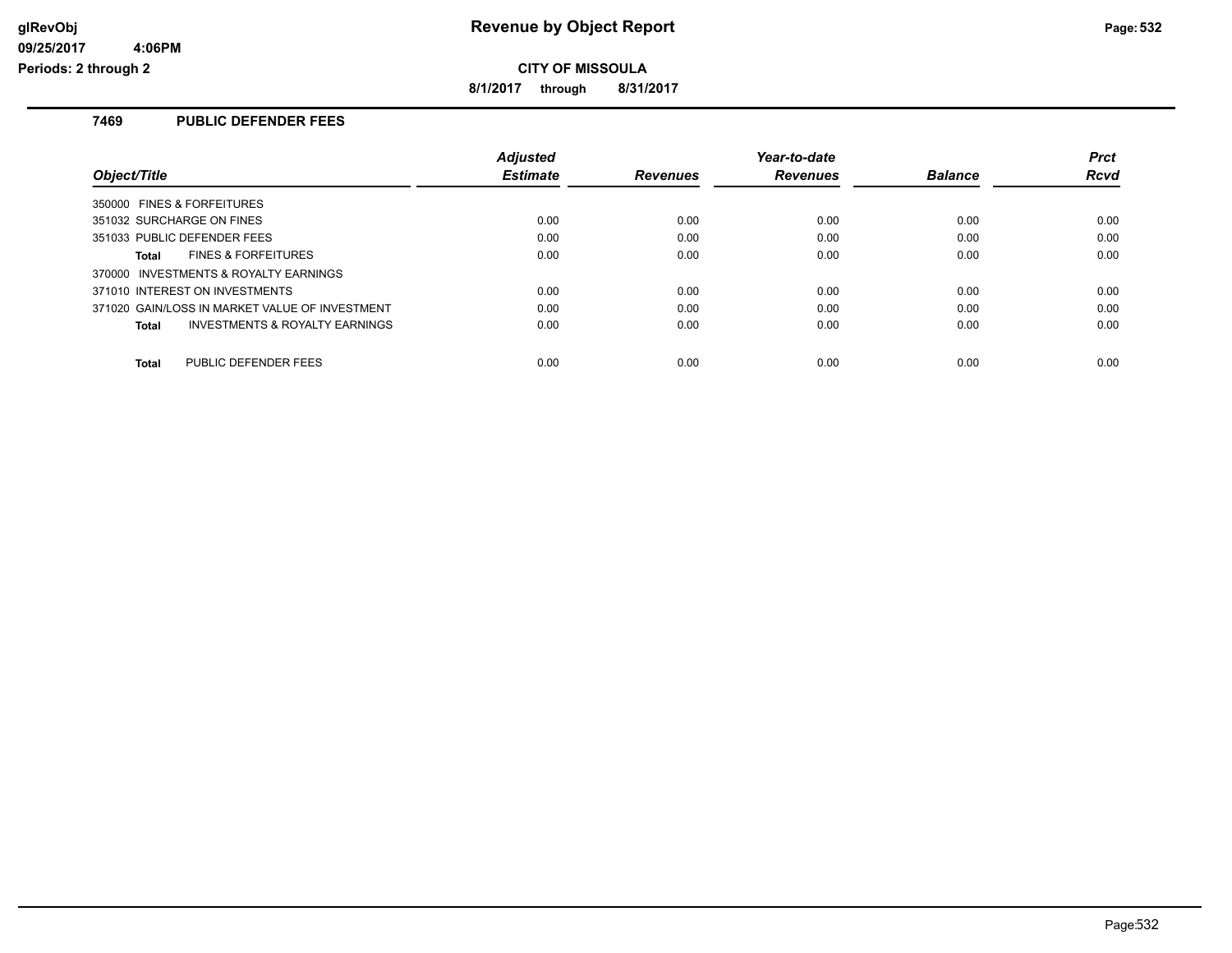**8/1/2017 through 8/31/2017**

# **7900 PAYROLL CLEARING FUND**

**7900 PAYROLL CLEARING FUND**

|                                                           | <b>Adjusted</b> |                 | Year-to-date    |                | Prct |  |
|-----------------------------------------------------------|-----------------|-----------------|-----------------|----------------|------|--|
| Object/Title                                              | <b>Estimate</b> | <b>Revenues</b> | <b>Revenues</b> | <b>Balance</b> | Rcvd |  |
| 370000 INVESTMENTS & ROYALTY EARNINGS                     |                 |                 |                 |                |      |  |
| 371010 INTEREST ON INVESTMENTS                            | 0.00            | 0.00            | 0.00            | 0.00           | 0.00 |  |
| 371020 GAIN/LOSS IN MARKET VALUE OF INVESTMENTS           | 0.00            | 0.00            | 0.00            | 0.00           | 0.00 |  |
| <b>INVESTMENTS &amp; ROYALTY EARNINGS</b><br><b>Total</b> | 0.00            | 0.00            | 0.00            | 0.00           | 0.00 |  |
|                                                           |                 |                 |                 |                |      |  |
| <b>Total</b><br>PAYROLL CLEARING FUND                     | 0.00            | 0.00            | 0.00            | 0.00           | 0.00 |  |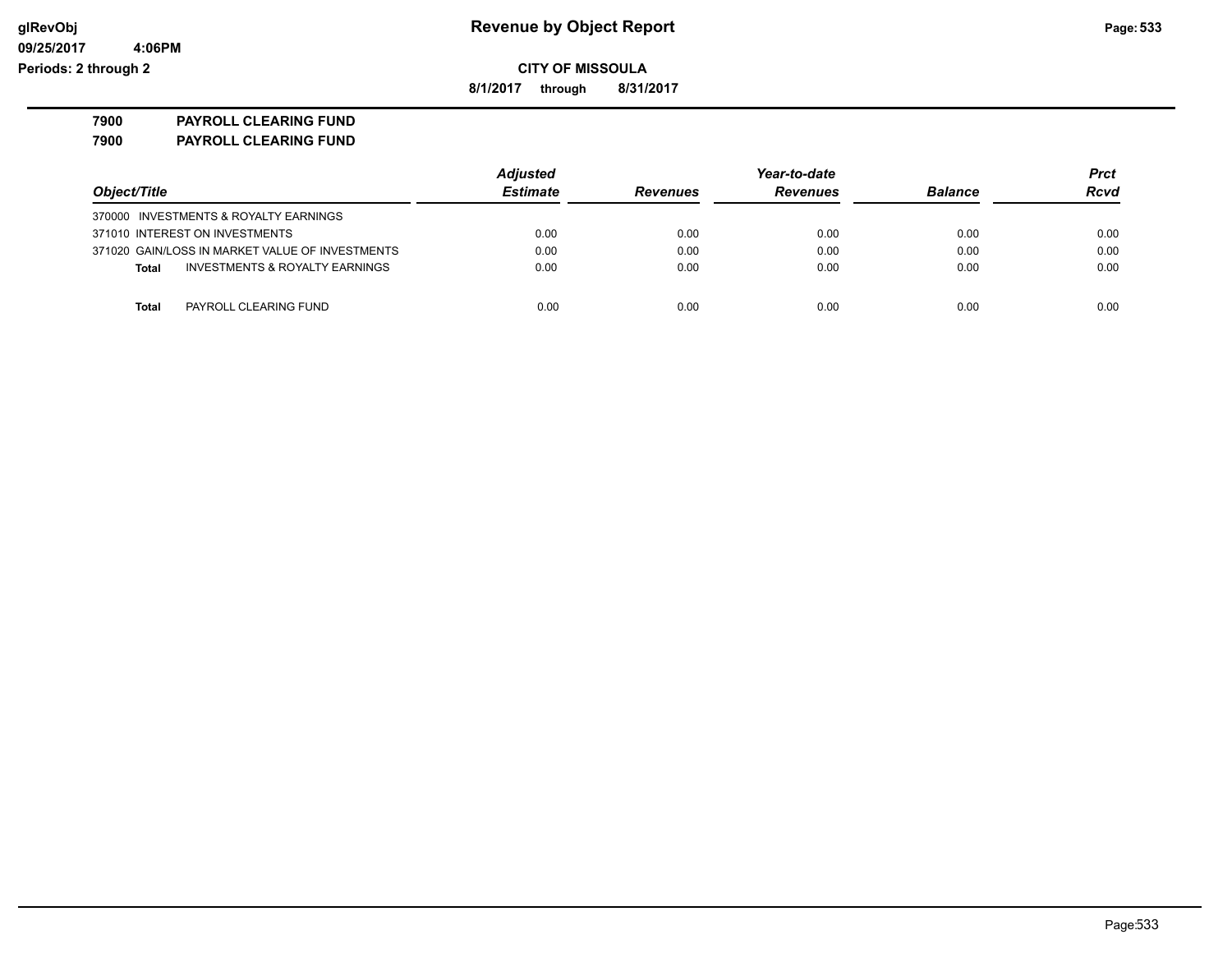**Periods: 2 through 2**

**CITY OF MISSOULA**

**8/1/2017 through 8/31/2017**

### **7900 PAYROLL CLEARING FUND**

 **4:06PM**

| Object/Title                                              | <b>Adjusted</b><br><b>Estimate</b> | <b>Revenues</b> | Year-to-date<br><b>Revenues</b> | <b>Balance</b> | <b>Prct</b><br>Rcvd |
|-----------------------------------------------------------|------------------------------------|-----------------|---------------------------------|----------------|---------------------|
| 370000 INVESTMENTS & ROYALTY EARNINGS                     |                                    |                 |                                 |                |                     |
| 371010 INTEREST ON INVESTMENTS                            | 0.00                               | 0.00            | 0.00                            | 0.00           | 0.00                |
| 371020 GAIN/LOSS IN MARKET VALUE OF INVESTMENT            | 0.00                               | 0.00            | 0.00                            | 0.00           | 0.00                |
| <b>INVESTMENTS &amp; ROYALTY EARNINGS</b><br><b>Total</b> | 0.00                               | 0.00            | 0.00                            | 0.00           | 0.00                |
|                                                           |                                    |                 |                                 |                |                     |
| PAYROLL CLEARING FUND<br>Total                            | 0.00                               | 0.00            | 0.00                            | 0.00           | 0.00                |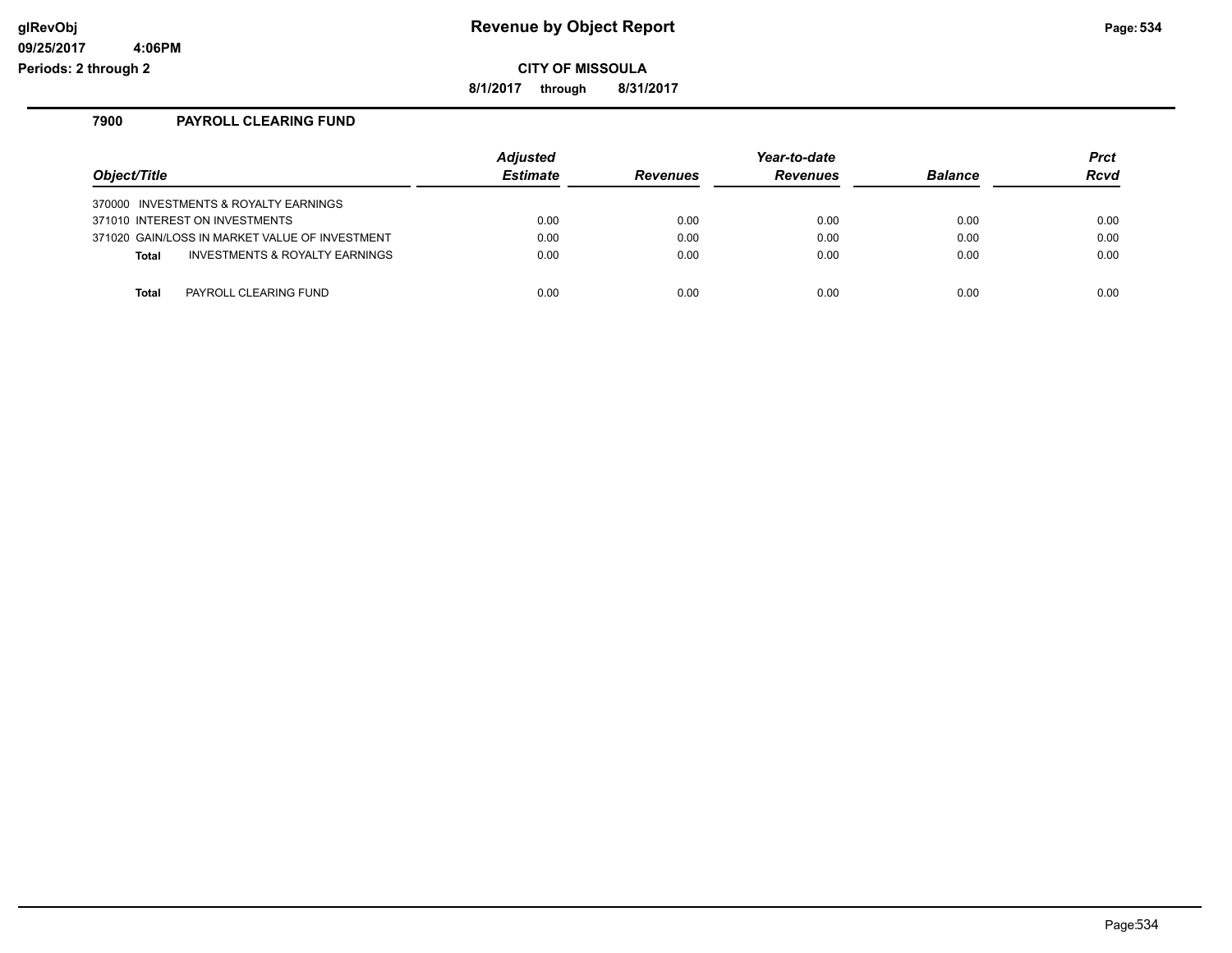**8/1/2017 through 8/31/2017**

**7903 COUNTY CLEARING**

**7903 COUNTY CLEARING**

|                                                    | <b>Adjusted</b> |                 | Year-to-date    |                | <b>Prct</b> |
|----------------------------------------------------|-----------------|-----------------|-----------------|----------------|-------------|
| Object/Title                                       | <b>Estimate</b> | <b>Revenues</b> | <b>Revenues</b> | <b>Balance</b> | <b>Rcvd</b> |
| <b>LICENSES &amp; PERMITS</b><br>320000            |                 |                 |                 |                |             |
| 323030 ANIMAL LICENSES                             | 0.00            | 667.50          | 1.372.50        | $-1.372.50$    | 0.00        |
| LICENSES & PERMITS<br>Total                        | 0.00            | 667.50          | 1,372.50        | $-1,372.50$    | 0.00        |
| 360000 MISCELLANEOUS REVENUES                      |                 |                 |                 |                |             |
| 360010 MISCELLANEOUS                               | 0.00            | 0.00            | 0.00            | 0.00           | 0.00        |
| MISCELLANEOUS REVENUES<br>Total                    | 0.00            | 0.00            | 0.00            | 0.00           | 0.00        |
| 370000 INVESTMENTS & ROYALTY EARNINGS              |                 |                 |                 |                |             |
| 371010 INTEREST ON INVESTMENTS                     | 0.00            | 0.00            | 0.00            | 0.00           | 0.00        |
| 371020 GAIN/LOSS IN MARKET VALUE OF INVESTMENTS    | 0.00            | 0.00            | 0.00            | 0.00           | 0.00        |
| <b>INVESTMENTS &amp; ROYALTY EARNINGS</b><br>Total | 0.00            | 0.00            | 0.00            | 0.00           | 0.00        |
| <b>COUNTY CLEARING</b><br><b>Total</b>             | 0.00            | 667.50          | 1.372.50        | $-1.372.50$    | 0.00        |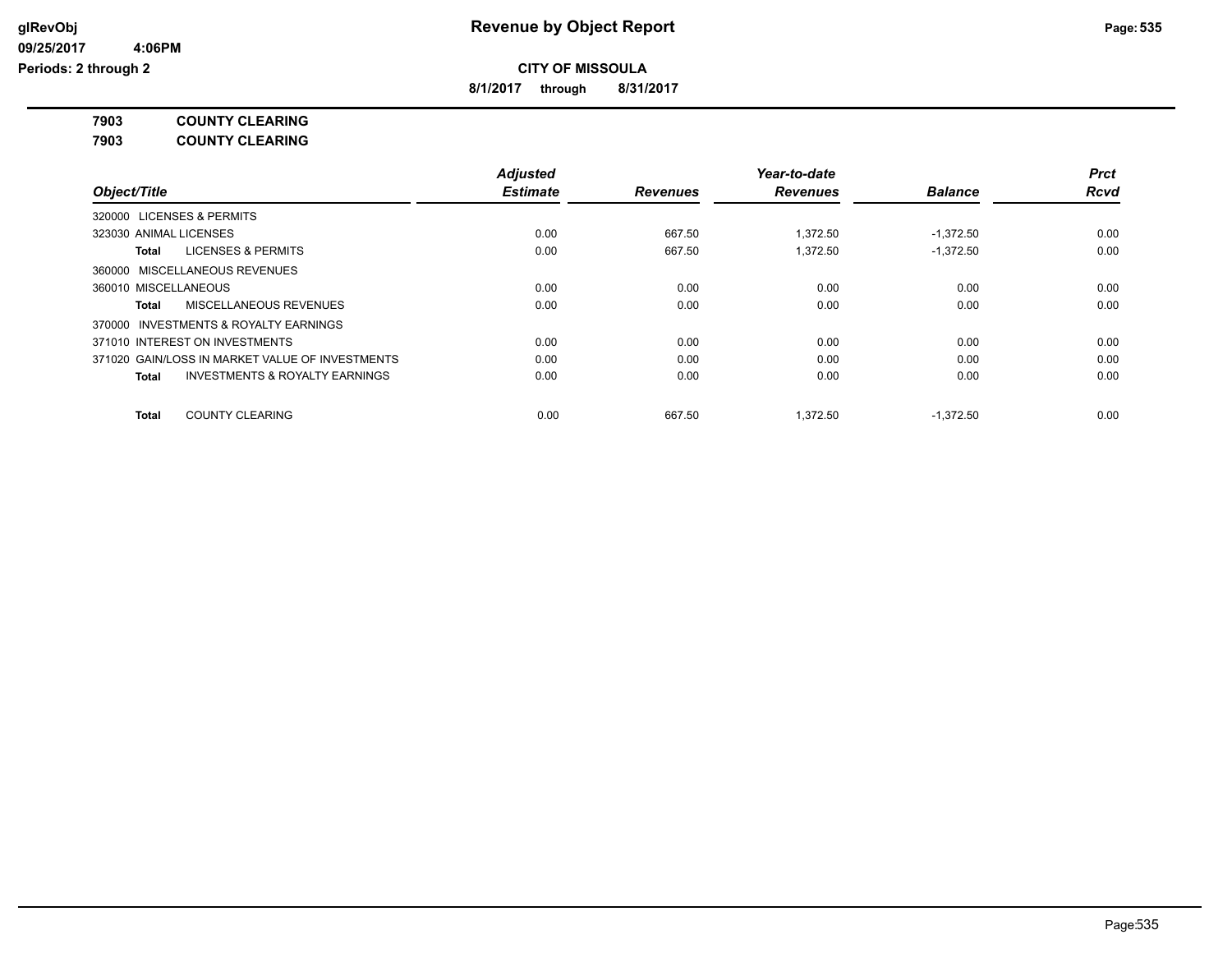**8/1/2017 through 8/31/2017**

### **7903 COUNTY CLEARING**

|                                                           | <b>Adjusted</b> |                 | Year-to-date    |                | <b>Prct</b> |
|-----------------------------------------------------------|-----------------|-----------------|-----------------|----------------|-------------|
| Object/Title                                              | <b>Estimate</b> | <b>Revenues</b> | <b>Revenues</b> | <b>Balance</b> | <b>Rcvd</b> |
| 320000 LICENSES & PERMITS                                 |                 |                 |                 |                |             |
| 323030 ANIMAL LICENSES                                    | 0.00            | 667.50          | 1.372.50        | $-1,372.50$    | 0.00        |
| LICENSES & PERMITS<br><b>Total</b>                        | 0.00            | 667.50          | 1.372.50        | $-1.372.50$    | 0.00        |
| 360000 MISCELLANEOUS REVENUES                             |                 |                 |                 |                |             |
| 360010 MISCELLANEOUS                                      | 0.00            | 0.00            | 0.00            | 0.00           | 0.00        |
| MISCELLANEOUS REVENUES<br>Total                           | 0.00            | 0.00            | 0.00            | 0.00           | 0.00        |
| 370000 INVESTMENTS & ROYALTY EARNINGS                     |                 |                 |                 |                |             |
| 371010 INTEREST ON INVESTMENTS                            | 0.00            | 0.00            | 0.00            | 0.00           | 0.00        |
| 371020 GAIN/LOSS IN MARKET VALUE OF INVESTMENT            | 0.00            | 0.00            | 0.00            | 0.00           | 0.00        |
| <b>INVESTMENTS &amp; ROYALTY EARNINGS</b><br><b>Total</b> | 0.00            | 0.00            | 0.00            | 0.00           | 0.00        |
| <b>COUNTY CLEARING</b><br><b>Total</b>                    | 0.00            | 667.50          | 1.372.50        | $-1.372.50$    | 0.00        |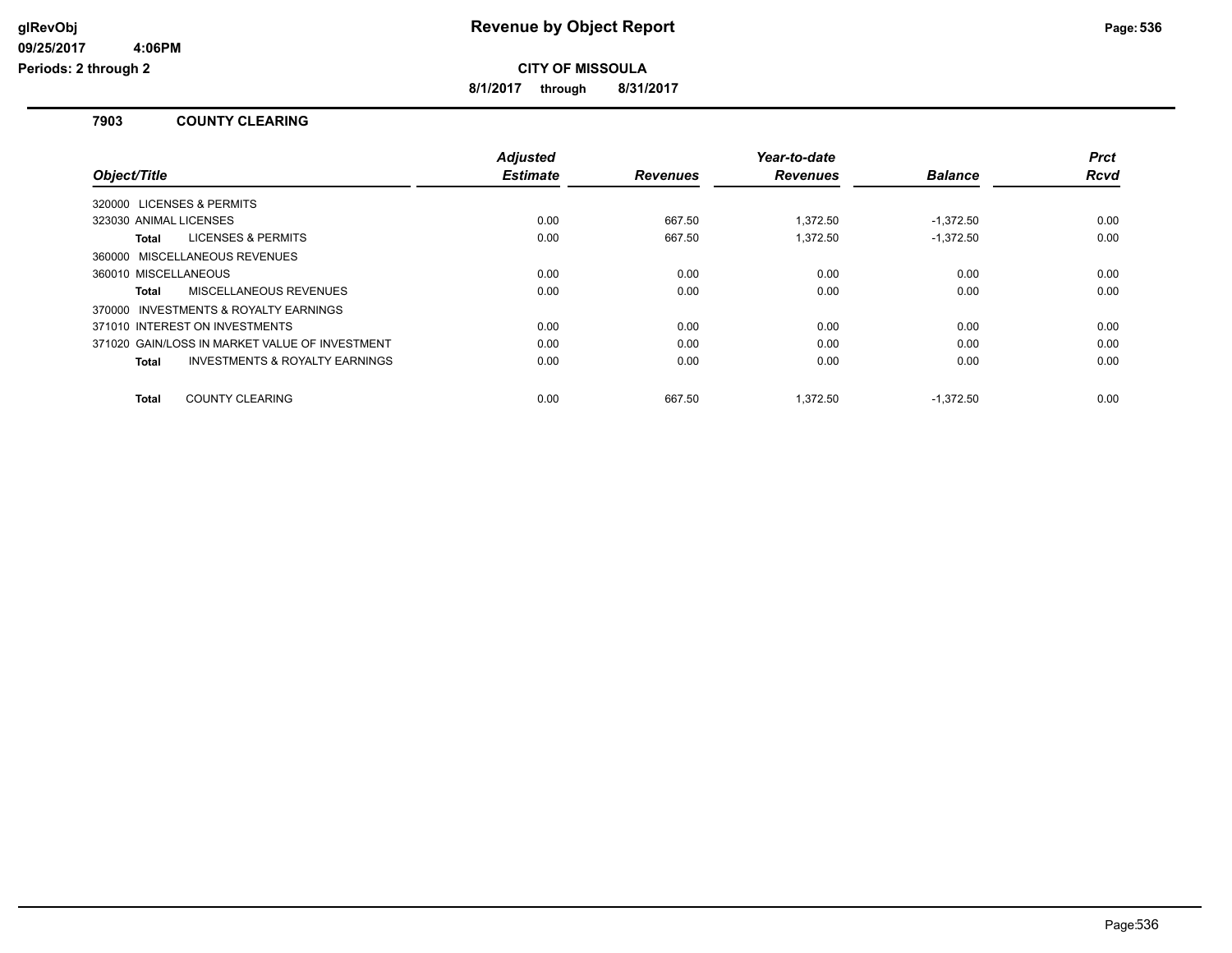**8/1/2017 through 8/31/2017**

**7904 SEWER REBATE**

**7904 SEWER REBATE**

|                                                    | <b>Adjusted</b> |                 | Year-to-date    |                | <b>Prct</b> |
|----------------------------------------------------|-----------------|-----------------|-----------------|----------------|-------------|
| Object/Title                                       | <b>Estimate</b> | <b>Revenues</b> | <b>Revenues</b> | <b>Balance</b> | <b>Rcvd</b> |
| 340000 CHARGES FOR SERVICES                        |                 |                 |                 |                |             |
| 343036 *** Title Not Found ***                     | 0.00            | 0.00            | 0.00            | 0.00           | 0.00        |
| <b>CHARGES FOR SERVICES</b><br>Total               | 0.00            | 0.00            | 0.00            | 0.00           | 0.00        |
| 360000 MISCELLANEOUS REVENUES                      |                 |                 |                 |                |             |
| 360010 MISCELLANEOUS                               | 0.00            | 0.00            | 0.00            | 0.00           | 0.00        |
| <b>MISCELLANEOUS REVENUES</b><br>Total             | 0.00            | 0.00            | 0.00            | 0.00           | 0.00        |
| 370000 INVESTMENTS & ROYALTY EARNINGS              |                 |                 |                 |                |             |
| 371010 INTEREST ON INVESTMENTS                     | 0.00            | 0.00            | 0.00            | 0.00           | 0.00        |
| 371020 GAIN/LOSS IN MARKET VALUE OF INVESTMENTS    | 0.00            | 0.00            | 0.00            | 0.00           | 0.00        |
| <b>INVESTMENTS &amp; ROYALTY EARNINGS</b><br>Total | 0.00            | 0.00            | 0.00            | 0.00           | 0.00        |
| <b>SEWER REBATE</b><br><b>Total</b>                | 0.00            | 0.00            | 0.00            | 0.00           | 0.00        |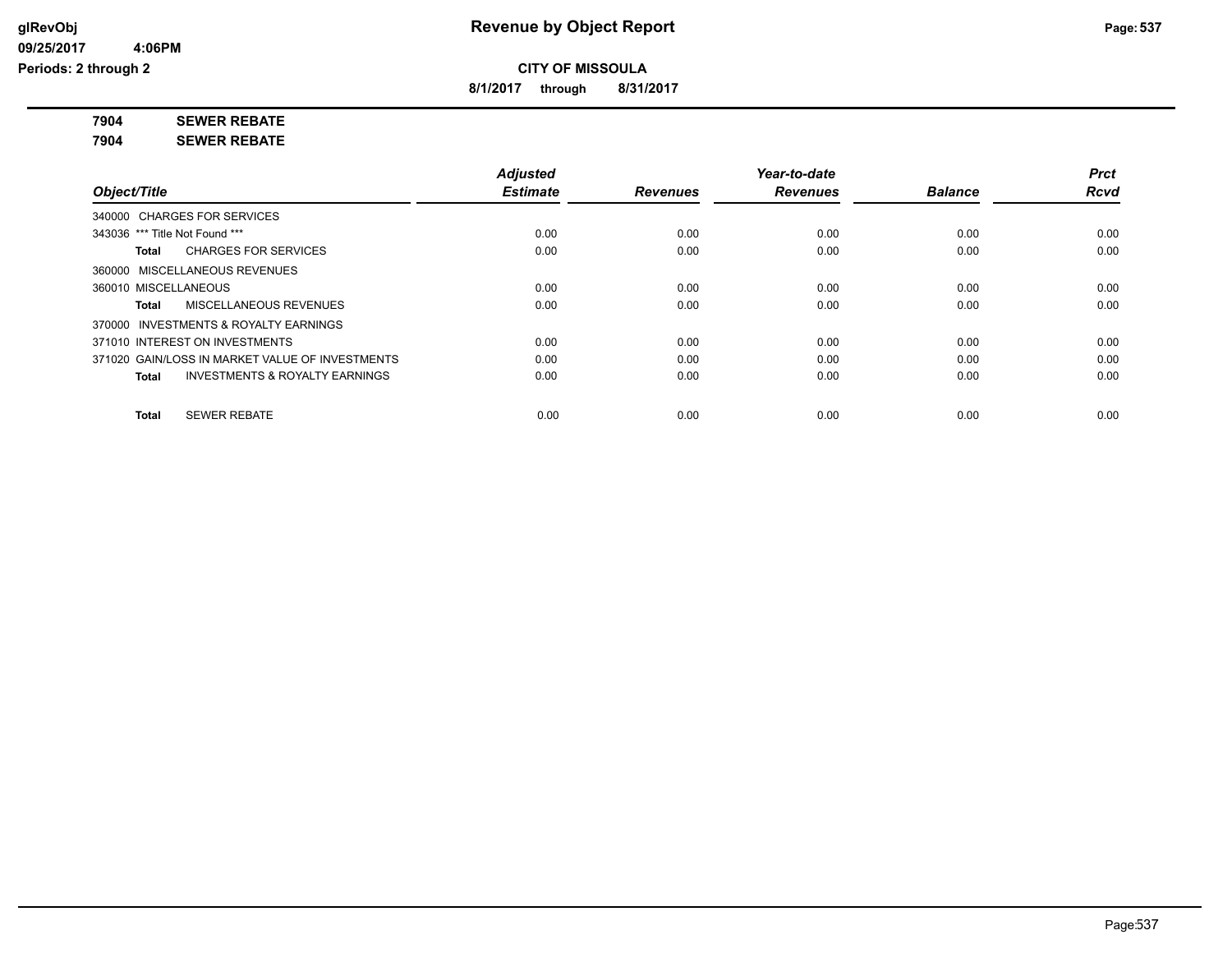**Periods: 2 through 2**

**CITY OF MISSOULA**

**8/1/2017 through 8/31/2017**

### **7904 SEWER REBATE**

 **4:06PM**

|                                                    | <b>Adjusted</b> |                 | Year-to-date    |                | <b>Prct</b> |
|----------------------------------------------------|-----------------|-----------------|-----------------|----------------|-------------|
| Object/Title                                       | <b>Estimate</b> | <b>Revenues</b> | <b>Revenues</b> | <b>Balance</b> | <b>Rcvd</b> |
| 340000 CHARGES FOR SERVICES                        |                 |                 |                 |                |             |
| 343036 *** Title Not Found ***                     | 0.00            | 0.00            | 0.00            | 0.00           | 0.00        |
| <b>CHARGES FOR SERVICES</b><br>Total               | 0.00            | 0.00            | 0.00            | 0.00           | 0.00        |
| 360000 MISCELLANEOUS REVENUES                      |                 |                 |                 |                |             |
| 360010 MISCELLANEOUS                               | 0.00            | 0.00            | 0.00            | 0.00           | 0.00        |
| MISCELLANEOUS REVENUES<br>Total                    | 0.00            | 0.00            | 0.00            | 0.00           | 0.00        |
| 370000 INVESTMENTS & ROYALTY EARNINGS              |                 |                 |                 |                |             |
| 371010 INTEREST ON INVESTMENTS                     | 0.00            | 0.00            | 0.00            | 0.00           | 0.00        |
| 371020 GAIN/LOSS IN MARKET VALUE OF INVESTMENT     | 0.00            | 0.00            | 0.00            | 0.00           | 0.00        |
| <b>INVESTMENTS &amp; ROYALTY EARNINGS</b><br>Total | 0.00            | 0.00            | 0.00            | 0.00           | 0.00        |
|                                                    |                 |                 |                 |                |             |
| <b>SEWER REBATE</b><br><b>Total</b>                | 0.00            | 0.00            | 0.00            | 0.00           | 0.00        |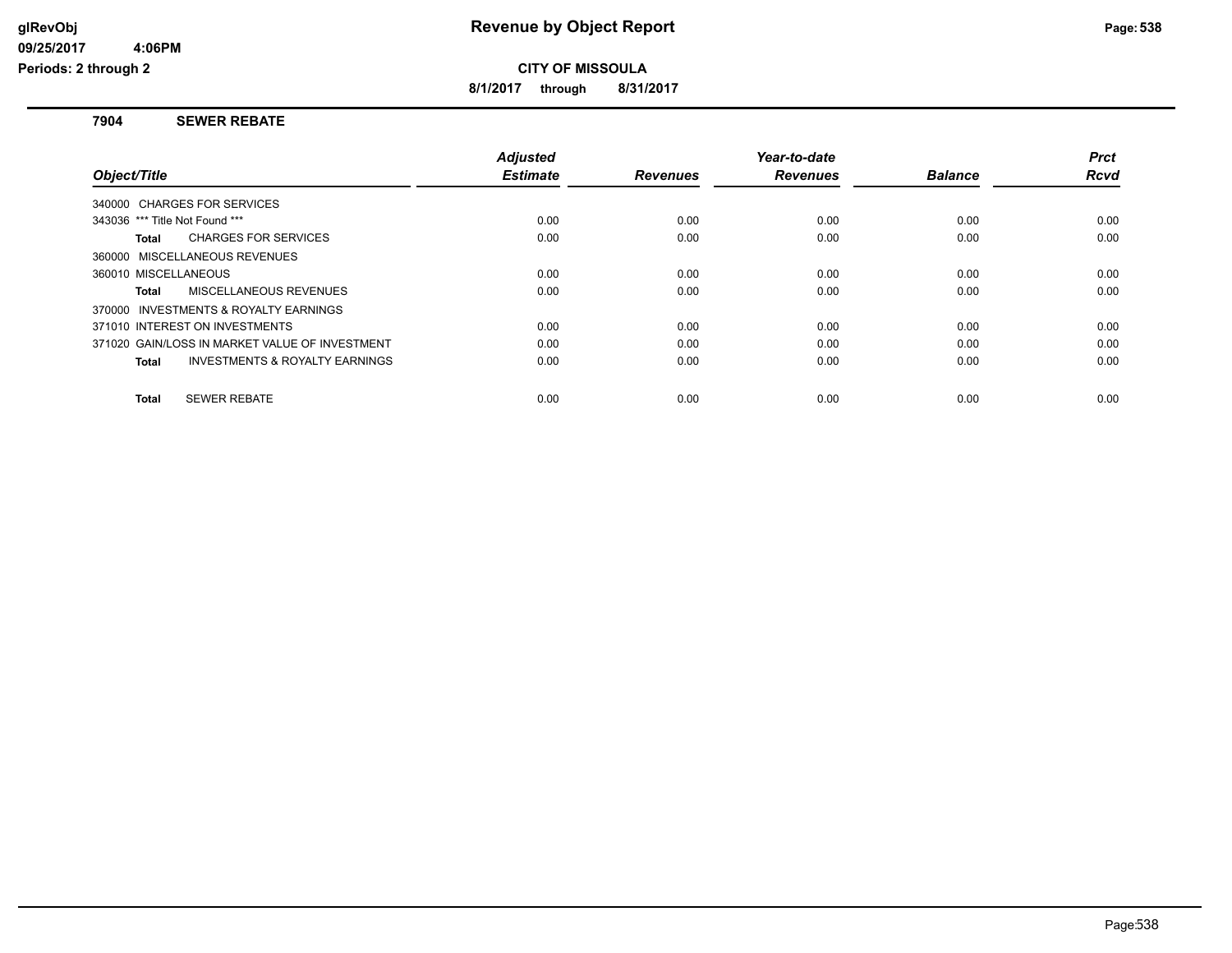**8/1/2017 through 8/31/2017**

**7905 WYE SEWER RSID 8489**

**7905 WYE SEWER RSID 8489**

|                                                 | <b>Adjusted</b> |                 | Year-to-date    | <b>Prct</b>    |             |
|-------------------------------------------------|-----------------|-----------------|-----------------|----------------|-------------|
| Object/Title                                    | <b>Estimate</b> | <b>Revenues</b> | <b>Revenues</b> | <b>Balance</b> | <b>Rcvd</b> |
| 360000 MISCELLANEOUS REVENUES                   |                 |                 |                 |                |             |
| 360010 MISCELLANEOUS                            | 0.00            | 0.00            | 0.00            | 0.00           | 0.00        |
| MISCELLANEOUS REVENUES<br>Total                 | 0.00            | 0.00            | 0.00            | 0.00           | 0.00        |
| 370000 INVESTMENTS & ROYALTY EARNINGS           |                 |                 |                 |                |             |
| 371010 INTEREST ON INVESTMENTS                  | 0.00            | 0.00            | 0.00            | 0.00           | 0.00        |
| 371020 GAIN/LOSS IN MARKET VALUE OF INVESTMENTS | 0.00            | 0.00            | 0.00            | 0.00           | 0.00        |
| INVESTMENTS & ROYALTY EARNINGS<br>Total         | 0.00            | 0.00            | 0.00            | 0.00           | 0.00        |
|                                                 |                 |                 |                 |                |             |
| WYE SEWER RSID 8489<br><b>Total</b>             | 0.00            | 0.00            | 0.00            | 0.00           | 0.00        |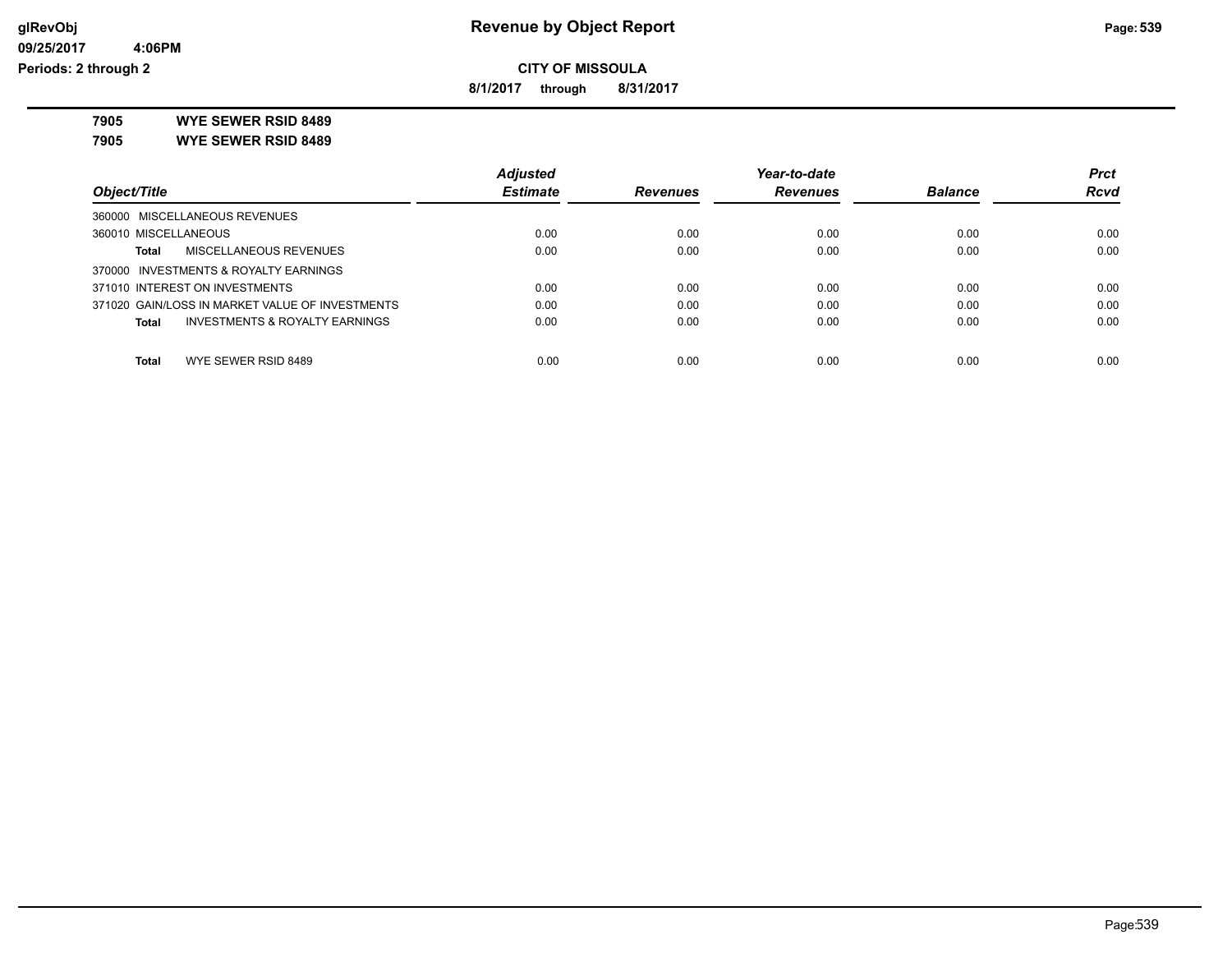**8/1/2017 through 8/31/2017**

### **7905 WYE SEWER RSID 8489**

|                                                    | <b>Adjusted</b> |                 | Year-to-date    |                | <b>Prct</b> |
|----------------------------------------------------|-----------------|-----------------|-----------------|----------------|-------------|
| Object/Title                                       | <b>Estimate</b> | <b>Revenues</b> | <b>Revenues</b> | <b>Balance</b> | <b>Rcvd</b> |
| 360000 MISCELLANEOUS REVENUES                      |                 |                 |                 |                |             |
| 360010 MISCELLANEOUS                               | 0.00            | 0.00            | 0.00            | 0.00           | 0.00        |
| MISCELLANEOUS REVENUES<br>Total                    | 0.00            | 0.00            | 0.00            | 0.00           | 0.00        |
| 370000 INVESTMENTS & ROYALTY EARNINGS              |                 |                 |                 |                |             |
| 371010 INTEREST ON INVESTMENTS                     | 0.00            | 0.00            | 0.00            | 0.00           | 0.00        |
| 371020 GAIN/LOSS IN MARKET VALUE OF INVESTMENT     | 0.00            | 0.00            | 0.00            | 0.00           | 0.00        |
| <b>INVESTMENTS &amp; ROYALTY EARNINGS</b><br>Total | 0.00            | 0.00            | 0.00            | 0.00           | 0.00        |
| Total<br>WYE SEWER RSID 8489                       | 0.00            | 0.00            | 0.00            | 0.00           | 0.00        |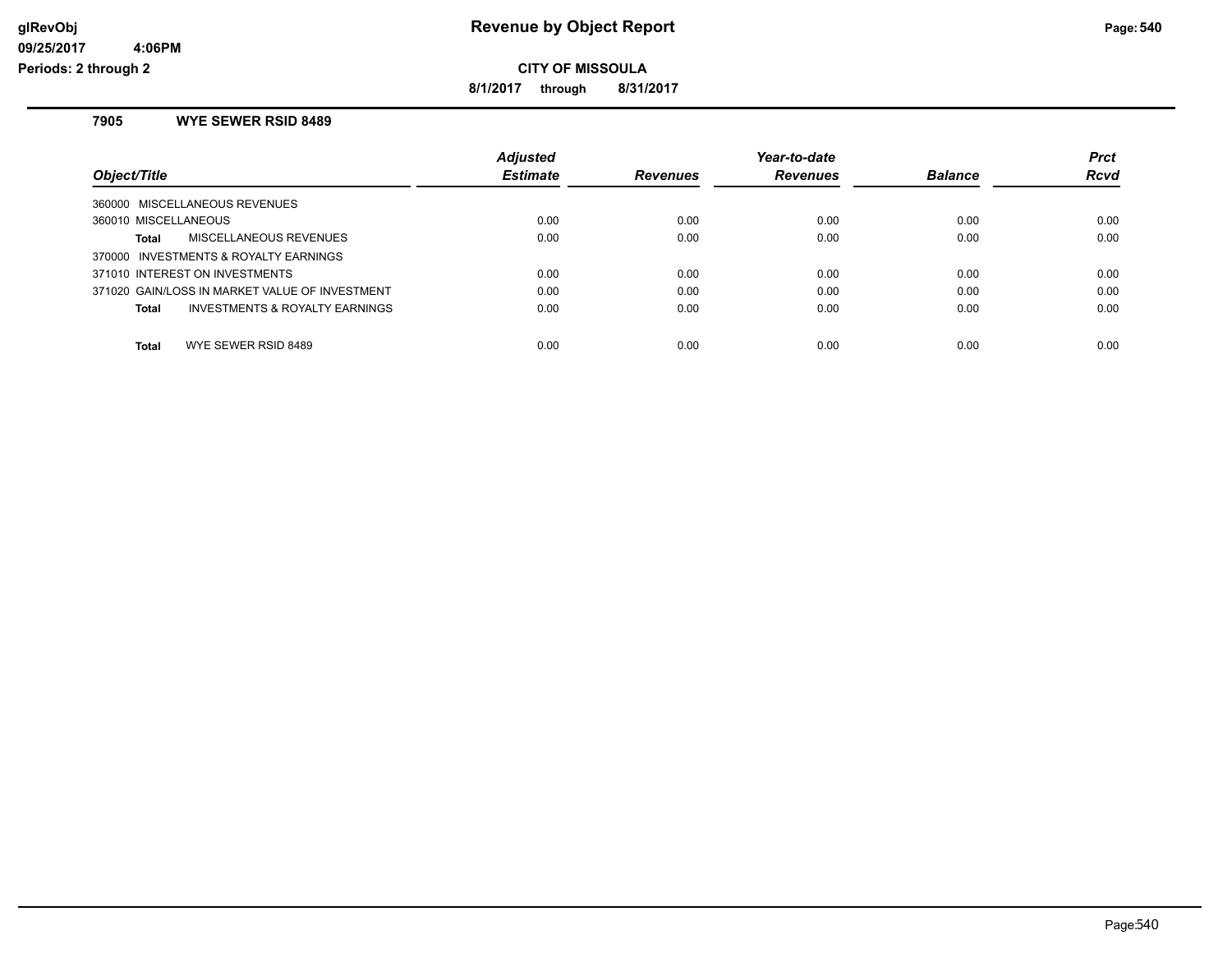**8/1/2017 through 8/31/2017**

**7906 COUNTY PARK BOARD CIP**

**7906 COUNTY PARK BOARD CIP**

|                                                 | <b>Adjusted</b> |                 | Year-to-date    |                | <b>Prct</b> |
|-------------------------------------------------|-----------------|-----------------|-----------------|----------------|-------------|
| Object/Title                                    | <b>Estimate</b> | <b>Revenues</b> | <b>Revenues</b> | <b>Balance</b> | <b>Rcvd</b> |
| 340000 CHARGES FOR SERVICES                     |                 |                 |                 |                |             |
| 346050 COUNTY PLAYGROUND CONTRACT               | 0.00            | 0.00            | 0.00            | 0.00           | 0.00        |
| <b>CHARGES FOR SERVICES</b><br>Total            | 0.00            | 0.00            | 0.00            | 0.00           | 0.00        |
| 370000 INVESTMENTS & ROYALTY EARNINGS           |                 |                 |                 |                |             |
| 371010 INTEREST ON INVESTMENTS                  | 0.00            | 0.00            | 0.00            | 0.00           | 0.00        |
| 371020 GAIN/LOSS IN MARKET VALUE OF INVESTMENTS | 0.00            | 0.00            | 0.00            | 0.00           | 0.00        |
| INVESTMENTS & ROYALTY EARNINGS<br>Total         | 0.00            | 0.00            | 0.00            | 0.00           | 0.00        |
|                                                 |                 |                 |                 |                |             |
| COUNTY PARK BOARD CIP<br>Total                  | 0.00            | 0.00            | 0.00            | 0.00           | 0.00        |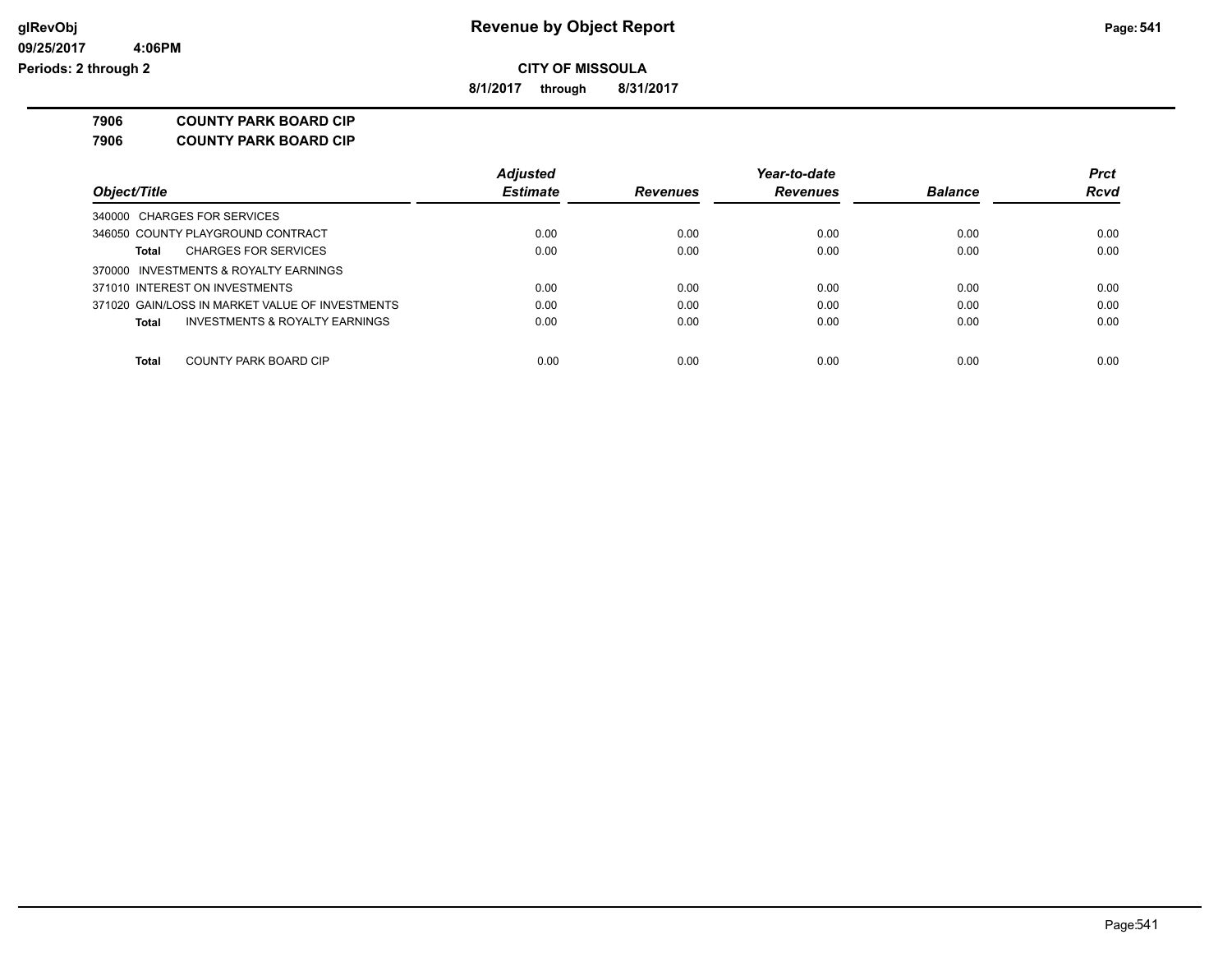**8/1/2017 through 8/31/2017**

#### **7906 COUNTY PARK BOARD CIP**

|                                                | <b>Adjusted</b> |                 | Year-to-date    |                | <b>Prct</b> |
|------------------------------------------------|-----------------|-----------------|-----------------|----------------|-------------|
| Object/Title                                   | <b>Estimate</b> | <b>Revenues</b> | <b>Revenues</b> | <b>Balance</b> | <b>Rcvd</b> |
| 340000 CHARGES FOR SERVICES                    |                 |                 |                 |                |             |
| 346050 COUNTY PLAYGROUND CONTRACT              | 0.00            | 0.00            | 0.00            | 0.00           | 0.00        |
| <b>CHARGES FOR SERVICES</b><br>Total           | 0.00            | 0.00            | 0.00            | 0.00           | 0.00        |
| 370000 INVESTMENTS & ROYALTY EARNINGS          |                 |                 |                 |                |             |
| 371010 INTEREST ON INVESTMENTS                 | 0.00            | 0.00            | 0.00            | 0.00           | 0.00        |
| 371020 GAIN/LOSS IN MARKET VALUE OF INVESTMENT | 0.00            | 0.00            | 0.00            | 0.00           | 0.00        |
| INVESTMENTS & ROYALTY EARNINGS<br>Total        | 0.00            | 0.00            | 0.00            | 0.00           | 0.00        |
| <b>Total</b><br><b>COUNTY PARK BOARD CIP</b>   | 0.00            | 0.00            | 0.00            | 0.00           | 0.00        |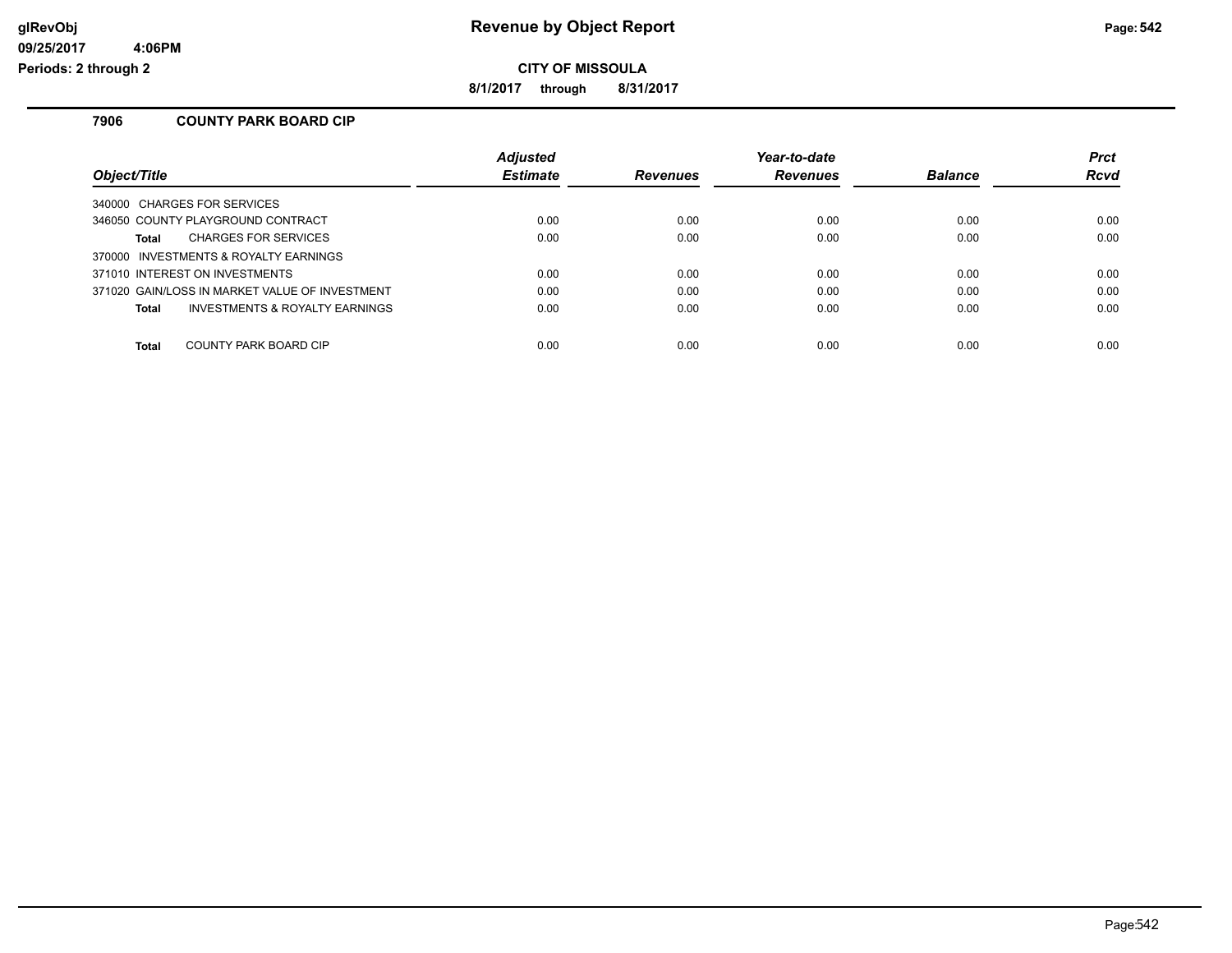**8/1/2017 through 8/31/2017**

#### **7907 ELK HILLS SUBDIVISION**

**7907 ELK HILLS SUBDIVISION**

|                                                           | <b>Adjusted</b> |                 | Year-to-date    |                | Prct |
|-----------------------------------------------------------|-----------------|-----------------|-----------------|----------------|------|
| Object/Title                                              | <b>Estimate</b> | <b>Revenues</b> | <b>Revenues</b> | <b>Balance</b> | Rcvd |
| 370000 INVESTMENTS & ROYALTY EARNINGS                     |                 |                 |                 |                |      |
| 371010 INTEREST ON INVESTMENTS                            | 0.00            | 0.00            | 0.00            | 0.00           | 0.00 |
| 371020 GAIN/LOSS IN MARKET VALUE OF INVESTMENTS           | 0.00            | 0.00            | 0.00            | 0.00           | 0.00 |
| <b>INVESTMENTS &amp; ROYALTY EARNINGS</b><br><b>Total</b> | 0.00            | 0.00            | 0.00            | 0.00           | 0.00 |
|                                                           |                 |                 |                 |                |      |
| <b>Total</b><br>ELK HILLS SUBDIVISION                     | 0.00            | 0.00            | 0.00            | 0.00           | 0.00 |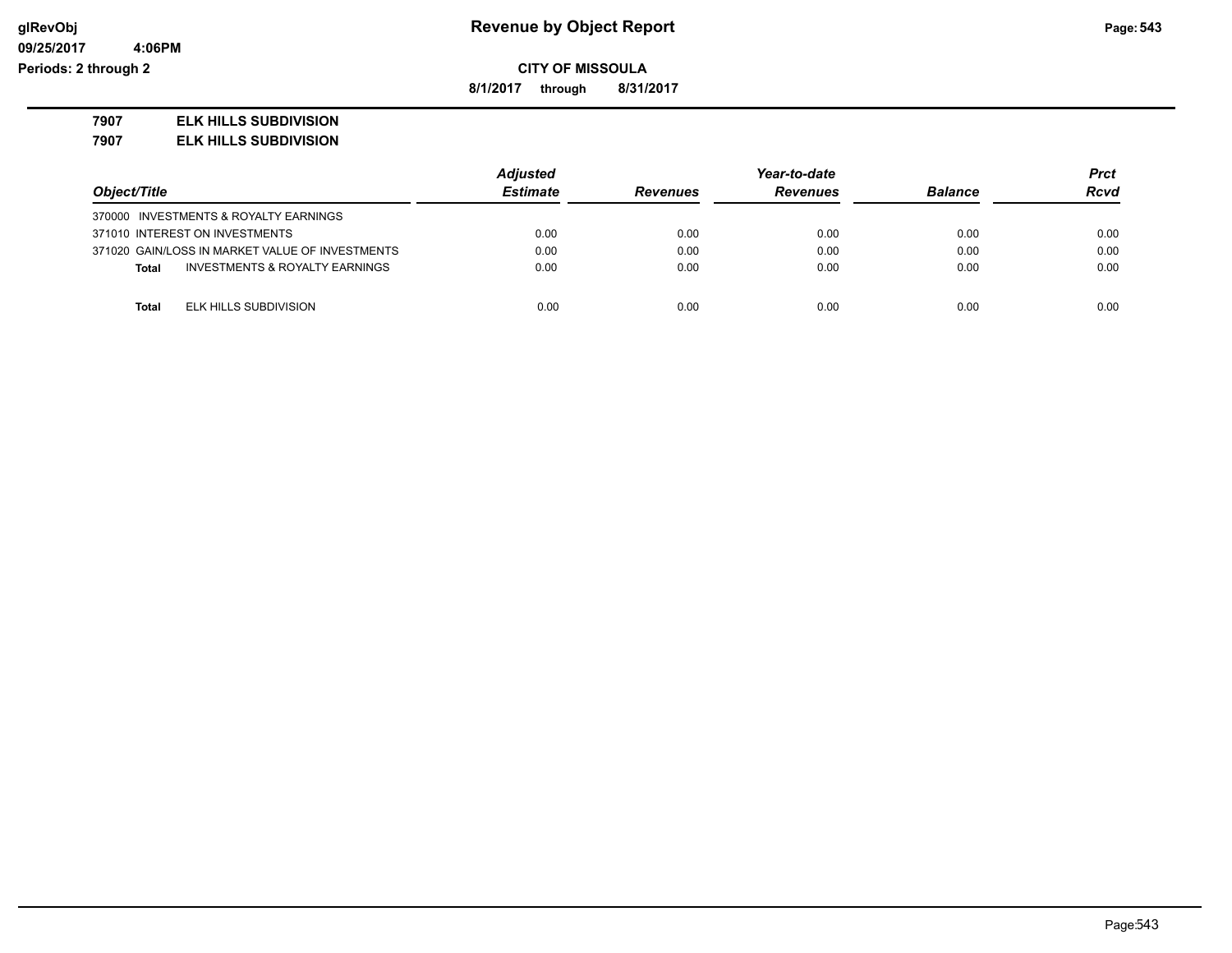**8/1/2017 through 8/31/2017**

#### **7907 ELK HILLS SUBDIVISION**

| Object/Title |                                                | <b>Adjusted</b><br><b>Estimate</b> | <b>Revenues</b> | Year-to-date<br><b>Revenues</b> | <b>Balance</b> | <b>Prct</b><br><b>Rcvd</b> |
|--------------|------------------------------------------------|------------------------------------|-----------------|---------------------------------|----------------|----------------------------|
|              | 370000 INVESTMENTS & ROYALTY EARNINGS          |                                    |                 |                                 |                |                            |
|              | 371010 INTEREST ON INVESTMENTS                 | 0.00                               | 0.00            | 0.00                            | 0.00           | 0.00                       |
|              | 371020 GAIN/LOSS IN MARKET VALUE OF INVESTMENT | 0.00                               | 0.00            | 0.00                            | 0.00           | 0.00                       |
| <b>Total</b> | <b>INVESTMENTS &amp; ROYALTY EARNINGS</b>      | 0.00                               | 0.00            | 0.00                            | 0.00           | 0.00                       |
|              |                                                |                                    |                 |                                 |                |                            |
| <b>Total</b> | ELK HILLS SUBDIVISION                          | 0.00                               | 0.00            | 0.00                            | 0.00           | 0.00                       |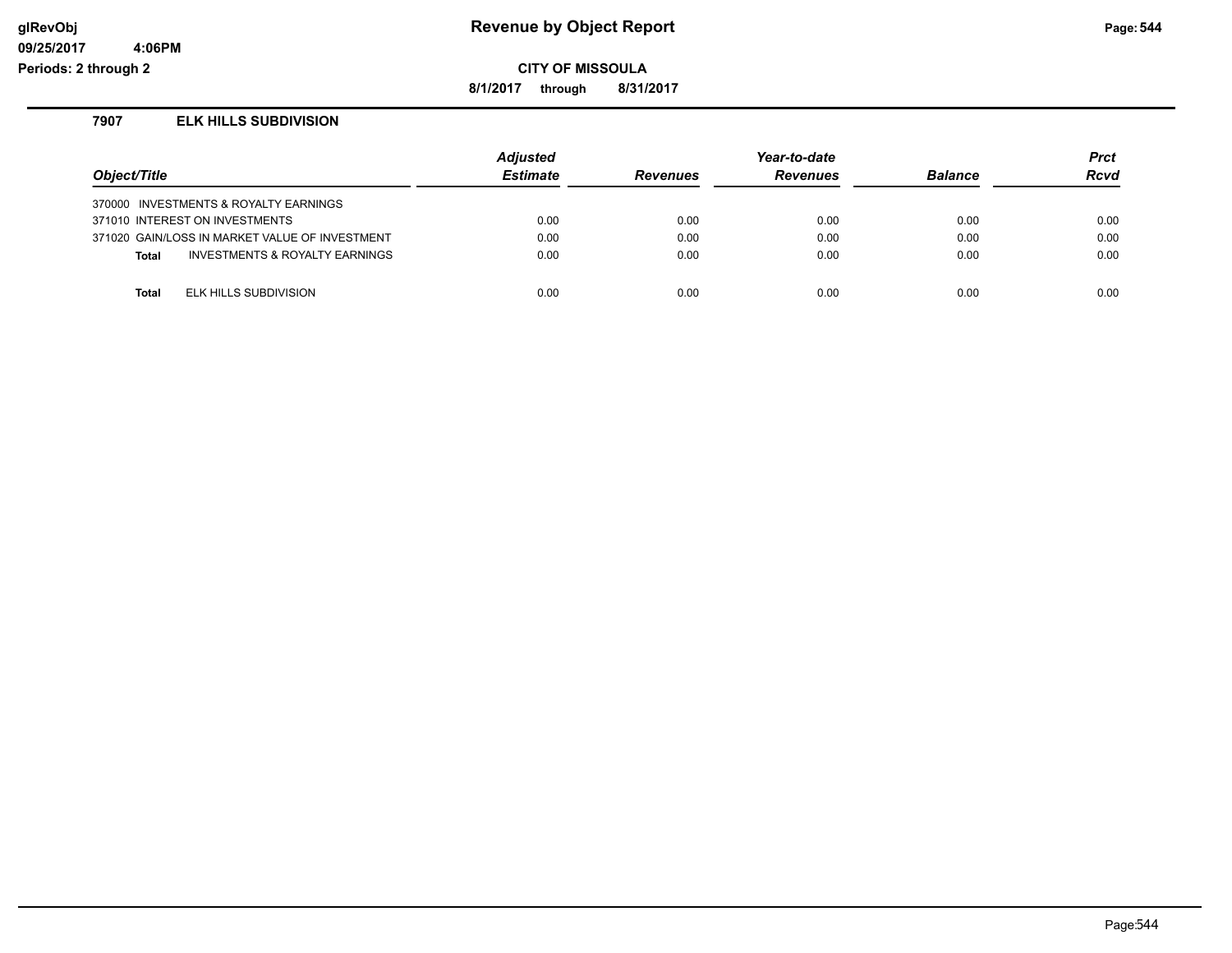**8/1/2017 through 8/31/2017**

# **7908 RATTLESNAKE-CORNERSTONE TRAIL SW**

# **7908 RATTLESNAKE-CORNERSTONE TRAIL SW**

|                                                 | <b>Adjusted</b> |                 | Year-to-date    |                | <b>Prct</b> |
|-------------------------------------------------|-----------------|-----------------|-----------------|----------------|-------------|
| Object/Title                                    | <b>Estimate</b> | <b>Revenues</b> | <b>Revenues</b> | <b>Balance</b> | <b>Rcvd</b> |
| 370000 INVESTMENTS & ROYALTY EARNINGS           |                 |                 |                 |                |             |
| 371010 INTEREST ON INVESTMENTS                  | 0.00            | 0.00            | 0.00            | 0.00           | 0.00        |
| 371020 GAIN/LOSS IN MARKET VALUE OF INVESTMENTS | 0.00            | 0.00            | 0.00            | 0.00           | 0.00        |
| INVESTMENTS & ROYALTY EARNINGS<br>Total         | 0.00            | 0.00            | 0.00            | 0.00           | 0.00        |
| 380000 OTHER FINANCING SOURCES                  |                 |                 |                 |                |             |
| 383000 OPERATING TRANSFERS                      | 0.00            | 0.00            | 0.00            | 0.00           | 0.00        |
| OTHER FINANCING SOURCES<br>Total                | 0.00            | 0.00            | 0.00            | 0.00           | 0.00        |
|                                                 |                 |                 |                 |                |             |
| Total<br>RATTLESNAKE-CORNERSTONE TRAIL SW       | 0.00            | 0.00            | 0.00            | 0.00           | 0.00        |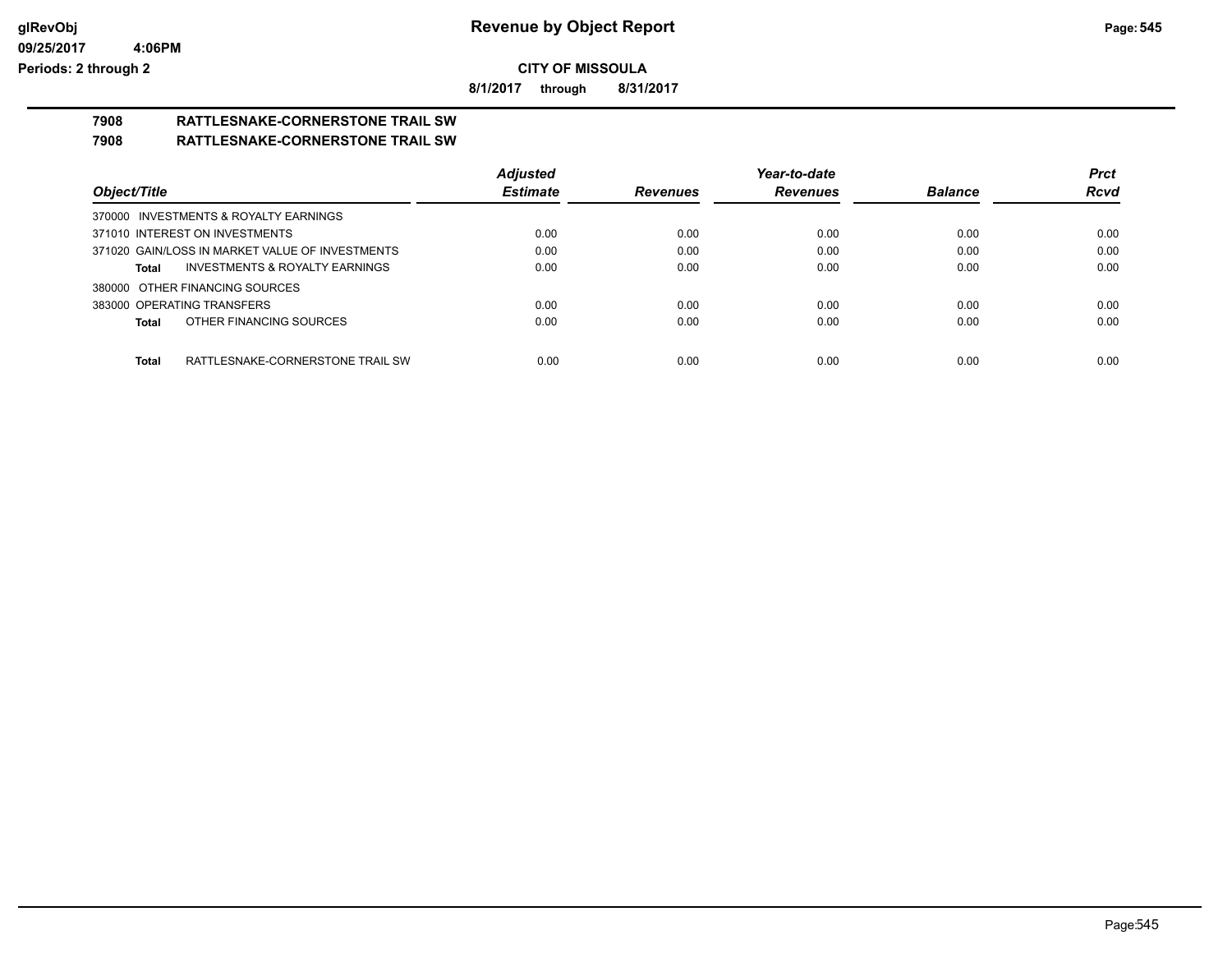**8/1/2017 through 8/31/2017**

#### **7908 RATTLESNAKE-CORNERSTONE TRAIL SW**

|                                                | <b>Adjusted</b> |                 | Year-to-date    |                | <b>Prct</b> |
|------------------------------------------------|-----------------|-----------------|-----------------|----------------|-------------|
| Object/Title                                   | <b>Estimate</b> | <b>Revenues</b> | <b>Revenues</b> | <b>Balance</b> | <b>Rcvd</b> |
| 370000 INVESTMENTS & ROYALTY EARNINGS          |                 |                 |                 |                |             |
| 371010 INTEREST ON INVESTMENTS                 | 0.00            | 0.00            | 0.00            | 0.00           | 0.00        |
| 371020 GAIN/LOSS IN MARKET VALUE OF INVESTMENT | 0.00            | 0.00            | 0.00            | 0.00           | 0.00        |
| INVESTMENTS & ROYALTY EARNINGS<br>Total        | 0.00            | 0.00            | 0.00            | 0.00           | 0.00        |
| 380000 OTHER FINANCING SOURCES                 |                 |                 |                 |                |             |
| 383000 OPERATING TRANSFERS                     | 0.00            | 0.00            | 0.00            | 0.00           | 0.00        |
| OTHER FINANCING SOURCES<br>Total               | 0.00            | 0.00            | 0.00            | 0.00           | 0.00        |
|                                                |                 |                 |                 |                |             |
| Total<br>RATTLESNAKE-CORNERSTONE TRAIL SW      | 0.00            | 0.00            | 0.00            | 0.00           | 0.00        |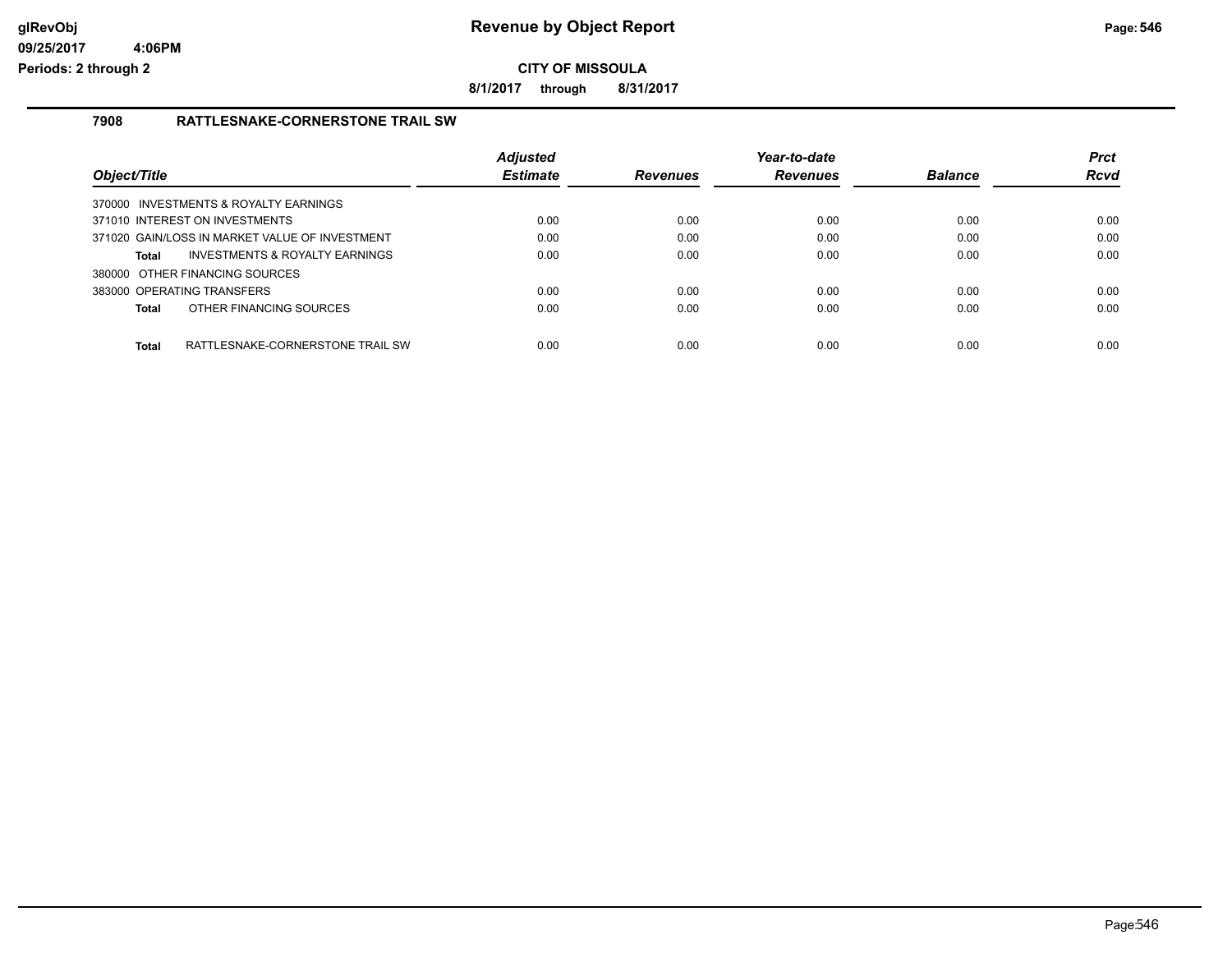**8/1/2017 through 8/31/2017**

# **7909 YOUTH PROGRAMS**

**7909 YOUTH PROGRAMS**

|                                                           | <b>Adjusted</b> |                 | Year-to-date    |                |             |
|-----------------------------------------------------------|-----------------|-----------------|-----------------|----------------|-------------|
| Object/Title                                              | <b>Estimate</b> | <b>Revenues</b> | <b>Revenues</b> | <b>Balance</b> | <b>Rcvd</b> |
| 370000 INVESTMENTS & ROYALTY EARNINGS                     |                 |                 |                 |                |             |
| 371010 INTEREST ON INVESTMENTS                            | 0.00            | 0.00            | 0.00            | 0.00           | 0.00        |
| 371020 GAIN/LOSS IN MARKET VALUE OF INVESTMENTS           | 0.00            | 0.00            | 0.00            | 0.00           | 0.00        |
| <b>INVESTMENTS &amp; ROYALTY EARNINGS</b><br><b>Total</b> | 0.00            | 0.00            | 0.00            | 0.00           | 0.00        |
|                                                           |                 |                 |                 |                |             |
| YOUTH PROGRAMS<br>Total                                   | 0.00            | 0.00            | 0.00            | 0.00           | 0.00        |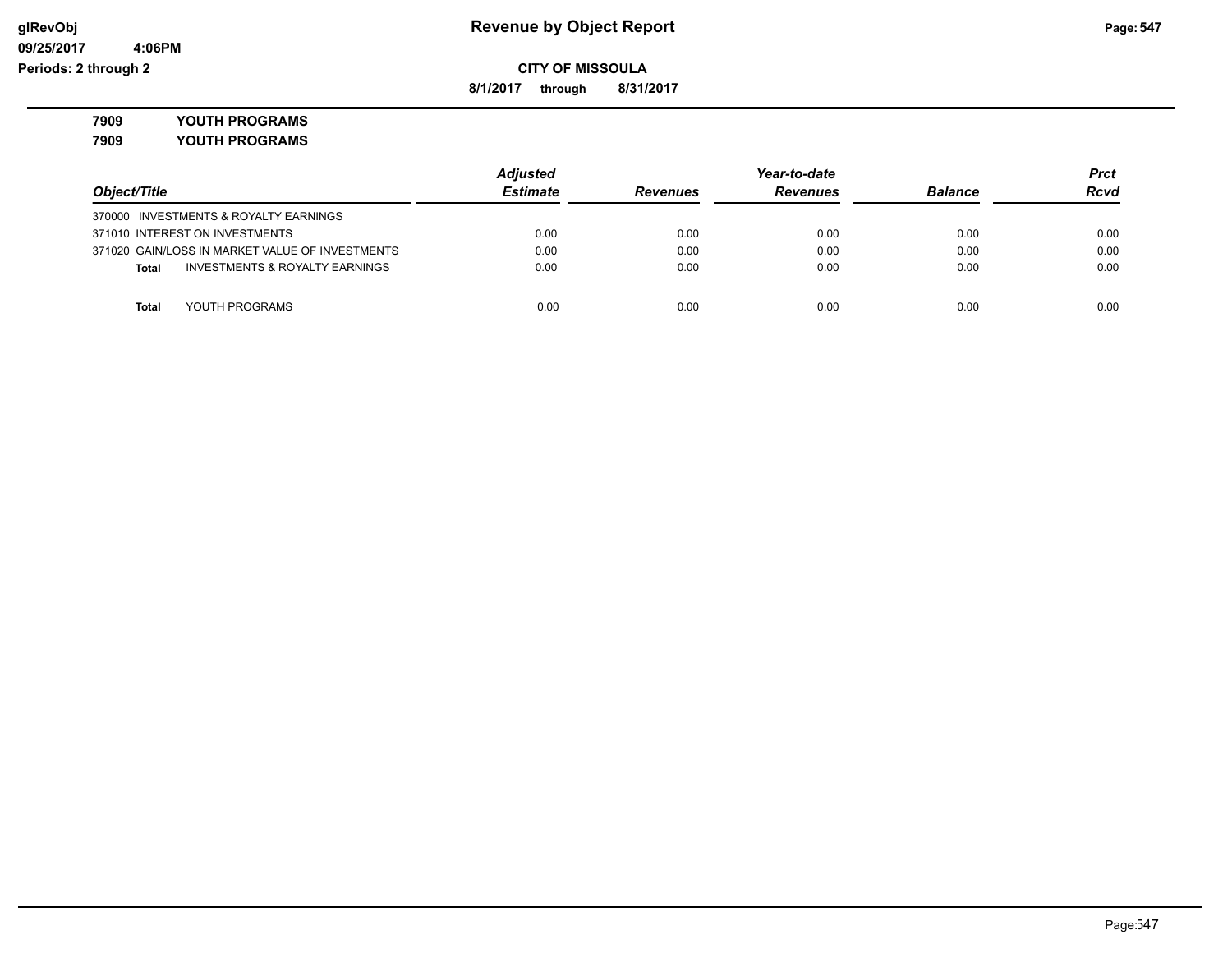**Periods: 2 through 2**

**CITY OF MISSOULA**

**8/1/2017 through 8/31/2017**

#### **7909 YOUTH PROGRAMS**

| Object/Title |                                                | <b>Adjusted</b><br><b>Estimate</b> | <b>Revenues</b> | Year-to-date<br><b>Revenues</b> | <b>Balance</b> | <b>Prct</b><br>Rcvd |
|--------------|------------------------------------------------|------------------------------------|-----------------|---------------------------------|----------------|---------------------|
|              | 370000 INVESTMENTS & ROYALTY EARNINGS          |                                    |                 |                                 |                |                     |
|              | 371010 INTEREST ON INVESTMENTS                 | 0.00                               | 0.00            | 0.00                            | 0.00           | 0.00                |
|              | 371020 GAIN/LOSS IN MARKET VALUE OF INVESTMENT | 0.00                               | 0.00            | 0.00                            | 0.00           | 0.00                |
| Total        | INVESTMENTS & ROYALTY EARNINGS                 | 0.00                               | 0.00            | 0.00                            | 0.00           | 0.00                |
|              |                                                |                                    |                 |                                 |                |                     |
| <b>Total</b> | YOUTH PROGRAMS                                 | 0.00                               | 0.00            | 0.00                            | 0.00           | 0.00                |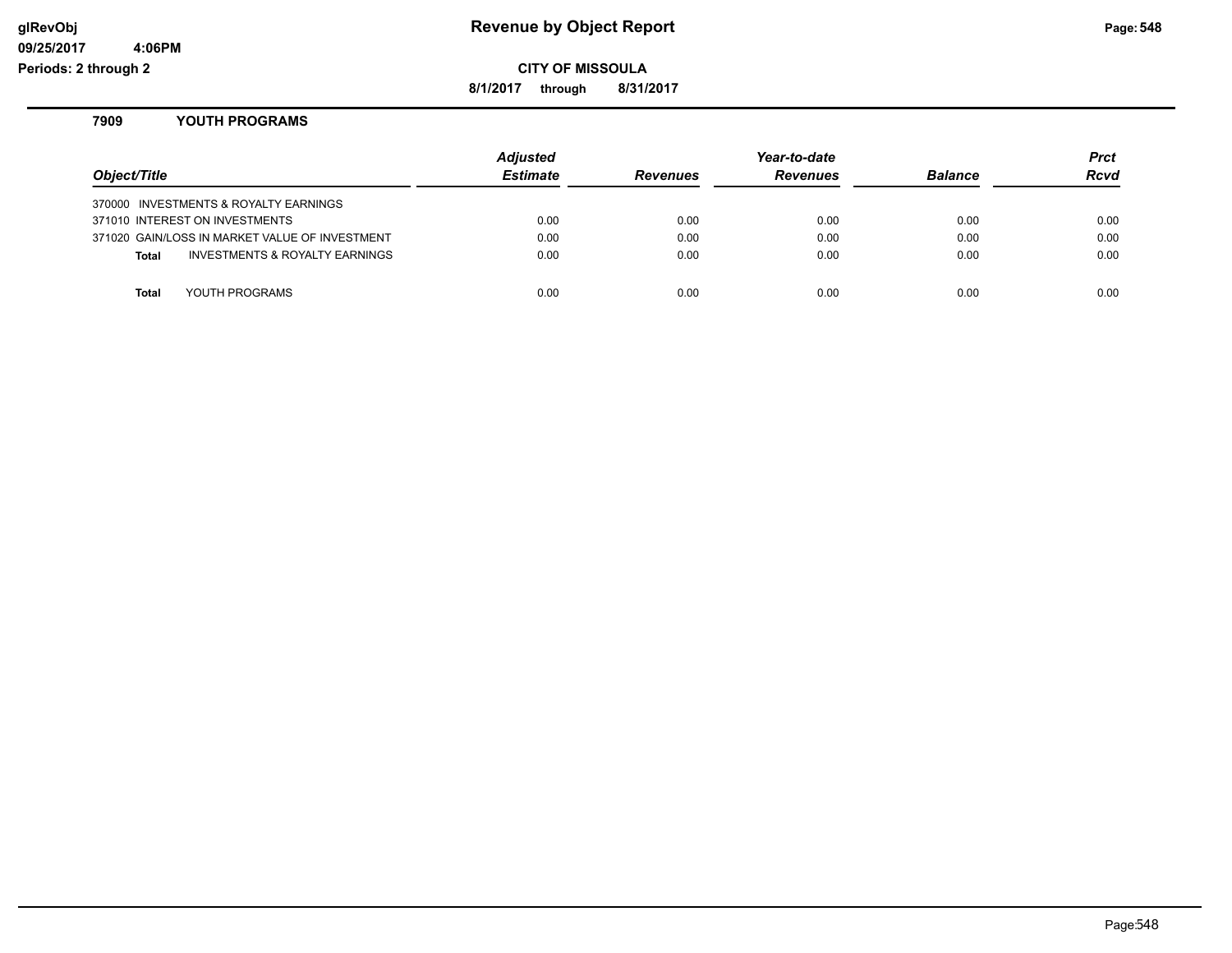**8/1/2017 through 8/31/2017**

# **7910 SIDEWALK & CURB LOAN FUND**

## **7910 SIDEWALK & CURB LOAN FUND**

|                                                           | <b>Adjusted</b> |                 | Year-to-date    |                |             |
|-----------------------------------------------------------|-----------------|-----------------|-----------------|----------------|-------------|
| Object/Title                                              | <b>Estimate</b> | <b>Revenues</b> | <b>Revenues</b> | <b>Balance</b> | <b>Rcvd</b> |
| 370000 INVESTMENTS & ROYALTY EARNINGS                     |                 |                 |                 |                |             |
| 371010 INTEREST ON INVESTMENTS                            | 0.00            | 0.00            | 0.00            | 0.00           | 0.00        |
| 371020 GAIN/LOSS IN MARKET VALUE OF INVESTMENTS           | 0.00            | 0.00            | 0.00            | 0.00           | 0.00        |
| <b>INVESTMENTS &amp; ROYALTY EARNINGS</b><br><b>Total</b> | 0.00            | 0.00            | 0.00            | 0.00           | 0.00        |
|                                                           |                 |                 |                 |                |             |
| Total<br>SIDEWALK & CURB LOAN FUND                        | 0.00            | 0.00            | 0.00            | 0.00           | 0.00        |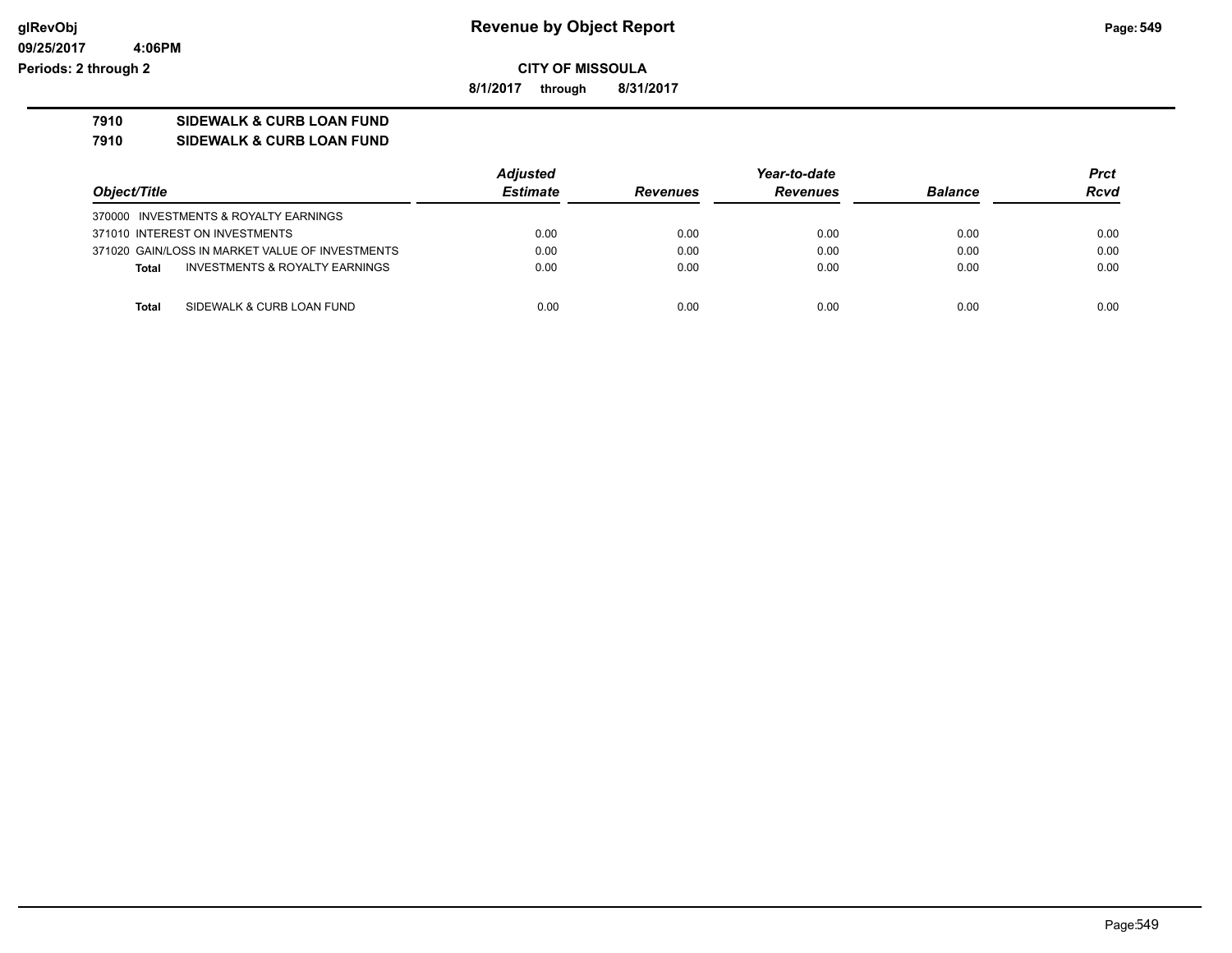**8/1/2017 through 8/31/2017**

## **7910 SIDEWALK & CURB LOAN FUND**

| Object/Title                                   |                                           | <b>Adjusted</b><br><b>Estimate</b> | <b>Revenues</b> | Year-to-date<br><b>Revenues</b> | <b>Balance</b> | <b>Prct</b><br>Rcvd |
|------------------------------------------------|-------------------------------------------|------------------------------------|-----------------|---------------------------------|----------------|---------------------|
| 370000 INVESTMENTS & ROYALTY EARNINGS          |                                           |                                    |                 |                                 |                |                     |
| 371010 INTEREST ON INVESTMENTS                 |                                           | 0.00                               | 0.00            | 0.00                            | 0.00           | 0.00                |
| 371020 GAIN/LOSS IN MARKET VALUE OF INVESTMENT |                                           | 0.00                               | 0.00            | 0.00                            | 0.00           | 0.00                |
| <b>Total</b>                                   | <b>INVESTMENTS &amp; ROYALTY EARNINGS</b> | 0.00                               | 0.00            | 0.00                            | 0.00           | 0.00                |
|                                                |                                           |                                    |                 |                                 |                |                     |
| Total                                          | SIDEWALK & CURB LOAN FUND                 | 0.00                               | 0.00            | 0.00                            | 0.00           | 0.00                |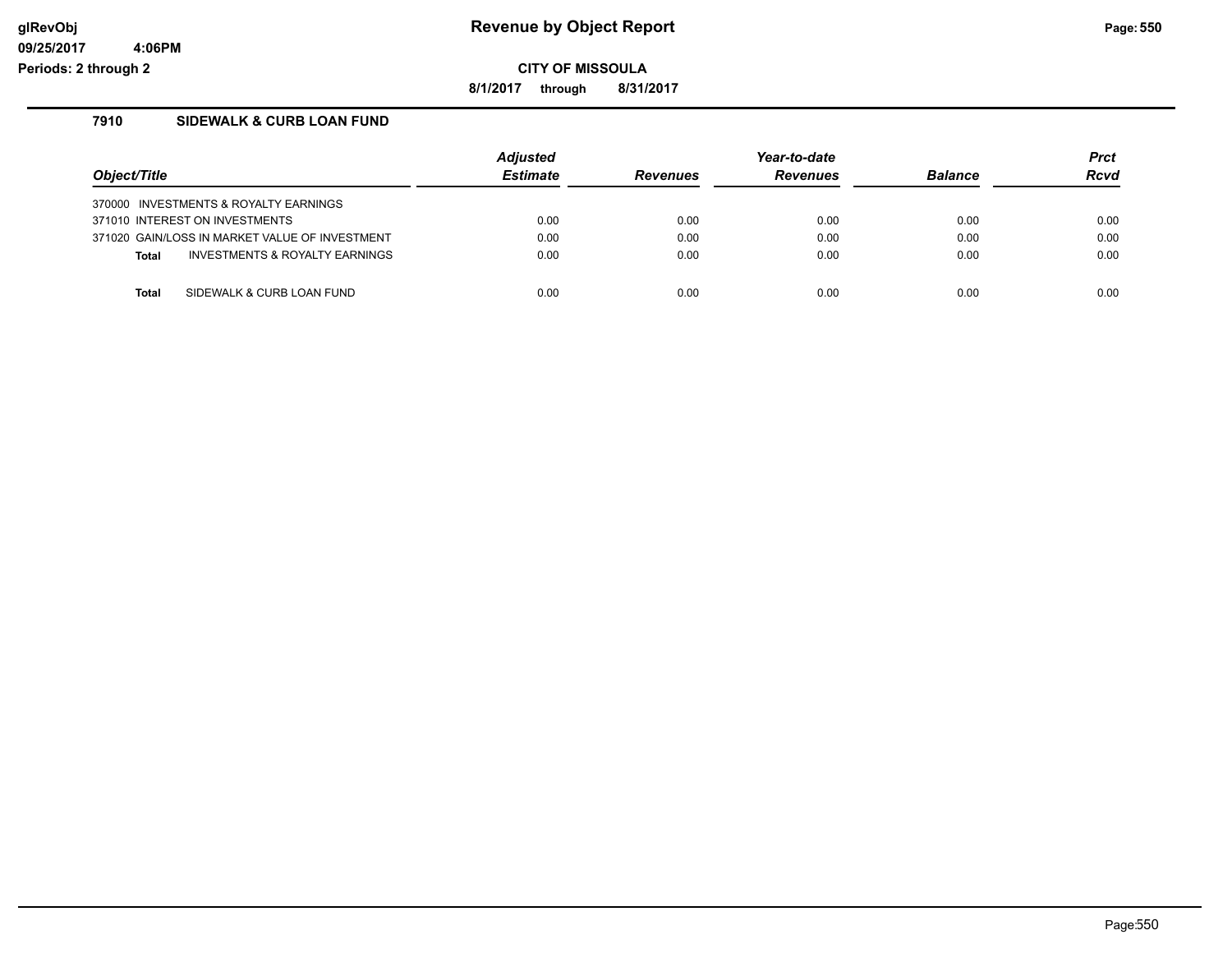**8/1/2017 through 8/31/2017**

**7911 RESIDENTIAL INSPECTION FUND**

**7911 RESIDENTIAL INSPECTION FUND**

|                                                    | <b>Adjusted</b> |                 | Year-to-date    |                | <b>Prct</b> |
|----------------------------------------------------|-----------------|-----------------|-----------------|----------------|-------------|
| Object/Title                                       | <b>Estimate</b> | <b>Revenues</b> | <b>Revenues</b> | <b>Balance</b> | <b>Rcvd</b> |
| 320000 LICENSES & PERMITS                          |                 |                 |                 |                |             |
| 323018 PAVING ASSESSMENTS                          | 0.00            | 0.00            | 0.00            | 0.00           | 0.00        |
| <b>LICENSES &amp; PERMITS</b><br>Total             | 0.00            | 0.00            | 0.00            | 0.00           | 0.00        |
| 360000 MISCELLANEOUS REVENUES                      |                 |                 |                 |                |             |
| 360010 MISCELLANEOUS                               | 0.00            | 0.00            | 0.00            | 0.00           | 0.00        |
| 365001 *** Title Not Found ***                     | 0.00            | 0.00            | 0.00            | 0.00           | 0.00        |
| 365002 OTHER RECREATION DONATIONS                  | 0.00            | 0.00            | 0.00            | 0.00           | 0.00        |
| MISCELLANEOUS REVENUES<br>Total                    | 0.00            | 0.00            | 0.00            | 0.00           | 0.00        |
| 370000 INVESTMENTS & ROYALTY EARNINGS              |                 |                 |                 |                |             |
| 371010 INTEREST ON INVESTMENTS                     | 0.00            | 0.00            | 0.00            | 0.00           | 0.00        |
| 371020 GAIN/LOSS IN MARKET VALUE OF INVESTMENTS    | 0.00            | 0.00            | 0.00            | 0.00           | 0.00        |
| <b>INVESTMENTS &amp; ROYALTY EARNINGS</b><br>Total | 0.00            | 0.00            | 0.00            | 0.00           | 0.00        |
| <b>RESIDENTIAL INSPECTION FUND</b><br>Total        | 0.00            | 0.00            | 0.00            | 0.00           | 0.00        |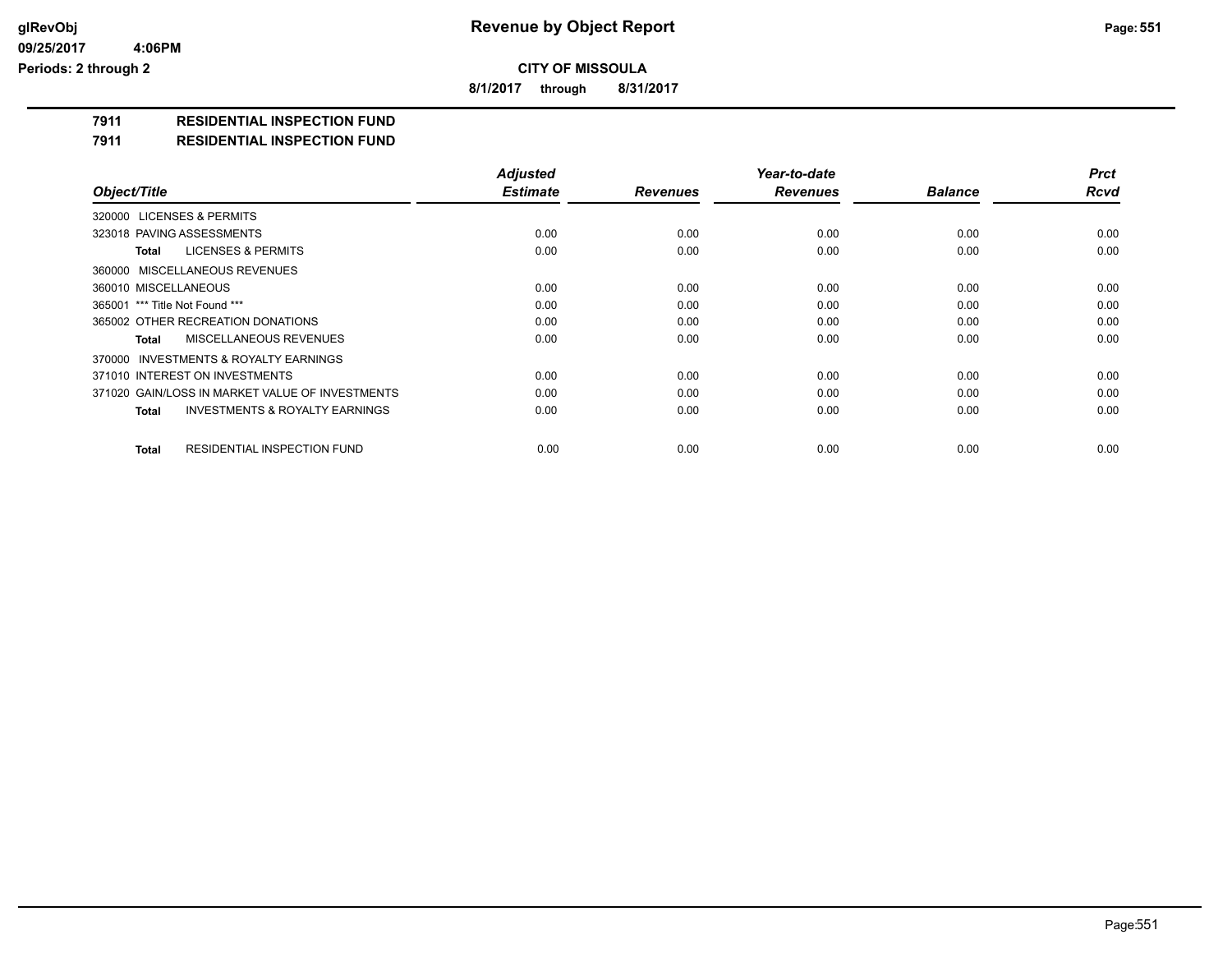**8/1/2017 through 8/31/2017**

## **7911 RESIDENTIAL INSPECTION FUND**

| Object/Title                                              | <b>Adjusted</b><br><b>Estimate</b> | <b>Revenues</b> | Year-to-date<br><b>Revenues</b> | <b>Balance</b> | <b>Prct</b><br><b>Rcvd</b> |
|-----------------------------------------------------------|------------------------------------|-----------------|---------------------------------|----------------|----------------------------|
|                                                           |                                    |                 |                                 |                |                            |
| 320000 LICENSES & PERMITS                                 |                                    |                 |                                 |                |                            |
| 323018 PAVING ASSESSMENTS                                 | 0.00                               | 0.00            | 0.00                            | 0.00           | 0.00                       |
| <b>LICENSES &amp; PERMITS</b><br><b>Total</b>             | 0.00                               | 0.00            | 0.00                            | 0.00           | 0.00                       |
| 360000 MISCELLANEOUS REVENUES                             |                                    |                 |                                 |                |                            |
| 360010 MISCELLANEOUS                                      | 0.00                               | 0.00            | 0.00                            | 0.00           | 0.00                       |
| 365001 *** Title Not Found ***                            | 0.00                               | 0.00            | 0.00                            | 0.00           | 0.00                       |
| 365002 OTHER RECREATION DONATIONS                         | 0.00                               | 0.00            | 0.00                            | 0.00           | 0.00                       |
| <b>MISCELLANEOUS REVENUES</b><br><b>Total</b>             | 0.00                               | 0.00            | 0.00                            | 0.00           | 0.00                       |
| INVESTMENTS & ROYALTY EARNINGS<br>370000                  |                                    |                 |                                 |                |                            |
| 371010 INTEREST ON INVESTMENTS                            | 0.00                               | 0.00            | 0.00                            | 0.00           | 0.00                       |
| 371020 GAIN/LOSS IN MARKET VALUE OF INVESTMENT            | 0.00                               | 0.00            | 0.00                            | 0.00           | 0.00                       |
| <b>INVESTMENTS &amp; ROYALTY EARNINGS</b><br><b>Total</b> | 0.00                               | 0.00            | 0.00                            | 0.00           | 0.00                       |
| RESIDENTIAL INSPECTION FUND<br><b>Total</b>               | 0.00                               | 0.00            | 0.00                            | 0.00           | 0.00                       |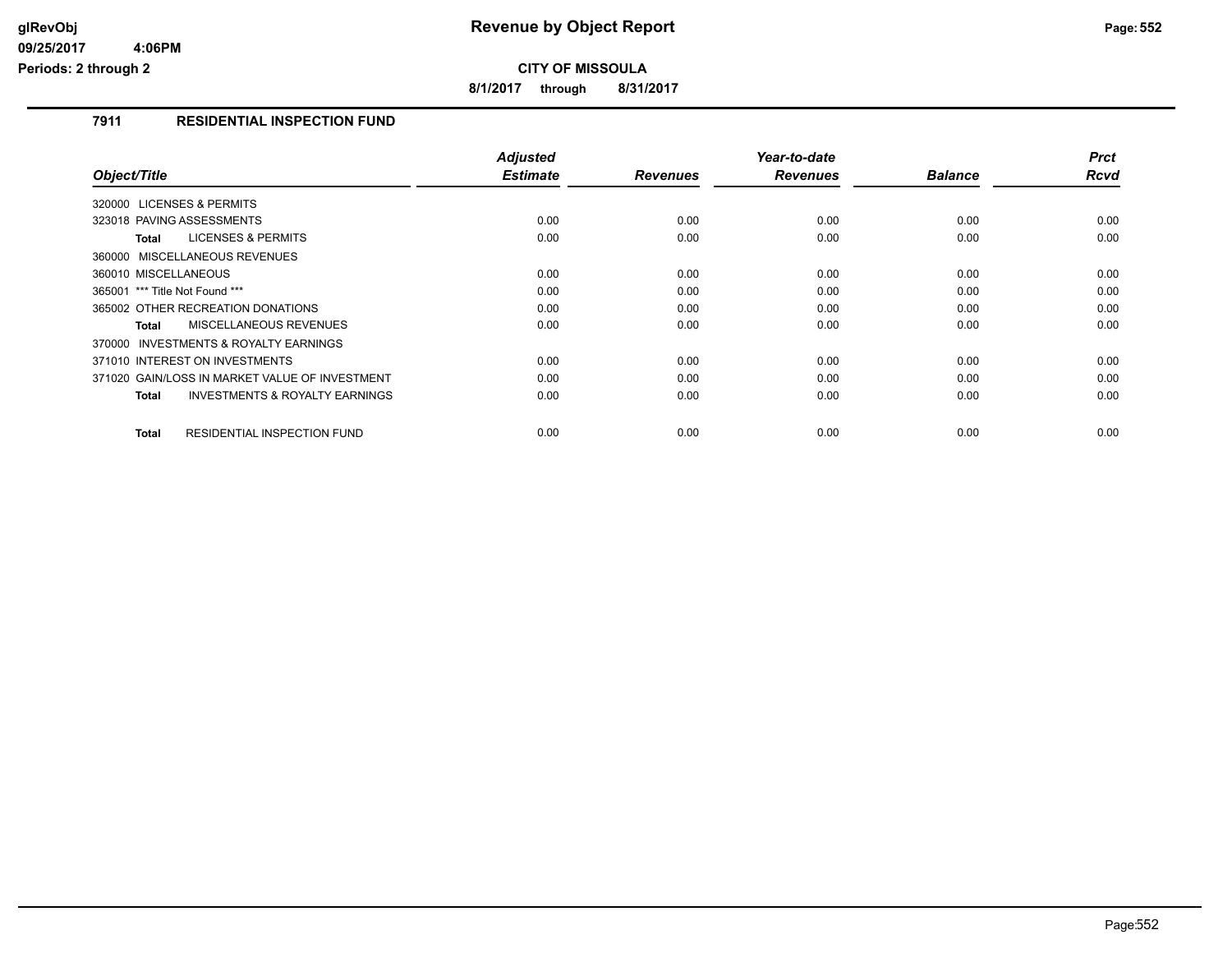**09/25/2017 4:06PM Periods: 2 through 2**

**CITY OF MISSOULA**

**8/1/2017 through 8/31/2017**

**7955 PROPERTY TAX RELIEF**

**7955 PROPERTY TAX RELIEF**

| Object/Title |                                           | <b>Adjusted</b> |                 | Year-to-date    |                | Prct<br><b>Rcvd</b> |
|--------------|-------------------------------------------|-----------------|-----------------|-----------------|----------------|---------------------|
|              |                                           | <b>Estimate</b> | <b>Revenues</b> | <b>Revenues</b> | <b>Balance</b> |                     |
|              | 360000 MISCELLANEOUS REVENUES             |                 |                 |                 |                |                     |
|              | 365010 FRIENDS OF MISSOULA PARKS DONATION | 0.00            | 0.00            | 0.00            | 0.00           | 0.00                |
| <b>Total</b> | MISCELLANEOUS REVENUES                    | 0.00            | 0.00            | 0.00            | 0.00           | 0.00                |
| <b>Total</b> | PROPERTY TAX RELIEF                       | 0.00            | 0.00            | 0.00            | 0.00           | 0.00                |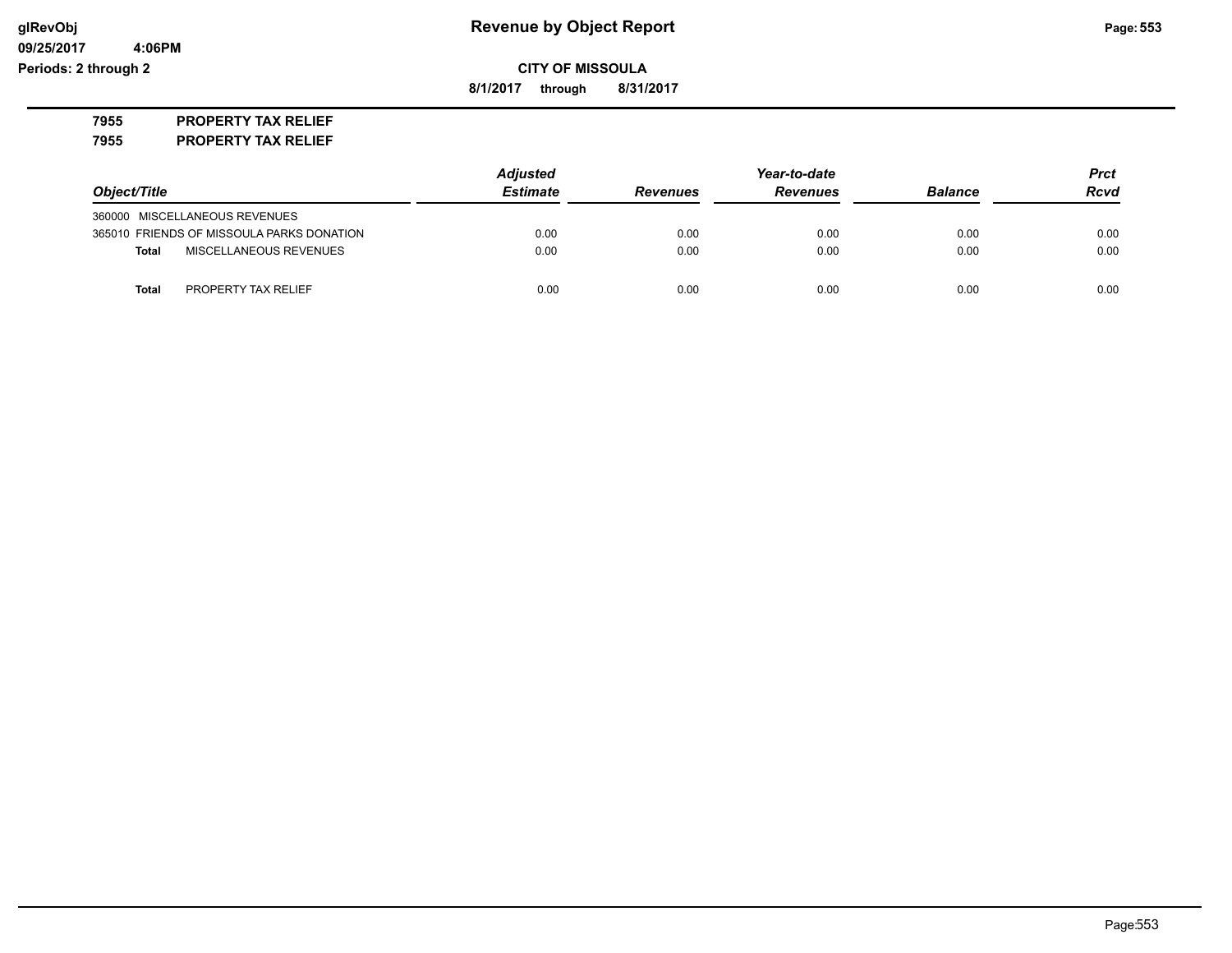**Periods: 2 through 2**

**CITY OF MISSOULA**

**8/1/2017 through 8/31/2017**

#### **7955 PROPERTY TAX RELIEF**

 **4:06PM**

|                                           | <b>Adjusted</b> |                 | Year-to-date    |                | <b>Prct</b> |
|-------------------------------------------|-----------------|-----------------|-----------------|----------------|-------------|
| Object/Title                              | <b>Estimate</b> | <b>Revenues</b> | <b>Revenues</b> | <b>Balance</b> | <b>Rcvd</b> |
| 360000 MISCELLANEOUS REVENUES             |                 |                 |                 |                |             |
| 365010 FRIENDS OF MISSOULA PARKS DONATION | 0.00            | 0.00            | 0.00            | 0.00           | 0.00        |
| MISCELLANEOUS REVENUES<br><b>Total</b>    | 0.00            | 0.00            | 0.00            | 0.00           | 0.00        |
| PROPERTY TAX RELIEF<br>Total              | 0.00            | 0.00            | 0.00            | 0.00           | 0.00        |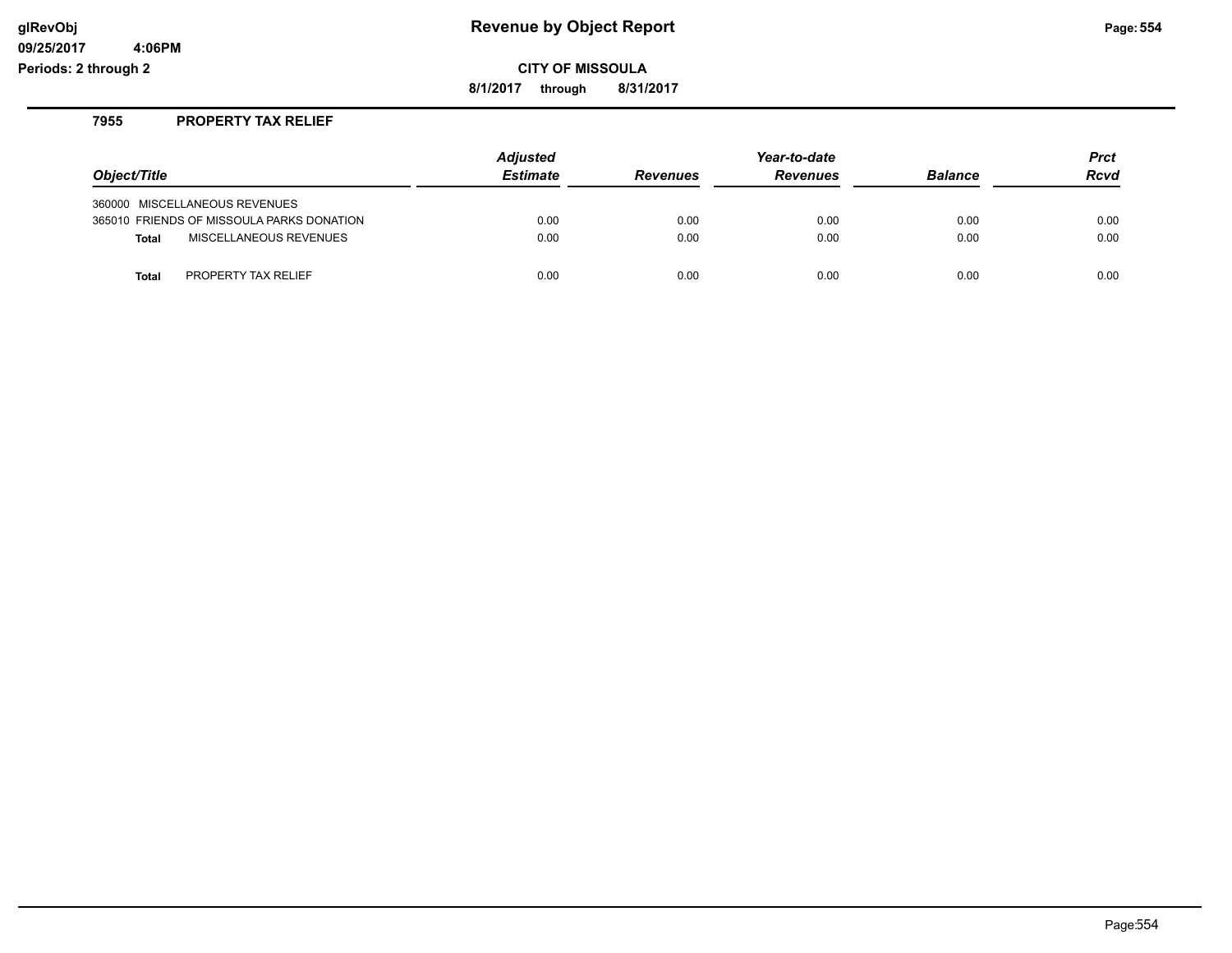#### **09/25/2017 4:06PM**

**Periods: 2 through 2**

**CITY OF MISSOULA**

**8/1/2017 through 8/31/2017**

#### **9000 GENERAL FIXED ASSETS ACCOUNT GROUP 9000 GENERAL FIXED ASSETS ACCOUNT GROUP**

|                                |                                           | <b>Adjusted</b> |                 | Year-to-date    |                | Prct |
|--------------------------------|-------------------------------------------|-----------------|-----------------|-----------------|----------------|------|
| Object/Title                   |                                           | <b>Estimate</b> | <b>Revenues</b> | <b>Revenues</b> | <b>Balance</b> | Rcvd |
|                                | 380000 OTHER FINANCING SOURCES            |                 |                 |                 |                |      |
| 382000 *** Title Not Found *** |                                           | 0.00            | 0.00            | 0.00            | 0.00           | 0.00 |
| <b>Total</b>                   | OTHER FINANCING SOURCES                   | 0.00            | 0.00            | 0.00            | 0.00           | 0.00 |
| <b>Total</b>                   | <b>GENERAL FIXED ASSETS ACCOUNT GROUP</b> | 0.00            | 0.00            | 0.00            | 0.00           | 0.00 |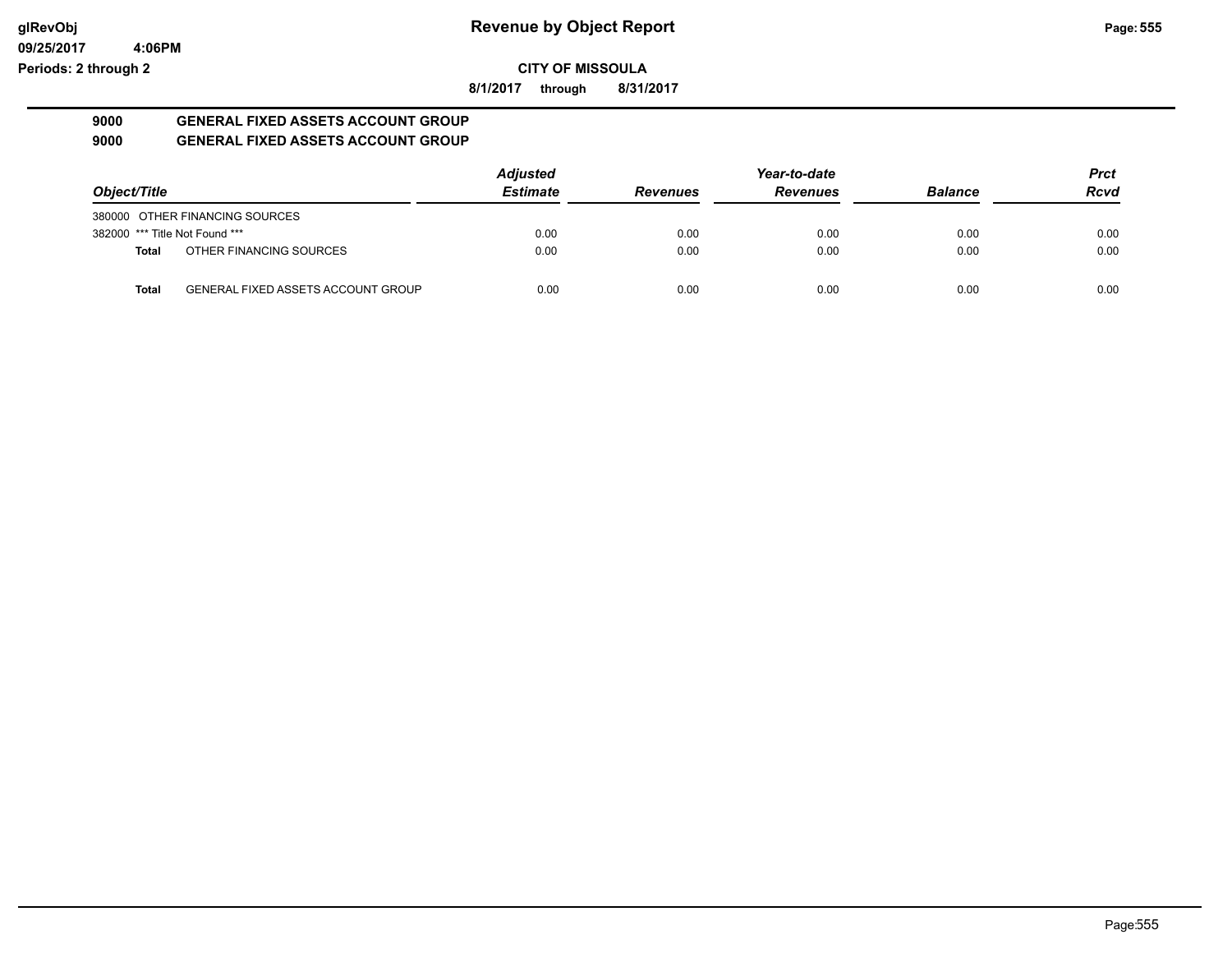**8/1/2017 through 8/31/2017**

#### **9000 GENERAL FIXED ASSETS ACCOUNT GROUP**

| Object/Title                   |                                           | <b>Adjusted</b><br><b>Estimate</b> | <b>Revenues</b> | Year-to-date<br><b>Revenues</b> | <b>Balance</b> | <b>Prct</b><br><b>Rcvd</b> |
|--------------------------------|-------------------------------------------|------------------------------------|-----------------|---------------------------------|----------------|----------------------------|
|                                | 380000 OTHER FINANCING SOURCES            |                                    |                 |                                 |                |                            |
| 382000 *** Title Not Found *** |                                           | 0.00                               | 0.00            | 0.00                            | 0.00           | 0.00                       |
| <b>Total</b>                   | OTHER FINANCING SOURCES                   | 0.00                               | 0.00            | 0.00                            | 0.00           | 0.00                       |
| <b>Total</b>                   | <b>GENERAL FIXED ASSETS ACCOUNT GROUF</b> | 0.00                               | 0.00            | 0.00                            | 0.00           | 0.00                       |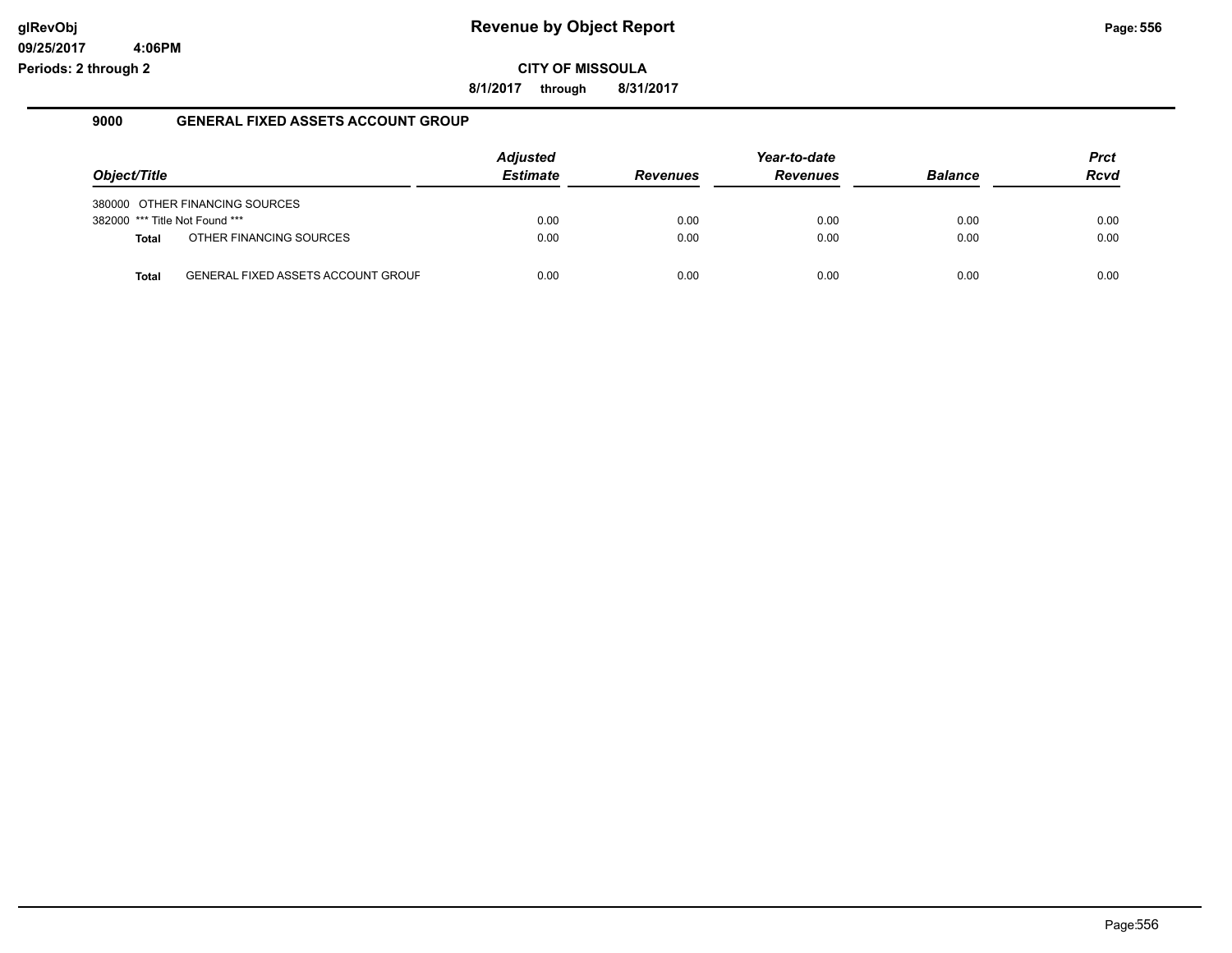**CITY OF MISSOULA 8/1/2017 through 8/31/2017**

#### *Grand Totals*

|                                                | <b>Adjusted</b> |                 | Year-to-date    |                | <b>Prct</b> |
|------------------------------------------------|-----------------|-----------------|-----------------|----------------|-------------|
| Object/Title                                   | <b>Estimate</b> | <b>Revenues</b> | <b>Revenues</b> | <b>Balance</b> | <b>Rcvd</b> |
| 363020                                         | 0.00            | 0.00            | 0.00            | 0.00           | 0.00        |
| 310000 TAXES/ASSESSMENTS                       |                 |                 |                 |                |             |
| 310000 TAXES/ASSESSMENTS                       | 0.00            | 0.00            | 0.00            | 0.00           | 0.00        |
| 311000 GENERAL PROPERTY TAXES                  | 0.00            | 436,975.84      | -168,842.31     | 168,842.31     | 0.00        |
| 311001 CURRENT TAXES                           | 0.00            | 0.00            | 0.00            | 0.00           | 0.00        |
| 311005 DELINQUENT TAXES                        | 0.00            | 184.12          | $-2,612.15$     | 2,612.15       | 0.00        |
| 311011 TAX INCREMENT                           | 0.00            | 113,273.61      | $-20,341.31$    | 20,341.31      | 0.00        |
| 311030 MOTOR VEHICLE TAXES                     | 0.00            | 141,500.62      | $-156,808.04$   | 156,808.04     | 0.00        |
| 312000 PENALTIES & INTEREST - DELINQUENT TAXES | 0.00            | 0.00            | 0.00            | 0.00           | 0.00        |
| 312001 PENALTIES & INTEREST                    | 0.00            | 17,411.18       | $-9,282.63$     | 9,282.63       | 0.00        |
| 314000 PROP TAX - OTHER THAN ASSESSED VAL      | 0.00            | 0.00            | 0.00            | 0.00           | 0.00        |
| 314001 LIGHT VEHICLE TAX                       | 0.00            | 0.00            | 0.00            | 0.00           | 0.00        |
| 314100 TBID REVENUE                            | 0.00            | 0.00            | 0.00            | 0.00           | 0.00        |
| TAXES/ASSESSMENTS<br><b>Total</b>              | 0.00            | 709,345.37      | -357,886.44     | 357,886.44     | 0.00        |
| 320000 LICENSES & PERMITS                      |                 |                 |                 |                |             |
| 322011 LIQUOR LICENSES                         | 0.00            | 0.00            | 0.00            | 0.00           | 0.00        |
| 322012 BEER LICENSES                           | 0.00            | 0.00            | 0.00            | 0.00           | 0.00        |
| 322013 WINE LICENSES                           | 0.00            | 0.00            | 200.00          | $-200.00$      | 0.00        |
| 322014 GOING OUT OF BUSINESS LICENSE           | 0.00            | 0.00            | 0.00            | 0.00           | 0.00        |
| 322020 GENERAL BUSINESS/PROF/OCCUPATIONAL LIC  | 0.00            | 14,208.01       | 32,430.51       | $-32,430.51$   | 0.00        |
| 322021 RENTAL LICENSES                         | 0.00            | 1,288.98        | 3,246.69        | $-3,246.69$    | 0.00        |
| 322022 BLIC PENALTIES & LICENSES               | 0.00            | 3,438.28        | 4,976.53        | $-4,976.53$    | 0.00        |
| 322023 TOURIST HOME REGISTRATION               | 0.00            | 100.00          | 600.00          | $-600.00$      | 0.00        |
| 322031 FRANCHISE FEE - AT&T                    | 0.00            | 169,307.64      | 0.00            | 0.00           | 0.00        |
| 322034 PEG ACCESS                              | 0.00            | 9,483.58        | 0.00            | 0.00           | 0.00        |
| 323011 BUILDING PERMITS                        | 0.00            | 124,268.90      | 298,450.93      | -298,450.93    | 0.00        |
| 323012 ELECTRICAL PERMITS                      | 0.00            | 31,109.64       | 57,005.58       | $-57,005.58$   | 0.00        |
| 323013 PLUMBING PERMITS                        | 0.00            | 18,427.00       | 33,698.00       | $-33,698.00$   | 0.00        |
| 323014 BLDG PERMIT REVIEW FEE                  | 0.00            | 0.00            | 0.00            | 0.00           | 0.00        |
| 323015 EXCAVATING PERMITS                      | 0.00            | 35,776.27       | 85,731.80       | $-85,731.80$   | 0.00        |
| 323016 MOVING PERMITS                          | 0.00            | 0.00            | 0.00            | 0.00           | 0.00        |
| 323017 MECHANICAL PERMITS                      | 0.00            | 13,049.20       | 23,829.20       | $-23,829.20$   | 0.00        |
| 323018 PAVING ASSESSMENTS                      | 0.00            | 0.00            | 0.00            | 0.00           | 0.00        |
| 323019 ALARM USERS PERMITS                     | 0.00            | 806.00          | 7,332.00        | $-7,332.00$    | 0.00        |
| 323020 FENCE PERMITS                           | 0.00            | 1,394.00        | 2,038.00        | $-2,038.00$    | 0.00        |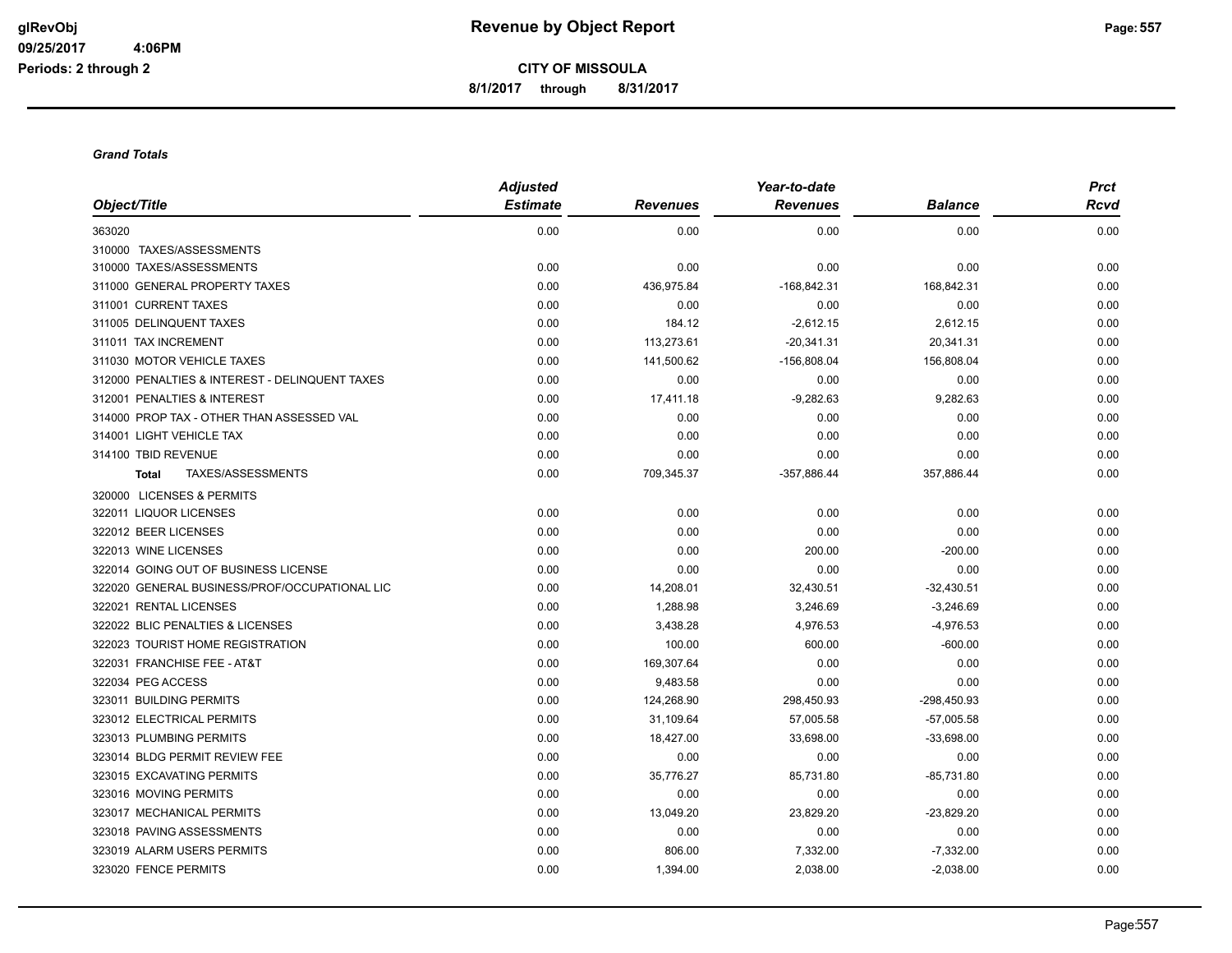**8/1/2017 through 8/31/2017**

| Object/Title                                   | <b>Adjusted</b><br><b>Estimate</b> | <b>Revenues</b> | Year-to-date<br><b>Revenues</b> | <b>Balance</b> | <b>Prct</b><br><b>Rcvd</b> |
|------------------------------------------------|------------------------------------|-----------------|---------------------------------|----------------|----------------------------|
| 323021 PAVING PERMITS                          | 0.00                               | 4,286.00        | 7,359.00                        | $-7,359.00$    | 0.00                       |
| 323022 GRADING/DRAINAGE PERMITS                | 0.00                               | 2,588.00        | 3,847.00                        | $-3,847.00$    | 0.00                       |
| 323023 ADA ACCESS PERMITS                      | 0.00                               | 1,714.00        | 3,704.00                        | $-3,704.00$    | 0.00                       |
| 323025 STREET USE PERMITS                      | 0.00                               | 468.00          | 780.00                          | $-780.00$      | 0.00                       |
| 323026 PYROTECHNICS PERMITS                    | 0.00                               | 356.00          | 356.00                          | $-356.00$      | 0.00                       |
| 323027 HAULER PERMITS                          | 0.00                               | 0.00            | 150.00                          | $-150.00$      | 0.00                       |
| 323030 ANIMAL LICENSES                         | 0.00                               | 667.50          | 1,372.50                        | $-1,372.50$    | 0.00                       |
| 323031 CHICKEN LICENSES                        | 0.00                               | 0.00            | 90.00                           | $-90.00$       | 0.00                       |
| 323052 STORM WATER POLLUTION PREVENTION PERMIT | 0.00                               | 1,455.00        | 2,433.00                        | $-2,433.00$    | 0.00                       |
| 323054 ZONING COMPLIANCE PERMITS               | 0.00                               | 1,674.00        | 3,571.00                        | $-3,571.00$    | 0.00                       |
| 323055 FLOOD PLAIN PERMITS                     | 0.00                               | 0.00            | 0.00                            | 0.00           | 0.00                       |
| 323056 SIGN PERMITS                            | 0.00                               | 1,381.00        | 2,779.00                        | $-2,779.00$    | 0.00                       |
| 323057 SIDEWALK CAFE PERMIT                    | 0.00                               | 0.00            | 0.00                            | 0.00           | 0.00                       |
| <b>LICENSES &amp; PERMITS</b><br><b>Total</b>  | 0.00                               | 437,247.00      | 575,980.74                      | $-575,980.74$  | 0.00                       |
| 330000 INTERGOVERNMENTAL REVENUES              |                                    |                 |                                 |                |                            |
| 330000 INTERGOVERNMENTAL REVENUES              | 0.00                               | 131,324.00      | 0.00                            | 0.00           | 0.00                       |
| 330005 MUTD GRANT ADMIN FEE                    | 0.00                               | 0.00            | 0.00                            | 0.00           | 0.00                       |
| 331000 FEDERAL GRANTS                          | 0.00                               | 0.00            | 0.00                            | 0.00           | 0.00                       |
| 331001 GRANTS                                  | 0.00                               | 0.00            | 0.00                            | 0.00           | 0.00                       |
| 331002 COUNTY ASSISTANCE CIP PROJECTS          | 0.00                               | 0.00            | 0.00                            | 0.00           | 0.00                       |
| 331003 STATE HOME PROGRAM INCOME               | 0.00                               | 0.00            | 0.00                            | 0.00           | 0.00                       |
| 331004 CITY ASSESSMENTS                        | 0.00                               | 0.00            | 0.00                            | 0.00           | 0.00                       |
| 331005 WESTERN FEDERAL LANDS GRANT             | 0.00                               | 0.00            | 0.00                            | 0.00           | 0.00                       |
| 331010 ENTITLEMENT - CDBG                      | 0.00                               | 13,435.98       | 1,549.57                        | $-1,549.57$    | 0.00                       |
| 331011 NSP GRANT/SILVERTIP PROJECT             | 0.00                               | 0.00            | 0.00                            | 0.00           | 0.00                       |
| 331012 ARRA/CDBG STIMULUS REVENUE              | 0.00                               | 0.00            | 0.00                            | 0.00           | 0.00                       |
| 331013 NORTHSIDE PED BRIDGE ARRA GRANT         | 0.00                               | 0.00            | 0.00                            | 0.00           | 0.00                       |
| 331014 WHITE PINE PLAYGROUND-CDBG GRANT        | 0.00                               | 0.00            | 0.00                            | 0.00           | 0.00                       |
| 331016 HOMEWORD 1800 PHILLIPS                  | 0.00                               | 0.00            | 0.00                            | 0.00           | 0.00                       |
| 331017 HUD 6.7M/SILVERTIP APTS                 | 0.00                               | 0.00            | 0.00                            | 0.00           | 0.00                       |
| 331018 MHA 1M/SILVERTIP APTS                   | 0.00                               | 0.00            | 0.00                            | 0.00           | 0.00                       |
| 331022 EQUIPMENT GRANT                         | 0.00                               | 0.00            | 0.00                            | 0.00           | 0.00                       |
| 331023 COPS HIRING GRANT 2011                  | 0.00                               | 0.00            | 0.00                            | 0.00           | 0.00                       |
| 331024 DEPT OF JUSTICE GRANTS                  | 0.00                               | 32,787.57       | 3,420.00                        | $-3,420.00$    | 0.00                       |
| 331025 COPS TECH GRANTS                        | 0.00                               | 0.00            | 0.00                            | 0.00           | 0.00                       |
| 331026 ICAC GRANT                              | 0.00                               | 21,716.13       | 0.00                            | 0.00           | 0.00                       |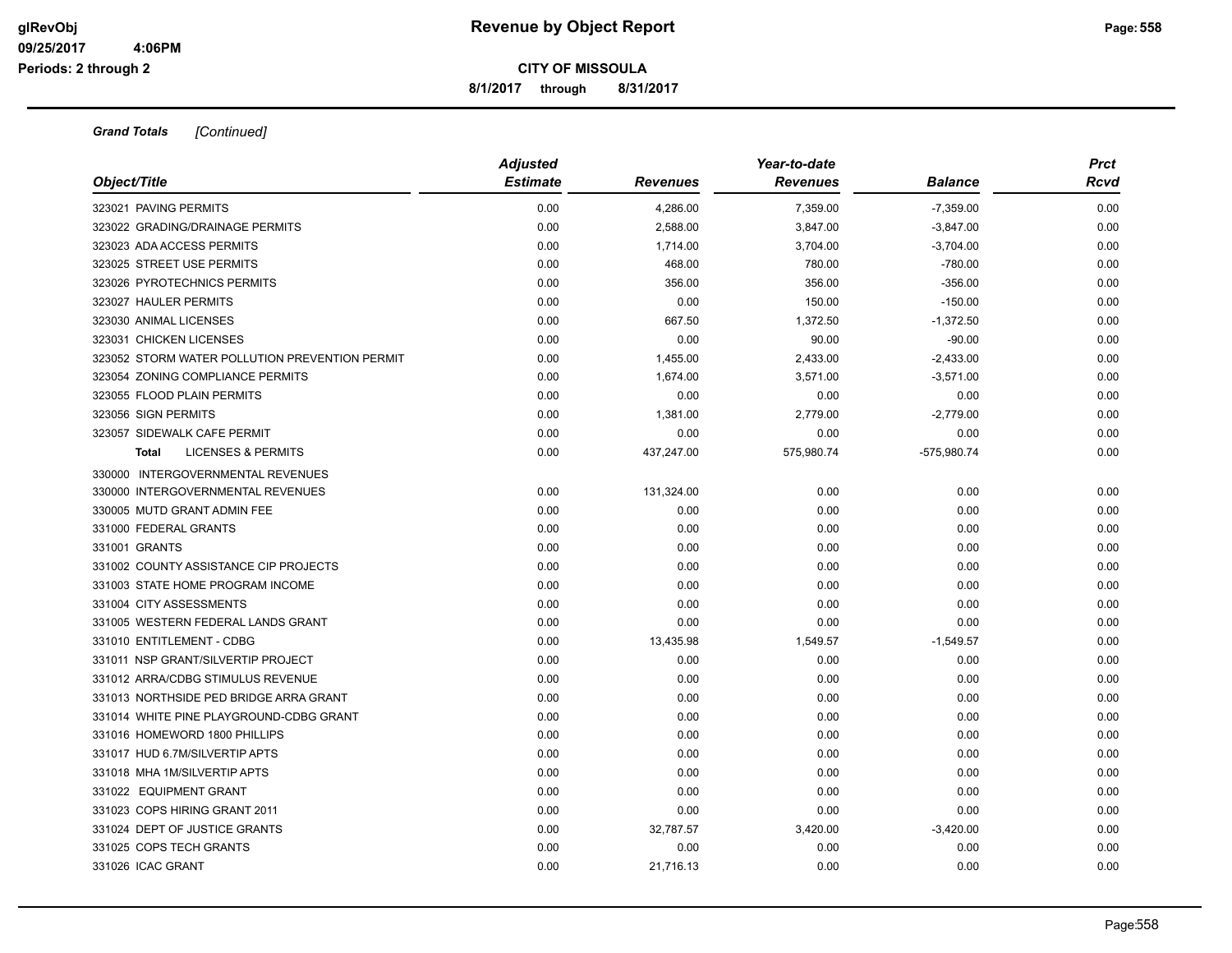**8/1/2017 through 8/31/2017**

|                                               | <b>Adjusted</b> |            | Year-to-date    |                | <b>Prct</b> |
|-----------------------------------------------|-----------------|------------|-----------------|----------------|-------------|
| Object/Title                                  | <b>Estimate</b> | Revenues   | <b>Revenues</b> | <b>Balance</b> | <b>Rcvd</b> |
| 331027 JAG GRANTS REVENUE                     | 0.00            | 0.00       | 0.00            | 0.00           | 0.00        |
| 331028 DUI-COPS IN SHOPS                      | 0.00            | 0.00       | 0.00            | 0.00           | 0.00        |
| 331029 CHRP GRANT                             | 0.00            | 0.00       | 0.00            | 0.00           | 0.00        |
| 331030 COMMUNITY RESOURCE OFFICER/MCPS        | 0.00            | 0.00       | 0.00            | 0.00           | 0.00        |
| 331033 WORD                                   | 0.00            | 0.00       | 0.00            | 0.00           | 0.00        |
| 331038 EPA BROWNSFIELD GRANT                  | 0.00            | 0.00       | 0.00            | 0.00           | 0.00        |
| 331050 ISTEA/CTEP GRANT                       | 0.00            | 0.00       | 0.00            | 0.00           | 0.00        |
| 331052 MDT CMAQ STRIPING GRANT                | 0.00            | 0.00       | 0.00            | 0.00           | 0.00        |
| 331053 CTEP PLAYFAIR                          | 0.00            | 0.00       | 0.00            | 0.00           | 0.00        |
| 331054 FHWA PL GRANT                          | 0.00            | 124,027.84 | 0.00            | 0.00           | 0.00        |
| 331055 FTA GRANT                              | 0.00            | 45,187.81  | 0.00            | 0.00           | 0.00        |
| 331056 MDT FEDERAL CMAQ                       | 0.00            | 75,174.68  | 0.00            | 0.00           | 0.00        |
| 331060 NATL RECREATION TRAILS GRANTS          | 0.00            | 0.00       | 0.00            | 0.00           | 0.00        |
| 331090 EPA GRANT                              | 0.00            | 0.00       | 0.00            | 0.00           | 0.00        |
| 331091 US DOT HMEP GRANT                      | 0.00            | 0.00       | 0.00            | 0.00           | 0.00        |
| 331113 *** Title Not Found ***                | 0.00            | 0.00       | 0.00            | 0.00           | 0.00        |
| 331156 CTEP GRANTS                            | 0.00            | 0.00       | 0.00            | 0.00           | 0.00        |
| 331170 HISTORICAL PRESERVATION GRANT          | 0.00            | 0.00       | 0.00            | 0.00           | 0.00        |
| 331178 DUI TASK FORCE GRANT                   | 0.00            | 0.00       | 0.00            | 0.00           | 0.00        |
| 331180 LIBRARY LITERACY GRANT                 | 0.00            | 0.00       | 0.00            | 0.00           | 0.00        |
| 331181 GRANTS/DONATIONS - FORT MISSOULA       | 0.00            | 0.00       | 0.00            | 0.00           | 0.00        |
| 331990 IRS REIMB/DEBT SVS INTEREST            | 0.00            | 0.00       | 116,907.84      | $-116,907.84$  | 0.00        |
| 331992 FEDERAL ARRA GRANTS                    | 0.00            | 0.00       | 0.00            | 0.00           | 0.00        |
| 334013 STATE GRANT - OT SEATBELT              | 0.00            | 0.00       | 0.00            | 0.00           | 0.00        |
| 334014 *** Title Not Found ***                | 0.00            | 0.00       | 0.00            | 0.00           | 0.00        |
| 334015 COPS TECHNOLOGY GRANT                  | 0.00            | 25,938.20  | 25,938.20       | $-25,938.20$   | 0.00        |
| 334016 BULLETPROOF VEST GRANT                 | 0.00            | 0.00       | 0.00            | 0.00           | 0.00        |
| 334017 SCHOOL RESOURCE OFFICER                | 0.00            | 297,515.00 | 77,515.00       | $-77,515.00$   | 0.00        |
| 334018 STATE GRANT - CAPITAL                  | 0.00            | 0.00       | 0.00            | 0.00           | 0.00        |
| 334020 UNDERAGE DRINKING GRANT                | 0.00            | 0.00       | 0.00            | 0.00           | 0.00        |
| 334025 COUNTY WEED                            | 0.00            | 0.00       | 15,000.00       | $-15,000.00$   | 0.00        |
| 334026 FOREST HEALTH GRANT                    | 0.00            | 0.00       | 0.00            | 0.00           | 0.00        |
| 334028 DEPT OF AG INTERN GRANT                | 0.00            | 0.00       | 0.00            | 0.00           | 0.00        |
| 334040 GAS TAX APPORTIONMENT                  | 0.00            | 90,638.74  | 181,277.46      | $-181,277.46$  | 0.00        |
| 334045 MONTANA DEPARTMENT TRANSPORTATION      | 0.00            | 0.00       | 0.00            | 0.00           | 0.00        |
| 334056 BANK CORP. LIC. TAX - (PREVIOUS YEARS) | 0.00            | 0.00       | 0.00            | 0.00           | 0.00        |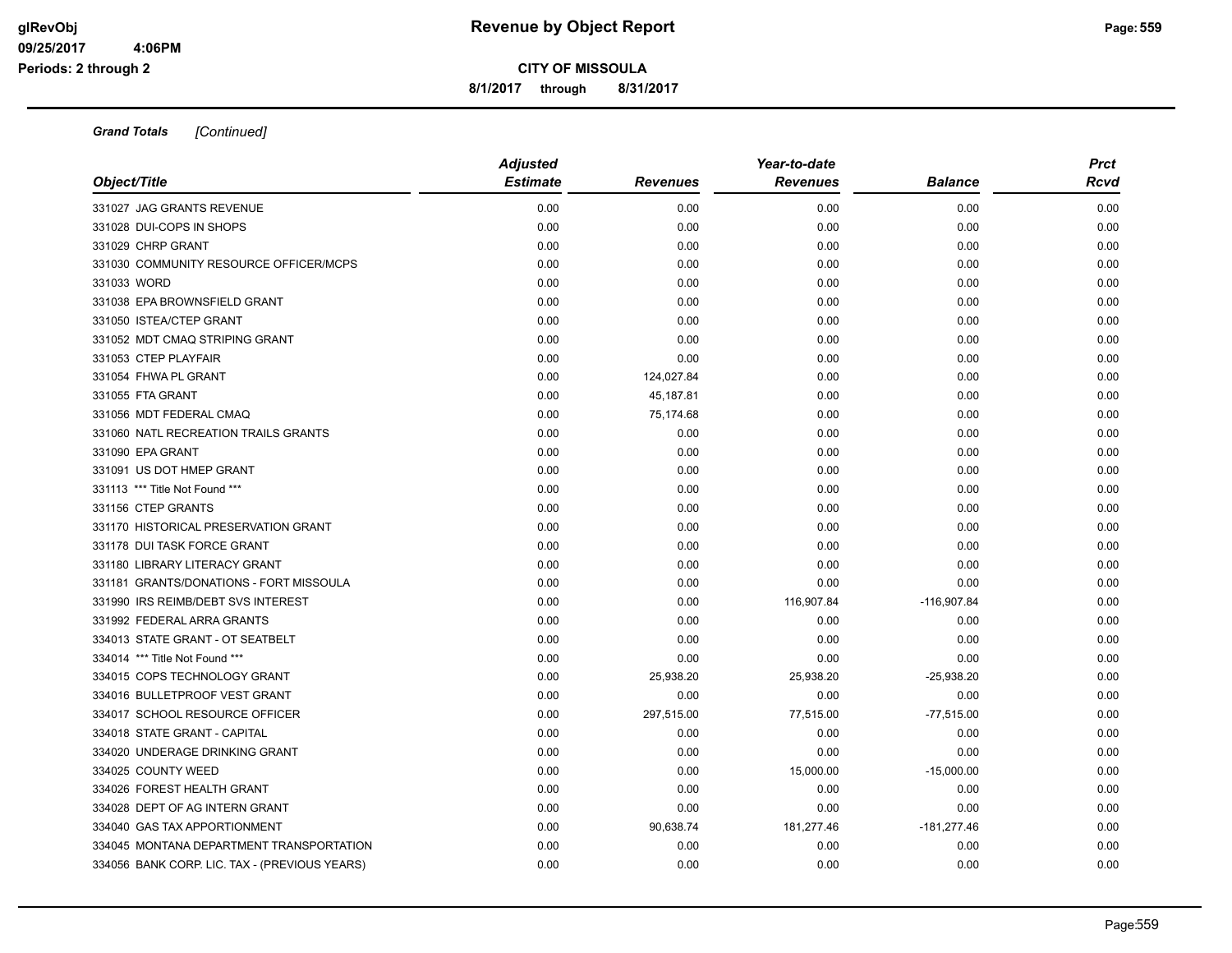**8/1/2017 through 8/31/2017**

| Object/Title                                | <b>Adjusted</b><br><b>Estimate</b> | <b>Revenues</b> | Year-to-date<br><b>Revenues</b> | <b>Balance</b> | <b>Prct</b><br>Rcvd |
|---------------------------------------------|------------------------------------|-----------------|---------------------------------|----------------|---------------------|
| 334061 IMPACT FEES-CLEARING ACCOUNT         | 0.00                               | 0.00            | 0.00                            | 0.00           | 0.00                |
| 334071 DEQ/RIVER WATER SAMPLING             | 0.00                               | 0.00            | 0.00                            | 0.00           | 0.00                |
| 334076 BIG SKY TRUST FUND GRANTS            | 0.00                               | 0.00            | 0.00                            | 0.00           | 0.00                |
| 334112 WELLNESS GRANT                       | 0.00                               | 0.00            | 0.00                            | 0.00           | 0.00                |
| 334120 TSEP GRANT                           | 0.00                               | 0.00            | 0.00                            | 0.00           | 0.00                |
| 334121 DNRC GRANT                           | 0.00                               | 4,746.49        | 4,746.49                        | $-4,746.49$    | 0.00                |
| 334122 RENEWABLE RESOURCE GRANTS            | 0.00                               | 0.00            | 0.00                            | 0.00           | 0.00                |
| 334123 MAQI FEDERAL ASSISTANCE              | 0.00                               | 0.00            | 953.00                          | $-953.00$      | 0.00                |
| 334124 GRANTS-CIP                           | 0.00                               | 0.00            | 0.00                            | 0.00           | 0.00                |
| 334125 FWP GRANT                            | 0.00                               | 0.00            | 0.00                            | 0.00           | 0.00                |
| 334126 DEVELOPER ASSESSMENTS                | 0.00                               | 0.00            | 0.00                            | 0.00           | 0.00                |
| 334127 TONKIN TRAIL - FISH WILDLIFE PARKS   | 0.00                               | 0.00            | 0.00                            | 0.00           | 0.00                |
| 334128 CDBG FIRE HYDRANT GRANT              | 0.00                               | 0.00            | 0.00                            | 0.00           | 0.00                |
| 334140 DNRC GRANT                           | 0.00                               | 0.00            | 0.00                            | 0.00           | 0.00                |
| 334143 MONTANA TOURISM GRANT                | 0.00                               | 0.00            | 0.00                            | 0.00           | 0.00                |
| 334145 WESTERN MT MENTAL HEALTH CTR         | 0.00                               | 0.00            | 0.00                            | 0.00           | 0.00                |
| 334146 ADDI FUNDS-1ST TIME HOMEBUYERS       | 0.00                               | 0.00            | 0.00                            | 0.00           | 0.00                |
| 334149 MISSOULA HOMEOWNERSHIP PROGRAM       | 0.00                               | 0.00            | 0.00                            | 0.00           | 0.00                |
| 334153 FY14 DISTRICT XI HRC TBRA            | 0.00                               | 0.00            | 0.00                            | 0.00           | 0.00                |
| 334154 HOMEWORD SWEETGRASS                  | 0.00                               | 0.00            | 0.00                            | 0.00           | 0.00                |
| 334155 FY08 NMCDC                           | 0.00                               | 0.00            | 0.00                            | 0.00           | 0.00                |
| 334156 HOME PROGRAM INCOME                  | 0.00                               | 0.00            | 0.00                            | 0.00           | 0.00                |
| 334157 FY09 MHA                             | 0.00                               | 0.00            | 0.00                            | 0.00           | 0.00                |
| 334159 FY09 HOMEWORD                        | 0.00                               | 0.00            | 0.00                            | 0.00           | 0.00                |
| 334160 FY09 NMCDC                           | 0.00                               | 0.00            | 0.00                            | 0.00           | 0.00                |
| 334161 FY10 DISTRICT XI HRC                 | 0.00                               | 0.00            | 0.00                            | 0.00           | 0.00                |
| 334163 FY10 homeWORD/SOLSTICE APT           | 0.00                               | 0.00            | 0.00                            | 0.00           | 0.00                |
| 334171 DEPT OF COMMERCE GRANTS              | 0.00                               | 0.00            | 0.00                            | 0.00           | 0.00                |
| 334251 RTP/TAP STATE GRANTS                 | 0.00                               | 0.00            | 0.00                            | 0.00           | 0.00                |
| 334990 ARRA FUNDING                         | 0.00                               | 0.00            | 0.00                            | 0.00           | 0.00                |
| 334991 ARRA HB645 FUNDING                   | 0.00                               | 0.00            | 0.00                            | 0.00           | 0.00                |
| 334992 ARRA LOAN                            | 0.00                               | 0.00            | 0.00                            | 0.00           | 0.00                |
| 335075 STATE GAMBLING/VIDEO/KENO/BINGO FEES | 0.00                               | 925.00          | 0.00                            | 0.00           | 0.00                |
| 335210 PERSONAL PROPERTY TAX REIMBURSEMENT  | 0.00                               | 0.00            | 0.00                            | 0.00           | 0.00                |
| 335230 HB 124 REVENUE                       | 0.00                               | 0.00            | 0.00                            | 0.00           | 0.00                |
| 335250 STATE REIMB - SB #184                | 0.00                               | 0.00            | 0.00                            | 0.00           | 0.00                |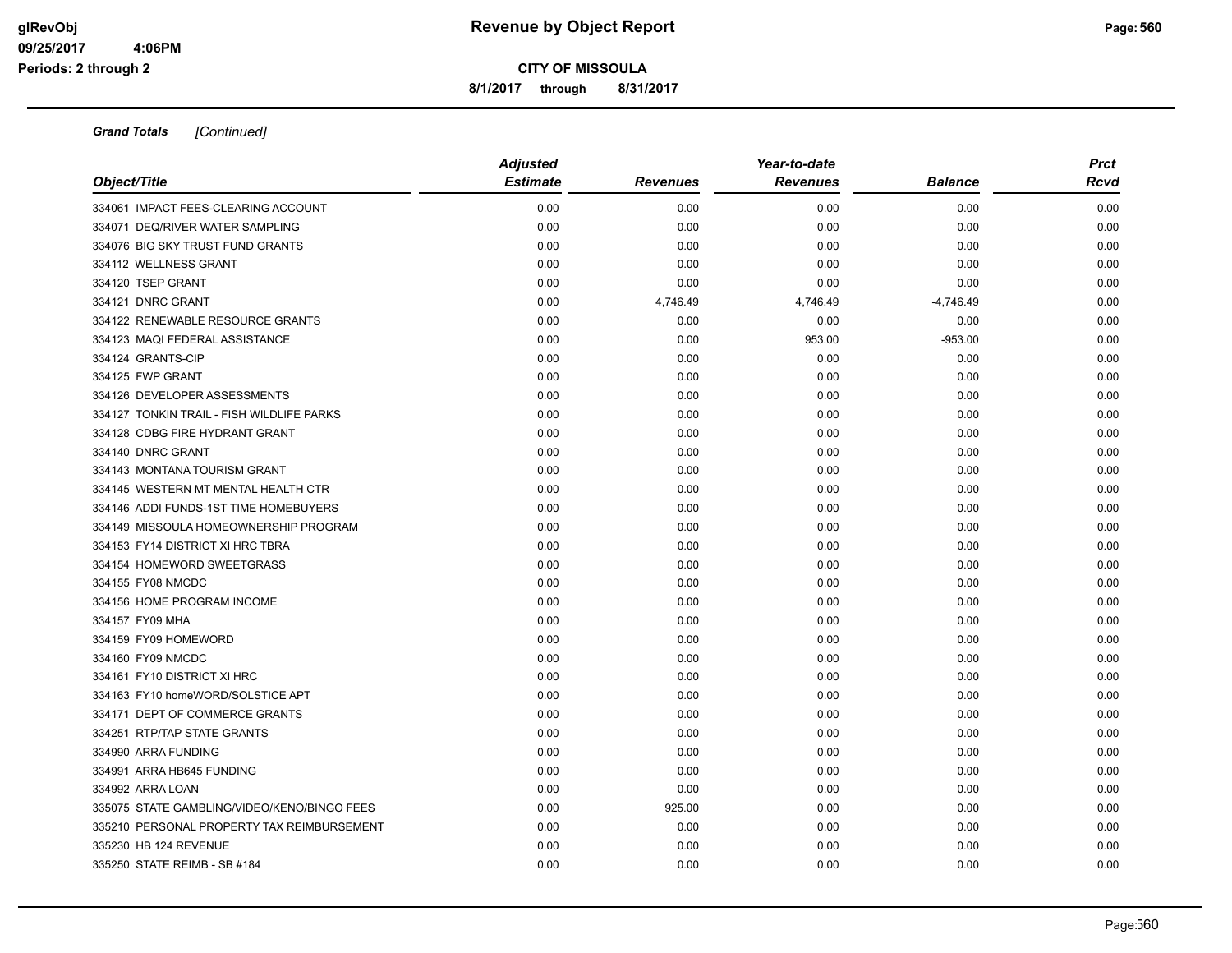**8/1/2017 through 8/31/2017**

|                                              | <b>Adjusted</b> |                 | Year-to-date    |                | <b>Prct</b> |
|----------------------------------------------|-----------------|-----------------|-----------------|----------------|-------------|
| Object/Title                                 | <b>Estimate</b> | <b>Revenues</b> | <b>Revenues</b> | <b>Balance</b> | <b>Rcvd</b> |
| 336001 MDT REIMBURSEMENTS                    | 0.00            | 0.00            | 0.00            | 0.00           | 0.00        |
| 336020 STATE PENSION CONTRIBUTION            | 0.00            | 0.00            | 0.00            | 0.00           | 0.00        |
| 336021 STATE CONTRIB - POLICE RETIREMENT     | 0.00            | 0.00            | 0.00            | 0.00           | 0.00        |
| 336022 STATE CONTRIB. - FIRE RETIREMENT      | 0.00            | 0.00            | 0.00            | 0.00           | 0.00        |
| 336023 STATE CONTRIB. - PERS                 | 0.00            | 2,551.20        | 2,551.20        | $-2,551.20$    | 0.00        |
| 336030 COUNTY CONTRIBUTION                   | 0.00            | 0.00            | 0.00            | 0.00           | 0.00        |
| 337000 LOCAL GRANTS                          | 0.00            | 0.00            | 0.00            | 0.00           | 0.00        |
| 337002 MRA GRANT                             | 0.00            | 0.00            | 0.00            | 0.00           | 0.00        |
| 337003 HEALTH DEPT-STORM WATER MGMT          | 0.00            | 0.00            | 0.00            | 0.00           | 0.00        |
| 337004 MRA GRANTS                            | 0.00            | 0.00            | 0.00            | 0.00           | 0.00        |
| 337009 *** Title Not Found ***               | 0.00            | 0.00            | 0.00            | 0.00           | 0.00        |
| 337010 COUNTY REIMBURSEMENT-DEANOS           | 0.00            | 0.00            | 0.00            | 0.00           | 0.00        |
| 337012 LEGAL SERVICES-CONTRACTED/REIMB.      | 0.00            | 7,200.00        | 7,200.00        | $-7,200.00$    | 0.00        |
| 337013 MUTD SIGN MAINTENANCE AGREEMENT       | 0.00            | 0.00            | 0.00            | 0.00           | 0.00        |
| 338000 LOCAL SHARING OF TAX INCREMENT        | 0.00            | 0.00            | 0.00            | 0.00           | 0.00        |
| 338001 EXCESS PLEDGED TAX INCREMENT RETURNED | 0.00            | 0.00            | 0.00            | 0.00           | 0.00        |
| 338100 PLANNING MILLS PASSED THRU COUNTY     | 0.00            | 29,684.86       | 0.00            | 0.00           | 0.00        |
| 339000 PAYMENT IN LIEU OF TAXES              | 0.00            | 0.00            | 0.00            | 0.00           | 0.00        |
| <b>INTERGOVERNMENTAL REVENUES</b><br>Total   | 0.00            | 902,853.50      | 437,058.76      | -437,058.76    | 0.00        |
| 340000 CHARGES FOR SERVICES                  |                 |                 |                 |                |             |
| 340051 GRILL VAN CONCESSIONS                 | 0.00            | 6,789.75        | 26,557.30       | $-26,557.30$   | 0.00        |
| 341009 BLDG ADMIN FEES                       | 0.00            | 0.00            | 0.00            | 0.00           | 0.00        |
| 341010 MISCELLANEOUS COLLECTIONS             | 0.00            | 0.00            | 31,610.00       | $-31,610.00$   | 0.00        |
| 341011 TRANSPORTATION ADMIN FEES             | 0.00            | 0.00            | 0.00            | 0.00           | 0.00        |
| 341012 MAYORS PROCLAMATION FEES              | 0.00            | 0.00            | 0.00            | 0.00           | 0.00        |
| 341013 AIR FUND FEES                         | 0.00            | 0.00            | 0.00            | 0.00           | 0.00        |
| 341015 SEWER ADMINISTRATION FEES             | 0.00            | 0.00            | 0.00            | 0.00           | 0.00        |
| 341016 MRA ADMINISTRATION FEES               | 0.00            | 0.00            | 0.00            | 0.00           | 0.00        |
| 341017 LIGHTING ADMINISTRATION FEES          | 0.00            | 0.00            | 0.00            | 0.00           | 0.00        |
| 341018 PARKING COMM ADMIN FEES               | 0.00            | 0.00            | 0.00            | 0.00           | 0.00        |
| 341019 *** Title Not Found ***               | 0.00            | 0.00            | 0.00            | 0.00           | 0.00        |
| 341021 SID ADMINISTRATION FEES               | 0.00            | 0.00            | 0.00            | 0.00           | 0.00        |
| 341023 PLANNING ADMIN FEES                   | 0.00            | 0.00            | 0.00            | 0.00           | 0.00        |
| 341024 HOUSING GRANT ADMIN FEES              | 0.00            | 0.00            | 0.00            | 0.00           | 0.00        |
| 341026 WATER ADMINISTRATION FEES             | 0.00            | 0.00            | 0.00            | 0.00           | 0.00        |
| 341027 STORMWATER ADMINISTRATION FEES        | 0.00            | 0.00            | 0.00            | 0.00           | 0.00        |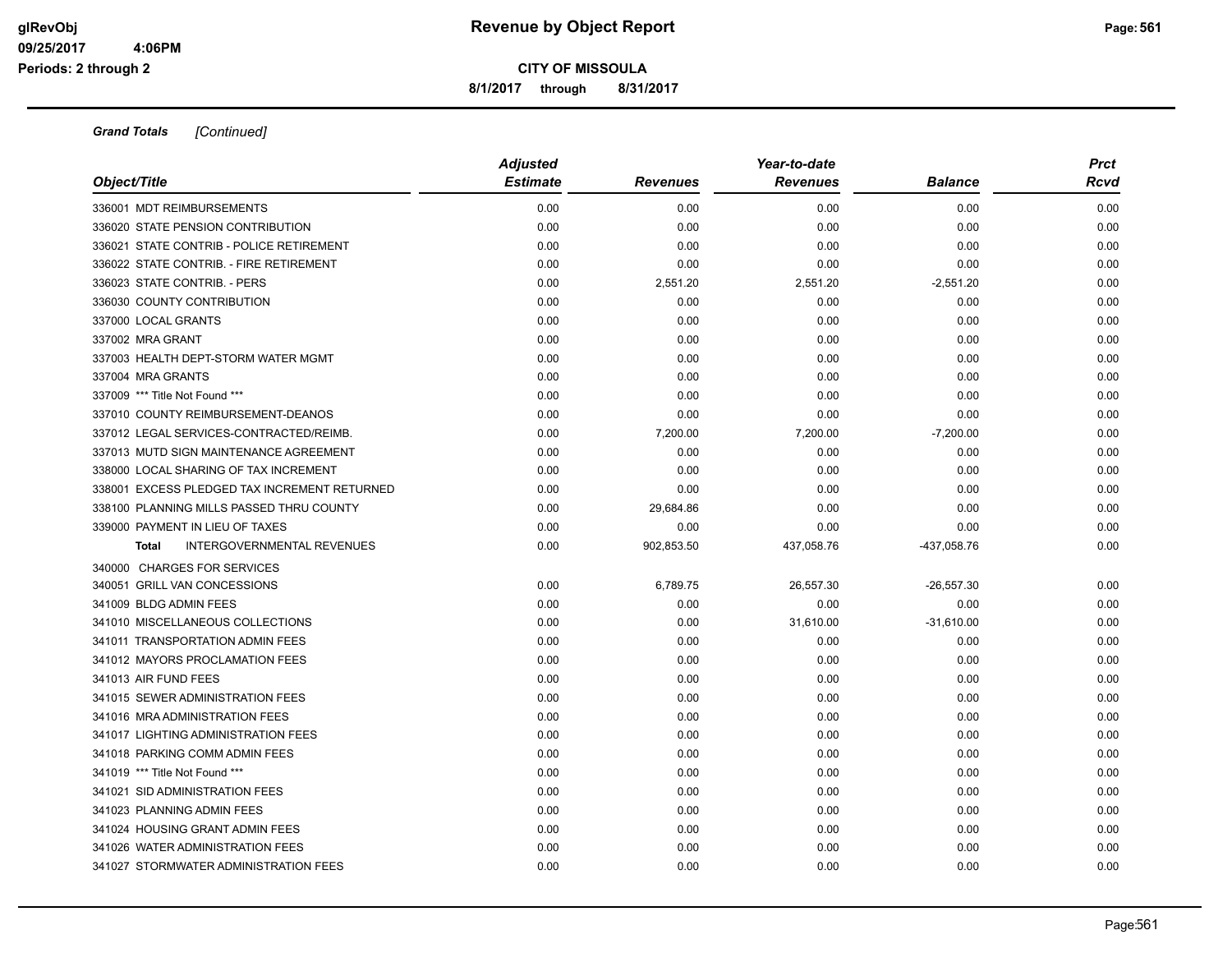**8/1/2017 through 8/31/2017**

| Object/Title                               | <b>Adjusted</b><br><b>Estimate</b> | <b>Revenues</b> | Year-to-date<br><b>Revenues</b> | <b>Balance</b> | <b>Prct</b><br>Rcvd |
|--------------------------------------------|------------------------------------|-----------------|---------------------------------|----------------|---------------------|
| 341032 IMPACT FEE CLEARING ACCOUNT         | 0.00                               | 155,332.78      | 336,077.67                      | -336,077.67    | 0.00                |
| 341033 IMPACT FEES-PARKS SHARE             | 0.00                               | 0.00            | 0.00                            | 0.00           | 0.00                |
| 341034 IMPACT FEES-FIRE SHARE              | 0.00                               | 0.00            | 0.00                            | 0.00           | 0.00                |
| 341035 IMPACT FEES-POLICE SHARE            | 0.00                               | 0.00            | 0.00                            | 0.00           | 0.00                |
| 341036 IMPACT FEES-COMMUNITY SERVICE SHARE | 0.00                               | 0.00            | 0.00                            | 0.00           | 0.00                |
| 341037 IMPACT FEE-ROAD SHARE               | 0.00                               | 0.00            | 0.00                            | 0.00           | 0.00                |
| 341041 SEWER EXTENSION RECORDING FEES      | 0.00                               | 565.00          | 1,078.00                        | $-1,078.00$    | 0.00                |
| 341052 MUNICIPAL COURT FILING FEES         | 0.00                               | 26,827.98       | 26,827.98                       | $-26,827.98$   | 0.00                |
| 341055 CRIME VICTIM SURCHARGE              | 0.00                               | 117.00          | 117.00                          | $-117.00$      | 0.00                |
| 341067 SUBDIVISION EXEMPTION AFFIDAVITS    | 0.00                               | 600.00          | 1,800.00                        | $-1,800.00$    | 0.00                |
| 341068 SUBDIVISON FEES                     | 0.00                               | 0.00            | 2,085.00                        | $-2,085.00$    | 0.00                |
| 341069 REZONING FEES                       | 0.00                               | 0.00            | 0.00                            | 0.00           | 0.00                |
| 341070 DESIGN REVIEW BOARD                 | 0.00                               | 1,567.17        | 1,567.17                        | $-1,567.17$    | 0.00                |
| 341073 FIRE PLAN CHECK FEES                | 0.00                               | 4,968.00        | 10,825.00                       | $-10,825.00$   | 0.00                |
| 341074 FIRE INSPECTION FEES                | 0.00                               | 7,708.00        | 18,540.00                       | $-18,540.00$   | 0.00                |
| 341076 ENGINEERING PLAN CHECK FEES         | 0.00                               | 4,860.00        | 10,561.00                       | $-10,561.00$   | 0.00                |
| 341078 ENGINEERING MAP FEES                | 0.00                               | 5.00            | 10.00                           | $-10.00$       | 0.00                |
| 341079 GREASE INTERCEPTOR APPEAL FEES      | 0.00                               | 165.00          | 165.00                          | $-165.00$      | 0.00                |
| 341090 STREET VACATION PETITION FEES       | 0.00                               | 0.00            | 0.00                            | 0.00           | 0.00                |
| 341091 INSPECTION CODE BOOKS & COPIES      | 0.00                               | 39.00           | 78.00                           | $-78.00$       | 0.00                |
| 341450 *** Title Not Found ***             | 0.00                               | 0.00            | 0.00                            | 0.00           | 0.00                |
| 342000 ANTI-GRAFFITI PROJECT               | 0.00                               | 0.00            | 0.00                            | 0.00           | 0.00                |
| 342010 POLICE/BID AGREEMENT                | 0.00                               | 24,557.50       | 0.00                            | 0.00           | 0.00                |
| 342012 PD REIMBURSABLE SERVICES            | 0.00                               | 0.00            | 0.00                            | 0.00           | 0.00                |
| 342013 SECURITY INVEST FEES                | 0.00                               | 1,155.20        | 3,109.19                        | $-3,109.19$    | 0.00                |
| 342014 POLICE DEPARTMENT SERVICE FEES      | 0.00                               | 2,002.00        | 2,904.00                        | $-2,904.00$    | 0.00                |
| 342015 POLICE OVERTIME FEES                | 0.00                               | 8,214.86        | 9,120.37                        | $-9,120.37$    | 0.00                |
| 342016 POLICE TRAINING FEES                | 0.00                               | 7,574.40        | 13,370.72                       | $-13,370.72$   | 0.00                |
| 342017 CATERING FEES                       | 0.00                               | 525.00          | 1,645.00                        | $-1,645.00$    | 0.00                |
| 342018 DESK REPORTS                        | 0.00                               | 2,963.00        | 5,174.00                        | $-5,174.00$    | 0.00                |
| 342019 ABANDONED VEHICLE REVENUE FEES      | 0.00                               | 455.00          | 600.00                          | $-600.00$      | 0.00                |
| 342020 FIRE DEPARTMENT FEES                | 0.00                               | 85.00           | 85.00                           | $-85.00$       | 0.00                |
| 342021 CPR EDUCATION PROGRAM               | 0.00                               | 525.00          | 1,050.00                        | $-1,050.00$    | 0.00                |
| 342022 OUTSIDE HIRES                       | 0.00                               | 1,304.86        | 1,095.18                        | $-1,095.18$    | 0.00                |
| 342060 BIKE PROGRAM SALES & FEES           | 0.00                               | 384.99          | 384.99                          | $-384.99$      | 0.00                |
| 343000 PW REIMBURSABLE SERVICES            | 0.00                               | 132.00          | 2,898.17                        | $-2,898.17$    | 0.00                |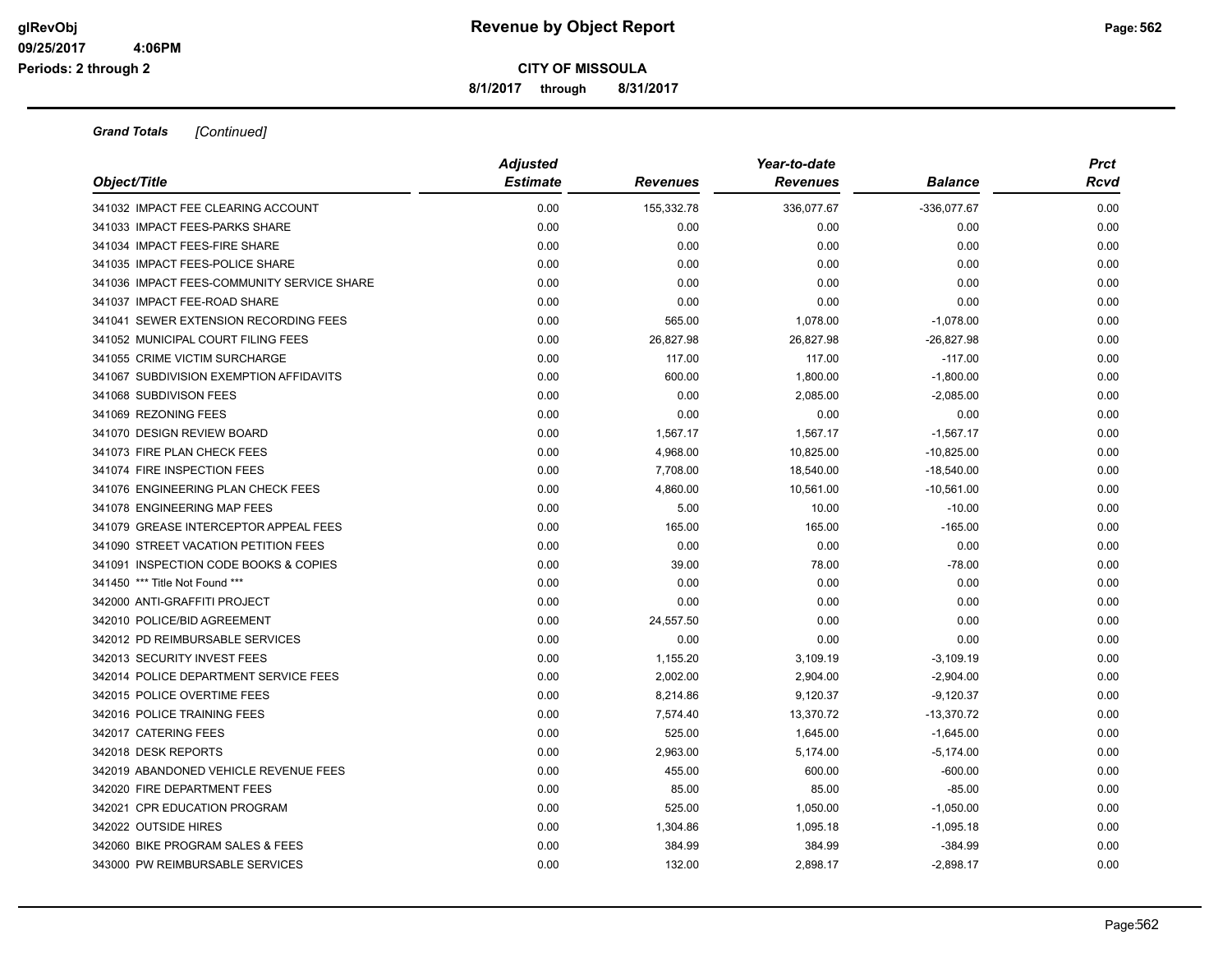**8/1/2017 through 8/31/2017**

| Object/Title                                | <b>Adjusted</b><br><b>Estimate</b> | Revenues    | Year-to-date<br><b>Revenues</b> | <b>Balance</b>  | <b>Prct</b><br>Rcvd |
|---------------------------------------------|------------------------------------|-------------|---------------------------------|-----------------|---------------------|
| 343001 SIGN FABRICATION & CONTRACTS         | 0.00                               | 0.00        | 0.00                            | 0.00            | 0.00                |
| 343002 OTHER AGENCIES - VEH MAINT           | 0.00                               | 54.40       | 2,510.62                        | $-2,510.62$     | 0.00                |
| 343004 SPECIAL STATE CONTRACTS              | 0.00                               | 0.00        | 0.00                            | 0.00            | 0.00                |
| 343005 NON-ARRA MOUNTAIN WATER CONTRACT     | 0.00                               | 0.00        | 0.00                            | 0.00            | 0.00                |
| 343006 OTHER GOVT AGENCY-STREET PROJECTS    | 0.00                               | 10,000.00   | 10,000.00                       | $-10,000.00$    | 0.00                |
| 343009 TOW CHARGES                          | 0.00                               | 0.00        | 0.00                            | 0.00            | 0.00                |
| 343010 STREET DEPT SALES & SERVICES         | 0.00                               | 0.00        | 0.00                            | 0.00            | 0.00                |
| 343011 STREET AND ROADWAY REPAIR CHARGES    | 0.00                               | 0.00        | 0.00                            | 0.00            | 0.00                |
| 343013 SNOW REMOVAL FEES                    | 0.00                               | 0.00        | 0.00                            | 0.00            | 0.00                |
| 343015 PARKING                              | 0.00                               | 0.00        | 0.00                            | 0.00            | 0.00                |
| 343016 METER MONEY                          | 0.00                               | 133,098.49  | 227,764.20                      | $-227,764.20$   | 0.00                |
| 343017 PARKING LEASE REVENUE                | 0.00                               | 52,114.00   | 174,780.00                      | $-174,780.00$   | 0.00                |
| 343018 SALE OF MATERIALS                    | 0.00                               | 9,690.30    | 17,933.20                       | $-17,933.20$    | 0.00                |
| 343021 METERED WATER REVENUE                | 0.00                               | $-1,703.31$ | $-1,703.31$                     | 1,703.31        | 0.00                |
| 343022 UNMETERED WATER REVENUE              | 0.00                               | $-215.40$   | $-215.40$                       | 215.40          | 0.00                |
| 343023 BULK WATER SALES                     | 0.00                               | 0.00        | 0.00                            | 0.00            | 0.00                |
| 343024 SALES OF WATER MATERIALS             | 0.00                               | 0.00        | 0.00                            | 0.00            | 0.00                |
| 343025 *** Title Not Found ***              | 0.00                               | 20,509.00   | 33,000.00                       | $-33,000.00$    | 0.00                |
| 343026 WATER INSTALLATION CHARGES           | 0.00                               | 0.00        | 0.00                            | 0.00            | 0.00                |
| 343031 SEWER SERVICE CHARGES                | 0.00                               | 0.00        | 0.00                            | 0.00            | 0.00                |
| 343032 SEWER INSTALLATION CHARGES           | 0.00                               | $-5,960.00$ | $-2,736.75$                     | 2,736.75        | 0.00                |
| 343033 *** Title Not Found ***              | 0.00                               | 31,398.00   | 57,009.00                       | $-57,009.00$    | 0.00                |
| 343034 TREATMENT FACILITIES FEES            | 0.00                               | 76,901.06   | 3,861,671.41                    | $-3,861,671.41$ | 0.00                |
| 343035 SALE OF SEWER MATERIALS AND SUPPLIES | 0.00                               | 0.00        | 0.00                            | 0.00            | 0.00                |
| 343036 *** Title Not Found ***              | 0.00                               | 0.00        | 0.00                            | 0.00            | 0.00                |
| 343037 DELINQUENT SEWER FEES                | 0.00                               | 0.00        | 0.00                            | 0.00            | 0.00                |
| 343038 P & I TAX LIENS                      | 0.00                               | 589.00      | 589.00                          | $-589.00$       | 0.00                |
| 343039 DISPOSAL FEES                        | 0.00                               | 535.00      | 535.00                          | $-535.00$       | 0.00                |
| 343041 COMPOST TIPPING FEES                 | 0.00                               | 18,781.33   | 35,459.10                       | $-35,459.10$    | 0.00                |
| 343045 COMPOST SALES                        | 0.00                               | 14,752.00   | 30,858.00                       | $-30,858.00$    | 0.00                |
| 343046 COMPOST DELIVERY CHARGE              | 0.00                               | 0.00        | 0.00                            | 0.00            | 0.00                |
| 343065 BUILDING RENTALS                     | 0.00                               | 4,000.00    | 19,133.50                       | $-19,133.50$    | 0.00                |
| 343080 STATE MAINTENANCE CONTRACT           | 0.00                               | 0.00        | 0.00                            | 0.00            | 0.00                |
| 343084 STREET MAINTENANCE MATERIALS REIMB   | 0.00                               | 0.00        | 0.00                            | 0.00            | 0.00                |
| 343097 SIDEWALK AND CURB FEES               | 0.00                               | 57,031.91   | 99,856.85                       | $-99,856.85$    | 0.00                |
| 343300 MISC CHARGES FOR SERVICES            | 0.00                               | 0.00        | 0.00                            | 0.00            | 0.00                |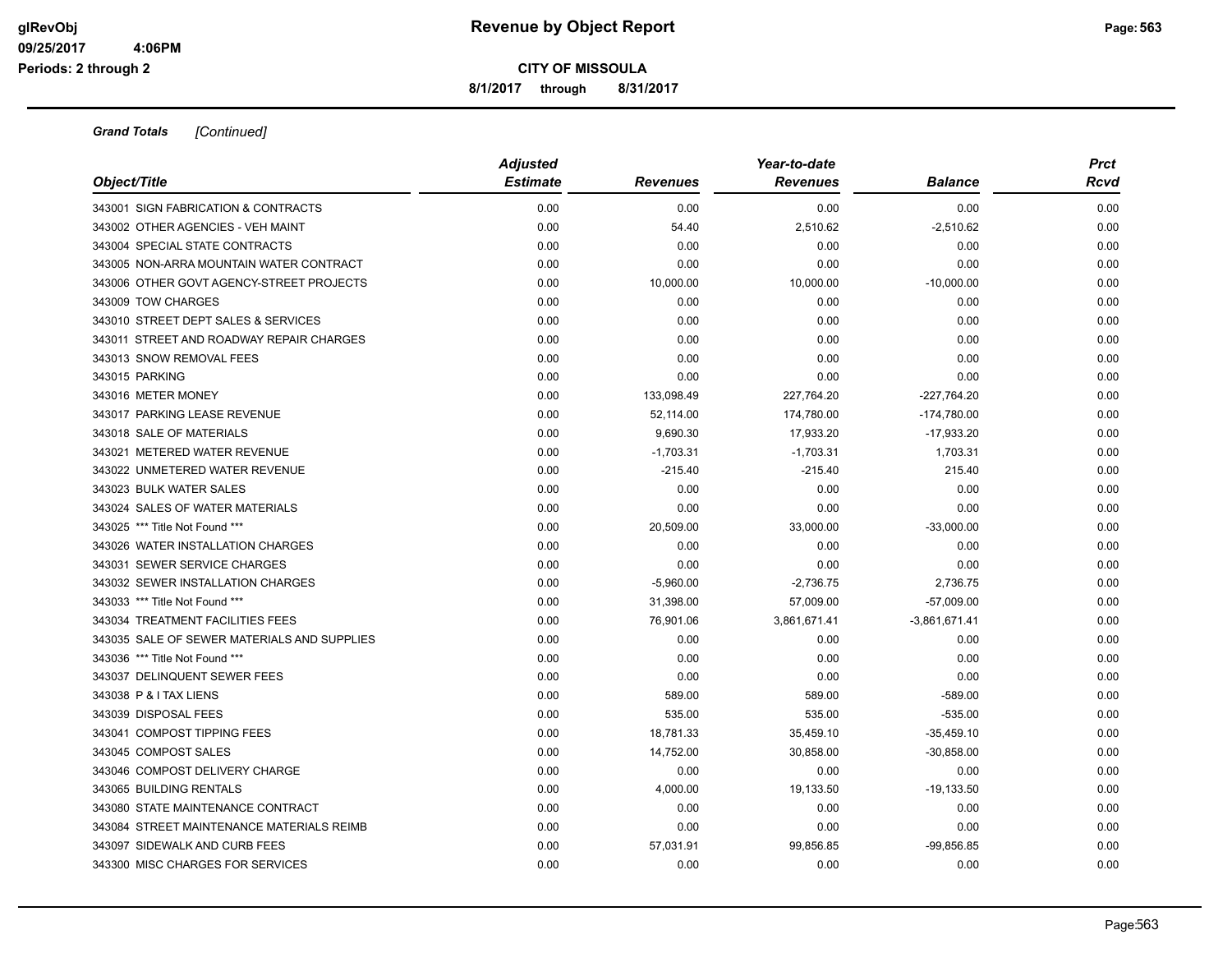**8/1/2017 through 8/31/2017**

| Object/Title                             | <b>Adjusted</b><br><b>Estimate</b> | <b>Revenues</b> | Year-to-date<br><b>Revenues</b> | <b>Balance</b> | <b>Prct</b><br>Rcvd |
|------------------------------------------|------------------------------------|-----------------|---------------------------------|----------------|---------------------|
| 343301 BOOT REMOVAL                      | 0.00                               | 1,490.00        | 2,090.00                        | $-2,090.00$    | 0.00                |
| 343302 PARKS SOIL PROJECT                | 0.00                               | 0.00            | 0.00                            | 0.00           | 0.00                |
| 343310 SALE OF NICHE NAMEPLATES & VASES  | 0.00                               | 700.00          | 1,400.00                        | $-1,400.00$    | 0.00                |
| 343311 SALE OF NICHES                    | 0.00                               | 0.00            | 0.00                            | 0.00           | 0.00                |
| 343320 CEMETERY - SALE OF PLOTS          | 0.00                               | 1,400.00        | 4,900.00                        | $-4,900.00$    | 0.00                |
| 343321 CEMETERY FOUNDATIONS              | 0.00                               | 720.00          | 1,440.00                        | $-1,440.00$    | 0.00                |
| 343322 CEMETERY FLOWER CARE              | 0.00                               | 0.00            | 0.00                            | 0.00           | 0.00                |
| 343323 CEMETERY - LINER INSTALL FEES     | 0.00                               | 2,000.00        | 3,600.00                        | $-3,600.00$    | 0.00                |
| 343324 OTHER CEMETERY FEES               | 0.00                               | 600.00          | 900.00                          | $-900.00$      | 0.00                |
| 343325 2ND INTERMENT RIGHT               | 0.00                               | 400.00          | 1,200.00                        | $-1,200.00$    | 0.00                |
| 343340 CEMETERY - OPENINGS & CLOSINGS    | 0.00                               | 2,250.00        | 4,150.00                        | $-4,150.00$    | 0.00                |
| 343350 CEMETERY CARE, FEES               | 0.00                               | 0.00            | 85.00                           | $-85.00$       | 0.00                |
| 343360 WEED CONTROL                      | 0.00                               | 0.00            | 0.00                            | 0.00           | 0.00                |
| 345032 STORMWATER INSTALLATION FEES      | 0.00                               | 0.00            | 0.00                            | 0.00           | 0.00                |
| 345034 STORMWATER USE FEES               | 0.00                               | 229.71          | 132,071.73                      | $-132,071.73$  | 0.00                |
| 345036 STORM WATER USE FEE PENALTY       | 0.00                               | 0.00            | 0.00                            | 0.00           | 0.00                |
| 346000 FEES                              | 0.00                               | 8,317.60        | 15,884.72                       | $-15,884.72$   | 0.00                |
| 346001 TENNIS FEE                        | 0.00                               | 80.00           | 990.00                          | $-990.00$      | 0.00                |
| 346030 SWIMMING POOL FEES                | 0.00                               | 119,469.82      | 357,475.98                      | $-357,475.98$  | 0.00                |
| 346031 RECREATION FEES                   | 0.00                               | 62,885.87       | 83,139.62                       | $-83,139.62$   | 0.00                |
| 346032 PRESCHOOL PROGRAMS                | 0.00                               | 0.00            | 0.00                            | 0.00           | 0.00                |
| 346033 PARK FEES/FACILITY RENTALS        | 0.00                               | 9,281.20        | 19,648.59                       | $-19,648.59$   | 0.00                |
| 346034 GROUNDS MAINTENANCE CONTRACT      | 0.00                               | 48,368.00       | 48,368.00                       | $-48,368.00$   | 0.00                |
| 346036 PARK CONCESSION FEES              | 0.00                               | 661.50          | 1,008.00                        | $-1,008.00$    | 0.00                |
| 346040 MCCORMICK SWIMMING POOL           | 0.00                               | 0.00            | 0.00                            | 0.00           | 0.00                |
| 346050 COUNTY PLAYGROUND CONTRACT        | 0.00                               | 0.00            | 0.00                            | 0.00           | 0.00                |
| 346051 MONTANA PARKS/REC CONFERENCE 2012 | 0.00                               | 0.00            | 0.00                            | 0.00           | 0.00                |
| 346052 PLAYGROUND SAFETY TRAINING        | 0.00                               | 600.00          | 4,080.00                        | $-4,080.00$    | 0.00                |
| 346053 CITY LIFE PROGRAMS                | 0.00                               | 0.00            | 40.00                           | $-40.00$       | 0.00                |
| 346054 PARKS MISC OVERTIME FEES          | 0.00                               | 0.00            | 0.00                            | 0.00           | 0.00                |
| 346055 COUNTY PARK SUPPORT               | 0.00                               | 0.00            | 0.00                            | 0.00           | 0.00                |
| 346056 PICNIC SITE FEES                  | 0.00                               | 0.00            | 0.00                            | 0.00           | 0.00                |
| 346060 CURRENTS SWIMMING FACILITY        | 0.00                               | 39,630.48       | 77,036.84                       | $-77,036.84$   | 0.00                |
| 346061 CURRENTS ENTERPRISE               | 0.00                               | 0.00            | 0.00                            | 0.00           | 0.00                |
| 346062 SPLASH ENTERPRISE                 | 0.00                               | 0.00            | 0.00                            | 0.00           | 0.00                |
| 346080 PAYMENT IN LIEU OF PARKS          | 0.00                               | 0.00            | 0.00                            | 0.00           | 0.00                |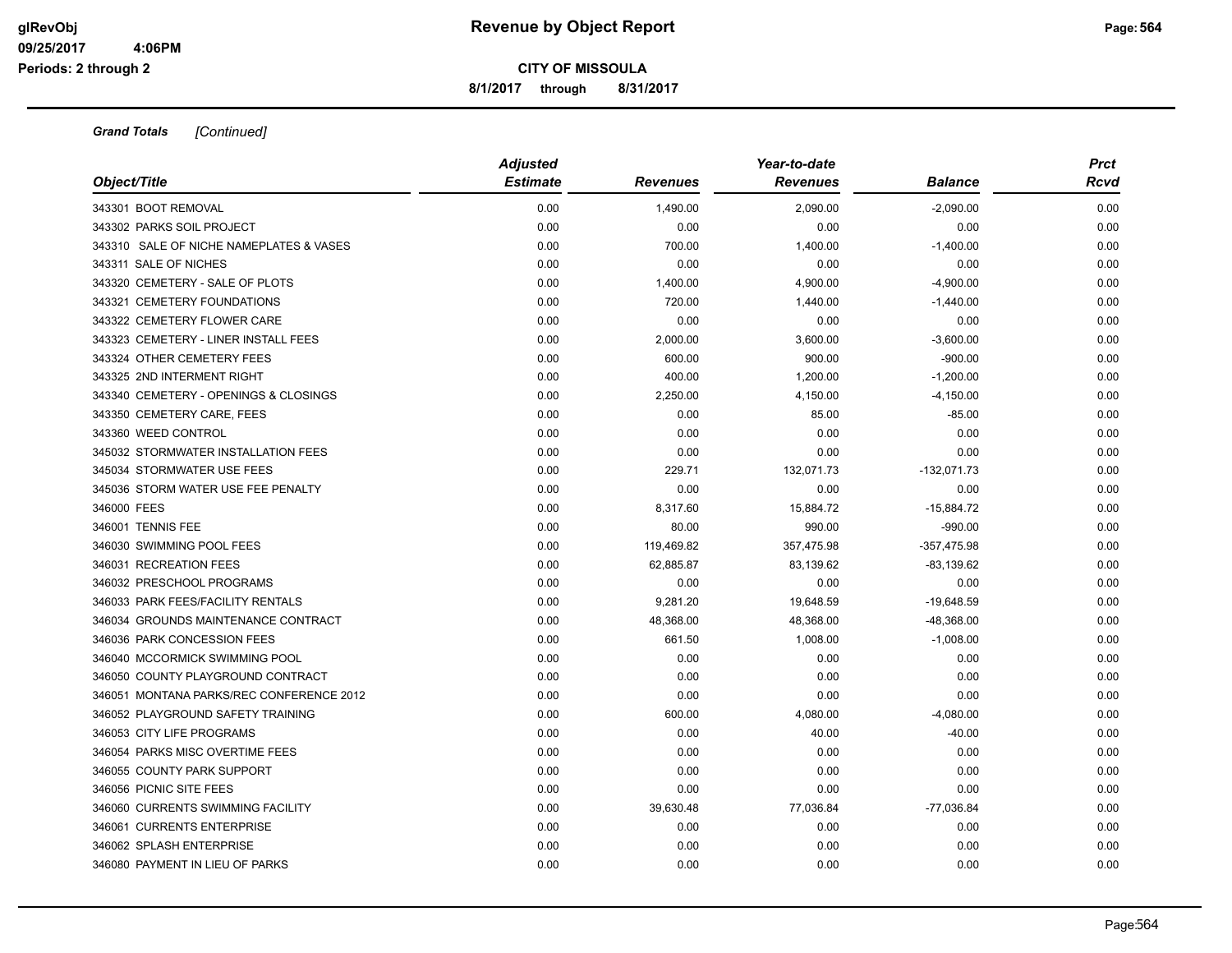**8/1/2017 through 8/31/2017**

|                                                | <b>Adjusted</b> |                 | Year-to-date    |                 | <b>Prct</b> |
|------------------------------------------------|-----------------|-----------------|-----------------|-----------------|-------------|
| Object/Title                                   | <b>Estimate</b> | <b>Revenues</b> | <b>Revenues</b> | <b>Balance</b>  | Rcvd        |
| 346082 HIGH PARK EASEMENT EXCHANGE             | 0.00            | 0.00            | 0.00            | 0.00            | 0.00        |
| <b>CHARGES FOR SERVICES</b><br><b>Total</b>    | 0.00            | 980,083.45      | 5,835,288.64    | $-5,835,288.64$ | 0.00        |
| 350000 FINES & FORFEITURES                     |                 |                 |                 |                 |             |
| 351013 DRUG FORFEITURES                        | 0.00            | 831.52          | 831.52          | $-831.52$       | 0.00        |
| 351022 LAW ENFORCEMENT ACADEMY SURCHARGE #5    | 0.00            | 4,494.00        | 4,494.00        | $-4,494.00$     | 0.00        |
| 351031 TRAFFIC FINES                           | 0.00            | 78,440.93       | 78,440.93       | -78,440.93      | 0.00        |
| 351032 SURCHARGE ON FINES                      | 0.00            | 10,617.63       | 10,617.63       | $-10,617.63$    | 0.00        |
| 351033 PUBLIC DEFENDER FEES                    | 0.00            | 5,704.47        | 5,704.47        | $-5,704.47$     | 0.00        |
| 351034 CELLULAR PHONE FINES                    | 0.00            | 11,437.00       | 11,437.00       | $-11,437.00$    | 0.00        |
| 351035 CELL PHONE FINES: EDUCATION             | 0.00            | 11,437.00       | 11,437.00       | $-11,437.00$    | 0.00        |
| 352000 TICKETS                                 | 0.00            | 0.00            | 0.00            | 0.00            | 0.00        |
| 352001 PARKING TICKET REVENUE                  | 0.00            | 22,767.00       | 39,077.50       | $-39,077.50$    | 0.00        |
| 352002 PARKING FINES                           | 0.00            | 0.00            | 0.00            | 0.00            | 0.00        |
| 355000 FALSE ALARM PENALTY                     | 0.00            | 156.00          | 208.00          | $-208.00$       | 0.00        |
| <b>FINES &amp; FORFEITURES</b><br><b>Total</b> | 0.00            | 145,885.55      | 162,248.05      | $-162,248.05$   | 0.00        |
| 360000 MISCELLANEOUS REVENUES                  |                 |                 |                 |                 |             |
| 360000 MISCELLANEOUS REVENUES                  | 0.00            | 0.00            | 0.00            | 0.00            | 0.00        |
| 360001 COPIES                                  | 0.00            | 197.00          | 227.25          | $-227.25$       | 0.00        |
| 360003 MMIA REIMBURSEMENT-ATTORNEY             | 0.00            | 0.00            | 0.00            | 0.00            | 0.00        |
| 360005 LOAN REPAYMENTS                         | 0.00            | 0.00            | 0.00            | 0.00            | 0.00        |
| 360007 RLF REVENUES                            | 0.00            | 0.00            | 0.00            | 0.00            | 0.00        |
| 360010 MISCELLANEOUS                           | 0.00            | 7,228.04        | 24,925.17       | $-24,925.17$    | 0.00        |
| 360011 YOUTH COUNCIL FUNDS                     | 0.00            | 0.00            | 0.00            | 0.00            | 0.00        |
| 360012 SEWER GRANT REPAYMENTS                  | 0.00            | 0.00            | 0.00            | 0.00            | 0.00        |
| 360013 REPAYMENT OF SEWER GRANT                | 0.00            | 2,815.00        | 2,815.00        | $-2,815.00$     | 0.00        |
| 360014 REPAYMENT OF LOAN/MHA                   | 0.00            | 0.00            | 0.00            | 0.00            | 0.00        |
| 360015 CONFERENCE REVENUES - BUILDING          | 0.00            | 0.00            | 0.00            | 0.00            | 0.00        |
| 360016 LAFRAY PARK DONATIONS                   | 0.00            | 0.00            | 0.00            | 0.00            | 0.00        |
| 360017 PARK PLANS FORFEITURE                   | 0.00            | 0.00            | 0.00            | 0.00            | 0.00        |
| 360018 MARKET ON FRONT UTILITY PAYMENTS        | 0.00            | 217.46          | 433.01          | $-433.01$       | 0.00        |
| 360019 GARBAGE-MARKET ON FRONT                 | 0.00            | 0.00            | 423.06          | $-423.06$       | 0.00        |
| 360020 GREENOUGH PARK ENCROACHMENTS            | 0.00            | 0.00            | 0.00            | 0.00            | 0.00        |
| 360030 CONTRIBUTIONS FROM PROPERTY OWNERS      | 0.00            | 0.00            | 0.00            | 0.00            | 0.00        |
| 360050 OVER/SHORT                              | 0.00            | 0.00            | 0.00            | 0.00            | 0.00        |
| 360100 REFUNDS                                 | 0.00            | 0.00            | 0.00            | 0.00            | 0.00        |
| 361000 RATTLESNAKE LAND LEASES                 | 0.00            | 0.00            | 0.00            | 0.00            | 0.00        |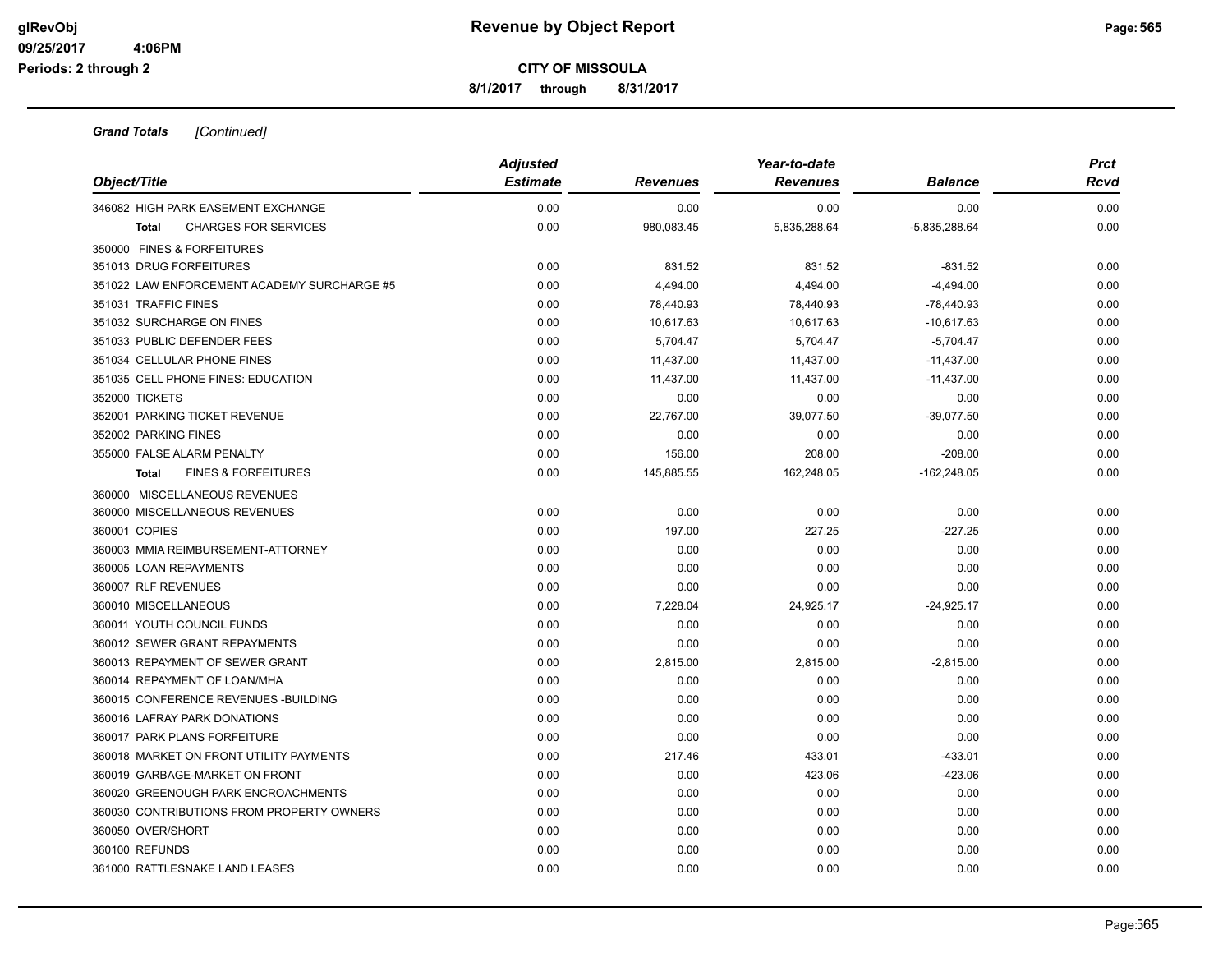**8/1/2017 through 8/31/2017**

| Object/Title                               | <b>Adjusted</b> |                 | Year-to-date<br><b>Revenues</b> | <b>Balance</b> | <b>Prct</b><br>Rcvd |
|--------------------------------------------|-----------------|-----------------|---------------------------------|----------------|---------------------|
|                                            | <b>Estimate</b> | <b>Revenues</b> |                                 |                |                     |
| 361003 CARAS PARK CONCERT REVENUE          | 0.00            | 0.00            | 0.00                            | 0.00           | 0.00                |
| 361010 RENTAL REVENUE                      | 0.00            | 0.00            | 0.00                            | 0.00           | 0.00                |
| 361013 CLOSED GRANT REPAYMENTS             | 0.00            | 0.00            | 0.00                            | 0.00           | 0.00                |
| 361200 RADIO TOWER LEASE PAYMENTS          | 0.00            | 5,000.00        | 5,000.00                        | $-5,000.00$    | 0.00                |
| 361201 EKO LAND LEASE                      | 0.00            | 0.00            | 0.00                            | 0.00           | 0.00                |
| 362000 OTHER MISCELLANEOUS REVENUE         | 0.00            | 0.00            | 0.00                            | 0.00           | 0.00                |
| 362002 BAD CHECK CHARGES                   | 0.00            | 45.00           | 45.00                           | $-45.00$       | 0.00                |
| 362003 US BANK FEE REIMBURSEMENT           | 0.00            | 0.00            | 0.00                            | 0.00           | 0.00                |
| 362004 URD III FACADE IMPROVEMENT LOAN REC | 0.00            | 0.00            | 0.00                            | 0.00           | 0.00                |
| 362005 LEASE LATE PAYMENT PENALTY          | 0.00            | 0.00            | 0.00                            | 0.00           | 0.00                |
| 362006 GAIC INSURANCE SETTLEMENT           | 0.00            | 0.00            | 0.00                            | 0.00           | 0.00                |
| 362007 *** Title Not Found ***             | 0.00            | 0.00            | 0.00                            | 0.00           | 0.00                |
| 362011 SALE OF UNCLAIMED PROPERTY          | 0.00            | 0.00            | 1,991.24                        | $-1,991.24$    | 0.00                |
| 362012 REC/GREEN TAG PROGRAM               | 0.00            | 0.00            | 0.00                            | 0.00           | 0.00                |
| 363000 ASSESSMENTS PAID                    | 0.00            | 0.00            | 0.00                            | 0.00           | 0.00                |
| 363010 LIGHTING ASSESSMENTS                | 0.00            | 2,441.20        | $-1,135.35$                     | 1,135.35       | 0.00                |
| 363020 PROPERTY ASSESSMENTS                | 0.00            | 69,974.13       | $-30,118.41$                    | 30,118.41      | 0.00                |
| 363021 PAYOFF PRINCIPAL ASSESSMENTS        | 0.00            | 9,076.42        | 18,817.75                       | $-18,817.75$   | 0.00                |
| 363022 BOND INTEREST ASSESSMENTS           | 0.00            | 0.00            | 0.00                            | 0.00           | 0.00                |
| 363030 SIDEWALK AND CURB ASSESSMENTS       | 0.00            | 0.00            | 0.00                            | 0.00           | 0.00                |
| 363040 PENALTY AND INTEREST                | 0.00            | 3,049.76        | $-1,356.90$                     | 1,356.90       | 0.00                |
| 364012 SALE OF SURPLUS PROPERTY            | 0.00            | 0.00            | 0.00                            | 0.00           | 0.00                |
| 364040 INSURANCE AND DAMAGE RECOVERY       | 0.00            | 792.78          | 1,425.78                        | $-1,425.78$    | 0.00                |
| 364041 WORKERS COMPENSATION REIMBURSEMENT  | 0.00            | 0.00            | 0.00                            | 0.00           | 0.00                |
| 364042 EXPENDITURE REIMBURSEMENTS          | 0.00            | 0.00            | 0.00                            | 0.00           | 0.00                |
| 364043 RATTLESNAKE CORRIDOR REIMBURSEMENT  | 0.00            | 572.00          | 1,144.00                        | $-1,144.00$    | 0.00                |
| 364044 EMERGENCY RESPONSE REIMBURSEMENT    | 0.00            | 0.00            | 0.00                            | 0.00           | 0.00                |
| 365000 DONATIONS                           | 0.00            | 650.00          | 11,900.00                       | $-11,900.00$   | 0.00                |
| 365001 *** Title Not Found ***             | 0.00            | 733.56          | 2,741.56                        | $-2,741.56$    | 0.00                |
| 365002 OTHER RECREATION DONATIONS          | 0.00            | 2,914.00        | 3,241.00                        | $-3,241.00$    | 0.00                |
| 365003 DONATIONS - SMOKE ALARMS            | 0.00            | 0.00            | 0.00                            | 0.00           | 0.00                |
| 365004 GRANT CR TRAIL ASSN DONATION        | 0.00            | 0.00            | 0.00                            | 0.00           | 0.00                |
| 365005 DONATIONS - ARCO                    | 0.00            | 0.00            | 0.00                            | 0.00           | 0.00                |
| 365009 DONATIONS - BASKETBALL/TENNIS COURT | 0.00            | 0.00            | 0.00                            | 0.00           | 0.00                |
| 365010 FRIENDS OF MISSOULA PARKS DONATION  | 0.00            | 0.00            | 0.00                            | 0.00           | 0.00                |
| 365015 GREEN BLOCK PILOT PROJECT           | 0.00            | 0.00            | 0.00                            | 0.00           | 0.00                |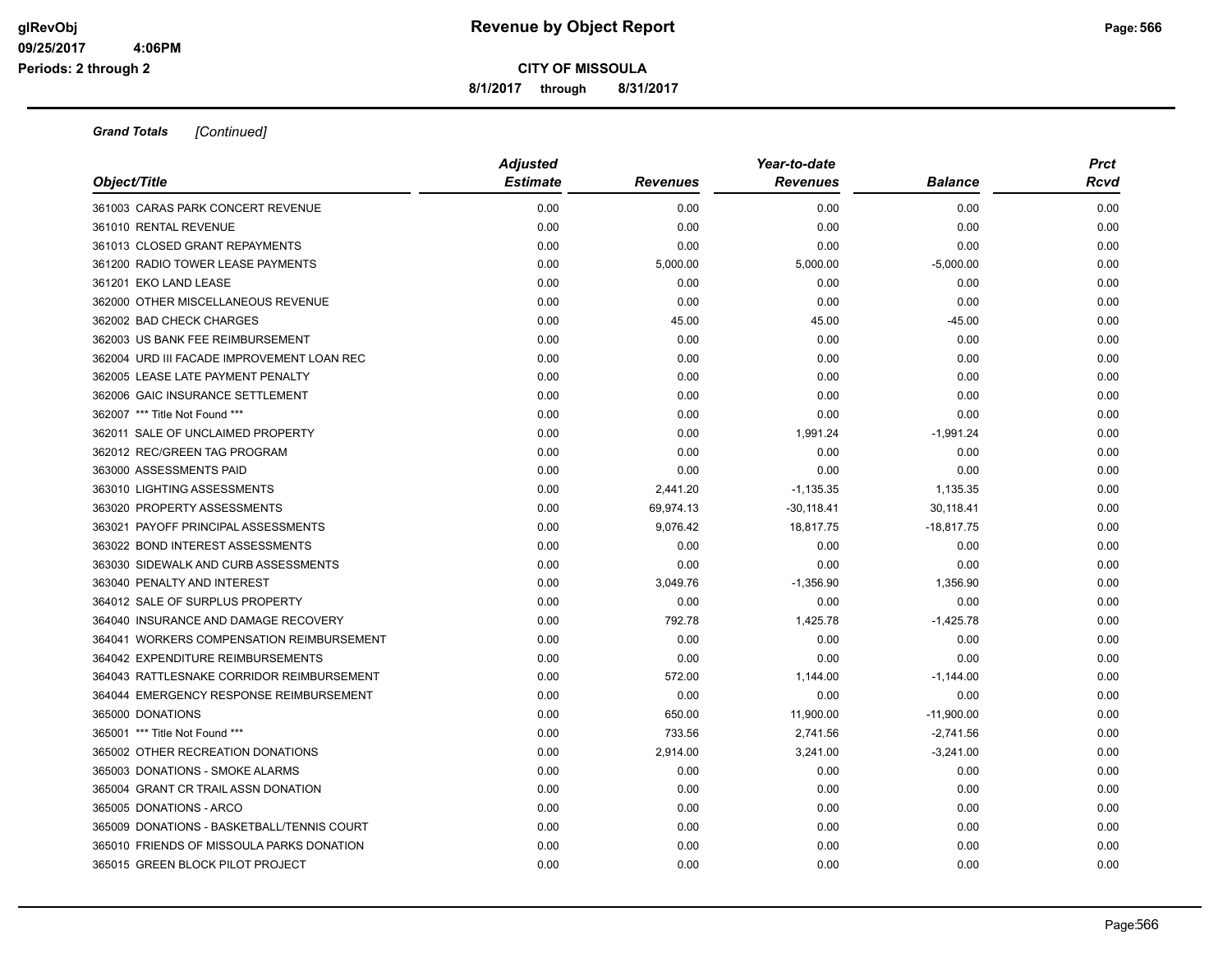**8/1/2017 through 8/31/2017**

| Object/Title                                              | <b>Adjusted</b><br><b>Estimate</b> | Revenues   | Year-to-date<br><b>Revenues</b> | <b>Balance</b>  | <b>Prct</b><br>Rcvd |
|-----------------------------------------------------------|------------------------------------|------------|---------------------------------|-----------------|---------------------|
| 365016 LOCAL MATCH MDT                                    | 0.00                               | 0.00       | 0.00                            | 0.00            | 0.00                |
| 365019 AQUATICS DONATIONS & GRANTS                        | 0.00                               | 3,763.82   | 9,586.07                        | $-9,586.07$     | 0.00                |
| 365020 OPEN SPACE DONATIONS                               | 0.00                               | 0.00       | 0.00                            | 0.00            | 0.00                |
| 365021 PARKS AND RECS GRANTS & CONTRIBUTIONS              | 0.00                               | 0.00       | 0.00                            | 0.00            | 0.00                |
| 365023 NORTHWESTERN ENERGY GRANT                          | 0.00                               | 0.00       | 0.00                            | 0.00            | 0.00                |
| 365030 DONATIONS STADIUM R&D                              | 0.00                               | 0.00       | 0.00                            | 0.00            | 0.00                |
| 365100 RECREATION OUTDOOR                                 | 0.00                               | 348.00     | 758.00                          | $-758.00$       | 0.00                |
| 365101 RECREATION SCHOLARSHIP                             | 0.00                               | $-460.06$  | $-224.04$                       | 224.04          | 0.00                |
| 365102 RECREATION YOUTH & ADULT SPORTS                    | 0.00                               | 400.00     | 400.00                          | $-400.00$       | 0.00                |
| 365103 URBAN FORESTRY PROGRAMS                            | 0.00                               | 3,450.00   | 3,850.00                        | $-3,850.00$     | 0.00                |
| 365109 CONSERVATION LANDS DONATIONS                       | 0.00                               | 0.00       | 0.00                            | 0.00            | 0.00                |
| 368005 *** Title Not Found ***                            | 0.00                               | 0.00       | 0.00                            | 0.00            | 0.00                |
| MISCELLANEOUS REVENUES<br><b>Total</b>                    | 0.00                               | 113,208.11 | 56,889.19                       | $-56,889.19$    | 0.00                |
| 370000 INVESTMENTS & ROYALTY EARNINGS                     |                                    |            |                                 |                 |                     |
| 371010 INTEREST ON INVESTMENTS                            | 0.00                               | 0.00       | 137.13                          | $-137.13$       | 0.00                |
| 371020 GAIN/LOSS IN MARKET VALUE OF INVESTMENTS           | 0.00                               | 0.00       | 0.00                            | 0.00            | 0.00                |
| 371500 INTEREST ON INTERFUND LOAN                         | 0.00                               | 0.00       | 0.00                            | 0.00            | 0.00                |
| 373002 LOAN REPAYMENT - FAMILY SERVICES                   | 0.00                               | 0.00       | 0.00                            | 0.00            | 0.00                |
| 373006 BURNS ST COMMONS                                   | 0.00                               | 0.00       | 0.00                            | 0.00            | 0.00                |
| <b>INVESTMENTS &amp; ROYALTY EARNINGS</b><br><b>Total</b> | 0.00                               | 0.00       | 137.13                          | $-137.13$       | 0.00                |
| 380000 OTHER FINANCING SOURCES                            |                                    |            |                                 |                 |                     |
| 380000 OTHER FINANCING SOURCES                            | 0.00                               | 0.00       | 0.00                            | 0.00            | 0.00                |
| 381000 LOAN PROCEEDS                                      | 0.00                               | 0.00       | 0.05                            | $-0.05$         | 0.00                |
| 381002 SRF LOAN                                           | 0.00                               | 0.00       | 0.00                            | 0.00            | 0.00                |
| 381009 TRANSFERS IN                                       | 0.00                               | 0.00       | 0.00                            | 0.00            | 0.00                |
| 381010 BOND PROCEEDS                                      | 0.00                               | 0.00       | 23,277.53                       | $-23,277.53$    | 0.00                |
| 381011 \$1,860,000 General Fund Obligation Bond           | 0.00                               | 0.00       | 0.00                            | 0.00            | 0.00                |
| 381012 \$680,000 FIRE GF DEBT                             | 0.00                               | 0.00       | 0.00                            | 0.00            | 0.00                |
| 381015 \$1,010,000 LIMITED TAX GO BONDS 2010C             | 0.00                               | 0.00       | 0.00                            | 0.00            | 0.00                |
| 381020 REVENUE BONDS                                      | 0.00                               | 0.00       | 0.00                            | 0.00            | 0.00                |
| 381024 MARY AVENUE BOND PROCEEDS                          | 0.00                               | 0.00       | 1,200,000.00                    | $-1,200,000.00$ | 0.00                |
| 381025 REVENUE BOND PROCEEDS                              | 0.00                               | 0.00       | 0.00                            | 0.00            | 0.00                |
| 381026 DEBT SERVICE/BROWNSFIELD RLF 1.125M                | 0.00                               | 0.00       | 0.00                            | 0.00            | 0.00                |
| 381027 SOUTH RESERVE TRAIL CROSSING 5.M                   | 0.00                               | 0.00       | 0.00                            | 0.00            | 0.00                |
| 381028 BOND PROCEEDS-MILL SITE                            | 0.00                               | 0.00       | 0.00                            | 0.00            | 0.00                |
| 381029 PARKING STRUCTURE BOND PROCEEDS                    | 0.00                               | 0.00       | 0.00                            | 0.00            | 0.00                |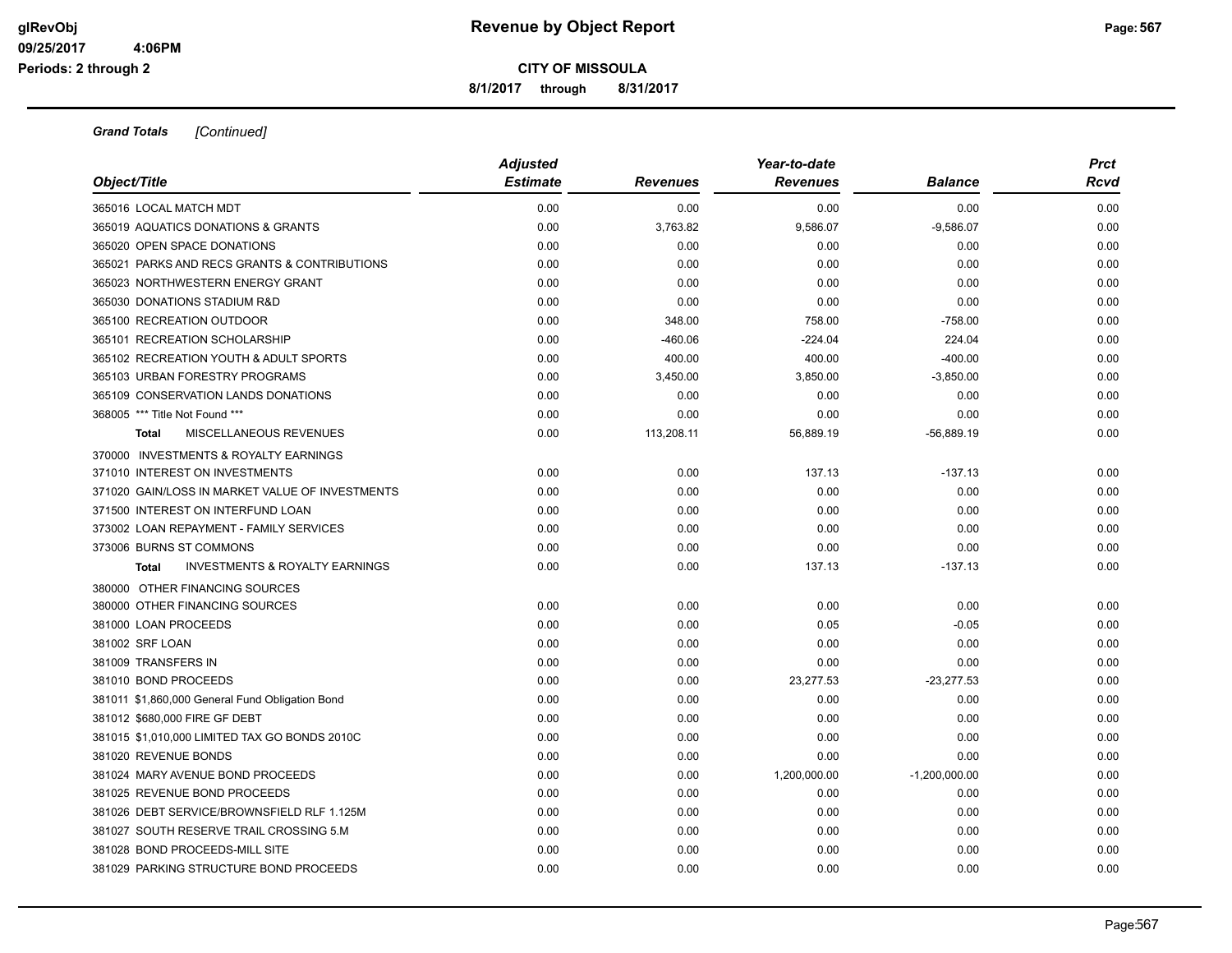**8/1/2017 through 8/31/2017**

| Object/Title                                   | <b>Adjusted</b><br><b>Estimate</b> | <b>Revenues</b> | Year-to-date<br><b>Revenues</b> | <b>Balance</b> | <b>Prct</b><br><b>Rcvd</b> |
|------------------------------------------------|------------------------------------|-----------------|---------------------------------|----------------|----------------------------|
|                                                |                                    |                 |                                 |                |                            |
| 381030 SID BONDS PROCEEDS                      | 0.00                               | 0.00            | 0.00                            | 0.00           | 0.00                       |
| 381071 WILMA NOTE PROCEEDS                     | 0.00                               | 0.00            | 0.00                            | 0.00           | 0.00                       |
| 381072 FIB NOTE PROCEEDS                       | 0.00                               | 0.00            | 0.00                            | 0.00           | 0.00                       |
| 381074 CIVIC STADIUM TIF NOTES 1.5M            | 0.00                               | 0.00            | 0.00                            | 0.00           | 0.00                       |
| 381090 PROCEEDS FROM CAPITAL LEASE             | 0.00                               | 0.00            | 0.00                            | 0.00           | 0.00                       |
| 382000 *** Title Not Found ***                 | 0.00                               | 0.00            | 0.00                            | 0.00           | 0.00                       |
| 382010 SALE OF FIXED ASSETS                    | 0.00                               | 0.00            | 0.00                            | 0.00           | 0.00                       |
| 383000 OPERATING TRANSFERS                     | 0.00                               | 25,798.75       | 51,597.50                       | $-51,597.50$   | 0.00                       |
| 383001 TRANS FR FLUSHING DISTRICT              | 0.00                               | 0.00            | 0.00                            | 0.00           | 0.00                       |
| 383002 TRANS FR GAS TAX                        | 0.00                               | 0.00            | 0.00                            | 0.00           | 0.00                       |
| 383004 TRANS FR EMPLOYEE HEALTH INSURANCE LEVY | 0.00                               | 0.00            | 0.00                            | 0.00           | 0.00                       |
| 383007 TRANS FR CABLE FRANCHISE                | 0.00                               | 0.00            | 0.00                            | 0.00           | 0.00                       |
| 383009 TRANS FR TITLE I                        | 0.00                               | 0.00            | 0.00                            | 0.00           | 0.00                       |
| 383010 TRANS FR CIP                            | 0.00                               | 0.00            | 0.00                            | 0.00           | 0.00                       |
| 383011 TRANS FR SID REVOLVING                  | 0.00                               | 0.00            | 0.00                            | 0.00           | 0.00                       |
| 383013 TRANS FR SID DEBT SERVICE               | 0.00                               | 0.00            | 0.00                            | 0.00           | 0.00                       |
| 383014 TRANS FR MRA                            | 0.00                               | 0.00            | 0.00                            | 0.00           | 0.00                       |
| 383015 TRANS FR MPC                            | 0.00                               | 0.00            | 0.00                            | 0.00           | 0.00                       |
| 383016 TRANS FR TAX INCREMENT BOND             | 0.00                               | 0.00            | 0.00                            | 0.00           | 0.00                       |
| 383017 TRANS FR BUILDING                       | 0.00                               | 0.00            | 0.00                            | 0.00           | 0.00                       |
| 383020 TRANS FR CEMETERY CARE                  | 0.00                               | 0.00            | 0.00                            | 0.00           | 0.00                       |
| 383021 TRANS FR P&R TRAILS DEVLP               | 0.00                               | 0.00            | 0.00                            | 0.00           | 0.00                       |
| 383022 TRANS FR OPEN SPACE BOND                | 0.00                               | 0.00            | 0.00                            | 0.00           | 0.00                       |
| 383023 TRANS FR DRUG FORFEITURE                | 0.00                               | 0.00            | 0.00                            | 0.00           | 0.00                       |
| 383024 TRANS FR SEWER CLEARING                 | 0.00                               | 0.00            | 0.00                            | 0.00           | 0.00                       |
| 383025 TRANS FR SEWER R & D                    | 0.00                               | 0.00            | 0.00                            | 0.00           | 0.00                       |
| 383026 TRANS FR CDBG                           | 0.00                               | 0.00            | 0.00                            | 0.00           | 0.00                       |
| 383028 TRANS FROM GF FOR HEALTH RESERVE        | 0.00                               | 0.00            | 0.00                            | 0.00           | 0.00                       |
| 383029 TRANS FR GENERAL                        | 0.00                               | 6,686.82        | 18,941.30                       | $-18,941.30$   | 0.00                       |
| 383034 TRANS FR 01 SERIES DEBT SERVICE         | 0.00                               | 0.00            | 0.00                            | 0.00           | 0.00                       |
| 383036 TRANSFER - GRANT                        | 0.00                               | 0.00            | 0.00                            | 0.00           | 0.00                       |
| 383037 TRANSFER - URD II                       | 0.00                               | 0.00            | 0.00                            | 0.00           | 0.00                       |
| 383038 TRANSFER - URD III                      | 0.00                               | 0.00            | 0.00                            | 0.00           | 0.00                       |
| 383039 FROM SID TRANSFERS                      | 0.00                               | 0.00            | 0.00                            | 0.00           | 0.00                       |
| 383040 TRANSFER FROM CITY GRANTS               | 0.00                               | 0.00            | 0.00                            | 0.00           | 0.00                       |
| 383041 TRANS FR CDBG                           | 0.00                               | 0.00            | 0.00                            | 0.00           | 0.00                       |